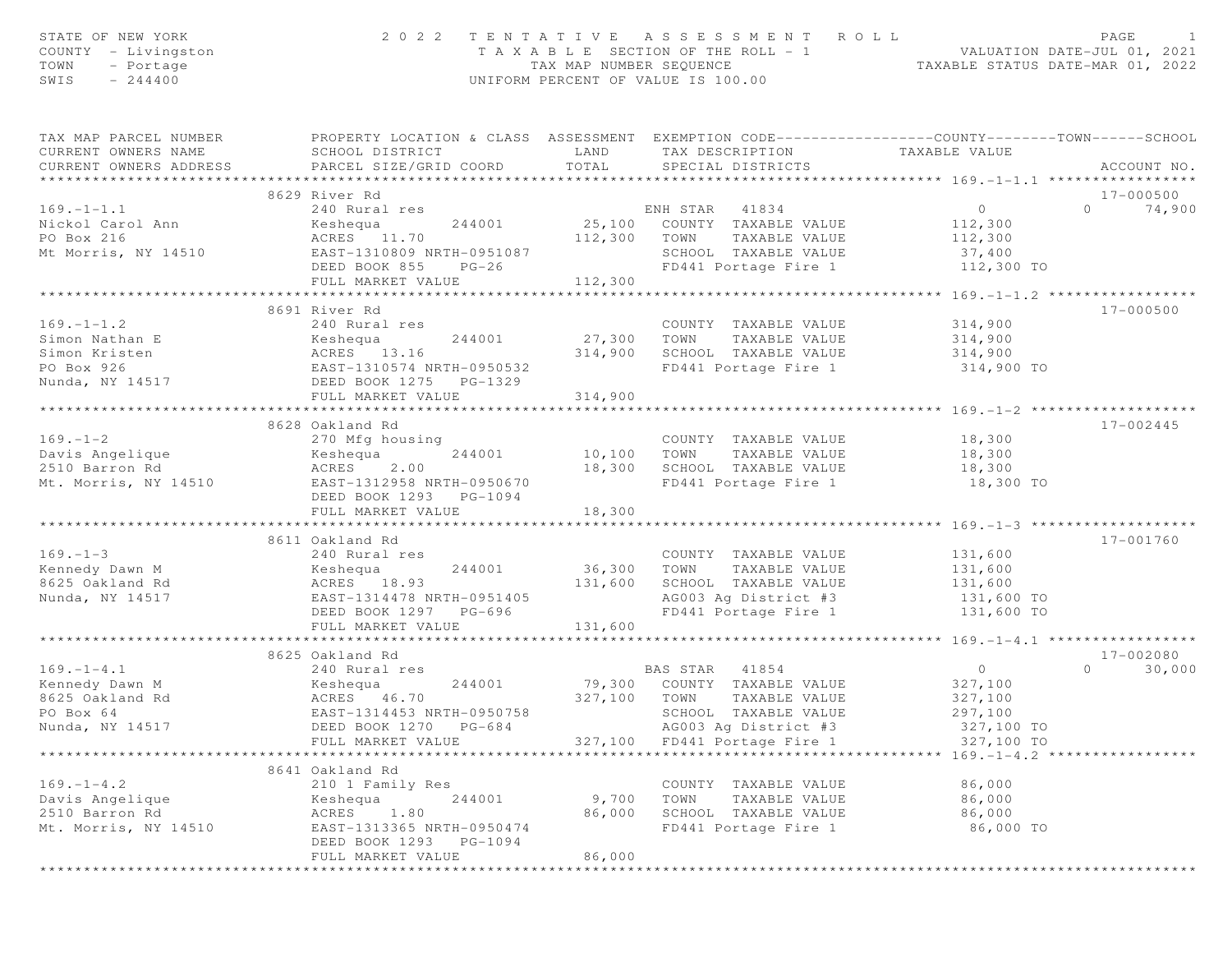| STATE OF NEW YORK<br>COUNTY - Livingston<br>TOWN<br>- Portage<br>SWIS<br>$-244400$   |                                                     |                                    | 2022 TENTATIVE ASSESSMENT ROLL<br>UNIFORM PERCENT OF VALUE IS 100.00                                               | PAGE<br>$\mathcal{D}$<br>T A X A B L E SECTION OF THE ROLL - 1 VALUATION DATE-JUL 01, 2021<br>TAX MAP NUMBER SEQUENCE TAXABLE STATUS DATE-MAR 01, 2022 |                         |  |
|--------------------------------------------------------------------------------------|-----------------------------------------------------|------------------------------------|--------------------------------------------------------------------------------------------------------------------|--------------------------------------------------------------------------------------------------------------------------------------------------------|-------------------------|--|
| TAX MAP PARCEL NUMBER<br>CURRENT OWNERS NAME                                         | SCHOOL DISTRICT                                     | LAND                               | PROPERTY LOCATION & CLASS ASSESSMENT EXEMPTION CODE---------------COUNTY-------TOWN------SCHOOL<br>TAX DESCRIPTION | TAXABLE VALUE                                                                                                                                          |                         |  |
| CURRENT OWNERS ADDRESS                                                               | PARCEL SIZE/GRID COORD                              | TOTAL                              | SPECIAL DISTRICTS                                                                                                  |                                                                                                                                                        | ACCOUNT NO.             |  |
|                                                                                      |                                                     |                                    |                                                                                                                    |                                                                                                                                                        |                         |  |
|                                                                                      | Picket Line Rd                                      |                                    |                                                                                                                    |                                                                                                                                                        | 17-002830               |  |
| $169. - 1 - 5$                                                                       | 105 Vac farmland                                    |                                    | AG DIST C 41720                                                                                                    | 56,589                                                                                                                                                 | 56,589<br>56,589        |  |
| Moriarty Timothy S                                                                   | Keshequa 244001                                     |                                    | 90,800 COUNTY TAXABLE VALUE<br>90,800 TOWN TAXABLE VALUE                                                           | 34,211                                                                                                                                                 |                         |  |
| Moriarty Kimberly B                                                                  | ACRES 42.40 BANKFIRSTAM                             |                                    |                                                                                                                    | 34,211                                                                                                                                                 |                         |  |
| 8592 Picket Line Rd                                                                  | EAST-1316544 NRTH-0951020                           |                                    | SCHOOL TAXABLE VALUE                                                                                               | 34,211                                                                                                                                                 |                         |  |
| Mt Morris, NY 14510                                                                  | DEED BOOK 1019 PG-187                               |                                    | AG003 Ag District #3                                                                                               | 90,800 TO                                                                                                                                              |                         |  |
| MAY BE SUBJECT TO PAYMENT<br>UNDER AGDIST LAW TIL 2026                               | FULL MARKET VALUE                                   |                                    | 90,800 FD441 Portage Fire 1                                                                                        | 90,800 TO                                                                                                                                              |                         |  |
| *********************                                                                |                                                     |                                    |                                                                                                                    |                                                                                                                                                        |                         |  |
|                                                                                      | 8712 Short Tract Rd                                 |                                    |                                                                                                                    |                                                                                                                                                        | 17-001450               |  |
| $169. - 1 - 6$<br>109.-1-0<br>Ruggeri Paul                                           | 260 Seasonal res                                    |                                    | COUNTY TAXABLE VALUE                                                                                               | 78,500                                                                                                                                                 |                         |  |
|                                                                                      | Keshequa<br>244001                                  |                                    | 37,100 TOWN<br>TAXABLE VALUE                                                                                       | 78,500                                                                                                                                                 |                         |  |
| 6382 East Avon Lima Rd                                                               | ACRES 21.40<br>EAST-1316812 NRTH-0949939            |                                    | 78,500 SCHOOL TAXABLE VALUE<br>FD441 Portage Fire 1                                                                | 78,500<br>78,500 TO                                                                                                                                    |                         |  |
| Avon, NY 14414                                                                       | DEED BOOK 1266 PG-850<br>FULL MARKET VALUE          | 78,500                             |                                                                                                                    |                                                                                                                                                        |                         |  |
|                                                                                      |                                                     | * * * * * * * * * * * *            | ******************************** 169. - 1 - 7. 2 *****************                                                 |                                                                                                                                                        |                         |  |
|                                                                                      | 8754 Short Tract Rd                                 |                                    |                                                                                                                    |                                                                                                                                                        | 17-002990               |  |
| $169. - 1 - 7.2$                                                                     | 270 Mfg housing                                     |                                    | SR CITIZEN 41800                                                                                                   |                                                                                                                                                        | 13, 195 13, 195 13, 195 |  |
| Tallman Rosella A                                                                    | 244001<br>Keshequa                                  |                                    | 9,600 COUNTY TAXABLE VALUE                                                                                         | 24,505                                                                                                                                                 |                         |  |
| 8754 Short Tract Rd                                                                  | ACRES 1.70                                          |                                    | 37,700 TOWN<br>TAXABLE VALUE                                                                                       | 24,505                                                                                                                                                 |                         |  |
| Nunda, NY 14517                                                                      | EAST-1316405 NRTH-0948868                           |                                    | SCHOOL TAXABLE VALUE                                                                                               | 24,505                                                                                                                                                 |                         |  |
|                                                                                      | DEED BOOK 792 PG-96                                 |                                    | FD441 Portage Fire 1                                                                                               | 37,700 TO                                                                                                                                              |                         |  |
|                                                                                      | FULL MARKET VALUE                                   | 37,700                             |                                                                                                                    |                                                                                                                                                        |                         |  |
|                                                                                      | ********************                                | * * * * * * * * * *                |                                                                                                                    | **************** 169. -1-7.3 ******************                                                                                                        |                         |  |
|                                                                                      | 8714 Short Tract Rd                                 |                                    |                                                                                                                    |                                                                                                                                                        | 17-002980               |  |
| $169. - 1 - 7.3$                                                                     | 311 Res vac land                                    |                                    | COUNTY TAXABLE VALUE                                                                                               | 8,200                                                                                                                                                  |                         |  |
| Tallman Rosella                                                                      | 244001<br>Keshequa                                  | 8,200                              | TOWN<br>TAXABLE VALUE                                                                                              | 8,200                                                                                                                                                  |                         |  |
| 8754 Short Tract Rd                                                                  | FRNT 265.00 DPTH 132.00                             |                                    | 8,200 SCHOOL TAXABLE VALUE                                                                                         | 8,200                                                                                                                                                  |                         |  |
| Nunda, NY 14517                                                                      | EAST-1316697 NRTH-0949132<br>DEED BOOK 645 PG-00136 |                                    | FD441 Portage Fire 1                                                                                               | 8,200 TO                                                                                                                                               |                         |  |
|                                                                                      | FULL MARKET VALUE                                   | 8,200<br>* * * * * * * * * * * * * |                                                                                                                    |                                                                                                                                                        |                         |  |
|                                                                                      | Oakland Rd                                          |                                    |                                                                                                                    |                                                                                                                                                        | 17-002750               |  |
| $169. - 1 - 7.11$                                                                    | 105 Vac farmland                                    |                                    | AG DIST IN 41730                                                                                                   | 260,417                                                                                                                                                | 260, 417 260, 417       |  |
| Stevens John L                                                                       | 244001<br>Keshequa                                  |                                    | 328,300 COUNTY TAXABLE VALUE                                                                                       | 67,883                                                                                                                                                 |                         |  |
| Stevens Carol                                                                        | ACRES 113.70                                        |                                    | 328,300 TOWN TAXABLE VALUE                                                                                         | 67,883                                                                                                                                                 |                         |  |
| 8818 Short Tract Rd                                                                  | EAST-1314994 NRTH-0949577                           |                                    | SCHOOL TAXABLE VALUE                                                                                               | 67,883                                                                                                                                                 |                         |  |
| Nunda, NY 14517                                                                      | FULL MARKET VALUE                                   |                                    | 328,300 FD441 Portage Fire 1 328,300 TO                                                                            |                                                                                                                                                        |                         |  |
| MAY BE SUBJECT TO PAYMENT<br>UNDER AGDIST LAW TIL 2029<br>************************** |                                                     |                                    |                                                                                                                    |                                                                                                                                                        |                         |  |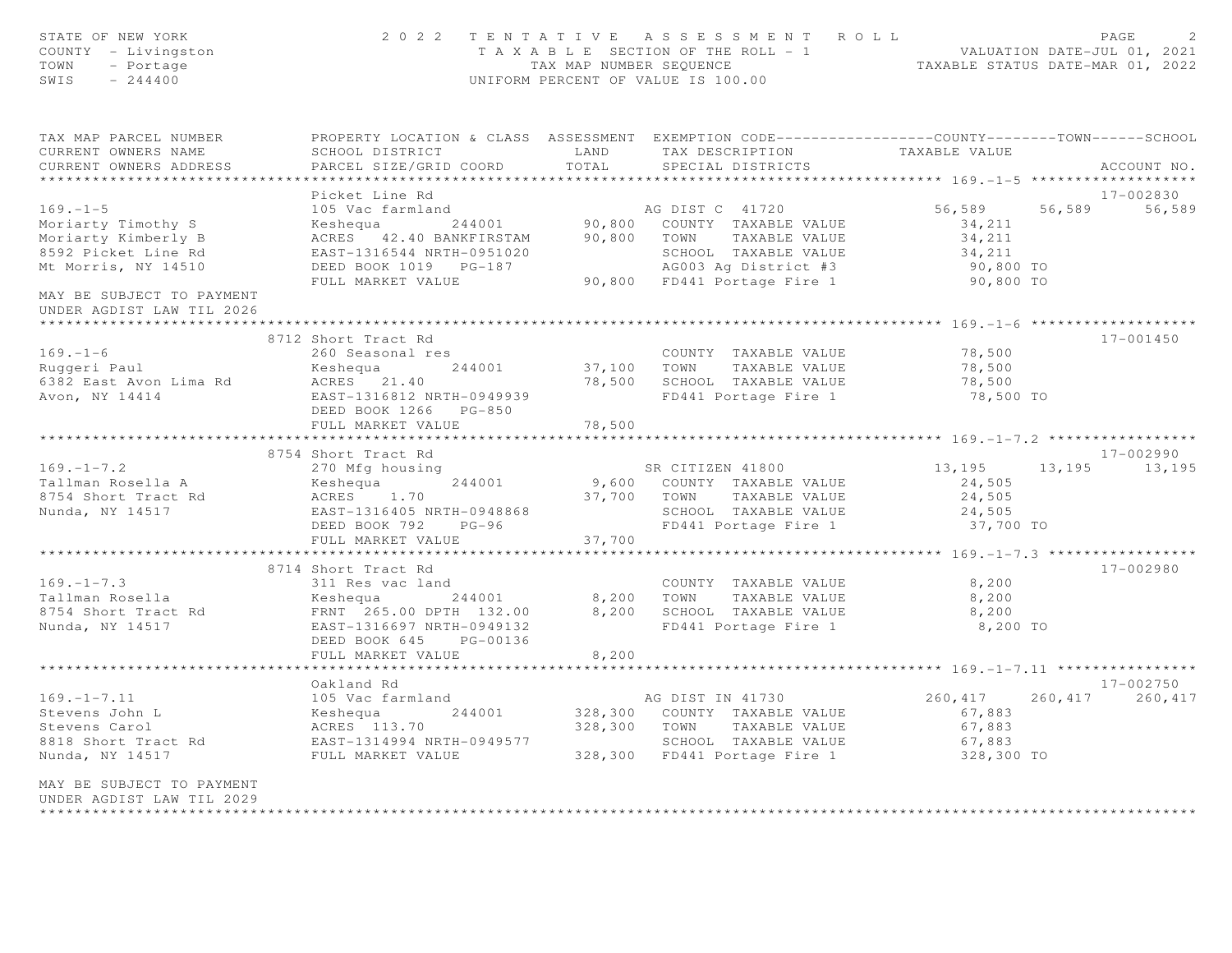| STATE OF NEW YORK<br>COUNTY - Livingston<br>TOWN<br>- Portage<br>$-244400$<br>SWIS | 2022 TENTATIVE ASSESSMENT                                                                                                                    | TAX MAP NUMBER SEQUENCE<br>UNIFORM PERCENT OF VALUE IS 100.00 |                | T A X A B L E SECTION OF THE ROLL - 1 | ROLL<br>VALUATION DATE-JUL 01, 2021<br>TAXABLE STATUS DATE-MAR 01, 2022 | PAGE     | 3                   |
|------------------------------------------------------------------------------------|----------------------------------------------------------------------------------------------------------------------------------------------|---------------------------------------------------------------|----------------|---------------------------------------|-------------------------------------------------------------------------|----------|---------------------|
| TAX MAP PARCEL NUMBER<br>CURRENT OWNERS NAME<br>CURRENT OWNERS ADDRESS             | PROPERTY LOCATION & CLASS ASSESSMENT EXEMPTION CODE---------------COUNTY-------TOWN------SCHOOL<br>SCHOOL DISTRICT<br>PARCEL SIZE/GRID COORD | LAND<br>TOTAL                                                 |                | SPECIAL DISTRICTS                     | TAX DESCRIPTION TAXABLE VALUE                                           |          | ACCOUNT NO.         |
|                                                                                    | Short Tract Rd                                                                                                                               |                                                               |                |                                       |                                                                         |          | 17-002750           |
| $169. - 1 - 7.12$                                                                  | 105 Vac farmland                                                                                                                             |                                                               |                | COUNTY TAXABLE VALUE                  | 19,800                                                                  |          |                     |
| Stevens John L                                                                     | 244001<br>Keshequa                                                                                                                           | 19,800                                                        | TOWN           | TAXABLE VALUE                         | 19,800                                                                  |          |                     |
| Stevens Carol                                                                      | ACRES<br>6.30                                                                                                                                | 19,800                                                        |                | SCHOOL TAXABLE VALUE                  | 19,800                                                                  |          |                     |
| 8818 Short Tract Rd<br>Nunda, NY 14517                                             | EAST-1316952 NRTH-0948806<br>FULL MARKET VALUE                                                                                               | 19,800                                                        |                | FD441 Portage Fire 1                  | 19,800 TO                                                               |          |                     |
|                                                                                    | 8671 Oakland Rd                                                                                                                              |                                                               |                |                                       |                                                                         |          |                     |
| $169. - 1 - 7.42$                                                                  | 270 Mfg housing                                                                                                                              |                                                               |                | COUNTY TAXABLE VALUE                  | 34,600                                                                  |          |                     |
| Strobel Michael                                                                    | 244001<br>Keshequa                                                                                                                           | 11,100 TOWN                                                   |                | TAXABLE VALUE                         | 34,600                                                                  |          |                     |
| 4200 State Route 21                                                                | 2.70<br>ACRES                                                                                                                                | 34,600                                                        |                | SCHOOL TAXABLE VALUE                  | 34,600                                                                  |          |                     |
| Wayland, NY 14572                                                                  | EAST-1313358 NRTH-0950073<br>DEED BOOK 837 PG-292                                                                                            |                                                               |                | FD441 Portage Fire 1                  | 34,600 TO                                                               |          |                     |
|                                                                                    | FULL MARKET VALUE                                                                                                                            | 34,600                                                        |                |                                       |                                                                         |          |                     |
|                                                                                    |                                                                                                                                              |                                                               |                |                                       |                                                                         |          |                     |
| $169. - 1 - 7.411$                                                                 | 8687 Oakland Rd                                                                                                                              |                                                               | BAS STAR 41854 |                                       | $\overline{0}$                                                          | $\Omega$ | 17-002790<br>30,000 |
| Biondolillo Ron-Scott                                                              | 210 1 Family Res<br>244001<br>Keshequa                                                                                                       |                                                               |                | 9,400 COUNTY TAXABLE VALUE            | 72,800                                                                  |          |                     |
| 8687 Oakland Rd                                                                    | ACRES 1.60                                                                                                                                   |                                                               | 72,800 TOWN    | TAXABLE VALUE                         | 72,800                                                                  |          |                     |
| PO Box 276                                                                         | EAST-1313409 NRTH-0949699                                                                                                                    |                                                               |                | SCHOOL TAXABLE VALUE                  | 42,800                                                                  |          |                     |
| Nunda, NY 14517                                                                    | DEED BOOK 1190 PG-350                                                                                                                        |                                                               |                | FD441 Portage Fire 1                  | 72,800 TO                                                               |          |                     |
|                                                                                    | FULL MARKET VALUE                                                                                                                            | 72,800                                                        |                |                                       |                                                                         |          |                     |
|                                                                                    |                                                                                                                                              |                                                               |                |                                       |                                                                         |          |                     |
|                                                                                    | Oakland Rd                                                                                                                                   |                                                               |                |                                       |                                                                         |          |                     |
| $169. - 1 - 7.412$                                                                 | 312 Vac w/imprv                                                                                                                              |                                                               |                | COUNTY TAXABLE VALUE                  | 21,600                                                                  |          |                     |
| Biondolillo Ron-Scott                                                              | 244001<br>Keshequa                                                                                                                           | 12,100                                                        | TOWN           | TAXABLE VALUE                         | 21,600                                                                  |          |                     |
| 8687 Oakland Rd                                                                    | ACRES<br>3.30                                                                                                                                | 21,600                                                        |                | SCHOOL TAXABLE VALUE                  | 21,600                                                                  |          |                     |
| PO Box 276                                                                         | EAST-1313365 NRTH-0949420                                                                                                                    |                                                               |                | FD441 Portage Fire 1                  | 21,600 TO                                                               |          |                     |
| Nunda, NY 14517                                                                    | DEED BOOK 1190 PG-350                                                                                                                        |                                                               |                |                                       |                                                                         |          |                     |
|                                                                                    | FULL MARKET VALUE                                                                                                                            | 21,600                                                        |                |                                       |                                                                         |          |                     |
|                                                                                    | 8746 Oakland Rd                                                                                                                              |                                                               |                |                                       |                                                                         |          | 17-000410           |
| $169. - 1 - 9$                                                                     | 270 Mfg housing                                                                                                                              |                                                               | ENH STAR       | 41834                                 | $\overline{0}$                                                          | $\Omega$ | 56,500              |
| Tunningley Steven C                                                                | Keshequa<br>244001                                                                                                                           |                                                               |                | 7,700 COUNTY TAXABLE VALUE            | 56,500                                                                  |          |                     |
| 8746 Oakland Rd                                                                    | FRNT 150.00 DPTH 150.00                                                                                                                      | 56,500                                                        | TOWN           | TAXABLE VALUE                         | 56,500                                                                  |          |                     |
| Nunda, NY 14517                                                                    | EAST-1313148 NRTH-0948686                                                                                                                    |                                                               |                | SCHOOL TAXABLE VALUE                  | $\circ$                                                                 |          |                     |
|                                                                                    | DEED BOOK 1255 PG-1166                                                                                                                       |                                                               |                | FD441 Portage Fire 1                  | 56,500 TO                                                               |          |                     |
|                                                                                    | FULL MARKET VALUE                                                                                                                            | 56,500                                                        |                |                                       |                                                                         |          |                     |
|                                                                                    |                                                                                                                                              |                                                               |                |                                       | ********* 169. -1-10 ******************                                 |          |                     |
|                                                                                    | 8731 Short Tract Rd                                                                                                                          |                                                               |                |                                       |                                                                         |          | 17-000190           |
| $169. - 1 - 10$                                                                    | 210 1 Family Res                                                                                                                             |                                                               | BAS STAR       | 41854                                 | $\circ$                                                                 | $\circ$  | 30,000              |
| McColl Reverdy J II                                                                | 244001<br>Keshequa                                                                                                                           | 13,500 SOLAR                                                  |                | 49500                                 | 10,000                                                                  | 10,000   | 10,000              |
| 8731 Short Tract Rd                                                                | ACRES<br>4.20                                                                                                                                | 177,000                                                       | COUNTY         | TAXABLE VALUE                         | 167,000                                                                 |          |                     |
| Nunda, NY 14517                                                                    | EAST-1317136 NRTH-0949192                                                                                                                    |                                                               | TOWN           | TAXABLE VALUE                         | 167,000                                                                 |          |                     |
|                                                                                    | DEED BOOK 1188 PG-318                                                                                                                        |                                                               |                | SCHOOL TAXABLE VALUE                  | 137,000                                                                 |          |                     |
|                                                                                    | FULL MARKET VALUE                                                                                                                            | 177,000                                                       |                | FD441 Portage Fire 1                  | 177,000 TO                                                              |          |                     |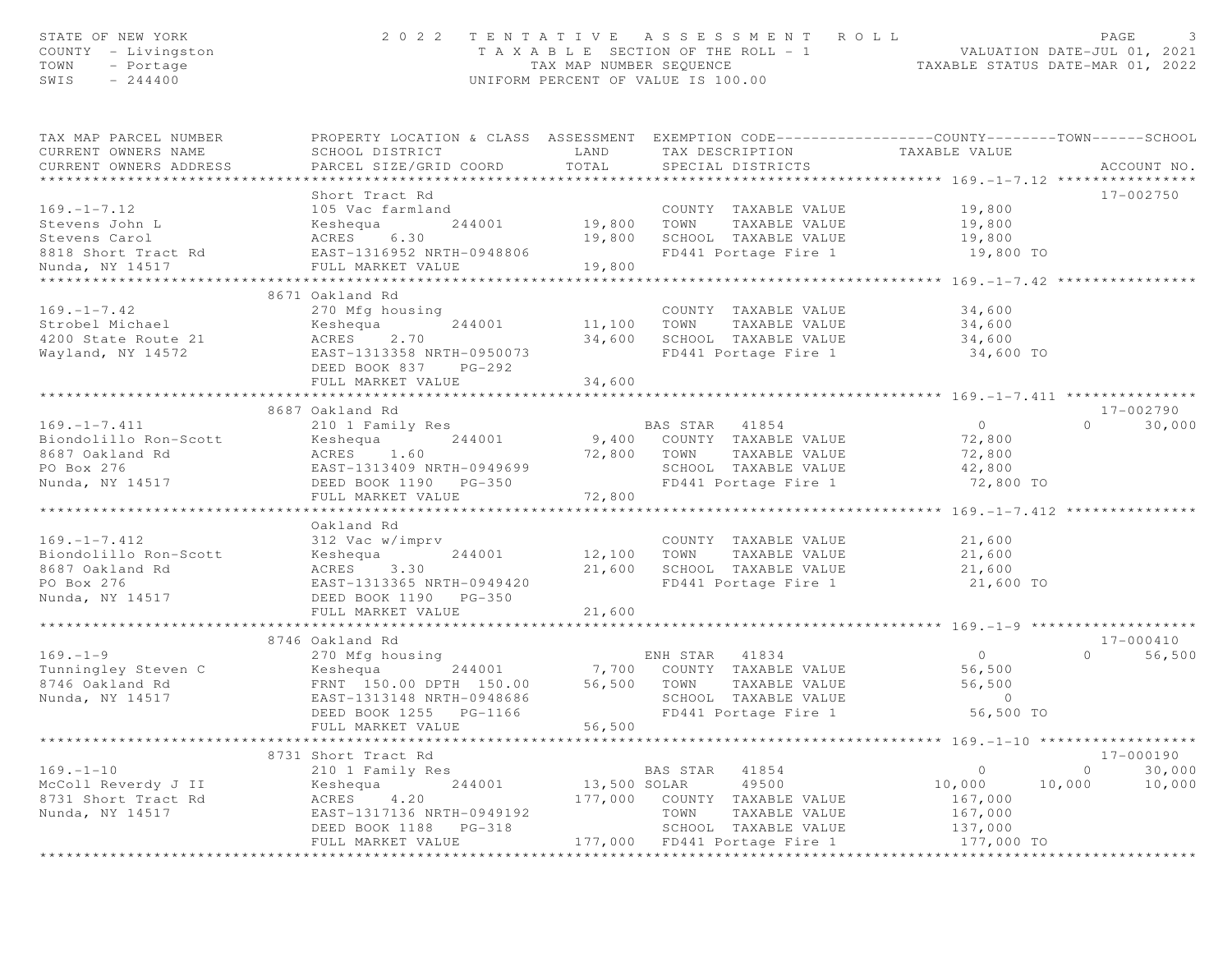| STATE OF NEW YORK<br>COUNTY - Livingston<br>TOWN - Portage<br>SWIS - 244400                                                                                                                                                          |                                                                                                                                                                                                                                        |         | $\begin{array}{cccccccccccccccc} 2&0&2&2&2&\text{T} &\text{E} &\text{N} &\text{T} &\text{A} &\text{T} &\text{A} &\text{E} &\text{B} &\text{A} &\text{E} &\text{B} &\text{E} &\text{E} &\text{E} &\text{E} &\text{E} &\text{E} &\text{E} &\text{E} &\text{E} &\text{E} &\text{E} &\text{E} &\text{E} &\text{E} &\text{E} &\text{E} &\text{E} &\text{E} &\text{E} &\text{E} &\text{E} &\text{E$ |                          |                            |
|--------------------------------------------------------------------------------------------------------------------------------------------------------------------------------------------------------------------------------------|----------------------------------------------------------------------------------------------------------------------------------------------------------------------------------------------------------------------------------------|---------|-----------------------------------------------------------------------------------------------------------------------------------------------------------------------------------------------------------------------------------------------------------------------------------------------------------------------------------------------------------------------------------------------|--------------------------|----------------------------|
| TAX MAP PARCEL NUMBER FROPERTY LOCATION & CLASS ASSESSMENT EXEMPTION CODE---------------COUNTY--------TOWN------SCHOOL                                                                                                               |                                                                                                                                                                                                                                        |         |                                                                                                                                                                                                                                                                                                                                                                                               |                          |                            |
| CURRENT OWNERS NAME                                                                                                                                                                                                                  | SCHOOL DISTRICT                     LAND         TAX DESCRIPTION                   TAXABLE VALUE PARCEL SIZE/GRID COORD           TOTAL       SPECIAL DISTRICTS                                                                        |         |                                                                                                                                                                                                                                                                                                                                                                                               |                          |                            |
| CURRENT OWNERS ADDRESS                                                                                                                                                                                                               |                                                                                                                                                                                                                                        |         |                                                                                                                                                                                                                                                                                                                                                                                               |                          | ACCOUNT NO.                |
|                                                                                                                                                                                                                                      |                                                                                                                                                                                                                                        |         |                                                                                                                                                                                                                                                                                                                                                                                               |                          |                            |
|                                                                                                                                                                                                                                      | 8791 Short Tract Rd                                                                                                                                                                                                                    |         |                                                                                                                                                                                                                                                                                                                                                                                               |                          | 17-003200                  |
|                                                                                                                                                                                                                                      |                                                                                                                                                                                                                                        |         |                                                                                                                                                                                                                                                                                                                                                                                               |                          |                            |
|                                                                                                                                                                                                                                      |                                                                                                                                                                                                                                        |         |                                                                                                                                                                                                                                                                                                                                                                                               |                          |                            |
| 6791 SHOLL ITECT ROMAN COUNTY TAXABLE VALUE 30,200<br>Empire Housing II, LLC (Keshequa 244001 8,900 TOWN TAXABLE VALUE 30,200<br>4294 Caledonia Avon Rd ACRES 1.24 30,200 SCHOOL TAXABLE VALUE 30,200<br>Caledonia, NY 14423 EAST-13 |                                                                                                                                                                                                                                        |         |                                                                                                                                                                                                                                                                                                                                                                                               |                          |                            |
|                                                                                                                                                                                                                                      | DEED BOOK 1280 PG-1686                                                                                                                                                                                                                 |         |                                                                                                                                                                                                                                                                                                                                                                                               |                          |                            |
|                                                                                                                                                                                                                                      | FULL MARKET VALUE                                                                                                                                                                                                                      | 30, 200 |                                                                                                                                                                                                                                                                                                                                                                                               |                          |                            |
|                                                                                                                                                                                                                                      |                                                                                                                                                                                                                                        |         |                                                                                                                                                                                                                                                                                                                                                                                               |                          |                            |
|                                                                                                                                                                                                                                      | Short Tract Rd                                                                                                                                                                                                                         |         |                                                                                                                                                                                                                                                                                                                                                                                               |                          | 17-003200                  |
| $169. - 1 - 11.12$                                                                                                                                                                                                                   | 105 Vac farmland                                                                                                                                                                                                                       |         | AG DIST C 41720                                                                                                                                                                                                                                                                                                                                                                               | 69,393 69,393 69,393     |                            |
| 73 Main Street Associates<br>175 VanDyke St                                                                                                                                                                                          |                                                                                                                                                                                                                                        |         |                                                                                                                                                                                                                                                                                                                                                                                               | 19,407<br>19,407         |                            |
| Brooklyn, NY 11231                                                                                                                                                                                                                   |                                                                                                                                                                                                                                        |         |                                                                                                                                                                                                                                                                                                                                                                                               | 19,407                   |                            |
|                                                                                                                                                                                                                                      |                                                                                                                                                                                                                                        |         |                                                                                                                                                                                                                                                                                                                                                                                               |                          |                            |
| MAY BE SUBJECT TO PAYMENT                                                                                                                                                                                                            | EXERCISE TO MANUS AND AN AUDIST C 41720<br>Keshequa 244001 88,800 COUNTY TAXABLE VALUE<br>RAST-1316661 NRTH-0948195 SCHOOL TAXABLE VALUE<br>DEED BOOK 1292 PG-2462 AG003 Ag District #3<br>FULL MARKET VALUE 88,800 FD441 Portage Fire |         |                                                                                                                                                                                                                                                                                                                                                                                               | 88,800 TO<br>88,800 TO   |                            |
| UNDER AGDIST LAW TIL 2026                                                                                                                                                                                                            |                                                                                                                                                                                                                                        |         |                                                                                                                                                                                                                                                                                                                                                                                               |                          |                            |
|                                                                                                                                                                                                                                      | Dygert Rd                                                                                                                                                                                                                              |         |                                                                                                                                                                                                                                                                                                                                                                                               |                          |                            |
|                                                                                                                                                                                                                                      |                                                                                                                                                                                                                                        |         |                                                                                                                                                                                                                                                                                                                                                                                               |                          |                            |
| 169.-1-12.1 312 Vac w/imprv COUNTY TAXABLE VALUE 126,500<br>169.-1-12.1 312 Vac w/imprv COUNTY TAXABLE VALUE 126,500<br>109 Clooney Dr ACRES 76.57 126,500 SCHOOL TAXABLE VALUE 126,500<br>Henrietta, NY 14467 EAST-1310093 NRTH-094 |                                                                                                                                                                                                                                        |         |                                                                                                                                                                                                                                                                                                                                                                                               |                          |                            |
|                                                                                                                                                                                                                                      |                                                                                                                                                                                                                                        |         |                                                                                                                                                                                                                                                                                                                                                                                               |                          |                            |
|                                                                                                                                                                                                                                      |                                                                                                                                                                                                                                        |         |                                                                                                                                                                                                                                                                                                                                                                                               |                          |                            |
|                                                                                                                                                                                                                                      | DEED BOOK 1289 PG-2289<br>FULL MARKET VALUE 126,500                                                                                                                                                                                    |         |                                                                                                                                                                                                                                                                                                                                                                                               |                          |                            |
|                                                                                                                                                                                                                                      |                                                                                                                                                                                                                                        |         |                                                                                                                                                                                                                                                                                                                                                                                               |                          |                            |
|                                                                                                                                                                                                                                      |                                                                                                                                                                                                                                        |         |                                                                                                                                                                                                                                                                                                                                                                                               |                          |                            |
|                                                                                                                                                                                                                                      | Oakland Rd                                                                                                                                                                                                                             |         |                                                                                                                                                                                                                                                                                                                                                                                               |                          |                            |
| $169. - 1 - 12.2$                                                                                                                                                                                                                    | 105 Vac farmland                                                                                                                                                                                                                       |         | AG DIST C 41720                                                                                                                                                                                                                                                                                                                                                                               | 333,200                  | 333,200 333,200            |
| 73 Main Street Associates                                                                                                                                                                                                            | Xeshequa 244001 416,300 COUNTY TAXABLE VALUE 103 VaC LaTMLAND<br>ACRES 144.10 438,000 TOWN TAXABLE VALUE 104,800<br>EAST-1313423 NRTH-0948073 SCHOOL TAXABLE VALUE 104,800<br>DEED BOOK 1292 PG-2462 AG003 Ag District #3 438,000<br>F |         |                                                                                                                                                                                                                                                                                                                                                                                               |                          |                            |
| 175 VanDyke St                                                                                                                                                                                                                       |                                                                                                                                                                                                                                        |         |                                                                                                                                                                                                                                                                                                                                                                                               |                          |                            |
| Brooklyn, NY 11231                                                                                                                                                                                                                   |                                                                                                                                                                                                                                        |         |                                                                                                                                                                                                                                                                                                                                                                                               |                          |                            |
|                                                                                                                                                                                                                                      |                                                                                                                                                                                                                                        |         |                                                                                                                                                                                                                                                                                                                                                                                               | 438,000 TO<br>438,000 TO |                            |
| MAY BE SUBJECT TO PAYMENT<br>UNDER AGDIST LAW TIL 2026                                                                                                                                                                               |                                                                                                                                                                                                                                        |         |                                                                                                                                                                                                                                                                                                                                                                                               |                          |                            |
|                                                                                                                                                                                                                                      |                                                                                                                                                                                                                                        |         |                                                                                                                                                                                                                                                                                                                                                                                               |                          |                            |
|                                                                                                                                                                                                                                      | 8818 Oakland Rd                                                                                                                                                                                                                        |         |                                                                                                                                                                                                                                                                                                                                                                                               |                          | 17-003190<br>$0 \t 74,900$ |
|                                                                                                                                                                                                                                      |                                                                                                                                                                                                                                        |         |                                                                                                                                                                                                                                                                                                                                                                                               |                          |                            |
|                                                                                                                                                                                                                                      |                                                                                                                                                                                                                                        |         |                                                                                                                                                                                                                                                                                                                                                                                               |                          |                            |
|                                                                                                                                                                                                                                      |                                                                                                                                                                                                                                        |         |                                                                                                                                                                                                                                                                                                                                                                                               |                          |                            |
|                                                                                                                                                                                                                                      |                                                                                                                                                                                                                                        |         |                                                                                                                                                                                                                                                                                                                                                                                               |                          |                            |
| 8818 Oakland Kanad Kanad Kanad Kanad Kanad Kanad Kanad 244001 and 244001 and 244001 and 244001 and 244001 and 244001 and 244001 and 244001 and 244001 and 244001 and 244001 and 244001 and 244001 and 244001 and 244001 and 24       |                                                                                                                                                                                                                                        |         |                                                                                                                                                                                                                                                                                                                                                                                               |                          |                            |
|                                                                                                                                                                                                                                      |                                                                                                                                                                                                                                        |         |                                                                                                                                                                                                                                                                                                                                                                                               |                          |                            |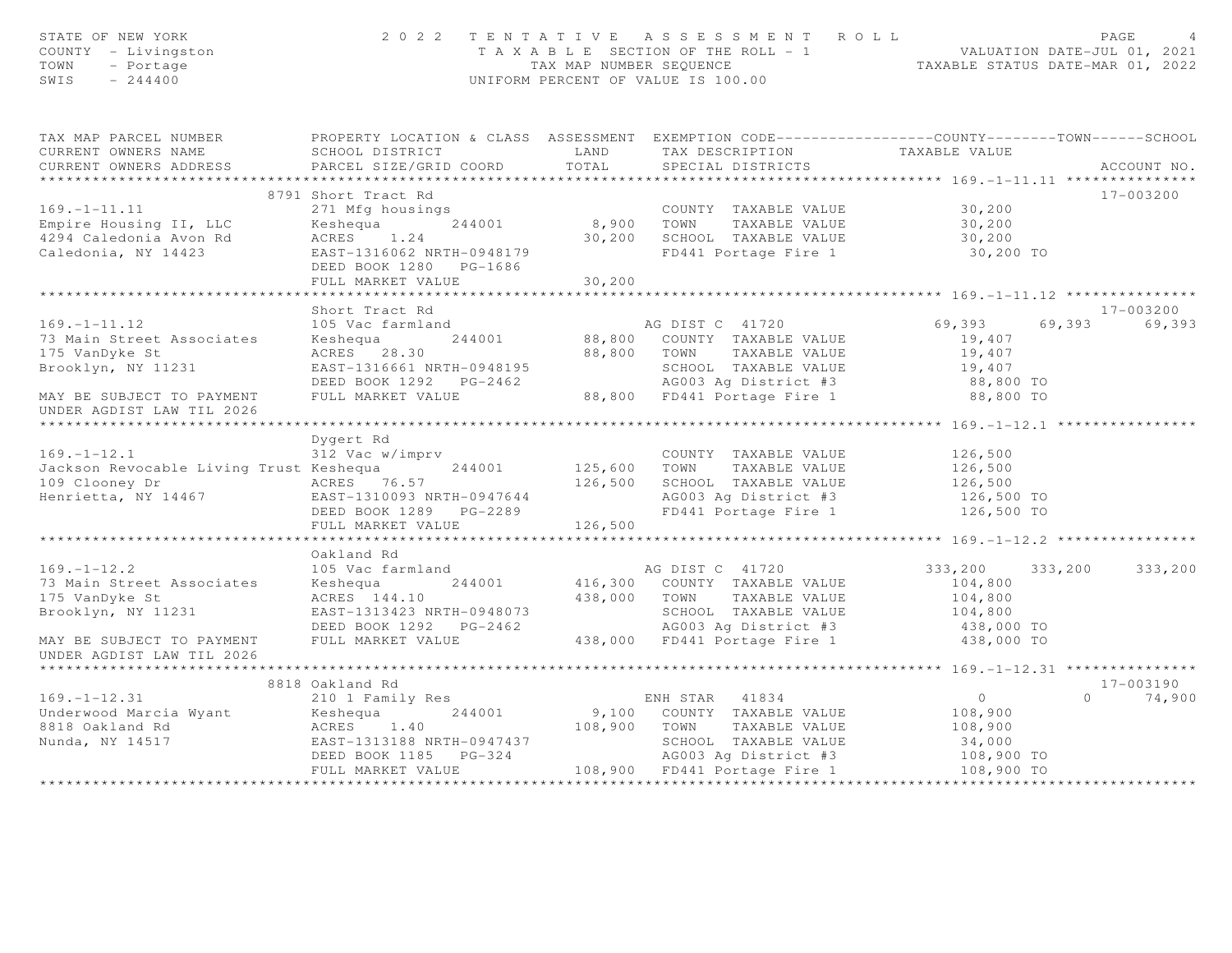| STATE OF NEW YORK<br>COUNTY - Livingston<br>TOWN<br>- Portage<br>SWIS<br>$-244400$                                                                                                                                                         |                                                                                                                                                                                                                                                |                              | 2022 TENTATIVE ASSESSMENT ROLL<br>TAXABLE SECTION OF THE ROLL - 1<br>TAX MAP NUMBER SEQUENCE TAXABLE STATUS DATE-JUL 01, 2021<br>INIEODM PERCENT OF WILLIE 1999 (2022<br>UNIFORM PERCENT OF VALUE IS 100.00 |                                                                         | PAGE          |
|--------------------------------------------------------------------------------------------------------------------------------------------------------------------------------------------------------------------------------------------|------------------------------------------------------------------------------------------------------------------------------------------------------------------------------------------------------------------------------------------------|------------------------------|-------------------------------------------------------------------------------------------------------------------------------------------------------------------------------------------------------------|-------------------------------------------------------------------------|---------------|
| TAX MAP PARCEL NUMBER<br>CURRENT OWNERS NAME                                                                                                                                                                                               | PROPERTY LOCATION & CLASS ASSESSMENT EXEMPTION CODE----------------COUNTY-------TOWN------SCHOOL                                                                                                                                               |                              |                                                                                                                                                                                                             |                                                                         |               |
| CURRENT OWNERS ADDRESS                                                                                                                                                                                                                     | PARCEL SIZE/GRID COORD                                                                                                                                                                                                                         | TOTAL                        | SPECIAL DISTRICTS                                                                                                                                                                                           |                                                                         | ACCOUNT NO.   |
|                                                                                                                                                                                                                                            |                                                                                                                                                                                                                                                |                              |                                                                                                                                                                                                             |                                                                         |               |
|                                                                                                                                                                                                                                            | Oakland Rd                                                                                                                                                                                                                                     |                              |                                                                                                                                                                                                             |                                                                         | 17-003190     |
| $169. - 1 - 12.32$                                                                                                                                                                                                                         | 16,968 16<br>16,968 16<br>244001 21,500 COUNTY TAXABLE VALUE<br>21,500 COUNTY TAXABLE VALUE<br>21,500 TOWN TAXABLE VALUE<br>21,500 TOWN TAXABLE VALUE<br>21,500 TOWN TAXABLE VALUE<br>21,500 SCHOOL TAXABLE VALUE<br>21,500 TOWN TAXABLE VALUE |                              |                                                                                                                                                                                                             | 16,968 16,968 16,968                                                    |               |
| 73 Main Street Associates                                                                                                                                                                                                                  |                                                                                                                                                                                                                                                |                              |                                                                                                                                                                                                             |                                                                         |               |
| 175 VanDyke St                                                                                                                                                                                                                             |                                                                                                                                                                                                                                                |                              |                                                                                                                                                                                                             |                                                                         |               |
| Brooklyn, NY 11231                                                                                                                                                                                                                         |                                                                                                                                                                                                                                                |                              |                                                                                                                                                                                                             |                                                                         |               |
| MAY BE SUBJECT TO PAYMENT                                                                                                                                                                                                                  | DEED BOOK 1292 PG-2462                                                                                                                                                                                                                         |                              |                                                                                                                                                                                                             |                                                                         |               |
| UNDER AGDIST LAW TIL 2026                                                                                                                                                                                                                  |                                                                                                                                                                                                                                                |                              |                                                                                                                                                                                                             |                                                                         |               |
|                                                                                                                                                                                                                                            |                                                                                                                                                                                                                                                |                              |                                                                                                                                                                                                             |                                                                         |               |
|                                                                                                                                                                                                                                            |                                                                                                                                                                                                                                                |                              |                                                                                                                                                                                                             |                                                                         | $17 - 002740$ |
| 169.-1-13<br>Stevens John L<br>Stevens Carol (199. 120 Field crops<br>Stevens Carol (199. 1994,300 AG DIST IN 41730<br>Stevens Carol (199.300 AG DIST IN 41730<br>Stevens Carol (199.300 AG DIST IN 41730<br>Stevens Carol (199.300 AG DIS | 8818 Short Tract Rd <sup>44</sup> PCT OF VALUE USED FOR EXEMPTION PURPOSES<br>120 Field crops <b>120</b> VET WAR CT 41121 21,000                                                                                                               |                              |                                                                                                                                                                                                             | $21,000$ $21,000$ 0<br>153,889 153,889 153,889<br>0 0 74,900<br>149,611 |               |
|                                                                                                                                                                                                                                            |                                                                                                                                                                                                                                                |                              |                                                                                                                                                                                                             |                                                                         |               |
|                                                                                                                                                                                                                                            |                                                                                                                                                                                                                                                |                              |                                                                                                                                                                                                             |                                                                         |               |
|                                                                                                                                                                                                                                            |                                                                                                                                                                                                                                                |                              |                                                                                                                                                                                                             |                                                                         |               |
|                                                                                                                                                                                                                                            |                                                                                                                                                                                                                                                |                              |                                                                                                                                                                                                             | 149,611                                                                 |               |
|                                                                                                                                                                                                                                            |                                                                                                                                                                                                                                                |                              | SCHOOL TAXABLE VALUE                                                                                                                                                                                        | $95,711$<br>$324,500$ TO                                                |               |
| MAY BE SUBJECT TO PAYMENT<br>UNDER AGDIST LAW TIL 2029                                                                                                                                                                                     |                                                                                                                                                                                                                                                |                              | FD441 Portage Fire 1                                                                                                                                                                                        |                                                                         |               |
|                                                                                                                                                                                                                                            |                                                                                                                                                                                                                                                |                              |                                                                                                                                                                                                             |                                                                         |               |
| 169.-1-14.1<br>Truax Marty (199.-1-14.1 312 Vac w/imprv (199.-1-14.1 312 Vac w/imprv (199.1)<br>244001 9,700 TOWN TAXABLE VALUE 39,900<br>PO Box 111 (199.900 ACRES 1.80 39,900 SCHOOL TAXABLE VALUE 39,900<br>Nunda, NY 14517 (199.9      |                                                                                                                                                                                                                                                |                              |                                                                                                                                                                                                             |                                                                         | $17 - 002430$ |
|                                                                                                                                                                                                                                            |                                                                                                                                                                                                                                                |                              |                                                                                                                                                                                                             |                                                                         |               |
|                                                                                                                                                                                                                                            |                                                                                                                                                                                                                                                |                              |                                                                                                                                                                                                             |                                                                         |               |
|                                                                                                                                                                                                                                            |                                                                                                                                                                                                                                                |                              |                                                                                                                                                                                                             |                                                                         |               |
|                                                                                                                                                                                                                                            |                                                                                                                                                                                                                                                |                              |                                                                                                                                                                                                             |                                                                         |               |
|                                                                                                                                                                                                                                            | FULL MARKET VALUE                                                                                                                                                                                                                              | 39,900                       |                                                                                                                                                                                                             |                                                                         |               |
|                                                                                                                                                                                                                                            |                                                                                                                                                                                                                                                |                              |                                                                                                                                                                                                             |                                                                         |               |
|                                                                                                                                                                                                                                            |                                                                                                                                                                                                                                                |                              |                                                                                                                                                                                                             |                                                                         |               |
|                                                                                                                                                                                                                                            |                                                                                                                                                                                                                                                |                              | COUNTY TAXABLE VALUE 41,500<br>TOWN TAXABLE VALUE 41,500                                                                                                                                                    |                                                                         |               |
|                                                                                                                                                                                                                                            |                                                                                                                                                                                                                                                |                              |                                                                                                                                                                                                             |                                                                         |               |
|                                                                                                                                                                                                                                            |                                                                                                                                                                                                                                                |                              |                                                                                                                                                                                                             | $41,500$<br>$41,500$ TO                                                 |               |
|                                                                                                                                                                                                                                            |                                                                                                                                                                                                                                                |                              |                                                                                                                                                                                                             |                                                                         |               |
|                                                                                                                                                                                                                                            | FULL MARKET VALUE                                                                                                                                                                                                                              | 41,500                       |                                                                                                                                                                                                             |                                                                         |               |
|                                                                                                                                                                                                                                            |                                                                                                                                                                                                                                                |                              |                                                                                                                                                                                                             |                                                                         |               |
|                                                                                                                                                                                                                                            | Oakland Rd                                                                                                                                                                                                                                     |                              |                                                                                                                                                                                                             |                                                                         | 17-001860     |
| $169. - 1 - 15$                                                                                                                                                                                                                            | 312 Vac w/imprv                                                                                                                                                                                                                                |                              | COUNTY TAXABLE VALUE<br>244001 316,200 TOWN TAXABLE VALUE<br>COUNTY TAXABLE VALUE 316,400                                                                                                                   |                                                                         |               |
|                                                                                                                                                                                                                                            |                                                                                                                                                                                                                                                |                              |                                                                                                                                                                                                             |                                                                         |               |
|                                                                                                                                                                                                                                            |                                                                                                                                                                                                                                                |                              |                                                                                                                                                                                                             |                                                                         |               |
|                                                                                                                                                                                                                                            |                                                                                                                                                                                                                                                |                              |                                                                                                                                                                                                             | 316,400 TO                                                              |               |
| 169.-1-15<br>GTO Corporation (Exchange 199.50 169.200 TOWN TAXABLE VALUE 316,400<br>175 VanDyke St (ACRES 199.50 316,400 SCHOOL TAXABLE VALUE 316,400<br>Brooklyn, NY 11231 EAST-1311507 NRTH-0946031 AG003 Ag District #3 316,400<br>     |                                                                                                                                                                                                                                                |                              | FD441 Portage Fire 1 316,400 TO                                                                                                                                                                             |                                                                         |               |
|                                                                                                                                                                                                                                            | FULL MARKET VALUE                                                                                                                                                                                                                              | 316,400<br>***************** |                                                                                                                                                                                                             |                                                                         |               |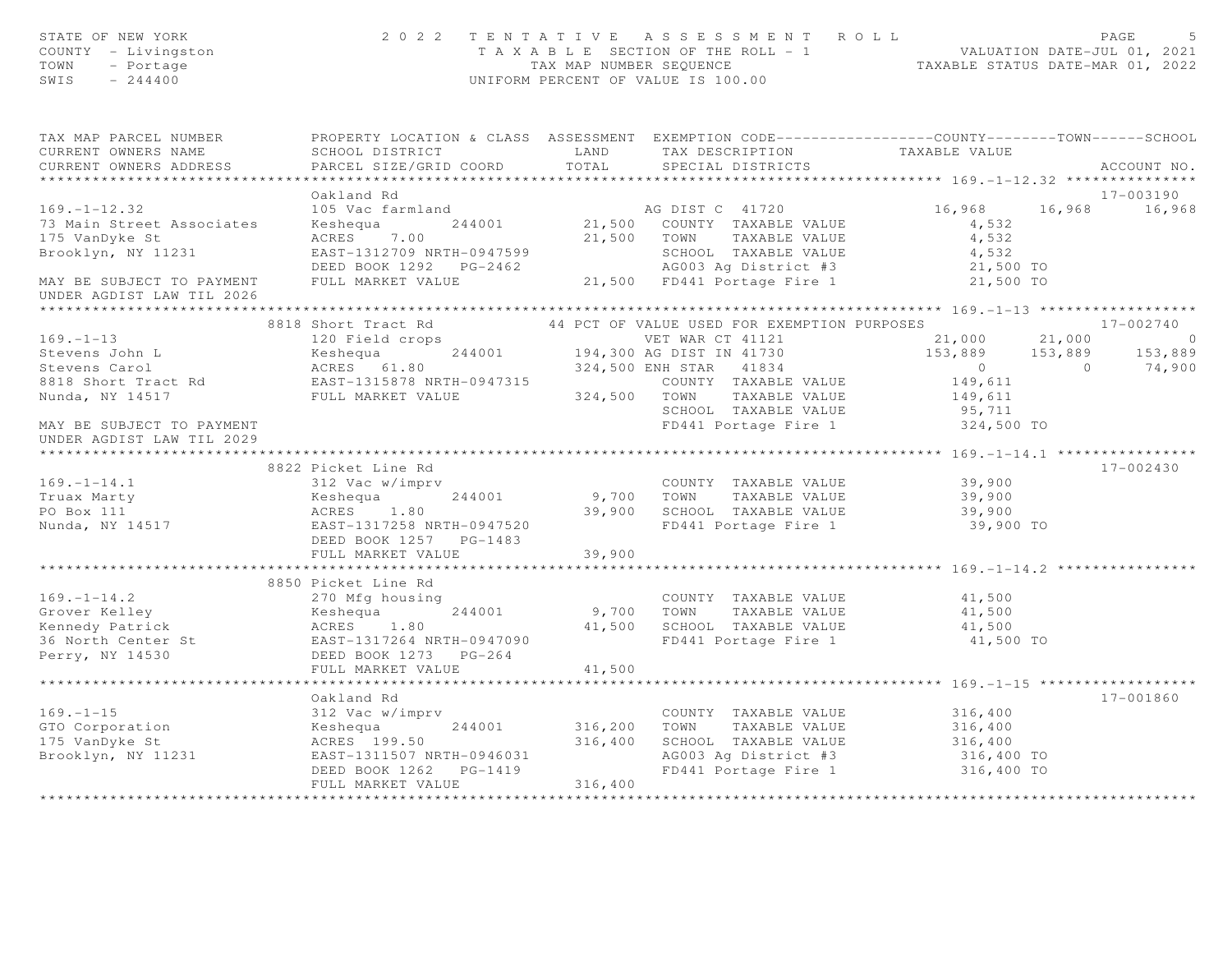| STATE OF NEW YORK<br>COUNTY - Livingston<br>TOWN - Portage<br>SWIS<br>$-244400$                                                                                                                                                                                    |                        |         | 2022 TENTATIVE ASSESSMENT ROLL<br>TAXABLE SECTION OF THE ROLL - 1<br>TAXABLE SECTION OF THE ROLL - 1<br>TAXABLE STATUS DATE-MAR 01, 2022<br>UNIFORM PERCENT OF VALUE IS 100.00 |                                                                                       | PAGE              |
|--------------------------------------------------------------------------------------------------------------------------------------------------------------------------------------------------------------------------------------------------------------------|------------------------|---------|--------------------------------------------------------------------------------------------------------------------------------------------------------------------------------|---------------------------------------------------------------------------------------|-------------------|
| TAX MAP PARCEL NUMBER FROPERTY LOCATION & CLASS ASSESSMENT EXEMPTION CODE---------------COUNTY-------TOWN------SCHOOL<br>CURRENT OWNERS NAME<br>CURRENT OWNERS ADDRESS                                                                                             | PARCEL SIZE/GRID COORD | TOTAL   | SCHOOL DISTRICT                   LAND       TAX DESCRIPTION                TAXABLE VALUE<br>SPECIAL DISTRICTS                                                                 |                                                                                       | ACCOUNT NO.       |
| ***********************                                                                                                                                                                                                                                            |                        |         |                                                                                                                                                                                |                                                                                       |                   |
|                                                                                                                                                                                                                                                                    | 8873 Short Tract Rd    |         |                                                                                                                                                                                |                                                                                       | 17-000630         |
|                                                                                                                                                                                                                                                                    |                        |         |                                                                                                                                                                                |                                                                                       | $0 \t 30,000$     |
|                                                                                                                                                                                                                                                                    |                        |         |                                                                                                                                                                                |                                                                                       |                   |
|                                                                                                                                                                                                                                                                    |                        |         |                                                                                                                                                                                |                                                                                       |                   |
|                                                                                                                                                                                                                                                                    |                        |         |                                                                                                                                                                                |                                                                                       |                   |
|                                                                                                                                                                                                                                                                    |                        |         |                                                                                                                                                                                |                                                                                       |                   |
| 8873 Short Tract Rd 240 Rural res 240 Rural res 240 Rural res 240 Rural res 240 Rural res 240 Rural res 240 Rural res 240 Rural res 240 Rural 170,100<br>24001 242,700 COUNTY TAXABLE VALUE 2673 Short Tract Rd 2673 Short Tract                                   |                        |         |                                                                                                                                                                                |                                                                                       |                   |
|                                                                                                                                                                                                                                                                    | 1662 Middle River Rd   |         |                                                                                                                                                                                |                                                                                       | 17-000540         |
| $169. - 1 - 17$                                                                                                                                                                                                                                                    | 241 Rural res&aq       |         | AG DIST C 41720                                                                                                                                                                | 199,197                                                                               | 199, 197 199, 197 |
|                                                                                                                                                                                                                                                                    |                        |         |                                                                                                                                                                                |                                                                                       |                   |
|                                                                                                                                                                                                                                                                    |                        |         |                                                                                                                                                                                | $\begin{array}{cccc} & 0 & & 0 & & 30,000 \ 10,000 & & 10,000 & & 10,000 \end{array}$ |                   |
|                                                                                                                                                                                                                                                                    |                        |         |                                                                                                                                                                                |                                                                                       |                   |
|                                                                                                                                                                                                                                                                    |                        |         |                                                                                                                                                                                |                                                                                       |                   |
| Strickland Living Trust Charle Keshequa and 244001 273,700 BAS STAR 41854 0<br>1662 Middle River Rd ACRES 97.80 415,700 SOLAR 49500 10,000<br>Nunda, NY 14517 EAST-1316123 NRTH-0946067 COUNTY TAXABLE VALUE 206,503<br>MAY BE SUBJE                               |                        |         |                                                                                                                                                                                |                                                                                       |                   |
| UNDER AGDIST LAW TIL 2026                                                                                                                                                                                                                                          |                        |         | AG003 Ag District #3                                                                                                                                                           | 415,700 TO                                                                            |                   |
|                                                                                                                                                                                                                                                                    |                        |         | FD441 Portage Fire 1                                                                                                                                                           | 415,700 TO                                                                            |                   |
|                                                                                                                                                                                                                                                                    |                        |         |                                                                                                                                                                                |                                                                                       |                   |
|                                                                                                                                                                                                                                                                    | 8983 Oakland Rd        |         |                                                                                                                                                                                |                                                                                       | 17-001040         |
|                                                                                                                                                                                                                                                                    |                        |         |                                                                                                                                                                                |                                                                                       |                   |
|                                                                                                                                                                                                                                                                    |                        |         |                                                                                                                                                                                |                                                                                       |                   |
|                                                                                                                                                                                                                                                                    |                        |         |                                                                                                                                                                                |                                                                                       |                   |
| 169.-1-18.1<br>Trayford Richard A 2101 Family Res COUNTY TAXABLE VALUE 316,800<br>Trayford Daisy-May ACRES 1.30 BANKFIRSTAM 316,800 SCHOOL TAXABLE VALUE 316,800<br>8983 Oakland Rd EAST-1313417 NRTH-0944742 AG003 Ag District #3                                 |                        |         |                                                                                                                                                                                |                                                                                       |                   |
|                                                                                                                                                                                                                                                                    | FULL MARKET VALUE      | 316,800 |                                                                                                                                                                                |                                                                                       |                   |
|                                                                                                                                                                                                                                                                    |                        |         |                                                                                                                                                                                |                                                                                       |                   |
|                                                                                                                                                                                                                                                                    | 8995 Oakland Rd        |         |                                                                                                                                                                                |                                                                                       | 17-001040         |
|                                                                                                                                                                                                                                                                    |                        |         |                                                                                                                                                                                |                                                                                       | 170, 757 170, 757 |
|                                                                                                                                                                                                                                                                    |                        |         |                                                                                                                                                                                |                                                                                       |                   |
|                                                                                                                                                                                                                                                                    |                        |         |                                                                                                                                                                                |                                                                                       |                   |
|                                                                                                                                                                                                                                                                    |                        |         |                                                                                                                                                                                |                                                                                       |                   |
| 169. -1-18.2<br>17 Horse farm<br>17 Horse farm<br>17 Horse farm<br>244001 214,100 COUNTY TAXABLE VALUE 254,243<br>254,243<br>254,243<br>254,243<br>254,243<br>254,243<br>254,243<br>254,243<br>254,243<br>254,243<br>254,243<br>254,243<br>254,243<br>254,243<br>2 |                        |         |                                                                                                                                                                                |                                                                                       |                   |
| MAY BE SUBJECT TO PAYMENT<br>UNDER AGDIST LAW TIL 2026                                                                                                                                                                                                             |                        |         |                                                                                                                                                                                |                                                                                       |                   |
|                                                                                                                                                                                                                                                                    |                        |         |                                                                                                                                                                                |                                                                                       |                   |
|                                                                                                                                                                                                                                                                    | Picket Line Rd         |         |                                                                                                                                                                                |                                                                                       | 17-001120         |
| $169. - 1 - 19$                                                                                                                                                                                                                                                    | 105 Vac farmland       |         | AG DIST C 41720                                                                                                                                                                | 183,008                                                                               | 183,008 183,008   |
| 73 Main Street Associates                                                                                                                                                                                                                                          |                        |         | Keshequa 244001 241,000 COUNTY TAXABLE VALUE                                                                                                                                   | 57,992                                                                                |                   |
| 175 VanDyke St                                                                                                                                                                                                                                                     |                        |         |                                                                                                                                                                                |                                                                                       |                   |
| Brooklyn, NY 11231                                                                                                                                                                                                                                                 |                        |         |                                                                                                                                                                                |                                                                                       |                   |
|                                                                                                                                                                                                                                                                    |                        |         |                                                                                                                                                                                |                                                                                       |                   |
| MAY BE SUBJECT TO PAYMENT                                                                                                                                                                                                                                          |                        |         | ACRES 80.00<br>EAST-1316461 NRTH-0944206<br>DEED BOOK 1292 PG-2462<br>FULL MARKET VALUE 241,000 FD441 Portage Fire 1<br>241,000 FD441 Portage Fire 1<br>241,000 TO             |                                                                                       |                   |
| UNDER AGDIST LAW TIL 2026                                                                                                                                                                                                                                          |                        |         |                                                                                                                                                                                |                                                                                       |                   |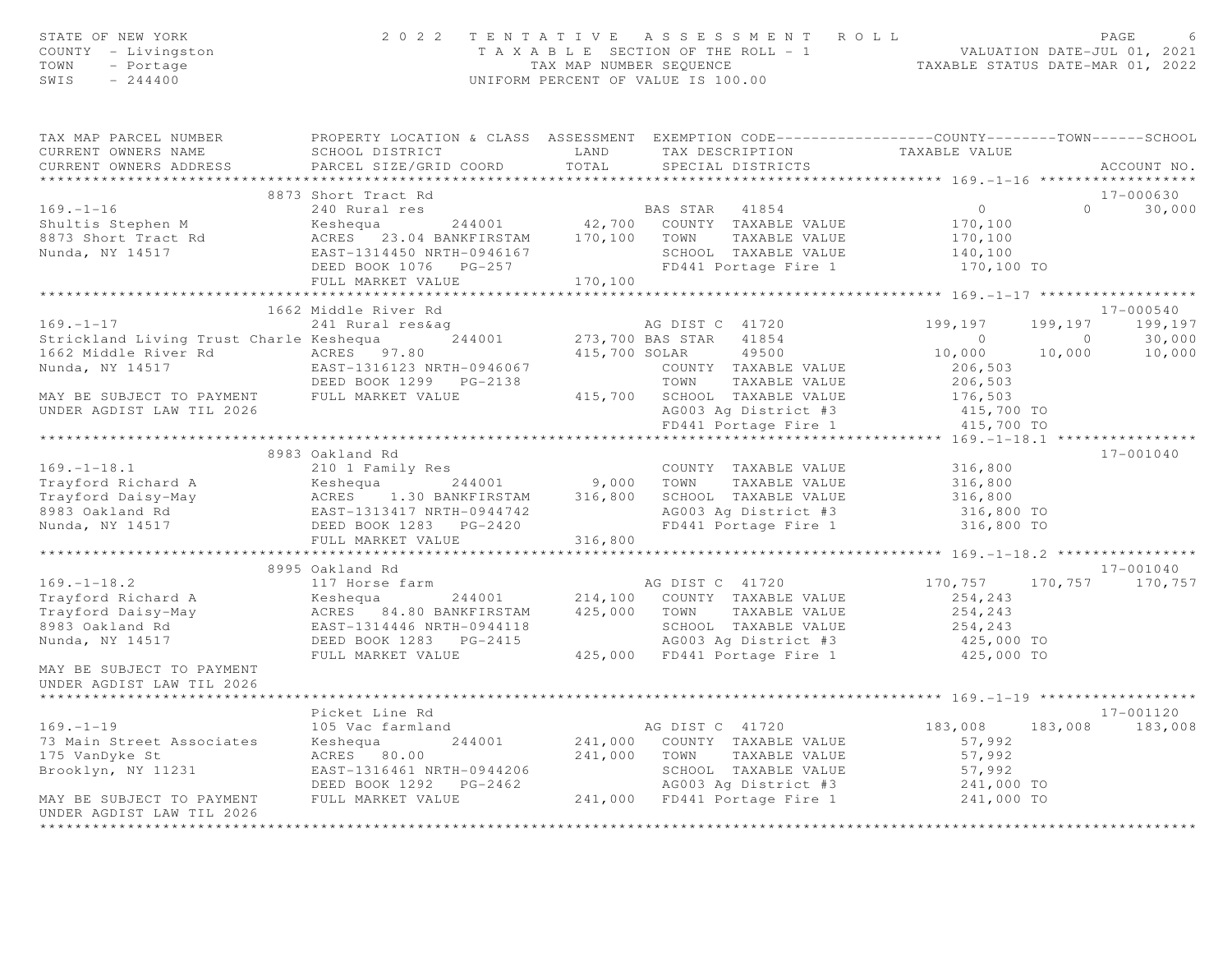| STATE OF NEW YORK<br>- Livingston<br>COUNTY<br>TOWN<br>- Portage<br>SWIS<br>$-244400$   | 2 0 2 2                              | TENTATIVE | ASSESSMENT ROLL<br>UNIFORM PERCENT OF VALUE IS 100.00 | T A X A B L E SECTION OF THE ROLL - 1 VALUATION DATE-JUL 01, 2021<br>TAX MAP NUMBER SEQUENCE TAXABLE STATUS DATE-MAR 01, 2022 | $\overline{7}$<br>PAGE |
|-----------------------------------------------------------------------------------------|--------------------------------------|-----------|-------------------------------------------------------|-------------------------------------------------------------------------------------------------------------------------------|------------------------|
| TAX MAP PARCEL NUMBER                                                                   | PROPERTY LOCATION & CLASS ASSESSMENT |           |                                                       | EXEMPTION CODE-----------------COUNTY-------TOWN------SCHOOL                                                                  |                        |
| CURRENT OWNERS NAME                                                                     | SCHOOL DISTRICT                      | LAND      | TAX DESCRIPTION                                       | TAXABLE VALUE                                                                                                                 |                        |
| CURRENT OWNERS ADDRESS         PARCEL SIZE/GRID COORD       TOTAL     SPECIAL DISTRICTS |                                      |           |                                                       |                                                                                                                               | ACCOUNT NO.            |
|                                                                                         |                                      |           |                                                       |                                                                                                                               |                        |
|                                                                                         | Oakland Rd                           |           |                                                       |                                                                                                                               | 17-001870              |
| $169. - 1 - 20$                                                                         |                                      |           |                                                       | 48,388 48,388                                                                                                                 | 48,388                 |
| GTO Corporation                                                                         | Keshequa 244001                      | 194,700   | COUNTY<br>TAXABLE VALUE                               | 146,312                                                                                                                       |                        |
| 175 VanDyke St                                                                          | ACRES 114.80                         | 194,700   | TAXABLE VALUE<br>TOWN                                 | 146,312                                                                                                                       |                        |
| Brooklyn, NY 11231                                                                      | EAST-1312406 NRTH-0950181            |           | SCHOOL<br>TAXABLE VALUE                               | 146,312                                                                                                                       |                        |
|                                                                                         | DEED BOOK 1262 PG-1419               |           | AG003 Ag District #3 194,700 TO                       |                                                                                                                               |                        |
| MAY BE SUBJECT TO PAYMENT<br>UNDER AGDIST LAW TIL 2026                                  | FULL MARKET VALUE                    | 194,700   | FD441 Portage Fire 1                                  | 194,700 TO                                                                                                                    |                        |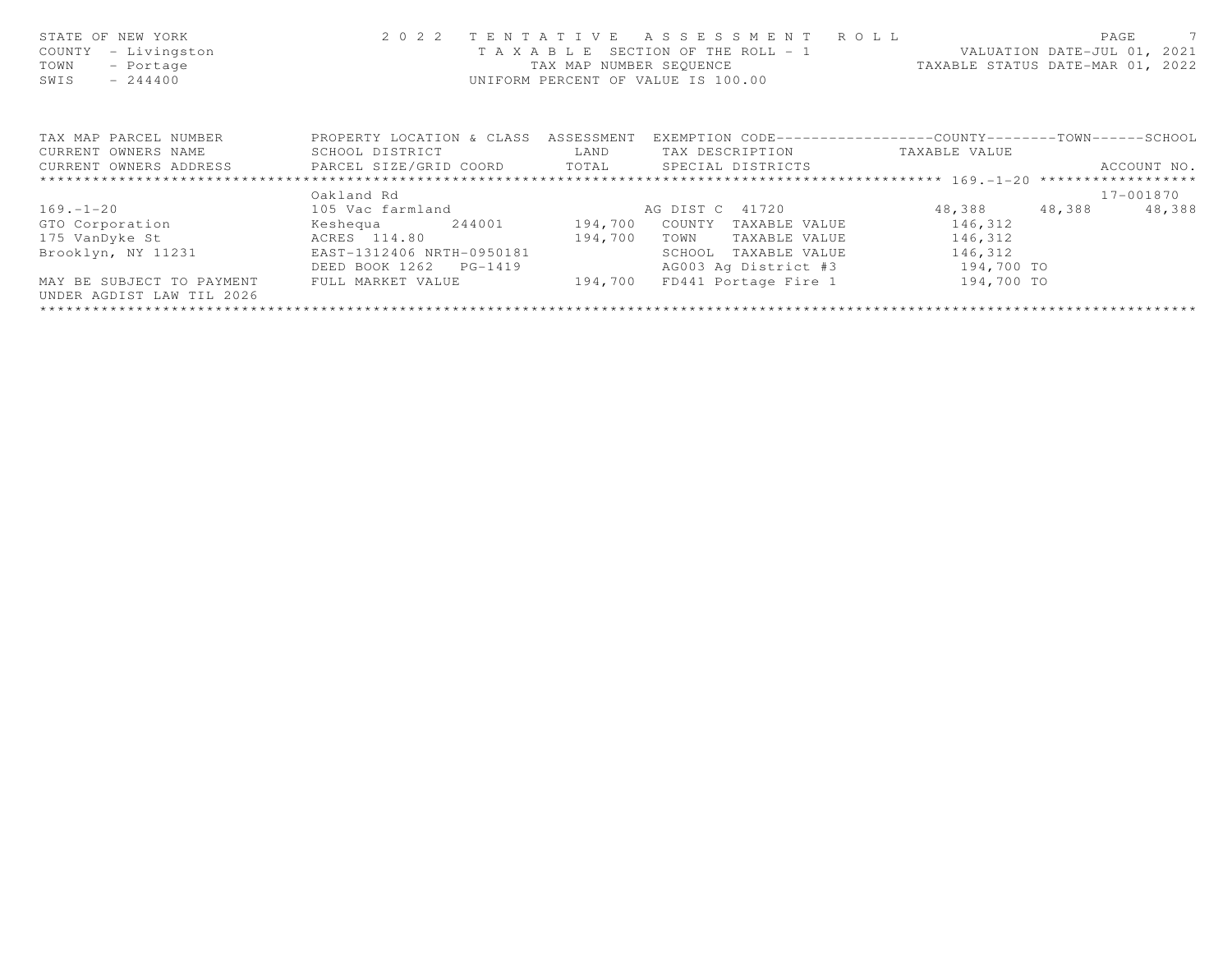|      | STATE OF NEW YORK   | 2022 TENTATIVE ASSESSMENT ROLL        | PAGE                             |
|------|---------------------|---------------------------------------|----------------------------------|
|      | COUNTY - Livingston | T A X A B L E SECTION OF THE ROLL - 1 | VALUATION DATE-JUL 01, 2021      |
|      | TOWN - Portage      | MAP SECTION - 169                     | TAXABLE STATUS DATE-MAR 01, 2022 |
| SWIS | $-244400$           | $SUB - SECTION - 000$                 | RPS150/V04/L015                  |
|      |                     | UNIFORM PERCENT OF VALUE IS 100.00    | CURRENT DATE 4/19/2022           |

# \*\*\* S P E C I A L D I S T R I C T S U M M A R Y \*\*\*

|                      | TOTAL   | FXTENSION | EXTENSION | AD VALOREM   | EXEMPT | TAXABLE      |
|----------------------|---------|-----------|-----------|--------------|--------|--------------|
| CODE DISTRICT NAME   | PARCELS | TYPE.     | VALUE     | <b>VALUE</b> | AMOUNT | <b>VALUE</b> |
|                      |         |           |           |              |        |              |
| AG003 Ag District #3 |         | 14 TOTAL  |           | 3242,800     |        | 3242,800     |
| FD441 Portage Fire 1 |         | 33 ТОТАЬ  |           | 5215,500     |        | 5215,500     |

### \*\*\* S C H O O L D I S T R I C T S U M M A R Y \*\*\*

| CODE   | DISTRICT NAME         | TOTAL<br>PARCELS | ASSESSED<br>LAND | ASSESSED<br>TOTAL | EXEMPT<br>AMOUNT | TOTAL<br>TAXABLE | STAR<br>AMOUNT | STAR<br>TAXABLE |
|--------|-----------------------|------------------|------------------|-------------------|------------------|------------------|----------------|-----------------|
| 244001 | Keshequa              | 33               | 2910,700         | 5215,500          | 1525,001         | 3690,499         | 431,200        | 3259,299        |
|        | $S \cup B - TO T A L$ | 33               | 2910,700         | 5215,500          | 1525,001         | 3690,499         | 431,200        | 3259,299        |
|        | TOTAL                 | 33               | 2910,700         | 5215,500          | 1525,001         | 3690,499         | 431,200        | 3259,299        |

### \*\*\* S Y S T E M C O D E S S U M M A R Y \*\*\*

## NO SYSTEM EXEMPTIONS AT THIS LEVEL

# \*\*\* E X E M P T I O N S U M M A R Y \*\*\*

| CODE  | DESCRIPTION | TOTAL<br>PARCELS | COUNTY   | TOWN     | SCHOOL   |
|-------|-------------|------------------|----------|----------|----------|
| 41121 | VET WAR CT  |                  | 21,000   | 21,000   |          |
| 41720 | AG DIST C   | 8                | 1077,500 | 1077,500 | 1077,500 |
| 41730 | AG DIST IN  |                  | 414,306  | 414,306  | 414,306  |
| 41800 | SR CITIZEN  |                  | 13,195   | 13,195   | 13,195   |
| 41834 | ENH STAR    |                  |          |          | 281,200  |
| 41854 | BAS STAR    |                  |          |          | 150,000  |
| 49500 | SOLAR       |                  | 20,000   | 20,000   | 20,000   |
|       | TO TAL      | 23               | 1546,001 | 1546,001 | 1956,201 |
|       |             |                  |          |          |          |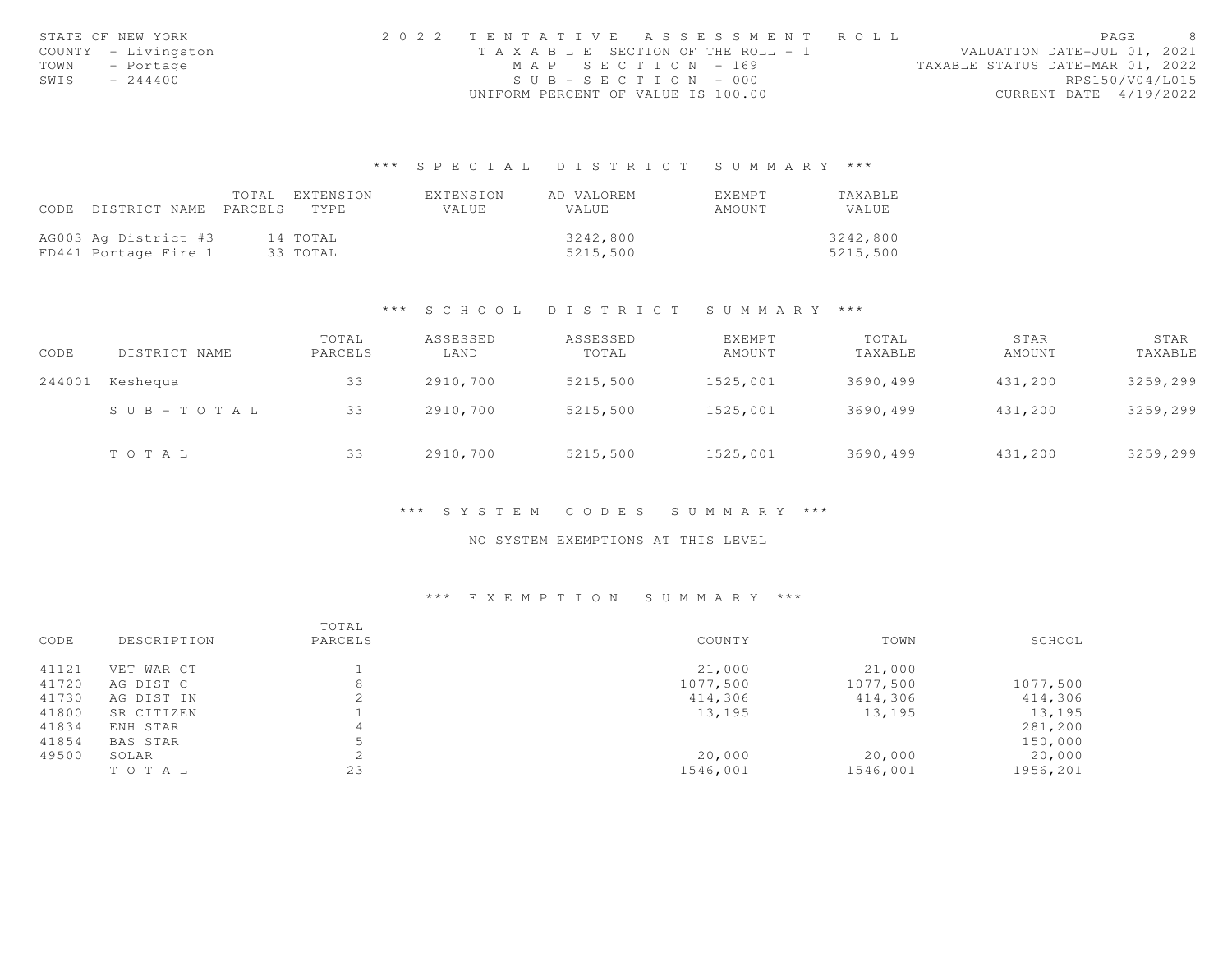|      | STATE OF NEW YORK   | 2022 TENTATIVE ASSESSMENT ROLL        |                                  | PAGE                        | $\overline{Q}$ |
|------|---------------------|---------------------------------------|----------------------------------|-----------------------------|----------------|
|      | COUNTY - Livingston | T A X A B L E SECTION OF THE ROLL - 1 |                                  | VALUATION DATE-JUL 01, 2021 |                |
|      | TOWN - Portage      | MAP SECTION - 169                     | TAXABLE STATUS DATE-MAR 01, 2022 |                             |                |
| SWIS | $-244400$           | $SUB - SECTION - 000$                 |                                  | RPS150/V04/L015             |                |
|      |                     | UNIFORM PERCENT OF VALUE IS 100.00    |                                  | CURRENT DATE 4/19/2022      |                |

# \*\*\* G R A N D T O T A L S \*\*\*

| ROLL |             | TOTAL   | ASSESSED | ASSESSED | TAXABLE  | TAXABLE  | TAXABLE  | STAR     |
|------|-------------|---------|----------|----------|----------|----------|----------|----------|
| SEC  | DESCRIPTION | PARCELS | LAND     | TOTAL    | COUNTY   | TOWN     | SCHOOL   | TAXABLE  |
|      | TAXABLE     |         | 2910,700 | 5215,500 | 3669,499 | 3669,499 | 3690,499 | 3259,299 |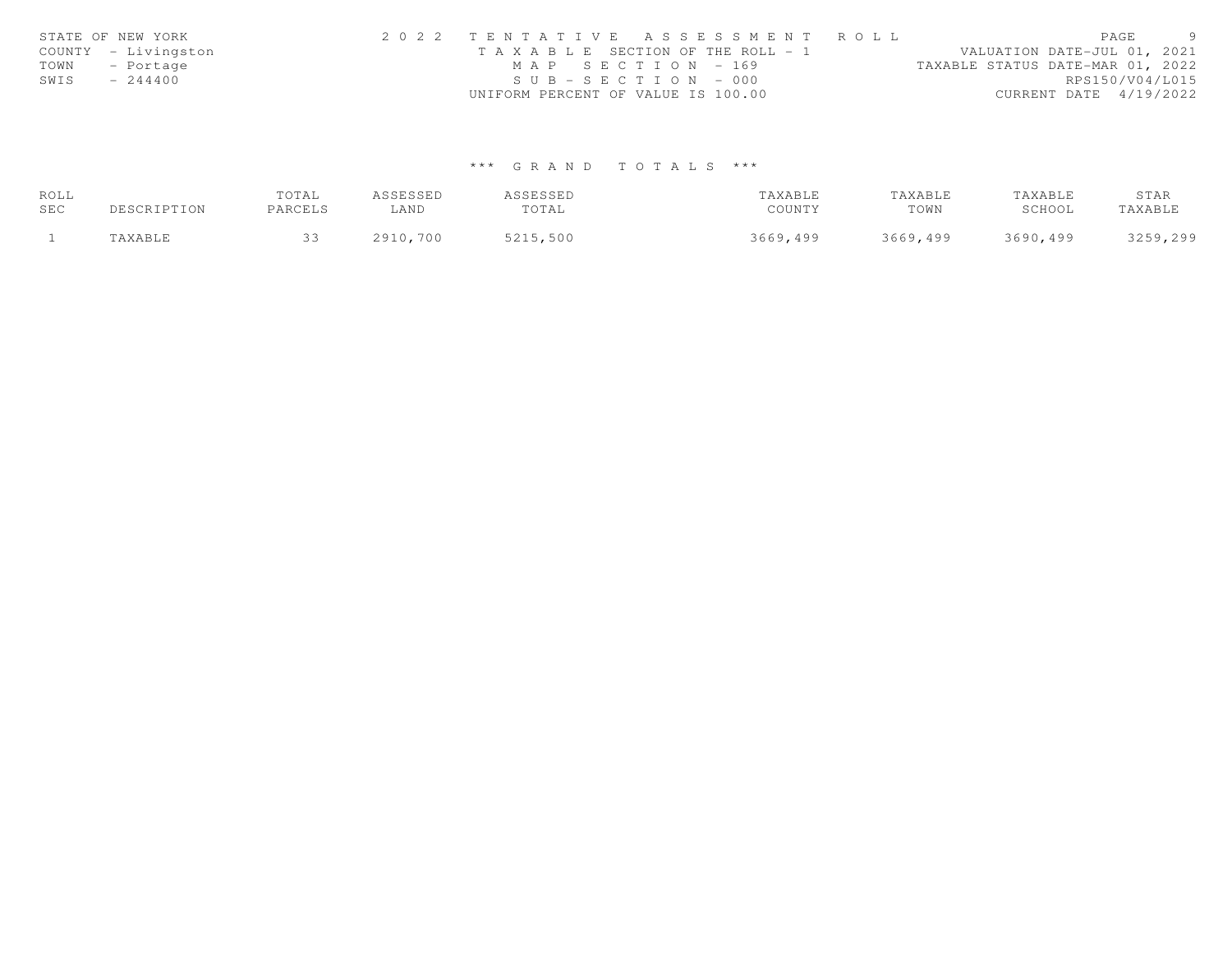| STATE OF NEW YORK<br>COUNTY - Livingston<br>TOWN<br>- Portage<br>$-244400$<br>SWIS |                                                                                                  |             | 2022 TENTATIVE ASSESSMENT ROLL<br>UNIFORM PERCENT OF VALUE IS 100.00 | PAGE<br>10<br>T A X A B L E SECTION OF THE ROLL - 1 VALUATION DATE-JUL 01, 2021<br>TAX MAP NUMBER SEQUENCE TAXABLE STATUS DATE-MAR 01, 2022 |                    |  |
|------------------------------------------------------------------------------------|--------------------------------------------------------------------------------------------------|-------------|----------------------------------------------------------------------|---------------------------------------------------------------------------------------------------------------------------------------------|--------------------|--|
| TAX MAP PARCEL NUMBER                                                              | PROPERTY LOCATION & CLASS ASSESSMENT EXEMPTION CODE----------------COUNTY-------TOWN------SCHOOL |             |                                                                      |                                                                                                                                             |                    |  |
| CURRENT OWNERS NAME<br>CURRENT OWNERS ADDRESS                                      | LAND<br>SCHOOL DISTRICT                                                                          | TOTAL       | TAX DESCRIPTION                                                      | TAXABLE VALUE                                                                                                                               | ACCOUNT NO.        |  |
| **********************                                                             | PARCEL SIZE/GRID COORD                                                                           |             | SPECIAL DISTRICTS                                                    |                                                                                                                                             |                    |  |
|                                                                                    | 293 Portageville Rd                                                                              |             |                                                                      |                                                                                                                                             | 17-002480          |  |
| $181 - 1 - 1$                                                                      |                                                                                                  |             |                                                                      | $\overline{0}$                                                                                                                              | 30,000<br>$\Omega$ |  |
| Szulewski Jeremy L                                                                 | 210 1 Family Res<br>Keshequa 244001 7,200 COUNTY TAXABLE VALUE                                   |             |                                                                      | 115,400                                                                                                                                     |                    |  |
| Szulewski Amy M                                                                    | FRNT 218.00 DPTH 165.00 115,400 TOWN                                                             |             | TAXABLE VALUE                                                        | 115,400                                                                                                                                     |                    |  |
| 293 Portageville Rd                                                                | BANKFIRSTAM                                                                                      |             | SCHOOL TAXABLE VALUE                                                 | 85,400                                                                                                                                      |                    |  |
| Hunt, NY 14846                                                                     | EAST-1296428 NRTH-0940579                                                                        |             | FD441 Portage Fire 1                                                 | 115,400 TO                                                                                                                                  |                    |  |
|                                                                                    | DEED BOOK 1254 PG-2037                                                                           |             |                                                                      |                                                                                                                                             |                    |  |
|                                                                                    | FULL MARKET VALUE                                                                                | 115,400     |                                                                      |                                                                                                                                             |                    |  |
|                                                                                    |                                                                                                  |             |                                                                      |                                                                                                                                             |                    |  |
|                                                                                    | 307 Portageville Rd                                                                              |             |                                                                      |                                                                                                                                             | 17-001060          |  |
| $181. - 1 - 2.1$                                                                   | 210 1 Family Res                                                                                 |             | COUNTY TAXABLE VALUE                                                 | 120,000                                                                                                                                     |                    |  |
|                                                                                    |                                                                                                  | 14,300 TOWN | TAXABLE VALUE                                                        | 120,000                                                                                                                                     |                    |  |
|                                                                                    |                                                                                                  |             | 120,000 SCHOOL TAXABLE VALUE                                         | 120,000                                                                                                                                     |                    |  |
| 9860 NW Street 6th Ct<br>Plantation, FL 33324                                      |                                                                                                  |             | FD441 Portage Fire 1                                                 | 120,000 TO                                                                                                                                  |                    |  |
|                                                                                    | DEED BOOK 1258 PG-1381                                                                           |             |                                                                      |                                                                                                                                             |                    |  |
|                                                                                    | FULL MARKET VALUE                                                                                | 120,000     |                                                                      |                                                                                                                                             |                    |  |
|                                                                                    | Portageville Rd                                                                                  |             |                                                                      |                                                                                                                                             |                    |  |
| $181. - 1 - 2.2$                                                                   | 312 Vac w/imprv                                                                                  |             | COUNTY TAXABLE VALUE                                                 | 15,600                                                                                                                                      |                    |  |
| G. Donald and Carol E. Bissell Keshequa                                            | 244001                                                                                           | 13,700 TOWN | TAXABLE VALUE                                                        | 15,600                                                                                                                                      |                    |  |
| Revocable Living Trust of                                                          | ACRES 4.73                                                                                       |             | 15,600 SCHOOL TAXABLE VALUE                                          | 15,600                                                                                                                                      |                    |  |
| 89 Elmview Ave                                                                     | EAST-1296787 NRTH-0940117                                                                        |             | FD441 Portage Fire 1                                                 | 15,600 TO                                                                                                                                   |                    |  |
| Lackawanna, NY 14218                                                               | DEED BOOK 1274 PG-619                                                                            |             |                                                                      |                                                                                                                                             |                    |  |
|                                                                                    | FULL MARKET VALUE                                                                                | 15,600      |                                                                      |                                                                                                                                             |                    |  |
|                                                                                    |                                                                                                  |             |                                                                      |                                                                                                                                             |                    |  |
|                                                                                    | Portageville Rd                                                                                  |             |                                                                      |                                                                                                                                             | 17-000590          |  |
| $181. - 1 - 3.1$                                                                   | 105 Vac farmland                                                                                 |             | AG DIST IN 41730                                                     | 134,824                                                                                                                                     | 134,824 134,824    |  |
| Marquart Products Inc                                                              | 244001<br>Keshequa                                                                               |             | 164,700 COUNTY TAXABLE VALUE                                         | 29,876                                                                                                                                      |                    |  |
| 5195 Route 19                                                                      | ACRES 52.60                                                                                      |             | 164,700 TOWN TAXABLE VALUE                                           | 29,876                                                                                                                                      |                    |  |
| Gainesville, NY 14066                                                              | EAST-1295290 NRTH-0940150                                                                        |             | SCHOOL TAXABLE VALUE                                                 | 29,876                                                                                                                                      |                    |  |
|                                                                                    | DEED BOOK 1285 PG-2255                                                                           |             | FD441 Portage Fire 1 164,700 TO                                      |                                                                                                                                             |                    |  |
| MAY BE SUBJECT TO PAYMENT                                                          | FULL MARKET VALUE                                                                                | 164,700     |                                                                      |                                                                                                                                             |                    |  |
| UNDER AGDIST LAW TIL 2029                                                          |                                                                                                  |             |                                                                      |                                                                                                                                             |                    |  |
| ***********************                                                            |                                                                                                  |             |                                                                      |                                                                                                                                             |                    |  |
|                                                                                    | Portageville Rd                                                                                  |             |                                                                      |                                                                                                                                             | 17-000610          |  |
| $181. - 1 - 3.211$                                                                 | 105 Vac farmland                                                                                 |             | AG DIST IN 41730                                                     | 29,429                                                                                                                                      | 29,429 29,429      |  |
| Marquart Products Inc                                                              | 244001<br>Keshequa                                                                               |             | 36,500 COUNTY TAXABLE VALUE                                          | 7,071                                                                                                                                       |                    |  |
| 5195 Route 19                                                                      | ACRES 7.60                                                                                       |             | 36,500 TOWN TAXABLE VALUE                                            | 7,071                                                                                                                                       |                    |  |
| Gainesville, NY 14066                                                              | EAST-1293791 NRTH-0939569                                                                        |             | SCHOOL TAXABLE VALUE                                                 | 7,071                                                                                                                                       |                    |  |
|                                                                                    | DEED BOOK 1285 PG-2255                                                                           |             | FD441 Portage Fire 1                                                 | 36,500 TO                                                                                                                                   |                    |  |
| MAY BE SUBJECT TO PAYMENT                                                          | FULL MARKET VALUE                                                                                | 36,500      |                                                                      |                                                                                                                                             |                    |  |
| UNDER AGDIST LAW TIL 2029<br>**********************                                |                                                                                                  |             |                                                                      |                                                                                                                                             |                    |  |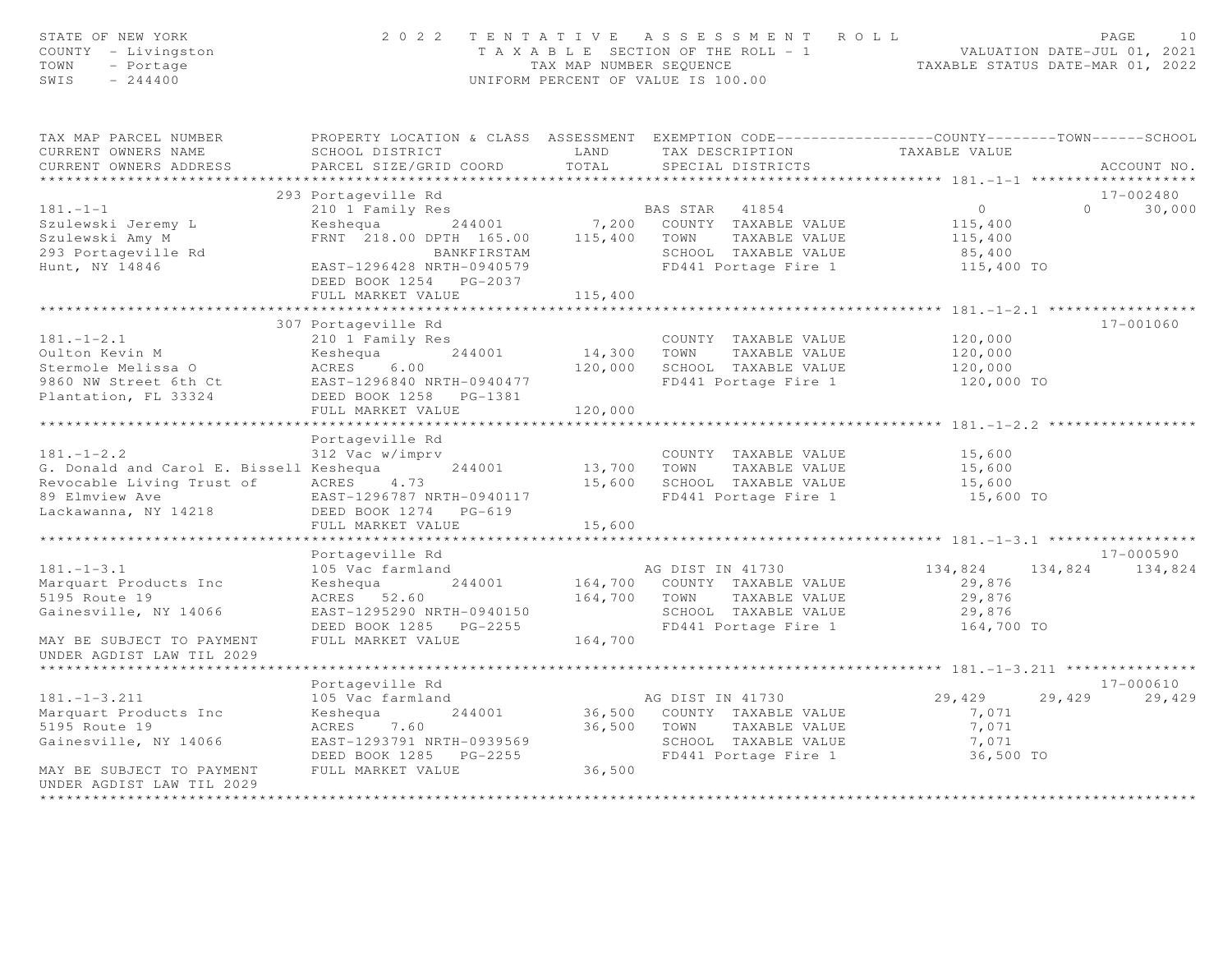| STATE OF NEW YORK<br>COUNTY - Livingston<br>TOWN<br>$-$ Portage<br>$-244400$<br>SWIS | 2 0 2 2                                                                                          | TAX MAP NUMBER SEOUENCE  | TENTATIVE ASSESSMENT ROLL<br>T A X A B L E SECTION OF THE ROLL = 1<br>UNIFORM PERCENT OF VALUE IS 100.00 | VALUATION DATE-JUL 01, 2021<br>TAXABLE STATUS DATE-MAR 01, 2022 | PAGE<br>11        |
|--------------------------------------------------------------------------------------|--------------------------------------------------------------------------------------------------|--------------------------|----------------------------------------------------------------------------------------------------------|-----------------------------------------------------------------|-------------------|
| TAX MAP PARCEL NUMBER                                                                | PROPERTY LOCATION & CLASS ASSESSMENT EXEMPTION CODE----------------COUNTY-------TOWN------SCHOOL |                          |                                                                                                          |                                                                 |                   |
| CURRENT OWNERS NAME<br>CURRENT OWNERS ADDRESS                                        | SCHOOL DISTRICT<br>PARCEL SIZE/GRID COORD                                                        | LAND<br>TOTAL            | TAX DESCRIPTION<br>SPECIAL DISTRICTS                                                                     | TAXABLE VALUE                                                   | ACCOUNT NO.       |
|                                                                                      |                                                                                                  |                          |                                                                                                          |                                                                 |                   |
|                                                                                      | 203 Portageville Rd                                                                              |                          |                                                                                                          |                                                                 |                   |
| $181. - 1 - 3.221$                                                                   | 210 1 Family Res                                                                                 |                          | BAS STAR<br>41854                                                                                        | $\overline{O}$                                                  | $\circ$<br>30,000 |
| Borqus Eldon                                                                         | 244001<br>Keshequa                                                                               | 7,200                    | COUNTY TAXABLE VALUE                                                                                     | 116,500                                                         |                   |
| 203 Portageville Rd                                                                  | FRNT 201.83 DPTH 188.69 116,500                                                                  |                          | TOWN<br>TAXABLE VALUE                                                                                    | 116,500                                                         |                   |
| Hunt, NY 14846                                                                       | BANKFIRSTAM                                                                                      |                          | SCHOOL TAXABLE VALUE                                                                                     | 86,500                                                          |                   |
|                                                                                      | EAST-1294190 NRTH-0939478                                                                        |                          | FD441 Portage Fire 1                                                                                     | 116,500 TO                                                      |                   |
|                                                                                      | DEED BOOK 1218 PG-248                                                                            |                          |                                                                                                          |                                                                 |                   |
|                                                                                      | FULL MARKET VALUE                                                                                | 116,500                  |                                                                                                          |                                                                 |                   |
|                                                                                      |                                                                                                  |                          |                                                                                                          |                                                                 |                   |
|                                                                                      | 256 Route 436                                                                                    |                          |                                                                                                          |                                                                 | 17-001660         |
| $181. - 1 - 4.1$                                                                     | 210 1 Family Res                                                                                 |                          | COUNTY TAXABLE VALUE                                                                                     | 123,000                                                         |                   |
| Lunn John E                                                                          | 244001<br>Keshequa                                                                               | 21,500                   | TOWN<br>TAXABLE VALUE                                                                                    | 123,000                                                         |                   |
| Lunn Priscilla M                                                                     | <b>ACRES</b><br>9.40                                                                             | 123,000                  | SCHOOL TAXABLE VALUE                                                                                     | 123,000                                                         |                   |
| 256 Portage Rd                                                                       | EAST-1296135 NRTH-0939532                                                                        |                          | FD441 Portage Fire 1                                                                                     | 123,000 TO                                                      |                   |
| Hunt, NY 14846                                                                       | DEED BOOK 886<br>$PG-204$                                                                        |                          |                                                                                                          |                                                                 |                   |
|                                                                                      | FULL MARKET VALUE                                                                                | 123,000                  |                                                                                                          |                                                                 |                   |
|                                                                                      |                                                                                                  |                          |                                                                                                          |                                                                 |                   |
|                                                                                      | 167 Portageville Rd                                                                              |                          |                                                                                                          |                                                                 | 17-000600         |
| $181. - 1 - 5$                                                                       | 210 1 Family Res                                                                                 |                          | COUNTY TAXABLE VALUE                                                                                     | 85,600                                                          |                   |
| Oliver Raymond<br>167 Portageville Rd                                                | 244001<br>Keshequa<br>FRNT 115.00 DPTH 125.00                                                    | 5,900<br>85,600          | TAXABLE VALUE<br>TOWN<br>SCHOOL TAXABLE VALUE                                                            | 85,600<br>85,600                                                |                   |
| Hunt, NY 14846                                                                       | BANK LERETA                                                                                      |                          | FD441 Portage Fire 1                                                                                     | 85,600 TO                                                       |                   |
|                                                                                      | EAST-1293276 NRTH-0939440<br>DEED BOOK 1295 PG-152                                               |                          |                                                                                                          |                                                                 |                   |
|                                                                                      | FULL MARKET VALUE                                                                                | 85,600                   |                                                                                                          |                                                                 |                   |
|                                                                                      | ****************************                                                                     |                          |                                                                                                          |                                                                 |                   |
|                                                                                      | 172 Portageville Rd                                                                              |                          |                                                                                                          |                                                                 | 17-000790         |
| $181. - 1 - 6$                                                                       | 210 1 Family Res                                                                                 |                          | COUNTY TAXABLE VALUE                                                                                     | 108,800                                                         |                   |
| Linde Derrick W Jr                                                                   | Keshequa 244001                                                                                  | 7,200                    | TOWN<br>TAXABLE VALUE                                                                                    | 108,800                                                         |                   |
| Linde Erin                                                                           | FRNT 270.00 DPTH 130.00                                                                          | 108,800                  | SCHOOL TAXABLE VALUE                                                                                     | 108,800                                                         |                   |
| 172 Portageville Rd                                                                  | EAST-1293469 NRTH-0939253                                                                        |                          | FD441 Portage Fire 1                                                                                     | 108,800 TO                                                      |                   |
| Hunt, NY 14846                                                                       | DEED BOOK 1291 PG-1204                                                                           |                          |                                                                                                          |                                                                 |                   |
|                                                                                      | FULL MARKET VALUE<br>*************************                                                   | 108,800<br>************* |                                                                                                          |                                                                 |                   |
|                                                                                      | Portageville Rd                                                                                  |                          |                                                                                                          |                                                                 | 17-000710         |
| $181. - 1 - 7$                                                                       |                                                                                                  |                          |                                                                                                          | 15,400                                                          |                   |
| Linde Derrick                                                                        | 270 Mfg housing<br>244001<br>Keshequa                                                            | 6,800                    | COUNTY TAXABLE VALUE<br>TOWN<br>TAXABLE VALUE                                                            | 15,400                                                          |                   |
| 172 Portageville Rd                                                                  | FRNT 147.96 DPTH 170.00                                                                          | 15,400                   | SCHOOL TAXABLE VALUE                                                                                     | 15,400                                                          |                   |
| Hunt, NY 14846                                                                       | EAST-1293682 NRTH-0939229<br>DEED BOOK 1097    PG-196                                            |                          | FD441 Portage Fire 1                                                                                     | 15,400 TO                                                       |                   |
|                                                                                      | FULL MARKET VALUE                                                                                | 15,400                   |                                                                                                          |                                                                 |                   |
|                                                                                      |                                                                                                  |                          |                                                                                                          |                                                                 |                   |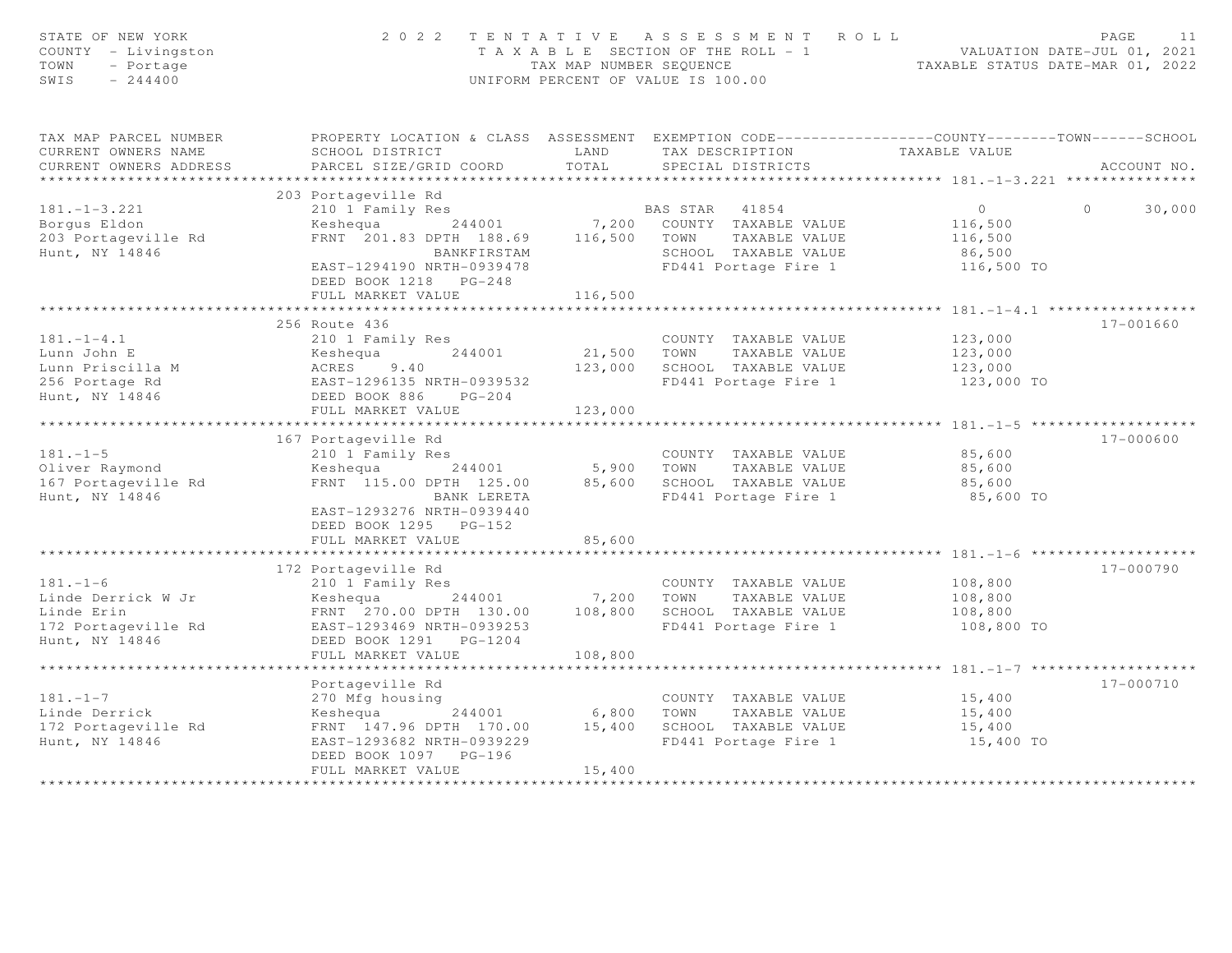| STATE OF NEW YORK<br>COUNTY - Livingston<br>TOWN<br>- Portage<br>$-244400$<br>SWIS | 2 0 2 2                                            | TAX MAP NUMBER SEQUENCE | TENTATIVE ASSESSMENT<br>T A X A B L E SECTION OF THE ROLL - 1<br>UNIFORM PERCENT OF VALUE IS 100.00                               | ROLL<br>TAXABLE STATUS DATE-MAR 01, 2022     | PAGE<br>12<br>VALUATION DATE-JUL 01, 2021 |
|------------------------------------------------------------------------------------|----------------------------------------------------|-------------------------|-----------------------------------------------------------------------------------------------------------------------------------|----------------------------------------------|-------------------------------------------|
| TAX MAP PARCEL NUMBER<br>CURRENT OWNERS NAME                                       | SCHOOL DISTRICT                                    | LAND                    | PROPERTY LOCATION & CLASS ASSESSMENT EXEMPTION CODE----------------COUNTY-------TOWN------SCHOOL<br>TAX DESCRIPTION TAXABLE VALUE |                                              |                                           |
| CURRENT OWNERS ADDRESS                                                             | PARCEL SIZE/GRID COORD                             | TOTAL                   | SPECIAL DISTRICTS                                                                                                                 |                                              | ACCOUNT NO.                               |
|                                                                                    |                                                    |                         |                                                                                                                                   |                                              |                                           |
|                                                                                    | 131 Route 436                                      |                         |                                                                                                                                   |                                              | 17-003080                                 |
| $181. - 1 - 8.1$                                                                   | 270 Mfg housing                                    |                         | BAS STAR 41854                                                                                                                    | $\Omega$                                     | 30,000<br>$\Omega$                        |
| Cassidy Rodney                                                                     | 244001<br>Keshequa                                 |                         | 23,800 COUNTY TAXABLE VALUE                                                                                                       | 55,300                                       |                                           |
| 131 Route 436                                                                      | ACRES 10.90                                        |                         | 55,300 TOWN<br>TAXABLE VALUE                                                                                                      | 55,300                                       |                                           |
| Hunt, NY 14846                                                                     | EAST-1294459 NRTH-0938850<br>DEED BOOK 1253 PG-814 |                         | SCHOOL TAXABLE VALUE<br>FD441 Portage Fire 1                                                                                      | 25,300<br>55,300 TO                          |                                           |
|                                                                                    | FULL MARKET VALUE                                  | 55,300                  |                                                                                                                                   |                                              |                                           |
|                                                                                    |                                                    |                         |                                                                                                                                   | ***************** 181.-1-9.1 *****           |                                           |
|                                                                                    | 96 Portageville Rd                                 |                         |                                                                                                                                   |                                              | $17 - 002540$                             |
| $181. - 1 - 9.1$                                                                   | 240 Rural res                                      |                         | COUNTY TAXABLE VALUE                                                                                                              | 227,100                                      |                                           |
| Oulton Kevin M                                                                     | Keshequa<br>244001                                 | 99,200                  | TOWN<br>TAXABLE VALUE                                                                                                             | 227,100                                      |                                           |
| Stermole Melissa O                                                                 | ACRES 59.50                                        | 227,100                 | SCHOOL TAXABLE VALUE                                                                                                              | 227,100                                      |                                           |
| 9860 NW Street 6th Ct                                                              | EAST-1293536 NRTH-0938342                          |                         | FD441 Portage Fire 1                                                                                                              | 227,100 TO                                   |                                           |
| Plantation, FL 33324                                                               | DEED BOOK 1258 PG-1378                             |                         |                                                                                                                                   |                                              |                                           |
|                                                                                    | FULL MARKET VALUE                                  | 227,100                 |                                                                                                                                   |                                              |                                           |
|                                                                                    |                                                    | *************           |                                                                                                                                   |                                              |                                           |
| $181. - 1 - 10.2$                                                                  | Portageville Rd<br>314 Rural vac<10                |                         | COUNTY TAXABLE VALUE                                                                                                              | 4,000                                        |                                           |
| Barton Arthur W                                                                    | Keshequa<br>244001                                 | 4,000                   | TOWN<br>TAXABLE VALUE                                                                                                             | 4,000                                        |                                           |
| Barton Susan                                                                       | ACRES<br>5.60                                      | 4,000                   | SCHOOL TAXABLE VALUE                                                                                                              | 4,000                                        |                                           |
| Robbins Rd                                                                         | EAST-1296875 NRTH-0937976                          |                         | FD441 Portage Fire 1                                                                                                              | 4,000 TO                                     |                                           |
| PO Box 751                                                                         | DEED BOOK 832<br>$PG-33$                           |                         |                                                                                                                                   |                                              |                                           |
| Otisville, NY 10963                                                                | FULL MARKET VALUE                                  | 4,000                   |                                                                                                                                   |                                              |                                           |
|                                                                                    | ********************                               | ********                |                                                                                                                                   | ******************** 181.-1-10.11 ********** |                                           |
|                                                                                    | 101 Totsline Rd                                    |                         |                                                                                                                                   |                                              | $17 - 002960$                             |
| $181. - 1 - 10.11$                                                                 | 220 2 Family Res                                   |                         | BAS STAR<br>41854                                                                                                                 | $\circ$                                      | 30,000<br>$\Omega$                        |
| Snyder David L                                                                     | 244001<br>Keshequa                                 |                         | 66,600 COUNTY TAXABLE VALUE                                                                                                       | 102,600                                      |                                           |
| Snyder Veronica L                                                                  | ACRES 49.70                                        | 102,600                 | TOWN<br>TAXABLE VALUE                                                                                                             | 102,600                                      |                                           |
| 101 Totsline Rd                                                                    | EAST-1296409 NRTH-0938673                          |                         | SCHOOL TAXABLE VALUE                                                                                                              | 72,600                                       |                                           |
| Hunt, NY 14846                                                                     | DEED BOOK 1293 PG-992                              |                         | AG003 Ag District #3                                                                                                              | 102,600 TO                                   |                                           |
|                                                                                    | FULL MARKET VALUE<br>***********************       |                         | 102,600 FD441 Portage Fire 1                                                                                                      | 102,600 TO                                   |                                           |
|                                                                                    | 198 Portageville Rd                                |                         |                                                                                                                                   | ***** $181 - 1 - 11$ *******************     | 17-001330                                 |
| $181. - 1 - 11$                                                                    | 210 1 Family Res                                   |                         | 41854<br>BAS STAR                                                                                                                 | $\circ$                                      | $\Omega$<br>30,000                        |
| Therrien Patricia                                                                  | 244001<br>Keshequa                                 | 10,500                  | COUNTY TAXABLE VALUE                                                                                                              | 107,600                                      |                                           |
| 198 Portageville Rd                                                                | ACRES<br>3.20                                      | 107,600                 | TOWN<br>TAXABLE VALUE                                                                                                             | 107,600                                      |                                           |
| PO Box 33                                                                          | EAST-1294125 NRTH-0939241                          |                         | SCHOOL TAXABLE VALUE                                                                                                              | 77,600                                       |                                           |
| Hunt, NY 14846                                                                     | DEED BOOK 905<br>PG-331                            |                         | FD441 Portage Fire 1                                                                                                              | 107,600 TO                                   |                                           |
|                                                                                    | FULL MARKET VALUE                                  | 107,600                 |                                                                                                                                   |                                              |                                           |
|                                                                                    | ***********************************                |                         |                                                                                                                                   |                                              |                                           |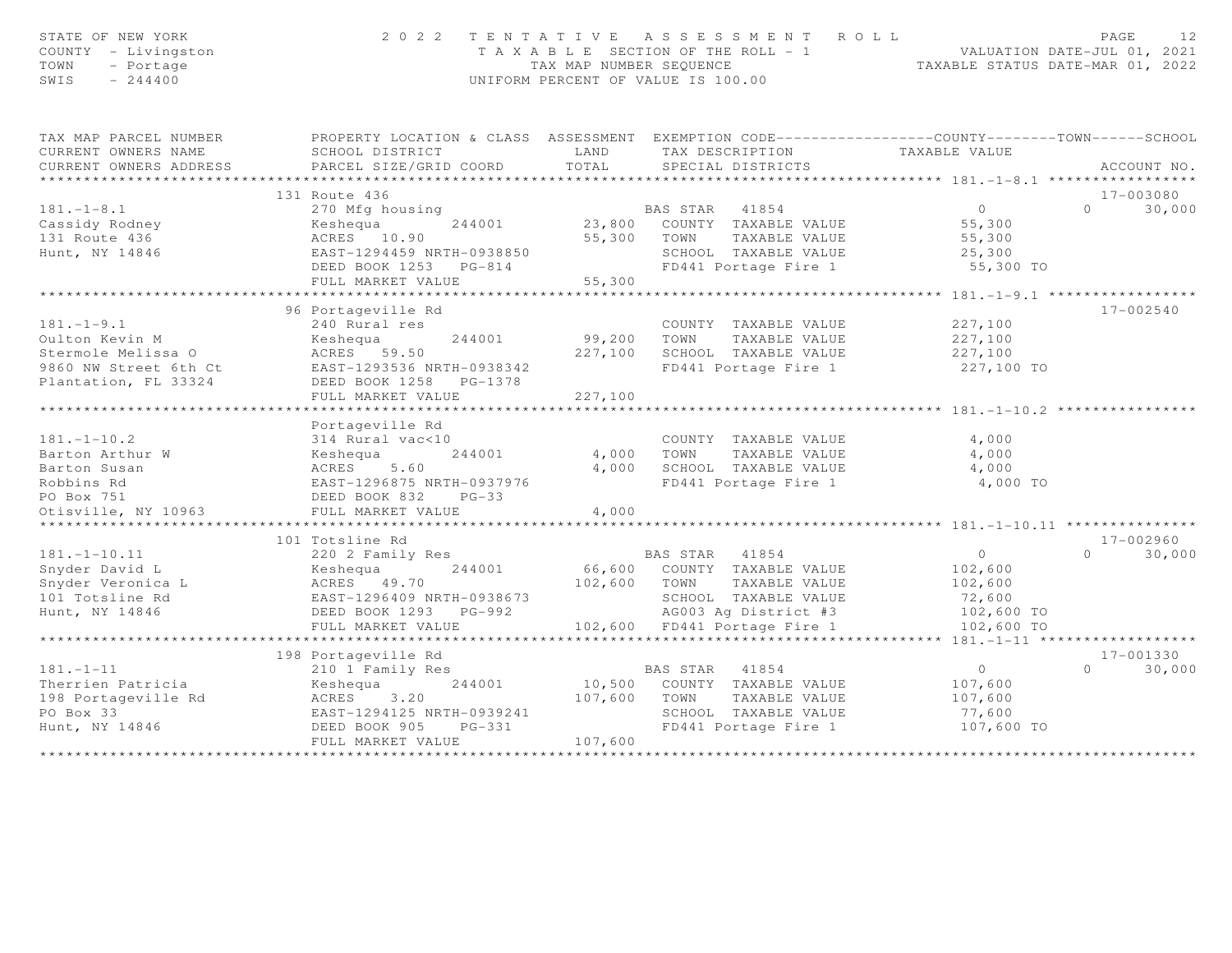|      | STATE OF NEW YORK   | 2022 TENTATIVE ASSESSMENT ROLL        |  |  |                                  | PAGE.                  | 13 |
|------|---------------------|---------------------------------------|--|--|----------------------------------|------------------------|----|
|      | COUNTY - Livingston | T A X A B L E SECTION OF THE ROLL - 1 |  |  | VALUATION DATE-JUL 01, 2021      |                        |    |
|      | TOWN - Portage      | MAP SECTION - 181                     |  |  | TAXABLE STATUS DATE-MAR 01, 2022 |                        |    |
| SWIS | $-244400$           | $SUB - SECTION - 000$                 |  |  |                                  | RPS150/V04/L015        |    |
|      |                     | UNIFORM PERCENT OF VALUE IS 100.00    |  |  |                                  | CURRENT DATE 4/19/2022 |    |

# \*\*\* S P E C I A L D I S T R I C T S U M M A R Y \*\*\*

|      |                       | TOTAL | EXTENSION | EXTENSION    | AD VALOREM   | EXEMPT | <b>TAXABLE</b> |
|------|-----------------------|-------|-----------|--------------|--------------|--------|----------------|
| CODE | DISTRICT NAME PARCELS |       | TYPE.     | <b>VALUE</b> | <b>VALUE</b> | AMOUNT | VALUE          |
|      |                       |       |           |              |              |        |                |
|      | AG003 Ag District #3  |       | 1 TOTAL   |              | 102,600      |        | 102,600        |
|      | FD441 Portage Fire 1  |       | 15 TOTAL  |              | 1398,100     |        | 1398,100       |

### \*\*\* S C H O O L D I S T R I C T S U M M A R Y \*\*\*

| CODE   | DISTRICT NAME         | TOTAL<br>PARCELS | ASSESSED<br>LAND | ASSESSED<br>TOTAL | EXEMPT<br>AMOUNT | TOTAL<br>TAXABLE | STAR<br>AMOUNT | STAR<br>TAXABLE |
|--------|-----------------------|------------------|------------------|-------------------|------------------|------------------|----------------|-----------------|
| 244001 | Keshequa              | 15               | 489,100          | 1398,100          | 164,253          | 1233,847         | 150,000        | 1083,847        |
|        | $S \cup B - TO T A L$ | 15               | 489,100          | 1398,100          | 164,253          | 1233,847         | 150,000        | 1083,847        |
|        | TOTAL                 | 15               | 489,100          | 1398,100          | 164,253          | 1233,847         | 150,000        | 1083,847        |

### \*\*\* S Y S T E M C O D E S S U M M A R Y \*\*\*

## NO SYSTEM EXEMPTIONS AT THIS LEVEL

# \*\*\* E X E M P T I O N S U M M A R Y \*\*\*

| CODE  | DESCRIPTION | TOTAL<br>PARCELS | COUNTY  | TOWN    | SCHOOL  |
|-------|-------------|------------------|---------|---------|---------|
| 41730 | AG DIST IN  |                  | 164,253 | 164,253 | 164,253 |
| 41854 | BAS STAR    |                  |         |         | 150,000 |
|       | тота ц      |                  | 164,253 | 164,253 | 314,253 |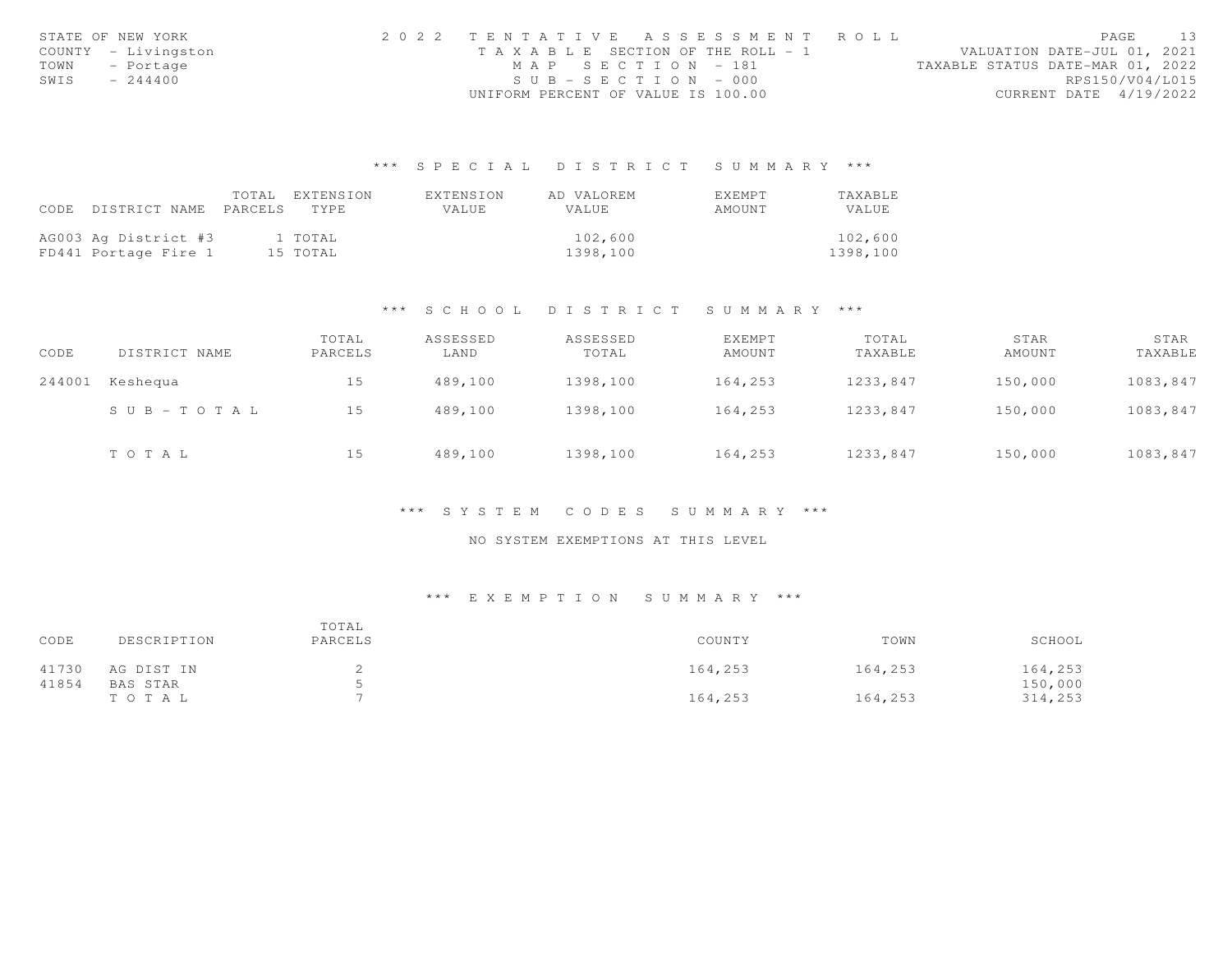|      | STATE OF NEW YORK   | 2022 TENTATIVE ASSESSMENT ROLL        |  |                                  |                        | PAGE | 14 |
|------|---------------------|---------------------------------------|--|----------------------------------|------------------------|------|----|
|      | COUNTY - Livingston | T A X A B L E SECTION OF THE ROLL - 1 |  | VALUATION DATE-JUL 01, 2021      |                        |      |    |
|      | TOWN - Portage      | MAP SECTION - 181                     |  | TAXABLE STATUS DATE-MAR 01, 2022 |                        |      |    |
| SWIS | $-244400$           | $SUB - SECTION - 000$                 |  |                                  | RPS150/V04/L015        |      |    |
|      |                     | UNIFORM PERCENT OF VALUE IS 100.00    |  |                                  | CURRENT DATE 4/19/2022 |      |    |

# \*\*\* G R A N D T O T A L S \*\*\*

| ROLL |             | TOTAL   | ASSESSED | ASSESSED | TAXABLE  | TAXABLE  | TAXABLE  | STAR     |
|------|-------------|---------|----------|----------|----------|----------|----------|----------|
| SEC  | DESCRIPTION | PARCELS | LAND     | TOTAL    | COUNTY   | TOWN     | SCHOOL   | TAXABLE  |
|      | 'AXABLE     |         | 489,100  | 398,100  | 1233,847 | 1233,847 | 1233,847 | 1083,847 |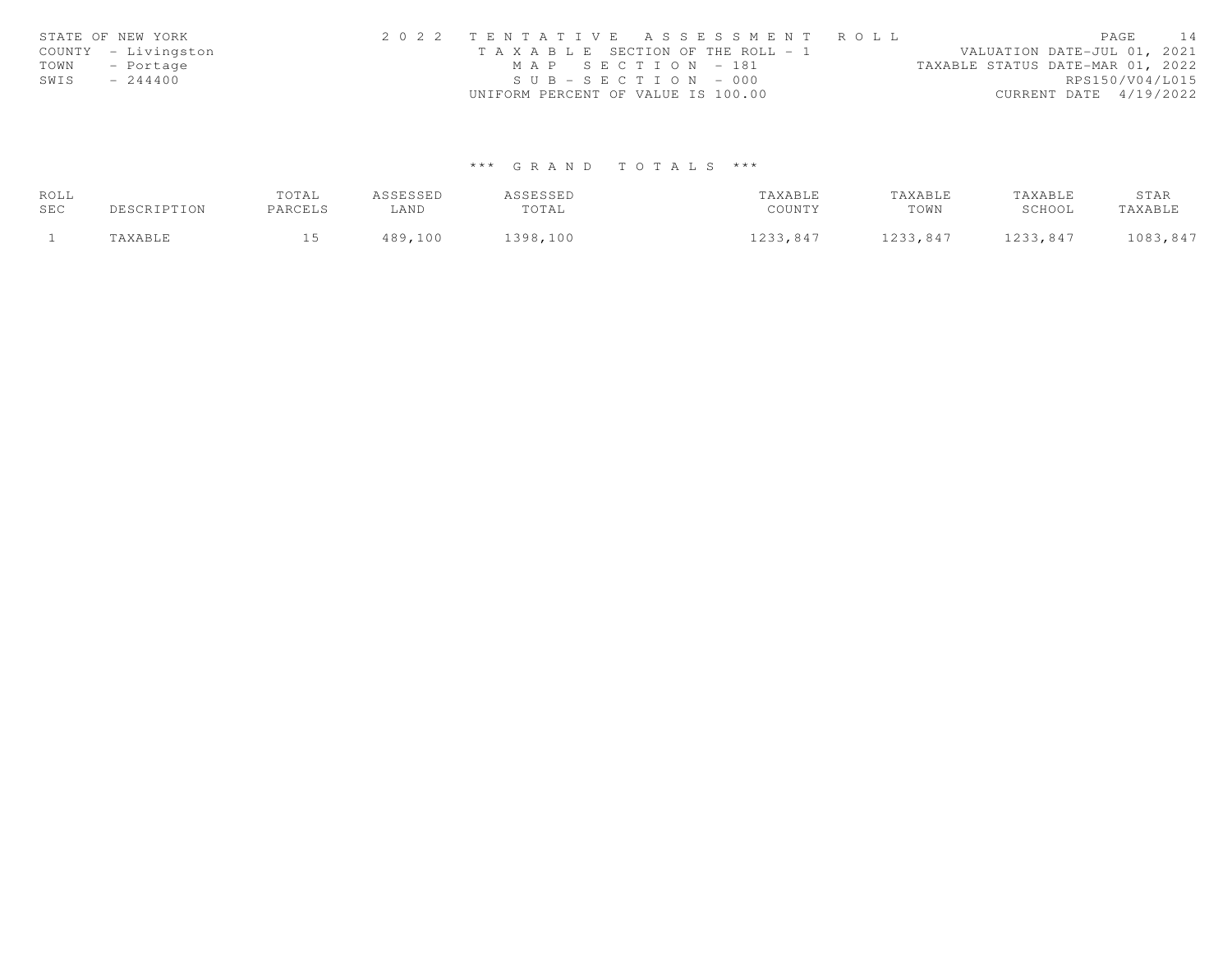| STATE OF NEW YORK<br>COUNTY - Livingston<br>TOWN<br>- Portage<br>$-244400$<br>SWIS                                                                                                                                              |                                                                                                                     | 2022 TENTATIVE ASSESSMENT ROLL<br>T A X A B L E SECTION OF THE ROLL - 1 WALUATION DATE-JUL 01, 2021<br>TAX MAP NUMBER SEQUENCE TAXABLE STATUS DATE-MAR 01, 2022<br>UNIFORM PERCENT OF VALUE IS 100.00 |            | PAGE<br>1.5          |
|---------------------------------------------------------------------------------------------------------------------------------------------------------------------------------------------------------------------------------|---------------------------------------------------------------------------------------------------------------------|-------------------------------------------------------------------------------------------------------------------------------------------------------------------------------------------------------|------------|----------------------|
| TAX MAP PARCEL NUMBER            PROPERTY LOCATION & CLASS ASSESSMENT EXEMPTION CODE----------------COUNTY-------TOWN------SCHOOL<br>CURRENT OWNERS NAME             SCHOOL DISTRICT                 LAND       TAX DESCRIPTION |                                                                                                                     |                                                                                                                                                                                                       |            |                      |
|                                                                                                                                                                                                                                 |                                                                                                                     |                                                                                                                                                                                                       |            |                      |
| CURRENT OWNERS ADDRESS                                                                                                                                                                                                          | PARCEL SIZE/GRID COORD TOTAL                                                                                        | SPECIAL DISTRICTS                                                                                                                                                                                     |            | ACCOUNT NO.          |
|                                                                                                                                                                                                                                 |                                                                                                                     |                                                                                                                                                                                                       |            |                      |
|                                                                                                                                                                                                                                 | 9174 Short Tract Rd                                                                                                 |                                                                                                                                                                                                       |            | 17-001970            |
| 182.-1-2<br>112 Dairy farm<br>112 Dairy farm<br>244001 278,100 COUNTY TAXABLE VALUE 253,179<br>12 Dairy farm<br>244001 378,100 COUNTY TAXABLE VALUE 253,179<br>253,179<br>253,179<br>253,179                                    |                                                                                                                     | AG DIST C 41720 253, 421                                                                                                                                                                              |            | 253, 421 253, 421    |
|                                                                                                                                                                                                                                 |                                                                                                                     |                                                                                                                                                                                                       |            |                      |
|                                                                                                                                                                                                                                 |                                                                                                                     |                                                                                                                                                                                                       |            |                      |
| 175 VanDyke St Ste 322A<br>Brooklyn, NY 11231                                                                                                                                                                                   |                                                                                                                     |                                                                                                                                                                                                       |            |                      |
|                                                                                                                                                                                                                                 |                                                                                                                     |                                                                                                                                                                                                       |            |                      |
| MAY BE SUBJECT TO PAYMENT<br>UNDER AGDIST LAW TIL 2026                                                                                                                                                                          |                                                                                                                     |                                                                                                                                                                                                       |            |                      |
|                                                                                                                                                                                                                                 |                                                                                                                     |                                                                                                                                                                                                       |            |                      |
|                                                                                                                                                                                                                                 | 9298 Short Tract Rd                                                                                                 |                                                                                                                                                                                                       |            | 17-000010            |
| $182. - 1 - 3.1$                                                                                                                                                                                                                | 240 Rural res                                                                                                       | CERT FORET 47460 88,480 88,480<br>244001 143,900 COUNTY TAXABLE VALUE 146,120                                                                                                                         |            | 88,480               |
|                                                                                                                                                                                                                                 |                                                                                                                     |                                                                                                                                                                                                       |            |                      |
|                                                                                                                                                                                                                                 |                                                                                                                     |                                                                                                                                                                                                       |            |                      |
|                                                                                                                                                                                                                                 |                                                                                                                     | -0940268<br>234,600 TOWN TAXABLE VALUE 146,120<br>234,600 AG003 Ag District #3<br>234,600 AG003 Ag District #3<br>234,600 TO                                                                          |            |                      |
|                                                                                                                                                                                                                                 |                                                                                                                     | FD441 Portage Fire 1                                                                                                                                                                                  | 234,600 TO |                      |
| MAY BE SUBJECT TO PAYMENT<br>UNDER RPTL480A UNTIL 2031                                                                                                                                                                          |                                                                                                                     |                                                                                                                                                                                                       |            |                      |
|                                                                                                                                                                                                                                 | 9298 Short Tract Rd                                                                                                 |                                                                                                                                                                                                       |            |                      |
|                                                                                                                                                                                                                                 |                                                                                                                     |                                                                                                                                                                                                       |            |                      |
|                                                                                                                                                                                                                                 |                                                                                                                     |                                                                                                                                                                                                       |            |                      |
|                                                                                                                                                                                                                                 |                                                                                                                     |                                                                                                                                                                                                       |            |                      |
|                                                                                                                                                                                                                                 |                                                                                                                     |                                                                                                                                                                                                       | 100,900 TO |                      |
|                                                                                                                                                                                                                                 |                                                                                                                     |                                                                                                                                                                                                       |            |                      |
|                                                                                                                                                                                                                                 |                                                                                                                     |                                                                                                                                                                                                       |            |                      |
|                                                                                                                                                                                                                                 | Route 436                                                                                                           |                                                                                                                                                                                                       |            | 17-003140            |
| $182. - 1 - 4.1$                                                                                                                                                                                                                |                                                                                                                     |                                                                                                                                                                                                       |            | 79,012 79,012 79,012 |
|                                                                                                                                                                                                                                 |                                                                                                                     |                                                                                                                                                                                                       | 28,988     |                      |
|                                                                                                                                                                                                                                 |                                                                                                                     |                                                                                                                                                                                                       | 28,988     |                      |
|                                                                                                                                                                                                                                 |                                                                                                                     |                                                                                                                                                                                                       |            |                      |
| Hunt, NY 14846                                                                                                                                                                                                                  | DEED BOOK 756 PG-00224 AG003 Ag District #3 108,000 TO<br>FULL MARKET VALUE 108,000 FD441 Portage Fire 1 108,000 TO |                                                                                                                                                                                                       |            |                      |
| MAY BE SUBJECT TO PAYMENT<br>UNDER AGDIST LAW TIL 2026                                                                                                                                                                          |                                                                                                                     |                                                                                                                                                                                                       |            |                      |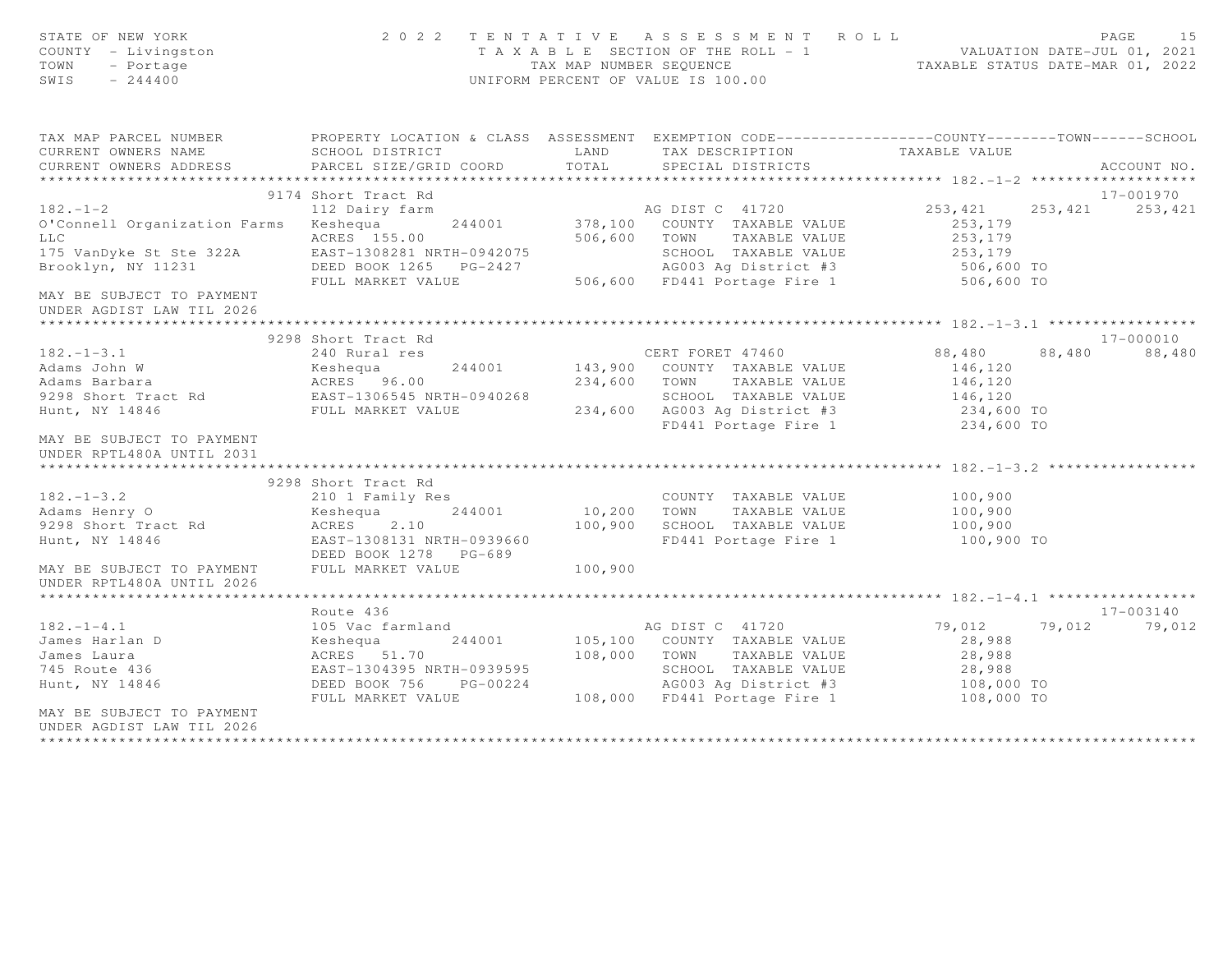| STATE OF NEW YORK<br>COUNTY - Livingston<br>TOWN<br>- Portage<br>SWIS<br>$-244400$                 |                                                                                    | 2022 TENTATIVE ASSESSMENT ROLL<br>PAGE 16<br>TAXABLE SECTION OF THE ROLL - 1<br>TAXABLE STATUS DATE-JUL 01, 2021<br>TAXABLE STATUS DATE-MAR 01, 2022<br>UNIFORM PERCENT OF VALUE IS 100.00                                                 |                                            | PAGE<br>16      |
|----------------------------------------------------------------------------------------------------|------------------------------------------------------------------------------------|--------------------------------------------------------------------------------------------------------------------------------------------------------------------------------------------------------------------------------------------|--------------------------------------------|-----------------|
| CURRENT OWNERS NAME                                                                                | SCHOOL DISTRICT                                                                    | TAX MAP PARCEL NUMBER THE PROPERTY LOCATION & CLASS ASSESSMENT EXEMPTION CODE---------------COUNTY--------TOWN------SCHOOL<br>TAX DESCRIPTION TAXABLE VALUE<br>LAND                                                                        |                                            |                 |
| CURRENT OWNERS ADDRESS                                                                             | PARCEL SIZE/GRID COORD                                                             | TOTAL<br>SPECIAL DISTRICTS                                                                                                                                                                                                                 |                                            | ACCOUNT NO.     |
|                                                                                                    |                                                                                    | 745 Route 436<br>240 Rural res<br>244001 80,400 ENH STAR 41834 0<br>237,200 COUNTY TAXABLE VALUE 172,603<br>EAST-1304238 NRTH-0938462 TOWN TAXABLE VALUE 172,603<br>DEED BOOK 743 PG-00214 237,200 AG003 Ag District #3 237,200 TO<br>FULL | ******************** 182. -1 -4.2 ******** |                 |
|                                                                                                    |                                                                                    |                                                                                                                                                                                                                                            |                                            |                 |
| $182. - 1 - 4.2$<br>182.-1-4.2<br>James Harlan D<br>James Laura<br>745 Route 436<br>Hunt, NY 14846 |                                                                                    |                                                                                                                                                                                                                                            | 64,597                                     | 64,597          |
|                                                                                                    |                                                                                    |                                                                                                                                                                                                                                            | $\sim$ 0                                   | 74,900          |
|                                                                                                    |                                                                                    |                                                                                                                                                                                                                                            |                                            |                 |
|                                                                                                    |                                                                                    |                                                                                                                                                                                                                                            |                                            |                 |
|                                                                                                    |                                                                                    |                                                                                                                                                                                                                                            |                                            |                 |
| MAY BE SUBJECT TO PAYMENT                                                                          |                                                                                    |                                                                                                                                                                                                                                            |                                            |                 |
| UNDER AGDIST LAW TIL 2026                                                                          |                                                                                    |                                                                                                                                                                                                                                            |                                            |                 |
|                                                                                                    |                                                                                    |                                                                                                                                                                                                                                            |                                            |                 |
|                                                                                                    | Route 436                                                                          |                                                                                                                                                                                                                                            |                                            |                 |
| $182 - 1 - 4.3$                                                                                    | 105 Vac farmland                                                                   | AG DIST C 41720                                                                                                                                                                                                                            | 28,705 28,705                              | 28,705          |
| James Harlan D                                                                                     | Keshequa 244001<br>ACRES 16.96<br>EAST-1305027 NRTH-0939603                        | 39,100 COUNTY TAXABLE VALUE                                                                                                                                                                                                                | 10,395                                     |                 |
| James Laura                                                                                        |                                                                                    | 39,100 TOWN<br>TAXABLE VALUE                                                                                                                                                                                                               | 10,395                                     |                 |
| 745 Route 436                                                                                      |                                                                                    |                                                                                                                                                                                                                                            | 10,395                                     |                 |
| Hunt, NY 14846                                                                                     | DEED BOOK 743 PG-00214                                                             | EAST-1305027 NRTH-0939603 SCHOOL TAXABLE VALUE<br>DEED BOOK 743 PG-00214 AG003 Ag District #3<br>FULL MARKET VALUE 39,100 FD441 Portage Fire 1                                                                                             | 39,100 TO                                  |                 |
|                                                                                                    |                                                                                    |                                                                                                                                                                                                                                            | 39,100 TO                                  |                 |
| MAY BE SUBJECT TO PAYMENT                                                                          |                                                                                    |                                                                                                                                                                                                                                            |                                            |                 |
| UNDER AGDIST LAW TIL 2026                                                                          |                                                                                    |                                                                                                                                                                                                                                            |                                            |                 |
|                                                                                                    | 804 Route 436                                                                      |                                                                                                                                                                                                                                            |                                            |                 |
| $182. - 1 - 5.2$                                                                                   | 210 1 Family Res                                                                   |                                                                                                                                                                                                                                            | $\overline{0}$<br>$\circ$                  | 30,000          |
| Gath Deborah                                                                                       | Keshequa 244001                                                                    | BAS STAR 41854<br>14,300 COUNTY TAXABLE VALUE                                                                                                                                                                                              | 139,300                                    |                 |
| 804 Rt 436                                                                                         | Keshequa 244001<br>ACRES 4.75                                                      | 139,300 TOWN TAXABLE VALUE                                                                                                                                                                                                                 | 139,300                                    |                 |
| $B$ <sup>4</sup> $NY$ 14846                                                                        |                                                                                    |                                                                                                                                                                                                                                            | 109,300                                    |                 |
|                                                                                                    | DEED BOOK 571                                                                      | FD441 Portage Fire 1                                                                                                                                                                                                                       | 139,300 TO                                 |                 |
|                                                                                                    | FULL MARKET VALUE                                                                  | 139,300                                                                                                                                                                                                                                    |                                            |                 |
|                                                                                                    |                                                                                    |                                                                                                                                                                                                                                            |                                            |                 |
|                                                                                                    | Route 436                                                                          |                                                                                                                                                                                                                                            |                                            |                 |
| $182 - 1 - 5.3$                                                                                    | 105 Vac farmland                                                                   | AG DIST C 41720                                                                                                                                                                                                                            | 120,382                                    | 120,382 120,382 |
| Willett Farms Inc                                                                                  | Keshequa<br>ACRES 54.10<br>244001                                                  | 152,100 COUNTY TAXABLE VALUE                                                                                                                                                                                                               | 31,718                                     |                 |
| 974 Route 436                                                                                      | ACRES 54.10                                                                        | 152,100 TOWN TAXABLE VALUE                                                                                                                                                                                                                 | 31,718                                     |                 |
| Hunt, NY 14846                                                                                     |                                                                                    | SCHOOL TAXABLE VALUE                                                                                                                                                                                                                       |                                            |                 |
|                                                                                                    |                                                                                    | EAST-1304482 NRTH-0936774 SCHOOL TAXABLE VALUE 31,718<br>DEED BOOK 571 PG-00201 AG003 Ag District #3 152,100 TO<br>FULL MARKET VALUE 152,100 FD441 Portage Fire 1 152,100 TO                                                               |                                            |                 |
| MAY BE SUBJECT TO PAYMENT                                                                          |                                                                                    |                                                                                                                                                                                                                                            |                                            |                 |
| UNDER AGDIST LAW TIL 2026                                                                          |                                                                                    |                                                                                                                                                                                                                                            |                                            |                 |
|                                                                                                    | 865 Route 436                                                                      |                                                                                                                                                                                                                                            |                                            |                 |
| $182. - 1 - 5.12$                                                                                  | 210 1 Family Res                                                                   | BAS STAR 41854                                                                                                                                                                                                                             | $\Omega$<br>$\overline{0}$                 | 30,000          |
| James Jeremy                                                                                       |                                                                                    | 17,700 COUNTY TAXABLE VALUE                                                                                                                                                                                                                | 178,500                                    |                 |
| James Denise                                                                                       |                                                                                    | 178,500 TOWN TAXABLE VALUE                                                                                                                                                                                                                 | 178,500                                    |                 |
|                                                                                                    |                                                                                    | SCHOOL TAXABLE VALUE                                                                                                                                                                                                                       | 148,500                                    |                 |
| 865 State Route 436<br>Hunt, NY 14846                                                              | Keshequa 244001<br>ACRES 6.94<br>EAST-1305921 NRTH-0938189<br>DEED BOOK 858 PG-247 | FD441 Portage Fire 1                                                                                                                                                                                                                       | 178,500 TO                                 |                 |
|                                                                                                    | FULL MARKET VALUE                                                                  | 178,500                                                                                                                                                                                                                                    |                                            |                 |
|                                                                                                    |                                                                                    |                                                                                                                                                                                                                                            |                                            |                 |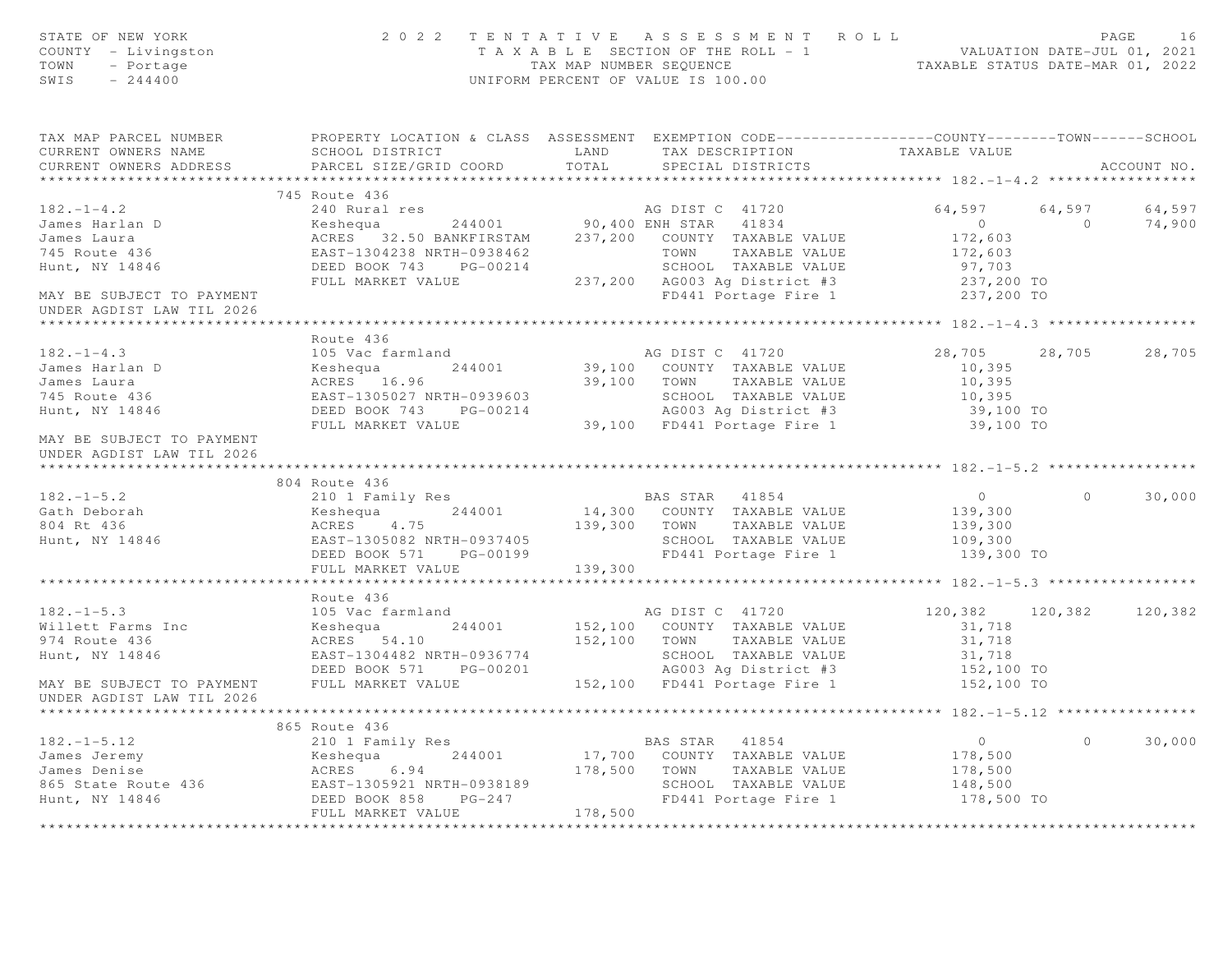| STATE OF NEW YORK<br>COUNTY - Livingston<br>TOWN<br>- Portage<br>$-244400$<br>SWIS |                                                                                                                             |             | 2022 TENTATIVE ASSESSMENT ROLL<br>UNIFORM PERCENT OF VALUE IS 100.00 |                | PAGE<br>17<br>T A X A B L E SECTION OF THE ROLL - 1<br>TAX MAP NUMBER SEQUENCE TAXABLE STATUS DATE-MAR 01, 2022 |  |  |
|------------------------------------------------------------------------------------|-----------------------------------------------------------------------------------------------------------------------------|-------------|----------------------------------------------------------------------|----------------|-----------------------------------------------------------------------------------------------------------------|--|--|
| TAX MAP PARCEL NUMBER<br>CURRENT OWNERS NAME                                       | PROPERTY LOCATION & CLASS ASSESSMENT EXEMPTION CODE----------------COUNTY-------TOWN------SCHOOL<br>LAND<br>SCHOOL DISTRICT |             | TAX DESCRIPTION TAXABLE VALUE                                        |                |                                                                                                                 |  |  |
| CURRENT OWNERS ADDRESS                                                             | PARCEL SIZE/GRID COORD                                                                                                      | TOTAL       | SPECIAL DISTRICTS                                                    |                | ACCOUNT NO.                                                                                                     |  |  |
|                                                                                    | 9393 Short Tract Rd                                                                                                         |             |                                                                      |                |                                                                                                                 |  |  |
| $182. - 1 - 5.112$                                                                 | 240 Rural res                                                                                                               |             | COUNTY TAXABLE VALUE                                                 | 113,800        |                                                                                                                 |  |  |
| James Dakota L                                                                     | $244001$ 26,500 TOWN<br>Keshequa                                                                                            |             | TAXABLE VALUE                                                        | 113,800        |                                                                                                                 |  |  |
| 9393 Short Tract Rd                                                                | ACRES 12.60 BANKFIRSTAM 113,800                                                                                             |             | SCHOOL TAXABLE VALUE                                                 | 113,800        |                                                                                                                 |  |  |
| Hunt, NY 14846                                                                     | EAST-1307324 NRTH-0937319                                                                                                   |             | FD441 Portage Fire 1                                                 | 113,800 TO     |                                                                                                                 |  |  |
|                                                                                    |                                                                                                                             |             |                                                                      |                |                                                                                                                 |  |  |
|                                                                                    | FULL MARKET VALUE                                                                                                           | 113,800     |                                                                      |                |                                                                                                                 |  |  |
|                                                                                    |                                                                                                                             |             |                                                                      |                |                                                                                                                 |  |  |
|                                                                                    | Route 436                                                                                                                   |             |                                                                      |                | 17-003150                                                                                                       |  |  |
| $182. - 1 - 5.115$                                                                 | 323 Vacant rural                                                                                                            |             | COUNTY TAXABLE VALUE                                                 | 49,600         |                                                                                                                 |  |  |
| James Harlan D                                                                     | Keshequa 244001                                                                                                             | 49,600 TOWN | TAXABLE VALUE                                                        | 49,600         |                                                                                                                 |  |  |
| James Jeremy                                                                       | ACRES 35.43                                                                                                                 | 49,600      | SCHOOL TAXABLE VALUE                                                 | 49,600         |                                                                                                                 |  |  |
| 865 Route 436                                                                      | EAST-1306197 NRTH-0939082                                                                                                   |             | AG003 Ag District #3                                                 | 49,600 TO      |                                                                                                                 |  |  |
| Hunt, NY 14846                                                                     | DEED BOOK 1214    PG-111<br>FULL MARKET VALUE                                                                               | 49,600      | FD441 Portage Fire 1                                                 | 49,600 TO      |                                                                                                                 |  |  |
|                                                                                    |                                                                                                                             |             |                                                                      |                |                                                                                                                 |  |  |
|                                                                                    | Route 436                                                                                                                   |             |                                                                      |                | $17 - 003150$                                                                                                   |  |  |
| $182. - 1 - 5.117$                                                                 | 105 Vac farmland                                                                                                            |             |                                                                      | 49,838         | 49,838<br>49,838                                                                                                |  |  |
| James Jeremy                                                                       | Keshequa 244001                                                                                                             |             | AG DIST C 41720<br>59,200 COUNTY TAXABLE VALUE                       | 9,362          |                                                                                                                 |  |  |
| James Denise                                                                       | ACRES 17.20                                                                                                                 | 59,200 TOWN | TAXABLE VALUE                                                        | 9,362          |                                                                                                                 |  |  |
| 865 Route 436                                                                      | EAST-1305649 NRTH-0938236                                                                                                   |             | SCHOOL TAXABLE VALUE                                                 | 9,362          |                                                                                                                 |  |  |
| Hunt, NY 14846                                                                     | DEED BOOK 1286 PG-722                                                                                                       |             | AG003 Ag District #3                                                 | 59,200 TO      |                                                                                                                 |  |  |
|                                                                                    | FULL MARKET VALUE                                                                                                           |             | 59,200 FD441 Portage Fire 1                                          | 59,200 TO      |                                                                                                                 |  |  |
| MAY BE SUBJECT TO PAYMENT                                                          |                                                                                                                             |             |                                                                      |                |                                                                                                                 |  |  |
| UNDER AGDIST LAW TIL 2026                                                          |                                                                                                                             |             |                                                                      |                |                                                                                                                 |  |  |
|                                                                                    |                                                                                                                             |             |                                                                      |                |                                                                                                                 |  |  |
|                                                                                    | Route 436                                                                                                                   |             |                                                                      |                | 17-003150                                                                                                       |  |  |
| $182. - 1 - 5.119$                                                                 | 112 Dairy farm                                                                                                              |             | AG DIST C 41720                                                      | 397,955        | 397,955 397,955                                                                                                 |  |  |
| Willett Farms Inc                                                                  | 244001<br>Keshequa                                                                                                          |             | 497,600 COUNTY TAXABLE VALUE                                         | 199,745        |                                                                                                                 |  |  |
| 974 Route 436                                                                      | ACRES 161.70                                                                                                                |             | 597,700 TOWN<br>TAXABLE VALUE                                        | 199,745        |                                                                                                                 |  |  |
| Hunt, NY 14846                                                                     | EAST-1307538 NRTH-0938510                                                                                                   |             | SCHOOL TAXABLE VALUE                                                 | 199,745        |                                                                                                                 |  |  |
|                                                                                    | DEED BOOK 571<br>PG-00201                                                                                                   |             | AG003 Ag District #3                                                 | 597,700 TO     |                                                                                                                 |  |  |
| MAY BE SUBJECT TO PAYMENT                                                          | FULL MARKET VALUE                                                                                                           |             | 597,700 FD441 Portage Fire 1                                         | 597,700 TO     |                                                                                                                 |  |  |
| UNDER AGDIST LAW TIL 2026                                                          |                                                                                                                             |             |                                                                      |                |                                                                                                                 |  |  |
|                                                                                    | 974 Route 436                                                                                                               |             |                                                                      |                | $17 - 003150$                                                                                                   |  |  |
| $182. - 1 - 5.120$                                                                 | 210 1 Family Res                                                                                                            |             | BAS STAR 41854                                                       | $\overline{0}$ | 30,000<br>$\Omega$                                                                                              |  |  |
| Fuller Toni                                                                        | 244001<br>Keshequa                                                                                                          |             | 9,000 COUNTY TAXABLE VALUE                                           | 89,000         |                                                                                                                 |  |  |
|                                                                                    | ACRES 1.30                                                                                                                  | 89,000 TOWN | TAXABLE VALUE                                                        | 89,000         |                                                                                                                 |  |  |
| 974 Route 436<br>Hunt, NY 14836                                                    | EAST-1307954 NRTH-0938170                                                                                                   |             | SCHOOL TAXABLE VALUE                                                 | 59,000         |                                                                                                                 |  |  |
|                                                                                    | DEED BOOK 1251    PG-164                                                                                                    |             | AG003 Ag District #3                                                 | 89,000 TO      |                                                                                                                 |  |  |
|                                                                                    | FULL MARKET VALUE                                                                                                           |             | 89,000 FD441 Portage Fire 1                                          | 89,000 TO      |                                                                                                                 |  |  |
|                                                                                    |                                                                                                                             |             |                                                                      |                |                                                                                                                 |  |  |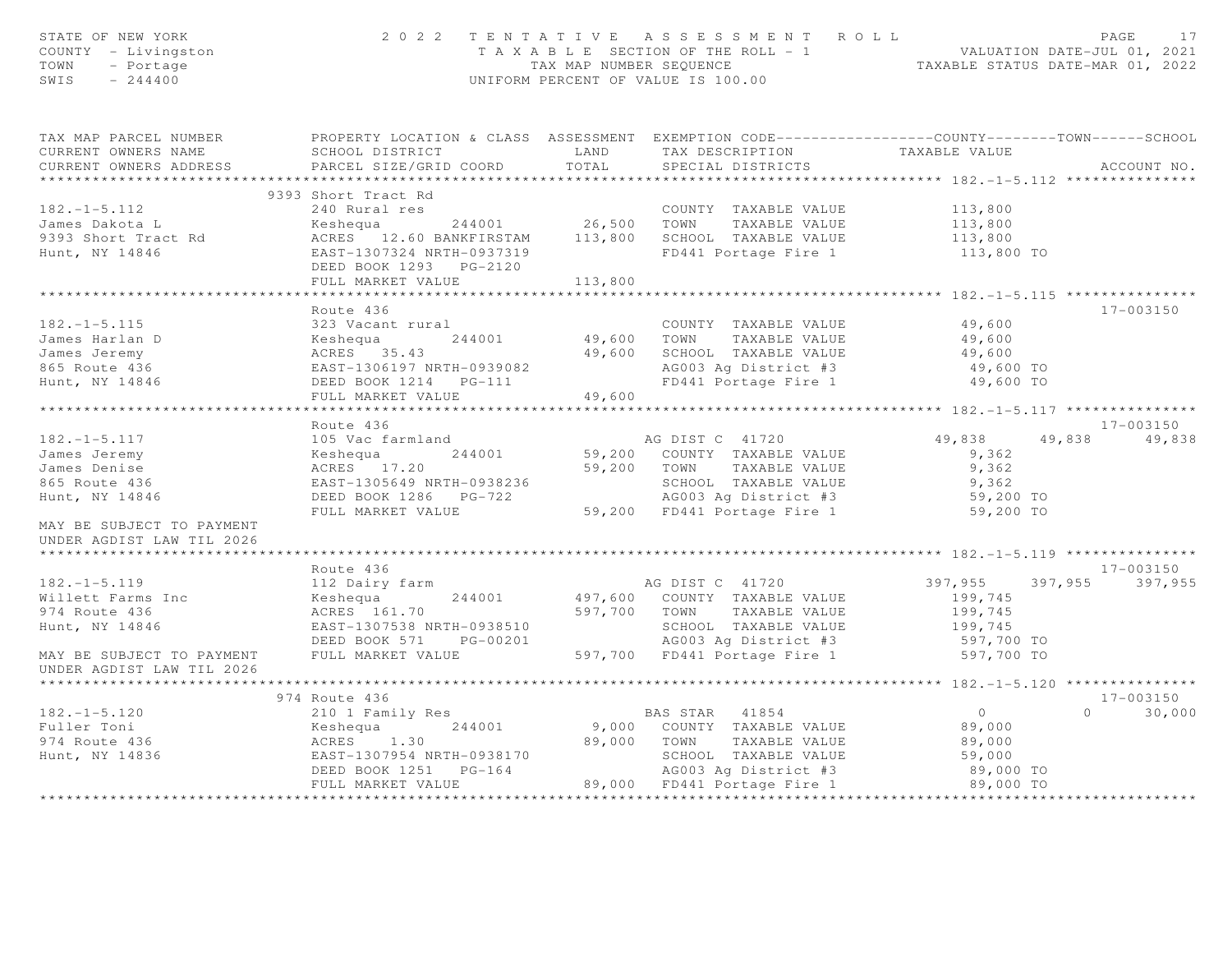| STATE OF NEW YORK<br>COUNTY - Livingston<br>TOWN - Portage<br>SWIS $-244400$                                             |                                                                                                | 2022 TENTATIVE ASSESSMENT ROLL<br>T A X A B L E SECTION OF THE ROLL - 1 VALUATION DATE-JUL 01, 2021<br>TAX MAP NUMBER SEQUENCE TAXABLE STATUS DATE-MAR 01, 2022<br>UNIFORM PERCENT OF VALUE IS 100.00 |                                                               |                |                      |  |  |
|--------------------------------------------------------------------------------------------------------------------------|------------------------------------------------------------------------------------------------|-------------------------------------------------------------------------------------------------------------------------------------------------------------------------------------------------------|---------------------------------------------------------------|----------------|----------------------|--|--|
| TAX MAP PARCEL NUMBER THE PROPERTY LOCATION & CLASS ASSESSMENT EXEMPTION CODE--------------COUNTY-------TOWN------SCHOOL |                                                                                                |                                                                                                                                                                                                       |                                                               |                |                      |  |  |
| CURRENT OWNERS NAME<br>CURRENT OWNERS ADDRESS                                                                            | SCHOOL DISTRICT TAND TAX DESCRIPTION<br>PARCEL SIZE/GRID COORD                                 | TOTAL                                                                                                                                                                                                 | SPECIAL DISTRICTS                                             | TAXABLE VALUE  | ACCOUNT NO.          |  |  |
|                                                                                                                          |                                                                                                |                                                                                                                                                                                                       |                                                               |                |                      |  |  |
|                                                                                                                          | 9402 Short Tract Rd                                                                            |                                                                                                                                                                                                       |                                                               |                | 17-000360            |  |  |
| $182. - 1 - 6$                                                                                                           | 210 1 Family Res                                                                               |                                                                                                                                                                                                       | ENH STAR 41834                                                | $\overline{0}$ | $0 \t 74,900$        |  |  |
| Claud Donald L                                                                                                           |                                                                                                |                                                                                                                                                                                                       |                                                               | 82,000         |                      |  |  |
| 9402 Short Tract Rd                                                                                                      |                                                                                                |                                                                                                                                                                                                       |                                                               | 82,000         |                      |  |  |
| Hunt, NY 14846                                                                                                           | EAST-1307035 NRTH-0937603                                                                      |                                                                                                                                                                                                       |                                                               | 7,100          |                      |  |  |
|                                                                                                                          | DEED BOOK 1254 PG-2265<br>FULL MARKET VALUE                                                    | 82,000                                                                                                                                                                                                | SCHOOL TAXABLE VALUE<br>FD441 Portage Fire 1                  | 82,000 TO      |                      |  |  |
|                                                                                                                          |                                                                                                |                                                                                                                                                                                                       | ******************************** 182._1_7 ****************    |                |                      |  |  |
|                                                                                                                          | 9450 Short Tract Rd                                                                            |                                                                                                                                                                                                       |                                                               |                | $17 - 000570$        |  |  |
| $182 - 1 - 7$                                                                                                            | 312 Vac w/imprv                                                                                |                                                                                                                                                                                                       | COUNTY TAXABLE VALUE                                          | 7,300          |                      |  |  |
| Cartwright Gerald L Jr                                                                                                   |                                                                                                |                                                                                                                                                                                                       |                                                               | 7,300          |                      |  |  |
| 9492 Whipple Rd<br>Hunt, NY 14846                                                                                        |                                                                                                |                                                                                                                                                                                                       | 7,300 SCHOOL TAXABLE VALUE                                    | 7,300          |                      |  |  |
|                                                                                                                          | EAST-1306628 NRTH-0937137                                                                      |                                                                                                                                                                                                       | FD441 Portage Fire 1                                          | 7,300 TO       |                      |  |  |
|                                                                                                                          | DEED BOOK 1275 PG-2698                                                                         |                                                                                                                                                                                                       |                                                               |                |                      |  |  |
|                                                                                                                          | FULL MARKET VALUE                                                                              | 7,300                                                                                                                                                                                                 |                                                               |                |                      |  |  |
|                                                                                                                          | 9494 Short Tract Rd                                                                            |                                                                                                                                                                                                       |                                                               |                |                      |  |  |
|                                                                                                                          | 270 Mfg housing                                                                                |                                                                                                                                                                                                       | BAS STAR 41854                                                | $\overline{0}$ | 30,000<br>$\Omega$   |  |  |
| 182.-1-9.2<br>Derk Susan                                                                                                 | Keshequa 244001                                                                                |                                                                                                                                                                                                       | 16,800 COUNTY TAXABLE VALUE                                   | 69,900         |                      |  |  |
| 9494 Short Tract Rd                                                                                                      | ACRES 6.35                                                                                     |                                                                                                                                                                                                       | 69,900 TOWN TAXABLE VALUE                                     | 69,900         |                      |  |  |
| Hunt, NY 14846                                                                                                           | EAST-1305666 NRTH-0936125                                                                      |                                                                                                                                                                                                       |                                                               | 39,900         |                      |  |  |
|                                                                                                                          | DEED BOOK 1258 PG-1436                                                                         |                                                                                                                                                                                                       | SCHOOL TAXABLE VALUE<br>FD441 Portage Fire 1                  | 69,900 TO      |                      |  |  |
|                                                                                                                          | FULL MARKET VALUE                                                                              | 69,900                                                                                                                                                                                                |                                                               |                |                      |  |  |
|                                                                                                                          |                                                                                                | * * * * * * * * * * *                                                                                                                                                                                 | ******************************** 182.-1-9.11 **************** |                |                      |  |  |
|                                                                                                                          | Short Tract Rd                                                                                 |                                                                                                                                                                                                       |                                                               |                | 17-000580            |  |  |
|                                                                                                                          | 105 Vac farmland                                                                               |                                                                                                                                                                                                       | AG DIST IN 41730                                              |                | 30,710 30,710 30,710 |  |  |
|                                                                                                                          |                                                                                                |                                                                                                                                                                                                       | 47,300 COUNTY TAXABLE VALUE                                   | 16,590         |                      |  |  |
|                                                                                                                          | Keshequa 244001<br>ACRES 21.20<br>EAST-1305807 NRTH-0936845                                    |                                                                                                                                                                                                       | 47,300 TOWN TAXABLE VALUE                                     | 16,590         |                      |  |  |
|                                                                                                                          | EAST-1305807 NRTH-0936845                                                                      |                                                                                                                                                                                                       | SCHOOL TAXABLE VALUE                                          | 16,590         |                      |  |  |
| $.82. -1-.$<br>Gath Mark D<br>Gath Deborah M<br>$.34$ Route 436                                                          | DEED BOOK 1280 PG-238                                                                          |                                                                                                                                                                                                       | FD441 Portage Fire 1                                          | 47,300 TO      |                      |  |  |
|                                                                                                                          | FULL MARKET VALUE                                                                              | 47,300                                                                                                                                                                                                |                                                               |                |                      |  |  |
| MAY BE SUBJECT TO PAYMENT<br>UNDER AGDIST LAW TIL 2029                                                                   |                                                                                                |                                                                                                                                                                                                       |                                                               |                |                      |  |  |
|                                                                                                                          |                                                                                                |                                                                                                                                                                                                       |                                                               |                |                      |  |  |
|                                                                                                                          | 9484 Short Tract Rd                                                                            |                                                                                                                                                                                                       |                                                               |                | 17-000580            |  |  |
| $182. - 1 - 9.12$                                                                                                        | 210 1 Family Res                                                                               |                                                                                                                                                                                                       | COUNTY TAXABLE VALUE                                          | 103,200        |                      |  |  |
| Hatfield Troy                                                                                                            | Keshequa 244001                                                                                |                                                                                                                                                                                                       | 11,600 TOWN TAXABLE VALUE                                     | 103,200        |                      |  |  |
| Hatfield Elizabeth                                                                                                       | ACRES 3.00 1999/07/200 2011001 TAXABLE VALUE<br>EAST-1306044 NRTH-0936276 FD441 Portage Fire 1 |                                                                                                                                                                                                       |                                                               | 103,200        |                      |  |  |
| 9484 Short Tract Rd                                                                                                      |                                                                                                |                                                                                                                                                                                                       |                                                               | 103,200 TO     |                      |  |  |
| Hunt, NY 14846                                                                                                           | DEED BOOK 1291    PG-1198                                                                      |                                                                                                                                                                                                       |                                                               |                |                      |  |  |
|                                                                                                                          | FULL MARKET VALUE                                                                              | 103,200                                                                                                                                                                                               |                                                               |                |                      |  |  |
| MAY BE SUBJECT TO PAYMENT<br>UNDER AGDIST LAW TIL 2027                                                                   |                                                                                                |                                                                                                                                                                                                       |                                                               |                |                      |  |  |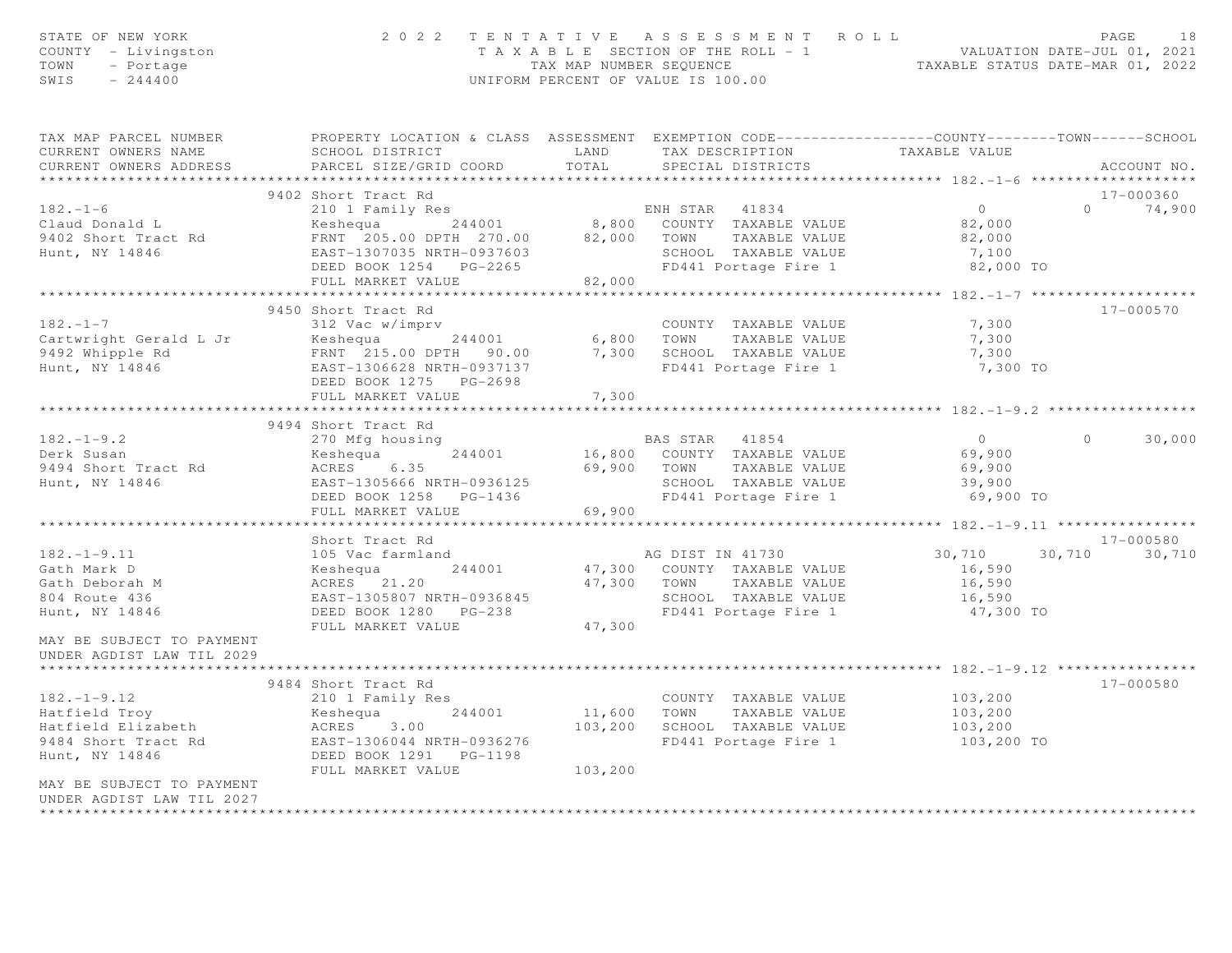| TAX MAP PARCEL NUMBER FROPERTY LOCATION & CLASS ASSESSMENT EXEMPTION CODE---------------COUNTY-------TOWN-----SCHOOL<br>CURRENT OWNERS NAME<br>CURRENT OWNERS ADDRESS<br>ACCOUNT NO.<br>210 1 Family Res<br>244001 244001 10,100 TOWN TAXABLE VALUE<br>244001 10,100 TOWN TAXABLE VALUE<br>26,600 244001 126,600 5CHOOL TAXABLE VALUE<br>26,600 SCHOOL TAXABLE VALUE<br>26,600 5CHOOL TAXABLE VALUE<br>26,600 FD441 Portage Fire 1<br>FD441 Portage Fire 1 126,600 TO<br>********************* 182.-1-10.12 *******<br>625 Route 436<br>182.-1-10.12<br>Terry Margaret 24001 260 Seasonal res<br>Ferry Margaret 244001 86,000 TOWN TAXABLE VALUE<br>EAST-1301843 NRTH-0938415 504,000 SCHOOL TAXABLE VALUE<br>Hunt, NY 14846 EAST-1301843 NRTH-0938415 FD441 Portage Fire 1<br>364,000<br>364,000<br>364,000<br>FD441 Portage Fire 1 364,000 TO<br>FULL MARKET VALUE<br>364,000<br>Route 436<br>$182. - 1 - 10.112$<br>180,681 180<br>180,681 180<br>Keshequa 244001 213,900 COUNTY TAXABLE VALUE<br>ACRES 56.00 221,600 TOWN TAXABLE VALUE 40,919<br>EAST-1303094 NRTH-0938620 SCHOOL TAXABLE VALUE 40,919<br>DEED BOOK 1298 PG-556 AG003 Ag District #3 221,6<br>180,681 180,681<br>Marquart Dairy LLC<br>5195 Route 19<br>Gainesville, NY 14066<br>MAY BE SUBJECT TO PAYMENT<br>UNDER AGDIST LAW TIL 2026<br>708 Route 436<br>182.-1-10.113<br>Aronhalt Jared 24001<br>Aronhalt James S<br>Montalt James S<br>20 Runtal res 244001<br>22,500 COUNTY TAXABLE VALUE 168,700<br>22,500 COUNTY TAXABLE VALUE 168,700<br>22,500 COUNTY TAXABLE VALUE 168,700<br>22,500 COUNTY TAX<br>30,000<br>$\Omega$<br>Route 436<br>17-001480<br>182.-1-10.115 (22 Rural vac>10 (244001 COUNTY TAXABLE VALUE<br>Kroening Lee (244001 53,800 TOWN TAXABLE VALUE<br>4975 Cambria Rd (253,800 SCHOOL TAXABLE VALUE<br>Lockport, NY 14094 EAST-1301926 NRTH-0936405 FD441 Portage Fire 1<br>FD441 Portage Fire 1 53,800 TO<br>DEED BOOK 1297 PG-596<br>53,800<br>FULL MARKET VALUE<br>*************************** | STATE OF NEW YORK<br>COUNTY - Livingston<br>TOWN<br>- Portage<br>$-244400$<br>SWIS | 2022 TENTATIVE ASSESSMENT ROLL<br>T A X A B L E SECTION OF THE ROLL - 1<br>TAX MAP NUMBER SEQUENCE<br>TAXABLE STATUS DATE-MAR 01, 2022<br>UNIFORM PERCENT OF VALUE IS 100.00 |  |  |  |  |
|-------------------------------------------------------------------------------------------------------------------------------------------------------------------------------------------------------------------------------------------------------------------------------------------------------------------------------------------------------------------------------------------------------------------------------------------------------------------------------------------------------------------------------------------------------------------------------------------------------------------------------------------------------------------------------------------------------------------------------------------------------------------------------------------------------------------------------------------------------------------------------------------------------------------------------------------------------------------------------------------------------------------------------------------------------------------------------------------------------------------------------------------------------------------------------------------------------------------------------------------------------------------------------------------------------------------------------------------------------------------------------------------------------------------------------------------------------------------------------------------------------------------------------------------------------------------------------------------------------------------------------------------------------------------------------------------------------------------------------------------------------------------------------------------------------------------------------------------------------------------------------------------------------------------------------------------------------------------------------------------------|------------------------------------------------------------------------------------|------------------------------------------------------------------------------------------------------------------------------------------------------------------------------|--|--|--|--|
|                                                                                                                                                                                                                                                                                                                                                                                                                                                                                                                                                                                                                                                                                                                                                                                                                                                                                                                                                                                                                                                                                                                                                                                                                                                                                                                                                                                                                                                                                                                                                                                                                                                                                                                                                                                                                                                                                                                                                                                                 |                                                                                    |                                                                                                                                                                              |  |  |  |  |
|                                                                                                                                                                                                                                                                                                                                                                                                                                                                                                                                                                                                                                                                                                                                                                                                                                                                                                                                                                                                                                                                                                                                                                                                                                                                                                                                                                                                                                                                                                                                                                                                                                                                                                                                                                                                                                                                                                                                                                                                 |                                                                                    |                                                                                                                                                                              |  |  |  |  |
|                                                                                                                                                                                                                                                                                                                                                                                                                                                                                                                                                                                                                                                                                                                                                                                                                                                                                                                                                                                                                                                                                                                                                                                                                                                                                                                                                                                                                                                                                                                                                                                                                                                                                                                                                                                                                                                                                                                                                                                                 |                                                                                    |                                                                                                                                                                              |  |  |  |  |
|                                                                                                                                                                                                                                                                                                                                                                                                                                                                                                                                                                                                                                                                                                                                                                                                                                                                                                                                                                                                                                                                                                                                                                                                                                                                                                                                                                                                                                                                                                                                                                                                                                                                                                                                                                                                                                                                                                                                                                                                 |                                                                                    |                                                                                                                                                                              |  |  |  |  |
|                                                                                                                                                                                                                                                                                                                                                                                                                                                                                                                                                                                                                                                                                                                                                                                                                                                                                                                                                                                                                                                                                                                                                                                                                                                                                                                                                                                                                                                                                                                                                                                                                                                                                                                                                                                                                                                                                                                                                                                                 |                                                                                    |                                                                                                                                                                              |  |  |  |  |
|                                                                                                                                                                                                                                                                                                                                                                                                                                                                                                                                                                                                                                                                                                                                                                                                                                                                                                                                                                                                                                                                                                                                                                                                                                                                                                                                                                                                                                                                                                                                                                                                                                                                                                                                                                                                                                                                                                                                                                                                 |                                                                                    |                                                                                                                                                                              |  |  |  |  |
|                                                                                                                                                                                                                                                                                                                                                                                                                                                                                                                                                                                                                                                                                                                                                                                                                                                                                                                                                                                                                                                                                                                                                                                                                                                                                                                                                                                                                                                                                                                                                                                                                                                                                                                                                                                                                                                                                                                                                                                                 |                                                                                    |                                                                                                                                                                              |  |  |  |  |
|                                                                                                                                                                                                                                                                                                                                                                                                                                                                                                                                                                                                                                                                                                                                                                                                                                                                                                                                                                                                                                                                                                                                                                                                                                                                                                                                                                                                                                                                                                                                                                                                                                                                                                                                                                                                                                                                                                                                                                                                 |                                                                                    |                                                                                                                                                                              |  |  |  |  |
|                                                                                                                                                                                                                                                                                                                                                                                                                                                                                                                                                                                                                                                                                                                                                                                                                                                                                                                                                                                                                                                                                                                                                                                                                                                                                                                                                                                                                                                                                                                                                                                                                                                                                                                                                                                                                                                                                                                                                                                                 |                                                                                    |                                                                                                                                                                              |  |  |  |  |
|                                                                                                                                                                                                                                                                                                                                                                                                                                                                                                                                                                                                                                                                                                                                                                                                                                                                                                                                                                                                                                                                                                                                                                                                                                                                                                                                                                                                                                                                                                                                                                                                                                                                                                                                                                                                                                                                                                                                                                                                 |                                                                                    |                                                                                                                                                                              |  |  |  |  |
|                                                                                                                                                                                                                                                                                                                                                                                                                                                                                                                                                                                                                                                                                                                                                                                                                                                                                                                                                                                                                                                                                                                                                                                                                                                                                                                                                                                                                                                                                                                                                                                                                                                                                                                                                                                                                                                                                                                                                                                                 |                                                                                    |                                                                                                                                                                              |  |  |  |  |
|                                                                                                                                                                                                                                                                                                                                                                                                                                                                                                                                                                                                                                                                                                                                                                                                                                                                                                                                                                                                                                                                                                                                                                                                                                                                                                                                                                                                                                                                                                                                                                                                                                                                                                                                                                                                                                                                                                                                                                                                 |                                                                                    |                                                                                                                                                                              |  |  |  |  |
|                                                                                                                                                                                                                                                                                                                                                                                                                                                                                                                                                                                                                                                                                                                                                                                                                                                                                                                                                                                                                                                                                                                                                                                                                                                                                                                                                                                                                                                                                                                                                                                                                                                                                                                                                                                                                                                                                                                                                                                                 |                                                                                    |                                                                                                                                                                              |  |  |  |  |
|                                                                                                                                                                                                                                                                                                                                                                                                                                                                                                                                                                                                                                                                                                                                                                                                                                                                                                                                                                                                                                                                                                                                                                                                                                                                                                                                                                                                                                                                                                                                                                                                                                                                                                                                                                                                                                                                                                                                                                                                 |                                                                                    |                                                                                                                                                                              |  |  |  |  |
|                                                                                                                                                                                                                                                                                                                                                                                                                                                                                                                                                                                                                                                                                                                                                                                                                                                                                                                                                                                                                                                                                                                                                                                                                                                                                                                                                                                                                                                                                                                                                                                                                                                                                                                                                                                                                                                                                                                                                                                                 |                                                                                    |                                                                                                                                                                              |  |  |  |  |
|                                                                                                                                                                                                                                                                                                                                                                                                                                                                                                                                                                                                                                                                                                                                                                                                                                                                                                                                                                                                                                                                                                                                                                                                                                                                                                                                                                                                                                                                                                                                                                                                                                                                                                                                                                                                                                                                                                                                                                                                 |                                                                                    |                                                                                                                                                                              |  |  |  |  |
|                                                                                                                                                                                                                                                                                                                                                                                                                                                                                                                                                                                                                                                                                                                                                                                                                                                                                                                                                                                                                                                                                                                                                                                                                                                                                                                                                                                                                                                                                                                                                                                                                                                                                                                                                                                                                                                                                                                                                                                                 |                                                                                    |                                                                                                                                                                              |  |  |  |  |
|                                                                                                                                                                                                                                                                                                                                                                                                                                                                                                                                                                                                                                                                                                                                                                                                                                                                                                                                                                                                                                                                                                                                                                                                                                                                                                                                                                                                                                                                                                                                                                                                                                                                                                                                                                                                                                                                                                                                                                                                 |                                                                                    |                                                                                                                                                                              |  |  |  |  |
|                                                                                                                                                                                                                                                                                                                                                                                                                                                                                                                                                                                                                                                                                                                                                                                                                                                                                                                                                                                                                                                                                                                                                                                                                                                                                                                                                                                                                                                                                                                                                                                                                                                                                                                                                                                                                                                                                                                                                                                                 |                                                                                    |                                                                                                                                                                              |  |  |  |  |
|                                                                                                                                                                                                                                                                                                                                                                                                                                                                                                                                                                                                                                                                                                                                                                                                                                                                                                                                                                                                                                                                                                                                                                                                                                                                                                                                                                                                                                                                                                                                                                                                                                                                                                                                                                                                                                                                                                                                                                                                 |                                                                                    |                                                                                                                                                                              |  |  |  |  |
|                                                                                                                                                                                                                                                                                                                                                                                                                                                                                                                                                                                                                                                                                                                                                                                                                                                                                                                                                                                                                                                                                                                                                                                                                                                                                                                                                                                                                                                                                                                                                                                                                                                                                                                                                                                                                                                                                                                                                                                                 |                                                                                    |                                                                                                                                                                              |  |  |  |  |
|                                                                                                                                                                                                                                                                                                                                                                                                                                                                                                                                                                                                                                                                                                                                                                                                                                                                                                                                                                                                                                                                                                                                                                                                                                                                                                                                                                                                                                                                                                                                                                                                                                                                                                                                                                                                                                                                                                                                                                                                 |                                                                                    |                                                                                                                                                                              |  |  |  |  |
|                                                                                                                                                                                                                                                                                                                                                                                                                                                                                                                                                                                                                                                                                                                                                                                                                                                                                                                                                                                                                                                                                                                                                                                                                                                                                                                                                                                                                                                                                                                                                                                                                                                                                                                                                                                                                                                                                                                                                                                                 |                                                                                    |                                                                                                                                                                              |  |  |  |  |
|                                                                                                                                                                                                                                                                                                                                                                                                                                                                                                                                                                                                                                                                                                                                                                                                                                                                                                                                                                                                                                                                                                                                                                                                                                                                                                                                                                                                                                                                                                                                                                                                                                                                                                                                                                                                                                                                                                                                                                                                 |                                                                                    |                                                                                                                                                                              |  |  |  |  |
|                                                                                                                                                                                                                                                                                                                                                                                                                                                                                                                                                                                                                                                                                                                                                                                                                                                                                                                                                                                                                                                                                                                                                                                                                                                                                                                                                                                                                                                                                                                                                                                                                                                                                                                                                                                                                                                                                                                                                                                                 |                                                                                    |                                                                                                                                                                              |  |  |  |  |
|                                                                                                                                                                                                                                                                                                                                                                                                                                                                                                                                                                                                                                                                                                                                                                                                                                                                                                                                                                                                                                                                                                                                                                                                                                                                                                                                                                                                                                                                                                                                                                                                                                                                                                                                                                                                                                                                                                                                                                                                 |                                                                                    |                                                                                                                                                                              |  |  |  |  |
|                                                                                                                                                                                                                                                                                                                                                                                                                                                                                                                                                                                                                                                                                                                                                                                                                                                                                                                                                                                                                                                                                                                                                                                                                                                                                                                                                                                                                                                                                                                                                                                                                                                                                                                                                                                                                                                                                                                                                                                                 |                                                                                    |                                                                                                                                                                              |  |  |  |  |
|                                                                                                                                                                                                                                                                                                                                                                                                                                                                                                                                                                                                                                                                                                                                                                                                                                                                                                                                                                                                                                                                                                                                                                                                                                                                                                                                                                                                                                                                                                                                                                                                                                                                                                                                                                                                                                                                                                                                                                                                 |                                                                                    |                                                                                                                                                                              |  |  |  |  |
|                                                                                                                                                                                                                                                                                                                                                                                                                                                                                                                                                                                                                                                                                                                                                                                                                                                                                                                                                                                                                                                                                                                                                                                                                                                                                                                                                                                                                                                                                                                                                                                                                                                                                                                                                                                                                                                                                                                                                                                                 |                                                                                    |                                                                                                                                                                              |  |  |  |  |
|                                                                                                                                                                                                                                                                                                                                                                                                                                                                                                                                                                                                                                                                                                                                                                                                                                                                                                                                                                                                                                                                                                                                                                                                                                                                                                                                                                                                                                                                                                                                                                                                                                                                                                                                                                                                                                                                                                                                                                                                 |                                                                                    |                                                                                                                                                                              |  |  |  |  |
|                                                                                                                                                                                                                                                                                                                                                                                                                                                                                                                                                                                                                                                                                                                                                                                                                                                                                                                                                                                                                                                                                                                                                                                                                                                                                                                                                                                                                                                                                                                                                                                                                                                                                                                                                                                                                                                                                                                                                                                                 |                                                                                    |                                                                                                                                                                              |  |  |  |  |
|                                                                                                                                                                                                                                                                                                                                                                                                                                                                                                                                                                                                                                                                                                                                                                                                                                                                                                                                                                                                                                                                                                                                                                                                                                                                                                                                                                                                                                                                                                                                                                                                                                                                                                                                                                                                                                                                                                                                                                                                 |                                                                                    |                                                                                                                                                                              |  |  |  |  |
|                                                                                                                                                                                                                                                                                                                                                                                                                                                                                                                                                                                                                                                                                                                                                                                                                                                                                                                                                                                                                                                                                                                                                                                                                                                                                                                                                                                                                                                                                                                                                                                                                                                                                                                                                                                                                                                                                                                                                                                                 |                                                                                    |                                                                                                                                                                              |  |  |  |  |
|                                                                                                                                                                                                                                                                                                                                                                                                                                                                                                                                                                                                                                                                                                                                                                                                                                                                                                                                                                                                                                                                                                                                                                                                                                                                                                                                                                                                                                                                                                                                                                                                                                                                                                                                                                                                                                                                                                                                                                                                 |                                                                                    |                                                                                                                                                                              |  |  |  |  |
|                                                                                                                                                                                                                                                                                                                                                                                                                                                                                                                                                                                                                                                                                                                                                                                                                                                                                                                                                                                                                                                                                                                                                                                                                                                                                                                                                                                                                                                                                                                                                                                                                                                                                                                                                                                                                                                                                                                                                                                                 |                                                                                    |                                                                                                                                                                              |  |  |  |  |
|                                                                                                                                                                                                                                                                                                                                                                                                                                                                                                                                                                                                                                                                                                                                                                                                                                                                                                                                                                                                                                                                                                                                                                                                                                                                                                                                                                                                                                                                                                                                                                                                                                                                                                                                                                                                                                                                                                                                                                                                 |                                                                                    |                                                                                                                                                                              |  |  |  |  |
|                                                                                                                                                                                                                                                                                                                                                                                                                                                                                                                                                                                                                                                                                                                                                                                                                                                                                                                                                                                                                                                                                                                                                                                                                                                                                                                                                                                                                                                                                                                                                                                                                                                                                                                                                                                                                                                                                                                                                                                                 |                                                                                    |                                                                                                                                                                              |  |  |  |  |
|                                                                                                                                                                                                                                                                                                                                                                                                                                                                                                                                                                                                                                                                                                                                                                                                                                                                                                                                                                                                                                                                                                                                                                                                                                                                                                                                                                                                                                                                                                                                                                                                                                                                                                                                                                                                                                                                                                                                                                                                 |                                                                                    |                                                                                                                                                                              |  |  |  |  |
|                                                                                                                                                                                                                                                                                                                                                                                                                                                                                                                                                                                                                                                                                                                                                                                                                                                                                                                                                                                                                                                                                                                                                                                                                                                                                                                                                                                                                                                                                                                                                                                                                                                                                                                                                                                                                                                                                                                                                                                                 |                                                                                    |                                                                                                                                                                              |  |  |  |  |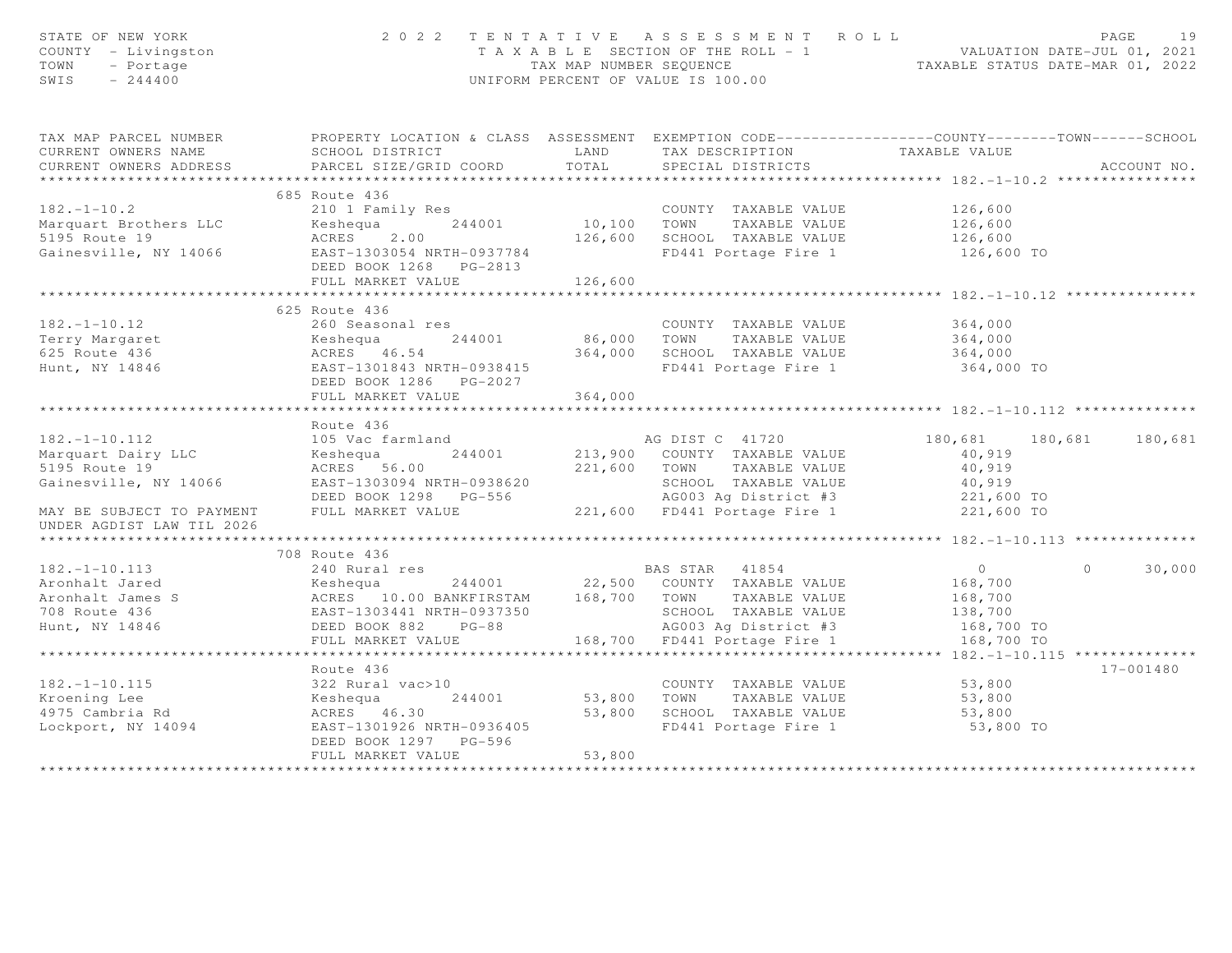| STATE OF NEW YORK<br>STAIL OF No. 1.<br>COUNTY - Livingston<br>TOWN - Portage<br>CHITE - 244400 |                                                                                                                                                                              |        | 2022 TENTATIVE ASSESSMENT ROLL<br>UNIFORM PERCENT OF VALUE IS 100.00        |                                       | PAGE<br>20<br>T A X A B L E SECTION OF THE ROLL - 1 VALUATION DATE-JUL 01, 2021<br>TAX MAP NUMBER SEQUENCE TAXABLE STATUS DATE-MAR 01, 2022 |  |  |
|-------------------------------------------------------------------------------------------------|------------------------------------------------------------------------------------------------------------------------------------------------------------------------------|--------|-----------------------------------------------------------------------------|---------------------------------------|---------------------------------------------------------------------------------------------------------------------------------------------|--|--|
| TAX MAP PARCEL NUMBER                                                                           | PROPERTY LOCATION & CLASS ASSESSMENT EXEMPTION CODE----------------COUNTY-------TOWN------SCHOOL                                                                             |        |                                                                             |                                       |                                                                                                                                             |  |  |
| CURRENT OWNERS NAME<br>CURRENT OWNERS ADDRESS                                                   | SCHOOL DISTRICT LAND<br>PARCEL SIZE/GRID COORD                                                                                                                               | TOTAL  | TAX DESCRIPTION<br>SPECIAL DISTRICTS                                        | TAXABLE VALUE                         | ACCOUNT NO.                                                                                                                                 |  |  |
| *************************                                                                       |                                                                                                                                                                              |        |                                                                             |                                       |                                                                                                                                             |  |  |
|                                                                                                 | Route 436                                                                                                                                                                    |        |                                                                             |                                       | 17-001480                                                                                                                                   |  |  |
| $182. - 1 - 10.116$                                                                             | 105 Vac farmland                                                                                                                                                             |        |                                                                             | 115,746                               | 115,746 115,746                                                                                                                             |  |  |
| 73 Main Street Associates                                                                       | Keshequa 244001                                                                                                                                                              |        | AG DIST C 41720<br>147,500 COUNTY TAXABLE VALUE                             | 31,754                                |                                                                                                                                             |  |  |
| 175 VanDyke St                                                                                  | ACRES 47.18                                                                                                                                                                  |        | 147,500 TOWN TAXABLE VALUE                                                  | 31,754                                |                                                                                                                                             |  |  |
| Brooklyn, NY 11231                                                                              |                                                                                                                                                                              |        |                                                                             |                                       |                                                                                                                                             |  |  |
|                                                                                                 | EAST-1302624 NRTH-0937031 SCHOOL TAXABLE VALUE 31,754<br>DEED BOOK 1292 PG-2462 AG003 Ag District #3 147,500 TO<br>FULL MARKET VALUE 147,500 FD441 Portage Fire 1 147,500 TO |        |                                                                             |                                       |                                                                                                                                             |  |  |
| MAY BE SUBJECT TO PAYMENT                                                                       |                                                                                                                                                                              |        |                                                                             |                                       |                                                                                                                                             |  |  |
| UNDER AGDIST LAW TIL 2026                                                                       |                                                                                                                                                                              |        |                                                                             |                                       |                                                                                                                                             |  |  |
|                                                                                                 | Pennycook Rd                                                                                                                                                                 |        |                                                                             |                                       | 17-002970                                                                                                                                   |  |  |
| $182. - 1 - 11$                                                                                 | 105 Vac farmland                                                                                                                                                             |        | AG DIST C 41720                                                             | 61,631                                | 61,631<br>61,631                                                                                                                            |  |  |
| Pattridge Jeffrey R                                                                             | 244001<br>Keshequa                                                                                                                                                           |        | 77,200 COUNTY TAXABLE VALUE                                                 | 15,569                                |                                                                                                                                             |  |  |
| Pattridge Bethany A                                                                             | ACRES 18.90                                                                                                                                                                  |        | 77,200 TOWN TAXABLE VALUE                                                   | 15,569                                |                                                                                                                                             |  |  |
| 9788 Pennycook Rd                                                                               | EAST-1299476 NRTH-0937934                                                                                                                                                    |        |                                                                             | 15,569                                |                                                                                                                                             |  |  |
| Hunt, NY 14846                                                                                  | DEED BOOK 1117 PG-44                                                                                                                                                         |        | SCHOOL TAXABLE VALUE<br>AGOO3 Ag District #3<br>77,200 FD441 Portage Fire 1 | 77,200 TO                             |                                                                                                                                             |  |  |
|                                                                                                 | FULL MARKET VALUE                                                                                                                                                            |        |                                                                             | 77,200 TO                             |                                                                                                                                             |  |  |
| MAY BE SUBJECT TO PAYMENT<br>UNDER AGDIST LAW TIL 2026                                          |                                                                                                                                                                              |        |                                                                             |                                       |                                                                                                                                             |  |  |
|                                                                                                 | 221 Totsline Rd                                                                                                                                                              |        | 71 PCT OF VALUE USED FOR EXEMPTION PURPOSES                                 |                                       | 17-002410                                                                                                                                   |  |  |
| $182. - 1 - 12$                                                                                 | 240 Rural res                                                                                                                                                                |        | VET COM CT 41131                                                            | 19,525                                | 19,525<br>$\circ$                                                                                                                           |  |  |
|                                                                                                 |                                                                                                                                                                              |        | VET COM CT 41131<br>42,300 ENH STAR 41834                                   | $\overline{0}$                        | $\overline{0}$<br>74,900                                                                                                                    |  |  |
|                                                                                                 |                                                                                                                                                                              |        |                                                                             | 90,475                                |                                                                                                                                             |  |  |
|                                                                                                 |                                                                                                                                                                              |        |                                                                             | 90,475                                |                                                                                                                                             |  |  |
|                                                                                                 |                                                                                                                                                                              |        |                                                                             | 35,100                                |                                                                                                                                             |  |  |
| Portageville, NY 14536                                                                          | FULL MARKET VALUE                                                                                                                                                            |        | 110,000 FD441 Portage Fire 1                                                | 110,000 TO                            |                                                                                                                                             |  |  |
|                                                                                                 |                                                                                                                                                                              |        |                                                                             |                                       |                                                                                                                                             |  |  |
| $182. - 1 - 14.2$                                                                               | 9498 Pennycook Rd                                                                                                                                                            |        |                                                                             | 39,000                                |                                                                                                                                             |  |  |
| Borden Jason J                                                                                  | Keshequa 244001                                                                                                                                                              |        | COUNTY TAXABLE VALUE<br>10,600 TOWN TAXABLE VALUE                           | 39,000                                |                                                                                                                                             |  |  |
| Borden Bobbie Jo                                                                                |                                                                                                                                                                              |        | 39,000 SCHOOL TAXABLE VALUE                                                 | 39,000                                |                                                                                                                                             |  |  |
| 9498 Pennycook Rd<br>PO Box 392<br>Hunt William                                                 | Example nousing<br>Keshequa 244001<br>ACRES 3.26<br>EAST-1298633 MOTH<br>EAST-1298632 NRTH-0936482                                                                           |        | FD441 Portage Fire 1                                                        | 39,000 TO                             |                                                                                                                                             |  |  |
|                                                                                                 | DEED BOOK 1291 PG-2919                                                                                                                                                       |        |                                                                             |                                       |                                                                                                                                             |  |  |
| Hunt, NY 14846                                                                                  | FULL MARKET VALUE                                                                                                                                                            | 39,000 |                                                                             |                                       |                                                                                                                                             |  |  |
|                                                                                                 | ***************************                                                                                                                                                  |        |                                                                             | ************************ 182.-1-14.11 |                                                                                                                                             |  |  |
|                                                                                                 | Totsline Rd                                                                                                                                                                  |        |                                                                             |                                       |                                                                                                                                             |  |  |
| $182. - 1 - 14.11$                                                                              | 311 Res vac land                                                                                                                                                             |        | COUNTY TAXABLE VALUE                                                        | 14,100                                |                                                                                                                                             |  |  |
|                                                                                                 | 244001<br>Keshequa<br>ACRES 9.33                                                                                                                                             |        | 14,100 TOWN TAXABLE VALUE<br>14,100 SCHOOL TAXABLE VALUE                    | 14,100<br>14,100                      |                                                                                                                                             |  |  |
| JSRJ Realty LLC<br>1959 Snyder Rd<br>Dalton, NY 14836                                           | EAST-1298008 NRTH-0936263                                                                                                                                                    |        | FD441 Portage Fire 1                                                        | 14,100 TO                             |                                                                                                                                             |  |  |
|                                                                                                 | DEED BOOK 1296    PG-732                                                                                                                                                     |        |                                                                             |                                       |                                                                                                                                             |  |  |
|                                                                                                 | FULL MARKET VALUE                                                                                                                                                            | 14,100 |                                                                             |                                       |                                                                                                                                             |  |  |
|                                                                                                 |                                                                                                                                                                              |        |                                                                             |                                       |                                                                                                                                             |  |  |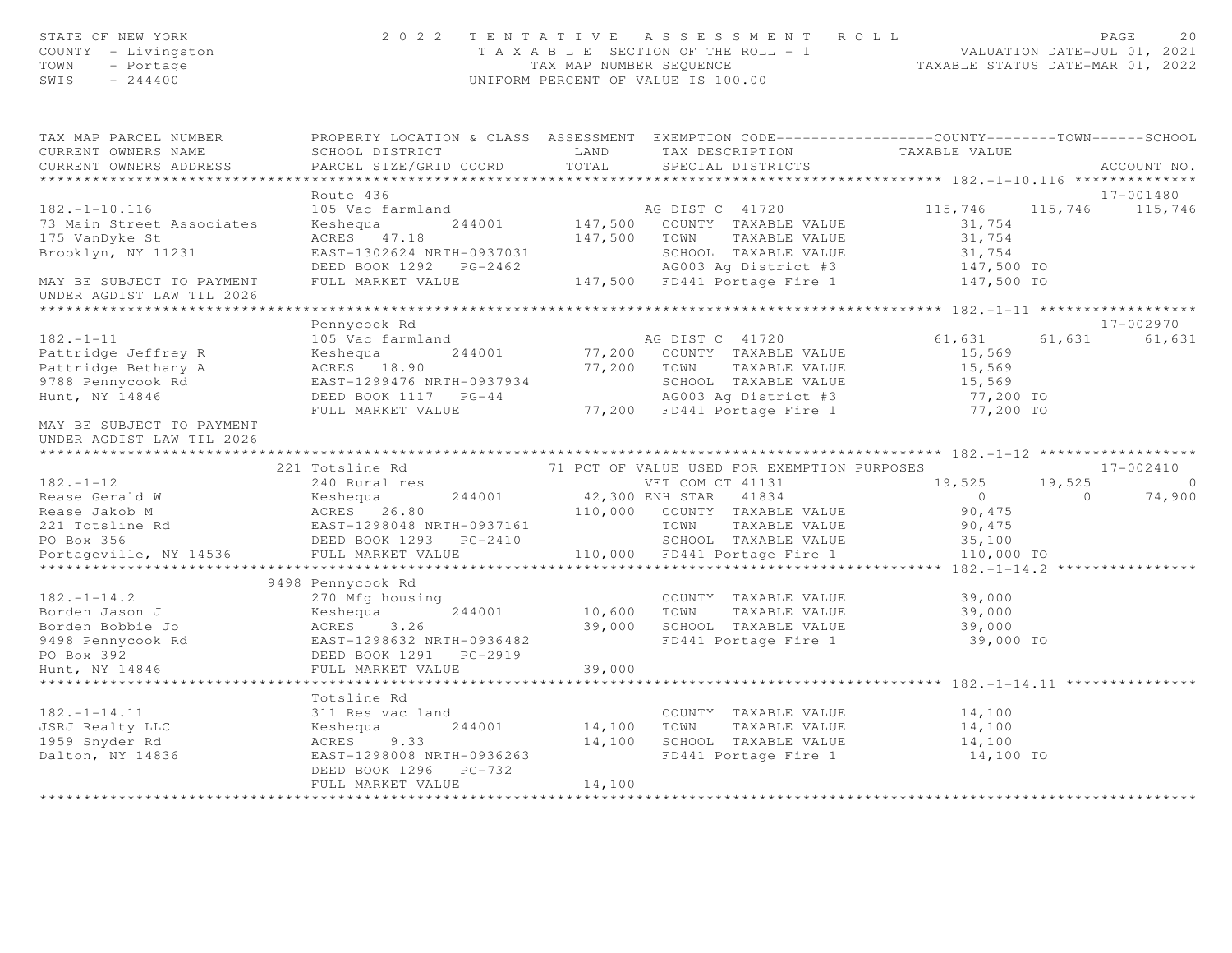| STATE OF NEW YORK<br>COUNTY - Livingston<br>TOWN<br>- Portage<br>SWIS<br>$-244400$ | 2022 TENTATIVE<br>TAAALL –<br>TAX MAP NUMBER SEQUENCE<br>UNIFORM PERCENT OF VALUE IS 100.00 |        |                      | A S S E S S M E N T R O L L<br>PAGE<br>21<br>T A X A B L E SECTION OF THE ROLL - 1 VALUATION DATE-JUL 01, 2021<br>TAXABLE STATUS DATE-MAR 01, 2022 |  |  |  |  |  |  |
|------------------------------------------------------------------------------------|---------------------------------------------------------------------------------------------|--------|----------------------|----------------------------------------------------------------------------------------------------------------------------------------------------|--|--|--|--|--|--|
| TAX MAP PARCEL NUMBER                                                              |                                                                                             |        |                      | PROPERTY LOCATION & CLASS ASSESSMENT EXEMPTION CODE---------------COUNTY-------TOWN------SCHOOL                                                    |  |  |  |  |  |  |
|                                                                                    |                                                                                             |        |                      |                                                                                                                                                    |  |  |  |  |  |  |
|                                                                                    |                                                                                             |        |                      | ACCOUNT NO.                                                                                                                                        |  |  |  |  |  |  |
|                                                                                    |                                                                                             |        |                      |                                                                                                                                                    |  |  |  |  |  |  |
| $182. - 1 - 14.12$                                                                 | Pennycook Rd<br>311 Res vac land                                                            |        | COUNTY TAXABLE VALUE | 14,800                                                                                                                                             |  |  |  |  |  |  |
| Borden Jason J                                                                     |                                                                                             |        |                      | TOWN TAXABLE VALUE 14,800                                                                                                                          |  |  |  |  |  |  |
| Borden Bobbie Jo                                                                   |                                                                                             |        |                      | SCHOOL TAXABLE VALUE 14,800                                                                                                                        |  |  |  |  |  |  |
| 1522 Route 436                                                                     |                                                                                             |        |                      | FD441 Portage Fire 1 14,800 TO                                                                                                                     |  |  |  |  |  |  |
| PO Box 392                                                                         |                                                                                             |        |                      |                                                                                                                                                    |  |  |  |  |  |  |
|                                                                                    |                                                                                             |        |                      |                                                                                                                                                    |  |  |  |  |  |  |
|                                                                                    |                                                                                             |        |                      |                                                                                                                                                    |  |  |  |  |  |  |
|                                                                                    | 9488&9490 Pennycook Rd                                                                      |        |                      |                                                                                                                                                    |  |  |  |  |  |  |
| $182. -1 - 14.13$                                                                  | 271 Mfg housings                                                                            |        | COUNTY TAXABLE VALUE | 51,800                                                                                                                                             |  |  |  |  |  |  |
| Cartwright Gerald L Jr                                                             | Keshequa 244001 19,500                                                                      |        | TOWN                 | TAXABLE VALUE 51,800                                                                                                                               |  |  |  |  |  |  |
| Cartwright Vicki Hope ACRES 3.59 51,800                                            |                                                                                             |        | SCHOOL TAXABLE VALUE | 51,800                                                                                                                                             |  |  |  |  |  |  |
| 9492 Whipple Rd                                                                    | EAST-1298750 NRTH-0937016                                                                   |        |                      | FD441 Portage Fire 1 51,800 TO                                                                                                                     |  |  |  |  |  |  |
| Hunt, NY 14846 DEED BOOK 1256 PG-1396                                              |                                                                                             |        |                      |                                                                                                                                                    |  |  |  |  |  |  |
|                                                                                    | FULL MARKET VALUE                                                                           | 51,800 |                      |                                                                                                                                                    |  |  |  |  |  |  |
|                                                                                    |                                                                                             |        |                      |                                                                                                                                                    |  |  |  |  |  |  |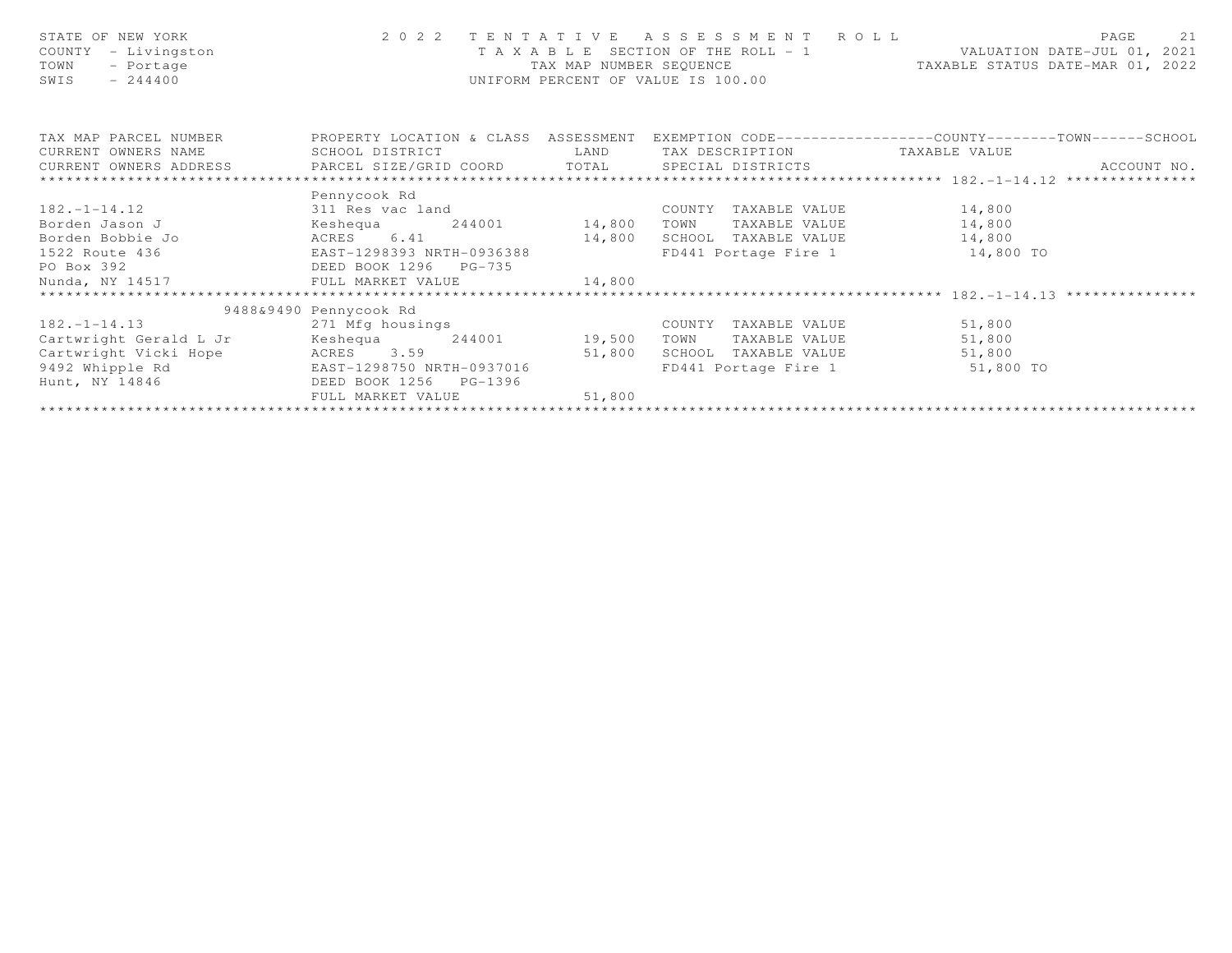|      | STATE OF NEW YORK   | 2022 TENTATIVE ASSESSMENT ROLL        |  |  |                                  |                        | PAGE | 22 |
|------|---------------------|---------------------------------------|--|--|----------------------------------|------------------------|------|----|
|      | COUNTY - Livingston | T A X A B L E SECTION OF THE ROLL - 1 |  |  | VALUATION DATE-JUL 01, 2021      |                        |      |    |
|      | TOWN - Portage      | MAP SECTION - 182                     |  |  | TAXABLE STATUS DATE-MAR 01, 2022 |                        |      |    |
| SWIS | $-244400$           | $SUB - SECTION - 000$                 |  |  |                                  | RPS150/V04/L015        |      |    |
|      |                     | UNIFORM PERCENT OF VALUE IS 100.00    |  |  |                                  | CURRENT DATE 4/19/2022 |      |    |

# \*\*\* S P E C I A L D I S T R I C T S U M M A R Y \*\*\*

|                                 | TOTAL EXTENSION | FXTENSION | AD VALOREM | <b>FXFMPT</b> | TAXABLE  |
|---------------------------------|-----------------|-----------|------------|---------------|----------|
| CODE DISTRICT NAME PARCELS TYPE |                 | VALUE     | VALUE      | AMOUNT        | VALUE.   |
|                                 |                 |           |            |               |          |
| AG003 Ag District #3            | 14 TOTAL        |           | 2688,100   |               | 2688,100 |
| FD441 Portage Fire 1            | 31 TOTAL        |           | 4304,400   |               | 4304,400 |

### \*\*\* S C H O O L D I S T R I C T S U M M A R Y \*\*\*

| CODE   | DISTRICT NAME         | TOTAL<br>PARCELS | ASSESSED<br>LAND | ASSESSED<br>TOTAL | EXEMPT<br>AMOUNT | TOTAL<br>TAXABLE | STAR<br>AMOUNT | STAR<br>TAXABLE |
|--------|-----------------------|------------------|------------------|-------------------|------------------|------------------|----------------|-----------------|
| 244001 | Keshequa              | 31               | 2396,400         | 4304,400          | 1471,158         | 2833,242         | 374,700        | 2458,542        |
|        | $S \cup B - TO T A L$ | 31               | 2396,400         | 4304,400          | 1471,158         | 2833,242         | 374,700        | 2458,542        |
|        | TOTAL                 | 31               | 2396,400         | 4304,400          | 1471,158         | 2833,242         | 374,700        | 2458,542        |

### \*\*\* S Y S T E M C O D E S S U M M A R Y \*\*\*

## NO SYSTEM EXEMPTIONS AT THIS LEVEL

# \*\*\* E X E M P T I O N S U M M A R Y \*\*\*

| CODE  | DESCRIPTION | TOTAL<br>PARCELS | COUNTY   | TOWN     | SCHOOL   |
|-------|-------------|------------------|----------|----------|----------|
| 41131 | VET COM CT  |                  | 19,525   | 19,525   |          |
| 41720 | AG DIST C   | 10               | 1351,968 | 1351,968 | 1351,968 |
| 41730 | AG DIST IN  |                  | 30,710   | 30,710   | 30,710   |
| 41834 | ENH STAR    |                  |          |          | 224,700  |
| 41854 | BAS STAR    |                  |          |          | 150,000  |
| 47460 | CERT FORET  |                  | 88,480   | 88,480   | 88,480   |
|       | TO TAL      | 21               | 1490,683 | 1490,683 | 1845,858 |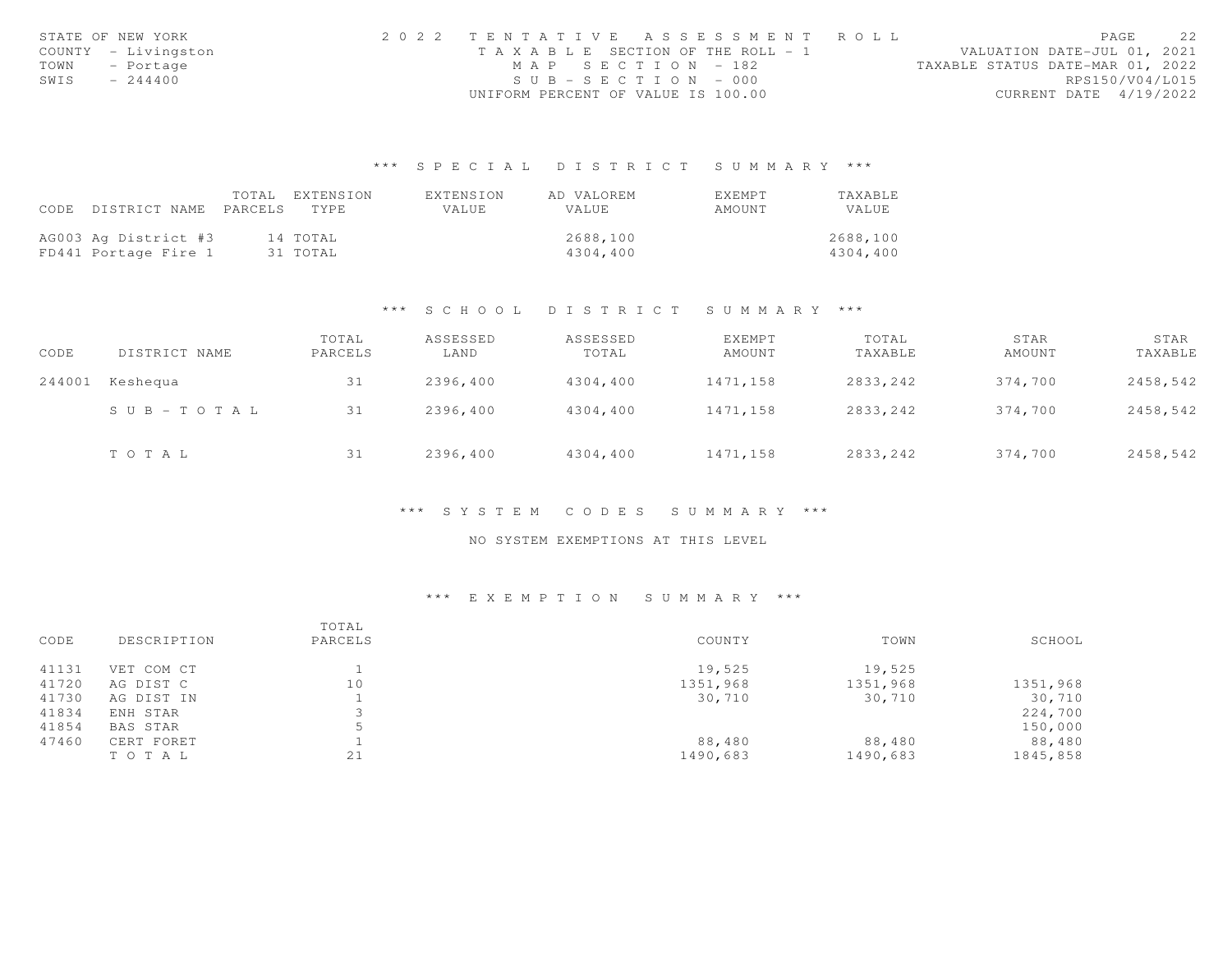|      | STATE OF NEW YORK   | 2022 TENTATIVE ASSESSMENT ROLL        |                                  | PAGE | 23 |
|------|---------------------|---------------------------------------|----------------------------------|------|----|
|      | COUNTY - Livingston | T A X A B L E SECTION OF THE ROLL - 1 | VALUATION DATE-JUL 01, 2021      |      |    |
|      | TOWN - Portage      | MAP SECTION - 182                     | TAXABLE STATUS DATE-MAR 01, 2022 |      |    |
| SWIS | $-244400$           | $SUB - SECTION - 000$                 | RPS150/V04/L015                  |      |    |
|      |                     | UNIFORM PERCENT OF VALUE IS 100.00    | CURRENT DATE 4/19/2022           |      |    |

# \*\*\* G R A N D T O T A L S \*\*\*

| ROLL |             | TOTAL   | ASSESSED | ASSESSED | TAXABLE  | TAXABLE  | TAXABLE   | STAR     |
|------|-------------|---------|----------|----------|----------|----------|-----------|----------|
| SEC  | DESCRIPTION | PARCELS | LAND     | TOTAL    | COUNTY   | TOWN     | SCHOOL    | TAXABLE  |
|      | TAXABLE     |         | 2396,400 | 4304,400 | 2813,717 | 2813,717 | 2833, 242 | 2458,542 |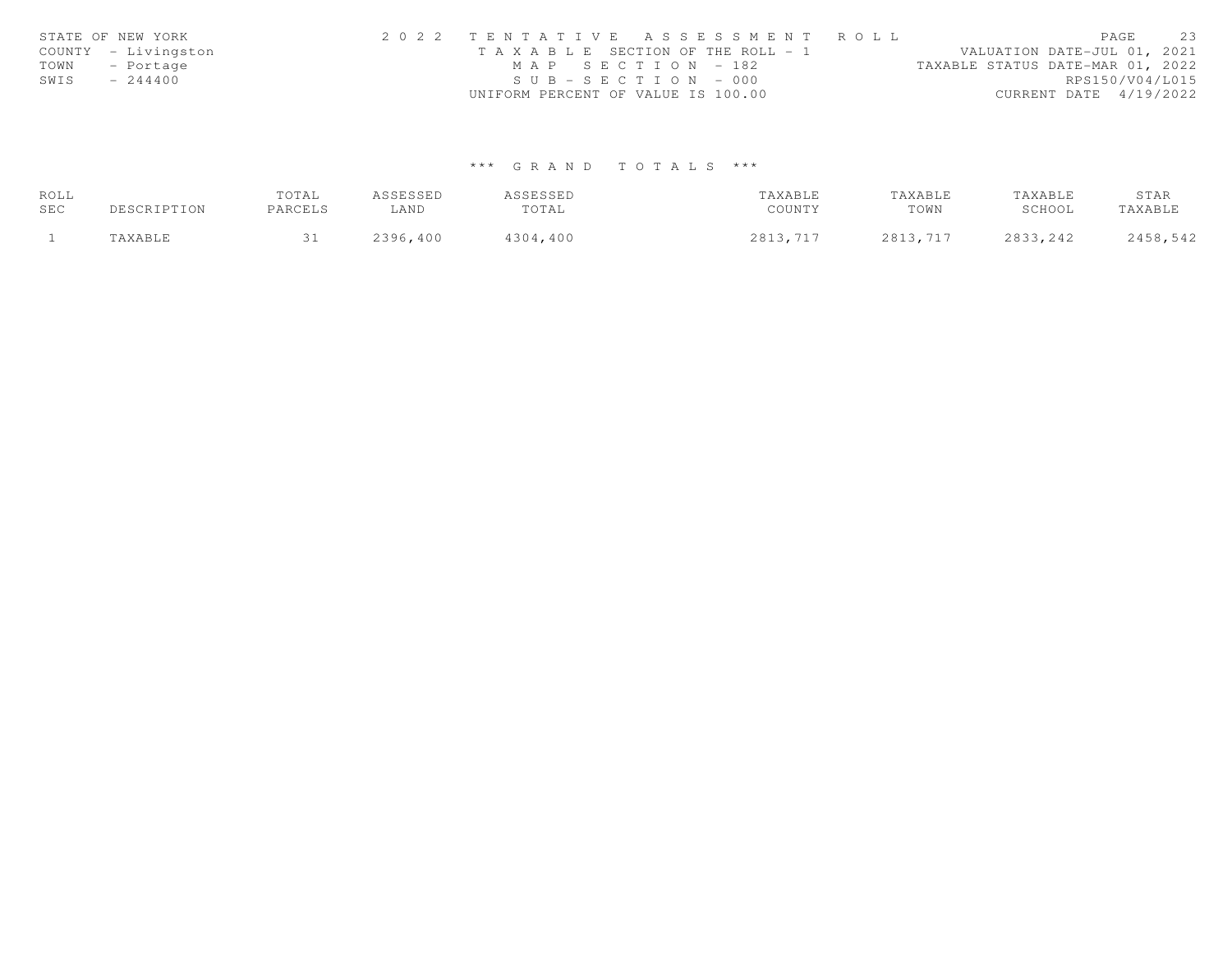| STATE OF NEW YORK<br>COUNTY - Livingston<br>TOWN<br>- Portage<br>SWIS<br>$-244400$ |                                                                                                                                    |              | 2022 TENTATIVE ASSESSMENT ROLL<br>PAGE 24<br>TAXABLE SECTION OF THE ROLL - 1<br>TAX MAP NUMBER SEQUENCE TAXABLE STATUS DATE-MAR 01, 2022<br>UNIFORM PERCENT OF VALUE IS 100.00 |                        |         | PAGE<br>24  |
|------------------------------------------------------------------------------------|------------------------------------------------------------------------------------------------------------------------------------|--------------|--------------------------------------------------------------------------------------------------------------------------------------------------------------------------------|------------------------|---------|-------------|
| TAX MAP PARCEL NUMBER<br>CURRENT OWNERS NAME                                       | PROPERTY LOCATION & CLASS ASSESSMENT EXEMPTION CODE----------------COUNTY-------TOWN------SCHOOL<br>SCHOOL DISTRICT                | LAND         | TAX DESCRIPTION TAXABLE VALUE                                                                                                                                                  |                        |         |             |
| CURRENT OWNERS ADDRESS                                                             | PARCEL SIZE/GRID COORD TOTAL                                                                                                       |              | SPECIAL DISTRICTS                                                                                                                                                              |                        |         | ACCOUNT NO. |
| ******************************                                                     |                                                                                                                                    |              |                                                                                                                                                                                |                        |         |             |
| $183. - 1 - 1$                                                                     | Short Tract Rd                                                                                                                     |              |                                                                                                                                                                                |                        |         | 17-001960   |
|                                                                                    |                                                                                                                                    |              |                                                                                                                                                                                |                        |         |             |
| O'Connell Organization Farms<br><b>LLC</b>                                         | ACRES 326.80                                                                                                                       | 897,100 TOWN |                                                                                                                                                                                | TAXABLE VALUE 292, 163 |         |             |
| 175 VanDyke St Ste 322A                                                            | EAST-1310648 NRTH-0941880                                                                                                          |              |                                                                                                                                                                                |                        |         |             |
| Brooklyn, NY 11231                                                                 | EASI-1310648 NRTH-0941880<br>DEED BOOK 1265 PG-2427                                                                                |              | SCHOOL TAXABLE VALUE 292,163<br>AG003 Ag District #3 397,100 TO                                                                                                                |                        |         |             |
|                                                                                    | FULL MARKET VALUE                                                                                                                  |              | 897,100 FD441 Portage Fire 1 897,100 TO                                                                                                                                        |                        |         |             |
| MAY BE SUBJECT TO PAYMENT                                                          |                                                                                                                                    |              |                                                                                                                                                                                |                        |         |             |
| UNDER AGDIST LAW TIL 2026                                                          |                                                                                                                                    |              |                                                                                                                                                                                |                        |         |             |
|                                                                                    |                                                                                                                                    |              |                                                                                                                                                                                |                        |         |             |
|                                                                                    | 9067 Oakland Rd                                                                                                                    |              | 18 PCT OF VALUE USED FOR EXEMPTION PURPOSES                                                                                                                                    |                        |         |             |
| $183. - 1 - 2$                                                                     |                                                                                                                                    |              |                                                                                                                                                                                |                        |         |             |
| Kellogg Robert E                                                                   | Expedia<br>Robert 168.60<br>ACRES 168.60 NRTH-0942767                                                                              |              |                                                                                                                                                                                |                        |         |             |
| 9067 Oakland Rd                                                                    |                                                                                                                                    |              |                                                                                                                                                                                |                        |         |             |
| Nunda, NY 14517                                                                    |                                                                                                                                    |              | COUNTY TAXABLE VALUE 199,497                                                                                                                                                   |                        |         |             |
|                                                                                    | AURES 168.60<br>EAST-1315394 NRTH-0942767 372,200 ENH STAR 41834<br>DEED BOOK 623 PG-00275 TOWN TAXABLE VALUE<br>PULL MARKET VALUE |              | TOWN TAXABLE VALUE                                                                                                                                                             | 199,497                |         |             |
| MAY BE SUBJECT TO PAYMENT                                                          | FULL MARKET VALUE 372, 200 SCHOOL TAXABLE VALUE 134, 646                                                                           |              |                                                                                                                                                                                |                        |         |             |
| UNDER AGDIST LAW TIL 2026                                                          |                                                                                                                                    |              | AG003 Ag District #3 372,200 TO<br>FD441 Portage Fire 1 372,200 TO                                                                                                             |                        |         |             |
|                                                                                    |                                                                                                                                    |              |                                                                                                                                                                                |                        |         |             |
|                                                                                    |                                                                                                                                    |              |                                                                                                                                                                                |                        |         |             |
|                                                                                    | Oakland Rd                                                                                                                         |              |                                                                                                                                                                                |                        |         | 17-003110   |
| $183. - 1 - 3.1$                                                                   |                                                                                                                                    |              |                                                                                                                                                                                | 85,585 85,585 85,585   |         |             |
|                                                                                    |                                                                                                                                    |              |                                                                                                                                                                                | 102,115                |         |             |
|                                                                                    | ACRES 85.40 187,700 TOWN TAXABLE VALUE 102,115                                                                                     |              |                                                                                                                                                                                |                        |         |             |
|                                                                                    |                                                                                                                                    |              | SCHOOL TAXABLE VALUE                                                                                                                                                           | 102,115                |         |             |
|                                                                                    | DEED BOOK 1096 PG-262 187,700 FD441 Portage Fire 1<br>FULL MARKET VALUE 187,700 FD441 Portage Fire 1                               |              | AG003 Ag District #3 187,700 TO                                                                                                                                                |                        |         |             |
|                                                                                    |                                                                                                                                    |              |                                                                                                                                                                                | 187,700 TO             |         |             |
| MAY BE SUBJECT TO PAYMENT<br>UNDER AGDIST LAW TIL 2026                             |                                                                                                                                    |              |                                                                                                                                                                                |                        |         |             |
|                                                                                    | 9131 Oakland Rd                                                                                                                    |              |                                                                                                                                                                                |                        |         |             |
| $183. - 1 - 3.2$                                                                   | 210 1 Family Res                                                                                                                   |              | <b>BAS STAR</b> 41854                                                                                                                                                          | $\overline{0}$         | $\circ$ | 30,000      |
| Summers Samuel S                                                                   | Keshequa                                                                                                                           |              | $244001$ $14,200$ COUNTY TAXABLE VALUE                                                                                                                                         |                        |         |             |
| 9131 Oakland Rd                                                                    |                                                                                                                                    |              | 89,200 TOWN TAXABLE VALUE                                                                                                                                                      | 89,200<br>89,200       |         |             |
| Nunda, NY 14517                                                                    | ACRES 4.67<br>EAST-1313629 NRTH-0942090                                                                                            |              | SCHOOL TAXABLE VALUE 59,200                                                                                                                                                    |                        |         |             |
|                                                                                    | DEED BOOK 760 PG-00125                                                                                                             |              | FD441 Portage Fire 1                                                                                                                                                           | 89,200 TO              |         |             |
|                                                                                    | FULL MARKET VALUE                                                                                                                  | 89,200       |                                                                                                                                                                                |                        |         |             |
|                                                                                    |                                                                                                                                    |              |                                                                                                                                                                                |                        |         |             |
|                                                                                    | 9227 Oakland Rd                                                                                                                    |              |                                                                                                                                                                                |                        |         | 17003015    |
| $183. - 1 - 4$                                                                     | 240 Rural res                                                                                                                      |              | COUNTY TAXABLE VALUE                                                                                                                                                           | 190,800                |         |             |
| VanDorn Chan D                                                                     | 244001<br>Keshequa                                                                                                                 | 32,500       | TOWN<br>TAXABLE VALUE                                                                                                                                                          | 190,800                |         |             |
| 9227 Oakland Rd                                                                    | ACRES 16.50 BANKFIRSTAM                                                                                                            | 190,800      | SCHOOL TAXABLE VALUE                                                                                                                                                           | 190,800                |         |             |
| Nunda, NY 14517                                                                    | EAST-1314366 NRTH-0940615                                                                                                          |              | FD441 Portage Fire 1                                                                                                                                                           | 190,800 TO             |         |             |
|                                                                                    | DEED BOOK 1297 PG-2972                                                                                                             |              |                                                                                                                                                                                |                        |         |             |
|                                                                                    | FULL MARKET VALUE                                                                                                                  | 190,800      |                                                                                                                                                                                |                        |         |             |
|                                                                                    |                                                                                                                                    |              |                                                                                                                                                                                |                        |         |             |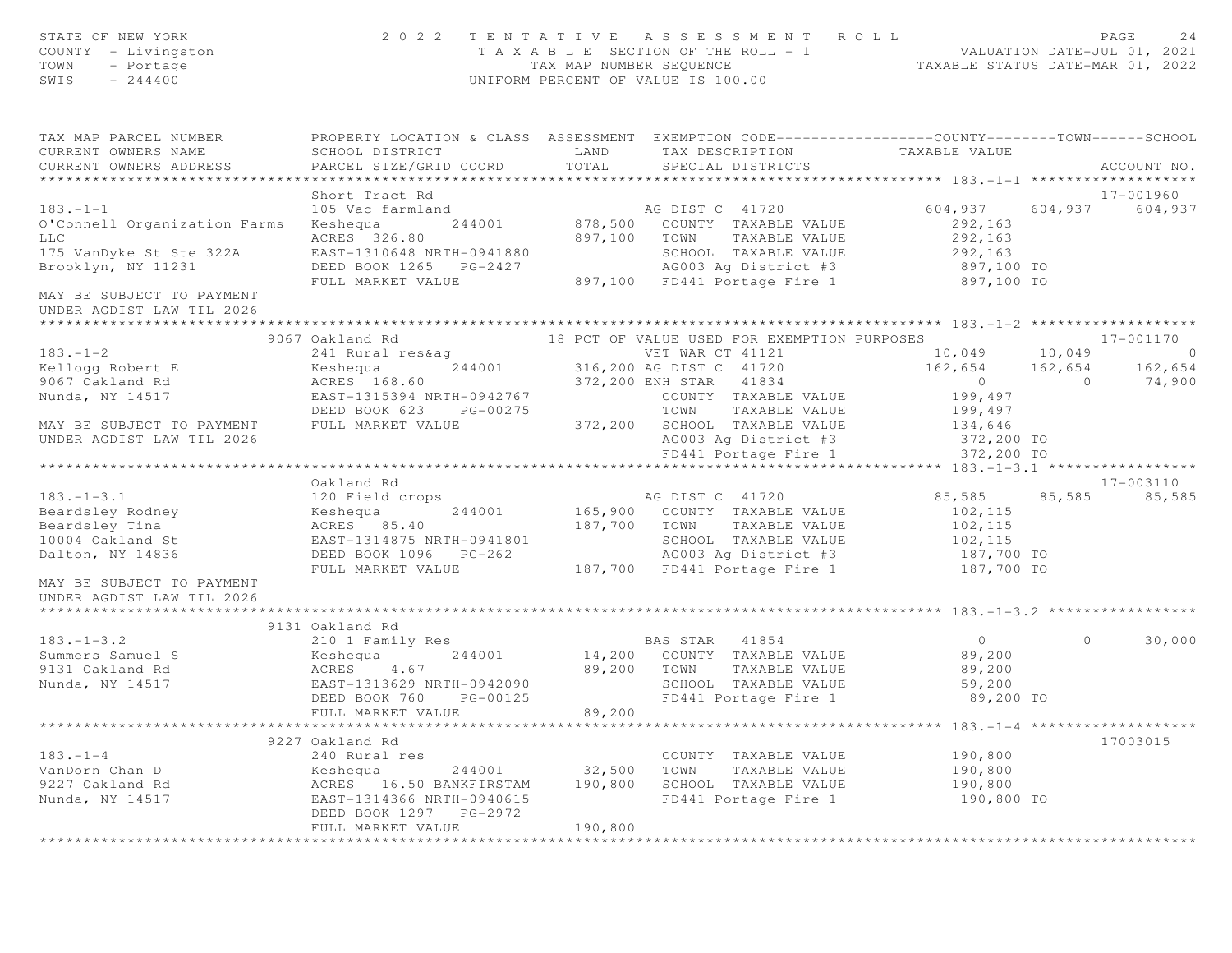| STATE OF NEW YORK<br>COUNTY - Livingston<br>TOWN<br>- Portage<br>SWIS $-244400$                                                                                                                                                                         |                                                                                                                                                                                                                                                                |        | 2022 TENTATIVE ASSESSMENT ROLL<br>T A X A B L E SECTION OF THE ROLL - 1<br>TAX MAP NUMBER SEQUENCE<br>UNIFORM PERCENT OF VALUE IS 100.00 |        |                | PAGE<br>25  |
|---------------------------------------------------------------------------------------------------------------------------------------------------------------------------------------------------------------------------------------------------------|----------------------------------------------------------------------------------------------------------------------------------------------------------------------------------------------------------------------------------------------------------------|--------|------------------------------------------------------------------------------------------------------------------------------------------|--------|----------------|-------------|
| TAX MAP PARCEL NUMBER FROPERTY LOCATION & CLASS ASSESSMENT EXEMPTION CODE---------------COUNTY-------TOWN------SCHOOL                                                                                                                                   |                                                                                                                                                                                                                                                                |        |                                                                                                                                          |        |                |             |
| CURRENT OWNERS NAME                                                                                                                                                                                                                                     |                                                                                                                                                                                                                                                                |        |                                                                                                                                          |        |                |             |
| CURRENT OWNERS ADDRESS                                                                                                                                                                                                                                  |                                                                                                                                                                                                                                                                |        |                                                                                                                                          |        |                | ACCOUNT NO. |
|                                                                                                                                                                                                                                                         |                                                                                                                                                                                                                                                                |        |                                                                                                                                          |        |                |             |
|                                                                                                                                                                                                                                                         | Route 436                                                                                                                                                                                                                                                      |        |                                                                                                                                          |        |                | 17-001420   |
|                                                                                                                                                                                                                                                         |                                                                                                                                                                                                                                                                |        | COUNTY TAXABLE VALUE 54,100                                                                                                              |        |                |             |
|                                                                                                                                                                                                                                                         |                                                                                                                                                                                                                                                                |        |                                                                                                                                          |        |                |             |
|                                                                                                                                                                                                                                                         |                                                                                                                                                                                                                                                                |        |                                                                                                                                          |        |                |             |
|                                                                                                                                                                                                                                                         |                                                                                                                                                                                                                                                                |        |                                                                                                                                          |        |                |             |
| Nunda, NY 14517                                                                                                                                                                                                                                         |                                                                                                                                                                                                                                                                |        |                                                                                                                                          |        |                |             |
|                                                                                                                                                                                                                                                         | ACRES 23.00<br>EAST-1316462 NRTH-0940335<br>DEED BOOK 1183 PG-67<br>FULL MARKET VALUE<br>FULL MARKET VALUE<br>FULL MARKET VALUE<br>FULL MARKET VALUE<br>FULL MARKET VALUE<br>54,100<br>54,100<br>54,100<br>54,100<br>54,100<br>54,100<br>54,100<br>54,100<br>5 |        |                                                                                                                                          |        |                |             |
| MAY BE SUBJECT TO PAYMENT<br>UNDER AGDIST LAW TIL 2024                                                                                                                                                                                                  |                                                                                                                                                                                                                                                                |        |                                                                                                                                          |        |                |             |
|                                                                                                                                                                                                                                                         |                                                                                                                                                                                                                                                                |        |                                                                                                                                          |        |                |             |
| 183.-1-7.1<br>183.-1-7.1<br>2137&1451 Route 436<br>210 1 Family Res<br>214001 7,400 CM_DISBLD_41171 24,780 24,780 24,780 0<br>24,780 24,780 0<br>24,780 24,780 0<br>24,780 24,780 0<br>24,780 0<br>24,780 0<br>24,780 0<br>24,780 0<br>24,780 0<br>24,7 | 1437&1451 Route 436                                                                                                                                                                                                                                            |        |                                                                                                                                          |        |                | 17-000550   |
|                                                                                                                                                                                                                                                         |                                                                                                                                                                                                                                                                |        |                                                                                                                                          |        |                |             |
|                                                                                                                                                                                                                                                         |                                                                                                                                                                                                                                                                |        |                                                                                                                                          |        |                |             |
|                                                                                                                                                                                                                                                         |                                                                                                                                                                                                                                                                |        |                                                                                                                                          |        |                |             |
|                                                                                                                                                                                                                                                         |                                                                                                                                                                                                                                                                |        |                                                                                                                                          |        |                |             |
|                                                                                                                                                                                                                                                         |                                                                                                                                                                                                                                                                |        |                                                                                                                                          |        |                |             |
|                                                                                                                                                                                                                                                         |                                                                                                                                                                                                                                                                |        |                                                                                                                                          |        |                |             |
|                                                                                                                                                                                                                                                         |                                                                                                                                                                                                                                                                |        |                                                                                                                                          |        |                |             |
|                                                                                                                                                                                                                                                         | 1455 Route 436                                                                                                                                                                                                                                                 |        |                                                                                                                                          |        |                | 17-000300   |
|                                                                                                                                                                                                                                                         |                                                                                                                                                                                                                                                                |        |                                                                                                                                          |        |                | $20, 265$ 0 |
|                                                                                                                                                                                                                                                         |                                                                                                                                                                                                                                                                |        |                                                                                                                                          |        | $\overline{0}$ | 30,000      |
|                                                                                                                                                                                                                                                         |                                                                                                                                                                                                                                                                |        |                                                                                                                                          |        |                |             |
|                                                                                                                                                                                                                                                         |                                                                                                                                                                                                                                                                |        |                                                                                                                                          |        |                |             |
|                                                                                                                                                                                                                                                         |                                                                                                                                                                                                                                                                |        |                                                                                                                                          |        |                |             |
|                                                                                                                                                                                                                                                         |                                                                                                                                                                                                                                                                |        |                                                                                                                                          |        |                |             |
|                                                                                                                                                                                                                                                         |                                                                                                                                                                                                                                                                |        |                                                                                                                                          |        |                |             |
|                                                                                                                                                                                                                                                         |                                                                                                                                                                                                                                                                |        |                                                                                                                                          |        |                | 17-000900   |
|                                                                                                                                                                                                                                                         |                                                                                                                                                                                                                                                                |        |                                                                                                                                          |        | $\Omega$       | 30,000      |
|                                                                                                                                                                                                                                                         |                                                                                                                                                                                                                                                                |        |                                                                                                                                          |        |                |             |
|                                                                                                                                                                                                                                                         |                                                                                                                                                                                                                                                                |        |                                                                                                                                          |        |                |             |
|                                                                                                                                                                                                                                                         |                                                                                                                                                                                                                                                                |        | SCHOOL TAXABLE VALUE 39,100<br>FD441 Portage Fire 1 69,100 TO<br>69,100                                                                  |        |                |             |
|                                                                                                                                                                                                                                                         |                                                                                                                                                                                                                                                                |        |                                                                                                                                          |        |                |             |
|                                                                                                                                                                                                                                                         | FULL MARKET VALUE                                                                                                                                                                                                                                              |        |                                                                                                                                          |        |                |             |
|                                                                                                                                                                                                                                                         |                                                                                                                                                                                                                                                                |        |                                                                                                                                          |        |                |             |
|                                                                                                                                                                                                                                                         | 1463 Route 436                                                                                                                                                                                                                                                 |        |                                                                                                                                          |        |                | 17-000910   |
|                                                                                                                                                                                                                                                         |                                                                                                                                                                                                                                                                |        |                                                                                                                                          | 53,100 |                |             |
|                                                                                                                                                                                                                                                         |                                                                                                                                                                                                                                                                |        |                                                                                                                                          |        |                |             |
|                                                                                                                                                                                                                                                         |                                                                                                                                                                                                                                                                |        |                                                                                                                                          |        |                |             |
| 183.-1-10<br>Fluker Jessica L<br>Elect Jessica L (193.100 Keshequa 244001 6,400 TOWN TAXABLE VALUE 53,100 53,100<br>11817 County Rd 16 FRNT 81.20 DPTH 240.00 53,100 SCHOOL TAXABLE VALUE 53,100<br>Dalton, NY 14836 EAST-1313624 NR                    | DEED BOOK 1175 PG-262                                                                                                                                                                                                                                          |        | FD441 Portage Fire 1 53,100 TO                                                                                                           |        |                |             |
|                                                                                                                                                                                                                                                         | FULL MARKET VALUE                                                                                                                                                                                                                                              | 53,100 |                                                                                                                                          |        |                |             |
|                                                                                                                                                                                                                                                         |                                                                                                                                                                                                                                                                |        |                                                                                                                                          |        |                |             |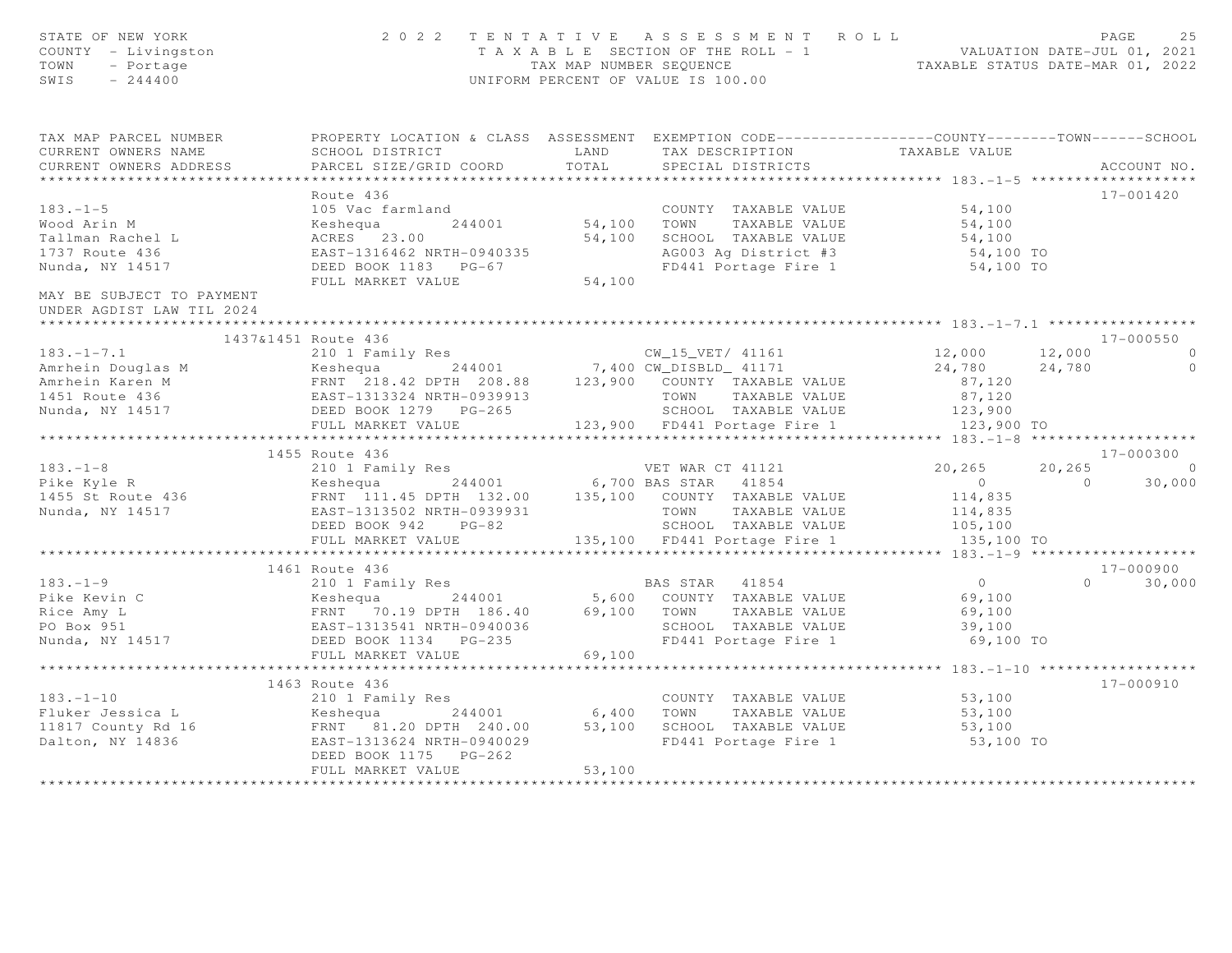| STATE OF NEW YORK<br>COUNTY - Livingston<br>TOWN<br>- Portage<br>SWIS<br>$-244400$ | 2 0 2 2                                                                                                                                       | TENTATIVE<br>TAX MAP NUMBER SEQUENCE | ASSESSMENT ROLL<br>T A X A B L E SECTION OF THE ROLL - 1<br>UNIFORM PERCENT OF VALUE IS 100.00 | VALUATION DATE-JUL 01, 2021<br>TAXABLE STATUS DATE-MAR 01, 2022 | PAGE<br>26                      |
|------------------------------------------------------------------------------------|-----------------------------------------------------------------------------------------------------------------------------------------------|--------------------------------------|------------------------------------------------------------------------------------------------|-----------------------------------------------------------------|---------------------------------|
| TAX MAP PARCEL NUMBER<br>CURRENT OWNERS NAME<br>CURRENT OWNERS ADDRESS             | PROPERTY LOCATION & CLASS ASSESSMENT EXEMPTION CODE----------------COUNTY-------TOWN------SCHOOL<br>SCHOOL DISTRICT<br>PARCEL SIZE/GRID COORD | LAND<br>TOTAL                        | TAX DESCRIPTION<br>SPECIAL DISTRICTS                                                           | TAXABLE VALUE                                                   | ACCOUNT NO.                     |
|                                                                                    | 1471 Route 436                                                                                                                                |                                      |                                                                                                |                                                                 | 17-631000                       |
| $183. - 1 - 11$                                                                    | 210 1 Family Res                                                                                                                              |                                      | COUNTY TAXABLE VALUE                                                                           | 39,600                                                          |                                 |
| Savastano Chauna                                                                   | Keshequa<br>244001                                                                                                                            | $5,700$ TOWN                         | TAXABLE VALUE                                                                                  | 39,600                                                          |                                 |
| Theilan Jared                                                                      | FRNT 70.00 DPTH 198.00                                                                                                                        | 39,600                               | SCHOOL TAXABLE VALUE                                                                           | 39,600                                                          |                                 |
| 1471 Route 436                                                                     | EAST-1313728 NRTH-0940061                                                                                                                     |                                      | FD441 Portage Fire 1                                                                           | 39,600 TO                                                       |                                 |
| Nunda, NY 14517                                                                    | DEED BOOK 1279 PG-204                                                                                                                         |                                      |                                                                                                |                                                                 |                                 |
|                                                                                    | FULL MARKET VALUE                                                                                                                             | 39,600                               |                                                                                                |                                                                 |                                 |
|                                                                                    | ******************************                                                                                                                | *************                        |                                                                                                |                                                                 |                                 |
| $183. - 1 - 12$                                                                    | 1477 Route 436<br>210 1 Family Res                                                                                                            |                                      | ENH STAR<br>41834                                                                              | $\overline{0}$                                                  | 17-002390<br>$\Omega$<br>58,000 |
| Houtz Claudia G                                                                    | 244001<br>Keshequa                                                                                                                            |                                      | 14,100 COUNTY TAXABLE VALUE                                                                    | 58,000                                                          |                                 |
| Houtz Frank R                                                                      | ACRES<br>4.60                                                                                                                                 | 58,000                               | TOWN<br>TAXABLE VALUE                                                                          | 58,000                                                          |                                 |
| 1477 Route 436                                                                     | EAST-1313731 NRTH-0940237                                                                                                                     |                                      | SCHOOL TAXABLE VALUE                                                                           | $\sim$ 0                                                        |                                 |
| Portage, NY 14517                                                                  | DEED BOOK 1266 PG-2776                                                                                                                        |                                      | FD441 Portage Fire 1                                                                           | 58,000 TO                                                       |                                 |
|                                                                                    | FULL MARKET VALUE                                                                                                                             | 58,000                               |                                                                                                |                                                                 |                                 |
|                                                                                    |                                                                                                                                               |                                      |                                                                                                | *************** 183.-1-13.1 *****                               |                                 |
|                                                                                    | 1483-1485 Route 436                                                                                                                           |                                      |                                                                                                |                                                                 | 17-003090                       |
| $183. - 1 - 13.1$                                                                  | 230 3 Family Res                                                                                                                              |                                      | COUNTY TAXABLE VALUE                                                                           | 68,600                                                          |                                 |
| Snyder Chad T<br>Snyder Renata M                                                   | Keshequa<br>244001<br>FRNT 124.00 DPTH 94.00                                                                                                  | 6,000<br>68,600                      | TOWN<br>TAXABLE VALUE<br>SCHOOL TAXABLE VALUE                                                  | 68,600<br>68,600                                                |                                 |
| 31 Fair St                                                                         | EAST-1313918 NRTH-0940044                                                                                                                     |                                      | FD441 Portage Fire 1                                                                           | 68,600 TO                                                       |                                 |
| PO Box 904                                                                         | DEED BOOK 937 PG-290                                                                                                                          |                                      |                                                                                                |                                                                 |                                 |
| Nunda, NY 14517-0904                                                               | FULL MARKET VALUE                                                                                                                             | 68,600                               |                                                                                                |                                                                 |                                 |
|                                                                                    | *************************                                                                                                                     |                                      |                                                                                                |                                                                 |                                 |
|                                                                                    | 1493 Route 436                                                                                                                                |                                      |                                                                                                |                                                                 | 17-002700                       |
| $183. - 1 - 14.1$                                                                  | 210 1 Family Res                                                                                                                              |                                      | VET WAR CT 41121                                                                               | 10,470<br>10,470                                                | $\bigcirc$                      |
| Smith Carol                                                                        | Keshequa<br>244001                                                                                                                            |                                      | 8,500 ENH STAR 41834                                                                           | $\circ$                                                         | $\Omega$<br>69,800              |
| PO Box 562<br>Nunda, NY 14517-0562                                                 | ACRES<br>1.00<br>EAST-1313963 NRTH-0940153                                                                                                    |                                      | 69,800 COUNTY TAXABLE VALUE<br>TOWN<br>TAXABLE VALUE                                           | 59,330<br>59,330                                                |                                 |
|                                                                                    | $PG-258$<br>DEED BOOK 474                                                                                                                     |                                      | SCHOOL TAXABLE VALUE                                                                           | $\circ$                                                         |                                 |
|                                                                                    | FULL MARKET VALUE                                                                                                                             |                                      | 69,800 FD441 Portage Fire 1                                                                    | 69,800 TO                                                       |                                 |
|                                                                                    |                                                                                                                                               |                                      |                                                                                                |                                                                 |                                 |
|                                                                                    | 1497 Route 436                                                                                                                                |                                      |                                                                                                |                                                                 | 17-000170                       |
| $183. - 1 - 15$                                                                    | 210 1 Family Res                                                                                                                              |                                      | ENH STAR<br>41834                                                                              | $\circ$                                                         | $\Omega$<br>74,900              |
| McTarnaghan Thomas R                                                               | Keshequa<br>244001                                                                                                                            | 9,400                                | COUNTY TAXABLE VALUE                                                                           | 177,900                                                         |                                 |
| PO Box 46                                                                          | FRNT 100.00 DPTH 290.00                                                                                                                       | 177,900                              | TOWN<br>TAXABLE VALUE                                                                          | 177,900                                                         |                                 |
| Nunda, NY 14517                                                                    | EAST-1314099 NRTH-0940185<br>PG-00170                                                                                                         |                                      | SCHOOL TAXABLE VALUE<br>FD441 Portage Fire 1                                                   | 103,000<br>177,900 TO                                           |                                 |
|                                                                                    | DEED BOOK 755<br>FULL MARKET VALUE                                                                                                            | 177,900                              |                                                                                                |                                                                 |                                 |
|                                                                                    |                                                                                                                                               |                                      |                                                                                                | *************************** 183.-1-16 *******************       |                                 |
|                                                                                    | 1503 Route 436                                                                                                                                |                                      |                                                                                                |                                                                 | 17-000640                       |
| $183. - 1 - 16$                                                                    | 311 Res vac land                                                                                                                              |                                      | COUNTY TAXABLE VALUE                                                                           | 6,800                                                           |                                 |
| McTarnaghan Thomas R                                                               | 244001<br>Keshequa                                                                                                                            | 6,800                                | TOWN<br>TAXABLE VALUE                                                                          | 6,800                                                           |                                 |
| PO Box 46                                                                          | 90.00 DPTH 290.00<br>FRNT                                                                                                                     | 6,800                                | SCHOOL TAXABLE VALUE                                                                           | 6,800                                                           |                                 |
| Nunda, NY 14517-0046                                                               | EAST-1314197 NRTH-0940206                                                                                                                     |                                      | FD441 Portage Fire 1                                                                           | 6,800 TO                                                        |                                 |
|                                                                                    | DEED BOOK 1190<br>PG-386                                                                                                                      |                                      |                                                                                                |                                                                 |                                 |
|                                                                                    | FULL MARKET VALUE                                                                                                                             | 6,800                                |                                                                                                |                                                                 |                                 |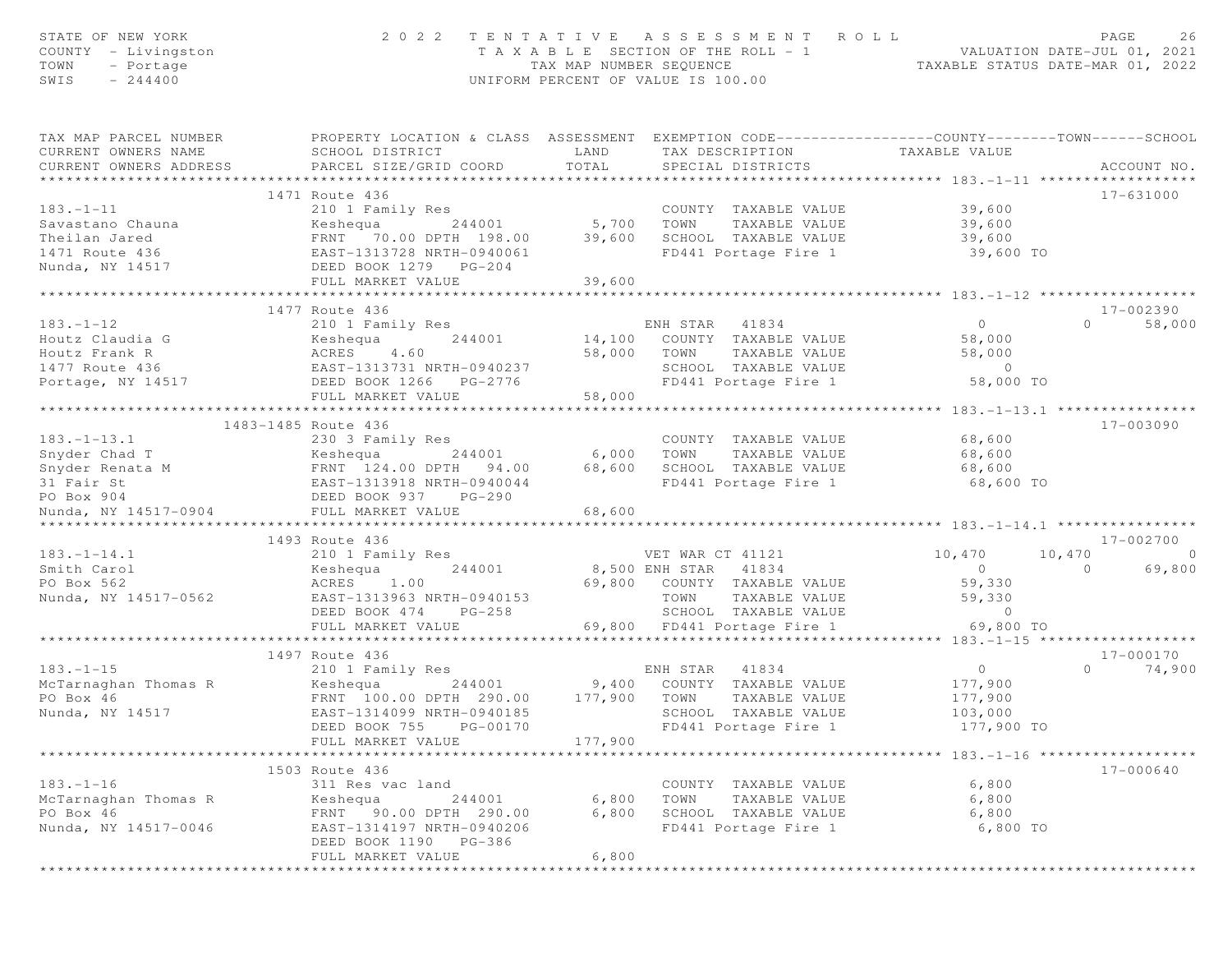| STATE OF NEW YORK<br>COUNTY - Livingston<br>TOWN<br>- Portage<br>$-244400$<br>SWIS                                                                                                                                                                                           | 2022 TENTATIVE ASSESSMENT ROLL            | UNIFORM PERCENT OF VALUE IS 100.00 |                                                             | T A X A B L E SECTION OF THE ROLL - 1<br>TAX MAP NUMBER SEQUENCE<br>TAXABLE STATUS DATE-MAR 01, 2022 |                   | PAGE<br>27    |
|------------------------------------------------------------------------------------------------------------------------------------------------------------------------------------------------------------------------------------------------------------------------------|-------------------------------------------|------------------------------------|-------------------------------------------------------------|------------------------------------------------------------------------------------------------------|-------------------|---------------|
| TAX MAP PARCEL NUMBER <b>The PROPERTY LOCATION &amp; CLASS</b> ASSESSMENT EXEMPTION CODE---------------COUNTY-------TOWN------SCHOOL<br>CURRENT OWNERS NAME                                                                                                                  |                                           |                                    |                                                             |                                                                                                      |                   |               |
| CURRENT OWNERS ADDRESS                                                                                                                                                                                                                                                       |                                           |                                    |                                                             |                                                                                                      |                   | ACCOUNT NO.   |
|                                                                                                                                                                                                                                                                              |                                           |                                    |                                                             |                                                                                                      |                   |               |
|                                                                                                                                                                                                                                                                              |                                           |                                    |                                                             |                                                                                                      |                   | 17-000530     |
|                                                                                                                                                                                                                                                                              |                                           |                                    | COUNTY TAXABLE VALUE 15,000                                 |                                                                                                      |                   |               |
|                                                                                                                                                                                                                                                                              |                                           |                                    |                                                             | 15,000                                                                                               |                   |               |
|                                                                                                                                                                                                                                                                              |                                           |                                    |                                                             | 15,000                                                                                               |                   |               |
| 103.-1-17<br>Palmer Karen L<br>2001 Family Res<br>244001 7,200 TOWN TAXABLE VALUE<br>25.00 TOWN TAXABLE VALUE<br>Nunda, NY 14517<br>265T-1314295 NRTH-0940228<br>265T-1314295 NRTH-0940228<br>265T-1314295 NRTH-0940228<br>265T-1314295 NRTH-094                             |                                           |                                    |                                                             | $15,000$ TO                                                                                          |                   |               |
|                                                                                                                                                                                                                                                                              |                                           |                                    |                                                             |                                                                                                      |                   |               |
|                                                                                                                                                                                                                                                                              |                                           |                                    |                                                             |                                                                                                      |                   |               |
| 183.-1-18<br>Palmer Karen L<br>1513 State Route 436<br>Nunda, NY 14517-9769<br>ERRIT 140.00 DPTH<br>ERS 2.00<br>ERS 2.00<br>ERS 2.00<br>ERS 2.00<br>ERS 2.00<br>ERS 2.00<br>ERS 2.00<br>ERS 2.00<br>ERS 2.00<br>ERS 2.00<br>ERS 2.00<br>ERS 2.00<br>ERS 2.00<br>20           | 1513 Route 436                            |                                    |                                                             |                                                                                                      | $0 \qquad \qquad$ | 17-000990     |
|                                                                                                                                                                                                                                                                              |                                           |                                    | BAS STAR 41854                                              | $\begin{array}{c} 0 \\ 55,000 \end{array}$                                                           |                   | 30,000        |
|                                                                                                                                                                                                                                                                              |                                           |                                    | 10,100 COUNTY TAXABLE VALUE<br>55,000 TOWN TAXABLE VALUE    |                                                                                                      |                   |               |
|                                                                                                                                                                                                                                                                              |                                           |                                    | SCHOOL TAXABLE VALUE                                        | $55,000$<br>25,000                                                                                   |                   |               |
|                                                                                                                                                                                                                                                                              |                                           |                                    |                                                             | FD441 Portage Fire 1 55,000 TO                                                                       |                   |               |
|                                                                                                                                                                                                                                                                              | DEED BOOK 947 PG-258<br>FULL MARKET VALUE | 55,000                             |                                                             |                                                                                                      |                   |               |
|                                                                                                                                                                                                                                                                              |                                           |                                    |                                                             |                                                                                                      |                   |               |
|                                                                                                                                                                                                                                                                              | 1545 Route 436                            |                                    |                                                             |                                                                                                      |                   | 17-003020     |
|                                                                                                                                                                                                                                                                              |                                           |                                    |                                                             |                                                                                                      |                   | $0 \t 74,900$ |
| 183.-1-23<br>Smith Wayne R<br>Smith Wayne R<br>1545 Route 436<br>Nunda, NY 14517<br>282,900<br>Nunda, NY 14517<br>282,900<br>282,900<br>282,900<br>282,900<br>29100<br>29100<br>29100<br>29100<br>29100<br>29100<br>29100<br>29100<br>29100<br>29100<br>29100<br>29100<br>29 |                                           |                                    |                                                             |                                                                                                      |                   |               |
|                                                                                                                                                                                                                                                                              |                                           |                                    |                                                             |                                                                                                      |                   |               |
|                                                                                                                                                                                                                                                                              |                                           |                                    |                                                             |                                                                                                      |                   |               |
|                                                                                                                                                                                                                                                                              |                                           |                                    |                                                             | 82,900 TO                                                                                            |                   |               |
|                                                                                                                                                                                                                                                                              | FULL MARKET VALUE                         | 82,900                             |                                                             |                                                                                                      |                   |               |
|                                                                                                                                                                                                                                                                              |                                           |                                    |                                                             |                                                                                                      |                   |               |
|                                                                                                                                                                                                                                                                              | 1555 Route 436                            |                                    |                                                             |                                                                                                      |                   | 17-002950     |
| 133.-1-24<br>Powers Edward T<br>Rathbun Diana J<br>11,715<br>Rathbun Diana J<br>11,715<br>ERNT 55.82 DPTH 260.00<br>ERST-1315211 NRTH-0940159<br>PO Box 272<br>DEED BOOK 1276 PG-1398<br>PO Box 272<br>DEED BOOK 1276 PG-1398<br>PO Box 272<br>DEED BOOK                     |                                           |                                    |                                                             |                                                                                                      |                   | $11, 715$ 0   |
|                                                                                                                                                                                                                                                                              |                                           |                                    |                                                             |                                                                                                      |                   | $0 \t 74,900$ |
|                                                                                                                                                                                                                                                                              |                                           |                                    |                                                             |                                                                                                      |                   |               |
|                                                                                                                                                                                                                                                                              |                                           |                                    |                                                             |                                                                                                      |                   |               |
|                                                                                                                                                                                                                                                                              |                                           |                                    |                                                             |                                                                                                      |                   |               |
|                                                                                                                                                                                                                                                                              |                                           |                                    |                                                             |                                                                                                      |                   |               |
|                                                                                                                                                                                                                                                                              | **************************                |                                    |                                                             |                                                                                                      |                   |               |
|                                                                                                                                                                                                                                                                              |                                           |                                    |                                                             |                                                                                                      |                   | 17-001580     |
|                                                                                                                                                                                                                                                                              |                                           |                                    |                                                             |                                                                                                      | $\Omega$          | 30,000        |
|                                                                                                                                                                                                                                                                              |                                           |                                    |                                                             |                                                                                                      |                   |               |
| 183.-1-25<br>Howell Phillip J<br>Howell Wendy A<br>Howell Wendy A<br>Text 188.00 DPTH 256.00<br>Howell Wendy A<br>Text 41854<br>244001<br>6,600 COUNTY TAXABLE VALUE<br>111,400<br>256.00<br>111,400<br>27.125<br>27.125<br>27.125<br>27.125<br>27.125<br>27.125             |                                           |                                    | -- IAXABLE VALUE<br>SCHOOL TAXABLE VALUE<br>FD441 Portage L |                                                                                                      |                   |               |
| Nunda, NY 14517 EAST-1315300 NRTH-0940144                                                                                                                                                                                                                                    |                                           |                                    |                                                             | FD441 Portage Fire 1 111,400 TO                                                                      |                   |               |
|                                                                                                                                                                                                                                                                              | DEED BOOK 1261    PG-135                  |                                    |                                                             |                                                                                                      |                   |               |
|                                                                                                                                                                                                                                                                              | FULL MARKET VALUE                         | 111,400                            |                                                             |                                                                                                      |                   |               |
|                                                                                                                                                                                                                                                                              |                                           |                                    |                                                             |                                                                                                      |                   |               |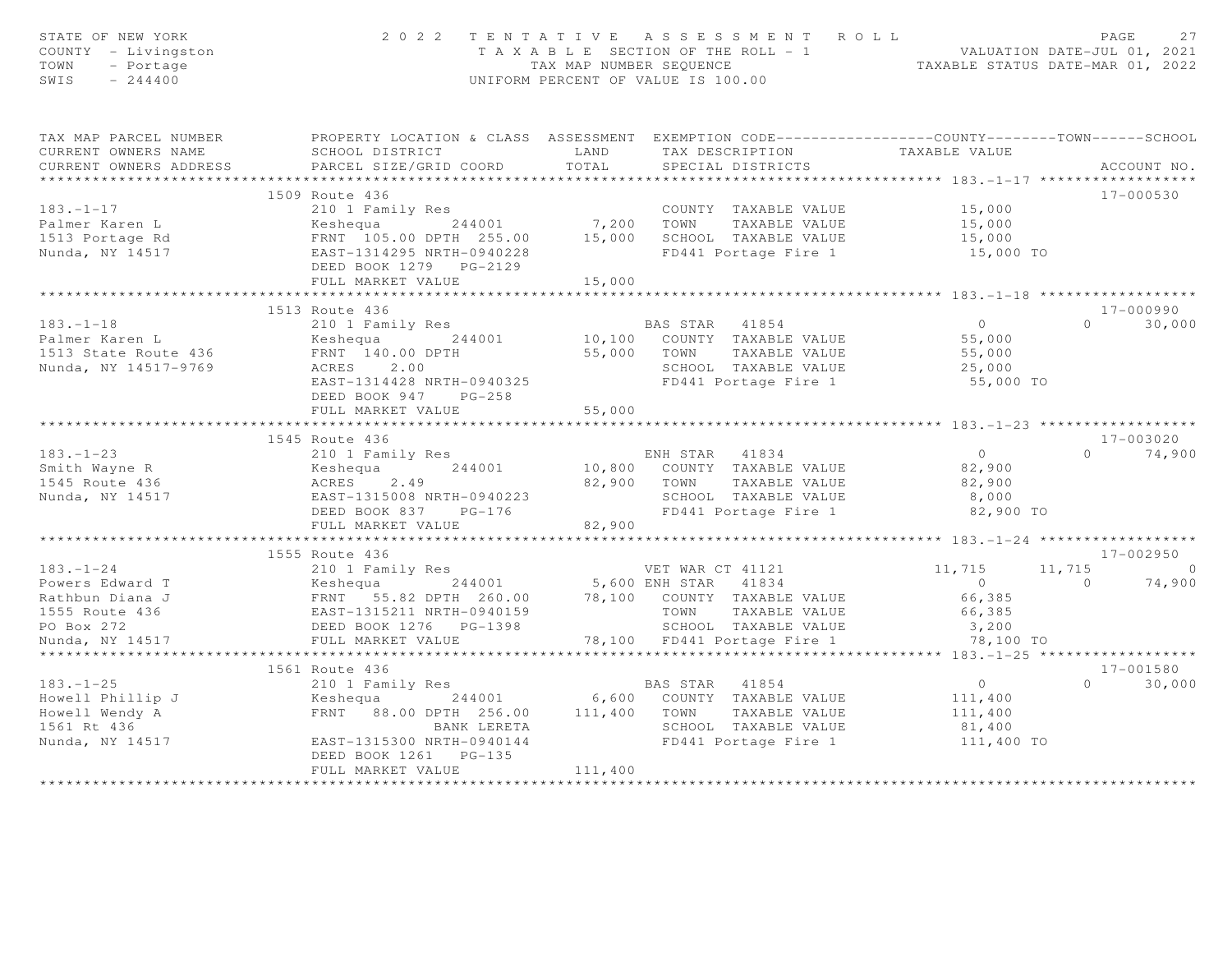| STATE OF NEW YORK<br>COUNTY - Livingston<br>TOWN<br>- Portage<br>SWIS<br>$-244400$                                                                                                                                                                       |                                                                                                    |                             | 2022 TENTATIVE ASSESSMENT ROLL<br>T A X A B L E SECTION OF THE ROLL - 1 VALUATION DATE-JUL 01, 2021<br>TAX MAP NUMBER SEQUENCE<br>UNIFORM PERCENT OF VALUE IS 100.00 |                      | PAGE            | 28          |
|----------------------------------------------------------------------------------------------------------------------------------------------------------------------------------------------------------------------------------------------------------|----------------------------------------------------------------------------------------------------|-----------------------------|----------------------------------------------------------------------------------------------------------------------------------------------------------------------|----------------------|-----------------|-------------|
| TAX MAP PARCEL NUMBER                                                                                                                                                                                                                                    | PROPERTY LOCATION & CLASS ASSESSMENT EXEMPTION CODE-----------------COUNTY--------TOWN------SCHOOL |                             |                                                                                                                                                                      |                      |                 |             |
| CURRENT OWNERS NAME                                                                                                                                                                                                                                      | <b>EXAMPLE AND</b><br>SCHOOL DISTRICT                                                              |                             | TAX DESCRIPTION TAXABLE VALUE                                                                                                                                        |                      |                 |             |
| CURRENT OWNERS ADDRESS                                                                                                                                                                                                                                   | PARCEL SIZE/GRID COORD TOTAL                                                                       |                             | SPECIAL DISTRICTS                                                                                                                                                    |                      |                 | ACCOUNT NO. |
|                                                                                                                                                                                                                                                          | 1567 Route 436                                                                                     |                             |                                                                                                                                                                      |                      |                 | 17-000210   |
| $183. - 1 - 26$                                                                                                                                                                                                                                          | 270 Mfg housing                                                                                    |                             | COUNTY TAXABLE VALUE                                                                                                                                                 | 61,400               |                 |             |
|                                                                                                                                                                                                                                                          |                                                                                                    |                             |                                                                                                                                                                      |                      |                 |             |
|                                                                                                                                                                                                                                                          |                                                                                                    |                             |                                                                                                                                                                      |                      |                 |             |
|                                                                                                                                                                                                                                                          |                                                                                                    |                             | FD441 Portage Fire 1 61,400 TO                                                                                                                                       |                      |                 |             |
| Shabala Michael (1,400 – 1,400 – 1,400 – 1,400 – 1,400 – 1,400 – 1,400 – 1,400 – 1,400 – 1,400 – 1,400 – 1,400<br>Bailey Melinda – FRNT 84.47 DPTH 241.78 – 61,400 SCHOOL TAXABLE VALUE – 61,400 – 61,400 – 1,400 – 1,400 – 1,40                         |                                                                                                    |                             |                                                                                                                                                                      |                      |                 |             |
|                                                                                                                                                                                                                                                          | FULL MARKET VALUE                                                                                  | 61,400                      |                                                                                                                                                                      |                      |                 |             |
|                                                                                                                                                                                                                                                          | *******************************                                                                    | * * * * * * * * * * * * * * |                                                                                                                                                                      |                      |                 |             |
|                                                                                                                                                                                                                                                          | 1571 Route 436                                                                                     |                             |                                                                                                                                                                      |                      |                 | 17-003210   |
|                                                                                                                                                                                                                                                          |                                                                                                    |                             | ENH STAR 41834                                                                                                                                                       | $\overline{0}$       | $\Omega$        | 53,900      |
|                                                                                                                                                                                                                                                          |                                                                                                    |                             |                                                                                                                                                                      | 53,900               |                 |             |
|                                                                                                                                                                                                                                                          |                                                                                                    |                             | TOWN      TAXABLE VALUE<br>SCHOOL   TAXABLE VALUE                                                                                                                    | 53,900               |                 |             |
|                                                                                                                                                                                                                                                          |                                                                                                    |                             |                                                                                                                                                                      |                      |                 |             |
| 183.-1-27<br>Cilbride Deann M<br>1571 Route 436<br>Nunda, NY 14517<br>1571 Route 436<br>28.71 DPTH 241.83<br>ERST-1315490 NRTH-0940120<br>DEED BOOK 695<br>FULL MARKET VALUE<br>FULL MARKET VALUE<br>253,900<br>244001<br>7,000 COUNTY TAXABLE VALUE<br> |                                                                                                    |                             | FD441 Portage Fire 1                                                                                                                                                 | 53,900 TO            |                 |             |
|                                                                                                                                                                                                                                                          | ********************************                                                                   |                             |                                                                                                                                                                      |                      |                 |             |
|                                                                                                                                                                                                                                                          | 1577 Route 436                                                                                     |                             |                                                                                                                                                                      |                      |                 | 17-002420   |
|                                                                                                                                                                                                                                                          |                                                                                                    |                             | COUNTY TAXABLE VALUE 83,500                                                                                                                                          |                      |                 |             |
|                                                                                                                                                                                                                                                          |                                                                                                    |                             |                                                                                                                                                                      |                      |                 |             |
| 183.-1-28<br>Rymer Robert A (2010) I Family Res<br>2645 State Highway 436 (ERNT 85.00 DPTH<br>Nunda NY 14517 (2010) 2010)                                                                                                                                |                                                                                                    |                             | 10,700 TOWN TAXABLE VALUE<br>83,500 SCHOOL TAXABLE VALUE                                                                                                             | 83,500<br>83,500     |                 |             |
| Nunda, NY 14517                                                                                                                                                                                                                                          | ACRES 2.40                                                                                         |                             | FD441 Portage Fire 1                                                                                                                                                 | 83,500 TO            |                 |             |
|                                                                                                                                                                                                                                                          | EAST-1315580 NRTH-0940237                                                                          |                             |                                                                                                                                                                      |                      |                 |             |
|                                                                                                                                                                                                                                                          | DEED BOOK 1183 PG-40                                                                               |                             |                                                                                                                                                                      |                      |                 |             |
|                                                                                                                                                                                                                                                          | FULL MARKET VALUE<br>*******************************                                               | 83,500                      |                                                                                                                                                                      |                      |                 |             |
|                                                                                                                                                                                                                                                          | 1591 Route 436                                                                                     |                             |                                                                                                                                                                      |                      |                 | 17-000950   |
| $183. - 1 - 29$                                                                                                                                                                                                                                          |                                                                                                    |                             | SR CITIZEN 41800 13,450                                                                                                                                              |                      | 13, 450 13, 450 |             |
|                                                                                                                                                                                                                                                          | 270 Mfg housing<br>Keshequa 244001<br>ACRES 1.90                                                   |                             |                                                                                                                                                                      | $\overline{0}$       | 0 $40,350$      |             |
|                                                                                                                                                                                                                                                          |                                                                                                    |                             |                                                                                                                                                                      | 40,350               |                 |             |
| Deiter Norma<br>Bell Christina Lace Messengua (1.90<br>1591 Route 436 (1.915744 NRTH-0940156)                                                                                                                                                            |                                                                                                    |                             |                                                                                                                                                                      | 40,350               |                 |             |
| Nunda, NY 14517                                                                                                                                                                                                                                          | DEED BOOK 1292 PG-2968                                                                             |                             |                                                                                                                                                                      |                      |                 |             |
|                                                                                                                                                                                                                                                          | FULL MARKET VALUE                                                                                  |                             | 9,900 ENH STAR 41834<br>53,800 COUNTY TAXABLE VALUE<br>TOWN TAXABLE VALUE<br>SCHOOL TAXABLE VALUE<br>53,800 FD441 Portage Fire 1                                     |                      |                 |             |
|                                                                                                                                                                                                                                                          |                                                                                                    |                             |                                                                                                                                                                      |                      |                 |             |
|                                                                                                                                                                                                                                                          | 1599 Route 436                                                                                     |                             |                                                                                                                                                                      |                      |                 | 17-000280   |
| $183 - 1 - 30$                                                                                                                                                                                                                                           | 270 Mfg housing                                                                                    |                             | BAS STAR 41854                                                                                                                                                       | $\overline{0}$       | $\overline{0}$  | 30,000      |
|                                                                                                                                                                                                                                                          |                                                                                                    |                             |                                                                                                                                                                      | 33,400 33,400 33,400 |                 |             |
|                                                                                                                                                                                                                                                          |                                                                                                    |                             |                                                                                                                                                                      | 33,400               |                 |             |
| Gibson-Hatfield Christina Bell Keshequa and 244001 6,900 DISABILITY 41930<br>1599 Route 436 FRNT 95.00 DPTH 262.00 66,800 COUNTY TAXABLE VALUE<br>Nunda, NY 14517 EAST-1315917 NRTH-0940124 TOWN TAXABLE VALUE<br>DEED BOOK 1260 PG-247                  |                                                                                                    |                             | TAXABLE VALUE                                                                                                                                                        | $33,400$<br>$3,400$  |                 |             |
|                                                                                                                                                                                                                                                          |                                                                                                    |                             |                                                                                                                                                                      | $66,800$ TO          |                 |             |
|                                                                                                                                                                                                                                                          | FULL MARKET VALUE                                                                                  |                             |                                                                                                                                                                      |                      |                 |             |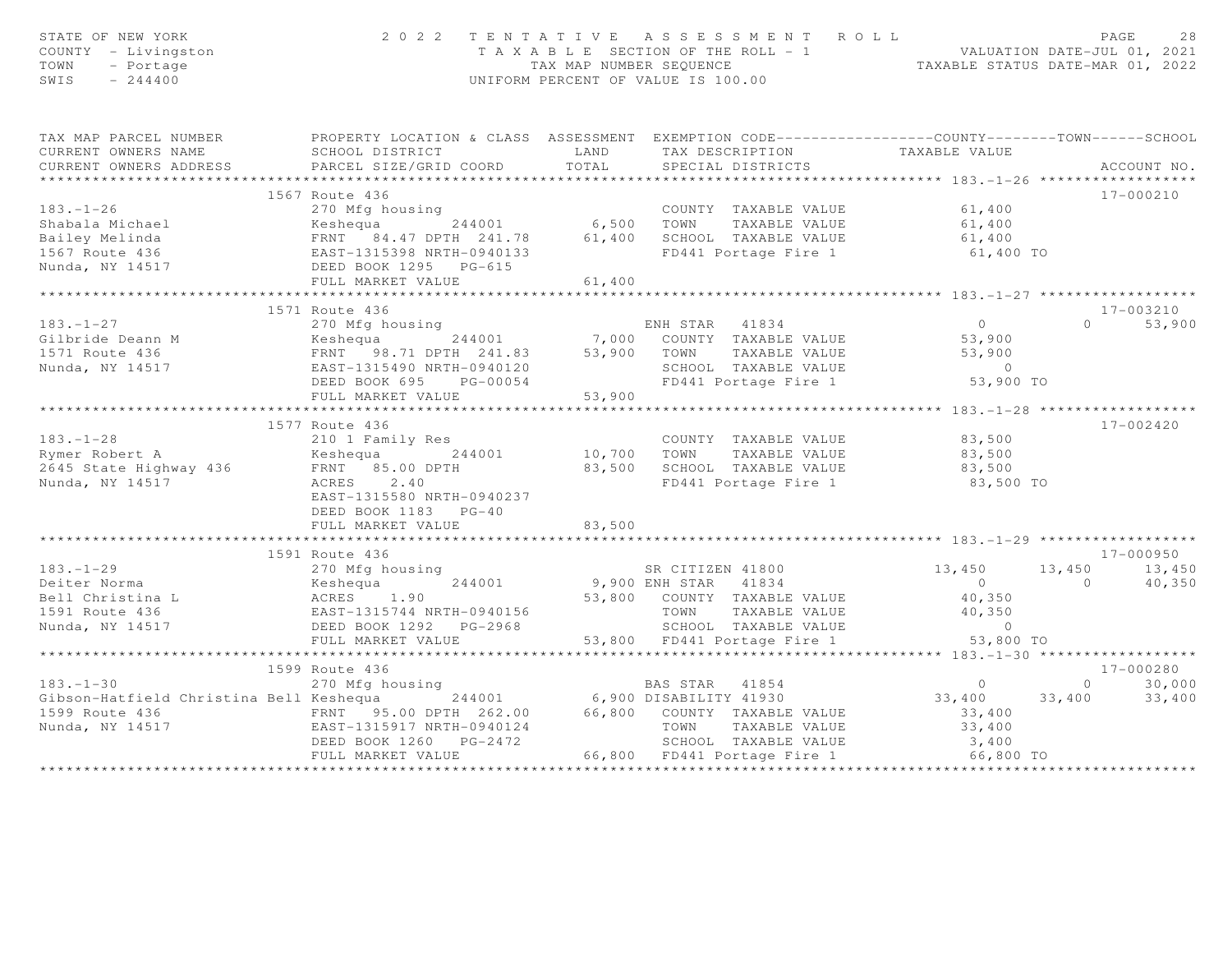| STATE OF NEW YORK<br>COUNTY - Livingston<br>TOWN<br>- Portage<br>$-244400$<br>SWIS                                                                                                          | 2 0 2 2                                                                                                                                   |                           | TENTATIVE ASSESSMENT ROLL<br>T A X A B L E SECTION OF THE ROLL - 1 VALUATION DATE-JUL 01, 2021<br>TAX MAP NUMBER SEQUENCE<br>UNIFORM PERCENT OF VALUE IS 100.00 |                                              | PAGE<br>29        |
|---------------------------------------------------------------------------------------------------------------------------------------------------------------------------------------------|-------------------------------------------------------------------------------------------------------------------------------------------|---------------------------|-----------------------------------------------------------------------------------------------------------------------------------------------------------------|----------------------------------------------|-------------------|
| TAX MAP PARCEL NUMBER                                                                                                                                                                       | PROPERTY LOCATION & CLASS ASSESSMENT EXEMPTION CODE----------------COUNTY-------TOWN------SCHOOL                                          |                           |                                                                                                                                                                 |                                              |                   |
| CURRENT OWNERS NAME                                                                                                                                                                         | SCHOOL DISTRICT                                                                                                                           | LAND                      | TAX DESCRIPTION TAXABLE VALUE<br>SPECIAL DISTRICTS                                                                                                              |                                              |                   |
| CURRENT OWNERS ADDRESS                                                                                                                                                                      | PARCEL SIZE/GRID COORD                                                                                                                    | TOTAL                     |                                                                                                                                                                 |                                              | ACCOUNT NO.       |
|                                                                                                                                                                                             | 9269 Parker Rd                                                                                                                            |                           |                                                                                                                                                                 |                                              | 17-002190         |
| $183. - 1 - 31.1$                                                                                                                                                                           | EALLER NUMBER 10,800 ENS TAR 41854<br>Keshequa 244001 10,800 COUNTY TAXABLE VALUE<br>ACRES 2.50 BANKFIRSTAM 77,000 TOWN TAXABLE VALUE     |                           |                                                                                                                                                                 | $\overline{0}$                               | 30,000<br>$\cap$  |
| Cleveland Rachel A                                                                                                                                                                          |                                                                                                                                           |                           |                                                                                                                                                                 |                                              |                   |
| 9269 Parker Rd                                                                                                                                                                              |                                                                                                                                           |                           |                                                                                                                                                                 | 77,000<br>77,000                             |                   |
| Nunda, NY 14517                                                                                                                                                                             | ACRES 2.50 BANKFIRSTAM<br>EAST-1313557 NRTH-0939435                                                                                       |                           | SCHOOL TAXABLE VALUE                                                                                                                                            | 47,000                                       |                   |
|                                                                                                                                                                                             |                                                                                                                                           |                           | FD441 Portage Fire 1                                                                                                                                            | 77,000 TO                                    |                   |
|                                                                                                                                                                                             | FULL MARKET VALUE                                                                                                                         | 77,000                    |                                                                                                                                                                 |                                              |                   |
|                                                                                                                                                                                             | **************************                                                                                                                | * * * * * * * * * * * * * |                                                                                                                                                                 | *************** 183.-1-32 ****************** |                   |
|                                                                                                                                                                                             | 1472 Route 436                                                                                                                            |                           |                                                                                                                                                                 |                                              | 17-001610         |
| $183. - 1 - 32$                                                                                                                                                                             | 210 1 Family Res                                                                                                                          |                           | COUNTY TAXABLE VALUE                                                                                                                                            | 56,500<br>56,500                             |                   |
|                                                                                                                                                                                             |                                                                                                                                           |                           | TAXABLE VALUE                                                                                                                                                   |                                              |                   |
|                                                                                                                                                                                             |                                                                                                                                           |                           | SCHOOL TAXABLE VALUE                                                                                                                                            | 56,500                                       |                   |
| Piper David<br>Piper Teresa Ann Rice<br>Piper Teresa Ann Rice<br>Piper Teresa Ann Rice<br>Piper Teresa Ann Rice<br>EAST-1313764 NRTH-0939751<br>ED441<br>EAST-1313764 NRTH-0939751<br>FD441 |                                                                                                                                           |                           | FD441 Portage Fire 1 56,500 TO                                                                                                                                  |                                              |                   |
| Hunt, NY 14846                                                                                                                                                                              | DEED BOOK 1276 PG-874                                                                                                                     |                           |                                                                                                                                                                 |                                              |                   |
|                                                                                                                                                                                             | FULL MARKET VALUE<br>***********************                                                                                              | 56,500                    |                                                                                                                                                                 |                                              |                   |
|                                                                                                                                                                                             | Route 436                                                                                                                                 |                           |                                                                                                                                                                 |                                              | 17-002090         |
| $183. - 1 - 33.1$                                                                                                                                                                           | 311 Res vac land                                                                                                                          |                           | COUNTY TAXABLE VALUE                                                                                                                                            | 6,600                                        |                   |
| Piper David                                                                                                                                                                                 | Keshequa<br>244001                                                                                                                        |                           |                                                                                                                                                                 | 6,600                                        |                   |
| Piper Teresa                                                                                                                                                                                | FRNT 88.06 DPTH 237.12                                                                                                                    |                           | 6,600    TOWN      TAXABLE VALUE<br>6,600    SCHOOL   TAXABLE VALUE                                                                                             | 6,600                                        |                   |
| 9971 South River Rd                                                                                                                                                                         | BANKFIRSTAM                                                                                                                               |                           | FD441 Portage Fire 1                                                                                                                                            | 6,600 TO                                     |                   |
| Hunt, NY 14846                                                                                                                                                                              | EAST-1313869 NRTH-0939783                                                                                                                 |                           |                                                                                                                                                                 |                                              |                   |
|                                                                                                                                                                                             | DEED BOOK 1276 PG-874                                                                                                                     |                           |                                                                                                                                                                 |                                              |                   |
|                                                                                                                                                                                             | FULL MARKET VALUE                                                                                                                         | 6,600                     |                                                                                                                                                                 |                                              |                   |
|                                                                                                                                                                                             |                                                                                                                                           |                           |                                                                                                                                                                 |                                              |                   |
|                                                                                                                                                                                             | 1488 Route 436                                                                                                                            |                           |                                                                                                                                                                 |                                              |                   |
| $183. - 1 - 33.2$                                                                                                                                                                           | 210 1 Family Res<br>EAS TAR 41854<br>ERNT 234.50 DPTH 218.76 147,300 TOWN TAXABLE VALUE<br>EAST-1314003 NRTH-0939831 SCHOOL TAXABLE VALUE |                           |                                                                                                                                                                 | $\overline{0}$                               | 30,000<br>$\circ$ |
| Amrhein Thomas J<br>PO Box 132                                                                                                                                                              |                                                                                                                                           |                           |                                                                                                                                                                 | 147,300                                      |                   |
|                                                                                                                                                                                             |                                                                                                                                           |                           |                                                                                                                                                                 | 147,300                                      |                   |
| Nunda, NY 14517                                                                                                                                                                             |                                                                                                                                           |                           | SCHOOL TAXABLE VALUE<br>FD441 Portage Fire 1                                                                                                                    | 117,300                                      |                   |
|                                                                                                                                                                                             | DEED BOOK 1123 PG-178                                                                                                                     |                           | FD441 Portage Fire 1                                                                                                                                            | 147,300 TO                                   |                   |
|                                                                                                                                                                                             | FULL MARKET VALUE                                                                                                                         | 147,300                   |                                                                                                                                                                 |                                              |                   |
|                                                                                                                                                                                             |                                                                                                                                           |                           |                                                                                                                                                                 |                                              |                   |
| $183 - 1 - 34$                                                                                                                                                                              | 1504 Route 436<br>210 1 Family Res                                                                                                        |                           | COUNTY TAXABLE VALUE                                                                                                                                            | 85,500                                       | 17-003010         |
| Sanford Randall S                                                                                                                                                                           |                                                                                                                                           | 3<br>244001 13,900 TOWN   |                                                                                                                                                                 | TAXABLE VALUE 85,500                         |                   |
| 322 Longacre Rd                                                                                                                                                                             | Keshequa<br>ACRES 4.50                                                                                                                    |                           | 85,500 SCHOOL TAXABLE VALUE                                                                                                                                     | 85,500                                       |                   |
| Rochester, NY 14621                                                                                                                                                                         | EAST-1314440 NRTH-0939916                                                                                                                 |                           | FD441 Portage Fire 1                                                                                                                                            | 85,500 TO                                    |                   |
|                                                                                                                                                                                             | DEED BOOK 1163 PG-143                                                                                                                     |                           |                                                                                                                                                                 |                                              |                   |
|                                                                                                                                                                                             | FULL MARKET VALUE                                                                                                                         | 85,500                    |                                                                                                                                                                 |                                              |                   |
|                                                                                                                                                                                             |                                                                                                                                           |                           |                                                                                                                                                                 |                                              |                   |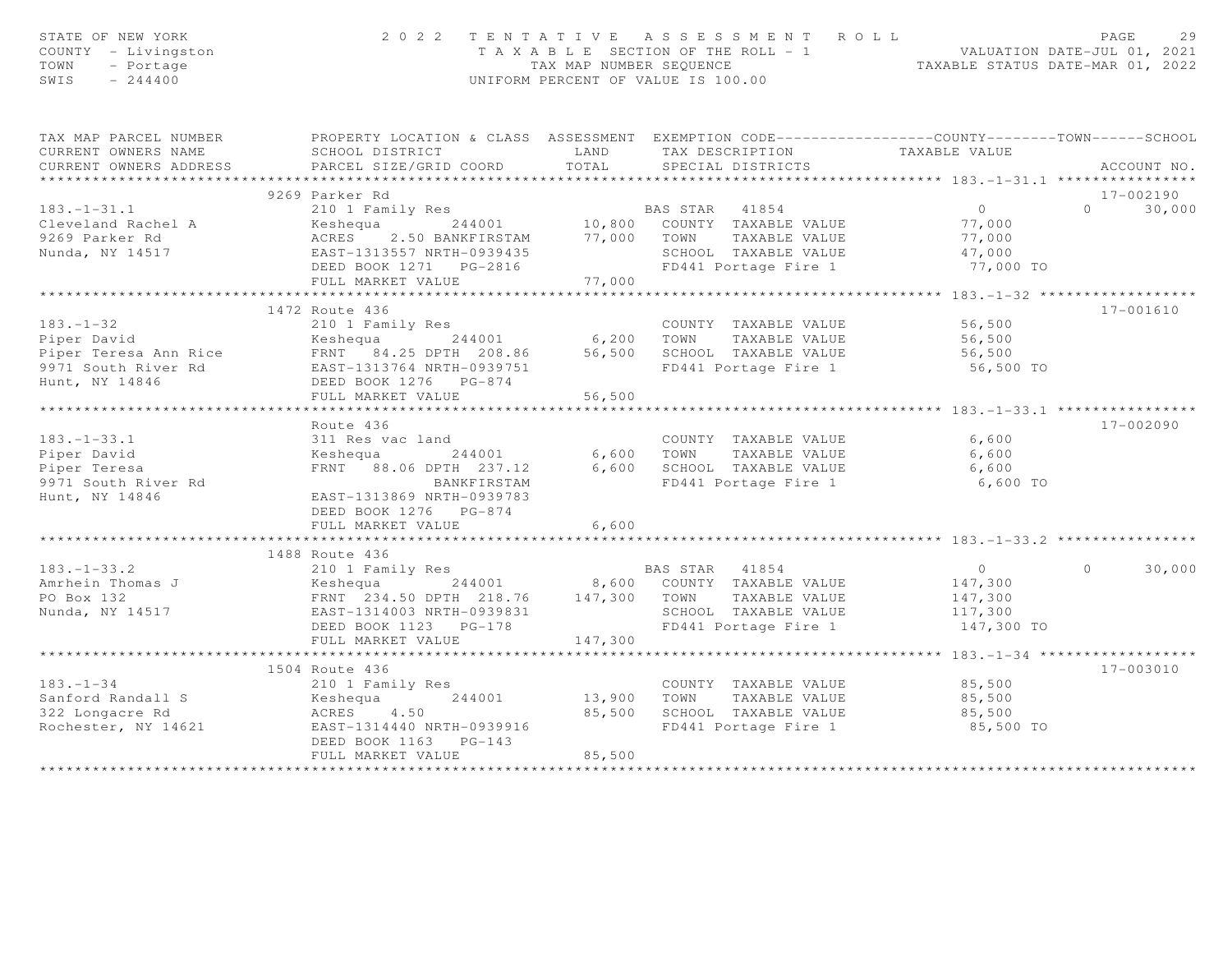| STATE OF NEW YORK<br>COUNTY - Livingston<br>- Portage<br>TOWN<br>SWIS<br>$-244400$                  |                                                                                                                                                                   |                             | 2022 TENTATIVE ASSESSMENT ROLL<br>UNIFORM PERCENT OF VALUE IS 100.00                                                                                                    | PAGE<br>30<br>T A X A B L E SECTION OF THE ROLL - 1 VALUATION DATE-JUL 01, 2021<br>TAX MAP NUMBER SEQUENCE TAXABLE STATUS DATE-MAR 01, 2022 |
|-----------------------------------------------------------------------------------------------------|-------------------------------------------------------------------------------------------------------------------------------------------------------------------|-----------------------------|-------------------------------------------------------------------------------------------------------------------------------------------------------------------------|---------------------------------------------------------------------------------------------------------------------------------------------|
| TAX MAP PARCEL NUMBER<br>CURRENT OWNERS NAME<br>CURRENT OWNERS ADDRESS                              | SCHOOL DISTRICT<br>PARCEL SIZE/GRID COORD                                                                                                                         | TOTAL                       | LAND TAX DESCRIPTION<br>SPECIAL DISTRICTS                                                                                                                               | PROPERTY LOCATION & CLASS ASSESSMENT EXEMPTION CODE----------------COUNTY-------TOWN------SCHOOL<br>TAXABLE VALUE<br>ACCOUNT NO.            |
|                                                                                                     | 1584 Route 436                                                                                                                                                    |                             |                                                                                                                                                                         | 17-002560                                                                                                                                   |
| $183. - 1 - 35$                                                                                     | 210 1 Family Res                                                                                                                                                  |                             | ENH STAR 41834                                                                                                                                                          | $\overline{0}$<br>$\Omega$<br>74,900                                                                                                        |
| Rymer Kenneth E<br>1584 Route 436<br>Nunda, NY 14517                                                | ACRES 1.50<br>EAST-1315622 NRTH-0939788<br>DEED BOOK 627 PG-00067<br>FULL MARKET VALUE                                                                            | 89,500                      | Keshequa 244001 9,300 COUNTY TAXABLE VALUE 89,500<br>89,500 TOWN TAXABLE VALUE<br>SCHOOL TAXABLE VALUE 14,600<br>FD441 Portage Fire 1                                   | 89,500<br>89,500 TO                                                                                                                         |
|                                                                                                     |                                                                                                                                                                   |                             |                                                                                                                                                                         |                                                                                                                                             |
| $183. - 1 - 36$<br>Example 1606 Nys Rt 436<br>Nunda, NY 14517<br>Nunda, NY 14517<br>Nunda, NY 14517 | 1606 Route 436<br>210 1 Family Res<br>Keshequa 244001<br>EAST-1315936 NRTH-0939774<br>FULL MARKET VALUE                                                           | 82,200                      | COUNTY TAXABLE VALUE<br>11,600 TOWN TAXABLE VALUE<br>COUNTY TAXABLE VALUE<br>82,200 SCHOOL TAXABLE VALUE 62,200<br>FD441 Portage Fire 1                                 | 17-002550<br>82,200<br>82,200<br>82,200 TO                                                                                                  |
|                                                                                                     |                                                                                                                                                                   |                             |                                                                                                                                                                         |                                                                                                                                             |
| $183. - 1 - 37$<br>Coon Joseph J<br>1614 Route 436<br>Nunda, NY 14517                               | 1614 Route 436<br>210 1 Family Res<br>Keshequa 244001<br>ACRES 1.63<br>EAST-1316283 NRTH-0939797<br>DEED BOOK 1268 PG-1752<br>FULL MARKET VALUE                   | 87,400                      | BAS STAR 41854<br>9,500 COUNTY TAXABLE VALUE 67,400<br>87,400 TOWN TAXABLE VALUE<br>SCHOOL TAXABLE VALUE<br>FD441 Portage Fire 1 87,400 TO                              | 17-003000<br>$\overline{0}$<br>30,000<br>$\Omega$<br>87,400<br>57,400                                                                       |
|                                                                                                     |                                                                                                                                                                   |                             |                                                                                                                                                                         |                                                                                                                                             |
| $183. - 1 - 38.2$<br>Cornerstone Homes Inc<br>11801 Harrington Dr<br>Corning, NY 14830              | Route 436<br>484 1 use sm bld<br>EAST-1316572 NRTH-0939896<br>DEED BOOK 1244 PG-10                                                                                |                             | COUNTY TAXABLE VALUE<br>EXAMPLE VALUE<br>Keshequa 244001 4,900 TOWN TAXABLE VALUE<br>FRNT 170.00 DPTH 150.00 22,500 SCHOOL TAXABLE VALUE 22,500<br>FD441 Portage Fire 1 | 17-002938<br>22,500<br>22,500<br>22,500 TO                                                                                                  |
|                                                                                                     | FULL MARKET VALUE                                                                                                                                                 | 22,500                      |                                                                                                                                                                         |                                                                                                                                             |
| $183. - 1 - 38.11$<br>Cornerstone Homes Inc<br>11801 Harrington Dr<br>Corning, NY 14830             | Route 436<br>270 Mfg housing<br>244001<br>Keshequa<br>ACRES 1.30<br>EAST-1316625 NRTH-0939751<br>DEED BOOK 1244 PG-7<br>FULL MARKET VALUE                         | 9,000<br>32,100<br>32,100   | COUNTY TAXABLE VALUE<br>TOWN<br>TAXABLE VALUE<br>SCHOOL TAXABLE VALUE<br>FD441 Portage Fire 1                                                                           | 17-002955<br>32,100<br>32,100<br>32,100<br>32,100 TO                                                                                        |
|                                                                                                     |                                                                                                                                                                   | * * * * * * * * * * * * * * |                                                                                                                                                                         | *************** 183.-1-38.12 ****************                                                                                               |
| $183. - 1 - 38.12$<br>Danmic Properties LLC<br>3551 East Groveland Rd<br>Mt. Morris, NY 14510       | 1630 Route 436<br>210 1 Family Res<br>244001<br>Keshequa<br>FRNT<br>76.00 DPTH 113.00<br>EAST-1316664 NRTH-0939901<br>DEED BOOK 1278 PG-2814<br>FULL MARKET VALUE | 5,400<br>39,200<br>39,200   | COUNTY TAXABLE VALUE<br>TOWN<br>TAXABLE VALUE<br>SCHOOL TAXABLE VALUE<br>FD441 Portage Fire 1                                                                           | 39,200<br>39,200<br>39,200<br>39,200 TO                                                                                                     |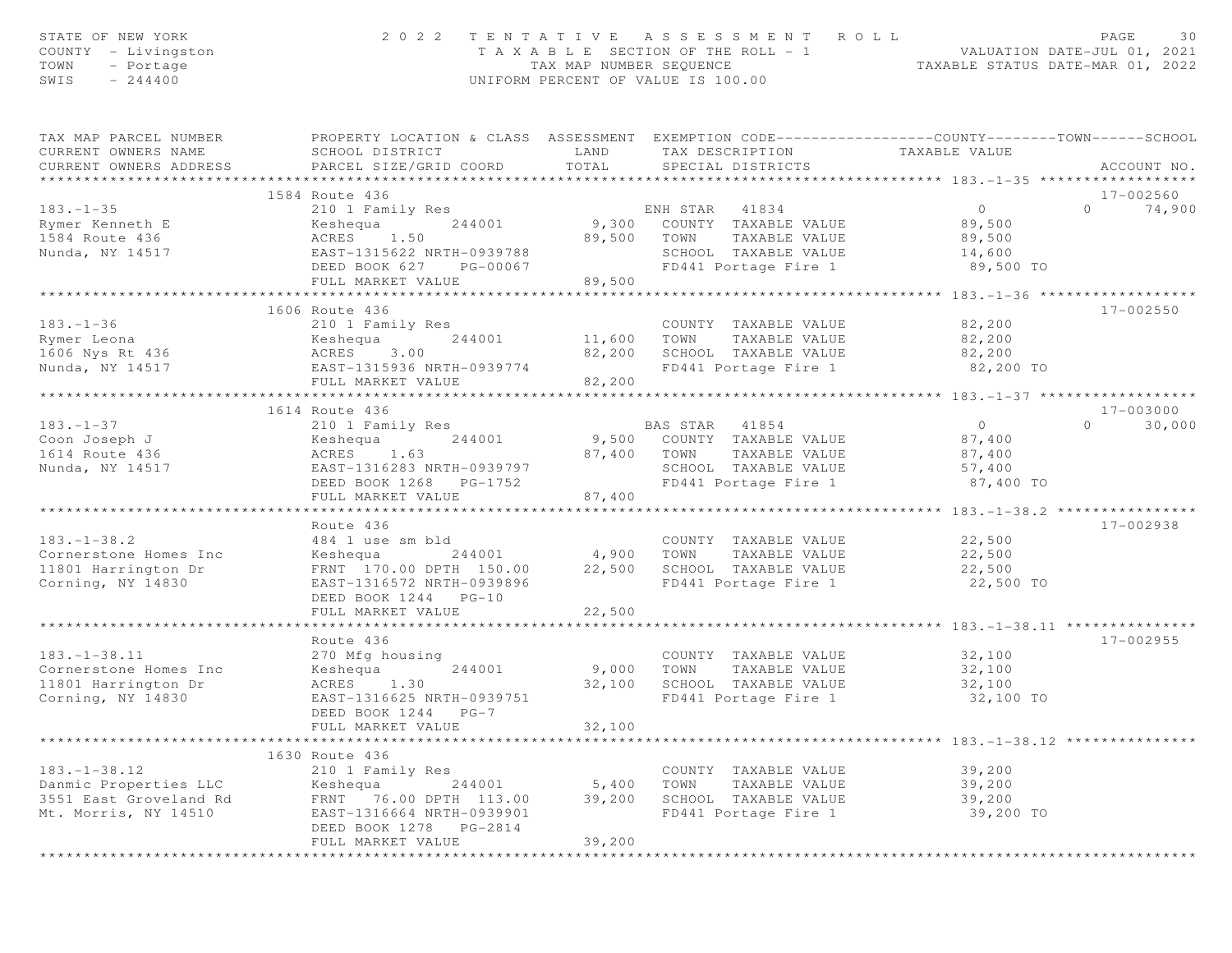| STATE OF NEW YORK<br>COUNTY - Livingston<br>TOWN<br>- Portage<br>$-244400$<br>SWIS |                                                      | TAX MAP NUMBER SEQUENCE | 2022 TENTATIVE ASSESSMENT ROLL<br>T A X A B L E SECTION OF THE ROLL - 1<br>UNIFORM PERCENT OF VALUE IS 100.00                            | ROLL - 1<br>TAXABLE STATUS DATE-MAR 01, 2022<br>TAXABLE STATUS DATE-MAR 01, 2022 | PAGE<br>31        |
|------------------------------------------------------------------------------------|------------------------------------------------------|-------------------------|------------------------------------------------------------------------------------------------------------------------------------------|----------------------------------------------------------------------------------|-------------------|
| TAX MAP PARCEL NUMBER<br>CURRENT OWNERS NAME<br>CURRENT OWNERS ADDRESS             | SCHOOL DISTRICT<br>PARCEL SIZE/GRID COORD            | LAND<br>TOTAL           | PROPERTY LOCATION & CLASS ASSESSMENT EXEMPTION CODE----------------COUNTY-------TOWN------SCHOOL<br>TAX DESCRIPTION<br>SPECIAL DISTRICTS | TAXABLE VALUE                                                                    | ACCOUNT NO.       |
|                                                                                    |                                                      |                         |                                                                                                                                          |                                                                                  |                   |
|                                                                                    | 1649 Route 436                                       |                         |                                                                                                                                          |                                                                                  | 17-001950         |
| $183. - 1 - 39.1$<br>James Brian                                                   | 210 1 Family Res<br>244001                           | 11,400 TOWN             | COUNTY TAXABLE VALUE<br>TAXABLE VALUE                                                                                                    | 65,500<br>65,500                                                                 |                   |
| 2038 Halstead Rd                                                                   | Keshequa<br>ACRES 2.90                               | 65,500                  | SCHOOL TAXABLE VALUE                                                                                                                     | 65,500                                                                           |                   |
| Nunda, NY 14517                                                                    | EAST-1316495 NRTH-0940162                            |                         | FD441 Portage Fire 1                                                                                                                     | 65,500 TO                                                                        |                   |
|                                                                                    | DEED BOOK 1272 PG-1159                               |                         |                                                                                                                                          |                                                                                  |                   |
|                                                                                    | FULL MARKET VALUE                                    | 65,500                  |                                                                                                                                          |                                                                                  |                   |
|                                                                                    | *******************                                  | **********              |                                                                                                                                          | ******************** 183.-1-39.2 ****                                            |                   |
|                                                                                    | Route 436                                            |                         |                                                                                                                                          |                                                                                  |                   |
| $183. - 1 - 39.2$                                                                  | 314 Rural vac<10                                     |                         | COUNTY TAXABLE VALUE                                                                                                                     | 5,800                                                                            |                   |
| James Lloyd                                                                        | 244001<br>Keshequa                                   |                         | 5,800 TOWN<br>TAXABLE VALUE                                                                                                              | 5,800                                                                            |                   |
| 1670 State Route 436                                                               | ACRES 3.73                                           | 5,800                   | SCHOOL TAXABLE VALUE                                                                                                                     | 5,800                                                                            |                   |
| Nunda, NY 14517                                                                    | EAST-1316887 NRTH-0939737                            |                         | FD441 Portage Fire 1                                                                                                                     | 5,800 TO                                                                         |                   |
|                                                                                    | DEED BOOK 1261 PG-667<br>FULL MARKET VALUE           | 5,800                   |                                                                                                                                          |                                                                                  |                   |
|                                                                                    |                                                      |                         |                                                                                                                                          |                                                                                  |                   |
|                                                                                    | 1670 Route 436                                       |                         |                                                                                                                                          |                                                                                  | 17-000740         |
| $183. - 1 - 40$                                                                    | 240 Rural res                                        |                         | COUNTY TAXABLE VALUE                                                                                                                     | 84,000                                                                           |                   |
| James Lloyd G                                                                      | Keshequa<br>244001                                   | 22,900                  | TOWN<br>TAXABLE VALUE                                                                                                                    | 84,000                                                                           |                   |
| 1670 Route 436                                                                     | ACRES 10.27                                          | 84,000                  | SCHOOL TAXABLE VALUE                                                                                                                     | 84,000                                                                           |                   |
| Nunda, NY 14517                                                                    | EAST-1317217 NRTH-0939603                            |                         | FD441 Portage Fire 1                                                                                                                     | 84,000 TO                                                                        |                   |
|                                                                                    | DEED BOOK 1258 PG-495                                |                         |                                                                                                                                          |                                                                                  |                   |
|                                                                                    | FULL MARKET VALUE                                    | 84,000                  |                                                                                                                                          |                                                                                  |                   |
|                                                                                    |                                                      |                         |                                                                                                                                          |                                                                                  |                   |
|                                                                                    | 1458 Route 436                                       |                         |                                                                                                                                          |                                                                                  |                   |
| $183. - 1 - 41.2$                                                                  | 270 Mfg housing                                      |                         | COUNTY TAXABLE VALUE                                                                                                                     | 45,300                                                                           |                   |
| Buchinger Stephanie                                                                | Keshequa<br>244001                                   | 7,400                   | TAXABLE VALUE<br>TOWN<br>SCHOOL TAXABLE VALUE                                                                                            | 45,300                                                                           |                   |
| 1458 Route 436<br>Nunda, NY 14517                                                  | FRNT 132.28 DPTH 183.15<br>EAST-1313645 NRTH-0939731 | 45,300                  | FD441 Portage Fire 1                                                                                                                     | 45,300<br>45,300 TO                                                              |                   |
|                                                                                    | DEED BOOK 1291 PG-1012                               |                         |                                                                                                                                          |                                                                                  |                   |
|                                                                                    | FULL MARKET VALUE                                    | 45,300                  |                                                                                                                                          |                                                                                  |                   |
|                                                                                    | ************************                             |                         |                                                                                                                                          | ********************* 183.-1-41.3 *********                                      |                   |
|                                                                                    | 9253 Parker Rd                                       |                         |                                                                                                                                          |                                                                                  | 17-003120         |
| $183. - 1 - 41.3$                                                                  | 210 1 Family Res                                     |                         | ENH STAR<br>41834                                                                                                                        | $\circ$                                                                          | $\circ$<br>74,900 |
| Clonick Patricia                                                                   | 244001<br>Keshequa                                   | 10,800                  | COUNTY TAXABLE VALUE                                                                                                                     | 130,600                                                                          |                   |
| 9253 Parker Rd                                                                     | ACRES<br>2.49                                        | 130,600                 | TOWN<br>TAXABLE VALUE                                                                                                                    | 130,600                                                                          |                   |
| Nunda, NY 14517                                                                    | EAST-1313648 NRTH-0939608                            |                         | SCHOOL TAXABLE VALUE                                                                                                                     | 55,700                                                                           |                   |
|                                                                                    | DEED BOOK 1019<br>$PG-153$                           |                         | FD441 Portage Fire 1                                                                                                                     | 130,600 TO                                                                       |                   |
|                                                                                    | FULL MARKET VALUE                                    | 130,600                 | ·********************************** 183.-1-41.4 *****************                                                                        |                                                                                  |                   |
|                                                                                    | 9329 Parker Rd                                       |                         |                                                                                                                                          |                                                                                  |                   |
| $183. - 1 - 41.4$                                                                  | 270 Mfg housing                                      |                         | COUNTY TAXABLE VALUE                                                                                                                     | 18,000                                                                           |                   |
| Palmer Karen L                                                                     | 244001<br>Keshequa                                   | 8,600                   | TOWN<br>TAXABLE VALUE                                                                                                                    | 18,000                                                                           |                   |
| 1513 Route 436                                                                     | 1.06<br>ACRES                                        | 18,000                  | SCHOOL TAXABLE VALUE                                                                                                                     | 18,000                                                                           |                   |
| Nunda, NY 14517                                                                    | EAST-1313503 NRTH-0939012                            |                         | FD441 Portage Fire 1                                                                                                                     | 18,000 TO                                                                        |                   |
|                                                                                    | DEED BOOK 1295 PG-722                                |                         |                                                                                                                                          |                                                                                  |                   |
|                                                                                    | FULL MARKET VALUE                                    | 18,000                  |                                                                                                                                          |                                                                                  |                   |
|                                                                                    |                                                      |                         |                                                                                                                                          |                                                                                  |                   |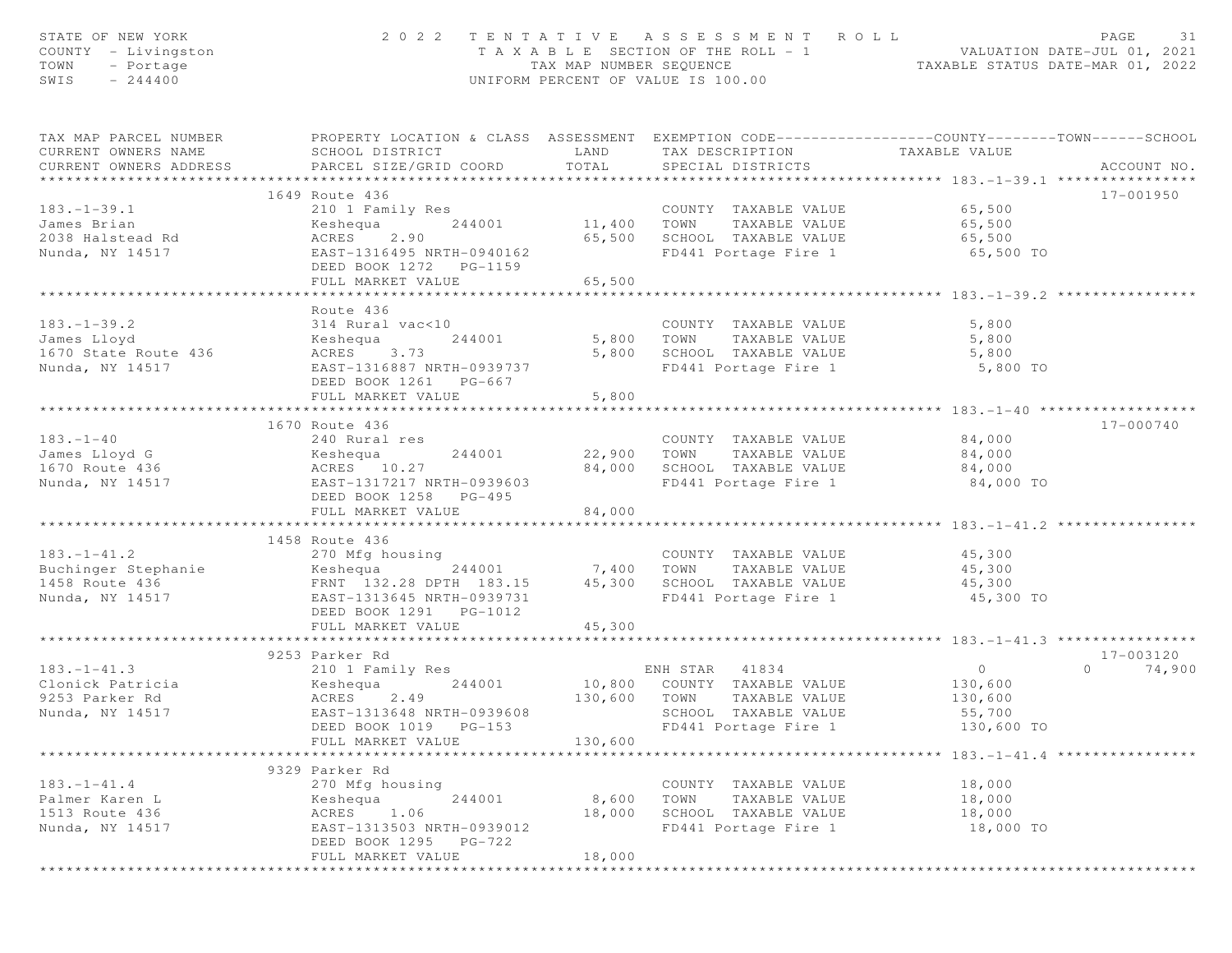| STATE OF NEW YORK<br>COUNTY - Livingston<br>TOWN<br>- Portage<br>$SWIS = 244400$                                                                                                                                                                   |                                                                                                                             | 2022 TENTATIVE ASSESSMENT ROLL<br>TAXABLE SECTION OF THE ROLL - 1<br>TAXABLE SECTION OF THE ROLL - 1<br>TAXABLE STATUS DATE-JUL 01, 2021<br>UNIFORM PERCENT OF VALUE IS 100.00 |                  |         |                            |
|----------------------------------------------------------------------------------------------------------------------------------------------------------------------------------------------------------------------------------------------------|-----------------------------------------------------------------------------------------------------------------------------|--------------------------------------------------------------------------------------------------------------------------------------------------------------------------------|------------------|---------|----------------------------|
| TAX MAP PARCEL NUMBER PROPERTY LOCATION & CLASS ASSESSMENT EXEMPTION CODE----------------COUNTY-------TOWN------SCHOOL<br>CURRENT OWNERS NAME                                                                                                      |                                                                                                                             |                                                                                                                                                                                |                  |         |                            |
|                                                                                                                                                                                                                                                    | SCHOOL DISTRICT THE TRANSPORT TAX DESCRIPTION TAXABLE VALUE<br>PARCEL SIZE/GRID COORD TOTAL SPECIAL DISTRICTS TAXABLE VALUE |                                                                                                                                                                                |                  |         | ACCOUNT NO.                |
|                                                                                                                                                                                                                                                    |                                                                                                                             |                                                                                                                                                                                |                  |         |                            |
|                                                                                                                                                                                                                                                    | Stone Rd                                                                                                                    |                                                                                                                                                                                |                  |         |                            |
| $183. - 1 - 41.51$                                                                                                                                                                                                                                 |                                                                                                                             |                                                                                                                                                                                |                  |         |                            |
| Willett Farms Inc                                                                                                                                                                                                                                  |                                                                                                                             |                                                                                                                                                                                |                  |         |                            |
|                                                                                                                                                                                                                                                    |                                                                                                                             |                                                                                                                                                                                |                  |         |                            |
|                                                                                                                                                                                                                                                    |                                                                                                                             |                                                                                                                                                                                |                  |         |                            |
|                                                                                                                                                                                                                                                    |                                                                                                                             |                                                                                                                                                                                |                  |         |                            |
|                                                                                                                                                                                                                                                    |                                                                                                                             |                                                                                                                                                                                |                  |         |                            |
| 974 Route 436<br>Hunt, NY 14846<br>Hunt, NY 14846<br>MAY BE SUBJECT TO PAYMENT FULL MARKET VALUE PG-157 MAY BE SUBJECT TO PAYMENT FULL MARKET VALUE<br>TO PAYMENT FULL MARKET VALUE 212,000 FD441 Portage Fire 1 212,000 TO<br>TO PAY              |                                                                                                                             |                                                                                                                                                                                |                  |         |                            |
|                                                                                                                                                                                                                                                    |                                                                                                                             |                                                                                                                                                                                |                  |         |                            |
|                                                                                                                                                                                                                                                    | Parker Rd                                                                                                                   |                                                                                                                                                                                |                  |         |                            |
|                                                                                                                                                                                                                                                    |                                                                                                                             |                                                                                                                                                                                |                  |         |                            |
|                                                                                                                                                                                                                                                    |                                                                                                                             |                                                                                                                                                                                |                  |         |                            |
|                                                                                                                                                                                                                                                    |                                                                                                                             |                                                                                                                                                                                |                  |         |                            |
|                                                                                                                                                                                                                                                    |                                                                                                                             |                                                                                                                                                                                |                  |         |                            |
| 183.-1-41.52<br>Howe Richard L<br>Howe Richard L<br>1591 Stone Rd<br>Nunda, NY 14517 200 EAST-1314566 NRTH-0939441<br>EAST-1314566 NRTH-0939441<br>DEED BOOK 1209 PG-5<br>FULL MARKET VALUE<br>FULL MARKET VALUE<br>FULL MARKET VALUE<br>FULL MARK |                                                                                                                             |                                                                                                                                                                                |                  |         |                            |
|                                                                                                                                                                                                                                                    |                                                                                                                             |                                                                                                                                                                                |                  |         |                            |
| 1661 Stone Rd 1661 Stone Rd 1661 Stone Rd 244001<br>241 Rural res&ag 244001<br>226,400 ENR TAXABLE VALUE<br>226,400 ENR TAXABLE VALUE<br>226,400 ENR TAXABLE VALUE<br>226,400 ENR TAXABLE VALUE<br>226,400 ENR TAXABLE VALUE<br>226,400 SPAC       |                                                                                                                             |                                                                                                                                                                                |                  |         |                            |
|                                                                                                                                                                                                                                                    |                                                                                                                             |                                                                                                                                                                                |                  |         |                            |
|                                                                                                                                                                                                                                                    |                                                                                                                             |                                                                                                                                                                                |                  |         |                            |
|                                                                                                                                                                                                                                                    |                                                                                                                             |                                                                                                                                                                                |                  |         |                            |
|                                                                                                                                                                                                                                                    |                                                                                                                             |                                                                                                                                                                                |                  |         |                            |
|                                                                                                                                                                                                                                                    |                                                                                                                             |                                                                                                                                                                                |                  |         |                            |
|                                                                                                                                                                                                                                                    |                                                                                                                             |                                                                                                                                                                                |                  |         |                            |
| MAY BE SUBJECT TO PAYMENT                                                                                                                                                                                                                          |                                                                                                                             | FD441 Portage Fire 1                                                                                                                                                           | 226,400 TO       |         |                            |
| UNDER AGDIST LAW TIL 2029                                                                                                                                                                                                                          |                                                                                                                             |                                                                                                                                                                                |                  |         |                            |
|                                                                                                                                                                                                                                                    |                                                                                                                             |                                                                                                                                                                                |                  |         |                            |
|                                                                                                                                                                                                                                                    | 1591 Stone Rd                                                                                                               |                                                                                                                                                                                |                  |         | 17-003160<br>$0 \t 30,000$ |
|                                                                                                                                                                                                                                                    |                                                                                                                             |                                                                                                                                                                                | $0$<br>91,400    |         |                            |
|                                                                                                                                                                                                                                                    |                                                                                                                             |                                                                                                                                                                                |                  |         |                            |
|                                                                                                                                                                                                                                                    |                                                                                                                             |                                                                                                                                                                                | 91,400<br>61,400 |         |                            |
|                                                                                                                                                                                                                                                    |                                                                                                                             |                                                                                                                                                                                | 91,400 TO        |         |                            |
| 183.-1-42.2<br>2001 Family Res<br>Howe Richard L<br>2001 Family Res<br>2000 893 PG-21<br>2000 91,400 TOWN TAXABLE VALUE<br>2000 91,400 TOWN TAXABLE VALUE<br>2000 5000 EAST-1315592 NRTH-0937990<br>2000 FD441 Portage Fire 1<br>201,400 FD441 P   |                                                                                                                             |                                                                                                                                                                                |                  |         |                            |
|                                                                                                                                                                                                                                                    |                                                                                                                             |                                                                                                                                                                                |                  |         |                            |
|                                                                                                                                                                                                                                                    | 9391 Parker Rd                                                                                                              |                                                                                                                                                                                |                  |         |                            |
|                                                                                                                                                                                                                                                    |                                                                                                                             |                                                                                                                                                                                |                  | $\circ$ | 30,000                     |
|                                                                                                                                                                                                                                                    |                                                                                                                             |                                                                                                                                                                                |                  |         |                            |
|                                                                                                                                                                                                                                                    |                                                                                                                             |                                                                                                                                                                                |                  |         |                            |
|                                                                                                                                                                                                                                                    |                                                                                                                             |                                                                                                                                                                                |                  |         |                            |
|                                                                                                                                                                                                                                                    |                                                                                                                             |                                                                                                                                                                                |                  |         |                            |
|                                                                                                                                                                                                                                                    |                                                                                                                             |                                                                                                                                                                                |                  |         |                            |
|                                                                                                                                                                                                                                                    |                                                                                                                             |                                                                                                                                                                                |                  |         |                            |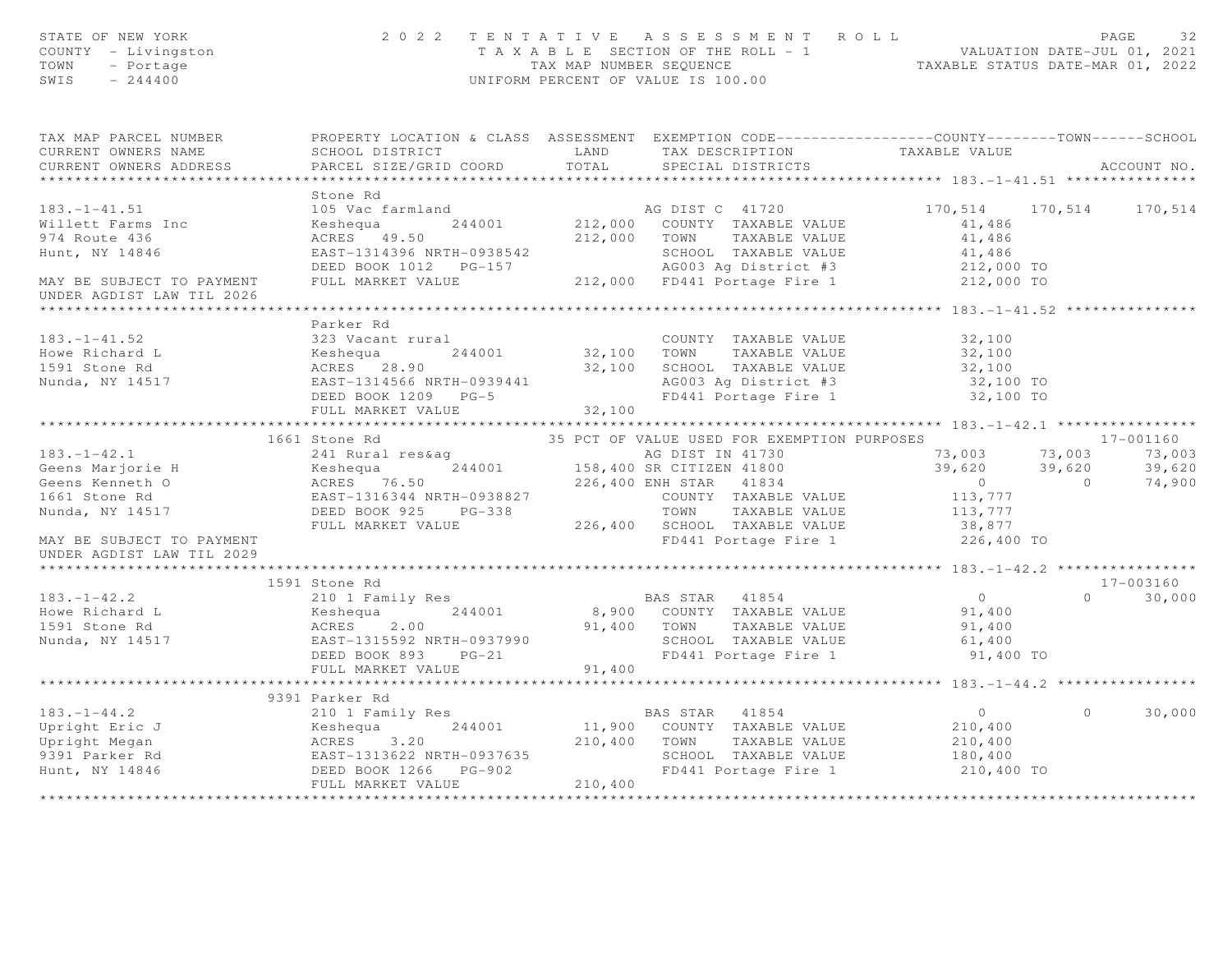| STATE OF NEW YORK<br>COUNTY - Livingston<br>TOWN<br>- Portage<br>SWIS<br>$-244400$                                                                                                                                                                                             | 2 0 2 2                                                                                                                                                        |                         | TENTATIVE ASSESSMENT ROLL<br>T A X A B L E SECTION OF THE ROLL - 1 VALUATION DATE-JUL 01, 2021<br>TAX MAP NUMBER SEQUENCE TAXABLE STATUS DATE-MAR 01, 2022<br>UNIFORM PERCENT OF VALUE IS 100.00 |                                              | PAGE<br>33         |
|--------------------------------------------------------------------------------------------------------------------------------------------------------------------------------------------------------------------------------------------------------------------------------|----------------------------------------------------------------------------------------------------------------------------------------------------------------|-------------------------|--------------------------------------------------------------------------------------------------------------------------------------------------------------------------------------------------|----------------------------------------------|--------------------|
| TAX MAP PARCEL NUMBER<br>CURRENT OWNERS NAME                                                                                                                                                                                                                                   | PROPERTY LOCATION & CLASS ASSESSMENT EXEMPTION CODE----------------COUNTY-------TOWN------SCHOOL<br>LAND<br>SCHOOL DISTRICT                                    |                         | TAX DESCRIPTION                                                                                                                                                                                  | TAXABLE VALUE                                |                    |
| CURRENT OWNERS ADDRESS                                                                                                                                                                                                                                                         | PARCEL SIZE/GRID COORD                                                                                                                                         | TOTAL                   | SPECIAL DISTRICTS                                                                                                                                                                                |                                              | ACCOUNT NO.        |
| ***********************                                                                                                                                                                                                                                                        |                                                                                                                                                                |                         |                                                                                                                                                                                                  |                                              |                    |
|                                                                                                                                                                                                                                                                                | 1536 Stone Rd                                                                                                                                                  |                         |                                                                                                                                                                                                  |                                              |                    |
| $183. - 1 - 44.3$                                                                                                                                                                                                                                                              | 240 Rural res                                                                                                                                                  |                         | BAS STAR 41854<br>BAS STAR 41854<br>55,200 COUNTY TAXABLE VALUE                                                                                                                                  | $\overline{0}$<br>225,000                    | $\circ$<br>30,000  |
|                                                                                                                                                                                                                                                                                |                                                                                                                                                                |                         |                                                                                                                                                                                                  | 225,000                                      |                    |
|                                                                                                                                                                                                                                                                                |                                                                                                                                                                |                         | 225,000 TOWN TAXABLE VALUE                                                                                                                                                                       | 195,000                                      |                    |
|                                                                                                                                                                                                                                                                                |                                                                                                                                                                |                         | SCHOOL TAXABLE VALUE                                                                                                                                                                             |                                              |                    |
| 183.-1-44.3<br>Preston Mark K<br>Preston Shelly L<br>1536 Stone Rd<br>Nunda, NY 14517<br>Present Control CAST-1314776 NRTH-0937364<br>Nunda, NY 14517<br>PRES 36.30<br>PRES 36.30<br>PRES 36.30<br>PRES 36.30<br>PRES 36.30<br>PRES 36.30<br>PRES 36.30<br><br>Nunda, NY 14517 | FULL MARKET VALUE                                                                                                                                              | 225,000                 | FD441 Portage Fire 1                                                                                                                                                                             | 225,000 TO                                   |                    |
|                                                                                                                                                                                                                                                                                | ******************                                                                                                                                             | *********************** |                                                                                                                                                                                                  | *************** 183.-1-44.4 **************** |                    |
|                                                                                                                                                                                                                                                                                | 1606 Stone Rd                                                                                                                                                  |                         |                                                                                                                                                                                                  |                                              |                    |
| $183. - 1 - 44.4$                                                                                                                                                                                                                                                              | 210 1 Family Res                                                                                                                                               |                         | BAS STAR 41854                                                                                                                                                                                   | $\overline{0}$                               | $\Omega$<br>30,000 |
| Preston Jeremiah                                                                                                                                                                                                                                                               |                                                                                                                                                                |                         |                                                                                                                                                                                                  | 185,700                                      |                    |
| 1606 Stone Rd                                                                                                                                                                                                                                                                  |                                                                                                                                                                |                         |                                                                                                                                                                                                  | 185,700                                      |                    |
| Nunda, NY 14517                                                                                                                                                                                                                                                                | Example 1 1.50 BANKFIRSTAM 185,700 COUNTY TAXABLE VALUE<br>ACRES 1.50 BANKFIRSTAM 185,700 TOWN TAXABLE VALUE<br>EAST-1315330 NRTH-0937704 SCHOOL TAXABLE VALUE |                         |                                                                                                                                                                                                  | 155,700                                      |                    |
|                                                                                                                                                                                                                                                                                | DEED BOOK 1298 PG-2808                                                                                                                                         |                         | FD441 Portage Fire 1 185,700 TO                                                                                                                                                                  |                                              |                    |
|                                                                                                                                                                                                                                                                                | FULL MARKET VALUE                                                                                                                                              | 185,700                 |                                                                                                                                                                                                  |                                              |                    |
|                                                                                                                                                                                                                                                                                | *************************                                                                                                                                      |                         |                                                                                                                                                                                                  |                                              |                    |
|                                                                                                                                                                                                                                                                                | 9414 Parker Rd                                                                                                                                                 |                         |                                                                                                                                                                                                  |                                              | $17 - 003060$      |
| $183 - 1 - 44.112$                                                                                                                                                                                                                                                             | 240 Rural res                                                                                                                                                  |                         | BAS STAR 41854                                                                                                                                                                                   | $\overline{0}$                               | $\Omega$<br>30,000 |
|                                                                                                                                                                                                                                                                                |                                                                                                                                                                |                         |                                                                                                                                                                                                  |                                              |                    |
|                                                                                                                                                                                                                                                                                |                                                                                                                                                                |                         |                                                                                                                                                                                                  | 168,000<br>168,000                           |                    |
|                                                                                                                                                                                                                                                                                |                                                                                                                                                                |                         |                                                                                                                                                                                                  | 138,000                                      |                    |
|                                                                                                                                                                                                                                                                                | IRTH-0936988<br>PG-89                                                                                                                                          |                         |                                                                                                                                                                                                  | 168,000 TO                                   |                    |
|                                                                                                                                                                                                                                                                                | FULL MARKET VALUE                                                                                                                                              |                         | 168,000 FD441 Portage Fire 1                                                                                                                                                                     | 168,000 TO                                   |                    |
|                                                                                                                                                                                                                                                                                | ************************                                                                                                                                       |                         |                                                                                                                                                                                                  | ******** $183 - 1 - 44.113$ ***************  |                    |
|                                                                                                                                                                                                                                                                                | 9416 Parker Rd                                                                                                                                                 |                         |                                                                                                                                                                                                  |                                              | 17-003060          |
|                                                                                                                                                                                                                                                                                |                                                                                                                                                                |                         | COUNTY TAXABLE VALUE                                                                                                                                                                             | 9,700                                        |                    |
|                                                                                                                                                                                                                                                                                |                                                                                                                                                                | 9,700                   | TOWN<br>TAXABLE VALUE                                                                                                                                                                            | 9,700                                        |                    |
|                                                                                                                                                                                                                                                                                |                                                                                                                                                                |                         |                                                                                                                                                                                                  |                                              |                    |
|                                                                                                                                                                                                                                                                                |                                                                                                                                                                |                         |                                                                                                                                                                                                  |                                              |                    |
| 183.-1-44.113<br>Vogt Samuel Meshequa 244001<br>Vogt Jacqueline (Response 1.77 BANK LERETA<br>9414 Parker Rd (RAST-1313625 NRTH-0936744<br>Hunt, NY 14846 (DEED BOOK 833 PG-89                                                                                                 |                                                                                                                                                                |                         | FD441 Portage Fire 1                                                                                                                                                                             | 9,700 TO                                     |                    |
|                                                                                                                                                                                                                                                                                | FULL MARKET VALUE                                                                                                                                              | 9,700                   |                                                                                                                                                                                                  |                                              |                    |
|                                                                                                                                                                                                                                                                                | * * * * * * * * * * * * * * * * * * *                                                                                                                          |                         |                                                                                                                                                                                                  |                                              |                    |
|                                                                                                                                                                                                                                                                                | 1678 Stone Rd                                                                                                                                                  |                         |                                                                                                                                                                                                  |                                              | 17-002580          |
| $183. - 1 - 45.1$                                                                                                                                                                                                                                                              | 113 Cattle farm                                                                                                                                                |                         | AG DIST C 41720                                                                                                                                                                                  | 91,345                                       | 91,345<br>91,345   |
| Sanford Charles G III                                                                                                                                                                                                                                                          |                                                                                                                                                                |                         | 148,700 ENH STAR 41834                                                                                                                                                                           | $\overline{0}$                               | $\Omega$<br>74,900 |
| Sanford Terrie L                                                                                                                                                                                                                                                               |                                                                                                                                                                |                         | 220,100 COUNTY TAXABLE VALUE                                                                                                                                                                     | 128,755                                      |                    |
| 1678 Stone Rd                                                                                                                                                                                                                                                                  | 113 Cattle 1afm<br>Keshequa 244001<br>ACRES 64.40<br>EAST-1316053 NRTH-0936888<br>DEED BOOK 976 PG-348                                                         |                         | TOWN TAXABLE VALUE                                                                                                                                                                               | 128,755                                      |                    |
| Nunda, NY 14517                                                                                                                                                                                                                                                                |                                                                                                                                                                |                         | SCHOOL TAXABLE VALUE                                                                                                                                                                             | 53,855                                       |                    |
|                                                                                                                                                                                                                                                                                | FULL MARKET VALUE                                                                                                                                              |                         | 220,100 AG003 Ag District #3 220,100 TO<br>FD441 Portage Fire 1 220,100 TO                                                                                                                       |                                              |                    |
| MAY BE SUBJECT TO PAYMENT                                                                                                                                                                                                                                                      |                                                                                                                                                                |                         |                                                                                                                                                                                                  |                                              |                    |
| UNDER AGDIST LAW TIL 2026                                                                                                                                                                                                                                                      |                                                                                                                                                                |                         |                                                                                                                                                                                                  |                                              |                    |
|                                                                                                                                                                                                                                                                                |                                                                                                                                                                |                         |                                                                                                                                                                                                  |                                              |                    |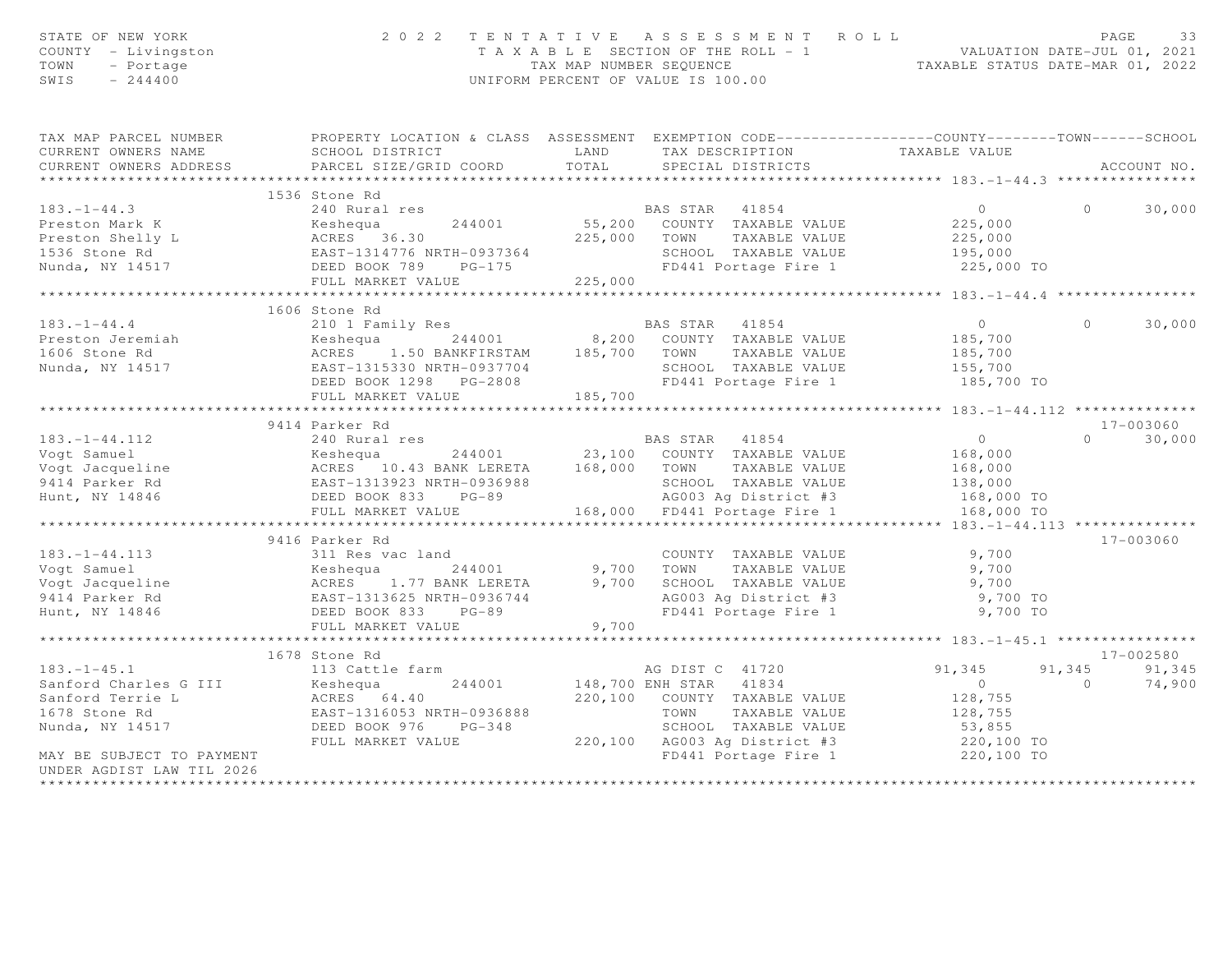| STATE OF NEW YORK<br>COUNTY - Livingston<br>TOWN<br>- Portage<br>SWIS<br>$-244400$ |                                                                                                                                               |                       | 2022 TENTATIVE ASSESSMENT ROLL<br>T A X A B L E SECTION OF THE ROLL - 1 VALUATION DATE-JUL 01, 2021<br>TAX MAP NUMBER SEQUENCE TAXABLE STATUS DATE-MAR 01, 2022<br>UNIFORM PERCENT OF VALUE IS 100.00 |                                             | PAGE<br>34         |
|------------------------------------------------------------------------------------|-----------------------------------------------------------------------------------------------------------------------------------------------|-----------------------|-------------------------------------------------------------------------------------------------------------------------------------------------------------------------------------------------------|---------------------------------------------|--------------------|
| TAX MAP PARCEL NUMBER<br>CURRENT OWNERS NAME<br>CURRENT OWNERS ADDRESS             | PROPERTY LOCATION & CLASS ASSESSMENT EXEMPTION CODE----------------COUNTY-------TOWN------SCHOOL<br>SCHOOL DISTRICT<br>PARCEL SIZE/GRID COORD | LAND<br>TOTAL         | TAX DESCRIPTION<br>SPECIAL DISTRICTS                                                                                                                                                                  | TAXABLE VALUE                               | ACCOUNT NO.        |
|                                                                                    | Stone Rd                                                                                                                                      |                       |                                                                                                                                                                                                       |                                             |                    |
| $183. - 1 - 45.2$<br>Burley Jason D                                                | 322 Rural vac>10<br>244001<br>Keshequa                                                                                                        | 65,300 TOWN           | COUNTY TAXABLE VALUE<br>TAXABLE VALUE                                                                                                                                                                 | 65,300<br>65,300                            |                    |
| Burley Jill M<br>11443 Wood Rd                                                     | ACRES 43.80<br>EAST-1317037 NRTH-0936631                                                                                                      | 65,300                | SCHOOL TAXABLE VALUE<br>SCHOOL TAXABLE VALUE<br>FD441 Portage Fire 1                                                                                                                                  | 65,300<br>65,300 TO                         |                    |
| Dalton, NY 14836                                                                   | DEED BOOK 943<br>$PG-352$<br>FULL MARKET VALUE                                                                                                | 65,300                |                                                                                                                                                                                                       |                                             |                    |
|                                                                                    | ***********************                                                                                                                       | * * * * * * * * * * * |                                                                                                                                                                                                       | ********************** 183.-1-46 ********** |                    |
|                                                                                    | Oakland Rd                                                                                                                                    |                       |                                                                                                                                                                                                       |                                             | 17-001180          |
| $183. - 1 - 46$                                                                    | 105 Vac farmland                                                                                                                              |                       |                                                                                                                                                                                                       | 83,500                                      |                    |
| Myers Carlton E                                                                    | 244001<br>Keshequa                                                                                                                            |                       | COUNTY TAXABLE VALUE<br>83,500 TOWN TAXABLE VALUE                                                                                                                                                     | 83,500                                      |                    |
| Coffey Ann                                                                         | ACRES 43.90                                                                                                                                   | 83,500                | SCHOOL TAXABLE VALUE 83,500                                                                                                                                                                           |                                             |                    |
| PO Box 319                                                                         | EAST-1311861 NRTH-0940909                                                                                                                     |                       | AG003 Ag District #3                                                                                                                                                                                  | 83,500 TO                                   |                    |
| Hemlock, NY 14466 DEED BOOK 788                                                    | $PG-107$                                                                                                                                      |                       | FD441 Portage Fire 1                                                                                                                                                                                  | 83,500 TO                                   |                    |
|                                                                                    | FULL MARKET VALUE                                                                                                                             | 83,500                |                                                                                                                                                                                                       |                                             |                    |
|                                                                                    | 9168 Oakland Rd                                                                                                                               |                       |                                                                                                                                                                                                       |                                             | 17-001150          |
| $183. - 1 - 47$                                                                    | 210 1 Family Res                                                                                                                              |                       | ENH STAR 41834                                                                                                                                                                                        | $\overline{0}$                              | 74,900<br>$\Omega$ |
| Geens David L                                                                      | 244001<br>Keshequa                                                                                                                            |                       | 19,800 COUNTY TAXABLE VALUE                                                                                                                                                                           | 89,300                                      |                    |
| 9168 Oakland Rd                                                                    | ACRES 8.30                                                                                                                                    |                       | 89,300 TOWN TAXABLE VALUE                                                                                                                                                                             | 89,300                                      |                    |
| Nunda, NY 14517                                                                    | EAST-1312830 NRTH-0940950                                                                                                                     |                       | SCHOOL TAXABLE VALUE                                                                                                                                                                                  | 14,400                                      |                    |
|                                                                                    | FULL MARKET VALUE                                                                                                                             |                       | 89,300 FD441 Portage Fire 1                                                                                                                                                                           | 89,300 TO                                   |                    |
|                                                                                    |                                                                                                                                               |                       |                                                                                                                                                                                                       |                                             |                    |
|                                                                                    | 1522 Route 436                                                                                                                                |                       |                                                                                                                                                                                                       |                                             | 17-000350          |
| $183. - 1 - 50$                                                                    | 210 1 Family Res                                                                                                                              |                       | BAS STAR 41854                                                                                                                                                                                        | $\overline{0}$                              | $\Omega$<br>30,000 |
| Borden Jason J<br>Borden Bobbie J                                                  |                                                                                                                                               | 69,000 TOWN           | 8,800 COUNTY TAXABLE VALUE<br>TAXABLE VALUE                                                                                                                                                           | 69,000<br>69,000                            |                    |
| 1522 Route 436                                                                     |                                                                                                                                               |                       | SCHOOL TAXABLE VALUE                                                                                                                                                                                  | 39,000                                      |                    |
| PO Box 392                                                                         | J<br>244001<br>25 J<br>26 EAST-1312904 NRTH-0939716<br>26 DEED BOOK 1257 PG-2322                                                              |                       | FD441 Portage Fire 1                                                                                                                                                                                  | 69,000 TO                                   |                    |
| Nunda, NY 14517                                                                    | FULL MARKET VALUE                                                                                                                             | 69,000                |                                                                                                                                                                                                       |                                             |                    |
|                                                                                    |                                                                                                                                               |                       |                                                                                                                                                                                                       |                                             |                    |
|                                                                                    | 9258 Fitch St                                                                                                                                 |                       |                                                                                                                                                                                                       |                                             | 17-000180          |
| $183. - 1 - 51$                                                                    | 210 1 Family Res                                                                                                                              |                       | COUNTY TAXABLE VALUE                                                                                                                                                                                  | 12,000                                      |                    |
| Moran Erick J                                                                      | 244001 7,200                                                                                                                                  |                       | TOWN<br>TAXABLE VALUE                                                                                                                                                                                 | 12,000                                      |                    |
| 1795 Wildey Rd                                                                     | Example 100.00 DPTH<br>FRNT 100.00 DPTH 300.00                                                                                                | 12,000                | SCHOOL TAXABLE VALUE                                                                                                                                                                                  | 12,000                                      |                    |
| Nunda, NY 14517                                                                    | EAST-1312978 NRTH-0939627<br>DEED BOOK 1291    PG-1308                                                                                        |                       | FD441 Portage Fire 1                                                                                                                                                                                  | 12,000 TO                                   |                    |
|                                                                                    | FULL MARKET VALUE                                                                                                                             | 12,000                |                                                                                                                                                                                                       |                                             |                    |
|                                                                                    | * * * * * * * * * * * * * * * *                                                                                                               |                       |                                                                                                                                                                                                       | ********** 183.-1-52.2 *****************    |                    |
|                                                                                    | 9263 Fitch St                                                                                                                                 |                       |                                                                                                                                                                                                       |                                             | 17-003130          |
| $183. - 1 - 52.2$                                                                  | 270 Mfg housing                                                                                                                               |                       | COUNTY TAXABLE VALUE                                                                                                                                                                                  | 59,800                                      |                    |
| Hoehn Jennifer                                                                     | 244001<br>Keshequa                                                                                                                            | 6,400                 | TOWN<br>TAXABLE VALUE                                                                                                                                                                                 | 59,800                                      |                    |
| 9263 Fitch St                                                                      | FRNT 100.00 DPTH 140.00                                                                                                                       | 59,800                | SCHOOL TAXABLE VALUE                                                                                                                                                                                  | 59,800                                      |                    |
| Nunda, NY 14517                                                                    | EAST-1313220 NRTH-0939590                                                                                                                     |                       | FD441 Portage Fire 1                                                                                                                                                                                  | 59,800 TO                                   |                    |
|                                                                                    | DEED BOOK 1297 PG-993                                                                                                                         |                       |                                                                                                                                                                                                       |                                             |                    |
|                                                                                    | FULL MARKET VALUE                                                                                                                             | 59,800                |                                                                                                                                                                                                       |                                             |                    |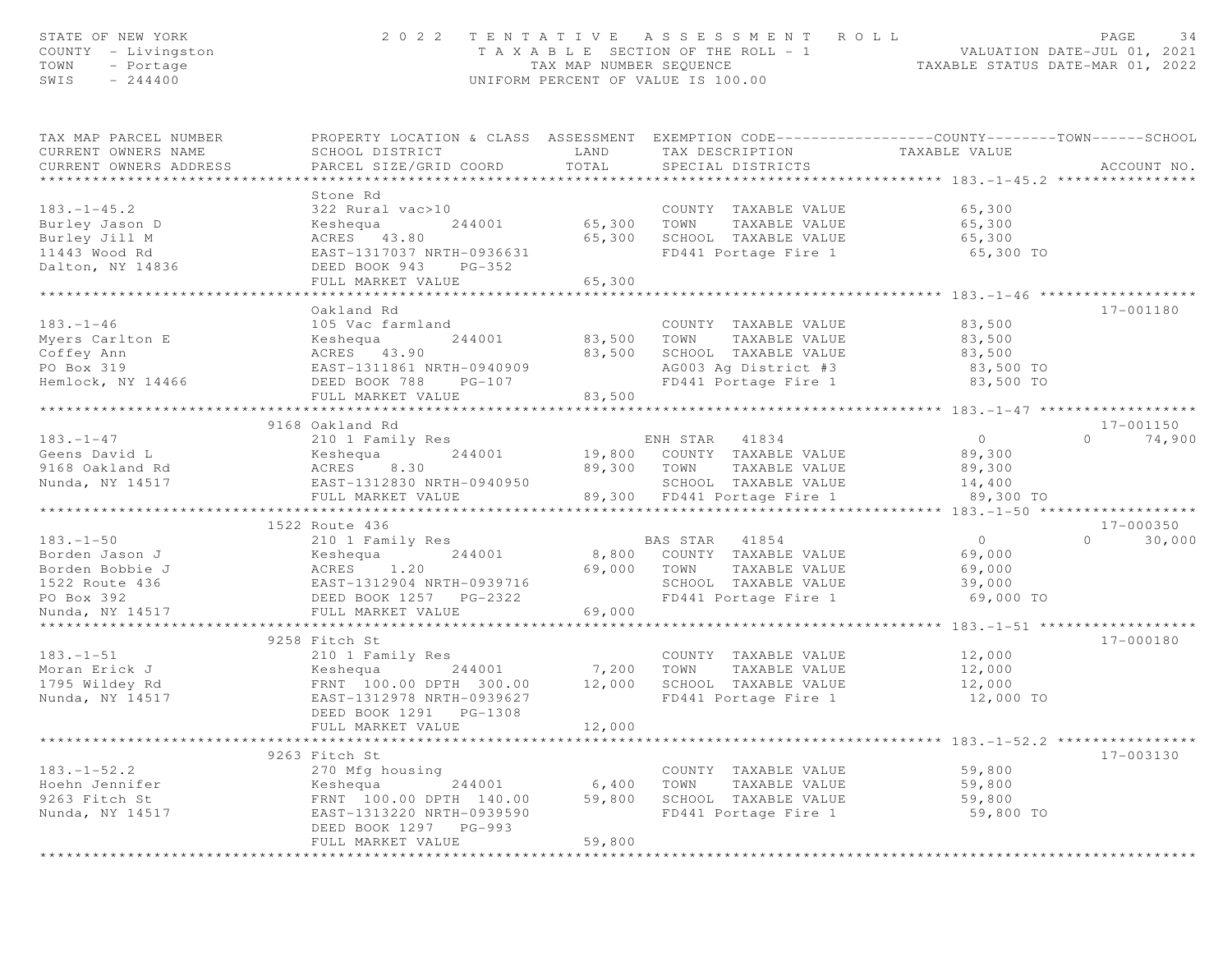| STATE OF NEW YORK<br>COUNTY - Livingston<br>TOWN<br>- Portage<br>SWIS<br>$-244400$                                                                                                                                                                               |                                                                                                                                                                                                                                                               |        | 2022 TENTATIVE ASSESSMENT ROLL<br>TAXABLE SECTION OF THE ROLL - 1<br>TAXABLE STATUS DATE-JUL 01, 2021<br>TAXABLE STATUS DATE-MAR 01, 2022<br>UNIFORM PERCENT OF VALUE IS 100.00                                                        |                                                |          | PAGE<br>35  |
|------------------------------------------------------------------------------------------------------------------------------------------------------------------------------------------------------------------------------------------------------------------|---------------------------------------------------------------------------------------------------------------------------------------------------------------------------------------------------------------------------------------------------------------|--------|----------------------------------------------------------------------------------------------------------------------------------------------------------------------------------------------------------------------------------------|------------------------------------------------|----------|-------------|
| TAX MAP PARCEL NUMBER FROPERTY LOCATION & CLASS ASSESSMENT EXEMPTION CODE---------------COUNTY-------TOWN------SCHOOL<br>CURRENT OWNERS NAME                                                                                                                     | SCHOOL DISTRICT LAND                                                                                                                                                                                                                                          |        | TAX DESCRIPTION TAXABLE VALUE                                                                                                                                                                                                          |                                                |          |             |
| CURRENT OWNERS ADDRESS                                                                                                                                                                                                                                           | PARCEL SIZE/GRID COORD                                                                                                                                                                                                                                        | TOTAL  | SPECIAL DISTRICTS                                                                                                                                                                                                                      |                                                |          | ACCOUNT NO. |
|                                                                                                                                                                                                                                                                  | 9256 Parker Rd                                                                                                                                                                                                                                                |        |                                                                                                                                                                                                                                        |                                                |          | 17-001910   |
| 183.-1-53<br>Curry Chad<br>Curry Melissa A<br>27,500<br>Curry Melissa A<br>ERNT 81.00 DPTH 66.00<br>ERST-1313336 NRTH-0939629<br>PEED BOOK 1300 PG-533<br>FULL MARKET VALUE<br>27,500<br>27,500<br>27,500<br>27,500<br>27,500<br>27,500<br>27,500<br>27,500<br>2 |                                                                                                                                                                                                                                                               |        |                                                                                                                                                                                                                                        |                                                |          |             |
|                                                                                                                                                                                                                                                                  |                                                                                                                                                                                                                                                               |        |                                                                                                                                                                                                                                        |                                                |          |             |
|                                                                                                                                                                                                                                                                  |                                                                                                                                                                                                                                                               |        |                                                                                                                                                                                                                                        |                                                |          |             |
|                                                                                                                                                                                                                                                                  |                                                                                                                                                                                                                                                               |        |                                                                                                                                                                                                                                        |                                                |          |             |
|                                                                                                                                                                                                                                                                  |                                                                                                                                                                                                                                                               |        |                                                                                                                                                                                                                                        |                                                |          |             |
|                                                                                                                                                                                                                                                                  | FULL MARKET VALUE                                                                                                                                                                                                                                             | 27,500 |                                                                                                                                                                                                                                        |                                                |          |             |
| PRIOR OWNER ON 3/01/2022<br>Curry Chad                                                                                                                                                                                                                           |                                                                                                                                                                                                                                                               |        |                                                                                                                                                                                                                                        |                                                |          |             |
|                                                                                                                                                                                                                                                                  |                                                                                                                                                                                                                                                               |        |                                                                                                                                                                                                                                        |                                                |          |             |
|                                                                                                                                                                                                                                                                  | 9266 Parker Rd<br>%100 Parker Rd<br>2101 Family Res<br>244001 244001 4,800 ENH STAR 41834 0<br>FRNT 93.09 DPTH 66.00 65,600 COUNTY TAXABLE VALUE<br>22,800 BANK LERETA TOWN TAXABLE VALUE 32,800<br>EAST-1313339 NRTH-0939531 SCHOOL TAXABLE VALUE 32,800<br> |        |                                                                                                                                                                                                                                        |                                                |          | 17-001920   |
| $183. - 1 - 54.1$                                                                                                                                                                                                                                                |                                                                                                                                                                                                                                                               |        |                                                                                                                                                                                                                                        |                                                |          |             |
|                                                                                                                                                                                                                                                                  |                                                                                                                                                                                                                                                               |        |                                                                                                                                                                                                                                        |                                                |          |             |
| Wallace Bonita L<br>9266 Parker Rd<br>Nunda, NY 14517                                                                                                                                                                                                            |                                                                                                                                                                                                                                                               |        |                                                                                                                                                                                                                                        |                                                |          |             |
|                                                                                                                                                                                                                                                                  |                                                                                                                                                                                                                                                               |        |                                                                                                                                                                                                                                        |                                                |          |             |
|                                                                                                                                                                                                                                                                  |                                                                                                                                                                                                                                                               |        |                                                                                                                                                                                                                                        |                                                |          |             |
|                                                                                                                                                                                                                                                                  | FULL MARKET VALUE                                                                                                                                                                                                                                             | 65,600 |                                                                                                                                                                                                                                        |                                                |          |             |
|                                                                                                                                                                                                                                                                  |                                                                                                                                                                                                                                                               |        | *******************************                                                                                                                                                                                                        | **************** 183.-1-55 ******************* |          |             |
|                                                                                                                                                                                                                                                                  | 9274 Parker Rd                                                                                                                                                                                                                                                |        |                                                                                                                                                                                                                                        |                                                |          | 17-001770   |
|                                                                                                                                                                                                                                                                  |                                                                                                                                                                                                                                                               |        |                                                                                                                                                                                                                                        |                                                |          |             |
|                                                                                                                                                                                                                                                                  |                                                                                                                                                                                                                                                               |        |                                                                                                                                                                                                                                        |                                                |          |             |
|                                                                                                                                                                                                                                                                  |                                                                                                                                                                                                                                                               |        |                                                                                                                                                                                                                                        |                                                |          |             |
|                                                                                                                                                                                                                                                                  | DEED BOOK 1151 PG-76                                                                                                                                                                                                                                          |        |                                                                                                                                                                                                                                        |                                                |          |             |
|                                                                                                                                                                                                                                                                  | FULL MARKET VALUE                                                                                                                                                                                                                                             | 6,500  |                                                                                                                                                                                                                                        |                                                |          |             |
|                                                                                                                                                                                                                                                                  | ****************************                                                                                                                                                                                                                                  |        |                                                                                                                                                                                                                                        |                                                |          |             |
|                                                                                                                                                                                                                                                                  | 9269 Fitch St                                                                                                                                                                                                                                                 |        |                                                                                                                                                                                                                                        |                                                |          | 17-000220   |
|                                                                                                                                                                                                                                                                  |                                                                                                                                                                                                                                                               |        |                                                                                                                                                                                                                                        |                                                |          |             |
|                                                                                                                                                                                                                                                                  |                                                                                                                                                                                                                                                               |        |                                                                                                                                                                                                                                        |                                                |          |             |
|                                                                                                                                                                                                                                                                  |                                                                                                                                                                                                                                                               |        |                                                                                                                                                                                                                                        |                                                |          |             |
|                                                                                                                                                                                                                                                                  |                                                                                                                                                                                                                                                               |        |                                                                                                                                                                                                                                        |                                                |          |             |
| 183.-1-56.11 210 1 Family Res<br>Kujat Corazon – 244001 244001 10,800 SR CITIZEN 41800<br>Kujat Lorelei E – ACRES 2.47 123,000 ENH STAR 41834<br>9269 Fitch St – EAST-1313143 NRTH-0939366 200NTY TAXABLE VALUE<br>Nunda, NY 14517 – D                           |                                                                                                                                                                                                                                                               |        | VET WAR CT 41121 18,450 18,450 19<br>SR CITIZEN 41800 52,275 52,275 61,500<br>ENH STAR 41834 0 61,500<br>COUNTY TAXABLE VALUE 52,275 0 61,500<br>TOWN TAXABLE VALUE 52,275<br>SCHOOL TAXABLE VALUE 0<br>FD441 POTATE TITE 1 123,000 TO |                                                |          |             |
|                                                                                                                                                                                                                                                                  | FULL MARKET VALUE                                                                                                                                                                                                                                             |        | 123,000 SCHOOL TAXABLE VALUE                                                                                                                                                                                                           |                                                |          |             |
|                                                                                                                                                                                                                                                                  |                                                                                                                                                                                                                                                               |        |                                                                                                                                                                                                                                        |                                                |          |             |
|                                                                                                                                                                                                                                                                  | 9280 Fitch St                                                                                                                                                                                                                                                 |        |                                                                                                                                                                                                                                        |                                                |          | 17-000230   |
|                                                                                                                                                                                                                                                                  |                                                                                                                                                                                                                                                               |        |                                                                                                                                                                                                                                        |                                                | $\Omega$ | 74,900      |
|                                                                                                                                                                                                                                                                  |                                                                                                                                                                                                                                                               |        |                                                                                                                                                                                                                                        | $0$<br>125,000                                 |          |             |
|                                                                                                                                                                                                                                                                  |                                                                                                                                                                                                                                                               |        |                                                                                                                                                                                                                                        | 125,000                                        |          |             |
|                                                                                                                                                                                                                                                                  |                                                                                                                                                                                                                                                               |        |                                                                                                                                                                                                                                        |                                                |          |             |
| 183.-1-57<br>Pike Keith N<br>Pike Kathy C<br>Pike Kathy C<br>Pike Kathy C<br>Pike Kathy C<br>Pike Kathy C<br>Pike Kathy C<br>Pike Kathy C<br>BED BOOK 621<br>PILL MARKET VALUE<br>PILL MARKET VALUE<br>PILL MARKET VALUE<br>PILL MARKET VALUE<br>PILL MARK       |                                                                                                                                                                                                                                                               |        |                                                                                                                                                                                                                                        | 50,100<br>125,000 TO                           |          |             |
|                                                                                                                                                                                                                                                                  |                                                                                                                                                                                                                                                               |        |                                                                                                                                                                                                                                        |                                                |          |             |
|                                                                                                                                                                                                                                                                  |                                                                                                                                                                                                                                                               |        |                                                                                                                                                                                                                                        |                                                |          |             |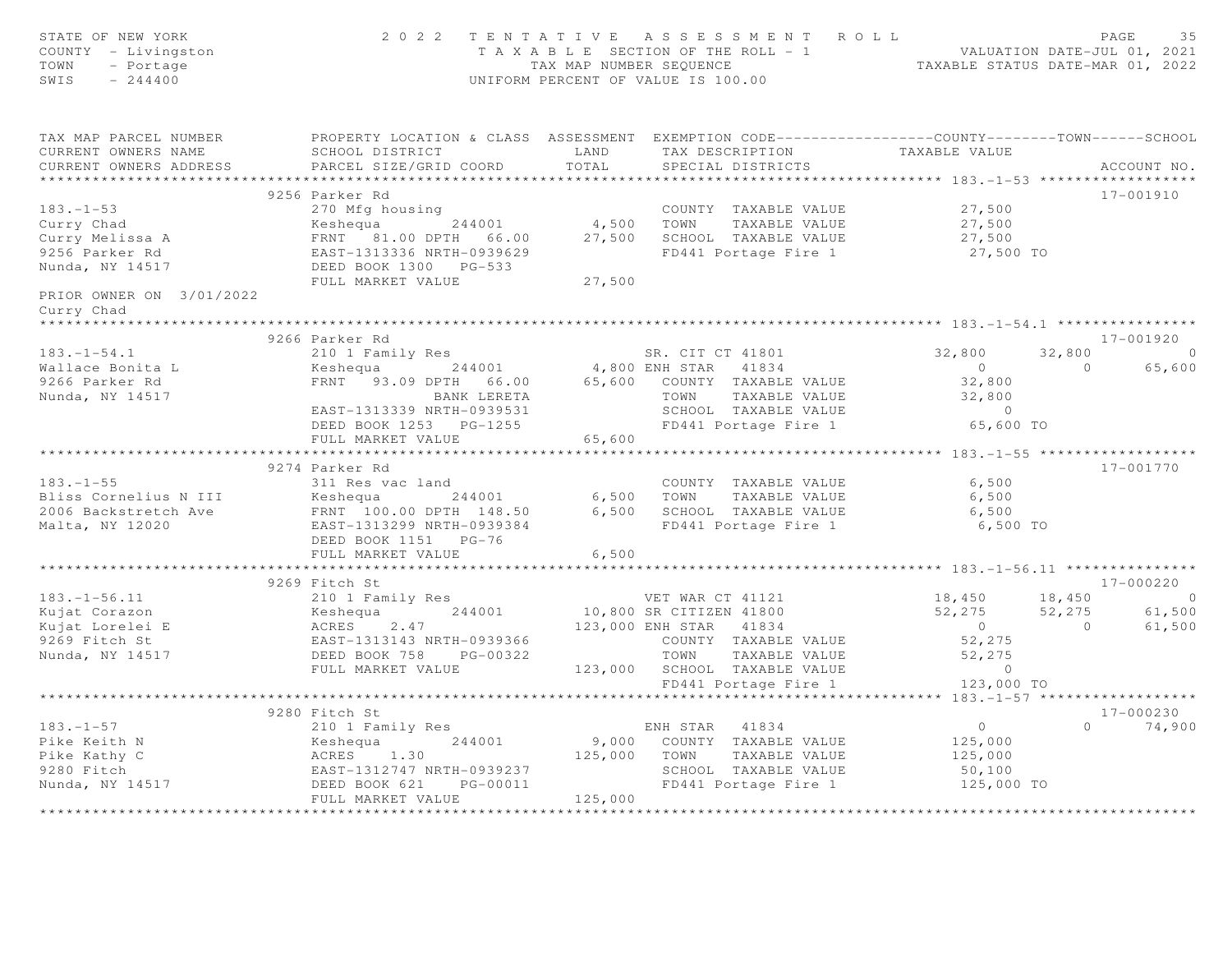| STATE OF NEW YORK<br>COUNTY - Livingston<br>TOWN<br>- Portage<br>SWIS<br>$-244400$                                                                                                                                                                                   | 2 0 2 2                                                                                                          |              | TENTATIVE ASSESSMENT ROLL<br>T A X A B L E SECTION OF THE ROLL - 1 VALUATION DATE-JUL 01, 2021<br>TAX MAP NUMBER SEQUENCE<br>UNIFORM PERCENT OF VALUE IS 100.00 |                  | PAGE<br>36                      |
|----------------------------------------------------------------------------------------------------------------------------------------------------------------------------------------------------------------------------------------------------------------------|------------------------------------------------------------------------------------------------------------------|--------------|-----------------------------------------------------------------------------------------------------------------------------------------------------------------|------------------|---------------------------------|
| TAX MAP PARCEL NUMBER THE PROPERTY LOCATION & CLASS ASSESSMENT EXEMPTION CODE---------------COUNTY-------TOWN------SCHOOL                                                                                                                                            |                                                                                                                  |              |                                                                                                                                                                 |                  |                                 |
| CURRENT OWNERS NAME                                                                                                                                                                                                                                                  | LAND<br>SCHOOL DISTRICT                                                                                          |              | TAX DESCRIPTION TAXABLE VALUE<br>SPECIAL DISTRICTS                                                                                                              |                  |                                 |
| CURRENT OWNERS ADDRESS                                                                                                                                                                                                                                               | PARCEL SIZE/GRID COORD TOTAL                                                                                     |              |                                                                                                                                                                 |                  | ACCOUNT NO.                     |
|                                                                                                                                                                                                                                                                      | 9268 Fitch St                                                                                                    |              |                                                                                                                                                                 |                  | $17 - 000960$                   |
| 183.-1-58<br>Clinton Corey R<br>McTarnaghan Tina M<br>McTarnaghan Tina M<br>McTarnaghan Tina M<br>McTarnaghan Tina M<br>McRES<br>2.80 BANK LERETA<br>244001<br>244001<br>244001<br>244001<br>244001<br>244001<br>244001<br>244001<br>244001<br>244001<br>244001<br>2 |                                                                                                                  |              |                                                                                                                                                                 | $\overline{0}$   | 30,000<br>$\Omega$              |
|                                                                                                                                                                                                                                                                      |                                                                                                                  |              |                                                                                                                                                                 | 98,500           |                                 |
|                                                                                                                                                                                                                                                                      |                                                                                                                  |              |                                                                                                                                                                 | 98,500           |                                 |
|                                                                                                                                                                                                                                                                      |                                                                                                                  |              |                                                                                                                                                                 |                  |                                 |
|                                                                                                                                                                                                                                                                      |                                                                                                                  |              | SCHOOL TAXABLE VALUE 68,500<br>FD441 Portage Fire 1 98,500 TO                                                                                                   |                  |                                 |
|                                                                                                                                                                                                                                                                      | FULL MARKET VALUE                                                                                                | 98,500       |                                                                                                                                                                 |                  |                                 |
|                                                                                                                                                                                                                                                                      |                                                                                                                  |              |                                                                                                                                                                 |                  |                                 |
| $183. - 1 - 59.11$                                                                                                                                                                                                                                                   | 1481 Perry Rd<br>240 Rural res                                                                                   |              | BAS STAR 41854                                                                                                                                                  | $\overline{0}$   | 17-002260<br>30,000<br>$\Omega$ |
|                                                                                                                                                                                                                                                                      |                                                                                                                  |              | res BAS STAR 41854 U<br>244001 23,700 COUNTY TAXABLE VALUE 98,000                                                                                               |                  |                                 |
|                                                                                                                                                                                                                                                                      |                                                                                                                  |              |                                                                                                                                                                 | 98,000           |                                 |
|                                                                                                                                                                                                                                                                      |                                                                                                                  |              |                                                                                                                                                                 |                  |                                 |
|                                                                                                                                                                                                                                                                      |                                                                                                                  |              |                                                                                                                                                                 |                  |                                 |
|                                                                                                                                                                                                                                                                      |                                                                                                                  |              |                                                                                                                                                                 | 98,000 TO        |                                 |
|                                                                                                                                                                                                                                                                      |                                                                                                                  |              |                                                                                                                                                                 |                  |                                 |
|                                                                                                                                                                                                                                                                      | Route 436                                                                                                        |              |                                                                                                                                                                 |                  | 17-002260                       |
| $183. - 1 - 59.121$                                                                                                                                                                                                                                                  | 322 Rural vac>10                                                                                                 |              | COUNTY TAXABLE VALUE                                                                                                                                            | 68,500           |                                 |
|                                                                                                                                                                                                                                                                      |                                                                                                                  |              | 68,500 TOWN TAXABLE VALUE                                                                                                                                       | 68,500           |                                 |
|                                                                                                                                                                                                                                                                      |                                                                                                                  |              | 68,500 SCHOOL TAXABLE VALUE<br>FD441 Portage Fire 1                                                                                                             | 68,500           |                                 |
|                                                                                                                                                                                                                                                                      |                                                                                                                  |              |                                                                                                                                                                 | 68,500 TO        |                                 |
|                                                                                                                                                                                                                                                                      | FULL MARKET VALUE                                                                                                | 68,500       |                                                                                                                                                                 |                  |                                 |
|                                                                                                                                                                                                                                                                      |                                                                                                                  |              |                                                                                                                                                                 |                  |                                 |
|                                                                                                                                                                                                                                                                      | 1090 Andrus Rd                                                                                                   |              |                                                                                                                                                                 |                  | 17-000060                       |
| $183. - 1 - 61.11$                                                                                                                                                                                                                                                   | 240 Rural res                                                                                                    |              | BAS STAR 41854                                                                                                                                                  | $\overline{0}$   | 30,000<br>$\Omega$              |
|                                                                                                                                                                                                                                                                      |                                                                                                                  |              | 244001 38,000 COUNTY TAXABLE VALUE                                                                                                                              | 128,400          |                                 |
|                                                                                                                                                                                                                                                                      |                                                                                                                  |              |                                                                                                                                                                 | 128,400          |                                 |
|                                                                                                                                                                                                                                                                      | ACRES 20.03<br>EAST-1309530 NRTH-0938342 128,400 TOWN TAXABLE VALUE<br>DEED BOOK 948 PG-303 FD441 Portage Fire 1 |              | SCHOOL TAXABLE VALUE                                                                                                                                            | 98,400           |                                 |
|                                                                                                                                                                                                                                                                      |                                                                                                                  |              | FD441 Portage Fire 1                                                                                                                                            | 128,400 TO       |                                 |
|                                                                                                                                                                                                                                                                      | FULL MARKET VALUE                                                                                                | 128,400      |                                                                                                                                                                 |                  |                                 |
|                                                                                                                                                                                                                                                                      |                                                                                                                  |              |                                                                                                                                                                 |                  |                                 |
| $183. - 1 - 61.12$                                                                                                                                                                                                                                                   | Route 436<br>105 Vac farmland                                                                                    |              | AG DIST C 41720                                                                                                                                                 | 174,517 174,517  | 174,517                         |
| 73 Main Street LLC                                                                                                                                                                                                                                                   | Keshequa                                                                                                         |              | 244001 241,900 COUNTY TAXABLE VALUE                                                                                                                             | 67,383           |                                 |
| 175 VanDyke St                                                                                                                                                                                                                                                       | ACRES 81.80                                                                                                      | 241,900 TOWN | TAXABLE VALUE                                                                                                                                                   |                  |                                 |
| Brooklyn, NY 11231                                                                                                                                                                                                                                                   |                                                                                                                  |              |                                                                                                                                                                 | 67,383<br>67,383 |                                 |
|                                                                                                                                                                                                                                                                      |                                                                                                                  |              |                                                                                                                                                                 |                  |                                 |
| MAY BE SUBJECT TO PAYMENT<br>UNDER AGDIST LAW TIL 2026                                                                                                                                                                                                               |                                                                                                                  |              |                                                                                                                                                                 |                  |                                 |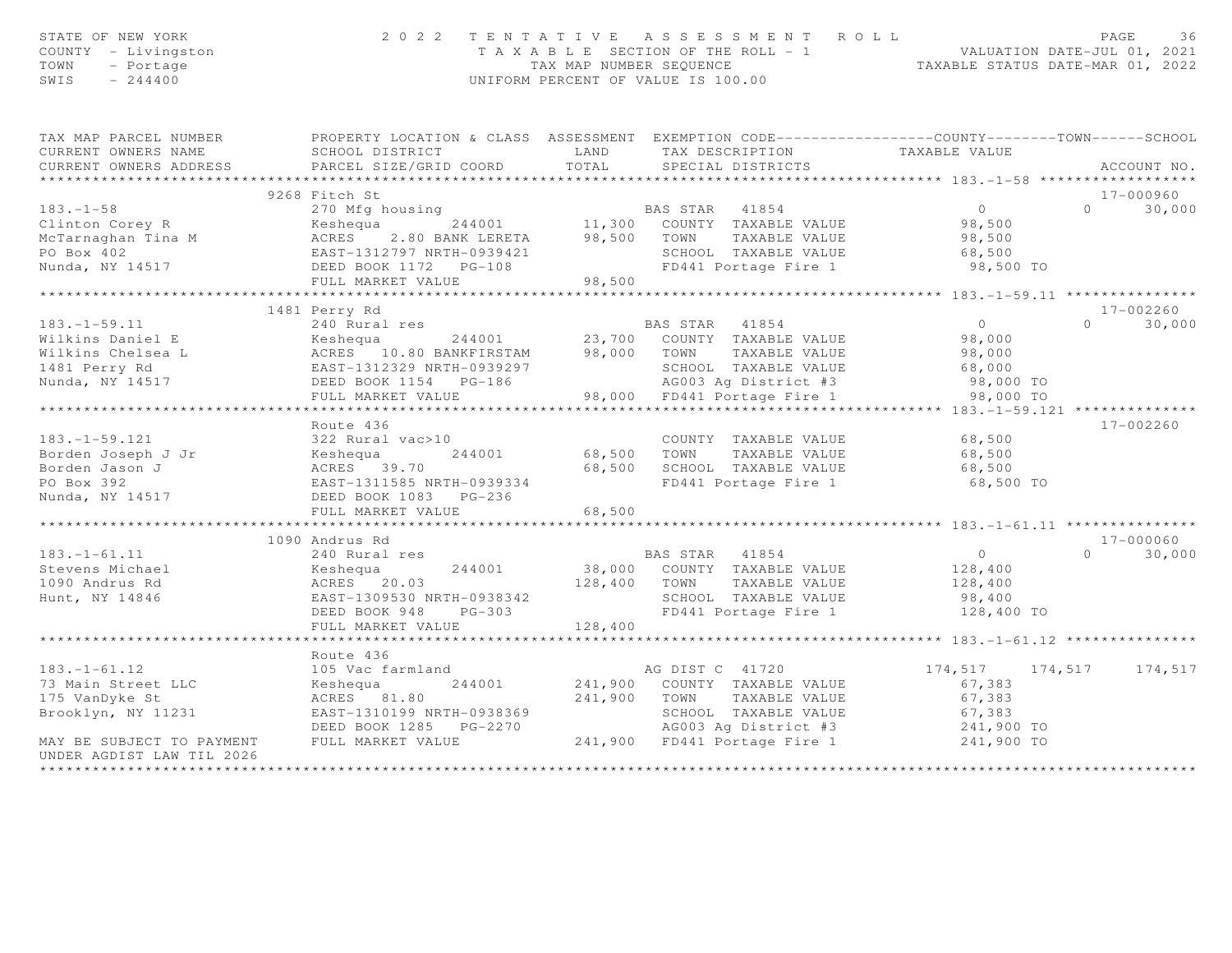| STATE OF NEW YORK<br>COUNTY - Livingston<br>TOWN<br>- Portage<br>SWIS<br>$-244400$                                                                                                                                                                     |                                                      |         | 2022 TENTATIVE ASSESSMENT ROLL<br>TAXABLE SECTION OF THE ROLL - 1<br>TAXABLE SECTION OF THE ROLL - 1<br>TAXABLE STATUS DATE-JUL 01, 2021<br>TAXABLE STATUS DATE-MAR 01, 2022<br>UNIFORM PERCENT OF VALUE IS 100.00 |                                                | PAGE<br>37         |
|--------------------------------------------------------------------------------------------------------------------------------------------------------------------------------------------------------------------------------------------------------|------------------------------------------------------|---------|--------------------------------------------------------------------------------------------------------------------------------------------------------------------------------------------------------------------|------------------------------------------------|--------------------|
| TAX MAP PARCEL NUMBER THE PROPERTY LOCATION & CLASS ASSESSMENT EXEMPTION CODE--------------COUNTY--------TOWN------SCHOOL<br>CURRENT OWNERS NAME                                                                                                       | SCHOOL DISTRICT                                      |         | LAND TAX DESCRIPTION                                                                                                                                                                                               | TAXABLE VALUE                                  |                    |
| CURRENT OWNERS ADDRESS                                                                                                                                                                                                                                 | PARCEL SIZE/GRID COORD                               |         | TOTAL SPECIAL DISTRICTS                                                                                                                                                                                            |                                                | ACCOUNT NO.        |
|                                                                                                                                                                                                                                                        | 9355 Creek Rd                                        |         |                                                                                                                                                                                                                    |                                                | 17-001415          |
|                                                                                                                                                                                                                                                        |                                                      |         |                                                                                                                                                                                                                    | 0                                              | $\Omega$<br>30,000 |
|                                                                                                                                                                                                                                                        |                                                      |         |                                                                                                                                                                                                                    | 120,800                                        |                    |
|                                                                                                                                                                                                                                                        |                                                      |         |                                                                                                                                                                                                                    | 120,800                                        |                    |
|                                                                                                                                                                                                                                                        |                                                      |         |                                                                                                                                                                                                                    |                                                |                    |
|                                                                                                                                                                                                                                                        |                                                      |         | AG003 Ag District #3                                                                                                                                                                                               | 90,800<br>120,800 TO                           |                    |
| 183.-1-62<br>Cox Rodney M<br>Cox Christina M<br>Cox Christina M<br>PULL MARKET VALUE<br>PULL MARKET VALUE<br>PULL MARKET VALUE<br>PULL MARKET VALUE<br>PULL MARKET VALUE<br>PULL MARKET VALUE<br>PULL MARKET VALUE<br>PULL MARKET VALUE<br>PULL MARKET |                                                      |         |                                                                                                                                                                                                                    | 120,800 TO                                     |                    |
|                                                                                                                                                                                                                                                        |                                                      |         |                                                                                                                                                                                                                    |                                                |                    |
|                                                                                                                                                                                                                                                        | 9313 Creek Rd                                        |         |                                                                                                                                                                                                                    | $\overline{0}$                                 | 17-001140          |
|                                                                                                                                                                                                                                                        | 210 1 Family Res                                     |         |                                                                                                                                                                                                                    |                                                | $0 \t 74,900$      |
|                                                                                                                                                                                                                                                        |                                                      |         |                                                                                                                                                                                                                    | 114,100<br>114,100                             |                    |
|                                                                                                                                                                                                                                                        |                                                      |         |                                                                                                                                                                                                                    | 39,200                                         |                    |
| Nunda, NY 14517-0460 EAST-1312398 NRTH-0938617 SCHOOL TAXABLE VALUE<br>DEED BOOK 1187 PG-191 FD441 Portage Fire 1                                                                                                                                      |                                                      |         |                                                                                                                                                                                                                    | 114,100 TO                                     |                    |
|                                                                                                                                                                                                                                                        | FULL MARKET VALUE                                    | 114,100 |                                                                                                                                                                                                                    |                                                |                    |
|                                                                                                                                                                                                                                                        | **************************                           |         | *********************                                                                                                                                                                                              | ****************** 183.-1-63.21 ************** |                    |
|                                                                                                                                                                                                                                                        | 9303 Creek Rd                                        |         |                                                                                                                                                                                                                    |                                                |                    |
| $183. - 1 - 63.21$                                                                                                                                                                                                                                     | 240 Rural res                                        |         | COUNTY TAXABLE VALUE                                                                                                                                                                                               | 417,100                                        |                    |
|                                                                                                                                                                                                                                                        |                                                      |         | 31,500 TOWN TAXABLE VALUE                                                                                                                                                                                          | 417,100                                        |                    |
|                                                                                                                                                                                                                                                        |                                                      |         | 417,100 SCHOOL TAXABLE VALUE                                                                                                                                                                                       | 417,100                                        |                    |
|                                                                                                                                                                                                                                                        |                                                      |         | FD441 Portage Fire 1                                                                                                                                                                                               | 417,100 TO                                     |                    |
| Calbraith Stephen<br>Calbraith Judith Meshequa 244001<br>Salbraith Judith ACRES 14.20<br>P303 Creek Rd EAST-1313015 NRTH-0938804<br>Hunt, NY 14846 DEED BOOK 1300 PG-430<br>FULL MARKET VALUE                                                          |                                                      |         |                                                                                                                                                                                                                    |                                                |                    |
| PRIOR OWNER ON 3/01/2022                                                                                                                                                                                                                               | FULL MARKET VALUE                                    | 417,100 |                                                                                                                                                                                                                    |                                                |                    |
| Galbraith Stephen                                                                                                                                                                                                                                      |                                                      |         |                                                                                                                                                                                                                    |                                                |                    |
|                                                                                                                                                                                                                                                        | 9346 Parker Rd                                       |         |                                                                                                                                                                                                                    |                                                | 17-000320          |
| $183. - 1 - 64.1$                                                                                                                                                                                                                                      | 210 1 Family Res                                     |         | COUNTY TAXABLE VALUE                                                                                                                                                                                               | 122,900                                        |                    |
|                                                                                                                                                                                                                                                        | Keshequa 244001 7,100 TOWN TAXABLE VALUE             |         |                                                                                                                                                                                                                    | 122,900                                        |                    |
|                                                                                                                                                                                                                                                        | FRNT 111.65 DPTH 223.92 122,900 SCHOOL TAXABLE VALUE |         |                                                                                                                                                                                                                    | 122,900                                        |                    |
|                                                                                                                                                                                                                                                        | BANKFIRSTAM                                          |         | FD441 Portage Fire 1                                                                                                                                                                                               | 122,900 TO                                     |                    |
| Douglass Connie M<br>9346 Parker Rd<br>PO Box 151<br>Dalton, NY 14836                                                                                                                                                                                  | EAST-1313290 NRTH-0937958                            |         |                                                                                                                                                                                                                    |                                                |                    |
|                                                                                                                                                                                                                                                        | DEED BOOK 1268    PG-2442                            |         |                                                                                                                                                                                                                    |                                                |                    |
|                                                                                                                                                                                                                                                        | FULL MARKET VALUE                                    | 122,900 |                                                                                                                                                                                                                    |                                                |                    |
|                                                                                                                                                                                                                                                        |                                                      |         |                                                                                                                                                                                                                    |                                                |                    |
|                                                                                                                                                                                                                                                        |                                                      |         |                                                                                                                                                                                                                    |                                                |                    |
|                                                                                                                                                                                                                                                        |                                                      |         | ENH STAR 41834                                                                                                                                                                                                     | $\overline{0}$                                 | $\circ$<br>74,900  |
|                                                                                                                                                                                                                                                        |                                                      |         |                                                                                                                                                                                                                    | 94,400                                         |                    |
|                                                                                                                                                                                                                                                        |                                                      |         |                                                                                                                                                                                                                    | 94,400                                         |                    |
|                                                                                                                                                                                                                                                        |                                                      |         | SCHOOL TAXABLE VALUE<br>FD441 Portage Fire 1                                                                                                                                                                       | 19,500<br>94,400 TO                            |                    |
|                                                                                                                                                                                                                                                        |                                                      |         |                                                                                                                                                                                                                    |                                                |                    |
|                                                                                                                                                                                                                                                        |                                                      |         |                                                                                                                                                                                                                    |                                                |                    |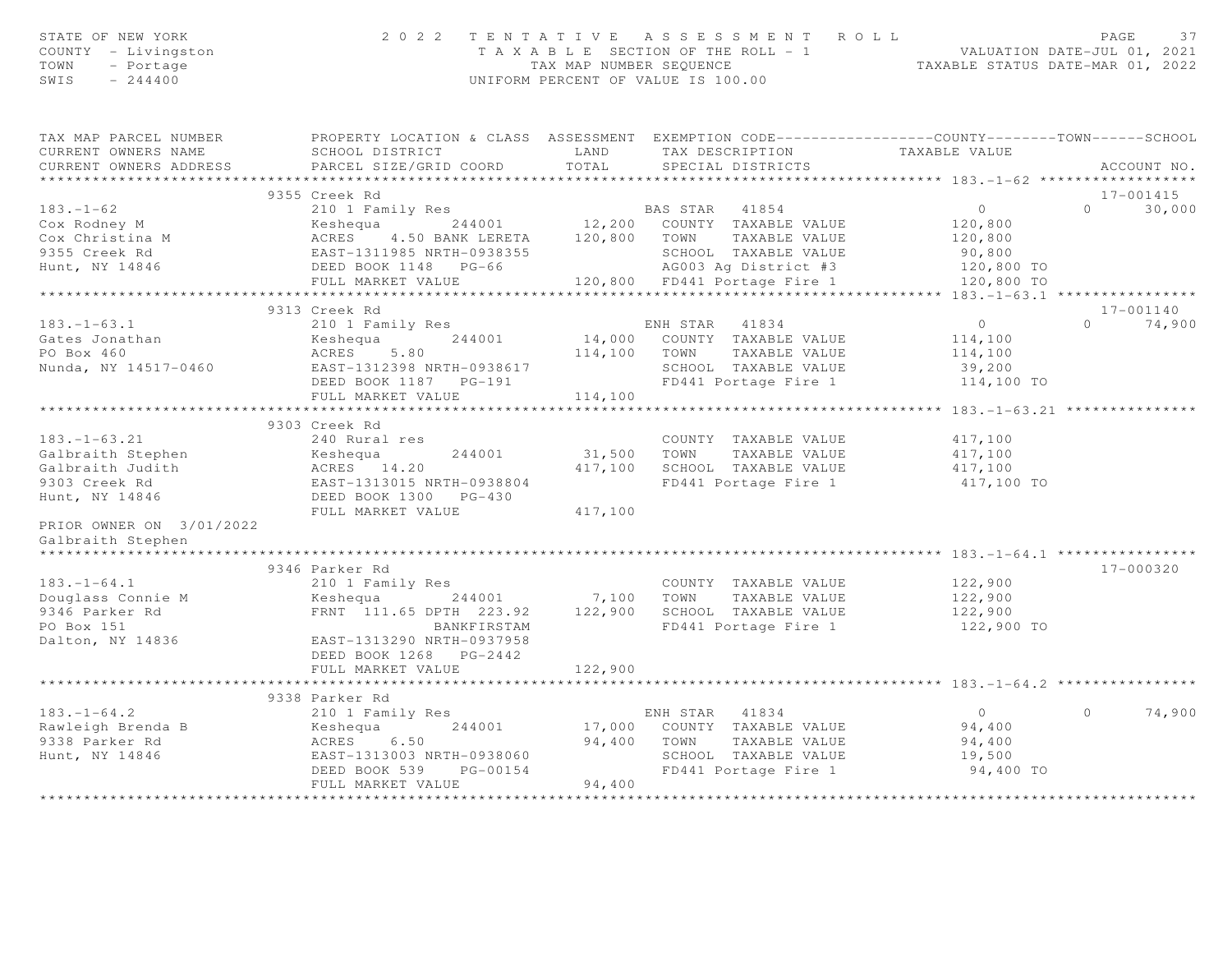| STATE OF NEW YORK<br>COUNTY - Livingston<br>TOWN<br>- Portage<br>SWIS<br>$-244400$ | 2 0 2 2                                                                                                                                      | TAX MAP NUMBER SEOUENCE | TENTATIVE ASSESSMENT<br>ROLL<br>T A X A B L E SECTION OF THE ROLL - 1<br>UNIFORM PERCENT OF VALUE IS 100.00 | VALUATION DATE-JUL U1, 2021<br>TAXABLE STATUS DATE-MAR 01, 2022 | 38<br>PAGE          |
|------------------------------------------------------------------------------------|----------------------------------------------------------------------------------------------------------------------------------------------|-------------------------|-------------------------------------------------------------------------------------------------------------|-----------------------------------------------------------------|---------------------|
| TAX MAP PARCEL NUMBER<br>CURRENT OWNERS NAME<br>CURRENT OWNERS ADDRESS             | PROPERTY LOCATION & CLASS ASSESSMENT EXEMPTION CODE---------------COUNTY-------TOWN------SCHOOL<br>SCHOOL DISTRICT<br>PARCEL SIZE/GRID COORD | LAND<br>TOTAL           | TAX DESCRIPTION<br>SPECIAL DISTRICTS                                                                        | TAXABLE VALUE                                                   | ACCOUNT NO.         |
| *************                                                                      | *******************************<br>9354 Parker Rd                                                                                            |                         | ***************************                                                                                 | ***************** 183.-1-65 ************                        | 17-002870           |
| $183. - 1 - 65$                                                                    | 270 Mfg housing                                                                                                                              |                         | BAS STAR 41854                                                                                              | $\overline{0}$                                                  | $\Omega$<br>30,000  |
| Coller David L                                                                     | 244001<br>Keshequa                                                                                                                           |                         | 6,400 COUNTY TAXABLE VALUE                                                                                  | 88,600                                                          |                     |
|                                                                                    | FRNT 86.00 DPTH 221.25                                                                                                                       |                         | 88,600 TOWN TAXABLE VALUE                                                                                   | 88,600                                                          |                     |
| Coller Beverly A<br>9354 Parker Rd                                                 | EAST-1313293 NRTH-0937863                                                                                                                    |                         | SCHOOL TAXABLE VALUE                                                                                        | 58,600                                                          |                     |
| Hunt, NY 14846                                                                     | DEED BOOK 1163 PG-395                                                                                                                        |                         | FD441 Portage Fire 1                                                                                        | 88,600 TO                                                       |                     |
|                                                                                    | FULL MARKET VALUE                                                                                                                            | 88,600                  |                                                                                                             |                                                                 |                     |
|                                                                                    | *****************************                                                                                                                | **********************  |                                                                                                             | ************* 183.-1-67.112 ***************                     |                     |
|                                                                                    | Creek Rd                                                                                                                                     |                         |                                                                                                             |                                                                 | 17-000720           |
| $183. - 1 - 67.112$                                                                | 322 Rural vac>10                                                                                                                             |                         | COUNTY TAXABLE VALUE                                                                                        | 26,300                                                          |                     |
| Cox Rodney M                                                                       | Keshequa<br>244001                                                                                                                           | 26,300 TOWN             | TAXABLE VALUE                                                                                               | 26,300                                                          |                     |
| Cox Christina M<br>9355 Creek Rd                                                   | ACRES 14.90<br>EAST-1311927 NRTH-0937970                                                                                                     | 26,300                  | SCHOOL TAXABLE VALUE<br>FD441 Portage Fire 1                                                                | 26,300<br>26,300 TO                                             |                     |
| Hunt, NY 14846                                                                     | DEED BOOK 1279 PG-1894                                                                                                                       |                         |                                                                                                             |                                                                 |                     |
|                                                                                    | FULL MARKET VALUE                                                                                                                            | 26,300                  |                                                                                                             |                                                                 |                     |
|                                                                                    | **********************                                                                                                                       | ***********             |                                                                                                             |                                                                 |                     |
|                                                                                    | Creek Rd                                                                                                                                     |                         |                                                                                                             |                                                                 | 17-000720           |
| $183. - 1 - 67.113$                                                                | 312 Vac w/imprv                                                                                                                              |                         | COUNTY TAXABLE VALUE                                                                                        | 120,600                                                         |                     |
| Cox Philip A                                                                       | Keshequa<br>244001                                                                                                                           | 83,900                  | TOWN<br>TAXABLE VALUE                                                                                       | 120,600                                                         |                     |
| 9425 Creek Rd                                                                      | ACRES 57.60                                                                                                                                  | 120,600                 | SCHOOL TAXABLE VALUE                                                                                        | 120,600                                                         |                     |
| Hunt, NY 14846                                                                     | EAST-1310486 NRTH-0937334                                                                                                                    |                         | FD441 Portage Fire 1                                                                                        | 120,600 TO                                                      |                     |
|                                                                                    | DEED BOOK 748<br>PG-00070                                                                                                                    |                         |                                                                                                             |                                                                 |                     |
|                                                                                    | FULL MARKET VALUE                                                                                                                            | 120,600                 |                                                                                                             |                                                                 |                     |
|                                                                                    |                                                                                                                                              |                         |                                                                                                             |                                                                 |                     |
|                                                                                    | 9425 Creek Rd                                                                                                                                |                         |                                                                                                             |                                                                 | 17-000720<br>$\cap$ |
| $183. - 1 - 67.114$<br>Cox Philip A                                                | 210 1 Family Res<br>244001                                                                                                                   |                         | ENH STAR 41834<br>12,900 COUNTY TAXABLE VALUE                                                               | $\overline{0}$                                                  | 74,900              |
| 9425 Creek Rd                                                                      | Keshequa<br>ACRES<br>5.00                                                                                                                    |                         | 103,600 TOWN<br>TAXABLE VALUE                                                                               | 103,600<br>103,600                                              |                     |
| Hunt, NY 14846                                                                     | EAST-1311370 NRTH-0937631                                                                                                                    |                         | SCHOOL TAXABLE VALUE                                                                                        | 28,700                                                          |                     |
|                                                                                    | DEED BOOK 748<br>PG-00070                                                                                                                    |                         | FD441 Portage Fire 1                                                                                        | 103,600 TO                                                      |                     |
|                                                                                    | FULL MARKET VALUE                                                                                                                            | 103,600                 |                                                                                                             |                                                                 |                     |
|                                                                                    | *********************                                                                                                                        |                         |                                                                                                             | ********** 183. -1-67.115 ***************                       |                     |
|                                                                                    | 9443 Creek Rd                                                                                                                                |                         |                                                                                                             |                                                                 | 17-000720           |
| $183. - 1 - 67.115$                                                                | 210 1 Family Res                                                                                                                             |                         | COUNTY TAXABLE VALUE                                                                                        | 162,100                                                         |                     |
| Cox Philip A                                                                       | 244001<br>Keshequa                                                                                                                           | 9,100                   | TOWN<br>TAXABLE VALUE                                                                                       | 162,100                                                         |                     |
| 9425 Creek Rd                                                                      | 2.20<br>ACRES                                                                                                                                | 162,100                 | SCHOOL TAXABLE VALUE                                                                                        | 162,100                                                         |                     |
| Hunt, NY 14846                                                                     | EAST-1311169 NRTH-0937391                                                                                                                    |                         | FD441 Portage Fire 1                                                                                        | 162,100 TO                                                      |                     |
|                                                                                    | DEED BOOK 748<br>PG-00070                                                                                                                    |                         |                                                                                                             |                                                                 |                     |
|                                                                                    | FULL MARKET VALUE                                                                                                                            | 162,100                 |                                                                                                             | $183. - 1 - 68$ **                                              |                     |
|                                                                                    | 9492 Whipple Rd                                                                                                                              |                         |                                                                                                             |                                                                 | $17 - 001940$       |
| $183. - 1 - 68$                                                                    | 210 1 Family Res                                                                                                                             |                         | 41854<br>BAS STAR                                                                                           | 0                                                               | $\circ$<br>30,000   |
| Cartwright Gerald L Jr                                                             | Keshequa<br>244001                                                                                                                           | 14,400                  | COUNTY TAXABLE VALUE                                                                                        | 107,700                                                         |                     |
| Cartwright Vicki H                                                                 | 6.10<br>ACRES                                                                                                                                | 107,700                 | TOWN<br>TAXABLE VALUE                                                                                       | 107,700                                                         |                     |
| 9492 Whipple Rd                                                                    | EAST-1311210 NRTH-0936348                                                                                                                    |                         | SCHOOL TAXABLE VALUE                                                                                        | 77,700                                                          |                     |
| Hunt, NY 14846                                                                     | DEED BOOK 924<br>$PG-97$                                                                                                                     |                         | FD441 Portage Fire 1                                                                                        | 107,700 TO                                                      |                     |
|                                                                                    | FULL MARKET VALUE                                                                                                                            | 107,700                 |                                                                                                             |                                                                 |                     |
|                                                                                    |                                                                                                                                              |                         |                                                                                                             |                                                                 |                     |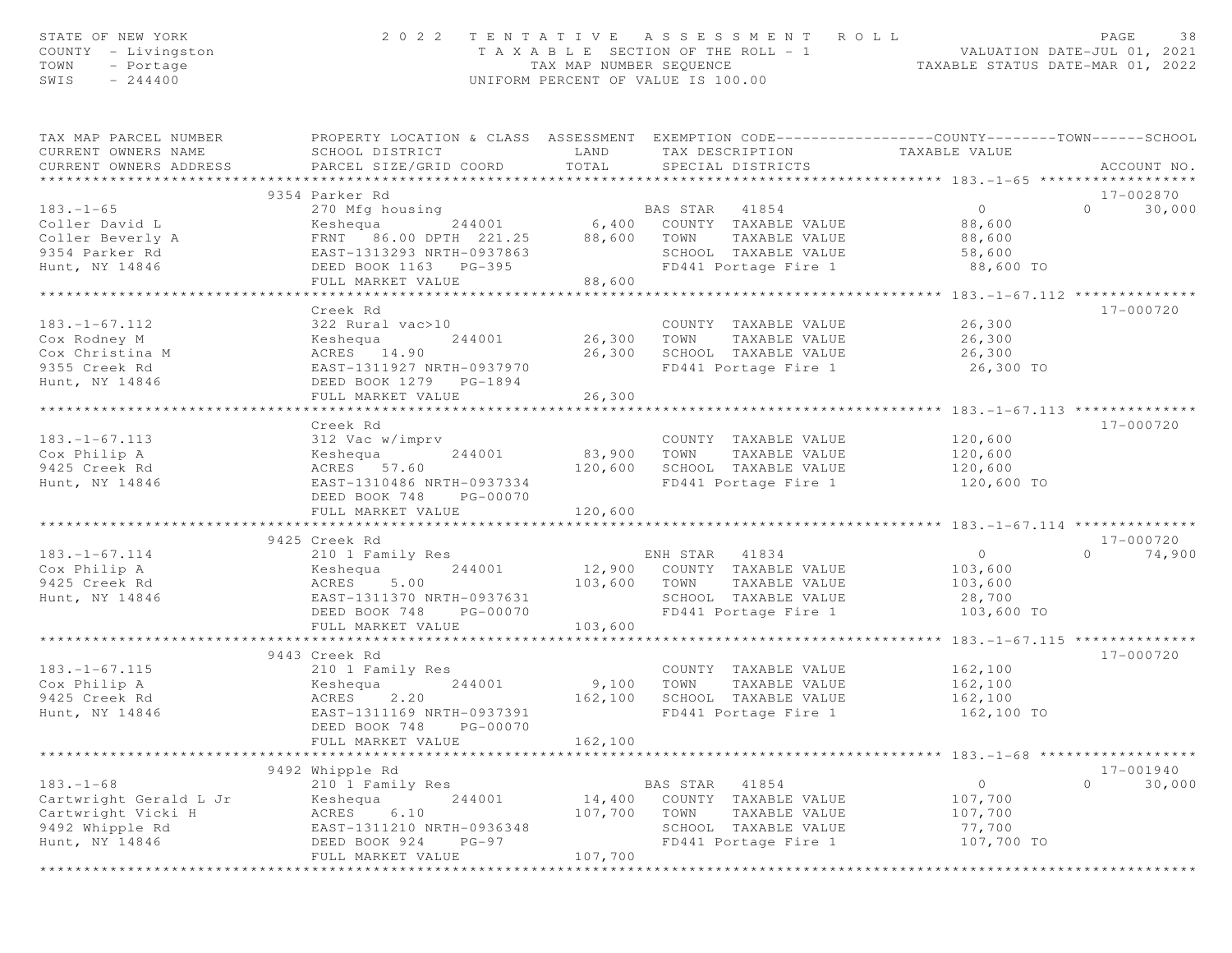| STATE OF NEW YORK<br>COUNTY - Livingston<br>TOWN<br>- Portage<br>SWIS<br>$-244400$                                                           | 2022 TENTATIVE ASSESSMENT ROLL<br>TAX MAP NUMBER SEQUENCE<br>UNIFORM PERCENT OF VALUE IS 100.00 | 39<br>PAGE<br>T A X A B L E SECTION OF THE ROLL - 1 VALUATION DATE-JUL 01, 2021<br>TAXABLE STATUS DATE-MAR 01, 2022 |                                                                                                     |       |             |  |
|----------------------------------------------------------------------------------------------------------------------------------------------|-------------------------------------------------------------------------------------------------|---------------------------------------------------------------------------------------------------------------------|-----------------------------------------------------------------------------------------------------|-------|-------------|--|
| TAX MAP PARCEL NUMBER FROPERTY LOCATION & CLASS ASSESSMENT EXEMPTION CODE---------------COUNTY-------TOWN------SCHOOL<br>CURRENT OWNERS NAME | SCHOOL DISTRICT                                                                                 |                                                                                                                     | LAND TAX DESCRIPTION TAXABLE VALUE                                                                  |       |             |  |
| CURRENT OWNERS ADDRESS PARCEL SIZE/GRID COORD TOTAL                                                                                          |                                                                                                 |                                                                                                                     | SPECIAL DISTRICTS                                                                                   |       | ACCOUNT NO. |  |
|                                                                                                                                              |                                                                                                 |                                                                                                                     |                                                                                                     |       |             |  |
|                                                                                                                                              | 9512 Creek Rd                                                                                   |                                                                                                                     |                                                                                                     |       | 17-001050   |  |
| $183. - 1 - 69$                                                                                                                              | 210 1 Family Res                                                                                |                                                                                                                     | COUNTY TAXABLE VALUE 30,100                                                                         |       |             |  |
|                                                                                                                                              |                                                                                                 |                                                                                                                     |                                                                                                     |       |             |  |
|                                                                                                                                              |                                                                                                 |                                                                                                                     |                                                                                                     |       |             |  |
|                                                                                                                                              |                                                                                                 |                                                                                                                     |                                                                                                     |       |             |  |
|                                                                                                                                              |                                                                                                 |                                                                                                                     |                                                                                                     |       |             |  |
|                                                                                                                                              |                                                                                                 |                                                                                                                     |                                                                                                     |       |             |  |
|                                                                                                                                              |                                                                                                 |                                                                                                                     |                                                                                                     |       |             |  |
| 314 Rural vac<10<br>$183. - 1 - 70$                                                                                                          | Route 436                                                                                       |                                                                                                                     | COUNTY TAXABLE VALUE 3,400                                                                          |       | 17-002260   |  |
| The Estate of Lyle A. Perry Keshequa 244001                                                                                                  |                                                                                                 | 3,400 TOWN                                                                                                          |                                                                                                     | 3,400 |             |  |
| Arlus L Watson Executor, decea ACRES 2.20                                                                                                    |                                                                                                 |                                                                                                                     | TAXABLE VALUE                                                                                       |       |             |  |
| $\mathbf{r}$                                                                                                                                 | EAST-1311472 NRTH-0938764                                                                       |                                                                                                                     | 3,400 SCHOOL TAXABLE VALUE 3,400<br>FD441 Portage Fire 1 3,400 TO                                   |       |             |  |
|                                                                                                                                              | DEED BOOK 1083 PG-236                                                                           |                                                                                                                     |                                                                                                     |       |             |  |
|                                                                                                                                              |                                                                                                 |                                                                                                                     |                                                                                                     |       |             |  |
|                                                                                                                                              |                                                                                                 |                                                                                                                     |                                                                                                     |       |             |  |
|                                                                                                                                              | Creek Rd                                                                                        |                                                                                                                     |                                                                                                     |       | 17-002260   |  |
| $183. - 1 - 71$                                                                                                                              | 314 Rural vac<10                                                                                |                                                                                                                     | COUNTY TAXABLE VALUE 4,900                                                                          |       |             |  |
| Cox Philip A                                                                                                                                 | 244001                                                                                          |                                                                                                                     |                                                                                                     |       |             |  |
| 9443 Creek Rd                                                                                                                                |                                                                                                 |                                                                                                                     | 4,900 TOWN TAXABLE VALUE 4,900<br>4,900 SCHOOL TAXABLE VALUE 4,900<br>FD441 Portage Fire 1 4,900 TO |       |             |  |
| Hunt, NY 14846                                                                                                                               | EAST-1311519 NRTH-0938577                                                                       |                                                                                                                     |                                                                                                     |       |             |  |
|                                                                                                                                              | DEED BOOK 1299 PG-1470<br>FULL MARKET VALUE                                                     | 4,900                                                                                                               |                                                                                                     |       |             |  |
|                                                                                                                                              |                                                                                                 |                                                                                                                     |                                                                                                     |       |             |  |
|                                                                                                                                              | Creek Rd                                                                                        |                                                                                                                     |                                                                                                     |       | 17-002260   |  |
| $183. - 1 - 72$                                                                                                                              | 314 Rural vac<10                                                                                |                                                                                                                     | COUNTY TAXABLE VALUE 1,500                                                                          |       |             |  |
| Cox Philip A                                                                                                                                 | 244001<br>Aural vack1<br>Keshequa<br>Acpre                                                      |                                                                                                                     |                                                                                                     | 1,500 |             |  |
| 9425 Creek Rd                                                                                                                                | ACRES 0.93                                                                                      |                                                                                                                     | 1,500 TOWN TAXABLE VALUE<br>1,500 SCHOOL TAXABLE VALUE                                              | 1,500 |             |  |
| Hunt, NY 14846                                                                                                                               | EAST-1311837 NRTH-0938624                                                                       |                                                                                                                     | FD441 Portage Fire 1 1,500 TO                                                                       |       |             |  |
|                                                                                                                                              | DEED BOOK 1283 PG-368                                                                           |                                                                                                                     |                                                                                                     |       |             |  |
|                                                                                                                                              | FULL MARKET VALUE                                                                               | 1,500                                                                                                               |                                                                                                     |       |             |  |
|                                                                                                                                              |                                                                                                 |                                                                                                                     |                                                                                                     |       |             |  |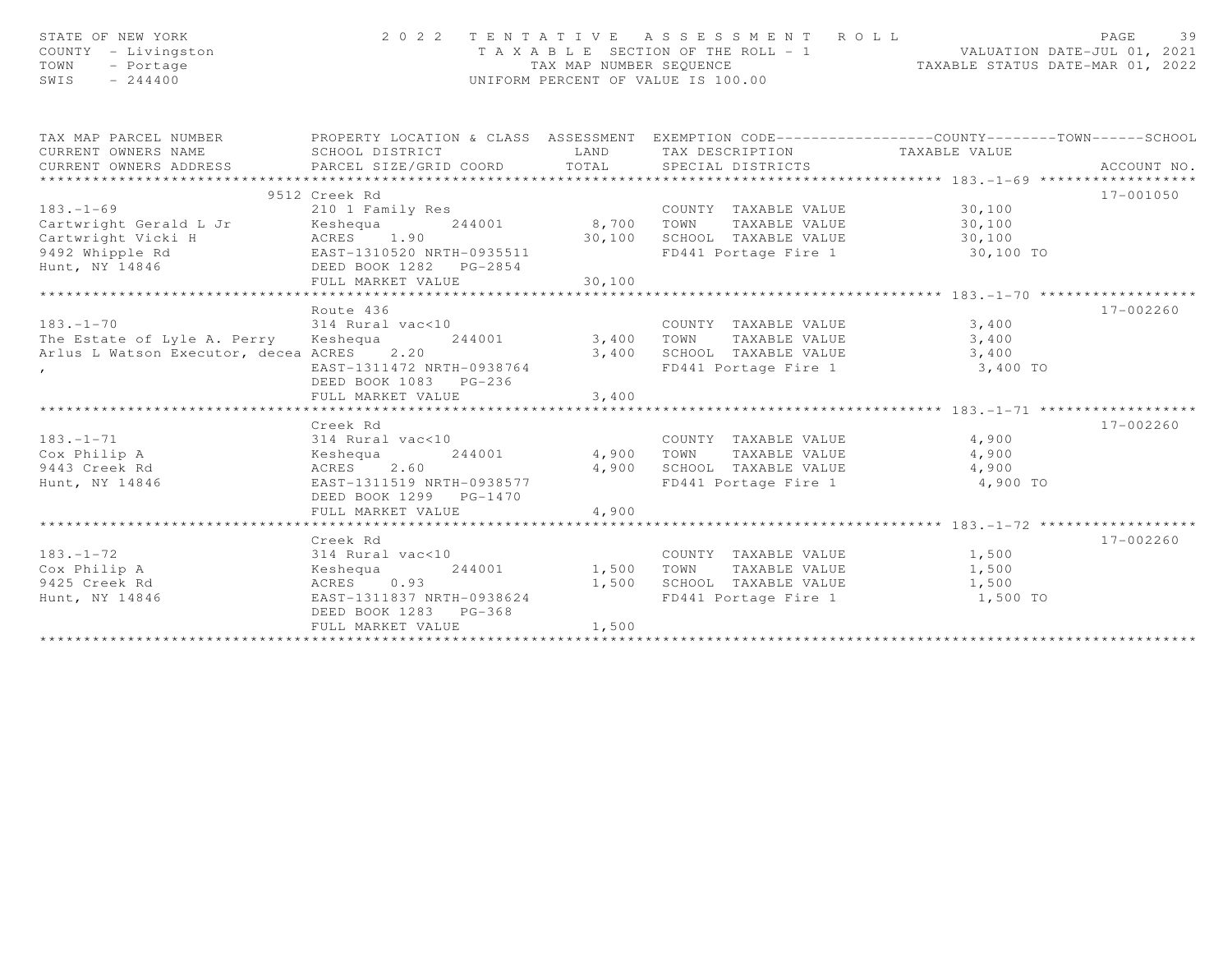|      | STATE OF NEW YORK   | 2022 TENTATIVE ASSESSMENT ROLL        |                       |  |  |                                  |                        | PAGE | - 40 |
|------|---------------------|---------------------------------------|-----------------------|--|--|----------------------------------|------------------------|------|------|
|      | COUNTY - Livingston | T A X A B L E SECTION OF THE ROLL - 1 |                       |  |  | VALUATION DATE-JUL 01, 2021      |                        |      |      |
|      | TOWN - Portage      |                                       | MAP SECTION - 183     |  |  | TAXABLE STATUS DATE-MAR 01, 2022 |                        |      |      |
| SWIS | $-244400$           |                                       | $SUB - SECTION - 000$ |  |  |                                  | RPS150/V04/L015        |      |      |
|      |                     | UNIFORM PERCENT OF VALUE IS 100.00    |                       |  |  |                                  | CURRENT DATE 4/19/2022 |      |      |

|                                 | TOTAL EXTENSION | FXTENSION | AD VALOREM | <b>FXFMPT</b> | TAXABLE  |
|---------------------------------|-----------------|-----------|------------|---------------|----------|
| CODE DISTRICT NAME PARCELS TYPE |                 | VALUE     | VALUE      | AMOUNT        | VALUE.   |
|                                 |                 |           |            |               |          |
| AG003 Ag District #3            | 13 TOTAL        |           | 2697.200   |               | 2697,200 |
| FD441 Portage Fire 1            | 84 TOTAL        |           | 8790,500   |               | 8790,500 |

#### \*\*\* S C H O O L D I S T R I C T S U M M A R Y \*\*\*

| CODE   | DISTRICT NAME         | TOTAL<br>PARCELS | ASSESSED<br>LAND | ASSESSED<br>TOTAL | EXEMPT<br>AMOUNT | TOTAL<br>TAXABLE | STAR<br>AMOUNT | STAR<br>TAXABLE |
|--------|-----------------------|------------------|------------------|-------------------|------------------|------------------|----------------|-----------------|
| 244001 | Keshequa              | 84               | 3313,500         | 8790,500          | 1510,525         | 7279,975         | 1952,850       | 5327,125        |
|        | $S \cup B - TO T A L$ | 84               | 3313,500         | 8790,500          | 1510,525         | 7279,975         | 1952,850       | 5327,125        |
|        | TOTAL                 | 84               | 3313,500         | 8790,500          | 1510,525         | 7279,975         | 1952,850       | 5327,125        |

#### \*\*\* S Y S T E M C O D E S S U M M A R Y \*\*\*

### NO SYSTEM EXEMPTIONS AT THIS LEVEL

|       |                 | TOTAL   |          |          |          |
|-------|-----------------|---------|----------|----------|----------|
| CODE  | DESCRIPTION     | PARCELS | COUNTY   | TOWN     | SCHOOL   |
| 41121 | VET WAR CT      | 5       | 70,949   | 70,949   |          |
| 41161 | $CW_15_VET/$    |         | 12,000   | 12,000   |          |
| 41171 | CW DISBLD       |         | 24,780   | 24,780   |          |
| 41720 | AG DIST C       | 6       | 1289,552 | 1289,552 | 1289,552 |
| 41730 | AG DIST IN      |         | 73,003   | 73,003   | 73,003   |
| 41800 | SR CITIZEN      |         | 105,345  | 105,345  | 114,570  |
| 41801 | SR. CIT CT      |         | 32,800   | 32,800   |          |
| 41834 | ENH STAR        | 19      |          |          | 1322,850 |
| 41854 | <b>BAS STAR</b> | 21      |          |          | 630,000  |
| 41930 | DISABILITY      |         | 33,400   | 33,400   | 33,400   |
|       | TOTAL           | 59      | 1641,829 | 1641,829 | 3463,375 |
|       |                 |         |          |          |          |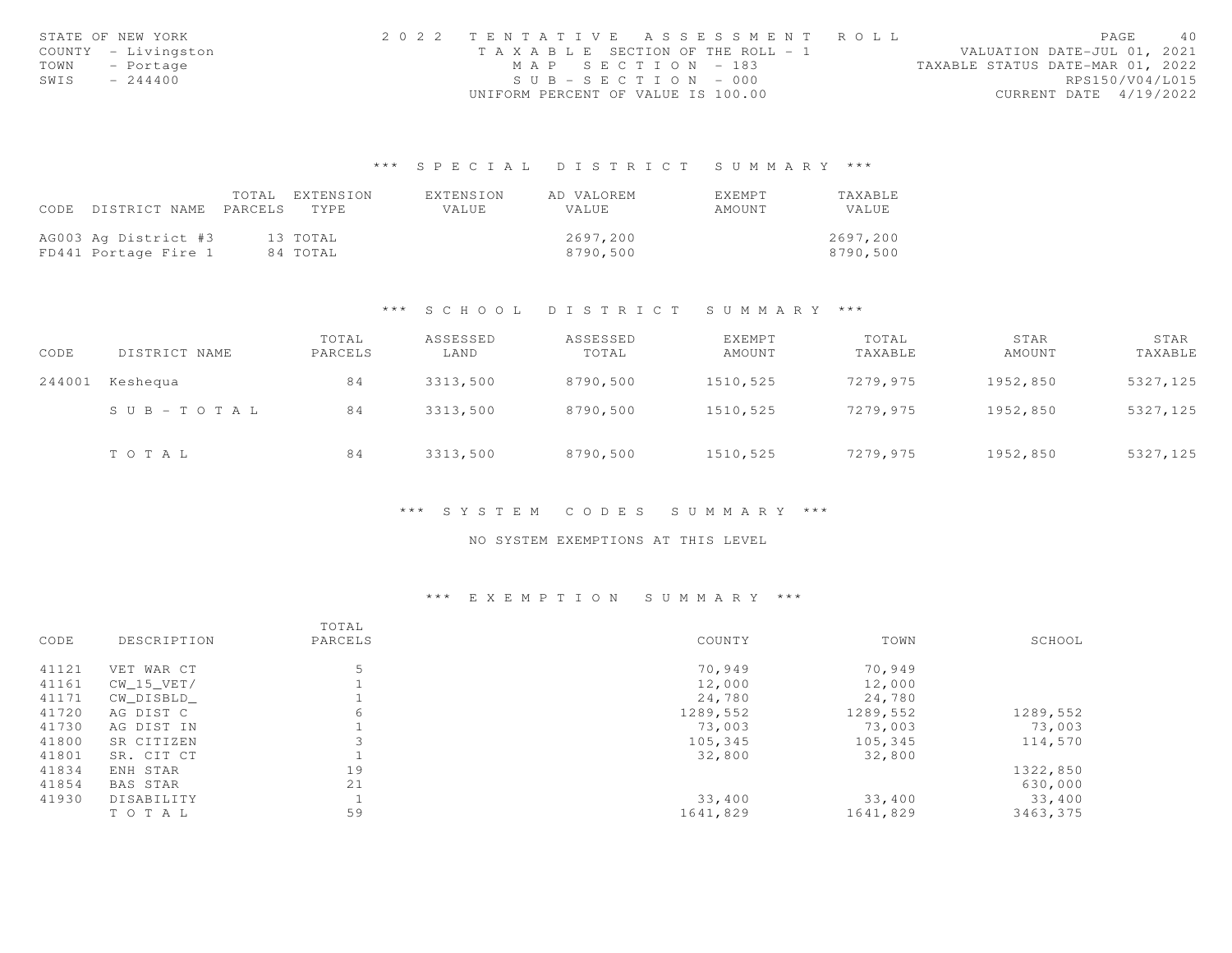|      | STATE OF NEW YORK   | 2022 TENTATIVE ASSESSMENT ROLL                        | PAGE                        | 41 |
|------|---------------------|-------------------------------------------------------|-----------------------------|----|
|      | COUNTY - Livingston | T A X A B L E SECTION OF THE ROLL - 1                 | VALUATION DATE-JUL 01, 2021 |    |
| TOWN | - Portage           | MAP SECTION - 183<br>TAXABLE STATUS DATE-MAR 01, 2022 |                             |    |
| SWIS | $-244400$           | $SUB - SECTION - 000$                                 | RPS150/V04/L015             |    |
|      |                     | UNIFORM PERCENT OF VALUE IS 100.00                    | CURRENT DATE $4/19/2022$    |    |

| ROLL |                      | TOTAL   | ASSESSED | ASSESSED | TAXABLE  | TAXABLE  | TAXABLE  | STAR     |
|------|----------------------|---------|----------|----------|----------|----------|----------|----------|
| SEC  | DESCRIPTION          | PARCELS | ∟AND     | TOTAL    | COUNTY   | TOWN     | SCHOOL   | TAXABLE  |
|      | <i><b>AXABLE</b></i> |         | 3313,500 | 8790,500 | 7148,671 | 7148,671 | 7279.975 | 5327,125 |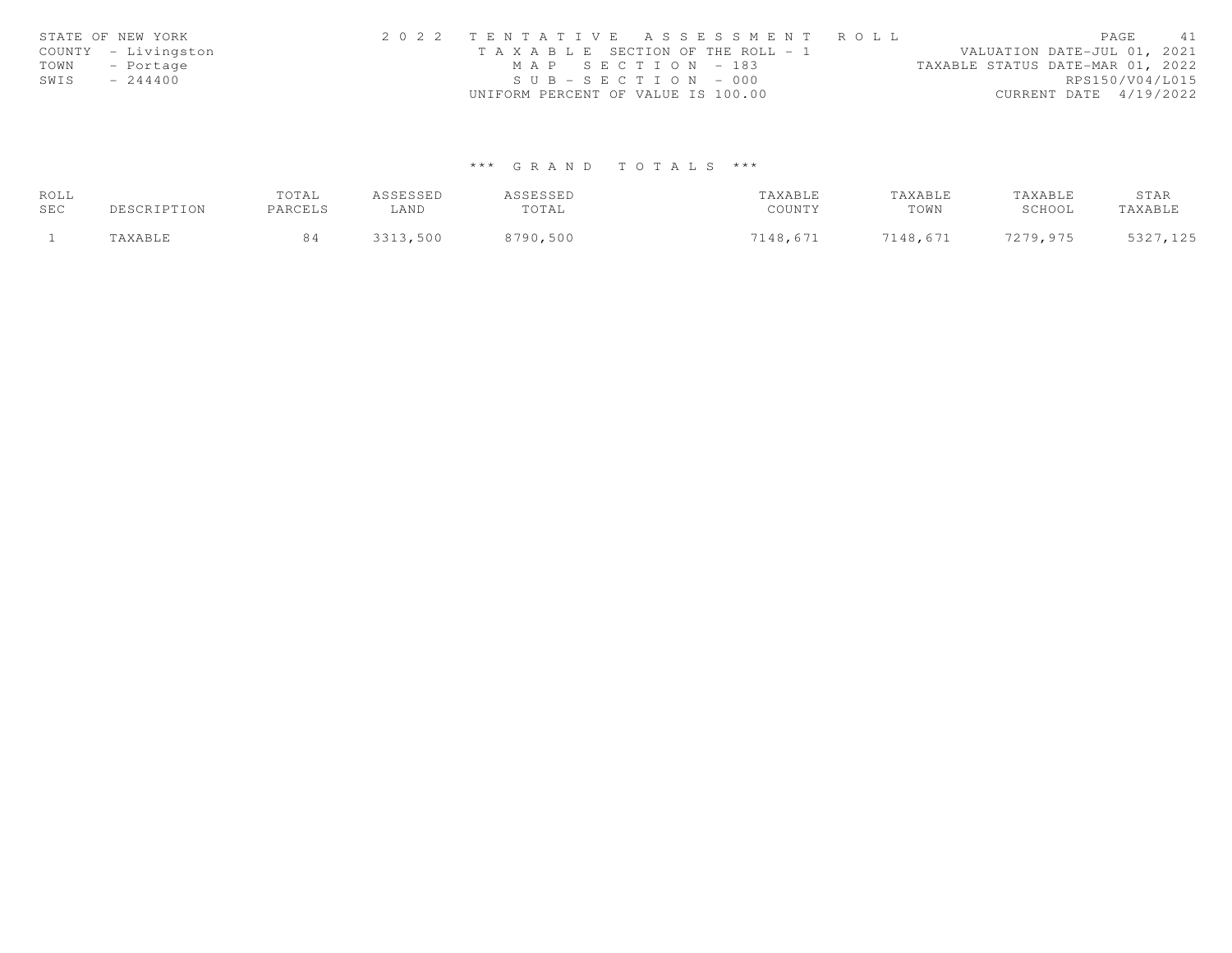| STATE OF NEW YORK<br>COUNTY - Livingston<br>TOWN<br>- Portage<br>$SWIS = 244400$ |                                                                                                                                                                             |         | 2022 TENTATIVE ASSESSMENT ROLL<br>T A X A B L E SECTION OF THE ROLL - 1 VALUATION DATE-JUL 01, 2021<br>TAX MAP NUMBER SEQUENCE TAXABLE STATUS DATE-MAR 01, 2022<br>UNIFORM PERCENT OF VALUE IS 100.00 |                      | PAGE<br>42.<br>TAXABLE STATUS DATE-MAR 01, 2022 |
|----------------------------------------------------------------------------------|-----------------------------------------------------------------------------------------------------------------------------------------------------------------------------|---------|-------------------------------------------------------------------------------------------------------------------------------------------------------------------------------------------------------|----------------------|-------------------------------------------------|
| TAX MAP PARCEL NUMBER<br>CURRENT OWNERS NAME<br>CURRENT OWNERS ADDRESS           | PROPERTY LOCATION & CLASS ASSESSMENT EXEMPTION CODE-----------------COUNTY-------TOWN------SCHOOL<br><b>LAND</b><br>SCHOOL DISTRICT<br>PARCEL SIZE/GRID COORD               | TOTAL   | TAX DESCRIPTION TAXABLE VALUE<br>SPECIAL DISTRICTS                                                                                                                                                    |                      | ACCOUNT NO.                                     |
|                                                                                  |                                                                                                                                                                             |         |                                                                                                                                                                                                       |                      |                                                 |
|                                                                                  | Bolton Rd                                                                                                                                                                   |         |                                                                                                                                                                                                       |                      | 17-002230                                       |
| $195. - 1 - 1.2$                                                                 | 105 Vac farmland                                                                                                                                                            |         | AG DIST C 41720                                                                                                                                                                                       | 649,811              | 649,811 649,811                                 |
| Pattridge Jeffrey                                                                | Keshequa 244001                                                                                                                                                             |         | 806,600 COUNTY TAXABLE VALUE                                                                                                                                                                          | 215,189              |                                                 |
| Pattridge Bethany                                                                | ACRES 180.00                                                                                                                                                                |         | 865,000 TOWN TAXABLE VALUE                                                                                                                                                                            | 215,189              |                                                 |
| 9788 Pennycook Rd                                                                |                                                                                                                                                                             |         |                                                                                                                                                                                                       |                      |                                                 |
| Hunt, NY 14846                                                                   |                                                                                                                                                                             |         |                                                                                                                                                                                                       |                      |                                                 |
| MAY BE SUBJECT TO PAYMENT<br>UNDER AGDIST LAW TIL 2026                           | EAST-1295264 NRTH-0933224 SCHOOL TAXABLE VALUE 215,189<br>DEED BOOK 1080 PG-48 AG003 Ag District #3 865,000 TO<br>FULL MARKET VALUE 865,000 FD441 Portage Fire 1 865,000 TO |         |                                                                                                                                                                                                       |                      |                                                 |
|                                                                                  |                                                                                                                                                                             |         |                                                                                                                                                                                                       |                      |                                                 |
|                                                                                  | 177 Bolton Rd                                                                                                                                                               |         |                                                                                                                                                                                                       |                      | 17-002230                                       |
| $195. - 1 - 1.11$                                                                | 210 1 Family Res                                                                                                                                                            |         | COUNTY TAXABLE VALUE                                                                                                                                                                                  | 169,800              |                                                 |
|                                                                                  | 244001                                                                                                                                                                      |         | 9,300 TOWN TAXABLE VALUE                                                                                                                                                                              | 169,800              |                                                 |
| Pattridge Jeffrey R Keshequa<br>Pattridge Bethany A ACRES 2.30                   |                                                                                                                                                                             |         | 169,800 SCHOOL TAXABLE VALUE                                                                                                                                                                          | 169,800              |                                                 |
| 177 Bolton Rd                                                                    | EAST-1295989 NRTH-0934601                                                                                                                                                   |         | FD441 Portage Fire 1                                                                                                                                                                                  | 169,800 TO           |                                                 |
| 177 Bolton Rd<br>Hunt, NY 14846                                                  | DEED BOOK 1117 PG-35                                                                                                                                                        |         |                                                                                                                                                                                                       |                      |                                                 |
|                                                                                  | FULL MARKET VALUE                                                                                                                                                           | 169,800 |                                                                                                                                                                                                       |                      |                                                 |
|                                                                                  |                                                                                                                                                                             |         |                                                                                                                                                                                                       |                      |                                                 |
|                                                                                  | Bolton Rd                                                                                                                                                                   |         |                                                                                                                                                                                                       |                      | 17-002230                                       |
| $195. -1 - 1.121$                                                                | 105 Vac farmland                                                                                                                                                            |         | AG DIST C 41720                                                                                                                                                                                       | 137,960              | 137,960 137,960                                 |
| Pattridge Jeffrey R                                                              | Keshequa 244001                                                                                                                                                             |         | 191,700 COUNTY TAXABLE VALUE                                                                                                                                                                          | 60, 640              |                                                 |
| Pattridge Bethany A                                                              | ACRES 78.10<br>EAST-1297062 NRTH-0934376                                                                                                                                    |         | 198,600 TOWN TAXABLE VALUE                                                                                                                                                                            | 60,640               |                                                 |
| 9788 Pennycook Rd<br>Hunt, NY 14846                                              | DEED BOOK 1117 PG-38                                                                                                                                                        |         | SCHOOL TAXABLE VALUE<br>AG003 Ag District #3                                                                                                                                                          | 60,640<br>198,600 TO |                                                 |
|                                                                                  | FULL MARKET VALUE                                                                                                                                                           |         | 198,600 FD441 Portage Fire 1                                                                                                                                                                          | 198,600 TO           |                                                 |
| MAY BE SUBJECT TO PAYMENT<br>UNDER AGDIST LAW TIL 2026                           |                                                                                                                                                                             |         |                                                                                                                                                                                                       |                      |                                                 |
|                                                                                  |                                                                                                                                                                             |         |                                                                                                                                                                                                       |                      |                                                 |
|                                                                                  | Pennycook Rd W                                                                                                                                                              |         |                                                                                                                                                                                                       |                      | $17 - 002230$                                   |
| $195. - 1 - 1.122$                                                               | 314 Rural vac<10                                                                                                                                                            |         | COUNTY TAXABLE VALUE                                                                                                                                                                                  | 500                  |                                                 |
| Borden Jason J                                                                   | Example 183.55 DPTH 94.96<br>FRNT 183.55 DPTH 94.96<br>EAST-1298073 NRTH-0934137<br>FRNT 183.55 DPTH 94.96<br>FD441 Portage Fire 1                                          |         |                                                                                                                                                                                                       | 500                  |                                                 |
| Borden Bobbie J                                                                  |                                                                                                                                                                             |         |                                                                                                                                                                                                       | 500                  |                                                 |
| 1522 Route 436 Rd W                                                              |                                                                                                                                                                             |         |                                                                                                                                                                                                       | 500 TO               |                                                 |
| Nunda, NY 14517                                                                  | DEED BOOK 1270 PG-1255                                                                                                                                                      |         |                                                                                                                                                                                                       |                      |                                                 |
|                                                                                  | FULL MARKET VALUE                                                                                                                                                           | 500     |                                                                                                                                                                                                       |                      |                                                 |
|                                                                                  |                                                                                                                                                                             |         |                                                                                                                                                                                                       |                      | 17-000240                                       |
| $195. - 1 - 2$                                                                   | Bailey Rd<br>120 Field crops                                                                                                                                                |         | AG DIST C 41720                                                                                                                                                                                       | 458,203              | 458,203 458,203                                 |
|                                                                                  | Keshequa 244001                                                                                                                                                             |         | 604,200 COUNTY TAXABLE VALUE                                                                                                                                                                          | 220,397              |                                                 |
| ---.<br>Graham Rodney J<br>126 Bailey Rd<br>Hunt, NY 14846                       | ACRES 188.30                                                                                                                                                                |         | 678,600 TOWN TAXABLE VALUE                                                                                                                                                                            | 220,397              |                                                 |
|                                                                                  | EAST-1294984 NRTH-0931434                                                                                                                                                   |         |                                                                                                                                                                                                       | 220,397              |                                                 |
|                                                                                  | DEED BOOK 633 PG-00141                                                                                                                                                      |         |                                                                                                                                                                                                       | 678,600 TO           |                                                 |
| MAY BE SUBJECT TO PAYMENT                                                        | FULL MARKET VALUE                                                                                                                                                           |         | SCHOOL TAXABLE VALUE<br>AGOO3 Ag District #3<br>678,600 FD441 Portage Fire 1                                                                                                                          | 678,600 TO           |                                                 |
| UNDER AGDIST LAW TIL 2026                                                        |                                                                                                                                                                             |         |                                                                                                                                                                                                       |                      |                                                 |
| *************************                                                        |                                                                                                                                                                             |         |                                                                                                                                                                                                       |                      |                                                 |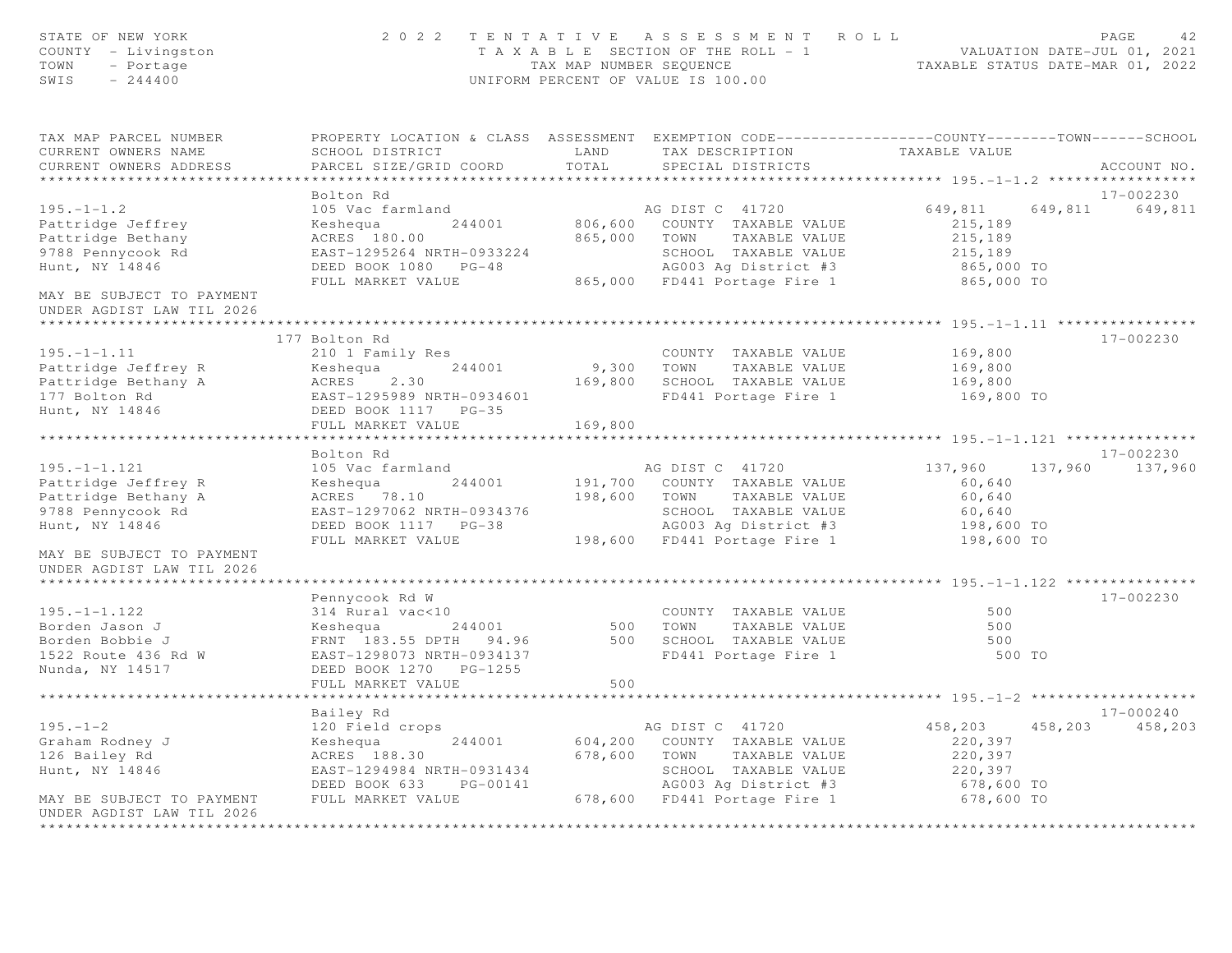| STATE OF NEW YORK<br>COUNTY - Livingston<br>TOWN<br>- Portage<br>SWIS<br>$-244400$ |                                                                                                                                  | 2022 TENTATIVE ASSESSMENT ROLL<br>UNIFORM PERCENT OF VALUE IS 100.00 | PAGE<br>T A X A B L E SECTION OF THE ROLL - 1 VALUATION DATE-JUL 01, 2021<br>TAX MAP NUMBER SEQUENCE TAXABLE STATUS DATE-MAR 01, 2022 | 43      |
|------------------------------------------------------------------------------------|----------------------------------------------------------------------------------------------------------------------------------|----------------------------------------------------------------------|---------------------------------------------------------------------------------------------------------------------------------------|---------|
| TAX MAP PARCEL NUMBER                                                              |                                                                                                                                  |                                                                      | PROPERTY LOCATION & CLASS ASSESSMENT EXEMPTION CODE-----------------COUNTY--------TOWN------SCHOOL                                    |         |
| CURRENT OWNERS NAME                                                                | SCHOOL DISTRICT                                                                                                                  | LAND<br>TAX DESCRIPTION                                              | TAXABLE VALUE                                                                                                                         |         |
| CURRENT OWNERS ADDRESS                                                             | PARCEL SIZE/GRID COORD                                                                                                           | TOTAL<br>SPECIAL DISTRICTS                                           | ACCOUNT NO.                                                                                                                           |         |
|                                                                                    | 186 Bailey Rd                                                                                                                    |                                                                      |                                                                                                                                       |         |
| $195. - 1 - 3.2$                                                                   | 210 1 Family Res                                                                                                                 | VET COM CT 41131                                                     | 26,375 26,375                                                                                                                         | $\circ$ |
|                                                                                    |                                                                                                                                  |                                                                      |                                                                                                                                       | $\circ$ |
|                                                                                    |                                                                                                                                  | 244001 11,600 VET DIS CT 41141<br>4.00 105,500 ENH STAR 41834        | 52,750 52,750<br>$\overline{0}$<br>74,900<br>$\sim$ 0                                                                                 |         |
|                                                                                    |                                                                                                                                  | COUNTY TAXABLE VALUE 26,375                                          |                                                                                                                                       |         |
| Hunt, NY 14846                                                                     | FULL MARKET VALUE                                                                                                                |                                                                      |                                                                                                                                       |         |
|                                                                                    |                                                                                                                                  | 105,500 TOWN TAXABLE VALUE 26,375<br>SCHOOL TAXABLE VALUE 30,600     |                                                                                                                                       |         |
|                                                                                    |                                                                                                                                  | FD441 Portage Fire 1                                                 | 105,500 TO                                                                                                                            |         |
|                                                                                    |                                                                                                                                  |                                                                      |                                                                                                                                       |         |
|                                                                                    | Bailey Rd                                                                                                                        |                                                                      | 17-001310                                                                                                                             |         |
| $195. - 1 - 3.11$                                                                  | 105 Vac farmland                                                                                                                 | COUNTY TAXABLE VALUE                                                 | 23, 200                                                                                                                               |         |
|                                                                                    |                                                                                                                                  |                                                                      |                                                                                                                                       |         |
|                                                                                    | Lewis Stephen T<br>Lewis Kathryn G<br>186 Bailey Rd<br>186 Bailey Rd<br>187 BAST-1295757 NRTH-0930021<br>187 BEED BOOK 915 PG-57 |                                                                      |                                                                                                                                       |         |
|                                                                                    |                                                                                                                                  | FD441 Portage Fire 1 23,200 TO                                       |                                                                                                                                       |         |
|                                                                                    |                                                                                                                                  |                                                                      |                                                                                                                                       |         |
|                                                                                    | FULL MARKET VALUE                                                                                                                | 23,200                                                               |                                                                                                                                       |         |
|                                                                                    |                                                                                                                                  |                                                                      |                                                                                                                                       |         |
|                                                                                    | 126 Bailey Rd                                                                                                                    |                                                                      |                                                                                                                                       |         |
| $195. - 1 - 3.12$                                                                  | 210 1 Family Res                                                                                                                 | ENH STAR 41834                                                       | 74,900<br>$\overline{0}$<br>$\Omega$                                                                                                  |         |
| Graham Linda M                                                                     | Keshequa                                                                                                                         | 244001 8,200 COUNTY TAXABLE VALUE                                    | 109,700                                                                                                                               |         |
| 126 Bailey Rd                                                                      | ACRES 1.53                                                                                                                       | 109,700 TOWN<br>TAXABLE VALUE                                        | 109,700                                                                                                                               |         |
| Hunt, NY 14846                                                                     | EAST-1294451 NRTH-0930431                                                                                                        | SCHOOL TAXABLE VALUE                                                 | 34,800                                                                                                                                |         |
|                                                                                    | DEED BOOK 905<br>$PG-155$                                                                                                        | AG003 Ag District #3                                                 | 109,700 TO                                                                                                                            |         |
|                                                                                    | FULL MARKET VALUE                                                                                                                | 109,700 FD441 Portage Fire 1                                         | 109,700 TO                                                                                                                            |         |
|                                                                                    | *************************                                                                                                        | *************************************                                | ********* 195.-1-3.131 *                                                                                                              |         |
|                                                                                    | Bailey Rd                                                                                                                        |                                                                      |                                                                                                                                       |         |
| $195. - 1 - 3.131$                                                                 | 120 Field crops                                                                                                                  | AG DIST C 41720                                                      | 996,353<br>996,353 996,353                                                                                                            |         |
| Graham Rodney J                                                                    | 244001<br>Keshequa                                                                                                               | 1355,100 COUNTY TAXABLE VALUE                                        | 415,647                                                                                                                               |         |
| 126 Bailey Rd                                                                      | ACRES 458.00                                                                                                                     | 1412,000 TOWN<br>TAXABLE VALUE                                       | 415,647                                                                                                                               |         |
| Hunt, NY 14846                                                                     | EAST-1293130 NRTH-0927423                                                                                                        | SCHOOL TAXABLE VALUE<br>AG003 Ag District #3                         | 415,647<br>1412,000 TO                                                                                                                |         |
|                                                                                    | DEED BOOK 905 PG-366                                                                                                             |                                                                      |                                                                                                                                       |         |
| MAY BE SUBJECT TO PAYMENT                                                          | FULL MARKET VALUE                                                                                                                | 1412,000 FD441 Portage Fire 1 1412,000 TO                            |                                                                                                                                       |         |
| UNDER AGDIST LAW TIL 2026<br>*********************                                 |                                                                                                                                  |                                                                      |                                                                                                                                       |         |
|                                                                                    |                                                                                                                                  |                                                                      |                                                                                                                                       |         |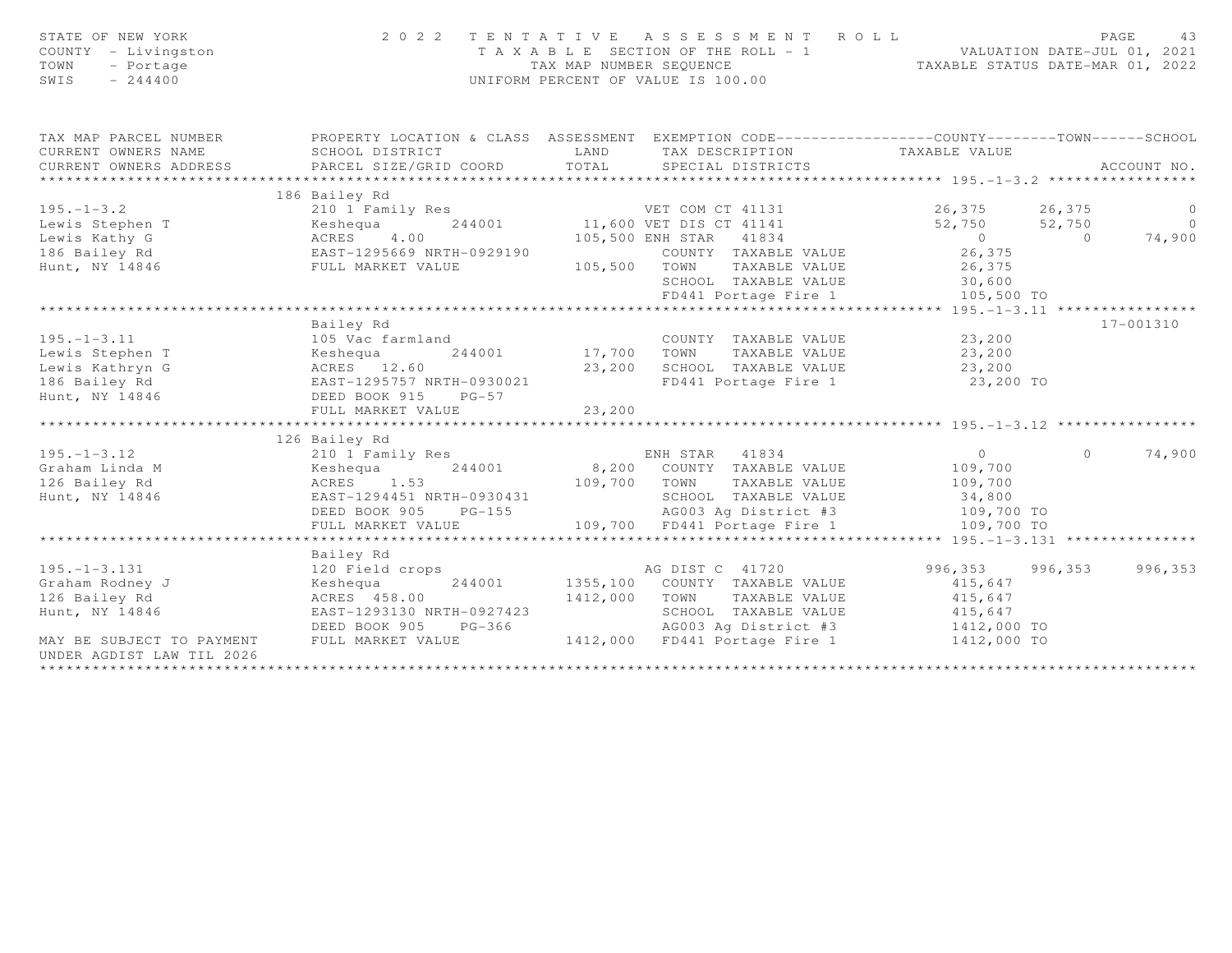|      | STATE OF NEW YORK   | 2022 TENTATIVE ASSESSMENT ROLL |                                       |                       |  |  |                                  |                 | PAGE | 44 |
|------|---------------------|--------------------------------|---------------------------------------|-----------------------|--|--|----------------------------------|-----------------|------|----|
|      | COUNTY - Livingston |                                | T A X A B L E SECTION OF THE ROLL - 1 |                       |  |  | VALUATION DATE-JUL 01, 2021      |                 |      |    |
|      | TOWN - Portage      |                                |                                       | MAP SECTION - 195     |  |  | TAXABLE STATUS DATE-MAR 01, 2022 |                 |      |    |
| SWIS | $-244400$           |                                |                                       | $SUB - SECTION - 000$ |  |  |                                  | RPS150/V04/L015 |      |    |
|      |                     |                                | UNIFORM PERCENT OF VALUE IS 100.00    |                       |  |  | CURRENT DATE 4/19/2022           |                 |      |    |

|                                 | TOTAL EXTENSION | FXTENSION | AD VALOREM | <b>FXFMPT</b> | TAXABLE  |
|---------------------------------|-----------------|-----------|------------|---------------|----------|
| CODE DISTRICT NAME PARCELS TYPE |                 | VALUE     | VALUE      | AMOUNT        | VALUE.   |
|                                 |                 |           |            |               |          |
| AG003 Ag District #3            | 5 TOTAL         |           | 3263,900   |               | 3263,900 |
| FD441 Portage Fire 1            | 9 TOTAL         |           | 3562,900   |               | 3562,900 |

#### \*\*\* S C H O O L D I S T R I C T S U M M A R Y \*\*\*

| CODE   | DISTRICT NAME             | TOTAL<br>PARCELS | ASSESSED<br>LAND | ASSESSED<br>TOTAL | EXEMPT<br>AMOUNT | TOTAL<br>TAXABLE | STAR<br>AMOUNT | STAR<br>TAXABLE |
|--------|---------------------------|------------------|------------------|-------------------|------------------|------------------|----------------|-----------------|
| 244001 | Keshequa                  | Q                | 3004,900         | 3562,900          | 2242,327         | 1320,573         | 149,800        | 1170,773        |
|        | $S \cup B = T \cup T A L$ |                  | 3004,900         | 3562,900          | 2242,327         | 1320,573         | 149,800        | 1170,773        |
|        | TOTAL                     | Q                | 3004,900         | 3562,900          | 2242,327         | 1320,573         | 149,800        | 1170,773        |

#### \*\*\* S Y S T E M C O D E S S U M M A R Y \*\*\*

### NO SYSTEM EXEMPTIONS AT THIS LEVEL

| CODE<br>DESCRIPTION | TOTAL<br>PARCELS | COUNTY   | TOWN     | SCHOOL   |
|---------------------|------------------|----------|----------|----------|
| 41131<br>VET COM CT |                  | 26,375   | 26,375   |          |
| 41141<br>VET DIS CT |                  | 52,750   | 52,750   |          |
| 41720<br>AG DIST C  |                  | 2242,327 | 2242,327 | 2242,327 |
| 41834<br>ENH STAR   |                  |          |          | 149,800  |
| TOTAL               |                  | 2321,452 | 2321,452 | 2392,127 |
|                     |                  |          |          |          |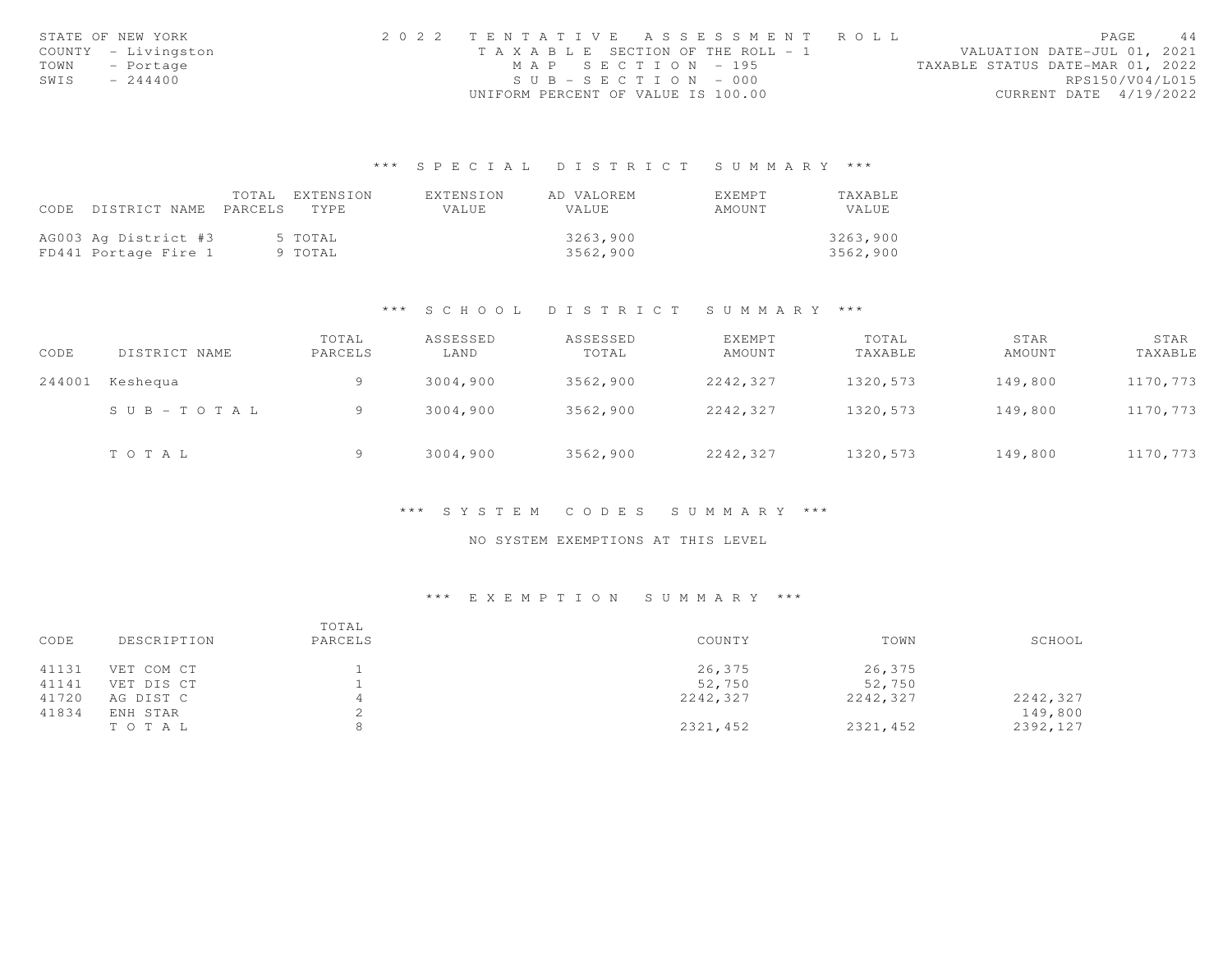| STATE OF NEW YORK   | 2022 TENTATIVE ASSESSMENT ROLL |                                    |                                       |                                  |                        | PAGE | 45 |
|---------------------|--------------------------------|------------------------------------|---------------------------------------|----------------------------------|------------------------|------|----|
| COUNTY - Livingston |                                |                                    | T A X A B L E SECTION OF THE ROLL - 1 | VALUATION DATE-JUL 01, 2021      |                        |      |    |
| TOWN - Portage      |                                | MAP SECTION - 195                  |                                       | TAXABLE STATUS DATE-MAR 01, 2022 |                        |      |    |
| $-244400$<br>SWIS   |                                | $SUB - SECTION - 000$              |                                       |                                  | RPS150/V04/L015        |      |    |
|                     |                                | UNIFORM PERCENT OF VALUE IS 100.00 |                                       |                                  | CURRENT DATE 4/19/2022 |      |    |

| ROLL |     | TOTAL   | <i>SSESSED</i> | A GALCCLU<br>⊥تان ن تا | 'AXABLE      | TAXABLE      | AXABLE | STAR        |
|------|-----|---------|----------------|------------------------|--------------|--------------|--------|-------------|
| SEC  | ION | PARCELS | LAND           | TOTAL                  | COUNTY       | TOWN         | SCHOOL | TAXABLI     |
|      |     |         | 3 N N 4<br>900 | 3562<br>.900           | 7241<br>.448 | 241<br>.7448 | .573   | 772<br>170. |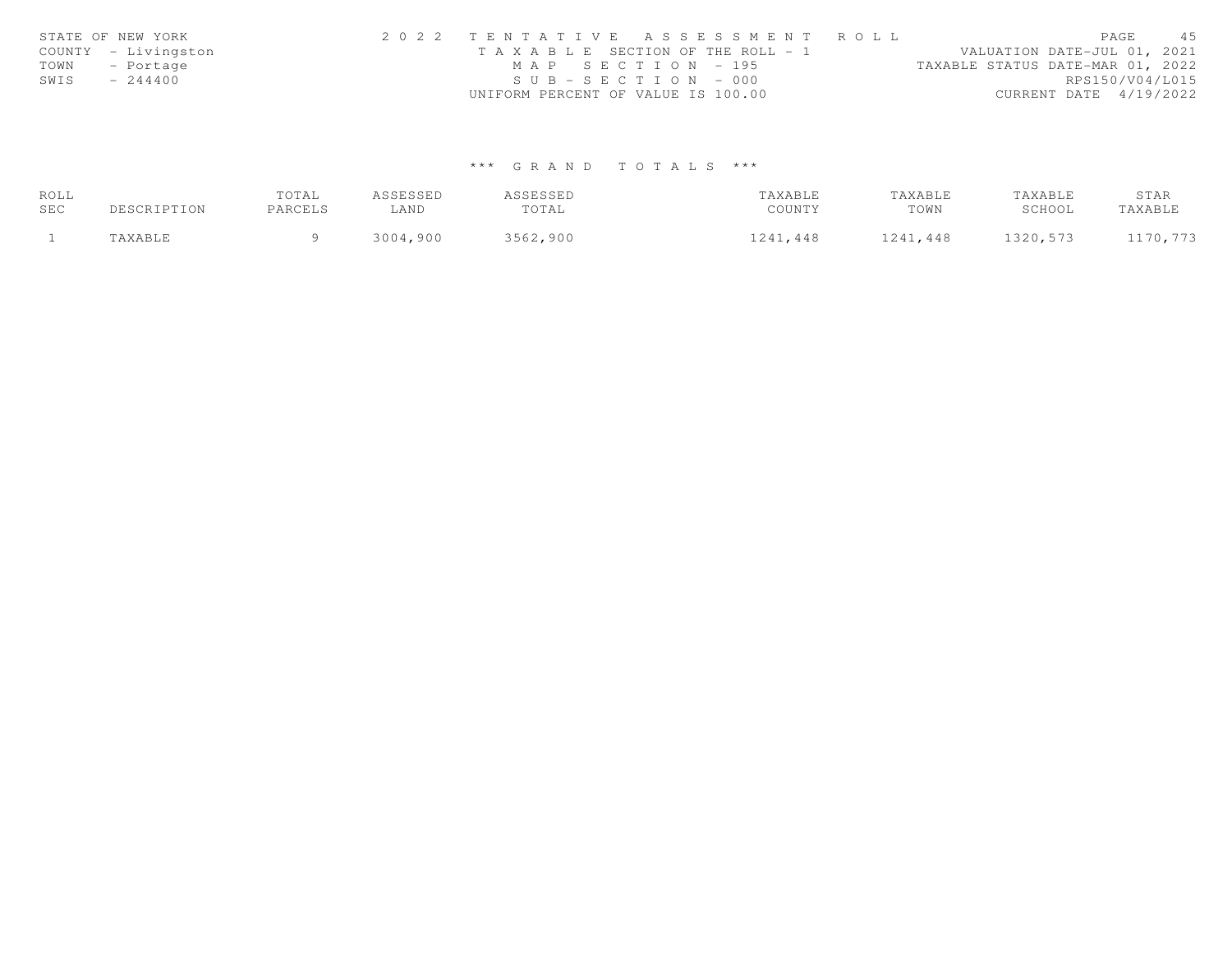| STATE OF NEW YORK<br>COUNTY - Livingston<br>TOWN<br>- Portage<br>$-244400$<br>SWIS |                                                | 2022 TENTATIVE ASSESSMENT ROLL<br>T A X A B L E SECTION OF THE ROLL - 1 VALUATION DATE-JUL 01, 2021<br>TAX MAP NUMBER SEQUENCE TAXABLE STATUS DATE-MAR 01, 2022<br>UNIFORM PERCENT OF VALUE IS 100.00 | PAGE<br>46                            |
|------------------------------------------------------------------------------------|------------------------------------------------|-------------------------------------------------------------------------------------------------------------------------------------------------------------------------------------------------------|---------------------------------------|
| TAX MAP PARCEL NUMBER                                                              |                                                | PROPERTY LOCATION & CLASS ASSESSMENT EXEMPTION CODE---------------COUNTY-------TOWN------SCHOOL                                                                                                       |                                       |
| CURRENT OWNERS NAME<br>CURRENT OWNERS ADDRESS                                      | SCHOOL DISTRICT<br>PARCEL SIZE/GRID COORD      | LAND<br>TAX DESCRIPTION<br>TOTAL<br>SPECIAL DISTRICTS                                                                                                                                                 | TAXABLE VALUE<br>ACCOUNT NO.          |
| ************************                                                           |                                                |                                                                                                                                                                                                       |                                       |
|                                                                                    | Pennycook Rd                                   |                                                                                                                                                                                                       | 17-003075                             |
| $196. - 1 - 1.1$<br>Cartwright Donald B                                            | 105 Vac farmland<br>Keshequa<br>244001         | AG DIST C 41720<br>427,000 COUNTY TAXABLE VALUE                                                                                                                                                       | 311,650<br>311,650 311,650<br>115,350 |
| 102 Paddy Ln                                                                       | ACRES 124.40                                   | 427,000 TOWN<br>TAXABLE VALUE                                                                                                                                                                         | 115,350                               |
| Macedon, NY 14502                                                                  | EAST-1299857 NRTH-0935048                      | SCHOOL TAXABLE VALUE                                                                                                                                                                                  | 115,350                               |
|                                                                                    | DEED BOOK 994 PG-334                           | AG003 Ag District #3                                                                                                                                                                                  | 427,000 TO                            |
| MAY BE SUBJECT TO PAYMENT<br>UNDER AGDIST LAW TIL 2026                             | FULL MARKET VALUE                              | 427,000 FD441 Portage Fire 1                                                                                                                                                                          | 427,000 TO                            |
|                                                                                    |                                                |                                                                                                                                                                                                       |                                       |
|                                                                                    | 9573 Pennycook Rd                              |                                                                                                                                                                                                       |                                       |
| $196. - 1 - 1.2$                                                                   | 210 1 Family Res                               | BAS STAR 41854                                                                                                                                                                                        | $\overline{0}$<br>$\bigcap$<br>30,000 |
| Harkness Diana                                                                     | 244001<br>Keshequa                             | 7,200 COUNTY TAXABLE VALUE                                                                                                                                                                            | 75,100                                |
| PO Box 204                                                                         | FRNT 189.32 DPTH 195.07                        | 75,100 TOWN<br>TAXABLE VALUE                                                                                                                                                                          | 75,100                                |
| Castile, NY 14427                                                                  | EAST-1298578 NRTH-0934976                      | SCHOOL TAXABLE VALUE                                                                                                                                                                                  | 45,100                                |
|                                                                                    | DEED BOOK 1075 PG-270                          | FD441 Portage Fire 1                                                                                                                                                                                  | 75,100 TO                             |
|                                                                                    | FULL MARKET VALUE<br>************************* | 75,100                                                                                                                                                                                                |                                       |
|                                                                                    | Pennycook Rd                                   |                                                                                                                                                                                                       | $17 - 000620$                         |
| $196. - 1 - 2.1$                                                                   | 105 Vac farmland                               | AG DIST C 41720                                                                                                                                                                                       | 719,559<br>719,559 719,559            |
| Ayers Thomas                                                                       | Keshequa<br>244001                             | 894,700 COUNTY TAXABLE VALUE                                                                                                                                                                          | 175,141                               |
| Gillette Douglas                                                                   | ACRES 309.00                                   | 894,700 TOWN<br>TAXABLE VALUE                                                                                                                                                                         | 175,141                               |
| 88 West Main St                                                                    | EAST-1302236 NRTH-0934724                      | SCHOOL TAXABLE VALUE                                                                                                                                                                                  | 175,141                               |
| PO Box 84                                                                          |                                                | AG003 Ag District #3                                                                                                                                                                                  | 894,700 TO                            |
| Pike, NY 14130                                                                     | FULL MARKET VALUE                              | 894,700 FD441 Portage Fire 1                                                                                                                                                                          | 894,700 TO                            |
| MAY BE SUBJECT TO PAYMENT<br>UNDER AGDIST LAW TIL 2026                             |                                                |                                                                                                                                                                                                       |                                       |
|                                                                                    |                                                |                                                                                                                                                                                                       |                                       |
|                                                                                    | 9512 Short Tract Rd                            |                                                                                                                                                                                                       | 17-001980                             |
| $196. - 1 - 4$                                                                     | 210 1 Family Res                               | ENH STAR 41834                                                                                                                                                                                        | $\overline{0}$<br>$\Omega$<br>74,900  |
| Battles Cheryl A<br>Attn: Timothy Battles                                          | 244001<br>Keshequa<br>ACRES<br>9.80            | 22,100 COUNTY TAXABLE VALUE<br>82,100 TOWN<br>TAXABLE VALUE                                                                                                                                           | 82,100<br>82,100                      |
| 3195 State St                                                                      | EAST-1305901 NRTH-0935766                      | SCHOOL TAXABLE VALUE                                                                                                                                                                                  | 7,200                                 |
| Caledonia, NY 14423                                                                | DEED BOOK 1263 PG-853                          | FD441 Portage Fire 1                                                                                                                                                                                  | 82,100 TO                             |
|                                                                                    | FULL MARKET VALUE                              | 82,100                                                                                                                                                                                                |                                       |
|                                                                                    |                                                |                                                                                                                                                                                                       |                                       |
|                                                                                    | 9531 Short Tract Rd                            |                                                                                                                                                                                                       | $17 - 001370$                         |
| $196. - 1 - 6.1$                                                                   | 210 1 Family Res                               | BAS STAR 41854                                                                                                                                                                                        | 30,000<br>$\overline{0}$<br>$\Omega$  |
|                                                                                    | 244001<br>Keshequa                             | 19,700 COUNTY TAXABLE VALUE                                                                                                                                                                           | 125,400                               |
| Coveny Shawn P<br>Rowley Cortney L                                                 | ACRES<br>8.20                                  | 125,400<br>TAXABLE VALUE<br>TOWN                                                                                                                                                                      | 125,400                               |
| 9531 Short Tract Rd                                                                | EAST-1306261 NRTH-0935231                      | SCHOOL TAXABLE VALUE                                                                                                                                                                                  | 95,400                                |
| Hunt, NY 14846                                                                     | DEED BOOK 1267 PG-694                          | FD441 Portage Fire 1                                                                                                                                                                                  | 125,400 TO                            |
|                                                                                    | FULL MARKET VALUE<br>************************  | 125,400<br>* * * * * * * *                                                                                                                                                                            |                                       |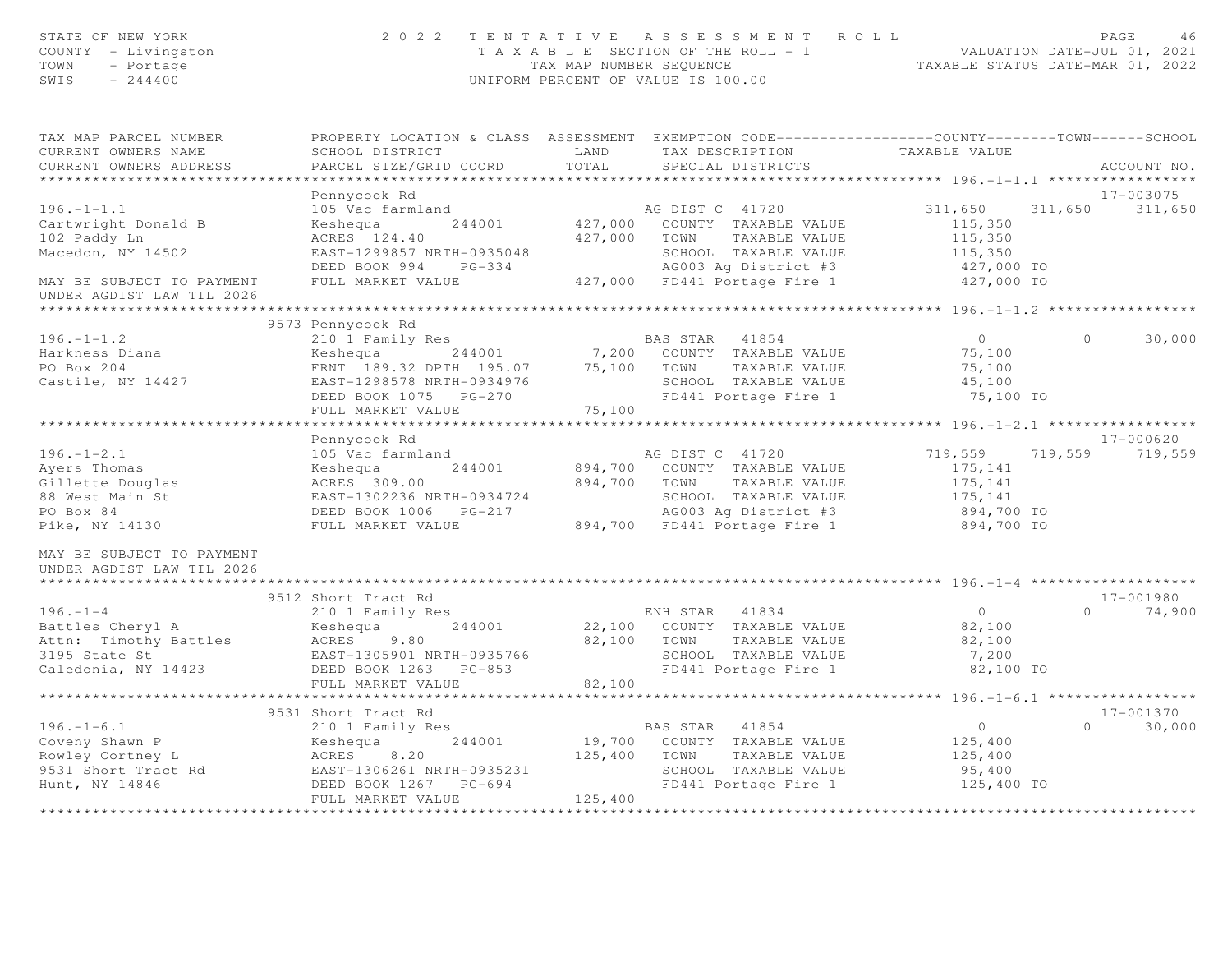| STATE OF NEW YORK<br>COUNTY - Livingston<br>TOWN<br>- Portage<br>SWIS<br>$-244400$ | 2 0 2 2                                                                                                                                    |                       | TENTATIVE ASSESSMENT ROLL<br>T A X A B L E SECTION OF THE ROLL - 1 VALUATION DATE-JUL 01, 2021<br>TAX MAP NUMBER SEQUENCE TAXABLE STATUS DATE-MAR 01, 2022<br>UNIFORM PERCENT OF VALUE IS 100.00 |                      | PAGE<br>47         |
|------------------------------------------------------------------------------------|--------------------------------------------------------------------------------------------------------------------------------------------|-----------------------|--------------------------------------------------------------------------------------------------------------------------------------------------------------------------------------------------|----------------------|--------------------|
| TAX MAP PARCEL NUMBER                                                              | PROPERTY LOCATION & CLASS ASSESSMENT EXEMPTION CODE----------------COUNTY-------TOWN------SCHOOL                                           |                       |                                                                                                                                                                                                  |                      |                    |
| CURRENT OWNERS NAME                                                                | SCHOOL DISTRICT                                                                                                                            | LAND                  | TAX DESCRIPTION TAXABLE VALUE                                                                                                                                                                    |                      |                    |
| CURRENT OWNERS ADDRESS                                                             | PARCEL SIZE/GRID COORD                                                                                                                     | TOTAL                 | SPECIAL DISTRICTS                                                                                                                                                                                |                      | ACCOUNT NO.        |
| ***********************                                                            |                                                                                                                                            |                       |                                                                                                                                                                                                  |                      |                    |
|                                                                                    | 1080 Route 70                                                                                                                              |                       |                                                                                                                                                                                                  |                      | 17-000130          |
| $196. - 1 - 7$                                                                     | 270 Mfg housing                                                                                                                            |                       | COUNTY TAXABLE VALUE                                                                                                                                                                             | 115,300              |                    |
|                                                                                    | Gibson Gerald W II<br>Baker Gibson Janine Markes 59.40<br>1723 Church St EAST-1307169 NRTH-0934997<br>Dalton, NY 14836 DEED BOOK 939 PG-85 | 86,300 TOWN           | TAXABLE VALUE                                                                                                                                                                                    | 115,300              |                    |
|                                                                                    |                                                                                                                                            |                       | 115,300 SCHOOL TAXABLE VALUE                                                                                                                                                                     | 115,300              |                    |
|                                                                                    |                                                                                                                                            |                       | FD441 Portage Fire 1                                                                                                                                                                             | 115,300 TO           |                    |
|                                                                                    |                                                                                                                                            | 115,300               |                                                                                                                                                                                                  |                      |                    |
|                                                                                    | FULL MARKET VALUE                                                                                                                          |                       |                                                                                                                                                                                                  |                      |                    |
|                                                                                    | 9557 Short Tract Rd                                                                                                                        |                       |                                                                                                                                                                                                  |                      | $17 - 002440$      |
| $196. - 1 - 8.11$                                                                  | 240 Rural res                                                                                                                              |                       | ENH STAR 41834                                                                                                                                                                                   | $\overline{0}$       | $0 \t 74,900$      |
| Spring John JJr                                                                    | Keshequa                                                                                                                                   |                       | 244001 25,900 COUNTY TAXABLE VALUE                                                                                                                                                               | 116,900              |                    |
| 9556 Short Tract Rd                                                                | ACRES 12.24                                                                                                                                |                       | 116,900 TOWN TAXABLE VALUE                                                                                                                                                                       | 116,900              |                    |
| Hunt, NY 14846                                                                     | EAST-1306195 NRTH-0934557                                                                                                                  |                       | SCHOOL TAXABLE VALUE                                                                                                                                                                             |                      |                    |
|                                                                                    | DEED BOOK 858 PG-52                                                                                                                        |                       | SCHOOL TAXABLE VALUE<br>FD441 Portage Fire 1                                                                                                                                                     | 42,000<br>116,900 TO |                    |
|                                                                                    | FULL MARKET VALUE                                                                                                                          | 116,900               |                                                                                                                                                                                                  |                      |                    |
|                                                                                    |                                                                                                                                            |                       |                                                                                                                                                                                                  |                      |                    |
|                                                                                    | 9586 Short Tract Rd                                                                                                                        |                       |                                                                                                                                                                                                  |                      | $17 - 002680$      |
| $196. - 1 - 9$                                                                     | 210 1 Family Res                                                                                                                           |                       | ENH STAR 41834                                                                                                                                                                                   | $\overline{0}$       | 74,900<br>$\Omega$ |
| Morris Gayla M                                                                     | Keshequa 244001 13,800 COUNTY TAXABLE VALUE<br>ACRES 4.40 BANKFirstam 169,000 TOWN TAXABLE VALUE                                           |                       |                                                                                                                                                                                                  | 169,000              |                    |
| 9586 Short Tract Rd                                                                |                                                                                                                                            |                       |                                                                                                                                                                                                  | 169,000              |                    |
| Hunt, NY 14846                                                                     | EAST-1305500 NRTH-0934413<br>EAST-1305500 NRTH-0934413<br>DEED BOOK 1297 PG-286                                                            |                       | SCHOOL TAXABLE VALUE                                                                                                                                                                             | 94,100               |                    |
|                                                                                    |                                                                                                                                            |                       | FD441 Portage Fire 1                                                                                                                                                                             | 169,000 TO           |                    |
|                                                                                    | FULL MARKET VALUE                                                                                                                          | 169,000               |                                                                                                                                                                                                  |                      |                    |
|                                                                                    |                                                                                                                                            |                       |                                                                                                                                                                                                  |                      |                    |
| $196. - 1 - 10.1$                                                                  | Short Tract Rd                                                                                                                             |                       | COUNTY TAXABLE VALUE                                                                                                                                                                             |                      | 17-000460          |
| Bugman Jason E                                                                     | 323 Vacant rural<br>szs vacant fura<br>Keshequa<br>244001                                                                                  | COUNTY<br>12,900 TOWN | TAXABLE VALUE                                                                                                                                                                                    | 12,900<br>12,900     |                    |
| PO Box 1052                                                                        | ACRES 10.10                                                                                                                                |                       | 12,900 SCHOOL TAXABLE VALUE                                                                                                                                                                      |                      |                    |
| Arkport, NY 14807                                                                  | EAST-1305127 NRTH-0933991                                                                                                                  |                       | FD441 Portage Fire 1                                                                                                                                                                             | 12,900<br>12,900 TO  |                    |
|                                                                                    | DEED BOOK 980<br>$PG-241$                                                                                                                  |                       |                                                                                                                                                                                                  |                      |                    |
|                                                                                    | FULL MARKET VALUE                                                                                                                          | 12,900                |                                                                                                                                                                                                  |                      |                    |
|                                                                                    |                                                                                                                                            |                       |                                                                                                                                                                                                  |                      |                    |
|                                                                                    | 9626 Short Tract Rd                                                                                                                        |                       |                                                                                                                                                                                                  |                      |                    |
| $196. - 1 - 10.2$                                                                  | 210 1 Family Res                                                                                                                           |                       |                                                                                                                                                                                                  | $\overline{0}$       | 74,900<br>$\Omega$ |
| ----- ----<br>Bugman Keith<br>Bugman Debra A                                       | Keshequa                                                                                                                                   |                       | ENH STAR 41834<br>244001 15,900 COUNTY TAXABLE VALUE                                                                                                                                             | 110,000              |                    |
| Bugman Debra A                                                                     | 5.80<br>ACRES                                                                                                                              | 110,000               | TOWN<br>TAXABLE VALUE                                                                                                                                                                            | 110,000              |                    |
| 9626 Short Tract Rd                                                                | EAST-1305286 NRTH-0933612                                                                                                                  |                       | SCHOOL TAXABLE VALUE                                                                                                                                                                             | 35,100               |                    |
| Hunt, NY 14846                                                                     | DEED BOOK 600<br>PG-00166                                                                                                                  |                       | FD441 Portage Fire 1                                                                                                                                                                             | 110,000 TO           |                    |
|                                                                                    | FULL MARKET VALUE                                                                                                                          | 110,000               |                                                                                                                                                                                                  |                      |                    |
|                                                                                    |                                                                                                                                            |                       |                                                                                                                                                                                                  |                      |                    |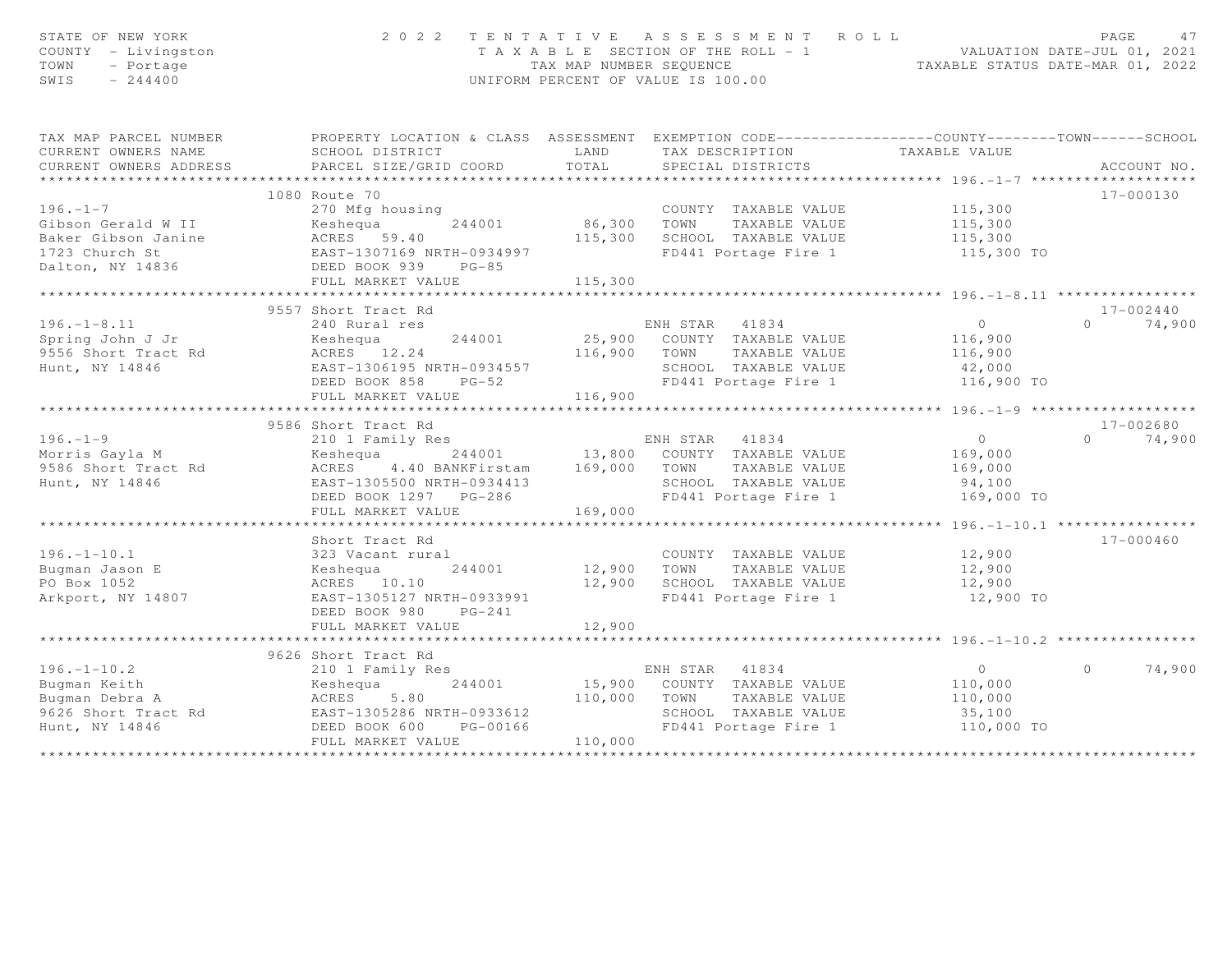| STATE OF NEW YORK<br>COUNTY - Livingston<br>TOWN<br>- Portage<br>SWIS<br>$-244400$                                                                                                     |                                                                                                                                                       | TAX MAP NUMBER SEQUENCE       | 2022 TENTATIVE ASSESSMENT ROLL<br>T A X A B L E SECTION OF THE ROLL - 1<br>UNIFORM PERCENT OF VALUE IS 100.00                                                                                                    | VALUATION DATE-JUL 01, 2021<br>TAXABLE STATUS DATE-MAR 01, 2022         |                           | PAGE<br>48                     |
|----------------------------------------------------------------------------------------------------------------------------------------------------------------------------------------|-------------------------------------------------------------------------------------------------------------------------------------------------------|-------------------------------|------------------------------------------------------------------------------------------------------------------------------------------------------------------------------------------------------------------|-------------------------------------------------------------------------|---------------------------|--------------------------------|
| TAX MAP PARCEL NUMBER<br>CURRENT OWNERS NAME<br>CURRENT OWNERS ADDRESS                                                                                                                 | SCHOOL DISTRICT<br>PARCEL SIZE/GRID COORD                                                                                                             | LAND<br>TOTAL                 | PROPERTY LOCATION & CLASS ASSESSMENT EXEMPTION CODE----------------COUNTY-------TOWN------SCHOOL<br>TAX DESCRIPTION<br>SPECIAL DISTRICTS                                                                         | TAXABLE VALUE                                                           |                           | ACCOUNT NO.                    |
| $196. - 1 - 11.1$<br>Parthemer Keith<br>Parthemer Donna<br>459 Springbrook Rd<br>Hunt, NY 14846<br>MAY BE SUBJECT TO PAYMENT                                                           | Pennycook Rd<br>105 Vac farmland<br>244001<br>Keshequa<br>ACRES 51.00<br>EAST-1299208 NRTH-0933832<br>DEED BOOK 1203 PG-379<br>FULL MARKET VALUE      |                               | AG DIST C 41720<br>95,800 COUNTY TAXABLE VALUE<br>95,800 TOWN TAXABLE VALUE<br>SCHOOL TAXABLE VALUE<br>AG003 Ag District #3<br>95,800 FD441 Portage Fire 1<br>AG003 Ag District #3                               | 64, 214 64, 214<br>31,586<br>31,586<br>31,586<br>95,800 TO<br>95,800 TO |                           | 17-000870<br>64,214            |
| UNDER AGDIST LAW TIL 2026<br>$196. - 1 - 11.2$<br>Borden Jason J<br>Borden Bobbie J<br>1522 Route 436 Rd W<br>Reserve the BAST-1297664 NRTH-0933945<br>Nunda, NY 14517                 | 9628 Pennycook Rd<br>220 2 Family Res<br>244001<br>Keshequa<br>ACRES 5.16<br>DEED BOOK 1270 PG-1255<br>FULL MARKET VALUE                              | 13,100<br>125,300             | COUNTY TAXABLE VALUE<br>TAXABLE VALUE<br>TOWN<br>125,300 SCHOOL TAXABLE VALUE<br>FD441 Portage Fire 1                                                                                                            | 125,300<br>125,300<br>125,300<br>125,300 TO                             |                           |                                |
| $196. - 1 - 12$<br>Muniz Michael<br>Muniz Angela<br>6495 Hardwicks Creek Rd EAST-1298050 NRTH-0932919<br>Clay City, KY 40312                                                           | 9676 Pennycook Rd<br>210 1 Family Res<br>Keshequa 244001 7,500<br>ACRES 1.00 BANKFIRSTAM 47,900<br>DEED BOOK 1297 PG-502<br>FULL MARKET VALUE         | 47,900                        | COUNTY TAXABLE VALUE<br>TAXABLE VALUE<br>TOWN<br>SCHOOL TAXABLE VALUE<br>FD441 Portage Fire 1                                                                                                                    | 47,900<br>47,900<br>47,900<br>47,900 TO                                 |                           | 17-000840                      |
| $196. - 1 - 13$<br>Parthemer Keith<br>Parthemer Donna<br>459 Springbrook Rd<br>Hunt, NY 14846<br>MAY BE SUBJECT TO PAYMENT<br>UNDER AGDIST LAW TIL 2026                                | 469 Springbrook Rd<br>112 Dairy farm<br>Keshequa<br>244001<br>ACRES 189.50<br>EAST-1299902 NRTH-0931958<br>DEED BOOK 1203 PG-379<br>FULL MARKET VALUE |                               | AG DIST C 41720<br>592,700 BAS STAR 41854<br>747,300 COUNTY TAXABLE VALUE<br>TOWN<br>TAXABLE VALUE<br>SCHOOL TAXABLE VALUE 278,845<br>747,300 AG003 Ag District #3 747,300 TO<br>FD441 Portage Fire 1 747,300 TO | 438,455<br>$\overline{0}$<br>308,845<br>308,845                         | 438,455<br>$\overline{0}$ | 17-000850<br>438,455<br>30,000 |
| $196. - 1 - 14.1$<br>Parthemer Keith<br>Parthemer Donna<br>459 Springbrook Rd<br>Hunt, NY 14846<br>MAY BE SUBJECT TO PAYMENT<br>UNDER AGDIST LAW TIL 2026<br>************************* | Pennycook Rd<br>105 Vac farmland<br>Keshequa<br>244001<br>ACRES 63.40<br>EAST-1298338 NRTH-0931495<br>DEED BOOK 1203<br>PG-379<br>FULL MARKET VALUE   | 205,700<br>205,700<br>205,700 | AG DIST C 41720<br>COUNTY TAXABLE VALUE<br>TOWN<br>TAXABLE VALUE<br>SCHOOL TAXABLE VALUE<br>AG003 Ag District #3<br>FD441 Portage Fire 1                                                                         | 151,846<br>53,854<br>53,854<br>53,854<br>205,700 TO<br>205,700 TO       | 151,846                   | 17-000880<br>151,846           |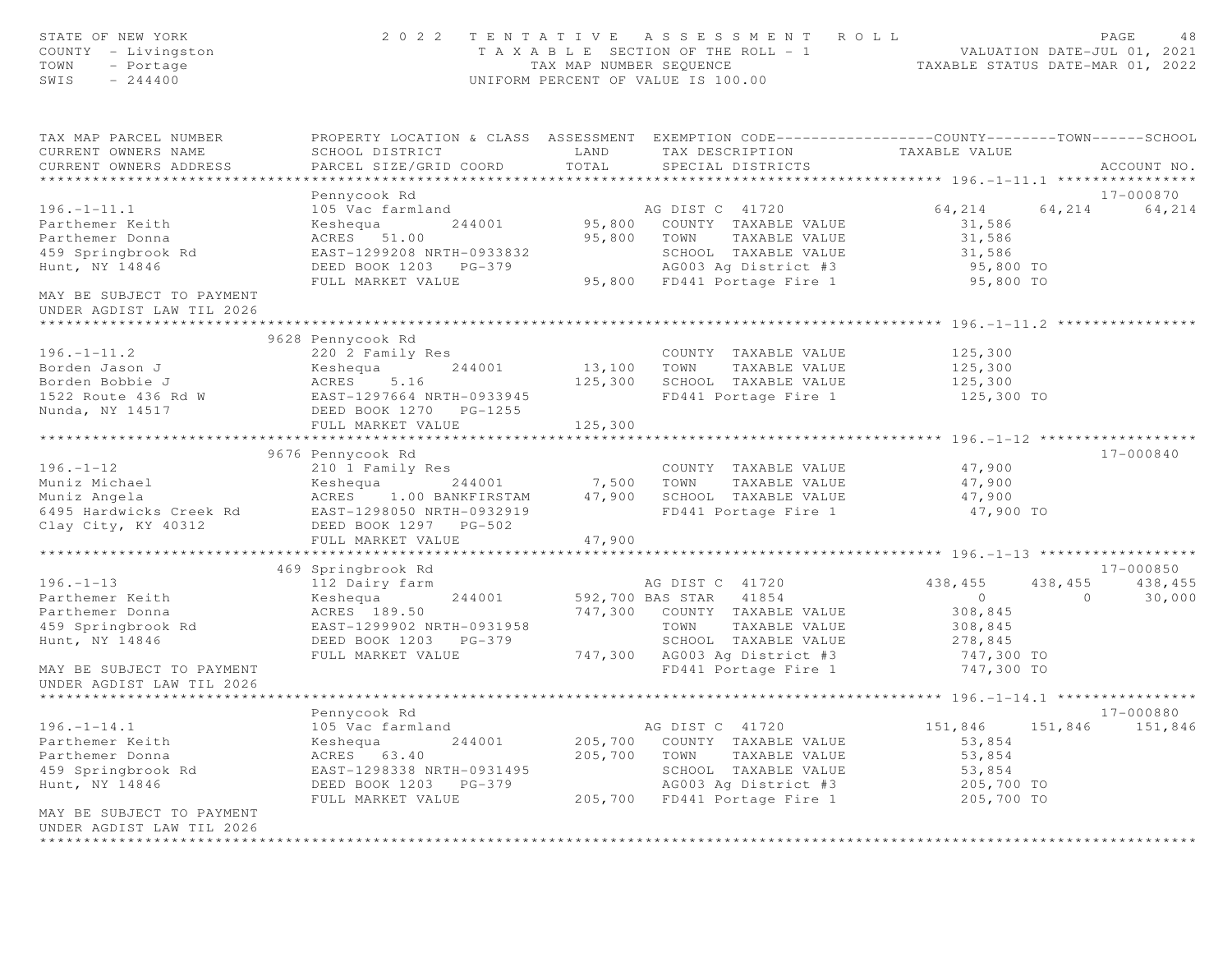| STATE OF NEW YORK<br>COUNTY - Livingston<br>TOWN<br>- Portage<br>$-244400$<br>SWIS                                                                                                   |                                                                                                                                              |                                                                                                                                 | 2022 TENTATIVE ASSESSMENT ROLL<br>T A X A B L E SECTION OF THE ROLL - 1 VALUATION DATE-JUL 01, 2021<br>TAX MAP NUMBER SEQUENCE TAXABLE STATUS DATE-MAR 01, 2022<br>UNIFORM PERCENT OF VALUE IS 100.00 |                | PAGE<br>49               |
|--------------------------------------------------------------------------------------------------------------------------------------------------------------------------------------|----------------------------------------------------------------------------------------------------------------------------------------------|---------------------------------------------------------------------------------------------------------------------------------|-------------------------------------------------------------------------------------------------------------------------------------------------------------------------------------------------------|----------------|--------------------------|
| TAX MAP PARCEL NUMBER<br>CURRENT OWNERS NAME<br>CURRENT OWNERS ADDRESS                                                                                                               | PROPERTY LOCATION & CLASS ASSESSMENT EXEMPTION CODE---------------COUNTY-------TOWN------SCHOOL<br>SCHOOL DISTRICT<br>PARCEL SIZE/GRID COORD | <b>EXAMPLE SERVICE SERVICE SERVICE SERVICE SERVICE SERVICE SERVICE SERVICE SERVICE SERVICE SERVICE SERVICE SERVICE</b><br>TOTAL | TAX DESCRIPTION<br>SPECIAL DISTRICTS                                                                                                                                                                  | TAXABLE VALUE  | ACCOUNT NO.              |
| ***********************                                                                                                                                                              |                                                                                                                                              |                                                                                                                                 |                                                                                                                                                                                                       |                |                          |
|                                                                                                                                                                                      | 9788 Pennycook Rd                                                                                                                            |                                                                                                                                 |                                                                                                                                                                                                       |                |                          |
|                                                                                                                                                                                      |                                                                                                                                              |                                                                                                                                 | COUNTY TAXABLE VALUE 132,800                                                                                                                                                                          |                |                          |
|                                                                                                                                                                                      |                                                                                                                                              |                                                                                                                                 |                                                                                                                                                                                                       | 132,800        |                          |
|                                                                                                                                                                                      |                                                                                                                                              |                                                                                                                                 |                                                                                                                                                                                                       | 132,800        |                          |
|                                                                                                                                                                                      |                                                                                                                                              |                                                                                                                                 | SCROOL TAXABLE VALUE 132,000<br>FD441 Portage Fire 1 132,800 TO                                                                                                                                       |                |                          |
|                                                                                                                                                                                      |                                                                                                                                              |                                                                                                                                 |                                                                                                                                                                                                       |                |                          |
|                                                                                                                                                                                      |                                                                                                                                              | ********************                                                                                                            |                                                                                                                                                                                                       |                |                          |
|                                                                                                                                                                                      | 315 Bolton Rd                                                                                                                                |                                                                                                                                 |                                                                                                                                                                                                       |                | 17-001290                |
| $196. - 1 - 15$<br>190.-1-19<br>Davis Ivan                                                                                                                                           | 270 Mfg housing                                                                                                                              | 22,600 TOWN                                                                                                                     | COUNTY TAXABLE VALUE 41,400                                                                                                                                                                           | 41,400         |                          |
| Davis Ivan Meshequa 244001<br>10042 South River Rd ACRES 12.20<br>West Wildels Research Research 202225 WPTV 0021022                                                                 |                                                                                                                                              |                                                                                                                                 | TAXABLE VALUE<br>41,400 SCHOOL TAXABLE VALUE                                                                                                                                                          | 41,400         |                          |
| Hunt, NY 14846                                                                                                                                                                       | EAST-1297375 NRTH-0931032                                                                                                                    |                                                                                                                                 | FD441 Portage Fire 1                                                                                                                                                                                  | 41,400 TO      |                          |
|                                                                                                                                                                                      | DEED BOOK 1283 PG-1265                                                                                                                       |                                                                                                                                 |                                                                                                                                                                                                       |                |                          |
|                                                                                                                                                                                      | FULL MARKET VALUE                                                                                                                            | 41,400                                                                                                                          |                                                                                                                                                                                                       |                |                          |
|                                                                                                                                                                                      |                                                                                                                                              |                                                                                                                                 |                                                                                                                                                                                                       |                |                          |
|                                                                                                                                                                                      | 9718 Short Tract Rd                                                                                                                          |                                                                                                                                 |                                                                                                                                                                                                       |                | 17-001470                |
| $196. - 1 - 16$                                                                                                                                                                      | 112 Dairy farm<br>112 Dairy farm 6.1 March 2015 MG DIST C 41720                                                                              |                                                                                                                                 |                                                                                                                                                                                                       | 330,786        | 330,786 330,786          |
| Krenzer David J                                                                                                                                                                      | Keshequa                                                                                                                                     |                                                                                                                                 | 244001 412,900 BAS STAR 41854<br>479,400 COUNTY TAXABLE VALUE                                                                                                                                         | $\sim$ 0       | $\overline{0}$<br>30,000 |
| 9718 Short Tract Rd (ACRES 136.10)                                                                                                                                                   |                                                                                                                                              |                                                                                                                                 |                                                                                                                                                                                                       | 148,614        |                          |
| Hunt, NY 14846                                                                                                                                                                       |                                                                                                                                              |                                                                                                                                 |                                                                                                                                                                                                       | 148,614        |                          |
|                                                                                                                                                                                      |                                                                                                                                              |                                                                                                                                 | SCHOOL TAXABLE VALUE 118,614<br>AG003 Ag District #3 479,400 TO                                                                                                                                       |                |                          |
| MAY BE SUBJECT TO PAYMENT                                                                                                                                                            |                                                                                                                                              |                                                                                                                                 |                                                                                                                                                                                                       |                |                          |
| UNDER AGDIST LAW TIL 2026                                                                                                                                                            |                                                                                                                                              |                                                                                                                                 | FD441 Portage Fire 1                                                                                                                                                                                  | 479,400 TO     |                          |
|                                                                                                                                                                                      | 893 Clark Rd                                                                                                                                 |                                                                                                                                 |                                                                                                                                                                                                       |                |                          |
| $196. - 1 - 17.3$                                                                                                                                                                    |                                                                                                                                              |                                                                                                                                 |                                                                                                                                                                                                       | $\overline{0}$ | $\Omega$<br>30,000       |
| Howe Kevin                                                                                                                                                                           |                                                                                                                                              |                                                                                                                                 |                                                                                                                                                                                                       | 134,500        |                          |
| 893 Clark Rd                                                                                                                                                                         |                                                                                                                                              |                                                                                                                                 |                                                                                                                                                                                                       | 134,500        |                          |
| Hunt, NY 14846                                                                                                                                                                       | BANKCASTILE                                                                                                                                  |                                                                                                                                 | SCHOOL TAXABLE VALUE 104,500                                                                                                                                                                          |                |                          |
|                                                                                                                                                                                      | EAST-1306507 NRTH-0932114                                                                                                                    |                                                                                                                                 | FD441 Portage Fire 1                                                                                                                                                                                  | 134,500 TO     |                          |
|                                                                                                                                                                                      | DEED BOOK 793 PG-335                                                                                                                         |                                                                                                                                 |                                                                                                                                                                                                       |                |                          |
|                                                                                                                                                                                      | FULL MARKET VALUE                                                                                                                            | 134,500                                                                                                                         |                                                                                                                                                                                                       |                |                          |
|                                                                                                                                                                                      |                                                                                                                                              |                                                                                                                                 |                                                                                                                                                                                                       |                |                          |
|                                                                                                                                                                                      | Clark Rd                                                                                                                                     |                                                                                                                                 |                                                                                                                                                                                                       |                |                          |
|                                                                                                                                                                                      |                                                                                                                                              |                                                                                                                                 | COUNTY TAXABLE VALUE                                                                                                                                                                                  | 8,000          |                          |
|                                                                                                                                                                                      | 244001                                                                                                                                       | 8,000                                                                                                                           | TAXABLE VALUE<br>TOWN                                                                                                                                                                                 | 8,000          |                          |
|                                                                                                                                                                                      |                                                                                                                                              |                                                                                                                                 | 8,000 SCHOOL TAXABLE VALUE                                                                                                                                                                            | 8,000          |                          |
|                                                                                                                                                                                      | EAST-1307404 NRTH-0932288<br>$PG-364$                                                                                                        |                                                                                                                                 | FD441 Portage Fire 1                                                                                                                                                                                  | 8,000 TO       |                          |
| 196.-1-17.12<br>Clancy Harold W 314 Rural vac<10<br>Clancy Virginia A ACRES 1.40<br>1427 Tudor Way EAST-1307404 NRTH-<br>Farmington, NY 14425 DEED BOOK 969 1<br>THE CRES BOOK 969 1 | FULL MARKET VALUE                                                                                                                            | 8,000                                                                                                                           |                                                                                                                                                                                                       |                |                          |
|                                                                                                                                                                                      |                                                                                                                                              |                                                                                                                                 |                                                                                                                                                                                                       |                |                          |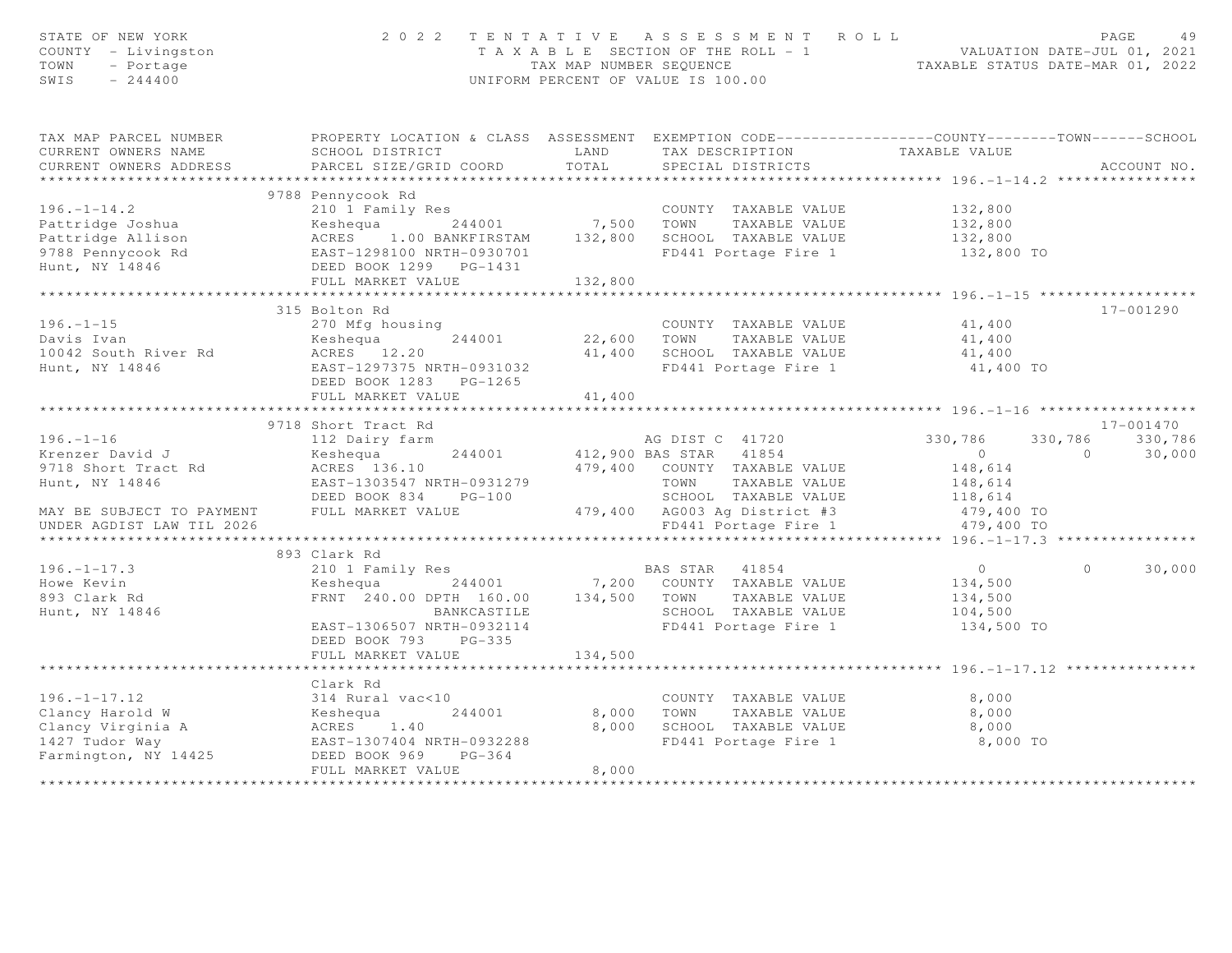| STATE OF NEW YORK<br>COUNTY - Livingston<br>TOWN<br>- Portage<br>SWIS<br>$-244400$ |                                                                                                                                               | TAX MAP NUMBER SEQUENCE  | 2022 TENTATIVE ASSESSMENT ROLL<br>T A X A B L E SECTION OF THE ROLL - 1<br>UNIFORM PERCENT OF VALUE IS 100.00 | VALUATION DATE-JUL 01, 2021<br>TAXABLE STATUS DATE-MAR 01, 2022 | PAGE<br>50        |
|------------------------------------------------------------------------------------|-----------------------------------------------------------------------------------------------------------------------------------------------|--------------------------|---------------------------------------------------------------------------------------------------------------|-----------------------------------------------------------------|-------------------|
| TAX MAP PARCEL NUMBER<br>CURRENT OWNERS NAME<br>CURRENT OWNERS ADDRESS             | PROPERTY LOCATION & CLASS ASSESSMENT EXEMPTION CODE----------------COUNTY-------TOWN------SCHOOL<br>SCHOOL DISTRICT<br>PARCEL SIZE/GRID COORD | LAND<br>TOTAL            | TAX DESCRIPTION<br>SPECIAL DISTRICTS                                                                          | TAXABLE VALUE                                                   | ACCOUNT NO.       |
|                                                                                    | 876 Clark Rd                                                                                                                                  |                          |                                                                                                               |                                                                 | 17-001550         |
| $196. - 1 - 17.111$                                                                | 210 1 Family Res                                                                                                                              |                          | COUNTY TAXABLE VALUE                                                                                          | 32,700                                                          |                   |
| Fahey Brian                                                                        | Keshequa<br>244001                                                                                                                            | COUNT<br>8,400 TOWN      | TAXABLE VALUE                                                                                                 | 32,700                                                          |                   |
| 876 Clark Rd                                                                       | ACRES<br>1.70                                                                                                                                 | 32,700                   | SCHOOL TAXABLE VALUE                                                                                          | 32,700                                                          |                   |
| Hunt, NY 14846                                                                     | EAST-1306091 NRTH-0931818<br>DEED BOOK 1255 PG-458                                                                                            |                          | FD441 Portage Fire 1                                                                                          | 32,700 TO                                                       |                   |
|                                                                                    | FULL MARKET VALUE                                                                                                                             | 32,700<br>************** |                                                                                                               |                                                                 |                   |
|                                                                                    | 1116 Clark Rd                                                                                                                                 |                          |                                                                                                               |                                                                 |                   |
| $196. - 1 - 17.113$                                                                | 240 Rural res                                                                                                                                 |                          | BAS STAR 41854                                                                                                | $\circ$                                                         | 30,000<br>$\circ$ |
| Diangelo Michael                                                                   | Keshequa                                                                                                                                      |                          | 244001 59,600 COUNTY TAXABLE VALUE                                                                            | 242,200                                                         |                   |
| Diangelo Dorothy                                                                   | ACRES 39.60 BANK LERETA                                                                                                                       | 242,200                  | TOWN<br>TAXABLE VALUE                                                                                         | 242,200                                                         |                   |
| 1116 Clark Rd                                                                      | EAST-1307865 NRTH-0931529                                                                                                                     |                          | SCHOOL TAXABLE VALUE                                                                                          | 212,200                                                         |                   |
| Hunt, NY 14846                                                                     | DEED BOOK 904 PG-63                                                                                                                           |                          | AG003 Aq District #3                                                                                          | 242,200 TO                                                      |                   |
|                                                                                    | FULL MARKET VALUE                                                                                                                             |                          | 242,200 FD441 Portage Fire 1                                                                                  | 242,200 TO                                                      |                   |
|                                                                                    | ***********************                                                                                                                       |                          |                                                                                                               | **** 196.-1-17.114 *                                            |                   |
|                                                                                    | Short Tract Rd                                                                                                                                |                          |                                                                                                               |                                                                 |                   |
| $196. - 1 - 17.114$                                                                | 311 Res vac land                                                                                                                              |                          | COUNTY TAXABLE VALUE                                                                                          | 16,100                                                          |                   |
| 73 Main Street Associates                                                          | 244001<br>Keshequa                                                                                                                            | 16,100                   | TOWN<br>TAXABLE VALUE                                                                                         | 16,100                                                          |                   |
| 175 VanDyke St                                                                     | 5.90<br>ACRES                                                                                                                                 | 16,100                   | SCHOOL TAXABLE VALUE                                                                                          | 16,100                                                          |                   |
| Brooklyn, NY 11231                                                                 | EAST-1305812 NRTH-0933493<br>DEED BOOK 1292 PG-2462                                                                                           |                          | FD441 Portage Fire 1                                                                                          | 16,100 TO                                                       |                   |
|                                                                                    | FULL MARKET VALUE                                                                                                                             | 16,100                   |                                                                                                               |                                                                 |                   |
|                                                                                    |                                                                                                                                               |                          |                                                                                                               |                                                                 |                   |
| $196. - 1 - 17.116$                                                                | Clark Rd                                                                                                                                      |                          | AG DIST C 41720                                                                                               |                                                                 |                   |
| 73 Main Street Associates                                                          | 112 Dairy farm<br>Keshequa<br>244001                                                                                                          |                          | 304,500 COUNTY TAXABLE VALUE                                                                                  | 237,773<br>237,773<br>170,427                                   | 237,773           |
| 175 VanDyke St                                                                     | ACRES 87.10                                                                                                                                   | 408,200                  | TOWN<br>TAXABLE VALUE                                                                                         | 170,427                                                         |                   |
| Brooklyn, NY 11231                                                                 | EAST-1306428 NRTH-0931698                                                                                                                     |                          | SCHOOL TAXABLE VALUE                                                                                          | 170,427                                                         |                   |
|                                                                                    | DEED BOOK 1292 PG-2462                                                                                                                        |                          | AG003 Aq District #3                                                                                          | 408,200 TO                                                      |                   |
| MAY BE SUBJECT TO PAYMENT                                                          | FULL MARKET VALUE                                                                                                                             |                          | 408,200 FD441 Portage Fire 1                                                                                  | 408,200 TO                                                      |                   |
| UNDER AGDIST LAW TIL 2026<br>******************************                        |                                                                                                                                               |                          |                                                                                                               |                                                                 |                   |
|                                                                                    | Clark Rd                                                                                                                                      |                          |                                                                                                               |                                                                 |                   |
| $196. - 1 - 17.117$                                                                | 311 Res vac land                                                                                                                              |                          | COUNTY TAXABLE VALUE                                                                                          | 14,400                                                          |                   |
| Howe Kevin D                                                                       | 244001<br>Keshequa                                                                                                                            | 14,400                   | TOWN<br>TAXABLE VALUE                                                                                         | 14,400                                                          |                   |
| 893 Clark Rd                                                                       | ACRES<br>4.83                                                                                                                                 | 14,400                   | SCHOOL TAXABLE VALUE                                                                                          | 14,400                                                          |                   |
| Hunt, NY 14846                                                                     | EAST-1306966 NRTH-0932250                                                                                                                     |                          | FD441 Portage Fire 1                                                                                          | 14,400 TO                                                       |                   |
|                                                                                    | DEED BOOK 1280<br>PG-2116                                                                                                                     |                          |                                                                                                               |                                                                 |                   |
|                                                                                    | FULL MARKET VALUE                                                                                                                             | 14,400                   |                                                                                                               |                                                                 |                   |
|                                                                                    |                                                                                                                                               |                          |                                                                                                               | ******** 196.-1-18.11 ***                                       |                   |
|                                                                                    | 9878 Pennycook Rd                                                                                                                             |                          |                                                                                                               |                                                                 | 17-000330         |
| $196. - 1 - 18.11$                                                                 | 210 1 Family Res                                                                                                                              |                          | COUNTY TAXABLE VALUE                                                                                          | 118,200                                                         |                   |
| Christiano Guy M                                                                   | Keshequa<br>244001                                                                                                                            | 8,200                    | TOWN<br>TAXABLE VALUE                                                                                         | 118,200                                                         |                   |
| Christiano Lisa M                                                                  | ACRES<br>1.50 BANK LERETA                                                                                                                     | 118,200                  | SCHOOL TAXABLE VALUE                                                                                          | 118,200                                                         |                   |
| 9878 Pennycook Rd                                                                  | EAST-1298562 NRTH-0929264                                                                                                                     |                          | FD441 Portage Fire 1                                                                                          | 118,200 TO                                                      |                   |
| Hunt, NY 14846                                                                     | DEED BOOK 1298 PG-2228<br>FULL MARKET VALUE                                                                                                   | 118,200                  |                                                                                                               |                                                                 |                   |
| *****************                                                                  | *********************************                                                                                                             |                          | ************************                                                                                      |                                                                 |                   |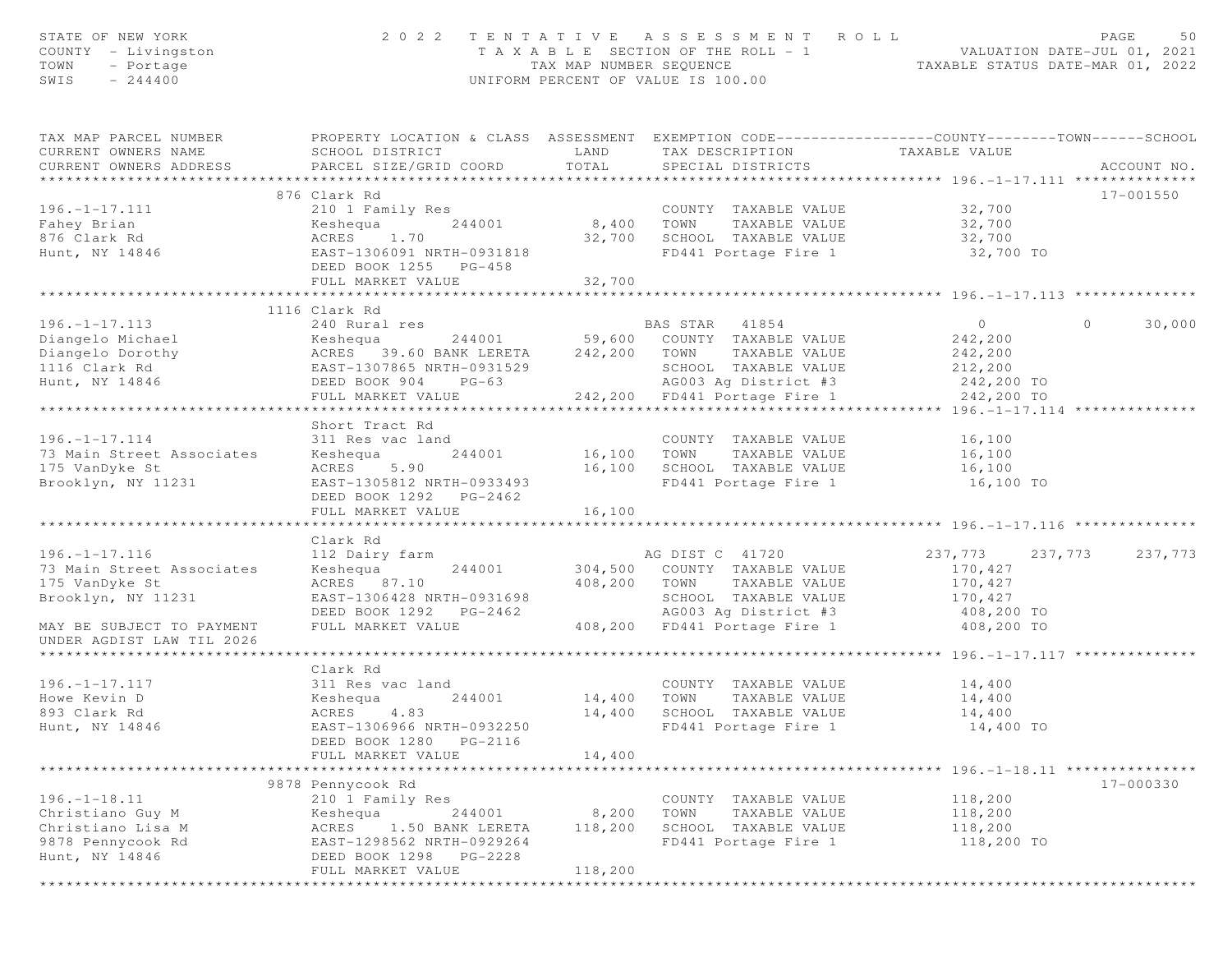| T A X A B L E SECTION OF THE ROLL - 1<br>TAX MAP NUMBER SEQUENCE<br>TAXABLE STATUS DATE-MAR 01, 2022<br>COUNTY - Livingston<br>TOWN<br>- Portage<br>$-244400$<br>SWIS<br>UNIFORM PERCENT OF VALUE IS 100.00             |                    |
|-------------------------------------------------------------------------------------------------------------------------------------------------------------------------------------------------------------------------|--------------------|
| PROPERTY LOCATION & CLASS ASSESSMENT EXEMPTION CODE-----------------COUNTY-------TOWN------SCHOOL<br>TAX MAP PARCEL NUMBER<br>TAXABLE VALUE<br>CURRENT OWNERS NAME<br>SCHOOL DISTRICT<br><b>LAND</b><br>TAX DESCRIPTION |                    |
| TOTAL<br>CURRENT OWNERS ADDRESS<br>PARCEL SIZE/GRID COORD<br>SPECIAL DISTRICTS                                                                                                                                          | ACCOUNT NO.        |
| ***********************                                                                                                                                                                                                 | 17-000330          |
| 9886 Pennycook Rd<br>$\overline{0}$<br>$196. - 1 - 18.12$                                                                                                                                                               | $\Omega$<br>30,000 |
| White Chad A<br>145,000                                                                                                                                                                                                 |                    |
| ACRES 1.50 BANK SERVU 145,000 TOWN<br>White Christie A<br>TAXABLE VALUE<br>145,000                                                                                                                                      |                    |
| SCHOOL TAXABLE VALUE                                                                                                                                                                                                    |                    |
| 115,000<br>145,000 TO<br>FD441 Portage Fire 1                                                                                                                                                                           |                    |
| FULL MARKET VALUE 145,000                                                                                                                                                                                               |                    |
|                                                                                                                                                                                                                         |                    |
| Pennycook Rd                                                                                                                                                                                                            |                    |
| $196. - 1 - 18.21$<br>105 Vac farmland<br>AG DIST C 41720<br>246,861<br>246,861                                                                                                                                         | 246,861            |
| Eventa<br>Keshequa<br>ACRES 8<br>Tom 1290<br>244001<br>307,800 COUNTY TAXABLE VALUE<br>Ayers Thomas<br>60,939                                                                                                           |                    |
| 88 West Main St<br>307,800 TOWN TAXABLE VALUE<br>ACRES 84.40<br>60,939                                                                                                                                                  |                    |
| PO Box 84<br>SCHOOL TAXABLE VALUE                                                                                                                                                                                       |                    |
| EAST-1299158 NRTH-0929267 SCHOOL TAXABLE VALUE<br>DEED BOOK 941 PG-231 AG003 Ag District #3<br>FULL MARKET VALUE 307,800 FD441 Portage Fire 1<br>60,939<br>307,800 TO<br>307,800 TO<br>Pike, NY 14130                   |                    |
|                                                                                                                                                                                                                         |                    |
| MAY BE SUBJECT TO PAYMENT<br>UNDER AGDIST LAW TIL 2026                                                                                                                                                                  |                    |
| 180 Stilson Rd                                                                                                                                                                                                          |                    |
| $196. - 1 - 18.22$<br>311 Res vac land<br>28,100<br>COUNTY TAXABLE VALUE                                                                                                                                                |                    |
| Gelser Randall J<br>10075 S River Rd 10075 S River Rd 10075 S River Rd 10075 S River Rd 10075 S ROSA<br>244001<br>28,100 TOWN<br>TAXABLE VALUE<br>28,100                                                                |                    |
| 28,100 SCHOOL TAXABLE VALUE<br>28,100                                                                                                                                                                                   |                    |
| 10075 S River Rd<br>Hunt, NY 14846<br>EAST-1300904 NRTH-0928423<br>FD441 Portage Fire 1 28,100 TO<br>Hunt, NY 14846                                                                                                     |                    |
| DEED BOOK 779 PG-145                                                                                                                                                                                                    |                    |
| FULL MARKET VALUE<br>28,100                                                                                                                                                                                             |                    |
| ********************* 196. -1-19.2 *************<br>**************************<br>**********                                                                                                                            |                    |
| 490 Springbrook Rd                                                                                                                                                                                                      | 17-002290          |
| $196. - 1 - 19.2$<br>210 1 Family Res<br>138,700<br>COUNTY TAXABLE VALUE                                                                                                                                                |                    |
| $12,700$ TOWN<br>138,700<br>Keshequa 244001<br>US Bank Trust NA<br>TAXABLE VALUE                                                                                                                                        |                    |
| RESICAP<br>ACRES 4.83<br>138,700<br>SCHOOL TAXABLE VALUE<br>138,700                                                                                                                                                     |                    |
| AG003 Ag District #3 138,700 TO<br>FD441 Portage Fire 1 138,700 TO<br>3630 Peachtree Rd NE Ste 1500 EAST-1299836 NRTH-0930217                                                                                           |                    |
| Atlanta, GA 30326<br>DEED BOOK 1281    PG-1114                                                                                                                                                                          |                    |
| FULL MARKET VALUE<br>138,700                                                                                                                                                                                            |                    |
| Springbrook Rd                                                                                                                                                                                                          | 17-002290          |
| 105 Vac farmland<br>$196. - 1 - 19.11$<br>AG DIST C 41720<br>212,862                                                                                                                                                    | 212,862 212,862    |
| 73 Main Street Associates<br>Keshequa 244001<br>277,400 COUNTY TAXABLE VALUE<br>95,038                                                                                                                                  |                    |
| ACRES 67.00<br>307,900 TOWN TAXABLE VALUE<br>175 VanDyke St<br>95,038                                                                                                                                                   |                    |
| SCHOOL TAXABLE VALUE<br>Brooklyn, NY 11231<br>EAST-1300821 NRTH-0929486                                                                                                                                                 |                    |
| 95,038<br>307,900 TO<br>DEED BOOK 1292 PG-2462                                                                                                                                                                          |                    |
| AG003 Ag District #3<br>307,900 FD441 Portage Fire 1<br>FULL MARKET VALUE<br>307,900 TO<br>MAY BE SUBJECT TO PAYMENT                                                                                                    |                    |
| UNDER AGDIST LAW TIL 2026                                                                                                                                                                                               |                    |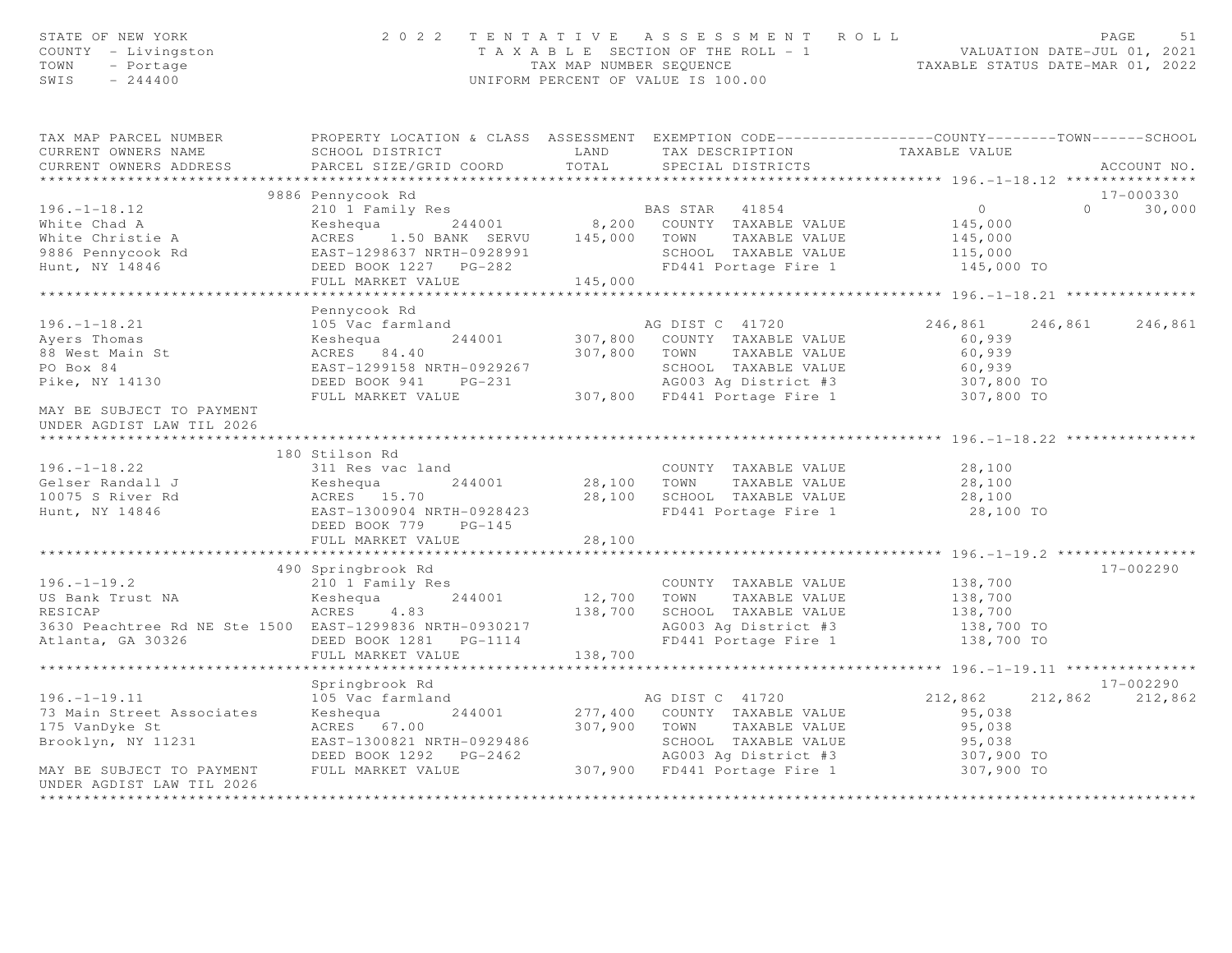| STATE OF NEW YORK<br>COUNTY - Livingston<br>TOWN<br>- Portage<br>SWIS<br>$-244400$ | 2 0 2 2                                                                        | TENTATIVE ASSESSMENT ROLL<br>UNIFORM PERCENT OF VALUE IS 100.00                                                                                       | PAGE<br>52<br>T A X A B L E SECTION OF THE ROLL - 1 VALUATION DATE-JUL 01, 2021<br>TAX MAP NUMBER SEQUENCE TAXABLE STATUS DATE-MAR 01, 2022 |
|------------------------------------------------------------------------------------|--------------------------------------------------------------------------------|-------------------------------------------------------------------------------------------------------------------------------------------------------|---------------------------------------------------------------------------------------------------------------------------------------------|
| TAX MAP PARCEL NUMBER                                                              |                                                                                |                                                                                                                                                       | PROPERTY LOCATION & CLASS ASSESSMENT EXEMPTION CODE-----------------COUNTY--------TOWN------SCHOOL                                          |
| CURRENT OWNERS NAME                                                                | SCHOOL DISTRICT                                                                | LAND<br>TAX DESCRIPTION                                                                                                                               | TAXABLE VALUE                                                                                                                               |
| CURRENT OWNERS ADDRESS                                                             | PARCEL SIZE/GRID COORD                                                         | TOTAL<br>SPECIAL DISTRICTS                                                                                                                            | ACCOUNT NO.<br>****************** 196. -1-19. 12 ***************                                                                            |
|                                                                                    | 520 Springbrook Rd                                                             |                                                                                                                                                       | 17-002290                                                                                                                                   |
| $196. - 1 - 19.12$                                                                 | 270 Mfg housing                                                                | BAS STAR 41854                                                                                                                                        | $\overline{0}$<br>$\Omega$<br>30,000                                                                                                        |
| Parthemer Johnathon                                                                | 244001                                                                         | 11,700 COUNTY TAXABLE VALUE                                                                                                                           | 115,300                                                                                                                                     |
| Parthemer Angel                                                                    | Keshequa 244001<br>ACRES 4.10<br>EAST-1300283 NRTH-0930399                     | 115,300 TOWN<br>TAXABLE VALUE                                                                                                                         | 115,300                                                                                                                                     |
|                                                                                    |                                                                                |                                                                                                                                                       | 85,300                                                                                                                                      |
| 520 Springbrook Rd<br>Hunt, NY 14846<br>Hunt, NY 14846                             | DEED BOOK 1265 PG-2215                                                         | SCHOOL TAXABLE VALUE<br>AG003 Aq District #3<br>AG003 Ag District #3<br>115,300 FD441 Portage Fire 1                                                  | 115,300 TO                                                                                                                                  |
|                                                                                    | FULL MARKET VALUE                                                              |                                                                                                                                                       | 115,300 TO                                                                                                                                  |
|                                                                                    |                                                                                |                                                                                                                                                       |                                                                                                                                             |
|                                                                                    | 580 Springbrook Rd                                                             |                                                                                                                                                       | 17-229100                                                                                                                                   |
| $196. - 1 - 20.1$                                                                  | 312 Vac w/imprv                                                                | COUNTY TAXABLE VALUE                                                                                                                                  | 76,800                                                                                                                                      |
| Marangoni Larry M                                                                  | 244001<br>Keshequa                                                             | 67,500 TOWN<br>TAXABLE VALUE                                                                                                                          | 76,800                                                                                                                                      |
|                                                                                    |                                                                                | 76,800 SCHOOL TAXABLE VALUE<br>FD441 Portage Fire 1                                                                                                   | 76,800                                                                                                                                      |
|                                                                                    | Love Mary H<br>68 Clements St<br>Rochester, NY 14612<br>DEED BOOK 1264 PG-2859 |                                                                                                                                                       | 76,800 TO                                                                                                                                   |
|                                                                                    | FULL MARKET VALUE                                                              | 76,800                                                                                                                                                |                                                                                                                                             |
|                                                                                    | *****************************                                                  |                                                                                                                                                       |                                                                                                                                             |
|                                                                                    | 822 Main St                                                                    |                                                                                                                                                       | 17-002138                                                                                                                                   |
| $196. - 1 - 21.2$                                                                  | 210 1 Family Res                                                               |                                                                                                                                                       | $\overline{0}$<br>$\Omega$<br>74,900                                                                                                        |
| Nash Sandra P<br>822 Main St<br>Hunt, NY 14846                                     | Keshequa 244001<br>FRNT 206.00 DPTH 188.25<br>EAST-1305784 NRTH-0928278        | ENH STAR 41834<br>8,200 COUNTY TAXABLE VALUE                                                                                                          | 87,200                                                                                                                                      |
|                                                                                    |                                                                                | 87,200 TOWN<br>TAXABLE VALUE                                                                                                                          | 87,200                                                                                                                                      |
|                                                                                    |                                                                                |                                                                                                                                                       | 12,300                                                                                                                                      |
|                                                                                    | DEED BOOK 627 PG-00163                                                         | SCHOOL TAXABLE VALUE<br>SCHOOL TAXABLE VALUE<br>FD441 Portage Fire 1<br>87,200 LD442 Portage Light 2                                                  | 87,200 TO                                                                                                                                   |
|                                                                                    | FULL MARKET VALUE                                                              |                                                                                                                                                       | 87,200 TO                                                                                                                                   |
|                                                                                    |                                                                                |                                                                                                                                                       |                                                                                                                                             |
|                                                                                    | 9983 Short Tract Rd                                                            | 28 PCT OF VALUE USED FOR EXEMPTION PURPOSES                                                                                                           | 17-002140                                                                                                                                   |
| $196. - 1 - 21.11$                                                                 | 241 Rural res&ag                                                               | AG DIST C 41720<br>354,300 SR CITIZEN 41800                                                                                                           | 252,076 252,076<br>252,076                                                                                                                  |
| Howe Elaine R<br>Howe Matt E                                                       | Keshequa<br>ACRES 133.80                                                       |                                                                                                                                                       | 66,472 66,472<br>66,472<br>$\overline{0}$<br>$\overline{0}$<br>74,900                                                                       |
| 9983 Short Tract Rd                                                                |                                                                                | COUNTY TAXABLE VALUE                                                                                                                                  | 156,252                                                                                                                                     |
| Hunt, NY 14846                                                                     |                                                                                | TAXABLE VALUE                                                                                                                                         | 156,252                                                                                                                                     |
|                                                                                    | FULL MARKET VALUE                                                              | 133.80<br>EAST-1306191 NRTH-0928778 474,800 ENH STAR 41834<br>DEED BOOK 898 PG-286 TOWN TAXABLE<br>FULL MARKET WALLER<br>474,800 SCHOOL TAXABLE VALUE | 81,352                                                                                                                                      |
| MAY BE SUBJECT TO PAYMENT                                                          |                                                                                | AG003 Ag District #3                                                                                                                                  | 474,800 TO                                                                                                                                  |
| UNDER AGDIST LAW TIL 2026                                                          |                                                                                | FD441 Portage Fire 1                                                                                                                                  | 474,800 TO                                                                                                                                  |
|                                                                                    |                                                                                |                                                                                                                                                       |                                                                                                                                             |
|                                                                                    | Main St                                                                        |                                                                                                                                                       | 17-002140                                                                                                                                   |
| $196. - 1 - 21.12$                                                                 | 312 Vac w/imprv                                                                | COUNTY TAXABLE VALUE                                                                                                                                  | 28,900                                                                                                                                      |
| Howe Stephen R                                                                     | 244001 3,100<br>Keshequa                                                       | TOWN<br>TAXABLE VALUE                                                                                                                                 | 28,900                                                                                                                                      |
| Howe Esther L                                                                      | FRNT 80.00 DPTH 245.00                                                         | 28,900 SCHOOL TAXABLE VALUE                                                                                                                           | 28,900                                                                                                                                      |
| 806 Main St                                                                        | EAST-1305553 NRTH-0928185                                                      | FD441 Portage Fire 1                                                                                                                                  | 28,900 TO                                                                                                                                   |
| Hunt, NY 14846                                                                     | DEED BOOK 1257 PG-1637                                                         |                                                                                                                                                       |                                                                                                                                             |
|                                                                                    | FULL MARKET VALUE                                                              | 28,900<br>*************                                                                                                                               |                                                                                                                                             |
|                                                                                    |                                                                                |                                                                                                                                                       |                                                                                                                                             |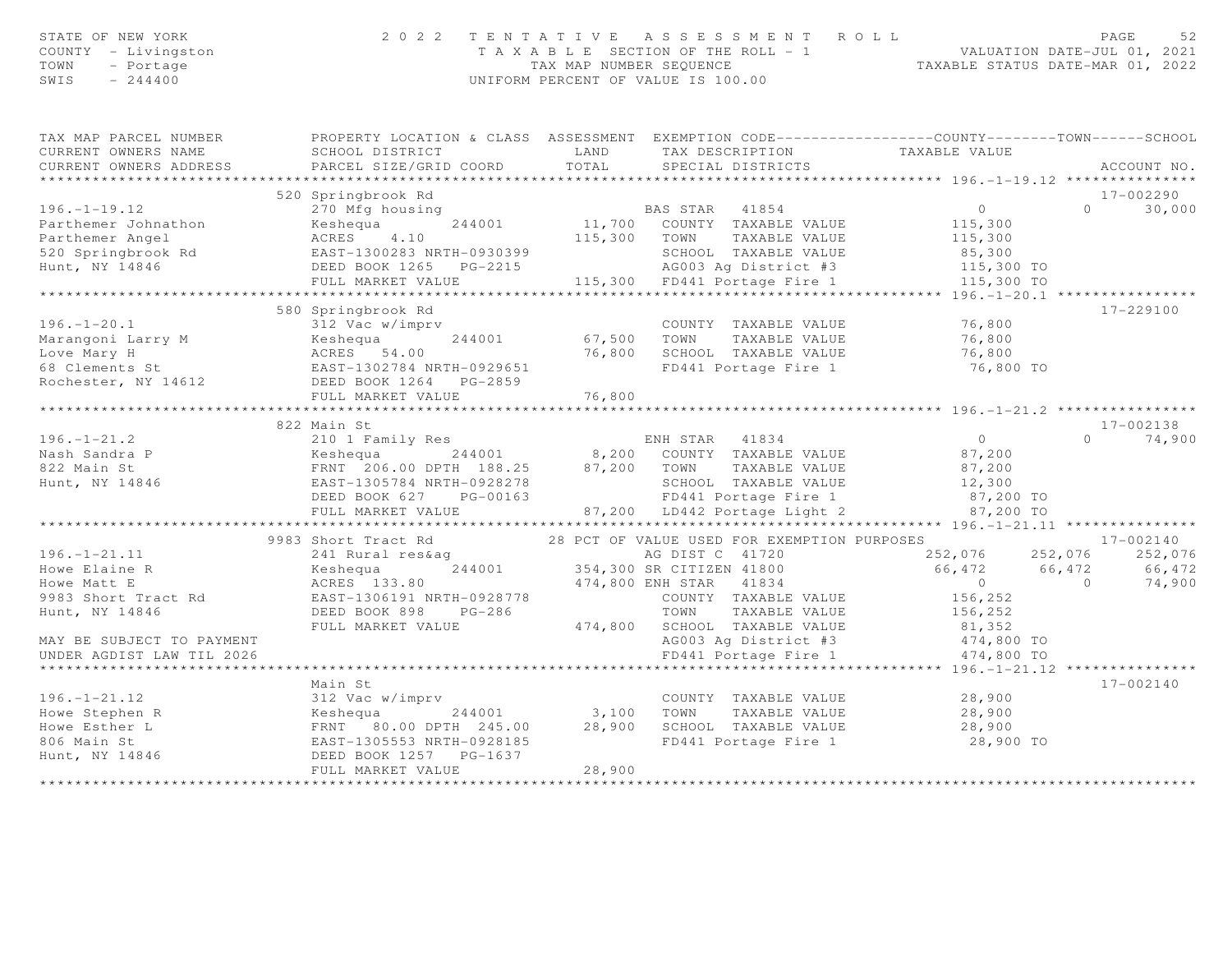| STATE OF NEW YORK<br>COUNTY - Livingston<br>TOWN<br>- Portage<br>SWIS<br>$-244400$ |                                                             | 2022 TENTATIVE ASSESSMENT ROLL<br>T A X A B L E SECTION OF THE ROLL - 1<br>TAX MAP NUMBER SEQUENCE TAXABLE STATUS DATE-MAR 01, 2022<br>UNIFORM PERCENT OF VALUE IS 100.00                                                                                                                                                                                                                                        |                                            | PAGE<br>53                  |
|------------------------------------------------------------------------------------|-------------------------------------------------------------|------------------------------------------------------------------------------------------------------------------------------------------------------------------------------------------------------------------------------------------------------------------------------------------------------------------------------------------------------------------------------------------------------------------|--------------------------------------------|-----------------------------|
| TAX MAP PARCEL NUMBER<br>CURRENT OWNERS NAME                                       | SCHOOL DISTRICT                                             | PROPERTY LOCATION & CLASS ASSESSMENT EXEMPTION CODE----------------COUNTY-------TOWN-----SCHOOL<br>LAND TAX DESCRIPTION                                                                                                                                                                                                                                                                                          | TAXABLE VALUE                              |                             |
| CURRENT OWNERS ADDRESS                                                             | PARCEL SIZE/GRID COORD                                      | TOTAL<br>SPECIAL DISTRICTS                                                                                                                                                                                                                                                                                                                                                                                       |                                            | ACCOUNT NO.                 |
| ******************************                                                     |                                                             |                                                                                                                                                                                                                                                                                                                                                                                                                  |                                            |                             |
|                                                                                    | Short Tract Rd                                              |                                                                                                                                                                                                                                                                                                                                                                                                                  |                                            | 17-001540                   |
| $196. - 1 - 22.1$                                                                  |                                                             |                                                                                                                                                                                                                                                                                                                                                                                                                  | 212,527                                    | 212,527 212,527             |
| 73 Main Street Associates                                                          |                                                             |                                                                                                                                                                                                                                                                                                                                                                                                                  | 49,673                                     |                             |
| 175 VanDyke St                                                                     | ACRES 61.70                                                 | 262,200 TOWN TAXABLE VALUE                                                                                                                                                                                                                                                                                                                                                                                       | 49,673                                     |                             |
|                                                                                    |                                                             |                                                                                                                                                                                                                                                                                                                                                                                                                  |                                            |                             |
|                                                                                    |                                                             | Brooklyn, NY 11231 EAST-1304615 NRTH-0928747<br>DEED BOOK 1292 PG-2462 AG003 Ag District #3 262,200 TO<br>MAY BE SUBJECT TO PAYMENT FULL MARKET VALUE 262,200 FD441 Portage Fire 1 262,200 TO                                                                                                                                                                                                                    |                                            |                             |
| UNDER AGDIST LAW TIL 2026                                                          |                                                             |                                                                                                                                                                                                                                                                                                                                                                                                                  |                                            |                             |
|                                                                                    |                                                             |                                                                                                                                                                                                                                                                                                                                                                                                                  |                                            |                             |
|                                                                                    | Stilson Rd                                                  |                                                                                                                                                                                                                                                                                                                                                                                                                  |                                            |                             |
| $196. - 1 - 22.2$                                                                  | 312 Vac w/imprv                                             | COUNTY TAXABLE VALUE<br>244001 23,600 TOWN TAXABLE VALUE                                                                                                                                                                                                                                                                                                                                                         | 25,200                                     |                             |
| Deiter Lyle                                                                        |                                                             |                                                                                                                                                                                                                                                                                                                                                                                                                  |                                            |                             |
| 692 Stilson Rd                                                                     | Keshequa 244001<br>ACRES 10.75                              | 25,200 SCHOOL TAXABLE VALUE                                                                                                                                                                                                                                                                                                                                                                                      | 25,200<br>25,200                           |                             |
| Hunt, NY 14846                                                                     | EAST-1303269 NRTH-0928481                                   | FD441 Portage Fire 1 25,200 TO                                                                                                                                                                                                                                                                                                                                                                                   |                                            |                             |
|                                                                                    | DEED BOOK 853 PG-141                                        |                                                                                                                                                                                                                                                                                                                                                                                                                  |                                            |                             |
|                                                                                    | FULL MARKET VALUE                                           | 25,200                                                                                                                                                                                                                                                                                                                                                                                                           |                                            |                             |
|                                                                                    | 9908 Short Tract Rd                                         |                                                                                                                                                                                                                                                                                                                                                                                                                  |                                            | 17-001570                   |
| $196. - 1 - 23$                                                                    |                                                             |                                                                                                                                                                                                                                                                                                                                                                                                                  | 13,725                                     | $\Omega$                    |
| Blow Karl E                                                                        |                                                             | 210 1 Family Res<br>210 1 Family Res<br>244001 8,500 COUNTY TAXABLE VALUE                                                                                                                                                                                                                                                                                                                                        | 13,725<br>41,175                           |                             |
| 9908 Short Tract Rd                                                                |                                                             |                                                                                                                                                                                                                                                                                                                                                                                                                  | 41,175                                     |                             |
| Hunt, NY 14846                                                                     |                                                             | SCHOOL TAXABLE VALUE                                                                                                                                                                                                                                                                                                                                                                                             | 54,900                                     |                             |
|                                                                                    |                                                             | Example 150.00 DPTH 275.25<br>FRNT 150.00 DPTH 275.25 54,900 TOWN TAXABLE VALUE<br>EAST-1305243 NRTH-0928539 SCHOOL TAXABLE VALUE<br>FRNT 1305243 NRTH-0928539 FG-272 FD441 Portage Fire 1<br>FD441 Portage Fire 1                                                                                                                                                                                               | 54,900 TO                                  |                             |
|                                                                                    | FULL MARKET VALUE                                           | 54,900                                                                                                                                                                                                                                                                                                                                                                                                           |                                            |                             |
|                                                                                    |                                                             |                                                                                                                                                                                                                                                                                                                                                                                                                  |                                            |                             |
|                                                                                    | 806 Main St                                                 |                                                                                                                                                                                                                                                                                                                                                                                                                  |                                            | 17-002150                   |
|                                                                                    |                                                             |                                                                                                                                                                                                                                                                                                                                                                                                                  | $\begin{array}{c} 0 \\ 60,800 \end{array}$ | $0 \t 30,000$               |
|                                                                                    |                                                             |                                                                                                                                                                                                                                                                                                                                                                                                                  |                                            |                             |
|                                                                                    |                                                             |                                                                                                                                                                                                                                                                                                                                                                                                                  | $60, 800$<br>30,800                        |                             |
|                                                                                    |                                                             |                                                                                                                                                                                                                                                                                                                                                                                                                  |                                            |                             |
|                                                                                    |                                                             |                                                                                                                                                                                                                                                                                                                                                                                                                  | 60,800 TO                                  |                             |
|                                                                                    |                                                             | $\begin{tabular}{lllllllllllllllllllll} \hline 196.-1-24 & 210&1 Family Res & BAS SIAK & 410J4 \\ \hline \text{Howe Esther L} & Keshequa & 244001 & 7,800 & COUNTY TAXABLE VALUE \\ \text{Howe Stephen R} & FRNT & 245.00 DPTH & 116.00 & 60,800 & TOWN & TAXABLE VALUE \\ \text{B06 Main St} &EAST-1305555 NRTH-0928296 & SCHOOL TAXABLE VALUE \\ \text{Hunt, NY 14846 & DEED BOOK 899 & PG-6 & 60,800 & LD442$ | 60,800 TO                                  |                             |
|                                                                                    | 607 Stilson Rd                                              |                                                                                                                                                                                                                                                                                                                                                                                                                  |                                            | 17-002220                   |
| $196. - 1 - 25$                                                                    | 240 Rural res                                               | BAS STAR 41854                                                                                                                                                                                                                                                                                                                                                                                                   | $\overline{0}$                             | 30,000<br>$0 \qquad \qquad$ |
| Adams Holly<br>607 Stilson Rd                                                      |                                                             | 49500<br>30,700 SOLAR                                                                                                                                                                                                                                                                                                                                                                                            | 6,000                                      | $6,000$ $6,000$             |
|                                                                                    |                                                             | 89,700 COUNTY TAXABLE VALUE                                                                                                                                                                                                                                                                                                                                                                                      | 83,700                                     |                             |
| Hunt, NY 14846                                                                     | Keshequa 244001<br>ACRES 15.30<br>EAST-1301653 NRTH-0928453 | TOWN TAXABLE VALUE                                                                                                                                                                                                                                                                                                                                                                                               | 83,700                                     |                             |
|                                                                                    | DEED BOOK 851 PG-92                                         |                                                                                                                                                                                                                                                                                                                                                                                                                  |                                            |                             |
|                                                                                    | FULL MARKET VALUE                                           | TOWN TAXABLE VALUE<br>SCHOOL TAXABLE VALUE 53,700<br>AG003 Ag District #3 89,700 TO<br>FD441 Portage Fire 1 89,700 TO<br>89,700 AG003 Ag District #3                                                                                                                                                                                                                                                             |                                            |                             |
|                                                                                    |                                                             |                                                                                                                                                                                                                                                                                                                                                                                                                  |                                            |                             |
|                                                                                    |                                                             |                                                                                                                                                                                                                                                                                                                                                                                                                  |                                            |                             |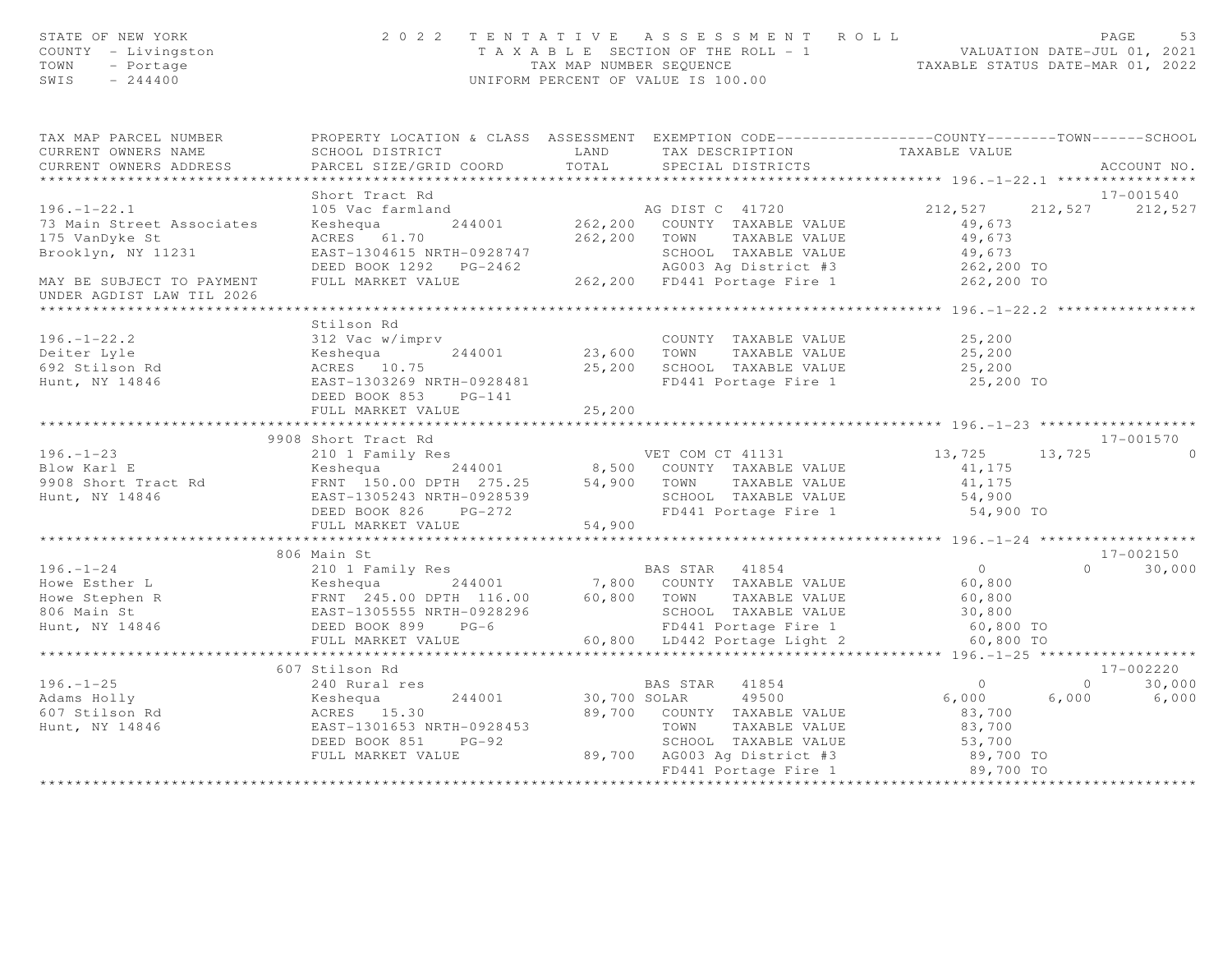| STATE OF NEW YORK<br>COUNTY - Livingston<br>TOWN<br>- Portage<br>SWIS<br>$-244400$ |                                                                                                  |                           | 2022 TENTATIVE ASSESSMENT ROLL<br>T A X A B L E SECTION OF THE ROLL - 1 VALUATION DATE-JUL 01, 2021<br>TAX MAP NUMBER SEQUENCE TAXABLE STATUS DATE-MAR 01, 2022<br>UNIFORM PERCENT OF VALUE IS 100.00 |                      | PAGE                     | 54      |
|------------------------------------------------------------------------------------|--------------------------------------------------------------------------------------------------|---------------------------|-------------------------------------------------------------------------------------------------------------------------------------------------------------------------------------------------------|----------------------|--------------------------|---------|
| TAX MAP PARCEL NUMBER                                                              | PROPERTY LOCATION & CLASS ASSESSMENT EXEMPTION CODE----------------COUNTY-------TOWN------SCHOOL |                           |                                                                                                                                                                                                       |                      |                          |         |
| CURRENT OWNERS NAME                                                                | SCHOOL DISTRICT                                                                                  | LAND                      | TAX DESCRIPTION TAXABLE VALUE                                                                                                                                                                         |                      |                          |         |
| CURRENT OWNERS ADDRESS                                                             | PARCEL SIZE/GRID COORD                                                                           | TOTAL                     | SPECIAL DISTRICTS                                                                                                                                                                                     |                      | ACCOUNT NO.              |         |
|                                                                                    | Stilson Rd                                                                                       |                           |                                                                                                                                                                                                       |                      | 17-003040                |         |
| $196. - 1 - 26.1$                                                                  | 311 Res vac land                                                                                 |                           | COUNTY TAXABLE VALUE                                                                                                                                                                                  | 21,400               |                          |         |
| Talassazan Daniel                                                                  | Keshequa<br>244001                                                                               | 21,400 TOWN               | TAXABLE VALUE                                                                                                                                                                                         |                      |                          |         |
| 485 7th Ave Ste 777                                                                | ACRES 9.30                                                                                       |                           | 21,400 SCHOOL TAXABLE VALUE                                                                                                                                                                           | 21,400<br>21,400     |                          |         |
| New York, NY 10018                                                                 | EAST-1302320 NRTH-0928441                                                                        |                           | FD441 Portage Fire 1 21,400 TO                                                                                                                                                                        |                      |                          |         |
|                                                                                    | DEED BOOK 1184    PG-272                                                                         |                           |                                                                                                                                                                                                       |                      |                          |         |
|                                                                                    | FULL MARKET VALUE                                                                                | 21,400                    |                                                                                                                                                                                                       |                      |                          |         |
|                                                                                    |                                                                                                  | * * * * * * * * * * * * * |                                                                                                                                                                                                       |                      |                          |         |
|                                                                                    | Stilson Rd                                                                                       |                           |                                                                                                                                                                                                       |                      | $17 - 003040$            |         |
| $196. - 1 - 26.2$                                                                  | 314 Rural vac<10                                                                                 |                           | COUNTY TAXABLE VALUE<br>22,000 TOWN TAXABLE VALUE<br>COUNTY TAXABLE VALUE                                                                                                                             | 22,000               |                          |         |
| Deiter Lyle R                                                                      | Keshequa<br>244001                                                                               |                           |                                                                                                                                                                                                       | 22,000               |                          |         |
| 692 Stilson Rd                                                                     | ACRES 9.73                                                                                       |                           | 22,000 SCHOOL TAXABLE VALUE                                                                                                                                                                           | 22,000               |                          |         |
| Hunt, NY 14846                                                                     | EAST-1302786 NRTH-0928433<br>DEED BOOK 1057 PG-166                                               |                           | FD441 Portage Fire 1                                                                                                                                                                                  | 22,000 TO            |                          |         |
|                                                                                    | FULL MARKET VALUE                                                                                | 22,000                    |                                                                                                                                                                                                       |                      |                          |         |
|                                                                                    |                                                                                                  |                           |                                                                                                                                                                                                       |                      |                          |         |
|                                                                                    | 631 Stilson Rd                                                                                   |                           |                                                                                                                                                                                                       |                      | 17-000160                |         |
| $196. - 1 - 27$                                                                    | 210 1 Family Res                                                                                 |                           | COUNTY TAXABLE VALUE                                                                                                                                                                                  | 60,100               |                          |         |
| $196. - 1$ $L$ .<br>Barnett Joel W                                                 |                                                                                                  |                           | TAXABLE VALUE                                                                                                                                                                                         | 60,100               |                          |         |
| 5758 Route 39                                                                      |                                                                                                  |                           | 60,100 SCHOOL TAXABLE VALUE                                                                                                                                                                           | 60,100               |                          |         |
| Castile, NY 14427                                                                  | EAST-1302109 NRTH-0928214                                                                        |                           | FD441 Portage Fire 1                                                                                                                                                                                  | 60,100 TO            |                          |         |
|                                                                                    | DEED BOOK 1286 PG-2424                                                                           |                           |                                                                                                                                                                                                       |                      |                          |         |
|                                                                                    | FULL MARKET VALUE                                                                                | 60,100                    |                                                                                                                                                                                                       |                      |                          |         |
|                                                                                    | 644 Stilson Rd                                                                                   |                           |                                                                                                                                                                                                       |                      | 17-001590                |         |
| $196. - 1 - 28$                                                                    | 210 1 Family Res                                                                                 |                           | COUNTY TAXABLE VALUE                                                                                                                                                                                  | 78,400               |                          |         |
|                                                                                    | Keshequa 244001                                                                                  |                           | 9,100 TOWN<br>TAXABLE VALUE                                                                                                                                                                           | 78,400               |                          |         |
| Pruonto Zachary G<br>644 Stilson Rd                                                | ACRES 1.40                                                                                       |                           | 78,400 SCHOOL TAXABLE VALUE                                                                                                                                                                           | 78,400               |                          |         |
| Hunt, NY 14846                                                                     | EAST-1302324 NRTH-0927883                                                                        |                           | FD441 Portage Fire 1                                                                                                                                                                                  | 78,400 TO            |                          |         |
|                                                                                    | DEED BOOK 1300 PG-942                                                                            |                           |                                                                                                                                                                                                       |                      |                          |         |
| PRIOR OWNER ON 3/01/2022                                                           | FULL MARKET VALUE                                                                                | 78,400                    |                                                                                                                                                                                                       |                      |                          |         |
| Pruonto Zachary G                                                                  |                                                                                                  |                           |                                                                                                                                                                                                       |                      |                          |         |
|                                                                                    |                                                                                                  |                           |                                                                                                                                                                                                       |                      |                          |         |
|                                                                                    | 748 Stilson Rd                                                                                   |                           |                                                                                                                                                                                                       |                      |                          |         |
| $196. - 1 - 29.2$                                                                  | 210 1 Family Res                                                                                 |                           | VET WAR CT 41121<br>10,300 ENH STAR 41834<br>VET WAR CT 41121                                                                                                                                         | 16,575               | 16,575                   | $\circ$ |
| Hackett John R Sr                                                                  | 244001                                                                                           |                           |                                                                                                                                                                                                       | $\overline{0}$       | $\overline{0}$<br>74,900 |         |
| Hackett Ellen M                                                                    |                                                                                                  |                           | 110,500 COUNTY TAXABLE VALUE<br>TOWN                                                                                                                                                                  | 93,925               |                          |         |
| 748 Stilson Rd<br>Hunt, NY 14846                                                   | Keshequa 2.18<br>ACRES 2.18<br>EAST-1304833 NRTH-0927730<br>PG-00263<br>DEED BOOK 591            |                           | TAXABLE VALUE<br>SCHOOL TAXABLE VALUE                                                                                                                                                                 | 93,925               |                          |         |
|                                                                                    | FULL MARKET VALUE                                                                                |                           | 110,500 FD441 Portage Fire 1                                                                                                                                                                          | 35,600<br>110,500 TO |                          |         |
|                                                                                    |                                                                                                  |                           |                                                                                                                                                                                                       |                      |                          |         |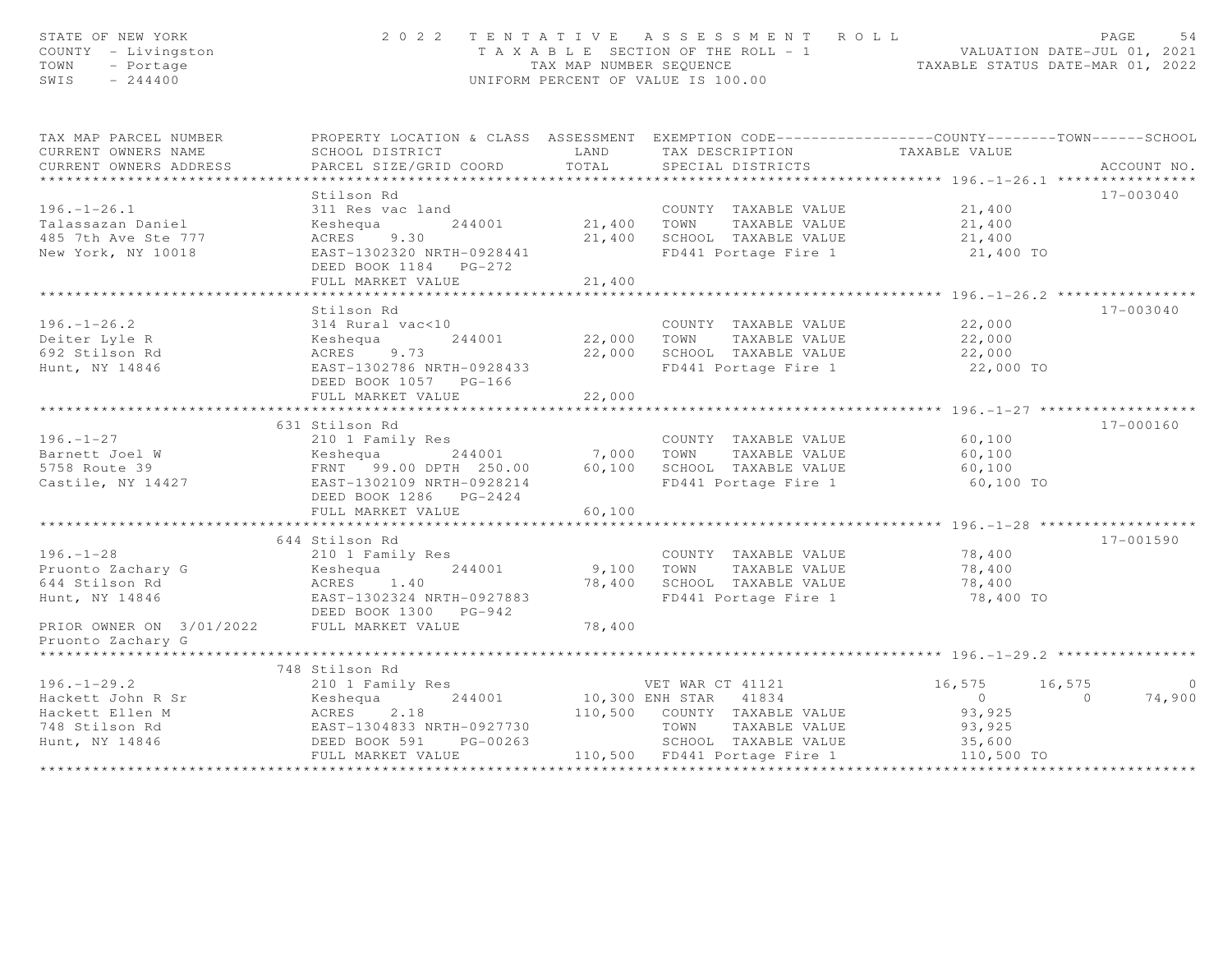| STATE OF NEW YORK<br>COUNTY - Livingston<br>TOWN<br>- Portage<br>SWIS<br>$-244400$ |                                                                                                    | 2022 TENTATIVE ASSESSMENT ROLL<br>TAXABLE SECTION OF THE ROLL - 1<br>TAXABLE STATUS DATE-JUL 01, 2021<br>TAXABLE STATUS DATE-MAR 01, 2022<br>UNIFORM PERCENT OF VALUE IS 100.00         | PAGE                                                     | 55             |
|------------------------------------------------------------------------------------|----------------------------------------------------------------------------------------------------|-----------------------------------------------------------------------------------------------------------------------------------------------------------------------------------------|----------------------------------------------------------|----------------|
| CURRENT OWNERS NAME<br>CURRENT OWNERS ADDRESS                                      | SCHOOL DISTRICT<br><b>LAND</b><br>PARCEL SIZE/GRID COORD                                           | TAX MAP PARCEL NUMBER THE PROPERTY LOCATION & CLASS ASSESSMENT EXEMPTION CODE--------------COUNTY-------TOWN------SCHOOL<br>TAX DESCRIPTION TAXABLE VALUE<br>TOTAL<br>SPECIAL DISTRICTS |                                                          | ACCOUNT NO.    |
|                                                                                    | 9964 Short Tract Rd                                                                                | 88 PCT OF VALUE USED FOR EXEMPTION PURPOSES                                                                                                                                             |                                                          |                |
| $196. - 1 - 29.12$                                                                 |                                                                                                    |                                                                                                                                                                                         | 23,738<br>23,738                                         | $\circ$        |
| Hicks Patricia                                                                     |                                                                                                    |                                                                                                                                                                                         | 14, 243 14, 243                                          | $\overline{0}$ |
| 9964 Short Tract Rd                                                                |                                                                                                    |                                                                                                                                                                                         | $\begin{pmatrix} 0 \\ 0 \end{pmatrix}$<br>$\overline{0}$ | 30,000         |
| Hunt, NY 14846                                                                     |                                                                                                    |                                                                                                                                                                                         | 69,919                                                   |                |
|                                                                                    |                                                                                                    |                                                                                                                                                                                         |                                                          |                |
|                                                                                    |                                                                                                    |                                                                                                                                                                                         |                                                          |                |
|                                                                                    |                                                                                                    | TOWN TAXABLE VALUE<br>SCHOOL TAXABLE VALUE 77,900<br>AG003 Ag District #3 107,900 TO<br>--111 Dortage Fire 1 107,900 TO                                                                 |                                                          |                |
|                                                                                    |                                                                                                    |                                                                                                                                                                                         |                                                          |                |
|                                                                                    | 692 Stilson Rd                                                                                     |                                                                                                                                                                                         |                                                          |                |
| $196. - 1 - 29.31$                                                                 | 240 Rural res                                                                                      | BAS STAR 41854                                                                                                                                                                          | $\overline{0}$<br>$\Omega$                               | 30,000         |
|                                                                                    |                                                                                                    | 244001 33,300 COUNTY TAXABLE VALUE                                                                                                                                                      | 158,700                                                  |                |
|                                                                                    |                                                                                                    | 158,700 TOWN TAXABLE VALUE                                                                                                                                                              | 158,700                                                  |                |
|                                                                                    |                                                                                                    | SCHOOL TAXABLE VALUE 128,700                                                                                                                                                            |                                                          |                |
|                                                                                    | DEED BOOK 772 PG-46                                                                                | FD441 Portage Fire 1                                                                                                                                                                    | 158,700 TO                                               |                |
|                                                                                    | FULL MARKET VALUE                                                                                  | 158,700                                                                                                                                                                                 |                                                          |                |
|                                                                                    |                                                                                                    |                                                                                                                                                                                         |                                                          |                |
|                                                                                    | 732 Stilson Rd                                                                                     |                                                                                                                                                                                         |                                                          |                |
| $196. - 1 - 29.112$                                                                | 270 Mfg housing                                                                                    | COUNTY TAXABLE VALUE<br>10,300 TOWN TAXABLE VALUE                                                                                                                                       | $23,900$<br>$23,900$                                     |                |
| Cassidy Rodney M Jr<br>732 Stilson Rd                                              |                                                                                                    | 23,900 SCHOOL TAXABLE VALUE                                                                                                                                                             | 23,900                                                   |                |
| Hunt, NY 14846                                                                     | EAST-1304394 NRTH-0927721                                                                          | FD441 Portage Fire 1                                                                                                                                                                    | 23,900 TO                                                |                |
|                                                                                    | DEED BOOK 1297 PG-563                                                                              |                                                                                                                                                                                         |                                                          |                |
|                                                                                    | FULL MARKET VALUE                                                                                  | 23,900                                                                                                                                                                                  |                                                          |                |
|                                                                                    |                                                                                                    |                                                                                                                                                                                         |                                                          |                |
|                                                                                    | 614 Stilson Rd                                                                                     |                                                                                                                                                                                         |                                                          |                |
| $196. - 1 - 29.115$                                                                | 270 Mfg housing                                                                                    | BAS STAR 41854                                                                                                                                                                          | $\overline{0}$<br>$\cap$                                 | 30,000         |
| Smith Robert J                                                                     |                                                                                                    | 10,500 COUNTY TAXABLE VALUE                                                                                                                                                             | 91,500<br>91,500                                         |                |
| Smith Michele B                                                                    |                                                                                                    | 91,500 TOWN TAXABLE VALUE                                                                                                                                                               |                                                          |                |
| 614 Stilson Rd                                                                     | Example 19 10081ng<br>Keshequa 244001<br>ACRES 2.30<br>EAST-1301333 NRTH-0927705<br>DEED BOOK 1142 | SCHOOL TAXABLE VALUE<br>FD441 Portage Fire 1                                                                                                                                            | 61,500                                                   |                |
| Hunt, NY 14846                                                                     | DEED BOOK 1143 PG-1                                                                                | FD441 Portage Fire 1                                                                                                                                                                    | 91,500 TO                                                |                |
|                                                                                    | FULL MARKET VALUE                                                                                  | 91,500                                                                                                                                                                                  | ******************* 196.-1-29.116 ***************        |                |
|                                                                                    | 630 Stilson Rd                                                                                     |                                                                                                                                                                                         |                                                          |                |
| $196. - 1 - 29.116$                                                                | 240 Rural res                                                                                      | BAS STAR 41854                                                                                                                                                                          | $\overline{0}$<br>$\Omega$                               | 30,000         |
|                                                                                    |                                                                                                    | Expansion of the contract to the contract of the contract of the contract of the contract of the contract of t<br>Meshequa and 244001 the 49,000 COUNTY TAXABLE VALUE                   | 161,900                                                  |                |
|                                                                                    |                                                                                                    |                                                                                                                                                                                         | 161,900                                                  |                |
|                                                                                    |                                                                                                    | 161,900 TOWN TAXABLE VALUE<br>SCHOOL TAXABLE VALUE<br>FD441 Portage Fire 1<br>SCHOOL TAXABLE VALUE                                                                                      | 131,900                                                  |                |
|                                                                                    | DEED BOOK 1294    PG-1051                                                                          | FD441 Portage Fire 1                                                                                                                                                                    | 161,900 TO                                               |                |
|                                                                                    | FULL MARKET VALUE                                                                                  | 161,900                                                                                                                                                                                 |                                                          |                |
|                                                                                    |                                                                                                    |                                                                                                                                                                                         |                                                          |                |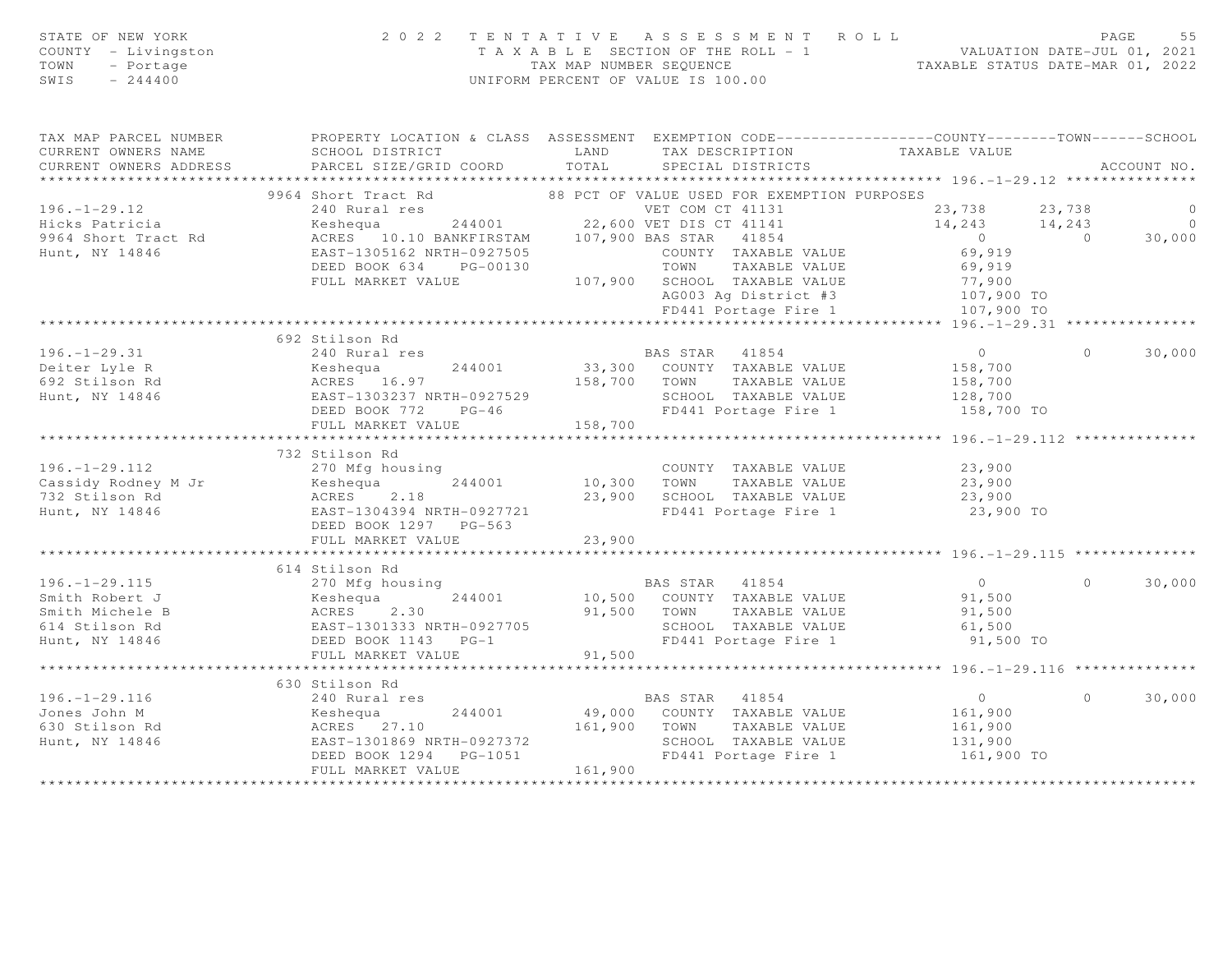| STATE OF NEW YORK<br>COUNTY - Livingston<br>TOWN<br>- Portage<br>$-244400$<br>SWIS | 2 0 2 2                                                                                        | TAX MAP NUMBER SEQUENCE     | TENTATIVE ASSESSMENT ROLL<br>T A X A B L E SECTION OF THE ROLL - 1<br>UNIFORM PERCENT OF VALUE IS 100.00 | VALUATION DATE-JUL 01, 2021<br>TAXABLE STATUS DATE-MAR 01, 2022 | PAGE<br>56         |
|------------------------------------------------------------------------------------|------------------------------------------------------------------------------------------------|-----------------------------|----------------------------------------------------------------------------------------------------------|-----------------------------------------------------------------|--------------------|
| TAX MAP PARCEL NUMBER                                                              | PROPERTY LOCATION & CLASS ASSESSMENT EXEMPTION CODE---------------COUNTY-------TOWN-----SCHOOL |                             |                                                                                                          |                                                                 |                    |
| CURRENT OWNERS NAME<br>CURRENT OWNERS ADDRESS                                      | SCHOOL DISTRICT<br>PARCEL SIZE/GRID COORD                                                      | LAND<br>TOTAL               | TAX DESCRIPTION TAXABLE VALUE<br>SPECIAL DISTRICTS                                                       |                                                                 | ACCOUNT NO.        |
|                                                                                    |                                                                                                |                             |                                                                                                          |                                                                 |                    |
|                                                                                    | Stilson Rd                                                                                     |                             |                                                                                                          |                                                                 |                    |
| $196. - 1 - 29.117$                                                                | 314 Rural vac<10                                                                               |                             | COUNTY TAXABLE VALUE                                                                                     | 16,700                                                          |                    |
| Pruonto Zachary G                                                                  | 244001<br>Keshequa                                                                             | 16,700                      | TOWN<br>TAXABLE VALUE                                                                                    | 16,700                                                          |                    |
| 644 Stilson Rd                                                                     | ACRES<br>6.32                                                                                  | 16,700                      | SCHOOL TAXABLE VALUE                                                                                     | 16,700                                                          |                    |
| Hunt, NY 14846                                                                     | EAST-1302557 NRTH-0927656<br>DEED BOOK 1300 PG-942                                             |                             | FD441 Portage Fire 1                                                                                     | 16,700 TO                                                       |                    |
| PRIOR OWNER ON 3/01/2022 FULL MARKET VALUE<br>Pruonto Zachary G                    |                                                                                                | 16,700                      |                                                                                                          |                                                                 |                    |
|                                                                                    |                                                                                                |                             |                                                                                                          |                                                                 |                    |
|                                                                                    | 720 Stilson Rd                                                                                 |                             |                                                                                                          |                                                                 | 17-002880          |
| $196. - 1 - 29.119$                                                                | 270 Mfg housing                                                                                |                             | BAS STAR 41854                                                                                           | $\circ$                                                         | $\Omega$<br>30,000 |
| Sherman Tammy L                                                                    | 244001<br>Keshequa<br>ACRES                                                                    | 69,000                      | 14,700 COUNTY TAXABLE VALUE                                                                              | 69,000                                                          |                    |
| 720 Stilson Rd<br>Hunt, NY 14846                                                   | 5.00<br>EAST-1303755 NRTH-0927536                                                              |                             | TOWN<br>TAXABLE VALUE<br>SCHOOL TAXABLE VALUE                                                            | 69,000<br>39,000                                                |                    |
|                                                                                    | DEED BOOK 914<br>PG-376                                                                        |                             | FD441 Portage Fire 1                                                                                     | 69,000 TO                                                       |                    |
|                                                                                    | FULL MARKET VALUE                                                                              | 69,000                      |                                                                                                          |                                                                 |                    |
|                                                                                    | *************************                                                                      |                             |                                                                                                          |                                                                 |                    |
|                                                                                    | 744 Stilson Rd                                                                                 |                             |                                                                                                          |                                                                 |                    |
| $196. - 1 - 29.120$                                                                | 270 Mfg housing                                                                                |                             | BAS STAR 41854                                                                                           | $\overline{0}$                                                  | $\Omega$<br>30,000 |
| Worthington Timothy Jr                                                             | Keshequa<br>244001                                                                             |                             | 13,800 COUNTY TAXABLE VALUE                                                                              | 99,100                                                          |                    |
| Worthington Elaine                                                                 | ACRES 4.43                                                                                     |                             | 99,100 TOWN<br>TAXABLE VALUE                                                                             | 99,100                                                          |                    |
| 744 Stilson Rd                                                                     | EAST-1304470 NRTH-0927282                                                                      |                             | SCHOOL TAXABLE VALUE                                                                                     | 69,100                                                          |                    |
| Hunt, NY 14846                                                                     | DEED BOOK 1214 PG-24<br>FULL MARKET VALUE                                                      | 99,100                      | FD441 Portage Fire 1                                                                                     | 99,100 TO                                                       |                    |
|                                                                                    |                                                                                                | * * * * * * * * * * * * * * | ******************************** 196. -1-29.121 **************                                           |                                                                 |                    |
|                                                                                    | Stilson Rd                                                                                     |                             |                                                                                                          |                                                                 |                    |
| $196. - 1 - 29.121$                                                                | 311 Res vac land                                                                               |                             | COUNTY TAXABLE VALUE                                                                                     | 13,900                                                          |                    |
| Worthington Timothy                                                                | Keshequa<br>244001                                                                             | 13,900                      | TOWN<br>TAXABLE VALUE                                                                                    | 13,900                                                          |                    |
| Worthington Elaine                                                                 | ACRES<br>4.49                                                                                  | 13,900                      | SCHOOL TAXABLE VALUE                                                                                     | 13,900                                                          |                    |
| 744 Stilson Rd                                                                     | EAST-1304750 NRTH-0927351                                                                      |                             | FD441 Portage Fire 1                                                                                     | 13,900 TO                                                       |                    |
| Hunt, NY 14846                                                                     | DEED BOOK 1256 PG-2530                                                                         |                             |                                                                                                          |                                                                 |                    |
|                                                                                    | FULL MARKET VALUE<br>************************                                                  | 13,900<br>***********       |                                                                                                          |                                                                 |                    |
|                                                                                    | Stilson Rd                                                                                     |                             |                                                                                                          |                                                                 |                    |
| $196. - 1 - 29.122$                                                                | 312 Vac w/imprv                                                                                |                             | COUNTY TAXABLE VALUE                                                                                     | 46,900                                                          |                    |
| Sherman Tammy L                                                                    | Keshequa<br>244001                                                                             | 18,700                      | TOWN<br>TAXABLE VALUE                                                                                    | 46,900                                                          |                    |
| 720 Stilson Rd                                                                     | ACRES 7.58                                                                                     | 46,900                      | SCHOOL TAXABLE VALUE                                                                                     | 46,900                                                          |                    |
| Hunt, NY 14846                                                                     | EAST-1304097 NRTH-0927555                                                                      |                             | FD441 Portage Fire 1                                                                                     | 46,900 TO                                                       |                    |
|                                                                                    | $PG-286$<br>DEED BOOK 953                                                                      |                             |                                                                                                          |                                                                 |                    |
|                                                                                    | FULL MARKET VALUE                                                                              | 46,900                      |                                                                                                          |                                                                 |                    |
|                                                                                    |                                                                                                |                             |                                                                                                          |                                                                 |                    |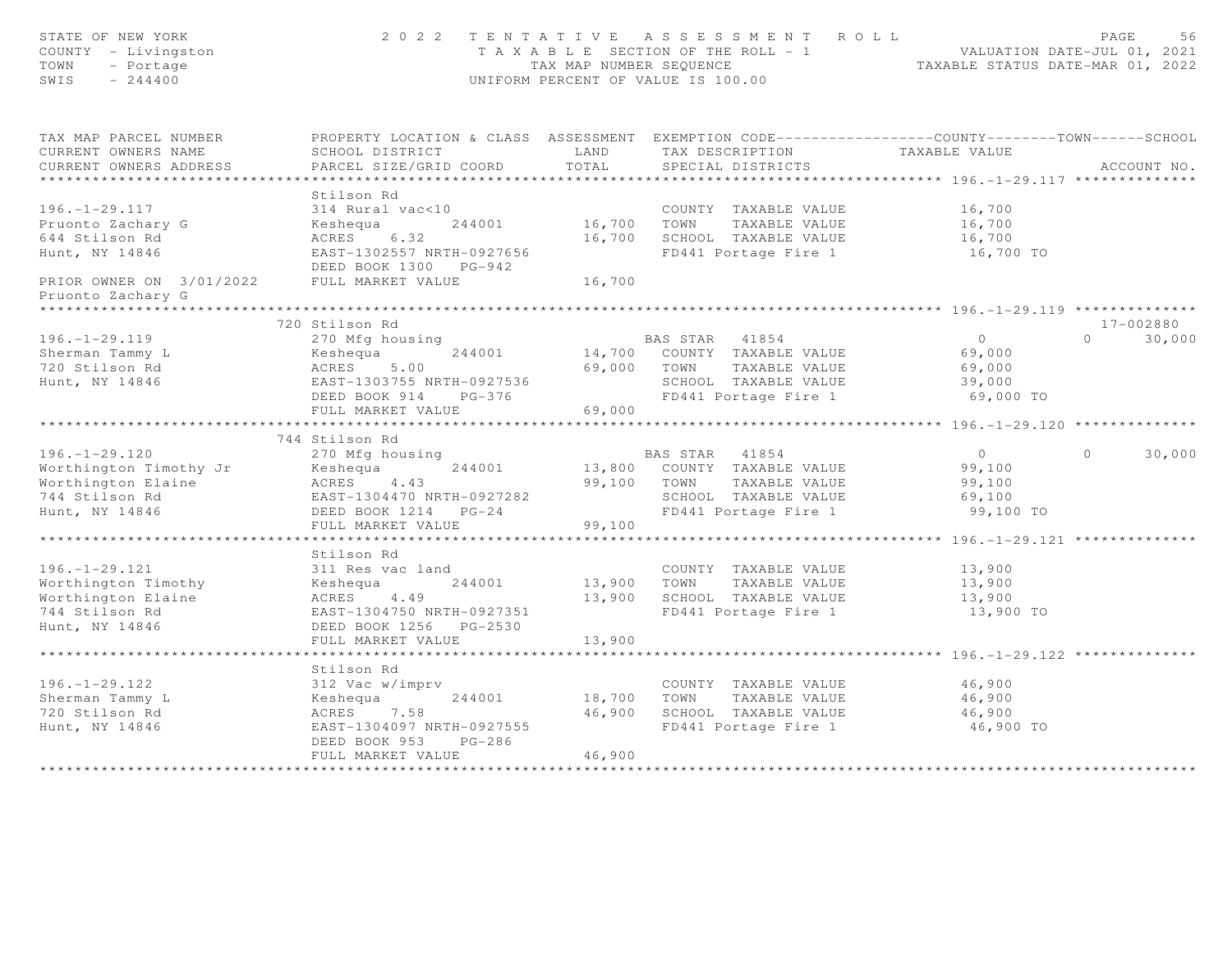| STATE OF NEW YORK<br>COUNTY<br>- Livingston<br>TOWN<br>- Portage<br>SWIS<br>$-244400$ |                                                                                                 | 2022 TENTATIVE ASSESSMENT ROLL<br>T A X A B L E SECTION OF THE ROLL - 1<br>TAX MAP NUMBER SEQUENCE<br>UNIFORM PERCENT OF VALUE IS 100.00 |                      | VALUATION DATE-JUL 01, 2021<br>TAXABLE STATUS DATE-MAR 01, 2022 |         | 57<br>PAGE  |
|---------------------------------------------------------------------------------------|-------------------------------------------------------------------------------------------------|------------------------------------------------------------------------------------------------------------------------------------------|----------------------|-----------------------------------------------------------------|---------|-------------|
| TAX MAP PARCEL NUMBER                                                                 | PROPERTY LOCATION & CLASS ASSESSMENT EXEMPTION CODE---------------COUNTY-------TOWN------SCHOOL |                                                                                                                                          |                      |                                                                 |         |             |
| CURRENT OWNERS NAME                                                                   | SCHOOL DISTRICT                                                                                 | <b>LAND</b>                                                                                                                              | TAX DESCRIPTION      | TAXABLE VALUE                                                   |         |             |
| CURRENT OWNERS ADDRESS                                                                | PARCEL SIZE/GRID COORD TOTAL SPECIAL DISTRICTS                                                  |                                                                                                                                          |                      |                                                                 |         | ACCOUNT NO. |
|                                                                                       |                                                                                                 |                                                                                                                                          |                      |                                                                 |         |             |
|                                                                                       | 504 Stilson Rd                                                                                  |                                                                                                                                          |                      |                                                                 |         | 17-001300   |
| $196. - 1 - 31$                                                                       | 210 1 Family Res                                                                                |                                                                                                                                          | SR CITIZEN 41800     | 56,750 56,750                                                   |         | 56,750      |
| Curry David A Sr                                                                      | Keshequa                                                                                        | 244001 9,000 ENH STAR                                                                                                                    | 41834                | $\overline{0}$                                                  | $\cap$  | 56,750      |
| 504 Stilson Rd                                                                        | 1.30 BANK LERETA<br>ACRES                                                                       | 113,500                                                                                                                                  | COUNTY TAXABLE VALUE | 56,750                                                          |         |             |
| Hunt, NY 14846                                                                        | EAST-1299847 NRTH-0927737                                                                       | TOWN                                                                                                                                     | TAXABLE VALUE        | 56,750                                                          |         |             |
|                                                                                       | DEED BOOK 846<br>$PG-347$                                                                       | SCHOOL                                                                                                                                   | TAXABLE VALUE        | $\Omega$                                                        |         |             |
|                                                                                       | FULL MARKET VALUE                                                                               | 113,500 FD441 Portage Fire 1                                                                                                             |                      | 113,500 TO                                                      |         |             |
|                                                                                       |                                                                                                 |                                                                                                                                          |                      | $*********196. -1-32.11********************$                    |         |             |
|                                                                                       | 262 Bailey Rd                                                                                   |                                                                                                                                          |                      |                                                                 |         | 17-001340   |
| $196. - 1 - 32.11$                                                                    | 260 Seasonal res                                                                                |                                                                                                                                          | COUNTY TAXABLE VALUE | 72,000                                                          |         |             |
| Albanese Ricky                                                                        | Keshequa                                                                                        | 244001 23,400<br>TOWN                                                                                                                    | TAXABLE VALUE        | 72,000                                                          |         |             |
| Matteson Wendy                                                                        | ACRES 12.80 BANKFIRSTAM                                                                         | 72,000                                                                                                                                   | SCHOOL TAXABLE VALUE | 72,000                                                          |         |             |
| 262 Bailey Rd                                                                         | EAST-1296211 NRTH-0928591                                                                       |                                                                                                                                          | FD441 Portage Fire 1 | 72,000 TO                                                       |         |             |
| Hunt, NY 14846                                                                        | DEED BOOK 1282<br>$PG-1808$                                                                     |                                                                                                                                          |                      |                                                                 |         |             |
|                                                                                       | FULL MARKET VALUE                                                                               | 72,000                                                                                                                                   |                      |                                                                 |         |             |
|                                                                                       |                                                                                                 |                                                                                                                                          |                      |                                                                 |         |             |
|                                                                                       | 322 Bailey Rd                                                                                   |                                                                                                                                          |                      |                                                                 |         |             |
| $196. - 1 - 32.12$                                                                    | 210 1 Family Res<br>Duckley Kenneth Cr. (Legislation of the College of the Marian March 1980)   | BAS STAR                                                                                                                                 | 41854                | $\Omega$                                                        | $\circ$ | 30,000      |
|                                                                                       |                                                                                                 |                                                                                                                                          |                      |                                                                 |         |             |

| 190. 194.IA              | ALV I FAMILY NCS          | יותו טבש         | ユエロシェ                |            | $\cup$ $\cup$ $\cup$ $\cup$ |
|--------------------------|---------------------------|------------------|----------------------|------------|-----------------------------|
| Buckley Kenneth Sr       | Keshequa<br>244001        | 12,500<br>COUNTY | TAXABLE VALUE        | 136,800    |                             |
| Buckley Sharon           | ACRES 4.69 BANK LERETA    | 136,800<br>TOWN  | TAXABLE VALUE        | 136,800    |                             |
| 322 Bailey Rd            | EAST-1296715 NRTH-0928567 | SCHOOL           | TAXABLE VALUE        | 106,800    |                             |
| Hunt, NY 14846           | DEED BOOK 782<br>$PG-114$ |                  | FD441 Portage Fire 1 | 136,800 TO |                             |
|                          | FULL MARKET VALUE         | 136,800          |                      |            |                             |
|                          |                           |                  |                      |            |                             |
|                          | 9818 Pennycook Rd         |                  |                      |            | 17-002300                   |
| $196. - 1 - 34.11$       | 270 Mfg housing           | ENH STAR         | 41834                | $\Omega$   | 74,900<br>$\Omega$          |
| Perry Beverly K          | Keshequa<br>244001        | 8,600<br>COUNTY  | TAXABLE VALUE        | 95,600     |                             |
| Bugman Amy               | ACRES 1.80                | 95,600<br>TOWN   | TAXABLE VALUE        | 95,600     |                             |
| 9818 Pennycook Rd        | EAST-1298090 NRTH-0930405 | SCHOOL           | TAXABLE VALUE        | 20,700     |                             |
| Hunt, NY 14846           | DEED BOOK 1287 PG-14      |                  | FD441 Portage Fire 1 | 95,600 TO  |                             |
|                          | FULL MARKET VALUE         | 95,600           |                      |            |                             |
|                          |                           |                  |                      |            |                             |
|                          | Pennycook Rd              |                  |                      |            | 17-002300                   |
| $196. - 1 - 34.12$       | 323 Vacant rural          | COUNTY           | TAXABLE VALUE        | 51,400     |                             |
| Guldenschuh Carl         | 244001<br>Keshequa        | 51,400<br>TOWN   | TAXABLE VALUE        | 51,400     |                             |
| Guldenschuh Mary         | ACRES 33.50               | 51,400<br>SCHOOL | TAXABLE VALUE        | 51,400     |                             |
| 3554 Nunda-Byersville Rd | EAST-1297879 NRTH-0929822 |                  | FD441 Portage Fire 1 | 51,400 TO  |                             |
| Nunda, NY 14517          | DEED BOOK 1284 PG-2095    |                  |                      |            |                             |
|                          | FULL MARKET VALUE         | 51,400           |                      |            |                             |
|                          |                           |                  |                      |            |                             |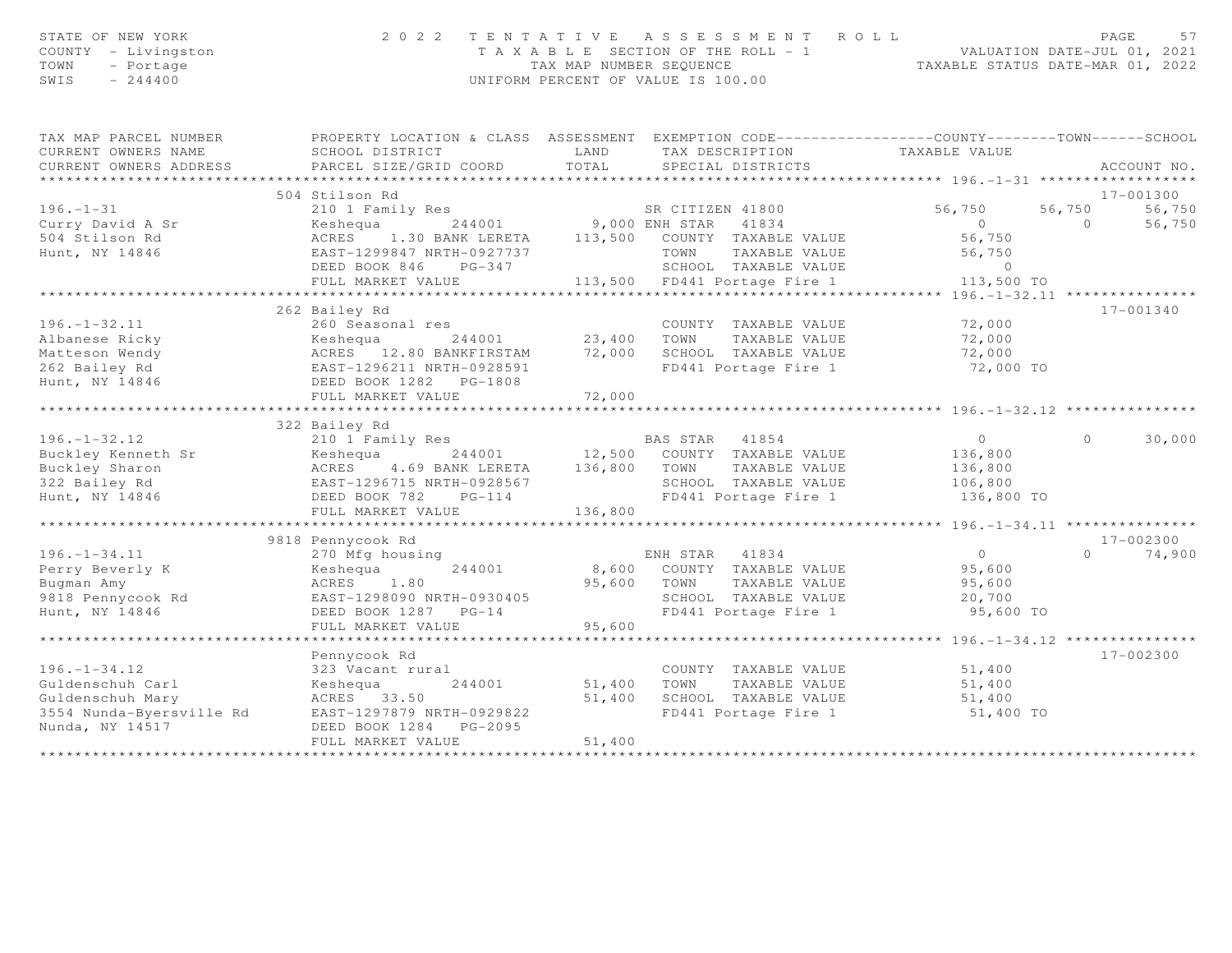| STATE OF NEW YORK<br>COUNTY - Livingston<br>TOWN - Portage<br>$SWIS = 244400$                                                                                             |                                                                                                                                                                                                                                                                       |        | 2022 TENTATIVE ASSESSMENT ROLL<br>TAXABLE SECTION OF THE ROLL - 1<br>TAXABLE SECTION OF THE ROLL - 1<br>TAXABLE STATUS DATE-MAR 01, 2022<br>UNIFORM PERCENT OF VALUE IS 100.00    |                                                          | PAGE<br>58                   |
|---------------------------------------------------------------------------------------------------------------------------------------------------------------------------|-----------------------------------------------------------------------------------------------------------------------------------------------------------------------------------------------------------------------------------------------------------------------|--------|-----------------------------------------------------------------------------------------------------------------------------------------------------------------------------------|----------------------------------------------------------|------------------------------|
| TAX MAP PARCEL NUMBER THE PROPERTY LOCATION & CLASS ASSESSMENT EXEMPTION CODE--------------COUNTY-------TOWN------SCHOOL<br>CURRENT OWNERS NAME<br>CURRENT OWNERS ADDRESS | SCHOOL DISTRICT<br>PARCEL SIZE/GRID COORD                                                                                                                                                                                                                             | TOTAL  | LAND TAX DESCRIPTION<br>SPECIAL DISTRICTS                                                                                                                                         | TAXABLE VALUE                                            | ACCOUNT NO.                  |
|                                                                                                                                                                           |                                                                                                                                                                                                                                                                       |        |                                                                                                                                                                                   |                                                          |                              |
|                                                                                                                                                                           | 9798 Short Tract Rd                                                                                                                                                                                                                                                   |        |                                                                                                                                                                                   | $\overline{0}$                                           | 17-001190                    |
| $196. - 1 - 35.11$<br>Eldridge Raymond L<br>9798 Short Tract Rd<br>Hunt, NY 14846                                                                                         | 240 Rural res<br>Keshequa 244001 29,700 COUNTY TAXABLE VALUE<br>ACRES 14.69 BANKFIRSTAM 121,600 TOWN TAXABLE VALUE<br>EAST-1304762 NRTH-0930396 SCHOOL TAXABLE VALUE<br>DEED BOOK 1256 PG-1519 AG003 Ag District #3<br>FULL MARKET VALUE 121,600 FD441 Portage Fire 1 |        | <b>BAS STAR</b> 41854                                                                                                                                                             | 121,600<br>121,600<br>91,600<br>121,600 TO<br>121,600 TO | $\Omega$<br>30,000           |
|                                                                                                                                                                           |                                                                                                                                                                                                                                                                       |        |                                                                                                                                                                                   |                                                          |                              |
| $196. - 1 - 35.22$<br>Pattridge Jeffrey R<br>Pattridge Bethany A<br>9788 Pennycook Rd<br>Hunt, NY 14846<br>MAY BE SUBJECT TO PAYMENT<br>UNDER AGDIST LAW TIL 2026         | Springbrook Rd<br>105 Vac farmland<br>Keshequa 244001<br>ACRES 23.00<br>EAST-1304305 NRTH-0929963<br>DEED BOOK 1259 PG-993<br>FULL MARKET VALUE                                                                                                                       |        | AG DIST C 41720<br>98,400 COUNTY TAXABLE VALUE<br>98,400 TOWN TAXABLE VALUE<br>SCHOOL TAXABLE VALUE<br>AG003 Ag District #3<br>98,400 FD441 Portage Fire 1 98,400 TO              | 78,211<br>20,189<br>20,189<br>20,189<br>98,400 TO        | 17-001190<br>78, 211 78, 211 |
|                                                                                                                                                                           |                                                                                                                                                                                                                                                                       |        |                                                                                                                                                                                   |                                                          |                              |
| $196. - 1 - 36.222$<br>Ayers Thomas<br>88 West Main St<br>PO Box 84<br>Pike, NY 14130                                                                                     | Pennycook Rd<br>105 Vac farmland<br>Keshequa 244001<br>ACRES 3.90<br>EAST-1299200 NRTH-0929908<br>DEED BOOK 941 PG-231<br>FULL MARKET VALUE                                                                                                                           | 3,700  | COUNTY TAXABLE VALUE<br>3,700 TOWN TAXABLE VALUE<br>3,700 SCHOOL TAXABLE VALUE<br>AG003 Ag District #3<br>FD441 Portage Fire 1<br>********************************* 196.-1-36.223 | 3,700<br>3,700<br>3,700<br>3,700 TO<br>3,700 TO          |                              |
|                                                                                                                                                                           | Pennycook Rd                                                                                                                                                                                                                                                          |        |                                                                                                                                                                                   |                                                          |                              |
| $196. - 1 - 36.223$<br>73 Main Street Associates<br>175 VanDyke St<br>Brooklyn, NY 11231                                                                                  | 323 Vacant rural<br>244001<br>Keshequa<br>ACRES 14.80<br>EAST-1296974 NRTH-0928463<br>DEED BOOK 1292 PG-2462                                                                                                                                                          |        | COUNTY TAXABLE VALUE<br>14,600 TOWN TAXABLE VALUE<br>14,600 SCHOOL TAXABLE VALUE<br>AG003 Ag District #3<br>FD441 Portage Fire 1<br>FD441 Portage Fire 1                          | 14,600<br>14,600<br>14,600<br>14,600 TO<br>14,600 TO     |                              |
|                                                                                                                                                                           | FULL MARKET VALUE                                                                                                                                                                                                                                                     | 14,600 |                                                                                                                                                                                   |                                                          |                              |
| $196. - 1 - 36.311$<br>73 Main Street Associates<br>175 VanDyke St<br>Brooklyn, NY 11231                                                                                  | Springbrook Rd<br>314 Rural vac<10<br>244001<br>Keshequa<br>ACRES 4.10<br>EAST-1300654 NRTH-0930291<br>DEED BOOK 1292 PG-2462<br>FULL MARKET VALUE                                                                                                                    | 7,900  | COUNTY TAXABLE VALUE<br>7,900 TOWN TAXABLE VALUE<br>7,900 SCHOOL TAXABLE VALUE<br>FD441 Portage Fire 1                                                                            | 7,900<br>7,900<br>7,900<br>7,900 TO                      |                              |
|                                                                                                                                                                           |                                                                                                                                                                                                                                                                       |        |                                                                                                                                                                                   |                                                          |                              |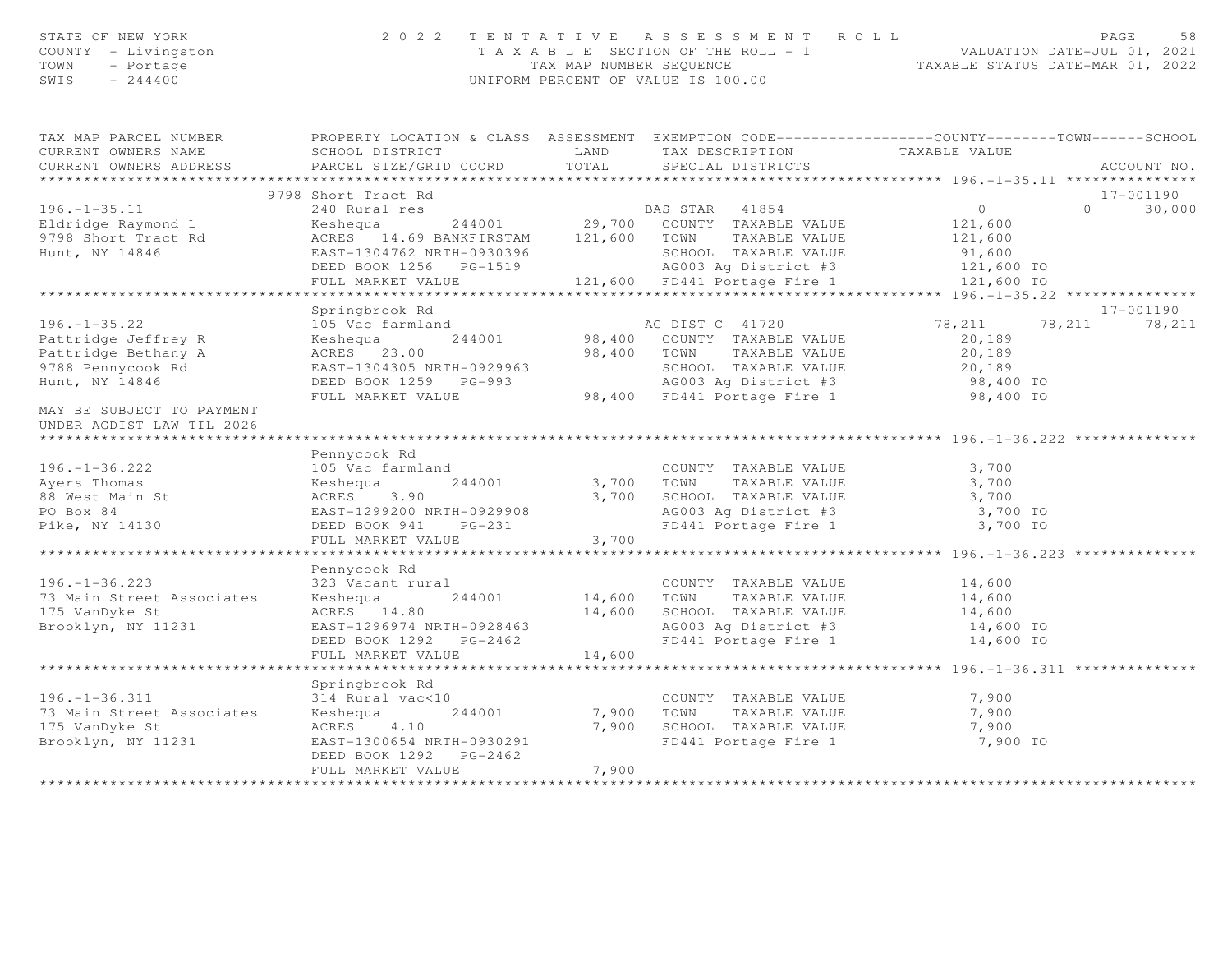| STATE OF NEW YORK<br>COUNTY - Livingston<br>TOWN<br>- Portage<br>$-244400$<br>SWIS                                                                                                                                                                                                                                                                                                                                        |                                                                                                                                                       |         | 2022 TENTATIVE ASSESSMENT ROLL<br>T A X A B L E SECTION OF THE ROLL - 1<br>TAX MAP NUMBER SEQUENCE<br>TAXABLE STATUS DATE-MAR 01, 2022<br>UNIFORM PERCENT OF VALUE IS 100.00 |                                                                         | PAGE               | 59 |
|---------------------------------------------------------------------------------------------------------------------------------------------------------------------------------------------------------------------------------------------------------------------------------------------------------------------------------------------------------------------------------------------------------------------------|-------------------------------------------------------------------------------------------------------------------------------------------------------|---------|------------------------------------------------------------------------------------------------------------------------------------------------------------------------------|-------------------------------------------------------------------------|--------------------|----|
| TAX MAP PARCEL NUMBER                                                                                                                                                                                                                                                                                                                                                                                                     | PROPERTY LOCATION & CLASS ASSESSMENT EXEMPTION CODE----------------COUNTY-------TOWN------SCHOOL                                                      |         |                                                                                                                                                                              |                                                                         |                    |    |
| CURRENT OWNERS NAME                                                                                                                                                                                                                                                                                                                                                                                                       | SCHOOL DISTRICT LAND                                                                                                                                  |         | TAX DESCRIPTION TAXABLE VALUE<br>SPECIAL DISTRICTS                                                                                                                           |                                                                         |                    |    |
| CURRENT OWNERS ADDRESS                                                                                                                                                                                                                                                                                                                                                                                                    | PARCEL SIZE/GRID COORD                                                                                                                                | TOTAL   |                                                                                                                                                                              |                                                                         | ACCOUNT NO.        |    |
|                                                                                                                                                                                                                                                                                                                                                                                                                           | 293 Bailey Rd                                                                                                                                         |         |                                                                                                                                                                              |                                                                         |                    |    |
| $196. - 1 - 37$                                                                                                                                                                                                                                                                                                                                                                                                           |                                                                                                                                                       |         | BAS STAR 41854                                                                                                                                                               | $\overline{0}$ and $\overline{0}$ and $\overline{0}$ and $\overline{0}$ | $\circ$<br>30,000  |    |
|                                                                                                                                                                                                                                                                                                                                                                                                                           | 220 2 Family Res BAS STAR 41854<br>Keshequa 244001 8,600 COUNTY TAXABLE VALUE                                                                         |         |                                                                                                                                                                              | 117,000                                                                 |                    |    |
| Wise George R<br>293 Bailey Rd                                                                                                                                                                                                                                                                                                                                                                                            | Keshequa 244001<br>ACRES 1.80 BANK NETS 117,000<br>EAST-1296401 NRTH-0928983<br>--- nook 787 PG-56<br>ACRES 1.80 BANK NETS 117,000 TOWN TAXABLE VALUE |         |                                                                                                                                                                              | 117,000                                                                 |                    |    |
| Hunt, NY 14846-9715                                                                                                                                                                                                                                                                                                                                                                                                       |                                                                                                                                                       |         | SCHOOL TAXABLE VALUE                                                                                                                                                         |                                                                         |                    |    |
|                                                                                                                                                                                                                                                                                                                                                                                                                           |                                                                                                                                                       |         |                                                                                                                                                                              | 87,000                                                                  |                    |    |
|                                                                                                                                                                                                                                                                                                                                                                                                                           | FULL MARKET VALUE                                                                                                                                     | 117,000 | FD441 Portage Fire 1                                                                                                                                                         | 117,000 TO                                                              |                    |    |
|                                                                                                                                                                                                                                                                                                                                                                                                                           |                                                                                                                                                       |         | ******************************                                                                                                                                               | ************** 196.-1-38 ******                                         |                    |    |
|                                                                                                                                                                                                                                                                                                                                                                                                                           |                                                                                                                                                       |         |                                                                                                                                                                              |                                                                         |                    |    |
|                                                                                                                                                                                                                                                                                                                                                                                                                           | Bailey Rd                                                                                                                                             |         |                                                                                                                                                                              |                                                                         |                    |    |
|                                                                                                                                                                                                                                                                                                                                                                                                                           |                                                                                                                                                       |         |                                                                                                                                                                              | 41,938                                                                  | 41,938<br>41,938   |    |
|                                                                                                                                                                                                                                                                                                                                                                                                                           |                                                                                                                                                       |         |                                                                                                                                                                              | 50,462                                                                  |                    |    |
|                                                                                                                                                                                                                                                                                                                                                                                                                           |                                                                                                                                                       |         |                                                                                                                                                                              | 50,462                                                                  |                    |    |
|                                                                                                                                                                                                                                                                                                                                                                                                                           |                                                                                                                                                       |         |                                                                                                                                                                              | 50,462                                                                  |                    |    |
| $\begin{array}{lllllllllllllllllllll} \hline & & & & & & \mbox{\sc{halley~nu}} & & & & \mbox{\sc{Alg}} & \mbox{\sc{Alg}} & \mbox{\sc{Alg}} & \mbox{\sc{Alg}} & \mbox{\sc{Alg}} & \mbox{\sc{Alg}} & \mbox{\sc{Alg}} & \mbox{\sc{Alg}} & \mbox{\sc{Alg}} & \mbox{\sc{Alg}} & \mbox{\sc{Alg}} & \mbox{\sc{Alg}} & \mbox{\sc{Alg}} & \mbox{\sc{Alg}} & \mbox{\sc{Alg}} & \mbox{\sc{Alg}} & \mbox{\sc{Alg}} & \mbox{\sc{Alg}}$ |                                                                                                                                                       |         | FD441 Portage Fire 1                                                                                                                                                         | 92,400 TO                                                               |                    |    |
| MAY BE SUBJECT TO PAYMENT<br>UNDER AGDIST LAW TIL 2029                                                                                                                                                                                                                                                                                                                                                                    |                                                                                                                                                       |         |                                                                                                                                                                              |                                                                         |                    |    |
|                                                                                                                                                                                                                                                                                                                                                                                                                           |                                                                                                                                                       |         |                                                                                                                                                                              |                                                                         |                    |    |
|                                                                                                                                                                                                                                                                                                                                                                                                                           | 9971 South River Rd                                                                                                                                   |         |                                                                                                                                                                              |                                                                         |                    |    |
| $196. - 1 - 39$                                                                                                                                                                                                                                                                                                                                                                                                           | 240 Rural res                                                                                                                                         |         | ENH STAR 41834                                                                                                                                                               | $\overline{0}$                                                          | $\Omega$<br>74,900 |    |
| Piper David R<br>Piper Teresa A<br>PO Box 215<br>Hunt, NY 14846<br>PO Box 215<br>PO Box 215<br>PO Box 215<br>PO Box 215<br>PO Box 215<br>PO Box 215<br>PU BOS AGRES<br>PU BOS AGRES 22<br>PU BOS AGRES 22<br>PU BOS AGRES 22<br>PU BOS AGRES 22<br>PU BOS AG                                                                                                                                                              |                                                                                                                                                       |         | 20,900 COUNTY TAXABLE VALUE                                                                                                                                                  | 138,000                                                                 |                    |    |
|                                                                                                                                                                                                                                                                                                                                                                                                                           |                                                                                                                                                       |         |                                                                                                                                                                              | 138,000                                                                 |                    |    |
|                                                                                                                                                                                                                                                                                                                                                                                                                           |                                                                                                                                                       |         |                                                                                                                                                                              | 63,100                                                                  |                    |    |
|                                                                                                                                                                                                                                                                                                                                                                                                                           |                                                                                                                                                       |         | AG003 Ag District #3<br>138,000 FD441 Portage Fire 1                                                                                                                         | 138,000 TO                                                              |                    |    |
|                                                                                                                                                                                                                                                                                                                                                                                                                           | FULL MARKET VALUE                                                                                                                                     |         |                                                                                                                                                                              | 138,000 TO                                                              |                    |    |
|                                                                                                                                                                                                                                                                                                                                                                                                                           | ***************************                                                                                                                           |         |                                                                                                                                                                              |                                                                         |                    |    |
|                                                                                                                                                                                                                                                                                                                                                                                                                           | 382 Bailey Rd                                                                                                                                         |         |                                                                                                                                                                              |                                                                         |                    |    |
| $196. - 1 - 40$                                                                                                                                                                                                                                                                                                                                                                                                           | 312 Vac w/imprv                                                                                                                                       |         | COUNTY TAXABLE VALUE                                                                                                                                                         | 25,900                                                                  |                    |    |
|                                                                                                                                                                                                                                                                                                                                                                                                                           | 244001                                                                                                                                                |         | 12,600 TOWN TAXABLE VALUE<br>25,900 SCHOOL TAXABLE VALUE                                                                                                                     | 25,900                                                                  |                    |    |
|                                                                                                                                                                                                                                                                                                                                                                                                                           |                                                                                                                                                       |         |                                                                                                                                                                              | 25,900                                                                  |                    |    |
| 96/ Main St<br>Hunt, NY 14846                                                                                                                                                                                                                                                                                                                                                                                             | EAST-1297712 NRTH-0928530                                                                                                                             |         | FD441 Portage Fire 1                                                                                                                                                         | 25,900 TO                                                               |                    |    |
|                                                                                                                                                                                                                                                                                                                                                                                                                           | DEED BOOK 1298 PG-2876                                                                                                                                |         |                                                                                                                                                                              |                                                                         |                    |    |
|                                                                                                                                                                                                                                                                                                                                                                                                                           | FULL MARKET VALUE                                                                                                                                     | 25,900  |                                                                                                                                                                              |                                                                         |                    |    |
|                                                                                                                                                                                                                                                                                                                                                                                                                           |                                                                                                                                                       |         |                                                                                                                                                                              |                                                                         |                    |    |
|                                                                                                                                                                                                                                                                                                                                                                                                                           | Stilson Rd                                                                                                                                            |         |                                                                                                                                                                              |                                                                         | 17-002050          |    |
| $196. - 1 - 41$                                                                                                                                                                                                                                                                                                                                                                                                           | 322 Rural vac>10                                                                                                                                      |         | 0 COUNTY TAXABLE VALUE<br>244001 26,400 TOWN TAXABLE VALUE                                                                                                                   | 26,400                                                                  |                    |    |
|                                                                                                                                                                                                                                                                                                                                                                                                                           |                                                                                                                                                       |         |                                                                                                                                                                              | 26,400                                                                  |                    |    |
|                                                                                                                                                                                                                                                                                                                                                                                                                           |                                                                                                                                                       |         | 26,400 SCHOOL TAXABLE VALUE<br>FD441 Portage Fire 1                                                                                                                          | 26,400                                                                  |                    |    |
|                                                                                                                                                                                                                                                                                                                                                                                                                           |                                                                                                                                                       |         | FD441 Portage Fire 1                                                                                                                                                         | 26,400 TO                                                               |                    |    |
|                                                                                                                                                                                                                                                                                                                                                                                                                           | FULL MARKET VALUE                                                                                                                                     | 26,400  |                                                                                                                                                                              |                                                                         |                    |    |
|                                                                                                                                                                                                                                                                                                                                                                                                                           |                                                                                                                                                       |         |                                                                                                                                                                              |                                                                         |                    |    |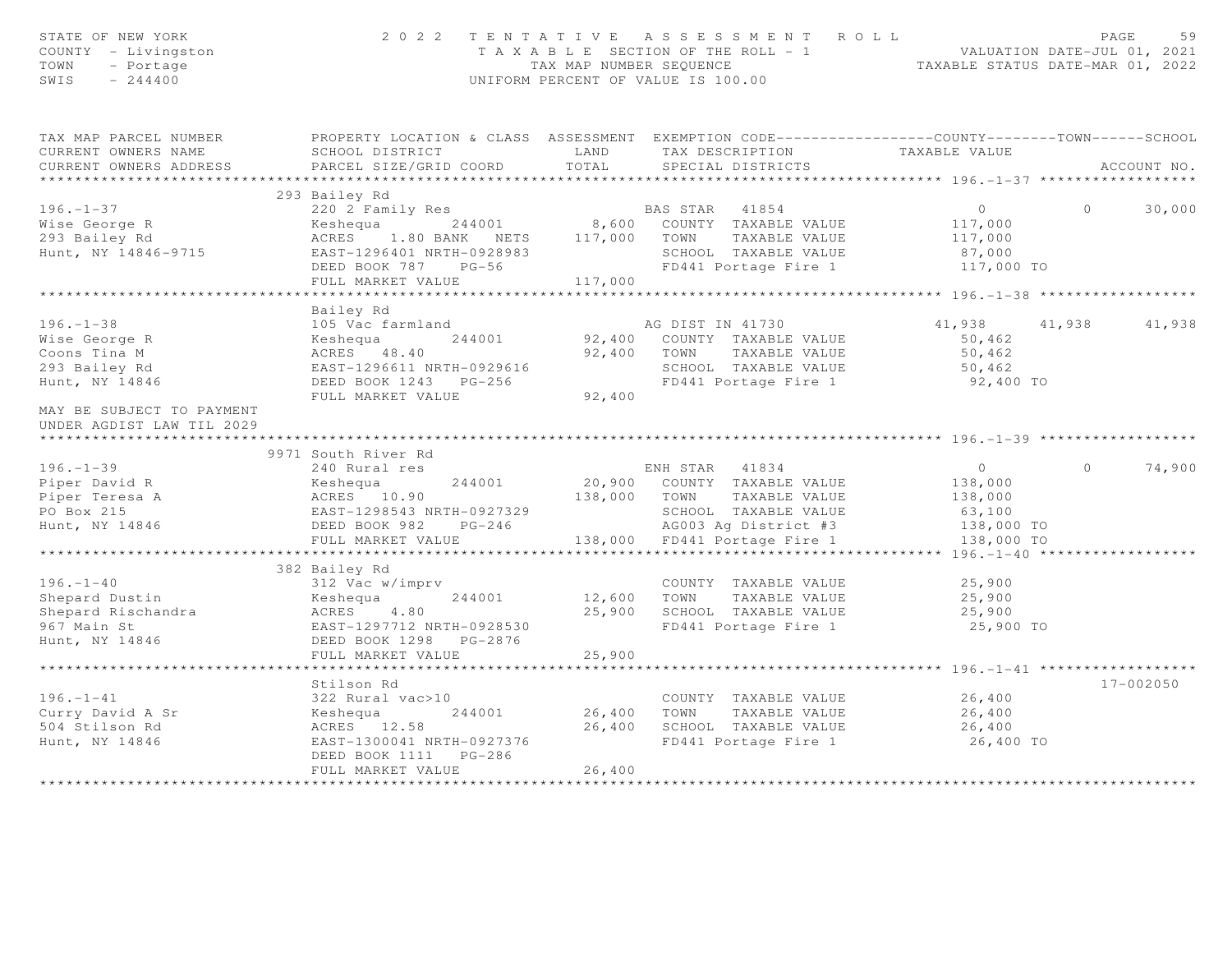|      | STATE OF NEW YORK   | 2022 TENTATIVE ASSESSMENT ROLL     |  |                                  |                        | PAGE | 60 |
|------|---------------------|------------------------------------|--|----------------------------------|------------------------|------|----|
|      | COUNTY - Livingston | TAXABLE SECTION OF THE ROLL - 1    |  | VALUATION DATE-JUL 01, 2021      |                        |      |    |
| TOWN | - Portage           | MAP SECTION - 196                  |  | TAXABLE STATUS DATE-MAR 01, 2022 |                        |      |    |
| SWIS | $-244400$           | $SUB - SECTION - 000$              |  |                                  | RPS150/V04/L015        |      |    |
|      |                     | UNIFORM PERCENT OF VALUE IS 100.00 |  |                                  | CURRENT DATE 4/19/2022 |      |    |

|                            | TOTAL | EXTENSION | EXTENSION | AD VALOREM | EXEMPT | TAXABLE  |
|----------------------------|-------|-----------|-----------|------------|--------|----------|
| CODE DISTRICT NAME PARCELS |       | TYPE.     | VALUE     | VALUE      | AMOUNT | VALUE    |
|                            |       |           |           |            |        |          |
| AG003 Ag District #3       |       | 21 TOTAL  |           | 5680,900   |        | 5680,900 |
| FD441 Portage Fire 1       |       | 71 TOTAL  |           | 9378,700   |        | 9378,700 |
| LD442 Portage Light        |       | 2 TOTAL   |           | 148,000    |        | 148,000  |

## \*\*\* S C H O O L D I S T R I C T S U M M A R Y \*\*\*

| CODE   | DISTRICT NAME | TOTAL<br>PARCELS | ASSESSED<br>LAND | ASSESSED<br>TOTAL | EXEMPT<br>AMOUNT | TOTAL<br>TAXABLE | STAR<br>AMOUNT | STAR<br>TAXABLE |
|--------|---------------|------------------|------------------|-------------------|------------------|------------------|----------------|-----------------|
| 244001 | Keshequa      | 71               | 5414,900         | 9378,700          | 3427,980         | 5950,720         | 1300,850       | 4649,870        |
|        | SUB-TOTAL     | 71               | 5414,900         | 9378,700          | 3427,980         | 5950,720         | 1300,850       | 4649,870        |
|        | TOTAL         | 71               | 5414,900         | 9378,700          | 3427,980         | 5950,720         | 1300,850       | 4649,870        |

#### \*\*\* S Y S T E M C O D E S S U M M A R Y \*\*\*

### NO SYSTEM EXEMPTIONS AT THIS LEVEL

|       |                 | TOTAL      |          |          |          |
|-------|-----------------|------------|----------|----------|----------|
| CODE  | DESCRIPTION     | PARCELS    | COUNTY   | TOWN     | SCHOOL   |
| 41121 | VET WAR CT      |            | 16,575   | 16,575   |          |
| 41131 | VET COM CT      |            | 37,463   | 37,463   |          |
| 41141 | VET DIS CT      |            | 14,243   | 14,243   |          |
| 41720 | AG DIST C       | 12         | 3256,820 | 3256,820 | 3256,820 |
| 41730 | AG DIST IN      |            | 41,938   | 41,938   | 41,938   |
| 41800 | SR CITIZEN      | $\bigcirc$ | 123,222  | 123,222  | 123,222  |
| 41834 | ENH STAR        | 10         |          |          | 730,850  |
| 41854 | <b>BAS STAR</b> | 19         |          |          | 570,000  |
| 49500 | SOLAR           |            | 6,000    | 6,000    | 6,000    |
|       | TOTAL           | 49         | 3496,261 | 3496,261 | 4728,830 |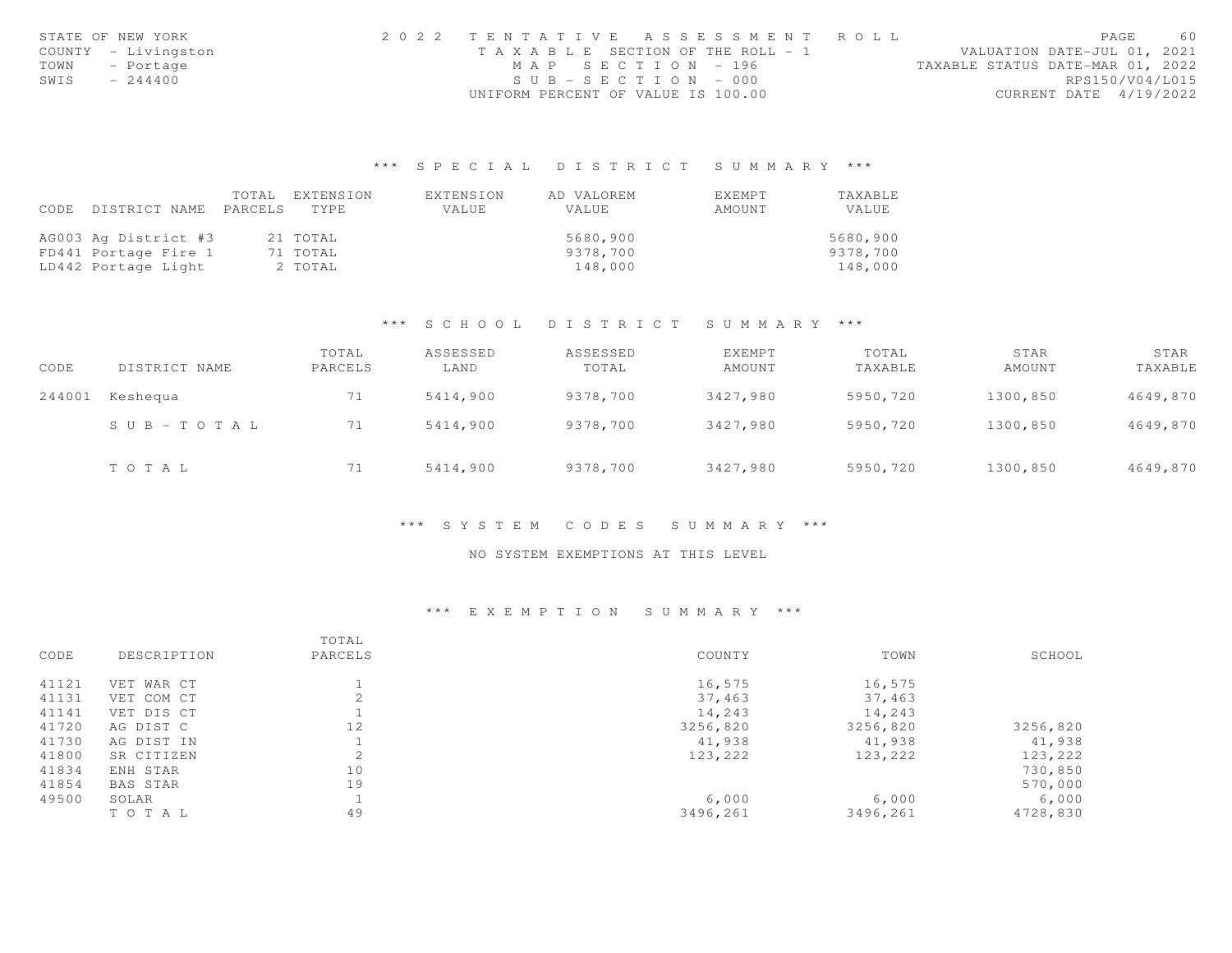|      | STATE OF NEW YORK   | 2022 TENTATIVE ASSESSMENT ROLL                                       | PAGE                     | 61 |
|------|---------------------|----------------------------------------------------------------------|--------------------------|----|
|      | COUNTY - Livingston | VALUATION DATE-JUL 01, 2021<br>T A X A B L E SECTION OF THE ROLL - 1 |                          |    |
| TOWN | - Portage           | MAP SECTION - 196<br>TAXABLE STATUS DATE-MAR 01, 2022                |                          |    |
| SWIS | $-244400$           | $SUB - SECTION - 000$                                                | RPS150/V04/L015          |    |
|      |                     | UNIFORM PERCENT OF VALUE IS 100.00                                   | CURRENT DATE $4/19/2022$ |    |

| ROLL |             | TOTAL   | ASSESSED | ASSESSED | TAXABLE  | TAXABLE  | TAXABLE  | STAR     |
|------|-------------|---------|----------|----------|----------|----------|----------|----------|
| SEC  | DESCRIPTION | PARCELS | LAND     | TOTAL    | COUNTY   | TOWN     | SCHOOL   | TAXABLE  |
|      | TAXABLE     |         | 5414,900 | 9378,700 | 5882,439 | 5882,439 | 5950,720 | 4649,870 |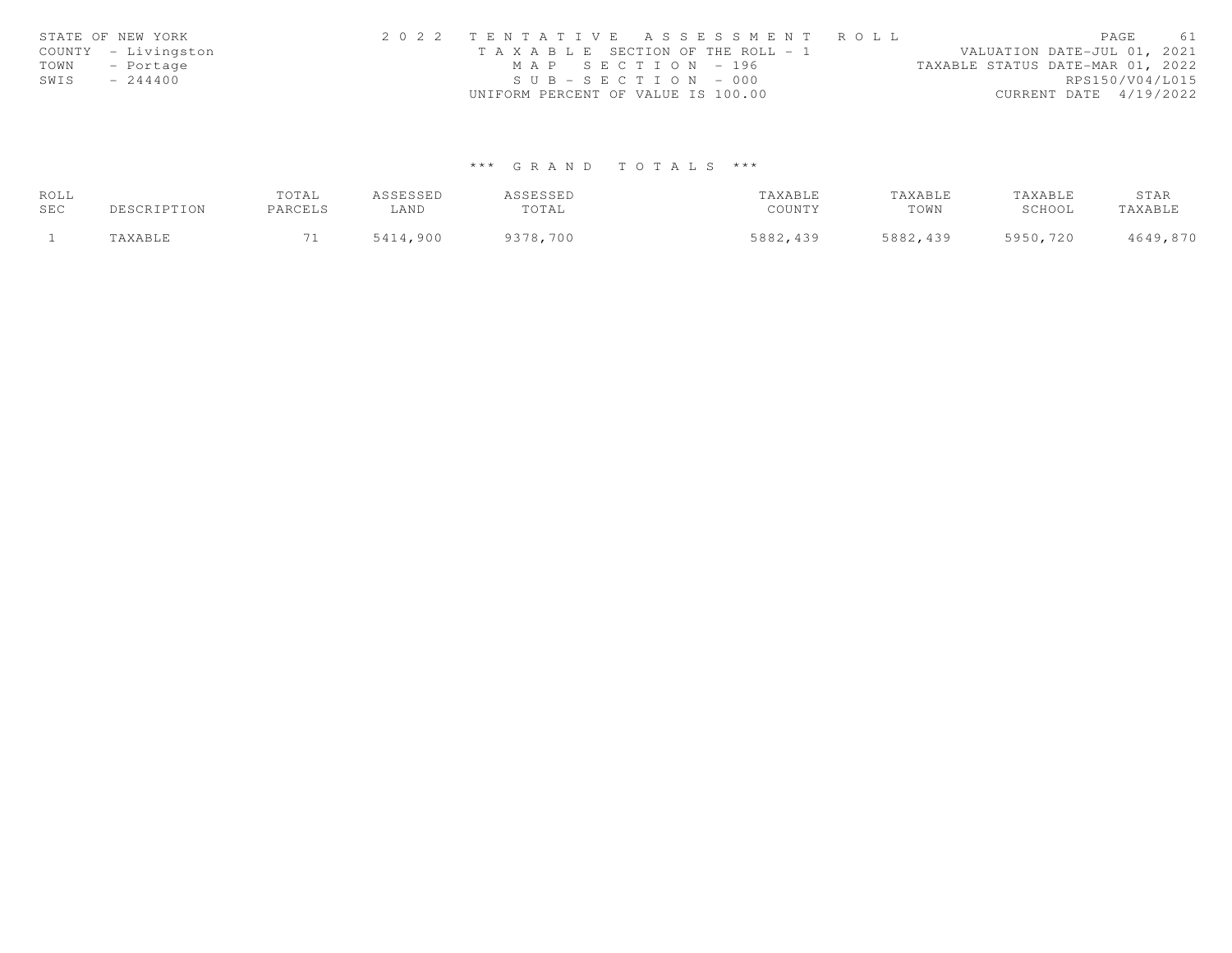| STATE OF NEW YORK<br>COUNTY - Livingston<br>TOWN<br>- Portage<br>SWIS<br>$-244400$                |                                                                                                                                                                     | 2022 TENTATIVE ASSESSMENT ROLL<br>T A X A B L E SECTION OF THE ROLL - 1 VALUATION DATE-JUL 01, 2021<br>TAX MAP NUMBER SEQUENCE TAXABLE STATUS DATE-MAR 01, 2022<br>UNIFORM PERCENT OF VALUE IS 100.00                                                                                                                            |                                                                           | PAGE                     | 62                            |
|---------------------------------------------------------------------------------------------------|---------------------------------------------------------------------------------------------------------------------------------------------------------------------|----------------------------------------------------------------------------------------------------------------------------------------------------------------------------------------------------------------------------------------------------------------------------------------------------------------------------------|---------------------------------------------------------------------------|--------------------------|-------------------------------|
| CURRENT OWNERS NAME<br>CURRENT OWNERS ADDRESS                                                     | SCHOOL DISTRICT<br><b>EXAMPLE AND</b><br>PARCEL SIZE/GRID COORD                                                                                                     | TAX MAP PARCEL NUMBER THE PROPERTY LOCATION & CLASS ASSESSMENT EXEMPTION CODE--------------COUNTY-------TOWN-----SCHOOL<br>TAX DESCRIPTION TAXABLE VALUE<br>TOTAL<br>SPECIAL DISTRICTS                                                                                                                                           |                                                                           |                          | ACCOUNT NO.                   |
|                                                                                                   |                                                                                                                                                                     |                                                                                                                                                                                                                                                                                                                                  |                                                                           |                          |                               |
|                                                                                                   | 9904 N Church St                                                                                                                                                    |                                                                                                                                                                                                                                                                                                                                  |                                                                           |                          | 17-001670                     |
| $196.20 - 1 - 1$<br>PO Box 105<br>Hunt, NY 14846-0105                                             | 210 1 Family Res<br>DEED BOOK 884 PG-143<br>FULL MARKET VALUE                                                                                                       | BAS STAR 41854<br>Exampled the Messler Community of the Magnetic Community of the Magnetic Community of the Magnetic Community of the Magnetic Community of the Magnetic Community of the Magnetic Community of the Magnetic Community of the Ma<br>SCHOOL TAXABLE VALUE<br>FD441 Portage Fire 1<br>69,700 LD442 Portage Light 2 | $\overline{0}$<br>69,700<br>69,700<br>39,700<br>69,700 TO<br>69,700 TO    | $\Omega$                 | 30,000                        |
|                                                                                                   |                                                                                                                                                                     |                                                                                                                                                                                                                                                                                                                                  |                                                                           |                          |                               |
| $196.20 - 1 - 2$<br>Perham Bertha I<br>909 Main St<br>Hunt, NY 14846                              | 909 Main St<br>210 1 Family Res<br>244001<br>FRNT 198.00 DPTH 99.00<br>EAST-1306974 MPT<br>FULL MARKET VALUE                                                        | SR CITIZEN 41800<br>244001<br>244001 7,000 ENH STAR 41834<br>00 DPTH 99.00 100,500 COUNTY TAXABLE VALUE<br>TAXABLE VALUE<br>TOWN<br>100,500 SCHOOL TAXABLE VALUE<br>FD441 Portage Fire 1                                                                                                                                         | 50,250<br>$\overline{0}$<br>50,250<br>50,250<br>$0$<br>100,500 TO         | 50,250<br>$\bigcirc$     | 17-002240<br>50,250<br>50,250 |
|                                                                                                   |                                                                                                                                                                     | LD442 Portage Light 2                                                                                                                                                                                                                                                                                                            | 100,500 TO                                                                |                          |                               |
|                                                                                                   | 925 Main St                                                                                                                                                         |                                                                                                                                                                                                                                                                                                                                  |                                                                           |                          | 17-001990                     |
| $196.20 - 1 - 4$<br>196.20-1<br>Clancy Clyde M<br>Clancy Hazel D<br>925 Main St<br>Hunt, NY 14846 | FULL MARKET VALUE                                                                                                                                                   | <10 1 ram11y Res<br>Keshequa 244001 4,600 ENH STAR 41834<br>FRNT 47.00 DPTH 140.00 71,600 COUNTY TAXABLE VALUE<br>EAST-1307098 NRTH-0928621 TOWN TAXABLE VALUE<br>DEED BOOK 846 PG-339<br>SCHOOL TAXABLE VALUE<br>71,600 FD441 Portage Fire 1                                                                                    | 10,740<br>$\bigcirc$<br>60,860<br>60,860<br>$\overline{0}$<br>$71,600$ TO | 10,740<br>$\overline{a}$ | $\sim$ 0<br>71,600            |
|                                                                                                   |                                                                                                                                                                     | LD442 Portage Light 2                                                                                                                                                                                                                                                                                                            | 71,600 TO                                                                 |                          |                               |
| $196.20 - 1 - 5$<br>Cobin Heather<br>931 Main St<br>Hunt, NY 14846                                | 931 Main St<br>210 1 Family Res<br>244001<br>Keshequa<br>FRNT 85.00 DPTH 140.25<br>BANKFIRSTAM<br>EAST-1307164 NRTH-0928627<br>DEED BOOK 1197 PG-9                  | BAS STAR 41854<br>6,000 COUNTY TAXABLE VALUE<br>78,000 TOWN TAXABLE VALUE<br>SCHOOL TAXABLE VALUE<br>FD441 Portage Fire 1<br>LD442 Portage Light 2                                                                                                                                                                               | $\Omega$<br>78,000<br>78,000<br>48,000<br>78,000 TO<br>78,000 TO          | $\Omega$                 | 17-001750<br>30,000           |
|                                                                                                   | FULL MARKET VALUE                                                                                                                                                   | 78,000                                                                                                                                                                                                                                                                                                                           |                                                                           |                          |                               |
| $196.20 - 1 - 6$<br>Murray James Edward<br>949 Main St<br>Hunt, NY 14846                          | 949 Main St<br>210 1 Family Res<br>Keshequa 244001<br>Keshequa<br>FRNT 149.00 DPTH 140.25<br>ARRY 11930 NPTH-0928637<br>DEED BOOK 1257 PG-1545<br>FULL MARKET VALUE | COUNTY TAXABLE VALUE<br>7,600 TOWN TAXABLE VALUE<br>94,400<br>SCHOOL TAXABLE VALUE<br>FD441 Portage Fire 1<br>LD442 Portage Light 2<br>94,400                                                                                                                                                                                    | 94,400<br>94,400<br>94,400<br>94,400 TO<br>94,400 TO                      |                          | $17 - 000650$                 |
|                                                                                                   | ************************                                                                                                                                            | ***************                                                                                                                                                                                                                                                                                                                  |                                                                           |                          |                               |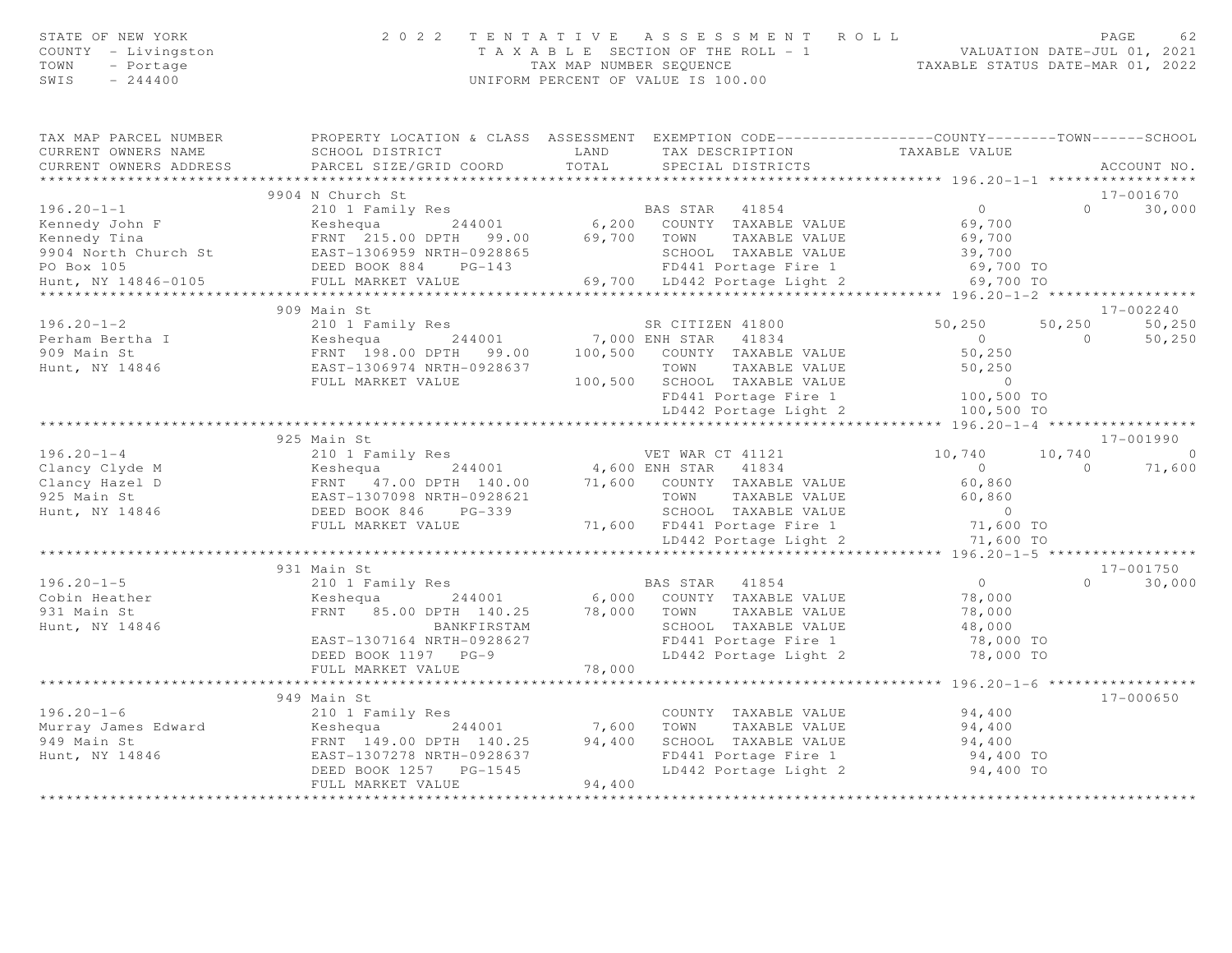| STATE OF NEW YORK<br>COUNTY - Livingston<br>- Portage<br>TOWN<br>SWIS<br>$-244400$                                                                                                                                                                            |                                                                                                                     |                      | 2022 TENTATIVE ASSESSMENT ROLL<br>T A X A B L E SECTION OF THE ROLL - 1 VALUATION DATE-JUL 01, 2021<br>TAX MAP NUMBER SEQUENCE TAXABLE STATUS DATE-MAR 01, 2022<br>UNIFORM PERCENT OF VALUE IS 100.00 |                      | PAGE<br>63               |
|---------------------------------------------------------------------------------------------------------------------------------------------------------------------------------------------------------------------------------------------------------------|---------------------------------------------------------------------------------------------------------------------|----------------------|-------------------------------------------------------------------------------------------------------------------------------------------------------------------------------------------------------|----------------------|--------------------------|
| TAX MAP PARCEL NUMBER<br>CURRENT OWNERS NAME<br>CURRENT OWNERS ADDRESS PARCEL SIZE/GRID COORD                                                                                                                                                                 | PROPERTY LOCATION & CLASS ASSESSMENT EXEMPTION CODE----------------COUNTY-------TOWN------SCHOOL<br>SCHOOL DISTRICT | <b>LAND</b><br>TOTAL | TAX DESCRIPTION<br>SPECIAL DISTRICTS                                                                                                                                                                  | TAXABLE VALUE        | ACCOUNT NO.              |
|                                                                                                                                                                                                                                                               |                                                                                                                     |                      |                                                                                                                                                                                                       |                      |                          |
|                                                                                                                                                                                                                                                               | 967 Main St                                                                                                         |                      |                                                                                                                                                                                                       |                      | 17-000140                |
| $196.20 - 1 - 7$                                                                                                                                                                                                                                              |                                                                                                                     |                      | COUNTY TAXABLE VALUE                                                                                                                                                                                  | 98,600<br>98,600     |                          |
| Shepard Dustin A                                                                                                                                                                                                                                              |                                                                                                                     |                      | TAXABLE VALUE                                                                                                                                                                                         |                      |                          |
| Shepard Rischandra L                                                                                                                                                                                                                                          | FRNT 84.94 DPTH 222.27 98,600 SCHOOL TAXABLE VALUE 98,600 98,600 BANKFIRSTAM FD441 Portage Fire 1 98,600 TO         |                      |                                                                                                                                                                                                       |                      |                          |
| 967 Main St<br>Hunt, NY 14846                                                                                                                                                                                                                                 |                                                                                                                     |                      | LD442 Portage Light 2 98,600 TO                                                                                                                                                                       |                      |                          |
|                                                                                                                                                                                                                                                               | EAST-1307419 NRTH-0928682                                                                                           |                      |                                                                                                                                                                                                       |                      |                          |
|                                                                                                                                                                                                                                                               | DEED BOOK 1276 PG-859                                                                                               |                      |                                                                                                                                                                                                       |                      |                          |
|                                                                                                                                                                                                                                                               | FULL MARKET VALUE                                                                                                   | 98,600               |                                                                                                                                                                                                       |                      |                          |
|                                                                                                                                                                                                                                                               | 975 Main St                                                                                                         |                      |                                                                                                                                                                                                       |                      | 17-002940                |
| $196.20 - 1 - 8$                                                                                                                                                                                                                                              | 210 1 Family Res                                                                                                    |                      | COUNTY TAXABLE VALUE                                                                                                                                                                                  | 87,900               |                          |
|                                                                                                                                                                                                                                                               |                                                                                                                     |                      | TOWN                                                                                                                                                                                                  | TAXABLE VALUE 87,900 |                          |
|                                                                                                                                                                                                                                                               |                                                                                                                     |                      |                                                                                                                                                                                                       |                      |                          |
|                                                                                                                                                                                                                                                               |                                                                                                                     |                      | 87,900 SCHOOL TAXABLE VALUE 87,900<br>FD441 Portage Fire 1 87,900 TO                                                                                                                                  |                      |                          |
| Niagara Falls, NY 14304                                                                                                                                                                                                                                       | EAST-1307526 NRTH-0928718                                                                                           |                      | LD442 Portage Light 2                                                                                                                                                                                 | 87,900 TO            |                          |
|                                                                                                                                                                                                                                                               | DEED BOOK 1272 PG-1893                                                                                              |                      |                                                                                                                                                                                                       |                      |                          |
|                                                                                                                                                                                                                                                               | FULL MARKET VALUE                                                                                                   | 87,900               |                                                                                                                                                                                                       |                      |                          |
|                                                                                                                                                                                                                                                               |                                                                                                                     |                      |                                                                                                                                                                                                       |                      |                          |
|                                                                                                                                                                                                                                                               | 983 Main St                                                                                                         |                      |                                                                                                                                                                                                       |                      | 17-000340                |
|                                                                                                                                                                                                                                                               |                                                                                                                     |                      |                                                                                                                                                                                                       |                      | 29,085<br>$\sim$ 0       |
|                                                                                                                                                                                                                                                               |                                                                                                                     |                      |                                                                                                                                                                                                       |                      | $\overline{0}$<br>74,900 |
|                                                                                                                                                                                                                                                               |                                                                                                                     |                      |                                                                                                                                                                                                       |                      |                          |
|                                                                                                                                                                                                                                                               |                                                                                                                     |                      |                                                                                                                                                                                                       |                      |                          |
|                                                                                                                                                                                                                                                               |                                                                                                                     |                      |                                                                                                                                                                                                       |                      |                          |
| 983 Main St<br>29,085 Main St<br>29,085 29<br>Blanchard Neil R<br>ERST-1307598 NRTH-0928693 83,100 COUNTY TAXABLE VALUE<br>29,085 29<br>29,085 29<br>29,085 29<br>29,085 29<br>29,085 29<br>29,085 29<br>29,085 29<br>29,085 29<br>29,085 29<br>29,085 29<br> |                                                                                                                     |                      |                                                                                                                                                                                                       |                      |                          |
|                                                                                                                                                                                                                                                               |                                                                                                                     |                      | LD442 Portage Light 2                                                                                                                                                                                 | 83,100 TO            |                          |
|                                                                                                                                                                                                                                                               |                                                                                                                     |                      |                                                                                                                                                                                                       |                      |                          |
|                                                                                                                                                                                                                                                               | 991 Main St                                                                                                         |                      |                                                                                                                                                                                                       |                      | 17-002330                |
| $196.20 - 1 - 10$                                                                                                                                                                                                                                             | 210 1 Family Res                                                                                                    |                      | COUNTY TAXABLE VALUE                                                                                                                                                                                  | 81,900               |                          |
| Tallman Lyle O                                                                                                                                                                                                                                                |                                                                                                                     |                      | TAXABLE VALUE<br>TOWN                                                                                                                                                                                 | 81,900<br>81,900     |                          |
| 991 Main St                                                                                                                                                                                                                                                   | Expedia 18.4001 6,400<br>FRNT 90.75 DPTH 193.38 81,900                                                              |                      | SCHOOL TAXABLE VALUE                                                                                                                                                                                  |                      |                          |
| Hunt, NY 14846                                                                                                                                                                                                                                                | BANKFIRSTAM                                                                                                         |                      | FD441 Portage Fire 1                                                                                                                                                                                  | 81,900 TO            |                          |
|                                                                                                                                                                                                                                                               | EAST-1307674 NRTH-0928693                                                                                           |                      | LD442 Portage Light 2                                                                                                                                                                                 | 81,900 TO            |                          |
|                                                                                                                                                                                                                                                               | DEED BOOK 1261    PG-1920                                                                                           |                      |                                                                                                                                                                                                       |                      |                          |
|                                                                                                                                                                                                                                                               | FULL MARKET VALUE                                                                                                   | 81,900               |                                                                                                                                                                                                       |                      |                          |
|                                                                                                                                                                                                                                                               |                                                                                                                     |                      |                                                                                                                                                                                                       |                      |                          |
|                                                                                                                                                                                                                                                               | 870 Main St                                                                                                         |                      |                                                                                                                                                                                                       |                      | 17-002810                |
| $196.20 - 1 - 13$                                                                                                                                                                                                                                             | 210 1 Family Res                                                                                                    |                      | COUNTY TAXABLE VALUE                                                                                                                                                                                  | 93,500               |                          |
| Curry Dustin E                                                                                                                                                                                                                                                | Keshequa<br>244001                                                                                                  | 8,500                | TAXABLE VALUE<br>TOWN                                                                                                                                                                                 | 93,500               |                          |
| Colombo Stacy L                                                                                                                                                                                                                                               | ACRES<br>1.00 BANKFIRSTAM                                                                                           | 93,500               | SCHOOL TAXABLE VALUE                                                                                                                                                                                  | 93,500               |                          |
| 870 Main St                                                                                                                                                                                                                                                   | EAST-1306444 NRTH-0928257                                                                                           |                      | FD441 Portage Fire 1                                                                                                                                                                                  | 93,500 TO            |                          |
| Hunt, NY 14846                                                                                                                                                                                                                                                | DEED BOOK 1299 PG-2904                                                                                              |                      | LD442 Portage Light 2                                                                                                                                                                                 | 93,500 TO            |                          |
|                                                                                                                                                                                                                                                               | FULL MARKET VALUE                                                                                                   | 93,500               |                                                                                                                                                                                                       |                      |                          |
| PRIOR OWNER ON 3/01/2022                                                                                                                                                                                                                                      |                                                                                                                     |                      |                                                                                                                                                                                                       |                      |                          |
| Curry Dustin E                                                                                                                                                                                                                                                |                                                                                                                     |                      |                                                                                                                                                                                                       |                      |                          |
|                                                                                                                                                                                                                                                               |                                                                                                                     |                      |                                                                                                                                                                                                       |                      |                          |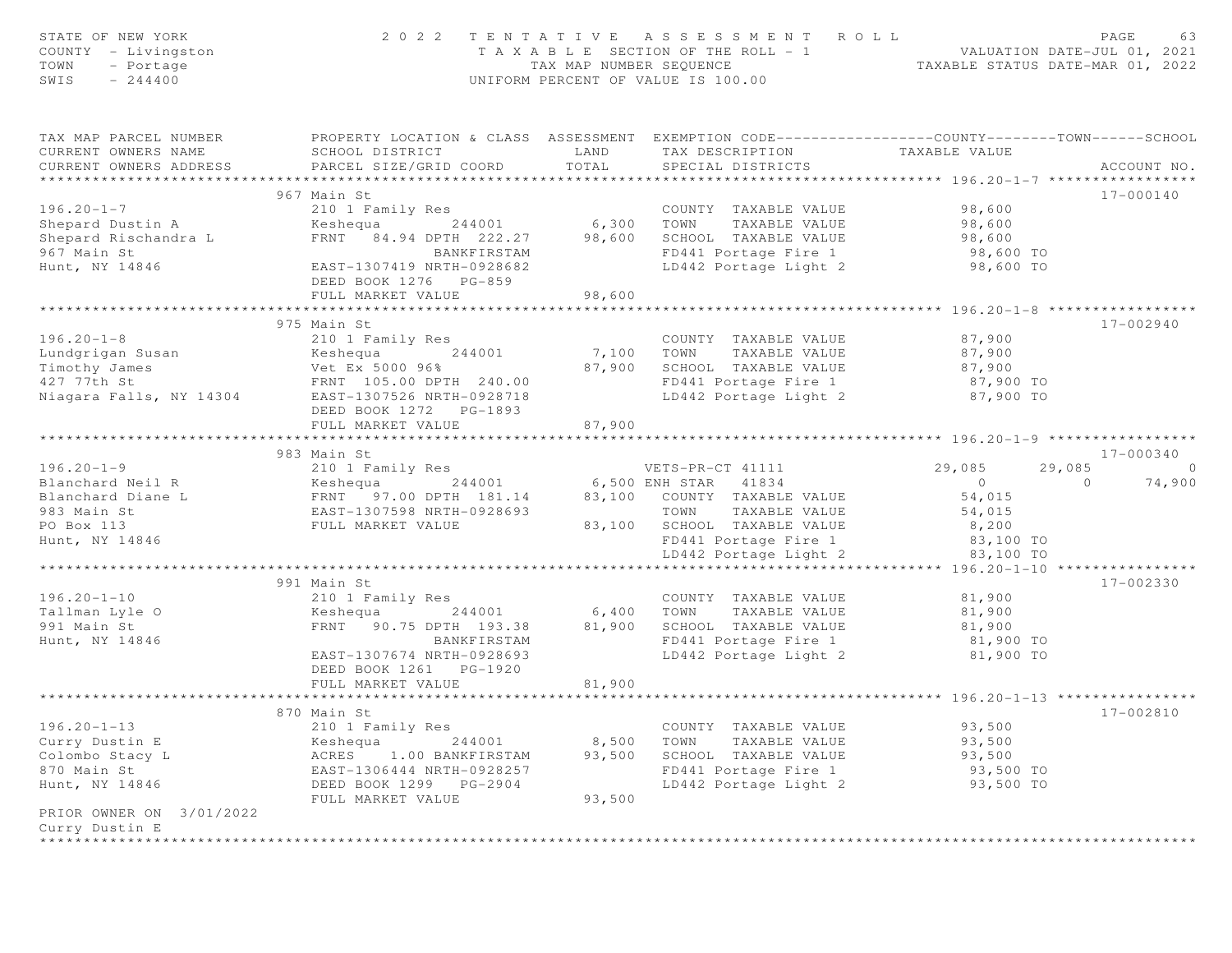| STATE OF NEW YORK<br>COUNTY - Livingston<br>TOWN<br>- Portage<br>SWIS<br>$-244400$ |                                                                                                          |                     | 2022 TENTATIVE ASSESSMENT ROLL<br>UNIFORM PERCENT OF VALUE IS 100.00                               | PAGE<br>64<br>TAXABLE SECTION OF THE ROLL - 1<br>TAXABLE STATUS DATE-JUL 01, 2021<br>TAXABLE STATUS DATE-MAR 01, 2022 |                          |  |
|------------------------------------------------------------------------------------|----------------------------------------------------------------------------------------------------------|---------------------|----------------------------------------------------------------------------------------------------|-----------------------------------------------------------------------------------------------------------------------|--------------------------|--|
| TAX MAP PARCEL NUMBER                                                              | PROPERTY LOCATION & CLASS ASSESSMENT EXEMPTION CODE-----------------COUNTY-------TOWN------SCHOOL        |                     |                                                                                                    |                                                                                                                       |                          |  |
| CURRENT OWNERS NAME<br>CURRENT OWNERS ADDRESS                                      | <b>LAND</b><br>SCHOOL DISTRICT<br>PARCEL SIZE/GRID COORD                                                 | TOTAL               | TAX DESCRIPTION<br>SPECIAL DISTRICTS                                                               | TAXABLE VALUE                                                                                                         | ACCOUNT NO.              |  |
|                                                                                    |                                                                                                          |                     |                                                                                                    |                                                                                                                       |                          |  |
|                                                                                    | 876 Main St                                                                                              |                     |                                                                                                    |                                                                                                                       | 17-000700                |  |
| $196.20 - 1 - 14$                                                                  | 210 1 Family Res<br>Keshequa 244001 8,500 ENH STAR 41834                                                 |                     | VET COM CT 41131                                                                                   | 23,650<br>23,650                                                                                                      | $\Omega$                 |  |
| Galton Debra                                                                       |                                                                                                          |                     |                                                                                                    | $\overline{0}$                                                                                                        | $\overline{0}$<br>74,900 |  |
| 876 Main St                                                                        | ACRES 1.00 BANKFIRSTAM 94,600 COUNTY TAXABLE VALUE                                                       |                     |                                                                                                    | 70,950                                                                                                                |                          |  |
| Hunt, NY 14846                                                                     | EAST-1306571 NRTH-0928274                                                                                |                     |                                                                                                    | 70,950                                                                                                                |                          |  |
|                                                                                    | DEED BOOK 929<br>$PG-222$                                                                                |                     | TOWN TAXABLE VALUE<br>SCHOOL TAXABLE VALUE<br>94,600 FD441 Portage Fire 1<br>LD442 Portage Light 2 | 19,700<br>94,600 TO                                                                                                   |                          |  |
|                                                                                    | FULL MARKET VALUE                                                                                        |                     |                                                                                                    |                                                                                                                       |                          |  |
|                                                                                    |                                                                                                          |                     | LD442 Portage Light 2                                                                              | 94,600 TO                                                                                                             |                          |  |
|                                                                                    |                                                                                                          |                     |                                                                                                    |                                                                                                                       |                          |  |
|                                                                                    | 886 Main St                                                                                              |                     |                                                                                                    |                                                                                                                       | 17-000070                |  |
| $196.20 - 1 - 15$                                                                  | 210 1 Family Res                                                                                         |                     | COUNTY TAXABLE VALUE                                                                               | 65,400                                                                                                                |                          |  |
| Kramer Edward N<br>57 East St                                                      | Keshequa 244001<br>ACRES 1.08 BANKFIRSTAM<br>EAST-1306732 NRTH-0928246                                   | $8,600$ TOWN        | TAXABLE VALUE                                                                                      | 65,400                                                                                                                |                          |  |
|                                                                                    |                                                                                                          |                     | 1.08 BANKFIRSTAM 65,400 SCHOOL TAXABLE VALUE                                                       | 65,400<br>65,400 TO                                                                                                   |                          |  |
| Nunda, NY 14517                                                                    | DEED BOOK 1293 PG-1661                                                                                   |                     | FD441 Portage Fire 1<br>LD442 Portage Light 2 65,400 TO                                            |                                                                                                                       |                          |  |
|                                                                                    |                                                                                                          |                     |                                                                                                    |                                                                                                                       |                          |  |
|                                                                                    | FULL MARKET VALUE                                                                                        | 65,400              |                                                                                                    |                                                                                                                       |                          |  |
|                                                                                    | Main St                                                                                                  |                     |                                                                                                    |                                                                                                                       | 17-002000                |  |
| $196.20 - 1 - 19$                                                                  | 314 Rural vac<10                                                                                         |                     | COUNTY TAXABLE VALUE                                                                               | 3,000                                                                                                                 |                          |  |
| Clancy Clyde M                                                                     |                                                                                                          |                     | TAXABLE VALUE                                                                                      | 3,000                                                                                                                 |                          |  |
| Clancy Hazel D                                                                     | M<br>ERNT 77.55 DPTH 76.31<br>ERNT 77.55 DPTH 76.31<br>ERST-1307121 NRTH-0928463<br>DEED BOOK 846 PG-339 | $244001$ 3,000 TOWN | 3,000 SCHOOL TAXABLE VALUE                                                                         | 3,000                                                                                                                 |                          |  |
| 925 Main St                                                                        |                                                                                                          |                     | FD441 Portage Fire 1                                                                               | 3,000 TO                                                                                                              |                          |  |
| Hunt, NY 14846                                                                     | DEED BOOK 846 PG-339                                                                                     |                     | LD442 Portage Light 2                                                                              | 3,000 TO                                                                                                              |                          |  |
|                                                                                    | FULL MARKET VALUE                                                                                        | 3,000               |                                                                                                    |                                                                                                                       |                          |  |
|                                                                                    |                                                                                                          |                     |                                                                                                    |                                                                                                                       |                          |  |
|                                                                                    | 934 Main St                                                                                              |                     |                                                                                                    |                                                                                                                       | $17 - 000250$            |  |
| $196.20 - 1 - 20$                                                                  | 210 1 Family Res                                                                                         |                     | COUNTY TAXABLE VALUE 61,200                                                                        |                                                                                                                       |                          |  |
|                                                                                    |                                                                                                          |                     |                                                                                                    | 61,200                                                                                                                |                          |  |
| Cartwright Gerald Sr<br>1960 Whipple Rd                                            |                                                                                                          |                     |                                                                                                    | 61,200                                                                                                                |                          |  |
| Hunt, NY 14846                                                                     |                                                                                                          |                     |                                                                                                    | 61,200 TO                                                                                                             |                          |  |
|                                                                                    |                                                                                                          |                     | LD442 Portage Light 2                                                                              | 61,200 TO                                                                                                             |                          |  |
|                                                                                    | FULL MARKET VALUE                                                                                        | 61,200              |                                                                                                    |                                                                                                                       |                          |  |
|                                                                                    |                                                                                                          |                     |                                                                                                    | ************** 196.20-1-21 *****************                                                                          |                          |  |
|                                                                                    | 958 Main St                                                                                              |                     |                                                                                                    |                                                                                                                       | $17 - 000660$            |  |
| $196.20 - 1 - 21$                                                                  | 311 Res vac land                                                                                         |                     | COUNTY TAXABLE VALUE                                                                               | 2,600                                                                                                                 |                          |  |
| Davis Ivan                                                                         | Exercise 1244001<br>FRNT 30.00 DPTH 140.25<br>FAST-1307357 NPTH-0928452<br>244001                        | 2,600               | TAXABLE VALUE<br>TOWN                                                                              | 2,600                                                                                                                 |                          |  |
| 10042 South River Rd                                                               |                                                                                                          | 2,600               | SCHOOL TAXABLE VALUE                                                                               | 2,600                                                                                                                 |                          |  |
| Hunt, NY 14846                                                                     | EAST-1307357 NRTH-0928452                                                                                |                     | FD441 Portage Fire 1                                                                               | 2,600 TO                                                                                                              |                          |  |
|                                                                                    | DEED BOOK 1166    PG-203                                                                                 |                     | LD442 Portage Light 2                                                                              | 2,600 TO                                                                                                              |                          |  |
|                                                                                    | FULL MARKET VALUE                                                                                        | 2,600               |                                                                                                    |                                                                                                                       |                          |  |
|                                                                                    |                                                                                                          | ****************    |                                                                                                    |                                                                                                                       |                          |  |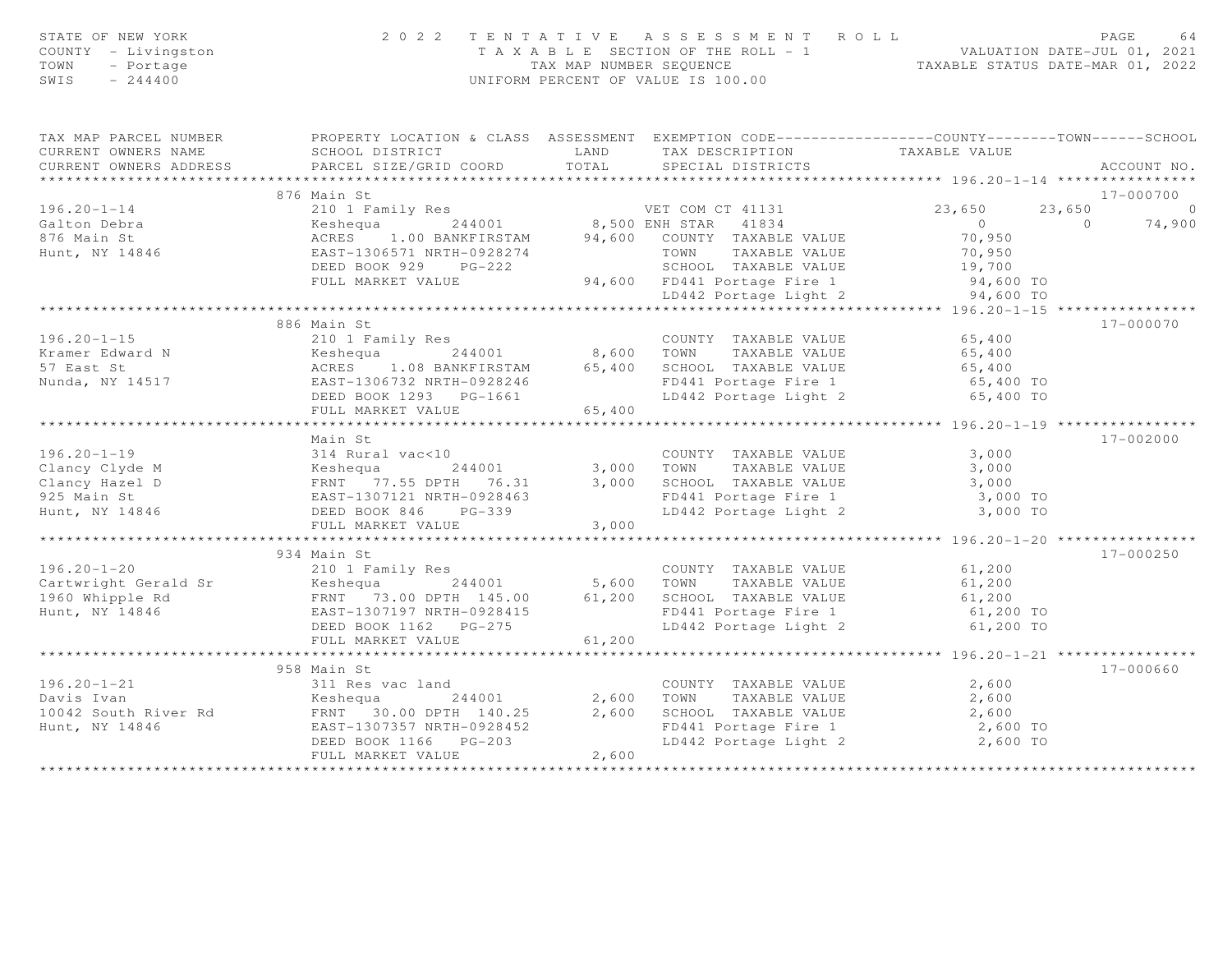| STATE OF NEW YORK<br>COUNTY - Livingston<br>- Portage<br>TOWN<br>$-244400$<br>SWIS                                                                                                               |                                                                                                                     |             | 2022 TENTATIVE ASSESSMENT ROLL<br>T A X A B L E SECTION OF THE ROLL - 1 VALUATION DATE-JUL 01, 2021<br>TAX MAP NUMBER SEQUENCE TAXABLE STATUS DATE-MAR 01, 2022<br>UNIFORM PERCENT OF VALUE IS 100.00 |                                                          | PAGE<br>65         |
|--------------------------------------------------------------------------------------------------------------------------------------------------------------------------------------------------|---------------------------------------------------------------------------------------------------------------------|-------------|-------------------------------------------------------------------------------------------------------------------------------------------------------------------------------------------------------|----------------------------------------------------------|--------------------|
| TAX MAP PARCEL NUMBER<br>CURRENT OWNERS NAME                                                                                                                                                     | PROPERTY LOCATION & CLASS ASSESSMENT EXEMPTION CODE----------------COUNTY-------TOWN------SCHOOL<br>SCHOOL DISTRICT | LAND        | TAX DESCRIPTION                                                                                                                                                                                       | TAXABLE VALUE                                            |                    |
| CURRENT OWNERS ADDRESS                                                                                                                                                                           | PARCEL SIZE/GRID COORD                                                                                              | TOTAL       | SPECIAL DISTRICTS                                                                                                                                                                                     |                                                          | ACCOUNT NO.        |
|                                                                                                                                                                                                  |                                                                                                                     |             |                                                                                                                                                                                                       |                                                          |                    |
|                                                                                                                                                                                                  | 958 Main St                                                                                                         |             |                                                                                                                                                                                                       |                                                          | 17-000670          |
| $196.20 - 1 - 22$                                                                                                                                                                                | 270 Mfg housing<br>counting<br>244001 2,900 TOWN                                                                    |             | COUNTY TAXABLE VALUE                                                                                                                                                                                  | 32,600                                                   |                    |
| Davis Ivan                                                                                                                                                                                       | Keshequa                                                                                                            |             | TAXABLE VALUE                                                                                                                                                                                         | 32,600                                                   |                    |
| 10042 South River Rd                                                                                                                                                                             | FRNT 30.00 DPTH 140.25 32,600<br>EAST-1307387 NRTH-0928455                                                          |             | SCHOOL TAXABLE VALUE<br>SCHOOL TAXABLE VALUE 32,600<br>FD441 Portage Fire 1 32,600 TO                                                                                                                 |                                                          |                    |
| Hunt, NY 14846                                                                                                                                                                                   | DEED BOOK 1166 PG-203                                                                                               |             | LD442 Portage Light 2 32,600 TO                                                                                                                                                                       |                                                          |                    |
|                                                                                                                                                                                                  | FULL MARKET VALUE                                                                                                   | 32,600      |                                                                                                                                                                                                       |                                                          |                    |
|                                                                                                                                                                                                  | ***********************                                                                                             | *********** |                                                                                                                                                                                                       | ************** 196.20-1-24 *****************             |                    |
|                                                                                                                                                                                                  | 986 Main St                                                                                                         |             |                                                                                                                                                                                                       |                                                          | 17-001110          |
| $196.20 - 1 - 24$                                                                                                                                                                                | 210 1 Family Res<br>244001 7,400 ENH STAR 41834<br>FRNT 140.00 DPTH 143.00 40,300 COUNTY TAXABLE VALUE              |             |                                                                                                                                                                                                       | 20,150                                                   | 20,150<br>20,150   |
| Cahagan Helen L<br>006 Main St                                                                                                                                                                   |                                                                                                                     |             |                                                                                                                                                                                                       | $\overline{0}$                                           | $\Omega$<br>20,150 |
|                                                                                                                                                                                                  |                                                                                                                     |             |                                                                                                                                                                                                       | 20,150                                                   |                    |
| Hunt, NY 14846                                                                                                                                                                                   | EAST-1307636 NRTH-0928478                                                                                           |             | TAXABLE VALUE<br>TOWN                                                                                                                                                                                 | 20,150                                                   |                    |
|                                                                                                                                                                                                  | DEED BOOK 740 PG-00023                                                                                              |             | SCHOOL TAXABLE VALUE                                                                                                                                                                                  | $\sim$ 0                                                 |                    |
|                                                                                                                                                                                                  | FULL MARKET VALUE                                                                                                   |             | 40,300 FD441 Portage Fire 1                                                                                                                                                                           | 40,300 TO                                                |                    |
|                                                                                                                                                                                                  |                                                                                                                     |             | LD442 Portage Light 2                                                                                                                                                                                 | 40,300 TO                                                |                    |
|                                                                                                                                                                                                  | 938 Main St                                                                                                         |             |                                                                                                                                                                                                       |                                                          | 17-000730          |
| 196.20-1-26.1<br>Crocker James A (210 1 Family Res 244001 5,700 TOWN TAXABLE VALUE<br>938 Main St FRNT 95.00 DPTH 104.09 73,800 SCHOOL TAXABLE VALUE<br>Hunt, NY 14846 EAST-1307289 NRTH-0928423 |                                                                                                                     |             |                                                                                                                                                                                                       | 73,800                                                   |                    |
|                                                                                                                                                                                                  |                                                                                                                     |             |                                                                                                                                                                                                       | 73,800                                                   |                    |
|                                                                                                                                                                                                  |                                                                                                                     |             |                                                                                                                                                                                                       |                                                          |                    |
|                                                                                                                                                                                                  |                                                                                                                     |             | FD441 Portage Fire 1                                                                                                                                                                                  | 73,800<br>73,800 TO                                      |                    |
|                                                                                                                                                                                                  | FULL MARKET VALUE                                                                                                   |             | 73,800 LD442 Portage Light 2                                                                                                                                                                          | 73,800 TO                                                |                    |
|                                                                                                                                                                                                  |                                                                                                                     |             |                                                                                                                                                                                                       |                                                          |                    |
|                                                                                                                                                                                                  | Maple St                                                                                                            |             |                                                                                                                                                                                                       |                                                          |                    |
| $196.20 - 1 - 26.2$                                                                                                                                                                              | 314 Rural vac<10                                                                                                    |             | COUNTY TAXABLE VALUE                                                                                                                                                                                  | 2,500                                                    |                    |
| Davis Ivan                                                                                                                                                                                       | 244001<br>Keshequa                                                                                                  | 2,500       | TAXABLE VALUE<br>TOWN                                                                                                                                                                                 | 2,500                                                    |                    |
| 10042 South River Rd<br>Hunt, NY 14846                                                                                                                                                           | FRNT 165.00 DPTH 140.25<br>EAST-1307335 NRTH-0928305                                                                | 2,500       | SCHOOL TAXABLE VALUE<br>CONCOR THAABLE VALUE<br>FD441 Portage Fire 1                                                                                                                                  | 2,500<br>2,500 TO                                        |                    |
|                                                                                                                                                                                                  | DEED BOOK 1166 PG-203                                                                                               |             | LD442 Portage Light 2                                                                                                                                                                                 | 2,500 TO                                                 |                    |
|                                                                                                                                                                                                  | FULL MARKET VALUE                                                                                                   | 2,500       |                                                                                                                                                                                                       |                                                          |                    |
|                                                                                                                                                                                                  |                                                                                                                     |             |                                                                                                                                                                                                       | ******************* 196.20-1-27.1 ********               |                    |
|                                                                                                                                                                                                  | 9935 South Church St                                                                                                |             |                                                                                                                                                                                                       |                                                          | 17-001900          |
| $196.20 - 1 - 27.1$                                                                                                                                                                              | 210 1 Family Res                                                                                                    |             | 41834<br>ENH STAR                                                                                                                                                                                     | $\overline{0}$                                           | $\circ$<br>74,900  |
| Bennett Mary M                                                                                                                                                                                   | Keshequa                                                                                                            |             | 244001 6,300 COUNTY TAXABLE VALUE                                                                                                                                                                     | 94,800                                                   |                    |
| Bennett Ronald B                                                                                                                                                                                 | FRNT 127.00 DPTH 148.50                                                                                             | 94,800      | TOWN<br>TAXABLE VALUE                                                                                                                                                                                 | 94,800                                                   |                    |
| 9935 South Church St                                                                                                                                                                             | EAST-1307170 NRTH-0928280                                                                                           |             | SCHOOL TAXABLE VALUE                                                                                                                                                                                  | 19,900                                                   |                    |
| Hunt, NY 14846                                                                                                                                                                                   | DEED BOOK 1137 PG-139                                                                                               |             | FD441 Portage Fire 1                                                                                                                                                                                  | 94,800 TO                                                |                    |
| **************************                                                                                                                                                                       | FULL MARKET VALUE                                                                                                   | 94,800      | LD442 Portage Light 2                                                                                                                                                                                 | 94,800 TO<br>************* 196.20-1-28 ***************** |                    |
|                                                                                                                                                                                                  | 966 Main St                                                                                                         |             |                                                                                                                                                                                                       |                                                          | 17-000150          |
| $196.20 - 1 - 28$                                                                                                                                                                                | 482 Det row bldg                                                                                                    |             | COUNTY TAXABLE VALUE                                                                                                                                                                                  | 50,000                                                   |                    |
| Gregory Stanley H                                                                                                                                                                                | 244001<br>Keshequa                                                                                                  | 6,300       | TOWN<br>TAXABLE VALUE                                                                                                                                                                                 | 50,000                                                   |                    |
| PO Box 189                                                                                                                                                                                       | FRNT 76.00 DPTH 280.50                                                                                              | 50,000      | SCHOOL TAXABLE VALUE                                                                                                                                                                                  | 50,000                                                   |                    |
| Livonia, NY 14487                                                                                                                                                                                | EAST-1307455 NRTH-0928406                                                                                           |             | FD441 Portage Fire 1                                                                                                                                                                                  | 50,000 TO                                                |                    |
|                                                                                                                                                                                                  | DEED BOOK 1143 PG-178                                                                                               |             | LD442 Portage Light 2                                                                                                                                                                                 | 50,000 TO                                                |                    |
|                                                                                                                                                                                                  | FULL MARKET VALUE                                                                                                   | 50,000      |                                                                                                                                                                                                       |                                                          |                    |
|                                                                                                                                                                                                  | * * * * * * * * * * * * * * * * * * *                                                                               |             |                                                                                                                                                                                                       |                                                          |                    |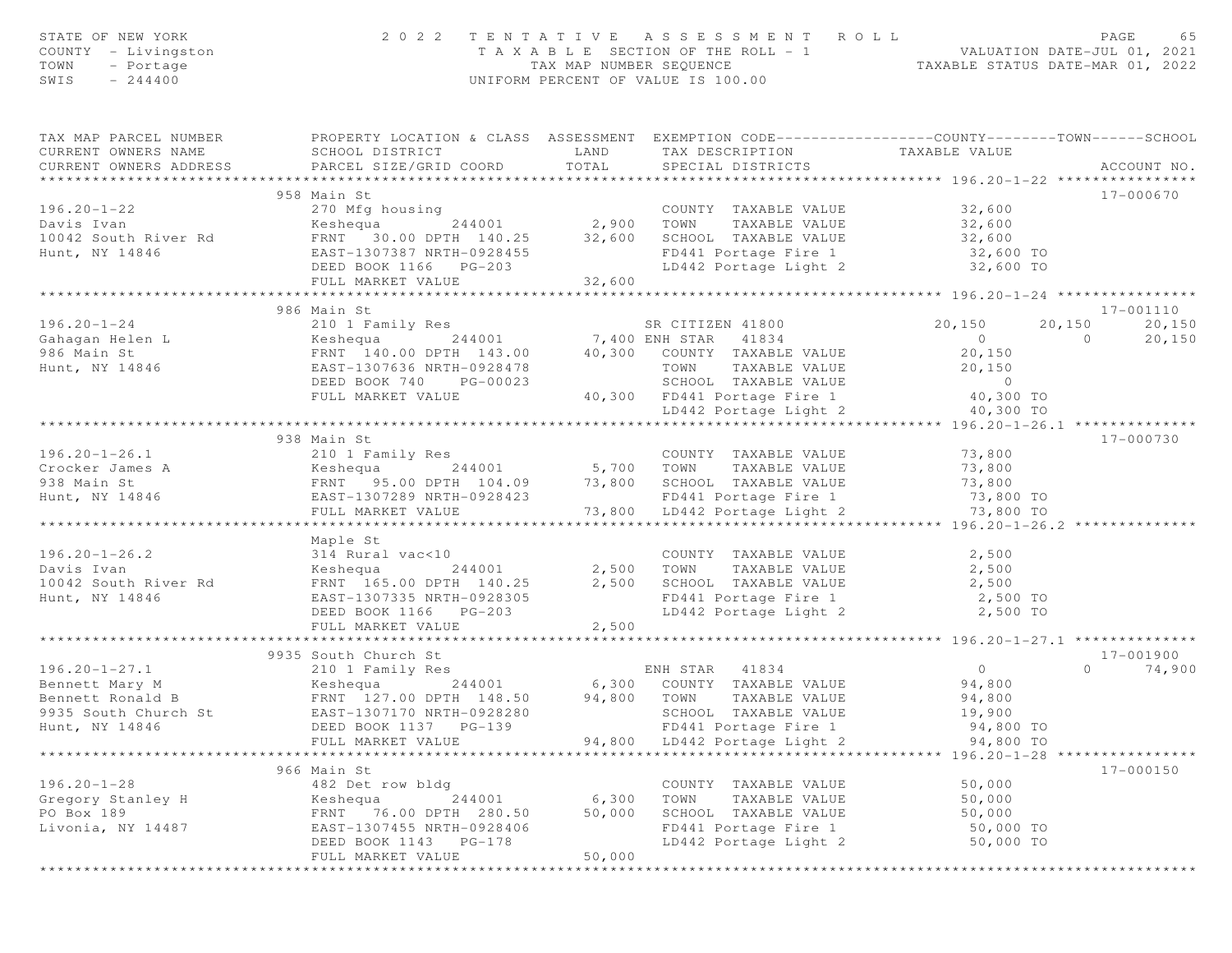| STATE OF NEW YORK<br>COUNTY - Livingston<br>TOWN<br>- Portage<br>$-244400$<br>SWIS | 2 0 2 2                                                                                                                                       | TAX MAP NUMBER SEQUENCE | TENTATIVE ASSESSMENT ROLL<br>T A X A B L E SECTION OF THE ROLL - 1 VALUATION DATE-JUL 01, 2021<br>UNIFORM PERCENT OF VALUE IS 100.00 | TAXABLE STATUS DATE-MAR 01, 2022 | PAGE<br>66         |
|------------------------------------------------------------------------------------|-----------------------------------------------------------------------------------------------------------------------------------------------|-------------------------|--------------------------------------------------------------------------------------------------------------------------------------|----------------------------------|--------------------|
| TAX MAP PARCEL NUMBER<br>CURRENT OWNERS NAME<br>CURRENT OWNERS ADDRESS             | PROPERTY LOCATION & CLASS ASSESSMENT EXEMPTION CODE----------------COUNTY-------TOWN------SCHOOL<br>SCHOOL DISTRICT<br>PARCEL SIZE/GRID COORD | LAND<br>TOTAL           | TAX DESCRIPTION TAXABLE VALUE<br>SPECIAL DISTRICTS                                                                                   |                                  | ACCOUNT NO.        |
|                                                                                    | 966 Maple St                                                                                                                                  |                         |                                                                                                                                      |                                  | 17-000810          |
| $196.20 - 1 - 29$                                                                  | 210 1 Family Res                                                                                                                              |                         |                                                                                                                                      | $\overline{0}$                   | 30,000<br>$\Omega$ |
| Luther Donald W                                                                    | Keshequa                                                                                                                                      |                         | iily Res<br>244001 6,200 COUNTY TAXABLE VALUE                                                                                        | 96,300                           |                    |
| Luther Scarlet                                                                     | FRNT 96.45 DPTH 280.43 96,300                                                                                                                 |                         | TOWN                                                                                                                                 | TAXABLE VALUE 96,300             |                    |
| 966 Maple St                                                                       | BANKFIRSTAM                                                                                                                                   |                         | SCHOOL TAXABLE VALUE                                                                                                                 |                                  |                    |
| Hunt, NY 14846                                                                     | EAST-1307539 NRTH-0928325                                                                                                                     |                         | FD441 Portage Fire 1                                                                                                                 | 66,300<br>96,300 TO              |                    |
|                                                                                    | DEED BOOK 1264    PG-1370                                                                                                                     |                         | LD442 Portage Light 2                                                                                                                | 96,300 TO                        |                    |
|                                                                                    | FULL MARKET VALUE                                                                                                                             | 96,300                  |                                                                                                                                      |                                  |                    |
|                                                                                    |                                                                                                                                               |                         |                                                                                                                                      |                                  |                    |
|                                                                                    | 972 Maple St                                                                                                                                  |                         |                                                                                                                                      |                                  | 17-000510          |
| $196.20 - 1 - 30.11$                                                               | 210 1 Family Res                                                                                                                              |                         | BAS STAR 41854                                                                                                                       | $\overline{0}$                   | 30,000<br>$\Omega$ |
| Boss Peter                                                                         |                                                                                                                                               |                         |                                                                                                                                      | 79,200                           |                    |
| 972 Maple St                                                                       |                                                                                                                                               |                         |                                                                                                                                      | 79,200                           |                    |
| Hunt, NY 14846                                                                     | EAST-1307640 NRTH-0928307                                                                                                                     |                         | SCHOOL TAXABLE VALUE                                                                                                                 | 49,200                           |                    |
|                                                                                    | DEED BOOK 1254 PG-1314                                                                                                                        |                         | FD441 Portage Fire 1 79,200 TO                                                                                                       |                                  |                    |
|                                                                                    | FULL MARKET VALUE                                                                                                                             |                         | 79,200 LD442 Portage Light 2                                                                                                         | 79,200 TO                        |                    |
|                                                                                    |                                                                                                                                               |                         |                                                                                                                                      |                                  |                    |
|                                                                                    | Smith Hill Rd                                                                                                                                 |                         |                                                                                                                                      |                                  | 17-000510          |
| $196.20 - 1 - 30.12$                                                               | 312 Vac w/imprv                                                                                                                               |                         | COUNTY TAXABLE VALUE                                                                                                                 | 19,000                           |                    |
| Cheshier Barry                                                                     | Keshequa 244001                                                                                                                               | 5,700                   | TOWN<br>TAXABLE VALUE                                                                                                                | 19,000                           |                    |
| Cheshier Gregory                                                                   | FRNT 82.50 DPTH 240.00                                                                                                                        | 19,000                  | SCHOOL TAXABLE VALUE 19,000                                                                                                          |                                  |                    |
| PO Box 191                                                                         | EAST-1307652 NRTH-0928021                                                                                                                     |                         | FD441 Portage Fire 1                                                                                                                 | 19,000 TO                        |                    |
| Dalton, NY 14836                                                                   | DEED BOOK 1099 PG-203                                                                                                                         |                         | LD442 Portage Light 2                                                                                                                | 19,000 TO                        |                    |
|                                                                                    | FULL MARKET VALUE                                                                                                                             | 19,000                  |                                                                                                                                      |                                  |                    |
|                                                                                    |                                                                                                                                               |                         |                                                                                                                                      |                                  |                    |
|                                                                                    | 9942 Smith Hill Rd                                                                                                                            |                         |                                                                                                                                      |                                  | 17-001210          |
| $196.20 - 1 - 31$                                                                  | 210 1 Family Res                                                                                                                              |                         | BAS STAR 41854                                                                                                                       | $\overline{O}$                   | $\Omega$<br>30,000 |
| Mellin Craig A                                                                     | Keshequa                                                                                                                                      | 244001 5,800            | COUNTY TAXABLE VALUE                                                                                                                 | 140,800                          |                    |
| Mellin Ginelle L<br>9942 Smith Hill Rd                                             | FRNT 105.00 DPTH 145.00                                                                                                                       | 140,800                 | TOWN<br>TAXABLE VALUE                                                                                                                | 140,800                          |                    |
|                                                                                    | EAST-1307715 NRTH-0928147                                                                                                                     |                         | SCHOOL TAXABLE VALUE                                                                                                                 | 110,800                          |                    |
| Hunt, NY 14846                                                                     | DEED BOOK 1187 PG-99                                                                                                                          |                         | FD441 Portage Fire 1                                                                                                                 | 140,800 TO                       |                    |
|                                                                                    | FULL MARKET VALUE                                                                                                                             |                         | 140,800 LD442 Portage Light 2                                                                                                        | 140,800 TO                       |                    |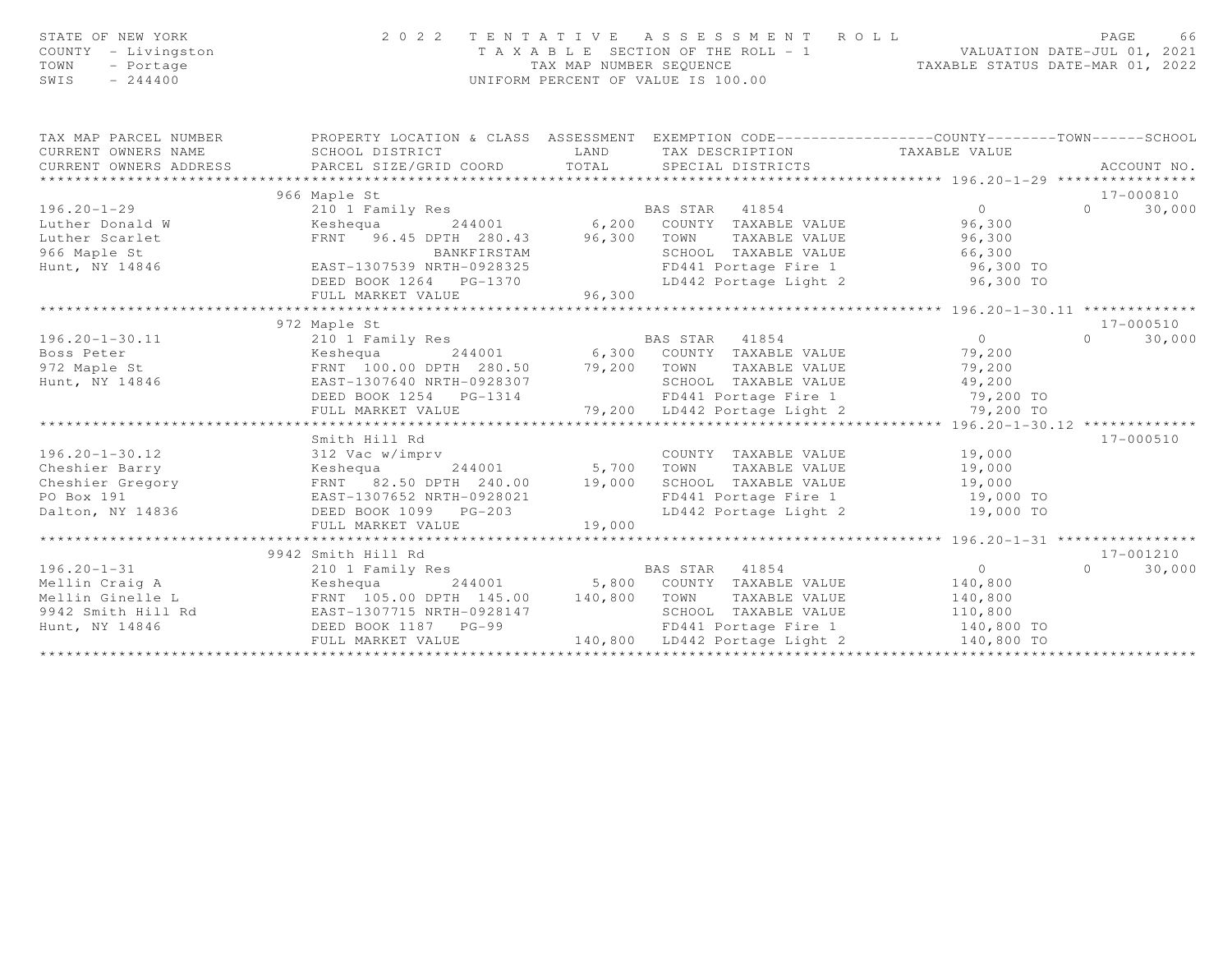|      | STATE OF NEW YORK   | 2022 TENTATIVE ASSESSMENT ROLL     |                       |  |                                  | PAGE                   | 67 |
|------|---------------------|------------------------------------|-----------------------|--|----------------------------------|------------------------|----|
|      | COUNTY - Livingston | TAXABLE SECTION OF THE ROLL - 1    |                       |  | VALUATION DATE-JUL 01, 2021      |                        |    |
| TOWN | - Portage           |                                    | MAP SECTION - 196     |  | TAXABLE STATUS DATE-MAR 01, 2022 |                        |    |
| SWIS | $-244400$           |                                    | $SUB - SECTION - 020$ |  |                                  | RPS150/V04/L015        |    |
|      |                     | UNIFORM PERCENT OF VALUE IS 100.00 |                       |  |                                  | CURRENT DATE 4/19/2022 |    |

|                                 | TOTAL EXTENSION | EXTENSION | AD VALOREM   | <b>FXFMPT</b> | TAXABLE  |
|---------------------------------|-----------------|-----------|--------------|---------------|----------|
| CODE DISTRICT NAME PARCELS TYPE |                 | VALUE     | <b>VALUE</b> | AMOUNT        | VALUE    |
|                                 |                 |           |              |               |          |
| FD441 Portage Fire 1            | 25 TOTAL        |           | 1715,300     |               | 1715,300 |
| LD442 Portage Light             | 25 TOTAL        |           | 1715,300     |               | 1715,300 |

#### \*\*\* S C H O O L D I S T R I C T S U M M A R Y \*\*\*

| CODE   | DISTRICT NAME         | TOTAL<br>PARCELS | ASSESSED<br>LAND | ASSESSED<br>TOTAL | EXEMPT<br>AMOUNT | TOTAL<br>TAXABLE | STAR<br>AMOUNT | STAR<br>TAXABLE |
|--------|-----------------------|------------------|------------------|-------------------|------------------|------------------|----------------|-----------------|
| 244001 | Keshequa              | 25               | 149,600          | 1715,300          | 70,400           | 1644,900         | 516,700        | 1128,200        |
|        | $S \cup B - TO T A L$ | 25               | 149,600          | 1715,300          | 70,400           | 1644,900         | 516,700        | 1128,200        |
|        | TOTAL                 | 25               | 149,600          | 1715,300          | 70,400           | 1644,900         | 516,700        | 1128,200        |

#### \*\*\* S Y S T E M C O D E S S U M M A R Y \*\*\*

### NO SYSTEM EXEMPTIONS AT THIS LEVEL

| CODE  | DESCRIPTION | TOTAL<br>PARCELS | COUNTY  | TOWN    | SCHOOL  |
|-------|-------------|------------------|---------|---------|---------|
| 41111 | VETS-PR-CT  |                  | 29,085  | 29,085  |         |
| 41121 | VET WAR CT  |                  | 10,740  | 10,740  |         |
| 41131 | VET COM CT  |                  | 23,650  | 23,650  |         |
| 41800 | SR CITIZEN  |                  | 70,400  | 70,400  | 70,400  |
| 41834 | ENH STAR    | 6                |         |         | 366,700 |
| 41854 | BAS STAR    |                  |         |         | 150,000 |
|       | TO TAL      | 16               | 133,875 | 133,875 | 587,100 |
|       |             |                  |         |         |         |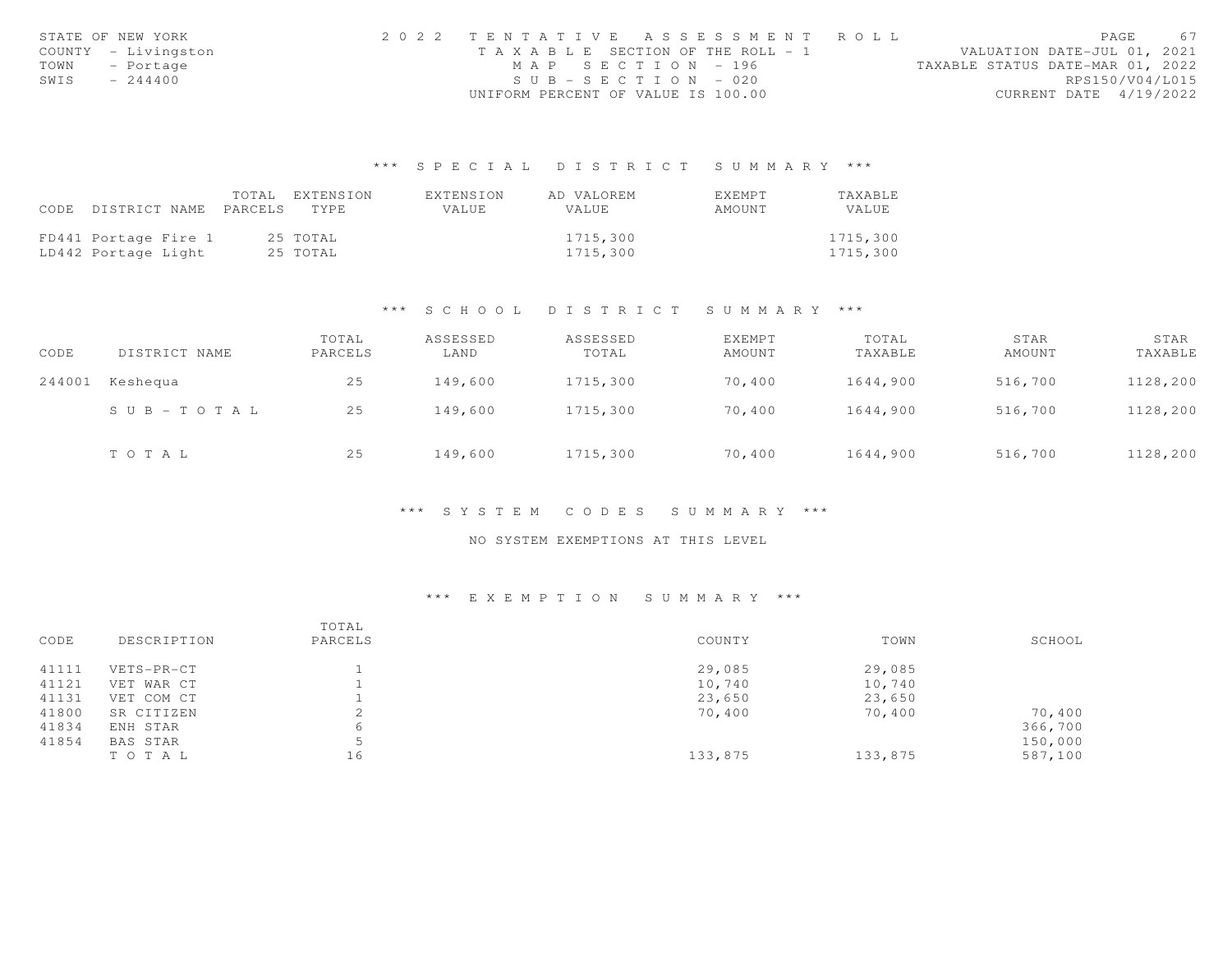|      | STATE OF NEW YORK   | 2022 TENTATIVE ASSESSMENT ROLL                                       | PAGE                   | 68 |
|------|---------------------|----------------------------------------------------------------------|------------------------|----|
|      | COUNTY - Livingston | VALUATION DATE-JUL 01, 2021<br>T A X A B L E SECTION OF THE ROLL - 1 |                        |    |
| TOWN | - Portage           | MAP SECTION - 196<br>TAXABLE STATUS DATE-MAR 01, 2022                |                        |    |
| SWIS | $-244400$           | $SUB - SECTION - 020$                                                | RPS150/V04/L015        |    |
|      |                     | UNIFORM PERCENT OF VALUE IS 100.00                                   | CURRENT DATE 4/19/2022 |    |

| ROLL |             | TOTAL   | ASSESSED | ASSESSED | TAXABLE  | TAXABLE   | TAXABLE  | STAR     |
|------|-------------|---------|----------|----------|----------|-----------|----------|----------|
| SEC  | DESCRIPTION | PARCELS | ∟AND     | TOTAL    | COUNTY   | TOWN      | SCHOOL   | TAXABLE  |
|      | TAXABLE     |         | 149,600  | 1715,300 | 1581,425 | 1581, 425 | 1644,900 | 1128,200 |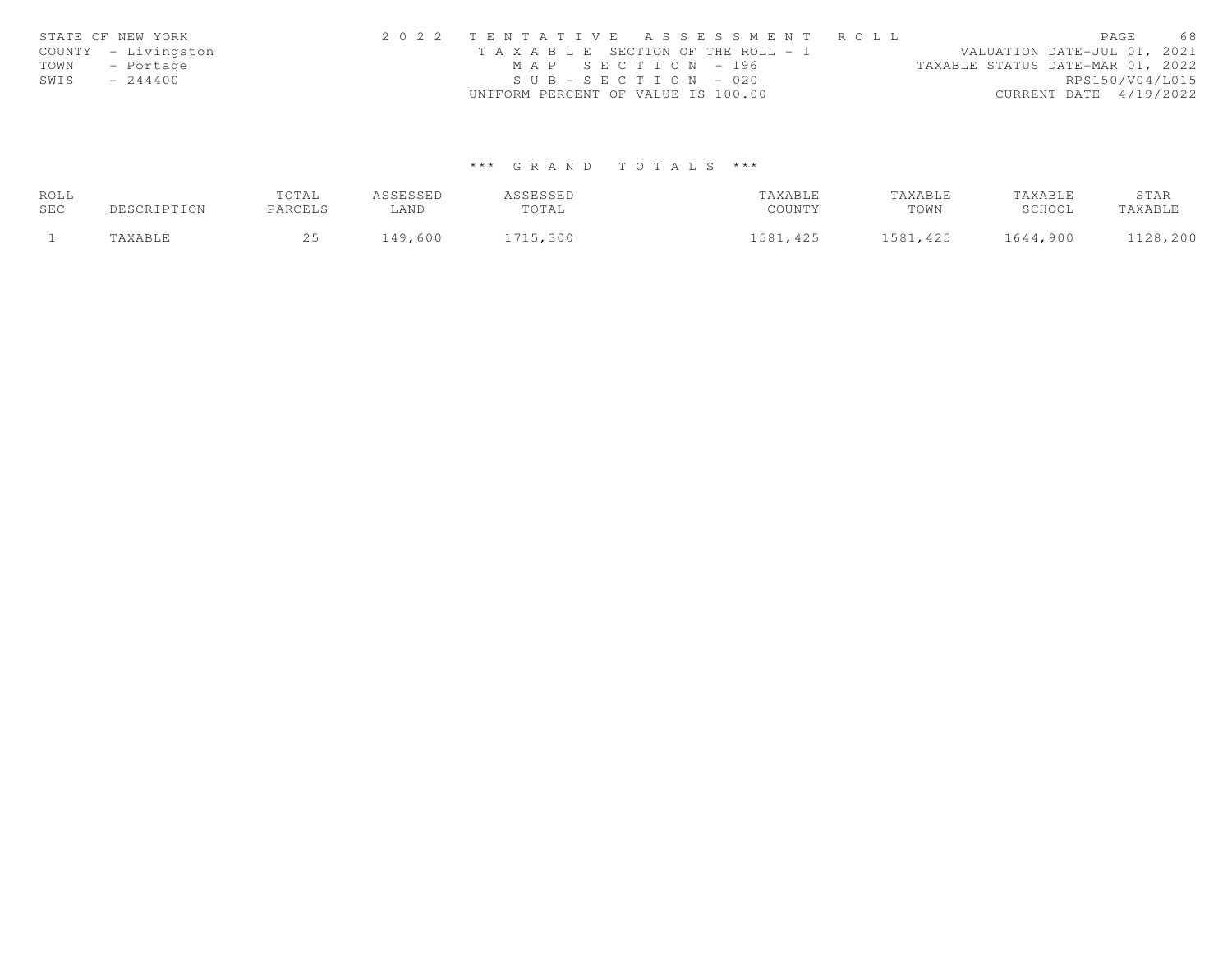| STATE OF NEW YORK<br>COUNTY - Livingston<br>- Portage<br>TOWN<br>SWIS<br>$-244400$ |                                                                                                                                                | TAX MAP NUMBER SEOUENCE  | 2022 TENTATIVE ASSESSMENT ROLL<br>T A X A B L E SECTION OF THE ROLL - 1<br>UNIFORM PERCENT OF VALUE IS 100.00 | ROLL - 1<br>TAXABLE STATUS DATE-MAR 01, 2022<br>TAXABLE STATUS DATE-MAR 01, 2022 | PAGE<br>69         |
|------------------------------------------------------------------------------------|------------------------------------------------------------------------------------------------------------------------------------------------|--------------------------|---------------------------------------------------------------------------------------------------------------|----------------------------------------------------------------------------------|--------------------|
| TAX MAP PARCEL NUMBER<br>CURRENT OWNERS NAME<br>CURRENT OWNERS ADDRESS             | PROPERTY LOCATION & CLASS ASSESSMENT EXEMPTION CODE-----------------COUNTY-------TOWN------SCHOOL<br>SCHOOL DISTRICT<br>PARCEL SIZE/GRID COORD | LAND<br>TOTAL            | TAX DESCRIPTION<br>SPECIAL DISTRICTS                                                                          | TAXABLE VALUE                                                                    | ACCOUNT NO.        |
|                                                                                    |                                                                                                                                                |                          |                                                                                                               |                                                                                  |                    |
| $197. - 1 - 1$                                                                     | 1026 Route 70<br>270 Mfg housing                                                                                                               |                          |                                                                                                               | 57,200                                                                           | 17-000110          |
| Barager Martin S                                                                   | 244001<br>Keshequa                                                                                                                             | 10,100 TOWN              | COUNTY TAXABLE VALUE<br>TAXABLE VALUE                                                                         | 57,200                                                                           |                    |
| 1026 Route 70                                                                      | ACRES<br>2.00                                                                                                                                  | 57,200                   | SCHOOL TAXABLE VALUE                                                                                          | 57,200                                                                           |                    |
| Hunt, NY 14846                                                                     | EAST-1307750 NRTH-0935812<br>DEED BOOK 1282 PG-1607                                                                                            |                          | FD441 Portage Fire 1                                                                                          | 57,200 TO                                                                        |                    |
|                                                                                    | FULL MARKET VALUE<br>**************************************                                                                                    | 57,200<br>************** |                                                                                                               |                                                                                  |                    |
|                                                                                    | 1002 Route 70                                                                                                                                  |                          |                                                                                                               |                                                                                  | 17-001560          |
| $197. - 1 - 2.1$                                                                   | 210 1 Family Res                                                                                                                               |                          | BAS STAR<br>41854                                                                                             | $\overline{O}$                                                                   | $\Omega$<br>30,000 |
| Hinz Todd                                                                          | 244001<br>Keshequa                                                                                                                             |                          | 8,700 COUNTY TAXABLE VALUE                                                                                    | 43,600                                                                           |                    |
| 1002 Route 70                                                                      | ACRES 1.10 BANKCASTILE 43,600 TOWN                                                                                                             |                          | TAXABLE VALUE                                                                                                 | 43,600                                                                           |                    |
| Hunt, NY 14846                                                                     | EAST-1307786 NRTH-0936338                                                                                                                      |                          | SCHOOL TAXABLE VALUE                                                                                          | 13,600                                                                           |                    |
|                                                                                    | DEED BOOK 904 PG-62                                                                                                                            |                          | FD441 Portage Fire 1                                                                                          | 43,600 TO                                                                        |                    |
|                                                                                    | FULL MARKET VALUE                                                                                                                              | 43,600                   |                                                                                                               |                                                                                  |                    |
|                                                                                    |                                                                                                                                                |                          |                                                                                                               |                                                                                  |                    |
|                                                                                    | 1012 Route 70                                                                                                                                  |                          |                                                                                                               |                                                                                  |                    |
| $197. - 1 - 2.21$                                                                  | 105 Vac farmland                                                                                                                               |                          | AG DIST C 41720                                                                                               | 157,262<br>157,262                                                               | 157,262            |
| Willett Farms Inc<br>974 Route 436                                                 | 244001<br>Keshequa                                                                                                                             |                          | 199,000 COUNTY TAXABLE VALUE                                                                                  | 45,338                                                                           |                    |
| Hunt, NY 14846                                                                     | ACRES 75.60<br>EAST-1308670 NRTH-0935462                                                                                                       |                          | 202,600 TOWN TAXABLE VALUE<br>SCHOOL TAXABLE VALUE                                                            | 45,338<br>45,338                                                                 |                    |
|                                                                                    | DEED BOOK 904 PG-199                                                                                                                           |                          | AG003 Ag District #3                                                                                          | 202,600 TO                                                                       |                    |
| MAY BE SUBJECT TO PAYMENT<br>UNDER AGDIST LAW TIL 2026                             | FULL MARKET VALUE                                                                                                                              |                          | 202,600 FD441 Portage Fire 1                                                                                  | 202,600 TO                                                                       |                    |
|                                                                                    |                                                                                                                                                |                          |                                                                                                               |                                                                                  |                    |
|                                                                                    | Route 70                                                                                                                                       |                          |                                                                                                               |                                                                                  |                    |
| $197. - 1 - 2.22$                                                                  | 322 Rural vac>10                                                                                                                               |                          | COUNTY TAXABLE VALUE                                                                                          | 18,800                                                                           |                    |
| Clancy Harold W                                                                    | 244001<br>Keshequa                                                                                                                             | 18,800                   | TOWN<br>TAXABLE VALUE                                                                                         | 18,800                                                                           |                    |
| Clancy Virginia A                                                                  | ACRES 10.41                                                                                                                                    | 18,800                   | SCHOOL TAXABLE VALUE                                                                                          | 18,800                                                                           |                    |
| 1427 Tudor Way                                                                     | EAST-1308458 NRTH-0934588                                                                                                                      |                          | FD441 Portage Fire 1                                                                                          | 18,800 TO                                                                        |                    |
| Farmington, NY 14425                                                               | DEED BOOK 1132    PG-167<br>FULL MARKET VALUE                                                                                                  | 18,800                   |                                                                                                               |                                                                                  |                    |
|                                                                                    |                                                                                                                                                |                          |                                                                                                               |                                                                                  |                    |
|                                                                                    | Creek Rd                                                                                                                                       |                          |                                                                                                               |                                                                                  | 17-001410          |
| $197. - 1 - 3$                                                                     | 321 Abandoned ag                                                                                                                               |                          | COUNTY TAXABLE VALUE                                                                                          | 17,700                                                                           |                    |
| Clancy Harold                                                                      | 244001<br>Keshequa                                                                                                                             | 17,700                   | TOWN<br>TAXABLE VALUE                                                                                         | 17,700                                                                           |                    |
| Clancy Virginia A                                                                  | ACRES 11.38                                                                                                                                    | 17,700                   | SCHOOL TAXABLE VALUE                                                                                          | 17,700                                                                           |                    |
| 1427 Tudor Way                                                                     | EAST-1309861 NRTH-0935226                                                                                                                      |                          | FD441 Portage Fire 1                                                                                          | 17,700 TO                                                                        |                    |
| Farmington, NY 14425                                                               | DEED BOOK 646<br>PG-00225                                                                                                                      |                          |                                                                                                               |                                                                                  |                    |
|                                                                                    | FULL MARKET VALUE                                                                                                                              | 17,700                   |                                                                                                               |                                                                                  |                    |
|                                                                                    |                                                                                                                                                |                          |                                                                                                               |                                                                                  |                    |
|                                                                                    | 1283 Thompson Rd                                                                                                                               |                          |                                                                                                               |                                                                                  | 17-002380          |
| $197. - 1 - 4.1$                                                                   | 210 1 Family Res                                                                                                                               |                          | COUNTY TAXABLE VALUE                                                                                          | 285,300                                                                          |                    |
| Hurlburt Daniel A                                                                  | 244001<br>Keshequa                                                                                                                             | 6,300                    | TOWN<br>TAXABLE VALUE                                                                                         | 285,300                                                                          |                    |
| 1283 Thompson Rd<br>Hunt, NY 14846                                                 | FRNT 346.99 DPTH 85.14<br>EAST-1310235 NRTH-0934623                                                                                            | 285,300                  | SCHOOL TAXABLE VALUE<br>FD441 Portage Fire 1                                                                  | 285,300<br>285,300 TO                                                            |                    |
|                                                                                    | DEED BOOK 1295 PG-2591                                                                                                                         |                          |                                                                                                               |                                                                                  |                    |
|                                                                                    | FULL MARKET VALUE                                                                                                                              | 285,300                  |                                                                                                               |                                                                                  |                    |
|                                                                                    | ***********************************                                                                                                            |                          |                                                                                                               |                                                                                  |                    |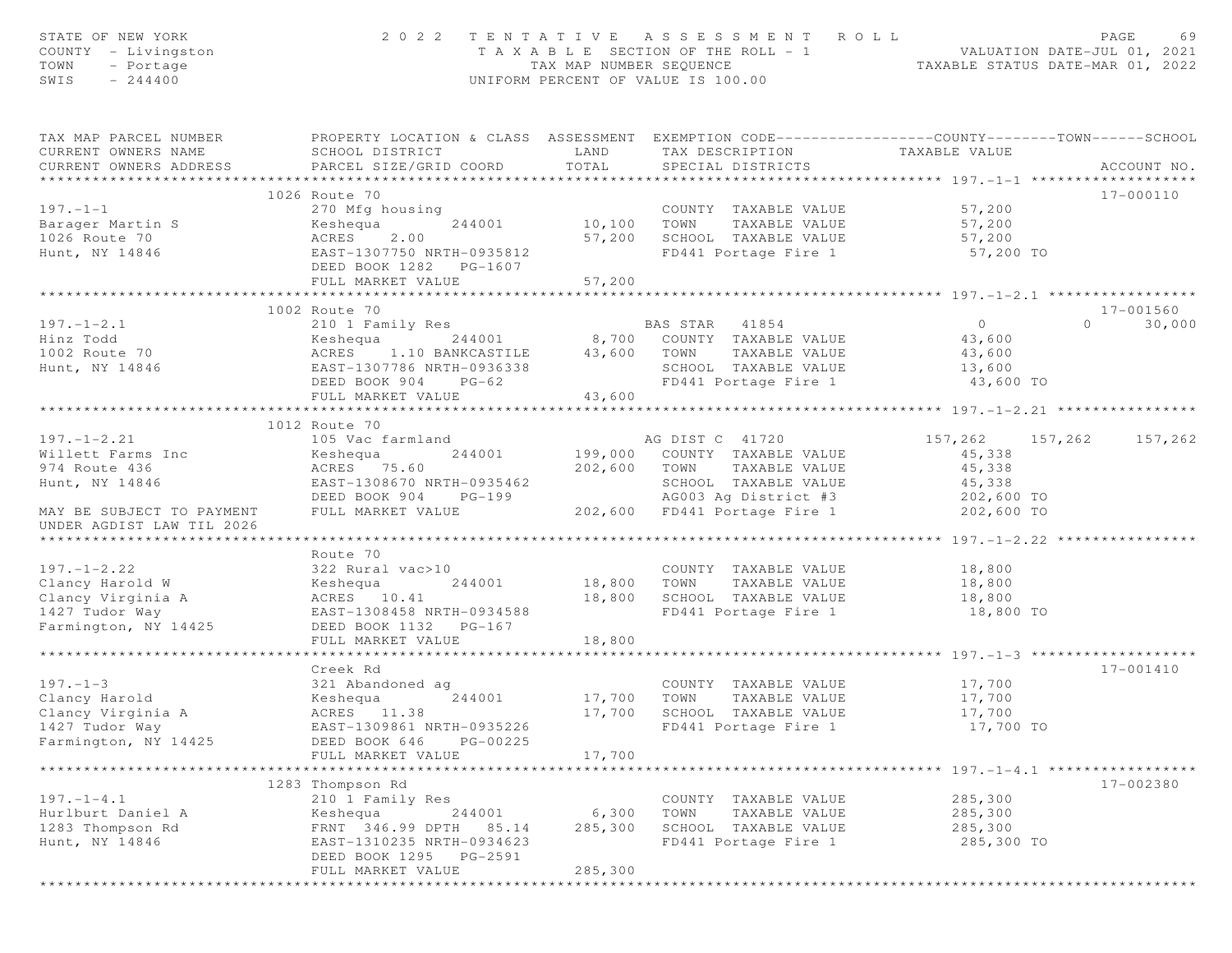| STATE OF NEW YORK<br>COUNTY - Livingston<br>TOWN<br>- Portage<br>SWIS<br>$-244400$ |                                                                                                  |             | 2022 TENTATIVE ASSESSMENT ROLL<br>T A X A B L E SECTION OF THE ROLL - 1 VALUATION DATE-JUL 01, 2021<br>TAX MAP NUMBER SEQUENCE TAXABLE STATUS DATE-MAR 01, 2022<br>UNIFORM PERCENT OF VALUE IS 100.00 |                     | PAGE<br>70           |
|------------------------------------------------------------------------------------|--------------------------------------------------------------------------------------------------|-------------|-------------------------------------------------------------------------------------------------------------------------------------------------------------------------------------------------------|---------------------|----------------------|
| TAX MAP PARCEL NUMBER                                                              | PROPERTY LOCATION & CLASS ASSESSMENT EXEMPTION CODE----------------COUNTY-------TOWN------SCHOOL |             |                                                                                                                                                                                                       |                     |                      |
| CURRENT OWNERS NAME                                                                | SCHOOL DISTRICT                                                                                  | LAND        | TAX DESCRIPTION                                                                                                                                                                                       | TAXABLE VALUE       |                      |
| CURRENT OWNERS ADDRESS                                                             | PARCEL SIZE/GRID COORD                                                                           | TOTAL       | SPECIAL DISTRICTS                                                                                                                                                                                     |                     | ACCOUNT NO.          |
|                                                                                    | 1960 Whipple Rd                                                                                  |             |                                                                                                                                                                                                       |                     | 17-000260            |
| $197. - 1 - 5.1$                                                                   | 210 1 Family Res                                                                                 |             | ENH STAR 41834                                                                                                                                                                                        | $\overline{0}$      | 74,900<br>$\cap$     |
| Cartwright Gerald L                                                                | Keshequa<br>244001                                                                               |             | 16,100 COUNTY TAXABLE VALUE                                                                                                                                                                           | 154,500             |                      |
| 1960 Whipple Rd                                                                    | ACRES 7.40                                                                                       |             | 154,500 TOWN<br>TAXABLE VALUE                                                                                                                                                                         | 154,500             |                      |
| Hunt, NY 14846                                                                     | EAST-1311081 NRTH-0935707                                                                        |             | SCHOOL TAXABLE VALUE                                                                                                                                                                                  | 79,600              |                      |
|                                                                                    | DEED BOOK 814<br>$PG-1$                                                                          |             | FD441 Portage Fire 1                                                                                                                                                                                  | 154,500 TO          |                      |
|                                                                                    | FULL MARKET VALUE                                                                                | 154,500     |                                                                                                                                                                                                       |                     |                      |
|                                                                                    |                                                                                                  |             |                                                                                                                                                                                                       |                     |                      |
|                                                                                    | Creek Rd                                                                                         |             |                                                                                                                                                                                                       |                     |                      |
| $197. - 1 - 5.2$<br>Cartwright Gerald L Sr                                         | 270 Mfg housing<br>244001 7,800<br>Keshequa                                                      |             | COUNTY TAXABLE VALUE<br>TOWN<br>TAXABLE VALUE                                                                                                                                                         | 23,600<br>23,600    |                      |
| 1960 Whipple St                                                                    | FRNT 233.63 DPTH 264.81                                                                          | 23,600      | SCHOOL TAXABLE VALUE                                                                                                                                                                                  | 23,600              |                      |
| Hunt, NY 14846                                                                     | EAST-1310737 NRTH-0935413                                                                        |             | FD441 Portage Fire 1                                                                                                                                                                                  | 23,600 TO           |                      |
|                                                                                    | DEED BOOK 1254    PG-1911                                                                        |             |                                                                                                                                                                                                       |                     |                      |
|                                                                                    | FULL MARKET VALUE                                                                                | 23,600      |                                                                                                                                                                                                       |                     |                      |
|                                                                                    |                                                                                                  |             |                                                                                                                                                                                                       |                     |                      |
|                                                                                    | 9531 Whipple Rd                                                                                  |             |                                                                                                                                                                                                       |                     | 17-000120            |
| $197. - 1 - 6.11$                                                                  | 270 Mfg housing                                                                                  |             | BAS STAR 41854                                                                                                                                                                                        | $\bigcirc$          | 30,000<br>$\Omega$   |
| Barager Neil                                                                       | 244001<br>Keshequa                                                                               |             | 11,800 COUNTY TAXABLE VALUE                                                                                                                                                                           | 40,600              |                      |
| 9531 Whipple Rd                                                                    | 4.20<br>ACRES                                                                                    | 40,600 TOWN | TAXABLE VALUE                                                                                                                                                                                         | 40,600              |                      |
| Hunt, NY 14846                                                                     | EAST-1311538 NRTH-0935315<br>DEED BOOK 1033 PG-47                                                |             | SCHOOL TAXABLE VALUE<br>FD441 Portage Fire 1                                                                                                                                                          | 10,600<br>40,600 TO |                      |
|                                                                                    | FULL MARKET VALUE                                                                                | 40,600      |                                                                                                                                                                                                       |                     |                      |
|                                                                                    |                                                                                                  |             |                                                                                                                                                                                                       |                     |                      |
|                                                                                    | 9532 Whipple Rd                                                                                  |             |                                                                                                                                                                                                       |                     | 17-000120            |
| $197. - 1 - 6.121$                                                                 | 210 1 Family Res                                                                                 |             | COUNTY TAXABLE VALUE                                                                                                                                                                                  | 65,600              |                      |
| Willett Nancy R                                                                    | 244001<br>Keshequa                                                                               | 8,000 TOWN  | TAXABLE VALUE                                                                                                                                                                                         | 65,600              |                      |
| Shaun Willett                                                                      | ACRES 1.07                                                                                       |             | 65,600 SCHOOL TAXABLE VALUE                                                                                                                                                                           | 65,600              |                      |
| 6674 Church St                                                                     | EAST-1311246 NRTH-0935408                                                                        |             | FD441 Portage Fire 1                                                                                                                                                                                  | 65,600 TO           |                      |
| PO Box 388                                                                         | DEED BOOK 1260 PG-2655                                                                           |             |                                                                                                                                                                                                       |                     |                      |
| Portageville, NY 14536                                                             | FULL MARKET VALUE                                                                                | 65,600      |                                                                                                                                                                                                       |                     |                      |
|                                                                                    | 9513 Whipple Rd                                                                                  |             |                                                                                                                                                                                                       |                     |                      |
| $197. - 1 - 6.211$                                                                 | 270 Mfg housing                                                                                  |             | VET COM CT 41131                                                                                                                                                                                      | 26,550 26,550       | $\circ$              |
| Cartwright Joseph C                                                                | 244001<br>Keshequa                                                                               |             | 8,400 VET COM CT 41131                                                                                                                                                                                | 26,550              | $\bigcirc$<br>26,550 |
| 9513 Whipple Rd                                                                    | ACRES<br>1.70                                                                                    |             | 106,200 BAS STAR 41854                                                                                                                                                                                | $\overline{0}$      | 30,000<br>$\Omega$   |
| Hunt, NY 14846                                                                     | EAST-1311543 NRTH-0935864                                                                        |             | COUNTY TAXABLE VALUE                                                                                                                                                                                  | 53,100              |                      |
|                                                                                    | DEED BOOK 835<br>$PG-133$                                                                        |             | TOWN TAXABLE VALUE                                                                                                                                                                                    | 53,100              |                      |
|                                                                                    | FULL MARKET VALUE                                                                                |             | 106,200 SCHOOL TAXABLE VALUE                                                                                                                                                                          | 76,200              |                      |
|                                                                                    |                                                                                                  |             | FD441 Portage Fire 1                                                                                                                                                                                  | 106,200 TO          |                      |
|                                                                                    |                                                                                                  |             | *******************                                                                                                                                                                                   | ****************    |                      |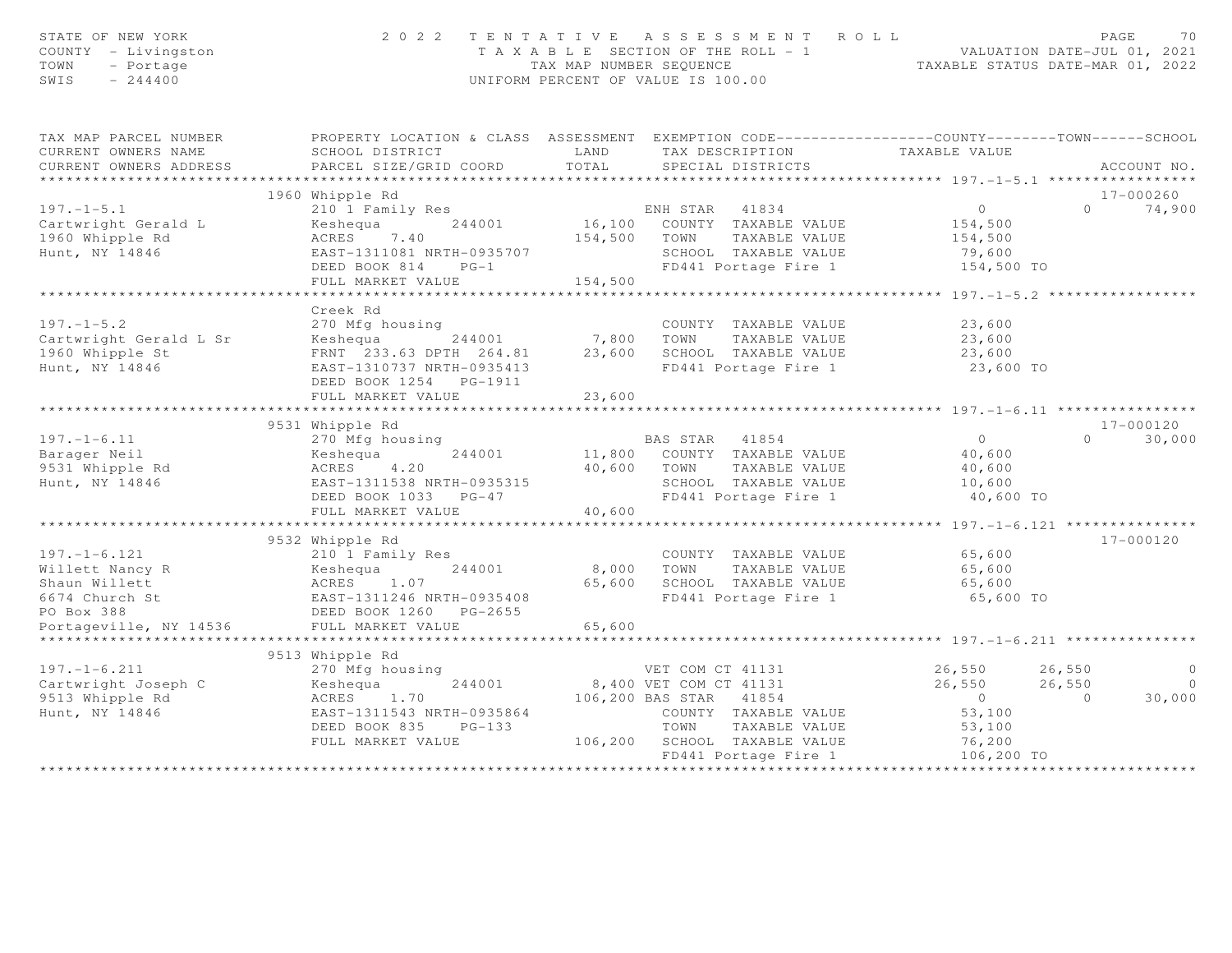| STATE OF NEW YORK<br>COUNTY - Livingston<br>TOWN<br>- Portage<br>SWIS<br>$-244400$                                                          |                                                              | 2022 TENTATIVE ASSESSMENT ROLL<br>TAXABLE SECTION OF THE ROLL - 1<br>TAXABLE SECTION OF THE ROLL - 1<br>TAXABLE STATUS DATE-JUL 01, 2021<br>TAXABLE STATUS DATE-MAR 01, 2022<br>UNIFORM PERCENT OF VALUE IS 100.00                                                                                                                                                                                                                                | PAGE                                         | 71     |
|---------------------------------------------------------------------------------------------------------------------------------------------|--------------------------------------------------------------|---------------------------------------------------------------------------------------------------------------------------------------------------------------------------------------------------------------------------------------------------------------------------------------------------------------------------------------------------------------------------------------------------------------------------------------------------|----------------------------------------------|--------|
| CURRENT OWNERS NAME<br>CURRENT OWNERS ADDRESS                                                                                               | SCHOOL DISTRICT<br>PARCEL SIZE/GRID COORD                    | TAX MAP PARCEL NUMBER <b>The PROPERTY LOCATION &amp; CLASS</b> ASSESSMENT EXEMPTION CODE---------------COUNTY-------TOWN------SCHOOL<br>TAX DESCRIPTION TAXABLE VALUE<br>LAND<br>TOTAL<br>SPECIAL DISTRICTS                                                                                                                                                                                                                                       | ACCOUNT NO.                                  |        |
|                                                                                                                                             |                                                              |                                                                                                                                                                                                                                                                                                                                                                                                                                                   |                                              |        |
|                                                                                                                                             | Parker Rd                                                    |                                                                                                                                                                                                                                                                                                                                                                                                                                                   |                                              |        |
| $197. - 1 - 7.2$                                                                                                                            | 105 Vac farmland                                             | AG DIST C 41720                                                                                                                                                                                                                                                                                                                                                                                                                                   | 142,177 142,177<br>142,177                   |        |
| Parker James M                                                                                                                              |                                                              |                                                                                                                                                                                                                                                                                                                                                                                                                                                   |                                              |        |
| Parker Joanne H                                                                                                                             |                                                              | 105 Vac farmland<br>Keshequa 244001 266,000 COUNTY TAXABLE VALUE<br>ACRES 159.10 266,000 TOWN TAXABLE VALUE<br>EAST-1312628 NRTH-0935504 SCHOOL TAXABLE VALUE<br>DEED BOOK 589 PG-00288 AG003 Ag District #3<br>FULL MARKET VALUE 266,00                                                                                                                                                                                                          | 123,823<br>123,823<br>123,823<br>266,000 TO  |        |
| 9469 Parker Rd<br>PO Box 65                                                                                                                 |                                                              |                                                                                                                                                                                                                                                                                                                                                                                                                                                   |                                              |        |
| Hunt, NY 14846                                                                                                                              |                                                              |                                                                                                                                                                                                                                                                                                                                                                                                                                                   | 266,000 TO                                   |        |
|                                                                                                                                             |                                                              |                                                                                                                                                                                                                                                                                                                                                                                                                                                   |                                              |        |
| MAY BE SUBJECT TO PAYMENT<br>UNDER AGDIST LAW TIL 2026                                                                                      |                                                              |                                                                                                                                                                                                                                                                                                                                                                                                                                                   |                                              |        |
|                                                                                                                                             |                                                              |                                                                                                                                                                                                                                                                                                                                                                                                                                                   |                                              |        |
| $197. - 1 - 7.111$                                                                                                                          | 9406 Parker Rd<br>210 1 Family Res                           | BAS STAR 41854                                                                                                                                                                                                                                                                                                                                                                                                                                    | 17-002910<br>$\overline{0}$<br>$0 \t 30,000$ |        |
|                                                                                                                                             |                                                              | 15,900 COUNTY TAXABLE VALUE                                                                                                                                                                                                                                                                                                                                                                                                                       | 116,100                                      |        |
|                                                                                                                                             |                                                              | 116,100 TOWN TAXABLE VALUE                                                                                                                                                                                                                                                                                                                                                                                                                        | 116,100                                      |        |
| Thompson Andrew R<br>Thompson Carol (ACRES 5.80)<br>9406 Parker Rd<br>Hunt, NY 14846 (BEED BOOK 823 PG-89)<br>FIII MARKET VALUE             |                                                              |                                                                                                                                                                                                                                                                                                                                                                                                                                                   | 86,100                                       |        |
|                                                                                                                                             |                                                              | SCHOOL TAXABLE VALUE<br>FD441 Portage Fire 1<br>FD441 Portage Fire 1 116,100 TO                                                                                                                                                                                                                                                                                                                                                                   |                                              |        |
|                                                                                                                                             | FULL MARKET VALUE                                            | 116,100                                                                                                                                                                                                                                                                                                                                                                                                                                           |                                              |        |
|                                                                                                                                             |                                                              |                                                                                                                                                                                                                                                                                                                                                                                                                                                   |                                              |        |
|                                                                                                                                             | 9404 Parker Rd                                               |                                                                                                                                                                                                                                                                                                                                                                                                                                                   |                                              |        |
| $197. - 1 - 7.121$                                                                                                                          | 210 1 Family Res                                             | COUNTY TAXABLE VALUE                                                                                                                                                                                                                                                                                                                                                                                                                              | 81,500                                       |        |
|                                                                                                                                             |                                                              | 10,200 TOWN TAXABLE VALUE                                                                                                                                                                                                                                                                                                                                                                                                                         | 81,500                                       |        |
| Thompson Scott T<br>Thompson Rolland R<br>9404 Parker Rd<br>Hunt, NY 14846<br>Hunt, NY 14846<br>Hunt, NY 14846<br>PEED BOOK 1298<br>PG-1394 |                                                              | 81,500 SCHOOL TAXABLE VALUE<br>FD441 Portage Fire 1                                                                                                                                                                                                                                                                                                                                                                                               | 81,500<br>81,500 TO                          |        |
| Hunt, NY 14846                                                                                                                              |                                                              |                                                                                                                                                                                                                                                                                                                                                                                                                                                   |                                              |        |
|                                                                                                                                             | FULL MARKET VALUE                                            | 81,500                                                                                                                                                                                                                                                                                                                                                                                                                                            |                                              |        |
|                                                                                                                                             |                                                              |                                                                                                                                                                                                                                                                                                                                                                                                                                                   |                                              |        |
|                                                                                                                                             | 9469 Parker Rd                                               |                                                                                                                                                                                                                                                                                                                                                                                                                                                   | 17-002210                                    |        |
| $197. - 1 - 8$                                                                                                                              | 105 Vac farmland                                             | AG DIST C 41720                                                                                                                                                                                                                                                                                                                                                                                                                                   | 213,627 213,627<br>213,627                   |        |
| Parker Kathryn O Estate                                                                                                                     |                                                              | 307,700 COUNTY TAXABLE VALUE                                                                                                                                                                                                                                                                                                                                                                                                                      | 97,173                                       |        |
| 9469 Parker Rd                                                                                                                              |                                                              | 310,800<br>TOWN TAXABLE VALUE                                                                                                                                                                                                                                                                                                                                                                                                                     | 97,173                                       |        |
| PO Box 65                                                                                                                                   | Keshequa 244001<br>ACRES 102.20<br>EAST-1314727 NRTH-0935811 | SCHOOL TAXABLE VALUE<br>310,800 AG003 Ag District #3                                                                                                                                                                                                                                                                                                                                                                                              | 97,173<br>310,800 TO                         |        |
| Hunt, NY 14846                                                                                                                              | FULL MARKET VALUE                                            |                                                                                                                                                                                                                                                                                                                                                                                                                                                   |                                              |        |
| MAY BE SUBJECT TO PAYMENT                                                                                                                   |                                                              | FD441 Portage Fire 1                                                                                                                                                                                                                                                                                                                                                                                                                              | 310,800 TO                                   |        |
| UNDER AGDIST LAW TIL 2026                                                                                                                   |                                                              |                                                                                                                                                                                                                                                                                                                                                                                                                                                   |                                              |        |
|                                                                                                                                             |                                                              |                                                                                                                                                                                                                                                                                                                                                                                                                                                   |                                              |        |
|                                                                                                                                             |                                                              |                                                                                                                                                                                                                                                                                                                                                                                                                                                   | 17-000100                                    |        |
|                                                                                                                                             |                                                              |                                                                                                                                                                                                                                                                                                                                                                                                                                                   | $\overline{0}$<br>$\Omega$                   | 30,000 |
|                                                                                                                                             |                                                              |                                                                                                                                                                                                                                                                                                                                                                                                                                                   | 174,800                                      |        |
|                                                                                                                                             |                                                              |                                                                                                                                                                                                                                                                                                                                                                                                                                                   | 174,800                                      |        |
|                                                                                                                                             |                                                              |                                                                                                                                                                                                                                                                                                                                                                                                                                                   | 144,800                                      |        |
|                                                                                                                                             |                                                              | $\begin{array}{cccccccc} \texttt{197. -1-9} & & & & & \texttt{1098 Route 70} & & & & \texttt{BAS STAR} & 41854 \\ \texttt{Mallaber Kenneth} & & & & & \texttt{Keshequa} & & 244001 & & 9,400 & \texttt{COUNTY TAXABLE VALUE} \\ \texttt{1098 Route 70} & & & & & \texttt{ACRES} & 1.59 BANK LERETA & 174,800 & \texttt{TOWN} & TAXABLE VALUE \\ \texttt{Hunt, NY 14846} & & & & & \texttt{EAST-1307499 NRTH-0934222} & &$<br>FD441 Portage Fire 1 | 174,800 TO                                   |        |
|                                                                                                                                             | FULL MARKET VALUE                                            | 174,800                                                                                                                                                                                                                                                                                                                                                                                                                                           |                                              |        |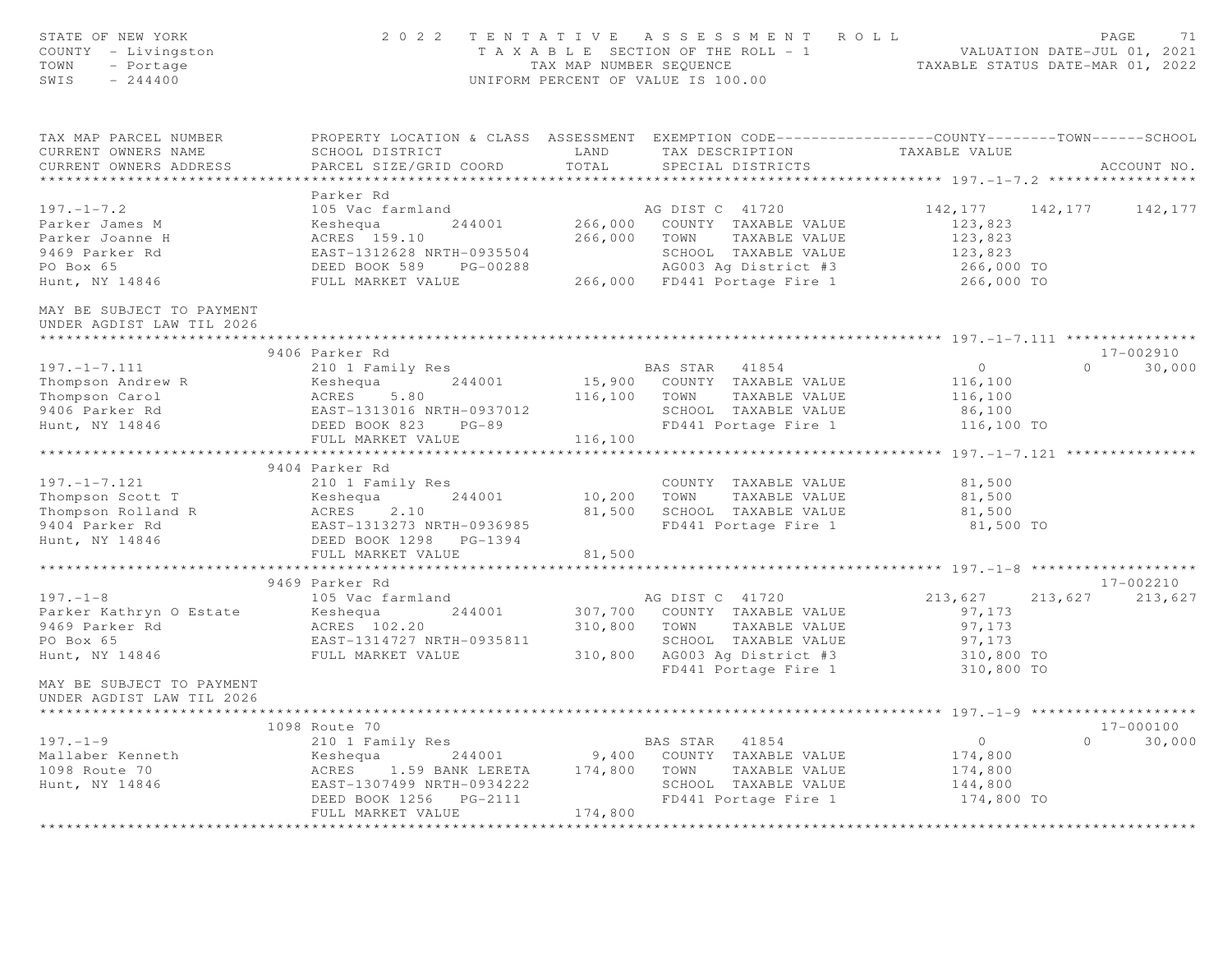|      | STATE OF NEW YORK   | 2022 TENTATIVE ASSESSMENT ROLL        |                         |  |                                  | PAGE |  |
|------|---------------------|---------------------------------------|-------------------------|--|----------------------------------|------|--|
|      | COUNTY - Livingston | T A X A B L E SECTION OF THE ROLL - 1 |                         |  | VALUATION DATE-JUL 01, 2021      |      |  |
|      | TOWN - Portage      |                                       | TAX MAP NUMBER SEOUENCE |  | TAXABLE STATUS DATE-MAR 01, 2022 |      |  |
| SWTS | $-244400$           | UNIFORM PERCENT OF VALUE IS 100.00    |                         |  |                                  |      |  |
|      |                     |                                       |                         |  |                                  |      |  |

| TAX MAP PARCEL NUMBER                                                                                                                                        | PROPERTY LOCATION & CLASS ASSESSMENT EXEMPTION CODE----------------COUNTY-------TOWN------SCHOOL                                                                                                                                             |                            |                            |             |
|--------------------------------------------------------------------------------------------------------------------------------------------------------------|----------------------------------------------------------------------------------------------------------------------------------------------------------------------------------------------------------------------------------------------|----------------------------|----------------------------|-------------|
|                                                                                                                                                              | CURRENT OWNERS NAME SCHOOL DISTRICT TAND LAND TAX DESCRIPTION TAXABLE VALUE                                                                                                                                                                  |                            |                            |             |
| CURRENT OWNERS ADDRESS                                                                                                                                       | PARCEL SIZE/GRID COORD TOTAL SPECIAL DISTRICTS                                                                                                                                                                                               |                            |                            | ACCOUNT NO. |
|                                                                                                                                                              |                                                                                                                                                                                                                                              |                            |                            |             |
| 197.-1-10<br>Andrus Clifford C<br>$\begin{array}{c} \n\cdot \cdot \circ \quad \text{Route 70} \\ \cdot \cdot \cdot \circ \quad \text{Route 70}\n\end{array}$ | 1118 Route 70<br>1118 Route 70<br>244001 Technology 183,100 COUNTY TAXABLE VALUE<br>TRAR ET AT AN ARTEL MAR CELL MARKET VALUE (183,051<br>26,049 20,049 20,049 0<br>274,900<br>183,100 COUNTY TAXABLE VALUE 163,051<br>26 EXERCE 34.50 183,1 |                            |                            |             |
|                                                                                                                                                              |                                                                                                                                                                                                                                              |                            |                            |             |
|                                                                                                                                                              |                                                                                                                                                                                                                                              |                            |                            |             |
|                                                                                                                                                              |                                                                                                                                                                                                                                              |                            |                            |             |
|                                                                                                                                                              |                                                                                                                                                                                                                                              |                            |                            |             |
|                                                                                                                                                              |                                                                                                                                                                                                                                              |                            |                            |             |
|                                                                                                                                                              |                                                                                                                                                                                                                                              |                            |                            |             |
|                                                                                                                                                              |                                                                                                                                                                                                                                              |                            |                            |             |
|                                                                                                                                                              |                                                                                                                                                                                                                                              |                            |                            | 17-002820   |
|                                                                                                                                                              |                                                                                                                                                                                                                                              |                            | 48, 375 48, 375 48, 375    |             |
|                                                                                                                                                              |                                                                                                                                                                                                                                              |                            | 22,925                     |             |
|                                                                                                                                                              | ACRES 26.90 71,300 COONTI TAXABLE VALUE 22,925<br>EAST-1310717 NRTH-0933576 71,300 TOWN TAXABLE VALUE 22,925<br>DEED BOOK 1274 PG-1783 AG003 Ag District #3 71,300 TO<br>FULL MARKET VALUE 71,300 FD441 Portage Fire 1 71,300 TO             |                            |                            |             |
| Hunt, NY 14846                                                                                                                                               |                                                                                                                                                                                                                                              |                            |                            |             |
|                                                                                                                                                              |                                                                                                                                                                                                                                              |                            |                            |             |
| MAY BE SUBJECT TO PAYMENT                                                                                                                                    |                                                                                                                                                                                                                                              |                            |                            |             |
| UNDER AGDIST LAW TIL 2026                                                                                                                                    |                                                                                                                                                                                                                                              |                            |                            |             |
|                                                                                                                                                              |                                                                                                                                                                                                                                              |                            |                            |             |
|                                                                                                                                                              | Creek Rd                                                                                                                                                                                                                                     |                            |                            | 17-002820   |
| $197. - 1 - 12.6$                                                                                                                                            | 105 Vac farmland                                                                                                                                                                                                                             | COUNTY TAXABLE VALUE 5,000 |                            |             |
|                                                                                                                                                              | Thompson Gerald B Et Al Keshequa 244001 5,000 TOWN TAXABLE VALUE                                                                                                                                                                             |                            | 5,000                      |             |
| 9567 Fuller Rd<br>Dalton, NY 14836                                                                                                                           | ACRES 2.00 5,000 SCHOOL TAXABLE VALUE 5,000 5<br>EAST-1308671 NRTH-0933062 AG003 Ag District #3 5,000 TO<br>DEED BOOK 657 PG-00120 FD441 Portage Fire 1 5,000 TO                                                                             |                            |                            |             |
| Dalton, NY 14836                                                                                                                                             |                                                                                                                                                                                                                                              |                            |                            |             |
|                                                                                                                                                              |                                                                                                                                                                                                                                              |                            |                            |             |
|                                                                                                                                                              |                                                                                                                                                                                                                                              |                            |                            |             |
|                                                                                                                                                              |                                                                                                                                                                                                                                              |                            |                            |             |
|                                                                                                                                                              | Thompson Rd                                                                                                                                                                                                                                  |                            |                            |             |
| 197.-1-12.21<br>Com Bodney M                                                                                                                                 | 311 Res vac land COUNTY TAXABLE VALUE 15,700<br>Keshequa 244001 15,700 TOWN TAXABLE VALUE 15,700                                                                                                                                             |                            |                            |             |
|                                                                                                                                                              |                                                                                                                                                                                                                                              |                            |                            |             |
|                                                                                                                                                              |                                                                                                                                                                                                                                              |                            |                            |             |
| Cox Christina M<br>9355 Creek Rd<br>Hunt, NY 14846                                                                                                           | ACRES 7.10 15,700 SCHOOL TAXABLE VALUE 15,700<br>EAST-1311089 NRTH-0935067 FD441 Portage Fire 1 15,700 TO                                                                                                                                    |                            |                            |             |
|                                                                                                                                                              |                                                                                                                                                                                                                                              |                            |                            |             |
|                                                                                                                                                              |                                                                                                                                                                                                                                              |                            |                            |             |
|                                                                                                                                                              |                                                                                                                                                                                                                                              |                            |                            |             |
|                                                                                                                                                              |                                                                                                                                                                                                                                              |                            |                            | 17-002820   |
| $197. - 1 - 12.31$                                                                                                                                           |                                                                                                                                                                                                                                              |                            | $24,036$ $24,036$ $24,036$ |             |
| Thompson Todd A                                                                                                                                              |                                                                                                                                                                                                                                              |                            | 10,964                     |             |
| 1262 Thompson Rd                                                                                                                                             |                                                                                                                                                                                                                                              |                            |                            |             |
| Hunt, NY 14846                                                                                                                                               | ACRES 10.90<br>EAST-1310554 NRTH-0934991<br>DEED BOOK 1258 PG-199<br>FULL MARKET VALUE 35,000 FD441 Portage Fire 1 35,000 TO<br>FULL MARKET VALUE 35,000 FD441 Portage Fire 1 35,000 TO                                                      |                            |                            |             |
|                                                                                                                                                              |                                                                                                                                                                                                                                              |                            |                            |             |
| MAY BE SUBJECT TO PAYMENT                                                                                                                                    |                                                                                                                                                                                                                                              |                            |                            |             |
| UNDER AGDIST LAW TIL 2026                                                                                                                                    |                                                                                                                                                                                                                                              |                            |                            |             |
|                                                                                                                                                              |                                                                                                                                                                                                                                              |                            |                            |             |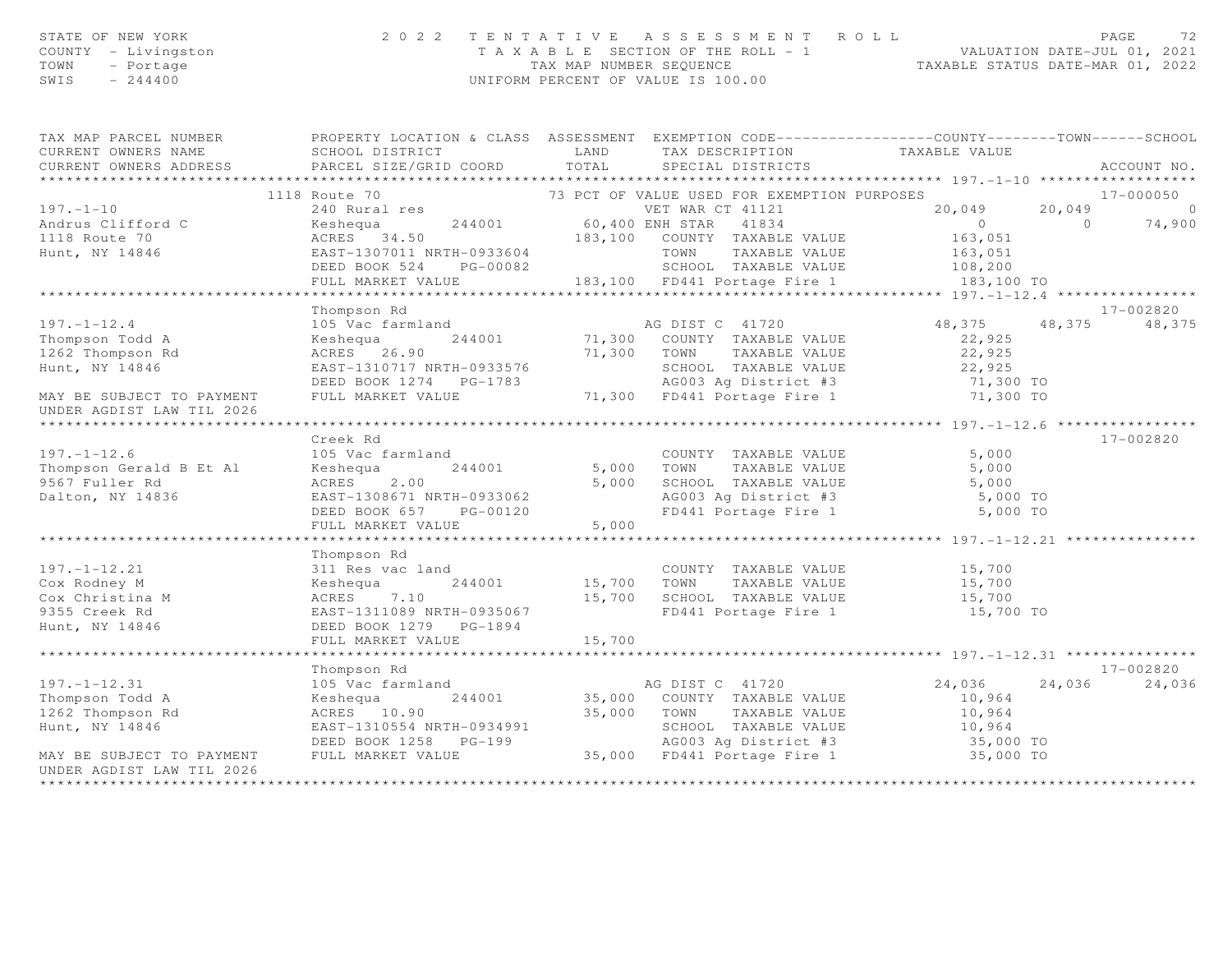| STATE OF NEW YORK<br>COUNTY - Livingston<br>TOWN<br>- Portage<br>$SWIS = 244400$                                                                                                                                                                                                                                                                                                         | 2022 TENTATIVE ASSESSMENT ROLL                                                                                                                |       |               | TAXABLE SECTION OF THE ROLL - 1<br>TAXABLE SECTION OF THE ROLL - 1<br>TAXABLE STATUS DATE-JUL 01, 2021<br>UNIFORM PERCENT OF VALUE IS 100.00 |                |
|------------------------------------------------------------------------------------------------------------------------------------------------------------------------------------------------------------------------------------------------------------------------------------------------------------------------------------------------------------------------------------------|-----------------------------------------------------------------------------------------------------------------------------------------------|-------|---------------|----------------------------------------------------------------------------------------------------------------------------------------------|----------------|
| TAX MAP PARCEL NUMBER <b>The PROPERTY LOCATION &amp; CLASS</b> ASSESSMENT EXEMPTION CODE---------------COUNTY-------TOWN------SCHOOL                                                                                                                                                                                                                                                     |                                                                                                                                               |       |               |                                                                                                                                              |                |
| CURRENT OWNERS NAME                                                                                                                                                                                                                                                                                                                                                                      |                                                                                                                                               |       |               |                                                                                                                                              |                |
| CURRENT OWNERS ADDRESS                                                                                                                                                                                                                                                                                                                                                                   |                                                                                                                                               |       |               |                                                                                                                                              | ACCOUNT NO.    |
|                                                                                                                                                                                                                                                                                                                                                                                          |                                                                                                                                               |       |               |                                                                                                                                              |                |
|                                                                                                                                                                                                                                                                                                                                                                                          |                                                                                                                                               |       |               |                                                                                                                                              | 17-002820      |
|                                                                                                                                                                                                                                                                                                                                                                                          |                                                                                                                                               |       |               |                                                                                                                                              |                |
|                                                                                                                                                                                                                                                                                                                                                                                          |                                                                                                                                               |       |               |                                                                                                                                              |                |
|                                                                                                                                                                                                                                                                                                                                                                                          |                                                                                                                                               |       |               | 4,500 SCHOOL TAXABLE VALUE 4,500<br>FD441 Portage Fire 1 4,500 TO                                                                            |                |
|                                                                                                                                                                                                                                                                                                                                                                                          |                                                                                                                                               |       |               |                                                                                                                                              |                |
|                                                                                                                                                                                                                                                                                                                                                                                          |                                                                                                                                               |       |               |                                                                                                                                              |                |
|                                                                                                                                                                                                                                                                                                                                                                                          | FULL MARKET VALUE                                                                                                                             | 4,500 |               |                                                                                                                                              |                |
|                                                                                                                                                                                                                                                                                                                                                                                          |                                                                                                                                               |       |               |                                                                                                                                              |                |
|                                                                                                                                                                                                                                                                                                                                                                                          | 1262 Thompson Rd                                                                                                                              |       |               |                                                                                                                                              |                |
|                                                                                                                                                                                                                                                                                                                                                                                          |                                                                                                                                               |       |               |                                                                                                                                              |                |
|                                                                                                                                                                                                                                                                                                                                                                                          |                                                                                                                                               |       |               |                                                                                                                                              |                |
|                                                                                                                                                                                                                                                                                                                                                                                          |                                                                                                                                               |       |               |                                                                                                                                              |                |
|                                                                                                                                                                                                                                                                                                                                                                                          |                                                                                                                                               |       |               |                                                                                                                                              |                |
|                                                                                                                                                                                                                                                                                                                                                                                          |                                                                                                                                               |       |               |                                                                                                                                              |                |
|                                                                                                                                                                                                                                                                                                                                                                                          |                                                                                                                                               |       |               |                                                                                                                                              |                |
|                                                                                                                                                                                                                                                                                                                                                                                          |                                                                                                                                               |       |               |                                                                                                                                              |                |
|                                                                                                                                                                                                                                                                                                                                                                                          |                                                                                                                                               |       |               |                                                                                                                                              | 17-001070      |
|                                                                                                                                                                                                                                                                                                                                                                                          | 1314 Thompson Rd                                                                                                                              |       |               |                                                                                                                                              |                |
|                                                                                                                                                                                                                                                                                                                                                                                          |                                                                                                                                               |       |               |                                                                                                                                              |                |
|                                                                                                                                                                                                                                                                                                                                                                                          |                                                                                                                                               |       |               |                                                                                                                                              |                |
|                                                                                                                                                                                                                                                                                                                                                                                          |                                                                                                                                               |       |               |                                                                                                                                              |                |
|                                                                                                                                                                                                                                                                                                                                                                                          |                                                                                                                                               |       |               |                                                                                                                                              |                |
|                                                                                                                                                                                                                                                                                                                                                                                          |                                                                                                                                               |       |               |                                                                                                                                              |                |
| $\begin{array}{cccccccc} 197.-1-13 & 1314 & \text{Thompson Rd} & \text{ENH STAR} & 41834 & 0 & 1/-0010/0 \\ 270 & \text{Mg housing} & 244001 & 27,100 & \text{COUNT TAXABLE VALUE} & 66,400 & 0 & 66,400 \\ 1314 & \text{Thompson Rd} & \text{ACRES} & 15.50 & 66,400 & \text{TONTY TAXABLE VALUE} & 66,400 & 0 & 66,400 \\ 1314 & \text{Thompson Rd} & \text{ACRES} & 15.50 & 66,400 &$ |                                                                                                                                               |       |               |                                                                                                                                              |                |
|                                                                                                                                                                                                                                                                                                                                                                                          | 9628 Deerfield Rd                                                                                                                             |       |               |                                                                                                                                              | 17-002620      |
| 9626 Deerified Rd<br>Schaaf William R Jr<br>Schaaf Nilliam R Jr<br>Schaaf Rose Marie (1971 --1972620<br>Schaaf Rose Marie (1971 --1982620<br>Schaaf Rose Marie (1971 --1982620<br>Schaaf Rose Marie (1972, 1979 --1982620<br>Schaaf Rose Mar                                                                                                                                             |                                                                                                                                               |       |               |                                                                                                                                              |                |
|                                                                                                                                                                                                                                                                                                                                                                                          |                                                                                                                                               |       |               |                                                                                                                                              | $\overline{0}$ |
|                                                                                                                                                                                                                                                                                                                                                                                          |                                                                                                                                               |       |               |                                                                                                                                              |                |
|                                                                                                                                                                                                                                                                                                                                                                                          |                                                                                                                                               |       |               |                                                                                                                                              |                |
|                                                                                                                                                                                                                                                                                                                                                                                          |                                                                                                                                               |       |               |                                                                                                                                              |                |
|                                                                                                                                                                                                                                                                                                                                                                                          |                                                                                                                                               |       |               |                                                                                                                                              |                |
|                                                                                                                                                                                                                                                                                                                                                                                          |                                                                                                                                               |       |               |                                                                                                                                              |                |
|                                                                                                                                                                                                                                                                                                                                                                                          | Parker Rd                                                                                                                                     |       |               |                                                                                                                                              | 17-002890      |
| $197. - 1 - 15.1$                                                                                                                                                                                                                                                                                                                                                                        | 112 Dairy farm                                                                                                                                |       | AGR BLD 41700 | $23,000$ $23,000$ $23,000$ $23,000$                                                                                                          |                |
| Diffugality Acres LLC                                                                                                                                                                                                                                                                                                                                                                    | AUX BLD 41700<br>Keshequa 244001 559,300 AG DIST C 41720<br>ACRES 216.10 663.100 COUNTY TAVANTE                                               |       |               | $451,113$ $451,113$ $451,113$<br>188,987                                                                                                     |                |
| 9605 Parker Rd                                                                                                                                                                                                                                                                                                                                                                           |                                                                                                                                               |       |               |                                                                                                                                              |                |
| Hunt, NY 14846                                                                                                                                                                                                                                                                                                                                                                           |                                                                                                                                               |       |               |                                                                                                                                              |                |
|                                                                                                                                                                                                                                                                                                                                                                                          | EAST-1315938 NRTH-0933799 TOWN TAXABLE VALUE<br>DEED BOOK 1265 PG-2567 SCHOOL TAXABLE VALUE<br>FULL MARKET VALUE 663,100 AG003 Ag District #3 |       |               |                                                                                                                                              |                |
| MAY BE SUBJECT TO PAYMENT                                                                                                                                                                                                                                                                                                                                                                |                                                                                                                                               |       |               | TOWN TAXABLE VALUE 188,987<br>SCHOOL TAXABLE VALUE 188,987<br>AG003 Ag District #3 663,100 TO<br>FD441 Portage Fire 1 663,100 TO             |                |
| UNDER AGDIST LAW TIL 2026                                                                                                                                                                                                                                                                                                                                                                |                                                                                                                                               |       |               |                                                                                                                                              |                |
|                                                                                                                                                                                                                                                                                                                                                                                          |                                                                                                                                               |       |               |                                                                                                                                              |                |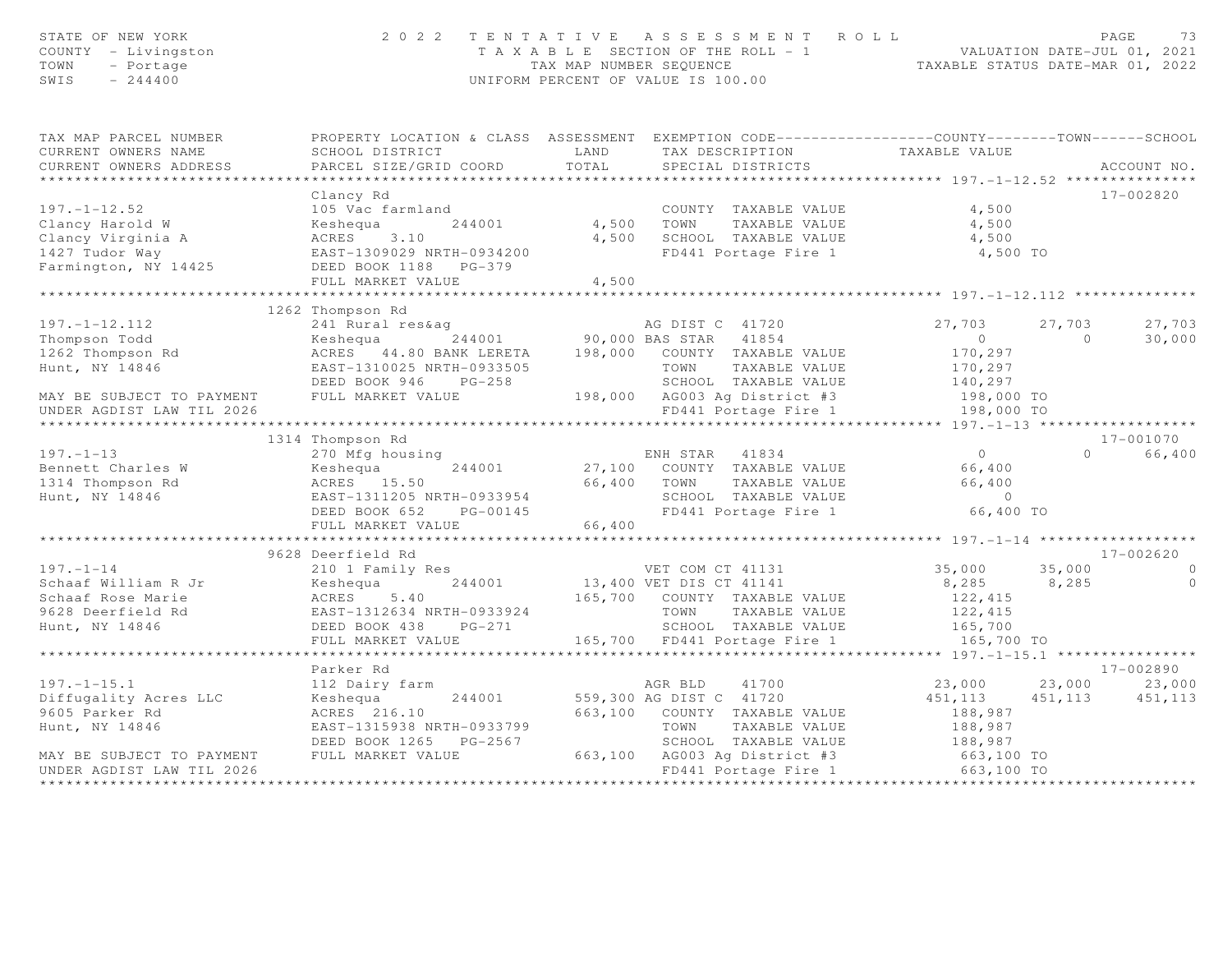| STATE OF NEW YORK<br>COUNTY - Livingston<br>TOWN<br>- Portage<br>SWIS<br>$-244400$ | 2 0 2 2                                                                                                                                       | TAX MAP NUMBER SEQUENCE | TENTATIVE ASSESSMENT<br>R O L L<br>T A X A B L E SECTION OF THE ROLL - 1<br>UNIFORM PERCENT OF VALUE IS 100.00 |                                                        | PAGE<br>74<br>VALUATION DATE-JUL 01, 2021<br>TAXABLE STATUS DATE-MAR 01, 2022 |
|------------------------------------------------------------------------------------|-----------------------------------------------------------------------------------------------------------------------------------------------|-------------------------|----------------------------------------------------------------------------------------------------------------|--------------------------------------------------------|-------------------------------------------------------------------------------|
| TAX MAP PARCEL NUMBER<br>CURRENT OWNERS NAME<br>CURRENT OWNERS ADDRESS             | PROPERTY LOCATION & CLASS ASSESSMENT EXEMPTION CODE----------------COUNTY-------TOWN------SCHOOL<br>SCHOOL DISTRICT<br>PARCEL SIZE/GRID COORD | LAND<br>TOTAL           | TAX DESCRIPTION<br>SPECIAL DISTRICTS                                                                           | TAXABLE VALUE                                          | ACCOUNT NO.                                                                   |
|                                                                                    | 9675 Parker Rd                                                                                                                                |                         |                                                                                                                |                                                        | 17-002890                                                                     |
| $197. - 1 - 15.2$                                                                  | 210 1 Family Res                                                                                                                              |                         | ENH STAR 41834                                                                                                 | $\circ$                                                | $\Omega$<br>74,900                                                            |
| Thompson Jean A                                                                    | 244001<br>Keshequa                                                                                                                            | 9,200                   | COUNTY TAXABLE VALUE                                                                                           | 109,400                                                |                                                                               |
| Thompson John A                                                                    | ACRES<br>1.44                                                                                                                                 | 109,400                 | TOWN<br>TAXABLE VALUE                                                                                          | 109,400                                                |                                                                               |
| 9675 Parker Rd                                                                     | EAST-1314795 NRTH-0933239                                                                                                                     |                         | SCHOOL TAXABLE VALUE                                                                                           | 34,500                                                 |                                                                               |
| Hunt, NY 14846                                                                     | DEED BOOK 1295 PG-665                                                                                                                         |                         | FD441 Portage Fire 1                                                                                           | 109,400 TO                                             |                                                                               |
|                                                                                    | FULL MARKET VALUE                                                                                                                             | 109,400                 |                                                                                                                |                                                        |                                                                               |
|                                                                                    | **************************                                                                                                                    | *******************     |                                                                                                                | ************* 197. -1-15.3 *****************           |                                                                               |
| $197. - 1 - 15.3$                                                                  | 9605 Parker Rd<br>210 1 Family Res                                                                                                            |                         | BAS STAR<br>41854                                                                                              | $\overline{0}$                                         | 17-002890<br>$\Omega$<br>30,000                                               |
| Thompson John A                                                                    | Keshequa<br>244001                                                                                                                            | 7,300                   | COUNTY TAXABLE VALUE                                                                                           | 100,600                                                |                                                                               |
| Thompson Sandra L                                                                  | FRNT 109.97 DPTH 241.46                                                                                                                       | 100,600                 | TOWN<br>TAXABLE VALUE                                                                                          | 100,600                                                |                                                                               |
| 9605 Parker Rd                                                                     | EAST-1314134 NRTH-0934521                                                                                                                     |                         | SCHOOL TAXABLE VALUE                                                                                           | 70,600                                                 |                                                                               |
| Hunt, NY 14846                                                                     | DEED BOOK 1265 PG-2553                                                                                                                        |                         | AG003 Ag District #3                                                                                           | 100,600 TO                                             |                                                                               |
|                                                                                    | FULL MARKET VALUE                                                                                                                             |                         | 100,600 FD441 Portage Fire 1                                                                                   | 100,600 TO                                             |                                                                               |
|                                                                                    | *******************                                                                                                                           |                         |                                                                                                                |                                                        |                                                                               |
|                                                                                    | Deerfield Rd                                                                                                                                  |                         |                                                                                                                |                                                        | 17-002900                                                                     |
| $197. - 1 - 16.1$                                                                  | 105 Vac farmland                                                                                                                              |                         | AG DIST C 41720                                                                                                | 103,643                                                | 103,643<br>103,643                                                            |
| Diffugality Acres LLC                                                              | 244001<br>Keshequa                                                                                                                            |                         | 143,600 COUNTY TAXABLE VALUE                                                                                   | 39,957                                                 |                                                                               |
| 9605 Parker Rd                                                                     | ACRES 76.20                                                                                                                                   | 143,600                 | TOWN<br>TAXABLE VALUE                                                                                          | 39,957                                                 |                                                                               |
| Hunt, NY 14846                                                                     | EAST-1312812 NRTH-0933027<br>DEED BOOK 1265 PG-2567                                                                                           |                         | SCHOOL TAXABLE VALUE<br>AG003 Aq District #3                                                                   | 39,957<br>143,600 TO                                   |                                                                               |
| MAY BE SUBJECT TO PAYMENT<br>UNDER AGDIST LAW TIL 2026                             | FULL MARKET VALUE                                                                                                                             |                         | 143,600 FD441 Portage Fire 1                                                                                   | 143,600 TO                                             |                                                                               |
| ******************************                                                     |                                                                                                                                               |                         |                                                                                                                |                                                        |                                                                               |
|                                                                                    | Deerfield Rd                                                                                                                                  |                         |                                                                                                                |                                                        | 17-002900                                                                     |
| $197. - 1 - 16.2$                                                                  | 105 Vac farmland                                                                                                                              |                         | COUNTY TAXABLE VALUE                                                                                           | 2,000                                                  |                                                                               |
| Patugard Place LLC                                                                 | Keshequa<br>244001                                                                                                                            | 2,000                   | TOWN<br>TAXABLE VALUE                                                                                          | 2,000                                                  |                                                                               |
| 9605 Parker Rd                                                                     | ACRES<br>2.00                                                                                                                                 | 2,000                   | SCHOOL TAXABLE VALUE                                                                                           | 2,000                                                  |                                                                               |
| Hunt, NY 14846                                                                     | EAST-1312450 NRTH-0932781                                                                                                                     |                         | AG003 Ag District #3                                                                                           | 2,000 TO                                               |                                                                               |
|                                                                                    | DEED BOOK 1265 PG-2556<br>FULL MARKET VALUE                                                                                                   | 2,000                   | FD441 Portage Fire 1                                                                                           | 2,000 TO                                               |                                                                               |
|                                                                                    |                                                                                                                                               |                         |                                                                                                                | *************** 197.-1-17.1 ****                       |                                                                               |
|                                                                                    | 9612 Clancy Rd                                                                                                                                |                         |                                                                                                                |                                                        | 17-002510                                                                     |
| $197. - 1 - 17.1$                                                                  | 210 1 Family Res                                                                                                                              |                         | COUNTY TAXABLE VALUE                                                                                           | 77,500                                                 |                                                                               |
| Clancy Harold W                                                                    | Keshequa<br>244001                                                                                                                            | 7,500                   | TOWN<br>TAXABLE VALUE                                                                                          | 77,500                                                 |                                                                               |
| Clancy Virginia                                                                    | ACRES 1.00                                                                                                                                    | 77,500                  | SCHOOL TAXABLE VALUE                                                                                           | 77,500                                                 |                                                                               |
| 1427 Tudor Way                                                                     | EAST-1308514 NRTH-0933682                                                                                                                     |                         | FD441 Portage Fire 1                                                                                           | 77,500 TO                                              |                                                                               |
| Farmington, NY 14425                                                               | DEED BOOK 662<br>PG-00185                                                                                                                     |                         |                                                                                                                |                                                        |                                                                               |
|                                                                                    | FULL MARKET VALUE                                                                                                                             | 77,500                  |                                                                                                                | *********************** 197. -1-17. 2 **************** |                                                                               |
|                                                                                    | 9610 Clancy Rd                                                                                                                                |                         |                                                                                                                |                                                        |                                                                               |
| $197. - 1 - 17.2$                                                                  | 270 Mfg housing                                                                                                                               |                         | COUNTY TAXABLE VALUE                                                                                           | 96,800                                                 |                                                                               |
| Clancy Harold                                                                      | 244001<br>Keshequa                                                                                                                            | 79,100                  | TOWN<br>TAXABLE VALUE                                                                                          | 96,800                                                 |                                                                               |
| Clancy Virginia                                                                    | ACRES 54.00                                                                                                                                   | 96,800                  | SCHOOL TAXABLE VALUE                                                                                           | 96,800                                                 |                                                                               |
| 1427 Tudor Way                                                                     | EAST-1307404 NRTH-0932288                                                                                                                     |                         | FD441 Portage Fire 1                                                                                           | 96,800 TO                                              |                                                                               |
| Farmington, NY 14425                                                               | DEED BOOK 535<br>PG-00206                                                                                                                     |                         |                                                                                                                |                                                        |                                                                               |
|                                                                                    | FULL MARKET VALUE                                                                                                                             | 96,800                  |                                                                                                                |                                                        |                                                                               |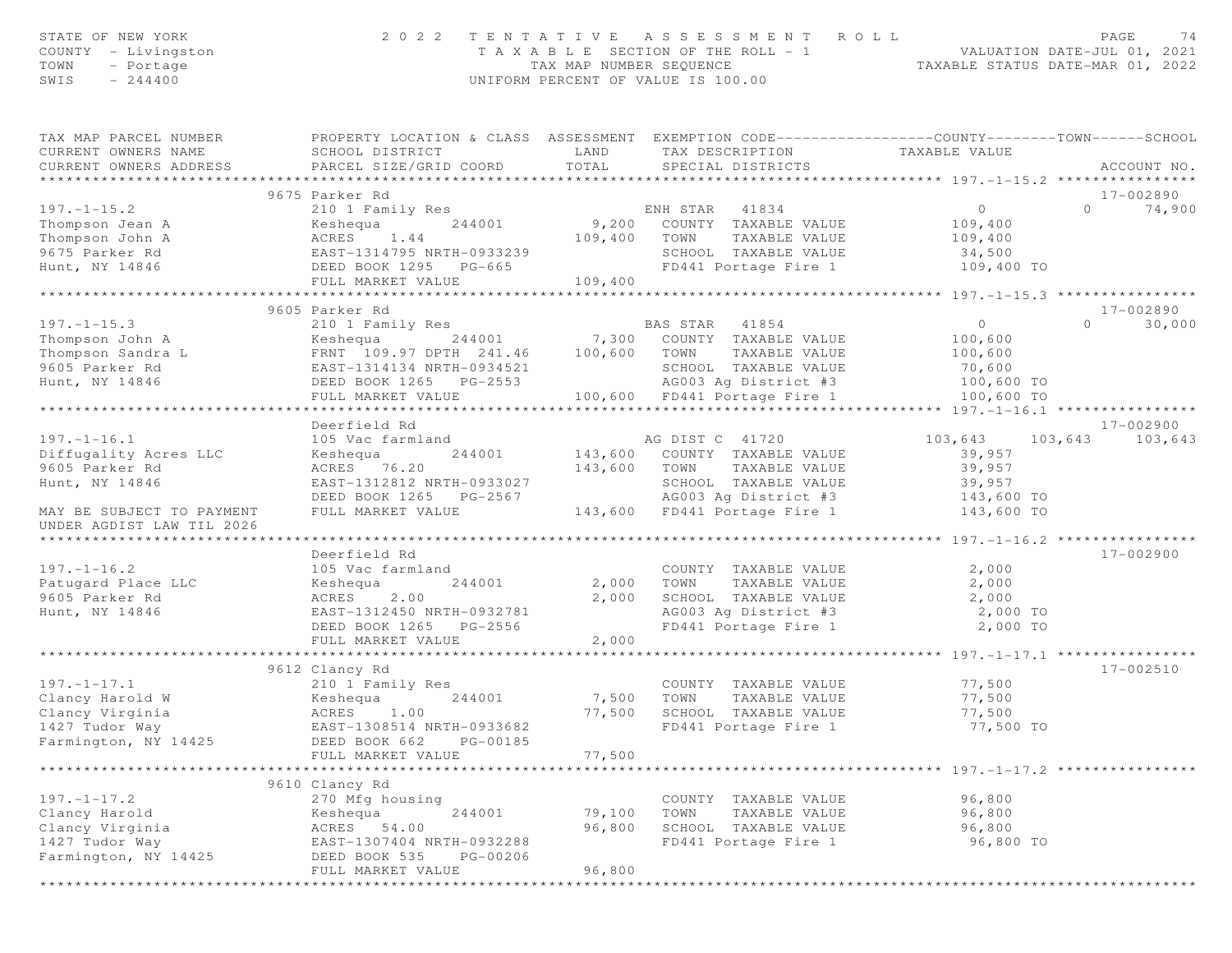| STATE OF NEW YORK<br>COUNTY - Livingston<br>TOWN<br>- Portage<br>$-244400$<br>SWIS             |                                                                                                                                                         |                                           | 2022 TENTATIVE ASSESSMENT ROLL<br>UNIFORM PERCENT OF VALUE IS 100.00                                                       | T A X A B L E SECTION OF THE ROLL - 1 VALUATION DATE-JUL 01, 2021<br>TAX MAP NUMBER SEQUENCE TAXABLE STATUS DATE-MAR 01, 2022 | PAGE<br>75         |
|------------------------------------------------------------------------------------------------|---------------------------------------------------------------------------------------------------------------------------------------------------------|-------------------------------------------|----------------------------------------------------------------------------------------------------------------------------|-------------------------------------------------------------------------------------------------------------------------------|--------------------|
| TAX MAP PARCEL NUMBER<br>CURRENT OWNERS NAME<br>CURRENT OWNERS ADDRESS                         | PROPERTY LOCATION & CLASS ASSESSMENT EXEMPTION CODE----------------COUNTY-------TOWN------SCHOOL<br>SCHOOL DISTRICT<br>PARCEL SIZE/GRID COORD           | LAND<br>TOTAL                             | TAX DESCRIPTION<br>SPECIAL DISTRICTS                                                                                       | TAXABLE VALUE                                                                                                                 | ACCOUNT NO.        |
|                                                                                                |                                                                                                                                                         |                                           |                                                                                                                            |                                                                                                                               |                    |
|                                                                                                | 1109 Clark Rd                                                                                                                                           |                                           |                                                                                                                            |                                                                                                                               | 17-001490          |
| $197. - 1 - 18$<br>Greenberg Lawrence<br>Greenberg Elsie<br>1109 Clark Rd<br>Hunt, NY 14846    | 210 1 Family Res<br>Keshequa<br>ACRES 3.00<br>DEED BOOK 1232 PG-233<br>FULL MARKET VALUE                                                                | 72,100<br>72,100                          | BAS STAR 41854<br>244001 11,600 COUNTY TAXABLE VALUE<br>TOWN TAXABLE VALUE<br>SCHOOL TAXABLE VALUE<br>FD441 Portage Fire 1 | $\circ$<br>72,100<br>72,100<br>42,100<br>72,100 TO                                                                            | $\Omega$<br>30,000 |
|                                                                                                |                                                                                                                                                         |                                           |                                                                                                                            |                                                                                                                               |                    |
| $197. - 1 - 19.11$<br>Kipler John M<br>Kipler Michael J Jr<br>9633 Clancy Rd<br>Hunt, NY 14846 | 9633 Clancy Rd<br>270 Mfg housing<br>Keshequa<br>244001<br>ACRES 2.00 BANK LERETA<br>EAST-1308568 NRTH-0932810<br>DEED BOOK 1284 PG-941                 | COUNTY<br>10,100 TOWN<br>72,000<br>72,000 | COUNTY TAXABLE VALUE<br>TAXABLE VALUE<br>SCHOOL TAXABLE VALUE<br>FD441 Portage Fire 1                                      | 72,000<br>72,000<br>72,000<br>72,000 TO                                                                                       | 17-000200          |
|                                                                                                | FULL MARKET VALUE                                                                                                                                       |                                           |                                                                                                                            |                                                                                                                               |                    |
| $197. - 1 - 19.12$<br>Clancy Harold<br>1427 Tudor Way<br>Farmington, NY 14425                  | Clancy Rd E<br>311 Res vac land<br>244001<br>Keshequa<br>ACRES 3.10<br>EAST-1308512 NRTH-0933195<br>DEED BOOK 1174 PG-276<br>FULL MARKET VALUE          | 10,300<br>10,300<br>10,300                | COUNTY TAXABLE VALUE<br>TOWN<br>TAXABLE VALUE<br>SCHOOL TAXABLE VALUE<br>FD441 Portage Fire 1                              | 10,300<br>10,300<br>10,300<br>10,300 TO<br>****************************** 197.-1-20.1 ****                                    | 17-000200          |
|                                                                                                | 1057 Clark Rd                                                                                                                                           |                                           |                                                                                                                            |                                                                                                                               | 17-002460          |
| $197. - 1 - 20.1$<br>Rightmeyer Brenda L<br>1057 Clark Rd<br>Hunt, NY 14846                    | 270 Mfg housing<br>244001<br>Keshequa<br>2.10<br>ACRES<br>EAST-1307768 NRTH-0932336<br>FULL MARKET VALUE                                                | 9,000<br>47,900<br>47,900                 | COUNTY TAXABLE VALUE<br>TOWN<br>TAXABLE VALUE<br>SCHOOL TAXABLE VALUE<br>FD441 Portage Fire 1                              | 47,900<br>47,900<br>47,900<br>47,900 TO                                                                                       |                    |
|                                                                                                |                                                                                                                                                         |                                           |                                                                                                                            |                                                                                                                               |                    |
| $197. - 1 - 22$<br>Smucker Jamien A<br>Smucker Charlene<br>1226 Route 70<br>Hunt, NY 14846     | Route 70<br>312 Vac w/imprv<br>Keshequa<br>244001<br>ACRES 16.98<br>EAST-1309019 NRTH-0931776<br>DEED BOOK 1299 PG-1548<br>FULL MARKET VALUE            | 33,300<br>51,500<br>51,500                | COUNTY TAXABLE VALUE<br>TOWN<br>TAXABLE VALUE<br>SCHOOL TAXABLE VALUE<br>AG003 Ag District #3<br>FD441 Portage Fire 1      | 51,500<br>51,500<br>51,500<br>51,500 TO<br>51,500 TO                                                                          | $17 - 000480$      |
|                                                                                                |                                                                                                                                                         | * * * * * * * *                           |                                                                                                                            | ********** 197. -1-23 ******************                                                                                      |                    |
| $197. - 1 - 23$<br>Smucker Jamien A<br>Smucker Charlene<br>1226 Route 70<br>Hunt, NY 14846     | 1226 Route 70<br>210 1 Family Res<br>244001<br>Keshequa<br>ACRES<br>1.00<br>EAST-1309295 NRTH-0931808<br>DEED BOOK 1299<br>PG-1548<br>FULL MARKET VALUE | 8,500<br>205,300<br>205,300               | COUNTY TAXABLE VALUE<br>TOWN<br>TAXABLE VALUE<br>SCHOOL TAXABLE VALUE<br>FD441 Portage Fire 1                              | 205,300<br>205,300<br>205,300<br>205,300 TO                                                                                   | 17-000715          |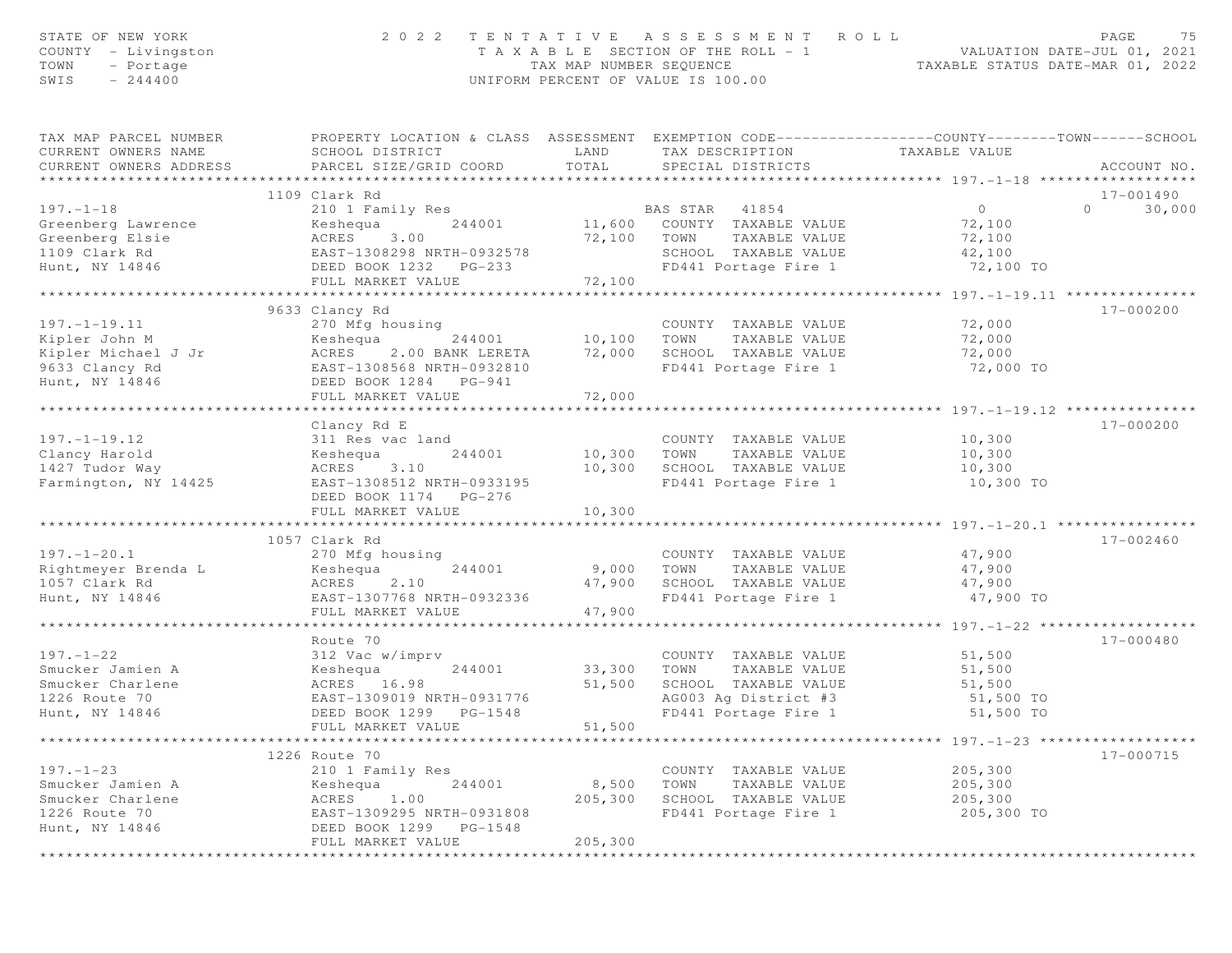| STATE OF NEW YORK<br>COUNTY - Livingston<br>TOWN<br>- Portage<br>SWIS<br>$-244400$                                         |                                                                                                                                                                                                                                      |        | 2022 TENTATIVE ASSESSMENT ROLL<br>T A X A B L E SECTION OF THE ROLL - 1<br>TAX MAP NUMBER SEQUENCE THE ROLL - 1<br>TAXABLE STATUS DATE-MAR 01, 2022<br>UNIFORM PERCENT OF VALUE IS 100.00 |                      |                | PAGE<br>-76 |
|----------------------------------------------------------------------------------------------------------------------------|--------------------------------------------------------------------------------------------------------------------------------------------------------------------------------------------------------------------------------------|--------|-------------------------------------------------------------------------------------------------------------------------------------------------------------------------------------------|----------------------|----------------|-------------|
| TAX MAP PARCEL NUMBER THE PROPERTY LOCATION & CLASS ASSESSMENT EXEMPTION CODE---------------COUNTY--------TOWN------SCHOOL |                                                                                                                                                                                                                                      |        |                                                                                                                                                                                           |                      |                |             |
| CURRENT OWNERS NAME                                                                                                        | SCHOOL DISTRICT LAND                                                                                                                                                                                                                 |        | TAX DESCRIPTION TAXABLE VALUE<br>SPECIAL DISTRICTS                                                                                                                                        |                      |                |             |
| CURRENT OWNERS ADDRESS<br>**************************                                                                       | PARCEL SIZE/GRID COORD                                                                                                                                                                                                               | TOTAL  |                                                                                                                                                                                           |                      |                | ACCOUNT NO. |
|                                                                                                                            | Route 70                                                                                                                                                                                                                             |        |                                                                                                                                                                                           |                      |                |             |
| $197. - 1 - 25.22$                                                                                                         |                                                                                                                                                                                                                                      |        | COUNTY TAXABLE VALUE 62,000                                                                                                                                                               |                      |                |             |
|                                                                                                                            |                                                                                                                                                                                                                                      |        |                                                                                                                                                                                           | 62,000               |                |             |
|                                                                                                                            |                                                                                                                                                                                                                                      |        |                                                                                                                                                                                           |                      |                |             |
| Ellsworth Robert<br>1273 Route 70<br>Hunt, NY 14846                                                                        | Keshequa 244001<br>ACRES 1.30<br>EAST-1310444 NRTH-0931637<br>EAST-1310444 NRTH-0931637<br>DEED BOOK 983 PG-325                                                                                                                      |        | 62,000 SCHOOL TAXABLE VALUE<br>FD441 Portage Fire 1                                                                                                                                       | 62,000<br>62,000 TO  |                |             |
|                                                                                                                            | FULL MARKET VALUE                                                                                                                                                                                                                    | 62,000 |                                                                                                                                                                                           |                      |                |             |
|                                                                                                                            |                                                                                                                                                                                                                                      |        |                                                                                                                                                                                           |                      |                |             |
|                                                                                                                            |                                                                                                                                                                                                                                      |        |                                                                                                                                                                                           |                      |                | 17-001640   |
|                                                                                                                            |                                                                                                                                                                                                                                      |        |                                                                                                                                                                                           |                      |                | 20,835 0    |
|                                                                                                                            |                                                                                                                                                                                                                                      |        |                                                                                                                                                                                           |                      | $\overline{0}$ | 74,900      |
|                                                                                                                            |                                                                                                                                                                                                                                      |        |                                                                                                                                                                                           |                      |                |             |
|                                                                                                                            |                                                                                                                                                                                                                                      |        |                                                                                                                                                                                           |                      |                |             |
|                                                                                                                            |                                                                                                                                                                                                                                      |        |                                                                                                                                                                                           |                      |                |             |
|                                                                                                                            |                                                                                                                                                                                                                                      |        |                                                                                                                                                                                           |                      |                |             |
|                                                                                                                            | Route 70                                                                                                                                                                                                                             |        |                                                                                                                                                                                           |                      |                |             |
|                                                                                                                            | 105 Vac farmland                                                                                                                                                                                                                     |        |                                                                                                                                                                                           | 27,941 27,941 27,941 |                |             |
|                                                                                                                            | $ACRES$ 244001<br>$BCRES$ 7.20<br>$EAST-1309957$ ---                                                                                                                                                                                 |        |                                                                                                                                                                                           | 6,659                |                |             |
|                                                                                                                            |                                                                                                                                                                                                                                      |        |                                                                                                                                                                                           | 6,659                |                |             |
| Hunt, NY 14846                                                                                                             | EAST-1309857 NRTH-0931293<br>FULL MARKET VALUE 34,600 AG003 Ag District #3 34,600 TO                                                                                                                                                 |        |                                                                                                                                                                                           |                      |                |             |
|                                                                                                                            |                                                                                                                                                                                                                                      |        |                                                                                                                                                                                           |                      |                |             |
| MAY BE SUBJECT TO PAYMENT<br>UNDER AGDIST LAW TIL 2026                                                                     |                                                                                                                                                                                                                                      |        | FD441 Portage Fire 1                                                                                                                                                                      | 34,600 TO            |                |             |
|                                                                                                                            |                                                                                                                                                                                                                                      |        |                                                                                                                                                                                           |                      |                |             |
| $197. - 1 - 25.116$                                                                                                        | Deerfield Rd<br>105 Vac farmland                                                                                                                                                                                                     |        | AG DIST C 41720                                                                                                                                                                           | 81,896 81,896        |                | 81,896      |
| 73 Main Street LLC                                                                                                         |                                                                                                                                                                                                                                      |        |                                                                                                                                                                                           | 55,104               |                |             |
| 175 VanDyke St                                                                                                             |                                                                                                                                                                                                                                      |        |                                                                                                                                                                                           |                      |                |             |
| Brooklyn, NY 11231                                                                                                         |                                                                                                                                                                                                                                      |        |                                                                                                                                                                                           |                      |                |             |
|                                                                                                                            |                                                                                                                                                                                                                                      |        |                                                                                                                                                                                           |                      |                |             |
| MAY BE SUBJECT TO PAYMENT<br>UNDER AGDIST LAW TIL 2026                                                                     | ACRES 64.40 137,000 TOWN TAXABLE VALUE 55,104<br>EAST-1311359 NRTH-0931914 SCHOOL TAXABLE VALUE 55,104<br>DEED BOOK 1285 PG-2270 137,000 FD441 Portage Fire 1 137,000 TO<br>FULL MARKET VALUE 137,000 FD441 Portage Fire 1 137,000 T |        |                                                                                                                                                                                           |                      |                |             |
|                                                                                                                            |                                                                                                                                                                                                                                      |        |                                                                                                                                                                                           |                      |                |             |
|                                                                                                                            | 1277 Route 70                                                                                                                                                                                                                        |        |                                                                                                                                                                                           |                      |                |             |
| $197. - 1 - 25.121$                                                                                                        |                                                                                                                                                                                                                                      |        |                                                                                                                                                                                           | $\overline{0}$       | $\Omega$       | 30,000      |
| Rittenhouse Richard M                                                                                                      |                                                                                                                                                                                                                                      |        |                                                                                                                                                                                           |                      |                |             |
| 1277 Route 70<br>Hunt, NY 14846<br>EAST-1310903 NRTH-0931463                                                               |                                                                                                                                                                                                                                      |        |                                                                                                                                                                                           |                      |                |             |
|                                                                                                                            |                                                                                                                                                                                                                                      |        | 76,700 TOWN TAXABLE VALUE<br>SCHOOL TAXABLE VALUE<br>FD441 Portage Fire 1<br>SCHOOL TAXABLE VALUE                                                                                         | 46,700               |                |             |
|                                                                                                                            | DEED BOOK 833 PG-180                                                                                                                                                                                                                 |        | FD441 Portage Fire 1                                                                                                                                                                      | 76,700 TO            |                |             |
|                                                                                                                            | FULL MARKET VALUE                                                                                                                                                                                                                    | 76,700 |                                                                                                                                                                                           |                      |                |             |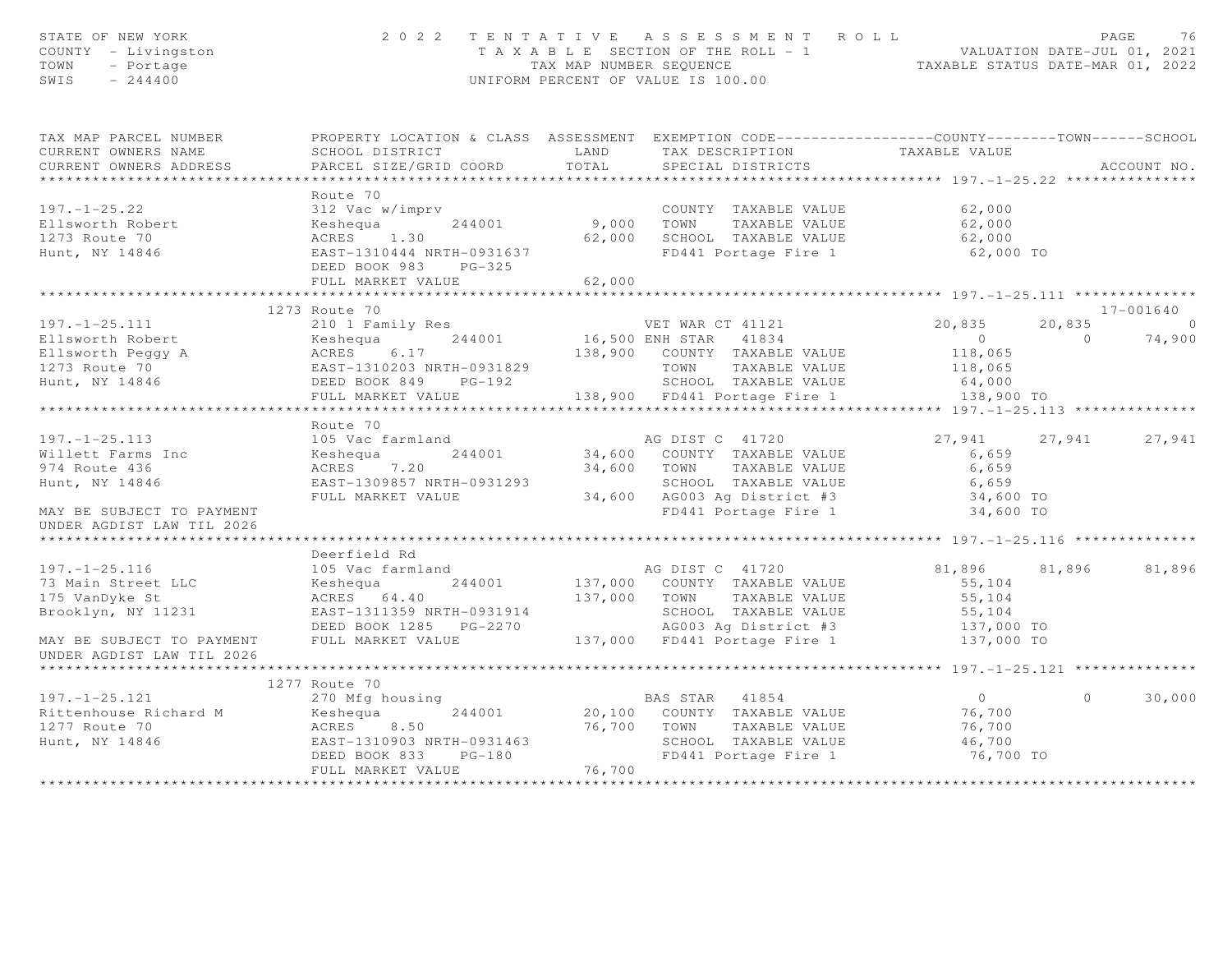| STATE OF NEW YORK<br>COUNTY - Livingston<br>TOWN<br>- Portage<br>SWIS<br>$-244400$                                                               |                                                                                                                                                                                                   |             | 2022 TENTATIVE ASSESSMENT ROLL<br>TAXABLE SECTION OF THE ROLL - 1<br>TAXABLE STATUS DATE-JUL 01, 2021<br>TAXABLE STATUS DATE-MAR 01, 2022<br>UNIFORM PERCENT OF VALUE IS 100.00 |                         | PAGE<br>77                  |
|--------------------------------------------------------------------------------------------------------------------------------------------------|---------------------------------------------------------------------------------------------------------------------------------------------------------------------------------------------------|-------------|---------------------------------------------------------------------------------------------------------------------------------------------------------------------------------|-------------------------|-----------------------------|
| TAX MAP PARCEL NUMBER THE PROPERTY LOCATION & CLASS ASSESSMENT EXEMPTION CODE--------------COUNTY--------TOWN------SCHOOL<br>CURRENT OWNERS NAME | SCHOOL DISTRICT                                                                                                                                                                                   |             | LAND TAX DESCRIPTION TAXABLE VALUE                                                                                                                                              |                         |                             |
| CURRENT OWNERS ADDRESS                                                                                                                           | PARCEL SIZE/GRID COORD                                                                                                                                                                            | TOTAL       | SPECIAL DISTRICTS                                                                                                                                                               |                         | ACCOUNT NO.                 |
|                                                                                                                                                  |                                                                                                                                                                                                   |             |                                                                                                                                                                                 |                         |                             |
|                                                                                                                                                  | 1556 Sand Hill Rd                                                                                                                                                                                 |             |                                                                                                                                                                                 |                         | 17-001780                   |
| $197. - 1 - 26.1$                                                                                                                                | 210 1 Family Res                                                                                                                                                                                  |             | BAS STAR 41854                                                                                                                                                                  | $\overline{0}$          | $0 \qquad \qquad$<br>30,000 |
| Holley Jeffrey J Jr                                                                                                                              |                                                                                                                                                                                                   |             | 8,500 COUNTY TAXABLE VALUE                                                                                                                                                      | 174,300                 |                             |
| Holley Justine G                                                                                                                                 |                                                                                                                                                                                                   |             |                                                                                                                                                                                 | 174,300                 |                             |
| $1556$ Sand Hill Rd<br>$\frac{1556}{14846}$                                                                                                      |                                                                                                                                                                                                   |             |                                                                                                                                                                                 | 144,300                 |                             |
| Hunt, NY 14846                                                                                                                                   | Example value of the Magnus 244001<br>ACRES 1.00 174,300 TOWN TAXABLE VALUE<br>EAST-1315057 NRTH-0931530 SCHOOL TAXABLE VALUE<br>DEED BOOK 1267 PG-2368 FD441 Portage Fire 1<br>FULL MARKET VALUE | 174,300     |                                                                                                                                                                                 | 174,300 TO              |                             |
|                                                                                                                                                  | *****************************                                                                                                                                                                     |             |                                                                                                                                                                                 |                         |                             |
|                                                                                                                                                  | Sand Hill Rd                                                                                                                                                                                      |             |                                                                                                                                                                                 |                         |                             |
| $197. - 1 - 26.2$                                                                                                                                | 105 Vac farmland                                                                                                                                                                                  |             | AG DIST C 41720                                                                                                                                                                 | 119,814 119,814 119,814 |                             |
| Holley Jeffrey J Jr                                                                                                                              | 244001<br>Keshequa                                                                                                                                                                                |             | 201,200 COUNTY TAXABLE VALUE                                                                                                                                                    | 84,086                  |                             |
| Holley Justine G                                                                                                                                 | Keshequa<br>ACRES 87.00                                                                                                                                                                           |             | 203,900 TOWN TAXABLE VALUE                                                                                                                                                      | 84,086                  |                             |
| 1556 Sand Hill Rd                                                                                                                                |                                                                                                                                                                                                   |             |                                                                                                                                                                                 |                         |                             |
| Hunt, NY 14846                                                                                                                                   |                                                                                                                                                                                                   |             | EAST-1314450 NRTH-0931717<br>DEED BOOK 1267 PG-2368 (AGOO3 Ag District #3 (203,900 TO<br>FULL MARKET VALUE (203,900 FD441 Portage Fire 1 (203,900 TO                            |                         |                             |
|                                                                                                                                                  |                                                                                                                                                                                                   |             |                                                                                                                                                                                 |                         |                             |
| MAY BE SUBJECT TO PAYMENT<br>UNDER AGDIST LAW TIL 2026                                                                                           |                                                                                                                                                                                                   |             |                                                                                                                                                                                 |                         |                             |
|                                                                                                                                                  | 9749 Parker Rd                                                                                                                                                                                    |             |                                                                                                                                                                                 |                         | 17-002350                   |
| $197. - 1 - 27$                                                                                                                                  |                                                                                                                                                                                                   |             | COUNTY TAXABLE VALUE                                                                                                                                                            | 271,700                 |                             |
| Auer Christopher M                                                                                                                               |                                                                                                                                                                                                   |             |                                                                                                                                                                                 | 271,700                 |                             |
|                                                                                                                                                  | Keshequa 244001<br>ACRES 7.10 BANK LERETA                                                                                                                                                         |             | 271,700 SCHOOL TAXABLE VALUE                                                                                                                                                    | 271,700                 |                             |
| 9749 Parker Rd<br>Hunt, NY 14846                                                                                                                 | EAST-1315430 NRTH-0932253<br>DEED BOOK 1298 PG-1064                                                                                                                                               |             | FD441 Portage Fire 1                                                                                                                                                            | 271,700 TO              |                             |
|                                                                                                                                                  | FULL MARKET VALUE                                                                                                                                                                                 | 271,700     |                                                                                                                                                                                 |                         |                             |
|                                                                                                                                                  |                                                                                                                                                                                                   |             |                                                                                                                                                                                 |                         |                             |
|                                                                                                                                                  | Parker Rd                                                                                                                                                                                         |             |                                                                                                                                                                                 |                         | 17-002200                   |
| $197. - 1 - 28$                                                                                                                                  | 105 Vac farmland                                                                                                                                                                                  |             | AG DIST C 41720                                                                                                                                                                 | 172,895                 | 172,895 172,895             |
| Parker Gregory G<br>Parker Terrence M                                                                                                            | 244001<br>Keshequa<br>ACRES 76.80                                                                                                                                                                 |             | 231,500 COUNTY TAXABLE VALUE<br>231,500 TOWN TAXABLE VALUE                                                                                                                      | 58,605<br>58,605        |                             |
| PO Box 65                                                                                                                                        | EAST-1316461 NRTH-0931777                                                                                                                                                                         |             | SCHOOL TAXABLE VALUE                                                                                                                                                            | 58,605                  |                             |
| Hunt, NY 14846                                                                                                                                   | DEED BOOK 1105 PG-17                                                                                                                                                                              |             | AG003 Ag District #3                                                                                                                                                            | 231,500 TO              |                             |
|                                                                                                                                                  | FULL MARKET VALUE                                                                                                                                                                                 |             | 231,500 FD441 Portage Fire 1                                                                                                                                                    | 231,500 TO              |                             |
| MAY BE SUBJECT TO PAYMENT<br>UNDER AGDIST LAW TIL 2026                                                                                           |                                                                                                                                                                                                   |             |                                                                                                                                                                                 |                         |                             |
|                                                                                                                                                  |                                                                                                                                                                                                   |             |                                                                                                                                                                                 |                         |                             |
| 9721&9733 New Rd                                                                                                                                 |                                                                                                                                                                                                   |             |                                                                                                                                                                                 |                         | 17-001020                   |
| $197. - 1 - 29$                                                                                                                                  | 240 Rural res                                                                                                                                                                                     |             | COUNTY TAXABLE VALUE                                                                                                                                                            | 125,100                 |                             |
|                                                                                                                                                  | 244001<br>Keshequa                                                                                                                                                                                | 25,200 TOWN | TAXABLE VALUE                                                                                                                                                                   | 125,100                 |                             |
| Perry Timothy F<br>9721 New Rd<br>Hunt, NY 14846                                                                                                 |                                                                                                                                                                                                   |             | 125,100 SCHOOL TAXABLE VALUE                                                                                                                                                    | 125,100                 |                             |
|                                                                                                                                                  | EAST-1308999 NRTH-0931108<br>DEED BOOK 669<br>PG-00344<br>FULL MARKET VALUE                                                                                                                       | 125,100     | FD441 Portage Fire 1                                                                                                                                                            | 125,100 TO              |                             |
|                                                                                                                                                  |                                                                                                                                                                                                   |             |                                                                                                                                                                                 |                         |                             |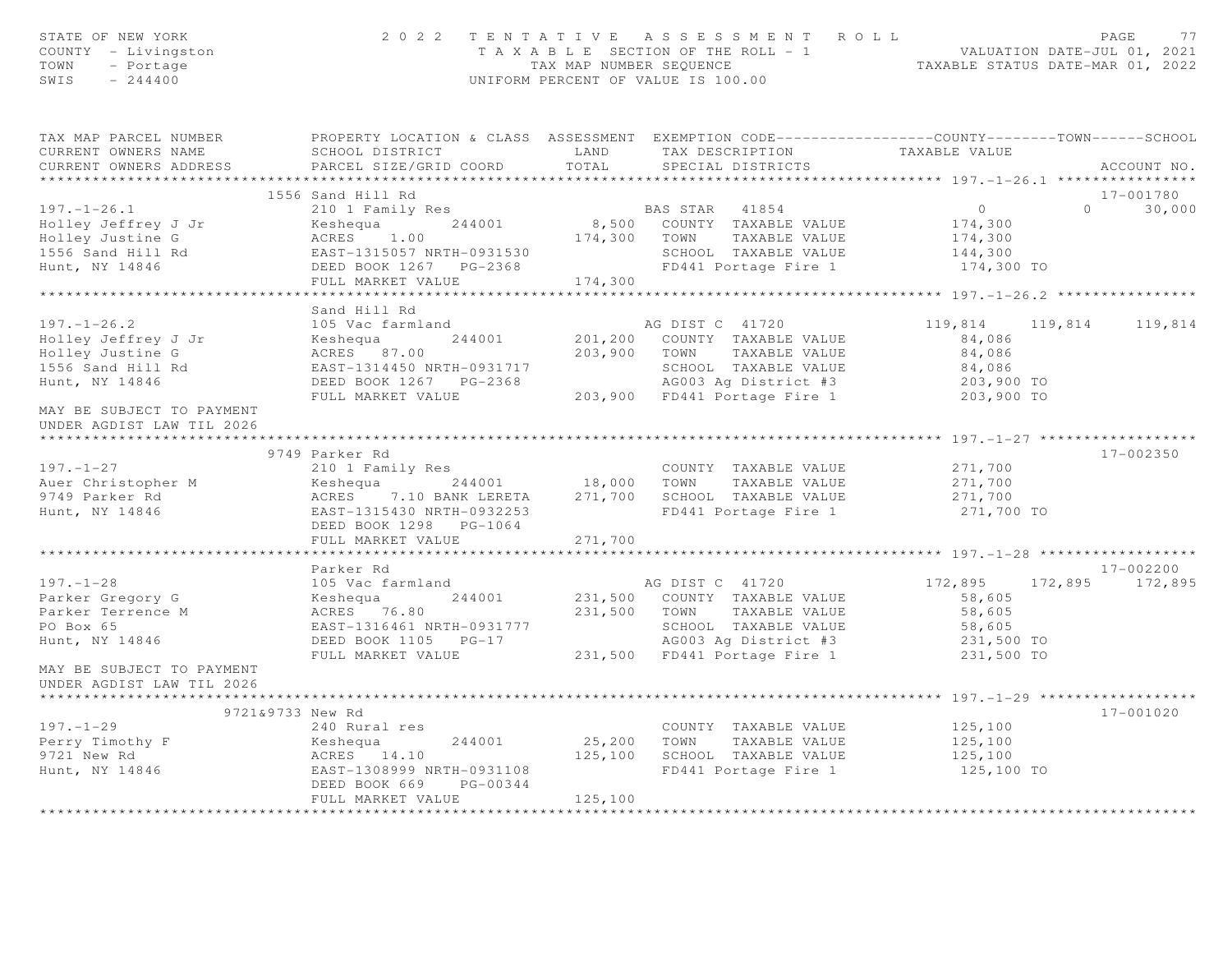| STATE OF NEW YORK<br>COUNTY - Livingston<br>TOWN<br>- Portage<br>$-244400$<br>SWIS | 2 0 2 2                                           |               | UNIFORM PERCENT OF VALUE IS 100.00 | TENTATIVE ASSESSMENT ROLL  | T A X A B L E SECTION OF THE ROLL - 1 VALUATION DATE-JUL 01, 2021<br>TAX MAP NUMBER SEQUENCE TAXABLE STATUS DATE-MAR 01, 2022 | PAGE      | 78                      |
|------------------------------------------------------------------------------------|---------------------------------------------------|---------------|------------------------------------|----------------------------|-------------------------------------------------------------------------------------------------------------------------------|-----------|-------------------------|
| TAX MAP PARCEL NUMBER                                                              |                                                   |               |                                    |                            | PROPERTY LOCATION & CLASS ASSESSMENT EXEMPTION CODE---------------COUNTY-------TOWN------SCHOOL                               |           |                         |
| CURRENT OWNERS NAME<br>CURRENT OWNERS ADDRESS                                      | SCHOOL DISTRICT<br>PARCEL SIZE/GRID COORD         | LAND<br>TOTAL | SPECIAL DISTRICTS                  |                            | TAX DESCRIPTION TAXABLE VALUE                                                                                                 |           | ACCOUNT NO.             |
|                                                                                    |                                                   |               |                                    |                            |                                                                                                                               |           |                         |
| 1286 Route 70                                                                      |                                                   |               |                                    |                            |                                                                                                                               |           | 17-003070               |
| $197. - 1 - 30$                                                                    | 210 1 Family Res                                  |               | BAS STAR 41854                     |                            | $\overline{0}$                                                                                                                | $\bigcap$ | 30,000                  |
| Keshequa<br>Williams Richard A Jr                                                  |                                                   |               | 244001 20,900 COUNTY TAXABLE VALUE |                            | 89,300                                                                                                                        |           |                         |
| ACRES<br>1286 Route 70                                                             | 9.00 BANKCASTILE                                  |               | 89,300 TOWN TAXABLE VALUE          |                            | 89,300                                                                                                                        |           |                         |
| Hunt, NY 14846                                                                     | EAST-1310470 NRTH-0930927                         |               | SCHOOL TAXABLE VALUE               |                            | 59,300                                                                                                                        |           |                         |
|                                                                                    | DEED BOOK 980<br>PG-390                           |               |                                    | FD441 Portage Fire 1       | 89,300 TO                                                                                                                     |           |                         |
|                                                                                    | FULL MARKET VALUE<br>***************************  | 89,300        | ***************************        |                            | ****************** 197.-1-31.1 ****                                                                                           |           |                         |
| 9793 Hunts Hollow Rd                                                               |                                                   |               |                                    |                            |                                                                                                                               |           | $17 - 002320$           |
| $197. - 1 - 31.1$                                                                  | 210 1 Family Res                                  |               | ENH STAR 41834                     |                            | $\overline{0}$                                                                                                                | $\Omega$  | 72,400                  |
| Perry Wesley G Jr<br>Keshequa                                                      | 244001                                            |               |                                    | 9,400 COUNTY TAXABLE VALUE | 72,400                                                                                                                        |           |                         |
| Perry Nancy                                                                        | ACRES 1.60                                        | 72,400 TOWN   |                                    | TAXABLE VALUE              | 72,400                                                                                                                        |           |                         |
| 9793 Hunt Hollow Rd                                                                | EAST-1311066 NRTH-0930792                         |               |                                    | SCHOOL TAXABLE VALUE       | $\overline{0}$                                                                                                                |           |                         |
| Hunt, NY 14846                                                                     | DEED BOOK 410<br>PG-776                           |               |                                    | FD441 Portage Fire 1       | 72,400 TO                                                                                                                     |           |                         |
|                                                                                    | FULL MARKET VALUE                                 | 72,400        |                                    |                            |                                                                                                                               |           |                         |
|                                                                                    | *************************                         | ***********   |                                    |                            | ***************** 197.-1-31.2 *****************                                                                               |           |                         |
| 9803 Hunts Hollow Rd<br>$197. - 1 - 31.2$                                          | 270 Mfg housing                                   |               | BAS STAR                           | 41854                      | $\overline{0}$                                                                                                                | $\cap$    | $17 - 002320$<br>30,000 |
| Perry Michael W                                                                    | Keshequa 244001                                   | 8,600         |                                    | COUNTY TAXABLE VALUE       | 93,000                                                                                                                        |           |                         |
| Perry Paula M                                                                      | ACRES 1.08 BANKFIRSTAM                            | 93,000 TOWN   |                                    | TAXABLE VALUE              | 93,000                                                                                                                        |           |                         |
| 9803 Hunts Hollow Rd                                                               | EAST-1311215 NRTH-0930603                         |               |                                    | SCHOOL TAXABLE VALUE       | 63,000                                                                                                                        |           |                         |
| Hunt, NY 14836                                                                     | DEED BOOK 1253 PG-2869                            |               | FD441 Portage Fire 1               |                            | 93,000 TO                                                                                                                     |           |                         |
|                                                                                    | FULL MARKET VALUE                                 | 93,000        |                                    |                            |                                                                                                                               |           |                         |
|                                                                                    | ************************                          | .             |                                    |                            | *********** 197. -1-32 *******************                                                                                    |           |                         |
| 9778 New Rd                                                                        |                                                   |               |                                    |                            |                                                                                                                               |           | 17-002112               |
| $197. - 1 - 32$                                                                    | 270 Mfg housing                                   |               |                                    | COUNTY TAXABLE VALUE       | 48,000                                                                                                                        |           |                         |
| Patterson Chad<br>Keshequa                                                         | 244001                                            | 8,200         | TOWN                               | TAXABLE VALUE              | 48,000                                                                                                                        |           |                         |
| 66 South St                                                                        | ACRES 1.50                                        | 48,000        |                                    | SCHOOL TAXABLE VALUE       | 48,000                                                                                                                        |           |                         |
| Bolivar, NY 14715                                                                  | EAST-1308011 NRTH-0930591<br>DEED BOOK 1297 PG-91 |               |                                    | FD441 Portage Fire 1       | 48,000 TO                                                                                                                     |           |                         |
|                                                                                    | FULL MARKET VALUE                                 | 48,000        |                                    |                            |                                                                                                                               |           |                         |
| ****************************                                                       |                                                   |               |                                    |                            |                                                                                                                               |           |                         |
| 9814 New Rd                                                                        |                                                   |               |                                    |                            |                                                                                                                               |           | 17-001220               |
| $197. - 1 - 33$                                                                    | 240 Rural res                                     |               |                                    | COUNTY TAXABLE VALUE       | 81,200                                                                                                                        |           |                         |
| Sheely Martin<br>Keshequa                                                          | 244001                                            | 24,900        | TOWN                               | TAXABLE VALUE              | 81,200                                                                                                                        |           |                         |
| 9814 New Rd                                                                        | ACRES 13.90                                       | 81,200        |                                    | SCHOOL TAXABLE VALUE       | 81,200                                                                                                                        |           |                         |
| Hunt, NY 14846                                                                     | EAST-1307653 NRTH-0930047                         |               |                                    | FD441 Portage Fire 1       | 81,200 TO                                                                                                                     |           |                         |
|                                                                                    | DEED BOOK 847<br>$PG-310$                         |               |                                    |                            |                                                                                                                               |           |                         |
|                                                                                    | FULL MARKET VALUE                                 | 81,200        |                                    |                            |                                                                                                                               |           |                         |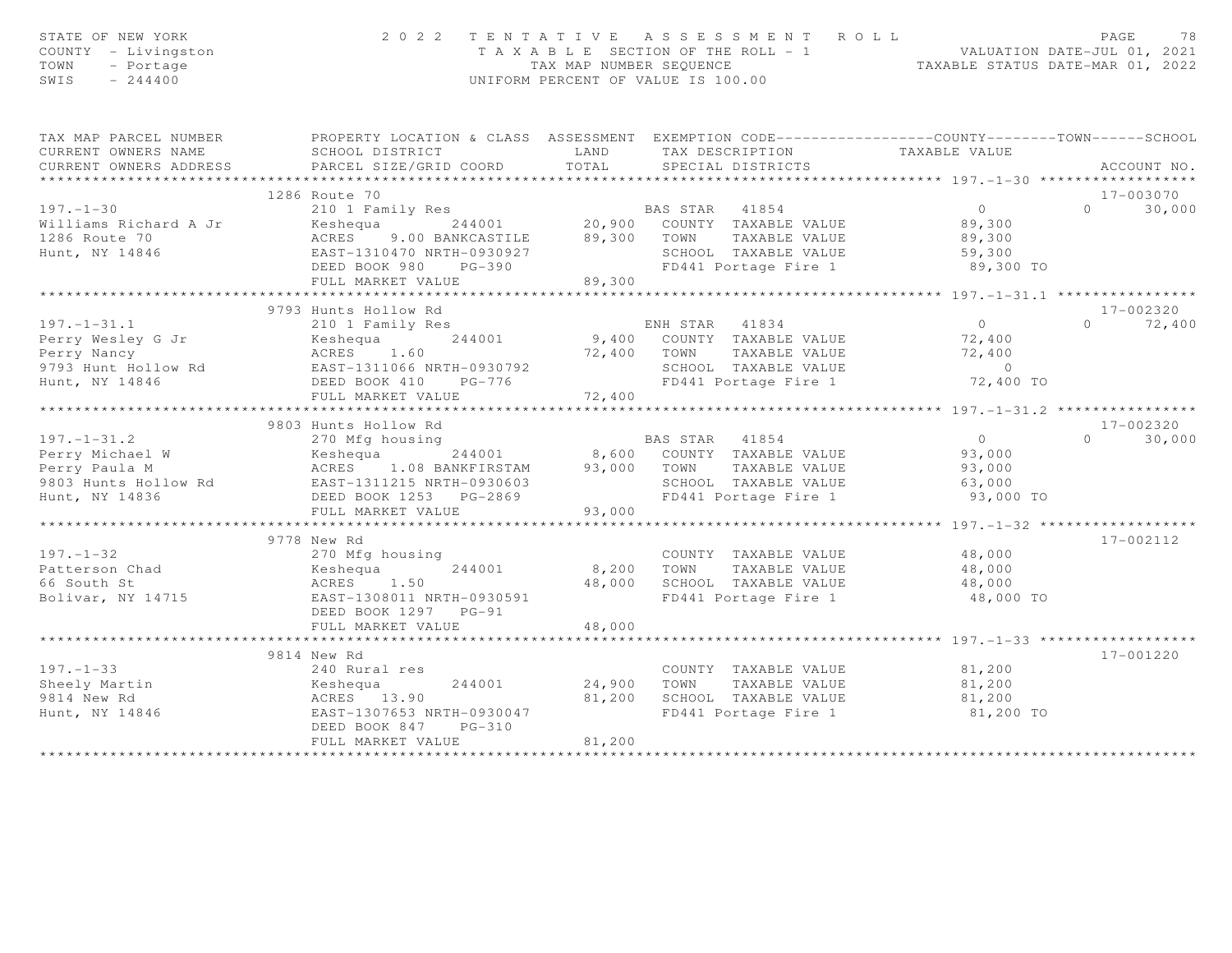| STATE OF NEW YORK<br>COUNTY - Livingston<br>TOWN<br>- Portage<br>$-244400$<br>SWIS                                                                                                                                                           |                                                                                                  |         | 2022 TENTATIVE ASSESSMENT ROLL<br>TAXABLE SECTION OF THE ROLL - 1<br>TAX MAP NUMBER SEQUENCE TAXABLE STATUS DATE-JUL 01, 2021<br>TAXABLE STATUS DATE-MAR 01, 2022<br>UNIFORM PERCENT OF VALUE IS 100.00 |                  | PAGE<br>79         |
|----------------------------------------------------------------------------------------------------------------------------------------------------------------------------------------------------------------------------------------------|--------------------------------------------------------------------------------------------------|---------|---------------------------------------------------------------------------------------------------------------------------------------------------------------------------------------------------------|------------------|--------------------|
| TAX MAP PARCEL NUMBER                                                                                                                                                                                                                        | PROPERTY LOCATION & CLASS ASSESSMENT EXEMPTION CODE----------------COUNTY-------TOWN------SCHOOL |         |                                                                                                                                                                                                         |                  |                    |
| CURRENT OWNERS NAME                                                                                                                                                                                                                          | SCHOOL DISTRICT LAND                                                                             |         | TAX DESCRIPTION TAXABLE VALUE<br>SPECIAL DISTRICTS                                                                                                                                                      |                  |                    |
| CURRENT OWNERS ADDRESS                                                                                                                                                                                                                       | PARCEL SIZE/GRID COORD                                                                           | TOTAL   |                                                                                                                                                                                                         |                  | ACCOUNT NO.        |
|                                                                                                                                                                                                                                              |                                                                                                  |         |                                                                                                                                                                                                         |                  |                    |
|                                                                                                                                                                                                                                              | Main St                                                                                          |         |                                                                                                                                                                                                         |                  | 17760              |
| 197.-1-34.1 105 Vac farmland<br>Piper David R<br>Po Box 215<br>Hunt, NY 14846 Reshequa 244001 157,400 COUNTY TAXABLE VALUE 85,353<br>Hunt, NY 14846 EAST-1309593 NRTH-0930131<br>MAY BE SUBJECT TO PAYMENT<br>MAY BE SUBJECT TO PAYMENT<br>M |                                                                                                  |         |                                                                                                                                                                                                         |                  |                    |
|                                                                                                                                                                                                                                              |                                                                                                  |         |                                                                                                                                                                                                         |                  |                    |
|                                                                                                                                                                                                                                              |                                                                                                  |         |                                                                                                                                                                                                         |                  |                    |
|                                                                                                                                                                                                                                              |                                                                                                  |         |                                                                                                                                                                                                         |                  |                    |
|                                                                                                                                                                                                                                              |                                                                                                  |         |                                                                                                                                                                                                         |                  |                    |
|                                                                                                                                                                                                                                              |                                                                                                  |         |                                                                                                                                                                                                         |                  |                    |
| UNDER AGDIST LAW TIL 2026                                                                                                                                                                                                                    |                                                                                                  |         |                                                                                                                                                                                                         |                  |                    |
|                                                                                                                                                                                                                                              |                                                                                                  |         |                                                                                                                                                                                                         |                  | 17761              |
|                                                                                                                                                                                                                                              | 9829 New Rd                                                                                      |         |                                                                                                                                                                                                         |                  |                    |
|                                                                                                                                                                                                                                              |                                                                                                  |         |                                                                                                                                                                                                         |                  | 7,750              |
|                                                                                                                                                                                                                                              |                                                                                                  |         |                                                                                                                                                                                                         |                  |                    |
|                                                                                                                                                                                                                                              |                                                                                                  |         |                                                                                                                                                                                                         |                  |                    |
|                                                                                                                                                                                                                                              |                                                                                                  |         |                                                                                                                                                                                                         |                  |                    |
|                                                                                                                                                                                                                                              |                                                                                                  |         |                                                                                                                                                                                                         |                  |                    |
| 197.-1-34.22<br>Reddy Martin C 270 Mfg housing<br>Reddy Martin C 244001<br>9829 New Rd FRNT 150.00 DPTH 175.25 31,000 BAS STAR 41854 0 0 0<br>Hunt, NY 14846 EEAST-1308022 NRTH-0929704 DEED BOOK 1016 PG-257 TOWN TAXABLE VALUE 21          |                                                                                                  |         |                                                                                                                                                                                                         |                  |                    |
|                                                                                                                                                                                                                                              |                                                                                                  |         |                                                                                                                                                                                                         |                  |                    |
|                                                                                                                                                                                                                                              | 1283 Main St                                                                                     |         |                                                                                                                                                                                                         |                  | 17-001000          |
|                                                                                                                                                                                                                                              |                                                                                                  |         |                                                                                                                                                                                                         |                  |                    |
|                                                                                                                                                                                                                                              |                                                                                                  |         |                                                                                                                                                                                                         |                  |                    |
|                                                                                                                                                                                                                                              |                                                                                                  |         |                                                                                                                                                                                                         |                  |                    |
|                                                                                                                                                                                                                                              |                                                                                                  |         |                                                                                                                                                                                                         | 108,500 TO       |                    |
|                                                                                                                                                                                                                                              |                                                                                                  |         |                                                                                                                                                                                                         |                  |                    |
|                                                                                                                                                                                                                                              | FULL MARKET VALUE                                                                                | 108,500 |                                                                                                                                                                                                         |                  |                    |
|                                                                                                                                                                                                                                              |                                                                                                  |         |                                                                                                                                                                                                         |                  |                    |
|                                                                                                                                                                                                                                              | 1305 Main St                                                                                     |         |                                                                                                                                                                                                         |                  | 17-002570          |
| $197. - 1 - 36$                                                                                                                                                                                                                              | 210 1 Family Res                                                                                 |         | COUNTY TAXABLE VALUE                                                                                                                                                                                    | 74,900           |                    |
|                                                                                                                                                                                                                                              |                                                                                                  |         |                                                                                                                                                                                                         |                  |                    |
|                                                                                                                                                                                                                                              |                                                                                                  |         |                                                                                                                                                                                                         | 74,900<br>74,900 |                    |
|                                                                                                                                                                                                                                              |                                                                                                  |         | FD441 Portage Fire 1 74,900 TO                                                                                                                                                                          |                  |                    |
| Tallman Stephen Jr (ALUE)<br>Tallman Nicole E (ACRES 1.60 74,900 SCHOOL TAXABLE VALUE)<br>2570 De Noon Rd (ACRES 1.60 74,900 SCHOOL TAXABLE VALUE)<br>2570 De Noon Rd (ACRES 1.60 74,900 SCHOOL TAXABLE VALUE)                               |                                                                                                  |         |                                                                                                                                                                                                         |                  |                    |
|                                                                                                                                                                                                                                              | FULL MARKET VALUE                                                                                | 74,900  |                                                                                                                                                                                                         |                  |                    |
|                                                                                                                                                                                                                                              |                                                                                                  |         |                                                                                                                                                                                                         |                  |                    |
|                                                                                                                                                                                                                                              | 9852 New Rd                                                                                      |         |                                                                                                                                                                                                         |                  |                    |
|                                                                                                                                                                                                                                              |                                                                                                  |         |                                                                                                                                                                                                         |                  | $\Omega$<br>30,000 |
| 197. –1 –37.21 (270 Mfg housing 244001 )<br>Garwood Bruce E (270 Mfg housing 244001 )<br>Garwood Josie E (2.73 – 76,600 TOWN TAXABLE VALUE 76,600<br>9852 New Rd EAST –1307706 NRTH-0928979 (EED BOOK 932 PG-204 )<br>FULL MARKET VALU       |                                                                                                  |         |                                                                                                                                                                                                         |                  |                    |
|                                                                                                                                                                                                                                              |                                                                                                  |         |                                                                                                                                                                                                         |                  |                    |
|                                                                                                                                                                                                                                              |                                                                                                  |         |                                                                                                                                                                                                         |                  |                    |
|                                                                                                                                                                                                                                              |                                                                                                  |         |                                                                                                                                                                                                         |                  |                    |
|                                                                                                                                                                                                                                              |                                                                                                  |         |                                                                                                                                                                                                         |                  |                    |
|                                                                                                                                                                                                                                              |                                                                                                  |         |                                                                                                                                                                                                         |                  |                    |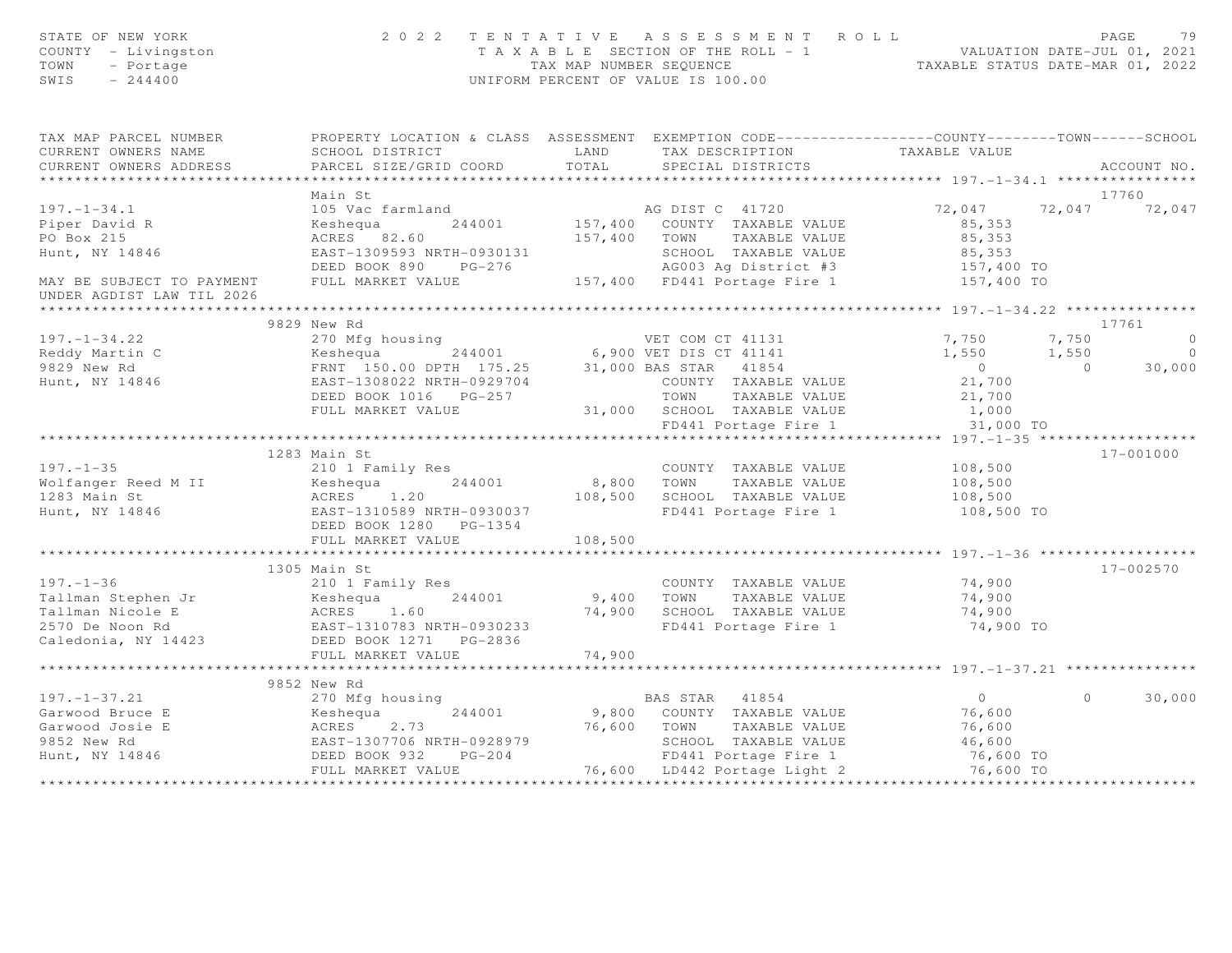| STATE OF NEW YORK<br>COUNTY - Livingston<br>TOWN<br>- Portage<br>SWIS<br>$-244400$                                                                                                                                                                                                                                                                                                                                    | 2 0 2 2                                                                                                                                                       | UNIFORM PERCENT OF VALUE IS 100.00 | TENTATIVE ASSESSMENT ROLL                                       | TAXABLE SECTION OF THE ROLL - 1<br>TAXABLE SECTION OF THE ROLL - 1<br>TAXABLE STATUS DATE-MAR 01, 2022 |                   | PAGE<br>80               |
|-----------------------------------------------------------------------------------------------------------------------------------------------------------------------------------------------------------------------------------------------------------------------------------------------------------------------------------------------------------------------------------------------------------------------|---------------------------------------------------------------------------------------------------------------------------------------------------------------|------------------------------------|-----------------------------------------------------------------|--------------------------------------------------------------------------------------------------------|-------------------|--------------------------|
| TAX MAP PARCEL NUMBER THE PROPERTY LOCATION & CLASS ASSESSMENT EXEMPTION CODE--------------COUNTY--------TOWN------SCHOOL<br>CURRENT OWNERS NAME                                                                                                                                                                                                                                                                      | SCHOOL DISTRICT                                                                                                                                               | T.AND                              | TAX DESCRIPTION                                                 | TAXABLE VALUE                                                                                          |                   |                          |
| CURRENT OWNERS ADDRESS                                                                                                                                                                                                                                                                                                                                                                                                | PARCEL SIZE/GRID COORD                                                                                                                                        | TOTAL                              | SPECIAL DISTRICTS                                               |                                                                                                        |                   | ACCOUNT NO.              |
|                                                                                                                                                                                                                                                                                                                                                                                                                       |                                                                                                                                                               |                                    |                                                                 |                                                                                                        |                   |                          |
|                                                                                                                                                                                                                                                                                                                                                                                                                       | 9848 New Rd                                                                                                                                                   |                                    |                                                                 |                                                                                                        |                   | 17-001390                |
| 197.-1-37.121<br>Allen Thomas C (Allen Keshequa 244001<br>9848 New Rd (ACRES 7.00 185,500 TOWN 1AAADLE VALUE<br>EAST-1307691 NRTH-0929331 SCHOOL TAXABLE VALUE<br>DEED BOOK 1062 PG-206 185,500 LD442 Portage Light 2<br>THE MADRET VAL                                                                                                                                                                               |                                                                                                                                                               |                                    |                                                                 | $\overline{0}$                                                                                         |                   | $\Omega$<br>30,000       |
|                                                                                                                                                                                                                                                                                                                                                                                                                       |                                                                                                                                                               |                                    |                                                                 | 185,500<br>185,500<br>155,500                                                                          |                   |                          |
|                                                                                                                                                                                                                                                                                                                                                                                                                       |                                                                                                                                                               |                                    |                                                                 |                                                                                                        |                   |                          |
|                                                                                                                                                                                                                                                                                                                                                                                                                       |                                                                                                                                                               |                                    | SCHOOL TAXABLE VALUE                                            |                                                                                                        |                   |                          |
|                                                                                                                                                                                                                                                                                                                                                                                                                       |                                                                                                                                                               |                                    |                                                                 |                                                                                                        | 185,500 TO        |                          |
|                                                                                                                                                                                                                                                                                                                                                                                                                       |                                                                                                                                                               |                                    |                                                                 | 185,500 TO<br>************** 197. -1-37. 131 ***************                                           |                   |                          |
|                                                                                                                                                                                                                                                                                                                                                                                                                       | 9874 New Rd                                                                                                                                                   |                                    |                                                                 |                                                                                                        |                   | 17-001390                |
| $197. - 1 - 37.131$                                                                                                                                                                                                                                                                                                                                                                                                   | 210 1 Family Res<br>Keshequa 244001 7,600 SR CITIZEN 41800<br>FRNT 305.00 DPTH 168.00 81,000 ENH STAR 41834<br>EAST-1308063 NRTH-0928875 COUNTY TAXABLE VALUE |                                    |                                                                 |                                                                                                        | $12,150$ $12,150$ | $\overline{0}$           |
|                                                                                                                                                                                                                                                                                                                                                                                                                       |                                                                                                                                                               |                                    |                                                                 |                                                                                                        | 13,770 13,770     | 16, 200                  |
| Halbert Barbara Ann<br>9874 New Rd                                                                                                                                                                                                                                                                                                                                                                                    |                                                                                                                                                               |                                    |                                                                 |                                                                                                        | $\overline{0}$    | 64,800                   |
| Hunt, NY 14846                                                                                                                                                                                                                                                                                                                                                                                                        |                                                                                                                                                               |                                    |                                                                 | $\begin{array}{c} 0 \\ 55,080 \end{array}$                                                             |                   |                          |
|                                                                                                                                                                                                                                                                                                                                                                                                                       | FULL MARKET VALUE                                                                                                                                             |                                    | 0928875   COUNTY TAXABLE VALUE<br>81,000   TOWN   TAXABLE VALUE |                                                                                                        |                   |                          |
|                                                                                                                                                                                                                                                                                                                                                                                                                       |                                                                                                                                                               |                                    | SCHOOL TAXABLE VALUE                                            | 55,080                                                                                                 |                   |                          |
|                                                                                                                                                                                                                                                                                                                                                                                                                       |                                                                                                                                                               |                                    | FD441 Portage Fire 1                                            |                                                                                                        | 81,000 TO         |                          |
|                                                                                                                                                                                                                                                                                                                                                                                                                       |                                                                                                                                                               |                                    | LD442 Portage Light 2                                           | 81,000 TO                                                                                              |                   |                          |
|                                                                                                                                                                                                                                                                                                                                                                                                                       | *********************************                                                                                                                             |                                    |                                                                 | ·******************************** 197.-1-38.12 ************                                            |                   |                          |
| 197.-1-38.12 (240 Rural res coUNTY TAXABLE VALUE<br>Fabre Elvis (240 Rural res 244001 20,000 TOWN TAXABLE VALUE<br>Aguero Odelady Labrad ACRES 8.40 BANKFIRSTAM 130,400 SCHOOL TAXABLE VALUE<br>1153 Main St EAST-1308293 NRTH-09292                                                                                                                                                                                  |                                                                                                                                                               |                                    |                                                                 |                                                                                                        |                   | 17-001720                |
|                                                                                                                                                                                                                                                                                                                                                                                                                       |                                                                                                                                                               |                                    |                                                                 | 130,400                                                                                                |                   |                          |
|                                                                                                                                                                                                                                                                                                                                                                                                                       |                                                                                                                                                               |                                    |                                                                 | 130,400                                                                                                |                   |                          |
|                                                                                                                                                                                                                                                                                                                                                                                                                       |                                                                                                                                                               |                                    |                                                                 | 130,400                                                                                                |                   |                          |
|                                                                                                                                                                                                                                                                                                                                                                                                                       |                                                                                                                                                               |                                    |                                                                 |                                                                                                        | 130,400 TO        |                          |
|                                                                                                                                                                                                                                                                                                                                                                                                                       | FULL MARKET VALUE                                                                                                                                             |                                    |                                                                 |                                                                                                        |                   |                          |
|                                                                                                                                                                                                                                                                                                                                                                                                                       | *************************                                                                                                                                     | 130,400                            |                                                                 |                                                                                                        |                   |                          |
|                                                                                                                                                                                                                                                                                                                                                                                                                       | 1167 Main St                                                                                                                                                  |                                    | 89 PCT OF VALUE USED FOR EXEMPTION PURPOSES                     |                                                                                                        |                   | 17-001710                |
|                                                                                                                                                                                                                                                                                                                                                                                                                       |                                                                                                                                                               |                                    |                                                                 | VET WAR CT 41121 13,991                                                                                |                   | 13,991<br>$\overline{0}$ |
| $\begin{tabular}{lllllllllllll} \texttt{197.-1-39.1} & & & & & & & \texttt{VET WAR CT} & 41121\\ \texttt{Kemp Hiram E} & & & & & & \texttt{Keshequa} & & 244001 & & 21,800 ENH STAR & 41834\\ \texttt{Kemp Oleath} & & & & & \texttt{FRNT} & 200.00 DPH & 170.00 & & 104,800 & COUNTY TAXABLE VALUE \\ \texttt{1167 Main St} & & & & & & \texttt{ACRES} & 9.60 & & & & \texttt{TOWN} & TAXABLE VALUE \\ \texttt{Hunt$ |                                                                                                                                                               |                                    |                                                                 | $\overline{0}$                                                                                         | $\overline{0}$    | 74,900                   |
|                                                                                                                                                                                                                                                                                                                                                                                                                       |                                                                                                                                                               |                                    |                                                                 | 90,809                                                                                                 |                   |                          |
|                                                                                                                                                                                                                                                                                                                                                                                                                       |                                                                                                                                                               |                                    |                                                                 | TOWN TAXABLE VALUE<br>SCHOOL TAXABLE VALUE 29,900<br>Eine 1 104,800 TO                                 |                   |                          |
|                                                                                                                                                                                                                                                                                                                                                                                                                       |                                                                                                                                                               |                                    |                                                                 |                                                                                                        |                   |                          |
|                                                                                                                                                                                                                                                                                                                                                                                                                       | FULL MARKET VALUE                                                                                                                                             |                                    | 104,800 FD441 Portage Fire 1                                    |                                                                                                        |                   |                          |
|                                                                                                                                                                                                                                                                                                                                                                                                                       |                                                                                                                                                               |                                    |                                                                 | ********* 197.-1-40 ********************                                                               |                   |                          |
|                                                                                                                                                                                                                                                                                                                                                                                                                       |                                                                                                                                                               |                                    |                                                                 |                                                                                                        |                   | 17-000290                |
|                                                                                                                                                                                                                                                                                                                                                                                                                       |                                                                                                                                                               |                                    | COUNTY TAXABLE VALUE                                            | 85,200                                                                                                 |                   |                          |
|                                                                                                                                                                                                                                                                                                                                                                                                                       |                                                                                                                                                               |                                    |                                                                 | TAXABLE VALUE 85,200                                                                                   |                   |                          |
|                                                                                                                                                                                                                                                                                                                                                                                                                       |                                                                                                                                                               |                                    | SCHOOL TAXABLE VALUE                                            | 85,200                                                                                                 |                   |                          |
|                                                                                                                                                                                                                                                                                                                                                                                                                       |                                                                                                                                                               |                                    | FD441 Portage Fire 1<br>LD442 Portage Light 2                   |                                                                                                        | 85,200 TO         |                          |
|                                                                                                                                                                                                                                                                                                                                                                                                                       |                                                                                                                                                               |                                    |                                                                 |                                                                                                        | 85,200 TO         |                          |
| 197.-1-40<br>Jordan Matthew Keshequa<br>Jordan Cassandra (1987) Response that the Matthew Keshequa<br>19877 New Rd EAST-1308296 NRTH-0928781<br>Hunt, NY 14846 DEED BOOK 1299 PG-668<br>EAST-1308296 NRTH-0928781<br>FULL MARKET VALUE<br>TU                                                                                                                                                                          |                                                                                                                                                               |                                    |                                                                 |                                                                                                        |                   |                          |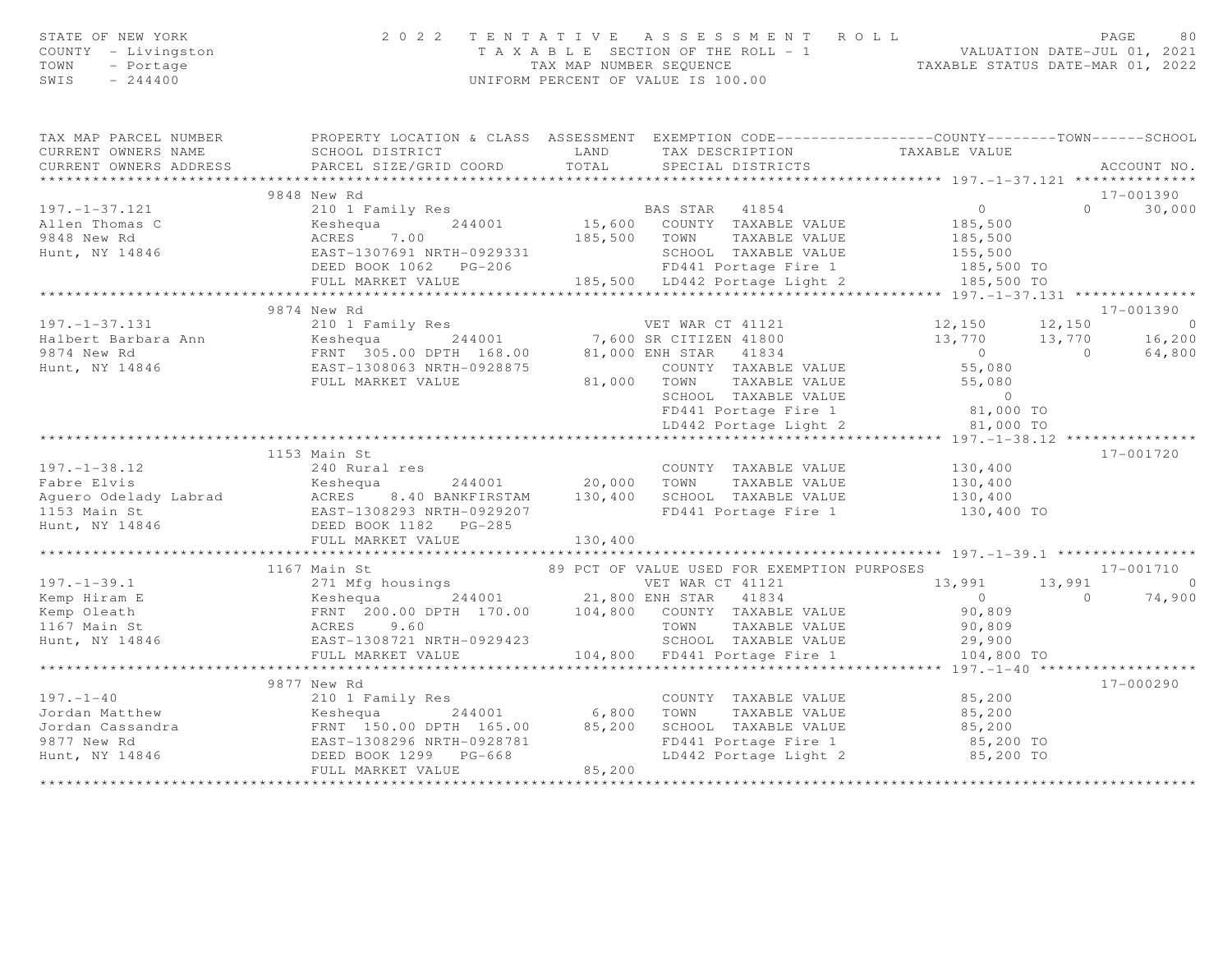| STATE OF NEW YORK<br>COUNTY - Livingston<br>TOWN<br>- Portage<br>SWIS<br>$-244400$                                                                                                                  |                                                                                                     |                       | 2022 TENTATIVE ASSESSMENT ROLL<br>TAXABLE SECTION OF THE ROLL - 1<br>TAXABLE SECTION OF THE ROLL - 1<br>TAXABLE STATUS DATE-MAR 01, 2022<br>UNIFORM PERCENT OF VALUE IS 100.00 |                  |         | PAGE<br>81                 |
|-----------------------------------------------------------------------------------------------------------------------------------------------------------------------------------------------------|-----------------------------------------------------------------------------------------------------|-----------------------|--------------------------------------------------------------------------------------------------------------------------------------------------------------------------------|------------------|---------|----------------------------|
| TAX MAP PARCEL NUMBER THE PROPERTY LOCATION & CLASS ASSESSMENT EXEMPTION CODE--------------COUNTY-------TOWN-----SCHOOL<br>CURRENT OWNERS NAME                                                      | SCHOOL DISTRICT LAND                                                                                |                       | TAX DESCRIPTION TAXABLE VALUE                                                                                                                                                  |                  |         |                            |
| CURRENT OWNERS ADDRESS                                                                                                                                                                              | PARCEL SIZE/GRID COORD                                                                              | TOTAL                 | SPECIAL DISTRICTS                                                                                                                                                              |                  |         | ACCOUNT NO.                |
|                                                                                                                                                                                                     |                                                                                                     |                       |                                                                                                                                                                                |                  |         |                            |
|                                                                                                                                                                                                     | 1373 Route 70                                                                                       |                       |                                                                                                                                                                                |                  |         | 17-002400                  |
| $197. - 1 - 41$                                                                                                                                                                                     | 210 1 Family Res                                                                                    |                       | COUNTY TAXABLE VALUE                                                                                                                                                           | 51,400           |         |                            |
|                                                                                                                                                                                                     |                                                                                                     |                       |                                                                                                                                                                                | 51,400           |         |                            |
|                                                                                                                                                                                                     |                                                                                                     |                       |                                                                                                                                                                                | 51,400           |         |                            |
|                                                                                                                                                                                                     |                                                                                                     |                       |                                                                                                                                                                                | 51,400 TO        |         |                            |
|                                                                                                                                                                                                     | DEED BOOK 1173    PG-111                                                                            |                       |                                                                                                                                                                                |                  |         |                            |
|                                                                                                                                                                                                     | FULL MARKET VALUE                                                                                   | 51,400                |                                                                                                                                                                                |                  |         |                            |
|                                                                                                                                                                                                     |                                                                                                     | ********************* |                                                                                                                                                                                |                  |         |                            |
|                                                                                                                                                                                                     | 1343 Route 70                                                                                       |                       |                                                                                                                                                                                |                  |         | 17-001600                  |
| $197. - 1 - 42$                                                                                                                                                                                     | 270 Mfg housing                                                                                     |                       | COUNTY TAXABLE VALUE                                                                                                                                                           | 40,000<br>40,000 |         |                            |
|                                                                                                                                                                                                     |                                                                                                     |                       | 12,200 TOWN TAXABLE VALUE<br>40,000 SCHOOL TAXABLE VALUE                                                                                                                       | 40,000           |         |                            |
| Pike Mark<br>Pike Donna<br>Pike Donna<br>1343 Route 70<br>Hunt, NY 14846<br>Hunt, NY 14846<br>Pike Mark 244001<br>Pike 244001<br>EAST-1311990 NRTH-0930747<br>Pike 2640<br>DEED BOOK 1298<br>PG-524 |                                                                                                     |                       | FD441 Portage Fire 1                                                                                                                                                           | 40,000 TO        |         |                            |
|                                                                                                                                                                                                     |                                                                                                     |                       |                                                                                                                                                                                |                  |         |                            |
|                                                                                                                                                                                                     | FULL MARKET VALUE                                                                                   | 40,000                |                                                                                                                                                                                |                  |         |                            |
|                                                                                                                                                                                                     |                                                                                                     |                       |                                                                                                                                                                                |                  |         |                            |
|                                                                                                                                                                                                     | Sand Hill Rd                                                                                        |                       |                                                                                                                                                                                |                  |         | 17-002590                  |
| $197. - 1 - 43$                                                                                                                                                                                     |                                                                                                     |                       | AG DIST C 41720                                                                                                                                                                | 56,475           |         | 56,475 56,475              |
| Therrien Luke R                                                                                                                                                                                     | 244001                                                                                              |                       | 75,600 COUNTY TAXABLE VALUE                                                                                                                                                    | 19,125           |         |                            |
| 1493 Route 70                                                                                                                                                                                       |                                                                                                     |                       |                                                                                                                                                                                | 19,125           |         |                            |
| Hunt, NY 14846                                                                                                                                                                                      | 105 Vac farmland<br>Keshequa 244001<br>ACRES 31.50<br>EAST-1312766 MPT<br>EAST-1312766 NRTH-0930438 |                       | 75,600 TOWN TAXABLE VALUE<br>SCHOOL TAXABLE VALUE<br>AG003 Ag District #3<br>75,600 FD441 Portage Fire 1                                                                       | 19,125           |         |                            |
|                                                                                                                                                                                                     |                                                                                                     |                       |                                                                                                                                                                                | 75,600 TO        |         |                            |
| MAY BE SUBJECT TO PAYMENT<br>UNDER AGDIST LAW TIL 2026                                                                                                                                              | FULL MARKET VALUE                                                                                   |                       |                                                                                                                                                                                | 75,600 TO        |         |                            |
|                                                                                                                                                                                                     |                                                                                                     |                       |                                                                                                                                                                                |                  |         |                            |
| $197. - 1 - 44$                                                                                                                                                                                     | 1493 Route 70<br>120 Field crops                                                                    |                       | AGR BLD 41700                                                                                                                                                                  | 47,000           |         | 17-002850<br>47,000 47,000 |
| Therrien Luke R                                                                                                                                                                                     |                                                                                                     |                       | 395,700 AG DIST C 41720                                                                                                                                                        | 207, 414         | 207,414 | 207, 414                   |
| 1493 Route 70                                                                                                                                                                                       | $Keshequa$ $244001$<br>ACRES 123.90                                                                 |                       | 542,300 COUNTY TAXABLE VALUE                                                                                                                                                   | 287,886          |         |                            |
| Hunt, NY 14846                                                                                                                                                                                      |                                                                                                     |                       | TOWN TAXABLE VALUE                                                                                                                                                             | 287,886          |         |                            |
|                                                                                                                                                                                                     | EAST-1314887 NRTH-0930104<br>DEED BOOK 1272 - PG-2658<br>DEED BOOK 1272 PG-2658                     |                       |                                                                                                                                                                                | 287,886          |         |                            |
| MAY BE SUBJECT TO PAYMENT                                                                                                                                                                           | FULL MARKET VALUE                                                                                   |                       |                                                                                                                                                                                |                  |         |                            |
| UNDER AGDIST LAW TIL 2026                                                                                                                                                                           |                                                                                                     |                       |                                                                                                                                                                                |                  |         |                            |
|                                                                                                                                                                                                     |                                                                                                     |                       |                                                                                                                                                                                |                  |         |                            |
|                                                                                                                                                                                                     |                                                                                                     |                       | SCHOOL TAXABLE value.<br>542,300 AG003 Ag District #3 542,300 TO<br>AG242 Ag Penalty County 4120.61 MT<br>AG243 Ag Penalty Town 5679.98 MT<br>10 11 120.61 MT                  |                  |         |                            |
|                                                                                                                                                                                                     |                                                                                                     |                       |                                                                                                                                                                                |                  |         |                            |
|                                                                                                                                                                                                     | 1661 Route 70                                                                                       |                       |                                                                                                                                                                                |                  |         | $17 - 001350$              |
| $197. - 1 - 45.1$                                                                                                                                                                                   | 210 1 Family Res                                                                                    |                       | ENH STAR 41834                                                                                                                                                                 | $\overline{0}$   |         | 74,900<br>$\Omega$         |
| Derrenbacher Gwendolyn Keshequa<br>1661 Berta 70                                                                                                                                                    | 244001                                                                                              |                       | 12,600 COUNTY TAXABLE VALUE                                                                                                                                                    | 191,200          |         |                            |
| 1661 Route 70<br>Dalton, NY 14836                                                                                                                                                                   | ACRES 4.80                                                                                          |                       | 191,200 TOWN TAXABLE VALUE                                                                                                                                                     | 191,200          |         |                            |
|                                                                                                                                                                                                     | EAST-1317285 NRTH-0928930<br>DEED BOOK 929 - PG-370                                                 |                       | SCHOOL TAXABLE VALUE                                                                                                                                                           | 116,300          |         |                            |
|                                                                                                                                                                                                     | DEED BOOK 929                                                                                       | 191,200               | FD441 Portage Fire 1                                                                                                                                                           | 191,200 TO       |         |                            |
|                                                                                                                                                                                                     | FULL MARKET VALUE                                                                                   | *******************   |                                                                                                                                                                                |                  |         |                            |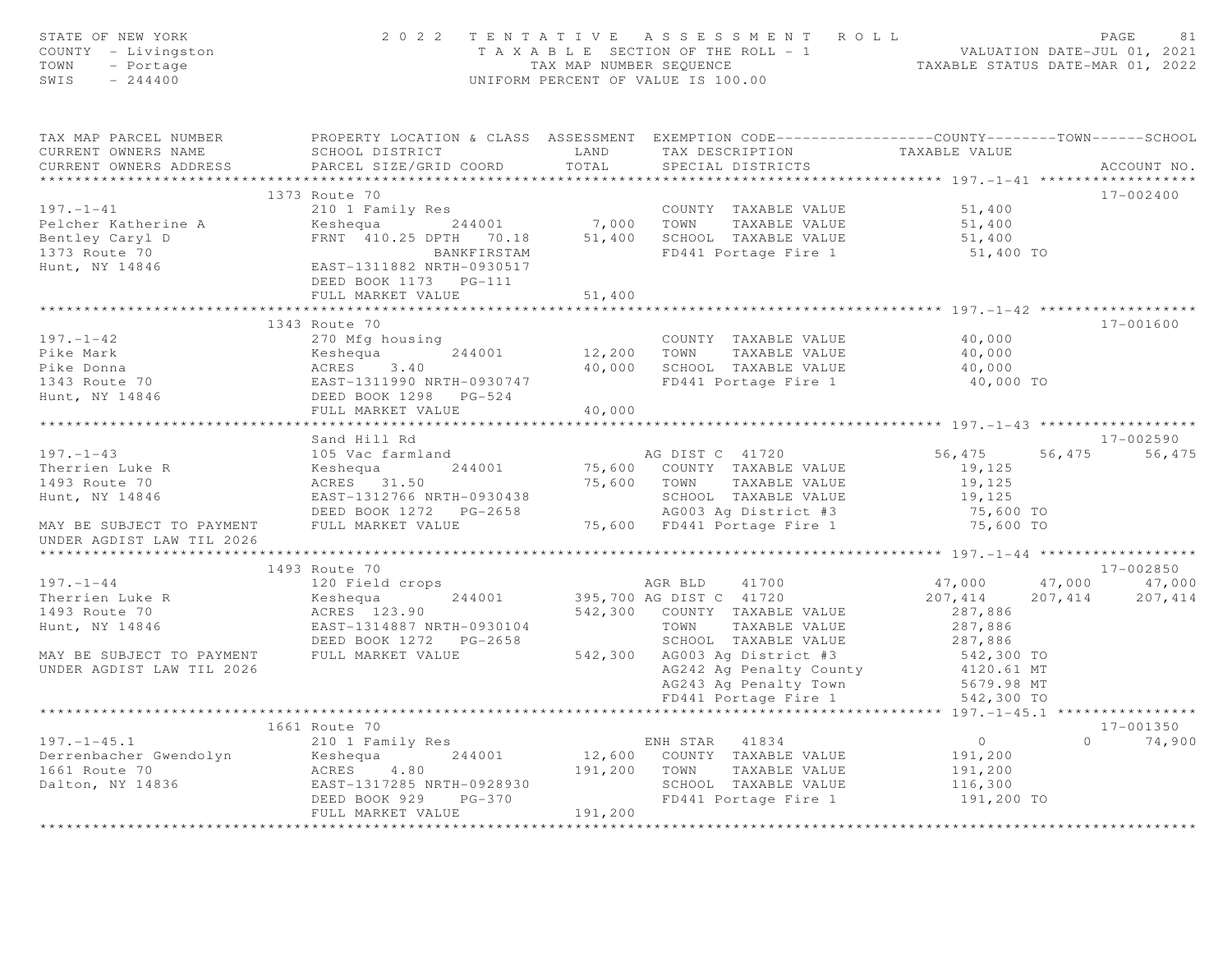| STATE OF NEW YORK<br>COUNTY - Livingston<br>- Portage<br>TOWN<br>SWIS<br>$-244400$                                                                                                                                                                                     |                                                                                                                                               |               | 2022 TENTATIVE ASSESSMENT ROLL<br>T A X A B L E SECTION OF THE ROLL - 1 VALUATION DATE-JUL 01, 2021<br>TAX MAP NUMBER SEQUENCE TAXABLE STATUS DATE-MAR 01, 2022<br>UNIFORM PERCENT OF VALUE IS 100.00 |                                                                         | PAGE<br>82         |
|------------------------------------------------------------------------------------------------------------------------------------------------------------------------------------------------------------------------------------------------------------------------|-----------------------------------------------------------------------------------------------------------------------------------------------|---------------|-------------------------------------------------------------------------------------------------------------------------------------------------------------------------------------------------------|-------------------------------------------------------------------------|--------------------|
| TAX MAP PARCEL NUMBER<br>CURRENT OWNERS NAME<br>CURRENT OWNERS ADDRESS                                                                                                                                                                                                 | PROPERTY LOCATION & CLASS ASSESSMENT EXEMPTION CODE----------------COUNTY-------TOWN------SCHOOL<br>SCHOOL DISTRICT<br>PARCEL SIZE/GRID COORD | TOTAL         | LAND TAX DESCRIPTION TAXABLE VALUE<br>SPECIAL DISTRICTS                                                                                                                                               |                                                                         | ACCOUNT NO.        |
|                                                                                                                                                                                                                                                                        | Parker Rd                                                                                                                                     |               |                                                                                                                                                                                                       |                                                                         |                    |
| $197. - 1 - 45.21$                                                                                                                                                                                                                                                     | 105 Vac farmland                                                                                                                              |               | AG DIST C 41720<br>149,000 COUNTY TAXABLE VALUE                                                                                                                                                       | 115,088 115,088                                                         | 115,088            |
| 73 Main Street LLC                                                                                                                                                                                                                                                     | Keshequa 244001                                                                                                                               |               |                                                                                                                                                                                                       | 33,912                                                                  |                    |
| 175 VanDyke St                                                                                                                                                                                                                                                         | ACRES 45.34                                                                                                                                   |               | 149,000 TOWN TAXABLE VALUE                                                                                                                                                                            | 33,912                                                                  |                    |
|                                                                                                                                                                                                                                                                        |                                                                                                                                               |               |                                                                                                                                                                                                       | 33,912                                                                  |                    |
| Brooklyn, NY 11231 EAST-1316931 NRTH-0930127 SCHOOL TAXABLE VALUE 33,912<br>DEED BOOK 1285 PG-2270 AG003 Ag District #3 149,000 TO<br>MAY BE SUBJECT TO PAYMENT FULL MARKET VALUE 149,000 FD441 Portage Fire 1 149,000 TO                                              |                                                                                                                                               |               |                                                                                                                                                                                                       |                                                                         |                    |
| UNDER AGDIST LAW TIL 2026                                                                                                                                                                                                                                              |                                                                                                                                               |               |                                                                                                                                                                                                       |                                                                         |                    |
|                                                                                                                                                                                                                                                                        |                                                                                                                                               |               |                                                                                                                                                                                                       |                                                                         |                    |
|                                                                                                                                                                                                                                                                        | 9885 Parker Rd                                                                                                                                |               |                                                                                                                                                                                                       |                                                                         |                    |
| $197. - 1 - 45.22$                                                                                                                                                                                                                                                     | 210 1 Family Res                                                                                                                              |               | COUNTY TAXABLE VALUE                                                                                                                                                                                  | 74,400                                                                  |                    |
| Truax Hannah M                                                                                                                                                                                                                                                         | $Keshequa$ $244001$ 9,900 TOWN                                                                                                                |               | TAXABLE VALUE                                                                                                                                                                                         | 74,400                                                                  |                    |
| 1073 North Almond Valley Rd ACRES 1.88<br>Arkport, NY 14807                                                                                                                                                                                                            | EAST-1317022 NRTH-0929295                                                                                                                     |               | 74,400 SCHOOL TAXABLE VALUE<br>FD441 Portage Fire 1                                                                                                                                                   | 74,400<br>74,400 TO                                                     |                    |
|                                                                                                                                                                                                                                                                        | DEED BOOK 1286 PG-570                                                                                                                         |               |                                                                                                                                                                                                       |                                                                         |                    |
|                                                                                                                                                                                                                                                                        | FULL MARKET VALUE                                                                                                                             | 74,400        |                                                                                                                                                                                                       |                                                                         |                    |
| 1971-1-50.11<br>Example 244001<br>Example 244001<br>Example 244001<br>Example 244001<br>Example 244001<br>Example 244001<br>244001<br>244001<br>244001<br>244001<br>244001<br>244001<br>244001<br>244001<br>244001<br>244001<br>265,400<br>265,400<br>265,400<br>265,4 |                                                                                                                                               | ************* |                                                                                                                                                                                                       |                                                                         |                    |
|                                                                                                                                                                                                                                                                        |                                                                                                                                               |               |                                                                                                                                                                                                       |                                                                         | $17 - 000820$      |
|                                                                                                                                                                                                                                                                        |                                                                                                                                               |               | COUNTY TAXABLE VALUE                                                                                                                                                                                  | 165, 400                                                                |                    |
|                                                                                                                                                                                                                                                                        |                                                                                                                                               |               |                                                                                                                                                                                                       | 165,400                                                                 |                    |
|                                                                                                                                                                                                                                                                        |                                                                                                                                               |               | 165,400 SCHOOL TAXABLE VALUE 165,400<br>FD441 Portage Fire 1                                                                                                                                          | 165,400 TO                                                              |                    |
|                                                                                                                                                                                                                                                                        |                                                                                                                                               |               |                                                                                                                                                                                                       |                                                                         |                    |
|                                                                                                                                                                                                                                                                        | FULL MARKET VALUE                                                                                                                             | 165,400       |                                                                                                                                                                                                       |                                                                         |                    |
|                                                                                                                                                                                                                                                                        |                                                                                                                                               |               |                                                                                                                                                                                                       |                                                                         |                    |
|                                                                                                                                                                                                                                                                        | 9863 Hunts Hollow Rd                                                                                                                          |               |                                                                                                                                                                                                       |                                                                         | 17-000800          |
| $197. - 1 - 51$                                                                                                                                                                                                                                                        | 210 1 Family Res                                                                                                                              |               | COUNTY TAXABLE VALUE 37,500                                                                                                                                                                           |                                                                         |                    |
|                                                                                                                                                                                                                                                                        |                                                                                                                                               |               | TAXABLE VALUE                                                                                                                                                                                         | 37,500<br>37,500                                                        |                    |
| Hunt, NY 14846                                                                                                                                                                                                                                                         | EAST-1311693 NRTH-0929777                                                                                                                     |               | FD441 Portage Fire 1 37,500 TO                                                                                                                                                                        |                                                                         |                    |
|                                                                                                                                                                                                                                                                        | FULL MARKET VALUE                                                                                                                             | 37,500        |                                                                                                                                                                                                       |                                                                         |                    |
| *********************                                                                                                                                                                                                                                                  | *******************************                                                                                                               |               |                                                                                                                                                                                                       |                                                                         |                    |
|                                                                                                                                                                                                                                                                        | 9881 Hunts Hollow Rd                                                                                                                          |               |                                                                                                                                                                                                       |                                                                         | 17-002610          |
| $197. - 1 - 52$                                                                                                                                                                                                                                                        |                                                                                                                                               |               | BAS STAR 41854                                                                                                                                                                                        | $\overline{0}$                                                          | $\Omega$<br>30,000 |
| Powers Johanna T<br>9881 Hunts Hollow Rd                                                                                                                                                                                                                               | 1.10<br>ACRES                                                                                                                                 | 93,500 TOWN   | 7,600 COUNTY TAXABLE VALUE<br>TAXABLE VALUE                                                                                                                                                           | 93,500<br>93,500                                                        |                    |
| Hunt, NY 14846                                                                                                                                                                                                                                                         | EAST-1311800 NRTH-0929572                                                                                                                     |               | SCHOOL TAXABLE VALUE                                                                                                                                                                                  | 63,500                                                                  |                    |
|                                                                                                                                                                                                                                                                        | DEED BOOK 923<br>$PG-331$                                                                                                                     |               | FD441 Portage Fire 1                                                                                                                                                                                  | 93,500 TO                                                               |                    |
|                                                                                                                                                                                                                                                                        | FULL MARKET VALUE                                                                                                                             | 93,500        |                                                                                                                                                                                                       |                                                                         |                    |
|                                                                                                                                                                                                                                                                        |                                                                                                                                               |               |                                                                                                                                                                                                       | ****************************    197.    -1-53.    1    **************** |                    |
|                                                                                                                                                                                                                                                                        | 9889 Hunts Hollow Rd                                                                                                                          |               |                                                                                                                                                                                                       |                                                                         | $17 - 002600$      |
| $197. - 1 - 53.1$<br>Hooker Andrew                                                                                                                                                                                                                                     | 210 1 Family Res<br>Keshequa<br>244001                                                                                                        | 7,000         | COUNTY TAXABLE VALUE<br>TOWN<br>TAXABLE VALUE                                                                                                                                                         | 72,300<br>72,300                                                        |                    |
| 9889 Hunts Hollow Rd                                                                                                                                                                                                                                                   | FRNT 200.00 DPTH 153.00                                                                                                                       | 72,300        | SCHOOL TAXABLE VALUE                                                                                                                                                                                  | 72,300                                                                  |                    |
| Hunt, NY 14846                                                                                                                                                                                                                                                         | BANK LERETA                                                                                                                                   |               | FD441 Portage Fire 1                                                                                                                                                                                  | 72,300 TO                                                               |                    |
|                                                                                                                                                                                                                                                                        | EAST-1311933 NRTH-0929358                                                                                                                     |               |                                                                                                                                                                                                       |                                                                         |                    |
|                                                                                                                                                                                                                                                                        | DEED BOOK 1298 PG-1839                                                                                                                        |               |                                                                                                                                                                                                       |                                                                         |                    |
|                                                                                                                                                                                                                                                                        | FULL MARKET VALUE                                                                                                                             | 72,300        |                                                                                                                                                                                                       |                                                                         |                    |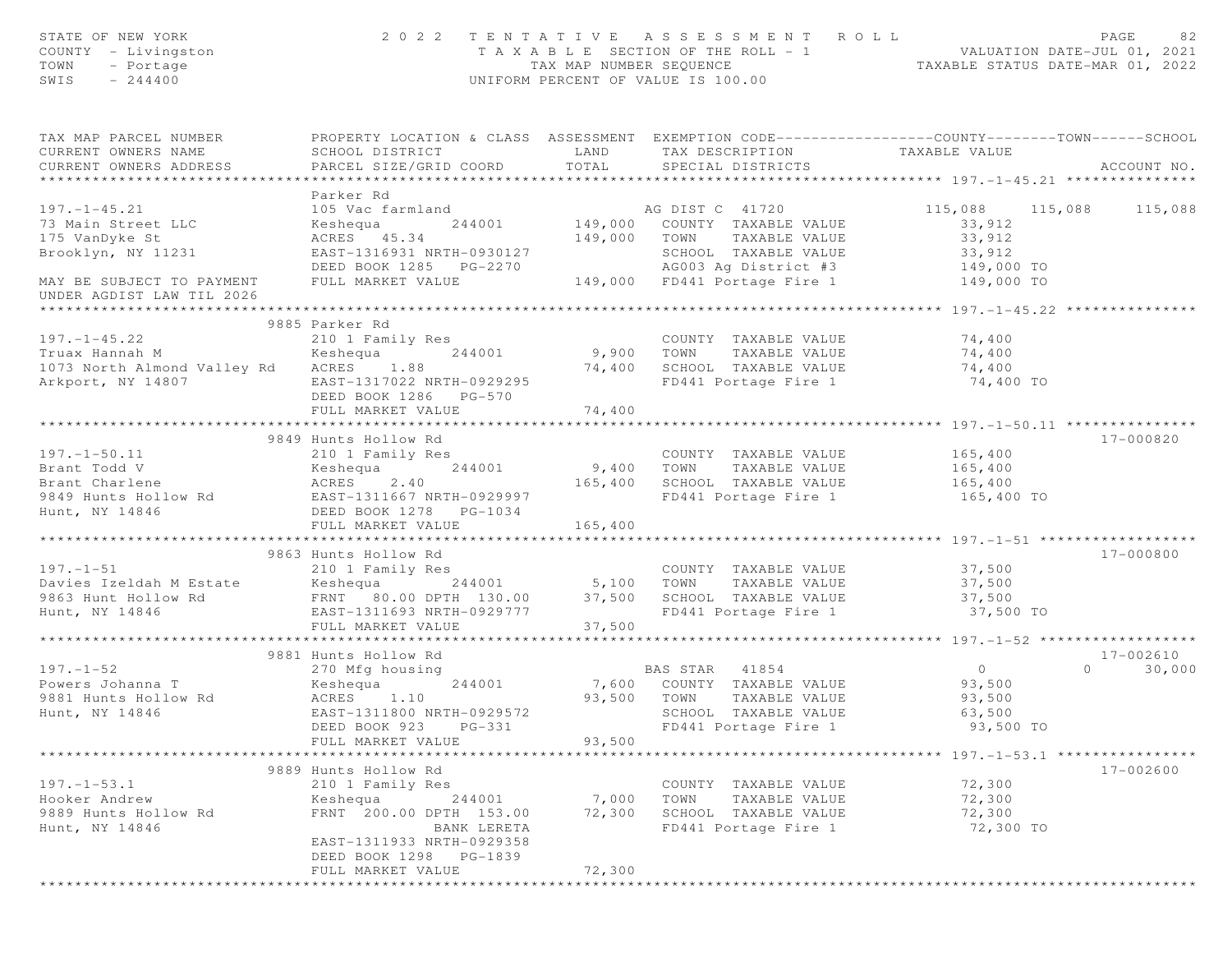| PROPERTY LOCATION & CLASS ASSESSMENT EXEMPTION CODE-----------------COUNTY-------TOWN------SCHOOL<br>TAX MAP PARCEL NUMBER<br>TAX DESCRIPTION TAXABLE VALUE<br>SPECIAL DISTRICTS<br>CURRENT OWNERS NAME<br>SCHOOL DISTRICT<br>LAND<br>TOTAL<br>PARCEL SIZE/GRID COORD<br>ACCOUNT NO.<br>CURRENT OWNERS ADDRESS<br>9903-9909 Hunts Hollow Rd<br>$197. - 1 - 53.2$<br>271 Mfg housings<br>COUNTY TAXABLE VALUE<br>43,700<br>244001<br>8,400 TOWN TAXABLE VALUE<br>43,700<br>43,700<br>43,700 SCHOOL TAXABLE VALUE<br>FD441 Portage Fire 1<br>EAST-1312188 NRTH-0929062<br>43,700 TO<br>DEED BOOK 1064 PG-214<br>43,700<br>FULL MARKET VALUE<br>* * * * * * * * * * * * *<br>Route 70<br>17-002690<br>$197. - 1 - 54.1$<br>444 Lumber yd/ml<br>Keshequa 244001<br>ACRES 79.00<br>EAST-1313222 NRTH-0929149<br>DEED BOOK 1004 POLICE<br>COUNTY TAXABLE VALUE<br>161,200 TOWN TAXABLE VALUE<br>255,000<br>COUNTY TAXABLE VALUE<br>JA Yansick Lumber Co Inc<br>255,000<br>Jim Yansick<br>255,000<br>SCHOOL TAXABLE VALUE<br>255,000<br>255,000 TO<br>FD441 Portage Fire 1<br>16 Rule Dr<br>Arcade, NY 14009<br>DEED BOOK 1004    PG-127<br>255,000<br>FULL MARKET VALUE<br>17-002690<br>Route 70<br>$197. - 1 - 54.2$<br>2,600<br>105 Vac farmland<br>COUNTY TAXABLE VALUE<br>105 Vac farmla<br>Keshequa<br>ACRES 1.03<br>EAST-12100-<br>244001<br>2,600 TOWN<br>2,600<br>Therrien Luke R<br>TAXABLE VALUE<br>1493 Route 70<br>2,600<br>SCHOOL TAXABLE VALUE<br>2,600<br>AG003 Ag District #3 2,600 TO<br>FD441 Portage Fire 1 2,600 TO<br>Hunt, NY 14846<br>EAST-1313971 NRTH-0928795<br>FULL MARKET VALUE<br>2,600 | STATE OF NEW YORK<br>COUNTY - Livingston<br>TOWN<br>- Portage<br>SWIS<br>$-244400$ | 2 0 2 2 | TENTATIVE ASSESSMENT ROLL<br>T A X A B L E SECTION OF THE ROLL - 1 VALUATION DATE-JUL 01, 2021<br>TAX MAP NUMBER SEQUENCE TAXABLE STATUS DATE-MAR 01, 2022<br>UNIFORM PERCENT OF VALUE IS 100.00 | PAGE<br>83 |
|----------------------------------------------------------------------------------------------------------------------------------------------------------------------------------------------------------------------------------------------------------------------------------------------------------------------------------------------------------------------------------------------------------------------------------------------------------------------------------------------------------------------------------------------------------------------------------------------------------------------------------------------------------------------------------------------------------------------------------------------------------------------------------------------------------------------------------------------------------------------------------------------------------------------------------------------------------------------------------------------------------------------------------------------------------------------------------------------------------------------------------------------------------------------------------------------------------------------------------------------------------------------------------------------------------------------------------------------------------------------------------------------------------------------------------------------------------------------------------------------------------------------------------------------------------------------------------------------------------------|------------------------------------------------------------------------------------|---------|--------------------------------------------------------------------------------------------------------------------------------------------------------------------------------------------------|------------|
|                                                                                                                                                                                                                                                                                                                                                                                                                                                                                                                                                                                                                                                                                                                                                                                                                                                                                                                                                                                                                                                                                                                                                                                                                                                                                                                                                                                                                                                                                                                                                                                                                |                                                                                    |         |                                                                                                                                                                                                  |            |
|                                                                                                                                                                                                                                                                                                                                                                                                                                                                                                                                                                                                                                                                                                                                                                                                                                                                                                                                                                                                                                                                                                                                                                                                                                                                                                                                                                                                                                                                                                                                                                                                                |                                                                                    |         |                                                                                                                                                                                                  |            |
|                                                                                                                                                                                                                                                                                                                                                                                                                                                                                                                                                                                                                                                                                                                                                                                                                                                                                                                                                                                                                                                                                                                                                                                                                                                                                                                                                                                                                                                                                                                                                                                                                |                                                                                    |         |                                                                                                                                                                                                  |            |
|                                                                                                                                                                                                                                                                                                                                                                                                                                                                                                                                                                                                                                                                                                                                                                                                                                                                                                                                                                                                                                                                                                                                                                                                                                                                                                                                                                                                                                                                                                                                                                                                                |                                                                                    |         |                                                                                                                                                                                                  |            |
|                                                                                                                                                                                                                                                                                                                                                                                                                                                                                                                                                                                                                                                                                                                                                                                                                                                                                                                                                                                                                                                                                                                                                                                                                                                                                                                                                                                                                                                                                                                                                                                                                |                                                                                    |         |                                                                                                                                                                                                  |            |
|                                                                                                                                                                                                                                                                                                                                                                                                                                                                                                                                                                                                                                                                                                                                                                                                                                                                                                                                                                                                                                                                                                                                                                                                                                                                                                                                                                                                                                                                                                                                                                                                                |                                                                                    |         |                                                                                                                                                                                                  |            |
|                                                                                                                                                                                                                                                                                                                                                                                                                                                                                                                                                                                                                                                                                                                                                                                                                                                                                                                                                                                                                                                                                                                                                                                                                                                                                                                                                                                                                                                                                                                                                                                                                |                                                                                    |         |                                                                                                                                                                                                  |            |
|                                                                                                                                                                                                                                                                                                                                                                                                                                                                                                                                                                                                                                                                                                                                                                                                                                                                                                                                                                                                                                                                                                                                                                                                                                                                                                                                                                                                                                                                                                                                                                                                                |                                                                                    |         |                                                                                                                                                                                                  |            |
|                                                                                                                                                                                                                                                                                                                                                                                                                                                                                                                                                                                                                                                                                                                                                                                                                                                                                                                                                                                                                                                                                                                                                                                                                                                                                                                                                                                                                                                                                                                                                                                                                |                                                                                    |         |                                                                                                                                                                                                  |            |
|                                                                                                                                                                                                                                                                                                                                                                                                                                                                                                                                                                                                                                                                                                                                                                                                                                                                                                                                                                                                                                                                                                                                                                                                                                                                                                                                                                                                                                                                                                                                                                                                                |                                                                                    |         |                                                                                                                                                                                                  |            |
|                                                                                                                                                                                                                                                                                                                                                                                                                                                                                                                                                                                                                                                                                                                                                                                                                                                                                                                                                                                                                                                                                                                                                                                                                                                                                                                                                                                                                                                                                                                                                                                                                |                                                                                    |         |                                                                                                                                                                                                  |            |
|                                                                                                                                                                                                                                                                                                                                                                                                                                                                                                                                                                                                                                                                                                                                                                                                                                                                                                                                                                                                                                                                                                                                                                                                                                                                                                                                                                                                                                                                                                                                                                                                                |                                                                                    |         |                                                                                                                                                                                                  |            |
|                                                                                                                                                                                                                                                                                                                                                                                                                                                                                                                                                                                                                                                                                                                                                                                                                                                                                                                                                                                                                                                                                                                                                                                                                                                                                                                                                                                                                                                                                                                                                                                                                |                                                                                    |         |                                                                                                                                                                                                  |            |
|                                                                                                                                                                                                                                                                                                                                                                                                                                                                                                                                                                                                                                                                                                                                                                                                                                                                                                                                                                                                                                                                                                                                                                                                                                                                                                                                                                                                                                                                                                                                                                                                                |                                                                                    |         |                                                                                                                                                                                                  |            |
|                                                                                                                                                                                                                                                                                                                                                                                                                                                                                                                                                                                                                                                                                                                                                                                                                                                                                                                                                                                                                                                                                                                                                                                                                                                                                                                                                                                                                                                                                                                                                                                                                |                                                                                    |         |                                                                                                                                                                                                  |            |
|                                                                                                                                                                                                                                                                                                                                                                                                                                                                                                                                                                                                                                                                                                                                                                                                                                                                                                                                                                                                                                                                                                                                                                                                                                                                                                                                                                                                                                                                                                                                                                                                                |                                                                                    |         |                                                                                                                                                                                                  |            |
|                                                                                                                                                                                                                                                                                                                                                                                                                                                                                                                                                                                                                                                                                                                                                                                                                                                                                                                                                                                                                                                                                                                                                                                                                                                                                                                                                                                                                                                                                                                                                                                                                |                                                                                    |         |                                                                                                                                                                                                  |            |
|                                                                                                                                                                                                                                                                                                                                                                                                                                                                                                                                                                                                                                                                                                                                                                                                                                                                                                                                                                                                                                                                                                                                                                                                                                                                                                                                                                                                                                                                                                                                                                                                                |                                                                                    |         |                                                                                                                                                                                                  |            |
|                                                                                                                                                                                                                                                                                                                                                                                                                                                                                                                                                                                                                                                                                                                                                                                                                                                                                                                                                                                                                                                                                                                                                                                                                                                                                                                                                                                                                                                                                                                                                                                                                |                                                                                    |         |                                                                                                                                                                                                  |            |
|                                                                                                                                                                                                                                                                                                                                                                                                                                                                                                                                                                                                                                                                                                                                                                                                                                                                                                                                                                                                                                                                                                                                                                                                                                                                                                                                                                                                                                                                                                                                                                                                                |                                                                                    |         |                                                                                                                                                                                                  |            |
|                                                                                                                                                                                                                                                                                                                                                                                                                                                                                                                                                                                                                                                                                                                                                                                                                                                                                                                                                                                                                                                                                                                                                                                                                                                                                                                                                                                                                                                                                                                                                                                                                |                                                                                    |         |                                                                                                                                                                                                  |            |
|                                                                                                                                                                                                                                                                                                                                                                                                                                                                                                                                                                                                                                                                                                                                                                                                                                                                                                                                                                                                                                                                                                                                                                                                                                                                                                                                                                                                                                                                                                                                                                                                                |                                                                                    |         |                                                                                                                                                                                                  |            |
|                                                                                                                                                                                                                                                                                                                                                                                                                                                                                                                                                                                                                                                                                                                                                                                                                                                                                                                                                                                                                                                                                                                                                                                                                                                                                                                                                                                                                                                                                                                                                                                                                |                                                                                    |         |                                                                                                                                                                                                  |            |
|                                                                                                                                                                                                                                                                                                                                                                                                                                                                                                                                                                                                                                                                                                                                                                                                                                                                                                                                                                                                                                                                                                                                                                                                                                                                                                                                                                                                                                                                                                                                                                                                                |                                                                                    |         |                                                                                                                                                                                                  |            |
|                                                                                                                                                                                                                                                                                                                                                                                                                                                                                                                                                                                                                                                                                                                                                                                                                                                                                                                                                                                                                                                                                                                                                                                                                                                                                                                                                                                                                                                                                                                                                                                                                |                                                                                    |         |                                                                                                                                                                                                  |            |
| 1530 Route 70                                                                                                                                                                                                                                                                                                                                                                                                                                                                                                                                                                                                                                                                                                                                                                                                                                                                                                                                                                                                                                                                                                                                                                                                                                                                                                                                                                                                                                                                                                                                                                                                  |                                                                                    |         |                                                                                                                                                                                                  | 17-000440  |
| $197. - 1 - 55$<br>112 Dairy farm<br>366,397<br>366,397 366,397<br>AG DIST C 41720                                                                                                                                                                                                                                                                                                                                                                                                                                                                                                                                                                                                                                                                                                                                                                                                                                                                                                                                                                                                                                                                                                                                                                                                                                                                                                                                                                                                                                                                                                                             |                                                                                    |         |                                                                                                                                                                                                  |            |
| Keshequa 244001<br>Gelser Farms, LLC<br>258,603<br>473,500 COUNTY TAXABLE VALUE                                                                                                                                                                                                                                                                                                                                                                                                                                                                                                                                                                                                                                                                                                                                                                                                                                                                                                                                                                                                                                                                                                                                                                                                                                                                                                                                                                                                                                                                                                                                |                                                                                    |         |                                                                                                                                                                                                  |            |
| ACRES 134.00<br>625,000 TOWN TAXABLE VALUE<br>1550 Route 70<br>258,603                                                                                                                                                                                                                                                                                                                                                                                                                                                                                                                                                                                                                                                                                                                                                                                                                                                                                                                                                                                                                                                                                                                                                                                                                                                                                                                                                                                                                                                                                                                                         |                                                                                    |         |                                                                                                                                                                                                  |            |
| ACRES 134.00<br>EAST-1315920 NRTH-0928035<br>258,603<br>Hunt, NY 14846<br>SCHOOL TAXABLE VALUE                                                                                                                                                                                                                                                                                                                                                                                                                                                                                                                                                                                                                                                                                                                                                                                                                                                                                                                                                                                                                                                                                                                                                                                                                                                                                                                                                                                                                                                                                                                 |                                                                                    |         |                                                                                                                                                                                                  |            |
| AG003 Ag District #3<br>DEED BOOK 1280 PG-356<br>625,000 TO                                                                                                                                                                                                                                                                                                                                                                                                                                                                                                                                                                                                                                                                                                                                                                                                                                                                                                                                                                                                                                                                                                                                                                                                                                                                                                                                                                                                                                                                                                                                                    |                                                                                    |         |                                                                                                                                                                                                  |            |
| 625,000 FD441 Portage Fire 1<br>625,000 TO<br>FULL MARKET VALUE<br>MAY BE SUBJECT TO PAYMENT<br>UNDER AGDIST LAW TIL 2026                                                                                                                                                                                                                                                                                                                                                                                                                                                                                                                                                                                                                                                                                                                                                                                                                                                                                                                                                                                                                                                                                                                                                                                                                                                                                                                                                                                                                                                                                      |                                                                                    |         |                                                                                                                                                                                                  |            |
|                                                                                                                                                                                                                                                                                                                                                                                                                                                                                                                                                                                                                                                                                                                                                                                                                                                                                                                                                                                                                                                                                                                                                                                                                                                                                                                                                                                                                                                                                                                                                                                                                |                                                                                    |         |                                                                                                                                                                                                  |            |
| 17-000750                                                                                                                                                                                                                                                                                                                                                                                                                                                                                                                                                                                                                                                                                                                                                                                                                                                                                                                                                                                                                                                                                                                                                                                                                                                                                                                                                                                                                                                                                                                                                                                                      |                                                                                    |         |                                                                                                                                                                                                  |            |
| $\overline{0}$<br>$\Omega$                                                                                                                                                                                                                                                                                                                                                                                                                                                                                                                                                                                                                                                                                                                                                                                                                                                                                                                                                                                                                                                                                                                                                                                                                                                                                                                                                                                                                                                                                                                                                                                     |                                                                                    |         |                                                                                                                                                                                                  | 51,300     |
| 51,300                                                                                                                                                                                                                                                                                                                                                                                                                                                                                                                                                                                                                                                                                                                                                                                                                                                                                                                                                                                                                                                                                                                                                                                                                                                                                                                                                                                                                                                                                                                                                                                                         |                                                                                    |         |                                                                                                                                                                                                  |            |
| TOWN      TAXABLE VALUE<br>SCHOOL   TAXABLE VALUE<br>51,300                                                                                                                                                                                                                                                                                                                                                                                                                                                                                                                                                                                                                                                                                                                                                                                                                                                                                                                                                                                                                                                                                                                                                                                                                                                                                                                                                                                                                                                                                                                                                    |                                                                                    |         |                                                                                                                                                                                                  |            |
| $\overline{0}$                                                                                                                                                                                                                                                                                                                                                                                                                                                                                                                                                                                                                                                                                                                                                                                                                                                                                                                                                                                                                                                                                                                                                                                                                                                                                                                                                                                                                                                                                                                                                                                                 |                                                                                    |         |                                                                                                                                                                                                  |            |
| FD441 Portage Fire 1<br>51,300 TO                                                                                                                                                                                                                                                                                                                                                                                                                                                                                                                                                                                                                                                                                                                                                                                                                                                                                                                                                                                                                                                                                                                                                                                                                                                                                                                                                                                                                                                                                                                                                                              |                                                                                    |         |                                                                                                                                                                                                  |            |
| 197.-1-56<br>Covert Archie D<br>Covert Shirley I (Sammen Market 2001)<br>Covert Shirley I (Sammen Market 2001)<br>Covert Shirley I (Sammen 135.00 DPTH 135.00 (SOUNTY TAXABLE VALUE<br>TRANS EAST-1310691 NRTH-0929824 (SCHOOL TAXABLE V                                                                                                                                                                                                                                                                                                                                                                                                                                                                                                                                                                                                                                                                                                                                                                                                                                                                                                                                                                                                                                                                                                                                                                                                                                                                                                                                                                       |                                                                                    |         |                                                                                                                                                                                                  |            |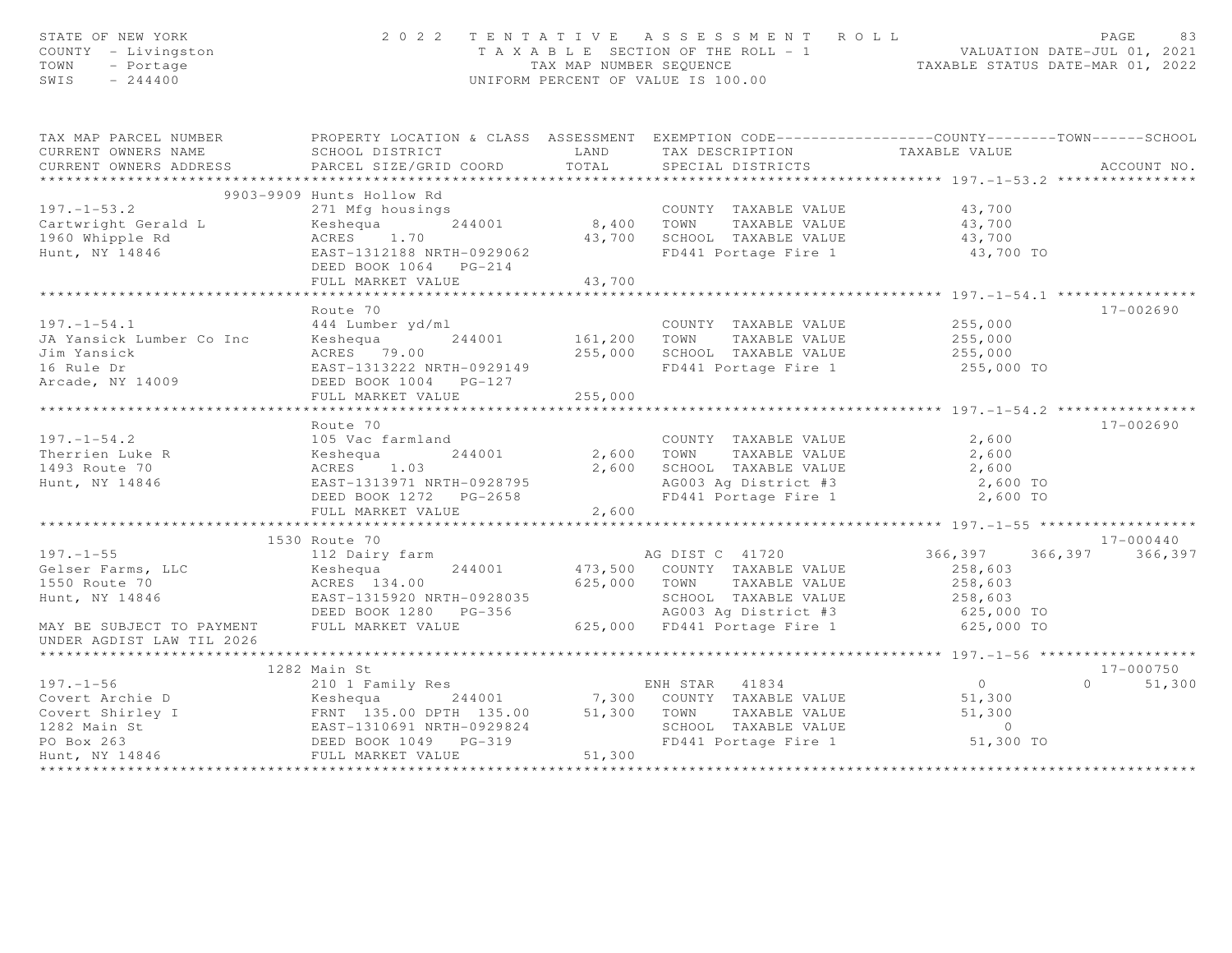| STATE OF NEW YORK<br>COUNTY - Livingston<br>TOWN - Portage<br>SWIS - 244400 | 2 0 2 2                                        | TENTATIVE ASSESSMENT ROLL PAGE 84<br>TAXABLE SECTION OF THE ROLL - 1 VALUATION DATE-JUL 01, 2021<br>TAX MAP NUMBER SEQUENCE TAXABLE STATUS DATE-MAR 01, 2022<br>UNIFORM PERCENT OF VALUE IS 100.00                                                                                                                                                                                                                                   |           |
|-----------------------------------------------------------------------------|------------------------------------------------|--------------------------------------------------------------------------------------------------------------------------------------------------------------------------------------------------------------------------------------------------------------------------------------------------------------------------------------------------------------------------------------------------------------------------------------|-----------|
|                                                                             |                                                | TAX MAP PARCEL NUMBER PROPERTY LOCATION & CLASS ASSESSMENT EXEMPTION CODE----------------COUNTY--------TOWN-----SCHOOL<br>CURRENT OWNERS NAME SCHOOL DISTRICT LAND TAX DESCRIPTION TAXABLE VALUE<br>CURRENT OWNERS ADDRESS PARCEL SI                                                                                                                                                                                                 |           |
|                                                                             |                                                | 33,320<br>Mint Mollow Rd<br>2011 Family Res<br>2011 Family Res<br>Smith Omale Jean Reseque 244001<br>Smith Omale Jean Reseque 244001<br>September 244001<br>29,155 20,825 20,825 0<br>29,155 29,155 0<br>29,155 0<br>29,155 0<br>29,155 0<br>29,155 0<br>                                                                                                                                                                            |           |
|                                                                             |                                                |                                                                                                                                                                                                                                                                                                                                                                                                                                      |           |
|                                                                             |                                                |                                                                                                                                                                                                                                                                                                                                                                                                                                      |           |
|                                                                             |                                                |                                                                                                                                                                                                                                                                                                                                                                                                                                      |           |
|                                                                             |                                                |                                                                                                                                                                                                                                                                                                                                                                                                                                      |           |
|                                                                             |                                                |                                                                                                                                                                                                                                                                                                                                                                                                                                      |           |
|                                                                             |                                                |                                                                                                                                                                                                                                                                                                                                                                                                                                      |           |
|                                                                             |                                                |                                                                                                                                                                                                                                                                                                                                                                                                                                      |           |
|                                                                             | 1234 Main St                                   |                                                                                                                                                                                                                                                                                                                                                                                                                                      | 17-002340 |
|                                                                             |                                                |                                                                                                                                                                                                                                                                                                                                                                                                                                      |           |
|                                                                             |                                                |                                                                                                                                                                                                                                                                                                                                                                                                                                      |           |
|                                                                             |                                                |                                                                                                                                                                                                                                                                                                                                                                                                                                      |           |
|                                                                             |                                                |                                                                                                                                                                                                                                                                                                                                                                                                                                      |           |
|                                                                             |                                                |                                                                                                                                                                                                                                                                                                                                                                                                                                      |           |
|                                                                             |                                                | $\begin{array}{cccccccc} & & & & & 1234\ \texttt{Main St} & & & & & 2400\ \texttt{Rocker Loraine K} & & & & & & 2400\ \texttt{Rocker Loraine K} & & & & & & & & 240\ \texttt{Rocker Loraine K} & & & & & & & & & 240\ \texttt{Rocker Loraide K} & & & & & & & & & & 240\ \texttt{Rocker Loraide K} & & & & & & & & & & 23,400\ \texttt{Rocker LoraL} & & & & & & & & & & 23,400\ \texttt{Rocker LonaL} & & & & & & & & & & & 23,400$ |           |
|                                                                             |                                                |                                                                                                                                                                                                                                                                                                                                                                                                                                      |           |
|                                                                             |                                                |                                                                                                                                                                                                                                                                                                                                                                                                                                      |           |
|                                                                             |                                                |                                                                                                                                                                                                                                                                                                                                                                                                                                      |           |
|                                                                             |                                                |                                                                                                                                                                                                                                                                                                                                                                                                                                      |           |
|                                                                             |                                                |                                                                                                                                                                                                                                                                                                                                                                                                                                      |           |
|                                                                             |                                                |                                                                                                                                                                                                                                                                                                                                                                                                                                      |           |
|                                                                             |                                                | $\begin{tabular}{lllllllllllll} \hline 197.-1-59 & 9896 Hunts & Hollow Rd & 2101 I Family Res & 2101 I Family Res & 210100Marble Norman L Jr & Keshlequ & 244001 & 8,300 TOWN & TAXABLE VALUE & 51,000Boxman Barbara Jean & ACRES & 1.60 & 51,000 SCHOOL TAXABLE VALUE & 51,0009896 Hunts Hollow Rd & EAST-1311759 NRTH-0929197 & 51,000 & KCHOOL TAXABLE VALUE & 51,000HeBD BOCK A L258 PGC-L094$                                   |           |
|                                                                             |                                                |                                                                                                                                                                                                                                                                                                                                                                                                                                      |           |
|                                                                             | 9926 Hunts Hollow Rd                           |                                                                                                                                                                                                                                                                                                                                                                                                                                      | 17-001930 |
|                                                                             |                                                |                                                                                                                                                                                                                                                                                                                                                                                                                                      |           |
|                                                                             |                                                |                                                                                                                                                                                                                                                                                                                                                                                                                                      |           |
|                                                                             |                                                |                                                                                                                                                                                                                                                                                                                                                                                                                                      |           |
|                                                                             |                                                |                                                                                                                                                                                                                                                                                                                                                                                                                                      |           |
|                                                                             |                                                |                                                                                                                                                                                                                                                                                                                                                                                                                                      |           |
|                                                                             |                                                | $\begin{tabular}{lllllllllllllllllllllll} \hline 197.-1-60 & 9926\;Hunt & 1011\;W\;Kd & 17-001930\;\\ & 2101\;Family\;Res & 8A200\; \hbox{COMNY} & 187A8BLE\; \mathrm{VALUE} & 0 & 30,000\;\\ & 2101\;Family\;Res & 844001 & 8,200\; \hbox{COMNY} & 7AXABLE\; \mathrm{VALUE} & 70,800\;\\ & 800\; \mathrm{COMNY} & 7AXABLE\; \mathrm{VALUE$                                                                                          |           |
|                                                                             | 9829 Hunts Hollow Rd                           |                                                                                                                                                                                                                                                                                                                                                                                                                                      |           |
|                                                                             |                                                |                                                                                                                                                                                                                                                                                                                                                                                                                                      |           |
|                                                                             |                                                | 197.-1-61.2<br>Rathbun Carol C 2320 Silverlake Rd ACRES 1.84<br>Perry, NY 14530 2320 Silverlake Rd ACRES 1.84<br>Perry, NY 14530 2320 2000 2244001<br>2320 Silverlake Rd ACRES 1.84<br>2320 Silverlake Rd ACRES 1.84<br>2320 Silverlake Rd                                                                                                                                                                                           |           |
|                                                                             |                                                |                                                                                                                                                                                                                                                                                                                                                                                                                                      | 33,100 TO |
|                                                                             | DEED BOOK 833<br>$PG-91$                       |                                                                                                                                                                                                                                                                                                                                                                                                                                      |           |
|                                                                             | FULL MARKET VALUE                              | 33,100                                                                                                                                                                                                                                                                                                                                                                                                                               |           |
|                                                                             |                                                |                                                                                                                                                                                                                                                                                                                                                                                                                                      |           |
|                                                                             | 1314 Main St                                   |                                                                                                                                                                                                                                                                                                                                                                                                                                      |           |
| $197. - 1 - 61.12$                                                          | 270 Mfg housing                                | COUNTY TAXABLE VALUE                                                                                                                                                                                                                                                                                                                                                                                                                 | 41,900    |
| Cartwright Gerald L Sr                                                      | 244001<br>Keshequa                             | 32,700<br>TOWN<br>TAXABLE VALUE                                                                                                                                                                                                                                                                                                                                                                                                      | 41,900    |
| 1960 Whipple Rd                                                             | ACRES 18.30                                    | 41,900<br>SCHOOL TAXABLE VALUE                                                                                                                                                                                                                                                                                                                                                                                                       | 41,900    |
| Hunt, NY 14846                                                              | EAST-1311242 NRTH-0929568                      | FD441 Portage Fire 1                                                                                                                                                                                                                                                                                                                                                                                                                 | 41,900 TO |
|                                                                             | DEED BOOK 994<br>$PG-313$<br>FULL MARKET VALUE | 41,900                                                                                                                                                                                                                                                                                                                                                                                                                               |           |
|                                                                             |                                                |                                                                                                                                                                                                                                                                                                                                                                                                                                      |           |

\*\*\*\*\*\*\*\*\*\*\*\*\*\*\*\*\*\*\*\*\*\*\*\*\*\*\*\*\*\*\*\*\*\*\*\*\*\*\*\*\*\*\*\*\*\*\*\*\*\*\*\*\*\*\*\*\*\*\*\*\*\*\*\*\*\*\*\*\*\*\*\*\*\*\*\*\*\*\*\*\*\*\*\*\*\*\*\*\*\*\*\*\*\*\*\*\*\*\*\*\*\*\*\*\*\*\*\*\*\*\*\*\*\*\*\*\*\*\*\*\*\*\*\*\*\*\*\*\*\*\*\*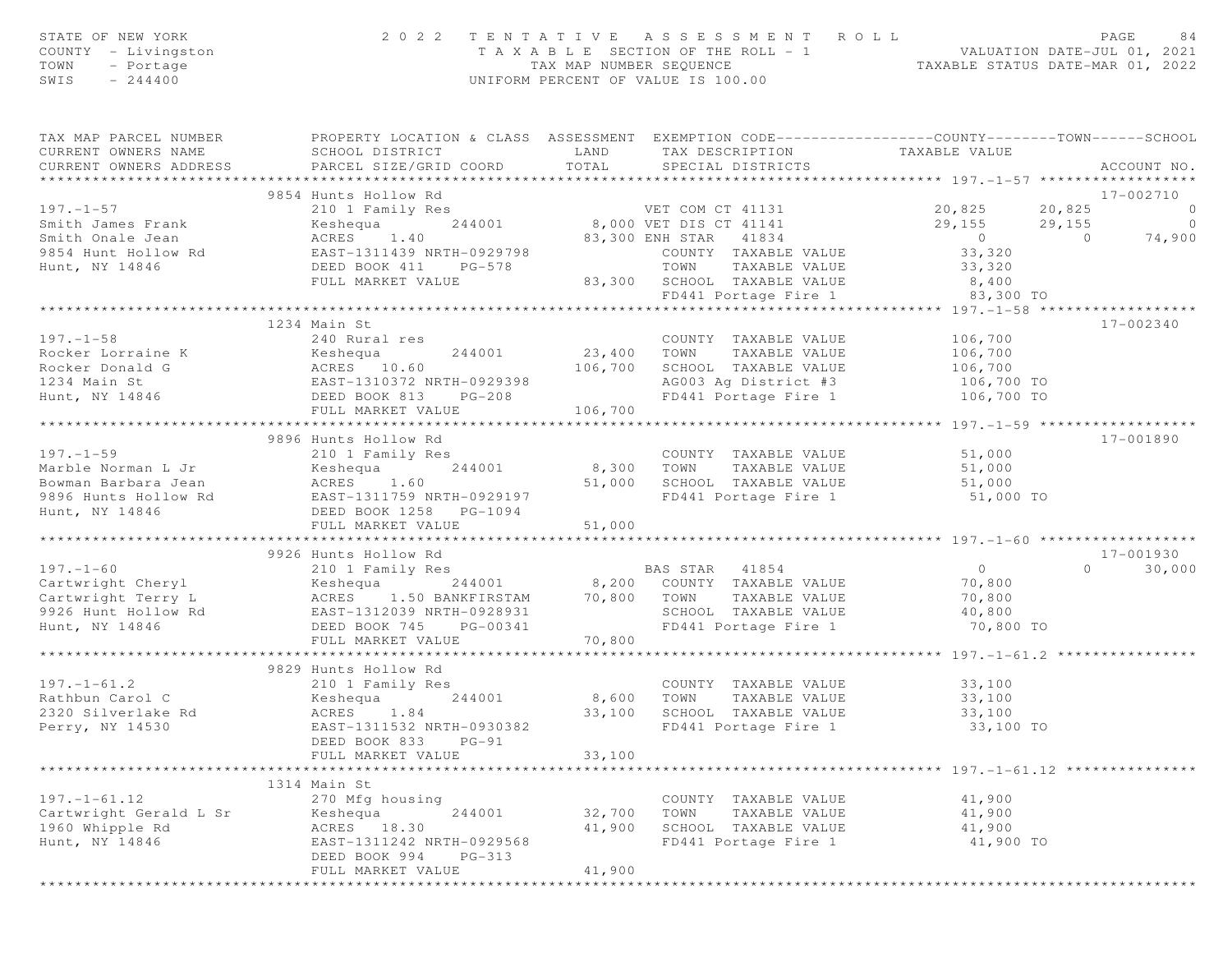| STATE OF NEW YORK<br>COUNTY - Livingston<br>TOWN<br>- Portage<br>$-244400$<br>SWIS                                                                                                                                             |                                                                                                                                                                                               |         | 2022 TENTATIVE ASSESSMENT ROLL<br>T A X A B L E SECTION OF THE ROLL - 1<br>TAX MAP NUMBER SEQUENCE<br>TAXABLE STATUS DATE-MAR 01, 2022<br>UNIFORM PERCENT OF VALUE IS 100.00 |                                                                                                                                                                                                                                                                                                                                    | PAGE<br>85           |
|--------------------------------------------------------------------------------------------------------------------------------------------------------------------------------------------------------------------------------|-----------------------------------------------------------------------------------------------------------------------------------------------------------------------------------------------|---------|------------------------------------------------------------------------------------------------------------------------------------------------------------------------------|------------------------------------------------------------------------------------------------------------------------------------------------------------------------------------------------------------------------------------------------------------------------------------------------------------------------------------|----------------------|
| TAX MAP PARCEL NUMBER FROPERTY LOCATION & CLASS ASSESSMENT EXEMPTION CODE---------------COUNTY-------TOWN------SCHOOL<br>CURRENT OWNERS NAME                                                                                   |                                                                                                                                                                                               |         |                                                                                                                                                                              |                                                                                                                                                                                                                                                                                                                                    |                      |
| CURRENT OWNERS ADDRESS                                                                                                                                                                                                         | PARCEL SIZE/GRID COORD TOTAL                                                                                                                                                                  |         | SPECIAL DISTRICTS                                                                                                                                                            |                                                                                                                                                                                                                                                                                                                                    | ACCOUNT NO.          |
|                                                                                                                                                                                                                                |                                                                                                                                                                                               |         |                                                                                                                                                                              |                                                                                                                                                                                                                                                                                                                                    |                      |
|                                                                                                                                                                                                                                | Hunts Hollow Rd                                                                                                                                                                               |         |                                                                                                                                                                              |                                                                                                                                                                                                                                                                                                                                    | $17 - 003050$        |
| $197. - 1 - 61.111$                                                                                                                                                                                                            |                                                                                                                                                                                               |         | 22,100 COUNTY TAXABLE VALUE<br>Keshequa 244001 22,100 TOWN TAXABLE VALUE 22,100                                                                                              |                                                                                                                                                                                                                                                                                                                                    |                      |
|                                                                                                                                                                                                                                |                                                                                                                                                                                               |         |                                                                                                                                                                              |                                                                                                                                                                                                                                                                                                                                    |                      |
| Rauber Peter F<br>10067 State Route 961F                                                                                                                                                                                       | ACRES 18.60                                                                                                                                                                                   |         |                                                                                                                                                                              |                                                                                                                                                                                                                                                                                                                                    |                      |
| Arkport, NY 14807                                                                                                                                                                                                              | EAST-1311143 NRTH-0927533<br>DEED BOOK 1294 PG-820                                                                                                                                            |         | 22,100 SCHOOL TAXABLE VALUE<br>FD441 Portage Fire 1                                                                                                                          | 22,100<br>22,100 TO                                                                                                                                                                                                                                                                                                                |                      |
|                                                                                                                                                                                                                                | FULL MARKET VALUE                                                                                                                                                                             | 22,100  |                                                                                                                                                                              |                                                                                                                                                                                                                                                                                                                                    |                      |
|                                                                                                                                                                                                                                |                                                                                                                                                                                               |         |                                                                                                                                                                              |                                                                                                                                                                                                                                                                                                                                    |                      |
|                                                                                                                                                                                                                                | Hunts Hollow Rd                                                                                                                                                                               |         |                                                                                                                                                                              |                                                                                                                                                                                                                                                                                                                                    | 17-003050            |
| $197. - 1 - 61.112$                                                                                                                                                                                                            | 105 Vac farmland                                                                                                                                                                              |         | AG DIST C 41720 101,881                                                                                                                                                      |                                                                                                                                                                                                                                                                                                                                    | 101,881 101,881      |
| 73 Main Street Associates                                                                                                                                                                                                      |                                                                                                                                                                                               |         |                                                                                                                                                                              | 37,819                                                                                                                                                                                                                                                                                                                             |                      |
| 175 VanDyke St                                                                                                                                                                                                                 |                                                                                                                                                                                               |         |                                                                                                                                                                              | 37,819<br>37,819                                                                                                                                                                                                                                                                                                                   |                      |
| Brooklyn, NY 11231                                                                                                                                                                                                             |                                                                                                                                                                                               |         |                                                                                                                                                                              |                                                                                                                                                                                                                                                                                                                                    |                      |
|                                                                                                                                                                                                                                | Example 139,700 COUNTY TAXABLE VALUE<br>EAST-1311329 NRTH-0928536<br>DEED BOOK 1292 PG-2462<br>FULL MARKET VALUE<br>AG003 Ag District #3<br>FULL MARKET VALUE<br>139,700 FD441 Portage Fire 1 |         |                                                                                                                                                                              | 139,700 TO<br>139,700 TO                                                                                                                                                                                                                                                                                                           |                      |
| MAY BE SUBJECT TO PAYMENT<br>UNDER AGDIST LAW TIL 2026<br>******************************                                                                                                                                       |                                                                                                                                                                                               |         |                                                                                                                                                                              |                                                                                                                                                                                                                                                                                                                                    |                      |
|                                                                                                                                                                                                                                | Hunts Hollow Rd                                                                                                                                                                               |         |                                                                                                                                                                              |                                                                                                                                                                                                                                                                                                                                    | 17-000830            |
| $197. - 1 - 62.1$                                                                                                                                                                                                              |                                                                                                                                                                                               |         |                                                                                                                                                                              |                                                                                                                                                                                                                                                                                                                                    | 41,749 41,749 41,749 |
| 73 Main Street Associates                                                                                                                                                                                                      |                                                                                                                                                                                               |         | AG DIST C 41720<br>55,900 COUNTY TAXABLE VALUE                                                                                                                               | 14,151                                                                                                                                                                                                                                                                                                                             |                      |
| 175 VanDyke St                                                                                                                                                                                                                 |                                                                                                                                                                                               |         |                                                                                                                                                                              |                                                                                                                                                                                                                                                                                                                                    |                      |
| Brooklyn, NY 11231                                                                                                                                                                                                             |                                                                                                                                                                                               |         |                                                                                                                                                                              |                                                                                                                                                                                                                                                                                                                                    |                      |
|                                                                                                                                                                                                                                |                                                                                                                                                                                               |         |                                                                                                                                                                              | 14,151<br>55,900 TO                                                                                                                                                                                                                                                                                                                |                      |
| MAY BE SUBJECT TO PAYMENT                                                                                                                                                                                                      |                                                                                                                                                                                               |         |                                                                                                                                                                              |                                                                                                                                                                                                                                                                                                                                    |                      |
| UNDER AGDIST LAW TIL 2026                                                                                                                                                                                                      |                                                                                                                                                                                               |         |                                                                                                                                                                              |                                                                                                                                                                                                                                                                                                                                    |                      |
|                                                                                                                                                                                                                                |                                                                                                                                                                                               |         |                                                                                                                                                                              |                                                                                                                                                                                                                                                                                                                                    |                      |
|                                                                                                                                                                                                                                | Hunts Hollow Rd                                                                                                                                                                               |         |                                                                                                                                                                              |                                                                                                                                                                                                                                                                                                                                    |                      |
| $197. - 1 - 62.2$                                                                                                                                                                                                              | 271 Mfg housings                                                                                                                                                                              |         | COUNTY TAXABLE VALUE                                                                                                                                                         | 38,900                                                                                                                                                                                                                                                                                                                             |                      |
|                                                                                                                                                                                                                                |                                                                                                                                                                                               |         |                                                                                                                                                                              | 38,900<br>38,900                                                                                                                                                                                                                                                                                                                   |                      |
| Cartwright Gerald L Sr Keshequa 244001<br>1960 Whipple Rd ACRES 1.22                                                                                                                                                           |                                                                                                                                                                                               |         |                                                                                                                                                                              |                                                                                                                                                                                                                                                                                                                                    |                      |
| Hunt, NY 14846                                                                                                                                                                                                                 | EAST-1311846 NRTH-0929018                                                                                                                                                                     |         | 7,800 TOWN TAXABLE VALUE<br>38,900 SCHOOL TAXABLE VALUE<br>FD441 Portage Fire 1                                                                                              | 38,900 TO                                                                                                                                                                                                                                                                                                                          |                      |
|                                                                                                                                                                                                                                | DEED BOOK 965 PG-253                                                                                                                                                                          |         |                                                                                                                                                                              |                                                                                                                                                                                                                                                                                                                                    |                      |
|                                                                                                                                                                                                                                | FULL MARKET VALUE                                                                                                                                                                             | 38,900  |                                                                                                                                                                              |                                                                                                                                                                                                                                                                                                                                    |                      |
|                                                                                                                                                                                                                                |                                                                                                                                                                                               |         |                                                                                                                                                                              | ********************* 197.-1-63.22 *********                                                                                                                                                                                                                                                                                       |                      |
|                                                                                                                                                                                                                                | 1212 Main St                                                                                                                                                                                  |         |                                                                                                                                                                              |                                                                                                                                                                                                                                                                                                                                    |                      |
| For the company of the company of the company of the company of the company of the company of the company and the company and the company and the company and the company and the company of the company of the company of the |                                                                                                                                                                                               |         |                                                                                                                                                                              | $\overline{0}$ and $\overline{0}$ and $\overline{0}$ and $\overline{0}$ and $\overline{0}$ and $\overline{0}$ and $\overline{0}$ and $\overline{0}$ and $\overline{0}$ and $\overline{0}$ and $\overline{0}$ and $\overline{0}$ and $\overline{0}$ and $\overline{0}$ and $\overline{0}$ and $\overline{0}$ and $\overline{0}$ and | 30,000<br>$\Omega$   |
|                                                                                                                                                                                                                                |                                                                                                                                                                                               |         |                                                                                                                                                                              | 110,200                                                                                                                                                                                                                                                                                                                            |                      |
|                                                                                                                                                                                                                                |                                                                                                                                                                                               |         |                                                                                                                                                                              | 110,200                                                                                                                                                                                                                                                                                                                            |                      |
|                                                                                                                                                                                                                                |                                                                                                                                                                                               |         | SCHOOL TAXABLE VALUE<br>FD441 Portage Fire 1                                                                                                                                 | 80,200<br>110,200 TO                                                                                                                                                                                                                                                                                                               |                      |
|                                                                                                                                                                                                                                | FULL MARKET VALUE                                                                                                                                                                             | 110,200 |                                                                                                                                                                              |                                                                                                                                                                                                                                                                                                                                    |                      |
|                                                                                                                                                                                                                                |                                                                                                                                                                                               |         |                                                                                                                                                                              |                                                                                                                                                                                                                                                                                                                                    |                      |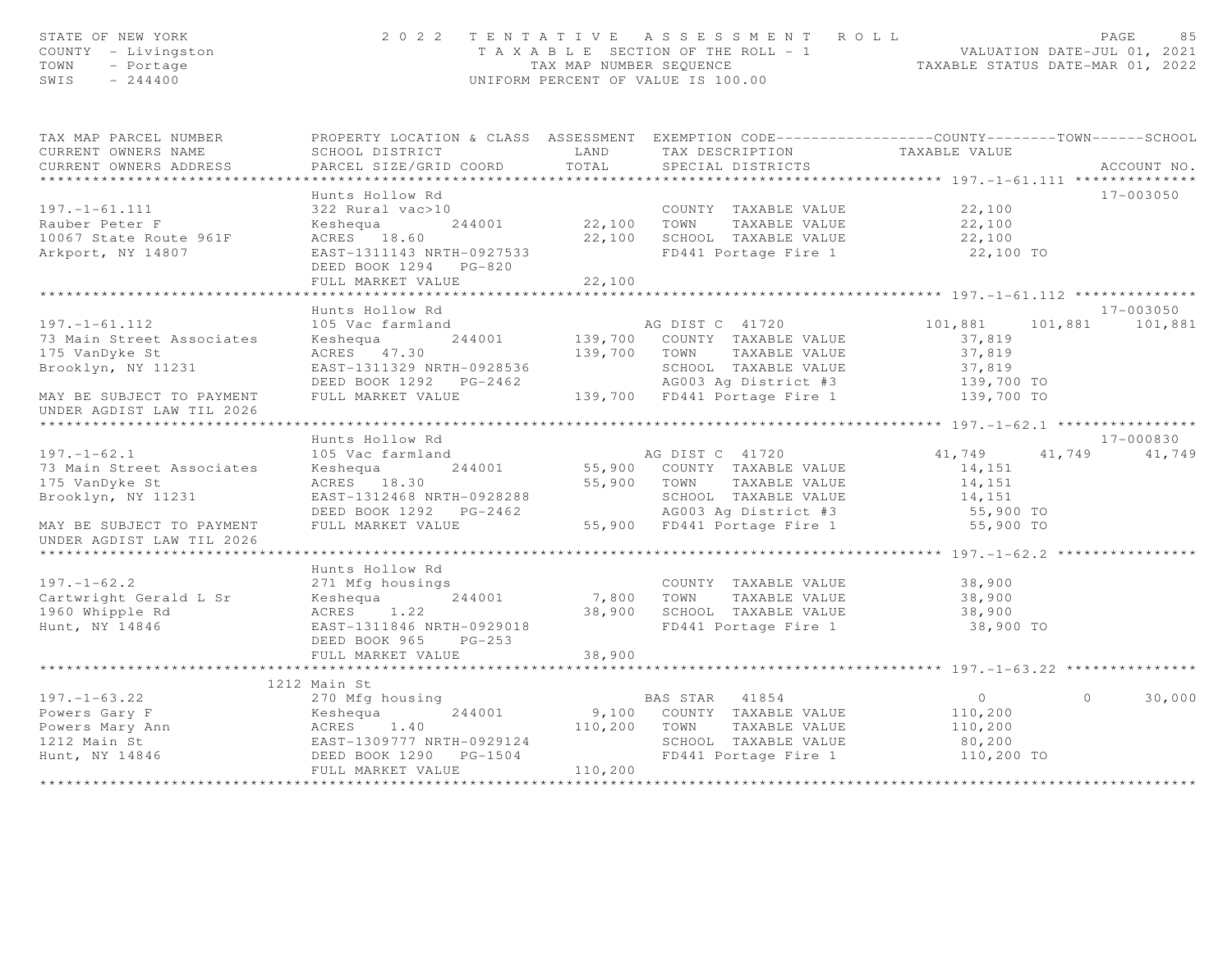| COUNTY - Livingston<br>TOWN - Portage<br>SWIS - 244400                                                                                                                                                                                                                                                                                                                                                                      |                                                                                                                                                                    |       | 2022 TENTATIVE ASSESSMENT ROLL PAGE 86<br>TAXABLE SECTION OF THE ROLL - 1<br>TAX MAP NUMBER SEQUENCE TAXABLE STATUS DATE-MAR 01, 2022<br>UNIFORM PERCENT OF VALUE IS 100.00 |                         |               |
|-----------------------------------------------------------------------------------------------------------------------------------------------------------------------------------------------------------------------------------------------------------------------------------------------------------------------------------------------------------------------------------------------------------------------------|--------------------------------------------------------------------------------------------------------------------------------------------------------------------|-------|-----------------------------------------------------------------------------------------------------------------------------------------------------------------------------|-------------------------|---------------|
| TAX MAP PARCEL NUMBER FROPERTY LOCATION & CLASS ASSESSMENT EXEMPTION CODE---------------COUNTY-------TOWN-----SCHOOL                                                                                                                                                                                                                                                                                                        |                                                                                                                                                                    |       |                                                                                                                                                                             |                         |               |
| CURRENT OWNERS NAME                                                                                                                                                                                                                                                                                                                                                                                                         | SCHOOL DISTRICT                          LAND         TAX DESCRIPTION                   TAXABLE VALUE PARCEL SIZE/GRID COORD         TOTAL       SPECIAL DISTRICTS |       |                                                                                                                                                                             |                         |               |
| CURRENT OWNERS ADDRESS                                                                                                                                                                                                                                                                                                                                                                                                      |                                                                                                                                                                    |       |                                                                                                                                                                             |                         | ACCOUNT NO.   |
|                                                                                                                                                                                                                                                                                                                                                                                                                             | Main St                                                                                                                                                            |       |                                                                                                                                                                             |                         |               |
| Main St<br>Main St 105 Vac farmland<br>244001 136,300 COUNTY TAXABLE VALUE<br>26,781<br>26,781<br>26,781<br>26,781<br>26,781<br>26,781<br>26,781<br>26,781<br>26,781<br>26,781<br>26,781<br>26,781<br>26,781<br>26,781<br>26,781<br>26,781<br>26,781<br>26,781<br>26,781                                                                                                                                                    |                                                                                                                                                                    |       |                                                                                                                                                                             | 109,519 109,519 109,519 |               |
|                                                                                                                                                                                                                                                                                                                                                                                                                             |                                                                                                                                                                    |       |                                                                                                                                                                             |                         |               |
|                                                                                                                                                                                                                                                                                                                                                                                                                             |                                                                                                                                                                    |       |                                                                                                                                                                             |                         |               |
|                                                                                                                                                                                                                                                                                                                                                                                                                             |                                                                                                                                                                    |       |                                                                                                                                                                             |                         |               |
|                                                                                                                                                                                                                                                                                                                                                                                                                             |                                                                                                                                                                    |       |                                                                                                                                                                             |                         |               |
|                                                                                                                                                                                                                                                                                                                                                                                                                             |                                                                                                                                                                    |       |                                                                                                                                                                             |                         |               |
|                                                                                                                                                                                                                                                                                                                                                                                                                             |                                                                                                                                                                    |       |                                                                                                                                                                             |                         |               |
|                                                                                                                                                                                                                                                                                                                                                                                                                             |                                                                                                                                                                    |       |                                                                                                                                                                             |                         |               |
|                                                                                                                                                                                                                                                                                                                                                                                                                             |                                                                                                                                                                    |       |                                                                                                                                                                             |                         |               |
|                                                                                                                                                                                                                                                                                                                                                                                                                             |                                                                                                                                                                    |       |                                                                                                                                                                             | 70, 426 70, 426 70, 426 |               |
|                                                                                                                                                                                                                                                                                                                                                                                                                             |                                                                                                                                                                    |       |                                                                                                                                                                             |                         |               |
|                                                                                                                                                                                                                                                                                                                                                                                                                             |                                                                                                                                                                    |       |                                                                                                                                                                             |                         |               |
|                                                                                                                                                                                                                                                                                                                                                                                                                             |                                                                                                                                                                    |       |                                                                                                                                                                             |                         |               |
|                                                                                                                                                                                                                                                                                                                                                                                                                             |                                                                                                                                                                    |       |                                                                                                                                                                             |                         |               |
| 197.-1-63.213<br>Rauber Peter F 10067 State Route 961F ACRES 69.20<br>MAY BE SUBJECT TO PAYMENT FULL MARKET VALUE DEED BOOK 1294 PG-820<br>MAY BE SUBJECT TO PAYMENT FULL MARKET VALUE TO ACRES 69.20<br>MAY BE SUBJECT TO PAYMENT FUL                                                                                                                                                                                      |                                                                                                                                                                    |       |                                                                                                                                                                             |                         |               |
|                                                                                                                                                                                                                                                                                                                                                                                                                             | 1014 Main St                                                                                                                                                       |       |                                                                                                                                                                             |                         |               |
| 197.-1-63.214 1014 Main St<br>210 1 Family Res<br>Wood Gordon Keshequa 244001 10,400 TOWN TAXABLE VALUE 139,300<br>PO Box 28 ACRES 2.20 139,300 SCHOOL TAXABLE VALUE 139,300<br>Tioga, PA 16946 EAST-1308114 NRTH-0928514 FD441 Porta                                                                                                                                                                                       |                                                                                                                                                                    |       |                                                                                                                                                                             |                         |               |
|                                                                                                                                                                                                                                                                                                                                                                                                                             |                                                                                                                                                                    |       |                                                                                                                                                                             |                         |               |
|                                                                                                                                                                                                                                                                                                                                                                                                                             |                                                                                                                                                                    |       |                                                                                                                                                                             |                         |               |
|                                                                                                                                                                                                                                                                                                                                                                                                                             |                                                                                                                                                                    |       |                                                                                                                                                                             |                         |               |
|                                                                                                                                                                                                                                                                                                                                                                                                                             |                                                                                                                                                                    |       |                                                                                                                                                                             |                         |               |
|                                                                                                                                                                                                                                                                                                                                                                                                                             |                                                                                                                                                                    |       |                                                                                                                                                                             |                         |               |
|                                                                                                                                                                                                                                                                                                                                                                                                                             | *****************************                                                                                                                                      |       |                                                                                                                                                                             |                         |               |
| $\begin{tabular}{lllllllllllllllllllll} \hline & & & & & & & 10000~{\rm{Hunts~Hollow~Rd} & & & & & & & 0\\ \hline \texttt{Alexander Arthur E} & & & & & & & & 270~{\rm{Mfg~housing} & & & & & & & 0\\ \texttt{Alexander Arthur E} & & & & & & & & 244001 & & & 7,500 & {\rm{COUNTY~TABLE~VALUE} & & 36,700\\ \texttt{Hunts~Hollow~Rd} & & & & & & & 244001 & & 36,700 & {\rm{COUNTY~TABLE~VALUE} & & 36,700\\ \texttt{BMS~$ |                                                                                                                                                                    |       |                                                                                                                                                                             |                         | 17-000030     |
|                                                                                                                                                                                                                                                                                                                                                                                                                             |                                                                                                                                                                    |       |                                                                                                                                                                             |                         | $0 \t 30,000$ |
|                                                                                                                                                                                                                                                                                                                                                                                                                             |                                                                                                                                                                    |       |                                                                                                                                                                             |                         |               |
|                                                                                                                                                                                                                                                                                                                                                                                                                             |                                                                                                                                                                    |       |                                                                                                                                                                             |                         |               |
|                                                                                                                                                                                                                                                                                                                                                                                                                             |                                                                                                                                                                    |       |                                                                                                                                                                             |                         |               |
|                                                                                                                                                                                                                                                                                                                                                                                                                             |                                                                                                                                                                    |       |                                                                                                                                                                             |                         |               |
|                                                                                                                                                                                                                                                                                                                                                                                                                             | Main St                                                                                                                                                            |       |                                                                                                                                                                             |                         |               |
|                                                                                                                                                                                                                                                                                                                                                                                                                             |                                                                                                                                                                    |       |                                                                                                                                                                             |                         |               |
|                                                                                                                                                                                                                                                                                                                                                                                                                             |                                                                                                                                                                    |       |                                                                                                                                                                             |                         |               |
|                                                                                                                                                                                                                                                                                                                                                                                                                             |                                                                                                                                                                    |       |                                                                                                                                                                             |                         |               |
|                                                                                                                                                                                                                                                                                                                                                                                                                             |                                                                                                                                                                    |       |                                                                                                                                                                             |                         |               |
|                                                                                                                                                                                                                                                                                                                                                                                                                             | DEED BOOK 1011    PG-63                                                                                                                                            |       |                                                                                                                                                                             |                         |               |
|                                                                                                                                                                                                                                                                                                                                                                                                                             | FULL MARKET VALUE                                                                                                                                                  | 5,300 |                                                                                                                                                                             |                         |               |
|                                                                                                                                                                                                                                                                                                                                                                                                                             |                                                                                                                                                                    |       |                                                                                                                                                                             |                         |               |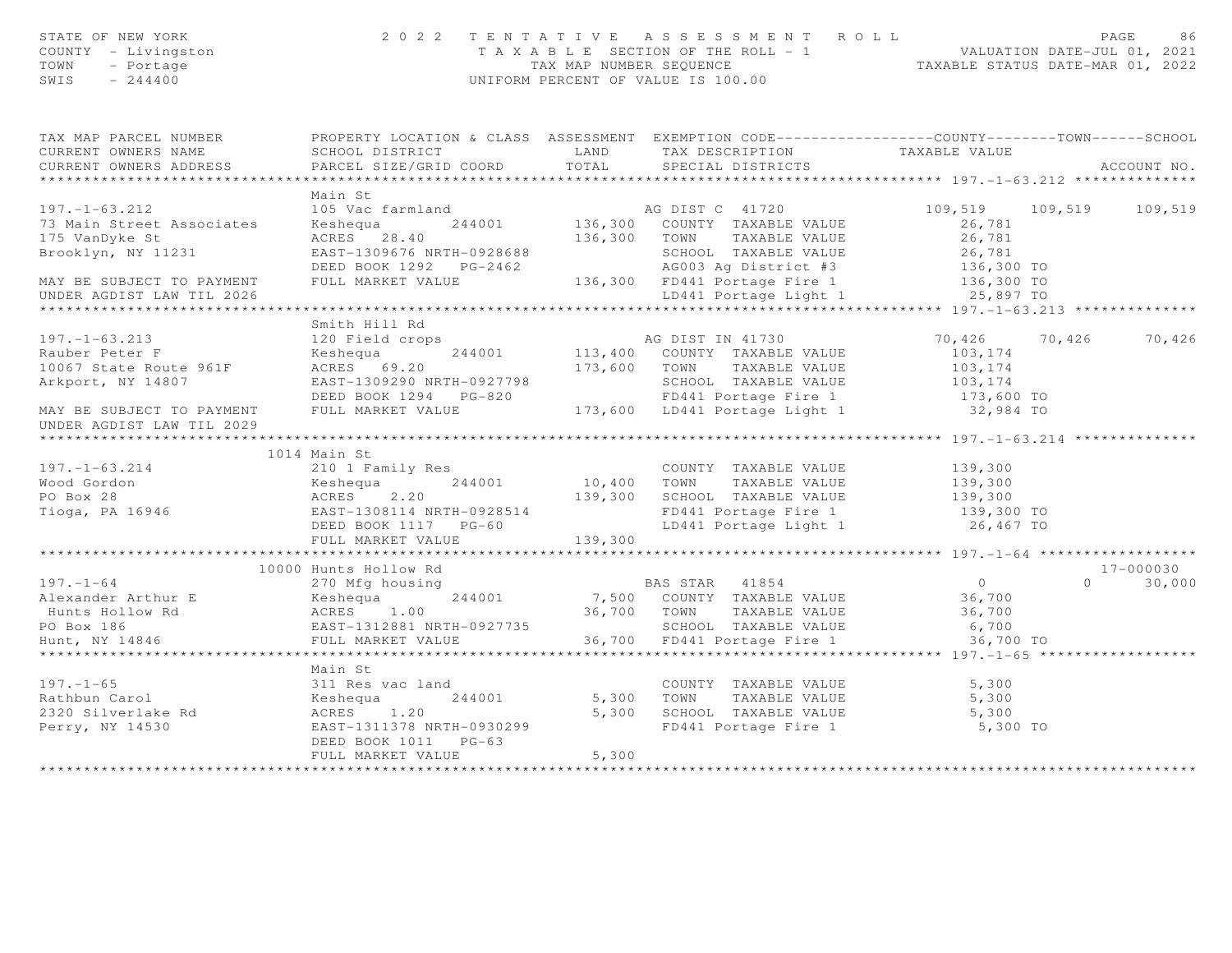|      | STATE OF NEW YORK   | 2022 TENTATIVE ASSESSMENT ROLL     | 87<br>PAGE                       |
|------|---------------------|------------------------------------|----------------------------------|
|      | COUNTY - Livingston | TAXABLE SECTION OF THE ROLL - 1    | VALUATION DATE-JUL 01, 2021      |
|      | TOWN - Portage      | MAP SECTION - 197                  | TAXABLE STATUS DATE-MAR 01, 2022 |
| SWIS | $-244400$           | $SUB - SECTION - 000$              | RPS150/V04/L015                  |
|      |                     | UNIFORM PERCENT OF VALUE IS 100.00 | CURRENT DATE 4/19/2022           |

## \*\*\* S P E C I A L D I S T R I C T S U M M A R Y \*\*\*

|      |                      | TOTAL   | EXTENSION | <b>EXTENSION</b> | AD VALOREM | EXEMPT | TAXABLE   |
|------|----------------------|---------|-----------|------------------|------------|--------|-----------|
| CODE | DISTRICT NAME        | PARCELS | TYPE      | VALUE            | VALUE      | AMOUNT | VALUE     |
|      | AG242 Ag Penalty Cou |         | 1 MOVTAX  | 4120.61          |            |        | 4,120.61  |
|      | AG243 Ag Penalty Tow |         | 1 MOVTAX  | 5679.98          |            |        | 5,679.98  |
|      | AG003 Ag District #3 |         | 26 TOTAL  |                  | 4647.000   |        | 4647,000  |
|      | FD441 Portage Fire 1 |         | 95 TOTAL  |                  | 10951,600  |        | 10951,600 |
|      | LD441 Portage Light  |         | 3 TOTAL   |                  | 85,348     |        | 85,348    |
|      | LD442 Portage Light  |         | 4 TOTAL   |                  | 428,300    |        | 428,300   |

## \*\*\* S C H O O L D I S T R I C T S U M M A R Y \*\*\*

| CODE   | DISTRICT NAME | TOTAL<br>PARCELS | ASSESSED<br>LAND | ASSESSED<br>TOTAL | EXEMPT<br>AMOUNT | TOTAL<br>TAXABLE | STAR<br>AMOUNT | STAR<br>TAXABLE |
|--------|---------------|------------------|------------------|-------------------|------------------|------------------|----------------|-----------------|
| 244001 | Keshequa      | 95               | 5113,600         | 10951,600         | 2797,678         | 8153,922         | 1349,200       | 6804,722        |
|        | SUB-TOTAL     | 95               | 5113,600         | 10951,600         | 2797.678         | 8153,922         | 1349,200       | 6804,722        |
|        | TOTAL         | 95               | 5113,600         | 10951,600         | 2797,678         | 8153,922         | 1349,200       | 6804,722        |

#### \*\*\* S Y S T E M C O D E S S U M M A R Y \*\*\*

## NO SYSTEM EXEMPTIONS AT THIS LEVEL

# \*\*\* E X E M P T I O N S U M M A R Y \*\*\*

| CODE  | DESCRIPTION | TOTAL<br>PARCELS | COUNTY   | TOWN     | SCHOOL   |
|-------|-------------|------------------|----------|----------|----------|
| 41121 | VET WAR CT  | 4                | 67,025   | 67,025   |          |
| 41131 | VET COM CT  | 4                | 116,675  | 116,675  |          |
| 41141 | VET DIS CT  |                  | 38,990   | 38,990   |          |
| 41700 | AGR BLD     | $\hat{ }$<br>∠   | 70,000   | 70,000   | 70,000   |
| 41720 | AG DIST C   | 20               | 2641,052 | 2641,052 | 2641,052 |
| 41730 | AG DIST IN  |                  | 70,426   | 70,426   | 70,426   |
| 41800 | SR CITIZEN  |                  | 13,770   | 13,770   | 16,200   |
| 41834 | ENH STAR    | 11               |          |          | 779,200  |
| 41854 | BAS STAR    | 19               |          |          | 570,000  |
|       |             |                  |          |          |          |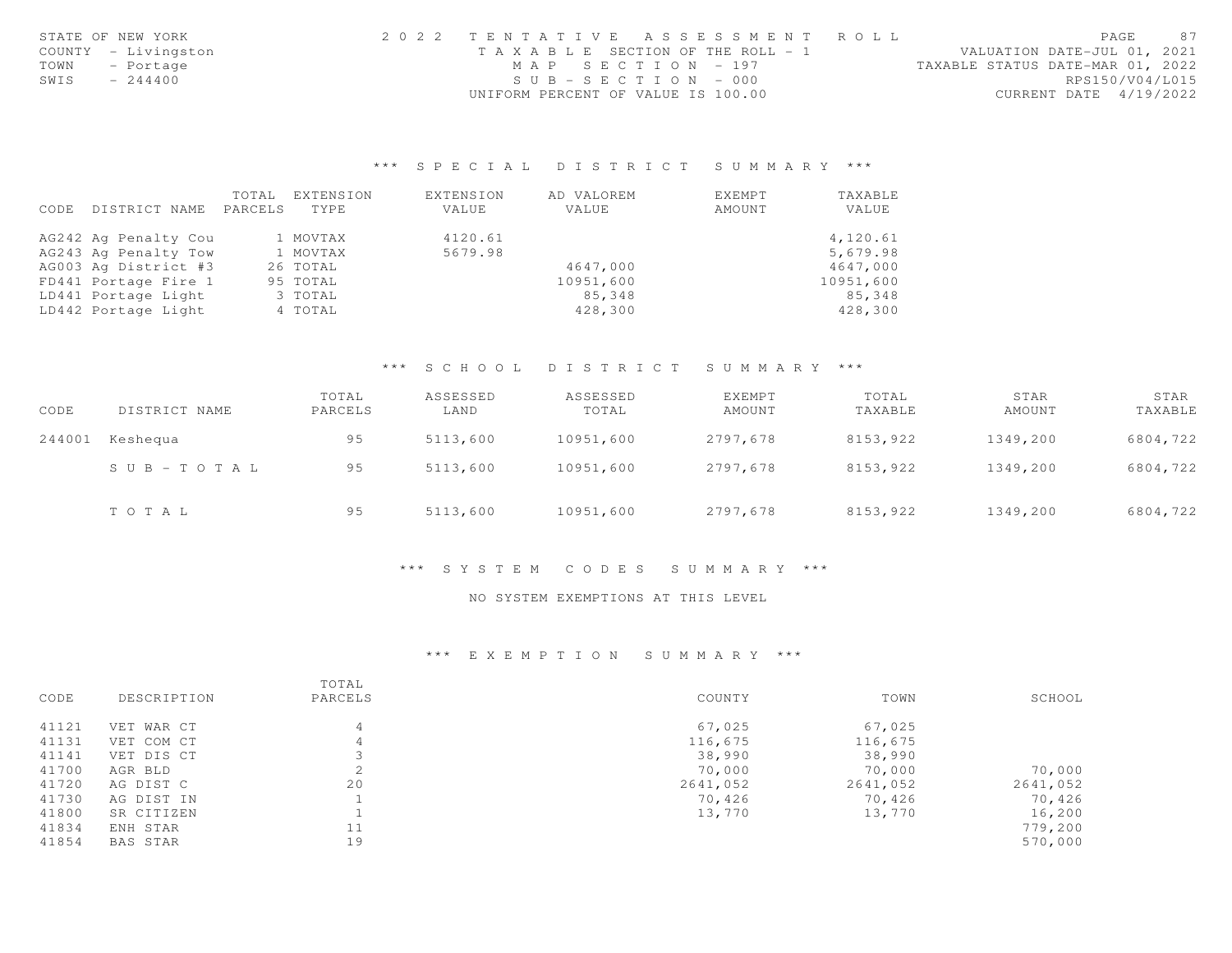|      | STATE OF NEW YORK   | 2022 TENTATIVE ASSESSMENT ROLL        |  |                                  |                        | PAGE | 88 |
|------|---------------------|---------------------------------------|--|----------------------------------|------------------------|------|----|
|      | COUNTY - Livingston | T A X A B L E SECTION OF THE ROLL - 1 |  | VALUATION DATE-JUL 01, 2021      |                        |      |    |
| TOWN | - Portage           | MAP SECTION - 197                     |  | TAXABLE STATUS DATE-MAR 01, 2022 |                        |      |    |
| SWIS | $-244400$           | $SUB - SECTION - 000$                 |  |                                  | RPS150/V04/L015        |      |    |
|      |                     | UNIFORM PERCENT OF VALUE IS 100.00    |  |                                  | CURRENT DATE 4/19/2022 |      |    |

# \*\*\* E X E M P T I O N S U M M A R Y \*\*\*

| CODE | DESCRIPTION | TOTAL<br>PARCELS | COUNTY   | TOWN     | SCHOOL   |
|------|-------------|------------------|----------|----------|----------|
|      | TOTAL       | 65               | 3017,938 | 3017,938 | 4146,878 |

# \*\*\* G R A N D T O T A L S \*\*\*

| ROLL       |         | TOTAL   | ASSESSED | ASSESSED      | TAXABLE  | TAXABLE  | TAXABLE  | STAR     |
|------------|---------|---------|----------|---------------|----------|----------|----------|----------|
| <b>SEC</b> |         | PARCELS | LAND     | TOTAL         | COUNTY   | TOWN     | SCHOOL   | TAXABLE  |
|            | TAXABLE | QF      | 5113,600 | ,600<br>10951 | 7933,662 | 7933,662 | 8153,922 | 6804,722 |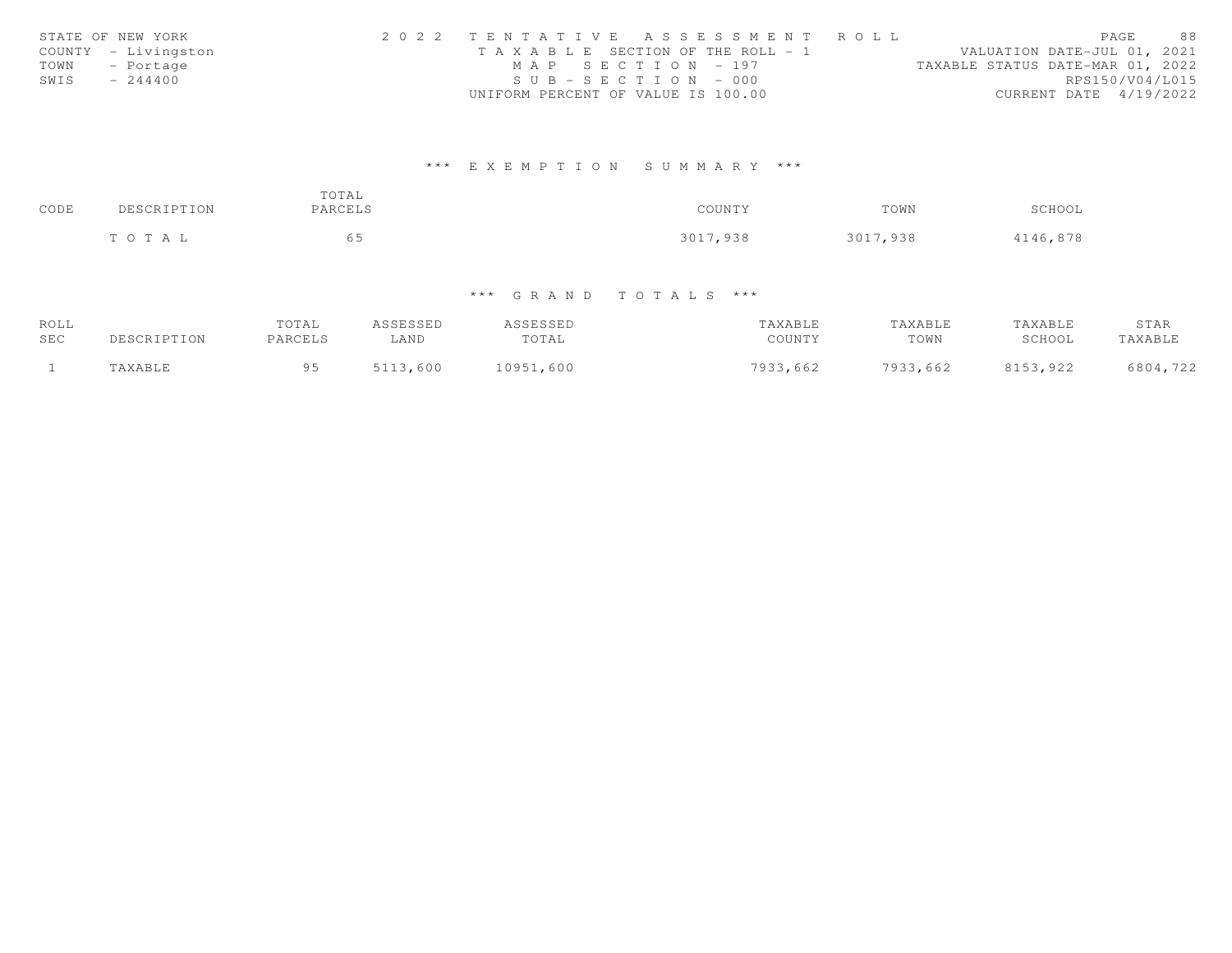| STATE OF NEW YORK<br>COUNTY - Livingston<br>TOWN<br>- Portage<br>SWIS<br>$-244400$                                                                                                                                                                                                                                                                                                                      |                                                                                                                                                                                                                                | 2022 TENTATIVE ASSESSMENT ROLL<br>TAXABLE SECTION OF THE ROLL - 1<br>TAXABLE SECTION OF THE ROLL - 1<br>TAXABLE STATUS DATE-JUL 01, 2021<br>TAXABLE STATUS DATE-MAR 01, 2022<br>TAX MAP NUMBER SEQUENCE<br>UNIFORM PERCENT OF VALUE IS 100.00 |                                                          |                        | PAGE<br>89    |
|---------------------------------------------------------------------------------------------------------------------------------------------------------------------------------------------------------------------------------------------------------------------------------------------------------------------------------------------------------------------------------------------------------|--------------------------------------------------------------------------------------------------------------------------------------------------------------------------------------------------------------------------------|-----------------------------------------------------------------------------------------------------------------------------------------------------------------------------------------------------------------------------------------------|----------------------------------------------------------|------------------------|---------------|
| TAX MAP PARCEL NUMBER FROPERTY LOCATION & CLASS ASSESSMENT EXEMPTION CODE---------------COUNTY-------TOWN------SCHOOL<br>CURRENT OWNERS NAME<br>CURRENT OWNERS ADDRESS                                                                                                                                                                                                                                  | SCHOOL DISTRICT                         LAND         TAX DESCRIPTION                   TAXABLE VALUE                                                                                                                           |                                                                                                                                                                                                                                               |                                                          |                        | ACCOUNT NO.   |
|                                                                                                                                                                                                                                                                                                                                                                                                         |                                                                                                                                                                                                                                |                                                                                                                                                                                                                                               |                                                          |                        | 17-001800     |
| $197.19 - 1 - 1$                                                                                                                                                                                                                                                                                                                                                                                        | 270 Mfg housing<br>Example 244001 244001<br>FRNT 245.00 DPTH 190.00 34,500 COUNTY TAXABLE VALUE<br>EAST-1317212 NRTH-0928645 TOWN TAXABLE VALUE                                                                                |                                                                                                                                                                                                                                               | 17,250                                                   |                        | 17,250 17,250 |
|                                                                                                                                                                                                                                                                                                                                                                                                         |                                                                                                                                                                                                                                |                                                                                                                                                                                                                                               |                                                          |                        |               |
| Osborn Julie<br>1648 Route 70                                                                                                                                                                                                                                                                                                                                                                           |                                                                                                                                                                                                                                |                                                                                                                                                                                                                                               |                                                          |                        |               |
| Dalton, NY 14836                                                                                                                                                                                                                                                                                                                                                                                        |                                                                                                                                                                                                                                |                                                                                                                                                                                                                                               |                                                          |                        |               |
|                                                                                                                                                                                                                                                                                                                                                                                                         | ERNT 245.00 DPTH 190.00 8,400 ENH STAR 41834 00 17,250 1/1/200 11/250 11/250 11/250 11/250 11/250 11/250 11/250 11/250 11/250 11/250 11/250 11/250 11/250 11/250 11/250 11/250 11/250 11/250 11/250 12.250 12.250 12.250 12.25 |                                                                                                                                                                                                                                               |                                                          |                        |               |
|                                                                                                                                                                                                                                                                                                                                                                                                         |                                                                                                                                                                                                                                |                                                                                                                                                                                                                                               |                                                          |                        |               |
|                                                                                                                                                                                                                                                                                                                                                                                                         |                                                                                                                                                                                                                                |                                                                                                                                                                                                                                               |                                                          |                        |               |
|                                                                                                                                                                                                                                                                                                                                                                                                         |                                                                                                                                                                                                                                |                                                                                                                                                                                                                                               |                                                          |                        |               |
|                                                                                                                                                                                                                                                                                                                                                                                                         | 1656 Route 70                                                                                                                                                                                                                  |                                                                                                                                                                                                                                               |                                                          |                        | 17-001740     |
|                                                                                                                                                                                                                                                                                                                                                                                                         |                                                                                                                                                                                                                                |                                                                                                                                                                                                                                               | COUNTY TAXABLE VALUE 55,100<br>TOWN TAXABLE VALUE 55,100 |                        |               |
|                                                                                                                                                                                                                                                                                                                                                                                                         |                                                                                                                                                                                                                                |                                                                                                                                                                                                                                               |                                                          |                        |               |
|                                                                                                                                                                                                                                                                                                                                                                                                         |                                                                                                                                                                                                                                |                                                                                                                                                                                                                                               |                                                          |                        |               |
|                                                                                                                                                                                                                                                                                                                                                                                                         |                                                                                                                                                                                                                                |                                                                                                                                                                                                                                               |                                                          |                        |               |
|                                                                                                                                                                                                                                                                                                                                                                                                         |                                                                                                                                                                                                                                |                                                                                                                                                                                                                                               |                                                          |                        |               |
| $\begin{array}{cccccccc} & & & & 1656 & \text{Route } 70 & & & & & 1656 & \text{Route } 70 & & & & & & 1656 & \text{Route } 70 & & & & & & & 1656 & \text{Route } 70 & & & & & & & 1656 & \text{Route } 70 & & & & & & & & 1656 & \text{Route } 70 & & & & & & & & 1656 & \text{Route } 70 & & & & & & & & 1656 & \text{Route } 70 & & & & & & & 1656 & \text{Route } 70 & & & & & & & & 1656 & \text{$ |                                                                                                                                                                                                                                |                                                                                                                                                                                                                                               |                                                          |                        |               |
|                                                                                                                                                                                                                                                                                                                                                                                                         | 1652 Route 70                                                                                                                                                                                                                  |                                                                                                                                                                                                                                               |                                                          |                        |               |
| 197.19-1-2.2<br>Phillips Lois 210 1 Family Res<br>210 1 Family Res<br>244001 6,300 ENH STAR 41834 0<br>244001 6,300 ENH STAR 41834 0<br>244001 6,300 ENH STAR 41834 0<br>244001 68,100 ENH STAR 41834 0<br>244001 68,100 ENH STAR 41834 0<br>                                                                                                                                                           |                                                                                                                                                                                                                                |                                                                                                                                                                                                                                               | $14,525$ $14,525$ $14,525$                               |                        |               |
|                                                                                                                                                                                                                                                                                                                                                                                                         |                                                                                                                                                                                                                                |                                                                                                                                                                                                                                               |                                                          | $\overline{0}$         | 43,575        |
|                                                                                                                                                                                                                                                                                                                                                                                                         |                                                                                                                                                                                                                                |                                                                                                                                                                                                                                               |                                                          |                        |               |
|                                                                                                                                                                                                                                                                                                                                                                                                         |                                                                                                                                                                                                                                |                                                                                                                                                                                                                                               |                                                          |                        |               |
|                                                                                                                                                                                                                                                                                                                                                                                                         |                                                                                                                                                                                                                                |                                                                                                                                                                                                                                               |                                                          |                        |               |
|                                                                                                                                                                                                                                                                                                                                                                                                         |                                                                                                                                                                                                                                |                                                                                                                                                                                                                                               |                                                          |                        |               |
|                                                                                                                                                                                                                                                                                                                                                                                                         |                                                                                                                                                                                                                                |                                                                                                                                                                                                                                               | 58,100 TO<br>LD441 Portage Light 1                       |                        |               |
|                                                                                                                                                                                                                                                                                                                                                                                                         | ****************                                                                                                                                                                                                               |                                                                                                                                                                                                                                               |                                                          |                        |               |
|                                                                                                                                                                                                                                                                                                                                                                                                         | 9939 Oakland St                                                                                                                                                                                                                |                                                                                                                                                                                                                                               |                                                          |                        | 17-000090     |
|                                                                                                                                                                                                                                                                                                                                                                                                         |                                                                                                                                                                                                                                |                                                                                                                                                                                                                                               | 16,095 16,095 0                                          |                        |               |
|                                                                                                                                                                                                                                                                                                                                                                                                         |                                                                                                                                                                                                                                |                                                                                                                                                                                                                                               |                                                          | $0$ 0 74,900<br>91,205 |               |
|                                                                                                                                                                                                                                                                                                                                                                                                         |                                                                                                                                                                                                                                |                                                                                                                                                                                                                                               |                                                          |                        |               |
|                                                                                                                                                                                                                                                                                                                                                                                                         |                                                                                                                                                                                                                                |                                                                                                                                                                                                                                               |                                                          |                        |               |
|                                                                                                                                                                                                                                                                                                                                                                                                         |                                                                                                                                                                                                                                |                                                                                                                                                                                                                                               |                                                          |                        |               |
|                                                                                                                                                                                                                                                                                                                                                                                                         |                                                                                                                                                                                                                                |                                                                                                                                                                                                                                               |                                                          |                        |               |
| 197.19-1-3<br>Bailey James N<br>Bailey Donna L<br>Bailey Donna L<br>States 2.70<br>PO Box 212<br>Dalton, NY 14846-0212<br>Dalton, NY 14846-0212<br>PULL MARKET VALUE<br>PULL MARKET VALUE<br>PULL MARKET VALUE<br>PULL MARKET VALUE<br>PULL MARKET VA                                                                                                                                                   |                                                                                                                                                                                                                                |                                                                                                                                                                                                                                               |                                                          |                        |               |
|                                                                                                                                                                                                                                                                                                                                                                                                         |                                                                                                                                                                                                                                |                                                                                                                                                                                                                                               |                                                          |                        |               |
|                                                                                                                                                                                                                                                                                                                                                                                                         | 9934 Oakland St                                                                                                                                                                                                                |                                                                                                                                                                                                                                               |                                                          |                        | 17-001850     |
|                                                                                                                                                                                                                                                                                                                                                                                                         |                                                                                                                                                                                                                                |                                                                                                                                                                                                                                               |                                                          |                        | $0 \t 30,000$ |
|                                                                                                                                                                                                                                                                                                                                                                                                         |                                                                                                                                                                                                                                |                                                                                                                                                                                                                                               |                                                          |                        |               |
|                                                                                                                                                                                                                                                                                                                                                                                                         |                                                                                                                                                                                                                                |                                                                                                                                                                                                                                               |                                                          |                        |               |
|                                                                                                                                                                                                                                                                                                                                                                                                         |                                                                                                                                                                                                                                |                                                                                                                                                                                                                                               |                                                          |                        |               |
|                                                                                                                                                                                                                                                                                                                                                                                                         |                                                                                                                                                                                                                                |                                                                                                                                                                                                                                               |                                                          |                        |               |
|                                                                                                                                                                                                                                                                                                                                                                                                         |                                                                                                                                                                                                                                |                                                                                                                                                                                                                                               |                                                          |                        |               |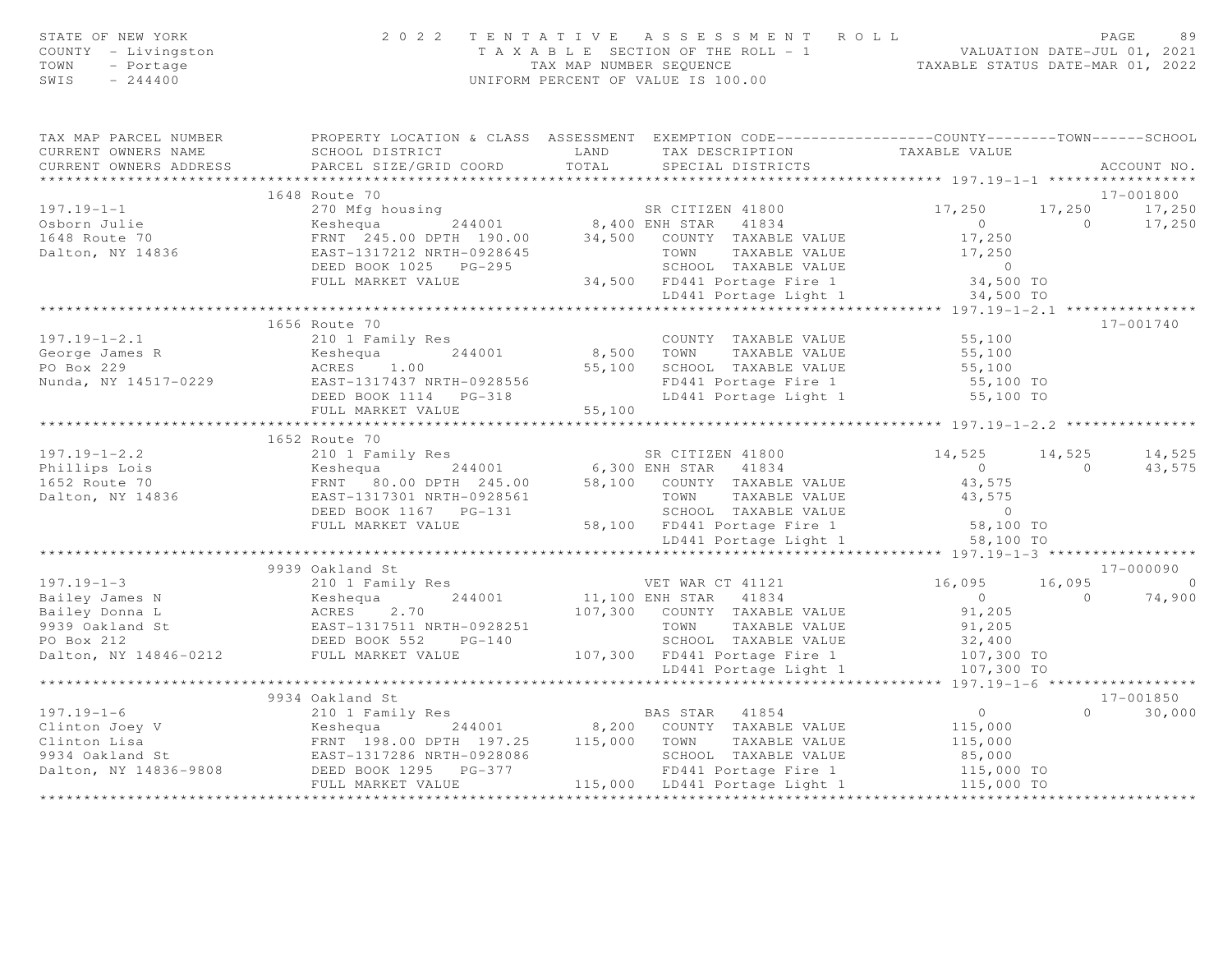| STATE OF NEW YORK<br>COUNTY - Livingston<br>TOWN<br>- Portage<br>$SWIS = 244400$                                                                                                                                                                                                                                                                                                                                  |                 |  |                                              |                            |
|-------------------------------------------------------------------------------------------------------------------------------------------------------------------------------------------------------------------------------------------------------------------------------------------------------------------------------------------------------------------------------------------------------------------|-----------------|--|----------------------------------------------|----------------------------|
| TAX MAP PARCEL NUMBER FROPERTY LOCATION & CLASS ASSESSMENT EXEMPTION CODE----------------COUNTY-------TOWN------SCHOOL                                                                                                                                                                                                                                                                                            |                 |  |                                              |                            |
| CURRENT OWNERS NAME<br>CURRENT OWNERS ADDRESS BARCEL SIZE/GRID COORD TOTAL SEECIAL DISTRICTS ACCOURT ACCOUNT ARABLE VALUE<br>TAX DESCRIPTION TAXABLE VALUE SEECURENT OWNERS ADDRESS PARCEL SIZE/GRID COORD TOTAL SPECIAL DISTRICTS                                                                                                                                                                                |                 |  |                                              | ACCOUNT NO.                |
|                                                                                                                                                                                                                                                                                                                                                                                                                   |                 |  |                                              |                            |
|                                                                                                                                                                                                                                                                                                                                                                                                                   |                 |  |                                              | 17-001690                  |
|                                                                                                                                                                                                                                                                                                                                                                                                                   |                 |  |                                              | $0 \t 30,000$              |
|                                                                                                                                                                                                                                                                                                                                                                                                                   |                 |  |                                              |                            |
|                                                                                                                                                                                                                                                                                                                                                                                                                   |                 |  |                                              |                            |
|                                                                                                                                                                                                                                                                                                                                                                                                                   |                 |  |                                              |                            |
|                                                                                                                                                                                                                                                                                                                                                                                                                   |                 |  |                                              |                            |
|                                                                                                                                                                                                                                                                                                                                                                                                                   |                 |  |                                              |                            |
|                                                                                                                                                                                                                                                                                                                                                                                                                   |                 |  |                                              |                            |
|                                                                                                                                                                                                                                                                                                                                                                                                                   | 9942 Oakland St |  |                                              |                            |
|                                                                                                                                                                                                                                                                                                                                                                                                                   |                 |  |                                              |                            |
|                                                                                                                                                                                                                                                                                                                                                                                                                   |                 |  |                                              |                            |
|                                                                                                                                                                                                                                                                                                                                                                                                                   |                 |  |                                              |                            |
|                                                                                                                                                                                                                                                                                                                                                                                                                   |                 |  |                                              |                            |
|                                                                                                                                                                                                                                                                                                                                                                                                                   |                 |  |                                              |                            |
| 197.19-1-7.2 $\begin{array}{l} 2001 \text{ Family Res} \\ \text{Robinson Mark A} \\ 1876 \text{ Foxhill Rd} \\ \text{Dalton, NY 14836} \\ \text{N1876 } \text{Foxhill Rd} \\ \text{L1876 } \text{Foxhill Rd} \\ \text{L1876 } \text{Fox} \\ \text{L1877 } \text{Cox} \\ \text{L1878 } \text{Cox} \\ \text{L1879 } \text{Cox} \\ \text{L1870 } \text{Cox} \\ \text{L1870 } \text{Cox} \\ \text{L1871 } \text{Cox}$ |                 |  |                                              |                            |
|                                                                                                                                                                                                                                                                                                                                                                                                                   | 9946 Oakland St |  |                                              | 17-001790                  |
|                                                                                                                                                                                                                                                                                                                                                                                                                   |                 |  |                                              | $0 \t 30,000$              |
|                                                                                                                                                                                                                                                                                                                                                                                                                   |                 |  |                                              |                            |
|                                                                                                                                                                                                                                                                                                                                                                                                                   |                 |  |                                              |                            |
|                                                                                                                                                                                                                                                                                                                                                                                                                   |                 |  |                                              |                            |
|                                                                                                                                                                                                                                                                                                                                                                                                                   |                 |  |                                              |                            |
|                                                                                                                                                                                                                                                                                                                                                                                                                   |                 |  |                                              |                            |
|                                                                                                                                                                                                                                                                                                                                                                                                                   |                 |  |                                              |                            |
|                                                                                                                                                                                                                                                                                                                                                                                                                   |                 |  |                                              | 17-000490<br>$0 \t 30,000$ |
|                                                                                                                                                                                                                                                                                                                                                                                                                   |                 |  |                                              |                            |
|                                                                                                                                                                                                                                                                                                                                                                                                                   |                 |  |                                              |                            |
|                                                                                                                                                                                                                                                                                                                                                                                                                   |                 |  |                                              |                            |
|                                                                                                                                                                                                                                                                                                                                                                                                                   |                 |  |                                              |                            |
|                                                                                                                                                                                                                                                                                                                                                                                                                   |                 |  |                                              |                            |
|                                                                                                                                                                                                                                                                                                                                                                                                                   |                 |  |                                              |                            |
|                                                                                                                                                                                                                                                                                                                                                                                                                   |                 |  | ************** 197.19-1-10.1 *************** |                            |
|                                                                                                                                                                                                                                                                                                                                                                                                                   | 9958 Oakland St |  |                                              | 17-002120                  |
|                                                                                                                                                                                                                                                                                                                                                                                                                   |                 |  |                                              |                            |
|                                                                                                                                                                                                                                                                                                                                                                                                                   |                 |  |                                              |                            |
|                                                                                                                                                                                                                                                                                                                                                                                                                   |                 |  |                                              |                            |
|                                                                                                                                                                                                                                                                                                                                                                                                                   |                 |  |                                              |                            |
|                                                                                                                                                                                                                                                                                                                                                                                                                   |                 |  |                                              |                            |
|                                                                                                                                                                                                                                                                                                                                                                                                                   |                 |  |                                              |                            |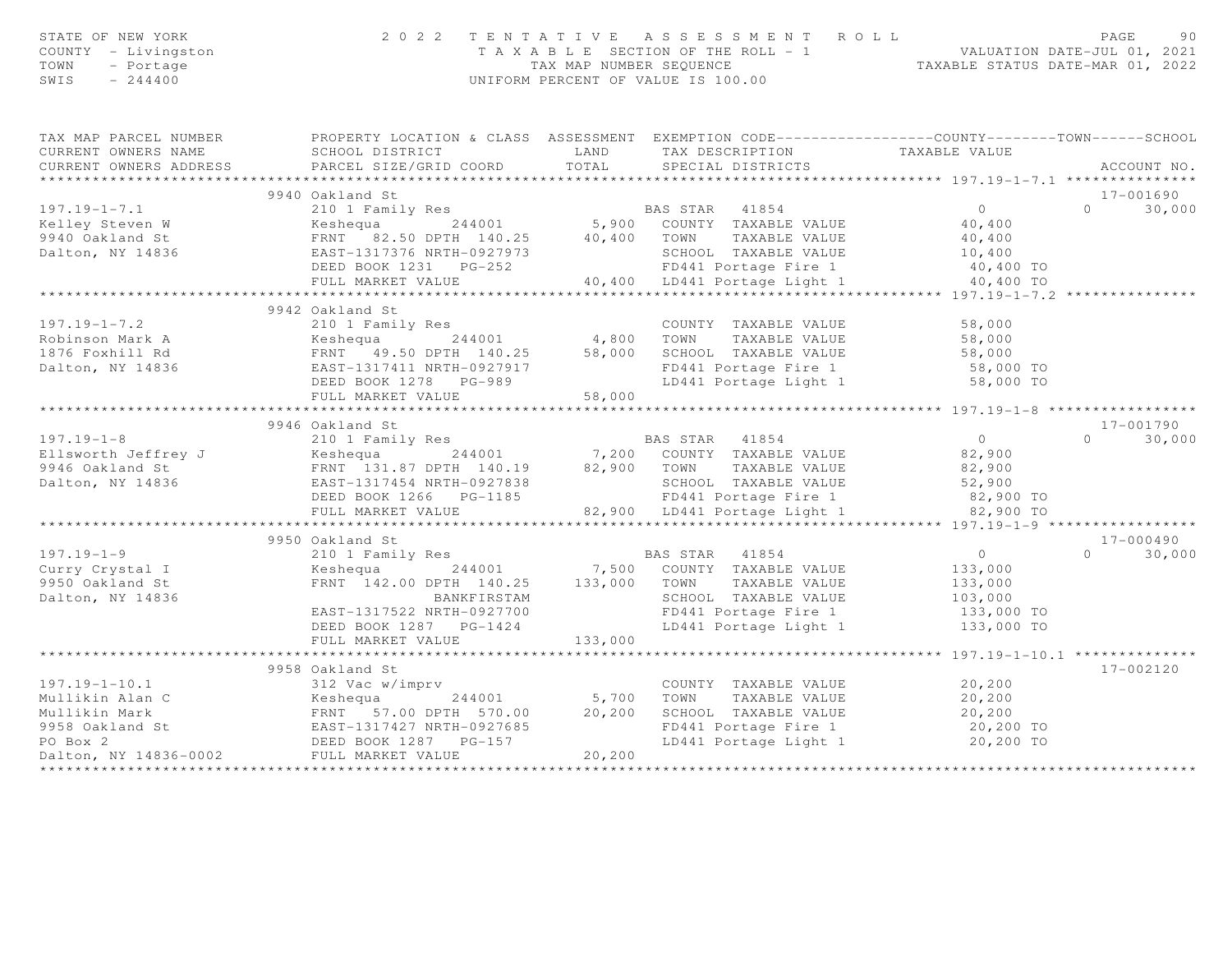| STATE OF NEW YORK<br>- Livingston<br>COUNTY<br>TOWN<br>- Portage<br>$-244400$<br>SWIS               | 2 0 2 2                                      | TENTATIVE<br>T A X A B L E<br>UNIFORM PERCENT OF VALUE IS 100.00 | A S S E S S M E N T A O L L<br>SECTION OF THE ROLL - 1<br>TAX MAP NUMBER SEQUENCE |                                                                              | -91<br>PAGE<br>VALUATION DATE-JUL 01, 2021<br>TAXABLE STATUS DATE-MAR 01, 2022 |
|-----------------------------------------------------------------------------------------------------|----------------------------------------------|------------------------------------------------------------------|-----------------------------------------------------------------------------------|------------------------------------------------------------------------------|--------------------------------------------------------------------------------|
| TAX MAP PARCEL NUMBER<br>CURRENT OWNERS NAME<br>CURRENT OWNERS ADDRESS FARCEL SIZE/GRID COORD TOTAL | PROPERTY LOCATION & CLASS<br>SCHOOL DISTRICT | ASSESSMENT<br>LAND                                               | TAX DESCRIPTION<br>SPECIAL DISTRICTS                                              | EXEMPTION CODE-----------------COUNTY-------TOWN-----SCHOOL<br>TAXABLE VALUE | ACCOUNT NO.                                                                    |
|                                                                                                     | Oakland St E                                 |                                                                  |                                                                                   |                                                                              |                                                                                |
| 197.19-1-11                                                                                         | 311 Res vac land                             |                                                                  | TAXABLE VALUE<br>COUNTY                                                           | 1,300                                                                        |                                                                                |
| Forrester Kenneth R                                                                                 | 244001<br>Keshequa                           | 1,300                                                            | TOWN<br>TAXABLE VALUE                                                             | 1,300                                                                        |                                                                                |
| PO Box 25                                                                                           | FRNT 172.86 DPTH 105.00                      | 1,300                                                            | SCHOOL<br>TAXABLE VALUE                                                           | 1,300                                                                        |                                                                                |
| Dalton, NY 14836                                                                                    | EAST-1317585 NRTH-0927929                    |                                                                  | FD441 Portage Fire 1                                                              | 1,300 TO                                                                     |                                                                                |
|                                                                                                     | FULL MARKET VALUE                            | 1,300                                                            | LD441 Portage Light 1                                                             | 1,300 TO                                                                     |                                                                                |
|                                                                                                     |                                              |                                                                  |                                                                                   |                                                                              |                                                                                |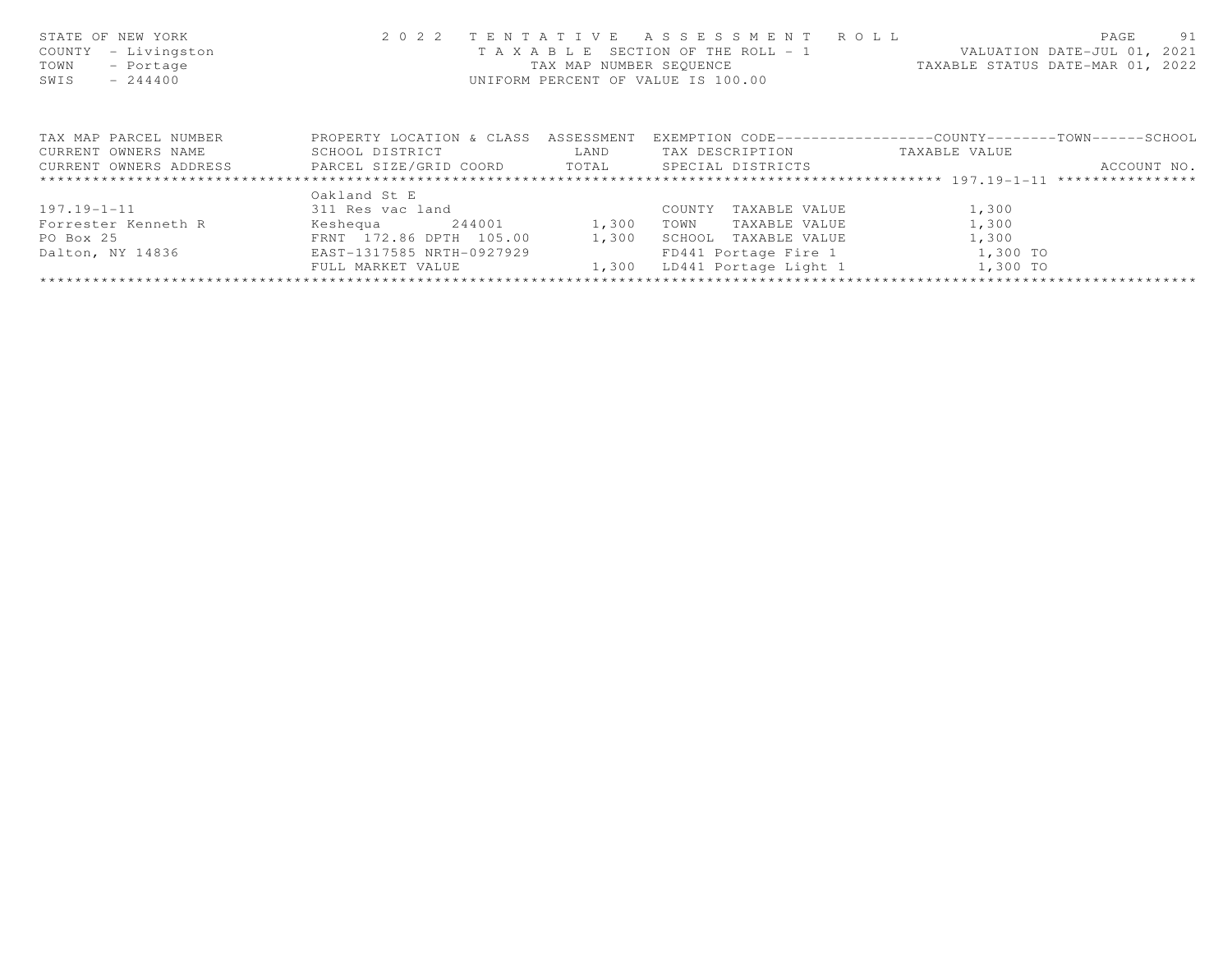|      | STATE OF NEW YORK   | 2022 TENTATIVE ASSESSMENT ROLL        |  |  |                                  |                        | PAGE | 92 |
|------|---------------------|---------------------------------------|--|--|----------------------------------|------------------------|------|----|
|      | COUNTY - Livingston | T A X A B L E SECTION OF THE ROLL - 1 |  |  | VALUATION DATE-JUL 01, 2021      |                        |      |    |
| TOWN | - Portage           | MAP SECTION - 197                     |  |  | TAXABLE STATUS DATE-MAR 01, 2022 |                        |      |    |
| SWIS | $-244400$           | $SUB - SECTION - 019$                 |  |  |                                  | RPS150/V04/L015        |      |    |
|      |                     | UNIFORM PERCENT OF VALUE IS 100.00    |  |  |                                  | CURRENT DATE 4/19/2022 |      |    |

# \*\*\* S P E C I A L D I S T R I C T S U M M A R Y \*\*\*

|      |                            | TOTAL EXTENSION | EXTENSION    | AD VALOREM   | EXEMPT | <b>TAXABLE</b> |
|------|----------------------------|-----------------|--------------|--------------|--------|----------------|
| CODE | DISTRICT NAME PARCELS TYPE |                 | <b>VALUE</b> | <b>VALUE</b> | AMOUNT | VALUE          |
|      |                            |                 |              |              |        |                |
|      | FD441 Portage Fire 1       | 11 TOTAL        |              | 705,800      |        | 705,800        |
|      | LD441 Portage Light        | 11 TOTAL        |              | 705,800      |        | 705,800        |

## \*\*\* S C H O O L D I S T R I C T S U M M A R Y \*\*\*

| CODE   | DISTRICT NAME | TOTAL<br>PARCELS | ASSESSED<br>LAND | ASSESSED<br>TOTAL | EXEMPT<br>AMOUNT | TOTAL<br>TAXABLE | STAR<br>AMOUNT | STAR<br>TAXABLE |
|--------|---------------|------------------|------------------|-------------------|------------------|------------------|----------------|-----------------|
| 244001 | Keshequa      | 11               | 74,900           | 705,800           | 31,775           | 674,025          | 255,725        | 418,300         |
|        | SUB-TOTAL     | 11               | 74,900           | 705,800           | 31,775           | 674,025          | 255,725        | 418,300         |
|        | TOTAL         | 11               | 74,900           | 705,800           | 31,775           | 674,025          | 255,725        | 418,300         |

## \*\*\* S Y S T E M C O D E S S U M M A R Y \*\*\*

## NO SYSTEM EXEMPTIONS AT THIS LEVEL

# \*\*\* E X E M P T I O N S U M M A R Y \*\*\*

| CODE  | DESCRIPTION | TOTAL<br>PARCELS | COUNTY | TOWN   | SCHOOL  |
|-------|-------------|------------------|--------|--------|---------|
| 41121 | VET WAR CT  |                  | 16,095 | 16,095 |         |
| 41800 | SR CITIZEN  |                  | 31,775 | 31,775 | 31,775  |
| 41834 | ENH STAR    |                  |        |        | 135,725 |
| 41854 | BAS STAR    |                  |        |        | 120,000 |
|       | TOTAL       | 10               | 47,870 | 47,870 | 287,500 |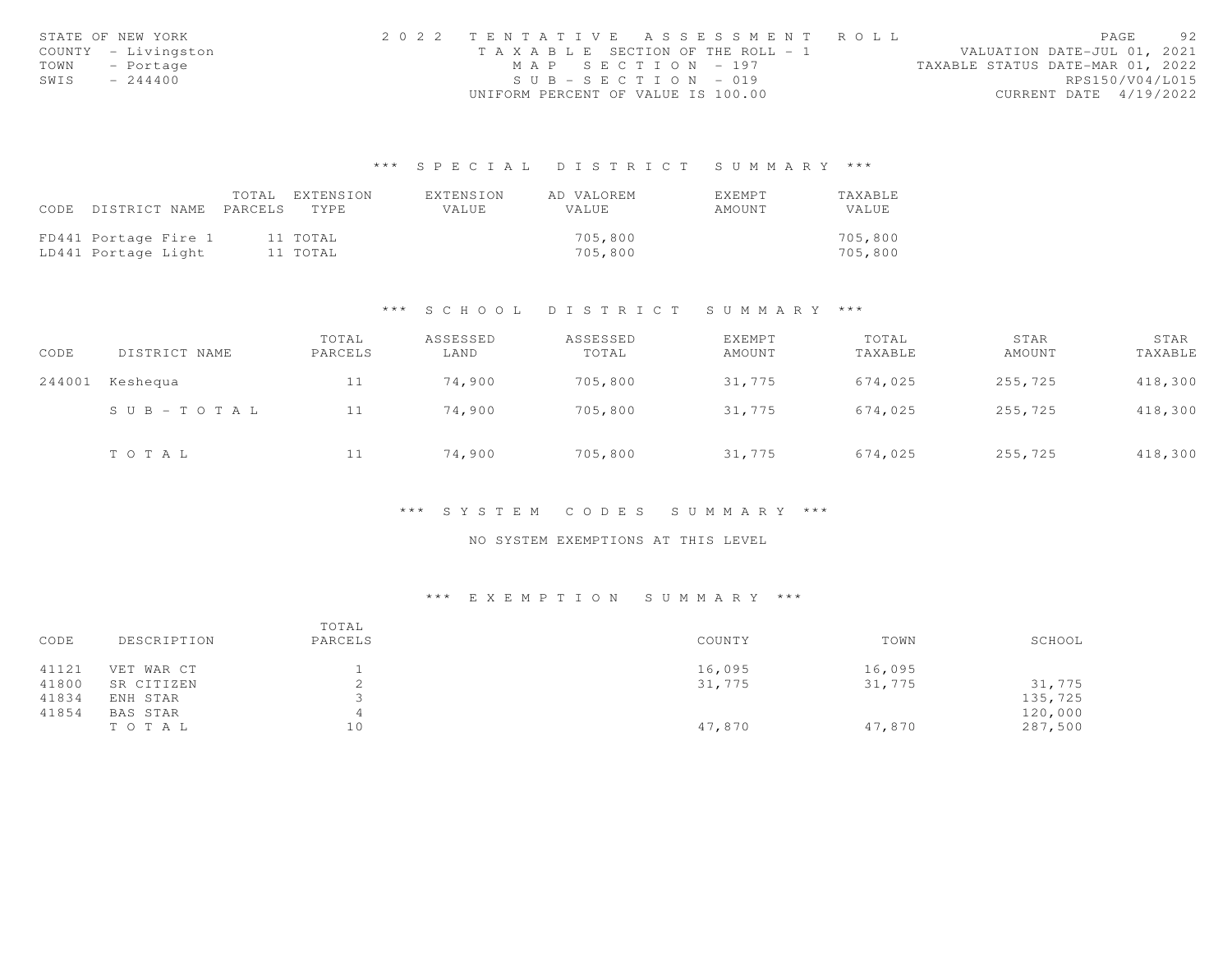| STATE OF NEW YORK   | 2022 TENTATIVE ASSESSMENT ROLL        | 93<br>PAGE                       |
|---------------------|---------------------------------------|----------------------------------|
| COUNTY - Livingston | T A X A B L E SECTION OF THE ROLL - 1 | VALUATION DATE-JUL 01, 2021      |
| TOWN - Portage      | MAP SECTION - 197                     | TAXABLE STATUS DATE-MAR 01, 2022 |
| $-244400$<br>SWIS   | $SUB - SECTION - 019$                 | RPS150/V04/L015                  |
|                     | UNIFORM PERCENT OF VALUE IS 100.00    | CURRENT DATE 4/19/2022           |

# \*\*\* G R A N D T O T A L S \*\*\*

| ROLL |                      | TOTAL   | ASSESSED | ASSESSED | TAXABLE | TAXABLE | TAXABLE | STAR    |
|------|----------------------|---------|----------|----------|---------|---------|---------|---------|
| SEC  | DESCRIPTION          | PARCELS | LAND     | TOTAL    | COUNTY  | TOWN    | SCHOOL  | TAXABLE |
|      | <b><i>AXABLE</i></b> |         | 74,900   | 705,800  | 657,930 | 657,930 | 674,025 | 418,300 |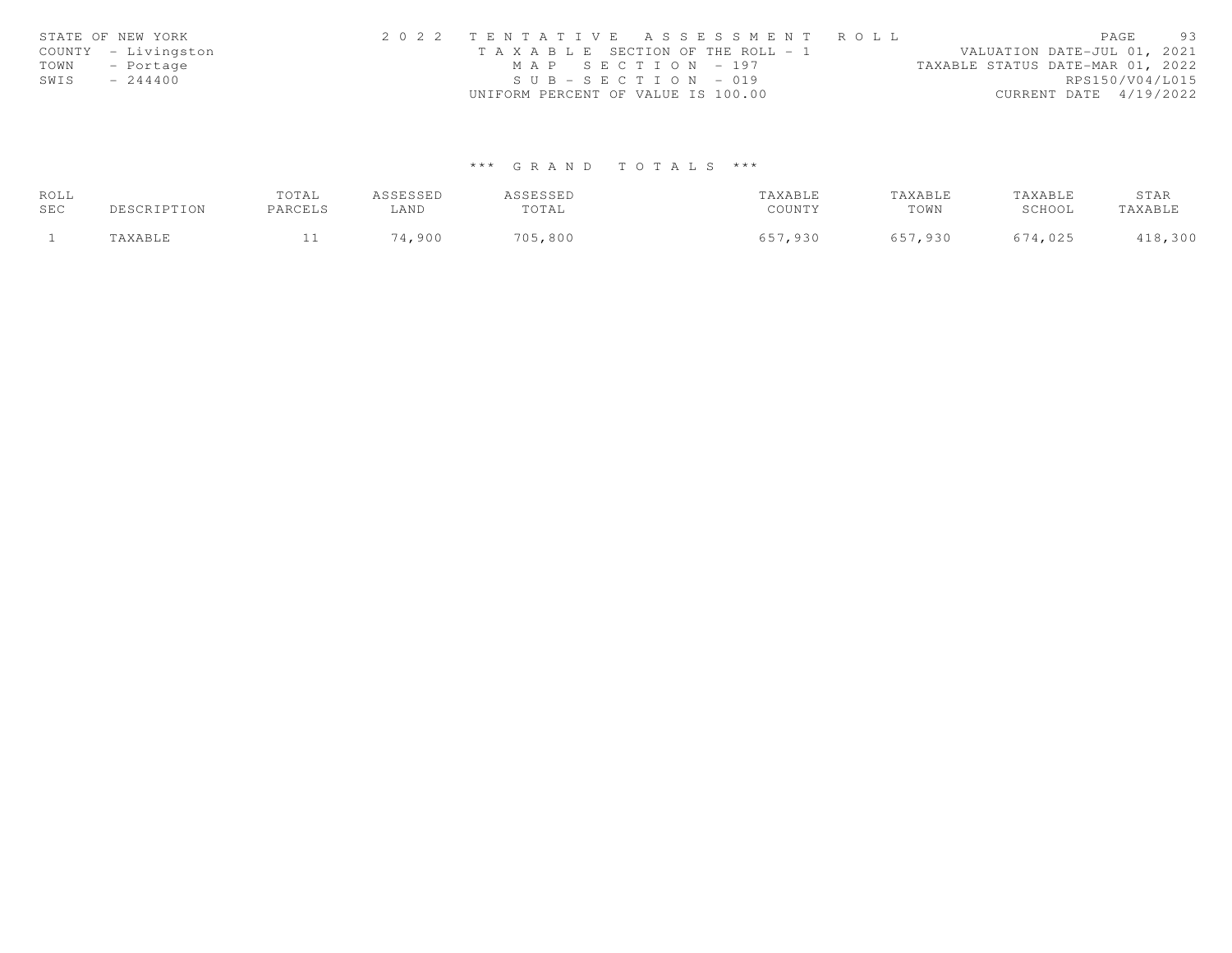| STATE OF NEW YORK<br>COUNTY - Livingston<br>TOWN<br>- Portage<br>$SWIS = 244400$ |                                                                           |                        | 2022 TENTATIVE ASSESSMENT ROLL<br>UNIFORM PERCENT OF VALUE IS 100.00  | PAGE<br>TAXABLE SECTION OF THE ROLL - 1<br>TAX MAP NUMBER SEQUENCE TAXABLE STATUS DATE-JUL 01, 2021<br>INIEOPM PERCENT OF VALUE IS 100.00 | 94 |
|----------------------------------------------------------------------------------|---------------------------------------------------------------------------|------------------------|-----------------------------------------------------------------------|-------------------------------------------------------------------------------------------------------------------------------------------|----|
| TAX MAP PARCEL NUMBER<br>CURRENT OWNERS NAME<br>CURRENT OWNERS ADDRESS           | SCHOOL DISTRICT<br>PARCEL SIZE/GRID COORD                                 | LAND<br>TOTAL          | TAX DESCRIPTION TAXABLE VALUE<br>SPECIAL DISTRICTS                    | PROPERTY LOCATION & CLASS ASSESSMENT EXEMPTION CODE----------------COUNTY-------TOWN------SCHOOL<br>ACCOUNT NO.                           |    |
|                                                                                  |                                                                           |                        |                                                                       |                                                                                                                                           |    |
| $205. -1 - 1$                                                                    | South River Rd<br>105 Vac farmland                                        |                        | COUNTY TAXABLE VALUE                                                  | 17-000420<br>33,400                                                                                                                       |    |
| Brown James F                                                                    | 244001 18,700 TOWN<br>Keshequa                                            |                        |                                                                       |                                                                                                                                           |    |
| 10809 Davis Rd                                                                   | ACRES 46.80                                                               |                        | 18,700 TOWN TAXABLE VALUE<br>33,400 SCHOOL TAXABLE VALUE              | 33,400<br>33,400                                                                                                                          |    |
| Hunt, NY 14846                                                                   |                                                                           |                        |                                                                       |                                                                                                                                           |    |
|                                                                                  | EAST-1294031 NRTH-0920837<br>DEED BOOK 875 PG-129<br>DEED BOOK 875 PG-129 |                        | AG003 Ag District #3 33,400 TO<br>FD441 Portage Fire 1 33,400 TO      |                                                                                                                                           |    |
|                                                                                  | FULL MARKET VALUE                                                         | 33,400                 |                                                                       |                                                                                                                                           |    |
|                                                                                  |                                                                           |                        |                                                                       | **************** 205.-1-2.1 ******************                                                                                            |    |
|                                                                                  | 223 Mudville Rd                                                           |                        |                                                                       | 17-002270                                                                                                                                 |    |
| $205. -1 - 2.1$                                                                  | 312 Vac w/imprv (COUNT)<br>Keshequa (244001 / 20,200 TOWN)                |                        | COUNTY TAXABLE VALUE                                                  | 33,800                                                                                                                                    |    |
| Ando Frederick Jr                                                                |                                                                           |                        |                                                                       | TAXABLE VALUE 33,800                                                                                                                      |    |
|                                                                                  |                                                                           |                        | 33,800 SCHOOL TAXABLE VALUE 33,800<br>FD441 Portage Fire 1 33,800 TO  |                                                                                                                                           |    |
|                                                                                  |                                                                           |                        |                                                                       |                                                                                                                                           |    |
| Hamburg, NY 14075                                                                | DEED BOOK 1268 PG-2752<br>FULL MARKET VALUE                               | 33,800                 |                                                                       |                                                                                                                                           |    |
|                                                                                  |                                                                           |                        |                                                                       |                                                                                                                                           |    |
|                                                                                  | South River Rd                                                            |                        |                                                                       |                                                                                                                                           |    |
| $205. - 1 - 2.2$                                                                 | 314 Rural vac<10                                                          |                        |                                                                       |                                                                                                                                           |    |
| Ando Frederick Jr                                                                | Keshequa                                                                  |                        | 0 COUNTY TAXABLE VALUE 5,700<br>244001 5,700 TOWN TAXABLE VALUE 5,700 |                                                                                                                                           |    |
| Ando Colleen                                                                     | ACRES 4.20<br>EAST-1296667 NRTH-0922409                                   |                        | 5,700 SCHOOL TAXABLE VALUE 5,700                                      |                                                                                                                                           |    |
| 5574 James Dr                                                                    |                                                                           |                        | FD441 Portage Fire 1                                                  | 5,700 TO                                                                                                                                  |    |
| Hamburg, NY 14075                                                                | DEED BOOK 1268 PG-2752                                                    |                        |                                                                       |                                                                                                                                           |    |
|                                                                                  | FULL MARKET VALUE                                                         | 5,700                  |                                                                       |                                                                                                                                           |    |
|                                                                                  |                                                                           |                        |                                                                       |                                                                                                                                           |    |
|                                                                                  | South River Rd                                                            |                        |                                                                       |                                                                                                                                           |    |
| $205. - 1 - 6.2$                                                                 | 323 Vacant rural                                                          |                        | COUNTY TAXABLE VALUE 125,000                                          |                                                                                                                                           |    |
| Graham Rodney J<br>126 Bailey Bd                                                 | Keshequa                                                                  |                        | 244001 125,000 TOWN TAXABLE VALUE<br>125,000 SCHOOL TAXABLE VALUE     | 125,000<br>125,000                                                                                                                        |    |
| 126 Bailey Rd<br>Hunt, NY 14846                                                  | ACRES 124.98<br>EAST-1294216 NRTH-0925297                                 |                        | AG003 Ag District #3                                                  |                                                                                                                                           |    |
|                                                                                  | DEED BOOK 1116 PG-27                                                      |                        | FD441 Portage Fire 1                                                  | 125,000 TO<br>125,000 TO                                                                                                                  |    |
|                                                                                  | FULL MARKET VALUE                                                         | 125,000                |                                                                       |                                                                                                                                           |    |
|                                                                                  |                                                                           |                        |                                                                       | ****************** 205.-1-6.11                                                                                                            |    |
|                                                                                  | South River Rd                                                            |                        |                                                                       |                                                                                                                                           |    |
| $205. - 1 - 6.11$                                                                | 323 Vacant rural                                                          |                        | COUNTY TAXABLE VALUE                                                  | 19,000                                                                                                                                    |    |
| Hesse Bruce D                                                                    | Keshequa 244001 19,000 TOWN                                               |                        |                                                                       | TAXABLE VALUE 19,000                                                                                                                      |    |
| Hesse Charlene B                                                                 | ACRES 19.82                                                               |                        | 19,000 SCHOOL TAXABLE VALUE                                           | 19,000                                                                                                                                    |    |
| 10067 S River Rd                                                                 | EAST-1295717 NRTH-0925010                                                 |                        | FD441 Portage Fire 1 19,000 TO                                        |                                                                                                                                           |    |
| Hunt, NY 14846                                                                   | DEED BOOK 655 PG-00309                                                    |                        |                                                                       |                                                                                                                                           |    |
|                                                                                  | FULL MARKET VALUE<br>* * * * * *                                          | 19,000<br>************ |                                                                       |                                                                                                                                           |    |
|                                                                                  | 10307 S River Rd                                                          |                        |                                                                       |                                                                                                                                           |    |
| $205. - 1 - 7.1$                                                                 | 312 Vac w/imprv                                                           |                        | COUNTY TAXABLE VALUE                                                  | 25,000                                                                                                                                    |    |
| Beardsley Michael J                                                              | 244001<br>Keshequa                                                        | 9,000                  | TOWN<br>TAXABLE VALUE                                                 | 25,000                                                                                                                                    |    |
| 60 Ossian St                                                                     | ACRES<br>2.10                                                             | 25,000                 | SCHOOL TAXABLE VALUE                                                  | 25,000                                                                                                                                    |    |
| Dansville, NY 14437                                                              | EAST-1297133 NRTH-0921827                                                 |                        | FD441 Portage Fire 1                                                  | 25,000 TO                                                                                                                                 |    |
|                                                                                  | DEED BOOK 1213<br>PG-238                                                  |                        |                                                                       |                                                                                                                                           |    |
|                                                                                  | FULL MARKET VALUE                                                         | 25,000                 |                                                                       |                                                                                                                                           |    |
|                                                                                  |                                                                           |                        |                                                                       |                                                                                                                                           |    |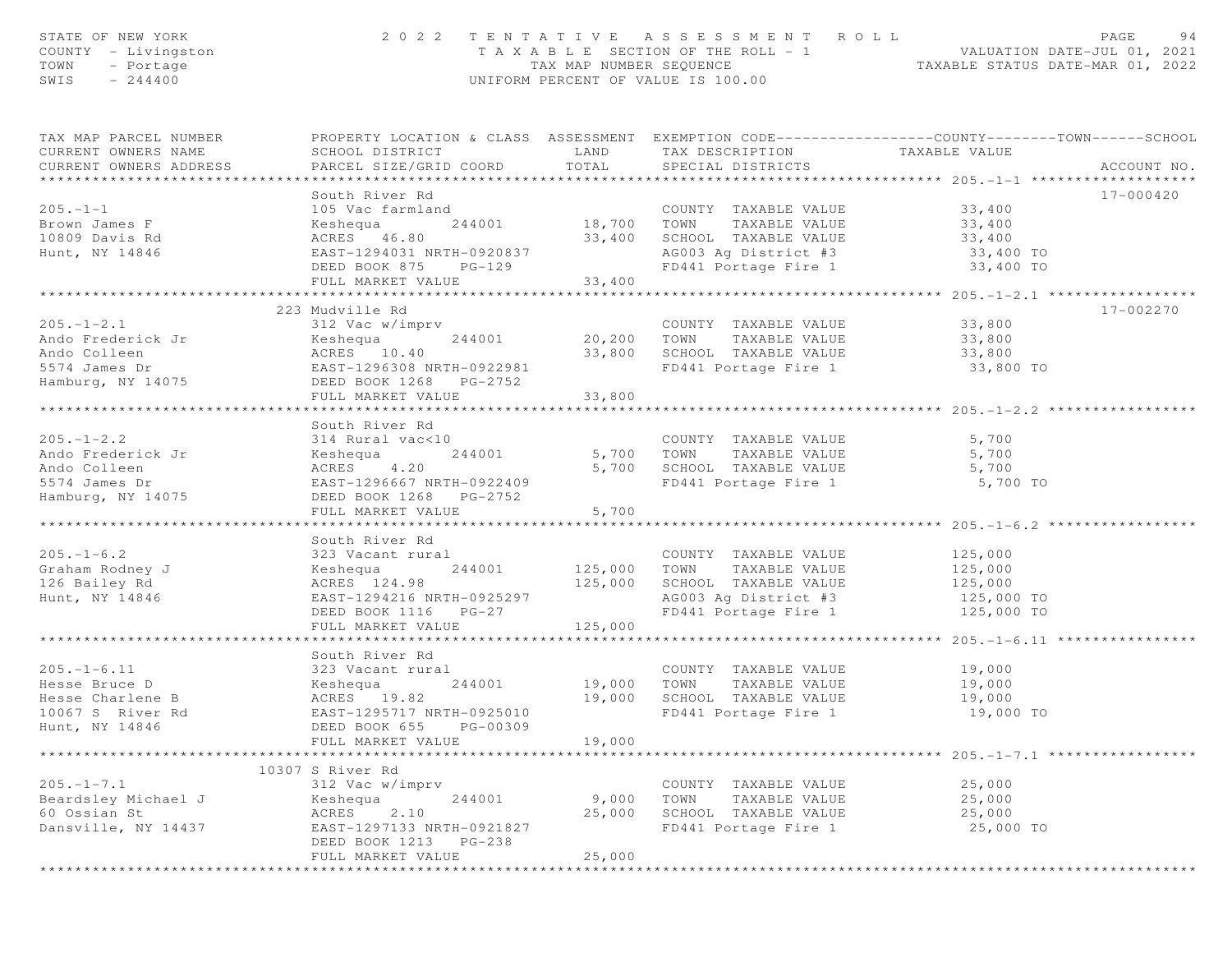| STATE OF NEW YORK<br>COUNTY - Livingston<br>- Portage<br>TOWN<br>$-244400$<br>SWIS                                         |                 | F A X A B L E SECTION OF THE ROLL -<br>TAX MAP NUMBER SEQUENCE<br>UNIFORM PERCENT OF VALUE IS 100.00 |                                |                                | $2 0 2 2  T EN T ATIVE AS SE S S M EN T R O LL\nTA X A B LE SECTION OF THE ROLL – 1\nVALUATION DATE–JUL 01, 2021$<br>TAX MAP NUMBER SEQUENCE TAXABLE STATUS DATE-MAR 01, 2022 |
|----------------------------------------------------------------------------------------------------------------------------|-----------------|------------------------------------------------------------------------------------------------------|--------------------------------|--------------------------------|-------------------------------------------------------------------------------------------------------------------------------------------------------------------------------|
| TAX MAP PARCEL NUMBER THE PROPERTY LOCATION & CLASS ASSESSMENT EXEMPTION CODE---------------COUNTY--------TOWN------SCHOOL |                 |                                                                                                      |                                |                                |                                                                                                                                                                               |
| CURRENT OWNERS NAME SCHOOL DISTRICT TAN LAND TAX DESCRIPTION TAXABLE VALUE                                                 |                 |                                                                                                      |                                |                                |                                                                                                                                                                               |
|                                                                                                                            |                 |                                                                                                      |                                |                                | ACCOUNT NO.                                                                                                                                                                   |
|                                                                                                                            |                 |                                                                                                      |                                |                                |                                                                                                                                                                               |
|                                                                                                                            | 326 Mudville Rd |                                                                                                      |                                |                                |                                                                                                                                                                               |
| 205.-1-8.21 323 Vacant rural                                                                                               |                 |                                                                                                      |                                | COUNTY TAXABLE VALUE 57,700    |                                                                                                                                                                               |
|                                                                                                                            |                 |                                                                                                      |                                | TOWN TAXABLE VALUE 57,700      |                                                                                                                                                                               |
|                                                                                                                            |                 |                                                                                                      |                                | SCHOOL TAXABLE VALUE 57,700    |                                                                                                                                                                               |
|                                                                                                                            |                 |                                                                                                      |                                | FD441 Portage Fire 1 57,700 TO |                                                                                                                                                                               |
| Wayland, NY 14572 DEED BOOK 1261 PG-1292                                                                                   |                 |                                                                                                      |                                |                                |                                                                                                                                                                               |
|                                                                                                                            |                 |                                                                                                      |                                |                                |                                                                                                                                                                               |
|                                                                                                                            |                 |                                                                                                      |                                |                                |                                                                                                                                                                               |
|                                                                                                                            | South River Rd  |                                                                                                      |                                |                                |                                                                                                                                                                               |
| $205 - 1 - 9$                                                                                                              |                 | 323 Vacant rural                                                                                     |                                | COUNTY TAXABLE VALUE 32,000    |                                                                                                                                                                               |
|                                                                                                                            |                 |                                                                                                      |                                | TOWN TAXABLE VALUE             | 32,000                                                                                                                                                                        |
| 126 Bailey Rd                   ACRES     32.01                       32,000                                               |                 |                                                                                                      |                                | SCHOOL TAXABLE VALUE           | 32,000                                                                                                                                                                        |
| Hunt, NY 14846 EAST-1295242 NRTH-0924905                                                                                   |                 |                                                                                                      |                                | AG003 Ag District #3 32,000 TO |                                                                                                                                                                               |
|                                                                                                                            |                 | DEED BOOK 1113 PG-205                                                                                | FD441 Portage Fire 1 32,000 TO |                                |                                                                                                                                                                               |
|                                                                                                                            |                 | FULL MARKET VALUE 32,000                                                                             |                                |                                |                                                                                                                                                                               |
|                                                                                                                            |                 |                                                                                                      |                                |                                |                                                                                                                                                                               |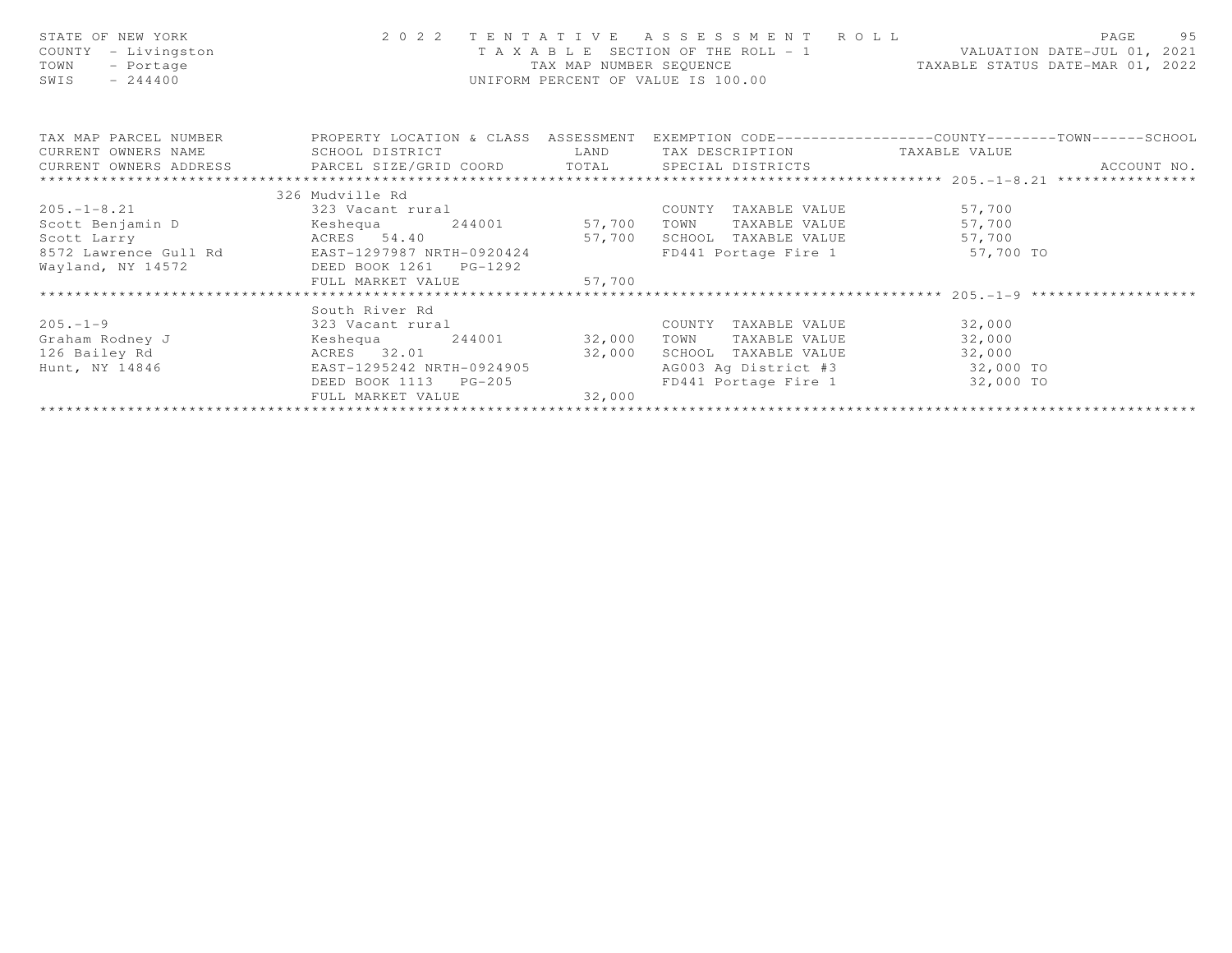|      | STATE OF NEW YORK   |                                       |                       |  | 2022 TENTATIVE ASSESSMENT ROLL |                                  |                        | PAGE | 96 |
|------|---------------------|---------------------------------------|-----------------------|--|--------------------------------|----------------------------------|------------------------|------|----|
|      | COUNTY - Livingston | T A X A B L E SECTION OF THE ROLL - 1 |                       |  |                                | VALUATION DATE-JUL 01, 2021      |                        |      |    |
|      | TOWN - Portage      |                                       | MAP SECTION - 205     |  |                                | TAXABLE STATUS DATE-MAR 01, 2022 |                        |      |    |
| SWIS | $-244400$           |                                       | $SUB - SECTION - 000$ |  |                                |                                  | RPS150/V04/L015        |      |    |
|      |                     | UNIFORM PERCENT OF VALUE IS 100.00    |                       |  |                                |                                  | CURRENT DATE 4/19/2022 |      |    |

# \*\*\* S P E C I A L D I S T R I C T S U M M A R Y \*\*\*

|                                 | TOTAL EXTENSION | EXTENSION | AD VALOREM | <b>EXEMPT</b> | <b>TAXABLE</b> |
|---------------------------------|-----------------|-----------|------------|---------------|----------------|
| CODE DISTRICT NAME PARCELS TYPE |                 | VALUE     | VALUE      | AMOUNT        | VALUE          |
|                                 |                 |           |            |               |                |
| AG003 Ag District #3            | 3 TOTAL         |           | 190,400    |               | 190,400        |
| FD441 Portage Fire 1            | 8 TOTAL         |           | 331,600    |               | 331,600        |

## \*\*\* S C H O O L D I S T R I C T S U M M A R Y \*\*\*

| CODE   | DISTRICT NAME | TOTAL<br>PARCELS | ASSESSED<br>LAND | ASSESSED<br>TOTAL | EXEMPT<br>AMOUNT | TOTAL<br>TAXABLE | STAR<br>AMOUNT | STAR<br>TAXABLE |
|--------|---------------|------------------|------------------|-------------------|------------------|------------------|----------------|-----------------|
| 244001 | Keshequa      | 8                | 287,300          | 331,600           |                  | 331,600          |                | 331,600         |
|        | SUB-TOTAL     | 8                | 287,300          | 331,600           |                  | 331,600          |                | 331,600         |
|        | TOTAL         | 8                | 287,300          | 331,600           |                  | 331,600          |                | 331,600         |

#### \*\*\* S Y S T E M C O D E S S U M M A R Y \*\*\*

#### NO SYSTEM EXEMPTIONS AT THIS LEVEL

# \*\*\* E X E M P T I O N S U M M A R Y \*\*\*

#### NO EXEMPTIONS AT THIS LEVEL

## \*\*\* G R A N D T O T A L S \*\*\*

| ROLL |             | TOTAL   | ASSESSED | <b>ASSESSED</b> | TAXABLE | TAXABLE | TAXABLE | STAR    |
|------|-------------|---------|----------|-----------------|---------|---------|---------|---------|
| SEC  | DESCRIPTION | PARCELS | LAND     | TOTAL           | COUNTY  | TOWN    | SCHOOL  | TAXABLE |
|      | TAXABLE     |         | 287,300  | 331,600         | 331,600 | 331,600 | 331,600 | 331,600 |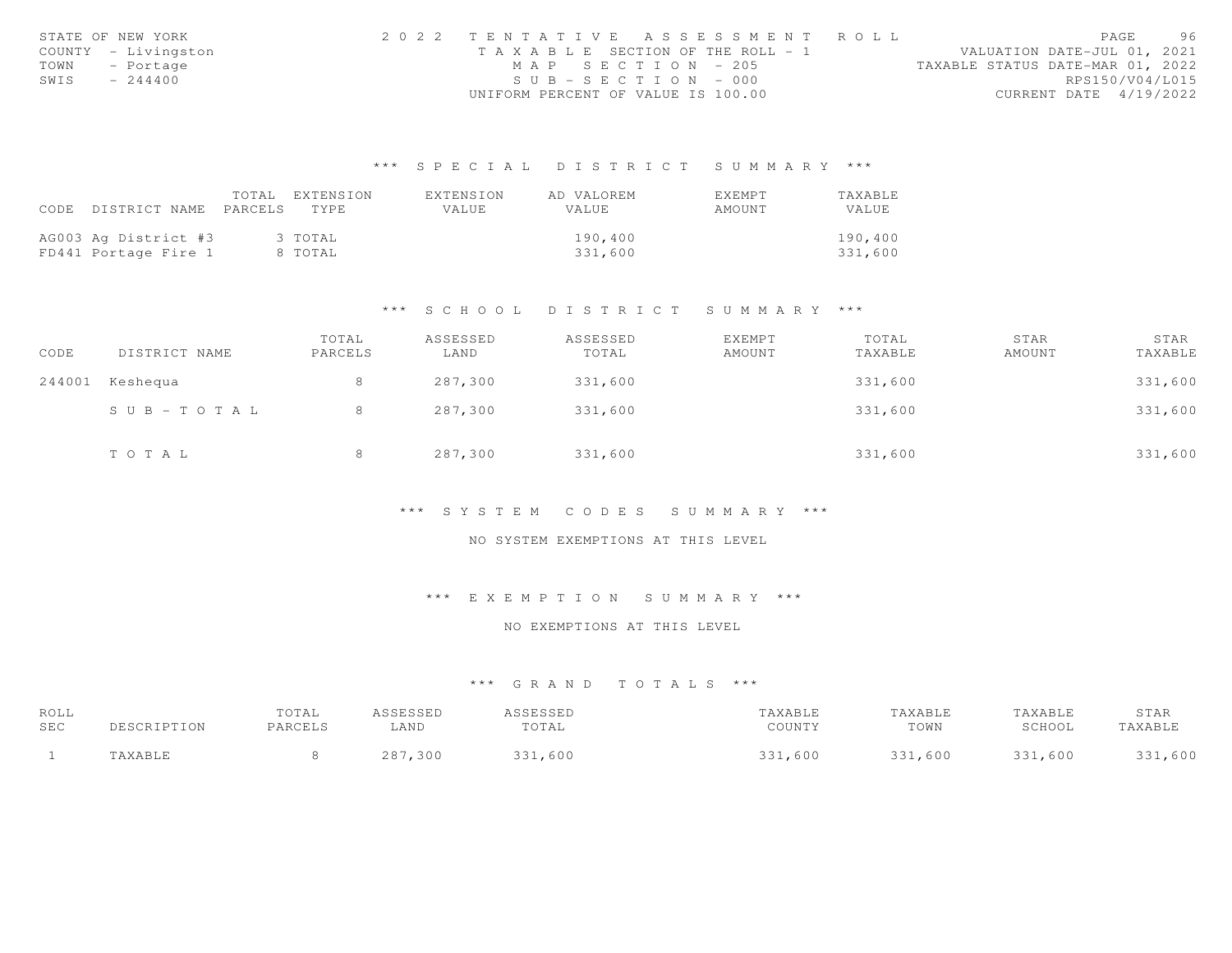| STATE OF NEW YORK<br>COUNTY - Livingston<br>TOWN<br>- Portage<br>SWIS $-244400$                                                                                                                                                                                               |                                                           |                           | 2022 TENTATIVE ASSESSMENT ROLL<br>T A X A B L E SECTION OF THE ROLL - 1 WALUATION DATE-JUL 01, 2021<br>TAX MAP NUMBER SEQUENCE TAXABLE STATUS DATE-MAR 01, 2022<br>UNIFORM PERCENT OF VALUE IS 100.00 |               |          | PAGE<br>97  |
|-------------------------------------------------------------------------------------------------------------------------------------------------------------------------------------------------------------------------------------------------------------------------------|-----------------------------------------------------------|---------------------------|-------------------------------------------------------------------------------------------------------------------------------------------------------------------------------------------------------|---------------|----------|-------------|
| TAX MAP PARCEL NUMBER THE PROPERTY LOCATION & CLASS ASSESSMENT EXEMPTION CODE---------------COUNTY-------TOWN------SCHOOL                                                                                                                                                     |                                                           |                           |                                                                                                                                                                                                       |               |          |             |
| CURRENT OWNERS NAME                                                                                                                                                                                                                                                           |                                                           |                           |                                                                                                                                                                                                       |               |          |             |
| CURRENT OWNERS ADDRESS                                                                                                                                                                                                                                                        |                                                           |                           |                                                                                                                                                                                                       |               |          | ACCOUNT NO. |
|                                                                                                                                                                                                                                                                               | South River Rd                                            |                           |                                                                                                                                                                                                       |               |          | 17-002370   |
|                                                                                                                                                                                                                                                                               |                                                           |                           |                                                                                                                                                                                                       |               |          |             |
|                                                                                                                                                                                                                                                                               |                                                           |                           |                                                                                                                                                                                                       |               |          |             |
|                                                                                                                                                                                                                                                                               |                                                           |                           |                                                                                                                                                                                                       |               |          |             |
|                                                                                                                                                                                                                                                                               | DEED BOOK 1256 PG-979                                     |                           |                                                                                                                                                                                                       |               |          |             |
|                                                                                                                                                                                                                                                                               | FULL MARKET VALUE                                         | 13,200                    |                                                                                                                                                                                                       |               |          |             |
|                                                                                                                                                                                                                                                                               | ****************************                              | * * * * * * * * * * * * * |                                                                                                                                                                                                       |               |          |             |
|                                                                                                                                                                                                                                                                               | 10068 South River Rd                                      |                           |                                                                                                                                                                                                       |               |          | 17-002281   |
|                                                                                                                                                                                                                                                                               |                                                           |                           |                                                                                                                                                                                                       |               |          |             |
|                                                                                                                                                                                                                                                                               |                                                           |                           |                                                                                                                                                                                                       |               |          |             |
|                                                                                                                                                                                                                                                                               |                                                           |                           |                                                                                                                                                                                                       |               |          |             |
|                                                                                                                                                                                                                                                                               |                                                           |                           |                                                                                                                                                                                                       |               |          |             |
|                                                                                                                                                                                                                                                                               |                                                           |                           |                                                                                                                                                                                                       |               |          |             |
|                                                                                                                                                                                                                                                                               |                                                           |                           |                                                                                                                                                                                                       |               |          |             |
|                                                                                                                                                                                                                                                                               | 10020 Pennycook Rd                                        |                           |                                                                                                                                                                                                       |               |          |             |
| 206.-1-2.12<br>Perry Wendy S<br>Perry Wendy S<br>254,000<br>254,000<br>254,000<br>254,000<br>254,000<br>254,000<br>254,000<br>254,000<br>254,000<br>254,000<br>254,000<br>254,000<br>254,000<br>254,000<br>254,000<br>254,000<br>254,000<br>254,000<br>254,000<br>254,000<br> |                                                           |                           |                                                                                                                                                                                                       |               | $\Omega$ | 30,000      |
|                                                                                                                                                                                                                                                                               |                                                           |                           |                                                                                                                                                                                                       |               |          |             |
|                                                                                                                                                                                                                                                                               |                                                           |                           |                                                                                                                                                                                                       |               |          |             |
|                                                                                                                                                                                                                                                                               |                                                           |                           |                                                                                                                                                                                                       |               |          |             |
|                                                                                                                                                                                                                                                                               |                                                           |                           |                                                                                                                                                                                                       |               |          |             |
|                                                                                                                                                                                                                                                                               |                                                           |                           |                                                                                                                                                                                                       |               |          |             |
|                                                                                                                                                                                                                                                                               |                                                           |                           |                                                                                                                                                                                                       |               |          |             |
|                                                                                                                                                                                                                                                                               |                                                           |                           |                                                                                                                                                                                                       |               |          |             |
|                                                                                                                                                                                                                                                                               |                                                           |                           |                                                                                                                                                                                                       |               |          |             |
|                                                                                                                                                                                                                                                                               |                                                           |                           |                                                                                                                                                                                                       |               |          |             |
|                                                                                                                                                                                                                                                                               |                                                           |                           |                                                                                                                                                                                                       |               |          |             |
|                                                                                                                                                                                                                                                                               |                                                           |                           |                                                                                                                                                                                                       |               |          |             |
|                                                                                                                                                                                                                                                                               |                                                           |                           |                                                                                                                                                                                                       |               |          |             |
|                                                                                                                                                                                                                                                                               | South River Rd                                            |                           |                                                                                                                                                                                                       |               |          |             |
|                                                                                                                                                                                                                                                                               |                                                           |                           |                                                                                                                                                                                                       | 84,208 84,208 |          | 84,208      |
|                                                                                                                                                                                                                                                                               |                                                           |                           |                                                                                                                                                                                                       | 20,392        |          |             |
|                                                                                                                                                                                                                                                                               |                                                           |                           |                                                                                                                                                                                                       | 20,392        |          |             |
|                                                                                                                                                                                                                                                                               |                                                           |                           |                                                                                                                                                                                                       |               |          |             |
| Pike, $NY$ 14130                                                                                                                                                                                                                                                              |                                                           |                           |                                                                                                                                                                                                       |               |          |             |
|                                                                                                                                                                                                                                                                               | FULL MARKET VALUE 104,600 FD441 Portage Fire 1 104,600 TO |                           |                                                                                                                                                                                                       |               |          |             |
| MAY BE SUBJECT TO PAYMENT<br>UNDER AGDIST LAW TIL 2026<br>*********************                                                                                                                                                                                               |                                                           |                           |                                                                                                                                                                                                       |               |          |             |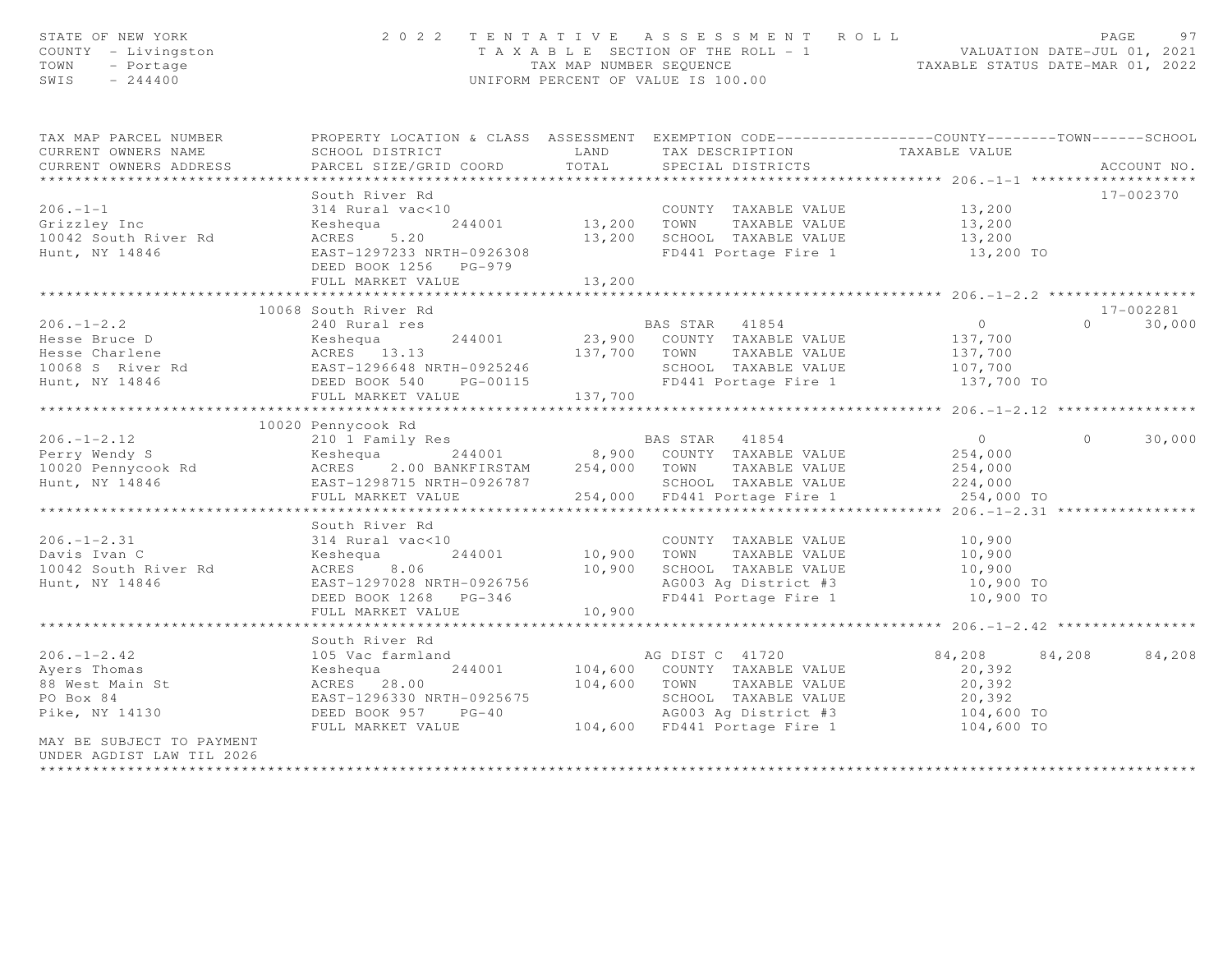| STATE OF NEW YORK<br>COUNTY - Livingston<br>TOWN<br>- Portage<br>SWIS<br>$-244400$                   |                                                                                                                                                            | TAX MAP NUMBER SEQUENCE     | 2022 TENTATIVE ASSESSMENT ROLL<br>T A X A B L E SECTION OF THE ROLL - 1<br>UNIFORM PERCENT OF VALUE IS 100.00                                                 | VALUATION DATE-JUL 01, 2021<br>TAXABLE STATUS DATE-MAR 01, 2022       | PAGE<br>98               |
|------------------------------------------------------------------------------------------------------|------------------------------------------------------------------------------------------------------------------------------------------------------------|-----------------------------|---------------------------------------------------------------------------------------------------------------------------------------------------------------|-----------------------------------------------------------------------|--------------------------|
| TAX MAP PARCEL NUMBER<br>CURRENT OWNERS NAME                                                         | PROPERTY LOCATION & CLASS ASSESSMENT EXEMPTION CODE----------------COUNTY-------TOWN------SCHOOL<br>SCHOOL DISTRICT                                        | LAND                        | TAX DESCRIPTION                                                                                                                                               | TAXABLE VALUE                                                         |                          |
| CURRENT OWNERS ADDRESS<br>***********************                                                    | PARCEL SIZE/GRID COORD                                                                                                                                     | TOTAL                       | SPECIAL DISTRICTS                                                                                                                                             |                                                                       | ACCOUNT NO.              |
|                                                                                                      | 10090 Pennycook Rd                                                                                                                                         |                             |                                                                                                                                                               |                                                                       |                          |
| $206. -1 - 2.112$<br>Grosse Christopher J<br>10090 Pennycook Rd<br>Hunt, NY 14846                    | 210 1 Family Res<br>244001<br>Keshequa<br>ACRES<br>3.75<br>EAST-1298808 NRTH-0925991<br>DEED BOOK 1277 PG-2978                                             | 131,600 TOWN                | BAS STAR 41854<br>11,200 COUNTY TAXABLE VALUE<br>TAXABLE VALUE<br>SCHOOL TAXABLE VALUE<br>FD441 Portage Fire 1                                                | $\overline{0}$<br>131,600<br>131,600<br>101,600<br>131,600 TO         | 30,000<br>$\circ$        |
|                                                                                                      | FULL MARKET VALUE                                                                                                                                          | 131,600                     |                                                                                                                                                               |                                                                       |                          |
|                                                                                                      |                                                                                                                                                            |                             |                                                                                                                                                               |                                                                       |                          |
| $206. - 1 - 2.118$<br>Avers Thomas E<br>Ayers Cameron<br>88 W Main St<br>PO Box 84<br>Pike, NY 14130 | Pennycook Rd<br>105 Vac farmland<br>244001<br>Keshequa<br>ACRES 23.70<br>EAST-1300245 NRTH-0924941<br>DEED BOOK 869 PG-60<br>FULL MARKET VALUE             |                             | AG DIST C 41720<br>86,500 COUNTY TAXABLE VALUE<br>86,500 TOWN<br>TAXABLE VALUE<br>SCHOOL TAXABLE VALUE<br>AG003 Aq District #3<br>86,500 FD441 Portage Fire 1 | 71,651 71,651<br>14,849<br>14,849<br>14,849<br>86,500 TO<br>86,500 TO | 71,651                   |
| MAY BE SUBJECT TO PAYMENT<br>UNDER AGDIST LAW TIL 2026                                               | 10075 South River Rd                                                                                                                                       |                             | 56 PCT OF VALUE USED FOR EXEMPTION PURPOSES                                                                                                                   |                                                                       | 172280                   |
| $206. - 1 - 2.119$                                                                                   | 241 Rural res&aq                                                                                                                                           |                             | VET COM CT 41131                                                                                                                                              | 34,160                                                                | $\overline{0}$<br>34,160 |
| Howell Esther D                                                                                      | Keshequa                                                                                                                                                   |                             | 244001 116,700 VET DIS CT 41141                                                                                                                               | 68,320                                                                | 68,320<br>$\overline{0}$ |
| 10075 S River Rd                                                                                     | ACRES 80.10                                                                                                                                                |                             | 244,000 AG DIST C 41720                                                                                                                                       | 55,995                                                                | 55,995<br>55,995         |
| Hunt, NY 14846                                                                                       | EAST-1298223 NRTH-0926129                                                                                                                                  |                             | ENH STAR 41834                                                                                                                                                | $\overline{0}$                                                        | 74,900<br>$\overline{0}$ |
| MAY BE SUBJECT TO PAYMENT<br>UNDER AGDIST LAW TIL 2026                                               | FULL MARKET VALUE                                                                                                                                          |                             | 244,000 COUNTY TAXABLE VALUE<br>TOWN<br>TAXABLE VALUE<br>SCHOOL TAXABLE VALUE<br>AG003 Ag District #3<br>FD441 Portage Fire 1                                 | 85,525<br>85,525<br>113,105<br>244,000 TO<br>244,000 TO               |                          |
|                                                                                                      |                                                                                                                                                            |                             |                                                                                                                                                               |                                                                       |                          |
| $206. -1 - 2.120$<br>Davis Ivan C<br>10042 South River Rd<br>Hunt, NY 14846                          | 10042 South River Rd<br>210 1 Family Res<br>244001<br>Keshequa<br>ACRES<br>2.80<br>EAST-1297482 NRTH-0926703<br>DEED BOOK 1268 PG-346<br>FULL MARKET VALUE | 9,900<br>155,000<br>155,000 | COUNTY TAXABLE VALUE<br>TOWN<br>TAXABLE VALUE<br>SCHOOL TAXABLE VALUE<br>FD441 Portage Fire 1                                                                 | 155,000<br>155,000<br>155,000<br>155,000 TO                           |                          |
|                                                                                                      |                                                                                                                                                            |                             |                                                                                                                                                               |                                                                       |                          |
| $206. - 1 - 2.121$<br>Davis Ivan C<br>10042 South River Rd<br>Hunt, NY 14846                         | 10042 South River Rd<br>485 >luse sm bld<br>244001<br>Keshequa<br>ACRES 1.94<br>EAST-1297734 NRTH-0926876                                                  | 16,500<br>130,000           | COUNTY TAXABLE VALUE<br>TOWN<br>TAXABLE VALUE<br>SCHOOL TAXABLE VALUE<br>FD441 Portage Fire 1                                                                 | 130,000<br>130,000<br>130,000<br>130,000 TO                           |                          |
|                                                                                                      | DEED BOOK 732<br>PG-00147<br>FULL MARKET VALUE<br>* * * * * * * * * * * * * * * * * * *                                                                    | 130,000<br>*************    |                                                                                                                                                               |                                                                       |                          |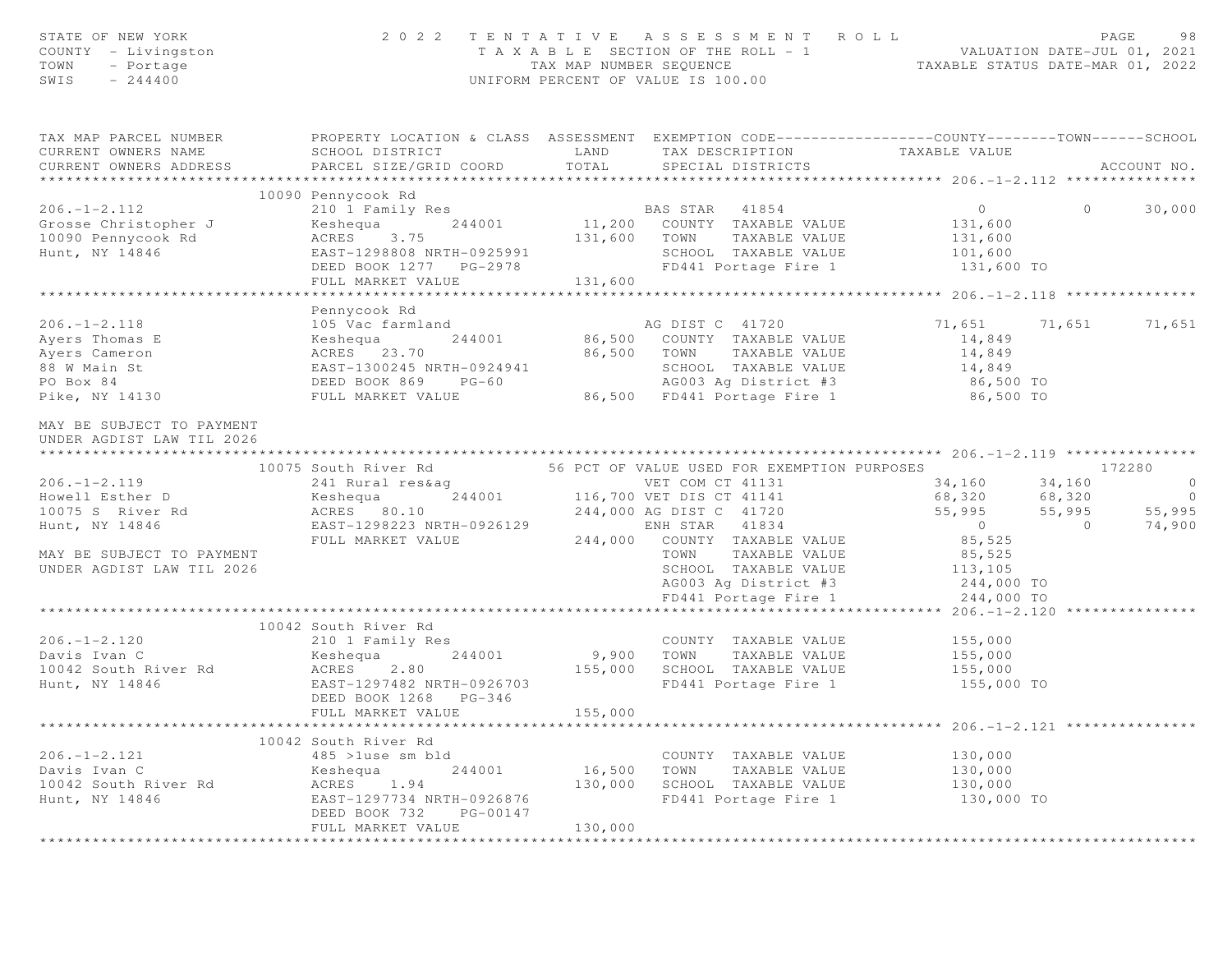| STATE OF NEW YORK<br>COUNTY - Livingston<br>TOWN<br>- Portage<br>$-244400$<br>SWIS                                                 |                                                                                                                                               |               | 2022 TENTATIVE ASSESSMENT ROLL<br>T A X A B L E SECTION OF THE ROLL - 1 VALUATION DATE-JUL 01, 2021<br>TAX MAP NUMBER SEQUENCE TAXABLE STATUS DATE-MAR 01, 2022<br>UNIFORM PERCENT OF VALUE IS 100.00 |                                                                   |         | PAGE<br>99                   |
|------------------------------------------------------------------------------------------------------------------------------------|-----------------------------------------------------------------------------------------------------------------------------------------------|---------------|-------------------------------------------------------------------------------------------------------------------------------------------------------------------------------------------------------|-------------------------------------------------------------------|---------|------------------------------|
| TAX MAP PARCEL NUMBER<br>CURRENT OWNERS NAME<br>CURRENT OWNERS ADDRESS                                                             | PROPERTY LOCATION & CLASS ASSESSMENT EXEMPTION CODE----------------COUNTY-------TOWN------SCHOOL<br>SCHOOL DISTRICT<br>PARCEL SIZE/GRID COORD | LAND<br>TOTAL | TAX DESCRIPTION<br>SPECIAL DISTRICTS                                                                                                                                                                  | TAXABLE VALUE                                                     |         | ACCOUNT NO.                  |
|                                                                                                                                    | South River Rd                                                                                                                                |               |                                                                                                                                                                                                       |                                                                   |         |                              |
| $206. - 1 - 2.412$<br>73 Main Street Associates<br>175 VanDyke St<br>Brooklyn, NY 11231                                            | 105 Vac farmland<br>244001<br>Keshequa<br>ACRES 114.10<br>EAST-1296176 NRTH-0926492                                                           | 475,000       | AG DIST C 41720<br>475,000 COUNTY TAXABLE VALUE<br>TOWN<br>TAXABLE VALUE<br>SCHOOL TAXABLE VALUE                                                                                                      | 365,900<br>109,100<br>109,100<br>109, 100                         | 365,900 | 365,900                      |
| MAY BE SUBJECT TO PAYMENT<br>UNDER AGDIST LAW TIL 2026                                                                             | DEED BOOK 1292 PG-2462 AG003 Ag District #3<br>FULL MARKET VALUE 475,000 FD441 Portage Fire 1                                                 |               | AG003 Ag District #3 475,000 TO                                                                                                                                                                       | 475,000 TO                                                        |         |                              |
|                                                                                                                                    |                                                                                                                                               |               |                                                                                                                                                                                                       |                                                                   |         |                              |
| $206. - 1 - 3.1$<br>Ayers Thomas E<br>Gillette Douglas<br>88 West Main St<br>PO Box 84<br>PO Box 84<br>PO Box 84<br>Pike, NY 14130 | Stilson Rd<br>105 Vac farmland<br>EAST-1299786 NRTH-0926097<br>DEED BOOK 1253 PG-714<br>FULL MARKET VALUE                                     |               | AG DIST C 41720<br>244001 184,000 COUNTY TAXABLE VALUE<br>184,000 TOWN TAXABLE VALUE<br>SCHOOL TAXABLE VALUE<br>PG-714 MG003 Ag District #3<br>184,000 FD441 Portage Fire 1                           | 146,535<br>37,465<br>37,465<br>37,465<br>184,000 TO<br>184,000 TO |         | 17-002050<br>146,535 146,535 |
| MAY BE SUBJECT TO PAYMENT<br>UNDER AGDIST LAW TIL 2026                                                                             | Robinson Rd                                                                                                                                   |               |                                                                                                                                                                                                       |                                                                   |         | 17-002040                    |
| $206. -1 - 4.1$                                                                                                                    | 105 Vac farmland                                                                                                                              |               | AG DIST C 41720                                                                                                                                                                                       | 59,873 59,873                                                     |         | 59,873                       |
| Ayers Thomas E<br>Gillette Douglas                                                                                                 | Keshequa<br>ACRES 28.40                                                                                                                       |               | 244001 80,100 COUNTY TAXABLE VALUE<br>80,100 TOWN TAXABLE VALUE                                                                                                                                       | 20,227<br>20,227                                                  |         |                              |
| 88 West Main St                                                                                                                    | EAST-1300813 NRTH-0925973                                                                                                                     |               | SCHOOL TAXABLE VALUE                                                                                                                                                                                  | 20,227                                                            |         |                              |
| PO Box 84                                                                                                                          | DEED BOOK 1253 PG-714                                                                                                                         |               |                                                                                                                                                                                                       | 80,100 TO                                                         |         |                              |
| Pike, NY 14130                                                                                                                     | FULL MARKET VALUE                                                                                                                             |               | AG003 Ag District #3<br>80,100 FD441 Portage Fire 1                                                                                                                                                   | 80,100 TO                                                         |         |                              |
| MAY BE SUBJECT TO PAYMENT<br>UNDER AGDIST LAW TIL 2026                                                                             |                                                                                                                                               |               |                                                                                                                                                                                                       |                                                                   |         |                              |
|                                                                                                                                    | Stilson Rd                                                                                                                                    |               |                                                                                                                                                                                                       |                                                                   |         | 17-003185                    |
| $206. -1 - 4.2$                                                                                                                    | 323 Vacant rural                                                                                                                              |               | COUNTY TAXABLE VALUE                                                                                                                                                                                  | 40,300                                                            |         |                              |
| Howell Esther D                                                                                                                    | Keshequa                                                                                                                                      | 244001 40,300 | TOWN<br>TAXABLE VALUE                                                                                                                                                                                 | 40,300                                                            |         |                              |
| Gelser Jordan C                                                                                                                    | ACRES 25.30                                                                                                                                   | 40,300        | SCHOOL TAXABLE VALUE                                                                                                                                                                                  | 40,300                                                            |         |                              |
| 10075 South River Rd                                                                                                               | EAST-1300795 NRTH-0927452                                                                                                                     |               | AG003 Ag District #3                                                                                                                                                                                  | 40,300 TO                                                         |         |                              |
| Hunt, NY 14846                                                                                                                     | DEED BOOK 1286 PG-336                                                                                                                         |               | FD441 Portage Fire 1                                                                                                                                                                                  | 40,300 TO                                                         |         |                              |
|                                                                                                                                    | FULL MARKET VALUE                                                                                                                             | 40,300        |                                                                                                                                                                                                       |                                                                   |         |                              |
|                                                                                                                                    | ****************************                                                                                                                  |               |                                                                                                                                                                                                       |                                                                   |         | 17-001400                    |
| $206. - 1 - 5.1$                                                                                                                   | 653 Robinson Rd<br>241 Rural res&ag                                                                                                           |               | AG DIST IN 41730                                                                                                                                                                                      | 168,946                                                           | 168,946 | 168,946                      |
| Harasmisz Michael                                                                                                                  | 244001<br>Keshequa                                                                                                                            |               | 222,200 BAS STAR<br>41854                                                                                                                                                                             | $\circ$                                                           | $\circ$ | 30,000                       |
| 653 Robinson Rd                                                                                                                    | ACRES 81.70                                                                                                                                   | 317,900       | COUNTY TAXABLE VALUE                                                                                                                                                                                  | 148,954                                                           |         |                              |
| Hunt, NY 14846                                                                                                                     | EAST-1302251 NRTH-0926136                                                                                                                     |               | TOWN<br>TAXABLE VALUE                                                                                                                                                                                 | 148,954                                                           |         |                              |
|                                                                                                                                    | DEED BOOK 401<br>PG-477                                                                                                                       |               | SCHOOL TAXABLE VALUE                                                                                                                                                                                  | 118,954                                                           |         |                              |
| MAY BE SUBJECT TO PAYMENT                                                                                                          | FULL MARKET VALUE                                                                                                                             | 317,900       | FD441 Portage Fire 1                                                                                                                                                                                  | 317,900 TO                                                        |         |                              |
| UNDER AGDIST LAW TIL 2029                                                                                                          |                                                                                                                                               |               |                                                                                                                                                                                                       |                                                                   |         |                              |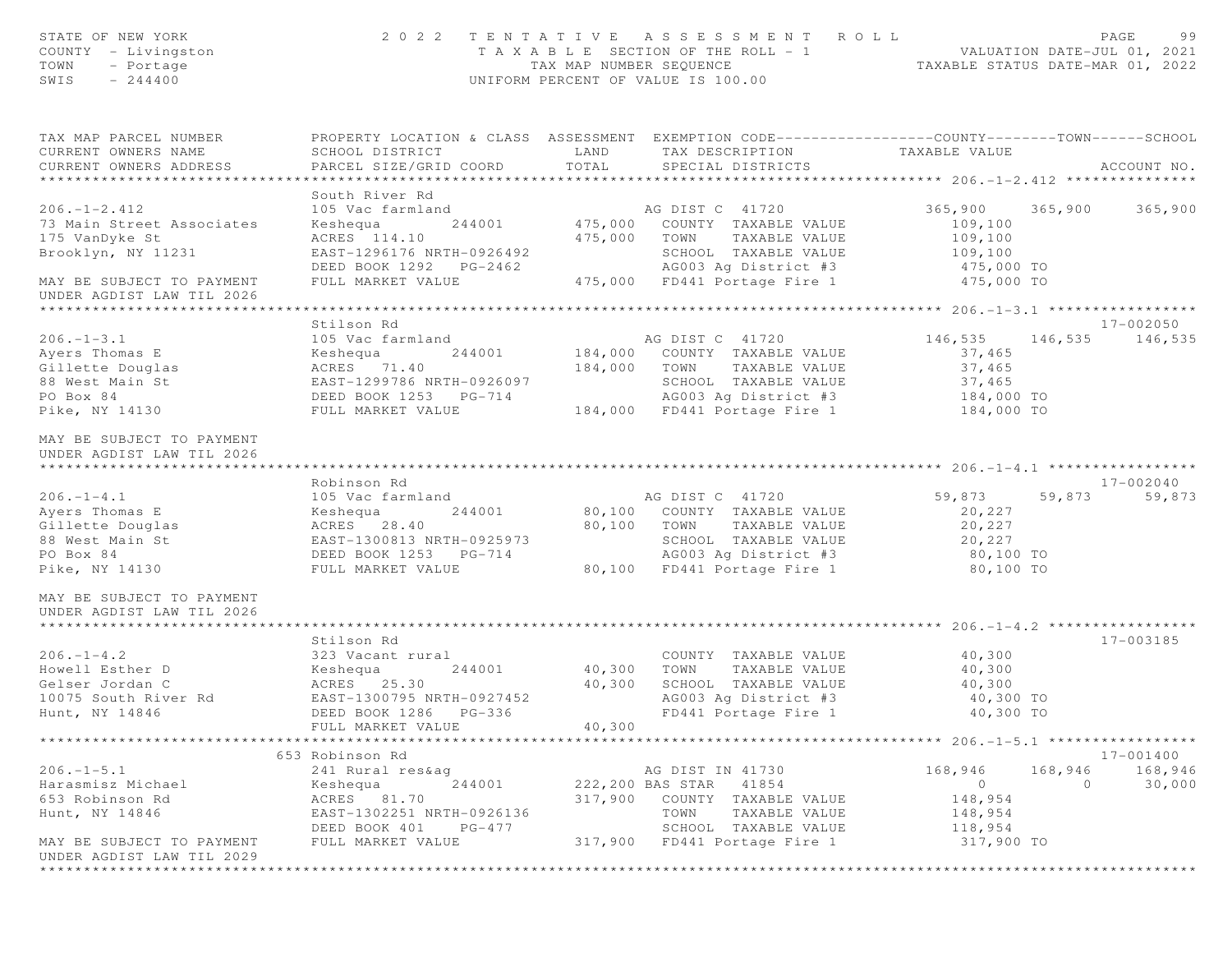| STATE OF NEW YORK<br>COUNTY - Livingston<br>TOWN<br>- Portage<br>$SWIS = 244400$                                                                                                                                                          |                                                                                |        | 2022 TENTATIVE ASSESSMENT ROLL<br>TAXABLE SECTION OF THE ROLL - 1<br>TAXABLE SECTION OF THE ROLL - 1<br>TAXABLE STATUS DATE-MAR 01, 2022<br>TAX MAP NUMBER SEQUENCE<br>UNIFORM PERCENT OF VALUE IS 100.00                                                                                          |                                                       | PAGE<br>100   |
|-------------------------------------------------------------------------------------------------------------------------------------------------------------------------------------------------------------------------------------------|--------------------------------------------------------------------------------|--------|----------------------------------------------------------------------------------------------------------------------------------------------------------------------------------------------------------------------------------------------------------------------------------------------------|-------------------------------------------------------|---------------|
| TAX MAP PARCEL NUMBER<br>CURRENT OWNERS NAME<br>CURRENT OWNERS ADDRESS                                                                                                                                                                    | SCHOOL DISTRICT TAND TAX DESCRIPTION<br>PARCEL SIZE/GRID COORD                 | TOTAL  | PROPERTY LOCATION & CLASS ASSESSMENT EXEMPTION CODE-----------------COUNTY--------TOWN------SCHOOL<br>SPECIAL DISTRICTS                                                                                                                                                                            | TAXABLE VALUE                                         | ACCOUNT NO.   |
|                                                                                                                                                                                                                                           | 681 Robinson Rd                                                                |        |                                                                                                                                                                                                                                                                                                    |                                                       | 17-001400     |
| 1996.-1-5.2<br>270 Mfg housing<br>299 Marasmisz Sandra L Keshequa 244001<br>299 Marasmisz Sandra L Keshequa 244001<br>299 Marasmisz Sandra L Keshequa 244001<br>299 Marasmisz Sandra L Keshequa 244001<br>299 Marasmisz Sandra L Keshequa | FULL MARKET VALUE 75,700                                                       |        |                                                                                                                                                                                                                                                                                                    | 75,700 TO                                             | $0 \t 74,900$ |
|                                                                                                                                                                                                                                           |                                                                                |        |                                                                                                                                                                                                                                                                                                    |                                                       |               |
| $206. - 1 - 6.12$<br>Harasmisz Michael J<br>653 Robinson Rd<br>Hunt, NY 14846<br>MAY BE SUBJECT TO PAYMENT                                                                                                                                | Robinson Rd                                                                    |        | 105 Vac farmland ag DIST IN 41730<br>Keshequa 244001 44,700 COUNTY TAXABLE VALUE 8,807<br>ACRES 18.00 44,700 TOWN TAXABLE VALUE 8,807<br>EAST-1303541 NRTH-0926152 SCHOOL TAXABLE VALUE 8,807<br>DEED BOOK 841 PG-60 FD441 Portage Fir                                                             | 35,893 35,893 35,893                                  |               |
| UNDER AGDIST LAW TIL 2029                                                                                                                                                                                                                 |                                                                                |        |                                                                                                                                                                                                                                                                                                    |                                                       |               |
| *****************************<br>$206. - 1 - 6.113$<br>Graffrath Matthew<br>5450 Wethersfield Rd<br>Silver Springs, NY 14550 EAST-1304975 NRTH-0925600                                                                                    | Short Tract Rd<br>ACRES 12.00<br>DEED BOOK 1282    PG-111<br>FULL MARKET VALUE | 43,400 | 312 Vac w/imprv<br>External de Sanction (244001 de Sanction de Sanction de Sanction de Sanction de Sanction de Sanction de Sanction de Sanction de Sanction (1999)<br>Sanction de Sanction de Sanction de Sanction de Sanction de<br>43,400 SCHOOL TAXABLE VALUE<br>FD441 Portage Fire 1 43,400 TO | $43, 400$<br>$43, 400$<br>$43, 400$                   | 17-002860     |
|                                                                                                                                                                                                                                           |                                                                                |        |                                                                                                                                                                                                                                                                                                    |                                                       |               |
| $206. - 1 - 6.114$<br>Harasmisz Michael J<br>653 Robinson Rd<br>Hunt, NY 14846                                                                                                                                                            | Robinson Rd                                                                    |        | AG DIST IN 41730<br>Neshequa 244001 50,100 COUNTY TAXABLE VALUE<br>ACRES 22.40 50,100 TOWN TAXABLE VALUE<br>EAST-1304199 NRTH-0925889 SCHOOL TAXABLE VALUE<br>DEED BOOK 1008 PG-8 FULL MARKET VALUE 50,100 FD441 Portage Fire 1                                                                    | 40,385 40,385<br>9,715<br>9,715<br>9,715<br>50,100 TO | 40,385        |
| MAY BE SUBJECT TO PAYMENT<br>UNDER AGDIST LAW TIL 2029                                                                                                                                                                                    |                                                                                |        |                                                                                                                                                                                                                                                                                                    |                                                       |               |
| $206. -1 - 6.212$<br>Graffrath Matthew<br>5450 Wethersfield Rd<br>Silver Springs, NY 14550                                                                                                                                                | Short Tract Rd W<br>EAST-1304986 NRTH-0926194<br>FULL MARKET VALUE             | 25,900 | 25,900 SCHOOL TAXABLE VALUE<br>FD441 Portage Fire 1<br>FD441 Portage Fire 1                                                                                                                                                                                                                        | 25,900 TO                                             |               |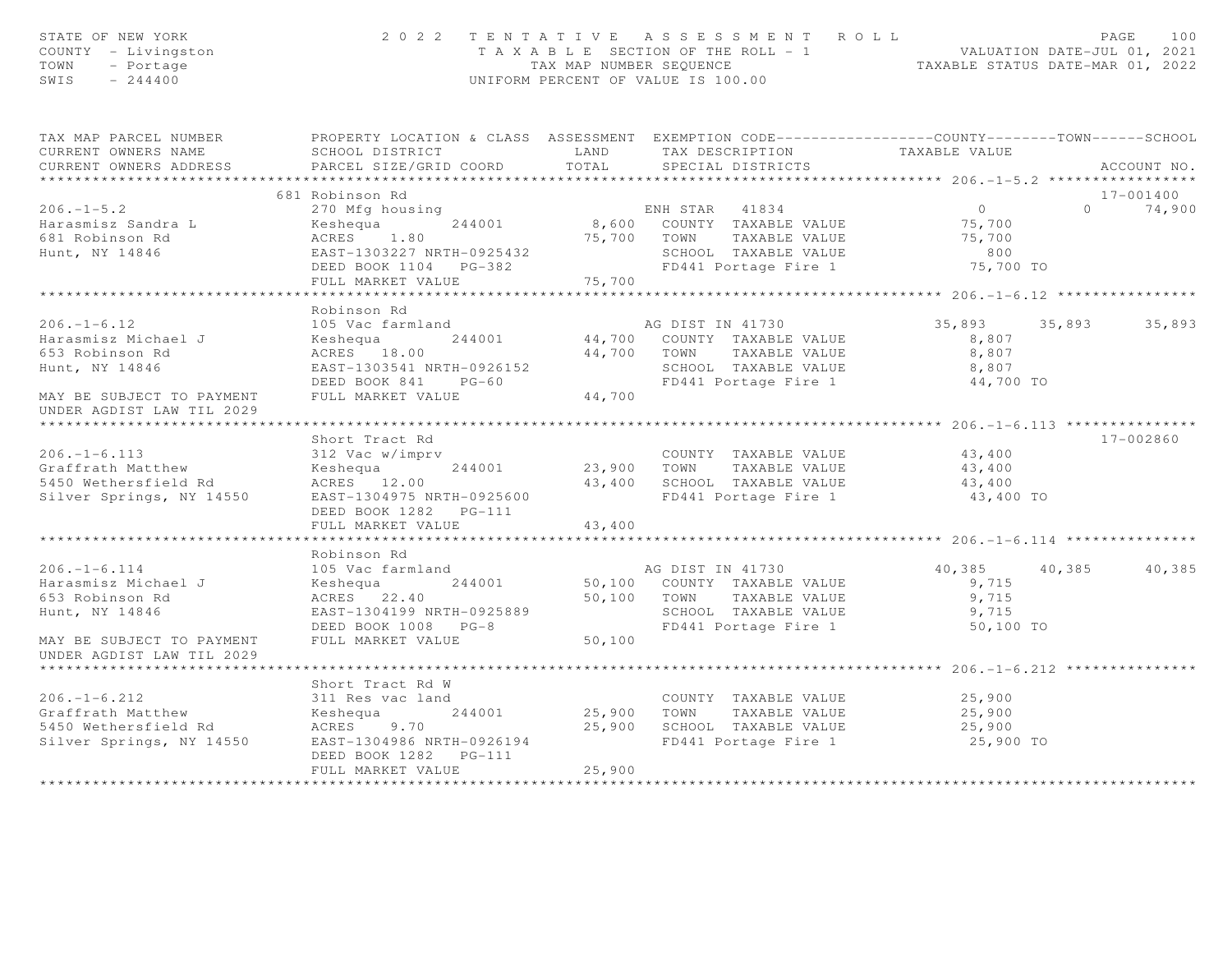| STATE OF NEW YORK<br>COUNTY - Livingston<br>TOWN<br>- Portage<br>$-244400$<br>SWIS                                                  |                                                                                                                                                                                                                                                    |         | 2022 TENTATIVE ASSESSMENT ROLL<br>T A X A B L E SECTION OF THE ROLL - 1 VALUATION DATE-JUL 01, 2021<br>TAX MAP NUMBER SEQUENCE<br>UNIFORM PERCENT OF VALUE IS 100.00 |                                                  | PAGE            | 101         |
|-------------------------------------------------------------------------------------------------------------------------------------|----------------------------------------------------------------------------------------------------------------------------------------------------------------------------------------------------------------------------------------------------|---------|----------------------------------------------------------------------------------------------------------------------------------------------------------------------|--------------------------------------------------|-----------------|-------------|
| TAX MAP PARCEL NUMBER THE PROPERTY LOCATION & CLASS ASSESSMENT EXEMPTION CODE--------------COUNTY--------TOWN------SCHOOL           |                                                                                                                                                                                                                                                    |         |                                                                                                                                                                      |                                                  |                 |             |
| CURRENT OWNERS NAME                                                                                                                 | SCHOOL DISTRICT LAND                                                                                                                                                                                                                               |         | TAX DESCRIPTION TAXABLE VALUE<br>SPECIAL DISTRICTS                                                                                                                   |                                                  |                 |             |
| CURRENT OWNERS ADDRESS                                                                                                              | PARCEL SIZE/GRID COORD TOTAL                                                                                                                                                                                                                       |         |                                                                                                                                                                      |                                                  |                 | ACCOUNT NO. |
|                                                                                                                                     |                                                                                                                                                                                                                                                    |         |                                                                                                                                                                      |                                                  |                 |             |
|                                                                                                                                     | 10010 Short Tract Rd                                                                                                                                                                                                                               |         |                                                                                                                                                                      |                                                  |                 |             |
|                                                                                                                                     |                                                                                                                                                                                                                                                    |         | COUNTY TAXABLE VALUE 194,000                                                                                                                                         |                                                  |                 |             |
|                                                                                                                                     |                                                                                                                                                                                                                                                    |         |                                                                                                                                                                      | 194,000                                          |                 |             |
|                                                                                                                                     |                                                                                                                                                                                                                                                    |         |                                                                                                                                                                      | 194,000                                          |                 |             |
|                                                                                                                                     |                                                                                                                                                                                                                                                    |         |                                                                                                                                                                      | 194,000 TO                                       |                 |             |
| Hunt, NY 14846                                                                                                                      |                                                                                                                                                                                                                                                    | 194,000 | FD441 Portage Fire 1                                                                                                                                                 | 194,000 TO                                       |                 |             |
|                                                                                                                                     | FULL MARKET VALUE                                                                                                                                                                                                                                  |         |                                                                                                                                                                      | ****************** 206.-1-7.1 ****************** |                 |             |
|                                                                                                                                     | Short Tract Rd                                                                                                                                                                                                                                     |         |                                                                                                                                                                      |                                                  |                 | 17-000940   |
| $206. -1 - 7.1$                                                                                                                     | 105 Vac farmland                                                                                                                                                                                                                                   |         | AG DIST IN 41730                                                                                                                                                     | 45,382                                           | 45, 382 45, 382 |             |
| Rauber Peter F                                                                                                                      |                                                                                                                                                                                                                                                    |         |                                                                                                                                                                      | 17,018                                           |                 |             |
| 10067 State Route 961F                                                                                                              |                                                                                                                                                                                                                                                    |         |                                                                                                                                                                      | 17,018                                           |                 |             |
| Arkport, NY 14807                                                                                                                   |                                                                                                                                                                                                                                                    |         |                                                                                                                                                                      | 17,018                                           |                 |             |
|                                                                                                                                     |                                                                                                                                                                                                                                                    |         | FD441 Portage Fire 1 62,400 TO                                                                                                                                       |                                                  |                 |             |
| MAY BE SUBJECT TO PAYMENT<br>UNDER AGDIST LAW TIL 2029                                                                              | EXECUTE 1<br>EAST-1306575 NRTH-0926860<br>EAST-1306575 NRTH-0926860<br>EED BOOK 1294 PG-820<br>FULL MARKET VALUE<br>FULL MARKET VALUE<br>FULL MARKET VALUE<br>FULL MARKET VALUE<br>FULL MARKET VALUE<br>COMPTING TRABLE VALUE<br>COMPTING TRABLE V |         |                                                                                                                                                                      |                                                  |                 |             |
|                                                                                                                                     |                                                                                                                                                                                                                                                    |         |                                                                                                                                                                      |                                                  |                 |             |
|                                                                                                                                     | Smith Rd                                                                                                                                                                                                                                           |         |                                                                                                                                                                      |                                                  |                 | 17-000940   |
| $206. - 1 - 7.2$                                                                                                                    | 105 Vac farmland                                                                                                                                                                                                                                   |         | AG DIST C 41720<br>233,100 COUNTY TAXABLE VALUE 195,139<br>37,961                                                                                                    |                                                  |                 |             |
| 73 Main Street Associates                                                                                                           | Keshequa 244001                                                                                                                                                                                                                                    |         |                                                                                                                                                                      |                                                  |                 |             |
| 175 VanDyke St                                                                                                                      |                                                                                                                                                                                                                                                    |         |                                                                                                                                                                      |                                                  |                 |             |
| Brooklyn, NY 11231                                                                                                                  |                                                                                                                                                                                                                                                    |         |                                                                                                                                                                      |                                                  |                 |             |
| MAY BE SUBJECT TO PAYMENT                                                                                                           | ACRES 66.60<br>EAST-1306788 NRTH-0925999<br>DEED BOOK 1292 PG-2462<br>FULL MARKET VALUE 233,100 FD441 Portage Fire 1 233,100 TO<br>PULL MARKET VALUE 233,100 FD441 Portage Fire 1 233,100 TO                                                       |         |                                                                                                                                                                      |                                                  |                 |             |
| UNDER AGDIST LAW TIL 2026                                                                                                           |                                                                                                                                                                                                                                                    |         |                                                                                                                                                                      |                                                  |                 |             |
|                                                                                                                                     | 814 Smith Rd                                                                                                                                                                                                                                       |         |                                                                                                                                                                      |                                                  |                 | 17-002630   |
| $206. -1 - 8$                                                                                                                       | 210 1 Family Res                                                                                                                                                                                                                                   |         | <b>BAS STAR 41854</b>                                                                                                                                                | $\overline{0}$                                   | $\Omega$        | 30,000      |
| Vasile Michael L                                                                                                                    |                                                                                                                                                                                                                                                    |         | 7,800 COUNTY TAXABLE VALUE                                                                                                                                           | 140,400                                          |                 |             |
|                                                                                                                                     |                                                                                                                                                                                                                                                    |         |                                                                                                                                                                      | 140,400                                          |                 |             |
| Vasile Rosalie J<br>814 Smith Rd<br>Hunt, NY 14846                                                                                  | External matrix of the shequa and the shequa and the country faxable value<br>ACRES 1.24 140,400 TOWN TAXABLE VALUE<br>EAST-1305594 NRTH-0925735 SCHOOL TAXABLE VALUE<br>DEED BOOK 661 PG-00257 FD441 Portage Fire 1                               |         |                                                                                                                                                                      | 110,400                                          |                 |             |
|                                                                                                                                     |                                                                                                                                                                                                                                                    |         |                                                                                                                                                                      | 140,400 TO                                       |                 |             |
|                                                                                                                                     | FULL MARKET VALUE                                                                                                                                                                                                                                  | 140,400 |                                                                                                                                                                      |                                                  |                 |             |
|                                                                                                                                     |                                                                                                                                                                                                                                                    |         |                                                                                                                                                                      |                                                  |                 |             |
|                                                                                                                                     | South River Rd                                                                                                                                                                                                                                     |         |                                                                                                                                                                      |                                                  |                 | 17-002565   |
| $206. - 1 - 9.1$                                                                                                                    | 260 Seasonal res                                                                                                                                                                                                                                   |         |                                                                                                                                                                      |                                                  |                 |             |
|                                                                                                                                     |                                                                                                                                                                                                                                                    |         | s<br>244001 15,600 TOWN TAXABLE VALUE                                                                                                                                | 36,800<br>36,800                                 |                 |             |
|                                                                                                                                     |                                                                                                                                                                                                                                                    |         |                                                                                                                                                                      | 36,800                                           |                 |             |
|                                                                                                                                     |                                                                                                                                                                                                                                                    |         | 36,800 SCHOOL TAXABLE VALUE<br>FD441 Portage Fire 1<br>FD441 Portage Fire 1                                                                                          | 36,800 TO                                        |                 |             |
| 200.-1-9.1<br>Salamone Roger M Sr<br>Salamone Roger M Jr<br>8 Roger M Salamone Jr<br>8 Roger M Salamone Jr<br>8 DEED BOOK 939 PG-72 |                                                                                                                                                                                                                                                    |         |                                                                                                                                                                      |                                                  |                 |             |
| Marion, NY 14505                                                                                                                    | FULL MARKET VALUE                                                                                                                                                                                                                                  | 36,800  |                                                                                                                                                                      |                                                  |                 |             |
|                                                                                                                                     |                                                                                                                                                                                                                                                    |         |                                                                                                                                                                      |                                                  |                 |             |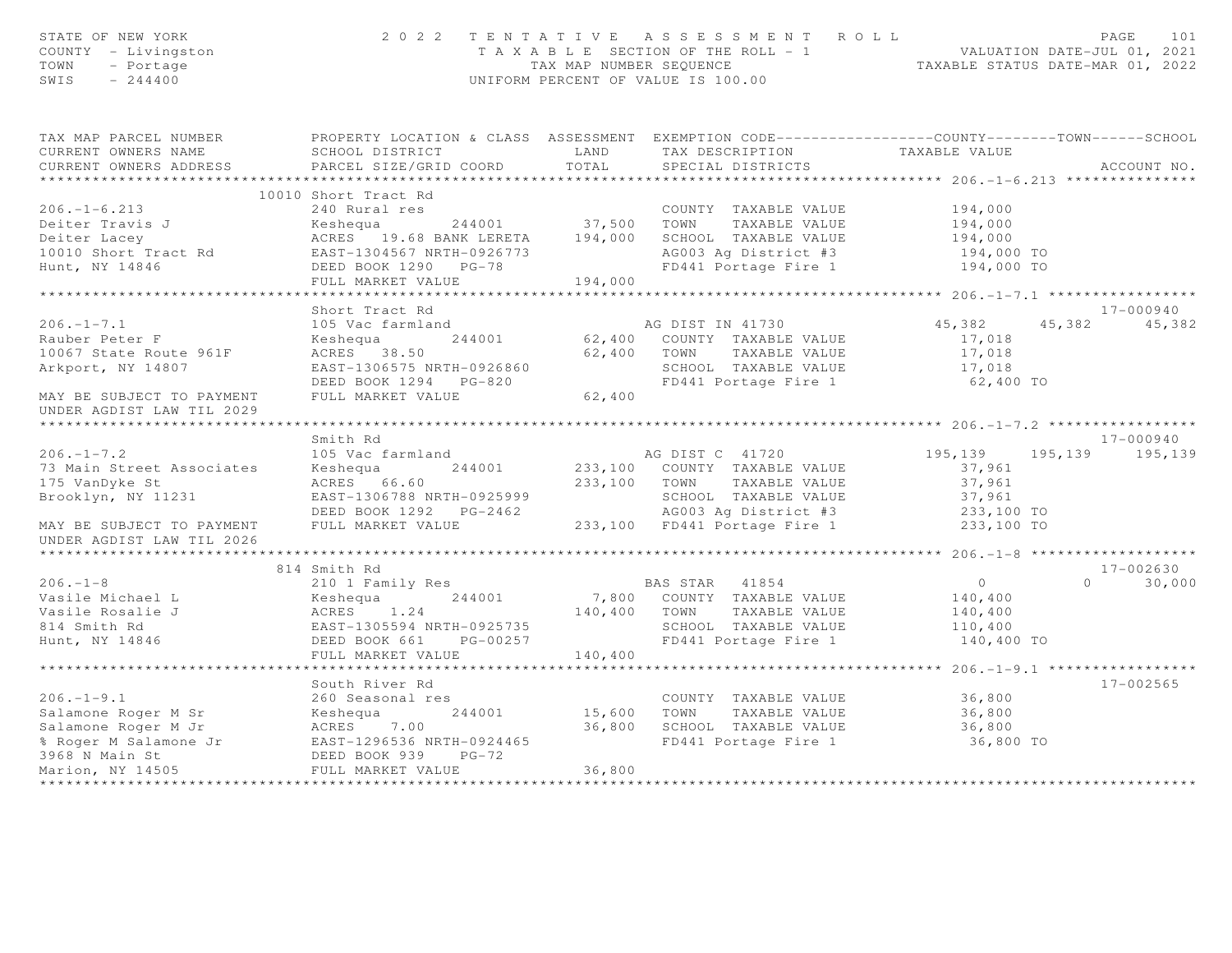| STATE OF NEW YORK<br>COUNTY - Livingston<br>TOWN<br>- Portage<br>SWIS<br>$-244400$                                                                                                                                                             |                                                                                                                                                                                  |         | 2022 TENTATIVE ASSESSMENT ROLL<br>T A X A B L E SECTION OF THE ROLL - 1<br>TA X A B L E SECTION OF THE ROLL - 1<br>TAX MAP NUMBER SEQUENCE TAXABLE STATUS DATE-MAR 01, 2022<br>UNIFORM PERCENT OF VALUE IS 100.00 |                                                 | PAGE<br>102                |
|------------------------------------------------------------------------------------------------------------------------------------------------------------------------------------------------------------------------------------------------|----------------------------------------------------------------------------------------------------------------------------------------------------------------------------------|---------|-------------------------------------------------------------------------------------------------------------------------------------------------------------------------------------------------------------------|-------------------------------------------------|----------------------------|
| TAX MAP PARCEL NUMBER<br>CURRENT OWNERS NAME<br>CURRENT OWNERS ADDRESS                                                                                                                                                                         | PROPERTY LOCATION & CLASS ASSESSMENT EXEMPTION CODE----------------COUNTY-------TOWN------SCHOOL<br>SCHOOL DISTRICT LAND TAX DESCRIPTION TAXABLE VALUE<br>PARCEL SIZE/GRID COORD | TOTAL   | SPECIAL DISTRICTS                                                                                                                                                                                                 |                                                 | ACCOUNT NO.                |
|                                                                                                                                                                                                                                                |                                                                                                                                                                                  |         |                                                                                                                                                                                                                   |                                                 |                            |
| $206. - 1 - 10.1$                                                                                                                                                                                                                              | 10107 South River Rd<br>210 1 Family Res                                                                                                                                         |         | BAS STAR 41854                                                                                                                                                                                                    | $\circ$                                         | 17-001440<br>$0 \t 30,000$ |
|                                                                                                                                                                                                                                                |                                                                                                                                                                                  |         | 244001 $17,200$ COUNTY TAXABLE VALUE                                                                                                                                                                              | 108,800                                         |                            |
|                                                                                                                                                                                                                                                |                                                                                                                                                                                  |         |                                                                                                                                                                                                                   | 108,800                                         |                            |
| Hesse Douglas R<br>Hesse Bruce D<br>Bruce D Hesse Sexter Bruce D ACRES<br>Bruce D Hesse EAST-1297098 NRTH-0924897<br>EAST-1297098 NRTH-0924897<br>DO67 SCHOOL TAXABLE VALUE<br>MRTH-0924897<br>HO67 SCHOOL TAXABLE VALUE<br>PU441 Portage Fire |                                                                                                                                                                                  |         |                                                                                                                                                                                                                   | 78,800                                          |                            |
|                                                                                                                                                                                                                                                |                                                                                                                                                                                  |         |                                                                                                                                                                                                                   | 108,800 TO                                      |                            |
| Hunt, NY 14846                                                                                                                                                                                                                                 | FULL MARKET VALUE                                                                                                                                                                | 108,800 |                                                                                                                                                                                                                   |                                                 |                            |
|                                                                                                                                                                                                                                                |                                                                                                                                                                                  |         | *************************                                                                                                                                                                                         | ***************** 206.-1-10.2 ***************** |                            |
|                                                                                                                                                                                                                                                | South River Rd                                                                                                                                                                   |         |                                                                                                                                                                                                                   |                                                 | 17-001440                  |
| $206. -1 - 10.2$                                                                                                                                                                                                                               | 322 Rural vac>10                                                                                                                                                                 |         | COUNTY TAXABLE VALUE                                                                                                                                                                                              | 20,800                                          |                            |
| Cartwright Gerald L Keshequa 244001<br>Cartwright Gerald L Jr ACRES 13.70                                                                                                                                                                      |                                                                                                                                                                                  |         | 20,800 TOWN TAXABLE VALUE<br>20,800 SCHOOL TAXABLE VALUE                                                                                                                                                          | 20,800                                          |                            |
| 1960 Whipple Rd                                                                                                                                                                                                                                | EAST-1297058 NRTH-0924021                                                                                                                                                        |         | FD441 Portage Fire 1                                                                                                                                                                                              | 20,800<br>20,800 TO                             |                            |
| Hunt, NY 14846                                                                                                                                                                                                                                 | DEED BOOK 1093 PG-1                                                                                                                                                              |         |                                                                                                                                                                                                                   |                                                 |                            |
|                                                                                                                                                                                                                                                | FULL MARKET VALUE                                                                                                                                                                | 20,800  |                                                                                                                                                                                                                   |                                                 |                            |
|                                                                                                                                                                                                                                                |                                                                                                                                                                                  |         |                                                                                                                                                                                                                   |                                                 |                            |
|                                                                                                                                                                                                                                                | 10174 Pennycook Rd                                                                                                                                                               |         | 29 PCT OF VALUE USED FOR EXEMPTION PURPOSES                                                                                                                                                                       |                                                 | 17-001500                  |
| $206. - 1 - 11$                                                                                                                                                                                                                                |                                                                                                                                                                                  |         | CW_15_VET/ 41161                                                                                                                                                                                                  | 12,000<br>12,000                                | $\overline{0}$             |
| Holly Kenneth F                                                                                                                                                                                                                                | 113 Cattle farm<br>Keshequa 244001 270,800 AG DIST C 41720<br>ACRES 112.10 369,200 ENH STAR (1990)                                                                               |         |                                                                                                                                                                                                                   | $174, 161$ $174, 161$ $174, 161$<br>0 0 74,900  |                            |
| Holly Shirley                                                                                                                                                                                                                                  |                                                                                                                                                                                  |         |                                                                                                                                                                                                                   |                                                 |                            |
| 10174 Pennycook Rd                                                                                                                                                                                                                             |                                                                                                                                                                                  |         |                                                                                                                                                                                                                   | 183,039                                         |                            |
| Hunt, NY 14846                                                                                                                                                                                                                                 |                                                                                                                                                                                  |         | TOWN TAXABLE VALUE                                                                                                                                                                                                | 183,039                                         |                            |
|                                                                                                                                                                                                                                                | FULL MARKET VALUE                                                                                                                                                                |         | 369,200 SCHOOL TAXABLE VALUE                                                                                                                                                                                      | 120,139                                         |                            |
| MAY BE SUBJECT TO PAYMENT<br>UNDER AGDIST LAW TIL 2026                                                                                                                                                                                         |                                                                                                                                                                                  |         | AG003 Ag District #3                                                                                                                                                                                              | 369,200 TO                                      |                            |
|                                                                                                                                                                                                                                                |                                                                                                                                                                                  |         | FD441 Portage Fire 1                                                                                                                                                                                              | 369,200 TO                                      |                            |
|                                                                                                                                                                                                                                                | Robinson Rd                                                                                                                                                                      |         |                                                                                                                                                                                                                   |                                                 | 17-002060                  |
| $206. - 1 - 13$                                                                                                                                                                                                                                | 105 Vac farmland                                                                                                                                                                 |         | AG DIST C 41720                                                                                                                                                                                                   | 220,998                                         | 220,998<br>220,998         |
| Ayers Thomas E                                                                                                                                                                                                                                 | Keshequa 244001                                                                                                                                                                  |         | 287,800 COUNTY TAXABLE VALUE                                                                                                                                                                                      | 66,802                                          |                            |
| Gillette Douglas                                                                                                                                                                                                                               |                                                                                                                                                                                  |         |                                                                                                                                                                                                                   | 66,802                                          |                            |
| 88 West Main St                                                                                                                                                                                                                                |                                                                                                                                                                                  |         |                                                                                                                                                                                                                   |                                                 |                            |
| PO Box 84                                                                                                                                                                                                                                      |                                                                                                                                                                                  |         |                                                                                                                                                                                                                   | 66,802<br>287,800 TO                            |                            |
| Pike, NY 14130 FULL MARKET VALUE                                                                                                                                                                                                               |                                                                                                                                                                                  |         | 287,800 FD441 Portage Fire 1 287,800 TO                                                                                                                                                                           |                                                 |                            |
| MAY BE SUBJECT TO PAYMENT<br>UNDER AGDIST LAW TIL 2026                                                                                                                                                                                         |                                                                                                                                                                                  |         |                                                                                                                                                                                                                   |                                                 |                            |
|                                                                                                                                                                                                                                                | 10346 Short Tract Rd                                                                                                                                                             |         |                                                                                                                                                                                                                   |                                                 | 17-001270                  |
| $206. -1 - 14.1$                                                                                                                                                                                                                               | 312 Vac w/imprv<br>Keshequa 244001<br>ACRES 1.15                                                                                                                                 |         | COUNTY TAXABLE VALUE                                                                                                                                                                                              | 30,000                                          |                            |
| Cobin Harley W. J.                                                                                                                                                                                                                             |                                                                                                                                                                                  |         | 8,700 TOWN TAXABLE VALUE                                                                                                                                                                                          | 30,000                                          |                            |
| Cobin Madison S                                                                                                                                                                                                                                |                                                                                                                                                                                  |         | 30,000 SCHOOL TAXABLE VALUE                                                                                                                                                                                       | 30,000                                          |                            |
|                                                                                                                                                                                                                                                |                                                                                                                                                                                  |         | FD441 Portage Fire 1                                                                                                                                                                                              | 30,000 TO                                       |                            |
|                                                                                                                                                                                                                                                |                                                                                                                                                                                  |         |                                                                                                                                                                                                                   |                                                 |                            |
|                                                                                                                                                                                                                                                | FULL MARKET VALUE                                                                                                                                                                | 30,000  |                                                                                                                                                                                                                   |                                                 |                            |
|                                                                                                                                                                                                                                                |                                                                                                                                                                                  |         |                                                                                                                                                                                                                   |                                                 |                            |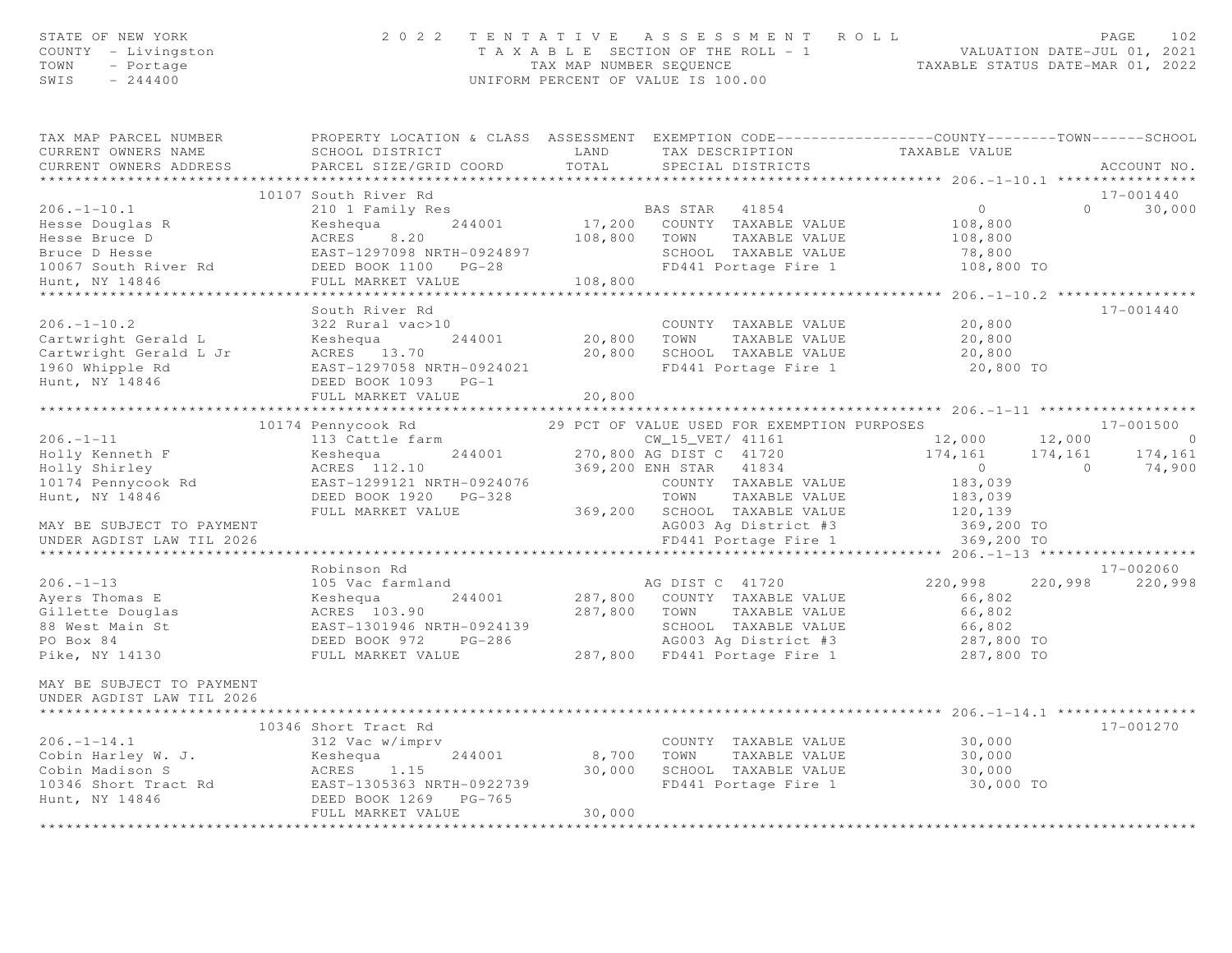| STATE OF NEW YORK<br>COUNTY - Livingston<br>TOWN<br>- Portage<br>$-244400$<br>SWIS                                                                                                                                                                                                                                                 |                                                                                                                                                     |                         | 2022 TENTATIVE ASSESSMENT ROLL<br>T A X A B L E SECTION OF THE ROLL - 1 VALUATION DATE-JUL 01, 2021<br>TAX MAP NUMBER SEQUENCE TAXABLE STATUS DATE-MAR 01, 2022<br>UNIFORM PERCENT OF VALUE IS 100.00 |                                                |         | PAGE<br>103 |
|------------------------------------------------------------------------------------------------------------------------------------------------------------------------------------------------------------------------------------------------------------------------------------------------------------------------------------|-----------------------------------------------------------------------------------------------------------------------------------------------------|-------------------------|-------------------------------------------------------------------------------------------------------------------------------------------------------------------------------------------------------|------------------------------------------------|---------|-------------|
| TAX MAP PARCEL NUMBER<br>CURRENT OWNERS NAME<br>CURRENT OWNERS ADDRESS                                                                                                                                                                                                                                                             | SCHOOL DISTRICT LAND<br>PARCEL SIZE/GRID COORD                                                                                                      | TOTAL                   | PROPERTY LOCATION & CLASS ASSESSMENT EXEMPTION CODE-----------------COUNTY-------TOWN------SCHOOL<br>TAX DESCRIPTION<br>SPECIAL DISTRICTS                                                             | TAXABLE VALUE                                  |         | ACCOUNT NO. |
|                                                                                                                                                                                                                                                                                                                                    | 10176 Short Tract Rd                                                                                                                                |                         |                                                                                                                                                                                                       |                                                |         |             |
| $206. - 1 - 14.21$                                                                                                                                                                                                                                                                                                                 |                                                                                                                                                     |                         |                                                                                                                                                                                                       | $\overline{0}$                                 | $\circ$ | 30,000      |
| Derrenbacher Daniel J<br>Derrenbacher Wendy L<br>10176 Short Tract Rd<br>Hunt, NY 14846                                                                                                                                                                                                                                            | Example 1992 1994 126,600 NESS COUNTY TO TOWN TAXABLE VALUE<br>EAST-1305381 NRTH-0924620 20 SCHOOL TAXABLE VALUE<br>DEED BOOK 975 PG-238            |                         | FD441 Portage Fire 1                                                                                                                                                                                  | 126,600<br>126,600<br>96,600<br>126,600 TO     |         |             |
|                                                                                                                                                                                                                                                                                                                                    | FULL MARKET VALUE                                                                                                                                   | 126,600                 |                                                                                                                                                                                                       |                                                |         |             |
|                                                                                                                                                                                                                                                                                                                                    |                                                                                                                                                     |                         |                                                                                                                                                                                                       | **************** 206.-1-14.22 **************** |         |             |
| $206. - 1 - 14.22$<br>Lawson Irrevocable Trust Tracy Keshequa 244001<br>14836 180.30<br>2409 Route 70<br>2409 Route 70<br>2409 Route 70<br>2409 Route 70<br>2409 Route 70<br>2409 Route 70<br>2409 Route 70<br>2409 Route 70<br>2409 Route 70<br>2409 Route 70<br>2409 Route 70<br>2409 Route 70<br>2409 Route 70<br>2409 Route 70 | Short Tract Rd<br>105 Vac farmland                                                                                                                  |                         | AG DIST C 41720<br>564,200 COUNTY TAXABLE VALUE                                                                                                                                                       | 401,503<br>168,397<br>168,397                  | 401,503 | 401,503     |
|                                                                                                                                                                                                                                                                                                                                    |                                                                                                                                                     |                         |                                                                                                                                                                                                       | 168,397                                        |         |             |
|                                                                                                                                                                                                                                                                                                                                    |                                                                                                                                                     |                         | SCHOOL TAXABLE VALUE<br>AGOO3 Ag District #3<br>569,900 FD441 Portage Fire 1                                                                                                                          | 569,900 TO                                     |         |             |
| MAY BE SUBJECT TO PAYMENT<br>UNDER AGDIST LAW TIL 2026                                                                                                                                                                                                                                                                             | FULL MARKET VALUE                                                                                                                                   |                         |                                                                                                                                                                                                       | 569,900 TO                                     |         |             |
|                                                                                                                                                                                                                                                                                                                                    | 125 Smith Hill Rd                                                                                                                                   |                         |                                                                                                                                                                                                       |                                                |         | 17-001805   |
| $206. - 1 - 15.2$                                                                                                                                                                                                                                                                                                                  | 260 Seasonal res<br>FULL MARKET VALUE                                                                                                               | 23,100                  | COUNTY TAXABLE VALUE<br>12,800 TOWN TAXABLE VALUE<br>23,100 SCHOOL TAXABLE VALUE<br>FD441 Portage Fire 1                                                                                              | 23,100<br>23,100<br>23,100<br>23,100 TO        |         |             |
|                                                                                                                                                                                                                                                                                                                                    |                                                                                                                                                     | ***************         |                                                                                                                                                                                                       |                                                |         |             |
| $206. -1 - 15.13$<br>Rivera Javier<br>Ortiz-Rivera Maria<br>19 Bridger Blvd<br>Central Islip, NY 11722                                                                                                                                                                                                                             | Short Tract Rd<br>311 Res vac land<br>Keshequa<br>ACRES 5.32<br>244001<br>EAST-1306039 NRTH-0924745<br>DEED BOOK 1181 PG-41                         |                         | COUNTY TAXABLE VALUE<br>15,200 TOWN TAXABLE VALUE<br>15,200 SCHOOL TAXABLE VALUE<br>FD441 Portage Fire 1                                                                                              | 15,200<br>15,200<br>15,200<br>15,200 TO        |         | 17-002920   |
|                                                                                                                                                                                                                                                                                                                                    | FULL MARKET VALUE                                                                                                                                   | 15,200                  |                                                                                                                                                                                                       |                                                |         |             |
|                                                                                                                                                                                                                                                                                                                                    |                                                                                                                                                     |                         |                                                                                                                                                                                                       | ************* 206.-1-15.16 ****************    |         |             |
|                                                                                                                                                                                                                                                                                                                                    | Valley View Rd                                                                                                                                      |                         |                                                                                                                                                                                                       |                                                |         | 17-002920   |
| $206. - 1 - 15.16$<br>Forrester Kenneth<br>PO Box 25<br>Dalton, NY 14836                                                                                                                                                                                                                                                           | 311 Res vac land<br>Extended to the Keshequa<br>244001<br>ACRES 2.37<br>EAST-1305889 NRTH-0923740<br>DEED BOOK 1269    PG-2631<br>FULL MARKET VALUE | 9,400<br>9,400<br>9,400 | COUNTY TAXABLE VALUE<br>TOWN<br>TAXABLE VALUE<br>SCHOOL TAXABLE VALUE<br>FD441 Portage Fire 1                                                                                                         | 9,400<br>9,400<br>9,400<br>9,400 TO            |         |             |
|                                                                                                                                                                                                                                                                                                                                    |                                                                                                                                                     |                         |                                                                                                                                                                                                       |                                                |         |             |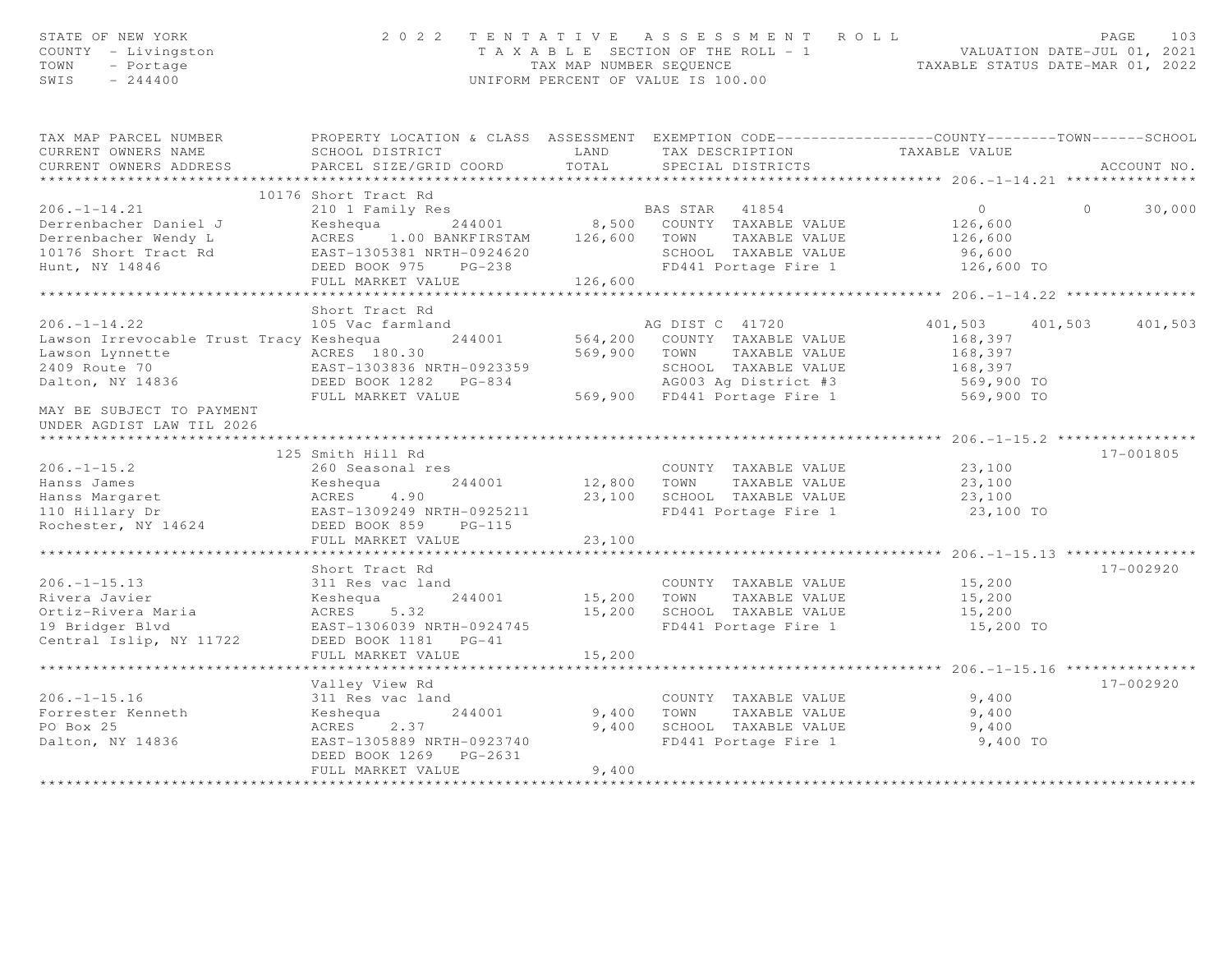| STATE OF NEW YORK<br>COUNTY - Livingston<br>TOWN<br>- Portage<br>$-244400$<br>SWIS                 | 2 0 2 2                                                                                                                                                                                       | TAX MAP NUMBER SEQUENCE                    | TENTATIVE ASSESSMENT<br>T A X A B L E SECTION OF THE ROLL - 1<br>UNIFORM PERCENT OF VALUE IS 100.00  | ROLL<br>VALUATION DATE-JUL 01, 2021<br>TAXABLE STATUS DATE-MAR 01, 2022                               | PAGE<br>104 |
|----------------------------------------------------------------------------------------------------|-----------------------------------------------------------------------------------------------------------------------------------------------------------------------------------------------|--------------------------------------------|------------------------------------------------------------------------------------------------------|-------------------------------------------------------------------------------------------------------|-------------|
| TAX MAP PARCEL NUMBER<br>CURRENT OWNERS NAME<br>CURRENT OWNERS ADDRESS                             | PROPERTY LOCATION & CLASS ASSESSMENT EXEMPTION CODE----------------COUNTY-------TOWN------SCHOOL<br>SCHOOL DISTRICT<br>PARCEL SIZE/GRID COORD                                                 | LAND<br>TOTAL                              | TAX DESCRIPTION<br>SPECIAL DISTRICTS                                                                 | TAXABLE VALUE                                                                                         | ACCOUNT NO. |
| $206. - 1 - 15.17$<br>Soares Aventino A<br>Soares Maria L<br>261 N 17th St<br>Bloomfield, NJ 07003 | Valley View Rd<br>311 Res vac land<br>Keshequa<br>244001<br>ACRES<br>2.37<br>EAST-1306161 NRTH-0923745<br>DEED BOOK 1179 PG-188<br>FULL MARKET VALUE                                          | 9,400<br>9,400<br>9,400                    | COUNTY TAXABLE VALUE<br>TOWN<br>TAXABLE VALUE<br>SCHOOL TAXABLE VALUE<br>FD441 Portage Fire 1        | 9,400<br>9,400<br>9,400<br>9,400 TO                                                                   | 17-002920   |
| $206. -1 - 15.18$<br>Gorman William E<br>PO Box 957<br>Kurtistown, HI 96760                        | * * * * * * * * * * * * * * * * * * *<br>Valley View Rd<br>311 Res vac land<br>Keshequa<br>244001<br>ACRES<br>2.37<br>EAST-1306435 NRTH-0923748<br>DEED BOOK 1179 PG-184<br>FULL MARKET VALUE | ********<br>9,400<br>9,400<br>9,400        | COUNTY TAXABLE VALUE<br>TOWN<br>TAXABLE VALUE<br>SCHOOL TAXABLE VALUE<br>FD441 Portage Fire 1        | *********** 206.-1-15.18 ********<br>9,400<br>9,400<br>9,400<br>9,400 TO                              | 17-002920   |
| $206. - 1 - 15.19$<br>Garcia Raymond<br>Garcia Amelia<br>1468 East 53rd St<br>Brooklyn, NY 11234   | Valley View Rd<br>311 Res vac land<br>Keshequa<br>244001<br>ACRES<br>5.00<br>EAST-1306663 NRTH-0924157<br>DEED BOOK 1184 PG-310<br>FULL MARKET VALUE                                          | 12,900<br>12,900                           | COUNTY TAXABLE VALUE<br>TOWN<br>TAXABLE VALUE<br>12,900 SCHOOL TAXABLE VALUE<br>FD441 Portage Fire 1 | 12,900<br>12,900<br>12,900<br>12,900 TO                                                               | 17-002920   |
| $206. - 1 - 15.24$<br>Kimerly Steven<br>1969 Broadway Rd<br>Darien Center, NY 14040                | Valley View Rd<br>311 Res vac land<br>Keshequa<br>244001<br>5.00<br>ACRES<br>EAST-1307579 NRTH-0924170<br>DEED BOOK 1279 PG-2398<br>FULL MARKET VALUE                                         | 12,900<br>12,900<br>12,900<br>************ | COUNTY TAXABLE VALUE<br>TOWN<br>TAXABLE VALUE<br>SCHOOL TAXABLE VALUE<br>FD441 Portage Fire 1        | 12,900<br>12,900<br>12,900<br>12,900 TO<br>***************************** 206.-1-15.25 *************** | 17-002920   |
| $206. - 1 - 15.25$<br>Kimerly Steven<br>1969 Broadway Rd<br>Darien Center, NY 14040                | 991 Valley View Rd<br>270 Mfg housing<br>Keshequa<br>244001<br>ACRES<br>5.00<br>EAST-1307764 NRTH-0924173<br>DEED BOOK 1279<br>PG-2395<br>FULL MARKET VALUE                                   | 12,900<br>35,000<br>35,000                 | COUNTY TAXABLE VALUE<br>TOWN<br>TAXABLE VALUE<br>SCHOOL TAXABLE VALUE<br>FD441 Portage Fire 1        | 35,000<br>35,000<br>35,000<br>35,000 TO                                                               | 17-002920   |
| $206. - 1 - 15.26$<br>White Holdings LLC<br>241 Raspberry Patch Dr<br>Rochester, NY 14612          | Valley View Rd<br>311 Res vac land<br>244001<br>Keshequa<br>5.40<br>ACRES<br>EAST-1307953 NRTH-0924177<br>DEED BOOK 1287<br>PG-1885<br>FULL MARKET VALUE                                      | 13,400<br>13,400<br>13,400                 | COUNTY TAXABLE VALUE<br>TOWN<br>TAXABLE VALUE<br>SCHOOL TAXABLE VALUE<br>FD441 Portage Fire 1        | ****************** 206.-1-15.26 ****************<br>13,400<br>13,400<br>13,400<br>13,400 TO           | 17-002920   |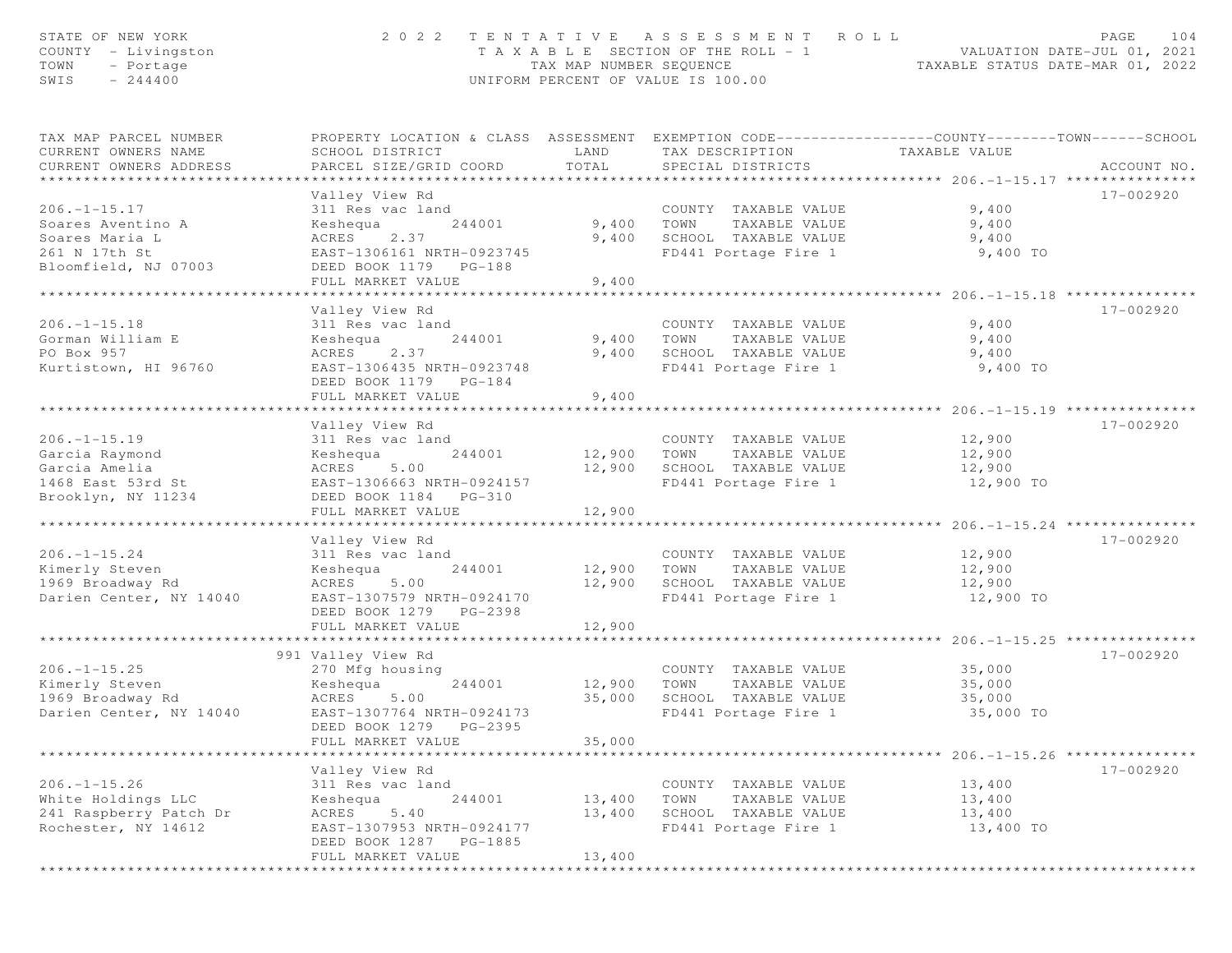| STATE OF NEW YORK<br>COUNTY - Livingston<br>- Portage<br>TOWN<br>$-244400$<br>SWIS        |                                                                                                                                                                      | TAX MAP NUMBER SEOUENCE         | 2022 TENTATIVE ASSESSMENT ROLL<br>T A X A B L E SECTION OF THE ROLL - 1<br>UNIFORM PERCENT OF VALUE IS 100.00 | VALUATION DATE-JUL 01, 2021<br>TAXABLE STATUS DATE-MAR 01, 2022 | PAGE<br>105 |
|-------------------------------------------------------------------------------------------|----------------------------------------------------------------------------------------------------------------------------------------------------------------------|---------------------------------|---------------------------------------------------------------------------------------------------------------|-----------------------------------------------------------------|-------------|
| TAX MAP PARCEL NUMBER<br>CURRENT OWNERS NAME<br>CURRENT OWNERS ADDRESS                    | PROPERTY LOCATION & CLASS ASSESSMENT EXEMPTION CODE----------------COUNTY-------TOWN------SCHOOL<br>SCHOOL DISTRICT<br>PARCEL SIZE/GRID COORD                        | LAND<br>TOTAL                   | TAX DESCRIPTION<br>SPECIAL DISTRICTS                                                                          | TAXABLE VALUE                                                   | ACCOUNT NO. |
| $206. - 1 - 15.27$<br>White Holdings LLC<br>241 Raspberry Patch Dr<br>Rochester, NY 14612 | Valley View Rd<br>311 Res vac land<br>244001<br>Keshequa<br>ACRES<br>5.00<br>EAST-1308143 NRTH-0924180<br>DEED BOOK 1287 PG-1885<br>FULL MARKET VALUE                | 12,900 TOWN<br>12,900<br>12,900 | COUNTY TAXABLE VALUE<br>TAXABLE VALUE<br>SCHOOL TAXABLE VALUE<br>FD441 Portage Fire 1                         | 12,900<br>12,900<br>12,900<br>12,900 TO                         | 17-002920   |
|                                                                                           | ***************************                                                                                                                                          | ***********                     |                                                                                                               | ********************** 206.-1-15.28 **************              |             |
| $206. -1 - 15.28$<br>Alloco Victor A<br>1123 Valley View Rd<br>Hunt, NY 14846             | 1123 Valley View Rd<br>270 Mfg housing<br>Keshequa<br>244001<br>ACRES<br>5.00 BANKFIRSTAM<br>EAST-1308328 NRTH-0924183<br>DEED BOOK 1298 PG-383<br>FULL MARKET VALUE | 12,900<br>149,300<br>149,300    | COUNTY TAXABLE VALUE<br>TOWN<br>TAXABLE VALUE<br>SCHOOL TAXABLE VALUE<br>FD441 Portage Fire 1                 | 149,300<br>149,300<br>149,300<br>149,300 TO                     | 17-002920   |
|                                                                                           |                                                                                                                                                                      |                                 |                                                                                                               |                                                                 |             |
| $206. -1 - 15.29$<br>White Charles<br>White Cheryl<br>821 E John St<br>Matthews, NC 28105 | Smith Hill Rd<br>311 Res vac land<br>Keshequa<br>244001<br>4.38<br>ACRES<br>EAST-1308970 NRTH-0923693<br>DEED BOOK 1275 PG-2969<br>FULL MARKET VALUE                 | 12,100<br>12,100<br>12,100      | COUNTY TAXABLE VALUE<br>TOWN<br>TAXABLE VALUE<br>SCHOOL TAXABLE VALUE<br>FD441 Portage Fire 1                 | 12,100<br>12,100<br>12,100<br>12,100 TO                         | 17-002920   |
|                                                                                           |                                                                                                                                                                      |                                 |                                                                                                               |                                                                 |             |
| $206. -1 - 15.30$<br>Alloco Victor<br>322 Heritage Dr<br>Rochester, NY 14615              | Smith Hill Rd<br>311 Res vac land<br>Keshequa<br>244001<br>4.94<br>ACRES<br>EAST-1308966 NRTH-0923881<br>DEED BOOK 1295 PG-2976<br>FULL MARKET VALUE                 | 12,800<br>12,800<br>12,800      | COUNTY TAXABLE VALUE<br>TAXABLE VALUE<br>TOWN<br>SCHOOL TAXABLE VALUE<br>FD441 Portage Fire 1                 | 12,800<br>12,800<br>12,800<br>12,800 TO                         | 17-002920   |
|                                                                                           | ******************                                                                                                                                                   |                                 |                                                                                                               | ****************** 206.-1-15.33 ***                             |             |
| $206. - 1 - 15.33$<br>Wood LeRoy J<br>10096 State St<br>Dalton, NY 14836                  | Smith Hill Rd<br>311 Res vac land<br>Keshequa<br>244001<br>4.92<br>ACRES<br>EAST-1308952 NRTH-0924480<br>DEED BOOK 1272<br>PG-1595<br>FULL MARKET VALUE              | 12,800<br>12,800<br>12,800      | COUNTY TAXABLE VALUE<br>TOWN<br>TAXABLE VALUE<br>SCHOOL TAXABLE VALUE<br>FD441 Portage Fire 1                 | 12,800<br>12,800<br>12,800<br>12,800 TO                         | 17-002920   |
|                                                                                           |                                                                                                                                                                      |                                 |                                                                                                               |                                                                 |             |
| $206. -1 - 15.34$<br>Smith Joshua D<br>966 Hughes Rd<br>Arcade, NY 14009                  | Smith Hill Rd<br>311 Res vac land<br>244001<br>Keshequa<br>4.89<br>ACRES<br>EAST-1308950 NRTH-0924680<br>DEED BOOK 1272<br>PG-2989<br>FULL MARKET VALUE              | 12,800<br>12,800<br>12,800      | COUNTY TAXABLE VALUE<br>TOWN<br>TAXABLE VALUE<br>SCHOOL TAXABLE VALUE<br>FD441 Portage Fire 1                 | 12,800<br>12,800<br>12,800<br>12,800 TO                         | 17-002920   |
|                                                                                           |                                                                                                                                                                      |                                 |                                                                                                               |                                                                 |             |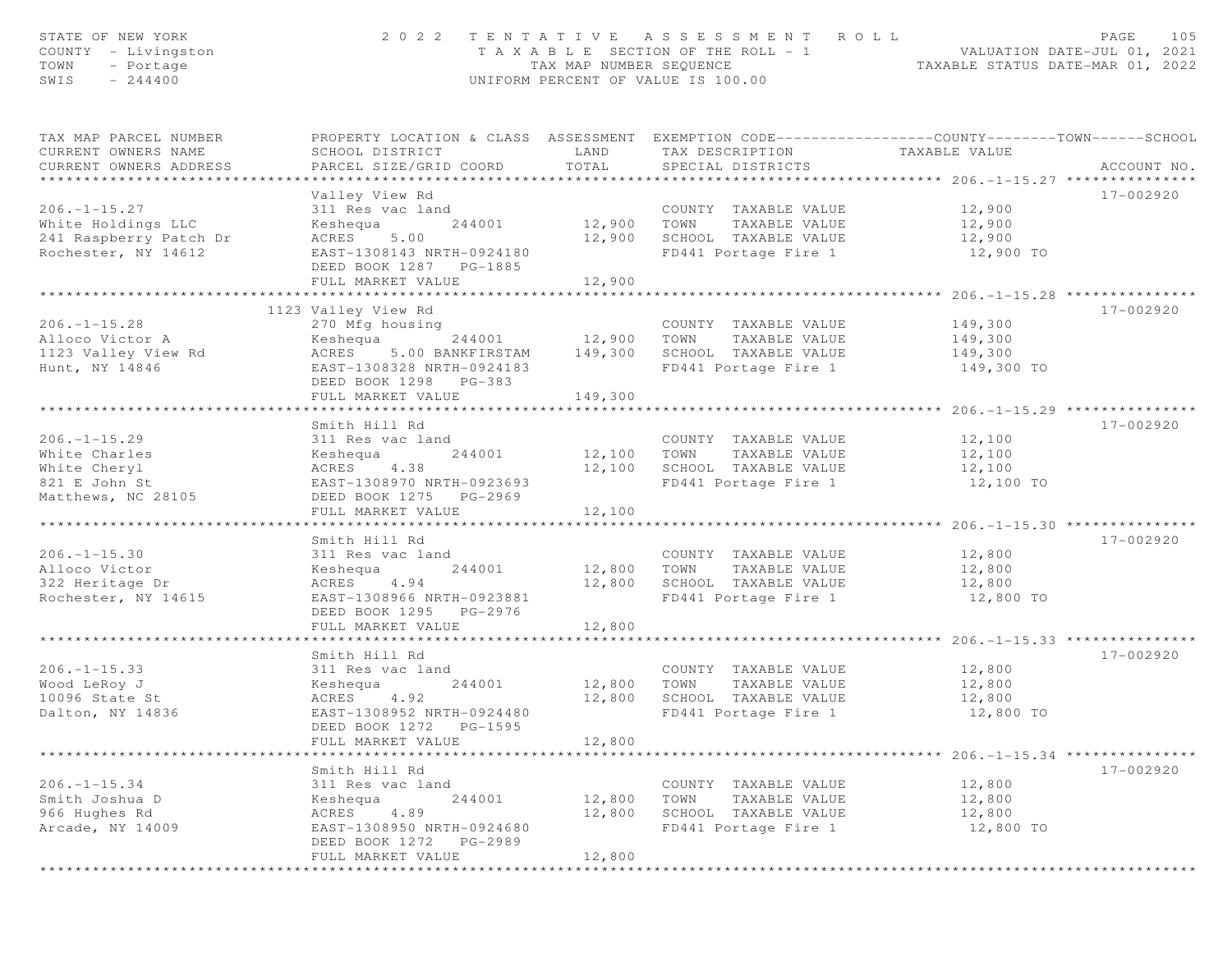| STATE OF NEW YORK<br>COUNTY - Livingston<br>TOWN<br>- Portage<br>SWIS<br>$-244400$ |                                                                                                                     |                    | 2022 TENTATIVE ASSESSMENT ROLL<br>T A X A B L E SECTION OF THE ROLL - 1 VALUATION DATE-JUL 01, 2021<br>TAX MAP NUMBER SEQUENCE TAXABLE STATUS DATE-MAR 01, 2022<br>UNIFORM PERCENT OF VALUE IS 100.00 |                                              | PAGE<br>106   |
|------------------------------------------------------------------------------------|---------------------------------------------------------------------------------------------------------------------|--------------------|-------------------------------------------------------------------------------------------------------------------------------------------------------------------------------------------------------|----------------------------------------------|---------------|
| TAX MAP PARCEL NUMBER<br>CURRENT OWNERS NAME                                       | PROPERTY LOCATION & CLASS ASSESSMENT EXEMPTION CODE----------------COUNTY-------TOWN------SCHOOL<br>SCHOOL DISTRICT | LAND               | TAX DESCRIPTION                                                                                                                                                                                       | TAXABLE VALUE                                |               |
| CURRENT OWNERS ADDRESS                                                             | PARCEL SIZE/GRID COORD                                                                                              | TOTAL              | SPECIAL DISTRICTS                                                                                                                                                                                     |                                              | ACCOUNT NO.   |
| ***********************                                                            |                                                                                                                     |                    |                                                                                                                                                                                                       |                                              |               |
|                                                                                    | Smith Hill Rd                                                                                                       |                    |                                                                                                                                                                                                       |                                              | 17-002920     |
| $206. - 1 - 15.35$                                                                 | 311 Res vac land                                                                                                    |                    | COUNTY TAXABLE VALUE                                                                                                                                                                                  | 13,800                                       |               |
| Smith Joshua D                                                                     | 244001<br>Keshequa                                                                                                  |                    | 13,800 TOWN TAXABLE VALUE                                                                                                                                                                             | 13,800                                       |               |
| 966 Hughes Rd                                                                      | ACRES 5.69<br>EAST-1308501 NRTH-0924858                                                                             |                    | 13,800 SCHOOL TAXABLE VALUE                                                                                                                                                                           | 13,800                                       |               |
| Arcade, NY 14009                                                                   |                                                                                                                     |                    | FD441 Portage Fire 1                                                                                                                                                                                  | 13,800 TO                                    |               |
|                                                                                    | FULL MARKET VALUE                                                                                                   | 13,800             |                                                                                                                                                                                                       |                                              |               |
|                                                                                    | * * * * * * * * * * * * * * * * * * * *                                                                             | ****************** |                                                                                                                                                                                                       |                                              |               |
|                                                                                    | Smith Hill Rd                                                                                                       |                    |                                                                                                                                                                                                       |                                              | 17-002920     |
| $206. - 1 - 15.36$                                                                 | 311 Res vac land                                                                                                    |                    | COUNTY TAXABLE VALUE                                                                                                                                                                                  | 13,000                                       |               |
| Smith Joshua D                                                                     | Keshequa 244001                                                                                                     |                    | 13,000 TOWN<br>TAXABLE VALUE                                                                                                                                                                          | 13,000                                       |               |
| 966 Hughes Rd                                                                      | ACRES 5.05                                                                                                          |                    | 13,000 SCHOOL TAXABLE VALUE                                                                                                                                                                           | 13,000                                       |               |
| Arcade, NY 14009                                                                   | EAST-1308341 NRTH-0925039                                                                                           |                    | FD441 Portage Fire 1                                                                                                                                                                                  | 13,000 TO                                    |               |
|                                                                                    | DEED BOOK 1272 PG-2989<br>FULL MARKET VALUE                                                                         | 13,000             |                                                                                                                                                                                                       |                                              |               |
|                                                                                    |                                                                                                                     |                    |                                                                                                                                                                                                       |                                              |               |
|                                                                                    | Smith Hill Rd                                                                                                       |                    |                                                                                                                                                                                                       |                                              | 17-002920     |
| $206. -1 - 15.37$                                                                  | 322 Rural vac>10                                                                                                    |                    | COUNTY TAXABLE VALUE                                                                                                                                                                                  | 33,700                                       |               |
| Smith Joshua D                                                                     | 244001<br>Keshequa                                                                                                  |                    | 33,700 TOWN TAXABLE VALUE                                                                                                                                                                             | 33,700                                       |               |
| 966 Hughes Rd                                                                      | ACRES 20.40                                                                                                         |                    | 33,700 SCHOOL TAXABLE VALUE                                                                                                                                                                           | 33,700                                       |               |
| Arcade, NY 14009                                                                   | EAST-1307417 NRTH-0925040                                                                                           |                    | FD441 Portage Fire 1                                                                                                                                                                                  | 33,700 TO                                    |               |
|                                                                                    | DEED BOOK 1272 PG-2989                                                                                              |                    |                                                                                                                                                                                                       |                                              |               |
|                                                                                    | FULL MARKET VALUE                                                                                                   | 33,700             |                                                                                                                                                                                                       |                                              |               |
|                                                                                    |                                                                                                                     |                    |                                                                                                                                                                                                       | ************** 206.-1-15.111 *************** |               |
|                                                                                    | Short Tract Rd                                                                                                      |                    |                                                                                                                                                                                                       |                                              | 17-002920     |
| $206. - 1 - 15.111$                                                                | 322 Rural vac>10                                                                                                    |                    | COUNTY TAXABLE VALUE                                                                                                                                                                                  | 23,600                                       |               |
| Sherman Lyle O                                                                     | 244001<br>Keshequa                                                                                                  |                    | 23,600 TOWN TAXABLE VALUE                                                                                                                                                                             | 23,600                                       |               |
| Sherman Tammy                                                                      | ACRES 10.73                                                                                                         |                    | 23,600 SCHOOL TAXABLE VALUE                                                                                                                                                                           | 23,600                                       |               |
| 720 Stilson Rd                                                                     | EAST-1306022 NRTH-0925046                                                                                           |                    | FD441 Portage Fire 1                                                                                                                                                                                  | 23,600 TO                                    |               |
| Hunt, NY 14846                                                                     | DEED BOOK 1286 PG-1880                                                                                              |                    |                                                                                                                                                                                                       |                                              |               |
|                                                                                    | FULL MARKET VALUE                                                                                                   | 23,600             |                                                                                                                                                                                                       |                                              |               |
|                                                                                    | Valley View Rd                                                                                                      |                    |                                                                                                                                                                                                       |                                              | 17-002920     |
| $206. - 1 - 15.201$                                                                | 322 Rural vac>10                                                                                                    |                    | AG DIST IN 41730                                                                                                                                                                                      | 45,605                                       | 45,605 45,605 |
| Grover Martin D                                                                    | 244001<br>Keshequa                                                                                                  |                    | 56,900 COUNTY TAXABLE VALUE                                                                                                                                                                           | 11,295                                       |               |
| Grover Helen J                                                                     | ACRES 20.00                                                                                                         |                    | 56,900 TOWN TAXABLE VALUE                                                                                                                                                                             | 11,295                                       |               |
| 1065 Valley View Rd                                                                | EAST-1307120 NRTH-0924184                                                                                           |                    | SCHOOL TAXABLE VALUE                                                                                                                                                                                  | 11,295                                       |               |
| Hunt, NY 14846                                                                     | DEED BOOK 1272 PG-1351                                                                                              |                    | FD441 Portage Fire 1                                                                                                                                                                                  | 56,900 TO                                    |               |
|                                                                                    | FULL MARKET VALUE                                                                                                   | 56,900             |                                                                                                                                                                                                       |                                              |               |
| MAY BE SUBJECT TO PAYMENT                                                          |                                                                                                                     |                    |                                                                                                                                                                                                       |                                              |               |
| UNDER AGDIST LAW TIL 2029                                                          |                                                                                                                     |                    |                                                                                                                                                                                                       |                                              |               |
| **********************                                                             |                                                                                                                     |                    |                                                                                                                                                                                                       |                                              |               |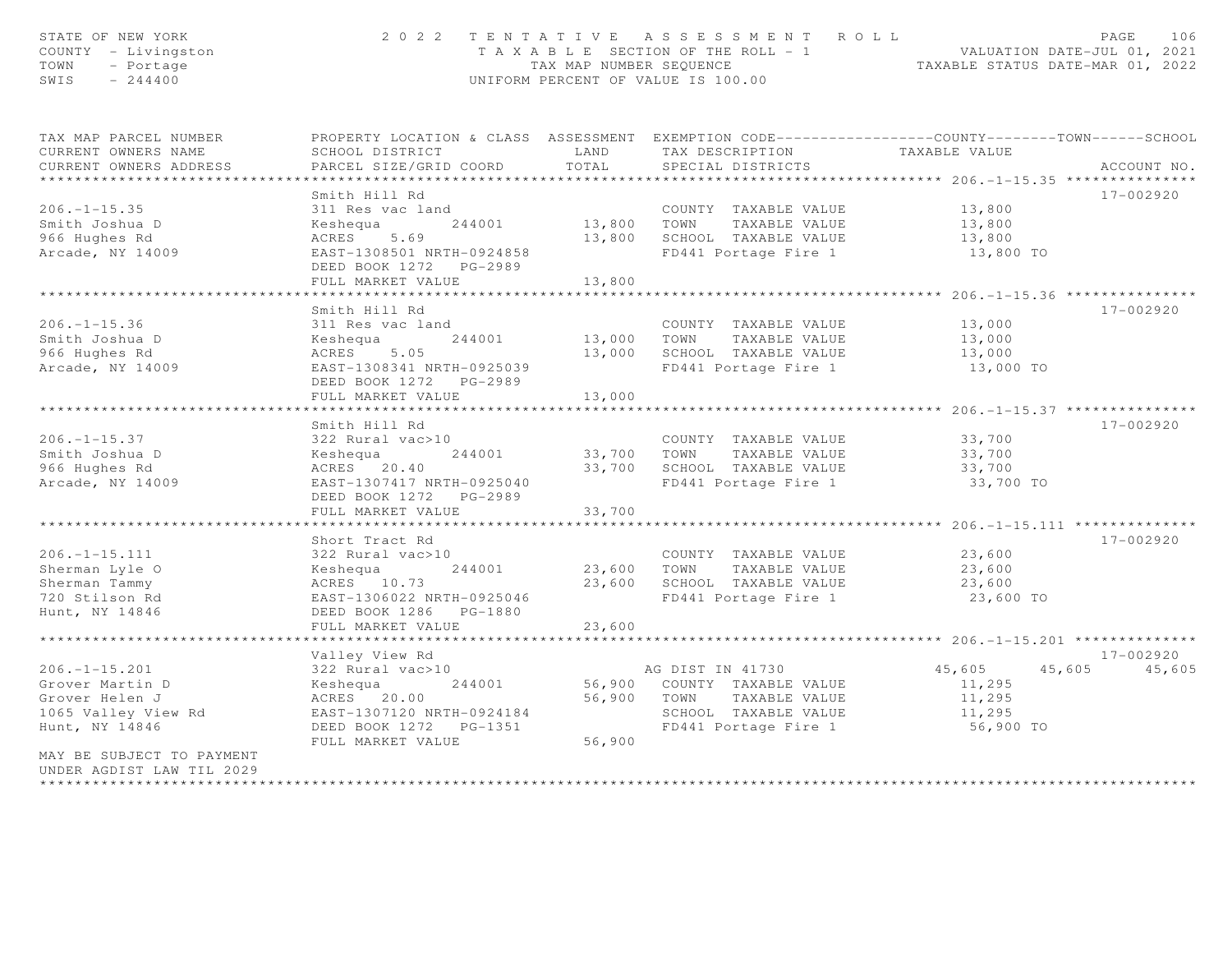| STATE OF NEW YORK<br>COUNTY - Livingston<br>TOWN<br>- Portage<br>SWIS<br>$-244400$                                                                                          |                                                                                                                                                               | TAX MAP NUMBER SEQUENCE             | 2022 TENTATIVE ASSESSMENT ROLL<br>T A X A B L E SECTION OF THE ROLL - 1<br>UNIFORM PERCENT OF VALUE IS 100.00            | ROLL - 1 VALUATION DATE-JUL 01, 2021<br>TAXABLE STATUS DATE-MAR 01, 2022 | PAGE<br>107                     |
|-----------------------------------------------------------------------------------------------------------------------------------------------------------------------------|---------------------------------------------------------------------------------------------------------------------------------------------------------------|-------------------------------------|--------------------------------------------------------------------------------------------------------------------------|--------------------------------------------------------------------------|---------------------------------|
| TAX MAP PARCEL NUMBER<br>CURRENT OWNERS NAME<br>CURRENT OWNERS ADDRESS                                                                                                      | PROPERTY LOCATION & CLASS ASSESSMENT EXEMPTION CODE----------------COUNTY-------TOWN------SCHOOL<br>SCHOOL DISTRICT<br>PARCEL SIZE/GRID COORD                 | LAND<br>TOTAL                       | TAX DESCRIPTION<br>SPECIAL DISTRICTS                                                                                     | TAXABLE VALUE                                                            | ACCOUNT NO.                     |
| $206. - 1 - 15.311$<br>Alloco Victor A<br>322 Heritage Dr<br>Rochester, NY 14612                                                                                            | Smith Hill Rd<br>312 Vac w/imprv<br>Keshequa<br>244001<br>ACRES<br>9.86<br>EAST-1308939 NRTH-0924163<br>DEED BOOK 1288 PG-2816<br>FULL MARKET VALUE           | COUNT<br>22,200      TOWN<br>46,600 | COUNTY TAXABLE VALUE<br>TAXABLE VALUE<br>46,600 SCHOOL TAXABLE VALUE<br>FD441 Portage Fire 1                             | 46,600<br>46,600<br>46,600<br>46,600 TO                                  | 17-002920                       |
|                                                                                                                                                                             |                                                                                                                                                               |                                     |                                                                                                                          |                                                                          |                                 |
| $206. -1 - 15.381$<br>Ellis Debra A<br>10229 Short Tract Rd<br>Hunt, NY 14846                                                                                               | 10229 Short Tract Rd<br>240 Rural res<br>Keshequa<br>ACRES 18.87 BANK LERETA<br>EAST-1306033 NRTH-0924209<br>DEED BOOK 1183 PG-248                            | 150,000 TOWN                        | ENH STAR<br>41834<br>244001 36,200 COUNTY TAXABLE VALUE<br>TAXABLE VALUE<br>SCHOOL TAXABLE VALUE<br>FD441 Portage Fire 1 | $\overline{0}$<br>150,000<br>150,000<br>75,100<br>150,000 TO             | 17-002920<br>$\Omega$<br>74,900 |
|                                                                                                                                                                             | FULL MARKET VALUE                                                                                                                                             | 150,000                             |                                                                                                                          |                                                                          |                                 |
| $206. - 1 - 16.2$<br>Phillips Joshua<br>Phillips Courtney<br>6318 Montanye Rd<br>6318 Montanye Rd<br>6318 Montanye Rd<br>EAST-1298805 NRTH-0921289<br>Canandaigua, NY 14424 | 10418 Lee Rd<br>260 Seasonal res<br>DEED BOOK 1271    PG-1555<br>FULL MARKET VALUE                                                                            | 40,700<br>52,600<br>52,600          | COUNTY TAXABLE VALUE<br>TOWN<br>TAXABLE VALUE<br>SCHOOL TAXABLE VALUE<br>FD441 Portage Fire 1                            | 52,600<br>52,600<br>52,600<br>52,600 TO                                  |                                 |
|                                                                                                                                                                             |                                                                                                                                                               |                                     |                                                                                                                          |                                                                          |                                 |
| $206. - 1 - 16.12$<br>Mort Jeffrey<br>2125 Jerauld Ave<br>Niagara Falls, NY 14305                                                                                           | 10260 Pennycook Rd<br>240 Rural res<br>244001<br>Keshequa<br>ACRES 132.40<br>EAST-1299783 NRTH-0922158<br>DEED BOOK 1270 PG-11<br>FULL MARKET VALUE           | 184,900<br>238,300<br>238,300       | COUNTY TAXABLE VALUE<br>TOWN<br>TAXABLE VALUE<br>SCHOOL TAXABLE VALUE<br>FD441 Portage Fire 1                            | 238,300<br>238,300<br>238,300<br>238,300 TO                              |                                 |
|                                                                                                                                                                             |                                                                                                                                                               |                                     |                                                                                                                          |                                                                          |                                 |
| $206. - 1 - 16.13$<br>Lawson Clair<br>Lawson Lynnette<br>10136 State St<br>Dalton, NY 14836                                                                                 | Pennycook Rd<br>322 Rural vac>10<br>Keshequa<br>244001<br>ACRES 17.50<br>EAST-1299304 NRTH-0923237<br>DEED BOOK 1263<br>$PG-1476$<br>FULL MARKET VALUE        | 29,800<br>29,800<br>29,800          | COUNTY TAXABLE VALUE<br>TOWN<br>TAXABLE VALUE<br>SCHOOL TAXABLE VALUE<br>FD441 Portage Fire 1                            | 29,800<br>29,800<br>29,800<br>29,800 TO                                  |                                 |
|                                                                                                                                                                             |                                                                                                                                                               |                                     |                                                                                                                          |                                                                          |                                 |
| $206. - 1 - 17$<br>Cobin Harley<br>10346 Short Tract Rd<br>Hunt, NY 14846                                                                                                   | 10360 Short Tract Rd<br>210 1 Family Res<br>244001<br>Keshequa<br>ACRES<br>5.90<br>EAST-1305206 NRTH-0922481<br>DEED BOOK 1293<br>PG-450<br>FULL MARKET VALUE | 16,100<br>40,400<br>40,400          | COUNTY TAXABLE VALUE<br>TOWN<br>TAXABLE VALUE<br>SCHOOL TAXABLE VALUE<br>FD441 Portage Fire 1                            | 40,400<br>40,400<br>40,400<br>40,400 TO                                  | 17-001650                       |
|                                                                                                                                                                             |                                                                                                                                                               |                                     |                                                                                                                          |                                                                          |                                 |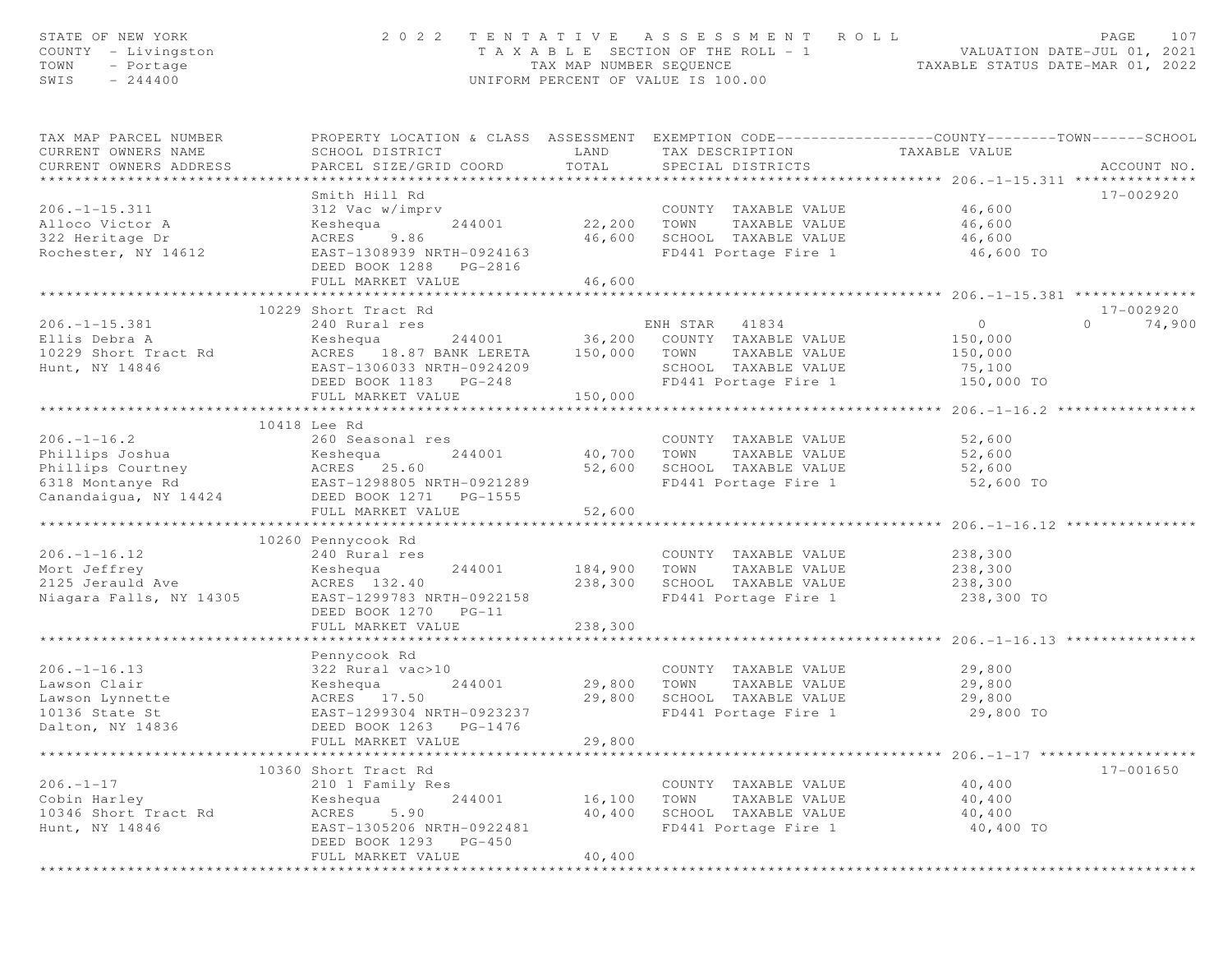| STATE OF NEW YORK<br>COUNTY - Livingston<br>TOWN<br>- Portage<br>$-244400$<br>SWIS | 2 0 2 2                                             | TAX MAP NUMBER SEOUENCE | TENTATIVE ASSESSMENT ROLL<br>T A X A B L E SECTION OF THE ROLL - 1<br>UNIFORM PERCENT OF VALUE IS 100.00                                 | ROLL - 1<br>TAXABLE STATUS DATE-MAR 01, 2022<br>TAXABLE STATUS DATE-MAR 01, 2022 | PAGE       | 108                 |
|------------------------------------------------------------------------------------|-----------------------------------------------------|-------------------------|------------------------------------------------------------------------------------------------------------------------------------------|----------------------------------------------------------------------------------|------------|---------------------|
| TAX MAP PARCEL NUMBER<br>CURRENT OWNERS NAME<br>CURRENT OWNERS ADDRESS             | SCHOOL DISTRICT<br>PARCEL SIZE/GRID COORD           | LAND<br>TOTAL           | PROPERTY LOCATION & CLASS ASSESSMENT EXEMPTION CODE----------------COUNTY-------TOWN------SCHOOL<br>TAX DESCRIPTION<br>SPECIAL DISTRICTS | TAXABLE VALUE                                                                    |            | ACCOUNT NO.         |
|                                                                                    | Short Tract Rd                                      |                         |                                                                                                                                          |                                                                                  |            |                     |
| $206. - 1 - 18.1$                                                                  | 105 Vac farmland                                    |                         | AG DIST C 41720                                                                                                                          | 59,874                                                                           | 59,874     | 17-002030<br>59,874 |
| Pattridge Jeffrey R                                                                | 244001<br>Keshequa                                  | 75,000                  | COUNTY TAXABLE VALUE                                                                                                                     | 15,126                                                                           |            |                     |
| Pattridge Bethany A                                                                | ACRES 30.00                                         | 75,000                  | TOWN<br>TAXABLE VALUE                                                                                                                    | 15,126                                                                           |            |                     |
| 9788 Pennycook Rd                                                                  | EAST-1306281 NRTH-0921316                           |                         | SCHOOL TAXABLE VALUE                                                                                                                     | 15,126                                                                           |            |                     |
| Hunt, NY 14846                                                                     | DEED BOOK 1256 PG-687                               |                         | AG003 Ag District #3                                                                                                                     | 75,000 TO                                                                        |            |                     |
|                                                                                    | FULL MARKET VALUE                                   |                         | 75,000 FD441 Portage Fire 1                                                                                                              | 75,000 TO                                                                        |            |                     |
| MAY BE SUBJECT TO PAYMENT<br>UNDER AGDIST LAW TIL 2026                             |                                                     |                         |                                                                                                                                          |                                                                                  |            |                     |
|                                                                                    | Short Tract Rd                                      |                         |                                                                                                                                          |                                                                                  |            |                     |
| $206. - 1 - 18.2$                                                                  | 105 Vac farmland                                    |                         | AG DIST C 41720                                                                                                                          | 187,226                                                                          | 187,226    | 187,226             |
| Lawson Irrevocable Trust Tracy Keshequa                                            | 244001                                              | 276,900                 | COUNTY TAXABLE VALUE                                                                                                                     | 89,674                                                                           |            |                     |
| Lawson Lynnette                                                                    | ACRES 94.95                                         | 276,900                 | TAXABLE VALUE<br>TOWN                                                                                                                    | 89,674                                                                           |            |                     |
| 2409 Route 70                                                                      | EAST-1304337 NRTH-0921829                           |                         | SCHOOL TAXABLE VALUE                                                                                                                     | 89,674                                                                           |            |                     |
| Dalton, NY 14836                                                                   | DEED BOOK 1282 PG-834                               |                         | AG003 Ag District #3                                                                                                                     | 276,900 TO                                                                       |            |                     |
|                                                                                    | FULL MARKET VALUE                                   |                         | 276,900 FD441 Portage Fire 1                                                                                                             | 276,900 TO                                                                       |            |                     |
| MAY BE SUBJECT TO PAYMENT<br>UNDER AGDIST LAW TIL 2026                             |                                                     |                         |                                                                                                                                          |                                                                                  |            |                     |
|                                                                                    | 990 Valley View Rd                                  |                         |                                                                                                                                          |                                                                                  |            |                     |
| $206. -1 - 19.2$                                                                   | 210 1 Family Res                                    |                         | VET COM CT 41131                                                                                                                         | 35,000                                                                           | 35,000     | $\circ$             |
| Grover Martin D                                                                    | Keshequa                                            |                         | 244001 12,300 VET DIS CT 41141                                                                                                           | 20,010                                                                           | 20,010     | $\overline{0}$      |
| Grover Helen J                                                                     | ACRES 3.42                                          |                         | 200,100 ENH STAR 41834                                                                                                                   | $\overline{0}$                                                                   | $\bigcirc$ | 74,900              |
| 990 Valley View Rd                                                                 | EAST-1307796 NRTH-0923322                           |                         | COUNTY TAXABLE VALUE                                                                                                                     | 145,090                                                                          |            |                     |
| Hunt, NY 14846                                                                     | DEED BOOK 526<br>PG-00240                           |                         | TOWN<br>TAXABLE VALUE                                                                                                                    | 145,090                                                                          |            |                     |
|                                                                                    | FULL MARKET VALUE                                   |                         | 200,100 SCHOOL TAXABLE VALUE                                                                                                             | 125,200                                                                          |            |                     |
|                                                                                    |                                                     |                         | FD441 Portage Fire 1                                                                                                                     | 200,100 TO                                                                       |            |                     |
|                                                                                    | 958 Valley View Rd                                  |                         |                                                                                                                                          | **** 206.-1-19.3 *******                                                         |            |                     |
| $206. -1 - 19.3$                                                                   | 210 1 Family Res                                    |                         | COUNTY TAXABLE VALUE                                                                                                                     | 178,200                                                                          |            |                     |
| Grover Howard                                                                      | Keshequa<br>244001                                  | 12,300                  | TOWN<br>TAXABLE VALUE                                                                                                                    | 178,200                                                                          |            |                     |
| Grover Linda                                                                       | ACRES 3.42                                          | 178,200                 | SCHOOL TAXABLE VALUE                                                                                                                     | 178,200                                                                          |            |                     |
| Curtis Wheeler                                                                     |                                                     |                         | FD441 Portage Fire 1                                                                                                                     | 178,200 TO                                                                       |            |                     |
| 958 Valley View Rd                                                                 | EAST-1307447 NRTH-0923316<br>DEED BOOK 526 PG-00238 |                         |                                                                                                                                          |                                                                                  |            |                     |
| Hunt, NY 14846                                                                     | FULL MARKET VALUE                                   | 178,200                 |                                                                                                                                          |                                                                                  |            |                     |
|                                                                                    |                                                     |                         |                                                                                                                                          |                                                                                  |            |                     |
|                                                                                    | 926 Valley View Rd                                  |                         |                                                                                                                                          |                                                                                  |            | 17-001360           |
| $206. - 1 - 19.115$                                                                | 105 Vac farmland                                    |                         | AG DIST C 41720                                                                                                                          | 96,308                                                                           | 96,308     | 96,308              |
| Grover Martin D                                                                    | 244001<br>Keshequa                                  | 200,100                 | COUNTY TAXABLE VALUE                                                                                                                     | 126,192                                                                          |            |                     |
| Grover Helen J                                                                     | ACRES 103.60                                        | 222,500                 | TOWN<br>TAXABLE VALUE                                                                                                                    | 126,192                                                                          |            |                     |
| 1065 Valley View Rd                                                                | EAST-1307365 NRTH-0922068                           |                         | SCHOOL TAXABLE VALUE                                                                                                                     | 126,192                                                                          |            |                     |
| Hunt, NY 14846                                                                     | DEED BOOK 1266<br>PG-1684                           |                         | AG003 Ag District #3                                                                                                                     | 222,500 TO                                                                       |            |                     |
| MAY BE SUBJECT TO PAYMENT<br>UNDER AGDIST LAW TIL 2026                             | FULL MARKET VALUE                                   | 222,500                 | FD441 Portage Fire 1                                                                                                                     | 222,500 TO                                                                       |            |                     |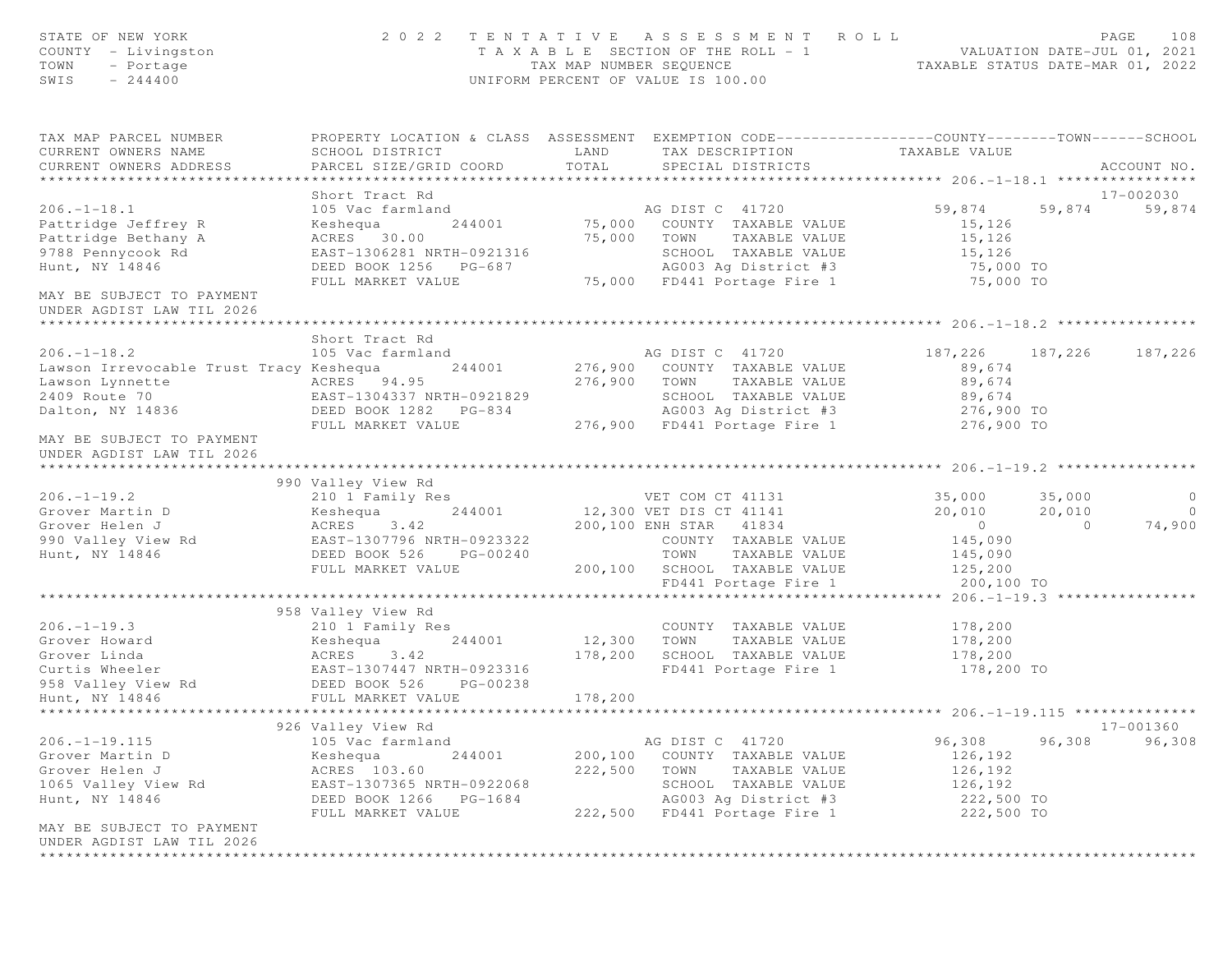| STATE OF NEW YORK<br>COUNTY - Livingston<br>TOWN<br>- Portage<br>SWIS<br>$-244400$                                                                                                                                                     |                                                     |                       | 2022 TENTATIVE ASSESSMENT ROLL<br>TAXABLE SECTION OF THE ROLL - 1<br>TAXABLE STATUS DATE-JUL 01, 2021<br>TAXABLE STATUS DATE-MAR 01, 2022<br>UNIFORM PERCENT OF VALUE IS 100.00                                                                |                                                 |                | PAGE<br>109       |
|----------------------------------------------------------------------------------------------------------------------------------------------------------------------------------------------------------------------------------------|-----------------------------------------------------|-----------------------|------------------------------------------------------------------------------------------------------------------------------------------------------------------------------------------------------------------------------------------------|-------------------------------------------------|----------------|-------------------|
| TAX MAP PARCEL NUMBER THE PROPERTY LOCATION & CLASS ASSESSMENT EXEMPTION CODE---------------COUNTY-------TOWN------SCHOOL                                                                                                              |                                                     |                       |                                                                                                                                                                                                                                                |                                                 |                |                   |
| CURRENT OWNERS NAME<br>CURRENT OWNERS ADDRESS                                                                                                                                                                                          | SCHOOL DISTRICT                                     |                       | LAND TAX DESCRIPTION                                                                                                                                                                                                                           | TAXABLE VALUE                                   |                |                   |
|                                                                                                                                                                                                                                        | PARCEL SIZE/GRID COORD                              | TOTAL                 | SPECIAL DISTRICTS                                                                                                                                                                                                                              |                                                 |                | ACCOUNT NO.       |
|                                                                                                                                                                                                                                        | 10371 Short Tract Rd                                |                       |                                                                                                                                                                                                                                                |                                                 |                | 17-001360         |
|                                                                                                                                                                                                                                        |                                                     |                       |                                                                                                                                                                                                                                                |                                                 |                | 108,765 108,765   |
|                                                                                                                                                                                                                                        |                                                     |                       |                                                                                                                                                                                                                                                |                                                 |                |                   |
|                                                                                                                                                                                                                                        |                                                     |                       |                                                                                                                                                                                                                                                |                                                 |                |                   |
| 206.-1-19.11.<br>Sherman Lyle O<br>Ann Tammy L<br>720 Stilson Rd                                                                                                                                                                       |                                                     |                       |                                                                                                                                                                                                                                                |                                                 |                |                   |
| Hunt, NY 14846                                                                                                                                                                                                                         |                                                     |                       |                                                                                                                                                                                                                                                |                                                 |                |                   |
|                                                                                                                                                                                                                                        |                                                     |                       |                                                                                                                                                                                                                                                |                                                 |                |                   |
| MAY BE SUBJECT TO PAYMENT<br>UNDER AGDIST LAW TIL 2026<br>* * * * * * * * * * * * * * * * * * * *                                                                                                                                      |                                                     |                       | 371 Short Fract Runder<br>241 Rural res&ag<br>244001 140,300 COUNTY TAXABLE VALUE<br>223,800 TOWN TAXABLE VALUE<br>223,800 TOWN TAXABLE VALUE<br>223,800 TOWN TAXABLE VALUE<br>223,800 TOWN TAXABLE VALUE<br>223,800 TOWN TAXABLE VALUE<br>223 |                                                 |                |                   |
|                                                                                                                                                                                                                                        | 10425 Short Tract Rd                                |                       |                                                                                                                                                                                                                                                |                                                 |                | 17-002160         |
|                                                                                                                                                                                                                                        |                                                     |                       |                                                                                                                                                                                                                                                | 39,900                                          |                |                   |
|                                                                                                                                                                                                                                        |                                                     |                       |                                                                                                                                                                                                                                                | 39,900                                          |                |                   |
|                                                                                                                                                                                                                                        |                                                     |                       |                                                                                                                                                                                                                                                | 39,900                                          |                |                   |
|                                                                                                                                                                                                                                        |                                                     |                       | FD441 Portage Fire 1                                                                                                                                                                                                                           | 39,900 TO                                       |                |                   |
|                                                                                                                                                                                                                                        | FULL MARKET VALUE                                   | 39,900                |                                                                                                                                                                                                                                                |                                                 |                |                   |
|                                                                                                                                                                                                                                        |                                                     | * * * * * * * * * * * |                                                                                                                                                                                                                                                | *************** 206. -1 -21 ******************* |                |                   |
|                                                                                                                                                                                                                                        | 10458 Short Tract Rd                                |                       |                                                                                                                                                                                                                                                |                                                 |                | 17-000890         |
| $206. - 1 - 21$                                                                                                                                                                                                                        | 210 1 Family Res                                    |                       | BAS STAR 41854                                                                                                                                                                                                                                 | $\overline{0}$                                  |                | $0 \t 30,000$     |
| Garwood Fredrick                                                                                                                                                                                                                       |                                                     |                       |                                                                                                                                                                                                                                                | 114,900                                         |                |                   |
| 10458 Short Tract Rd                                                                                                                                                                                                                   |                                                     |                       |                                                                                                                                                                                                                                                | 114,900                                         |                |                   |
| Hunt, NY 14846                                                                                                                                                                                                                         |                                                     |                       | SCHOOL TAXABLE VALUE                                                                                                                                                                                                                           | 84,900                                          |                |                   |
|                                                                                                                                                                                                                                        | EAST-1305397 NRTH-0920760<br>DEED BOOK 698 PG-00131 |                       | FD441 Portage Fire 1 114,900 TO                                                                                                                                                                                                                |                                                 |                |                   |
|                                                                                                                                                                                                                                        | FULL MARKET VALUE 114,900                           |                       |                                                                                                                                                                                                                                                |                                                 |                |                   |
|                                                                                                                                                                                                                                        |                                                     |                       |                                                                                                                                                                                                                                                |                                                 |                |                   |
|                                                                                                                                                                                                                                        | 10461 Short Tract Rd                                |                       |                                                                                                                                                                                                                                                |                                                 |                |                   |
| $206. - 1 - 22.2$                                                                                                                                                                                                                      | 270 Mfg housing                                     |                       |                                                                                                                                                                                                                                                | 8,370                                           | 8,370          | $\overline{0}$    |
| Curry Charles E<br>10461 Short Tract Rd 10461 Short Tract Rd 10461 ACRES 3.20                                                                                                                                                          | 244001                                              |                       | VET WAR CT 41121<br>11,900 ENH STAR 41834<br>55,800 COUNTY TAXABLE VALUE                                                                                                                                                                       | $\overline{0}$                                  | $\overline{0}$ | 55,800            |
|                                                                                                                                                                                                                                        |                                                     |                       |                                                                                                                                                                                                                                                | 47,430                                          |                |                   |
| Hunt, NY 14846                                                                                                                                                                                                                         | EAST-1305715 NRTH-0920232                           |                       | TAXABLE VALUE                                                                                                                                                                                                                                  | 47,430                                          |                |                   |
|                                                                                                                                                                                                                                        | DEED BOOK 776 PG-170                                |                       | SCHOOL TAXABLE VALUE                                                                                                                                                                                                                           | $\sim$ 0                                        |                |                   |
|                                                                                                                                                                                                                                        | FULL MARKET VALUE                                   |                       | 55,800 FD441 Portage Fire 1                                                                                                                                                                                                                    | 55,800 TO                                       |                |                   |
|                                                                                                                                                                                                                                        |                                                     |                       |                                                                                                                                                                                                                                                |                                                 |                |                   |
|                                                                                                                                                                                                                                        | Short Tract Rd                                      |                       |                                                                                                                                                                                                                                                |                                                 |                | 17-000860         |
| $206. - 1 - 22.11$                                                                                                                                                                                                                     | 105 Vac farmland                                    |                       | AG DIST C 41720                                                                                                                                                                                                                                | 197,110                                         |                | 197, 110 197, 110 |
| Lawson Irrevocable Trust Tracy Keshequa 244001                                                                                                                                                                                         |                                                     |                       | 306,000 COUNTY TAXABLE VALUE                                                                                                                                                                                                                   | 108,890                                         |                |                   |
| Lawson Lynnette MLUE<br>2409 Route 70 EAST-1303407 NRTH-0920561 SCHOOL TAXABLE VALUE<br>2409 Route 70 EAST-1303407 NRTH-0920561 SCHOOL TAXABLE VALUE<br>2409 Route 70 EAST-1303407 NRTH-0920561 SCHOOL TAXABLE VALUE<br>24003 Ag Distr |                                                     |                       |                                                                                                                                                                                                                                                | 108,890<br>108,890                              |                |                   |
|                                                                                                                                                                                                                                        |                                                     |                       |                                                                                                                                                                                                                                                |                                                 |                |                   |
|                                                                                                                                                                                                                                        | FULL MARKET VALUE                                   |                       | AG003 Ag District #3 306,000 TO<br>306,000 FD441 Portage Fire 1 306,000 TO                                                                                                                                                                     |                                                 |                |                   |
| MAY BE SUBJECT TO PAYMENT                                                                                                                                                                                                              |                                                     |                       |                                                                                                                                                                                                                                                |                                                 |                |                   |
| UNDER AGDIST LAW TIL 2026                                                                                                                                                                                                              |                                                     |                       |                                                                                                                                                                                                                                                |                                                 |                |                   |
|                                                                                                                                                                                                                                        |                                                     |                       |                                                                                                                                                                                                                                                |                                                 |                |                   |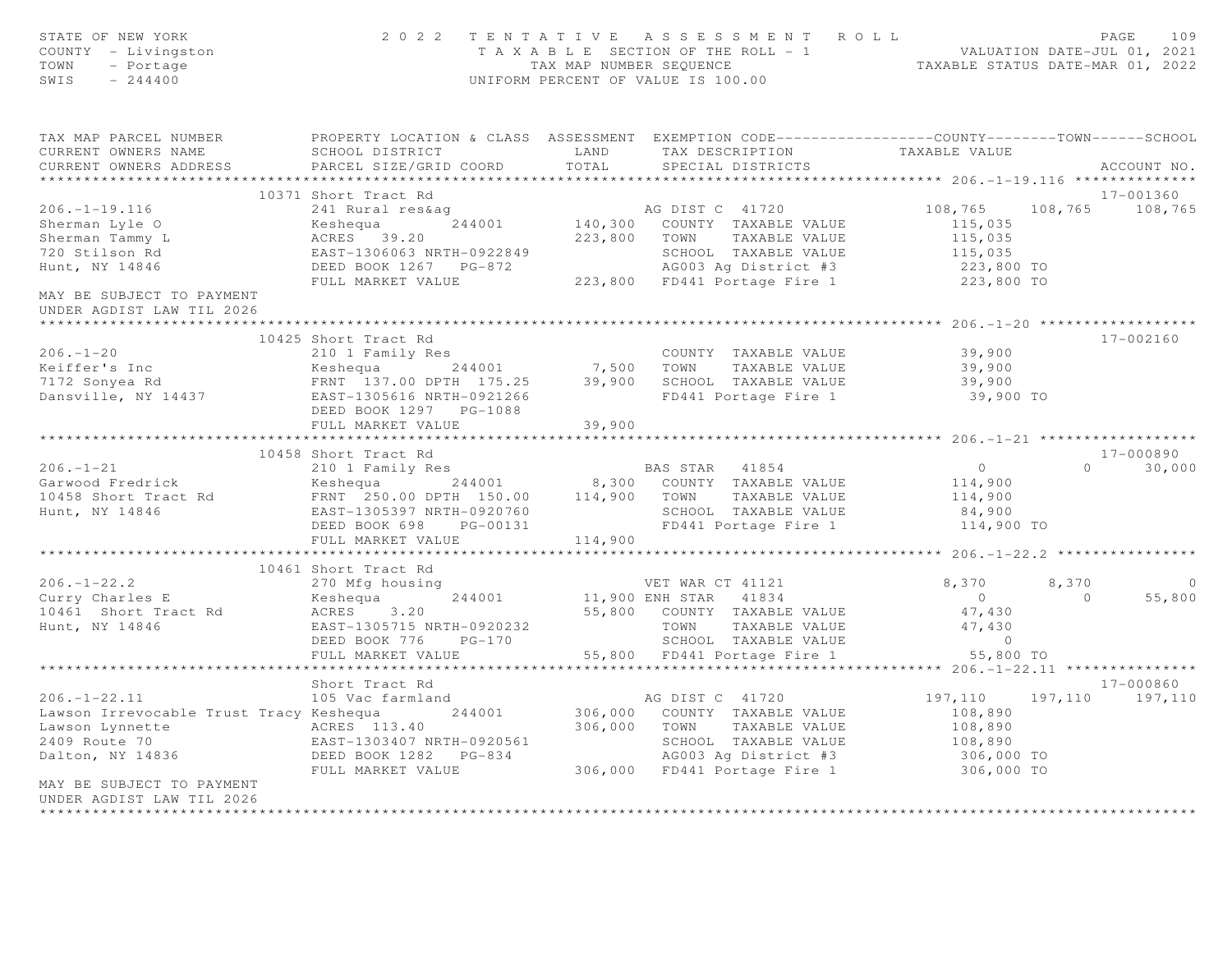| STATE OF NEW YORK<br>COUNTY - Livingston<br>TOWN<br>- Portage<br>SWIS<br>$-244400$                                                                                                                                                         | 2 0 2 2                                                                                                        |         | TENTATIVE ASSESSMENT ROLL<br>T A X A B L E SECTION OF THE ROLL - 1<br>TAX MAP NUMBER SEQUENCE<br>TAXABLE STATUS DATE-MAR 01, 2022<br>UNIFORM PERCENT OF VALUE IS 100.00      |                     |        | PAGE<br>110   |
|--------------------------------------------------------------------------------------------------------------------------------------------------------------------------------------------------------------------------------------------|----------------------------------------------------------------------------------------------------------------|---------|------------------------------------------------------------------------------------------------------------------------------------------------------------------------------|---------------------|--------|---------------|
| TAX MAP PARCEL NUMBER                                                                                                                                                                                                                      | PROPERTY LOCATION & CLASS ASSESSMENT EXEMPTION CODE-----------------COUNTY--------TOWN------SCHOOL             |         |                                                                                                                                                                              |                     |        |               |
| CURRENT OWNERS NAME                                                                                                                                                                                                                        |                                                                                                                |         |                                                                                                                                                                              |                     |        |               |
| CURRENT OWNERS ADDRESS                                                                                                                                                                                                                     | PARCEL SIZE/GRID COORD                                                                                         |         |                                                                                                                                                                              |                     |        | ACCOUNT NO.   |
|                                                                                                                                                                                                                                            |                                                                                                                |         |                                                                                                                                                                              |                     |        |               |
|                                                                                                                                                                                                                                            | Short Tract Rd                                                                                                 |         |                                                                                                                                                                              |                     |        |               |
| 206.-1-22.12<br>Curry Charles E (244001) 244001 48,700 TOWN TAXABLE VALUE<br>Koch Sandra (26.95) 26.95<br>Mort Tract Rd (26.95) 26.95<br>Mort Tract Rd (26.95) 26.95<br>Mort Tract Rd (26.95) 26.95<br>Mort Night Short Tract Rd (26.95) 2 |                                                                                                                |         | COUNTY TAXABLE VALUE 48,700                                                                                                                                                  |                     |        |               |
|                                                                                                                                                                                                                                            |                                                                                                                |         |                                                                                                                                                                              | 48,700              |        |               |
|                                                                                                                                                                                                                                            |                                                                                                                |         | 48,700 SCHOOL TAXABLE VALUE                                                                                                                                                  | 48,700<br>48,700 TO |        |               |
|                                                                                                                                                                                                                                            |                                                                                                                |         |                                                                                                                                                                              |                     |        |               |
| Hunt, NY 14846                                                                                                                                                                                                                             | DEED BOOK 889 PG-41<br>FULL MARKET VALUE                                                                       | 48,700  |                                                                                                                                                                              |                     |        |               |
|                                                                                                                                                                                                                                            |                                                                                                                |         |                                                                                                                                                                              |                     |        |               |
|                                                                                                                                                                                                                                            | 10488 Short Tract Rd                                                                                           |         |                                                                                                                                                                              |                     |        |               |
| $206. - 1 - 23.2$                                                                                                                                                                                                                          |                                                                                                                |         | AG DIST C 41720                                                                                                                                                              | 12,845              |        | 12,845 12,845 |
| Ayers Thomas E<br>PO Box 84                                                                                                                                                                                                                |                                                                                                                |         |                                                                                                                                                                              |                     |        |               |
|                                                                                                                                                                                                                                            |                                                                                                                |         |                                                                                                                                                                              |                     |        |               |
| Pike, NY 14130                                                                                                                                                                                                                             | 314 Rural vac<10<br>Keshequa 244001<br>ACRES 4.80<br>EAST-1303372 NRTH-0919957                                 |         |                                                                                                                                                                              |                     |        |               |
|                                                                                                                                                                                                                                            | DEED BOOK 1269    PG-1967                                                                                      |         |                                                                                                                                                                              |                     |        |               |
| MAY BE SUBJECT TO PAYMENT FULL MARKET VALUE                                                                                                                                                                                                |                                                                                                                |         | 16,100 COUNTY TAXABLE VALUE<br>16,100 TOWN TAXABLE VALUE<br>5CHOOL TAXABLE VALUE<br>5CHOOL TAXABLE VALUE<br>4G003 Ag District #3<br>16,100 TD441 Portage Fire 1<br>16,100 TO |                     |        |               |
| UNDER AGDIST LAW TIL 2026                                                                                                                                                                                                                  |                                                                                                                |         |                                                                                                                                                                              |                     |        |               |
|                                                                                                                                                                                                                                            | 10508 Short Tract Rd                                                                                           |         |                                                                                                                                                                              |                     |        | 17780         |
| 10000 SHOLD IRECT NO COUNTY TAXABLE VALUE<br>210 1 Family Res<br>244001 8,500 TOWN TAXABLE VALUE<br>6909 East Center Rd FRNT 300.00 DPTH 142.24 73,900 SCHOOL TAXABLE VALUE<br>Castile, NY 14427 EAST-1305402 NRTH-0919808 FD441 Porta     |                                                                                                                |         | COUNTY TAXABLE VALUE                                                                                                                                                         |                     |        |               |
|                                                                                                                                                                                                                                            |                                                                                                                |         |                                                                                                                                                                              | 73,900<br>73,900    |        |               |
|                                                                                                                                                                                                                                            |                                                                                                                |         |                                                                                                                                                                              | 73,900              |        |               |
|                                                                                                                                                                                                                                            |                                                                                                                |         | FD441 Portage Fire 1 73,900 TO                                                                                                                                               |                     |        |               |
|                                                                                                                                                                                                                                            | DEED BOOK 1284 PG-246                                                                                          |         |                                                                                                                                                                              |                     |        |               |
|                                                                                                                                                                                                                                            | FULL MARKET VALUE                                                                                              | 73,900  |                                                                                                                                                                              |                     |        |               |
|                                                                                                                                                                                                                                            |                                                                                                                |         |                                                                                                                                                                              |                     |        |               |
|                                                                                                                                                                                                                                            | Short Tract Rd                                                                                                 |         |                                                                                                                                                                              |                     |        | 17780         |
| $206. - 1 - 23.12$                                                                                                                                                                                                                         | 105 Vac farmland                                                                                               |         | AG DIST C 41720                                                                                                                                                              | 80,306              | 80,306 | 80,306        |
| Bares Charles C                                                                                                                                                                                                                            |                                                                                                                |         |                                                                                                                                                                              | 52,694              |        |               |
| 7017 Fadale Rd                                                                                                                                                                                                                             |                                                                                                                |         |                                                                                                                                                                              | 52,694              |        |               |
| Ellicottville, NY 14731                                                                                                                                                                                                                    | EAST-1303527 NRTH-0919502<br>DEED BOOK 1253 PG-89<br>FULL MARKET VALUE 133,000 FD441 Portage Fire 1 133,000 TO |         |                                                                                                                                                                              |                     |        |               |
|                                                                                                                                                                                                                                            |                                                                                                                |         |                                                                                                                                                                              |                     |        |               |
| MAY BE SUBJECT TO PAYMENT                                                                                                                                                                                                                  |                                                                                                                |         |                                                                                                                                                                              |                     |        |               |
| UNDER AGDIST LAW TIL 2026                                                                                                                                                                                                                  |                                                                                                                |         |                                                                                                                                                                              |                     |        |               |
|                                                                                                                                                                                                                                            |                                                                                                                |         |                                                                                                                                                                              |                     |        |               |
|                                                                                                                                                                                                                                            | Short Tract Rd                                                                                                 |         |                                                                                                                                                                              |                     |        |               |
|                                                                                                                                                                                                                                            |                                                                                                                |         | COUNTY TAXABLE VALUE<br>244001 126,500 TOWN TAXABLE VALUE                                                                                                                    | 163,300             |        |               |
|                                                                                                                                                                                                                                            |                                                                                                                |         |                                                                                                                                                                              | 163,300             |        |               |
|                                                                                                                                                                                                                                            |                                                                                                                |         | 163,300 SCHOOL TAXABLE VALUE                                                                                                                                                 | 163,300             |        |               |
|                                                                                                                                                                                                                                            |                                                                                                                |         | FD441 Portage Fire 1 163,300 TO                                                                                                                                              |                     |        |               |
|                                                                                                                                                                                                                                            |                                                                                                                |         |                                                                                                                                                                              |                     |        |               |
|                                                                                                                                                                                                                                            | FULL MARKET VALUE                                                                                              | 163,300 |                                                                                                                                                                              |                     |        |               |
|                                                                                                                                                                                                                                            |                                                                                                                |         |                                                                                                                                                                              |                     |        |               |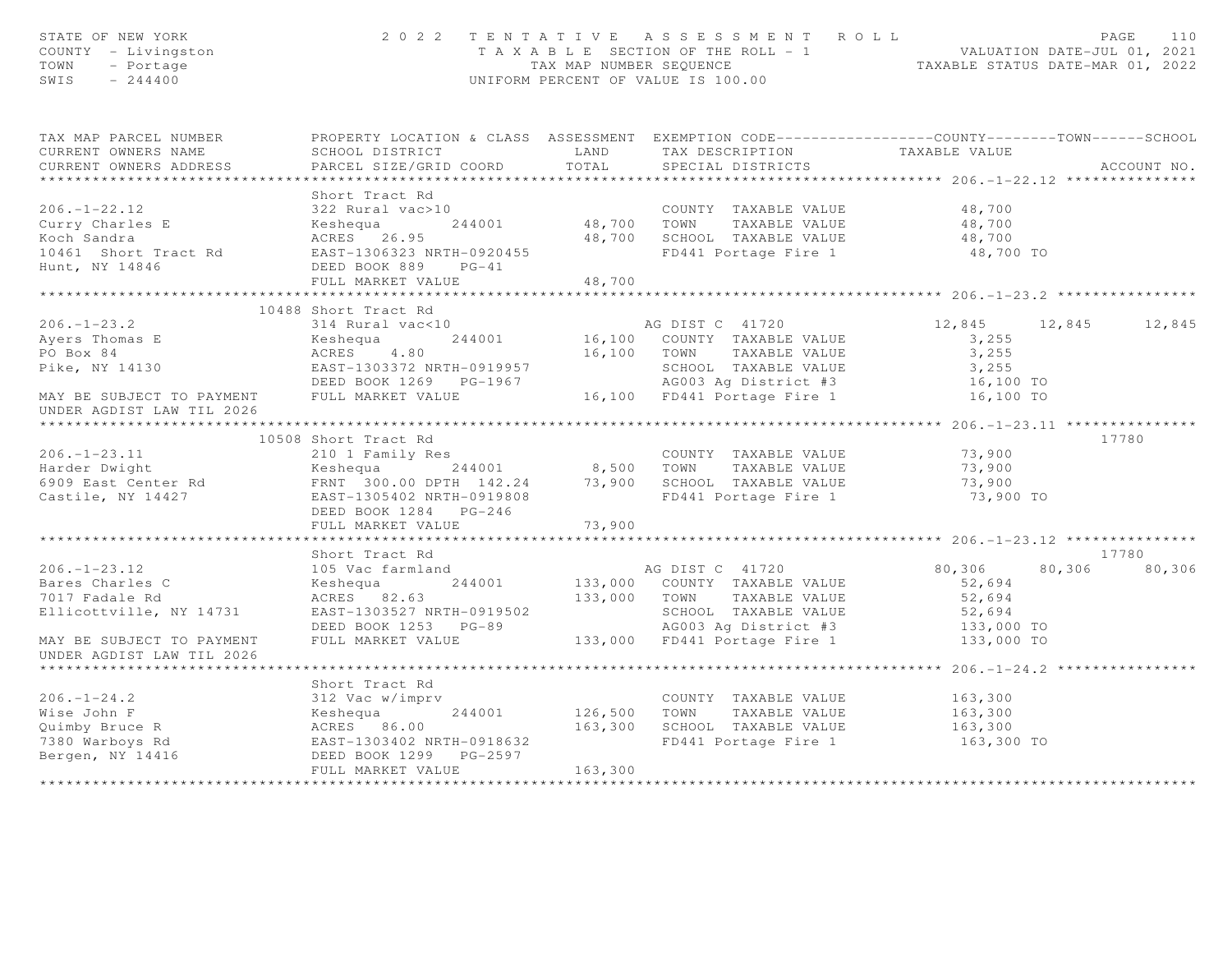| STATE OF NEW YORK<br>COUNTY - Livingston<br>TOWN<br>- Portage<br>$-244400$<br>SWIS                                                                                                                                                           |                                                                                                                                                                                                                                                  |                             | 2022 TENTATIVE ASSESSMENT ROLL<br>T A X A B L E SECTION OF THE ROLL - 1 VALUATION DATE-JUL 01, 2021<br>TAX MAP NUMBER SEQUENCE<br>UNIFORM PERCENT OF VALUE IS 100.00 |                                         | PAGE<br>111               |
|----------------------------------------------------------------------------------------------------------------------------------------------------------------------------------------------------------------------------------------------|--------------------------------------------------------------------------------------------------------------------------------------------------------------------------------------------------------------------------------------------------|-----------------------------|----------------------------------------------------------------------------------------------------------------------------------------------------------------------|-----------------------------------------|---------------------------|
| TAX MAP PARCEL NUMBER                                                                                                                                                                                                                        | PROPERTY LOCATION & CLASS ASSESSMENT EXEMPTION CODE-----------------COUNTY-------TOWN------SCHOOL                                                                                                                                                |                             |                                                                                                                                                                      |                                         |                           |
| CURRENT OWNERS NAME                                                                                                                                                                                                                          |                                                                                                                                                                                                                                                  |                             |                                                                                                                                                                      |                                         |                           |
| CURRENT OWNERS ADDRESS                                                                                                                                                                                                                       |                                                                                                                                                                                                                                                  |                             |                                                                                                                                                                      |                                         | ACCOUNT NO.               |
| COUNTY TAXABLE VALUE<br>Paddock Nathan J<br>Paddock Jill V ACRES 56.20<br>Paddock Jill V ACRES 56.20<br>Paddock Jill V ACRES 56.20<br>Paddock Jill V ACRES 56.20<br>Paddock Jill V ACRES 56.20<br>Paddock Jill V ACRES 56.20<br>Paddock Jill |                                                                                                                                                                                                                                                  |                             |                                                                                                                                                                      |                                         | 17-000450                 |
|                                                                                                                                                                                                                                              |                                                                                                                                                                                                                                                  |                             |                                                                                                                                                                      |                                         |                           |
|                                                                                                                                                                                                                                              |                                                                                                                                                                                                                                                  |                             |                                                                                                                                                                      |                                         |                           |
|                                                                                                                                                                                                                                              |                                                                                                                                                                                                                                                  |                             |                                                                                                                                                                      |                                         |                           |
|                                                                                                                                                                                                                                              |                                                                                                                                                                                                                                                  |                             | FD441 Portage Fire 1 91,600 TO                                                                                                                                       |                                         |                           |
|                                                                                                                                                                                                                                              |                                                                                                                                                                                                                                                  |                             |                                                                                                                                                                      |                                         |                           |
|                                                                                                                                                                                                                                              |                                                                                                                                                                                                                                                  |                             |                                                                                                                                                                      |                                         |                           |
|                                                                                                                                                                                                                                              | ****************************                                                                                                                                                                                                                     | * * * * * * * * * * * *     |                                                                                                                                                                      | ************** 206. -1-25 ************* |                           |
|                                                                                                                                                                                                                                              | 10493 Short Tract Rd                                                                                                                                                                                                                             |                             |                                                                                                                                                                      |                                         | 17-003180                 |
|                                                                                                                                                                                                                                              |                                                                                                                                                                                                                                                  |                             |                                                                                                                                                                      | 89,600<br>89,600                        |                           |
|                                                                                                                                                                                                                                              |                                                                                                                                                                                                                                                  |                             |                                                                                                                                                                      |                                         |                           |
|                                                                                                                                                                                                                                              |                                                                                                                                                                                                                                                  |                             |                                                                                                                                                                      | 89,600                                  |                           |
|                                                                                                                                                                                                                                              |                                                                                                                                                                                                                                                  |                             | FD441 Portage Fire 1 89,600 TO                                                                                                                                       |                                         |                           |
| 206.-1-25<br>Ott Mark Mark Keshequa 244001 69,800 TOWN TAXABLE VALUE<br>Ott Casey ACRES 45.50 89,600 SCHOOL TAXABLE VALUE<br>Orchard Park, NY 14127 DEED BOOK 1266 PG-290<br>Orchard Park, NY 14127 DEED BOOK 1266 PG-290                    |                                                                                                                                                                                                                                                  |                             |                                                                                                                                                                      |                                         |                           |
|                                                                                                                                                                                                                                              | FULL MARKET VALUE                                                                                                                                                                                                                                | 89,600<br>***************** |                                                                                                                                                                      |                                         |                           |
|                                                                                                                                                                                                                                              | 10553 Short Tract Rd                                                                                                                                                                                                                             |                             |                                                                                                                                                                      |                                         | 17-000270                 |
|                                                                                                                                                                                                                                              |                                                                                                                                                                                                                                                  |                             | COUNTY TAXABLE VALUE 15,300                                                                                                                                          |                                         |                           |
|                                                                                                                                                                                                                                              |                                                                                                                                                                                                                                                  |                             |                                                                                                                                                                      | 15,300                                  |                           |
|                                                                                                                                                                                                                                              |                                                                                                                                                                                                                                                  |                             |                                                                                                                                                                      | 15,300                                  |                           |
| 206.-1-26<br>Foote Benjamin<br>4681 Hemlock Rd<br>Branchport, NY 14418<br>EAST-1305988 NRTH-0919015                                                                                                                                          |                                                                                                                                                                                                                                                  |                             | 12,800 TOWN TAXABLE VALUE<br>15,300 SCHOOL TAXABLE VALUE<br>FD441 Portage Fire 1                                                                                     | 15,300 TO                               |                           |
|                                                                                                                                                                                                                                              | DEED BOOK 1299 PG-63                                                                                                                                                                                                                             |                             |                                                                                                                                                                      |                                         |                           |
|                                                                                                                                                                                                                                              | FULL MARKET VALUE                                                                                                                                                                                                                                | 15,300                      |                                                                                                                                                                      |                                         |                           |
|                                                                                                                                                                                                                                              |                                                                                                                                                                                                                                                  |                             |                                                                                                                                                                      |                                         |                           |
| 10598 Short Tract Rd<br>206.-1-27 210 1 Family Res<br>Tilton Robert Keshequa 244001 9,700 ENH STAR 41834<br>10598 Short Tract Rd<br>Hunt, NY 14846 EAST-1305341 NRTH-0918332 TOWN TAXABLE VALUE<br>DEED BOOK 384 PG-540 5CHOOL TAXABLE V     |                                                                                                                                                                                                                                                  |                             |                                                                                                                                                                      |                                         | 17-002930                 |
|                                                                                                                                                                                                                                              |                                                                                                                                                                                                                                                  |                             |                                                                                                                                                                      | 19,350                                  | 19,350 19,350<br>0 19,350 |
|                                                                                                                                                                                                                                              |                                                                                                                                                                                                                                                  |                             |                                                                                                                                                                      | $\overline{0}$                          | $\overline{0}$            |
|                                                                                                                                                                                                                                              |                                                                                                                                                                                                                                                  |                             |                                                                                                                                                                      | 19,350                                  |                           |
|                                                                                                                                                                                                                                              |                                                                                                                                                                                                                                                  |                             |                                                                                                                                                                      |                                         |                           |
|                                                                                                                                                                                                                                              |                                                                                                                                                                                                                                                  |                             |                                                                                                                                                                      |                                         |                           |
|                                                                                                                                                                                                                                              | FULL MARKET VALUE                                                                                                                                                                                                                                |                             | 38,700 FD441 Portage Fire 1                                                                                                                                          | 38,700 TO                               |                           |
|                                                                                                                                                                                                                                              | 10488 Short Tract Rd                                                                                                                                                                                                                             |                             |                                                                                                                                                                      |                                         | 17-002070                 |
| $206. -1 - 29$                                                                                                                                                                                                                               | 105 Vac farmland<br>105 Vac farmland 105 Vac farmland 105 Vac farmland 105 Vac 11720                                                                                                                                                             |                             |                                                                                                                                                                      | 250,007 250,007                         | 250,007                   |
|                                                                                                                                                                                                                                              |                                                                                                                                                                                                                                                  |                             |                                                                                                                                                                      |                                         |                           |
| Ayers Thomas E 105 Vac farmland<br>PO Box 84 ACRES 133.40<br>Pike, NY 14130 EAST-1299693 NRT<br>NOTED BOOK 1269                                                                                                                              |                                                                                                                                                                                                                                                  |                             |                                                                                                                                                                      |                                         |                           |
|                                                                                                                                                                                                                                              |                                                                                                                                                                                                                                                  |                             |                                                                                                                                                                      |                                         |                           |
|                                                                                                                                                                                                                                              |                                                                                                                                                                                                                                                  |                             |                                                                                                                                                                      |                                         |                           |
| MAY BE SUBJECT TO PAYMENT                                                                                                                                                                                                                    | EXEMPLE VALUE<br>EXERCISE 133.40<br>EAST-1299693 NRTH-0919767<br>DEED BOOK 1269 PG-1967<br>FULL MARKET VALUE<br>248,300 TOWN TAXABLE VALUE<br>348,300 TOWN TAXABLE VALUE<br>348,300 TOMN TAXABLE VALUE<br>348,300 TO AG003 Ag District #3<br>FUL |                             |                                                                                                                                                                      |                                         |                           |
| UNDER AGDIST LAW TIL 2026                                                                                                                                                                                                                    |                                                                                                                                                                                                                                                  |                             |                                                                                                                                                                      |                                         |                           |
|                                                                                                                                                                                                                                              |                                                                                                                                                                                                                                                  |                             |                                                                                                                                                                      |                                         |                           |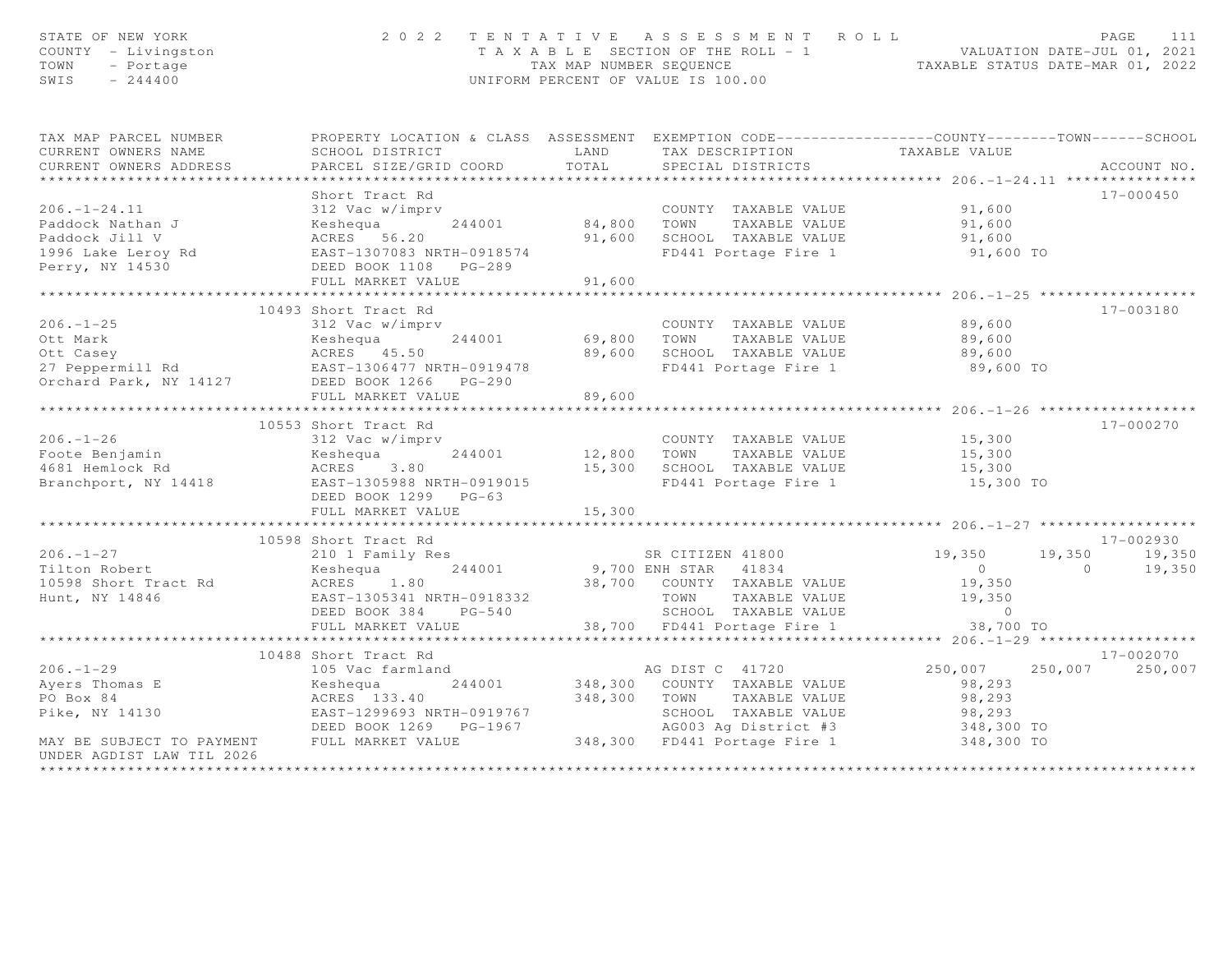| STATE OF NEW YORK<br>COUNTY - Livingston<br>- Portage<br>TOWN<br>$-244400$<br>SWIS |                                                | TAX MAP NUMBER SEQUENCE | 2022 TENTATIVE ASSESSMENT ROLL<br>T A X A B L E SECTION OF THE ROLL - 1<br>UNIFORM PERCENT OF VALUE IS 100.00                     | VALUATION DATE-JUL 01, 2021<br>TAXABLE STATUS DATE-MAR 01, 2022 | PAGE<br>112 |
|------------------------------------------------------------------------------------|------------------------------------------------|-------------------------|-----------------------------------------------------------------------------------------------------------------------------------|-----------------------------------------------------------------|-------------|
| TAX MAP PARCEL NUMBER<br>CURRENT OWNERS NAME                                       | SCHOOL DISTRICT                                | LAND                    | PROPERTY LOCATION & CLASS ASSESSMENT EXEMPTION CODE----------------COUNTY-------TOWN------SCHOOL<br>TAX DESCRIPTION TAXABLE VALUE |                                                                 |             |
| CURRENT OWNERS ADDRESS                                                             | PARCEL SIZE/GRID COORD TOTAL SPECIAL DISTRICTS |                         |                                                                                                                                   |                                                                 | ACCOUNT NO. |
|                                                                                    |                                                |                         |                                                                                                                                   |                                                                 |             |
|                                                                                    | Lee Rd                                         |                         |                                                                                                                                   |                                                                 | 17-001460   |
| $206. - 1 - 30$                                                                    | 322 Rural vac>10                               |                         | COUNTY TAXABLE VALUE 32,300                                                                                                       |                                                                 |             |
| Stokoe Gregory C                                                                   | Keshequa                                       |                         | TAXABLE VALUE 32,300<br>TOWN                                                                                                      |                                                                 |             |
| 9835 Union St                                                                      | ACRES 28.80<br>32,300                          |                         | SCHOOL TAXABLE VALUE 32,300                                                                                                       |                                                                 |             |
| Scottsville, NY 14546                                                              | EAST-1299025 NRTH-0918583                      |                         | AG003 Aq District #3 32,300 TO                                                                                                    |                                                                 |             |
|                                                                                    | DEED BOOK 914 PG-57                            |                         | FD441 Portage Fire 1 32,300 TO                                                                                                    |                                                                 |             |
|                                                                                    | FULL MARKET VALUE                              | 32,300                  |                                                                                                                                   |                                                                 |             |
|                                                                                    |                                                |                         |                                                                                                                                   | **************************** 206.-1-36 *******************      |             |
|                                                                                    | Lee Rd                                         |                         |                                                                                                                                   |                                                                 | 17-002035   |
| $206. - 1 - 36$                                                                    | 322 Rural vac>10                               |                         | COUNTY TAXABLE VALUE                                                                                                              | 33,900                                                          |             |
| Bares Charles C                                                                    | Keshequa                                       | 244001 33,900           | TAXABLE VALUE<br>TOWN                                                                                                             | 33,900                                                          |             |
| 7017 Fadale Rd                                                                     | ACRES 30.30                                    | 33,900                  | SCHOOL TAXABLE VALUE                                                                                                              | 33,900                                                          |             |
| Ellicottville, NY 14731                                                            | EAST-1300564 NRTH-0918595                      |                         | AG003 Aq District #3 33,900 TO                                                                                                    |                                                                 |             |
|                                                                                    | DEED BOOK 1253 PG-71<br>FULL MARKET VALUE      | 33,900                  | FD441 Portage Fire 1 33,900 TO                                                                                                    |                                                                 |             |
|                                                                                    |                                                |                         |                                                                                                                                   |                                                                 |             |
|                                                                                    | 10119 South River Rd                           |                         |                                                                                                                                   |                                                                 | 17-002770   |
| $206. -1 - 37$                                                                     | 260 Seasonal res                               |                         | COUNTY TAXABLE VALUE                                                                                                              | 36,100                                                          |             |
| McNerney Mark A Jr                                                                 | Keshequa                                       | 244001 13,800           | TOWN<br>TAXABLE VALUE                                                                                                             | 36,100                                                          |             |
| McNerney Mark A Sr                                                                 | ACRES 5.70                                     | 36,100                  | SCHOOL TAXABLE VALUE 36,100                                                                                                       |                                                                 |             |
| 49 Cambridge Ave                                                                   | EAST-1296567 NRTH-0924017                      |                         | FD441 Portage Fire 1 36,100 TO                                                                                                    |                                                                 |             |
| West Seneca, NY 14224                                                              | DEED BOOK 1256 PG-1951                         |                         |                                                                                                                                   |                                                                 |             |
|                                                                                    | FULL MARKET VALUE                              | 36,100                  |                                                                                                                                   |                                                                 |             |
|                                                                                    |                                                |                         |                                                                                                                                   |                                                                 |             |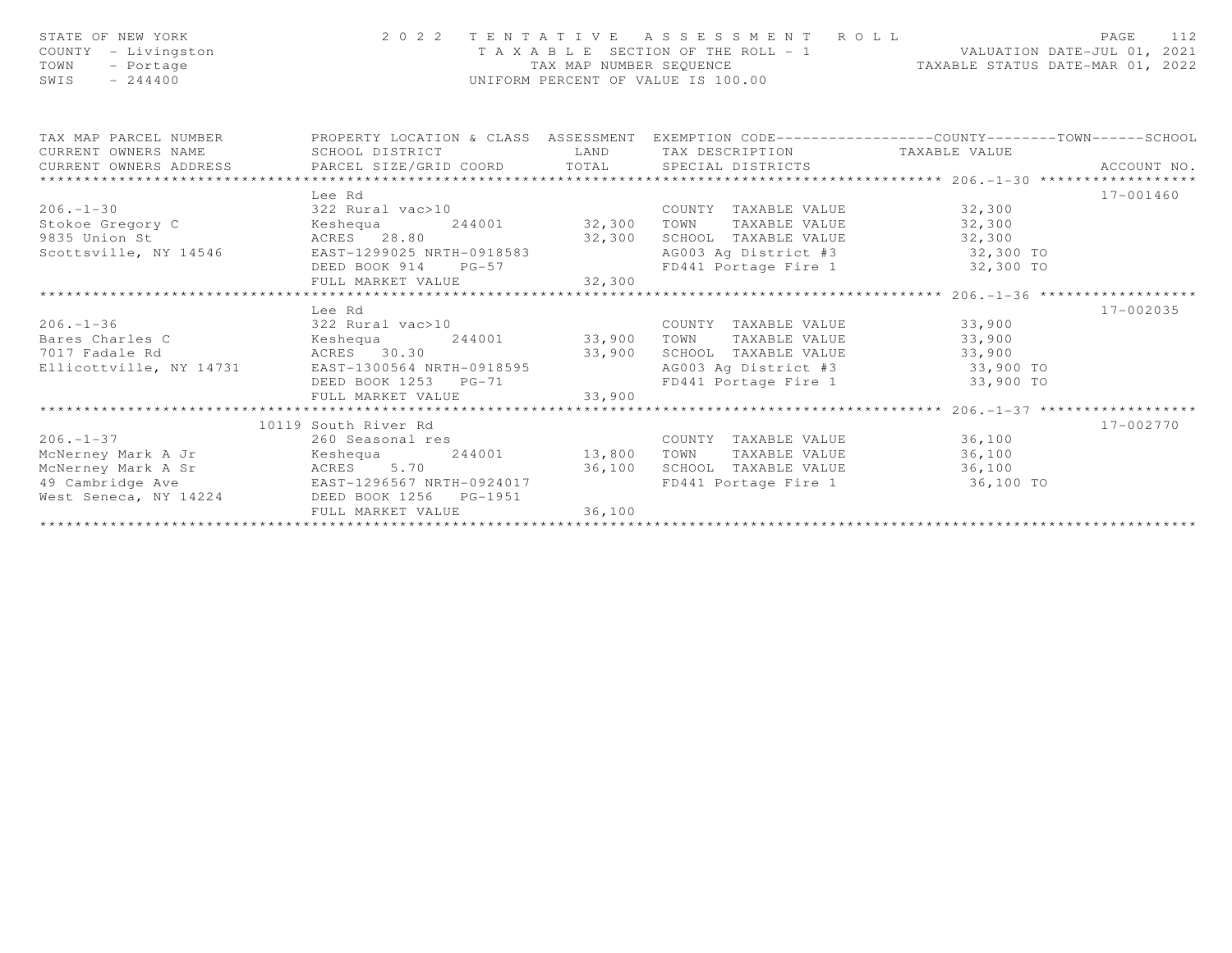|      | STATE OF NEW YORK   | 2022 TENTATIVE ASSESSMENT ROLL        |  |  |                                  |                        | PAGE | 113 |
|------|---------------------|---------------------------------------|--|--|----------------------------------|------------------------|------|-----|
|      | COUNTY - Livingston | T A X A B L E SECTION OF THE ROLL - 1 |  |  | VALUATION DATE-JUL 01, 2021      |                        |      |     |
|      | TOWN - Portage      | MAP SECTION - 206                     |  |  | TAXABLE STATUS DATE-MAR 01, 2022 |                        |      |     |
| SWIS | $-244400$           | $SUB - SECTION - 000$                 |  |  |                                  | RPS150/V04/L015        |      |     |
|      |                     | UNIFORM PERCENT OF VALUE IS 100.00    |  |  |                                  | CURRENT DATE 4/19/2022 |      |     |

|                      | TOTAL   | EXTENSION | EXTENSION | AD VALOREM   | EXEMPT | TAXABLE      |
|----------------------|---------|-----------|-----------|--------------|--------|--------------|
| CODE DISTRICT NAME   | PARCELS | TYPE.     | VALUE     | <b>VALUE</b> | AMOUNT | <b>VALUE</b> |
|                      |         |           |           |              |        |              |
| AG003 Ag District #3 |         | 23 ТОТАЬ  |           | 4547.200     |        | 4547,200     |
| FD441 Portage Fire 1 |         | 81 TOTAL  |           | 8650,400     |        | 8650,400     |

### \*\*\* S C H O O L D I S T R I C T S U M M A R Y \*\*\*

| CODE   | DISTRICT NAME         | TOTAL<br>PARCELS | ASSESSED<br>LAND | ASSESSED<br>TOTAL | <b>EXEMPT</b><br>AMOUNT | TOTAL<br>TAXABLE | STAR<br>AMOUNT | STAR<br>TAXABLE |
|--------|-----------------------|------------------|------------------|-------------------|-------------------------|------------------|----------------|-----------------|
| 244001 | Keshequa              | 81               | 5735,800         | 8650,400          | 3123,965                | 5526,435         | 689,650        | 4836,785        |
|        | $S \cup B - TO T A L$ | 81               | 5735,800         | 8650,400          | 3123,965                | 5526,435         | 689,650        | 4836,785        |
|        | TOTAL                 | 81               | 5735,800         | 8650,400          | 3123,965                | 5526,435         | 689,650        | 4836,785        |

### \*\*\* S Y S T E M C O D E S S U M M A R Y \*\*\*

# NO SYSTEM EXEMPTIONS AT THIS LEVEL

|       |              | TOTAL   |          |          |          |
|-------|--------------|---------|----------|----------|----------|
| CODE  | DESCRIPTION  | PARCELS | COUNTY   | TOWN     | SCHOOL   |
| 41121 | VET WAR CT   |         | 8,370    | 8,370    |          |
| 41131 | VET COM CT   |         | 69,160   | 69,160   |          |
| 41141 | VET DIS CT   |         | 88,330   | 88,330   |          |
| 41161 | $CW_15_VET/$ |         | 12,000   | 12,000   |          |
| 41720 | AG DIST C    | 18      | 2768,404 | 2768,404 | 2768,404 |
| 41730 | AG DIST IN   |         | 336,211  | 336,211  | 336,211  |
| 41800 | SR CITIZEN   |         | 19,350   | 19,350   | 19,350   |
| 41834 | ENH STAR     |         |          |          | 449,650  |
| 41854 | BAS STAR     | 8       |          |          | 240,000  |
|       | TO TAL       | 45      | 3301,825 | 3301,825 | 3813,615 |
|       |              |         |          |          |          |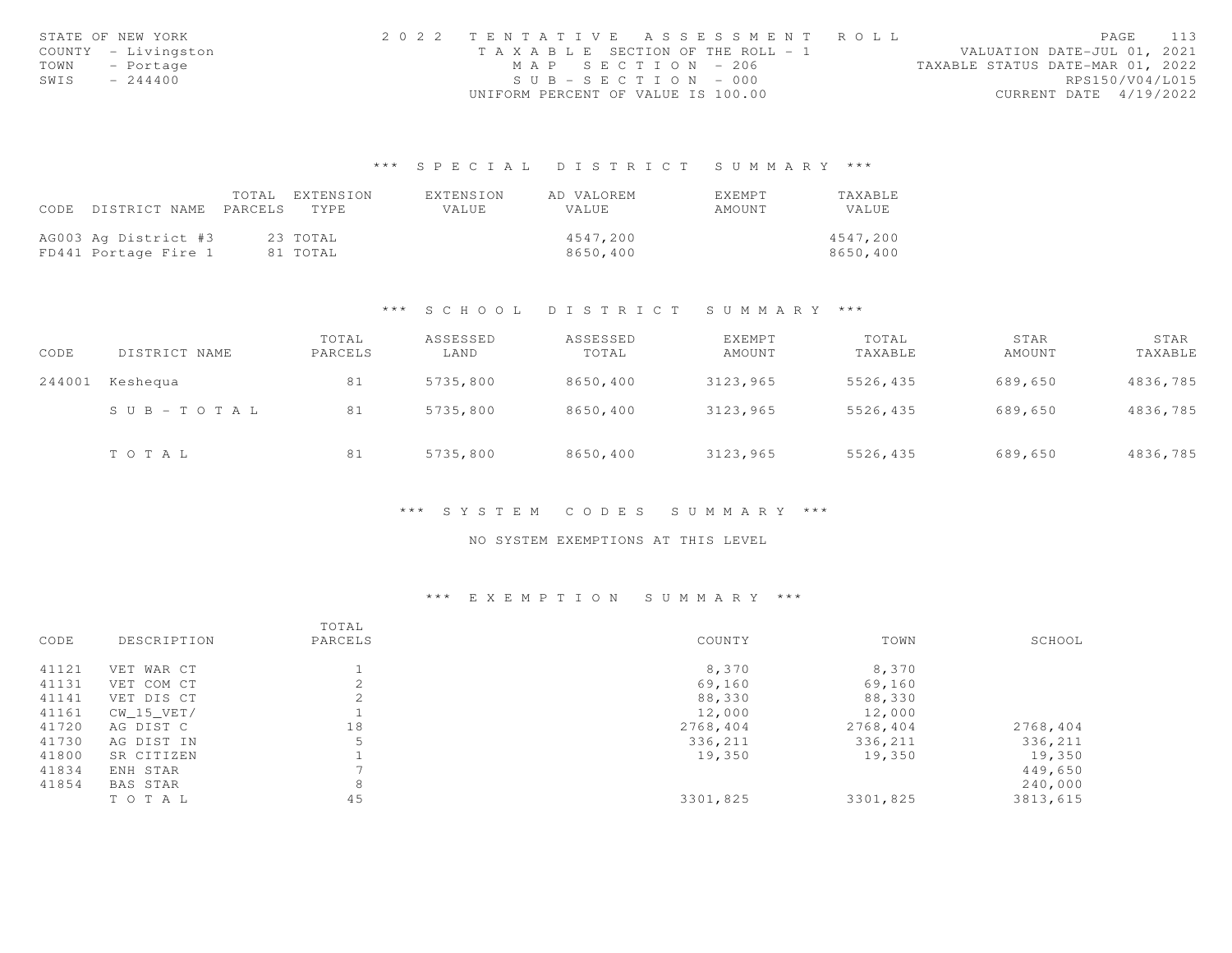|      | STATE OF NEW YORK   | 2022 TENTATIVE ASSESSMENT ROLL                                       | PAGE            | 114 |
|------|---------------------|----------------------------------------------------------------------|-----------------|-----|
|      | COUNTY - Livingston | VALUATION DATE-JUL 01, 2021<br>T A X A B L E SECTION OF THE ROLL - 1 |                 |     |
| TOWN | - Portage           | TAXABLE STATUS DATE-MAR 01, 2022<br>MAP SECTION - 206                |                 |     |
| SWIS | $-244400$           | $SUB - SECTION - 000$                                                | RPS150/V04/L015 |     |
|      |                     | UNIFORM PERCENT OF VALUE IS 100.00<br>CURRENT DATE 4/19/2022         |                 |     |

| ROLL |                      | TOTAL   | ASSESSED | ASSESSED | TAXABLE  | TAXABLE  | TAXABLE  | STAR     |
|------|----------------------|---------|----------|----------|----------|----------|----------|----------|
| SEC  | DESCRIPTION          | PARCELS | ∟AND     | TOTAL    | COUNTY   | TOWN     | SCHOOL   | TAXABLE  |
|      | <i><b>AXABLE</b></i> |         | 5735,800 | 8650,400 | 5348,575 | 5348,575 | 5526,435 | 4836,785 |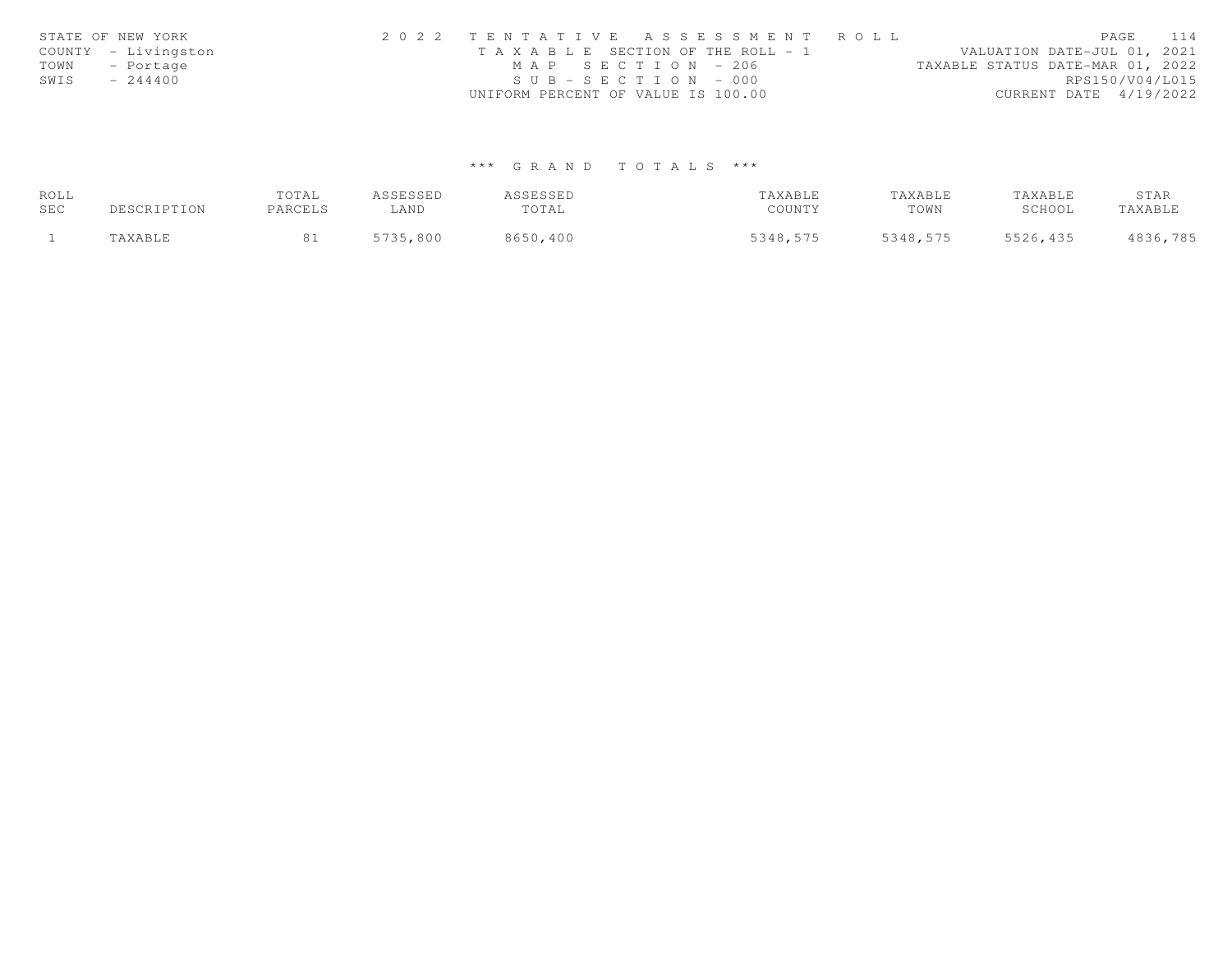| STATE OF NEW YORK<br>COUNTY - Livingston<br>- Portage<br>TOWN<br>SWIS<br>$-244400$                                                                                        |                                                                                                                                                      |                           | 2022 TENTATIVE ASSESSMENT ROLL<br>TAXABLE SECTION OF THE ROLL - 1 VALUATION DATE-JUL 01, 2021<br>TAXABLE STATUS DATE-MAR 01, 2022<br>UNIFORM PERCENT OF VALUE IS 100.00 |                                                             |                   | PAGE<br>115      |
|---------------------------------------------------------------------------------------------------------------------------------------------------------------------------|------------------------------------------------------------------------------------------------------------------------------------------------------|---------------------------|-------------------------------------------------------------------------------------------------------------------------------------------------------------------------|-------------------------------------------------------------|-------------------|------------------|
| TAX MAP PARCEL NUMBER<br>CURRENT OWNERS NAME<br>CURRENT OWNERS ADDRESS                                                                                                    | PROPERTY LOCATION & CLASS ASSESSMENT EXEMPTION CODE----------------COUNTY-------TOWN------SCHOOL<br>SCHOOL DISTRICT<br>PARCEL SIZE/GRID COORD        | LAND<br>TOTAL             | TAX DESCRIPTION<br>SPECIAL DISTRICTS                                                                                                                                    | TAXABLE VALUE                                               |                   | ACCOUNT NO.      |
|                                                                                                                                                                           | 10206 Grey Rd                                                                                                                                        |                           |                                                                                                                                                                         |                                                             |                   | 17-002720        |
| $207. - 1 - 1.1$                                                                                                                                                          | 240 Rural res                                                                                                                                        |                           | BAS STAR 41854                                                                                                                                                          | 0                                                           | $\Omega$          | 30,000           |
| Cheshier Barry J<br>PO Box 191<br>Dalton, NY 14836                                                                                                                        | Keshequa<br>244001<br>ACRES 14.00<br>EAST-1312567 NRTH-0925616                                                                                       | 139,300                   | 25,100 COUNTY TAXABLE VALUE<br>TOWN<br>TAXABLE VALUE<br>SCHOOL TAXABLE VALUE                                                                                            | 139,300<br>139,300<br>109, 300                              |                   |                  |
|                                                                                                                                                                           | PG-339<br>DEED BOOK 833                                                                                                                              |                           | FD441 Portage Fire 1                                                                                                                                                    | 139,300 TO                                                  |                   |                  |
|                                                                                                                                                                           | FULL MARKET VALUE<br>***************************                                                                                                     | 139,300                   |                                                                                                                                                                         |                                                             |                   |                  |
|                                                                                                                                                                           | 10197 Smith Hill Rd                                                                                                                                  |                           |                                                                                                                                                                         |                                                             |                   |                  |
| $207. - 1 - 1.7$<br>Thomas Ernest J<br>Thomas Kathleen A<br>10197 Smith Hill Rd                                                                                           | 270 Mfg housing<br>Keshequa 244001 14,400 VET DIS CT 41141<br>ACRES<br>EAST-1309758 NRTH-0924333                                                     |                           | 4.79 BANK LERETA 86,400 COUNTY TAXABLE VALUE<br>TOWN<br>TAXABLE VALUE                                                                                                   | 21,600 21,600<br>17,280<br>47,520<br>47,520                 | 17,280            | 0<br>$\circ$     |
| Hunt, NY 14846                                                                                                                                                            | DEED BOOK 1284 PG-1090<br>FULL MARKET VALUE                                                                                                          |                           | SCHOOL TAXABLE VALUE<br>86,400 FD441 Portage Fire 1                                                                                                                     | 86,400<br>86,400 TO                                         |                   |                  |
|                                                                                                                                                                           |                                                                                                                                                      |                           |                                                                                                                                                                         |                                                             |                   |                  |
|                                                                                                                                                                           | 1249 Valley View Rd                                                                                                                                  |                           |                                                                                                                                                                         |                                                             |                   |                  |
| $207. -1 - 1.8$<br>Mazza James M<br>Pelcher Katherine A<br>1373 Route 70                                                                                                  | 270 Mfg housing<br>Keshequa<br>Keshequa<br>ACRES<br>4.55 BANKFIRSTAM 108,800                                                                         | $244001$ $14,000$         | COUNTY TAXABLE VALUE<br>TOWN<br>TAXABLE VALUE<br>SCHOOL TAXABLE VALUE<br>FD441 Portage Fire 1 108,800 TO                                                                | 108,800<br>108,800<br>108,800                               |                   |                  |
| Hunt, NY 14846                                                                                                                                                            | DEED BOOK 1294 PG-2064                                                                                                                               |                           |                                                                                                                                                                         |                                                             |                   |                  |
|                                                                                                                                                                           | FULL MARKET VALUE                                                                                                                                    | 108,800                   |                                                                                                                                                                         |                                                             |                   |                  |
|                                                                                                                                                                           | 10080 Smith Hill Rd                                                                                                                                  |                           |                                                                                                                                                                         |                                                             |                   |                  |
| $207. -1 - 1.23$<br>Cunningham Mark J<br>Cunningham Laurie B<br>10080 Smith Hill Rd<br>Hunt, NY 14846                                                                     | 270 Mfg housing<br>Keshequa<br>244001<br>2.40<br>ACRES 2.40<br>EAST-1308642 NRTH-0925732<br>DEED BOOK 1278 PG-1195                                   |                           | BAS STAR 41854<br>9,400 COUNTY TAXABLE VALUE<br>82,300 TOWN<br>TAXABLE VALUE<br>SCHOOL TAXABLE VALUE<br>FD441 Portage Fire 1                                            | $\overline{0}$<br>82,300<br>82,300<br>52,300<br>82,300 TO   | $\Omega$          | 30,000           |
|                                                                                                                                                                           | FULL MARKET VALUE                                                                                                                                    | 82,300                    |                                                                                                                                                                         |                                                             |                   |                  |
|                                                                                                                                                                           |                                                                                                                                                      |                           |                                                                                                                                                                         | ********************** 207.-1-1.24 ****                     |                   |                  |
| $207. -1 -1.24$<br>Ransom Marri Lynne<br>c/o Livingston County Habitat FRNT 177.53 DPTH 248.14<br>for Humanity (LCHFH)<br>PO Box 336<br>Geneseo, NY 14454<br>************ | 10091 Smith Hill Rd<br>210 1 Family Res<br>Keshequa<br>EAST-1308782 NRTH-0925527<br>DEED BOOK 1126<br>PG-303<br>FULL MARKET VALUE<br>*************** | 73,700<br>73,700          | BAS STAR 41854<br>244001 7,500 DISABILITY 41930<br>COUNTY TAXABLE VALUE<br>TOWN<br>TAXABLE VALUE<br>SCHOOL TAXABLE VALUE<br>FD441 Portage Fire 1                        | $\circ$<br>36,850<br>36,850<br>36,850<br>6,850<br>73,700 TO | $\circ$<br>36,850 | 30,000<br>36,850 |
|                                                                                                                                                                           | 10071 Smith Hill Rd                                                                                                                                  |                           |                                                                                                                                                                         | **************** 207.-1-1.25 *****************              |                   |                  |
| $207. - 1 - 1.25$<br>Wilkins Richard Jr<br>Wilkins Dawn<br>Box 9<br>10071 Smith Hill Rd<br>Hunt, NY 14846                                                                 | 270 Mfg housing<br>Keshequa<br>244001<br>1.00<br>ACRES<br>EAST-1308992 NRTH-0925936<br>DEED BOOK 853<br>$PG-139$                                     | 7,500<br>99,700<br>99,700 | 41854<br>BAS STAR<br>COUNTY TAXABLE VALUE<br>TOWN<br>TAXABLE VALUE<br>SCHOOL TAXABLE VALUE<br>FD441 Portage Fire 1                                                      | $\circ$<br>99,700<br>99,700<br>69,700<br>99,700 TO          | 0                 | 30,000           |
|                                                                                                                                                                           | FULL MARKET VALUE                                                                                                                                    |                           |                                                                                                                                                                         |                                                             |                   |                  |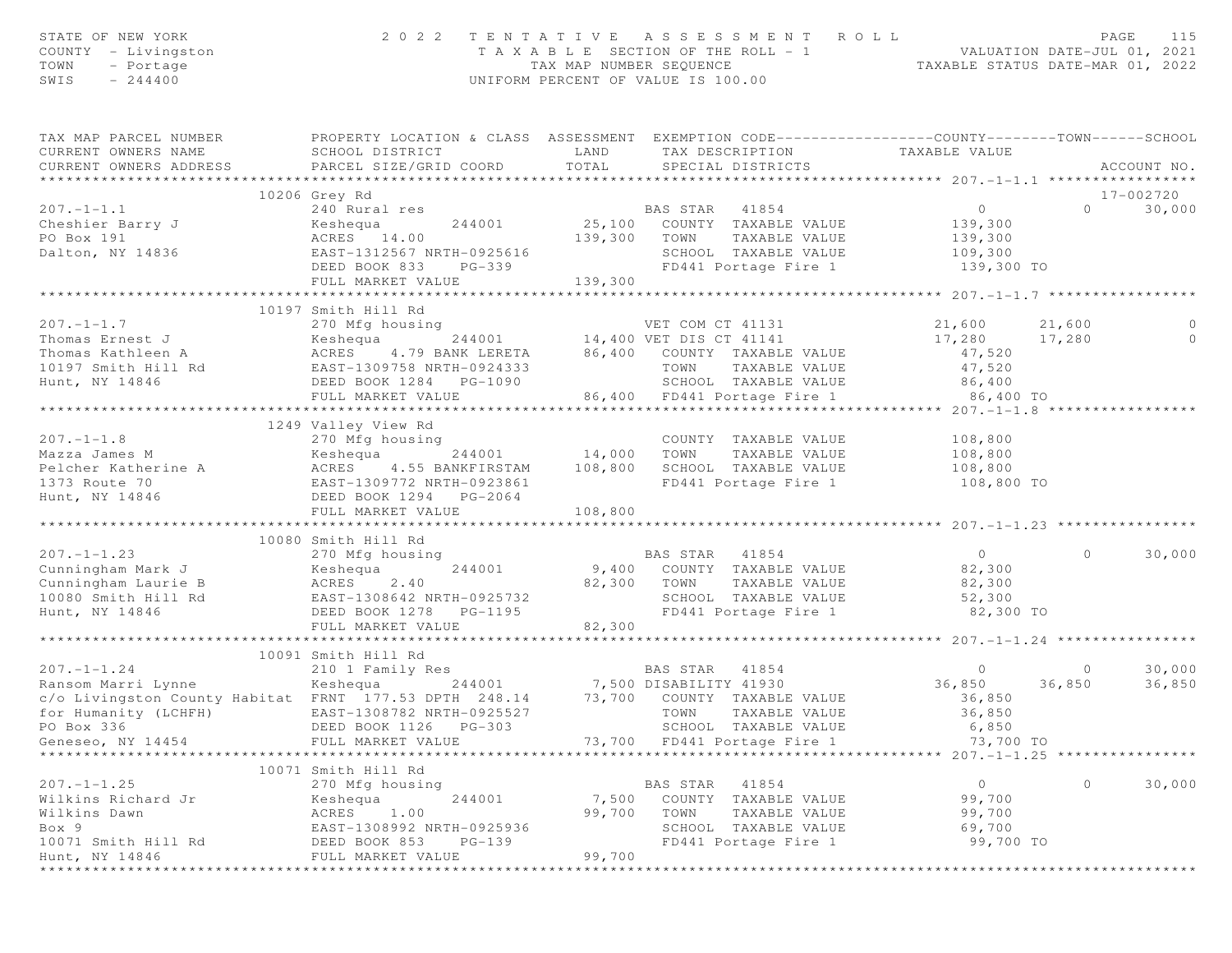| STATE OF NEW YORK<br>COUNTY - Livingston<br>- Portage<br>TOWN<br>$-244400$<br>SWIS |                                                                                                                                                                           |                              | 2022 TENTATIVE ASSESSMENT ROLL                                                                                                    | PAGE<br>116<br>T A X A B L E SECTION OF THE ROLL - 1 VALUATION DATE-JUL 01, 2021<br>TAX MAP NUMBER SEQUENCE TAXABLE STATUS DATE-MAR 01, 2022<br>UNIFORM PERCENT OF VALUE IS 100.00 |
|------------------------------------------------------------------------------------|---------------------------------------------------------------------------------------------------------------------------------------------------------------------------|------------------------------|-----------------------------------------------------------------------------------------------------------------------------------|------------------------------------------------------------------------------------------------------------------------------------------------------------------------------------|
| CURRENT OWNERS NAME<br>CURRENT OWNERS ADDRESS                                      | SCHOOL DISTRICT<br>PARCEL SIZE/GRID COORD                                                                                                                                 | TOTAL                        | LAND TAX DESCRIPTION TAXABLE VALUE<br>SPECIAL DISTRICTS                                                                           | TAX MAP PARCEL NUMBER FROPERTY LOCATION & CLASS ASSESSMENT EXEMPTION CODE---------------COUNTY-------TOWN------SCHOOL<br>ACCOUNT NO.                                               |
| $207. -1 - 1.31$<br>Ellis Taylor R<br>15 Spears St<br>Canton, NY 13617             | 1283 Valley View Rd<br>240 Rural res<br>240 Rural Ies<br>Keshequa 244001<br>ACRES 26.40<br>EAST-1310857 NRTH-0925566<br>DEED BOOK 1271 PG-309<br>FULL MARKET VALUE        | 186,900                      | COUNTY TAXABLE VALUE<br>47,900 TOWN TAXABLE VALUE<br>COUNTY TAXABLE VALUE<br>186,900 SCHOOL TAXABLE VALUE<br>FD441 Portage Fire 1 | 186,900<br>186,900<br>186,900<br>186,900 TO                                                                                                                                        |
| $207. - 1 - 1.51$<br>Vasile Rosalie<br>PO Box 11<br>Hunt, NY 14846                 | 10055 Smith Hill Rd<br>Keshequa<br>ACRES 27.30<br>EAST-1309638 NRTH-0926042<br>DEED BOOK 1-22 PG-259<br>FULL MARKET VALUE                                                 | *************<br>118,500     | COUNTY TAXABLE VALUE 118,500<br>118,500 SCHOOL TAXABLE VALUE 118,500<br>FD441 Portage Fire 1 118,500 TO                           | 118,500                                                                                                                                                                            |
| $207. - 1 - 1.62$<br>Hunt, NY 14846                                                | 1257 Valley View Rd<br>270 Mfg housing<br>EAST-1310591 NRTH-0924115<br>DEED BOOK 1278    PG-1108<br>FULL MARKET VALUE                                                     | 103,900                      | COUNTY TAXABLE VALUE 103,900<br>FD441 Portage Fire 1 103,900 TO                                                                   |                                                                                                                                                                                    |
| $207. - 1 - 1.214$<br>Didas Regan<br>5019 River Rd<br>Leicester, NY 14481          | Smith Hill Rd<br>314 Rural vac<10<br>Keshequa 244001 2,200 TOWN TAXABLE VALUE<br>ACRES 1.60<br>EAST-1309001 NRTH-0925440<br>DEED BOOK 786<br>$PG-26$<br>FULL MARKET VALUE | 2,200                        | COUNTY TAXABLE VALUE<br>2,200 SCHOOL TAXABLE VALUE<br>FD441 Portage Fire 1                                                        | 2,200<br>2,200<br>2,200<br>2,200 TO<br>************************************ 207.-1-1.215 ***                                                                                       |
| $207. -1 - 1.215$<br>Ellis Debra A<br>10229 Short Tract Rd<br>Hunt, NY 14846       | Smith Hill Rd<br>314 Rural vac<10<br>244001<br>Keshequa<br>ACRES 1.82<br>EAST-1309282 NRTH-0925485<br>DEED BOOK 1296<br>PG-2099<br>FULL MARKET VALUE                      | 2,500 TOWN<br>2,500<br>2,500 | COUNTY TAXABLE VALUE<br>TAXABLE VALUE<br>SCHOOL TAXABLE VALUE<br>FD441 Portage Fire 1                                             | 2,500<br>2,500<br>2,500<br>2,500 TO                                                                                                                                                |
| $207. - 1 - 1.216$<br>Ellis Debra A<br>10229 Short Tract Rd<br>Hunt, NY 14846      | Smith Hill Rd<br>314 Rural vac<10<br>Keshequa<br>244001<br>ACRES<br>1.79<br>EAST-1309580 NRTH-0925470<br>DEED BOOK 1296 PG-2088<br>FULL MARKET VALUE                      | 2,500<br>2,500<br>2,500      | COUNTY TAXABLE VALUE<br>TOWN<br>TAXABLE VALUE<br>SCHOOL TAXABLE VALUE<br>FD441 Portage Fire 1                                     | ************************************ 207. -1-1.216 ****************<br>2,500<br>2,500<br>2,500<br>2,500 TO                                                                         |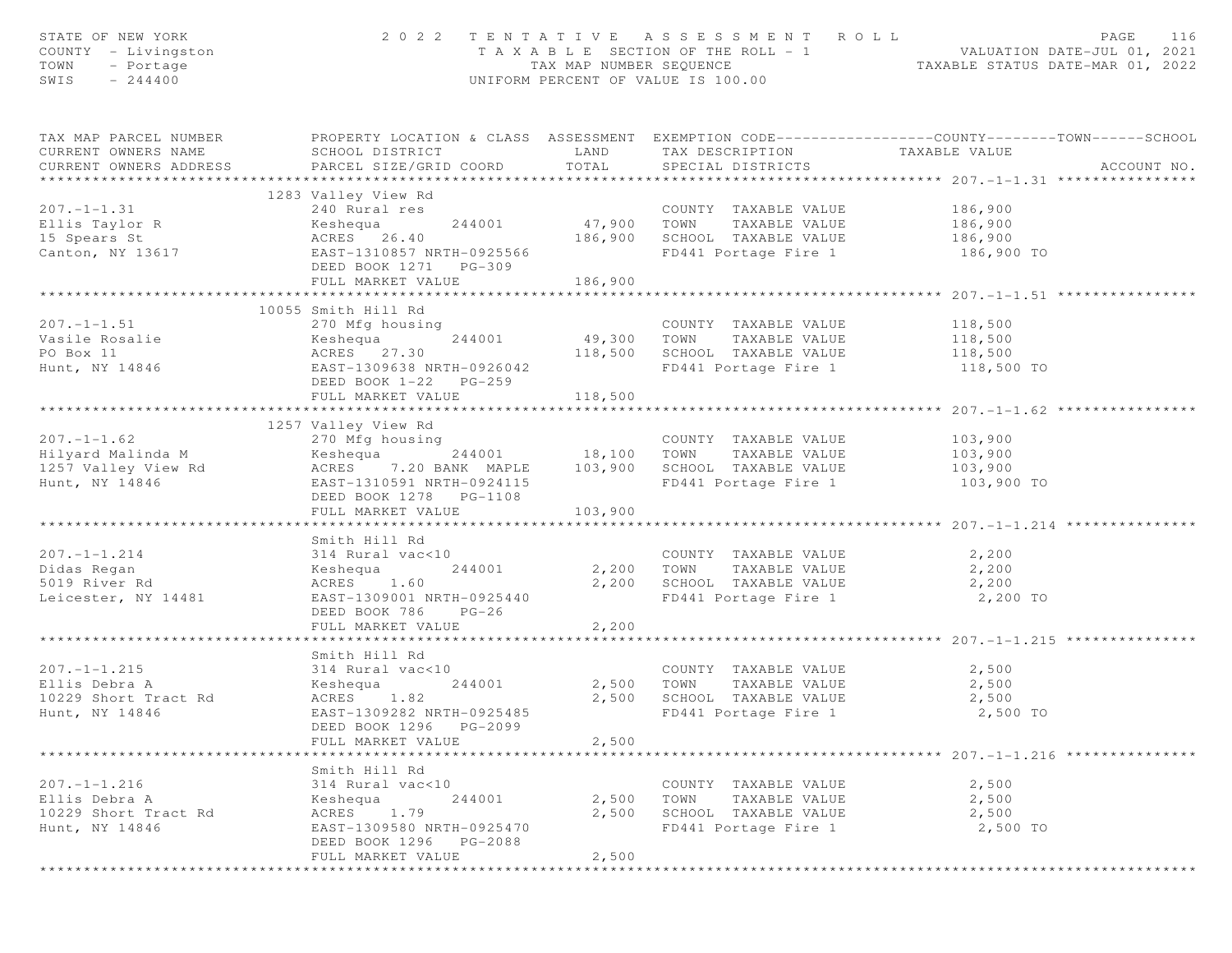| STATE OF NEW YORK<br>COUNTY - Livingston<br>TOWN<br>- Portage<br>SWIS<br>$-244400$                | 2022 TENTATIVE ASSESSMENT ROLL<br>UNIFORM PERCENT OF VALUE IS 100.00                                                                                                                           | PAGE<br>117<br>T A X A B L E SECTION OF THE ROLL - 1 VALUATION DATE-JUL 01, 2021<br>TAX MAP NUMBER SEQUENCE TAXABLE STATUS DATE-MAR 01, 2022 |                                                                                                                                                                           |                                                                        |                                                            |
|---------------------------------------------------------------------------------------------------|------------------------------------------------------------------------------------------------------------------------------------------------------------------------------------------------|----------------------------------------------------------------------------------------------------------------------------------------------|---------------------------------------------------------------------------------------------------------------------------------------------------------------------------|------------------------------------------------------------------------|------------------------------------------------------------|
| TAX MAP PARCEL NUMBER<br>CURRENT OWNERS NAME<br>CURRENT OWNERS ADDRESS                            | PROPERTY LOCATION & CLASS ASSESSMENT EXEMPTION CODE----------------COUNTY-------TOWN------SCHOOL<br>SCHOOL DISTRICT<br>PARCEL SIZE/GRID COORD TOTAL                                            |                                                                                                                                              | LAND TAX DESCRIPTION TAXABLE VALUE<br>SPECIAL DISTRICTS                                                                                                                   |                                                                        | ACCOUNT NO.                                                |
|                                                                                                   |                                                                                                                                                                                                |                                                                                                                                              |                                                                                                                                                                           |                                                                        |                                                            |
| $207. - 1 - 1.217$<br>Ellis Debra<br>10229 Short Tract Rd<br>Hunt, NY 14846                       | Smith Hill Rd<br>314 Rural vac<10             COUNTY TAXABLE VALUE<br>Keshequa     244001       2,500   TOWN   TAXABLE VALUE<br>ACRES 1.79<br>EAST-1309865 NRTH-0925476<br>DEED BOOK 786 PG-32 |                                                                                                                                              | 2,500 SCHOOL TAXABLE VALUE<br>FD441 Portage Fire 1 2,500 TO                                                                                                               | 2,500<br>2,500<br>2,500                                                |                                                            |
|                                                                                                   | FULL MARKET VALUE                                                                                                                                                                              | 2,500                                                                                                                                        |                                                                                                                                                                           |                                                                        |                                                            |
| $207. - 1 - 1.218$<br>Mott Robin<br>7531 Groveland Station Rd<br>Dansville, NY 14437              | Smith Hill Rd<br>314 Rural vac<10<br>Keshequa<br>ACRES 1.79<br>EAST-1310163 NRTH-0925481<br>DEED BOOK 786 PG-34<br>FULL MARKET VALUE                                                           | 2,500                                                                                                                                        | $2,500$ SCHOOL TAXABLE VALUE $2,500$<br>FD441 Portage Fire 1                                                                                                              | $2,500$<br>$2,500$<br>2,500 TO                                         |                                                            |
|                                                                                                   |                                                                                                                                                                                                |                                                                                                                                              |                                                                                                                                                                           |                                                                        |                                                            |
| $207. -1 - 1.220$<br>Ellis Debra A<br>10229 Short Tract Rd<br>Hunt, NY 14846                      | Smith Hill Rd<br>314 Rural vac<10<br>244001<br>Keshequa<br>ACRES 1.91<br>EAST-1309973 NRTH-0925738<br>DEED BOOK 1296 PG-2093                                                                   |                                                                                                                                              | COUNTY TAXABLE VALUE 2,700<br>2,700    TOWN      TAXABLE VALUE<br>2,700    SCHOOL   TAXABLE VALUE<br>FD441 Portage Fire 1 2,700 TO                                        | 2,700<br>2,700                                                         |                                                            |
|                                                                                                   | FULL MARKET VALUE                                                                                                                                                                              | 2,700                                                                                                                                        |                                                                                                                                                                           |                                                                        |                                                            |
| $207. - 1 - 1.221$<br>Ellis Debra A<br>10229 Short Tract Rd<br>Hunt, NY 14846                     | Smith Hill Rd<br>314 Rural vac<10<br>Keshequa<br>ACRES 1.84<br>EAST-1310203 NRTH-0925787<br>DEED BOOK 1296    PG-2096<br>FULL MARKET VALUE                                                     | 2,600                                                                                                                                        | COUNTY TAXABLE VALUE<br>244001 2,600 TOWN TAXABLE VALUE<br>2,600 SCHOOL TAXABLE VALUE 2,600<br>FD441 Portage Fire 1 2,600 TO                                              | 2,600<br>2,600                                                         |                                                            |
|                                                                                                   |                                                                                                                                                                                                |                                                                                                                                              |                                                                                                                                                                           |                                                                        |                                                            |
| $207. - 1 - 1.223$<br>314 Rura⊥<br>Keshequa<br>Ellis Taylor R<br>15 Spears St<br>Canton, NY 13617 | Smith Hill Rd<br>314 Rural vac<10<br>244001 2,100 TOWN<br>K<br>FRNT 105.00 DPTH 140.00<br>617 EAST-1308721 NRTH-0925388<br>DEED BOOK 1271<br>PG-309                                            |                                                                                                                                              | COUNTY TAXABLE VALUE<br>TAXABLE VALUE<br>2,100 SCHOOL TAXABLE VALUE<br>FD441 Portage Fire 1                                                                               | 2,100<br>2,100<br>2,100<br>2,100 TO                                    |                                                            |
|                                                                                                   | FULL MARKET VALUE                                                                                                                                                                              | 2,100                                                                                                                                        |                                                                                                                                                                           |                                                                        |                                                            |
|                                                                                                   | 10040 Smith Hill Rd                                                                                                                                                                            |                                                                                                                                              |                                                                                                                                                                           | ************ 207.-1-1.224 *******                                      |                                                            |
| $207. - 1 - 1.224$<br>Howe Thomas L<br>Howe Mabel H<br>10040 Smith Hill Rd<br>Hunt, NY 14846      | 210 1 Family Res<br>Keshequa<br>244001<br>FRNT 145.00 DPTH 160.00<br>ACRES<br>3.50<br>EAST-1308992 NRTH-0926435<br>DEED BOOK 1288<br>PG-1538<br>FULL MARKET VALUE                              | 101,700                                                                                                                                      | VET COM CT 41131<br>10,900 VET DIS CT 41141<br>101,700 BAS STAR<br>41854<br>COUNTY TAXABLE VALUE<br>TOWN<br>TAXABLE VALUE<br>SCHOOL TAXABLE VALUE<br>FD441 Portage Fire 1 | 25,425<br>5,085<br>$\circ$<br>71,190<br>71,190<br>71,700<br>101,700 TO | $\circ$<br>25,425<br>$\circ$<br>5,085<br>30,000<br>$\circ$ |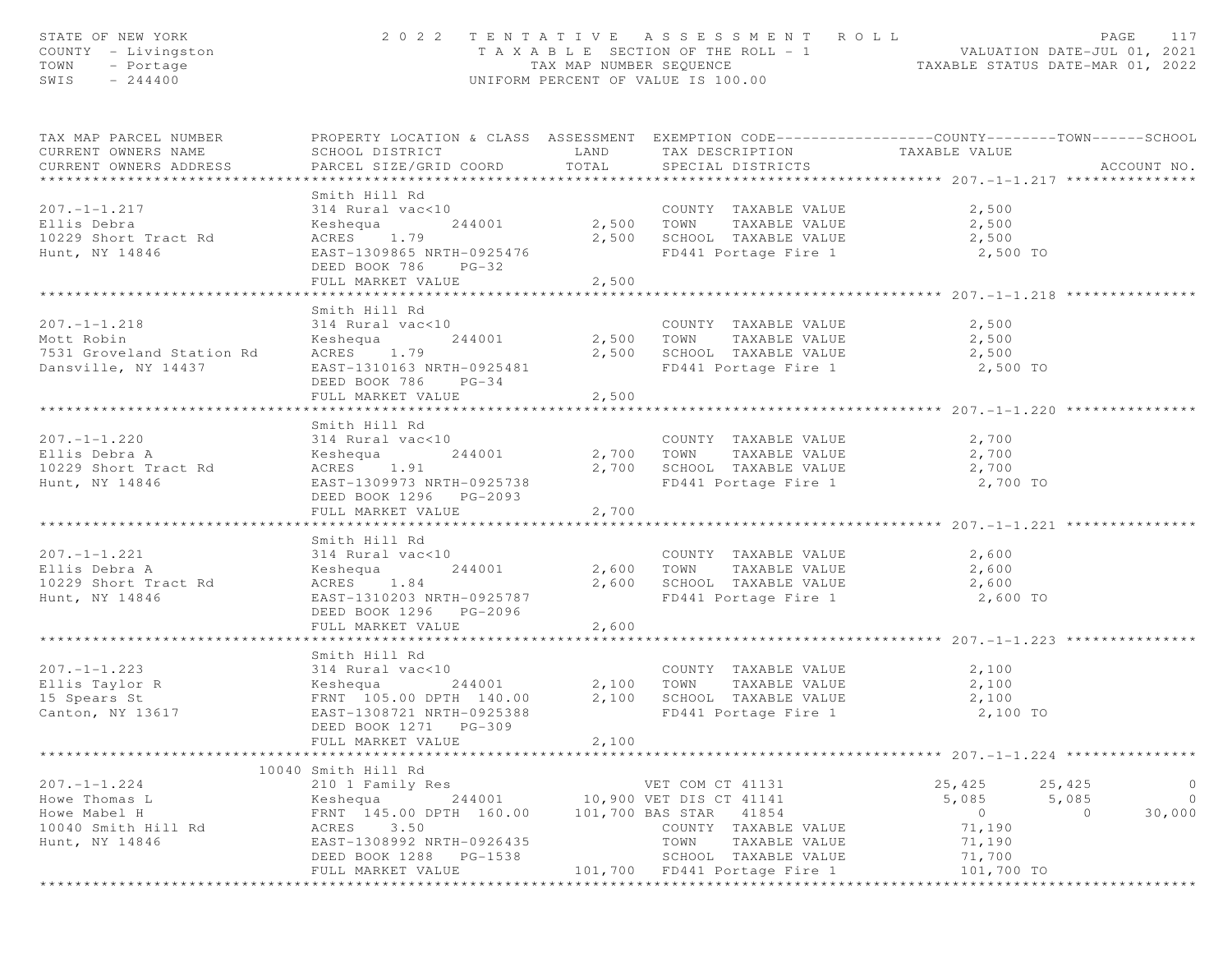| STATE OF NEW YORK<br>COUNTY - Livingston<br>TOWN<br>- Portage<br>$-244400$<br>SWIS                                                                                                                                                               |                                                                                                                                                                                                                                                      |         | 2022 TENTATIVE ASSESSMENT ROLL<br>TAXABLE SECTION OF THE ROLL - 1<br>TAXABLE SECTION OF THE ROLL - 1<br>TAXABLE STATUS DATE-MAR 01, 2021<br>UNIFORM PERCENT OF VALUE IS 100.00 |                         |             |
|--------------------------------------------------------------------------------------------------------------------------------------------------------------------------------------------------------------------------------------------------|------------------------------------------------------------------------------------------------------------------------------------------------------------------------------------------------------------------------------------------------------|---------|--------------------------------------------------------------------------------------------------------------------------------------------------------------------------------|-------------------------|-------------|
| TAX MAP PARCEL NUMBER<br>CURRENT OWNERS NAME                                                                                                                                                                                                     | PROPERTY LOCATION & CLASS ASSESSMENT EXEMPTION CODE-----------------COUNTY--------TOWN------SCHOOL                                                                                                                                                   |         |                                                                                                                                                                                |                         |             |
| CURRENT OWNERS ADDRESS                                                                                                                                                                                                                           | PARCEL SIZE/GRID COORD                                                                                                                                                                                                                               |         | SPECIAL DISTRICTS                                                                                                                                                              |                         | ACCOUNT NO. |
|                                                                                                                                                                                                                                                  | Smith Hill Rd                                                                                                                                                                                                                                        |         |                                                                                                                                                                                |                         |             |
| $207. -1 - 1.412$                                                                                                                                                                                                                                |                                                                                                                                                                                                                                                      |         |                                                                                                                                                                                | 85,871 85,871 85,871    |             |
| Goewey William D                                                                                                                                                                                                                                 |                                                                                                                                                                                                                                                      |         |                                                                                                                                                                                | 64,729                  |             |
| 4872 Jordan Rd                                                                                                                                                                                                                                   |                                                                                                                                                                                                                                                      |         |                                                                                                                                                                                | 64,729                  |             |
|                                                                                                                                                                                                                                                  |                                                                                                                                                                                                                                                      |         |                                                                                                                                                                                |                         |             |
|                                                                                                                                                                                                                                                  |                                                                                                                                                                                                                                                      |         |                                                                                                                                                                                | 64,729<br>150,600 TO    |             |
| Silver Springs, NY 14550<br>EAST-1311276 NRTH-0926746<br>DEED BOOK 1254 PG-981<br>MAY BE SUBJECT TO PAYMENT FULL MARKET VALUE 150,600<br>UNDER AGDIST LAW TIL 2029                                                                               |                                                                                                                                                                                                                                                      |         |                                                                                                                                                                                |                         |             |
|                                                                                                                                                                                                                                                  |                                                                                                                                                                                                                                                      |         |                                                                                                                                                                                |                         |             |
|                                                                                                                                                                                                                                                  | 800 Smith Rd                                                                                                                                                                                                                                         |         |                                                                                                                                                                                |                         |             |
|                                                                                                                                                                                                                                                  |                                                                                                                                                                                                                                                      |         |                                                                                                                                                                                |                         |             |
|                                                                                                                                                                                                                                                  |                                                                                                                                                                                                                                                      |         |                                                                                                                                                                                |                         |             |
|                                                                                                                                                                                                                                                  |                                                                                                                                                                                                                                                      |         |                                                                                                                                                                                |                         |             |
|                                                                                                                                                                                                                                                  | 24001 COUNTY TAXABLE VALUE<br>24001 41,500 TOWN TAXABLE VALUE<br>255,000 ACRES 26.20 BANKFIRSTAM 255,000 SCHOOL TAXABLE VALUE<br>255,000 EAST-1308367 NRTH-0926540 FD441 Portage Fire 1 255,000 TO<br>REED BOOK 1100 PG-117<br>DEED BOOK 1100 PG-117 |         |                                                                                                                                                                                |                         |             |
| 207.-1-1.413<br>Gelser Robert D<br>PO Box 58<br>Nunda, NY 14517                                                                                                                                                                                  | FULL MARKET VALUE                                                                                                                                                                                                                                    | 255,000 |                                                                                                                                                                                |                         |             |
|                                                                                                                                                                                                                                                  |                                                                                                                                                                                                                                                      |         |                                                                                                                                                                                |                         |             |
|                                                                                                                                                                                                                                                  | 1253 Valley View Rd                                                                                                                                                                                                                                  |         |                                                                                                                                                                                |                         |             |
|                                                                                                                                                                                                                                                  |                                                                                                                                                                                                                                                      |         |                                                                                                                                                                                |                         |             |
|                                                                                                                                                                                                                                                  |                                                                                                                                                                                                                                                      |         |                                                                                                                                                                                |                         |             |
|                                                                                                                                                                                                                                                  |                                                                                                                                                                                                                                                      |         |                                                                                                                                                                                |                         |             |
|                                                                                                                                                                                                                                                  |                                                                                                                                                                                                                                                      |         |                                                                                                                                                                                | 105,500 TO              |             |
|                                                                                                                                                                                                                                                  |                                                                                                                                                                                                                                                      |         |                                                                                                                                                                                |                         |             |
|                                                                                                                                                                                                                                                  | FULL MARKET VALUE                                                                                                                                                                                                                                    | 105,500 |                                                                                                                                                                                |                         |             |
|                                                                                                                                                                                                                                                  |                                                                                                                                                                                                                                                      |         |                                                                                                                                                                                |                         |             |
|                                                                                                                                                                                                                                                  |                                                                                                                                                                                                                                                      |         |                                                                                                                                                                                |                         |             |
|                                                                                                                                                                                                                                                  |                                                                                                                                                                                                                                                      |         |                                                                                                                                                                                | 42, 143 42, 143 42, 143 |             |
|                                                                                                                                                                                                                                                  |                                                                                                                                                                                                                                                      |         |                                                                                                                                                                                |                         |             |
|                                                                                                                                                                                                                                                  |                                                                                                                                                                                                                                                      |         |                                                                                                                                                                                |                         |             |
|                                                                                                                                                                                                                                                  |                                                                                                                                                                                                                                                      |         |                                                                                                                                                                                |                         |             |
| Valley View Rd 207.-1-1.613<br>Sherman Lyle Keshequa 244001<br>Sherman Tammy ACRES 20.49<br>Taxable Value 9,057<br>Taxable Value 9,057<br>Taxable Value 9,057<br>Taxable Value 9,057<br>Taxable Value 9,057<br>Taxable Value 9,057<br>Taxable Va |                                                                                                                                                                                                                                                      |         |                                                                                                                                                                                |                         |             |
| MAY BE SUBJECT TO PAYMENT<br>UNDER AGDIST LAW TIL 2026                                                                                                                                                                                           |                                                                                                                                                                                                                                                      |         |                                                                                                                                                                                |                         |             |
|                                                                                                                                                                                                                                                  |                                                                                                                                                                                                                                                      |         |                                                                                                                                                                                |                         |             |
|                                                                                                                                                                                                                                                  | 10183 Smith Hill Rd                                                                                                                                                                                                                                  |         |                                                                                                                                                                                |                         |             |
|                                                                                                                                                                                                                                                  | 312 Vac w/imprv                                                                                                                                                                                                                                      |         | COUNTY TAXABLE VALUE<br>11,400 TOWN TAXABLE VALUE<br>COUNTY TAXABLE VALUE 15,200                                                                                               |                         |             |
|                                                                                                                                                                                                                                                  |                                                                                                                                                                                                                                                      |         |                                                                                                                                                                                | 15,200                  |             |
|                                                                                                                                                                                                                                                  |                                                                                                                                                                                                                                                      |         | 15,200 SCHOOL TAXABLE VALUE<br>FD441 Portage Fire 1                                                                                                                            | 15,200<br>$15,200$ TO   |             |
|                                                                                                                                                                                                                                                  | DEED BOOK 1099 PG-300                                                                                                                                                                                                                                |         |                                                                                                                                                                                |                         |             |
|                                                                                                                                                                                                                                                  | FULL MARKET VALUE                                                                                                                                                                                                                                    | 15,200  |                                                                                                                                                                                |                         |             |
|                                                                                                                                                                                                                                                  |                                                                                                                                                                                                                                                      |         |                                                                                                                                                                                |                         |             |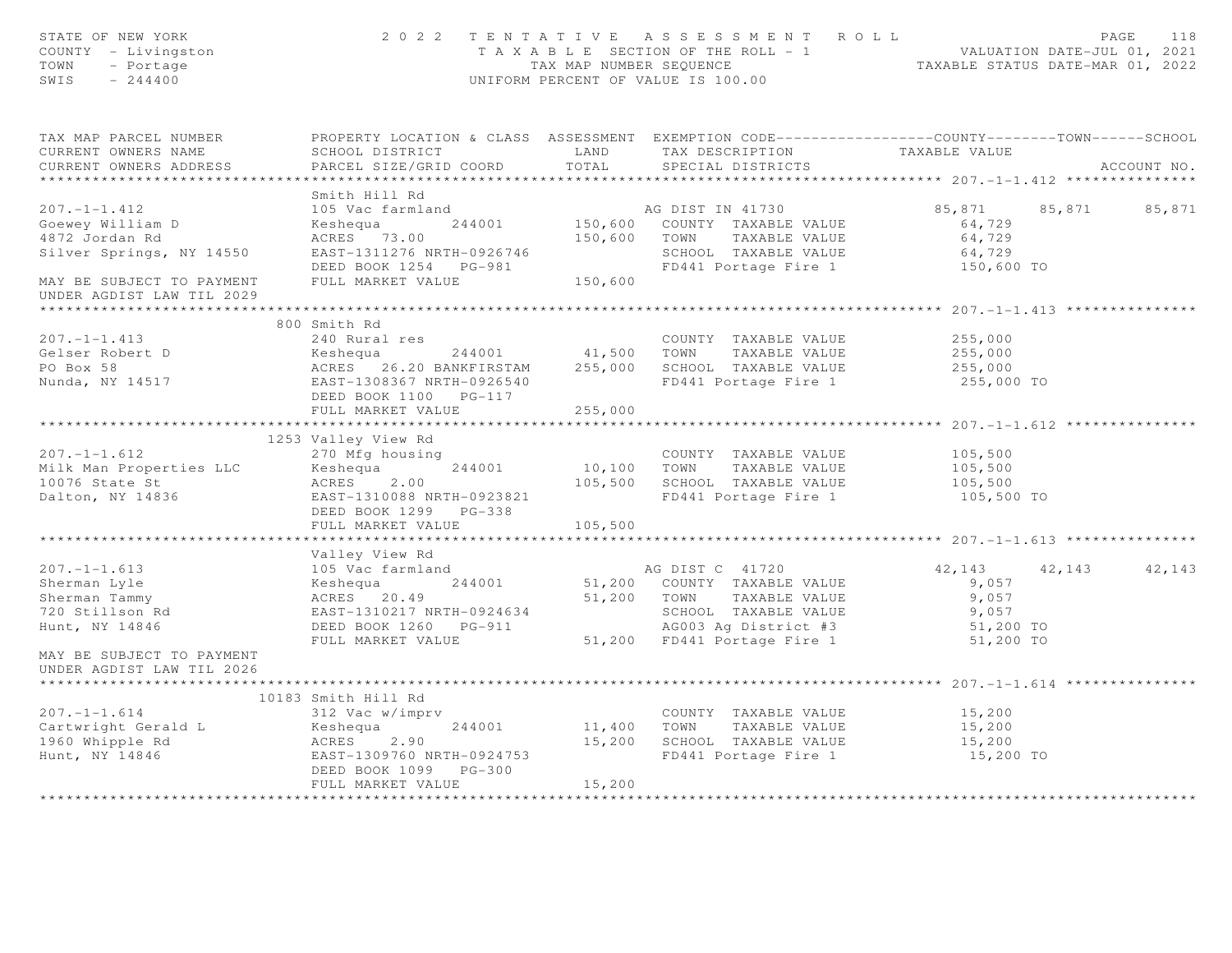| STATE OF NEW YORK<br>COUNTY - Livingston<br>TOWN - Portage<br>SWIS - 244400                                                                                                                                                                                                                                                                                                                                                                                                         |                         |        | 2022 TENTATIVE ASSESSMENT ROLL<br>T A X A B L E SECTION OF THE ROLL - 1<br>TAX MAP NUMBER SEQUENCE<br>UNIFORM PERCENT OF VALUE IS 100.00 |       | 119<br>PAGE   |
|-------------------------------------------------------------------------------------------------------------------------------------------------------------------------------------------------------------------------------------------------------------------------------------------------------------------------------------------------------------------------------------------------------------------------------------------------------------------------------------|-------------------------|--------|------------------------------------------------------------------------------------------------------------------------------------------|-------|---------------|
| TAX MAP PARCEL NUMBER FROPERTY LOCATION & CLASS ASSESSMENT EXEMPTION CODE---------------COUNTY-------TOWN-----SCHOOL                                                                                                                                                                                                                                                                                                                                                                |                         |        |                                                                                                                                          |       |               |
| CURRENT OWNERS NAME                                                                                                                                                                                                                                                                                                                                                                                                                                                                 |                         |        |                                                                                                                                          |       |               |
| CURRENT OWNERS ADDRESS                                                                                                                                                                                                                                                                                                                                                                                                                                                              |                         |        |                                                                                                                                          |       | ACCOUNT NO.   |
|                                                                                                                                                                                                                                                                                                                                                                                                                                                                                     | Hunts Hollow Rd         |        |                                                                                                                                          |       |               |
| $207. - 1 - 2.12$                                                                                                                                                                                                                                                                                                                                                                                                                                                                   | 314 Rural vac<10        |        | COUNTY TAXABLE VALUE                                                                                                                     | 3,600 |               |
|                                                                                                                                                                                                                                                                                                                                                                                                                                                                                     |                         |        |                                                                                                                                          |       |               |
|                                                                                                                                                                                                                                                                                                                                                                                                                                                                                     |                         |        |                                                                                                                                          |       |               |
|                                                                                                                                                                                                                                                                                                                                                                                                                                                                                     |                         |        |                                                                                                                                          |       |               |
| 2011 COUNTY TAXABLE VALUE<br>2011 COUNTY TAXABLE VALUE<br>214 Runts Hollow Rd 244001<br>244001 3,600 TOWN TAXABLE VALUE<br>3,600 SCHOOL TAXABLE VALUE<br>2.30<br>2.30<br>2.30<br>2.30<br>2.30<br>2.30<br>2.30<br>2.500 SCHOOL TAXABLE VALUE<br>3,600<br>2.                                                                                                                                                                                                                          |                         |        |                                                                                                                                          |       |               |
|                                                                                                                                                                                                                                                                                                                                                                                                                                                                                     | FULL MARKET VALUE 3,600 |        |                                                                                                                                          |       |               |
|                                                                                                                                                                                                                                                                                                                                                                                                                                                                                     |                         |        |                                                                                                                                          |       |               |
|                                                                                                                                                                                                                                                                                                                                                                                                                                                                                     |                         |        |                                                                                                                                          |       |               |
|                                                                                                                                                                                                                                                                                                                                                                                                                                                                                     |                         |        |                                                                                                                                          |       |               |
|                                                                                                                                                                                                                                                                                                                                                                                                                                                                                     |                         |        |                                                                                                                                          |       |               |
|                                                                                                                                                                                                                                                                                                                                                                                                                                                                                     |                         |        |                                                                                                                                          |       |               |
|                                                                                                                                                                                                                                                                                                                                                                                                                                                                                     |                         |        |                                                                                                                                          |       |               |
|                                                                                                                                                                                                                                                                                                                                                                                                                                                                                     |                         |        |                                                                                                                                          |       |               |
| $\begin{tabular}{lllllllllllllllllllll} \multicolumn{3}{l}{} & \multicolumn{3}{l}{} & \multicolumn{3}{l}{} & \multicolumn{3}{l}{} & \multicolumn{3}{l}{} & \multicolumn{3}{l}{} & \multicolumn{3}{l}{} & \multicolumn{3}{l}{} & \multicolumn{3}{l}{} & \multicolumn{3}{l}{} & \multicolumn{3}{l}{} & \multicolumn{3}{l}{} & \multicolumn{3}{l}{} & \multicolumn{3}{l}{} & \multicolumn{3}{l}{} & \multicolumn{3}{l}{} & \multicolumn{3}{l}{} & \multicolumn{3}{l}{} & \multicolumn$ |                         |        |                                                                                                                                          |       |               |
|                                                                                                                                                                                                                                                                                                                                                                                                                                                                                     | 10018 Hunts Hollow Rd   |        |                                                                                                                                          |       |               |
|                                                                                                                                                                                                                                                                                                                                                                                                                                                                                     |                         |        |                                                                                                                                          |       | $0 \t 30,000$ |
|                                                                                                                                                                                                                                                                                                                                                                                                                                                                                     |                         |        |                                                                                                                                          |       |               |
|                                                                                                                                                                                                                                                                                                                                                                                                                                                                                     |                         |        |                                                                                                                                          |       |               |
|                                                                                                                                                                                                                                                                                                                                                                                                                                                                                     |                         |        |                                                                                                                                          |       |               |
|                                                                                                                                                                                                                                                                                                                                                                                                                                                                                     |                         |        |                                                                                                                                          |       |               |
|                                                                                                                                                                                                                                                                                                                                                                                                                                                                                     |                         |        |                                                                                                                                          |       |               |
|                                                                                                                                                                                                                                                                                                                                                                                                                                                                                     |                         |        |                                                                                                                                          |       |               |
| 270 Mfg housing<br>Mehlenbacher Waneata G (244001) 244001 9,000 TOWN TAXABLE VALUE 37,400<br>10117 Hunts Hollow Rd (2.10 37,400 SCHOOL TAXABLE VALUE 37,400<br>2.10 37,400 SCHOOL TAXABLE VALUE 37,400<br>2.10 57,400 SCHOOL TAXABLE V                                                                                                                                                                                                                                              | 10051 Hunts Hollow Rd   |        |                                                                                                                                          |       |               |
|                                                                                                                                                                                                                                                                                                                                                                                                                                                                                     |                         |        |                                                                                                                                          |       |               |
|                                                                                                                                                                                                                                                                                                                                                                                                                                                                                     |                         |        |                                                                                                                                          |       |               |
|                                                                                                                                                                                                                                                                                                                                                                                                                                                                                     |                         |        |                                                                                                                                          |       |               |
|                                                                                                                                                                                                                                                                                                                                                                                                                                                                                     |                         |        |                                                                                                                                          |       |               |
|                                                                                                                                                                                                                                                                                                                                                                                                                                                                                     | FULL MARKET VALUE       | 37,400 |                                                                                                                                          |       |               |
|                                                                                                                                                                                                                                                                                                                                                                                                                                                                                     |                         |        |                                                                                                                                          |       |               |
|                                                                                                                                                                                                                                                                                                                                                                                                                                                                                     |                         |        |                                                                                                                                          |       |               |
|                                                                                                                                                                                                                                                                                                                                                                                                                                                                                     |                         |        |                                                                                                                                          |       |               |
|                                                                                                                                                                                                                                                                                                                                                                                                                                                                                     |                         |        |                                                                                                                                          |       |               |
|                                                                                                                                                                                                                                                                                                                                                                                                                                                                                     |                         |        |                                                                                                                                          |       |               |
|                                                                                                                                                                                                                                                                                                                                                                                                                                                                                     |                         |        |                                                                                                                                          |       |               |
|                                                                                                                                                                                                                                                                                                                                                                                                                                                                                     |                         |        |                                                                                                                                          |       |               |
|                                                                                                                                                                                                                                                                                                                                                                                                                                                                                     |                         |        |                                                                                                                                          |       |               |
| 10117 Hunts Hollow Rd<br>207.-1-2.113 10117 Hunts Hollow Rd<br>207.-1-2.113 241 Runta C<br>Mehlenbacher Waneata G<br>258,400 BAS STAR 41854 0<br>258,400 BAS STAR 41854 0<br>258,400 BAS STAR 41854 0<br>258,400 BAS STAR 41854 0<br>258,500 C                                                                                                                                                                                                                                      |                         |        |                                                                                                                                          |       |               |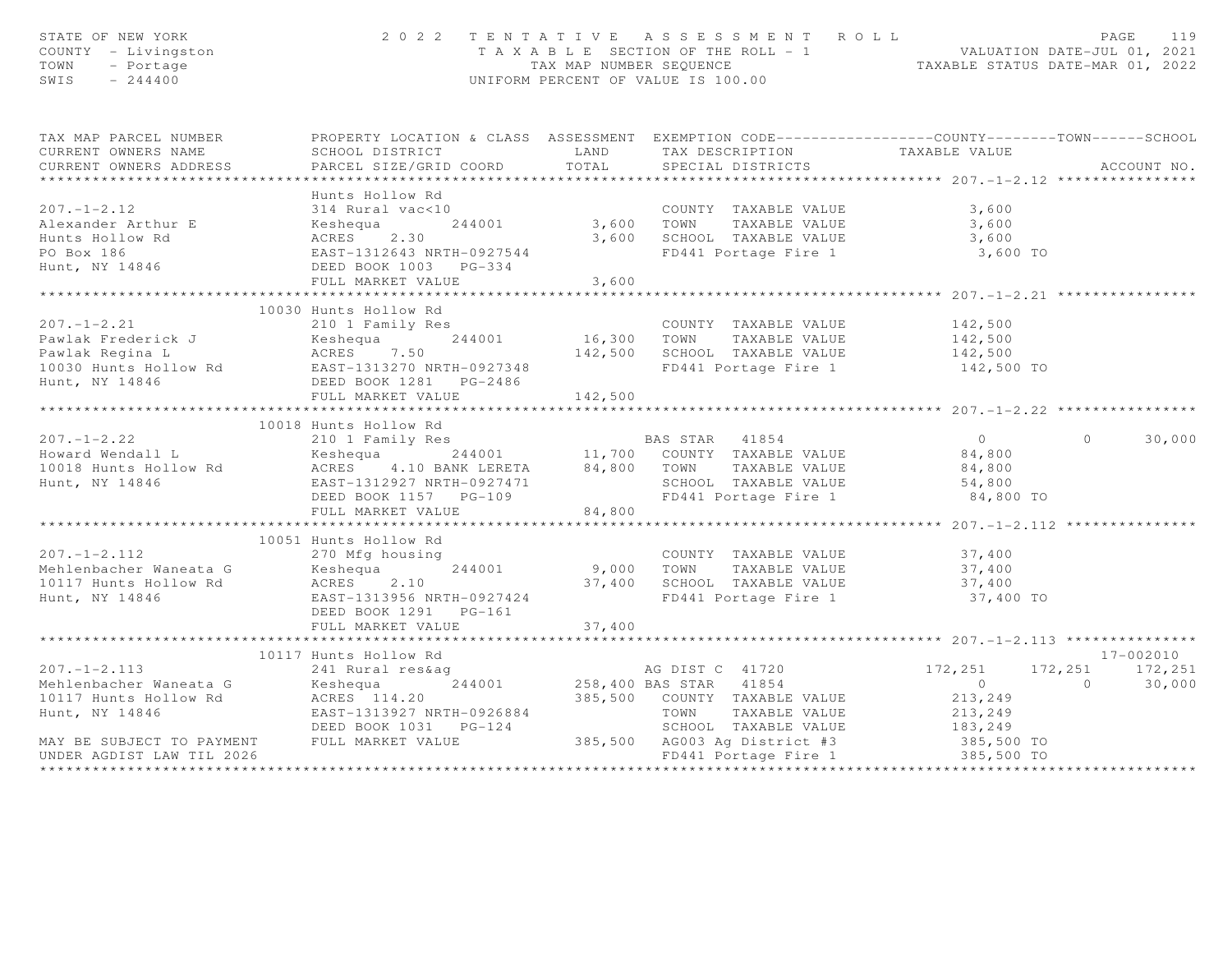| STATE OF NEW YORK<br>COUNTY - Livingston<br>TOWN<br>- Portage<br>$-244400$<br>SWIS                                                                                                                                                        |                                                                                                                                                                                                                                                                                                     |                      | 2022 TENTATIVE ASSESSMENT ROLL<br>T A X A B L E SECTION OF THE ROLL - 1 VALUATION DATE-JUL 01, 2021<br>TAX MAP NUMBER SEQUENCE TAXABLE STATUS DATE-MAR 01, 2022<br>UNIFORM PERCENT OF VALUE IS 100.00 |                                                      | PAGE    | 120           |
|-------------------------------------------------------------------------------------------------------------------------------------------------------------------------------------------------------------------------------------------|-----------------------------------------------------------------------------------------------------------------------------------------------------------------------------------------------------------------------------------------------------------------------------------------------------|----------------------|-------------------------------------------------------------------------------------------------------------------------------------------------------------------------------------------------------|------------------------------------------------------|---------|---------------|
| TAX MAP PARCEL NUMBER THE PROPERTY LOCATION & CLASS ASSESSMENT EXEMPTION CODE--------------COUNTY-------TOWN------SCHOOL<br>CURRENT OWNERS NAME                                                                                           | SCHOOL DISTRICT                                                                                                                                                                                                                                                                                     | LAND                 | TAX DESCRIPTION<br>TAXABLE VALUE<br>SPECIAL DISTRICTS                                                                                                                                                 |                                                      |         |               |
| CURRENT OWNERS ADDRESS                                                                                                                                                                                                                    | PARCEL SIZE/GRID COORD                                                                                                                                                                                                                                                                              | TOTAL                |                                                                                                                                                                                                       |                                                      |         | ACCOUNT NO.   |
|                                                                                                                                                                                                                                           | 9991 Hunts Hollow Rd                                                                                                                                                                                                                                                                                |                      |                                                                                                                                                                                                       |                                                      |         |               |
| 9991 Hunts Hollow Rd 207.-1-2.131 270 Mfg housing 207.-1-2.131 270 Mfg housing 207.-1-2.131 270 Mfg housing 21991 Hunts Hollow Rd 207.-1-2.131 270 Mfg housing 21991 Hunts Hollow Rd 219991 Hunts Hollow Rd 219991 Hunts Holl             |                                                                                                                                                                                                                                                                                                     |                      |                                                                                                                                                                                                       |                                                      |         | $0 \t 30,000$ |
|                                                                                                                                                                                                                                           | ****************************                                                                                                                                                                                                                                                                        |                      |                                                                                                                                                                                                       | ********************** 207.-1-2.132 **************** |         |               |
|                                                                                                                                                                                                                                           | 10023 Hunts Hollow Rd                                                                                                                                                                                                                                                                               |                      |                                                                                                                                                                                                       |                                                      |         |               |
| $207. - 1 - 2.132$<br>Shute Jeffrey P<br>10023 Hunt Hollow Rd<br>Hunt, NY 14846                                                                                                                                                           | 270 Mfg housing<br>EAS STAR 41854<br>EAS STAR 41854<br>MERES 5.10 BANKFIRSTAM 81,900 COUNTY TAXABLE VALUE<br>EAST-1313621 NRTH-0927751<br>DEED BOOK 1020 PG-357<br>DEED BOOK 1020 PG-357<br>CASTRO CONSING TAXABLE VALUE<br>DEED BOOK 1020 PG-                                                      |                      |                                                                                                                                                                                                       | 81,900 TO                                            | $\circ$ | 30,000        |
|                                                                                                                                                                                                                                           |                                                                                                                                                                                                                                                                                                     |                      |                                                                                                                                                                                                       |                                                      |         |               |
|                                                                                                                                                                                                                                           |                                                                                                                                                                                                                                                                                                     |                      |                                                                                                                                                                                                       |                                                      |         | 17-001820     |
| 1673 Cheese Factory Rd<br>207.-1-3 1673 Cheese Factory Rd<br>244001 7,500 COUNTY TAXABLE VALUE<br>1673 Cheese Factory Rd<br>244001 7,500 COUNTY TAXABLE VALUE<br>125,600 1673 Cheese Factory Rd<br>2651-1316653 NRTH-0926084 125,600 TOWN |                                                                                                                                                                                                                                                                                                     |                      |                                                                                                                                                                                                       |                                                      |         | $0 \t 30,000$ |
|                                                                                                                                                                                                                                           |                                                                                                                                                                                                                                                                                                     |                      |                                                                                                                                                                                                       |                                                      |         |               |
| $207. - 1 - 4.1$<br>Goff Laurie<br>920 Ragan Rd<br>Conowingo, MD 21918                                                                                                                                                                    | 1657 Cheese Factory Rd<br>210 1 Family Res<br>Keshequa 2002<br>ACRES 1.30<br>2016707 NRTH-092580<br>Keshequa 244001<br>EAST-1316707 NRTH-0925809<br>DEED BOOK 1295 PG-195<br>FULL MARKET VALUE                                                                                                      | 7,900 TOWN<br>76,700 | COUNTY TAXABLE VALUE<br>TAXABLE VALUE<br>76,700 SCHOOL TAXABLE VALUE 76,700<br>FD441 Portage Fire 1 76,700 TO                                                                                         | 76,700<br>76,700<br>76,700                           |         | 17-001830     |
|                                                                                                                                                                                                                                           |                                                                                                                                                                                                                                                                                                     |                      |                                                                                                                                                                                                       |                                                      |         |               |
|                                                                                                                                                                                                                                           | 1665 Cheese Factory Rd                                                                                                                                                                                                                                                                              |                      |                                                                                                                                                                                                       |                                                      |         | 17-001845     |
| $207. -1 - 4.2$<br>McKeown William O<br>McKeown Deborah E<br>1665 Cheese Factory Rd<br>Dalton, NY 14836                                                                                                                                   | 665 Cheese Factory Rd<br>210 1 Family Res<br>Keshequa 244001 7,100 COUNTY TAXABLE VALUE 50,000<br>FRNT 135.00 DPTH 280.00 50,000 TOWN TAXABLE VALUE 50,000<br>SCHOOL TAXABLE VALUE 20,000<br>SCHOOL TAXABLE VALUE 20,000<br>EAST-1316696 NRTH-0925980<br>DEED BOOK 1223 PG-249<br>FULL MARKET VALUE | 50,000               | SCHOOL TAXABLE VALUE<br>FD441 Portage Fire 1                                                                                                                                                          | 50,000 TO                                            | $\cap$  | 30,000        |
|                                                                                                                                                                                                                                           |                                                                                                                                                                                                                                                                                                     |                      |                                                                                                                                                                                                       |                                                      |         |               |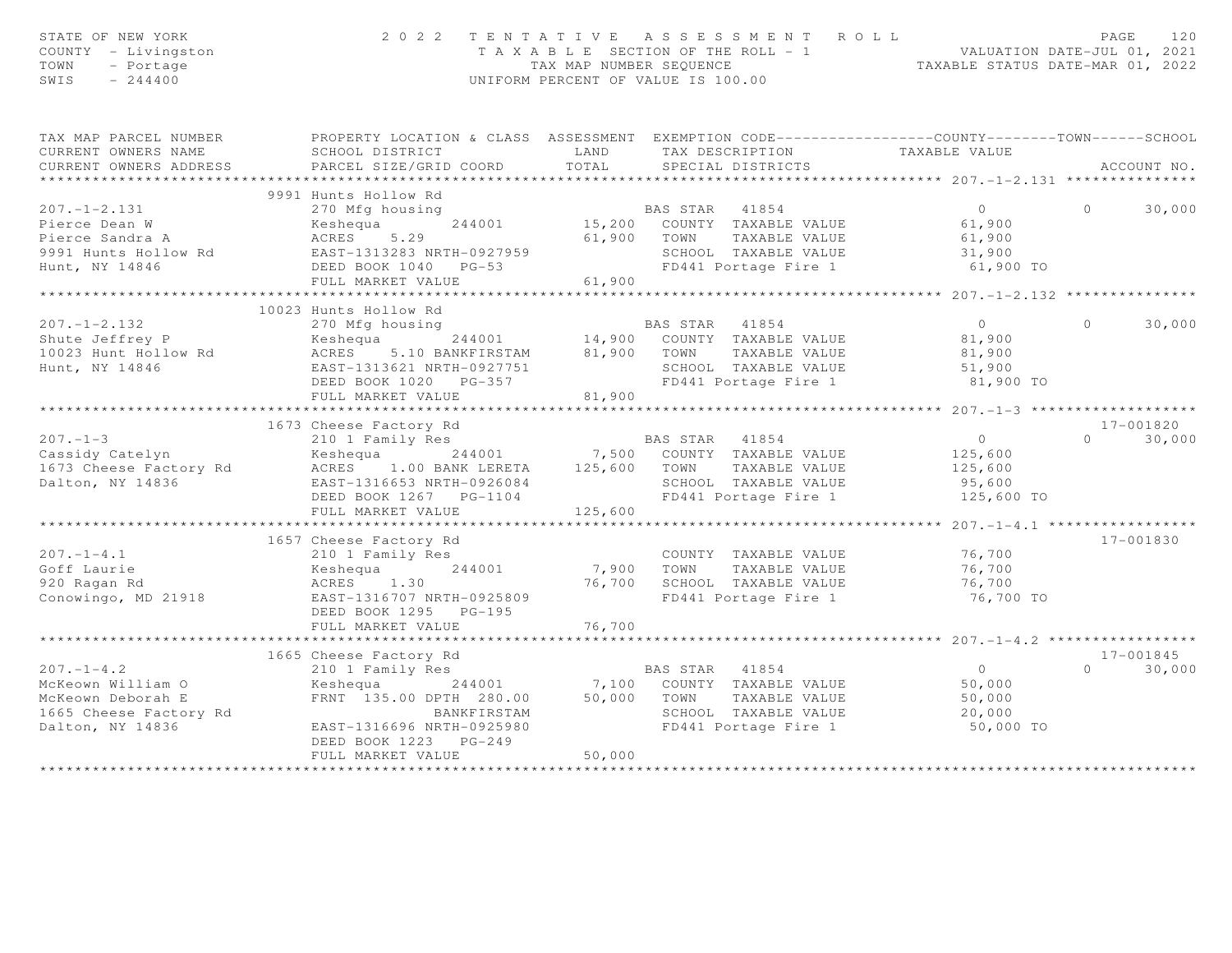| STATE OF NEW YORK<br>COUNTY - Livingston<br>- Portage<br>TOWN<br>$-244400$<br>SWIS      | 2 0 2 2                                                                                                                                       | TAX MAP NUMBER SEQUENCE   | TENTATIVE ASSESSMENT ROLL<br>T A X A B L E SECTION OF THE ROLL - 1<br>UNIFORM PERCENT OF VALUE IS 100.00              | VALUATION DATE-JUL UI, 2021<br>TAXABLE STATUS DATE-MAR 01, 2022 | PAGE<br>121        |
|-----------------------------------------------------------------------------------------|-----------------------------------------------------------------------------------------------------------------------------------------------|---------------------------|-----------------------------------------------------------------------------------------------------------------------|-----------------------------------------------------------------|--------------------|
| TAX MAP PARCEL NUMBER<br>CURRENT OWNERS NAME<br>CURRENT OWNERS ADDRESS                  | PROPERTY LOCATION & CLASS ASSESSMENT EXEMPTION CODE----------------COUNTY-------TOWN------SCHOOL<br>SCHOOL DISTRICT<br>PARCEL SIZE/GRID COORD | LAND<br>TOTAL             | TAX DESCRIPTION<br>SPECIAL DISTRICTS                                                                                  | TAXABLE VALUE                                                   | ACCOUNT NO.        |
|                                                                                         | Cheese Factory Rd                                                                                                                             |                           |                                                                                                                       |                                                                 | 17-003030          |
| $207. - 1 - 5.11$<br>Milk Man Properties LLC<br>10046 State St<br>Dalton, NY 14836      | 105 Vac farmland<br>Keshequa<br>ACRES 96.80<br>EAST-1315660 NRTH-0925288<br>DEED BOOK 1295 PG-556                                             | 244001 241,100<br>241,100 | COUNTY TAXABLE VALUE<br>TAXABLE VALUE<br>TOWN<br>SCHOOL TAXABLE VALUE<br>AG003 Ag District #3<br>FD441 Portage Fire 1 | 241,100<br>241,100<br>241,100<br>241,100 TO<br>241,100 TO       |                    |
| MAY BE SUBJECT TO PAYMENT<br>UNDER AGDIST LAW TIL 2023                                  | FULL MARKET VALUE                                                                                                                             | 241,100                   |                                                                                                                       |                                                                 |                    |
|                                                                                         |                                                                                                                                               |                           |                                                                                                                       |                                                                 |                    |
| $207. - 1 - 5.12$<br>VanSickle Betty L<br>1605 Cheese Factory Rd<br>Dalton, NY 14836    | 1605 Cheese Factory Rd<br>240 Rural res<br>Keshequa<br>244001<br>ACRES 10.00<br>EAST-1316148 NRTH-0925585<br>DEED BOOK 1294    PG-2580        | 19,700<br>67,400          | COUNTY TAXABLE VALUE<br>TAXABLE VALUE<br>TOWN<br>SCHOOL TAXABLE VALUE<br>AG003 Ag District #3<br>FD441 Portage Fire 1 | 67,400<br>67,400<br>67,400<br>67,400 TO<br>67,400 TO            | 17-003030          |
| MAY BE SUBJECT TO PAYMENT<br>UNDER AGDIST LAW TIL 2023                                  | FULL MARKET VALUE                                                                                                                             | 67,400                    |                                                                                                                       |                                                                 |                    |
|                                                                                         | Valley View Rd                                                                                                                                |                           |                                                                                                                       |                                                                 | 17-000370          |
| $207. - 1 - 6.1$                                                                        | 105 Vac farmland                                                                                                                              |                           | AG DIST C 41720                                                                                                       | 86,275                                                          | 86,275<br>86,275   |
| Sherman Lyle O                                                                          | 244001<br>Keshequa                                                                                                                            |                           | 105,300 COUNTY TAXABLE VALUE                                                                                          | 19,025                                                          |                    |
| Sherman Tammy L                                                                         | ACRES 38.50                                                                                                                                   |                           | 105,300 TOWN TAXABLE VALUE                                                                                            | 19,025                                                          |                    |
| 720 Stilson Rd                                                                          | EAST-1311230 NRTH-0924510                                                                                                                     |                           | SCHOOL TAXABLE VALUE                                                                                                  | 19,025                                                          |                    |
| Hunt, NY 14846                                                                          | DEED BOOK 1203 PG-372                                                                                                                         |                           | AG003 Ag District #3                                                                                                  | 105,300 TO                                                      |                    |
| MAY BE SUBJECT TO PAYMENT<br>UNDER AGDIST LAW TIL 2026<br>***************************** | FULL MARKET VALUE                                                                                                                             |                           | 105,300 FD441 Portage Fire 1                                                                                          | 105,300 TO                                                      |                    |
|                                                                                         | 1301 Valley View Rd                                                                                                                           |                           |                                                                                                                       |                                                                 |                    |
| $207. - 1 - 6.2$                                                                        | 210 1 Family Res                                                                                                                              |                           | BAS STAR 41854                                                                                                        | $\overline{0}$                                                  | 30,000<br>$\circ$  |
| Garwood William C                                                                       | Keshequa                                                                                                                                      |                           | 244001 8,300 COUNTY TAXABLE VALUE                                                                                     | 167,000                                                         |                    |
| Garwood Tammy L<br>1301 Valley View Rd                                                  | FRNT 209.05 DPTH 200.25 167,000 TOWN TAXABLE VALUE<br>EAST-1311105 NRTH-0923749 SCHOOL TAXABLE VALUE                                          |                           |                                                                                                                       | 167,000                                                         |                    |
|                                                                                         |                                                                                                                                               |                           | SCHOOL TAXABLE VALUE                                                                                                  | 137,000                                                         |                    |
| Hunt, NY 14846                                                                          | DEED BOOK 792 PG-21<br>FULL MARKET VALUE                                                                                                      | 167,000                   | FD441 Portage Fire 1                                                                                                  | 167,000 TO                                                      |                    |
|                                                                                         | *************************                                                                                                                     |                           |                                                                                                                       |                                                                 |                    |
|                                                                                         | 10182 Grey Rd                                                                                                                                 |                           |                                                                                                                       |                                                                 | 17-000400          |
| $207. -1 - 7$                                                                           | 105 Vac farmland                                                                                                                              |                           | AG DIST C 41720                                                                                                       | 140,990                                                         | 140,990<br>140,990 |
| Sherman Lyle O                                                                          | Keshequa<br>244001                                                                                                                            | 178,700                   | COUNTY TAXABLE VALUE                                                                                                  | 60,410                                                          |                    |
| Sherman Tammy L                                                                         | ACRES<br>70.40                                                                                                                                | 201,400                   | TOWN<br>TAXABLE VALUE                                                                                                 | 60,410                                                          |                    |
| 720 Stilson Rd                                                                          | EAST-1312667 NRTH-0924509                                                                                                                     |                           | SCHOOL TAXABLE VALUE                                                                                                  | 60,410                                                          |                    |
| Hunt, NY 14846                                                                          | DEED BOOK 1203<br>PG-372                                                                                                                      |                           | AG003 Ag District #3                                                                                                  | 201,400 TO                                                      |                    |
| MAY BE SUBJECT TO PAYMENT<br>UNDER AGDIST LAW TIL 2026                                  | FULL MARKET VALUE                                                                                                                             | 201,400                   | FD441 Portage Fire 1                                                                                                  | 201,400 TO                                                      |                    |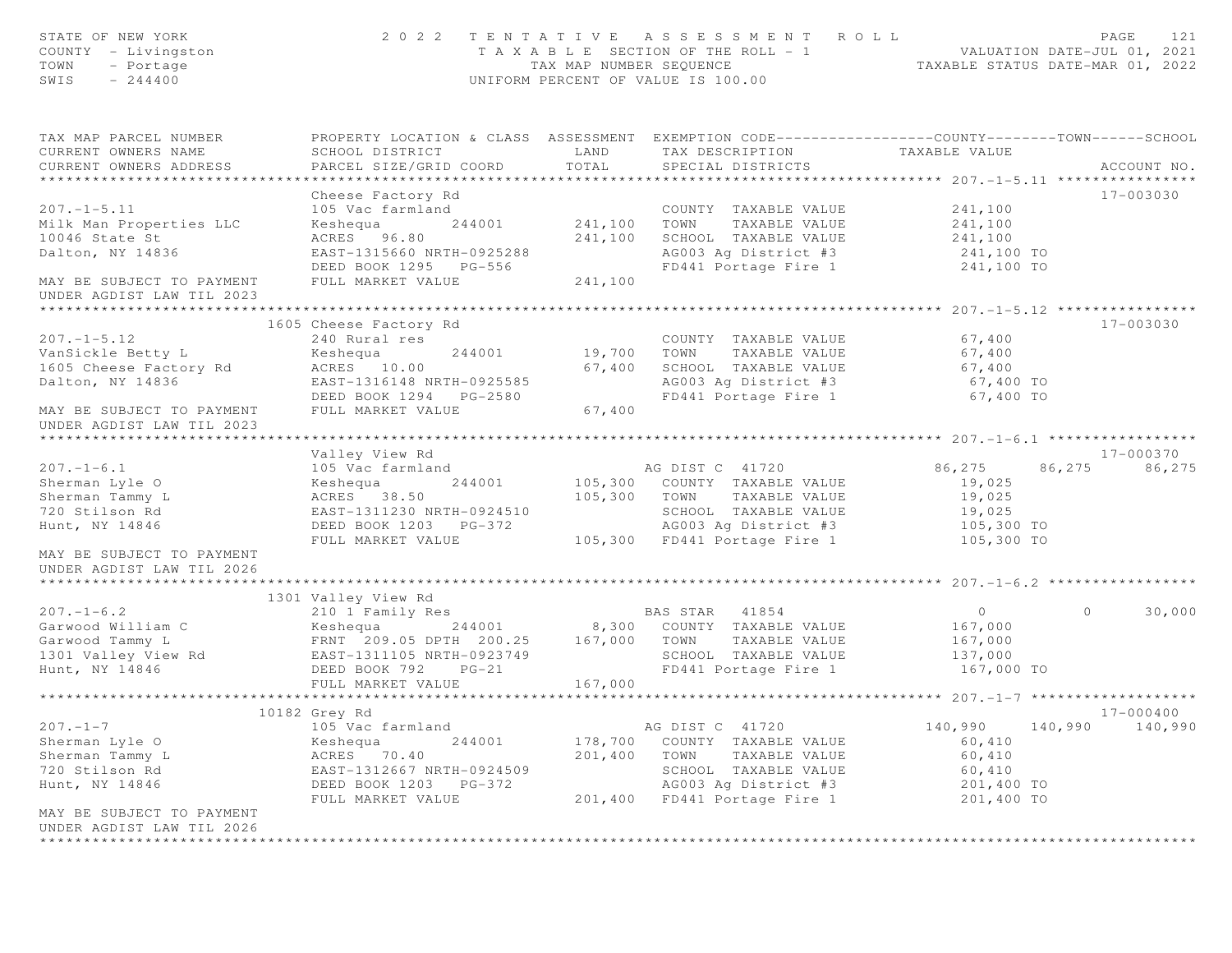| STATE OF NEW YORK   | 2022 TENTATIVE ASSESSMENT ROLL        | PAGE                             |
|---------------------|---------------------------------------|----------------------------------|
| COUNTY - Livingston | T A X A B L E SECTION OF THE ROLL - 1 | VALUATION DATE-JUL 01, 2021      |
| TOWN - Portage      | TAX MAP NUMBER SEOUENCE               | TAXABLE STATUS DATE-MAR 01, 2022 |
| $-244400$<br>SWIS   | UNIFORM PERCENT OF VALUE IS 100.00    |                                  |

| TAX MAP PARCEL NUMBER | PROPERTY LOCATION & CLASS ASSESSMENT EXEMPTION CODE----------------COUNTY-------TOWN------SCHOOL                                                                                                                                                                           |      |                                                                                            |                       |                   |
|-----------------------|----------------------------------------------------------------------------------------------------------------------------------------------------------------------------------------------------------------------------------------------------------------------------|------|--------------------------------------------------------------------------------------------|-----------------------|-------------------|
| CURRENT OWNERS NAME   | SCHOOL DISTRICT                                                                                                                                                                                                                                                            | LAND |                                                                                            |                       |                   |
|                       | CURRENT OWNERS NAME SCHOOL DISIRICI COORD EAND                                                                                                                                                                                                                             |      | TAX DESCRIPTION TAXABLE VALUE SPECIAL DISTRICTS                                            |                       | ACCOUNT NO.       |
|                       |                                                                                                                                                                                                                                                                            |      |                                                                                            |                       |                   |
|                       | 10260 Baker Rd                                                                                                                                                                                                                                                             |      | 69 PCT OF VALUE USED FOR EXEMPTION PURPOSES                                                |                       | 17-001510         |
| $207. - 1 - 8.1$      | 240 Rural res                                                                                                                                                                                                                                                              |      | VET WAR CT 41121                                                                           | 12,699 12,699         | $\circ$           |
|                       |                                                                                                                                                                                                                                                                            |      |                                                                                            |                       |                   |
|                       |                                                                                                                                                                                                                                                                            |      |                                                                                            |                       |                   |
|                       |                                                                                                                                                                                                                                                                            |      |                                                                                            |                       |                   |
|                       |                                                                                                                                                                                                                                                                            |      |                                                                                            |                       |                   |
|                       |                                                                                                                                                                                                                                                                            |      |                                                                                            |                       |                   |
|                       |                                                                                                                                                                                                                                                                            |      |                                                                                            |                       |                   |
|                       | Valley View Rd                                                                                                                                                                                                                                                             |      |                                                                                            |                       | 17-001510         |
|                       |                                                                                                                                                                                                                                                                            |      |                                                                                            |                       |                   |
|                       |                                                                                                                                                                                                                                                                            |      |                                                                                            |                       |                   |
|                       |                                                                                                                                                                                                                                                                            |      |                                                                                            |                       |                   |
|                       |                                                                                                                                                                                                                                                                            |      |                                                                                            | 34,000 TO             |                   |
|                       |                                                                                                                                                                                                                                                                            |      |                                                                                            |                       |                   |
|                       |                                                                                                                                                                                                                                                                            |      |                                                                                            |                       |                   |
|                       |                                                                                                                                                                                                                                                                            |      |                                                                                            |                       |                   |
|                       | 10262 Drake Rd                                                                                                                                                                                                                                                             |      |                                                                                            |                       | 17-002660         |
| $207 - 1 - 9$         | 240 Rural res                                                                                                                                                                                                                                                              |      | COUNTY TAXABLE VALUE                                                                       | 186,400               |                   |
|                       |                                                                                                                                                                                                                                                                            |      |                                                                                            | TAXABLE VALUE 186,400 |                   |
|                       |                                                                                                                                                                                                                                                                            |      | SCHOOL TAXABLE VALUE                                                                       | 186,400               |                   |
|                       | 10262 Drake Rd<br>10262 Drake Rd<br>10262 Drake Rd<br>186,400 SCHOOL<br>240 Rutal 1es<br>240 Rutal 1es<br>240 Rutal 1es<br>244001 50,000 TOWN<br>244001 50,000 TOWN<br>244001 50,000 TOWN<br>244001 50,000 TOWN<br>244001 186,400 SCHOOL<br>ERST-13170                     |      | SCHOOL IAAADDE VADUD<br>AG003 Ag District #3 186,400 TO<br>FD441 Portage Fire 1 186,400 TO |                       |                   |
|                       |                                                                                                                                                                                                                                                                            |      |                                                                                            |                       |                   |
|                       |                                                                                                                                                                                                                                                                            |      |                                                                                            |                       |                   |
|                       |                                                                                                                                                                                                                                                                            |      |                                                                                            |                       |                   |
|                       | 1284 Valley View Rd                                                                                                                                                                                                                                                        |      |                                                                                            |                       | $17 - 000390$     |
| $207 - 1 - 10$        | 240 Rural res                                                                                                                                                                                                                                                              |      | COUNTY TAXABLE VALUE 368,300                                                               |                       |                   |
|                       |                                                                                                                                                                                                                                                                            |      |                                                                                            |                       |                   |
|                       |                                                                                                                                                                                                                                                                            |      |                                                                                            |                       |                   |
|                       |                                                                                                                                                                                                                                                                            |      |                                                                                            |                       |                   |
|                       | EAST-1311146 NRTH-0923214<br>DEED BOOK 1295 PG-867<br>FULL MARKET VALUE 368,300                                                                                                                                                                                            |      | AG003 Ag District #3 368,300 TO<br>FD441 Portage Fire 1 368,300 TO                         |                       |                   |
|                       |                                                                                                                                                                                                                                                                            |      |                                                                                            |                       |                   |
|                       |                                                                                                                                                                                                                                                                            |      |                                                                                            |                       |                   |
|                       | Valley View Rd                                                                                                                                                                                                                                                             |      |                                                                                            |                       | 17-002625         |
|                       |                                                                                                                                                                                                                                                                            |      |                                                                                            |                       |                   |
|                       |                                                                                                                                                                                                                                                                            |      |                                                                                            |                       |                   |
|                       |                                                                                                                                                                                                                                                                            |      |                                                                                            |                       |                   |
|                       | 11,700<br>Rutledge Jeffrey L<br>Rutledge Susan E<br>Rutledge Susan E<br>11,700<br>Rutledge Susan E<br>244001<br>244001<br>244001<br>244001<br>244001<br>244001<br>244001<br>244001<br>244001<br>244001<br>244001<br>244001<br>244001<br>244001<br>244001<br>27700<br>27700 |      |                                                                                            |                       |                   |
|                       |                                                                                                                                                                                                                                                                            |      |                                                                                            |                       |                   |
|                       |                                                                                                                                                                                                                                                                            |      |                                                                                            |                       |                   |
|                       |                                                                                                                                                                                                                                                                            |      |                                                                                            |                       |                   |
|                       |                                                                                                                                                                                                                                                                            |      |                                                                                            |                       |                   |
|                       |                                                                                                                                                                                                                                                                            |      |                                                                                            |                       | 30,000<br>$\circ$ |
|                       |                                                                                                                                                                                                                                                                            |      |                                                                                            |                       |                   |
|                       |                                                                                                                                                                                                                                                                            |      |                                                                                            |                       |                   |
|                       |                                                                                                                                                                                                                                                                            |      |                                                                                            |                       |                   |
|                       |                                                                                                                                                                                                                                                                            |      | SCHOOL TAXABLE VALUE 88,300<br>FD441 Portage Fire 1 118,300 TO                             |                       |                   |
|                       | 207.-1-12.2<br>207.-1-12.2<br>210 1 Family Res<br>Rutledge Jeffrey L<br>210 1 Family Res<br>244001<br>244001<br>22,800 COUNTY TAXABLE VALUE<br>244001<br>22,800 COUNTY TAXABLE VALUE<br>244001<br>2.800 COUNTY TAXABLE VALUE<br>22,800 COUNTY TAXABLE                      |      |                                                                                            |                       |                   |
|                       |                                                                                                                                                                                                                                                                            |      |                                                                                            |                       |                   |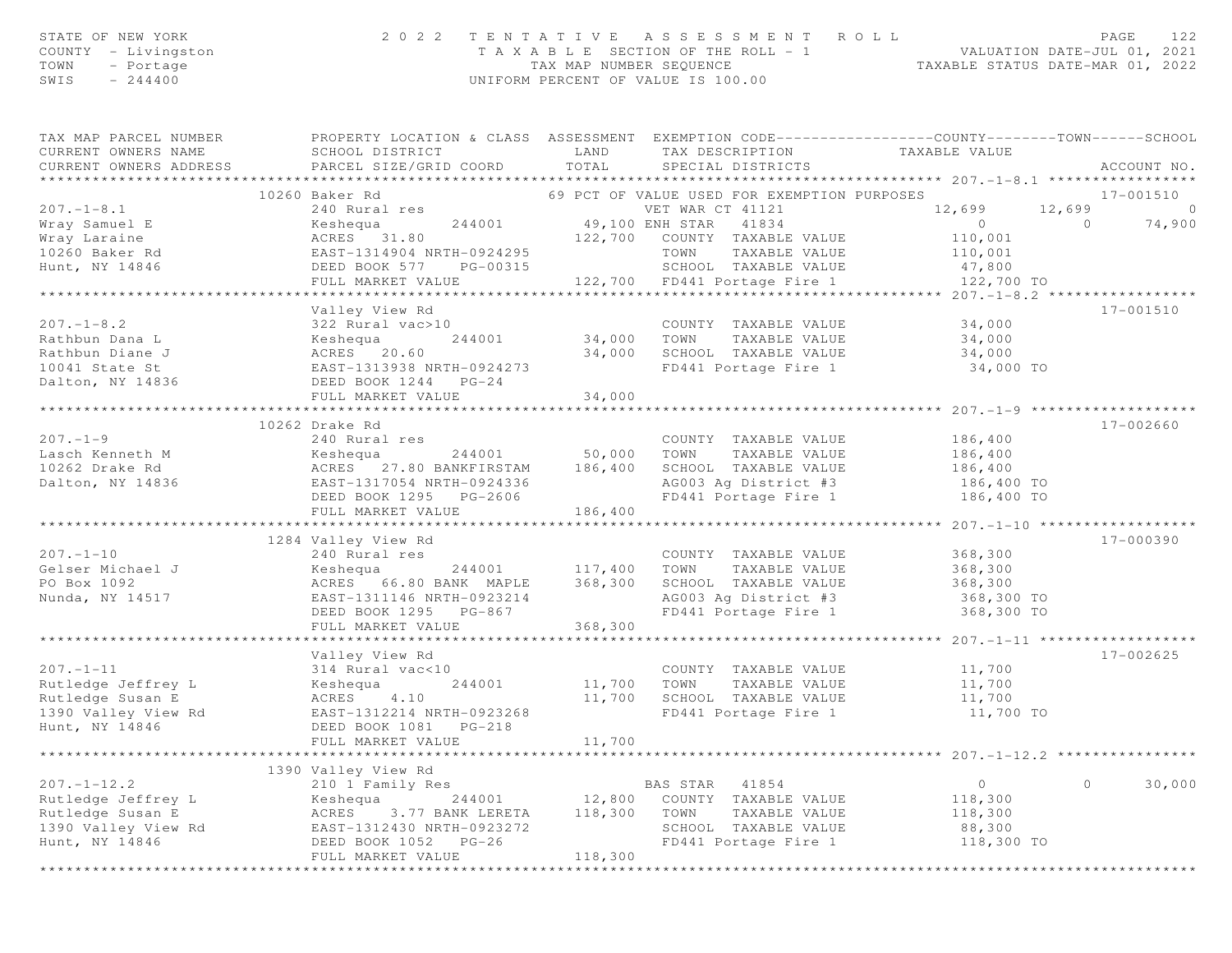| STATE OF NEW YORK<br>COUNTY - Livingston<br>TOWN<br>- Portage<br>SWIS<br>$-244400$ |                                          |              | 2022 TENTATIVE ASSESSMENT ROLL<br>T A X A B L E SECTION OF THE ROLL - 1 VALUATION DATE-JUL 01, 2021<br>TAX MAP NUMBER SEQUENCE TAXABLE STATUS DATE-MAR 01, 2022<br>UNIFORM PERCENT OF VALUE IS 100.00 |                                              | PAGE<br>123        |
|------------------------------------------------------------------------------------|------------------------------------------|--------------|-------------------------------------------------------------------------------------------------------------------------------------------------------------------------------------------------------|----------------------------------------------|--------------------|
| TAX MAP PARCEL NUMBER                                                              |                                          |              | PROPERTY LOCATION & CLASS ASSESSMENT EXEMPTION CODE----------------COUNTY-------TOWN------SCHOOL                                                                                                      |                                              |                    |
| CURRENT OWNERS NAME                                                                | SCHOOL DISTRICT                          | LAND         | TAX DESCRIPTION                                                                                                                                                                                       | TAXABLE VALUE                                |                    |
| CURRENT OWNERS ADDRESS                                                             | PARCEL SIZE/GRID COORD                   | TOTAL        | SPECIAL DISTRICTS                                                                                                                                                                                     |                                              | ACCOUNT NO.        |
| **********************                                                             | ************************                 |              |                                                                                                                                                                                                       |                                              |                    |
|                                                                                    | Valley View Rd                           |              |                                                                                                                                                                                                       |                                              | 17-002360          |
| $207. - 1 - 12.11$                                                                 | 322 Rural vac>10                         |              | COUNTY TAXABLE VALUE                                                                                                                                                                                  | 52,500                                       |                    |
| Timothy Thomas M                                                                   | Keshequa<br>244001                       | 52,500 TOWN  | TAXABLE VALUE                                                                                                                                                                                         | 52,500                                       |                    |
| PO Box 538<br>Nunda, NY 14517                                                      | ACRES 34.35<br>EAST-1313713 NRTH-0923336 | 52,500       | SCHOOL TAXABLE VALUE<br>FD441 Portage Fire 1                                                                                                                                                          | 52,500                                       |                    |
|                                                                                    | DEED BOOK 1223 PG-201                    |              |                                                                                                                                                                                                       | 52,500 TO                                    |                    |
|                                                                                    | FULL MARKET VALUE                        | 52,500       |                                                                                                                                                                                                       |                                              |                    |
|                                                                                    |                                          |              |                                                                                                                                                                                                       |                                              |                    |
|                                                                                    | 10314 Baker Rd                           |              |                                                                                                                                                                                                       |                                              |                    |
| $207. - 1 - 12.12$                                                                 | 210 1 Family Res                         |              | ENH STAR 41834                                                                                                                                                                                        | $\overline{O}$                               | $\Omega$<br>74,900 |
| Walsworth Glenn J                                                                  | 244001<br>Keshequa                       |              | 19,100 COUNTY TAXABLE VALUE                                                                                                                                                                           | 106,100                                      |                    |
| Walsworth Lorraine E                                                               | ACRES 9.60                               |              | 106,100 TOWN TAXABLE VALUE                                                                                                                                                                            | 106,100                                      |                    |
| PO Box 233                                                                         | EAST-1315097 NRTH-0923425                |              |                                                                                                                                                                                                       | 31,200                                       |                    |
| Nunda, NY 14517                                                                    | DEED BOOK 741 PG-00302                   |              | SCHOOL TAXABLE VALUE<br>FD441 Portage Fire 1                                                                                                                                                          | 106,100 TO                                   |                    |
|                                                                                    | FULL MARKET VALUE                        | 106,100      |                                                                                                                                                                                                       |                                              |                    |
|                                                                                    |                                          |              |                                                                                                                                                                                                       |                                              |                    |
|                                                                                    | 10326 Baker Rd                           |              |                                                                                                                                                                                                       |                                              | $17 - 000040$      |
| $207. - 1 - 13$                                                                    | 210 1 Family Res                         |              | BAS STAR 41854                                                                                                                                                                                        | $\overline{0}$                               | 30,000<br>$\Omega$ |
| Wood Jared                                                                         | Keshequa                                 |              | 244001 10,400 COUNTY TAXABLE VALUE                                                                                                                                                                    | 115,000                                      |                    |
| Wood Christine                                                                     |                                          | 115,000 TOWN | TAXABLE VALUE                                                                                                                                                                                         | 115,000                                      |                    |
| 10326 Baker Rd<br>Hunt, NY 14486                                                   | DEED BOOK 1253 PG-594                    |              | SCHOOL TAXABLE VALUE<br>FD441 Portage Fire 1                                                                                                                                                          | 85,000<br>115,000 TO                         |                    |
|                                                                                    | FULL MARKET VALUE                        | 115,000      |                                                                                                                                                                                                       |                                              |                    |
|                                                                                    | *************************                |              |                                                                                                                                                                                                       | ************* 207. -1-14 ******************* |                    |
|                                                                                    | 10339 Baker Rd                           |              |                                                                                                                                                                                                       |                                              | 17-001200          |
| $207. - 1 - 14$                                                                    | 240 Rural res                            |              | BAS STAR 41854                                                                                                                                                                                        | $\overline{0}$                               | $\Omega$<br>30,000 |
| Vogel Daniel                                                                       | Keshequa<br>244001                       |              | 82,600 COUNTY TAXABLE VALUE                                                                                                                                                                           | 238,400                                      |                    |
| ves:<br>Vogel Jennifer                                                             | ACRES 56.60                              | 238,400      | TOWN<br>TAXABLE VALUE                                                                                                                                                                                 | 238,400                                      |                    |
| 10339 Baker Rd                                                                     | EAST-1316586 NRTH-0923098                |              | SCHOOL TAXABLE VALUE                                                                                                                                                                                  | 208,400                                      |                    |
| Hunt, NY 14846                                                                     | DEED BOOK 1078    PG-354                 |              | FD441 Portage Fire 1                                                                                                                                                                                  | 238,400 TO                                   |                    |
|                                                                                    | FULL MARKET VALUE                        | 238,400      |                                                                                                                                                                                                       |                                              |                    |
|                                                                                    | ************************                 |              |                                                                                                                                                                                                       | ************* 207. -1-15 ******************* |                    |
|                                                                                    | 1285 Morse Rd                            |              |                                                                                                                                                                                                       |                                              | 17-002730          |
| $207. - 1 - 15$                                                                    | 260 Seasonal res                         |              | COUNTY TAXABLE VALUE                                                                                                                                                                                  | 56,400                                       |                    |
| Sova Charles Et Al                                                                 | 244001<br>Keshequa                       | 39,400       | TOWN<br>TAXABLE VALUE                                                                                                                                                                                 | 56,400                                       |                    |
| 343 Washburn St<br>Lockport, NY 14094                                              | ACRES 24.60<br>EAST-1310948 NRTH-0922305 | 56,400       | SCHOOL TAXABLE VALUE<br>FD441 Portage Fire 1                                                                                                                                                          | 56,400<br>56,400 TO                          |                    |
|                                                                                    | DEED BOOK 573<br>PG-00304                |              |                                                                                                                                                                                                       |                                              |                    |
|                                                                                    | FULL MARKET VALUE                        | 56,400       |                                                                                                                                                                                                       |                                              |                    |
|                                                                                    |                                          |              |                                                                                                                                                                                                       |                                              |                    |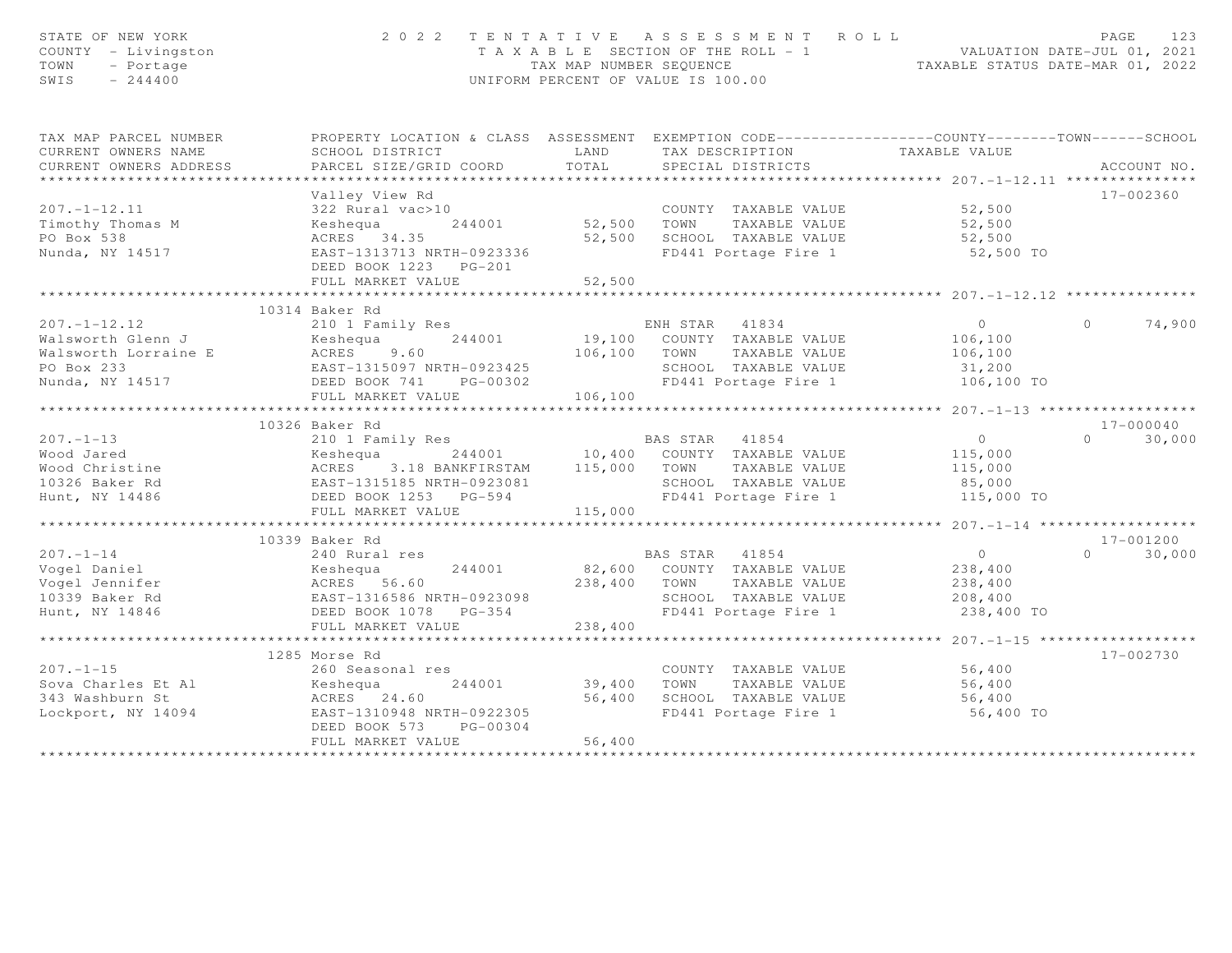| STATE OF NEW YORK<br>COUNTY - Livingston<br>TOWN<br>- Portage<br>SWIS<br>$-244400$                                                           |                                                                                                                                               | UNIFORM PERCENT OF VALUE IS 100.00 | 2022 TENTATIVE ASSESSMENT ROLL<br>T A X A B L E SECTION OF THE ROLL - 1 WALUATION DATE-JUL 01, 2021<br>TAX MAP NUMBER SEQUENCE TAXABLE STATUS DATE-MAR 01, 2022 |                                                | PAGE<br>124          |
|----------------------------------------------------------------------------------------------------------------------------------------------|-----------------------------------------------------------------------------------------------------------------------------------------------|------------------------------------|-----------------------------------------------------------------------------------------------------------------------------------------------------------------|------------------------------------------------|----------------------|
| TAX MAP PARCEL NUMBER FROPERTY LOCATION & CLASS ASSESSMENT EXEMPTION CODE---------------COUNTY-------TOWN------SCHOOL<br>CURRENT OWNERS NAME | SCHOOL DISTRICT<br>LAND                                                                                                                       |                                    | TAX DESCRIPTION TAXABLE VALUE                                                                                                                                   |                                                |                      |
| CURRENT OWNERS ADDRESS                                                                                                                       | PARCEL SIZE/GRID COORD                                                                                                                        | TOTAL                              | SPECIAL DISTRICTS                                                                                                                                               |                                                | ACCOUNT NO.          |
|                                                                                                                                              |                                                                                                                                               |                                    |                                                                                                                                                                 |                                                |                      |
| $207. - 1 - 16$                                                                                                                              | 1397 Morse Rd                                                                                                                                 |                                    | 58 PCT OF VALUE USED FOR EXEMPTION PURPOSES                                                                                                                     |                                                | 17-002840<br>$\circ$ |
|                                                                                                                                              | 241 Rural res&ag                                                                                                                              |                                    | VET COM CT 41131                                                                                                                                                | 35,000 35,000<br>123, 268 123, 268             |                      |
| Timothy Thomas M<br>Timothy Susan J                                                                                                          | Example 170,500 AG DIST C 41720<br>ACRES 82.10 380,400 COUNTY TAXABLE VALUE                                                                   |                                    | 380,400 COUNTY TAXABLE VALUE                                                                                                                                    | 222, 132                                       | 123,268              |
| PO Box 538                                                                                                                                   |                                                                                                                                               |                                    |                                                                                                                                                                 | 222,132                                        |                      |
| Nunda, NY 14517                                                                                                                              | EAST-1314274 NRTH-0922448 TOWN TAXABLE VALUE<br>DEED BOOK 723 PG-00337 SCHOOL TAXABLE VALUE<br>FULL MARKET VALUE 380,400 AG003 Ag District #3 |                                    | SCHOOL TAXABLE VALUE                                                                                                                                            | 257,132                                        |                      |
|                                                                                                                                              |                                                                                                                                               |                                    |                                                                                                                                                                 | 380,400 TO                                     |                      |
| MAY BE SUBJECT TO PAYMENT<br>UNDER AGDIST LAW TIL 2026                                                                                       |                                                                                                                                               |                                    | FD441 Portage Fire 1                                                                                                                                            | 380,400 TO                                     |                      |
| ******************                                                                                                                           |                                                                                                                                               |                                    |                                                                                                                                                                 | **************** 207.-1-17 ******************* |                      |
|                                                                                                                                              | 1356 Morse Rd                                                                                                                                 |                                    |                                                                                                                                                                 |                                                | 17-002650            |
| $207. -1 - 17$                                                                                                                               | 312 Vac w/imprv                                                                                                                               |                                    | COUNTY TAXABLE VALUE                                                                                                                                            | 17,000                                         |                      |
| Kramarz Jeffrey S                                                                                                                            |                                                                                                                                               | 9,300 TOWN                         | TAXABLE VALUE                                                                                                                                                   | 17,000                                         |                      |
| Kramarz Amy                                                                                                                                  |                                                                                                                                               |                                    | 17,000 SCHOOL TAXABLE VALUE                                                                                                                                     | 17,000                                         |                      |
| 18 Perry Ave                                                                                                                                 |                                                                                                                                               |                                    | FD441 Portage Fire 1                                                                                                                                            | 17,000 TO                                      |                      |
| PO Box 262                                                                                                                                   |                                                                                                                                               |                                    |                                                                                                                                                                 |                                                |                      |
| Silver Lake, NY 14549                                                                                                                        | FULL MARKET VALUE                                                                                                                             | 17,000                             |                                                                                                                                                                 |                                                |                      |
|                                                                                                                                              |                                                                                                                                               |                                    |                                                                                                                                                                 |                                                |                      |
| $207. - 1 - 18$                                                                                                                              | 10416 Babcock Rd                                                                                                                              |                                    |                                                                                                                                                                 |                                                | 17-000680            |
| Downs Albert F                                                                                                                               | 260 Seasonal res<br>Keshequa<br>244001                                                                                                        | 8,200 TOWN                         | COUNTY TAXABLE VALUE<br>TAXABLE VALUE                                                                                                                           | 8,700<br>8,700                                 |                      |
| 109 Park Rd                                                                                                                                  |                                                                                                                                               |                                    | 8,700 SCHOOL TAXABLE VALUE                                                                                                                                      | 8,700                                          |                      |
| Rochester, NY 14622                                                                                                                          | ACRES 1.50<br>EAST-1313437 NRTH-0921517                                                                                                       |                                    | FD441 Portage Fire 1                                                                                                                                            | 8,700 TO                                       |                      |
|                                                                                                                                              |                                                                                                                                               |                                    |                                                                                                                                                                 |                                                |                      |
|                                                                                                                                              | FULL MARKET VALUE                                                                                                                             | 8,700                              |                                                                                                                                                                 |                                                |                      |
|                                                                                                                                              |                                                                                                                                               |                                    |                                                                                                                                                                 |                                                |                      |
|                                                                                                                                              | Baker Rd                                                                                                                                      |                                    |                                                                                                                                                                 |                                                | 17-001230            |
| $207. - 1 - 19$                                                                                                                              | 105 Vac farmland                                                                                                                              |                                    | COUNTY TAXABLE VALUE                                                                                                                                            | 15,000                                         |                      |
| Gelser Farms, LLC                                                                                                                            | Keshequa<br>244001                                                                                                                            |                                    | 15,000 TOWN TAXABLE VALUE                                                                                                                                       | 15,000                                         |                      |
| 1550 Route 70                                                                                                                                | ACRES 13.80                                                                                                                                   |                                    | 15,000 SCHOOL TAXABLE VALUE                                                                                                                                     | 15,000                                         |                      |
| Hunt, NY 14846                                                                                                                               | EAST-1317478 NRTH-0921749<br>DEED BOOK 1280 PG-356                                                                                            |                                    | AG003 Ag District #3<br>FD441 Portage Fire 1                                                                                                                    | 15,000 TO                                      |                      |
|                                                                                                                                              | FULL MARKET VALUE                                                                                                                             | 15,000                             |                                                                                                                                                                 | 15,000 TO                                      |                      |
|                                                                                                                                              | *******************                                                                                                                           |                                    |                                                                                                                                                                 | ********** 207.-1-20 ****************          |                      |
|                                                                                                                                              | Morse Rd                                                                                                                                      |                                    |                                                                                                                                                                 |                                                | 17-001730            |
| $207 - 1 - 20$                                                                                                                               | 322 Rural vac>10                                                                                                                              |                                    | COUNTY TAXABLE VALUE                                                                                                                                            | 60,700                                         |                      |
| Kenney Peter O                                                                                                                               | Keshequa<br>244001                                                                                                                            | 60,700 TOWN                        | TAXABLE VALUE                                                                                                                                                   | 60,700                                         |                      |
| 2221 Rose Glen Ave                                                                                                                           | ACRES 40.40                                                                                                                                   | 60,700                             | SCHOOL TAXABLE VALUE                                                                                                                                            | 60,700                                         |                      |
| San Pedro, CA 90731                                                                                                                          | EAST-1311044 NRTH-0921163                                                                                                                     |                                    | FD441 Portage Fire 1                                                                                                                                            | 60,700 TO                                      |                      |
|                                                                                                                                              | DEED BOOK 1285 PG-576                                                                                                                         |                                    |                                                                                                                                                                 |                                                |                      |
|                                                                                                                                              | FULL MARKET VALUE                                                                                                                             | 60,700                             |                                                                                                                                                                 |                                                |                      |
|                                                                                                                                              |                                                                                                                                               |                                    |                                                                                                                                                                 |                                                |                      |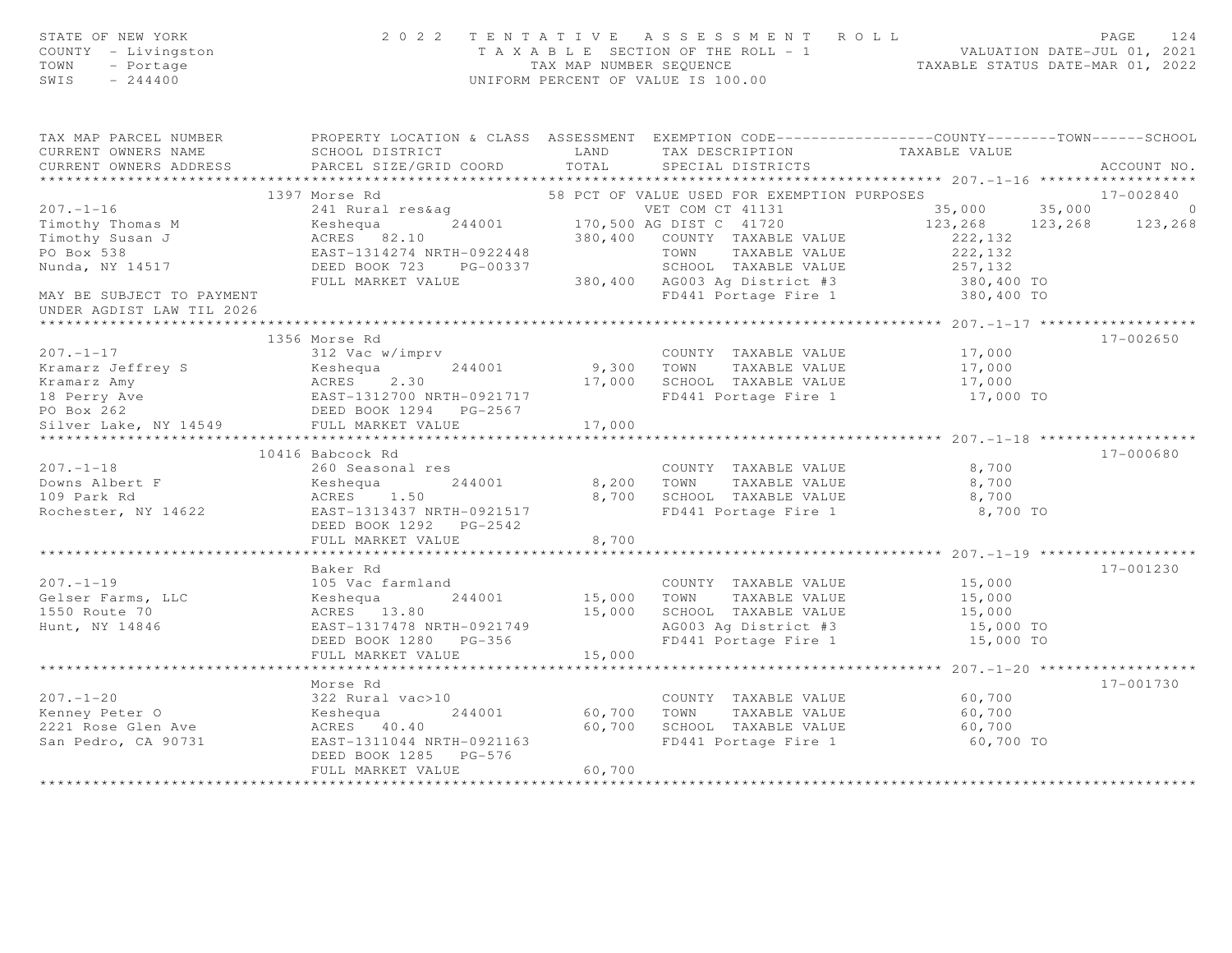| STATE OF NEW YORK<br>COUNTY - Livingston<br>TOWN<br>- Portage<br>SWIS<br>$-244400$                                                                                                                                    |                                                                                                                                                     |         | 2022 TENTATIVE ASSESSMENT ROLL<br>T A X A B L E SECTION OF THE ROLL - 1<br>TAX MAP NUMBER SEQUENCE TAXABLE STATUS DATE-MAR 01, 2022<br>UNIFORM PERCENT OF VALUE IS 100.00 |                                                                                        |          | PAGE<br>125         |
|-----------------------------------------------------------------------------------------------------------------------------------------------------------------------------------------------------------------------|-----------------------------------------------------------------------------------------------------------------------------------------------------|---------|---------------------------------------------------------------------------------------------------------------------------------------------------------------------------|----------------------------------------------------------------------------------------|----------|---------------------|
| TAX MAP PARCEL NUMBER<br>CURRENT OWNERS NAME<br>CURRENT OWNERS ADDRESS                                                                                                                                                | PROPERTY LOCATION & CLASS ASSESSMENT EXEMPTION CODE-----------------COUNTY-------TOWN------SCHOOL<br>SCHOOL DISTRICT LAND<br>PARCEL SIZE/GRID COORD | TOTAL   | TAX DESCRIPTION<br>SPECIAL DISTRICTS                                                                                                                                      | TAXABLE VALUE                                                                          |          | ACCOUNT NO.         |
| $207 - 1 - 21$<br>Downs Albert F<br>109 Park Rd<br>109 Park Rd<br>Rochester, NY 14622                                                                                                                                 | Babcock Rd<br>322 Rural vac>10<br>244001<br>Keshequa<br>ACRES 27.40<br>EAST-1313254 NRTH-0920999<br>DEED BOOK 1292 PG-2542<br>FULL MARKET VALUE     |         | COUNTY TAXABLE VALUE<br>TAXABLE VALUE<br>37,000 SCHOOL TAXABLE VALUE<br>AG003 Ag District #3<br>FD441 Portage Fire 1 37,000 TO                                            | 37,000<br>37,000<br>37,000<br>37,000 TO                                                |          | 17-000690           |
|                                                                                                                                                                                                                       |                                                                                                                                                     |         |                                                                                                                                                                           |                                                                                        |          |                     |
| $207. - 1 - 22$<br>Gelser Farms, LLC<br>1550 Route 70<br>Hunt, NY 14846<br>MAY BE SUBJECT TO PAYMENT FULL MARKET VALUE<br>UNDER AGDIST LAW TIL 2026                                                                   | Baker Rd<br>120 Field crops<br>244001<br>Keshequa<br>ACRES 195.90<br>EAST-1314825 NRTH-0920446<br>DEED BOOK 1280 PG-356                             |         | AG DIST C 41720<br>542,300 COUNTY TAXABLE VALUE<br>577,800 TOWN TAXABLE VALUE<br>SCHOOL TAXABLE VALUE<br>AG003 Ag District #3<br>577,800 FD441 Portage Fire 1             | 418,840 418,840 418,840<br>158,960<br>158,960<br>158,960<br>$577,800$ TO<br>577,800 TO |          | 17-001240           |
|                                                                                                                                                                                                                       |                                                                                                                                                     |         |                                                                                                                                                                           |                                                                                        |          |                     |
| $207. - 1 - 23.2$<br>207.-1-23.2<br>Conklin Gregory R<br>Conklin Terri L<br>10411 Baker Rd<br>10411 Baker Rd<br>EAST-1316438 NRTH-0922031<br>EAST-1316438 NRTH-0922031<br>EAST-1316438 NRTH-0922031<br>Hunt, NY 14846 | 10411 Baker Rd<br>210 1 Family Res<br>DEED BOOK 728 PG-00234                                                                                        |         | ENH STAR 41834<br>19,100 COUNTY TAXABLE VALUE<br>143,600 TOWN TAXABLE VALUE<br>SCHOOL TAXABLE VALUE<br>FD441 Portage Fire 1                                               | $0 \qquad \qquad$<br>143,600<br>143,600<br>68,700<br>143,600 TO                        | $\Omega$ | 74,900              |
|                                                                                                                                                                                                                       | FULL MARKET VALUE                                                                                                                                   | 143,600 |                                                                                                                                                                           |                                                                                        |          |                     |
|                                                                                                                                                                                                                       |                                                                                                                                                     |         |                                                                                                                                                                           |                                                                                        |          |                     |
| $207. - 1 - 23.12$<br>Cady Pamela J<br>10476 Old State Rd<br>Dalton, NY 14836                                                                                                                                         | 10476 Old State Rd<br>210 1 Family Res<br>244001<br>Keshequa<br>EAST-1317489 NRTH-0918538<br>DEED BOOK 1272    PG-1929<br>FULL MARKET VALUE         | 154,400 | BAS STAR 41854<br>9,500 COUNTY TAXABLE VALUE<br>154,400 TOWN TAXABLE VALUE<br>SCHOOL TAXABLE VALUE<br>FD441 Portage Fire 1                                                | $\overline{0}$<br>154,400<br>154,400<br>124, 400<br>154,400 TO                         | $\Omega$ | 30,000              |
|                                                                                                                                                                                                                       | **********************                                                                                                                              |         |                                                                                                                                                                           | ************** 207. -1-23. 112 ***************                                         |          |                     |
| $207. - 1 - 23.112$<br>Conklin Greg<br>Conklin Terri<br>10411 Baker Rd<br>Hunt, NY 14846<br>MAY BE SUBJECT TO PAYMENT                                                                                                 | Baker Rd<br>105 Vac farmland<br>244001<br>Keshequa<br>ACRES 29.60<br>EAST-1316969 NRTH-0921568<br>DEED BOOK 1179    PG-353<br>FULL MARKET VALUE     | 56,900  | AG DIST IN 41730<br>56,900 COUNTY TAXABLE VALUE<br>56,900 TOWN TAXABLE VALUE<br>SCHOOL TAXABLE VALUE<br>FD441 Portage Fire 1                                              | 24, 274<br>32,626<br>32,626<br>32,626<br>56,900 TO                                     | 24, 274  | 17-001100<br>24,274 |
| UNDER AGDIST LAW TIL 2029<br>********************                                                                                                                                                                     |                                                                                                                                                     |         |                                                                                                                                                                           |                                                                                        |          |                     |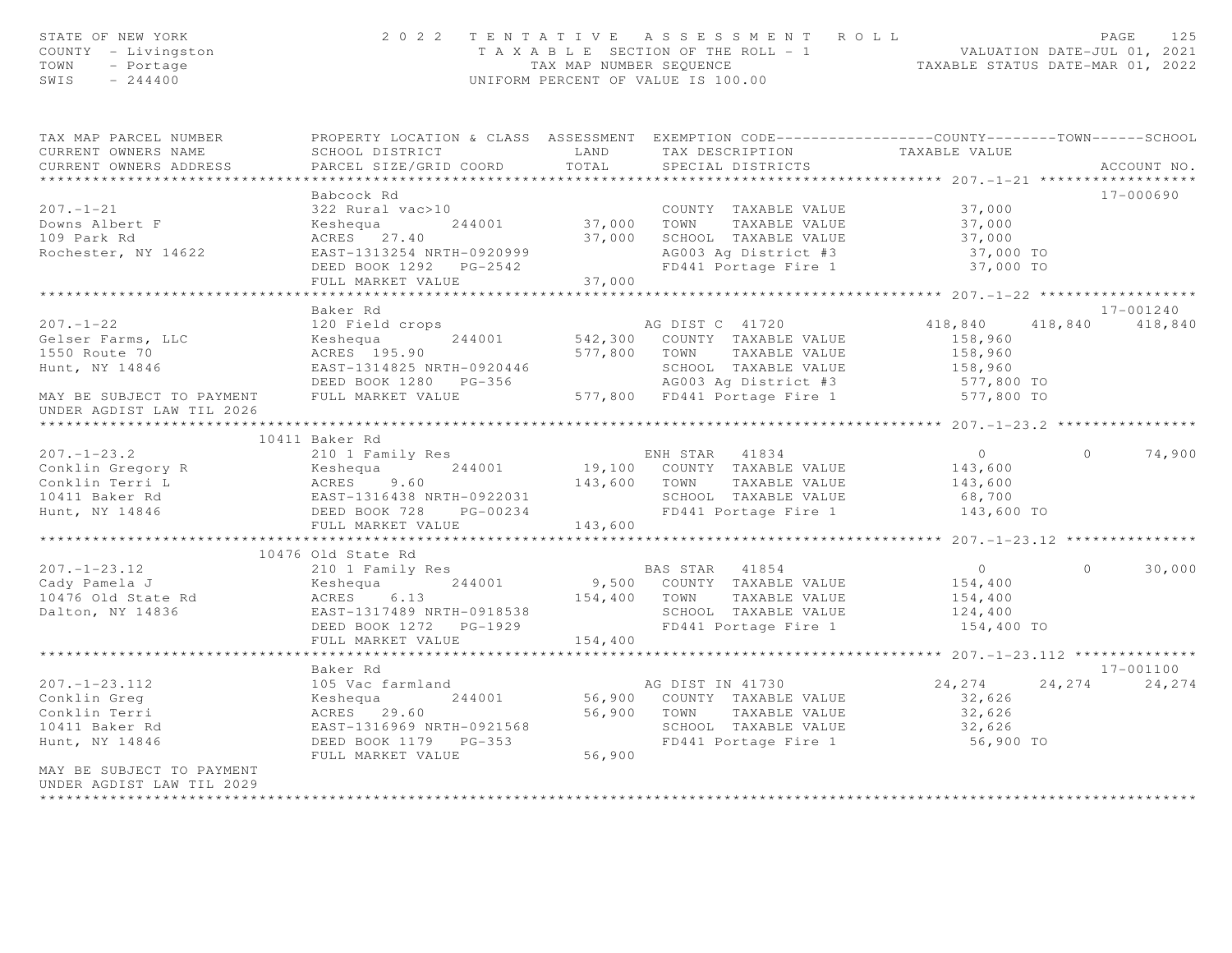| STATE OF NEW YORK<br>COUNTY - Livingston<br>TOWN<br>- Portage<br>SWIS<br>$-244400$ | 2 0 2 2                                       | TENTATIVE ASSESSMENT ROLL<br>T A X A B L E SECTION OF THE ROLL - 1<br>TAX MAP NUMBER SEQUENCE<br>UNIFORM PERCENT OF VALUE IS 100.00 |                    | PAGE<br>126<br>VALUATION DATE-JUL 01, 2021<br>TAXABLE STATUS DATE-MAR 01, 2022 |
|------------------------------------------------------------------------------------|-----------------------------------------------|-------------------------------------------------------------------------------------------------------------------------------------|--------------------|--------------------------------------------------------------------------------|
| TAX MAP PARCEL NUMBER<br>CURRENT OWNERS NAME                                       | SCHOOL DISTRICT                               | PROPERTY LOCATION & CLASS ASSESSMENT EXEMPTION CODE---------------COUNTY-------TOWN------SCHOOL<br>LAND<br>TAX DESCRIPTION          | TAXABLE VALUE      |                                                                                |
| CURRENT OWNERS ADDRESS<br>******************************                           | PARCEL SIZE/GRID COORD                        | TOTAL<br>SPECIAL DISTRICTS                                                                                                          |                    | ACCOUNT NO.                                                                    |
|                                                                                    | Baker Rd                                      |                                                                                                                                     |                    | 17-001100                                                                      |
| $207. - 1 - 23.113$                                                                | 105 Vac farmland                              | AG DIST C 41720                                                                                                                     | 101,175            | 101,175<br>101,175                                                             |
| Bugman Vincent J                                                                   | Keshequa<br>244001                            | 125,000<br>COUNTY TAXABLE VALUE                                                                                                     | 23,825             |                                                                                |
| PO Box 211                                                                         | ACRES 47.10                                   | 125,000<br>TAXABLE VALUE<br>TOWN                                                                                                    | 23,825             |                                                                                |
| Dalton, NY 14836                                                                   | EAST-1317176 NRTH-0919589                     | SCHOOL TAXABLE VALUE                                                                                                                | 23,825             |                                                                                |
|                                                                                    | DEED BOOK 1254 PG-2425                        | AG003 Ag District #3                                                                                                                | 125,000 TO         |                                                                                |
| MAY BE SUBJECT TO PAYMENT                                                          | FULL MARKET VALUE                             | 125,000 FD441 Portage Fire 1                                                                                                        | 125,000 TO         |                                                                                |
| UNDER AGDIST LAW TIL 2026                                                          |                                               |                                                                                                                                     |                    |                                                                                |
|                                                                                    | Baker Rd                                      |                                                                                                                                     |                    | 17-001100                                                                      |
| $207. - 1 - 23.114$                                                                | 105 Vac farmland                              | AG DIST IN 41730                                                                                                                    | 22,221             | 22,221<br>22,221                                                               |
| Conklin Gregory R                                                                  | Keshequa<br>244001                            | COUNTY TAXABLE VALUE<br>39,400                                                                                                      | 17,179             |                                                                                |
| Conklin Terri L                                                                    | ACRES 16.40                                   | 39,400<br>TOWN<br>TAXABLE VALUE                                                                                                     | 17,179             |                                                                                |
| 10411 Baker Rd                                                                     | EAST-1316740 NRTH-0920545                     | SCHOOL TAXABLE VALUE                                                                                                                | 17,179             |                                                                                |
| Hunt, NY 14846                                                                     | DEED BOOK 1254 PG-2360                        | FD441 Portage Fire 1                                                                                                                | 39,400 TO          |                                                                                |
|                                                                                    | FULL MARKET VALUE                             | 39,400                                                                                                                              |                    |                                                                                |
| MAY BE SUBJECT TO PAYMENT<br>UNDER AGDIST LAW TIL 2029                             |                                               |                                                                                                                                     |                    |                                                                                |
|                                                                                    | Baker Rd                                      |                                                                                                                                     |                    | 17-001680                                                                      |
| $207. - 1 - 24$                                                                    | 314 Rural vac<10                              | COUNTY TAXABLE VALUE                                                                                                                | 5,800              |                                                                                |
| Duryea Edward M                                                                    | Keshequa<br>244001                            | 5,800<br>TAXABLE VALUE<br>TOWN                                                                                                      | 5,800              |                                                                                |
| Duryea Margaret                                                                    | No Frontage                                   | 5,800<br>SCHOOL TAXABLE VALUE                                                                                                       | 5,800              |                                                                                |
| 10402 Old State Rd                                                                 | ACRES<br>4.30                                 | FD441 Portage Fire 1                                                                                                                | 5,800 TO           |                                                                                |
| Dalton, NY 14836                                                                   | EAST-1317488 NRTH-0920598                     |                                                                                                                                     |                    |                                                                                |
|                                                                                    | DEED BOOK 639<br>PG-00309                     |                                                                                                                                     |                    |                                                                                |
|                                                                                    | FULL MARKET VALUE                             | 5,800                                                                                                                               |                    |                                                                                |
|                                                                                    | *******************                           |                                                                                                                                     |                    |                                                                                |
|                                                                                    | Morse Rd                                      |                                                                                                                                     |                    | 17-000920                                                                      |
| $207. - 1 - 25.1$<br>Sherman Lyle O                                                | 105 Vac farmland<br>Keshequa<br>244001        | AG DIST C 41720<br>131,500<br>COUNTY TAXABLE VALUE                                                                                  | 108,515<br>22,985  | 108,515<br>108,515                                                             |
| Sherman Tammy L                                                                    | ACRES 52.60                                   | 131,500<br>TOWN<br>TAXABLE VALUE                                                                                                    | 22,985             |                                                                                |
| 720 Stilson Rd                                                                     | EAST-1310104 NRTH-0921171                     | SCHOOL TAXABLE VALUE                                                                                                                | 22,985             |                                                                                |
| Hunt, NY 14846                                                                     | DEED BOOK 1203 PG-372                         | AG003 Ag District #3                                                                                                                | 131,500 TO         |                                                                                |
|                                                                                    | FULL MARKET VALUE                             | 131,500 FD441 Portage Fire 1                                                                                                        | 131,500 TO         |                                                                                |
| MAY BE SUBJECT TO PAYMENT<br>UNDER AGDIST LAW TIL 2026                             |                                               |                                                                                                                                     |                    |                                                                                |
|                                                                                    |                                               |                                                                                                                                     |                    |                                                                                |
|                                                                                    | 10499 Grove Rd                                |                                                                                                                                     |                    |                                                                                |
| $207. - 1 - 25.2$                                                                  | 240 Rural res                                 | BAS STAR 41854                                                                                                                      | $\circ$            | $\circ$<br>30,000                                                              |
| Houtz Timothy<br>10499 Grove Rd                                                    | Keshequa<br>244001<br>ACRES 40.00 BANK LERETA | 60,200<br>COUNTY TAXABLE VALUE<br>275,100<br>TOWN                                                                                   | 275,100<br>275,100 |                                                                                |
| Hunt, NY 14846                                                                     | EAST-1310234 NRTH-0919357                     | TAXABLE VALUE<br>SCHOOL TAXABLE VALUE                                                                                               | 245,100            |                                                                                |
|                                                                                    | DEED BOOK 1267 PG-1787                        | FD441 Portage Fire 1                                                                                                                | 275,100 TO         |                                                                                |
|                                                                                    | FULL MARKET VALUE                             | 275,100                                                                                                                             |                    |                                                                                |
|                                                                                    | *******************************               | *********************************                                                                                                   |                    |                                                                                |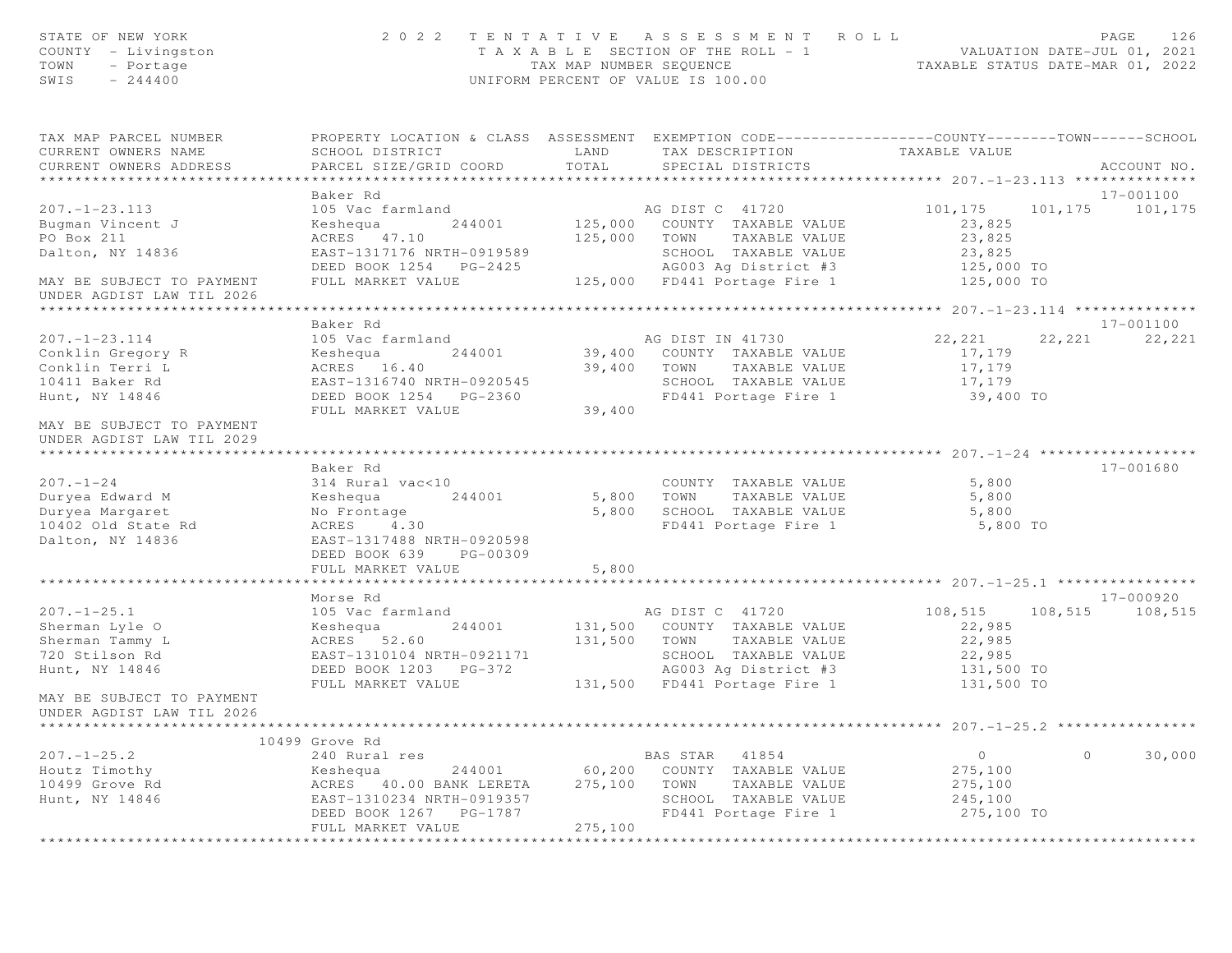| STATE OF NEW YORK<br>COUNTY - Livingston<br>- Portage<br>TOWN<br>SWIS<br>$-244400$ |                                                                                                                                               |                                     | 2022 TENTATIVE ASSESSMENT ROLL<br>T A X A B L E SECTION OF THE ROLL - 1 VALUATION DATE-JUL 01, 2021<br>TAX MAP NUMBER SEQUENCE TAXABLE STATUS DATE-MAR 01, 2022<br>UNIFORM PERCENT OF VALUE IS 100.00 |                                                        |          | PAGE<br>127                        |
|------------------------------------------------------------------------------------|-----------------------------------------------------------------------------------------------------------------------------------------------|-------------------------------------|-------------------------------------------------------------------------------------------------------------------------------------------------------------------------------------------------------|--------------------------------------------------------|----------|------------------------------------|
| TAX MAP PARCEL NUMBER<br>CURRENT OWNERS NAME<br>CURRENT OWNERS ADDRESS             | PROPERTY LOCATION & CLASS ASSESSMENT EXEMPTION CODE----------------COUNTY-------TOWN------SCHOOL<br>SCHOOL DISTRICT<br>PARCEL SIZE/GRID COORD | LAND<br>TOTAL                       | TAX DESCRIPTION<br>SPECIAL DISTRICTS                                                                                                                                                                  | TAXABLE VALUE                                          |          | ACCOUNT NO.                        |
|                                                                                    | 1340 Morse Rd                                                                                                                                 |                                     |                                                                                                                                                                                                       |                                                        |          | 17-001280                          |
| $207. - 1 - 26$                                                                    | 322 Rural vac>10                                                                                                                              |                                     | COUNTY TAXABLE VALUE                                                                                                                                                                                  | 123,600                                                |          |                                    |
| Backer Joseph W Sr                                                                 | 244001<br>Keshequa                                                                                                                            | COUNT<br>123,600      TOWN          | TAXABLE VALUE                                                                                                                                                                                         | 123,600                                                |          |                                    |
| Backer Roxanna M                                                                   |                                                                                                                                               | 123,600                             | SCHOOL TAXABLE VALUE                                                                                                                                                                                  | 123,600                                                |          |                                    |
| PO Box 127                                                                         | ACRES 87.00<br>EAST-1311708 NRTH-0920130                                                                                                      |                                     | FD441 Portage Fire 1                                                                                                                                                                                  | 123,600 TO                                             |          |                                    |
| Castile, NY 14427 DEED BOOK 1264 PG-2156                                           |                                                                                                                                               |                                     |                                                                                                                                                                                                       |                                                        |          |                                    |
|                                                                                    | FULL MARKET VALUE                                                                                                                             | 123,600                             |                                                                                                                                                                                                       |                                                        |          |                                    |
|                                                                                    | **************************                                                                                                                    | ***********                         |                                                                                                                                                                                                       |                                                        |          |                                    |
| $207. - 1 - 27.11$                                                                 | 10523 Doan Rd<br>270 Mfg housing                                                                                                              |                                     | VET WAR CT 41121                                                                                                                                                                                      | $12,585$ $12,585$                                      |          | 17-001620<br>$\overline{0}$        |
| Witter Wilma                                                                       | 244001<br>Keshequa                                                                                                                            |                                     | 11,600 VET COM CT 41131                                                                                                                                                                               | 20,975 20,975                                          |          | $\overline{0}$                     |
| PO Box 164                                                                         | ACRES 4.02                                                                                                                                    |                                     | 83,900 BAS STAR 41854                                                                                                                                                                                 | $\overline{0}$                                         | $\Omega$ | 30,000                             |
| Dalton, NY 14836                                                                   | EAST-1316281 NRTH-0919240                                                                                                                     |                                     | COUNTY TAXABLE VALUE                                                                                                                                                                                  | 50,340                                                 |          |                                    |
|                                                                                    | DEED BOOK 1256 PG-1423                                                                                                                        |                                     | TOWN<br>TAXABLE VALUE                                                                                                                                                                                 | 50, 340                                                |          |                                    |
|                                                                                    | FULL MARKET VALUE                                                                                                                             |                                     | 83,900 SCHOOL TAXABLE VALUE                                                                                                                                                                           | 53,900                                                 |          |                                    |
|                                                                                    |                                                                                                                                               |                                     | FD441 Portage Fire 1                                                                                                                                                                                  | 83,900 TO                                              |          |                                    |
|                                                                                    |                                                                                                                                               |                                     |                                                                                                                                                                                                       |                                                        |          |                                    |
|                                                                                    | 10516 Baker Rd                                                                                                                                |                                     |                                                                                                                                                                                                       |                                                        |          | 17-001620                          |
| $207. - 1 - 27.12$                                                                 | 240 Rural res                                                                                                                                 |                                     | COUNTY TAXABLE VALUE                                                                                                                                                                                  | 50,800                                                 |          |                                    |
| Mellin Craig A<br>Mellin Ginelle L                                                 |                                                                                                                                               |                                     | 23,200 TOWN<br>TAXABLE VALUE<br>50,800 SCHOOL TAXABLE VALUE                                                                                                                                           | 50,800                                                 |          |                                    |
| 9942 Smith Hill Rd                                                                 | EFF Nurur FCS<br>Keshequa 244001<br>ACRES 12.60<br>EAST-1316477 NRTH-0918867                                                                  |                                     | FD441 Portage Fire 1                                                                                                                                                                                  | 50,800<br>50,800 TO                                    |          |                                    |
| Hunt, NY 14846                                                                     | DEED BOOK 1289 PG-879                                                                                                                         |                                     |                                                                                                                                                                                                       |                                                        |          |                                    |
|                                                                                    | FULL MARKET VALUE                                                                                                                             | 50,800                              |                                                                                                                                                                                                       |                                                        |          |                                    |
|                                                                                    |                                                                                                                                               |                                     |                                                                                                                                                                                                       | ************************ 207. -1-28.1 **************** |          |                                    |
|                                                                                    | Grove Rd                                                                                                                                      |                                     |                                                                                                                                                                                                       |                                                        |          | 17-001250                          |
| $207. - 1 - 28.1$                                                                  | 105 Vac farmland                                                                                                                              |                                     | COUNTY TAXABLE VALUE                                                                                                                                                                                  | 77,600                                                 |          |                                    |
| Wolcott Harold                                                                     | 244001<br>Keshequa                                                                                                                            | 77,600                              | TOWN<br>TAXABLE VALUE                                                                                                                                                                                 | 77,600                                                 |          |                                    |
| 10500 Grove Rd                                                                     | ACRES 52.90                                                                                                                                   | 77,600                              | SCHOOL TAXABLE VALUE                                                                                                                                                                                  | 77,600                                                 |          |                                    |
| Hunt, NY 14846                                                                     | EAST-1308820 NRTH-0918929<br>DEED BOOK 1223 PG-225                                                                                            |                                     | FD441 Portage Fire 1                                                                                                                                                                                  | 77,600 TO                                              |          |                                    |
|                                                                                    | FULL MARKET VALUE<br>****************************                                                                                             | 77,600<br>* * * * * * * * * * * * * | **************************************207.-1-28.2 *****                                                                                                                                               |                                                        |          |                                    |
|                                                                                    | 10500 Grove Rd                                                                                                                                |                                     | 89 PCT OF VALUE USED FOR EXEMPTION PURPOSES                                                                                                                                                           |                                                        |          |                                    |
| $207. - 1 - 28.2$                                                                  | 240 Rural res                                                                                                                                 |                                     | SR CITIZEN 41800                                                                                                                                                                                      | 53,400                                                 | 53,400   | 53,400                             |
| Wolcott Harold                                                                     | 244001<br>Keshequa                                                                                                                            | 23,700 ENH STAR                     | 41834                                                                                                                                                                                                 | $\bigcirc$                                             | $\Omega$ | 66,600                             |
| 10500 Grove Rd                                                                     | ACRES 13.00                                                                                                                                   |                                     | 120,000 COUNTY TAXABLE VALUE                                                                                                                                                                          | 66,600                                                 |          |                                    |
| Hunt, NY 14846                                                                     | EAST-1308790 NRTH-0919880                                                                                                                     |                                     | TAXABLE VALUE<br>TOWN                                                                                                                                                                                 | 66,600                                                 |          |                                    |
|                                                                                    | DEED BOOK 839<br>$PG-293$                                                                                                                     |                                     | SCHOOL TAXABLE VALUE                                                                                                                                                                                  | $\circ$                                                |          |                                    |
|                                                                                    | FULL MARKET VALUE                                                                                                                             | 120,000                             | FD441 Portage Fire 1                                                                                                                                                                                  | 120,000 TO                                             |          |                                    |
|                                                                                    |                                                                                                                                               |                                     |                                                                                                                                                                                                       |                                                        |          | $207 - 1 - 29$ ******************* |
|                                                                                    | Grove Rd                                                                                                                                      |                                     |                                                                                                                                                                                                       |                                                        |          | 17-001030                          |
| $207. - 1 - 29$                                                                    | 322 Rural vac>10                                                                                                                              |                                     | COUNTY TAXABLE VALUE                                                                                                                                                                                  | 22,900                                                 |          |                                    |
| Wood David D                                                                       | Keshequa<br>244001                                                                                                                            | 22,900                              | TOWN<br>TAXABLE VALUE                                                                                                                                                                                 | 22,900                                                 |          |                                    |
| 40 S Church St                                                                     | ACRES 12.40                                                                                                                                   | 22,900                              | SCHOOL TAXABLE VALUE                                                                                                                                                                                  | 22,900                                                 |          |                                    |
| Nunda, NY 14517                                                                    | EAST-1310241 NRTH-0918398<br>DEED BOOK 775<br>PG-172                                                                                          |                                     | FD441 Portage Fire 1                                                                                                                                                                                  | 22,900 TO                                              |          |                                    |
|                                                                                    | FULL MARKET VALUE                                                                                                                             | 22,900                              |                                                                                                                                                                                                       |                                                        |          |                                    |
|                                                                                    | * * * * * * * * * * * * * * * * * *                                                                                                           | **********                          |                                                                                                                                                                                                       |                                                        |          |                                    |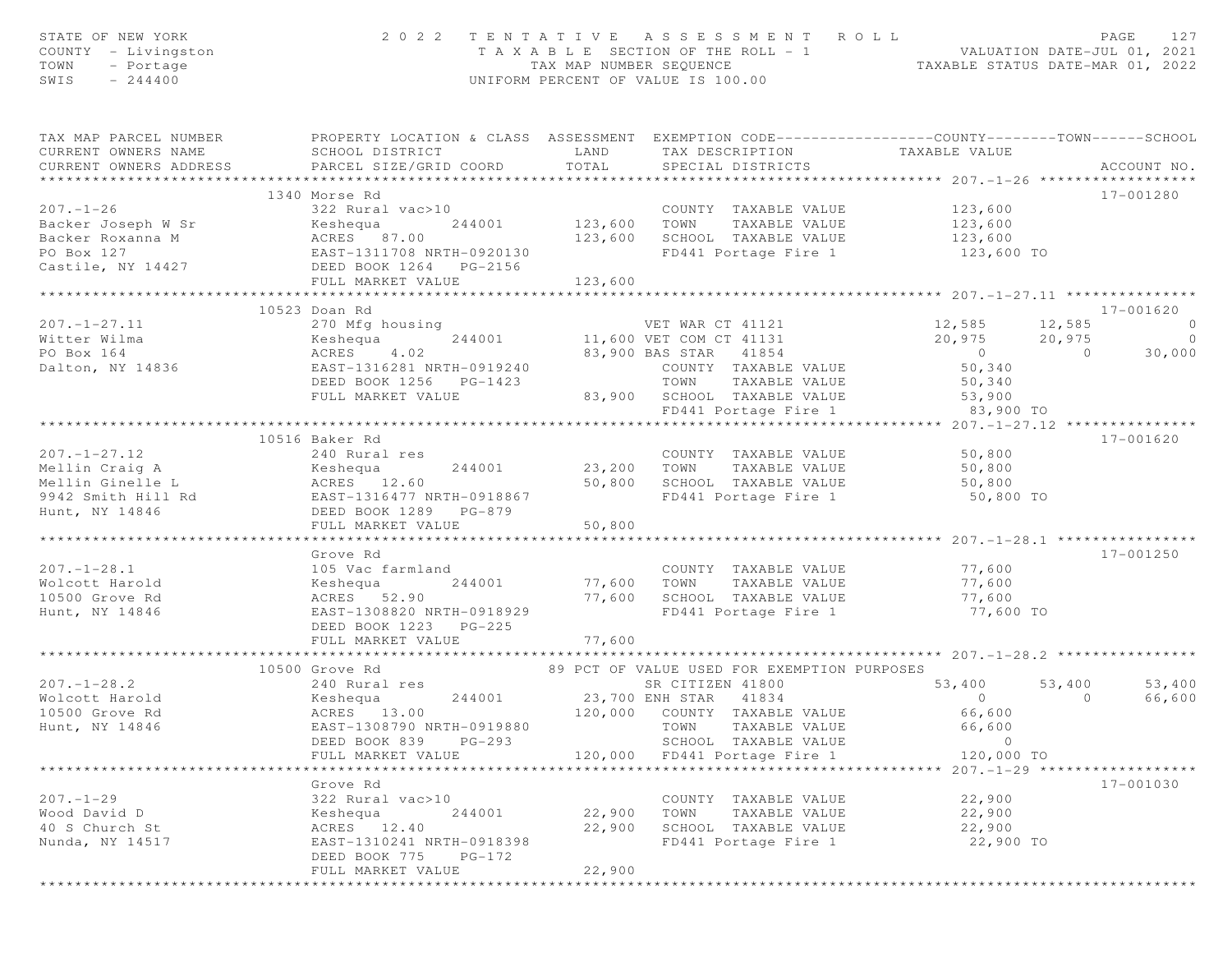| STATE OF NEW YORK<br>COUNTY - Livingston<br>TOWN<br>- Portage<br>SWIS<br>$-244400$                 |                                                                                                                                                               | TAX MAP NUMBER SEQUENCE<br>UNIFORM PERCENT OF VALUE IS 100.00 | 2022 TENTATIVE ASSESSMENT ROLL<br>T A X A B L E SECTION OF THE ROLL - 1                                                                                               | TAXABLE STATUS DATE-MAR 01, 2022                                            | PAGE<br>128<br>VALUATION DATE-JUL 01, 2021 |
|----------------------------------------------------------------------------------------------------|---------------------------------------------------------------------------------------------------------------------------------------------------------------|---------------------------------------------------------------|-----------------------------------------------------------------------------------------------------------------------------------------------------------------------|-----------------------------------------------------------------------------|--------------------------------------------|
| TAX MAP PARCEL NUMBER<br>CURRENT OWNERS NAME<br>CURRENT OWNERS ADDRESS                             | SCHOOL DISTRICT<br>PARCEL SIZE/GRID COORD                                                                                                                     | LAND<br>TOTAL                                                 | PROPERTY LOCATION & CLASS ASSESSMENT EXEMPTION CODE----------------COUNTY-------TOWN------SCHOOL<br>TAX DESCRIPTION<br>SPECIAL DISTRICTS                              | TAXABLE VALUE                                                               | ACCOUNT NO.                                |
| $207. - 1 - 30$<br>Backer Joseph W Sr<br>Backer Roxanna M<br>PO Box 127<br>Castile, NY 14427       | Grove Rd<br>323 Vacant rural<br>Keshequa<br>244001<br>ACRES 12.40<br>EAST-1311455 NRTH-0918394<br>DEED BOOK 1264 PG-2156<br>FULL MARKET VALUE                 | 17,400 TOWN<br>17,400                                         | COUNTY TAXABLE VALUE<br>TAXABLE VALUE<br>SCHOOL TAXABLE VALUE<br>FD441 Portage Fire 1                                                                                 | 17,400<br>17,400<br>17,400<br>17,400 TO                                     | 17-001010                                  |
|                                                                                                    |                                                                                                                                                               | 17,400                                                        |                                                                                                                                                                       |                                                                             |                                            |
| $207. - 1 - 31$<br>Cosentino Trust Margaret and P Keshequa<br>10530 Babcock Rd<br>Hunt, NY 14846   | 10530 Babcock Rd<br>240 Rural res<br>244001<br>ACRES 61.80<br>EAST-1312842 NRTH-0919158<br>DEED BOOK 1284 PG-394                                              | 89,600<br>266,800                                             | COUNTY TAXABLE VALUE<br>TAXABLE VALUE<br>TOWN<br>SCHOOL TAXABLE VALUE<br>FD441 Portage Fire 1                                                                         | 266,800<br>266,800<br>266,800<br>266,800 TO                                 | 17-000020                                  |
|                                                                                                    | FULL MARKET VALUE                                                                                                                                             | 266,800                                                       |                                                                                                                                                                       |                                                                             |                                            |
|                                                                                                    |                                                                                                                                                               |                                                               |                                                                                                                                                                       |                                                                             |                                            |
| $207. - 1 - 32.2$<br>Washington Robert W<br>Washington Pamela S<br>10548 Doan Rd<br>Hunt, NY 14846 | 10548 Doan Rd<br>240 Rural res<br>Keshequa<br>ACRES 12.50 BANK LERETA<br>EAST-1315564 NRTH-0918800<br>DEED BOOK 1112 PG-93<br>FULL MARKET VALUE               |                                                               | BAS STAR 41854<br>244001 23,000 COUNTY TAXABLE VALUE<br>207,100 TOWN<br>TAXABLE VALUE<br>SCHOOL TAXABLE VALUE<br>AG003 Ag District #3<br>207,100 FD441 Portage Fire 1 | $\overline{O}$<br>207,100<br>207,100<br>177,100<br>207,100 TO<br>207,100 TO | $\Omega$<br>30,000                         |
|                                                                                                    |                                                                                                                                                               |                                                               |                                                                                                                                                                       |                                                                             |                                            |
| $207. - 1 - 32.11$<br>Mellin Craig A<br>Mellin Ginelle L<br>9942 Smith Hill Rd<br>Hunt, NY 14846   | Doan Rd<br>311 Res vac land<br>Keshequa<br>244001<br>ACRES<br>3.60<br>EAST-1315812 NRTH-0918538<br>DEED BOOK 1289 PG-879<br>FULL MARKET VALUE                 | 11,000<br>11,000<br>11,000                                    | COUNTY TAXABLE VALUE<br>TOWN<br>TAXABLE VALUE<br>SCHOOL TAXABLE VALUE<br>FD441 Portage Fire 1                                                                         | 11,000<br>11,000<br>11,000<br>11,000 TO                                     | 17-000520                                  |
|                                                                                                    |                                                                                                                                                               |                                                               |                                                                                                                                                                       |                                                                             |                                            |
| $207. - 1 - 34.2$<br>Backus Michael J<br>10478 Grove Rd<br>Hunt, NY 14846                          | 10478 Grove Rd<br>240 Rural res<br>Keshequa<br>244001<br>ACRES<br>49.56<br>EAST-1308933 NRTH-0920941<br>DEED BOOK 1272<br>PG-1069                             | 73,100<br>213,400                                             | COUNTY TAXABLE VALUE<br>TOWN<br>TAXABLE VALUE<br>SCHOOL TAXABLE VALUE<br>FD441 Portage Fire 1                                                                         | 213,400<br>213,400<br>213,400<br>213,400 TO                                 |                                            |
|                                                                                                    | FULL MARKET VALUE                                                                                                                                             | 213,400                                                       |                                                                                                                                                                       | ************** 207. -1-34. 11 ***************                               |                                            |
| $207. - 1 - 34.11$<br>Bowman Robert C<br>Bowman Stacey<br>1170 Valley View Rd<br>Hunt, NY 14846    | 1170 Valley View Rd<br>210 1 Family Res<br>244001<br>Keshequa<br>1.50<br>ACRES<br>EAST-1309304 NRTH-0923491<br>DEED BOOK 1280<br>PG-1374<br>FULL MARKET VALUE | 9,300<br>92,500<br>92,500                                     | COUNTY TAXABLE VALUE<br>TOWN<br>TAXABLE VALUE<br>SCHOOL TAXABLE VALUE<br>FD441 Portage Fire 1                                                                         | 92,500<br>92,500<br>92,500<br>92,500 TO                                     | 17-003170                                  |
|                                                                                                    |                                                                                                                                                               |                                                               |                                                                                                                                                                       |                                                                             |                                            |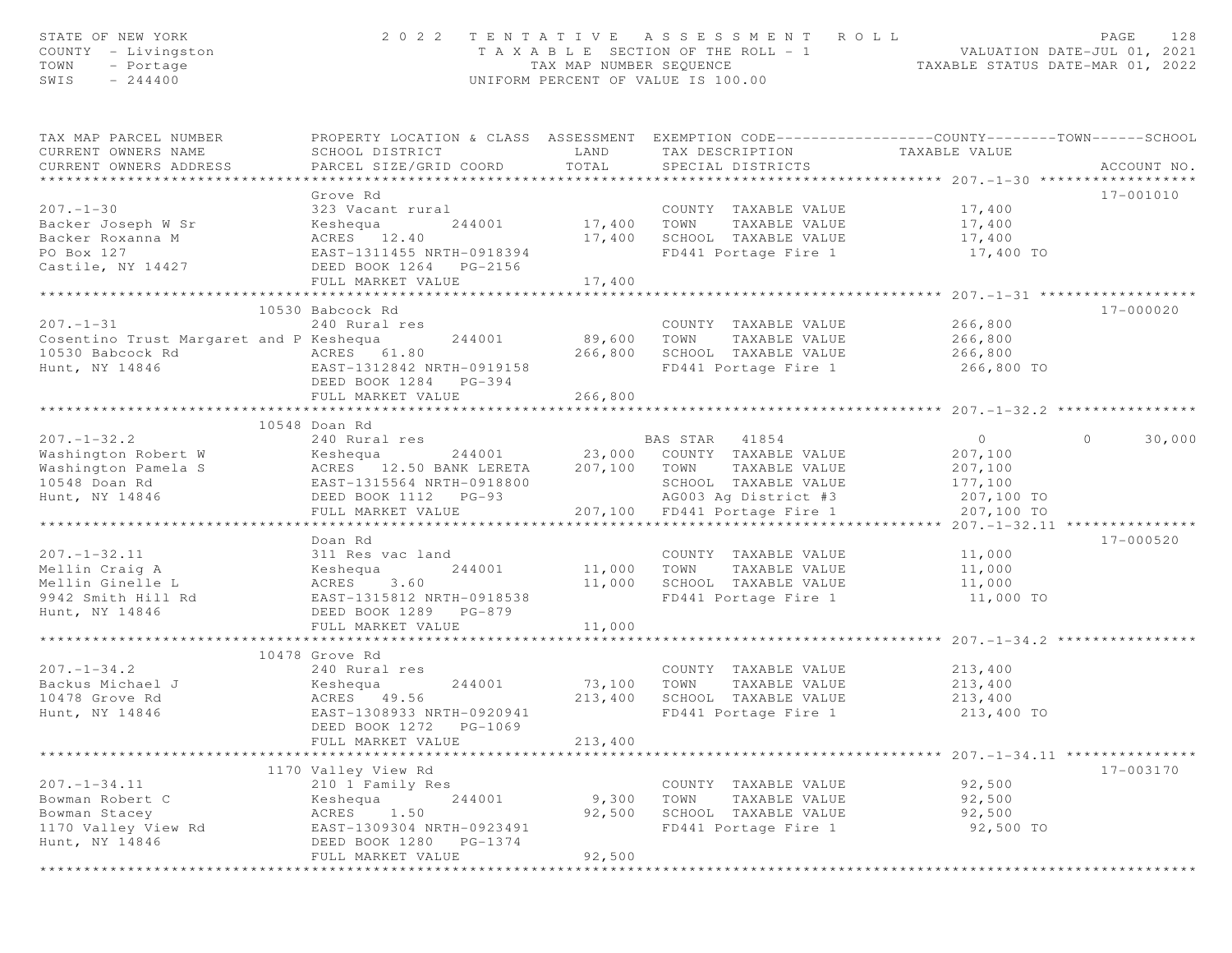| STATE OF NEW YORK<br>- Livingston<br>COUNTY<br>- Portage<br>TOWN<br>SWIS<br>$-244400$ |                                      | TAX MAP NUMBER SEQUENCE | 2022 TENTATIVE ASSESSMENT ROLL<br>T A X A B L E SECTION OF THE ROLL - 1<br>UNIFORM PERCENT OF VALUE IS 100.00 |                 | 129<br>PAGE<br>VALUATION DATE-JUL 01, 2021<br>TAXABLE STATUS DATE-MAR 01, 2022 |
|---------------------------------------------------------------------------------------|--------------------------------------|-------------------------|---------------------------------------------------------------------------------------------------------------|-----------------|--------------------------------------------------------------------------------|
| TAX MAP PARCEL NUMBER                                                                 | PROPERTY LOCATION & CLASS ASSESSMENT |                         | EXEMPTION CODE-----------------COUNTY-------TOWN------SCHOOL                                                  |                 |                                                                                |
| CURRENT OWNERS NAME                                                                   | SCHOOL DISTRICT                      | LAND                    | TAX DESCRIPTION                                                                                               | TAXABLE VALUE   |                                                                                |
| CURRENT OWNERS ADDRESS <b>EXABLE PARCEL SIZE/GRID COORD</b> TOTAL SPECIAL DISTRICTS   |                                      |                         |                                                                                                               |                 | ACCOUNT NO.                                                                    |
|                                                                                       |                                      |                         |                                                                                                               |                 |                                                                                |
|                                                                                       | Valley View Rd                       |                         |                                                                                                               |                 |                                                                                |
| $207. - 1 - 34.12$                                                                    | 105 Vac farmland                     |                         | AG DIST C 41720                                                                                               | 130,680 130,680 | 130,680                                                                        |
| Sherman Lyle O                                                                        | Keshequa 244001 159,600              |                         | COUNTY<br>TAXABLE VALUE                                                                                       | 28,920          |                                                                                |
| Sherman Tammy L                                                                       | ACRES 59.30                          | 159,600                 | TOWN<br>TAXABLE VALUE                                                                                         | 28,920          |                                                                                |
| 720 Stilson Rd                                                                        | EAST-1308754 NRTH-0922680            |                         | SCHOOL<br>TAXABLE VALUE                                                                                       | 28,920          |                                                                                |
| Hunt, NY 14846                                                                        | DEED BOOK 1203 PG-372                |                         | AG003 Aq District #3 159,600 TO                                                                               |                 |                                                                                |
|                                                                                       | FULL MARKET VALUE                    | 159,600                 | FD441 Portage Fire 1                                                                                          | 159,600 TO      |                                                                                |
| MAY BE SUBJECT TO PAYMENT                                                             |                                      |                         |                                                                                                               |                 |                                                                                |
| UNDER AGDIST LAW TIL 2026                                                             |                                      |                         |                                                                                                               |                 |                                                                                |
|                                                                                       |                                      |                         |                                                                                                               |                 |                                                                                |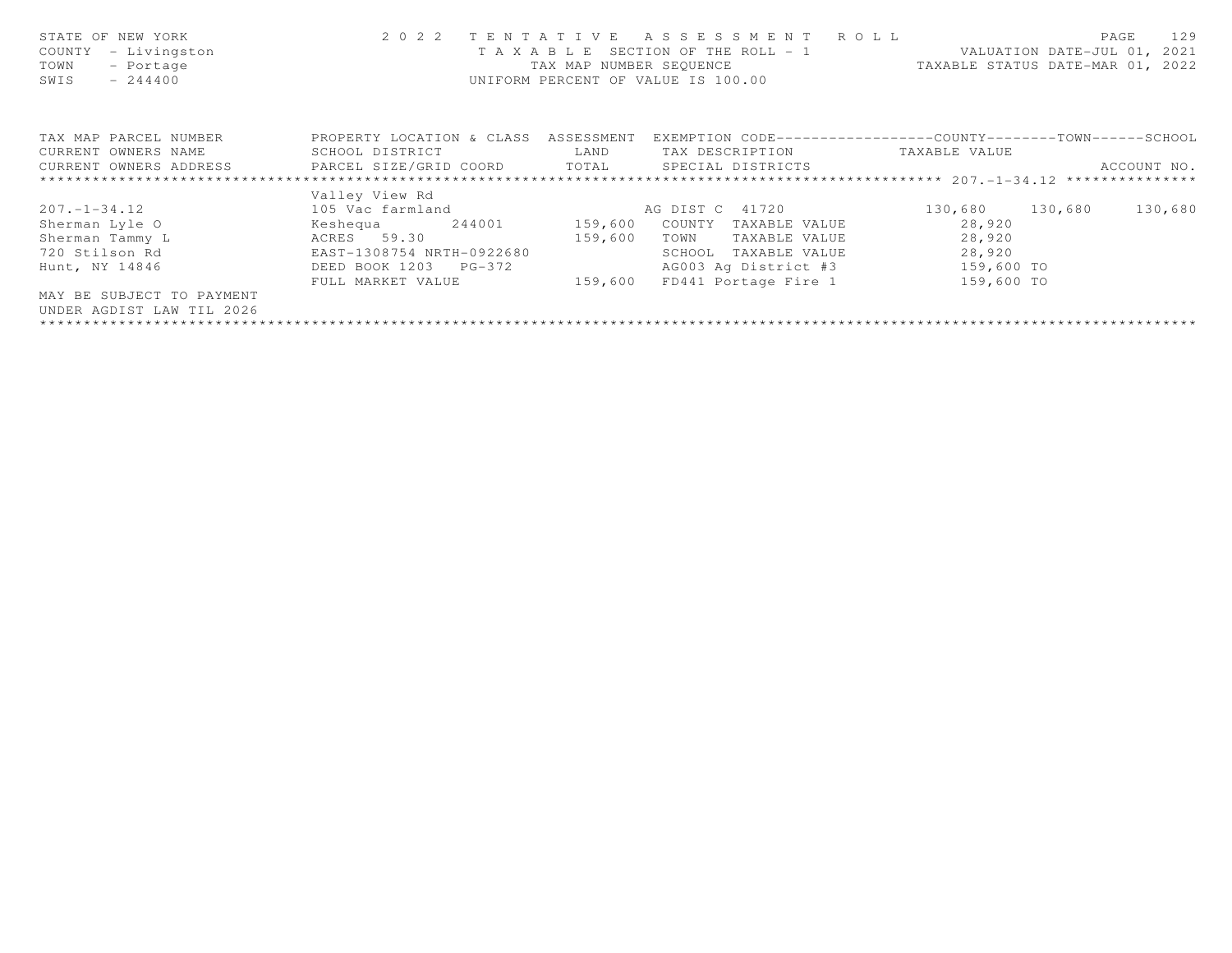|      | STATE OF NEW YORK   | 2022 TENTATIVE ASSESSMENT ROLL     |                   |  |                                  | PAGE                   | 130 |
|------|---------------------|------------------------------------|-------------------|--|----------------------------------|------------------------|-----|
|      | COUNTY - Livingston | TAXABLE SECTION OF THE ROLL - 1    |                   |  | VALUATION DATE-JUL 01, 2021      |                        |     |
| TOWN | - Portage           |                                    | MAP SECTION - 207 |  | TAXABLE STATUS DATE-MAR 01, 2022 |                        |     |
| SWIS | $-244400$           | $SUB - SECTION - 000$              |                   |  |                                  | RPS150/V04/L015        |     |
|      |                     | UNIFORM PERCENT OF VALUE IS 100.00 |                   |  |                                  | CURRENT DATE 4/19/2022 |     |

|                                 | TOTAL | EXTENSION | EXTENSION | AD VALOREM   | EXEMPT | TAXABLE  |
|---------------------------------|-------|-----------|-----------|--------------|--------|----------|
| CODE DISTRICT NAME PARCELS TYPE |       |           | VALUE     | <b>VALUE</b> | AMOUNT | VALUE    |
|                                 |       |           |           |              |        |          |
| AG003 Ag District #3            |       | 16 TOTAL  |           | 3240,000     |        | 3240,000 |
| FD441 Portage Fire 1            |       | 77 TOTAL  |           | 8415,100     |        | 8415,100 |

### \*\*\* S C H O O L D I S T R I C T S U M M A R Y \*\*\*

| CODE   | DISTRICT NAME         | TOTAL<br>PARCELS | ASSESSED<br>LAND | ASSESSED<br>TOTAL | EXEMPT<br>AMOUNT | TOTAL<br>TAXABLE | STAR<br>AMOUNT | STAR<br>TAXABLE |
|--------|-----------------------|------------------|------------------|-------------------|------------------|------------------|----------------|-----------------|
| 244001 | Keshequa              | 77               | 3828,200         | 8415,100          | 1546,753         | 6868,347         | 861,300        | 6007,047        |
|        | $S \cup B - TO T A L$ | 77               | 3828,200         | 8415,100          | 1546,753         | 6868,347         | 861,300        | 6007,047        |
|        | TOTAL                 | 77               | 3828,200         | 8415,100          | 1546,753         | 6868,347         | 861,300        | 6007,047        |

### \*\*\* S Y S T E M C O D E S S U M M A R Y \*\*\*

# NO SYSTEM EXEMPTIONS AT THIS LEVEL

| CODE  | DESCRIPTION     | TOTAL<br>PARCELS | COUNTY   | TOWN     | SCHOOL   |
|-------|-----------------|------------------|----------|----------|----------|
|       |                 |                  |          |          |          |
| 41121 | VET WAR CT      | 2                | 25,284   | 25,284   |          |
| 41131 | VET COM CT      | 4                | 103,000  | 103,000  |          |
| 41141 | VET DIS CT      | 2                | 22,365   | 22,365   |          |
| 41720 | AG DIST C       | 9                | 1324,137 | 1324,137 | 1324,137 |
| 41730 | AG DIST IN      |                  | 132,366  | 132,366  | 132,366  |
| 41800 | SR CITIZEN      |                  | 53,400   | 53,400   | 53,400   |
| 41834 | ENH STAR        | 4                |          |          | 291,300  |
| 41854 | <b>BAS STAR</b> | 19               |          |          | 570,000  |
| 41930 | DISABILITY      |                  | 36,850   | 36,850   | 36,850   |
|       | TO TAL          | 45               | 1697,402 | 1697,402 | 2408,053 |
|       |                 |                  |          |          |          |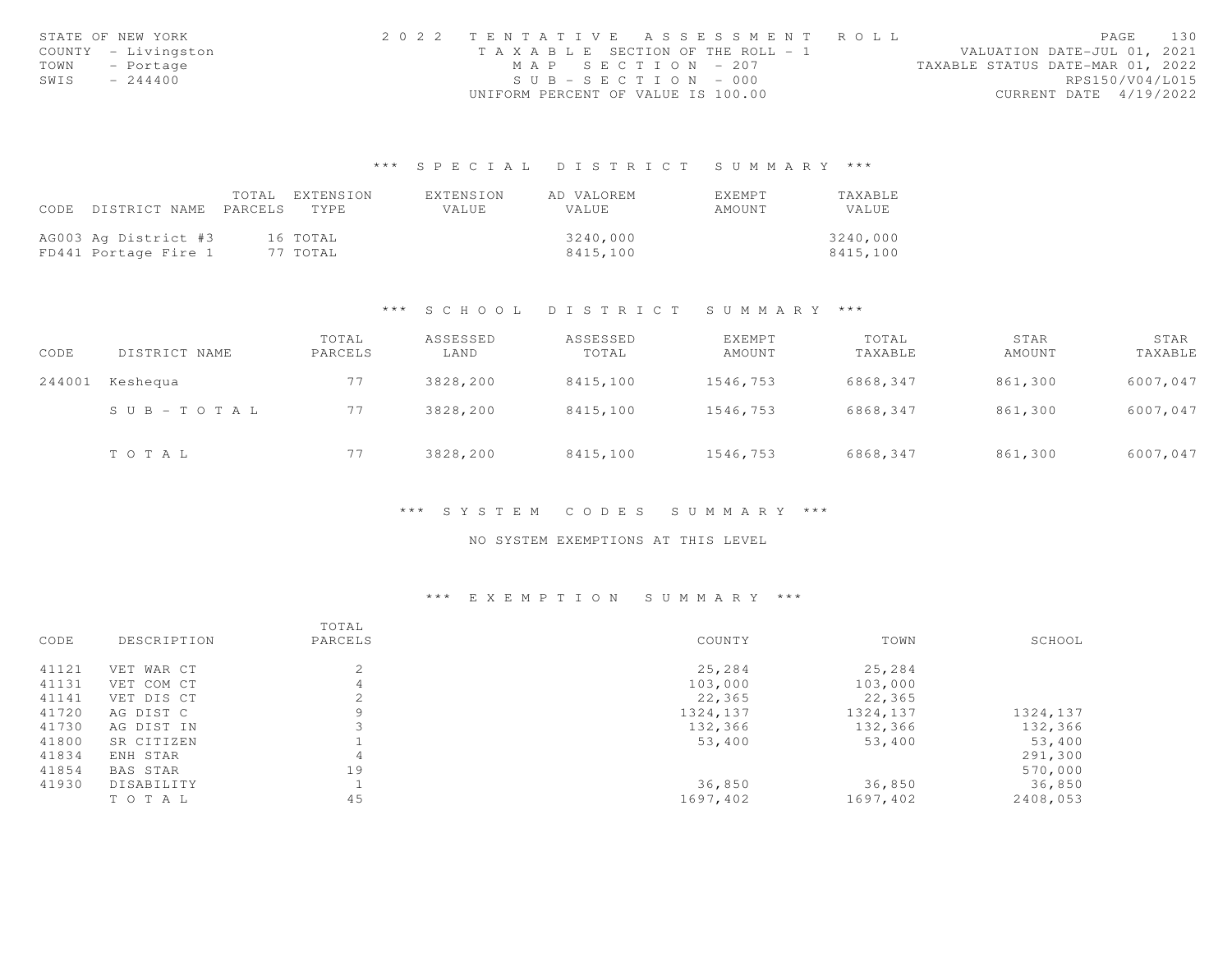|      | STATE OF NEW YORK   | 2022 TENTATIVE ASSESSMENT ROLL                                       | PAGE            | 131 |
|------|---------------------|----------------------------------------------------------------------|-----------------|-----|
|      | COUNTY - Livingston | VALUATION DATE-JUL 01, 2021<br>T A X A B L E SECTION OF THE ROLL - 1 |                 |     |
|      | TOWN - Portage      | $MAP$ SECTION - 207<br>TAXABLE STATUS DATE-MAR 01, 2022              |                 |     |
| SWIS | $-244400$           | $SUB - SECTION - 000$                                                | RPS150/V04/L015 |     |
|      |                     | CURRENT DATE $4/19/2022$<br>UNIFORM PERCENT OF VALUE IS 100.00       |                 |     |

| ROLL |             | TOTAL   | ASSESSED | ASSESSED | TAXABLE  | TAXABLE  | TAXABLE  | STAR     |
|------|-------------|---------|----------|----------|----------|----------|----------|----------|
| SEC  | DESCRIPTION | PARCELS | LAND     | TOTAL    | COUNTY   | TOWN     | SCHOOL   | TAXABLE  |
|      | TAXABLE     |         | 3828,200 | 8415,100 | 6717,698 | 6717,698 | 6868,347 | 6007,047 |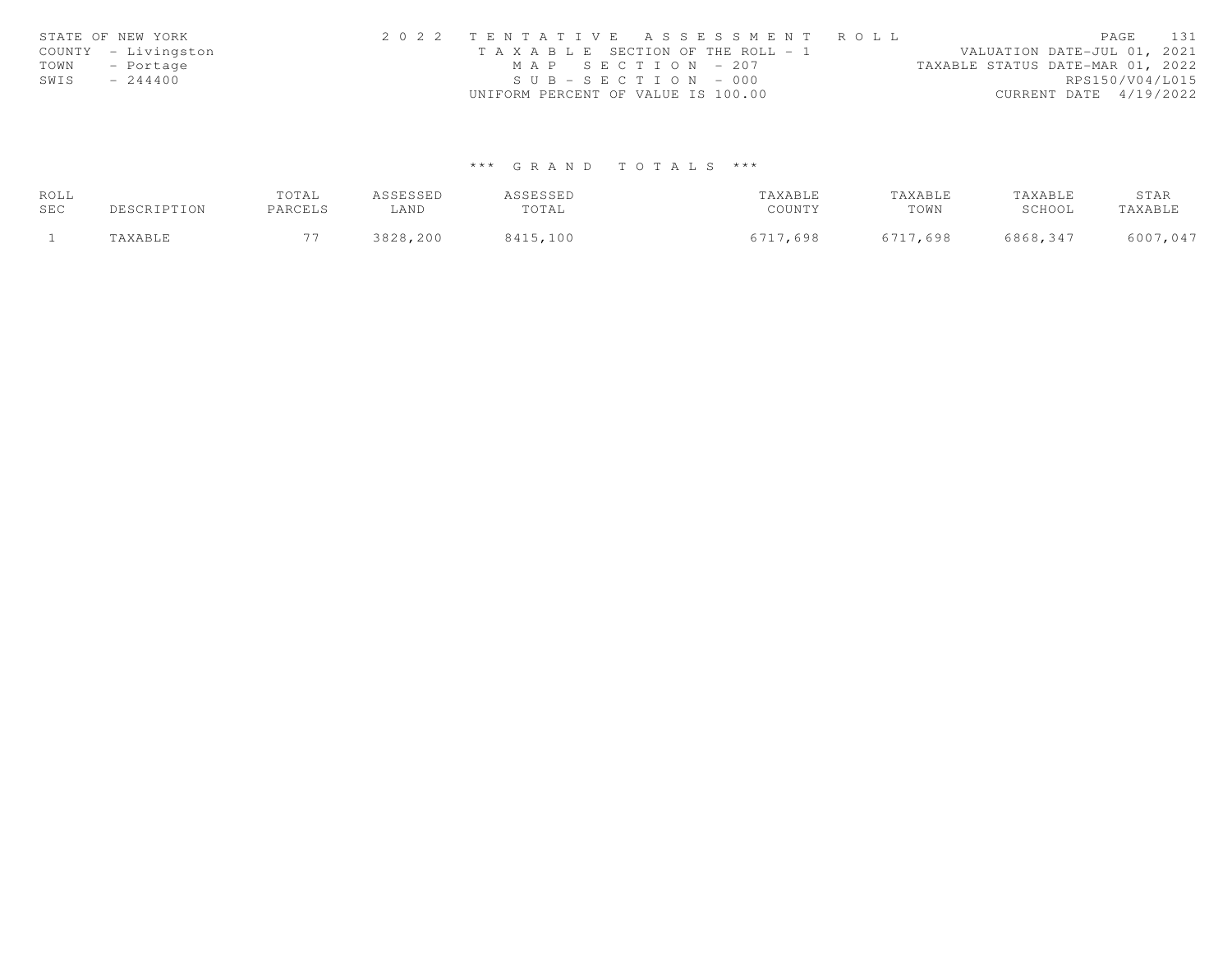| STATE OF NEW YORK<br>COUNTY - Livingston<br>TOWN<br>- Portage<br>SWIS<br>$-244400$                                                                                                                                                                                                                                                                                                                                                                                                 |                        | $\begin{tabular}{lllllllllllll} \multicolumn{3}{c}{2\ 0\ 2\ 2\ 1\ E\ N\ T\ A\ X\ A\ B\ L\ E\ &\begin{tabular}{lcllll} \multicolumn{3}{c}{\end{tabular}} & \multicolumn{3}{c}{\end{tabular}} & \multicolumn{3}{c}{\end{tabular}} & \multicolumn{3}{c}{\end{tabular}} & \multicolumn{3}{c}{\end{tabular}} & \multicolumn{3}{c}{\end{tabular}} & \multicolumn{3}{c}{\end{tabular}} & \multicolumn{3}{c}{\end{tabular}} & \multicolumn{3}{c}{\end{tabular}} & \multicolumn{3}{c}{$ |                |
|------------------------------------------------------------------------------------------------------------------------------------------------------------------------------------------------------------------------------------------------------------------------------------------------------------------------------------------------------------------------------------------------------------------------------------------------------------------------------------|------------------------|--------------------------------------------------------------------------------------------------------------------------------------------------------------------------------------------------------------------------------------------------------------------------------------------------------------------------------------------------------------------------------------------------------------------------------------------------------------------------------|----------------|
| TAX MAP PARCEL NUMBER                                                                                                                                                                                                                                                                                                                                                                                                                                                              |                        |                                                                                                                                                                                                                                                                                                                                                                                                                                                                                |                |
| CURRENT OWNERS NAME                                                                                                                                                                                                                                                                                                                                                                                                                                                                |                        |                                                                                                                                                                                                                                                                                                                                                                                                                                                                                |                |
| CURRENT OWNERS ADDRESS                                                                                                                                                                                                                                                                                                                                                                                                                                                             |                        |                                                                                                                                                                                                                                                                                                                                                                                                                                                                                |                |
|                                                                                                                                                                                                                                                                                                                                                                                                                                                                                    |                        |                                                                                                                                                                                                                                                                                                                                                                                                                                                                                |                |
|                                                                                                                                                                                                                                                                                                                                                                                                                                                                                    | Oakland St             |                                                                                                                                                                                                                                                                                                                                                                                                                                                                                | 17-001090      |
|                                                                                                                                                                                                                                                                                                                                                                                                                                                                                    |                        |                                                                                                                                                                                                                                                                                                                                                                                                                                                                                |                |
|                                                                                                                                                                                                                                                                                                                                                                                                                                                                                    |                        |                                                                                                                                                                                                                                                                                                                                                                                                                                                                                |                |
|                                                                                                                                                                                                                                                                                                                                                                                                                                                                                    |                        |                                                                                                                                                                                                                                                                                                                                                                                                                                                                                |                |
|                                                                                                                                                                                                                                                                                                                                                                                                                                                                                    |                        |                                                                                                                                                                                                                                                                                                                                                                                                                                                                                |                |
|                                                                                                                                                                                                                                                                                                                                                                                                                                                                                    |                        |                                                                                                                                                                                                                                                                                                                                                                                                                                                                                |                |
|                                                                                                                                                                                                                                                                                                                                                                                                                                                                                    |                        |                                                                                                                                                                                                                                                                                                                                                                                                                                                                                |                |
|                                                                                                                                                                                                                                                                                                                                                                                                                                                                                    |                        |                                                                                                                                                                                                                                                                                                                                                                                                                                                                                |                |
|                                                                                                                                                                                                                                                                                                                                                                                                                                                                                    |                        |                                                                                                                                                                                                                                                                                                                                                                                                                                                                                |                |
|                                                                                                                                                                                                                                                                                                                                                                                                                                                                                    |                        |                                                                                                                                                                                                                                                                                                                                                                                                                                                                                |                |
|                                                                                                                                                                                                                                                                                                                                                                                                                                                                                    |                        |                                                                                                                                                                                                                                                                                                                                                                                                                                                                                |                |
| $\begin{tabular}{lllllllllllllllllll} \multicolumn{3}{l}{} & \multicolumn{3}{l}{} & \multicolumn{3}{l}{} & \multicolumn{3}{l}{} & \multicolumn{3}{l}{} & \multicolumn{3}{l}{} & \multicolumn{3}{l}{} & \multicolumn{3}{l}{} & \multicolumn{3}{l}{} & \multicolumn{3}{l}{} & \multicolumn{3}{l}{} & \multicolumn{3}{l}{} & \multicolumn{3}{l}{} & \multicolumn{3}{l}{} & \multicolumn{3}{l}{} & \multicolumn{3}{l}{} & \multicolumn{3}{l}{} & \multicolumn{3}{l}{} & \multicolumn{$ |                        |                                                                                                                                                                                                                                                                                                                                                                                                                                                                                |                |
|                                                                                                                                                                                                                                                                                                                                                                                                                                                                                    |                        |                                                                                                                                                                                                                                                                                                                                                                                                                                                                                |                |
|                                                                                                                                                                                                                                                                                                                                                                                                                                                                                    |                        |                                                                                                                                                                                                                                                                                                                                                                                                                                                                                |                |
|                                                                                                                                                                                                                                                                                                                                                                                                                                                                                    |                        |                                                                                                                                                                                                                                                                                                                                                                                                                                                                                |                |
|                                                                                                                                                                                                                                                                                                                                                                                                                                                                                    | Oakland St             |                                                                                                                                                                                                                                                                                                                                                                                                                                                                                |                |
|                                                                                                                                                                                                                                                                                                                                                                                                                                                                                    |                        |                                                                                                                                                                                                                                                                                                                                                                                                                                                                                |                |
|                                                                                                                                                                                                                                                                                                                                                                                                                                                                                    |                        |                                                                                                                                                                                                                                                                                                                                                                                                                                                                                |                |
| $\begin{array}{cccccccc} 207.7-1-3 & 0 \times 14 & 00 \times 10 & 0 & 0 \times 10 & 0 & 0 \times 10 & 0 & 0 \times 10 & 0 & 0 \times 10 & 0 & 0 \times 10 & 0 & 0 \times 10 & 0 & 0 \times 10 & 0 & 0 \times 10 & 0 & 0 \times 10 & 0 & 0 \times 10 & 0 & 0 \times 10 & 0 & 0 \times 10 & 0 & 0 \times 10 & 0 & 0 \times 10 & 0 & 0 \times 10 & 0 & 0 \times 10 & 0 & 0 & 0$                                                                                                       |                        |                                                                                                                                                                                                                                                                                                                                                                                                                                                                                |                |
|                                                                                                                                                                                                                                                                                                                                                                                                                                                                                    |                        |                                                                                                                                                                                                                                                                                                                                                                                                                                                                                |                |
|                                                                                                                                                                                                                                                                                                                                                                                                                                                                                    |                        |                                                                                                                                                                                                                                                                                                                                                                                                                                                                                |                |
|                                                                                                                                                                                                                                                                                                                                                                                                                                                                                    |                        |                                                                                                                                                                                                                                                                                                                                                                                                                                                                                |                |
|                                                                                                                                                                                                                                                                                                                                                                                                                                                                                    |                        |                                                                                                                                                                                                                                                                                                                                                                                                                                                                                |                |
|                                                                                                                                                                                                                                                                                                                                                                                                                                                                                    |                        |                                                                                                                                                                                                                                                                                                                                                                                                                                                                                |                |
|                                                                                                                                                                                                                                                                                                                                                                                                                                                                                    |                        |                                                                                                                                                                                                                                                                                                                                                                                                                                                                                | $\sim$ 0       |
|                                                                                                                                                                                                                                                                                                                                                                                                                                                                                    |                        |                                                                                                                                                                                                                                                                                                                                                                                                                                                                                | $\overline{0}$ |
|                                                                                                                                                                                                                                                                                                                                                                                                                                                                                    |                        |                                                                                                                                                                                                                                                                                                                                                                                                                                                                                |                |
|                                                                                                                                                                                                                                                                                                                                                                                                                                                                                    |                        |                                                                                                                                                                                                                                                                                                                                                                                                                                                                                |                |
|                                                                                                                                                                                                                                                                                                                                                                                                                                                                                    |                        |                                                                                                                                                                                                                                                                                                                                                                                                                                                                                |                |
|                                                                                                                                                                                                                                                                                                                                                                                                                                                                                    |                        |                                                                                                                                                                                                                                                                                                                                                                                                                                                                                |                |
|                                                                                                                                                                                                                                                                                                                                                                                                                                                                                    |                        |                                                                                                                                                                                                                                                                                                                                                                                                                                                                                |                |
| 1686 Cheese Factory Rd<br>207.7-2-1 1686 Cheese Factory Rd<br>Buchholz Alexis 210 I Family Res<br>207.7-2-1 1686 Cheese Factory Rd<br>29,300 29,300 29,300 29,300 29,300 29,300 29,300 29,300 29,300 29,300 29,300 29,300 29,300 29,30                                                                                                                                                                                                                                             | 1692 Cheese Factory Rd |                                                                                                                                                                                                                                                                                                                                                                                                                                                                                | 17-000380      |
|                                                                                                                                                                                                                                                                                                                                                                                                                                                                                    |                        |                                                                                                                                                                                                                                                                                                                                                                                                                                                                                | $0 \t 74,900$  |
| $\begin{array}{cccccccc} 207.7-2-2 & & & & 1692 \text{ Cheese Factory Rd} & & & & \text{ENH STAR} & 41834 & & & 0 \\ \text{Brand Richard J} & & & & & & & 210 1 Family Res & & & \text{ENH STAR} & 41834 & & & 0 \\ \text{Start Richard J} & & & & & & & 244001 & & 5,500 & \text{COUNTY TAXABLE VALUE} & 108,500 \\ \text{Judy Brant} & & & & & & & \text{ERNT} & 99.00 DPTH & 120.00 & 108,500 & \text{TOWN} & TAXABLE VALUE & 108$                                              |                        |                                                                                                                                                                                                                                                                                                                                                                                                                                                                                |                |
|                                                                                                                                                                                                                                                                                                                                                                                                                                                                                    |                        |                                                                                                                                                                                                                                                                                                                                                                                                                                                                                |                |
|                                                                                                                                                                                                                                                                                                                                                                                                                                                                                    |                        |                                                                                                                                                                                                                                                                                                                                                                                                                                                                                |                |
|                                                                                                                                                                                                                                                                                                                                                                                                                                                                                    |                        |                                                                                                                                                                                                                                                                                                                                                                                                                                                                                |                |
|                                                                                                                                                                                                                                                                                                                                                                                                                                                                                    |                        |                                                                                                                                                                                                                                                                                                                                                                                                                                                                                |                |
|                                                                                                                                                                                                                                                                                                                                                                                                                                                                                    |                        |                                                                                                                                                                                                                                                                                                                                                                                                                                                                                |                |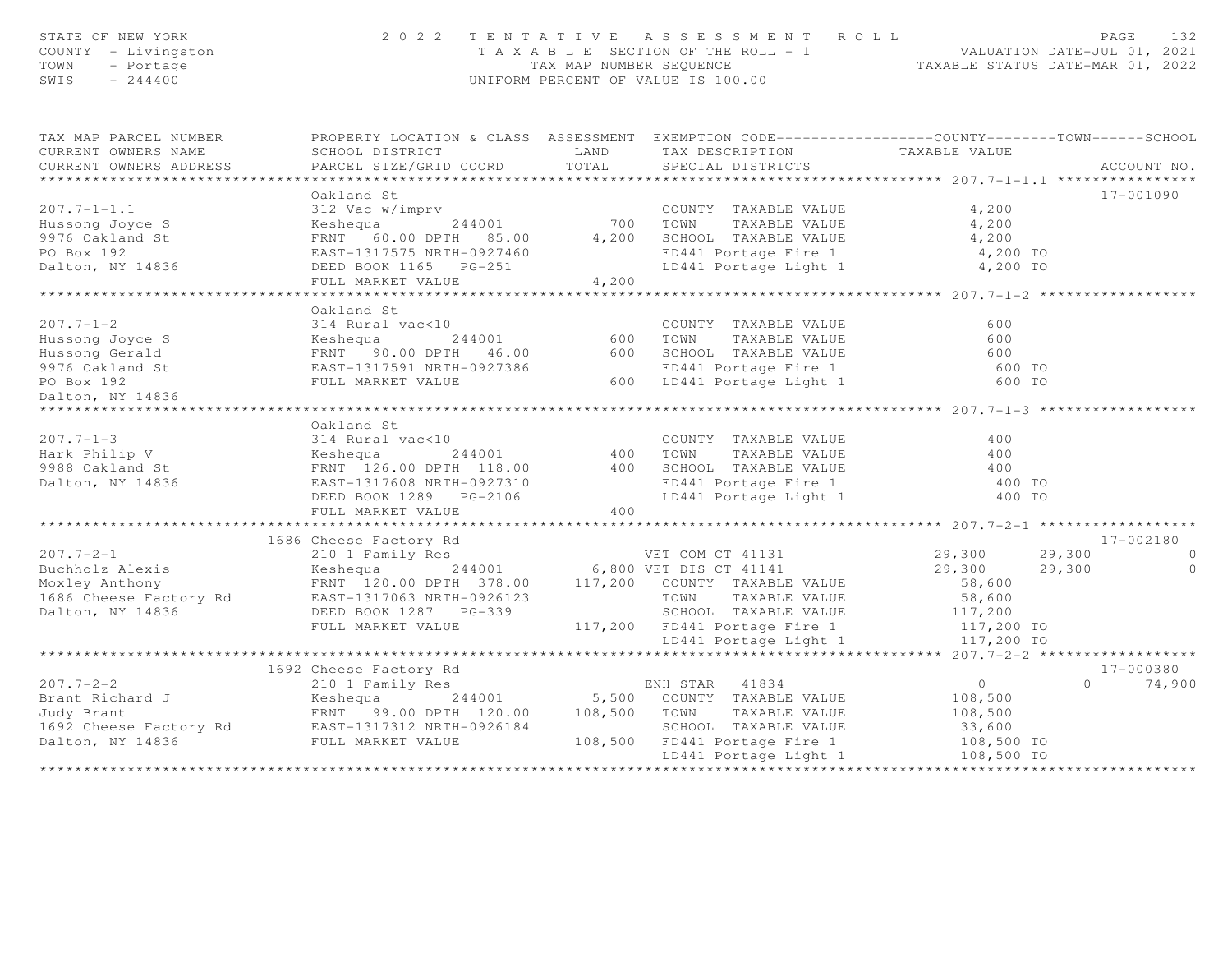| STATE OF NEW YORK<br>COUNTY - Livingston<br>- Portage<br>TOWN<br>$-244400$<br>SWIS |                                                                                                                               | 2022 TENTATIVE ASSESSMENT ROLL<br>T A X A B L E SECTION OF THE ROLL - 1 VALUATION DATE-JUL 01, 2021<br>TAX MAP NUMBER SEQUENCE TAXABLE STATUS DATE-MAR 01, 2022<br>UNIFORM PERCENT OF VALUE IS 100.00                                                                                                                                                                       | PAGE<br>133                                       |
|------------------------------------------------------------------------------------|-------------------------------------------------------------------------------------------------------------------------------|-----------------------------------------------------------------------------------------------------------------------------------------------------------------------------------------------------------------------------------------------------------------------------------------------------------------------------------------------------------------------------|---------------------------------------------------|
| TAX MAP PARCEL NUMBER<br>CURRENT OWNERS NAME<br>CURRENT OWNERS ADDRESS             | SCHOOL DISTRICT                                                                                                               | PROPERTY LOCATION & CLASS ASSESSMENT EXEMPTION CODE----------------COUNTY-------TOWN------SCHOOL<br>LAND TAX DESCRIPTION TAXABLE VALUE<br>CONNENT OWNERS ADDRESS FARCEL SIZE/GRID COORD TOTAL SPECIAL DISTRICTS FARENT OWNERS ADDRESS FARCEL SIZE/GRID COORD TOTAL SPECIAL DISTRICTS ACCOUNT NO.                                                                            |                                                   |
|                                                                                    |                                                                                                                               |                                                                                                                                                                                                                                                                                                                                                                             |                                                   |
|                                                                                    | 1696 Cheese Factory Rd                                                                                                        |                                                                                                                                                                                                                                                                                                                                                                             | 17-002450                                         |
| $207.7 - 2 - 3$<br>Smith Lisa                                                      | 210 1 Family Res<br>1700 Cheese Factory Rd                                                                                    | BAS STAR 41854<br>Keshequa 244001 5,800 COUNTY TAXABLE VALUE 68,900<br>9 1696 Cheese Factory Rd FRNT 109.52 DPTH 124.95<br>PO Box 23 ERST 109.52 DPTH 124.95 68,900 TOWN TAXABLE VALUE<br>PO Box 23 DEED BOOK 786 PG-123 FD441 Portage Fire 1 68,900 TO<br>FULL MARKET VALUE 68,900 LD441 Portage Light 1 6                                                                 | $\Omega$<br>30,000<br>$\overline{0}$<br>17-001430 |
| $207.7 - 2 - 4$                                                                    | 210 1 Family Res                                                                                                              | e de la companya de la companya de la companya de la companya de la companya de la companya de la companya de<br>La companya de la companya de la companya de la companya de la companya de la companya de la companya de la co<br>VET COM CT 41131 27,300 27,300                                                                                                           | $\overline{0}$                                    |
| Dalton, NY 14836-0034 FULL MARKET VALUE                                            | Sinsabaugh Richard T Keshequa 244001 7,400 BAS STAR 41854                                                                     | Sinsabaugh Nina M<br>Sinsabaugh Mina M<br>1700 Cheese Factory Rd<br>EAST-1317540 NRTH-0926169<br>DEED BOOK 743<br>DEED BOOK 743<br>DEED BOOK 743<br>TOWN TAXABLE VALUE<br>SCHOOL TAXABLE VALUE<br>SCHOOL TAXABLE VALUE<br>29.200<br>SCHOOL TAXABLE V<br>0926169 TOWN TAXABLE VALUE 81,900<br>3-00162 SCHOOL TAXABLE VALUE 79,200<br>109,200 FD441 Portage Fire 1 109,200 TO | 30,000                                            |
|                                                                                    |                                                                                                                               |                                                                                                                                                                                                                                                                                                                                                                             |                                                   |
| $207.7 - 2 - 5$<br>Gelser Farms, LLC<br>1550 Route 70<br>Hunt, NY 14846            | Cheese Factory Rd<br>314 Rural vac<10<br>Keshequa<br>6.70<br>ACRES<br>EAST-1317264 NRTH-0925912<br>DEED BOOK 1280<br>$PG-356$ | COUNTY TAXABLE VALUE<br>244001 15,200<br>TAXABLE VALUE<br>TOWN<br>15,200<br>SCHOOL TAXABLE VALUE<br>FD441 Portage Fire 1 15,200 TO                                                                                                                                                                                                                                          | 17-001260<br>15,200<br>15,200<br>15,200           |

FULL MARKET VALUE 15,200 \*\*\*\*\*\*\*\*\*\*\*\*\*\*\*\*\*\*\*\*\*\*\*\*\*\*\*\*\*\*\*\*\*\*\*\*\*\*\*\*\*\*\*\*\*\*\*\*\*\*\*\*\*\*\*\*\*\*\*\*\*\*\*\*\*\*\*\*\*\*\*\*\*\*\*\*\*\*\*\*\*\*\*\*\*\*\*\*\*\*\*\*\*\*\*\*\*\*\*\*\*\*\*\*\*\*\*\*\*\*\*\*\*\*\*\*\*\*\*\*\*\*\*\*\*\*\*\*\*\*\*\*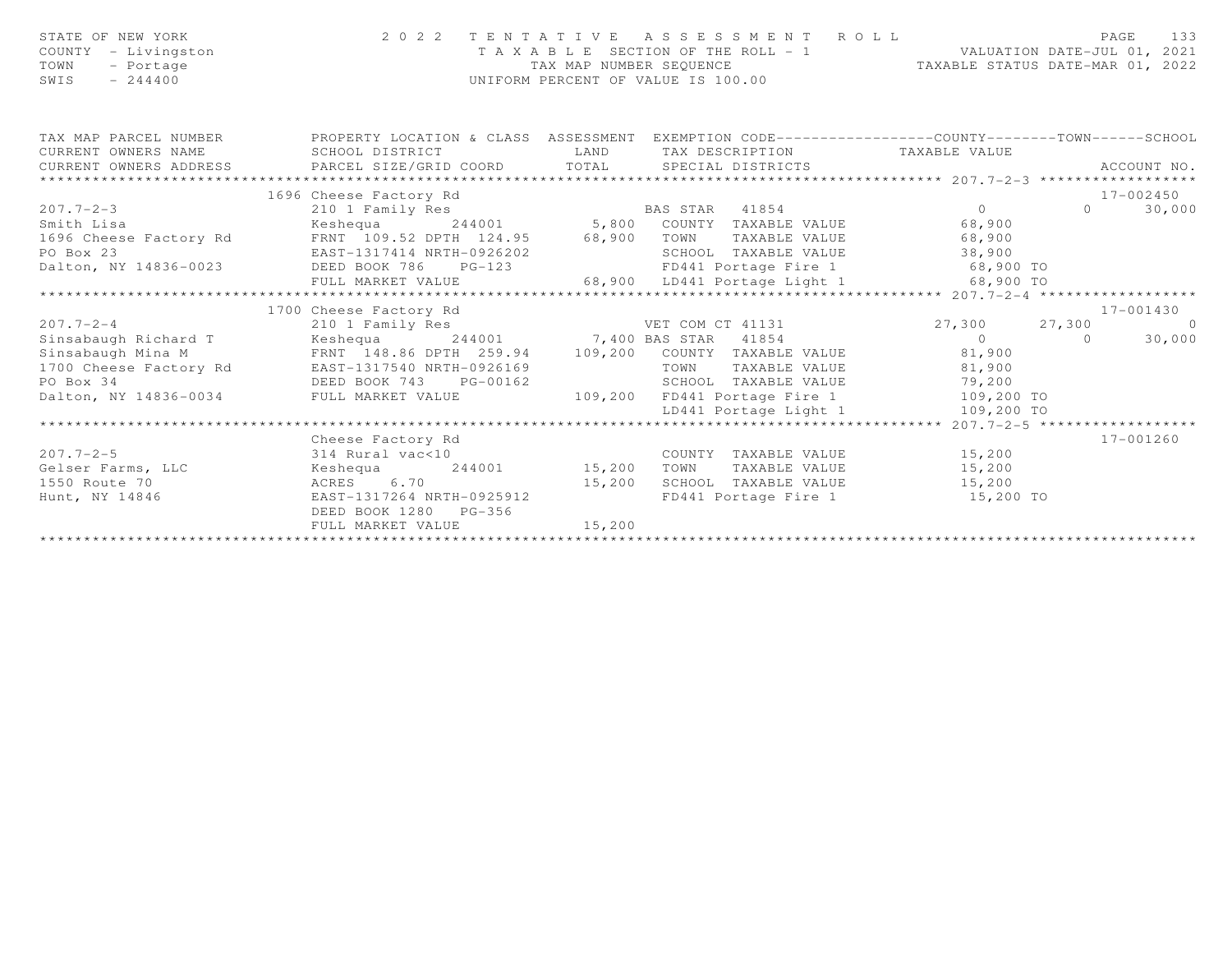|      | STATE OF NEW YORK   |                                    | 2022 TENTATIVE ASSESSMENT ROLL  |                                  | PAGE                   | 134 |
|------|---------------------|------------------------------------|---------------------------------|----------------------------------|------------------------|-----|
|      | COUNTY - Livingston |                                    | TAXABLE SECTION OF THE ROLL - 1 | VALUATION DATE-JUL 01, 2021      |                        |     |
| TOWN | - Portage           |                                    | MAP SECTION - 207               | TAXABLE STATUS DATE-MAR 01, 2022 |                        |     |
| SWIS | $-244400$           |                                    | $SUB - SECTION - 007$           |                                  | RPS150/V04/L015        |     |
|      |                     | UNIFORM PERCENT OF VALUE IS 100.00 |                                 |                                  | CURRENT DATE 4/19/2022 |     |

|      |                            | TOTAL | EXTENSION | EXTENSION | AD VALOREM   | EXEMPT | TAXABLE |
|------|----------------------------|-------|-----------|-----------|--------------|--------|---------|
| CODE | DISTRICT NAME PARCELS TYPE |       |           | VALUE     | <b>VALUE</b> | AMOUNT | VALUE   |
|      |                            |       |           |           |              |        |         |
|      | FD441 Portage Fire 1       |       | 8 TOTAL   |           | 424,200      |        | 424,200 |
|      | LD441 Portage Light        |       | 7 TOTAL   |           | 409,000      |        | 409,000 |

### \*\*\* S C H O O L D I S T R I C T S U M M A R Y \*\*\*

| CODE   | DISTRICT NAME             | TOTAL<br>PARCELS | ASSESSED<br>LAND | ASSESSED<br>TOTAL | EXEMPT<br>AMOUNT | TOTAL<br>TAXABLE | STAR<br>AMOUNT | STAR<br>TAXABLE |
|--------|---------------------------|------------------|------------------|-------------------|------------------|------------------|----------------|-----------------|
| 244001 | Keshequa                  | 8                | 42,400           | 424,200           |                  | 424,200          | 134,900        | 289,300         |
|        | $S \cup B = T \cup T A L$ | 8                | 42,400           | 424,200           |                  | 424,200          | 134,900        | 289,300         |
|        | TOTAL                     |                  | 42,400           | 424,200           |                  | 424,200          | 134,900        | 289,300         |

### \*\*\* S Y S T E M C O D E S S U M M A R Y \*\*\*

# NO SYSTEM EXEMPTIONS AT THIS LEVEL

| CODE  | DESCRIPTION | TOTAL<br>PARCELS | COUNTY | TOWN   | SCHOOL  |
|-------|-------------|------------------|--------|--------|---------|
| 41131 | VET COM CT  |                  | 56,600 | 56,600 |         |
| 41141 | VET DIS CT  |                  | 29,300 | 29,300 |         |
| 41834 | ENH STAR    |                  |        |        | 74,900  |
| 41854 | BAS STAR    |                  |        |        | 60,000  |
|       | TOTAL       | 6                | 85,900 | 85,900 | 134,900 |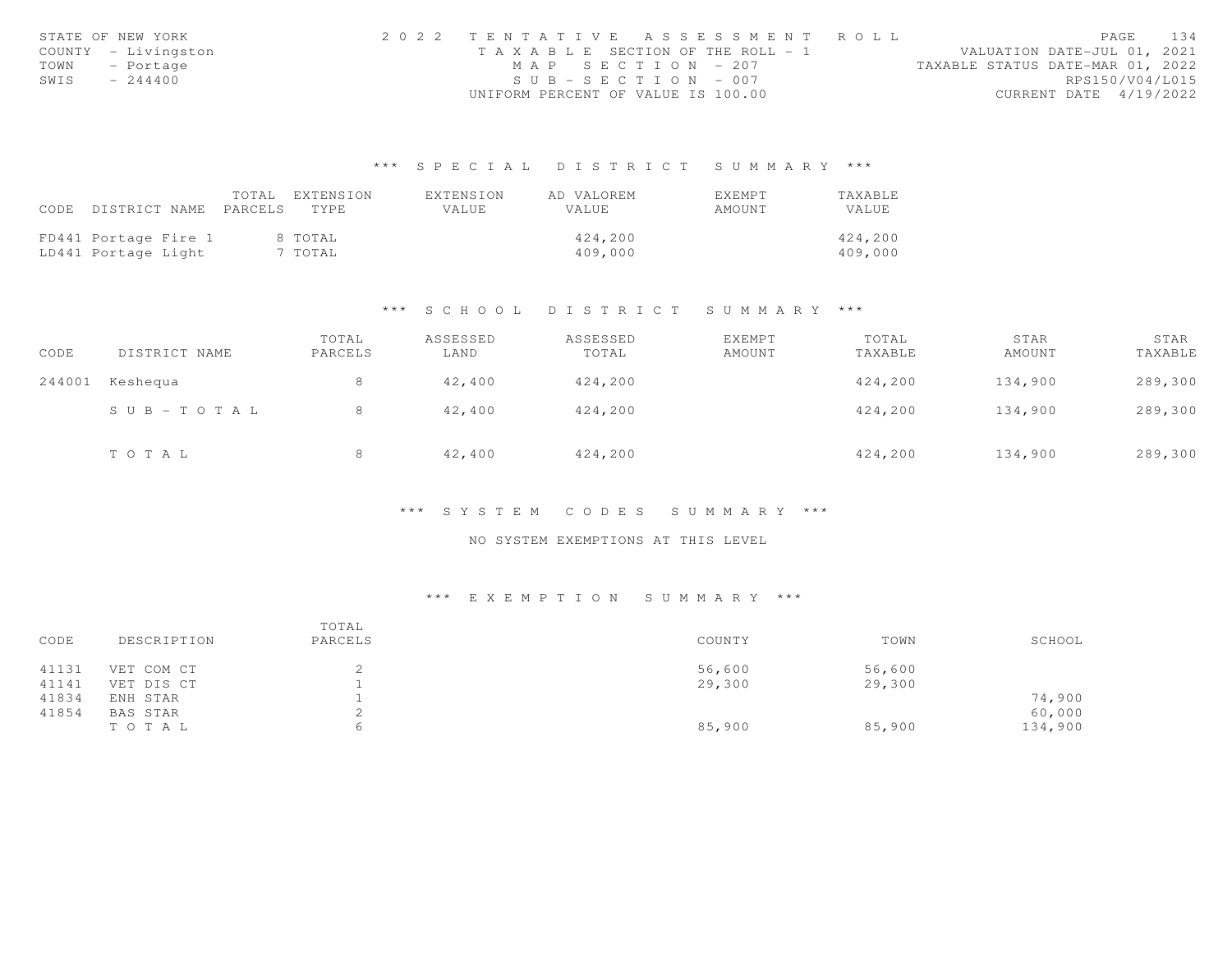| STATE OF NEW YORK   | 2022 TENTATIVE ASSESSMENT ROLL        | PAGE 135                         |
|---------------------|---------------------------------------|----------------------------------|
| COUNTY - Livingston | T A X A B L E SECTION OF THE ROLL - 1 | VALUATION DATE-JUL 01, 2021      |
| TOWN - Portage      | MAP SECTION - 207                     | TAXABLE STATUS DATE-MAR 01, 2022 |
| SWIS<br>$-244400$   | $SUB - SECTION - 007$                 | RPS150/V04/L015                  |
|                     | UNIFORM PERCENT OF VALUE IS 100.00    | CURRENT DATE $4/19/2022$         |

| ROLL |             | <b>TOTAL</b> | ASSESSED | ASSESSED | TAXABLE | TAXABLE | TAXABLE | STAR    |
|------|-------------|--------------|----------|----------|---------|---------|---------|---------|
| SEC  | DESCRIPTION | PARCELS      | LAND     | TOTAL    | COUNTY  | TOWN    | SCHOOL  | TAXABLE |
|      | TAXABLE     |              | 42,400   | 424,200  | 338,300 | 338,300 | 424,200 | 289,300 |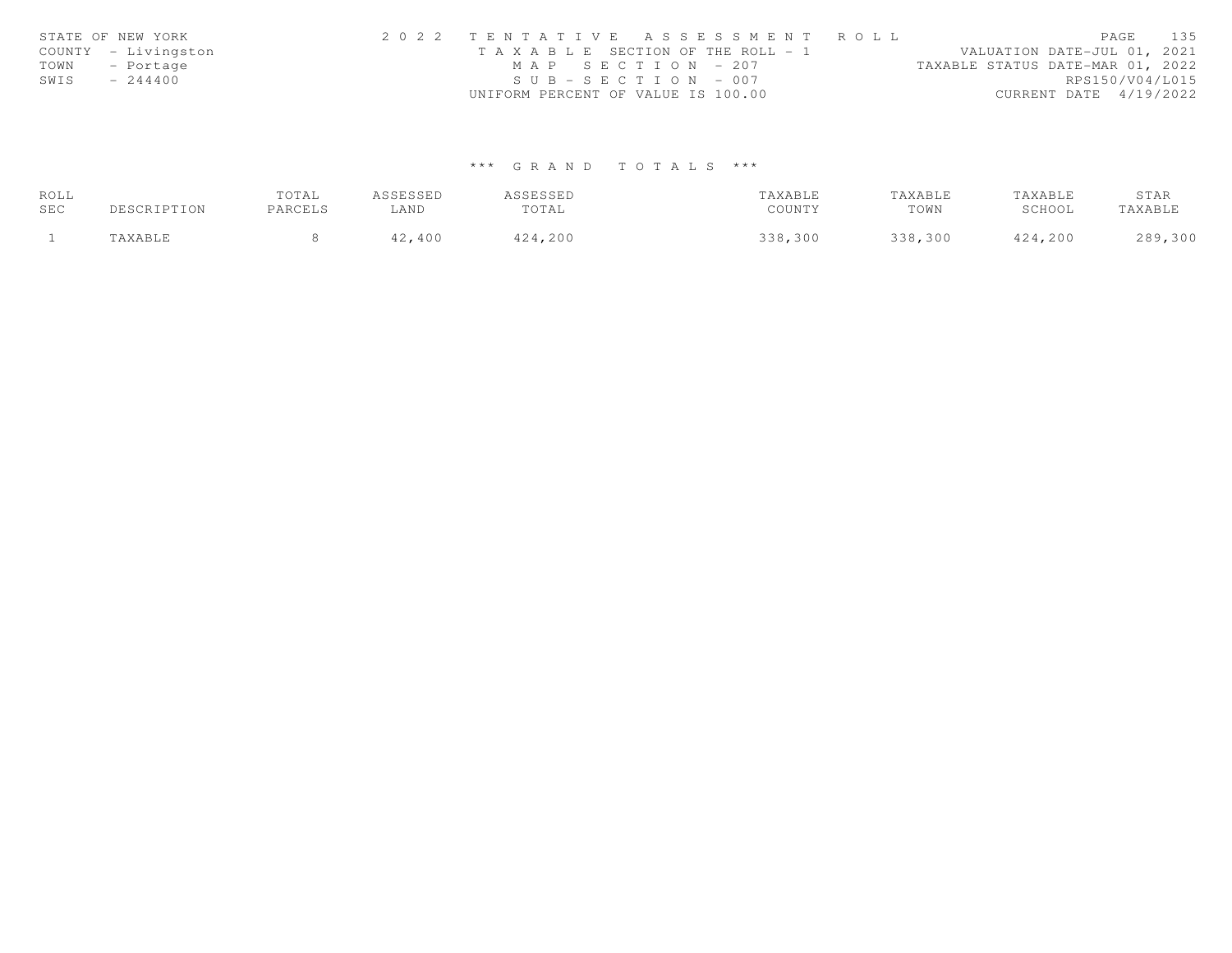| STATE OF NEW YORK<br>- Livingston<br>COUNTY<br>TOWN<br>- Portage<br>$-244400$<br>SWIS | 2 0 2 2                              |            | TENTATIVE ASSESSMENT ROLL<br>UNIFORM PERCENT OF VALUE IS 100.00 | T A X A B L E SECTION OF THE ROLL - 1 VALUATION DATE-JUL 01, 2021<br>TAX MAP NUMBER SEQUENCE TAXABLE STATUS DATE-MAR 01, 2022 | PAGE<br>136 |
|---------------------------------------------------------------------------------------|--------------------------------------|------------|-----------------------------------------------------------------|-------------------------------------------------------------------------------------------------------------------------------|-------------|
| TAX MAP PARCEL NUMBER                                                                 | PROPERTY LOCATION & CLASS ASSESSMENT |            |                                                                 | EXEMPTION CODE-----------------COUNTY-------TOWN------SCHOOL                                                                  |             |
| CURRENT OWNERS NAME                                                                   | SCHOOL DISTRICT                      | LAND       | TAX DESCRIPTION TAXABLE VALUE                                   |                                                                                                                               |             |
| CURRENT OWNERS ADDRESS     PARCEL SIZE/GRID COORD     TOTAL     SPECIAL DISTRICTS     |                                      |            |                                                                 |                                                                                                                               | ACCOUNT NO. |
|                                                                                       |                                      |            |                                                                 |                                                                                                                               |             |
|                                                                                       | Drake Rd                             |            |                                                                 |                                                                                                                               | 17-002670   |
| $207.11 - 1 - 2$                                                                      | 311 Res vac land                     |            | COUNTY<br>TAXABLE VALUE                                         | 300                                                                                                                           |             |
| Lasch Kenneth M                                                                       | Keshequa                             | 244001 300 | TOWN<br>TAXABLE VALUE                                           | 300                                                                                                                           |             |
| 10262 Drake Rd                                                                        | FRNT 19.00 DPTH 655.00               | 300        | SCHOOL TAXABLE VALUE                                            | 300                                                                                                                           |             |
| Dalton, NY 14836                                                                      | EAST-1317623 NRTH-0925021            |            | FD441 Portage Fire 1                                            | 300 TO                                                                                                                        |             |
|                                                                                       | DEED BOOK 1295 PG-2606               |            |                                                                 |                                                                                                                               |             |
|                                                                                       | FULL MARKET VALUE                    | 300        |                                                                 |                                                                                                                               |             |
|                                                                                       |                                      |            |                                                                 |                                                                                                                               |             |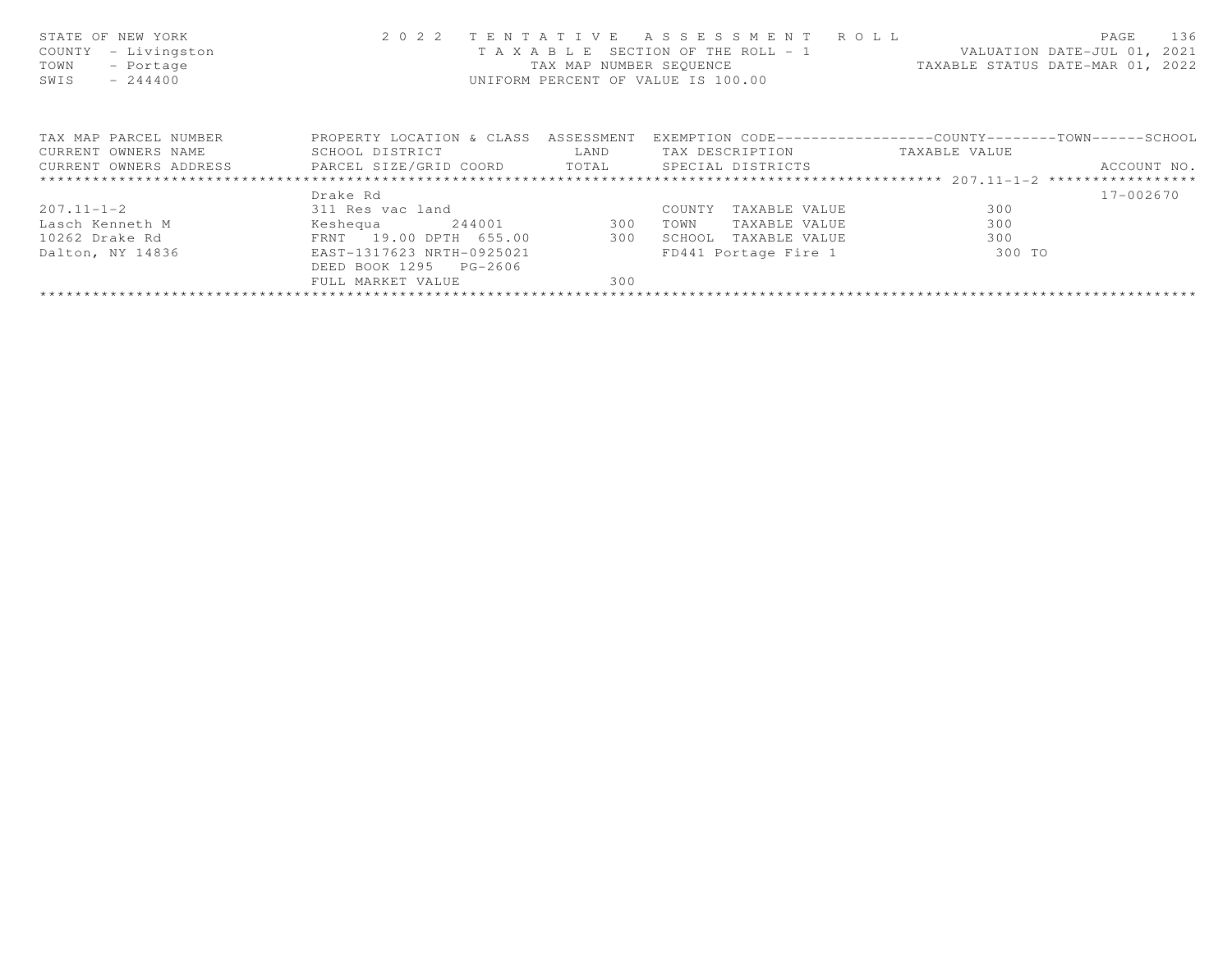|      | STATE OF NEW YORK   | 2022 TENTATIVE ASSESSMENT ROLL        |  |                                  |                        | PAGE 137 |
|------|---------------------|---------------------------------------|--|----------------------------------|------------------------|----------|
|      | COUNTY - Livingston | T A X A B L E SECTION OF THE ROLL - 1 |  | VALUATION DATE-JUL 01, 2021      |                        |          |
|      | TOWN - Portage      | MAP SECTION - 207                     |  | TAXABLE STATUS DATE-MAR 01, 2022 |                        |          |
| SWIS | $-244400$           | $SUB - SECTION - 011$                 |  |                                  | RPS150/V04/L015        |          |
|      |                     | UNIFORM PERCENT OF VALUE IS 100.00    |  |                                  | CURRENT DATE 4/19/2022 |          |

|                                 | TOTAL EXTENSION | EXTENSION | AD VALOREM | EXEMPT | TAXABLE      |
|---------------------------------|-----------------|-----------|------------|--------|--------------|
| CODE DISTRICT NAME PARCELS TYPE |                 | VALUE.    | VALUE      | AMOUNT | <b>VALUE</b> |
|                                 |                 |           |            |        |              |
| FD441 Portage Fire 1            | 1 TOTAL         |           | 300        |        | 300          |

#### \*\*\* S C H O O L D I S T R I C T S U M M A R Y \*\*\*

| CODE   | DISTRICT NAME         | TOTAL<br>PARCELS | ASSESSED<br>LAND | ASSESSED<br>TOTAL | EXEMPT<br>AMOUNT | TOTAL<br>TAXABLE | STAR<br>AMOUNT | STAR<br>TAXABLE |
|--------|-----------------------|------------------|------------------|-------------------|------------------|------------------|----------------|-----------------|
| 244001 | Keshequa              |                  | 300              | 300               |                  | 300              |                | 300             |
|        | $S \cup B - TO T A L$ |                  | 300              | 300               |                  | 300              |                | 300             |
|        | TO TAL                |                  | 300              | 300               |                  | 300              |                | 300             |

#### \*\*\* S Y S T E M C O D E S S U M M A R Y \*\*\*

#### NO SYSTEM EXEMPTIONS AT THIS LEVEL

### \*\*\* E X E M P T I O N S U M M A R Y \*\*\*

# NO EXEMPTIONS AT THIS LEVEL

| ROLL<br>SEC | UIAL | LAND | . <i>.</i><br>. v 1 m 1 | <b>COTTAINS</b> | XABLE<br>TOWN | ABLI<br>5017007<br>LVVI | 3TAR |
|-------------|------|------|-------------------------|-----------------|---------------|-------------------------|------|
|             |      | 301  | 300                     | 30              | 300           | 300                     | 30C  |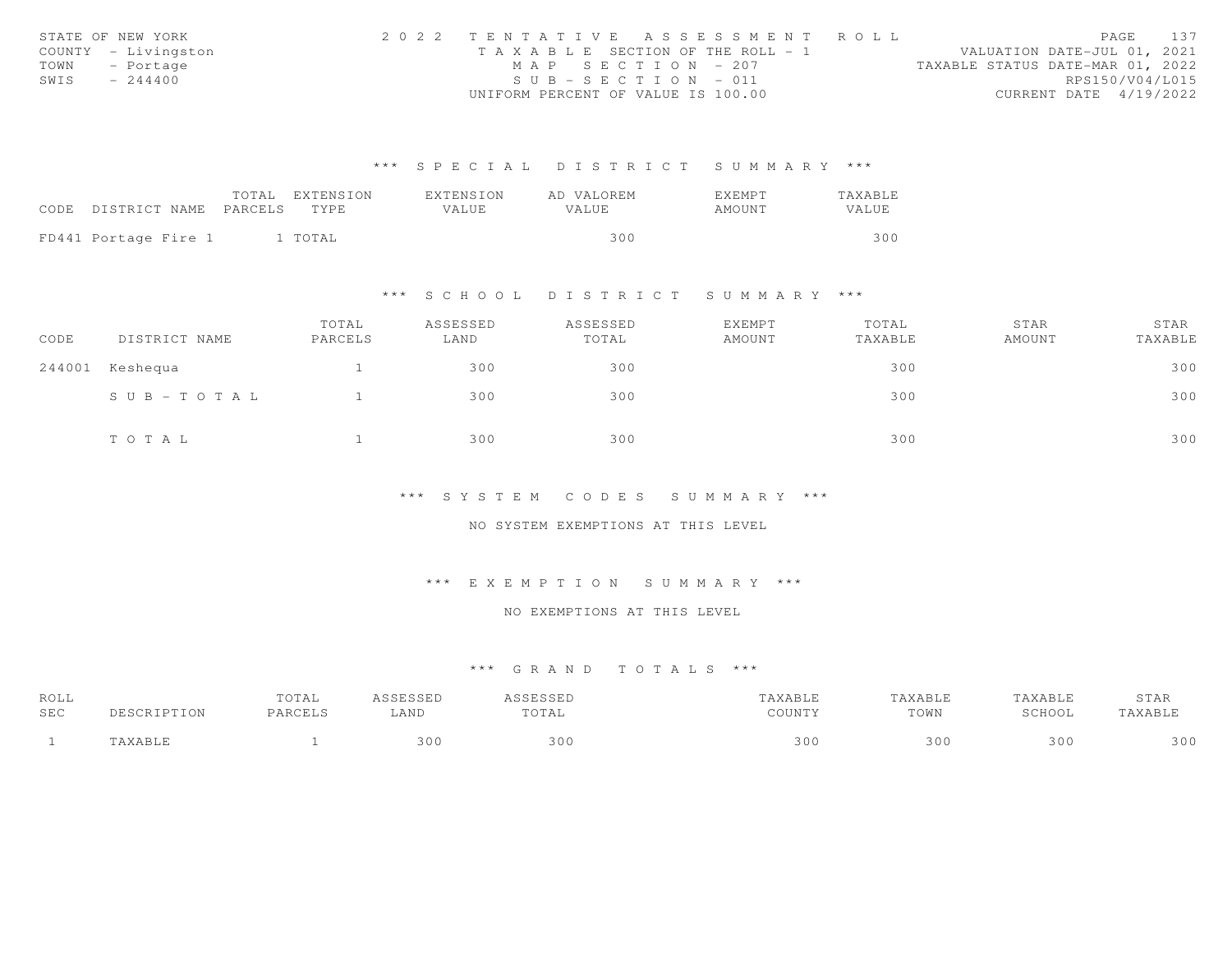|      | STATE OF NEW YORK   | 2022 TENTATIVE ASSESSMENT ROLL        |  |  |                                  |                        | PAGE | 138 |
|------|---------------------|---------------------------------------|--|--|----------------------------------|------------------------|------|-----|
|      | COUNTY - Livingston | T A X A B L E SECTION OF THE ROLL - 1 |  |  | VALUATION DATE-JUL 01, 2021      |                        |      |     |
| TOWN | - Portage           |                                       |  |  | TAXABLE STATUS DATE-MAR 01, 2022 |                        |      |     |
| SWIS | $-244400$           | UNIFORM PERCENT OF VALUE IS 100.00    |  |  |                                  | RPS150/V04/L015        |      |     |
|      |                     |                                       |  |  |                                  | CURRENT DATE 4/19/2022 |      |     |
|      |                     |                                       |  |  |                                  |                        |      |     |

# R O L L S E C T I O N T O T A L S

### \*\*\* S P E C I A L D I S T R I C T S U M M A R Y \*\*\*

|      |                      | TOTAL   | EXTENSION | EXTENSION | AD VALOREM | EXEMPT | TAXABLE   |
|------|----------------------|---------|-----------|-----------|------------|--------|-----------|
| CODE | DISTRICT NAME        | PARCELS | TYPE.     | VALUE     | VALUE      | AMOUNT | VALUE     |
|      |                      |         |           |           |            |        |           |
|      | AG242 Ag Penalty Cou |         | 1 MOVTAX  | 4120.61   |            |        | 4,120.61  |
|      | AG243 Ag Penalty Tow |         | 1 MOVTAX  | 5679.98   |            |        | 5,679.98  |
|      | AG003 Ag District #3 |         | 136 TOTAL |           | 30300,100  |        | 30300,100 |
|      | FD441 Portage Fire 1 |         | 549 TOTAL |           | 63844,400  |        | 63844,400 |
|      | LD441 Portage Light  |         | 21 TOTAL  |           | 1200,148   |        | 1200,148  |
|      | LD442 Portage Light  |         | 31 TOTAL  |           | 2291,600   |        | 2291,600  |

# \*\*\* S C H O O L D I S T R I C T S U M M A R Y \*\*\*

| CODE   | DISTRICT NAME | TOTAL<br>PARCELS | ASSESSED<br>LAND | ASSESSED<br>TOTAL | EXEMPT<br>AMOUNT | TOTAL<br>TAXABLE | STAR<br>AMOUNT | STAR<br>TAXABLE |
|--------|---------------|------------------|------------------|-------------------|------------------|------------------|----------------|-----------------|
| 244001 | Keshequa      | 549              | 32761,600        | 63844,400         | 17911,815        | 45932,585        | 8166,875       | 37765,710       |
|        | SUB-TOTAL     | 549              | 32761,600        | 63844,400         | 17911,815        | 45932,585        | 8166,875       | 37765,710       |
|        | TOTAL         | 549              | 32761,600        | 63844,400         | 17911,815        | 45932,585        | 8166,875       | 37765,710       |

## \*\*\* S Y S T E M C O D E S S U M M A R Y \*\*\*

## NO SYSTEM EXEMPTIONS AT THIS LEVEL

| CODE  | DESCRIPTION  | TOTAL<br>PARCELS | COUNTY    | TOWN      | SCHOOL    |
|-------|--------------|------------------|-----------|-----------|-----------|
| 41111 | VETS-PR-CT   |                  | 29,085    | 29,085    |           |
| 41121 | VET WAR CT   | 16               | 236,038   | 236,038   |           |
| 41131 | VET COM CT   | 17               | 452,448   | 452,448   |           |
| 41141 | VET DIS CT   | 10               | 245,978   | 245,978   |           |
| 41161 | $CW_15_VET/$ |                  | 24,000    | 24,000    |           |
| 41171 | CW DISBLD    |                  | 24,780    | 24,780    |           |
| 41700 | AGR BLD      | $\sim$           | 70,000    | 70,000    | 70,000    |
| 41720 | AG DIST C    | 87               | 15951,760 | 15951,760 | 15951,760 |
| 41730 | AG DIST IN   | 16               | 1263,213  | 1263,213  | 1263,213  |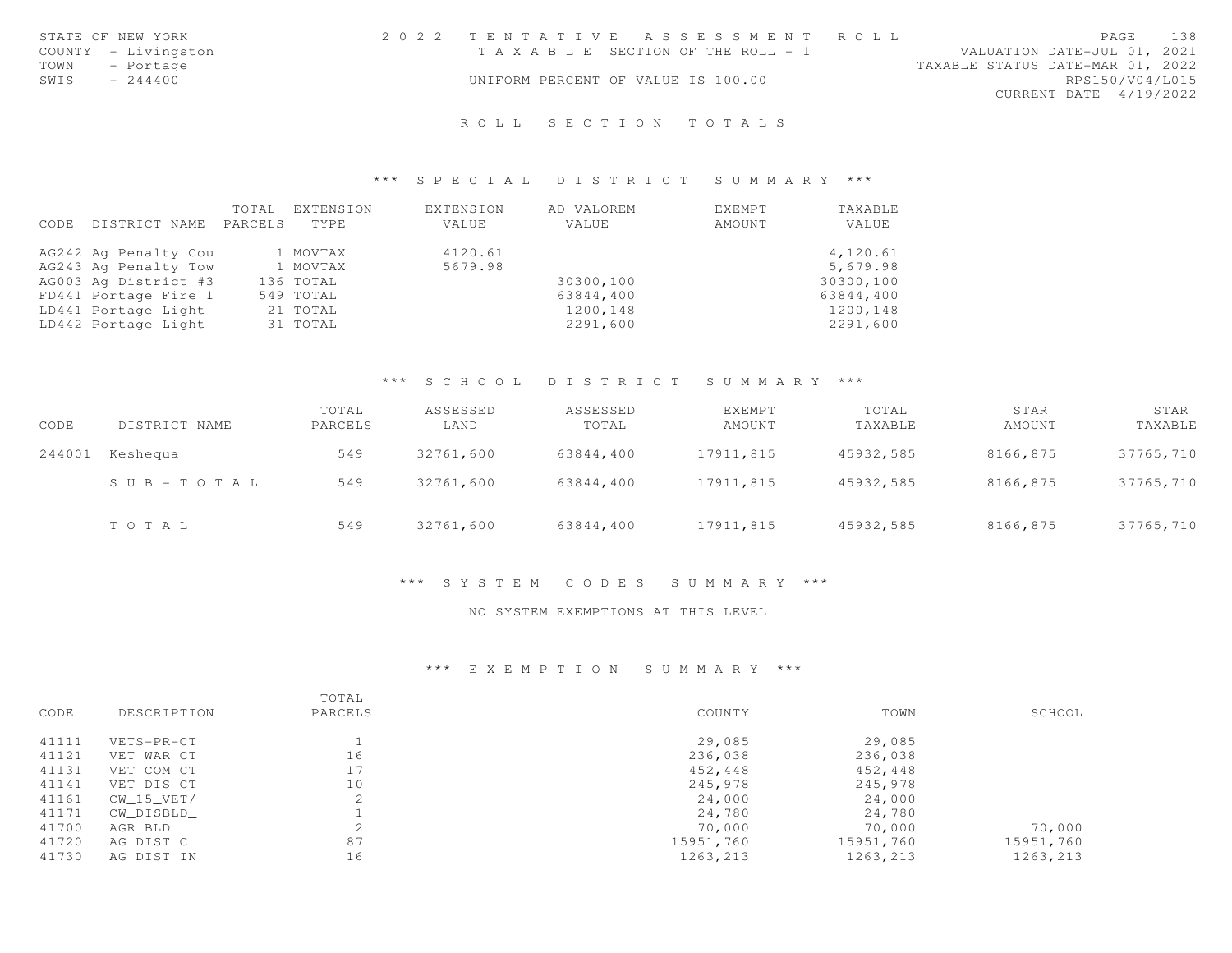| STATE OF NEW YORK   |  | 2022 TENTATIVE ASSESSMENT ROLL     |                                  | PAGE                   | 139 |
|---------------------|--|------------------------------------|----------------------------------|------------------------|-----|
| COUNTY - Livingston |  | TAXABLE SECTION OF THE ROLL - 1    | VALUATION DATE-JUL 01, 2021      |                        |     |
| TOWN - Portage      |  |                                    | TAXABLE STATUS DATE-MAR 01, 2022 |                        |     |
| SWIS<br>$-244400$   |  | UNIFORM PERCENT OF VALUE IS 100.00 |                                  | RPS150/V04/L015        |     |
|                     |  |                                    |                                  | CURRENT DATE 4/19/2022 |     |
|                     |  |                                    |                                  |                        |     |

# R O L L S E C T I O N T O T A L S

### \*\*\* E X E M P T I O N S U M M A R Y \*\*\*

|       |             | TOTAL   |           |           |           |
|-------|-------------|---------|-----------|-----------|-----------|
| CODE  | DESCRIPTION | PARCELS | COUNTY    | TOWN      | SCHOOL    |
| 41800 | SR CITIZEN  | 13      | 430,457   | 430,457   | 442,112   |
| 41801 | SR. CIT CT  |         | 32,800    | 32,800    |           |
| 41834 | ENH STAR    | 70      |           |           | 4806,875  |
| 41854 | BAS STAR    | 112     |           |           | 3360,000  |
| 41930 | DISABILITY  | 2       | 70,250    | 70,250    | 70,250    |
| 47460 | CERT FORET  |         | 88,480    | 88,480    | 88,480    |
| 49500 | SOLAR       |         | 26,000    | 26,000    | 26,000    |
|       | TO TAL      | 354     | 18945,289 | 18945,289 | 26078,690 |

| ROLL |             | TOTAL   | ASSESSED  | ASSESSED  | TAXABLE   | TAXABLE   | TAXABLE   | STAR      |
|------|-------------|---------|-----------|-----------|-----------|-----------|-----------|-----------|
| SEC  | DESCRIPTION | PARCELS | LAND      | TOTAL     | COUNTY    | TOWN      | SCHOOL    | TAXABLE   |
|      | TAXABLE     | 549     | 32761,600 | 63844.400 | 44899,111 | 44899,111 | 45932,585 | 37765,710 |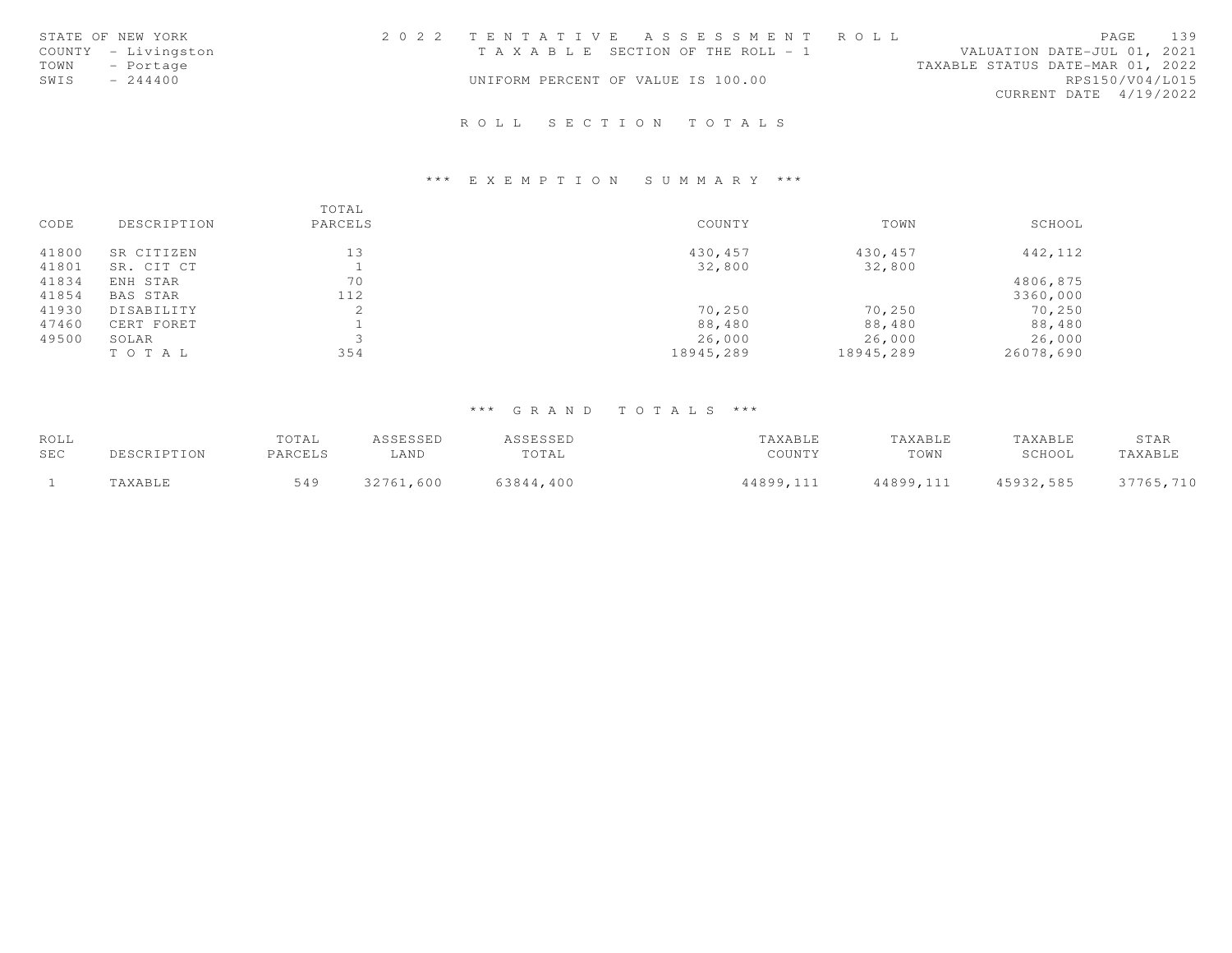| STATE OF NEW YORK<br>$COUNTY = Livingston$<br>TOWN<br>- Portage<br>$-244400$<br>SWIS | 2022 TENTATIVE                                                                                                                                 | TAX MAP NUMBER SEOUENCE | A S S E S S M E N T<br>SPECIAL FRANCHISE SECTION OF THE ROLL - 5<br>UNIFORM PERCENT OF VALUE IS 100.00 | R O L L<br>TAXABLE STATUS DATE-MAR 01, 2022 | PAGE<br>140<br>VALUATION DATE-JUL 01, 2021 |
|--------------------------------------------------------------------------------------|------------------------------------------------------------------------------------------------------------------------------------------------|-------------------------|--------------------------------------------------------------------------------------------------------|---------------------------------------------|--------------------------------------------|
| TAX MAP PARCEL NUMBER<br>CURRENT OWNERS NAME<br>CURRENT OWNERS ADDRESS               | PROPERTY LOCATION & CLASS ASSESSMENT EXEMPTION CODE----------------COUNTY--------TOWN------SCHOOL<br>SCHOOL DISTRICT<br>PARCEL SIZE/GRID COORD | LAND<br>TOTAL           | TAX DESCRIPTION<br>SPECIAL DISTRICTS                                                                   | TAXABLE VALUE                               | ACCOUNT NO.                                |
|                                                                                      |                                                                                                                                                |                         |                                                                                                        |                                             |                                            |
| $599. - 2 - 1$<br>Citizens Telecom Co of NY<br>Duff & Phelps                         | 866 Telephone<br>Keshequa<br>244001<br>Special Franchise                                                                                       | $\circ$<br>325,534      | COUNTY TAXABLE VALUE<br>TOWN<br>TAXABLE VALUE<br>SCHOOL TAXABLE VALUE                                  | 325,534<br>325,534<br>325,534               | 17-329700                                  |
| PO Box 2629<br>Addison, TX 75001                                                     | Keshequa<br>BANKTRES-02                                                                                                                        |                         | FD441 Portage Fire 1                                                                                   | 325,534 TO                                  |                                            |
|                                                                                      | FULL MARKET VALUE                                                                                                                              | 325,534                 |                                                                                                        |                                             |                                            |
|                                                                                      | * * * * * * * * * * * * * * * * * * * *                                                                                                        |                         |                                                                                                        |                                             |                                            |
|                                                                                      |                                                                                                                                                |                         |                                                                                                        |                                             | 17-329500                                  |
| $599. - 4 - 1$                                                                       | 861 Elec & gas                                                                                                                                 |                         | COUNTY TAXABLE VALUE                                                                                   | 441,313                                     |                                            |
| NYS Electric & Gas Corp<br>%Avangrid Management Co                                   | Keshequa<br>244001<br>Special Franchise                                                                                                        | $\circ$<br>441,313      | TOWN<br>TAXABLE VALUE<br>SCHOOL TAXABLE VALUE                                                          | 441,313<br>441,313                          |                                            |
| Local Taxes                                                                          | Keshequa                                                                                                                                       |                         | FD441 Portage Fire 1                                                                                   | 441,313 TO                                  |                                            |
| One City Center Fl 5                                                                 | BANKTRES-04                                                                                                                                    |                         |                                                                                                        |                                             |                                            |
| Portland, ME 04101                                                                   | FULL MARKET VALUE                                                                                                                              | 441,313                 |                                                                                                        |                                             |                                            |
|                                                                                      |                                                                                                                                                |                         |                                                                                                        | ********* 599. -8-1 *****                   |                                            |
|                                                                                      |                                                                                                                                                |                         |                                                                                                        |                                             | 17-329600                                  |
| $599. - 8 - 1$                                                                       | 861 Elec & gas                                                                                                                                 |                         | COUNTY TAXABLE VALUE                                                                                   | 1429,461<br>1429,461                        |                                            |
| Rochester Gas & Electric Corp<br>Avangrid Management Company                         | Keshequa<br>244001<br>Special Franchise                                                                                                        | $\circ$<br>1429,461     | TOWN<br>TAXABLE VALUE<br>SCHOOL TAXABLE VALUE                                                          | 1429,461                                    |                                            |
| Local Tax Dept                                                                       | Keshequa                                                                                                                                       |                         | FD441 Portage Fire 1                                                                                   | 1429,461 TO                                 |                                            |
| One City Center 5th Floor                                                            | BANKTRES-08                                                                                                                                    |                         |                                                                                                        |                                             |                                            |
| Portland, ME 04101                                                                   | FULL MARKET VALUE                                                                                                                              | 1429,461                |                                                                                                        |                                             |                                            |
| *****************************                                                        |                                                                                                                                                |                         |                                                                                                        |                                             |                                            |
|                                                                                      |                                                                                                                                                |                         |                                                                                                        |                                             | 17-329800                                  |
| $599. - 9 - 1$<br>Frontier Tel Of Rochester                                          | 866 Telephone<br>Keshequa<br>244001                                                                                                            | $\circ$                 | COUNTY TAXABLE VALUE<br>TOWN<br>TAXABLE VALUE                                                          | 146,166<br>146,166                          |                                            |
| %Duff and Phelps                                                                     | Special Franchise                                                                                                                              | 146,166                 | SCHOOL TAXABLE VALUE                                                                                   | 146,166                                     |                                            |
| PO Box 2629                                                                          | Keshequa                                                                                                                                       |                         | FD441 Portage Fire 1                                                                                   | 146,166 TO                                  |                                            |
| Addison, TX 75001                                                                    | BANKTRES-09                                                                                                                                    |                         |                                                                                                        |                                             |                                            |
|                                                                                      | FULL MARKET VALUE                                                                                                                              | 146,166                 |                                                                                                        |                                             |                                            |
|                                                                                      |                                                                                                                                                |                         |                                                                                                        |                                             |                                            |
| $599. - 73 - 1$                                                                      | Special Franchise<br>869 Television                                                                                                            |                         | COUNTY TAXABLE VALUE                                                                                   | 33,520                                      |                                            |
| Time Warner of Rochester                                                             | Keshequa<br>244001                                                                                                                             | $\circ$                 | TOWN<br>TAXABLE VALUE                                                                                  | 33,520                                      |                                            |
| Attn: Tax Dept                                                                       | BANKTRES-73                                                                                                                                    | 33,520                  | SCHOOL TAXABLE VALUE                                                                                   | 33,520                                      |                                            |
| 7910 Crescent Executive Dr                                                           | FULL MARKET VALUE                                                                                                                              | 33,520                  | FD441 Portage Fire 1                                                                                   | 33,520 TO                                   |                                            |
| PO Box 7467                                                                          |                                                                                                                                                |                         |                                                                                                        |                                             |                                            |
| Charlotte, NC 28241-7467                                                             |                                                                                                                                                |                         |                                                                                                        |                                             |                                            |
|                                                                                      | Special Franchise                                                                                                                              |                         |                                                                                                        |                                             | 17-329700                                  |
| $599. - 97 - 1$                                                                      | 866 Telephone                                                                                                                                  |                         | COUNTY TAXABLE VALUE                                                                                   | 144,743                                     |                                            |
| Armstrong Communications                                                             | 244001<br>Keshequa                                                                                                                             | 0                       | TOWN<br>TAXABLE VALUE                                                                                  | 144,743                                     |                                            |
| One Armstrong Pl                                                                     | Special Franchise                                                                                                                              | 144,743                 | SCHOOL TAXABLE VALUE                                                                                   | 144,743                                     |                                            |
| Butler, PA 16001                                                                     | Keshequa<br>BANKTRES-43                                                                                                                        |                         | FD441 Portage Fire 1                                                                                   | 144,743 TO                                  |                                            |
|                                                                                      | FULL MARKET VALUE                                                                                                                              | 144,743                 |                                                                                                        |                                             |                                            |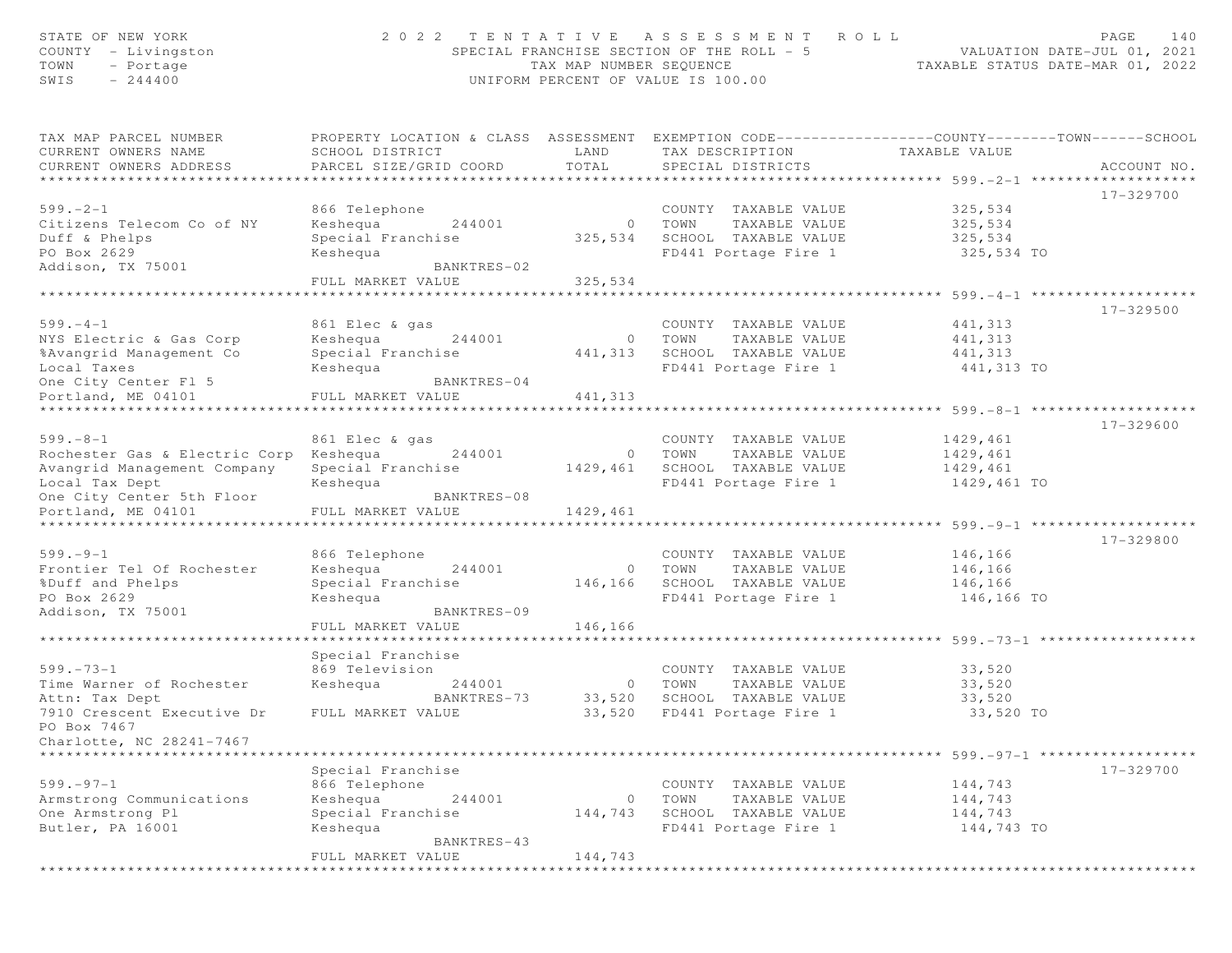|      | STATE OF NEW YORK   | 2022 TENTATIVE ASSESSMENT ROLL            |                       |  |  |                                  |                        | PAGE | 141 |
|------|---------------------|-------------------------------------------|-----------------------|--|--|----------------------------------|------------------------|------|-----|
|      | COUNTY - Livingston | SPECIAL FRANCHISE SECTION OF THE ROLL - 5 |                       |  |  | VALUATION DATE-JUL 01, 2021      |                        |      |     |
|      | TOWN - Portage      |                                           | MAP SECTION - 599     |  |  | TAXABLE STATUS DATE-MAR 01, 2022 |                        |      |     |
| SWIS | $-244400$           |                                           | $SUB - SECTION - 000$ |  |  |                                  | RPS150/V04/L015        |      |     |
|      |                     | UNIFORM PERCENT OF VALUE IS 100.00        |                       |  |  |                                  | CURRENT DATE 4/19/2022 |      |     |

|                            | TOTAL | EXTENSION | EXTENSION | AD VALOREM   | <b>EXEMPT</b> | TAXABLE  |
|----------------------------|-------|-----------|-----------|--------------|---------------|----------|
| CODE DISTRICT NAME PARCELS |       | TYPE.     | VALUE.    | <b>VALUE</b> | AMOUNT        | VALUE    |
|                            |       |           |           |              |               |          |
| FD441 Portage Fire 1       |       | 6 TOTAL   |           | 2520.737     |               | 2520,737 |

#### \*\*\* S C H O O L D I S T R I C T S U M M A R Y \*\*\*

| CODE   | DISTRICT NAME         | TOTAL<br>PARCELS | ASSESSED<br>LAND | ASSESSED<br>TOTAL | <b>EXEMPT</b><br>AMOUNT | TOTAL<br>TAXABLE | STAR<br>AMOUNT | STAR<br>TAXABLE |
|--------|-----------------------|------------------|------------------|-------------------|-------------------------|------------------|----------------|-----------------|
| 244001 | Keshequa              | 6                |                  | 2520,737          |                         | 2520,737         |                | 2520,737        |
|        | $S \cup B - TO T A L$ | 6                |                  | 2520,737          |                         | 2520,737         |                | 2520,737        |
|        | TOTAL                 | h                |                  | 2520,737          |                         | 2520,737         |                | 2520,737        |

#### \*\*\* S Y S T E M C O D E S S U M M A R Y \*\*\*

#### NO SYSTEM EXEMPTIONS AT THIS LEVEL

### \*\*\* E X E M P T I O N S U M M A R Y \*\*\*

# NO EXEMPTIONS AT THIS LEVEL

| ROLL<br>SEC | DESCRIPTION       | TOTAL<br>PARCELS | ASSESSED<br>LAND | ASSESSED<br>TOTAL | TAXABLE<br>COUNTY | TAXABLE<br>TOWN | TAXABLE<br>SCHOOL | STAR<br>TAXABLE |
|-------------|-------------------|------------------|------------------|-------------------|-------------------|-----------------|-------------------|-----------------|
|             | SPECIAL FRANCHISE |                  |                  | 2520,737          | 2520,737          | 2520,737        | 2520,737          | 2520,737        |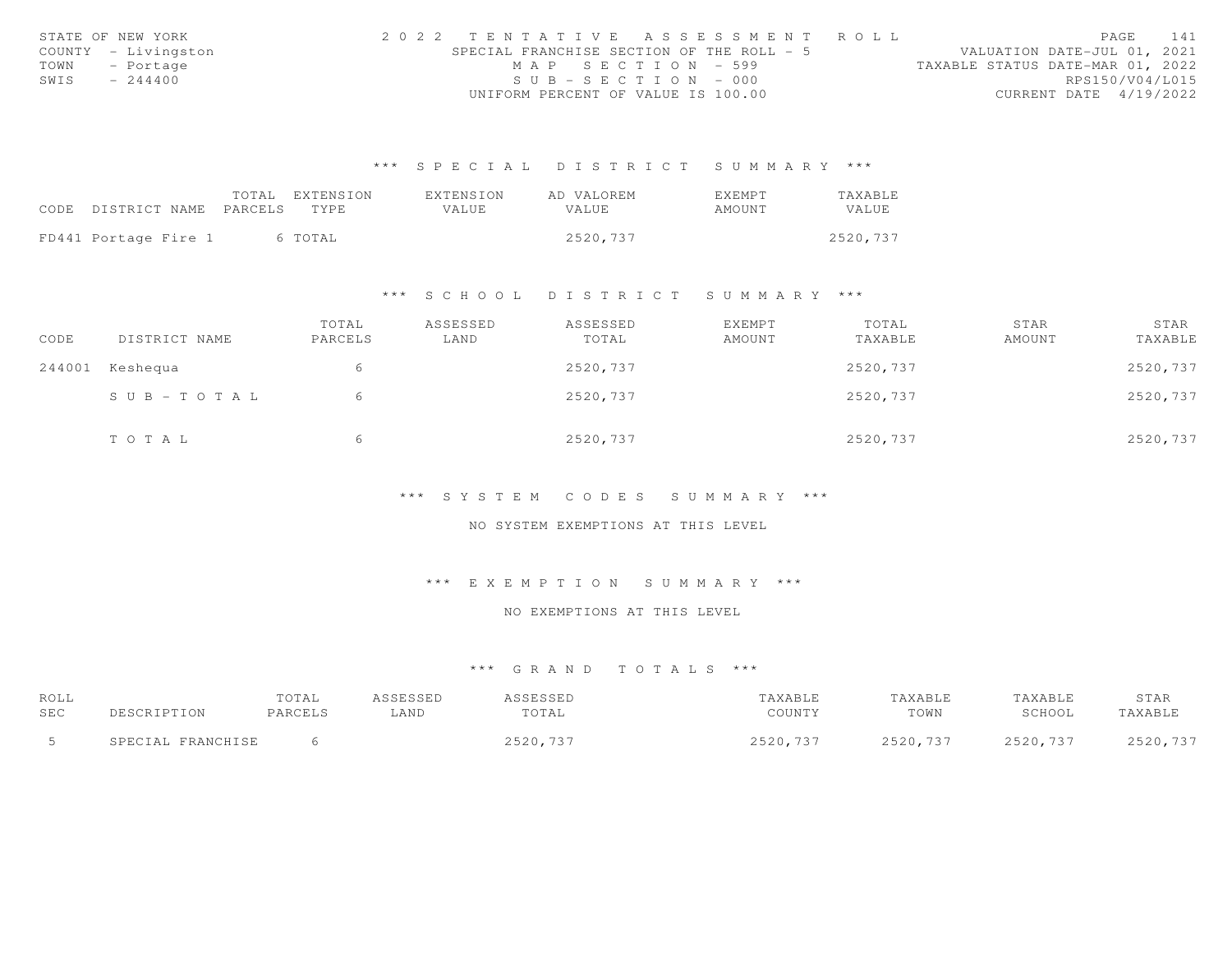|      | STATE OF NEW YORK   | 2022 TENTATIVE ASSESSMENT ROLL                                           | PAGE                   | 142 |
|------|---------------------|--------------------------------------------------------------------------|------------------------|-----|
|      | COUNTY - Livingston | SPECIAL FRANCHISE SECTION OF THE ROLL - 5<br>VALUATION DATE-JUL 01, 2021 |                        |     |
| TOWN | - Portage           | TAXABLE STATUS DATE-MAR 01, 2022                                         |                        |     |
| SWIS | $-244400$           | UNIFORM PERCENT OF VALUE IS 100.00                                       | RPS150/V04/L015        |     |
|      |                     |                                                                          | CURRENT DATE 4/19/2022 |     |
|      |                     |                                                                          |                        |     |

# R O L L S E C T I O N T O T A L S

### \*\*\* S P E C I A L D I S T R I C T S U M M A R Y \*\*\*

|                                 | TOTAL EXTENSION | EXTENSION | AD VALOREM | <b>EXEMPT</b> | <b>TAXABLE</b> |
|---------------------------------|-----------------|-----------|------------|---------------|----------------|
| CODE DISTRICT NAME PARCELS TYPE |                 | VALUE     | VALUE.     | AMOUNT        | VALUE          |
| FD441 Portage Fire 1            | 6 TOTAL         |           | 2520,737   |               | 2520,737       |

### \*\*\* S C H O O L D I S T R I C T S U M M A R Y \*\*\*

| CODE   | DISTRICT NAME         | TOTAL<br>PARCELS | ASSESSED<br>LAND | ASSESSED<br>TOTAL | EXEMPT<br>AMOUNT | TOTAL<br>TAXABLE | STAR<br>AMOUNT | STAR<br>TAXABLE |
|--------|-----------------------|------------------|------------------|-------------------|------------------|------------------|----------------|-----------------|
| 244001 | Keshequa              | 6                |                  | 2520,737          |                  | 2520,737         |                | 2520,737        |
|        | $S \cup B - TO T A L$ | 6                |                  | 2520,737          |                  | 2520,737         |                | 2520,737        |
|        | TOTAL                 | b                |                  | 2520,737          |                  | 2520,737         |                | 2520,737        |

#### \*\*\* S Y S T E M C O D E S S U M M A R Y \*\*\*

# NO SYSTEM EXEMPTIONS AT THIS LEVEL

# \*\*\* E X E M P T I O N S U M M A R Y \*\*\*

#### NO EXEMPTIONS AT THIS LEVEL

| ROLL |                   | TOTAL   | ASSESSED | ASSESSED | TAXABLE  | TAXABLE  | TAXABLE  | STAR     |
|------|-------------------|---------|----------|----------|----------|----------|----------|----------|
| SEC  | DESCRIPTION       | PARCELS | LAND     | TOTAL    | COUNTY   | TOWN     | SCHOOL   | TAXABLE  |
|      | SPECIAL FRANCHISE |         |          | 2520,737 | 2520,737 | 2520,737 | 2520,737 | 2520,737 |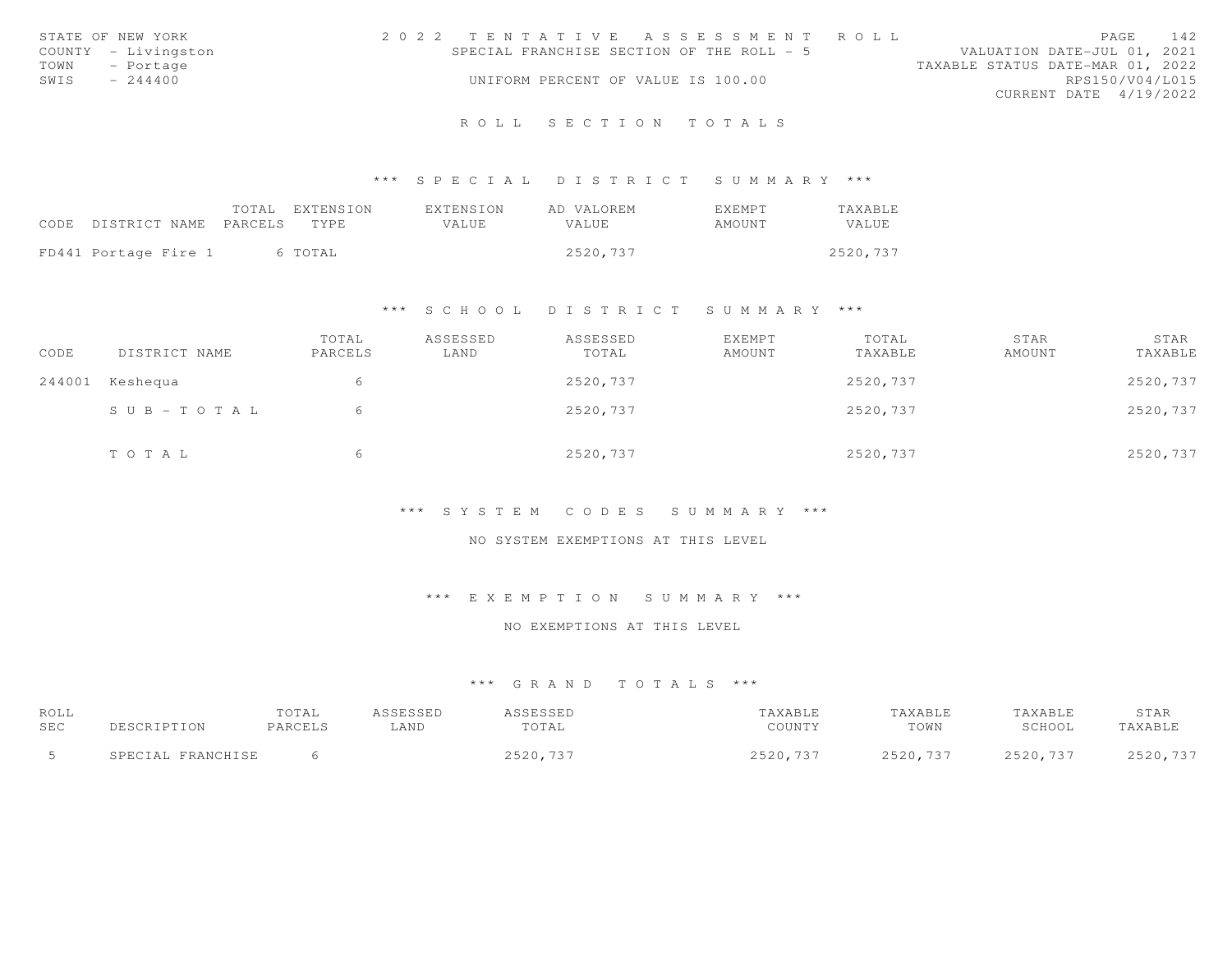| STATE OF NEW YORK<br>- Livingston<br>COUNTY<br>TOWN<br>- Portage<br>$-244400$<br>SWIS | 2 0 2 2                              | TENTATIVE<br>TAX MAP NUMBER SEOUENCE | A S S E S S M E N T R O L L<br>UTILITY & R.R. SECTION OF THE ROLL - 6<br>UNIFORM PERCENT OF VALUE IS 100.00 | 143<br>PAGE<br>VALUATION DATE-JUL 01, 2021<br>TAXABLE STATUS DATE-MAR 01, 2022 |
|---------------------------------------------------------------------------------------|--------------------------------------|--------------------------------------|-------------------------------------------------------------------------------------------------------------|--------------------------------------------------------------------------------|
| TAX MAP PARCEL NUMBER                                                                 | PROPERTY LOCATION & CLASS ASSESSMENT |                                      |                                                                                                             | EXEMPTION CODE-----------------COUNTY-------TOWN-----SCHOOL                    |
| CURRENT OWNERS NAME                                                                   | SCHOOL DISTRICT                      | LAND                                 | TAX DESCRIPTION                                                                                             | TAXABLE VALUE                                                                  |
| CURRENT OWNERS ADDRESS     PARCEL SIZE/GRID COORD     TOTAL     SPECIAL DISTRICTS     |                                      |                                      |                                                                                                             | ACCOUNT NO.                                                                    |
|                                                                                       |                                      |                                      |                                                                                                             |                                                                                |
|                                                                                       | Short Tract Rd                       |                                      |                                                                                                             |                                                                                |
| $182. - 1 - 13$                                                                       | 872 Elec-Substation                  |                                      | COUNTY<br>TAXABLE VALUE                                                                                     | 135,756                                                                        |
| Rochester Gas & Electric                                                              | Keshequa 244001 10,500               |                                      | TOWN<br>TAXABLE VALUE                                                                                       | 135,756                                                                        |
| Company Code 139000                                                                   | Location #000184 135,756             |                                      | SCHOOL<br>TAXABLE VALUE                                                                                     | 135,756                                                                        |
| Avangrid Management Company                                                           | Substation Rt 245 W of Nu            |                                      | FD441 Portage Fire 1 135,756 TO                                                                             |                                                                                |
| Local Tax Dept                                                                        | FRNT 105.79 DPTH<br>93.53            |                                      |                                                                                                             |                                                                                |
| One City Center 5th Floor                                                             | BANKTRES-08                          |                                      |                                                                                                             |                                                                                |
| Portland, ME 04101                                                                    | EAST-1308588 NRTH-0939372            |                                      |                                                                                                             |                                                                                |
|                                                                                       | FULL MARKET VALUE                    | 135,756                              |                                                                                                             |                                                                                |
|                                                                                       |                                      |                                      |                                                                                                             |                                                                                |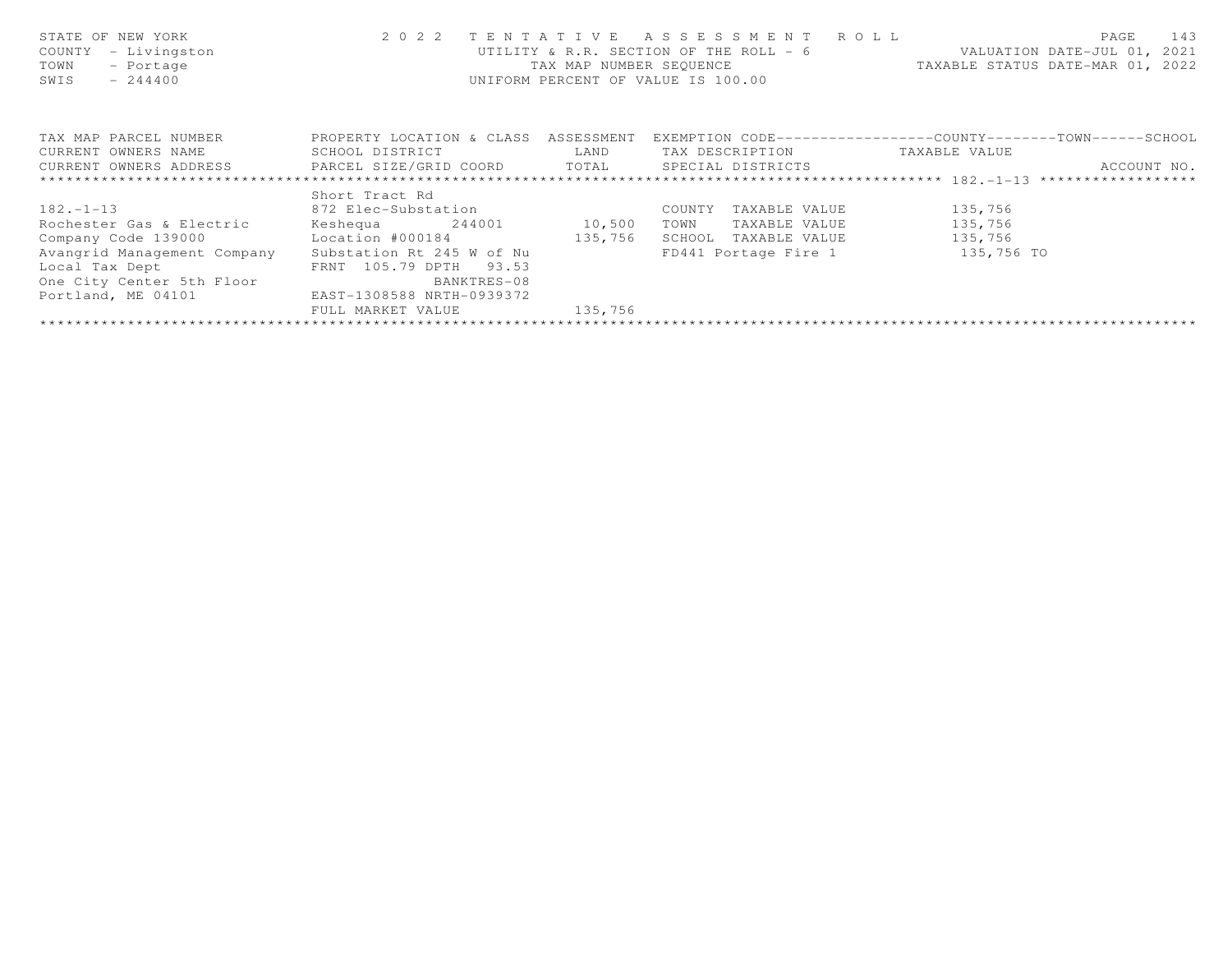|      | STATE OF NEW YORK   | 2022 TENTATIVE ASSESSMENT ROLL         |  |                                  | PAGE | 144 |
|------|---------------------|----------------------------------------|--|----------------------------------|------|-----|
|      | COUNTY - Livingston | UTILITY & R.R. SECTION OF THE ROLL - 6 |  | VALUATION DATE-JUL 01, 2021      |      |     |
|      | TOWN - Portage      | MAP SECTION - 182                      |  | TAXABLE STATUS DATE-MAR 01, 2022 |      |     |
| SWIS | $-244400$           | $SUB - SECTION - 000$                  |  | RPS150/V04/L015                  |      |     |
|      |                     | UNIFORM PERCENT OF VALUE IS 100.00     |  | CURRENT DATE 4/19/2022           |      |     |

|                            | TOTAL | EXTENSION | EXTENSION | AD VALOREM   | EXEMPT | TAXABLE |
|----------------------------|-------|-----------|-----------|--------------|--------|---------|
| CODE DISTRICT NAME PARCELS |       | TYPE.     | VALUE.    | <b>VALUE</b> | AMOUNT | VALUE   |
|                            |       |           |           |              |        |         |
| FD441 Portage Fire 1       |       | 1 TOTAL   |           | 135,756      |        | 135,756 |

#### \*\*\* S C H O O L D I S T R I C T S U M M A R Y \*\*\*

| CODE   | DISTRICT NAME | TOTAL<br>PARCELS | ASSESSED<br>LAND | ASSESSED<br>TOTAL | EXEMPT<br>AMOUNT | TOTAL<br>TAXABLE | STAR<br>AMOUNT | STAR<br>TAXABLE |
|--------|---------------|------------------|------------------|-------------------|------------------|------------------|----------------|-----------------|
| 244001 | Keshequa      |                  | 10,500           | 135,756           |                  | 135,756          |                | 135,756         |
|        | SUB-TOTAL     |                  | 10,500           | 135,756           |                  | 135,756          |                | 135,756         |
|        | TOTAL         |                  | 10,500           | 135,756           |                  | 135,756          |                | 135,756         |

#### \*\*\* S Y S T E M C O D E S S U M M A R Y \*\*\*

#### NO SYSTEM EXEMPTIONS AT THIS LEVEL

### \*\*\* E X E M P T I O N S U M M A R Y \*\*\*

# NO EXEMPTIONS AT THIS LEVEL

| ROLL<br>SEC |                  | TOTAL<br>PARCELS | ASSESSED<br>AND | ASSESSED<br>TOTAL | TAXABLE<br>COUNTY | <b>TAXABLE</b><br>TOWN | TAXABLE<br>SCHOOL | STAR<br>TAXABLE |
|-------------|------------------|------------------|-----------------|-------------------|-------------------|------------------------|-------------------|-----------------|
|             | UTILITIES & N.C. |                  | 10,500          | 135,756           | 135,756           | 135,756                | 135,756           | 135,756         |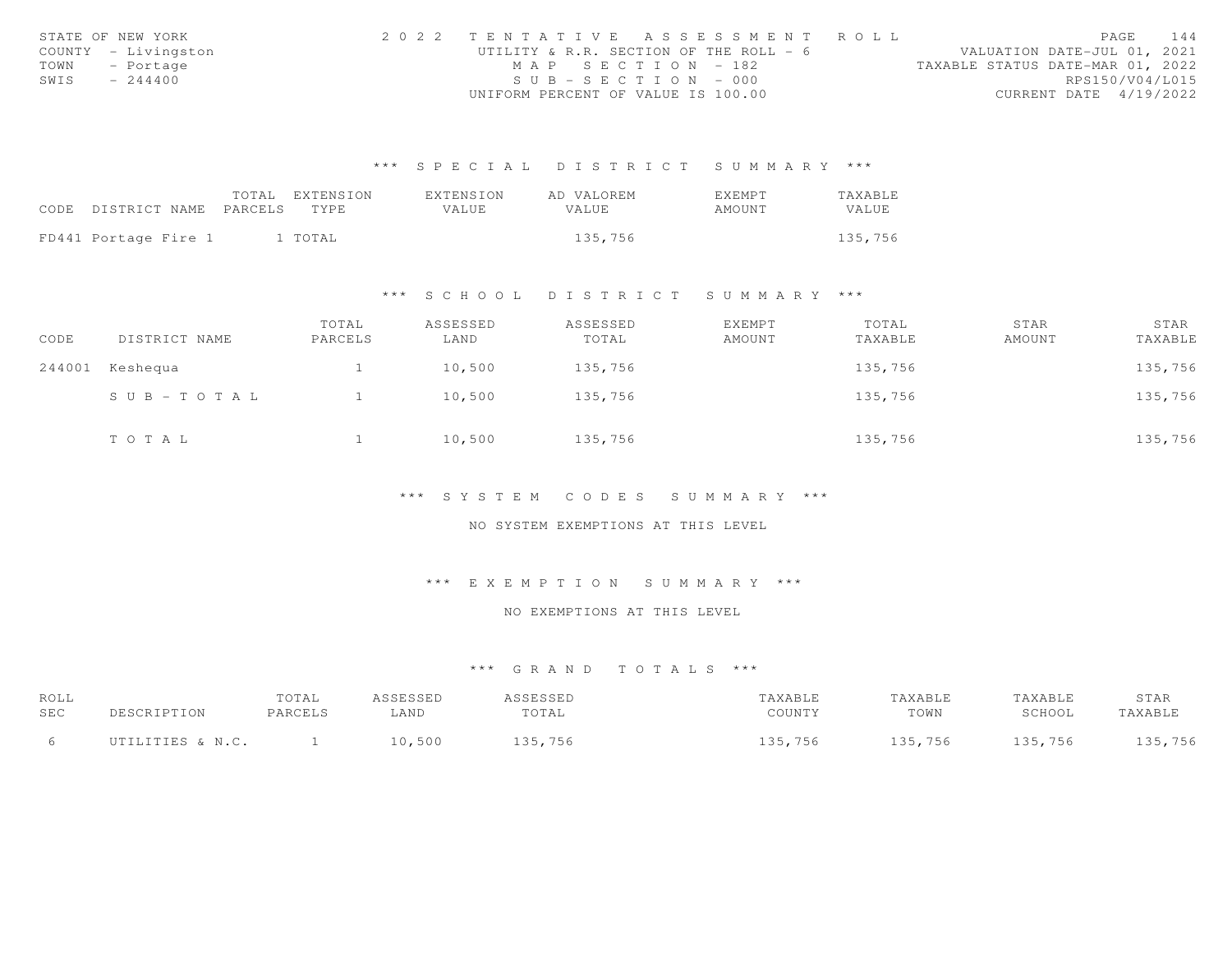| STATE OF NEW YORK<br>COUNTY - Livingston<br>TOWN<br>- Portage<br>SWIS<br>$-244400$ | 2 0 2 2                                                                                                                                      | TAX MAP NUMBER SEQUENCE     | TENTATIVE ASSESSMENT<br>ROLL<br>UTILITY & R.R. SECTION OF THE ROLL = 6<br>UNIFORM PERCENT OF VALUE IS 100.00 | TAXABLE STATUS DATE-MAR 01, 2022         | PAGE<br>145<br>VALUATION DATE-JUL 01, 2021 |
|------------------------------------------------------------------------------------|----------------------------------------------------------------------------------------------------------------------------------------------|-----------------------------|--------------------------------------------------------------------------------------------------------------|------------------------------------------|--------------------------------------------|
| TAX MAP PARCEL NUMBER<br>CURRENT OWNERS NAME<br>CURRENT OWNERS ADDRESS             | PROPERTY LOCATION & CLASS ASSESSMENT EXEMPTION CODE---------------COUNTY-------TOWN------SCHOOL<br>SCHOOL DISTRICT<br>PARCEL SIZE/GRID COORD | LAND<br>TOTAL               | TAX DESCRIPTION<br>SPECIAL DISTRICTS                                                                         | TAXABLE VALUE                            | ACCOUNT NO.                                |
| ******************************                                                     |                                                                                                                                              |                             |                                                                                                              |                                          |                                            |
| 644.000-0000-618.750-1881                                                          | Outside Plant                                                                                                                                |                             |                                                                                                              |                                          | 17-228800                                  |
| Citizens Telecom UCI                                                               | 836 Telecom. eq.<br>Keshequa<br>244001                                                                                                       |                             | COUNTY TAXABLE VALUE<br>0 TOWN<br>TAXABLE VALUE                                                              | 45,433<br>45,433                         |                                            |
| Company Code 618750                                                                | Location #888888                                                                                                                             |                             | 45, 433 SCHOOL TAXABLE VALUE                                                                                 | 45,433                                   |                                            |
| Duff \$ Phelps                                                                     | App Factor 1.0000                                                                                                                            |                             | FD441 Portage Fire 1                                                                                         | 45,433 TO                                |                                            |
| PO Box 2629                                                                        | Poles, Wires, Cables                                                                                                                         |                             | LD441 Portage Light 1                                                                                        | 12,889 TO                                |                                            |
| Addison, TX 75001                                                                  | BANKTRES-02                                                                                                                                  |                             | LD442 Portage Light 2                                                                                        | 24,488 TO                                |                                            |
|                                                                                    | FULL MARKET VALUE                                                                                                                            | 45,433                      |                                                                                                              |                                          |                                            |
|                                                                                    | .                                                                                                                                            | * * * * * * * * * * *       |                                                                                                              | *********** 644.000-0000-639.100-1881*** |                                            |
|                                                                                    | Outside Plant                                                                                                                                |                             |                                                                                                              |                                          | 17-228900                                  |
| 644.000-0000-639.100-1881                                                          | 836 Telecom. eq.                                                                                                                             |                             | COUNTY TAXABLE VALUE                                                                                         | 89,735                                   |                                            |
| Frontier Tel of Rochester                                                          | Keshequa<br>244001                                                                                                                           | $\circ$                     | TOWN<br>TAXABLE VALUE                                                                                        | 89,735                                   |                                            |
| Company Code 639100                                                                | Location #888888                                                                                                                             | 89,735                      | SCHOOL TAXABLE VALUE                                                                                         | 89,735                                   |                                            |
| %Duff and Phelps                                                                   | App Factor 1.0000                                                                                                                            |                             | FD441 Portage Fire 1                                                                                         | 89,735 TO                                |                                            |
| PO Box 2629<br>Addison, TX 75001                                                   | Poles, Wires, Cables<br>BANKTRES-09                                                                                                          |                             | LD441 Portage Light 1<br>LD442 Portage Light 2                                                               | 781 TO<br>3,464 TO                       |                                            |
|                                                                                    | FULL MARKET VALUE                                                                                                                            | 89,735                      |                                                                                                              |                                          |                                            |
|                                                                                    | * * * * * * * * * * * * * * * * * *                                                                                                          |                             |                                                                                                              |                                          |                                            |
|                                                                                    | Outside Plant                                                                                                                                |                             |                                                                                                              |                                          | 17-228800                                  |
| 644.000-0000-700.300-1881                                                          | 836 Telecom. eq.                                                                                                                             |                             | COUNTY TAXABLE VALUE                                                                                         | 242,549                                  |                                            |
| Armstrong Telecommunications                                                       | Keshequa<br>244001                                                                                                                           | 0 TOWN                      | TAXABLE VALUE                                                                                                | 242,549                                  |                                            |
| One Armstrong Pl                                                                   | Location #888888                                                                                                                             |                             | 242,549 SCHOOL TAXABLE VALUE                                                                                 | 242,549                                  |                                            |
| Butler, PA 16001                                                                   | App Factor 1.0000                                                                                                                            |                             | FD441 Portage Fire 1                                                                                         | 242,549 TO                               |                                            |
|                                                                                    | Poles, Wires, Cables                                                                                                                         |                             | LD441 Portage Light 1                                                                                        | 68,811 TO                                |                                            |
|                                                                                    | FULL MARKET VALUE                                                                                                                            |                             | 242,549 LD442 Portage Light 2                                                                                | 130,734 TO                               |                                            |
|                                                                                    |                                                                                                                                              | * * * * * * * * * * *       |                                                                                                              | *** $644. -9999 - 131.600 - 2001$ *****  |                                            |
|                                                                                    | Gas Transmission                                                                                                                             |                             |                                                                                                              |                                          | 17-228600                                  |
| $644. -9999 - 131.600 - 2001$                                                      | 882 Elec Trans Imp<br>244001                                                                                                                 |                             | COUNTY TAXABLE VALUE                                                                                         | 24,822<br>24,822                         |                                            |
| NYS Electric & Gas Corp<br>Company Code 131600                                     | Keshequa<br>Location #003024                                                                                                                 | 0 TOWN                      | TAXABLE VALUE<br>24,822 SCHOOL TAXABLE VALUE                                                                 | 24,822                                   |                                            |
| %Avangrid Management Co                                                            | App Factor 1.0000                                                                                                                            |                             | FD441 Portage Fire 1                                                                                         | 24,822 TO                                |                                            |
| Local Taxes                                                                        | Main St Hunt Reg Station                                                                                                                     |                             | LD441 Portage Light 1                                                                                        | 3,463 TO                                 |                                            |
| One City Center Fl 5                                                               | BANKTRES-04                                                                                                                                  |                             | LD442 Portage Light 2                                                                                        | 9,028 TO                                 |                                            |
| Portland, ME 04101                                                                 | FULL MARKET VALUE                                                                                                                            | 24,822                      |                                                                                                              |                                          |                                            |
|                                                                                    |                                                                                                                                              |                             |                                                                                                              |                                          |                                            |
|                                                                                    | Gas Transmission                                                                                                                             |                             |                                                                                                              |                                          | 17-228600                                  |
| $644. -9999 - 131.600 - 2021$                                                      | 882 Elec Trans Imp                                                                                                                           |                             | COUNTY TAXABLE VALUE                                                                                         | 8,526                                    |                                            |
| NYS Electric & Gas Corp                                                            | 244001<br>Keshequa                                                                                                                           | $\overline{0}$              | TAXABLE VALUE<br>TOWN                                                                                        | 8,526                                    |                                            |
| Company Code 131600                                                                | Location #003033                                                                                                                             | 8,526                       | SCHOOL TAXABLE VALUE                                                                                         | 8,526                                    |                                            |
| %Avangrid Management Co                                                            | App Factor 1.0000                                                                                                                            |                             | FD441 Portage Fire 1                                                                                         | 8,526 TO                                 |                                            |
| Local Taxes                                                                        | Oakland Rd South of Stone                                                                                                                    |                             | LD441 Portage Light 1                                                                                        | 1,189 TO                                 |                                            |
| One City Center Fl 5                                                               | BANKTRES-04<br>FULL MARKET VALUE                                                                                                             | 8,526                       | LD442 Portage Light 2                                                                                        | 3,101 TO                                 |                                            |
| Portland, ME 04101<br>********************                                         | ***********************                                                                                                                      | * * * * * * * * * * * * * * |                                                                                                              |                                          |                                            |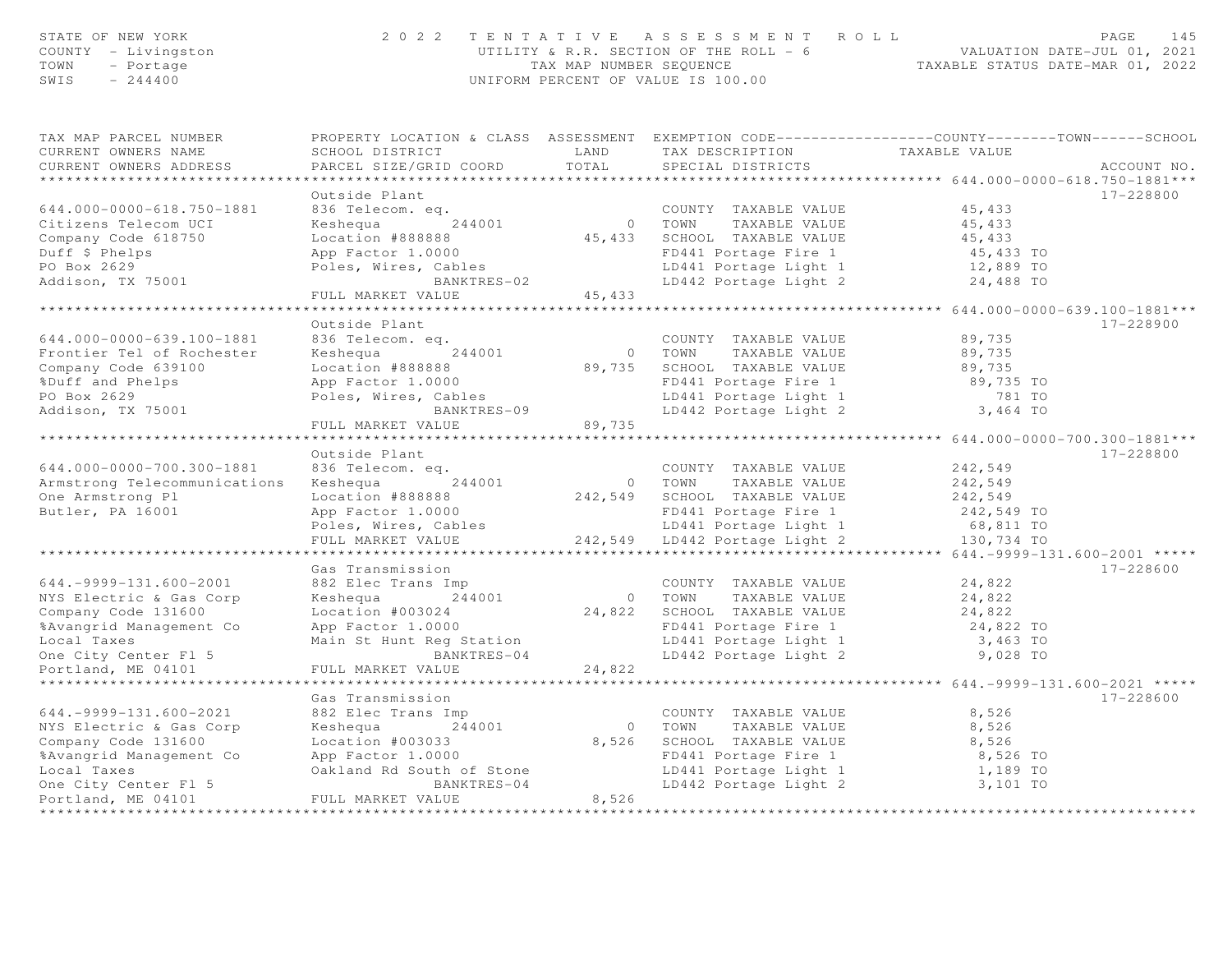| STATE OF NEW YORK<br>COUNTY - Livingston<br>TOWN<br>- Portage<br>$SWIS = 244400$                                                 |                                                                                        |           | UNIFORM PERCENT OF VALUE IS 100.00                                                                     | 2022 TENTATIVE ASSESSMENT ROLL PAGE 146<br>UTILITY & R.R. SECTION OF THE ROLL - 6 VALUATION DATE-JUL 01, 2021<br>TAX MAP NUMBER SEQUENCE TAXABLE STATUS DATE-MAR 01, 2022                                                                    |
|----------------------------------------------------------------------------------------------------------------------------------|----------------------------------------------------------------------------------------|-----------|--------------------------------------------------------------------------------------------------------|----------------------------------------------------------------------------------------------------------------------------------------------------------------------------------------------------------------------------------------------|
| CURRENT OWNERS NAME                                                                                                              | SCHOOL DISTRICT                                                                        |           | LAND TAX DESCRIPTION TAXABLE VALUE                                                                     | TAX MAP PARCEL NUMBER THE PROPERTY LOCATION & CLASS ASSESSMENT EXEMPTION CODE--------------COUNTY-------TOWN------SCHOOL                                                                                                                     |
|                                                                                                                                  |                                                                                        |           |                                                                                                        |                                                                                                                                                                                                                                              |
|                                                                                                                                  | Outside Plant                                                                          |           |                                                                                                        |                                                                                                                                                                                                                                              |
| $644. -9999 - 131.600 - 2881$                                                                                                    |                                                                                        |           |                                                                                                        |                                                                                                                                                                                                                                              |
| NYS Electric & Gas Corp                                                                                                          |                                                                                        |           |                                                                                                        |                                                                                                                                                                                                                                              |
| Company Code 131600                                                                                                              |                                                                                        |           |                                                                                                        |                                                                                                                                                                                                                                              |
| %Avangrid Management Co                                                                                                          | App Factor 1.0000                                                                      |           | FD441 Portage Fire 1 388,601 TO                                                                        |                                                                                                                                                                                                                                              |
|                                                                                                                                  |                                                                                        |           |                                                                                                        |                                                                                                                                                                                                                                              |
|                                                                                                                                  | BANKTRES-04                                                                            |           |                                                                                                        |                                                                                                                                                                                                                                              |
| Local Taxes<br>One City Center F1 5<br>Portland, ME 04101<br>Portland, ME 04101<br>FULL MARKET VALUE                             |                                                                                        | 388,601   |                                                                                                        |                                                                                                                                                                                                                                              |
|                                                                                                                                  | Electric Transmission                                                                  |           |                                                                                                        |                                                                                                                                                                                                                                              |
|                                                                                                                                  |                                                                                        |           |                                                                                                        |                                                                                                                                                                                                                                              |
|                                                                                                                                  |                                                                                        |           |                                                                                                        |                                                                                                                                                                                                                                              |
| Company Code 139000<br>Company Code 139000 Location #422000 224,945 SCHOOL TAXABLE VALUE 224,945<br>RD441 Portage Fire 1 224,945 |                                                                                        |           |                                                                                                        |                                                                                                                                                                                                                                              |
|                                                                                                                                  |                                                                                        |           |                                                                                                        |                                                                                                                                                                                                                                              |
|                                                                                                                                  |                                                                                        |           |                                                                                                        |                                                                                                                                                                                                                                              |
|                                                                                                                                  |                                                                                        |           | FD441 Portage Fire 1 224,945 TO<br>LD441 Portage Light 1 3,127 TO<br>LD442 Portage Light 2 6,951 TO    |                                                                                                                                                                                                                                              |
|                                                                                                                                  |                                                                                        |           |                                                                                                        | 1.0001 Tax Dept<br>Circuit 753<br>One City Center 5th Floor BANKTRES-08<br>Portland, ME 04101 FULL MARKET VALUE 224,945<br>FOR LEVIN MARKET VALUE 224,945<br>FOR THE MARKET VALUE 224,945<br>The set of the SANKTRES-08 LEMARKET 224,945<br> |
|                                                                                                                                  |                                                                                        |           |                                                                                                        |                                                                                                                                                                                                                                              |
|                                                                                                                                  | Outside Plant                                                                          |           |                                                                                                        |                                                                                                                                                                                                                                              |
| 644.-9999-139.000-1881 884 Elec Dist Out                                                                                         | 884 Elec Dist Out<br>244001 244001 0 TOWN TAXABLE VALUE<br>244001 0 TOWN TAXABLE VALUE |           | COUNTY TAXABLE VALUE                                                                                   | 1361,351                                                                                                                                                                                                                                     |
| Rochester Gas & Electric                                                                                                         |                                                                                        |           |                                                                                                        | 1361,351                                                                                                                                                                                                                                     |
| Company Code 139000                                                                                                              | Location #888888 1361,351 SCHOOL TAXABLE VALUE                                         |           |                                                                                                        | 1361,351                                                                                                                                                                                                                                     |
| Avangrid Management Company                                                                                                      | App Factor 1.0000<br>Electric Distribution<br>BANKTRES-08                              |           | FD441 Portage Fire 1 1361,351 TO<br>LD441 Portage Light 1 18,923 TO<br>LD442 Portage Light 2 42,066 TO |                                                                                                                                                                                                                                              |
| Local Tax Dept<br>One City Center 5th Floor BANK<br>Portland, ME 04101 FULL MARKET VALUE                                         |                                                                                        |           |                                                                                                        |                                                                                                                                                                                                                                              |
|                                                                                                                                  |                                                                                        | 1361, 351 |                                                                                                        |                                                                                                                                                                                                                                              |
|                                                                                                                                  |                                                                                        |           |                                                                                                        |                                                                                                                                                                                                                                              |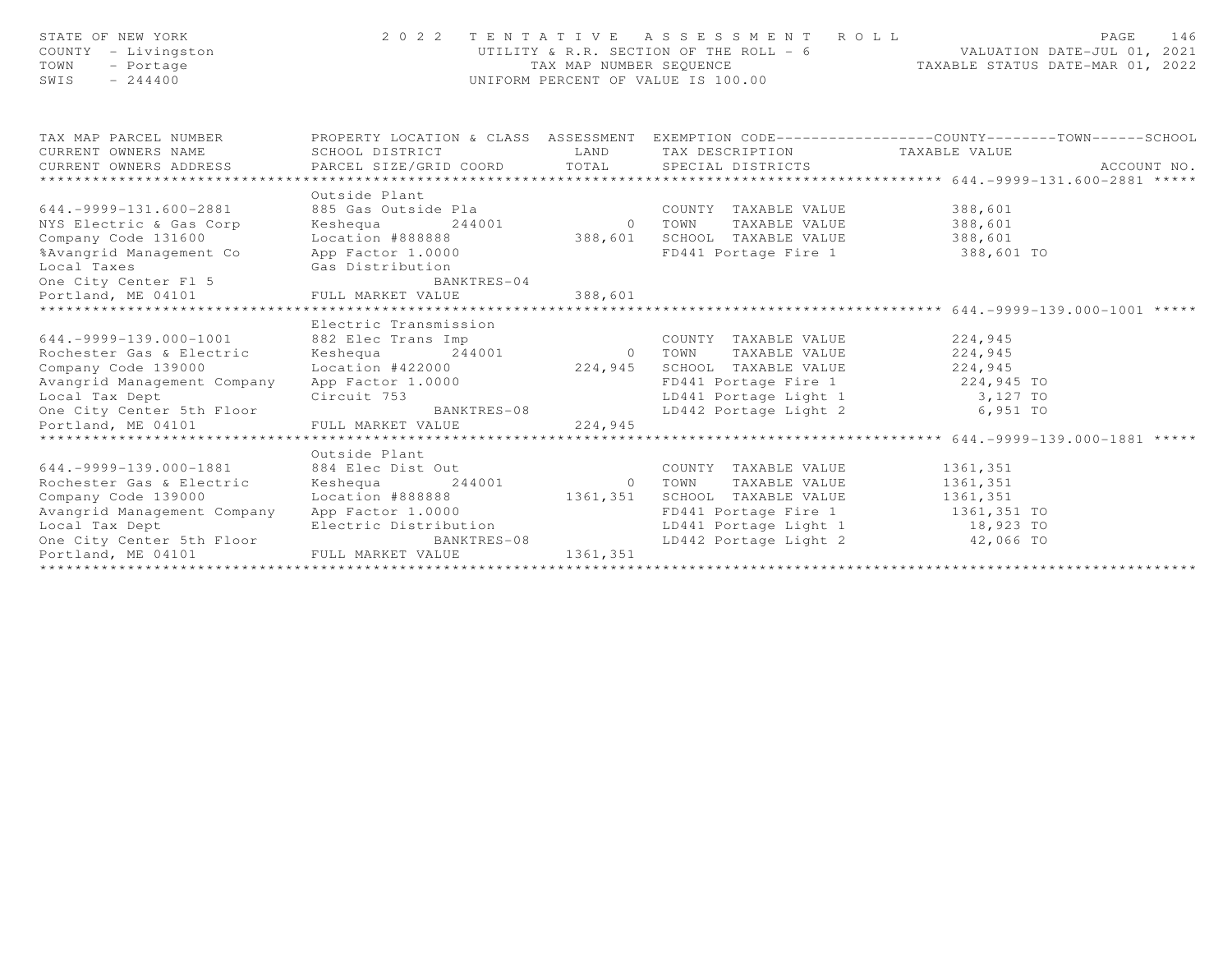|      | STATE OF NEW YORK   | 2022 TENTATIVE ASSESSMENT ROLL         |  |                                  | PAGE                   | 147 |
|------|---------------------|----------------------------------------|--|----------------------------------|------------------------|-----|
|      | COUNTY - Livingston | UTILITY & R.R. SECTION OF THE ROLL - 6 |  | VALUATION DATE-JUL 01, 2021      |                        |     |
|      | TOWN - Portage      | MAP SECTION $-644$                     |  | TAXABLE STATUS DATE-MAR 01, 2022 |                        |     |
| SWIS | $-244400$           | $SUB - SECTION - 000$                  |  |                                  | RPS150/V04/L015        |     |
|      |                     | UNIFORM PERCENT OF VALUE IS 100.00     |  |                                  | CURRENT DATE 4/19/2022 |     |

|      |                            | TOTAL. | EXTENSION | EXTENSION | AD VALOREM   | <b>EXEMPT</b> | TAXABLE  |
|------|----------------------------|--------|-----------|-----------|--------------|---------------|----------|
| CODE | DISTRICT NAME PARCELS TYPE |        |           | VALUE     | <b>VALUE</b> | AMOUNT        | VALUE    |
|      |                            |        |           |           |              |               |          |
|      | FD441 Portage Fire 1       |        | 8 TOTAL   |           | 2385,962     |               | 2385,962 |
|      | LD441 Portage Light        |        | 7 TOTAL   |           | 109,183      |               | 109,183  |
|      | LD442 Portage Light        |        | 7 TOTAL   |           | 219,832      |               | 219,832  |

## \*\*\* S C H O O L D I S T R I C T S U M M A R Y \*\*\*

| CODE   | DISTRICT NAME | TOTAL<br>PARCELS | ASSESSED<br>LAND | ASSESSED<br>TOTAL | <b>EXEMPT</b><br>AMOUNT | TOTAL<br>TAXABLE | STAR<br>AMOUNT | STAR<br>TAXABLE |
|--------|---------------|------------------|------------------|-------------------|-------------------------|------------------|----------------|-----------------|
| 244001 | Keshequa      | 8                |                  | 2385,962          |                         | 2385,962         |                | 2385,962        |
|        | SUB-TOTAL     | 8                |                  | 2385,962          |                         | 2385,962         |                | 2385,962        |
|        | TOTAL         | 8                |                  | 2385,962          |                         | 2385,962         |                | 2385,962        |

#### \*\*\* S Y S T E M C O D E S S U M M A R Y \*\*\*

#### NO SYSTEM EXEMPTIONS AT THIS LEVEL

#### \*\*\* E X E M P T I O N S U M M A R Y \*\*\*

#### NO EXEMPTIONS AT THIS LEVEL

| ROLL |                  | TOTAL   | <i><b>ISSESSED</b></i> | <i>I</i> CCFCCFD<br>طظ ف ف شاف | 'AXABLE  | TAXABLE  | TAXABLE  | STAR     |
|------|------------------|---------|------------------------|--------------------------------|----------|----------|----------|----------|
| SEC  |                  | PARCELS | LAND                   | TOTAL                          | COUNTY   | TOWN     | SCHOOL   | TAXABLE  |
|      | UTILITIES & N.C. |         |                        | 2385,962                       | 2385,962 | 2385,962 | 2385,962 | 2385,962 |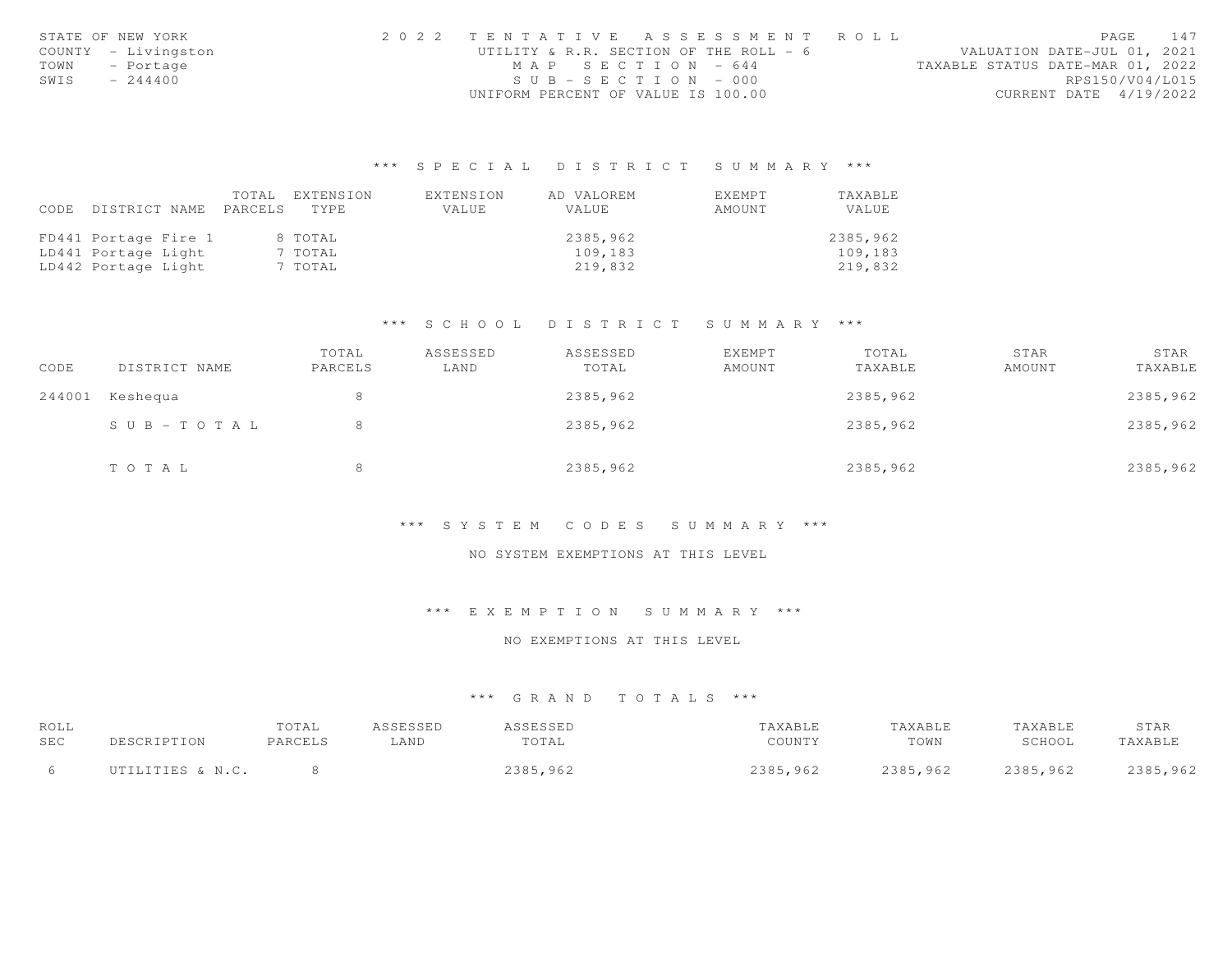|      | STATE OF NEW YORK   | 2022 TENTATIVE ASSESSMENT ROLL         |  |                                  | PAGE                   | 148 |
|------|---------------------|----------------------------------------|--|----------------------------------|------------------------|-----|
|      | COUNTY - Livingston | UTILITY & R.R. SECTION OF THE ROLL - 6 |  | VALUATION DATE-JUL 01, 2021      |                        |     |
| TOWN | - Portage           |                                        |  | TAXABLE STATUS DATE-MAR 01, 2022 |                        |     |
| SWIS | $-244400$           | UNIFORM PERCENT OF VALUE IS 100.00     |  |                                  | RPS150/V04/L015        |     |
|      |                     |                                        |  |                                  | CURRENT DATE 4/19/2022 |     |
|      |                     |                                        |  |                                  |                        |     |

# R O L L S E C T I O N T O T A L S

#### \*\*\* S P E C I A L D I S T R I C T S U M M A R Y \*\*\*

| CODE | DISTRICT NAME PARCELS | TOTAL | EXTENSION<br>TYPE | EXTENSION<br>VALUE | AD VALOREM<br>VALUE | EXEMPT<br>AMOUNT | TAXABLE<br>VALUE |
|------|-----------------------|-------|-------------------|--------------------|---------------------|------------------|------------------|
|      | FD441 Portage Fire 1  |       | 9 TOTAL           |                    | 2521,718            |                  | 2521,718         |
|      | LD441 Portage Light   |       | 7 TOTAL           |                    | 109,183             |                  | 109,183          |
|      | LD442 Portage Light   |       | 7 TOTAL           |                    | 219,832             |                  | 219,832          |

#### \*\*\* S C H O O L D I S T R I C T S U M M A R Y \*\*\*

| CODE   | DISTRICT NAME         | TOTAL<br>PARCELS | ASSESSED<br>LAND | ASSESSED<br>TOTAL | <b>EXEMPT</b><br>AMOUNT | TOTAL<br>TAXABLE | STAR<br>AMOUNT | STAR<br>TAXABLE |
|--------|-----------------------|------------------|------------------|-------------------|-------------------------|------------------|----------------|-----------------|
| 244001 | Keshequa              | 9                | 10,500           | 2521,718          |                         | 2521,718         |                | 2521,718        |
|        | $S \cup B - TO T A L$ | Q                | 10,500           | 2521,718          |                         | 2521,718         |                | 2521,718        |
|        | TOTAL                 | a                | 10,500           | 2521,718          |                         | 2521,718         |                | 2521,718        |

### \*\*\* S Y S T E M C O D E S S U M M A R Y \*\*\*

#### NO SYSTEM EXEMPTIONS AT THIS LEVEL

#### \*\*\* E X E M P T I O N S U M M A R Y \*\*\*

#### NO EXEMPTIONS AT THIS LEVEL

| ROLL       |                  | TOTAL   | ASSESSED | ASSESSED | TAXABLE  | TAXABLE  | TAXABLE  | STAR     |
|------------|------------------|---------|----------|----------|----------|----------|----------|----------|
| <b>SEC</b> | DESCRIPTION      | PARCELS | ∟AND     | TOTAL    | COUNTY   | TOWN     | SCHOOL   | TAXABLE  |
|            | UTILITIES & N.C. |         | 10,500   | 2521,718 | 2521,718 | 2521,718 | 2521,718 | 2521,718 |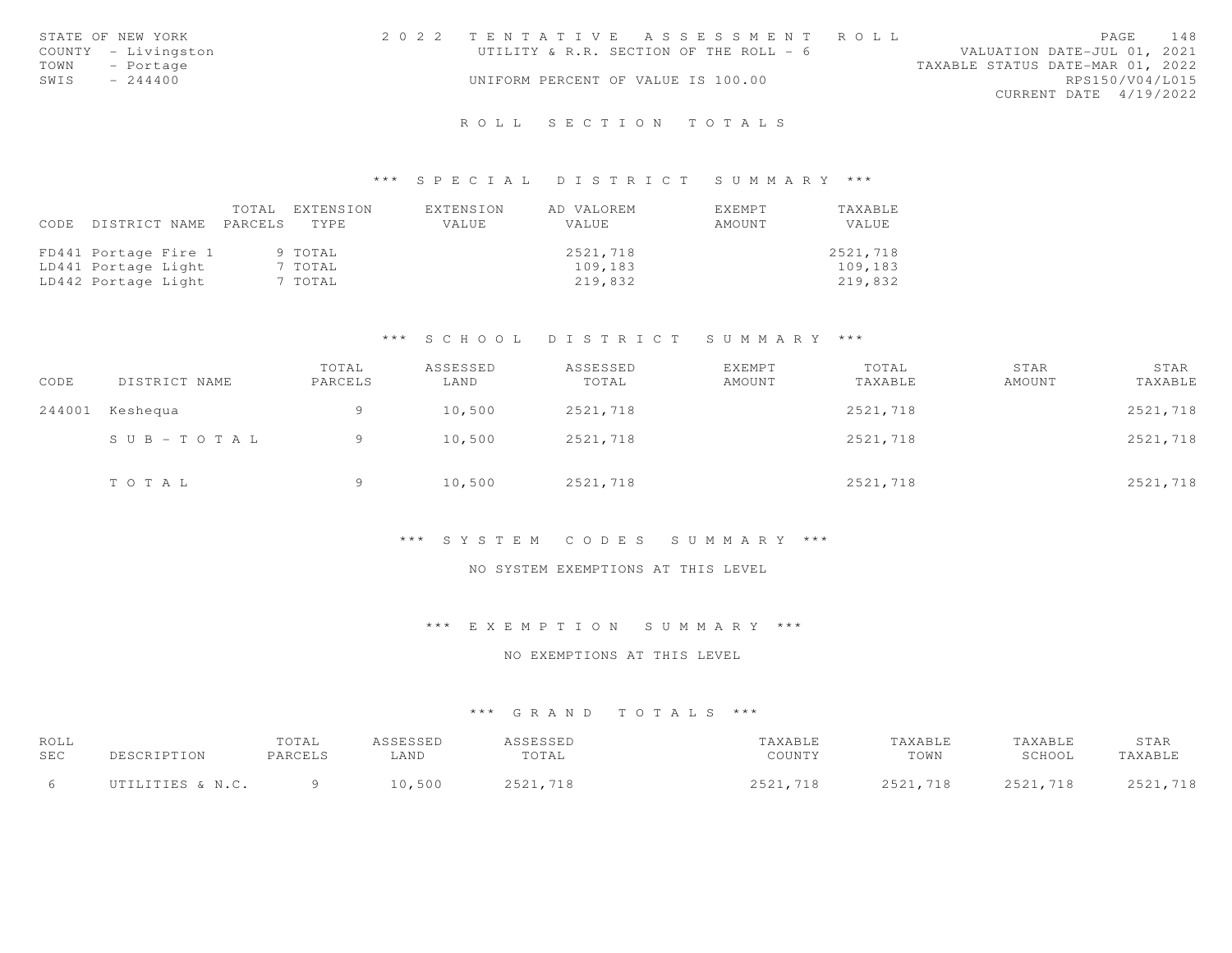| STATE OF NEW YORK<br>- Livingston<br>COUNTY<br>TOWN<br>- Portage<br>SWIS<br>$-244400$ | 2 0 2 2                              | TENTATIVE<br>TAX MAP NUMBER SEOUENCE | A S S E S S M E N T<br>CEILING RAILROAD SECTION OF THE ROLL - 7<br>UNIFORM PERCENT OF VALUE IS 100.00 | R O L L | TAXABLE STATUS DATE-MAR 01, 2022 | PAGE<br>VALUATION DATE-JUL 01, 2021 | 149       |
|---------------------------------------------------------------------------------------|--------------------------------------|--------------------------------------|-------------------------------------------------------------------------------------------------------|---------|----------------------------------|-------------------------------------|-----------|
| TAX MAP PARCEL NUMBER                                                                 | PROPERTY LOCATION & CLASS ASSESSMENT |                                      | EXEMPTION CODE-----------------COUNTY-------TOWN------SCHOOL                                          |         |                                  |                                     |           |
| CURRENT OWNERS NAME                                                                   | SCHOOL DISTRICT                      | LAND                                 | TAX DESCRIPTION                                                                                       |         | TAXABLE VALUE                    |                                     |           |
| CURRENT OWNERS ADDRESS                                                                | PARCEL SIZE/GRID COORD<br>TOTAL      | SPECIAL DISTRICTS                    |                                                                                                       |         |                                  | ACCOUNT NO.                         |           |
|                                                                                       |                                      |                                      |                                                                                                       |         |                                  |                                     |           |
|                                                                                       | Springbrook Rd                       |                                      |                                                                                                       |         |                                  |                                     | 17-229100 |
| $196. - 1 - 36.111$                                                                   | 842 Ceiling rr                       |                                      | RR CEIL<br>47200                                                                                      |         | 1385, 279 1385, 279              |                                     | 1385,279  |
| Norfolk Southern Railway                                                              | Keshequa<br>244001                   | 92,000                               | COUNTY<br>TAXABLE VALUE                                                                               |         | 1714,721                         |                                     |           |
| Tax Department                                                                        | Railroad Ceiling                     | 3100,000                             | TAXABLE VALUE<br>TOWN                                                                                 |         | 1714,721                         |                                     |           |
| 650 West Peachtree St NW                                                              | ACRES 97.60 BANKTRES-22              |                                      | SCHOOL<br>TAXABLE VALUE                                                                               |         | 1714,721                         |                                     |           |
| Atlanta, GA 30308                                                                     | EAST-1302558 NRTH-0930191            |                                      | FD441 Portage Fire 1                                                                                  |         | 1714,721 TO                      |                                     |           |
|                                                                                       | DEED BOOK 996<br>$PG-111$            |                                      | 1385,279 EX                                                                                           |         |                                  |                                     |           |
|                                                                                       | FULL MARKET VALUE                    | 3100,000                             |                                                                                                       |         |                                  |                                     |           |
|                                                                                       |                                      |                                      |                                                                                                       |         |                                  |                                     |           |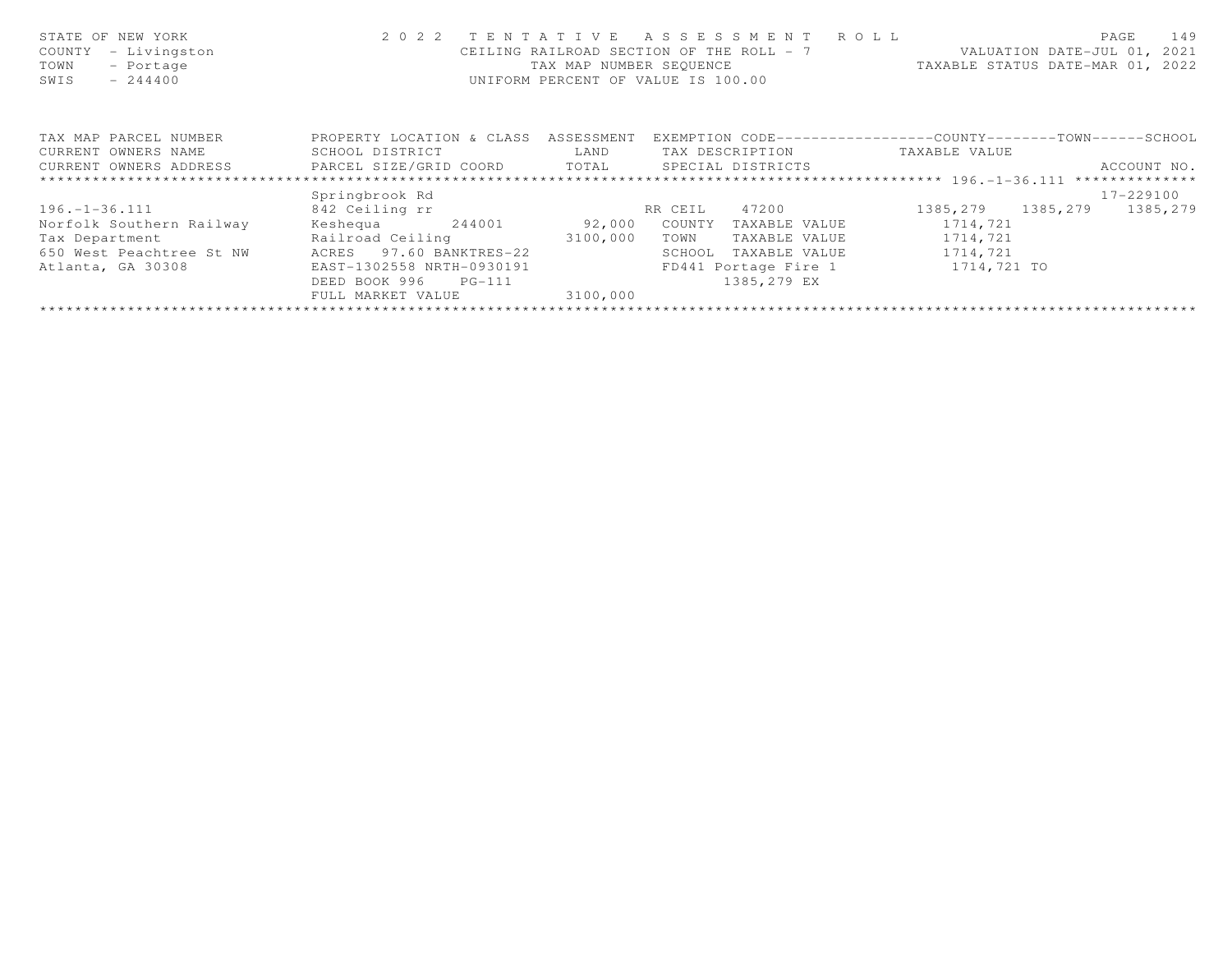|      | STATE OF NEW YORK   | 2022 TENTATIVE ASSESSMENT ROLL           |                       |                                  | PAGE                        | 150 |
|------|---------------------|------------------------------------------|-----------------------|----------------------------------|-----------------------------|-----|
|      | COUNTY - Livingston | CEILING RAILROAD SECTION OF THE ROLL - 7 |                       |                                  | VALUATION DATE-JUL 01, 2021 |     |
|      | TOWN - Portage      |                                          | MAP SECTION - 196     | TAXABLE STATUS DATE-MAR 01, 2022 |                             |     |
| SWIS | $-244400$           |                                          | $SUB - SECTION - 000$ |                                  | RPS150/V04/L015             |     |
|      |                     | UNIFORM PERCENT OF VALUE IS 100.00       |                       |                                  | CURRENT DATE 4/19/2022      |     |

|                            | TOTAL EXTENSION | <b>FXTENSION</b> | AD VALOREM | <b>FXFMPT</b> | TAXABLE  |
|----------------------------|-----------------|------------------|------------|---------------|----------|
| CODE DISTRICT NAME PARCELS | TYPE            | <b>VALUE</b>     | VALUE      | AMOUNT        | VALUE    |
|                            |                 |                  |            |               |          |
| FD441 Portage Fire 1       | 1 TOTAL         |                  | 3100,000   | 1385,279      | 1714.721 |

#### \*\*\* S C H O O L D I S T R I C T S U M M A R Y \*\*\*

| CODE   | DISTRICT NAME | TOTAL<br>PARCELS | ASSESSED<br>LAND | ASSESSED<br>TOTAL | <b>EXEMPT</b><br>AMOUNT | TOTAL<br>TAXABLE | STAR<br>AMOUNT | STAR<br>TAXABLE |
|--------|---------------|------------------|------------------|-------------------|-------------------------|------------------|----------------|-----------------|
| 244001 | Keshequa      |                  | 92,000           | 3100,000          | 1385,279                | 1714,721         |                | 1714,721        |
|        | SUB-TOTAL     |                  | 92,000           | 3100,000          | 1385,279                | 1714,721         |                | 1714,721        |
|        | TOTAL         |                  | 92,000           | 3100,000          | 1385,279                | 1714,721         |                | 1714,721        |

#### \*\*\* S Y S T E M C O D E S S U M M A R Y \*\*\*

### NO SYSTEM EXEMPTIONS AT THIS LEVEL

### \*\*\* E X E M P T I O N S U M M A R Y \*\*\*

| CODE  | DESCRIPTION      | TOTAL<br>PARCELS | COUNTY               | TOWN                 | SCHOOL               |
|-------|------------------|------------------|----------------------|----------------------|----------------------|
| 47200 | RR CEIL<br>TOTAL |                  | 1385,279<br>1385,279 | 1385,279<br>1385,279 | 1385,279<br>1385,279 |

| ROLL       |                   | TOTAL   | ASSESSED | ASSESSED | TAXABLE  | TAXABLE  | TAXABLE  | STAR     |
|------------|-------------------|---------|----------|----------|----------|----------|----------|----------|
| <b>SEC</b> | DESCRIPTION       | PARCELS | LAND     | TOTAL    | COUNTY   | TOWN     | SCHOOL   | TAXABLE  |
|            | CEILING RAILROADS |         | 92,000   | 3100,000 | 1714.721 | 1714,721 | 1714,721 | 1714,721 |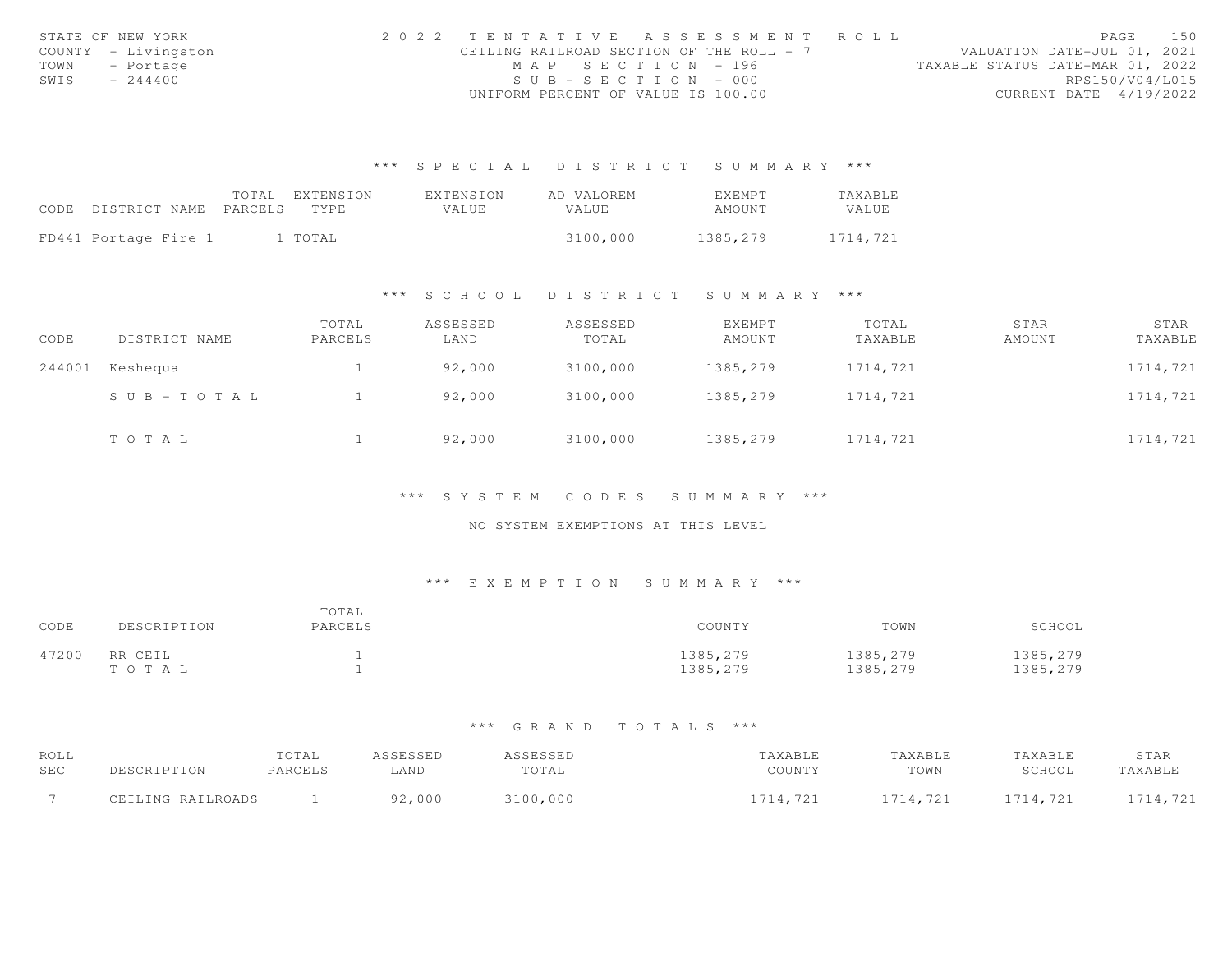|      | STATE OF NEW YORK   | 2022 TENTATIVE ASSESSMENT ROLL           |  |  |                                  |                        | PAGE | 151 |
|------|---------------------|------------------------------------------|--|--|----------------------------------|------------------------|------|-----|
|      | COUNTY - Livingston | CEILING RAILROAD SECTION OF THE ROLL - 7 |  |  | VALUATION DATE-JUL 01, 2021      |                        |      |     |
| TOWN | - Portage           |                                          |  |  | TAXABLE STATUS DATE-MAR 01, 2022 |                        |      |     |
| SWIS | $-244400$           | UNIFORM PERCENT OF VALUE IS 100.00       |  |  |                                  | RPS150/V04/L015        |      |     |
|      |                     |                                          |  |  |                                  | CURRENT DATE 4/19/2022 |      |     |
|      |                     |                                          |  |  |                                  |                        |      |     |

# R O L L S E C T I O N T O T A L S

#### \*\*\* S P E C I A L D I S T R I C T S U M M A R Y \*\*\*

|                                 | TOTAL EXTENSION | EXTENSION | AD VALOREM | EXEMPT   | <b>TAXABLE</b> |
|---------------------------------|-----------------|-----------|------------|----------|----------------|
| CODE DISTRICT NAME PARCELS TYPE |                 | VALUE     | VALUE      | AMOUNT   | <b>VALUE</b>   |
| FD441 Portage Fire 1            | 1 TOTAL         |           | 3100,000   | 1385,279 | 1714,721       |

#### \*\*\* S C H O O L D I S T R I C T S U M M A R Y \*\*\*

| CODE   | DISTRICT NAME | TOTAL<br>PARCELS | ASSESSED<br>LAND | ASSESSED<br>TOTAL | EXEMPT<br>AMOUNT | TOTAL<br>TAXABLE | STAR<br>AMOUNT | STAR<br>TAXABLE |
|--------|---------------|------------------|------------------|-------------------|------------------|------------------|----------------|-----------------|
| 244001 | Keshequa      |                  | 92,000           | 3100,000          | 1385,279         | 1714,721         |                | 1714,721        |
|        | SUB-TOTAL     |                  | 92,000           | 3100,000          | 1385,279         | 1714,721         |                | 1714,721        |
|        | TOTAL         |                  | 92,000           | 3100,000          | 1385,279         | 1714,721         |                | 1714,721        |

#### \*\*\* S Y S T E M C O D E S S U M M A R Y \*\*\*

## NO SYSTEM EXEMPTIONS AT THIS LEVEL

## \*\*\* E X E M P T I O N S U M M A R Y \*\*\*

| CODE  | DESCRIPTION      | TOTAL<br>PARCELS | COUNTY               | TOWN                 | SCHOOL               |
|-------|------------------|------------------|----------------------|----------------------|----------------------|
| 47200 | RR CEIL<br>TOTAL |                  | 1385,279<br>1385,279 | 1385,279<br>1385,279 | 1385,279<br>1385,279 |

| ROLL |                   | TOTAL   |        |               |                             |                                    | <b><i>TAXABLE</i></b> | STAR                      |
|------|-------------------|---------|--------|---------------|-----------------------------|------------------------------------|-----------------------|---------------------------|
| SEC  |                   | PARCELS | LAND   | TOTAL         | $C$ $C$ $T$ $T$ $T$ $T$ $V$ | TOWN                               | SCHOOL                | TAXABLE                   |
|      | CEILING RAILROADS |         | 92,000 | ,000<br>1 N N |                             | 714.721<br><b><i>LILIII LL</i></b> | 714.721               | 7117701<br>. <i>. .</i> . |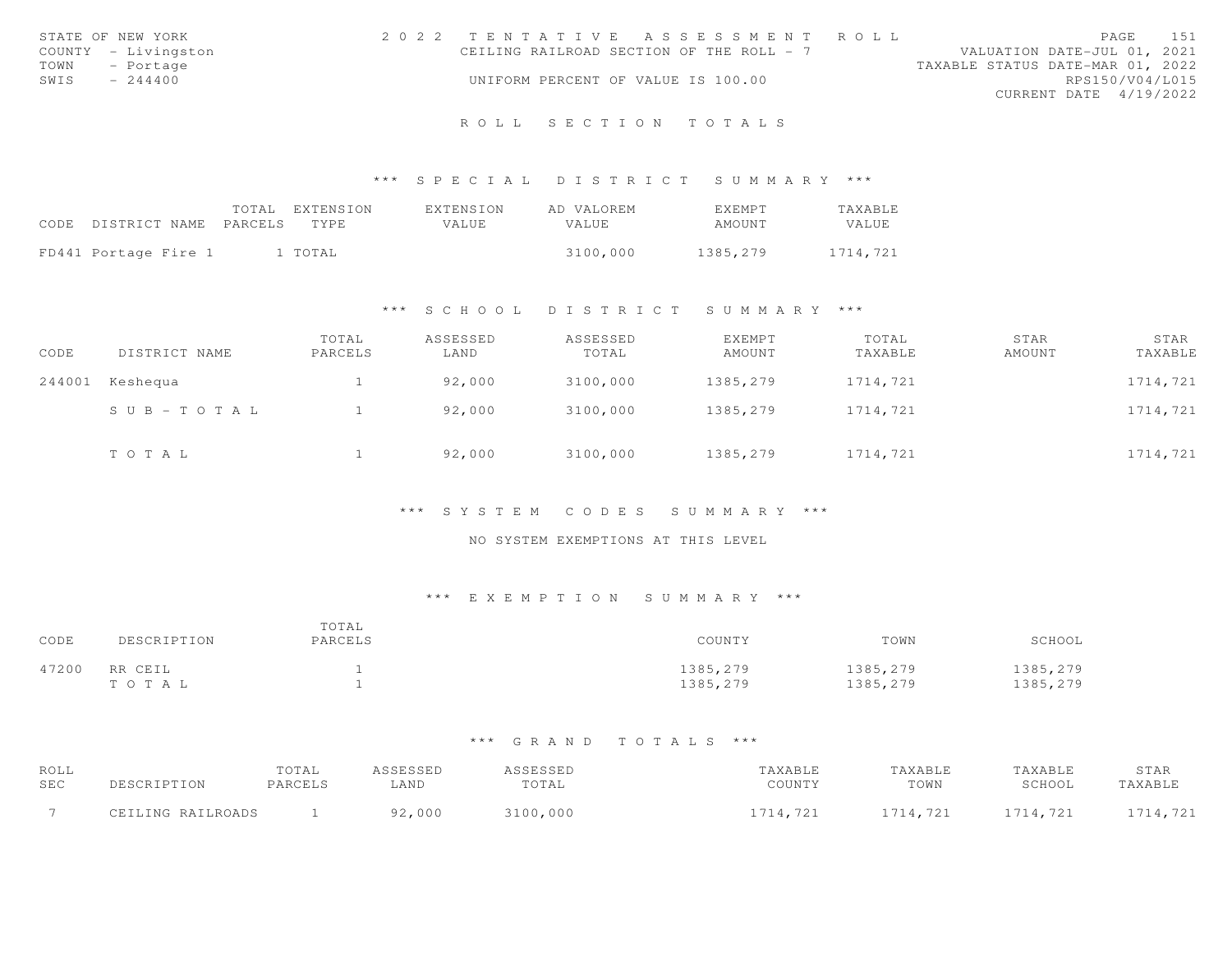| STATE OF NEW YORK<br>- Livingston<br>COUNTY<br>TOWN<br>- Portage<br>SWIS<br>$-244400$ | 2 0 2 2                   | TENTATIVE   | ASSESSMENT ROLL<br>WHOLLY EXEMPT SECTION OF THE ROLL - 8<br>TAX MAP NUMBER SEQUENCE TAXABLE STATUS DATE-MAR 01, 2022<br>UNIFORM PERCENT OF VALUE IS 100.00 |                                                              | PAGE<br>152<br>VALUATION DATE-JUL 01, 2021 |
|---------------------------------------------------------------------------------------|---------------------------|-------------|------------------------------------------------------------------------------------------------------------------------------------------------------------|--------------------------------------------------------------|--------------------------------------------|
| TAX MAP PARCEL NUMBER                                                                 | PROPERTY LOCATION & CLASS | ASSESSMENT  |                                                                                                                                                            | EXEMPTION CODE-----------------COUNTY-------TOWN------SCHOOL |                                            |
| CURRENT OWNERS NAME                                                                   | SCHOOL DISTRICT           | <b>LAND</b> | TAX DESCRIPTION                                                                                                                                            | TAXABLE VALUE                                                |                                            |
| CURRENT OWNERS ADDRESS <b>EXELL SIZE/GRID COORD</b> TOTAL SPECIAL DISTRICTS           |                           |             |                                                                                                                                                            |                                                              | ACCOUNT NO.                                |
|                                                                                       |                           |             |                                                                                                                                                            |                                                              |                                            |
|                                                                                       | River Rd                  |             |                                                                                                                                                            |                                                              | 17-002490                                  |
| $169. - 1 - 8$                                                                        | 930 State forest          |             | NY STATE<br>12100                                                                                                                                          | 126,100                                                      | 126,100<br>126,100                         |
| The People of the State of                                                            | Keshequa 244001 126,100   |             | COUNTY<br>TAXABLE VALUE                                                                                                                                    |                                                              |                                            |
| New York                                                                              | ACRES 85.00               | 126,100     | TOWN<br>TAXABLE VALUE                                                                                                                                      |                                                              |                                            |
| Agency Building 1                                                                     | EAST-1310648 NRTH-0949353 |             | SCHOOL<br>TAXABLE VALUE                                                                                                                                    |                                                              |                                            |
| Albany, NY 12238                                                                      | DEED BOOK 1114 PG-193     |             | FD441 Portage Fire 1                                                                                                                                       | $0$ TO                                                       |                                            |
|                                                                                       | FULL MARKET VALUE         | 126,100     | 126,100 EX                                                                                                                                                 |                                                              |                                            |
|                                                                                       |                           |             |                                                                                                                                                            |                                                              |                                            |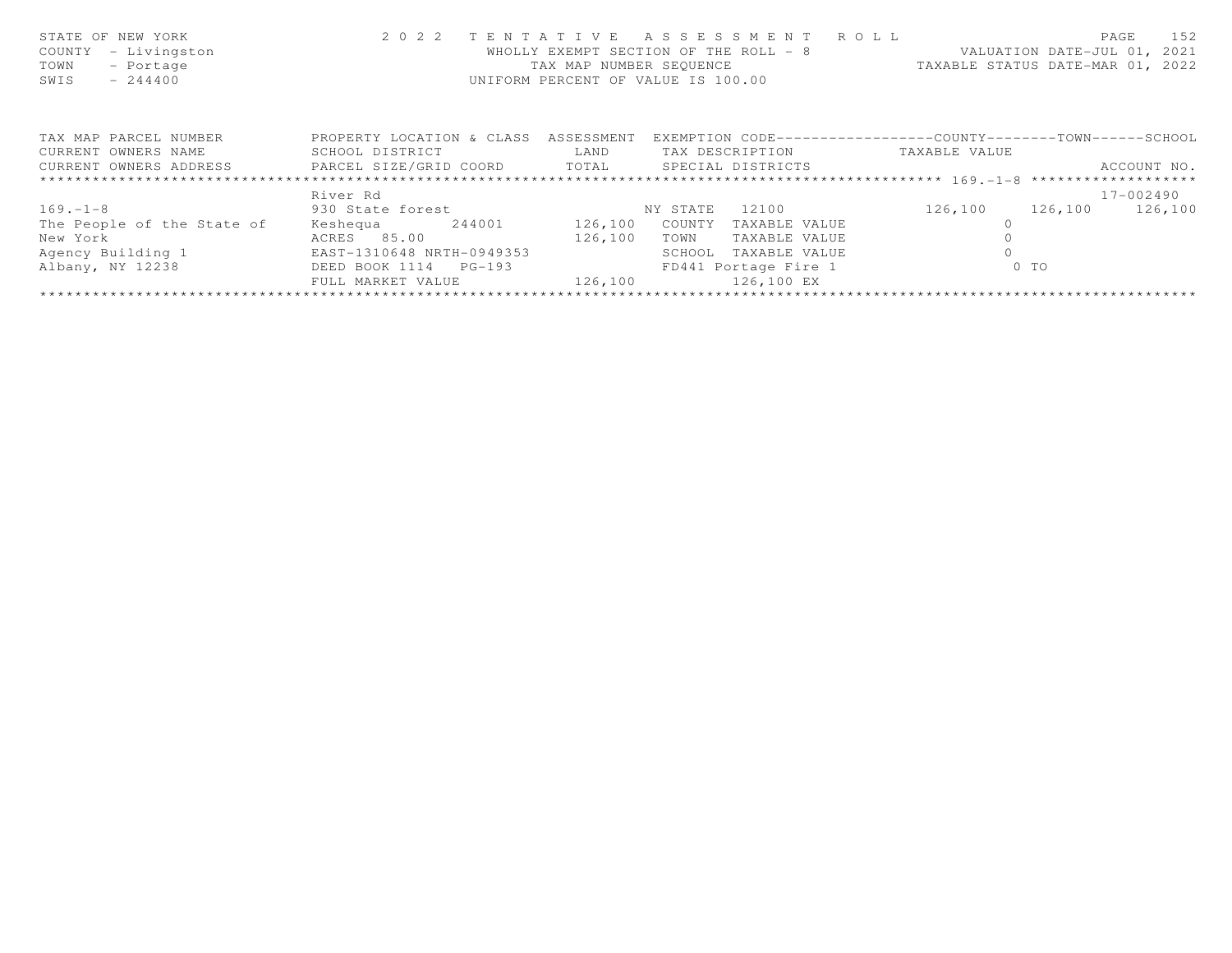|      | STATE OF NEW YORK   | 2022 TENTATIVE ASSESSMENT ROLL        |  |                                  | PAGE            | 153 |
|------|---------------------|---------------------------------------|--|----------------------------------|-----------------|-----|
|      | COUNTY - Livingston | WHOLLY EXEMPT SECTION OF THE ROLL - 8 |  | VALUATION DATE-JUL 01, 2021      |                 |     |
| TOWN | - Portage           | MAP SECTION - 169                     |  | TAXABLE STATUS DATE-MAR 01, 2022 |                 |     |
| SWIS | $-244400$           | $SUB - SECTION - 000$                 |  |                                  | RPS150/V04/L015 |     |
|      |                     | UNIFORM PERCENT OF VALUE IS 100.00    |  | CURRENT DATE 4/19/2022           |                 |     |

|                                 | TOTAL EXTENSION | EXTENSION | AD VALOREM | <b>EXEMPT</b> | TAXABLE |
|---------------------------------|-----------------|-----------|------------|---------------|---------|
| CODE DISTRICT NAME PARCELS TYPE |                 | VALUE     | VALUE.     | AMOUNT        | VALUE   |
|                                 |                 |           |            |               |         |
| FD441 Portage Fire 1            | 1 TOTAL         |           | 126,100    | 126,100       |         |

\*\*\* S C H O O L D I S T R I C T S U M M A R Y \*\*\*

| CODE | DISTRICT NAME   | TOTAL<br>PARCELS | ASSESSED<br>LAND | ASSESSED<br>TOTAL | EXEMPT<br>AMOUNT | TOTAL<br>TAXABLE | STAR<br>AMOUNT | STAR<br>TAXABLE |
|------|-----------------|------------------|------------------|-------------------|------------------|------------------|----------------|-----------------|
|      | 244001 Keshequa |                  | 126,100          | 126,100           | 126,100          |                  |                |                 |
|      | SUB-TOTAL       |                  | 126,100          | 126,100           | 126,100          |                  |                |                 |
|      | TOTAL           |                  | 126,100          | 126,100           | 126,100          |                  |                |                 |

\*\*\* S Y S T E M C O D E S S U M M A R Y \*\*\*

NO SYSTEM EXEMPTIONS AT THIS LEVEL

### \*\*\* E X E M P T I O N S U M M A R Y \*\*\*

| CODE  | DESCRIPTION       | TOTAL<br>PARCELS | COUNTY             | TOWN               | SCHOOL             |
|-------|-------------------|------------------|--------------------|--------------------|--------------------|
| 12100 | NY STATE<br>тотаь |                  | 126,100<br>126,100 | 126,100<br>126,100 | 126,100<br>126,100 |

| ROLL |               | TOTAL   | ASSESSED | ASSESSED | TAXABLE | TAXABLE | TAXABLE | STAR    |
|------|---------------|---------|----------|----------|---------|---------|---------|---------|
| SEC  | DESCRIPTION   | PARCELS | LAND     | TOTAL    | COUNTY  | TOWN    | SCHOOL  | TAXABLE |
|      | WHOLLY EXEMPT |         | 126,100  | 126.100  |         |         |         |         |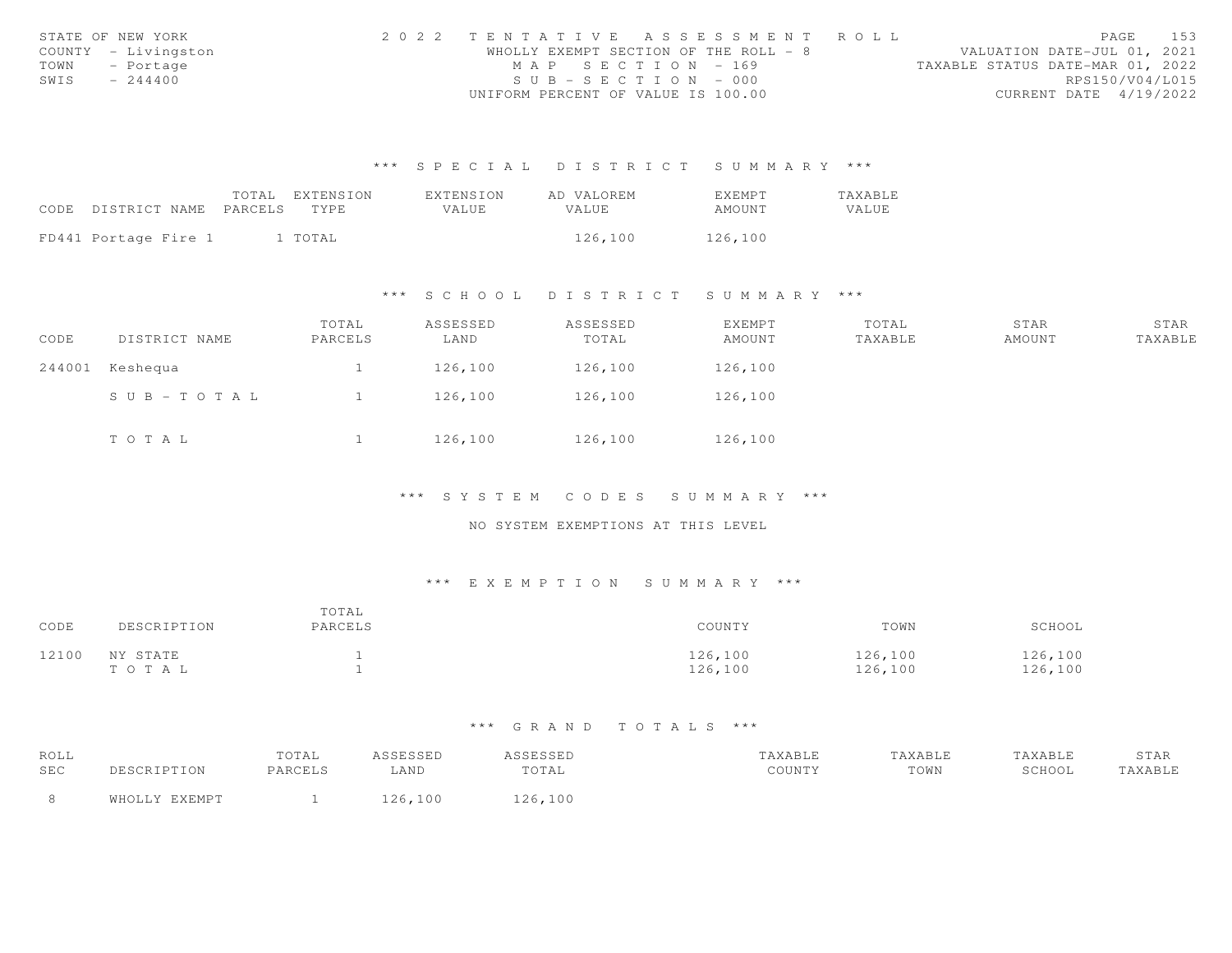| STATE OF NEW YORK<br>- Livingston<br>COUNTY<br>TOWN<br>- Portage<br>$-244400$<br>SWIS | 2 0 2 2                                        | TENTATIVE<br>TAX MAP NUMBER SEOUENCE<br>UNIFORM PERCENT OF VALUE IS 100.00 | ASSESSMENT ROLL<br>WHOLLY EXEMPT SECTION OF THE ROLL - 8 |               | 154<br>PAGE<br>VALUATION DATE-JUL 01, 2021<br>TAXABLE STATUS DATE-MAR 01, 2022 |
|---------------------------------------------------------------------------------------|------------------------------------------------|----------------------------------------------------------------------------|----------------------------------------------------------|---------------|--------------------------------------------------------------------------------|
| TAX MAP PARCEL NUMBER                                                                 | PROPERTY LOCATION & CLASS ASSESSMENT           |                                                                            |                                                          |               | EXEMPTION CODE-----------------COUNTY-------TOWN------SCHOOL                   |
| CURRENT OWNERS NAME                                                                   | SCHOOL DISTRICT                                | LAND                                                                       | TAX DESCRIPTION                                          | TAXABLE VALUE |                                                                                |
| CURRENT OWNERS ADDRESS                                                                | PARCEL SIZE/GRID COORD TOTAL SPECIAL DISTRICTS |                                                                            |                                                          |               | ACCOUNT NO.                                                                    |
|                                                                                       |                                                |                                                                            |                                                          |               |                                                                                |
|                                                                                       | Route 436                                      |                                                                            |                                                          |               | 17-630000                                                                      |
| $182. - 1 - 1.1$                                                                      | 930 State forest                               |                                                                            | 12100<br>NY STATE                                        | 3549,100      | 3549,100<br>3549,100                                                           |
| Letchworth St Park                                                                    | Keshequa 244001                                | 3549,100                                                                   | COUNTY<br>TAXABLE VALUE                                  |               |                                                                                |
| Administration Bldg                                                                   | ACRES 2536.50                                  | 3549,100                                                                   | TOWN<br>TAXABLE VALUE                                    |               |                                                                                |
| Castile, NY 14427                                                                     | EAST-1302591 NRTH-0941473                      |                                                                            | SCHOOL<br>TAXABLE VALUE                                  |               |                                                                                |
|                                                                                       | FULL MARKET VALUE                              | 3549,100                                                                   | FD441 Portage Fire 1                                     |               | $0$ TO                                                                         |
|                                                                                       |                                                |                                                                            | 3549,100 EX                                              |               |                                                                                |
|                                                                                       |                                                |                                                                            |                                                          |               |                                                                                |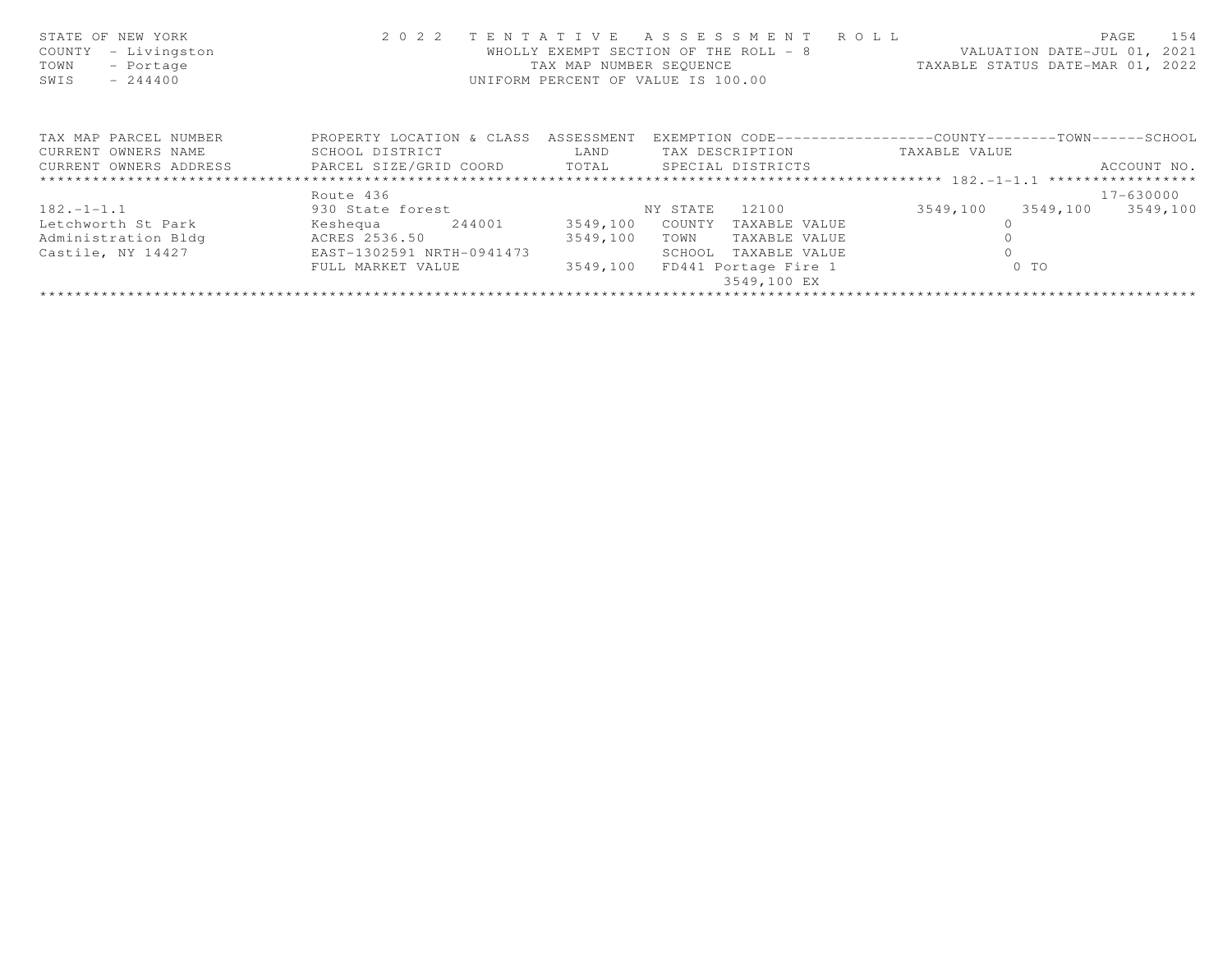|      | STATE OF NEW YORK   | 2022 TENTATIVE ASSESSMENT ROLL     |                                       |                                  |                        | PAGE | 155 |
|------|---------------------|------------------------------------|---------------------------------------|----------------------------------|------------------------|------|-----|
|      | COUNTY - Livingston |                                    | WHOLLY EXEMPT SECTION OF THE ROLL - 8 | VALUATION DATE-JUL 01, 2021      |                        |      |     |
|      | TOWN - Portage      | MAP SECTION - 182                  |                                       | TAXABLE STATUS DATE-MAR 01, 2022 |                        |      |     |
| SWIS | $-244400$           | $SUB - SECTION - 000$              |                                       |                                  | RPS150/V04/L015        |      |     |
|      |                     | UNIFORM PERCENT OF VALUE IS 100.00 |                                       |                                  | CURRENT DATE 4/19/2022 |      |     |

|                                 | TOTAL EXTENSION | EXTENSION | AD VALOREM | <b>EXEMPT</b> | TAXABLE |
|---------------------------------|-----------------|-----------|------------|---------------|---------|
| CODE DISTRICT NAME PARCELS TYPE |                 | VALUE     | VALUE      | AMOUNT        | VALUE.  |
|                                 |                 |           |            |               |         |
| FD441 Portage Fire 1            | 1 TOTAL         |           | 3549.100   | 3549,100      |         |

\*\*\* S C H O O L D I S T R I C T S U M M A R Y \*\*\*

| CODE | DISTRICT NAME   | TOTAL<br>PARCELS | ASSESSED<br>LAND | ASSESSED<br>TOTAL | EXEMPT<br>AMOUNT | TOTAL<br>TAXABLE | STAR<br>AMOUNT | STAR<br>TAXABLE |
|------|-----------------|------------------|------------------|-------------------|------------------|------------------|----------------|-----------------|
|      | 244001 Keshequa |                  | 3549,100         | 3549,100          | 3549,100         |                  |                |                 |
|      | SUB-TOTAL       |                  | 3549,100         | 3549,100          | 3549,100         |                  |                |                 |
|      | TOTAL           |                  | 3549,100         | 3549,100          | 3549,100         |                  |                |                 |

\*\*\* S Y S T E M C O D E S S U M M A R Y \*\*\*

NO SYSTEM EXEMPTIONS AT THIS LEVEL

### \*\*\* E X E M P T I O N S U M M A R Y \*\*\*

| CODE  | DESCRIPTION        | TOTAL<br>PARCELS | COUNTY               | TOWN                 | SCHOOL               |
|-------|--------------------|------------------|----------------------|----------------------|----------------------|
| 12100 | NY STATE<br>тота L |                  | 3549,100<br>3549,100 | 3549,100<br>3549,100 | 3549,100<br>3549,100 |

| ROLL |               | TOTAL   | ASSESSED    | ASSESSED | TAXABLE | TAXABLE | TAXABLE | STAR    |
|------|---------------|---------|-------------|----------|---------|---------|---------|---------|
| SEC  | DESCRIPTION   | PARCELS | -AND        | TOTAL    | COUNTY  | TOWN    | SCHOOL  | TAXABLE |
|      | WHOLLY EXEMPT |         | 3549<br>100 | 3549,100 |         |         |         |         |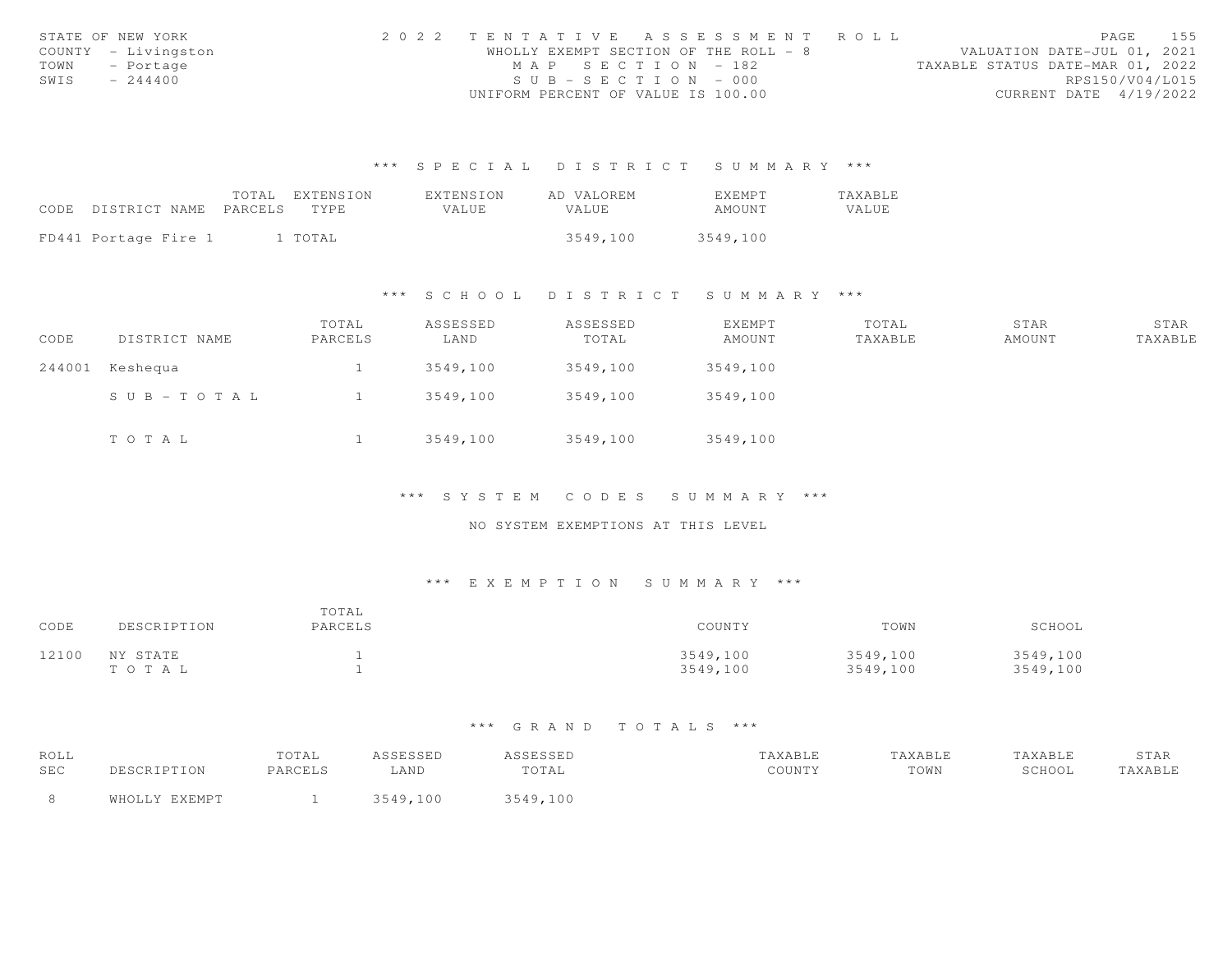| STATE OF NEW YORK<br>COUNTY - Livingston<br>TOWN<br>- Portage<br>SWIS<br>$-244400$                                                                                                                                                   |                                                   |             | 2022 TENTATIVE ASSESSMENT ROLL<br>WHOLLY EXEMPT SECTION OF THE ROLL - 8 VALUATION DATE-JUL 01, 2021<br>TAX MAP NUMBER SEQUENCE TAXABLE STATUS DATE-MAR 01, 2022<br>UNIFORM PERCENT OF VALUE IS 100.00 |                    |                | PAGE<br>156     |
|--------------------------------------------------------------------------------------------------------------------------------------------------------------------------------------------------------------------------------------|---------------------------------------------------|-------------|-------------------------------------------------------------------------------------------------------------------------------------------------------------------------------------------------------|--------------------|----------------|-----------------|
| TAX MAP PARCEL NUMBER FROPERTY LOCATION & CLASS ASSESSMENT EXEMPTION CODE---------------COUNTY-------TOWN------SCHOOL                                                                                                                |                                                   |             |                                                                                                                                                                                                       |                    |                |                 |
| CURRENT OWNERS NAME                                                                                                                                                                                                                  | SCHOOL DISTRICT                                   | LAND        | TAX DESCRIPTION                                                                                                                                                                                       | TAXABLE VALUE      |                |                 |
| CURRENT OWNERS ADDRESS                                                                                                                                                                                                               | PARCEL SIZE/GRID COORD                            | TOTAL       | SPECIAL DISTRICTS                                                                                                                                                                                     |                    |                | ACCOUNT NO.     |
|                                                                                                                                                                                                                                      |                                                   |             |                                                                                                                                                                                                       |                    |                |                 |
|                                                                                                                                                                                                                                      | 1519 Route 436<br>620 Religious N/P RELIG 25110   |             |                                                                                                                                                                                                       |                    |                | 17-630900       |
| $183. - 1 - 20$                                                                                                                                                                                                                      |                                                   |             | 11,100 COUNTY TAXABLE VALUE                                                                                                                                                                           | 150,000<br>$\circ$ |                | 150,000 150,000 |
| Wesleyan Methodist<br>Route 436                                                                                                                                                                                                      | Keshequa<br>244001<br>ACRES 1.30                  |             | 150,000 TOWN TAXABLE VALUE                                                                                                                                                                            | $\Omega$           |                |                 |
| Nunda, NY 14517 EAST-1314645 NRTH-0940229                                                                                                                                                                                            |                                                   |             |                                                                                                                                                                                                       | $\Omega$           |                |                 |
|                                                                                                                                                                                                                                      |                                                   |             |                                                                                                                                                                                                       |                    | $0$ TO         |                 |
|                                                                                                                                                                                                                                      |                                                   |             |                                                                                                                                                                                                       |                    |                |                 |
|                                                                                                                                                                                                                                      |                                                   |             |                                                                                                                                                                                                       |                    |                |                 |
| PARSONAGE 21600<br>Western New York District Keshequa 244001 5,100 COUNTY TAXABLE VALUE<br>of the Wesleyan Church Inc FRNT 50.82 DPTH 201.12 55,100 TOWN TAXABLE VALUE<br>1519 Route 436 EAST-1314817 NRTH-0940201 SCHOOL TAXABLE VA |                                                   |             |                                                                                                                                                                                                       |                    |                | 17-002130       |
|                                                                                                                                                                                                                                      |                                                   |             |                                                                                                                                                                                                       | 55,100             | 55,100         | 55,100          |
|                                                                                                                                                                                                                                      |                                                   |             |                                                                                                                                                                                                       | $\Omega$           |                |                 |
|                                                                                                                                                                                                                                      |                                                   |             |                                                                                                                                                                                                       | $\circ$            |                |                 |
|                                                                                                                                                                                                                                      |                                                   |             |                                                                                                                                                                                                       |                    |                |                 |
|                                                                                                                                                                                                                                      |                                                   |             |                                                                                                                                                                                                       |                    |                |                 |
|                                                                                                                                                                                                                                      |                                                   |             |                                                                                                                                                                                                       |                    |                |                 |
|                                                                                                                                                                                                                                      | 1451 Stone Rd                                     |             |                                                                                                                                                                                                       |                    |                | 17-630300       |
| $183. - 1 - 43.1$                                                                                                                                                                                                                    | 695 Cemetery                                      |             | CEMETERIES 27350                                                                                                                                                                                      | 10,600             |                | 10,600 10,600   |
| Oakland Cemetry                                                                                                                                                                                                                      | 244001                                            |             |                                                                                                                                                                                                       | $\Omega$           |                |                 |
| Parker Rd                                                                                                                                                                                                                            |                                                   | 10,600 TOWN | TAXABLE VALUE                                                                                                                                                                                         | $\circ$            |                |                 |
| Nunda, NY 14517                                                                                                                                                                                                                      | Example 1988<br>EAST-1313816 NRTH-0937953         |             | SCHOOL TAXABLE VALUE                                                                                                                                                                                  | $\Omega$           |                |                 |
|                                                                                                                                                                                                                                      | DEED BOOK 963<br>$PG-1$                           |             | FD441 Portage Fire 1                                                                                                                                                                                  |                    | 0 <sub>T</sub> |                 |
|                                                                                                                                                                                                                                      | FULL MARKET VALUE                                 | 10,600      | 10,600 EX                                                                                                                                                                                             |                    |                |                 |
|                                                                                                                                                                                                                                      |                                                   |             |                                                                                                                                                                                                       |                    |                |                 |
|                                                                                                                                                                                                                                      | Oakland Rd<br>vaniana na<br>961 State park        |             |                                                                                                                                                                                                       |                    |                | $17 - 228700$   |
| $183. - 1 - 49$                                                                                                                                                                                                                      |                                                   |             | NY STATE 12100                                                                                                                                                                                        | 20,000             | 20,000         | 20,000          |
| The People of The State of NY Keshequa                                                                                                                                                                                               |                                                   | 20,000      | $244001$ 20,000 COUNTY TAXABLE VALUE                                                                                                                                                                  | $\circ$<br>$\circ$ |                |                 |
| 50 Wolf Ave<br>Albany, NY 12233                                                                                                                                                                                                      | V.1-Former R.r. Loc 1152<br>Ld 441.014 Ld 442.031 |             | TOWN<br>TAXABLE VALUE<br>SCHOOL TAXABLE VALUE                                                                                                                                                         | $\Omega$           |                |                 |
|                                                                                                                                                                                                                                      | ACRES 11.40                                       |             | FD441 Portage Fire 1                                                                                                                                                                                  |                    | $0$ TO         |                 |
|                                                                                                                                                                                                                                      | EAST-1315226 NRTH-0940881                         |             | 20,000 EX                                                                                                                                                                                             |                    |                |                 |
|                                                                                                                                                                                                                                      | DEED BOOK 1002 PG-311                             |             | LD441 Portage Light 1                                                                                                                                                                                 |                    | $0$ TO         |                 |
|                                                                                                                                                                                                                                      | FULL MARKET VALUE                                 | 20,000      | 280 EX                                                                                                                                                                                                |                    |                |                 |
|                                                                                                                                                                                                                                      |                                                   |             | LD442 Portage Light 2                                                                                                                                                                                 |                    | $0$ TO         |                 |
|                                                                                                                                                                                                                                      |                                                   |             | 620 EX                                                                                                                                                                                                |                    |                |                 |
|                                                                                                                                                                                                                                      |                                                   |             |                                                                                                                                                                                                       |                    |                |                 |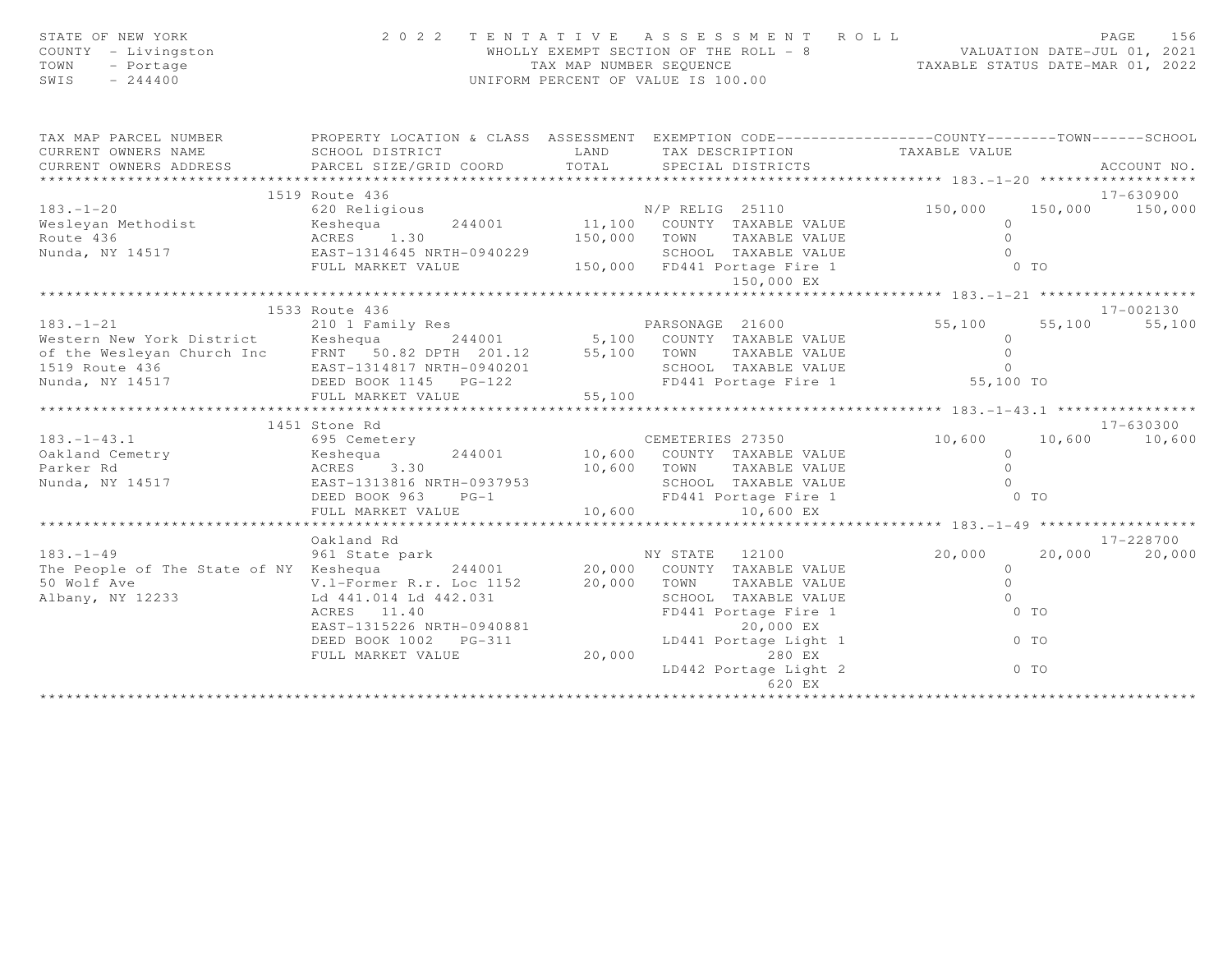|      | STATE OF NEW YORK   | 2022 TENTATIVE ASSESSMENT ROLL        |  |  |                                  |                        | PAGE 157 |
|------|---------------------|---------------------------------------|--|--|----------------------------------|------------------------|----------|
|      | COUNTY - Livingston | WHOLLY EXEMPT SECTION OF THE ROLL - 8 |  |  | VALUATION DATE-JUL 01, 2021      |                        |          |
|      | TOWN - Portage      | MAP SECTION - 183                     |  |  | TAXABLE STATUS DATE-MAR 01, 2022 |                        |          |
| SWIS | $-244400$           | $SUB - SECTION - 000$                 |  |  |                                  | RPS150/V04/L015        |          |
|      |                     | UNIFORM PERCENT OF VALUE IS 100.00    |  |  |                                  | CURRENT DATE 4/19/2022 |          |

|      |                      | TOTAL   | EXTENSION | EXTENSION | AD VALOREM | <b>EXEMPT</b> | TAXABLE |
|------|----------------------|---------|-----------|-----------|------------|---------------|---------|
| CODE | DISTRICT NAME        | PARCELS | TYPE      | VALUE     | VALUE      | AMOUNT        | VALUE   |
|      |                      |         |           |           |            |               |         |
|      | FD441 Portage Fire 1 |         | 4 TOTAL   |           | 235,700    | 180,600       | 55,100  |
|      | LD441 Portage Light  |         | 1 TOTAL   |           | 280        | 280           |         |
|      | LD442 Portage Light  |         | 1 TOTAL   |           | 620        | 620           |         |

## \*\*\* S C H O O L D I S T R I C T S U M M A R Y \*\*\*

| CODE   | DISTRICT NAME | TOTAL<br>PARCELS | ASSESSED<br>LAND | ASSESSED<br>TOTAL | EXEMPT<br>AMOUNT | TOTAL<br>TAXABLE | STAR<br>AMOUNT | STAR<br>TAXABLE |
|--------|---------------|------------------|------------------|-------------------|------------------|------------------|----------------|-----------------|
| 244001 | Keshequa      | 4                | 46,800           | 235,700           | 235,700          |                  |                |                 |
|        | SUB-TOTAL     | 4                | 46,800           | 235,700           | 235,700          |                  |                |                 |
|        | TOTAL         | 4                | 46,800           | 235,700           | 235,700          |                  |                |                 |

#### \*\*\* S Y S T E M C O D E S S U M M A R Y \*\*\*

## NO SYSTEM EXEMPTIONS AT THIS LEVEL

| CODE  | DESCRIPTION | TOTAL<br>PARCELS | COUNTY  | TOWN    | SCHOOL  |
|-------|-------------|------------------|---------|---------|---------|
| 12100 | NY STATE    |                  | 20,000  | 20,000  | 20,000  |
| 21600 | PARSONAGE   |                  | 55,100  | 55,100  | 55,100  |
| 25110 | N/P RELIG   |                  | 150,000 | 150,000 | 150,000 |
| 27350 | CEMETERIES  |                  | 10,600  | 10,600  | 10,600  |
|       | TOTAL       |                  | 235,700 | 235,700 | 235,700 |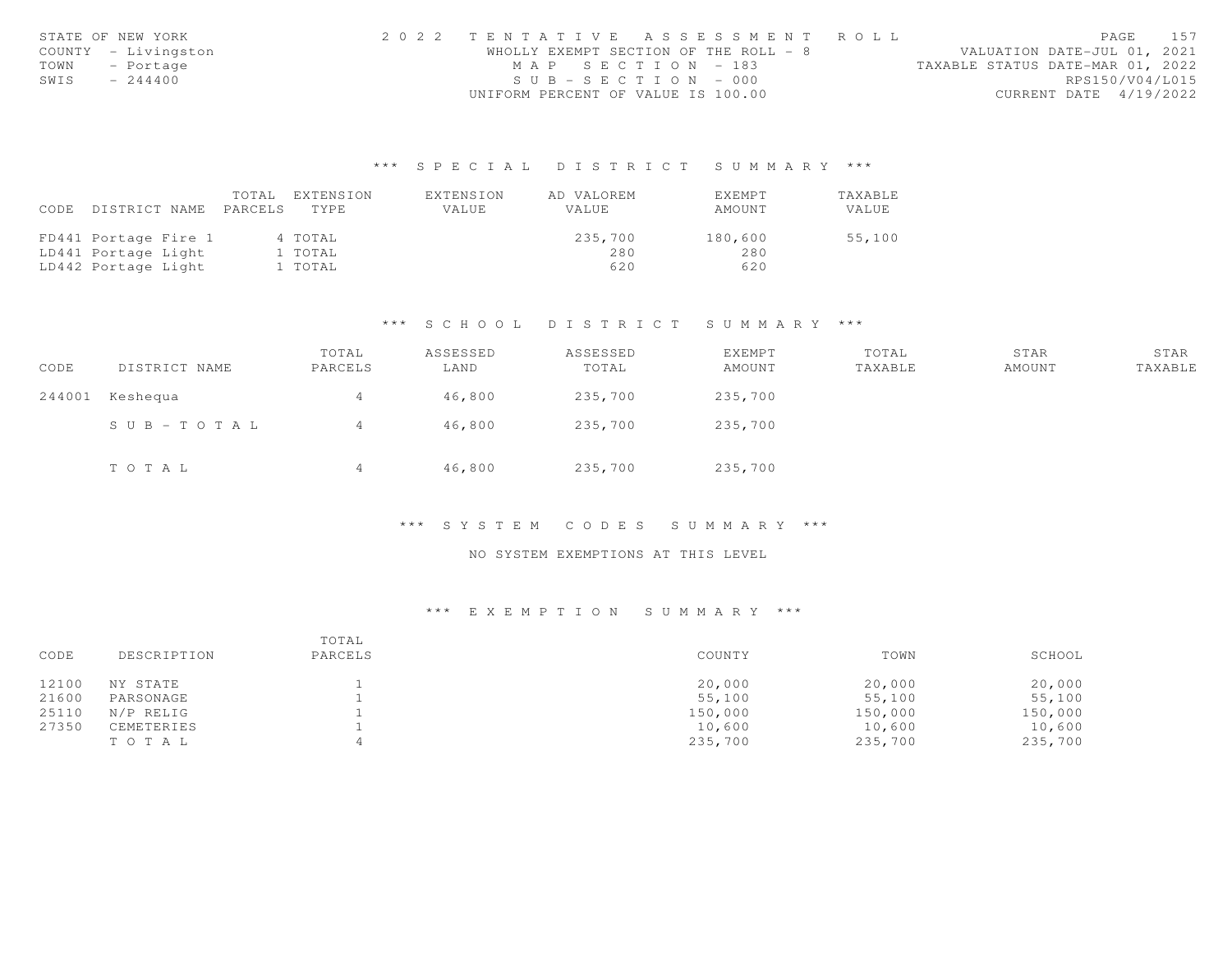|      | STATE OF NEW YORK   | 2022 TENTATIVE ASSESSMENT ROLL        |  |  |                                  | PAGE            | 158 |
|------|---------------------|---------------------------------------|--|--|----------------------------------|-----------------|-----|
|      | COUNTY - Livingston | WHOLLY EXEMPT SECTION OF THE ROLL - 8 |  |  | VALUATION DATE-JUL 01, 2021      |                 |     |
|      | TOWN - Portage      | MAP SECTION - 183                     |  |  | TAXABLE STATUS DATE-MAR 01, 2022 |                 |     |
| SWIS | $-244400$           | $SUB - SECTION - 000$                 |  |  |                                  | RPS150/V04/L015 |     |
|      |                     | UNIFORM PERCENT OF VALUE IS 100.00    |  |  | CURRENT DATE 4/19/2022           |                 |     |

| ROLL |           | TOTAL   | .      | <b>CCTCCTD</b><br>1 | TAXABLE | TAXABLE |        | STAR   |
|------|-----------|---------|--------|---------------------|---------|---------|--------|--------|
| SEC  | $\tau$ on | PARCELS | LAND   | TOTAL               | COUNTY  | TOWN    | SCHOOL | AXABLE |
|      |           |         | 16,800 | 235,700             |         |         |        |        |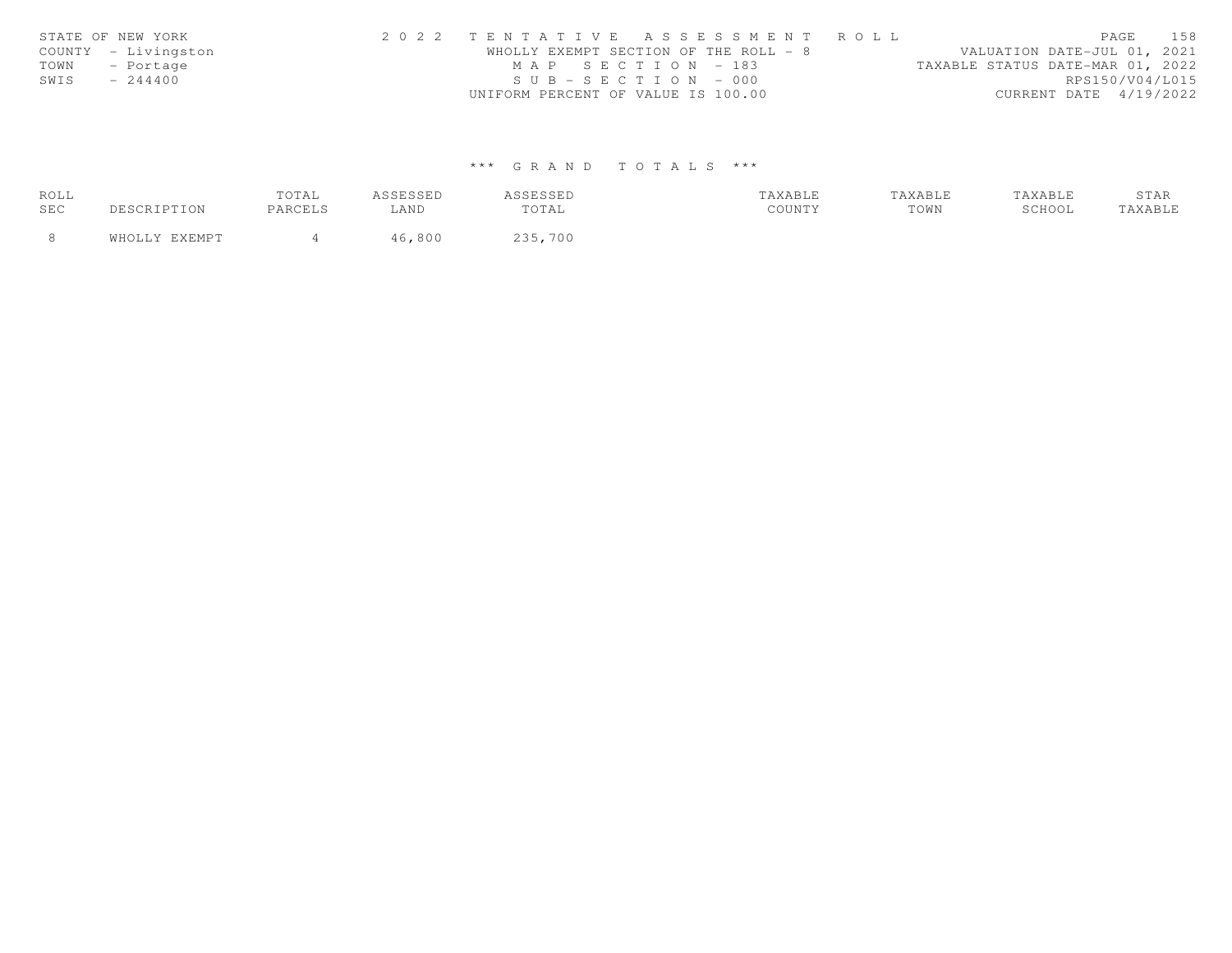| STATE OF NEW YORK<br>COUNTY - Livingston<br>- Portage<br>TOWN<br>$-244400$<br>SWIS |                           | TAX MAP NUMBER SEOUENCE | 2022 TENTATIVE ASSESSMENT ROLL<br>WHOLLY EXEMPT SECTION OF THE ROLL - 8<br>UNIFORM PERCENT OF VALUE IS 100.00 | VALUATION DATE-JUL 01, 2021<br>TAXABLE STATUS DATE-MAR 01, 2022 | 159<br>PAGE     |
|------------------------------------------------------------------------------------|---------------------------|-------------------------|---------------------------------------------------------------------------------------------------------------|-----------------------------------------------------------------|-----------------|
| TAX MAP PARCEL NUMBER                                                              |                           |                         | PROPERTY LOCATION & CLASS ASSESSMENT EXEMPTION CODE-----------------COUNTY-------TOWN------SCHOOL             |                                                                 |                 |
| CURRENT OWNERS NAME                                                                | SCHOOL DISTRICT           | <b>LAND</b>             | TAX DESCRIPTION                                                                                               | TAXABLE VALUE                                                   |                 |
| CURRENT OWNERS ADDRESS<br>******************************                           | PARCEL SIZE/GRID COORD    | TOTAL                   | SPECIAL DISTRICTS                                                                                             |                                                                 | ACCOUNT NO.     |
|                                                                                    | Short Tract Rd            |                         |                                                                                                               |                                                                 | 17-629950       |
| $196. - 1 - 3$                                                                     | 581 Chd/adt camp          |                         |                                                                                                               | 400,000                                                         | 400,000 400,000 |
| Camp Cherith of Western NY Inc Keshequa                                            |                           |                         | p<br>244001 194,900 COUNTY TAXABLE VALUE                                                                      | $\circ$                                                         |                 |
| ACRES 116.80<br>PO Box 324                                                         |                           | 400,000                 | TOWN<br>TAXABLE VALUE                                                                                         | $\Omega$                                                        |                 |
| Williamville, NY 14221 EAST-1304433 NRTH-0934967                                   |                           |                         | SCHOOL TAXABLE VALUE                                                                                          |                                                                 |                 |
|                                                                                    | FULL MARKET VALUE         |                         | 400,000 FD441 Portage Fire 1                                                                                  | 0 <sub>T</sub>                                                  |                 |
|                                                                                    |                           |                         | 400,000 EX                                                                                                    |                                                                 |                 |
|                                                                                    |                           |                         |                                                                                                               |                                                                 |                 |
|                                                                                    | Short Tract Rd            |                         |                                                                                                               |                                                                 | 17-629951       |
| $196. - 1 - 5$                                                                     | 210 1 Family Res          |                         | N/P RELIG 25110                                                                                               | 115,200 115,200 115,200                                         |                 |
| Camp Cherith of Western NY Inc Keshequa                                            | 244001                    |                         | 10,200 COUNTY TAXABLE VALUE                                                                                   | $\circ$                                                         |                 |
| 5562 Main St                                                                       | ACRES 2.10                | 115,200                 | TOWN<br>TAXABLE VALUE                                                                                         | $\circ$                                                         |                 |
| PO Box 324                                                                         | EAST-1305871 NRTH-0935361 |                         | SCHOOL TAXABLE VALUE                                                                                          | $\cap$                                                          |                 |
| Williamsville, NY 14221 FULL MARKET VALUE                                          |                           |                         | 115,200 FD441 Portage Fire 1<br>115,200 EX                                                                    | $0$ TO                                                          |                 |
|                                                                                    |                           |                         |                                                                                                               |                                                                 |                 |
|                                                                                    | 400 Bailey Rd             |                         |                                                                                                               |                                                                 | 17-630400       |
| $196. - 1 - 30$                                                                    | 695 Cemetery              |                         | CEMETERIES 27350                                                                                              | 8,300<br>8,300                                                  | 8,300           |
| Pennycook Cemetery                                                                 | Keshequa<br>244001        | 8,300                   | COUNTY TAXABLE VALUE                                                                                          | $\circ$                                                         |                 |
| Bailey Rd                                                                          | ACRES 1.10                | 8,300                   | TOWN<br>TAXABLE VALUE                                                                                         | $\Omega$                                                        |                 |
| Hunt, NY 14846                                                                     | EAST-1298218 NRTH-0928684 |                         | SCHOOL<br>TAXABLE VALUE                                                                                       | $\cap$                                                          |                 |
|                                                                                    | FULL MARKET VALUE         | 8,300                   | FD441 Portage Fire 1                                                                                          | $0$ TO                                                          |                 |
|                                                                                    |                           |                         | 8,300 EX                                                                                                      |                                                                 |                 |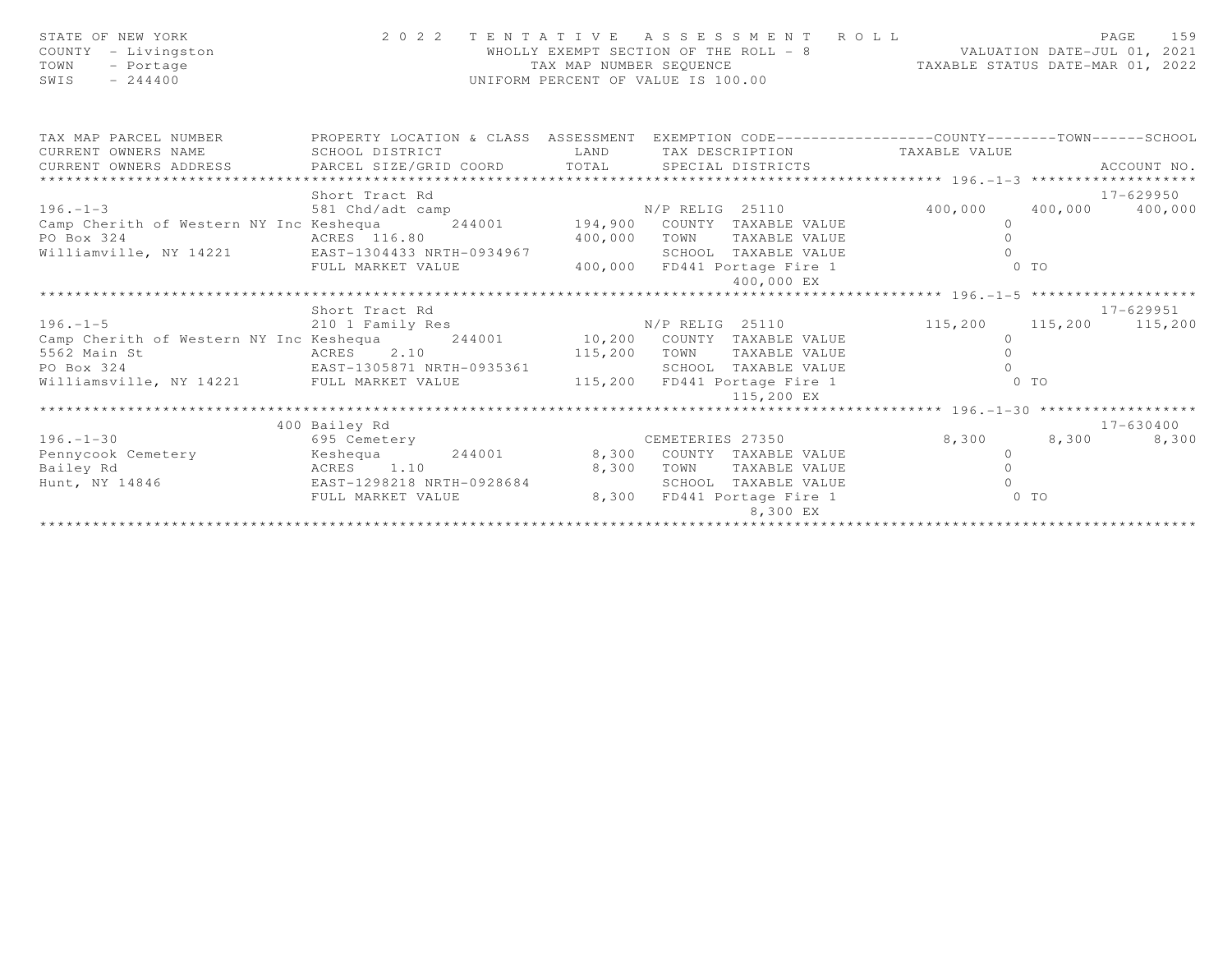|      | STATE OF NEW YORK   | 2022 TENTATIVE ASSESSMENT ROLL        |  |  |                                  |                        | PAGE | 160 |
|------|---------------------|---------------------------------------|--|--|----------------------------------|------------------------|------|-----|
|      | COUNTY - Livingston | WHOLLY EXEMPT SECTION OF THE ROLL - 8 |  |  | VALUATION DATE-JUL 01, 2021      |                        |      |     |
|      | TOWN - Portage      | MAP SECTION - 196                     |  |  | TAXABLE STATUS DATE-MAR 01, 2022 |                        |      |     |
| SWIS | $-244400$           | $SUB - SECTION - 000$                 |  |  |                                  | RPS150/V04/L015        |      |     |
|      |                     | UNIFORM PERCENT OF VALUE IS 100.00    |  |  |                                  | CURRENT DATE 4/19/2022 |      |     |

|                            | TOTAL | EXTENSION | EXTENSION | AD VALOREM | <b>EXEMPT</b> | <b>TAXABLE</b> |
|----------------------------|-------|-----------|-----------|------------|---------------|----------------|
| CODE DISTRICT NAME PARCELS |       | TYPE.     | VALUE     | VALUE.     | AMOUNT        | VALUE          |
|                            |       |           |           |            |               |                |
| FD441 Portage Fire 1       |       | 3 TOTAL   |           | 523,500    | 523,500       |                |

#### \*\*\* S C H O O L D I S T R I C T S U M M A R Y \*\*\*

| CODE | DISTRICT NAME   | TOTAL<br>PARCELS | ASSESSED<br>LAND | ASSESSED<br>TOTAL | EXEMPT<br>AMOUNT | TOTAL<br>TAXABLE | STAR<br>AMOUNT | STAR<br>TAXABLE |
|------|-----------------|------------------|------------------|-------------------|------------------|------------------|----------------|-----------------|
|      | 244001 Keshequa |                  | 213,400          | 523,500           | 523,500          |                  |                |                 |
|      | SUB-TOTAL       |                  | 213,400          | 523,500           | 523,500          |                  |                |                 |
|      | TOTAL           |                  | 213,400          | 523,500           | 523,500          |                  |                |                 |

## \*\*\* S Y S T E M C O D E S S U M M A R Y \*\*\*

### NO SYSTEM EXEMPTIONS AT THIS LEVEL

### \*\*\* E X E M P T I O N S U M M A R Y \*\*\*

| CODE  | DESCRIPTION | TOTAL<br>PARCELS | COUNTY  | TOWN    | SCHOOL  |
|-------|-------------|------------------|---------|---------|---------|
| 25110 | N/P RELIG   |                  | 515,200 | 515,200 | 515,200 |
| 27350 | CEMETERIES  |                  | 8,300   | 8,300   | 8,300   |
|       | TOTAL       |                  | 523,500 | 523,500 | 523,500 |

| ROLL |                | TOTAL   | <b>CCTCCTD</b><br>ىلىل بىلىر | ASSESSED         | TAXABLE | "AXABLE | TAXABLE | STAR    |
|------|----------------|---------|------------------------------|------------------|---------|---------|---------|---------|
| SEC  | DESCRIPTION    | PARCELS | <b>AND</b>                   | TOTAL            | COUNTY  | TOWN    | SCHOOL  | TAXABLE |
|      | FVFMDT<br>ធាម∩ |         |                              | r ^ ^<br>523,500 |         |         |         |         |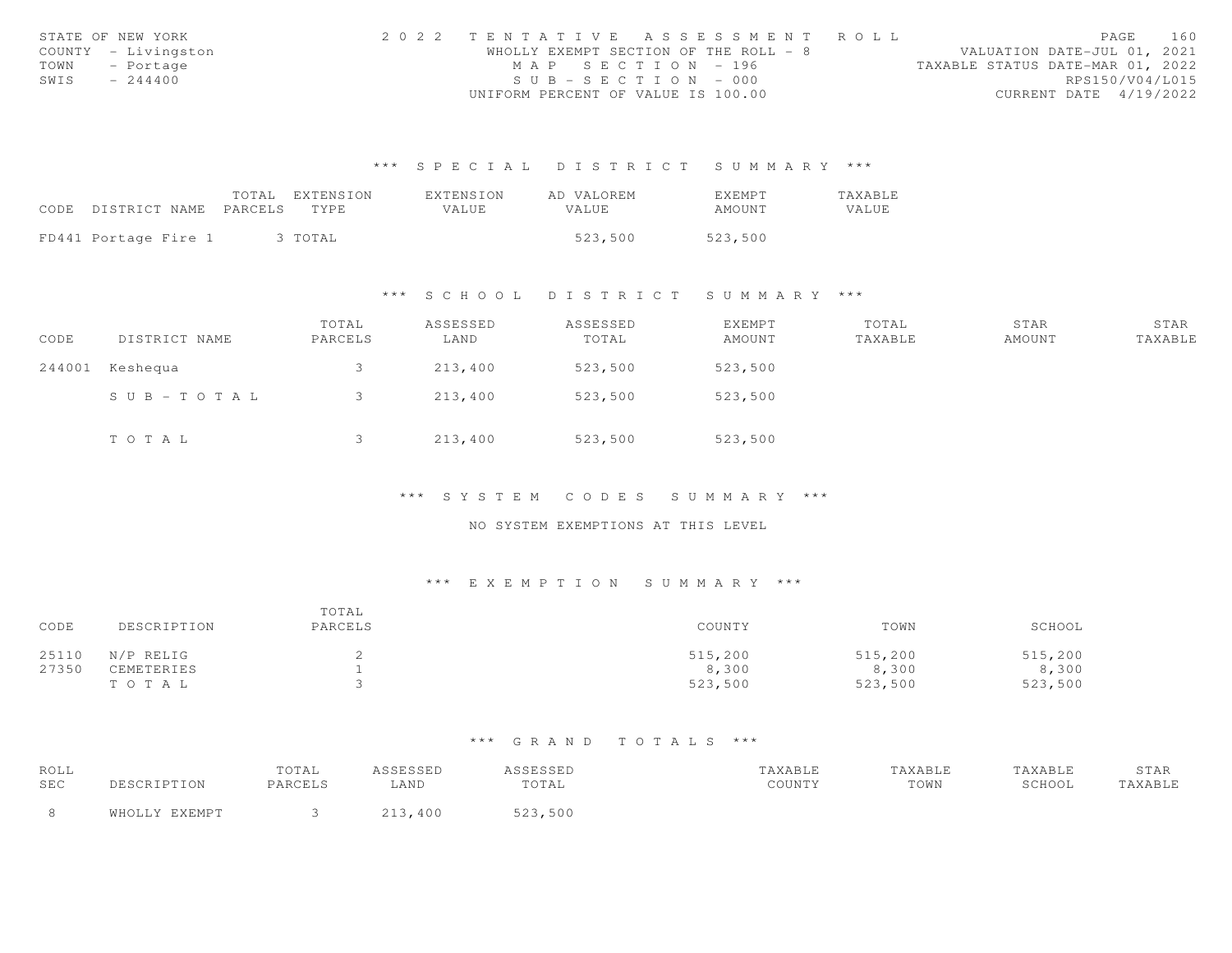| STATE OF NEW YORK<br>COUNTY - Livingston<br>TOWN<br>- Portage<br>SWIS<br>$-244400$ | 2 0 2 2                                                                                          | UNIFORM PERCENT OF VALUE IS 100.00 |                       | TENTATIVE ASSESSMENT ROLL           | WHOLLY EXEMPT SECTION OF THE ROLL - 8 WALUATION DATE-JUL 01, 2021<br>TAX MAP NUMBER SEQUENCE TAXABLE STATUS DATE-MAR 01, 2022 |                                       | PAGE<br>161          |
|------------------------------------------------------------------------------------|--------------------------------------------------------------------------------------------------|------------------------------------|-----------------------|-------------------------------------|-------------------------------------------------------------------------------------------------------------------------------|---------------------------------------|----------------------|
| TAX MAP PARCEL NUMBER                                                              | PROPERTY LOCATION & CLASS ASSESSMENT EXEMPTION CODE----------------COUNTY-------TOWN------SCHOOL |                                    |                       |                                     |                                                                                                                               |                                       |                      |
| CURRENT OWNERS NAME                                                                | SCHOOL DISTRICT                                                                                  | LAND                               |                       | TAX DESCRIPTION                     | TAXABLE VALUE                                                                                                                 |                                       |                      |
| CURRENT OWNERS ADDRESS                                                             | PARCEL SIZE/GRID COORD                                                                           | TOTAL                              |                       | SPECIAL DISTRICTS                   |                                                                                                                               |                                       | ACCOUNT NO.          |
|                                                                                    |                                                                                                  |                                    |                       |                                     |                                                                                                                               |                                       |                      |
| $196.20 - 1 - 3$                                                                   | 9907 N Church St<br>651 Highway gar                                                              |                                    | TWN WTHIN 13500       |                                     | 160,000                                                                                                                       | 160,000                               | 17-630100<br>160,000 |
| Town Of Portage                                                                    | 244001<br>Keshequa                                                                               | 9,000                              |                       | COUNTY TAXABLE VALUE                |                                                                                                                               | $\Omega$                              |                      |
| 9907 Church St                                                                     | ACRES 1.20                                                                                       | 160,000                            | TOWN                  | TAXABLE VALUE                       |                                                                                                                               | $\Omega$                              |                      |
| Hunt, NY 14846                                                                     | EAST-1307183 NRTH-0928804                                                                        |                                    |                       | SCHOOL TAXABLE VALUE                |                                                                                                                               | $\Omega$                              |                      |
|                                                                                    | FULL MARKET VALUE                                                                                | 160,000                            |                       | FD441 Portage Fire 1                |                                                                                                                               | $0$ TO                                |                      |
|                                                                                    |                                                                                                  |                                    |                       | 160,000 EX                          |                                                                                                                               |                                       |                      |
|                                                                                    |                                                                                                  |                                    |                       | LD442 Portage Light 2               |                                                                                                                               | $0$ TO                                |                      |
|                                                                                    |                                                                                                  |                                    |                       | 160,000 EX                          |                                                                                                                               |                                       |                      |
|                                                                                    |                                                                                                  |                                    |                       |                                     | ****************** 196.20-1-17.1 **************                                                                               |                                       |                      |
|                                                                                    | 9932 S Church St                                                                                 |                                    |                       |                                     |                                                                                                                               |                                       | $17 - 630600$        |
| $196.20 - 1 - 17.1$                                                                | 620 Religious                                                                                    |                                    | PARSONAGE 21600       |                                     | 88,000                                                                                                                        | 88,000                                | 88,000               |
| Hunt Baptist Church                                                                | 244001<br>Keshequa                                                                               |                                    | 9,000 N/P RELIG 25110 |                                     | 187,000                                                                                                                       | 187,000                               | 187,000              |
| Church St                                                                          | ACRES 2.09                                                                                       |                                    |                       | 275,000 COUNTY TAXABLE VALUE        |                                                                                                                               | $\Omega$                              |                      |
| Hunt, NY 14846                                                                     | EAST-1306938 NRTH-0928325                                                                        |                                    | TOWN                  | TAXABLE VALUE                       |                                                                                                                               | $\Omega$                              |                      |
|                                                                                    | FULL MARKET VALUE                                                                                |                                    |                       | 275,000 SCHOOL TAXABLE VALUE        |                                                                                                                               | $\Omega$                              |                      |
|                                                                                    |                                                                                                  |                                    |                       | FD441 Portage Fire 1<br>187,000 EX  |                                                                                                                               | 88,000 TO                             |                      |
|                                                                                    |                                                                                                  |                                    |                       | LD442 Portage Light 2<br>187,000 EX |                                                                                                                               | 88,000 TO                             |                      |
|                                                                                    |                                                                                                  |                                    |                       |                                     |                                                                                                                               | ******* 196.20-1-23 ***************** |                      |
|                                                                                    | Main St                                                                                          |                                    |                       |                                     |                                                                                                                               |                                       | $17 - 630500$        |
| $196.20 - 1 - 23$                                                                  | 534 Social org.                                                                                  |                                    | VETORG CTS 26100      |                                     | 42,000                                                                                                                        | 42,000                                | 42,000               |
| Town Of Portage                                                                    | 244001<br>Keshequa                                                                               |                                    |                       | 6,400 COUNTY TAXABLE VALUE          |                                                                                                                               | $\Omega$                              |                      |
| Hunt, NY 14846                                                                     | FRNT 99.00 DPTH 140.25                                                                           | 42,000 TOWN                        |                       | TAXABLE VALUE                       |                                                                                                                               | $\Omega$                              |                      |
|                                                                                    | EAST-1307534 NRTH-0928468                                                                        |                                    |                       | SCHOOL TAXABLE VALUE                |                                                                                                                               | $\Omega$                              |                      |
|                                                                                    | DEED BOOK 638 PG-00063                                                                           |                                    |                       | FD441 Portage Fire 1                |                                                                                                                               | $0$ TO                                |                      |
|                                                                                    | FULL MARKET VALUE                                                                                | 42,000                             |                       | 42,000 EX<br>LD442 Portage Light 2  |                                                                                                                               | $0$ TO                                |                      |
|                                                                                    |                                                                                                  |                                    |                       | 42,000 EX                           |                                                                                                                               |                                       |                      |
|                                                                                    |                                                                                                  |                                    |                       |                                     | ******** 196.20-1-25 **                                                                                                       |                                       |                      |
|                                                                                    | 9926 Smith Hill Rd                                                                               |                                    |                       |                                     |                                                                                                                               |                                       | 17-001320            |
| $196.20 - 1 - 25$                                                                  | 485 >luse sm bld                                                                                 |                                    | USA                   | 14100                               | 45,000                                                                                                                        | 45,000                                | 45,000               |
| United States Postal Service Keshequa                                              | 244001                                                                                           |                                    |                       | 5,300 COUNTY TAXABLE VALUE          |                                                                                                                               | $\overline{0}$                        |                      |
| PO Box 8601                                                                        | FRNT 66.00 DPTH 285.00                                                                           | 45,000                             | TOWN                  | TAXABLE VALUE                       |                                                                                                                               | $\Omega$                              |                      |
| Philadelphia, PA 19197                                                             | EAST-1307721 NRTH-0928414                                                                        |                                    |                       | SCHOOL TAXABLE VALUE                |                                                                                                                               | $\circ$                               |                      |
|                                                                                    | DEED BOOK 653 PG-00307                                                                           |                                    |                       | FD441 Portage Fire 1                |                                                                                                                               | $0$ TO                                |                      |
|                                                                                    | FULL MARKET VALUE                                                                                | 45,000                             |                       | 45,000 EX                           |                                                                                                                               |                                       |                      |
|                                                                                    |                                                                                                  |                                    |                       | LD442 Portage Light 2<br>45,000 EX  |                                                                                                                               | $0$ TO                                |                      |
|                                                                                    |                                                                                                  |                                    |                       |                                     |                                                                                                                               |                                       |                      |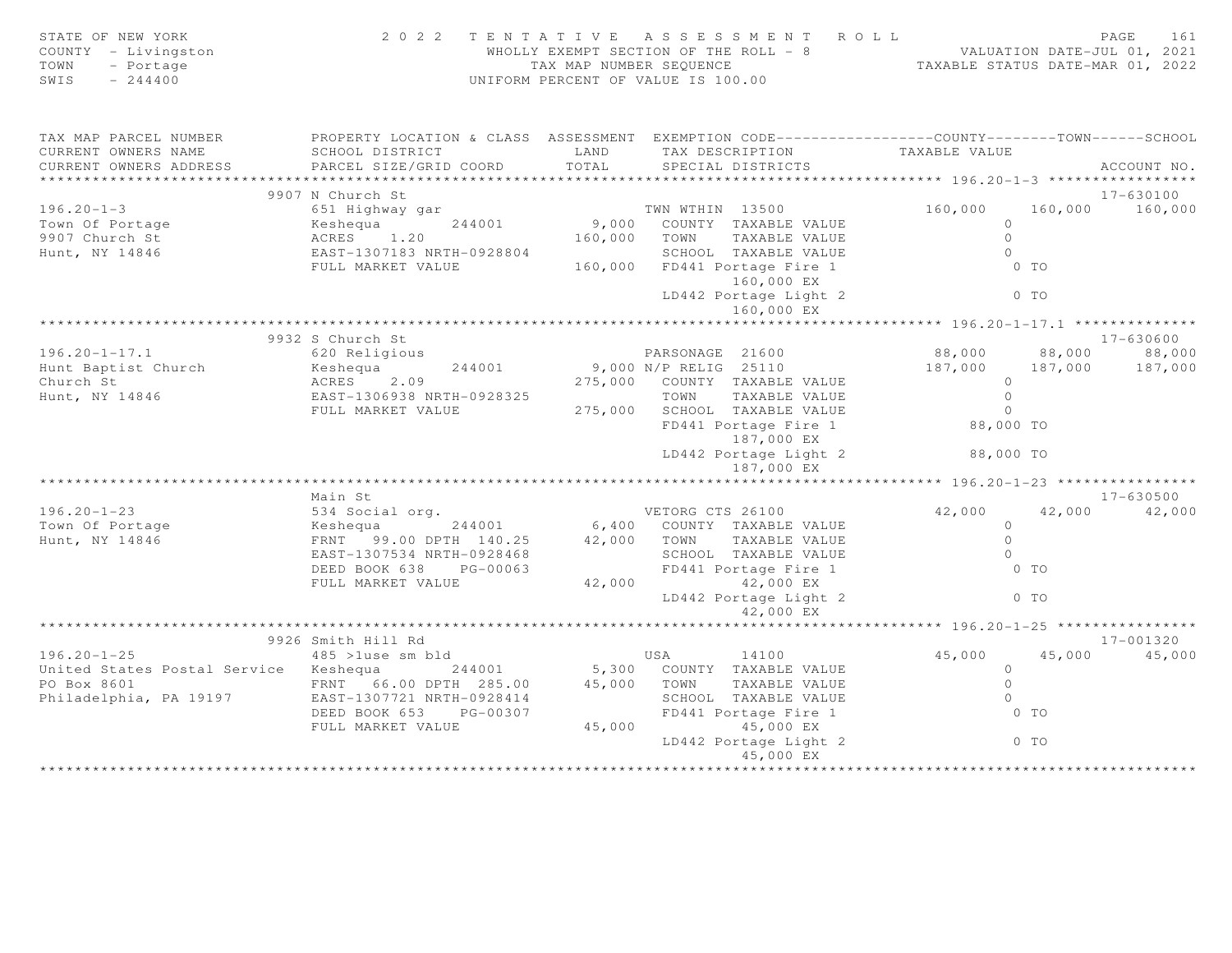|      | STATE OF NEW YORK   | 2022 TENTATIVE ASSESSMENT ROLL        |                                  | PAGE                   | 162 |
|------|---------------------|---------------------------------------|----------------------------------|------------------------|-----|
|      | COUNTY - Livingston | WHOLLY EXEMPT SECTION OF THE ROLL - 8 | VALUATION DATE-JUL 01, 2021      |                        |     |
|      | TOWN - Portage      | MAP SECTION - 196                     | TAXABLE STATUS DATE-MAR 01, 2022 |                        |     |
| SWIS | $-244400$           | $SUB - SECTION - 020$                 |                                  | RPS150/V04/L015        |     |
|      |                     | UNIFORM PERCENT OF VALUE IS 100.00    |                                  | CURRENT DATE 4/19/2022 |     |

|      |                      | TOTAL.  | EXTENSION | EXTENSION    | AD VALOREM   | EXEMPT  | TAXABLE |
|------|----------------------|---------|-----------|--------------|--------------|---------|---------|
| CODE | DISTRICT NAME        | PARCELS | TYPE.     | <b>VALUE</b> | <b>VALUE</b> | AMOUNT  | VALUE   |
|      |                      |         |           |              |              |         |         |
|      | FD441 Portage Fire 1 |         | 4 TOTAL   |              | 522,000      | 434,000 | 88,000  |
|      | LD442 Portage Light  |         | 4 TOTAL   |              | 522,000      | 434.000 | 88,000  |

#### \*\*\* S C H O O L D I S T R I C T S U M M A R Y \*\*\*

| CODE   | DISTRICT NAME | TOTAL<br>PARCELS | ASSESSED<br>LAND | ASSESSED<br>TOTAL | EXEMPT<br>AMOUNT | TOTAL<br>TAXABLE | STAR<br>AMOUNT | STAR<br>TAXABLE |
|--------|---------------|------------------|------------------|-------------------|------------------|------------------|----------------|-----------------|
| 244001 | Keshequa      | 4                | 29,700           | 522,000           | 522,000          |                  |                |                 |
|        | SUB-TOTAL     | 4                | 29,700           | 522,000           | 522,000          |                  |                |                 |
|        | TOTAL         | 4                | 29,700           | 522,000           | 522,000          |                  |                |                 |

#### \*\*\* S Y S T E M C O D E S S U M M A R Y \*\*\*

### NO SYSTEM EXEMPTIONS AT THIS LEVEL

| CODE  | DESCRIPTION | TOTAL<br>PARCELS | COUNTY  | TOWN    | SCHOOL  |
|-------|-------------|------------------|---------|---------|---------|
| 13500 | TWN WTHIN   |                  | 160,000 | 160,000 | 160,000 |
| 14100 | USA         |                  | 45,000  | 45,000  | 45,000  |
| 21600 | PARSONAGE   |                  | 88,000  | 88,000  | 88,000  |
| 25110 | N/P RELIG   |                  | 187,000 | 187,000 | 187,000 |
| 26100 | VETORG CTS  |                  | 42,000  | 42,000  | 42,000  |
|       | TOTAL       |                  | 522,000 | 522,000 | 522,000 |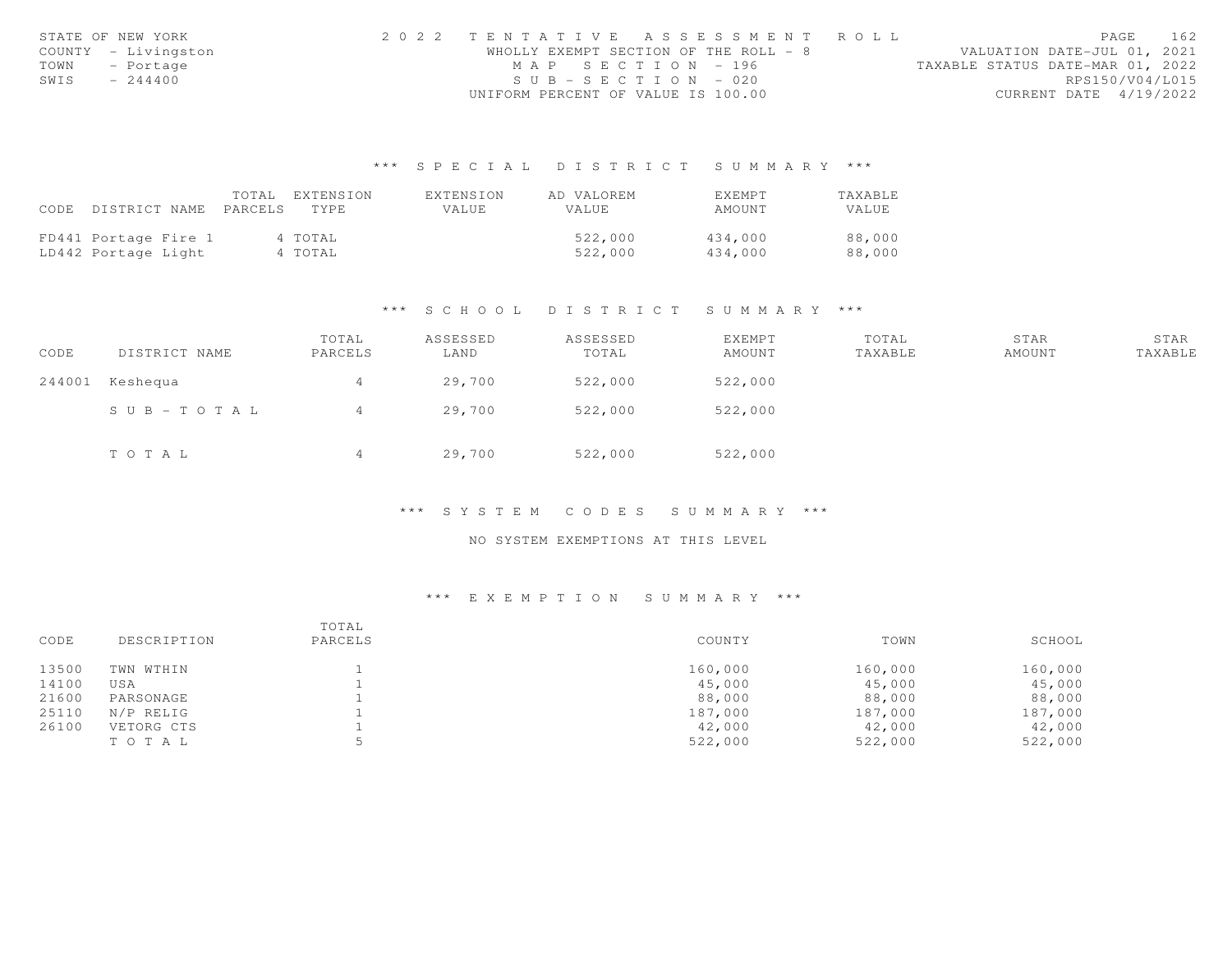| STATE OF NEW YORK |                     | 2022 TENTATIVE ASSESSMENT ROLL        |  |  |  |                                  | PAGE | 163             |
|-------------------|---------------------|---------------------------------------|--|--|--|----------------------------------|------|-----------------|
|                   | COUNTY - Livingston | WHOLLY EXEMPT SECTION OF THE ROLL - 8 |  |  |  | VALUATION DATE-JUL 01, 2021      |      |                 |
| TOWN - Portage    |                     | MAP SECTION - 196                     |  |  |  | TAXABLE STATUS DATE-MAR 01, 2022 |      |                 |
| SWIS              | $-244400$           | $SUB - SECTION - 020$                 |  |  |  |                                  |      | RPS150/V04/L015 |
|                   |                     | UNIFORM PERCENT OF VALUE IS 100.00    |  |  |  | CURRENT DATE 4/19/2022           |      |                 |

| ROLL |           | TOTAL   | ം പറപ്പ    | <b>CCTCCTD</b><br>1 | TAXABLE | TAXABLE |        | STAR   |
|------|-----------|---------|------------|---------------------|---------|---------|--------|--------|
| SEC  | $\tau$ ON | PARCELS | LAND       | TOTAL               | COUNTY  | TOWN    | SCHOOL | AXABLE |
|      |           |         | ,700<br>29 | 522,000             |         |         |        |        |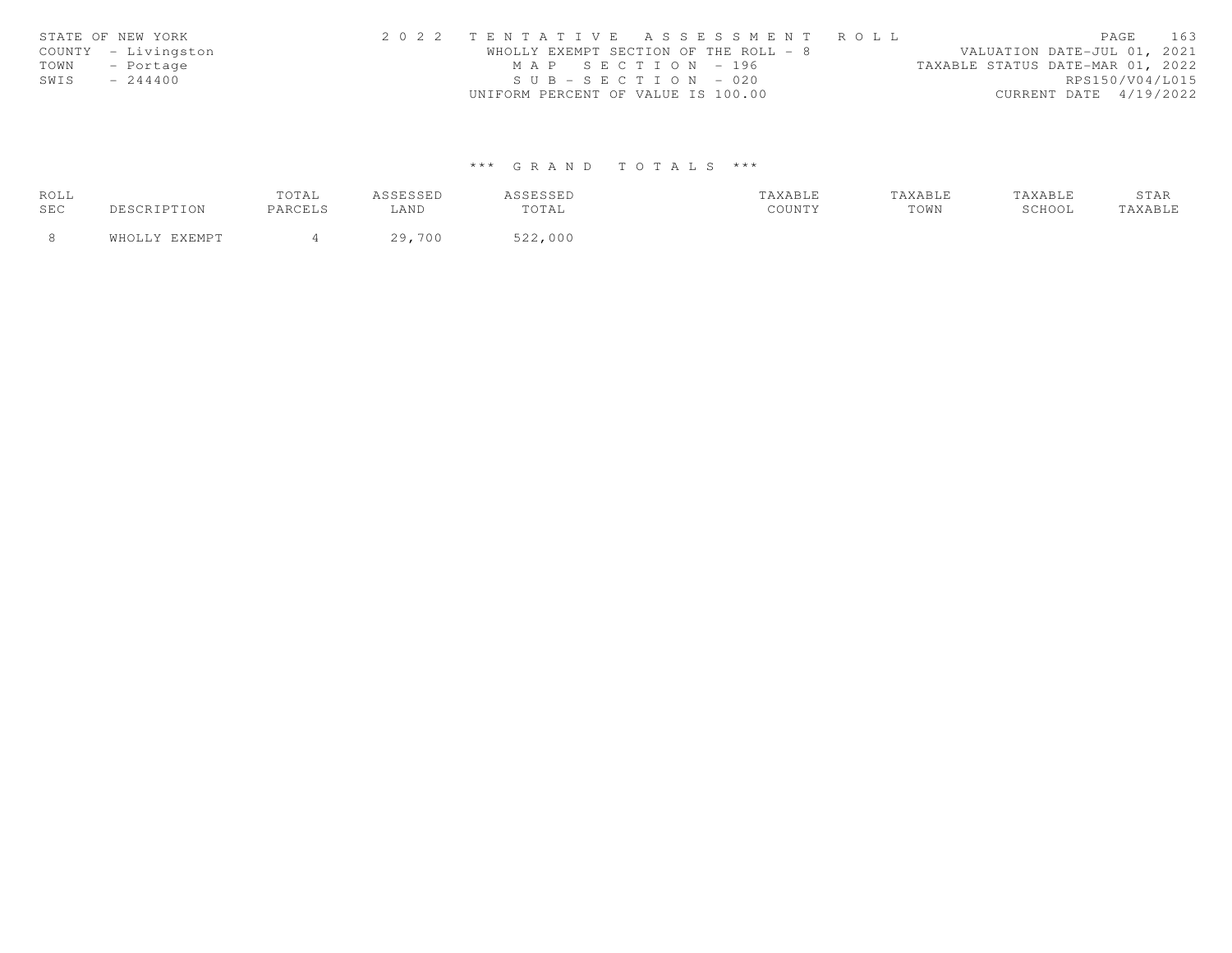| STATE OF NEW YORK<br>COUNTY - Livingston<br>TOWN<br>- Portage<br>SWIS<br>$-244400$                                                                                |                                                                                                                      | TAX MAP NUMBER SEQUENCE | 2022 TENTATIVE ASSESSMENT ROLL<br>WHOLLY EXEMPT SECTION OF THE ROLL - 8<br>UNIFORM PERCENT OF VALUE IS 100.00 | VALUATION DATE-JUL 01, 2021<br>TAXABLE STATUS DATE-MAR 01, 2022 | PAGE<br>164       |
|-------------------------------------------------------------------------------------------------------------------------------------------------------------------|----------------------------------------------------------------------------------------------------------------------|-------------------------|---------------------------------------------------------------------------------------------------------------|-----------------------------------------------------------------|-------------------|
| TAX MAP PARCEL NUMBER<br>CURRENT OWNERS NAME                                                                                                                      | PROPERTY LOCATION & CLASS ASSESSMENT EXEMPTION CODE----------------COUNTY--------TOWN------SCHOOL<br>SCHOOL DISTRICT |                         | LAND TAX DESCRIPTION                                                                                          | TAXABLE VALUE                                                   |                   |
| CURRENT OWNERS ADDRESS                                                                                                                                            | PARCEL SIZE/GRID COORD                                                                                               | TOTAL                   | SPECIAL DISTRICTS                                                                                             |                                                                 | ACCOUNT NO.       |
|                                                                                                                                                                   |                                                                                                                      |                         |                                                                                                               |                                                                 |                   |
|                                                                                                                                                                   | Creek Rd                                                                                                             |                         |                                                                                                               |                                                                 | 17-002820         |
| $197. - 1 - 12.51$                                                                                                                                                | 695 Cemetery                                                                                                         |                         | CEMETERIES 27350                                                                                              | 38,100                                                          | 38,100<br>38,100  |
| Hunts Hollow Cemetery Assoc                                                                                                                                       | Keshequa<br>244001                                                                                                   |                         | 38,100 COUNTY TAXABLE VALUE                                                                                   | $\circ$                                                         |                   |
| Philip Cox, President                                                                                                                                             | ACRES 24.60                                                                                                          | 38,100 TOWN             | TAXABLE VALUE                                                                                                 | $\Omega$<br>$\Omega$                                            |                   |
| 9443 Creek Rd<br>Hunt, NY 14846                                                                                                                                   | EAST-1309286 NRTH-0933330<br>DEED BOOK 1285 PG-68                                                                    |                         | SCHOOL TAXABLE VALUE<br>AG003 Ag District #3                                                                  | $0$ TO                                                          |                   |
|                                                                                                                                                                   | FULL MARKET VALUE                                                                                                    |                         | 38,100 38,100 EX                                                                                              |                                                                 |                   |
| MAY BE SUBJECT TO PAYMENT<br>UNDER AGDIST LAW TIL 2022                                                                                                            |                                                                                                                      |                         | FD441 Portage Fire 1<br>38,100 EX                                                                             | $0$ TO                                                          |                   |
|                                                                                                                                                                   |                                                                                                                      |                         |                                                                                                               | ****************** 197.-1-21 *******************                |                   |
|                                                                                                                                                                   | 1211 Route 70                                                                                                        |                         |                                                                                                               |                                                                 | 17-001130         |
| $197. - 1 - 21$                                                                                                                                                   | 695 Cemetery                                                                                                         |                         | CEMETERIES 27350                                                                                              | 11,400                                                          | 11,400 11,400     |
| Hunts Hollow Cemetery Assoc Keshequa                                                                                                                              | 244001                                                                                                               |                         | 11,400 COUNTY TAXABLE VALUE                                                                                   | $\circ$<br>$\Omega$                                             |                   |
| Philip Cox, President<br>9443 Creek Rd                                                                                                                            | ACRES 2.90<br>EAST-1309235 NRTH-0932303                                                                              | 11,400 TOWN             | TAXABLE VALUE<br>SCHOOL TAXABLE VALUE                                                                         | $\Omega$                                                        |                   |
| Hunt, NY 14846                                                                                                                                                    | DEED BOOK 1287 PG-565                                                                                                |                         | FD441 Portage Fire 1                                                                                          | 0 TO                                                            |                   |
|                                                                                                                                                                   | FULL MARKET VALUE                                                                                                    | 11,400                  | 11,400 EX                                                                                                     |                                                                 |                   |
|                                                                                                                                                                   | **************************                                                                                           |                         |                                                                                                               | ********** 197. -1-24 *******************                       |                   |
|                                                                                                                                                                   | 1269 Route 70                                                                                                        |                         |                                                                                                               |                                                                 | 17-630200         |
| $197. - 1 - 24$                                                                                                                                                   | 695 Cemetery                                                                                                         |                         | CEMETERIES 27350                                                                                              | 21,300                                                          | 21,300<br>21,300  |
| Hunt Hollow Cemetery                                                                                                                                              | 244001<br>Keshequa                                                                                                   |                         | 21,300 COUNTY TAXABLE VALUE                                                                                   | $\Omega$                                                        |                   |
| Route 70                                                                                                                                                          | ACRES 2.50                                                                                                           |                         | 21,300 TOWN<br>TAXABLE VALUE                                                                                  | $\circ$                                                         |                   |
| Hunt, NY 14846                                                                                                                                                    | EAST-1309707 NRTH-0931859                                                                                            |                         | SCHOOL TAXABLE VALUE                                                                                          | $\Omega$<br>$0$ TO                                              |                   |
|                                                                                                                                                                   | FULL MARKET VALUE                                                                                                    |                         | 21,300 FD441 Portage Fire 1<br>21,300 EX                                                                      |                                                                 |                   |
|                                                                                                                                                                   |                                                                                                                      |                         |                                                                                                               |                                                                 |                   |
|                                                                                                                                                                   | 1493 Route 70                                                                                                        |                         |                                                                                                               |                                                                 | 17-002850         |
|                                                                                                                                                                   |                                                                                                                      |                         | IND DEVEL 18020                                                                                               | 2718,965                                                        | 2718,965 2718,965 |
|                                                                                                                                                                   |                                                                                                                      |                         | 0 COUNTY TAXABLE VALUE                                                                                        | $\Omega$                                                        |                   |
|                                                                                                                                                                   |                                                                                                                      | 2718,965 TOWN           | TAXABLE VALUE                                                                                                 | $\Omega$                                                        |                   |
|                                                                                                                                                                   |                                                                                                                      |                         | SCHOOL TAXABLE VALUE                                                                                          | $\Omega$                                                        |                   |
| Elinore Beitler<br>Elinore Beitler<br>Solar Farm – Leased Land<br>Solar Farm – Leased Land<br>Solar Farm – Leased Land<br>San Francisco, CA 94111<br>EAST-1314997 |                                                                                                                      |                         | FD441 Portage Fire 1                                                                                          | 2718,965 TO                                                     |                   |
|                                                                                                                                                                   |                                                                                                                      |                         |                                                                                                               |                                                                 |                   |
|                                                                                                                                                                   | FULL MARKET VALUE<br>******************************                                                                  | 2718,965                |                                                                                                               |                                                                 |                   |
|                                                                                                                                                                   | 9942 Smith Hill Rd                                                                                                   |                         |                                                                                                               |                                                                 | 17-000930         |
| $197. - 1 - 63.1$                                                                                                                                                 | 312 Vac w/imprv                                                                                                      |                         | TWN WTHIN 13500                                                                                               | 66,300                                                          | 66,300<br>66,300  |
| Town Of Portage                                                                                                                                                   | 244001<br>Keshequa                                                                                                   |                         | 40,700 COUNTY TAXABLE VALUE                                                                                   | $\circ$                                                         |                   |
| North Church St                                                                                                                                                   | ACRES 19.19                                                                                                          | 66,300 TOWN             | TAXABLE VALUE                                                                                                 | $\circ$                                                         |                   |
| Hunt, NY 14846                                                                                                                                                    | EAST-1307327 NRTH-0927648                                                                                            |                         | SCHOOL TAXABLE VALUE                                                                                          | $\bigcirc$                                                      |                   |
|                                                                                                                                                                   | DEED BOOK 999<br>PG-320                                                                                              |                         | FD441 Portage Fire 1                                                                                          | $0$ TO                                                          |                   |
|                                                                                                                                                                   | FULL MARKET VALUE                                                                                                    | 66,300                  | 66,300 EX                                                                                                     |                                                                 |                   |
|                                                                                                                                                                   |                                                                                                                      |                         |                                                                                                               |                                                                 |                   |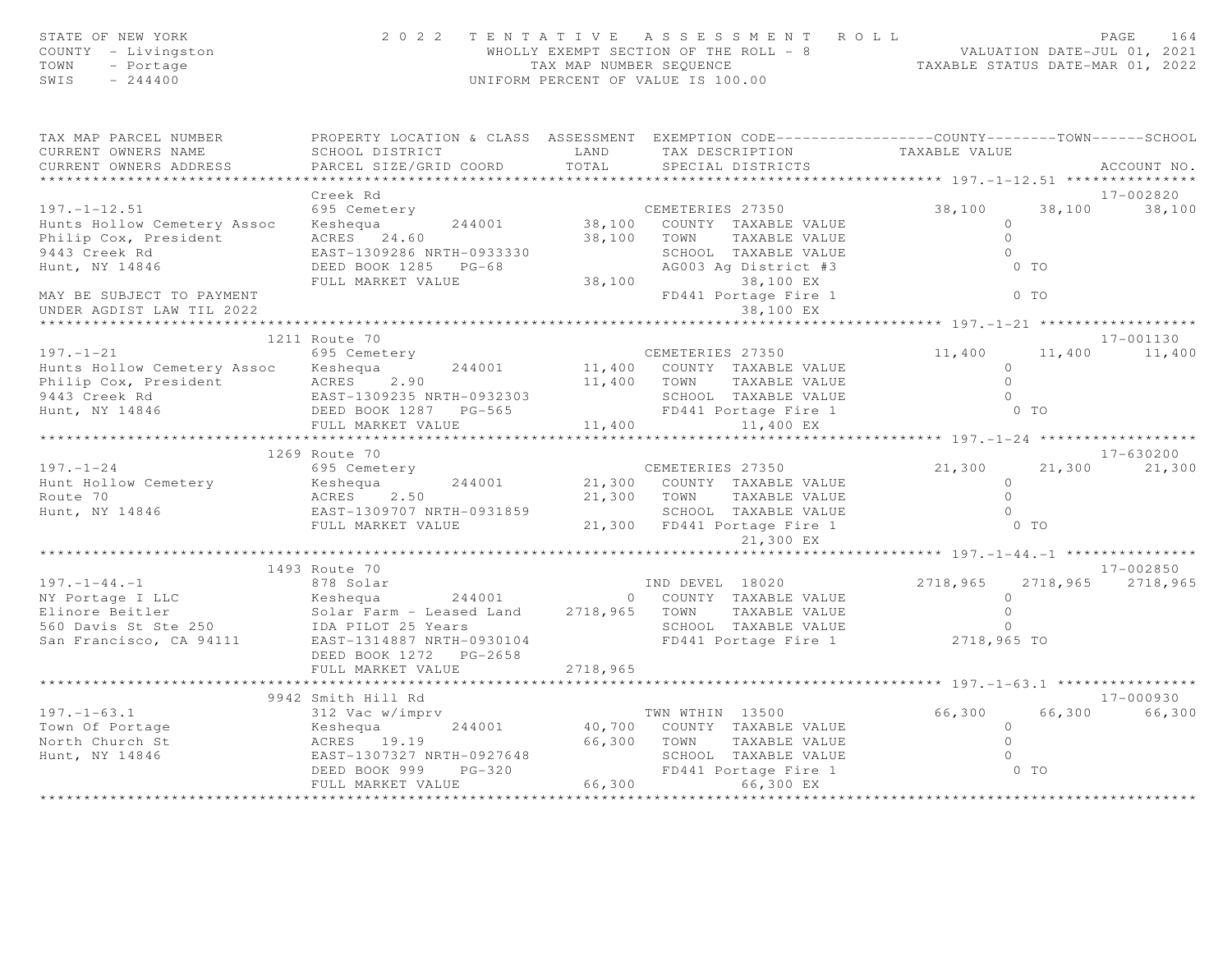|      | STATE OF NEW YORK   | 2022 TENTATIVE ASSESSMENT ROLL |                                       |  | PAGE                             | 165 |
|------|---------------------|--------------------------------|---------------------------------------|--|----------------------------------|-----|
|      | COUNTY - Livingston |                                | WHOLLY EXEMPT SECTION OF THE ROLL - 8 |  | VALUATION DATE-JUL 01, 2021      |     |
|      | TOWN - Portage      |                                | MAP SECTION - 197                     |  | TAXABLE STATUS DATE-MAR 01, 2022 |     |
| SWIS | $-244400$           |                                | $SUB - SECTION - 000$                 |  | RPS150/V04/L015                  |     |
|      |                     |                                | UNIFORM PERCENT OF VALUE IS 100.00    |  | CURRENT DATE 4/19/2022           |     |

|      |                       | TOTAL EXTENSION | EXTENSION | AD VALOREM | <b>EXEMPT</b> | <b>TAXABLE</b> |
|------|-----------------------|-----------------|-----------|------------|---------------|----------------|
| CODE | DISTRICT NAME PARCELS | TYPE.           | VALUE.    | VALUE      | AMOUNT        | <b>VALUE</b>   |
|      |                       |                 |           |            |               |                |
|      | AG003 Ag District #3  | 1 TOTAL         |           | 38,100     | 38,100        |                |
|      | FD441 Portage Fire 1  | 5 TOTAL         |           | 2856,065   | 137,100       | 2718,965       |

#### \*\*\* S C H O O L D I S T R I C T S U M M A R Y \*\*\*

| CODE   | DISTRICT NAME         | TOTAL<br>PARCELS | ASSESSED<br>LAND | ASSESSED<br>TOTAL | EXEMPT<br>AMOUNT | TOTAL<br>TAXABLE | STAR<br>AMOUNT | STAR<br>TAXABLE |
|--------|-----------------------|------------------|------------------|-------------------|------------------|------------------|----------------|-----------------|
| 244001 | Keshequa              | 5                | 111,500          | 2856,065          | 2856,065         |                  |                |                 |
|        | $S \cup B - TO T A L$ | 5                | 111,500          | 2856,065          | 2856,065         |                  |                |                 |
|        | TOTAL                 | ◡                | 111,500          | 2856,065          | 2856,065         |                  |                |                 |

#### \*\*\* S Y S T E M C O D E S S U M M A R Y \*\*\*

## NO SYSTEM EXEMPTIONS AT THIS LEVEL

| CODE  | DESCRIPTION | TOTAL<br>PARCELS | COUNTY   | TOWN     | SCHOOL   |
|-------|-------------|------------------|----------|----------|----------|
| 13500 | TWN WTHIN   |                  | 66,300   | 66,300   | 66,300   |
| 18020 | IND DEVEL   |                  | 2718,965 | 2718,965 | 2718,965 |
| 27350 | CEMETERIES  |                  | 70,800   | 70,800   | 70,800   |
|       | TOTAL       |                  | 2856,065 | 2856,065 | 2856,065 |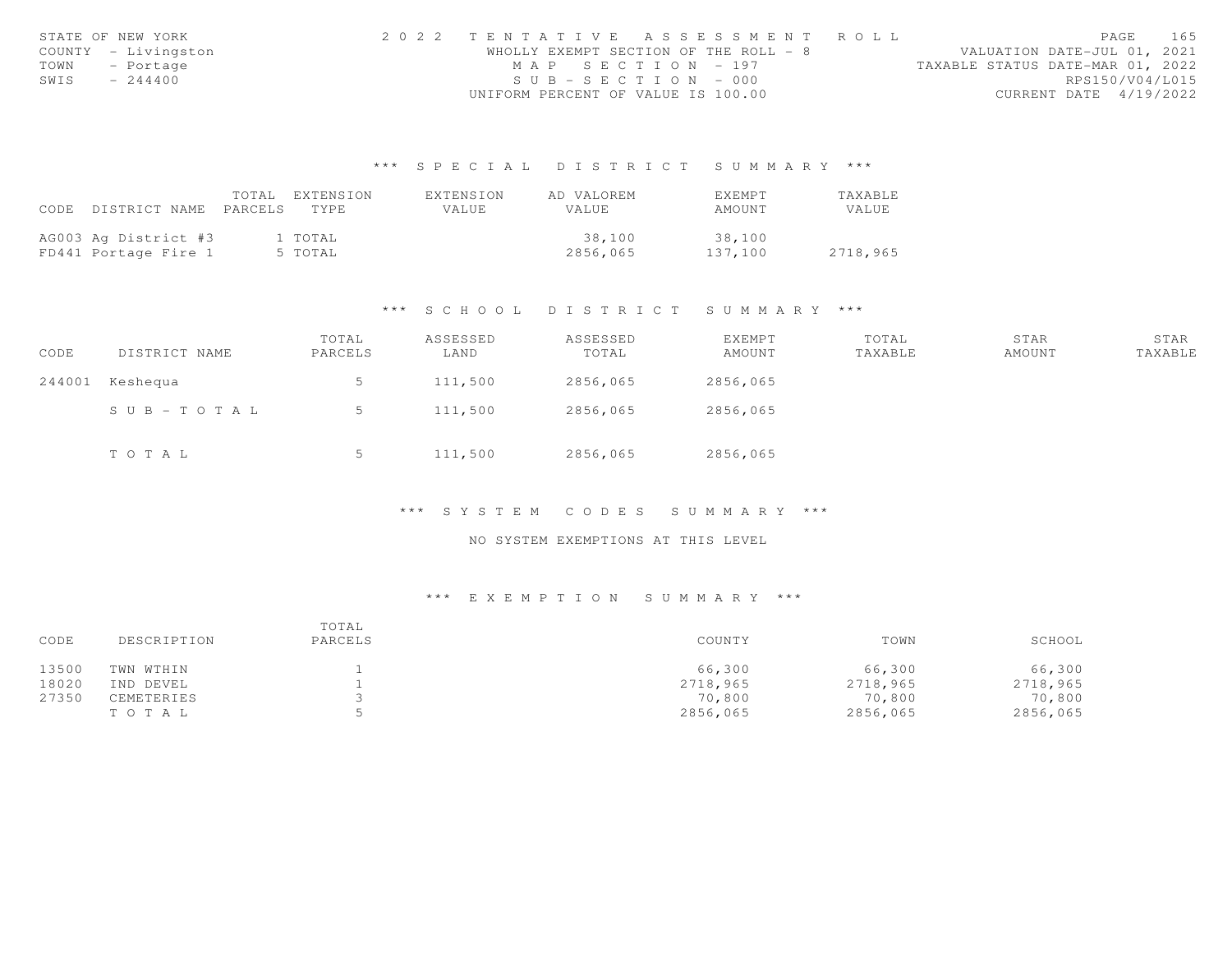|      | STATE OF NEW YORK   | 2022 TENTATIVE ASSESSMENT ROLL        |  |  |                                  |                        | PAGE | 166             |
|------|---------------------|---------------------------------------|--|--|----------------------------------|------------------------|------|-----------------|
|      | COUNTY - Livingston | WHOLLY EXEMPT SECTION OF THE ROLL - 8 |  |  | VALUATION DATE-JUL 01, 2021      |                        |      |                 |
|      | TOWN - Portage      | MAP SECTION - 197                     |  |  | TAXABLE STATUS DATE-MAR 01, 2022 |                        |      |                 |
| SWIS | $-244400$           | $SUB - SECTION - 000$                 |  |  |                                  |                        |      | RPS150/V04/L015 |
|      |                     | UNIFORM PERCENT OF VALUE IS 100.00    |  |  |                                  | CURRENT DATE 4/19/2022 |      |                 |

| ROLL |               | TOTAL   | ASSESSED | ASSESSED | TAXABLE | TAXABLE | TAXABLE | STAR    |
|------|---------------|---------|----------|----------|---------|---------|---------|---------|
| SEC  | DESCRIPTION   | PARCELS | LAND     | TOTAL    | COUNTY  | TOWN    | SCHOOL  | TAXABLE |
|      | WHOLLY EXEMPT | $\sim$  | 111,500  | 2856,065 |         |         |         |         |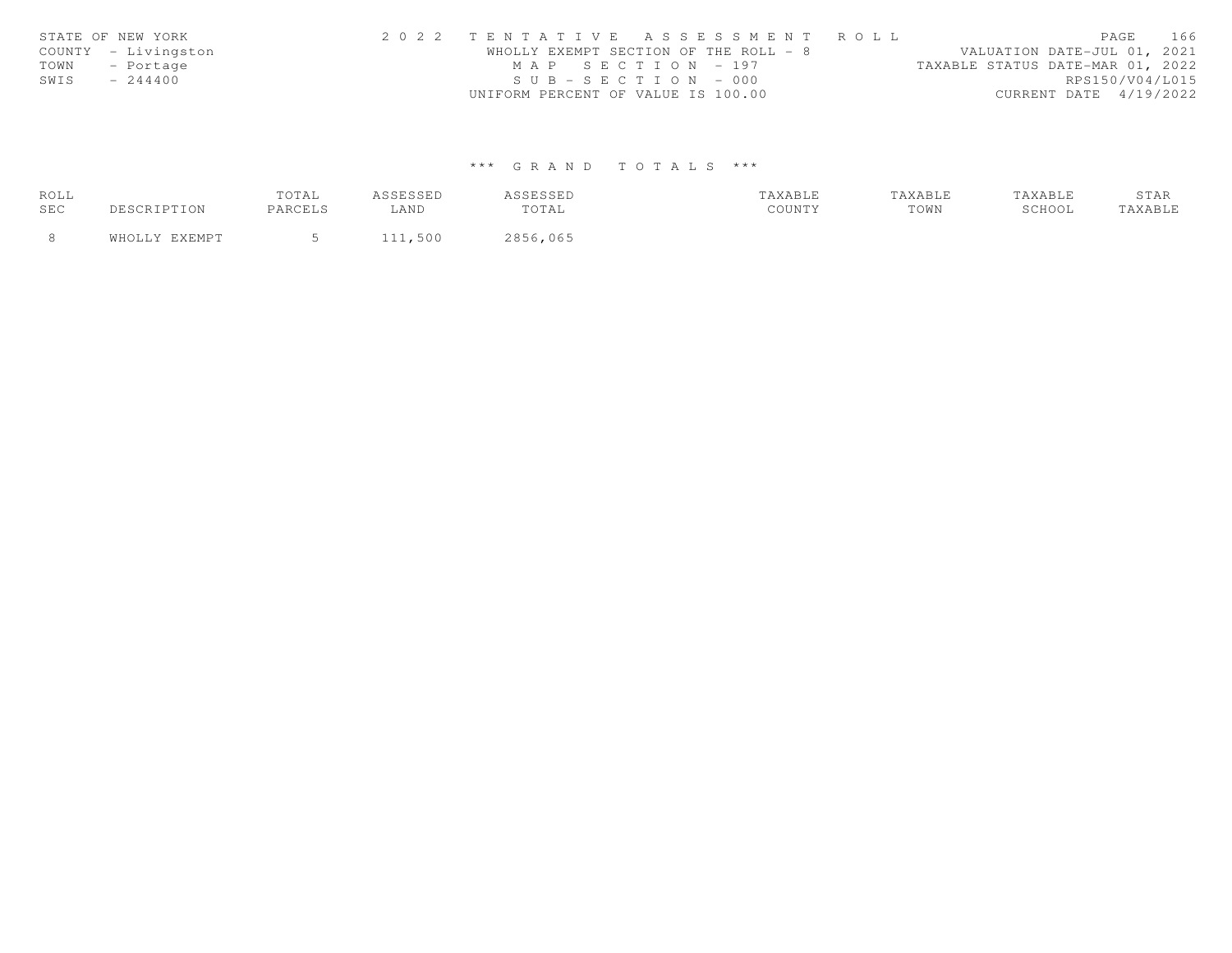| TAX MAP PARCEL NUMBER<br>PROPERTY LOCATION & CLASS ASSESSMENT EXEMPTION CODE---------------COUNTY-------TOWN------SCHOOL<br>TAXABLE VALUE<br>CURRENT OWNERS NAME<br>SCHOOL DISTRICT<br>LAND<br>TAX DESCRIPTION<br>TOTAL<br>CURRENT OWNERS ADDRESS<br>PARCEL SIZE/GRID COORD<br>SPECIAL DISTRICTS<br>ACCOUNT NO.<br>**********************<br>17-002530<br>South River Rd<br>245,400<br>245,400<br>$205. - 1 - 3.1$<br>930 State forest<br>245,400<br>NY STATE 12100<br>244001 245,400 COUNTY TAXABLE VALUE<br>The People of the State of<br>Keshequa<br>$\Omega$<br>New York<br>$\circ$<br>ACRES 170.90<br>245,400 TOWN<br>TAXABLE VALUE<br>625 Broadway<br>EAST-1296217 NRTH-0921207<br>$\Omega$<br>SCHOOL TAXABLE VALUE<br>FD441 Portage Fire 1<br>Albany, NY 12233<br>DEED BOOK 1213 PG-17<br>$0$ TO<br>FULL MARKET VALUE 245,400<br>245,400 EX<br>10527 South River Rd<br>17-002520<br>930 State forest<br>205,400<br>205,400<br>$205. -1 - 4.1$<br>NY STATE 12100<br>205,400<br>The People of the State of NY Keshequa 244001 175,500 COUNTY TAXABLE VALUE<br>$\circ$<br>See roll 8 - 205.-1-4.1-1 205,400 TOWN<br>245 West 10th St<br>New York, NY 10024<br>TAXABLE VALUE<br>$\bigcirc$<br>New York, NY 10024<br>SCHOOL TAXABLE VALUE<br>$\bigcirc$<br>exempt portion<br>ACRES 121.00<br>FD441 Portage Fire 1<br>$0$ TO<br>EAST-1296344 NRTH-0918917<br>205,400 EX<br>DEED BOOK 1058 PG-60<br>205,400<br>FULL MARKET VALUE<br>Mudville Rd<br>$205. -1 - 5.11$<br>51,900<br>51,900<br>930 State forest<br>NY STATE 12100<br>51,900<br>The People of the State<br>244001<br>51,900 COUNTY TAXABLE VALUE<br>$\circ$<br>Keshequa<br>of New York<br>$\Omega$<br>ACRES 32.71<br>51,900 TOWN<br>TAXABLE VALUE<br>EAST-1297595 NRTH-0919769<br>SCH OOL<br>FD441 Poi<br>51,900<br>$\bigcirc$<br>625 Broadway<br>SCHOOL TAXABLE VALUE<br>O TO<br>Albany, NY 12233<br>FD441 Portage Fire 1<br>DEED BOOK 1103 PG-56<br>FULL MARKET VALUE<br>51,900 EX<br>South River Rd<br>TWN WTHIN 13500<br>26,400<br>$205. -1 - 5.21$<br>322 Rural vac>10<br>26,400<br>26,400<br>26,400 COUNTY TAXABLE VALUE<br>Town Of Portage<br>244001<br>$\circ$<br>Keshequa<br>26,400 TOWN<br>$\bigcirc$<br>South River Rd<br>ACRES 15.00<br>TAXABLE VALUE<br>Hunt, NY 14846<br>EAST-1297197 NRTH-0922785<br>SCHOOL TAXABLE VALUE<br>FD441 Portage Fire 1<br>$\bigcirc$<br>$0$ TO<br>DEED BOOK 560<br>PG-00179<br>26,400<br>26,400 EX<br>FULL MARKET VALUE<br>*********************************<br>* * * * * * * * * * * * * *<br>Mudville Rd<br>TWN WTHIN 13500<br>20,000 COUNTY TAXABLE VALUE<br>$205. - 1 - 8.11$<br>20,000<br>20,000<br>323 Vacant rural<br>20,000<br>Keshequa<br>Town Of Portage<br>244001<br>$\overline{0}$<br>20,000 TOWN<br>$\overline{0}$<br>Main St<br>ACRES 12.40<br>TAXABLE VALUE<br>SCHOOL TAXABLE VALUE<br>Hunt, NY 14846<br>EAST-1297011 NRTH-0922612<br>$\overline{0}$<br>8012 SCHOOL TAXABLE VALUE 133<br>133 FD441 Portage Fire 1<br>20,000 20,000 EX<br>$0$ TO<br>DEED BOOK 639<br>PG-00133<br>20,000<br>20,000 EX<br>FULL MARKET VALUE | STATE OF NEW YORK<br>COUNTY - Livingston<br>TOWN<br>- Portage<br>$-244400$<br>SWIS | 2022 TENTATIVE ASSESSMENT ROLL<br>UNIFORM PERCENT OF VALUE IS 100.00 | PAGE<br>167<br>WHOLLY EXEMPT SECTION OF THE ROLL - 8 WALUATION DATE-JUL 01, 2021<br>TAX MAP NUMBER SEQUENCE TAXABLE STATUS DATE-MAR 01, 2022 |  |  |
|----------------------------------------------------------------------------------------------------------------------------------------------------------------------------------------------------------------------------------------------------------------------------------------------------------------------------------------------------------------------------------------------------------------------------------------------------------------------------------------------------------------------------------------------------------------------------------------------------------------------------------------------------------------------------------------------------------------------------------------------------------------------------------------------------------------------------------------------------------------------------------------------------------------------------------------------------------------------------------------------------------------------------------------------------------------------------------------------------------------------------------------------------------------------------------------------------------------------------------------------------------------------------------------------------------------------------------------------------------------------------------------------------------------------------------------------------------------------------------------------------------------------------------------------------------------------------------------------------------------------------------------------------------------------------------------------------------------------------------------------------------------------------------------------------------------------------------------------------------------------------------------------------------------------------------------------------------------------------------------------------------------------------------------------------------------------------------------------------------------------------------------------------------------------------------------------------------------------------------------------------------------------------------------------------------------------------------------------------------------------------------------------------------------------------------------------------------------------------------------------------------------------------------------------------------------------------------------------------------------------------------------------------------------------------------------------------------------------------------------------------------------------------------------------------------------------------------------------------------------------------------------------------------------------------------------------------------------------------------------------------------------------------------------------|------------------------------------------------------------------------------------|----------------------------------------------------------------------|----------------------------------------------------------------------------------------------------------------------------------------------|--|--|
|                                                                                                                                                                                                                                                                                                                                                                                                                                                                                                                                                                                                                                                                                                                                                                                                                                                                                                                                                                                                                                                                                                                                                                                                                                                                                                                                                                                                                                                                                                                                                                                                                                                                                                                                                                                                                                                                                                                                                                                                                                                                                                                                                                                                                                                                                                                                                                                                                                                                                                                                                                                                                                                                                                                                                                                                                                                                                                                                                                                                                                              |                                                                                    |                                                                      |                                                                                                                                              |  |  |
|                                                                                                                                                                                                                                                                                                                                                                                                                                                                                                                                                                                                                                                                                                                                                                                                                                                                                                                                                                                                                                                                                                                                                                                                                                                                                                                                                                                                                                                                                                                                                                                                                                                                                                                                                                                                                                                                                                                                                                                                                                                                                                                                                                                                                                                                                                                                                                                                                                                                                                                                                                                                                                                                                                                                                                                                                                                                                                                                                                                                                                              |                                                                                    |                                                                      |                                                                                                                                              |  |  |
|                                                                                                                                                                                                                                                                                                                                                                                                                                                                                                                                                                                                                                                                                                                                                                                                                                                                                                                                                                                                                                                                                                                                                                                                                                                                                                                                                                                                                                                                                                                                                                                                                                                                                                                                                                                                                                                                                                                                                                                                                                                                                                                                                                                                                                                                                                                                                                                                                                                                                                                                                                                                                                                                                                                                                                                                                                                                                                                                                                                                                                              |                                                                                    |                                                                      |                                                                                                                                              |  |  |
|                                                                                                                                                                                                                                                                                                                                                                                                                                                                                                                                                                                                                                                                                                                                                                                                                                                                                                                                                                                                                                                                                                                                                                                                                                                                                                                                                                                                                                                                                                                                                                                                                                                                                                                                                                                                                                                                                                                                                                                                                                                                                                                                                                                                                                                                                                                                                                                                                                                                                                                                                                                                                                                                                                                                                                                                                                                                                                                                                                                                                                              |                                                                                    |                                                                      |                                                                                                                                              |  |  |
|                                                                                                                                                                                                                                                                                                                                                                                                                                                                                                                                                                                                                                                                                                                                                                                                                                                                                                                                                                                                                                                                                                                                                                                                                                                                                                                                                                                                                                                                                                                                                                                                                                                                                                                                                                                                                                                                                                                                                                                                                                                                                                                                                                                                                                                                                                                                                                                                                                                                                                                                                                                                                                                                                                                                                                                                                                                                                                                                                                                                                                              |                                                                                    |                                                                      |                                                                                                                                              |  |  |
|                                                                                                                                                                                                                                                                                                                                                                                                                                                                                                                                                                                                                                                                                                                                                                                                                                                                                                                                                                                                                                                                                                                                                                                                                                                                                                                                                                                                                                                                                                                                                                                                                                                                                                                                                                                                                                                                                                                                                                                                                                                                                                                                                                                                                                                                                                                                                                                                                                                                                                                                                                                                                                                                                                                                                                                                                                                                                                                                                                                                                                              |                                                                                    |                                                                      |                                                                                                                                              |  |  |
|                                                                                                                                                                                                                                                                                                                                                                                                                                                                                                                                                                                                                                                                                                                                                                                                                                                                                                                                                                                                                                                                                                                                                                                                                                                                                                                                                                                                                                                                                                                                                                                                                                                                                                                                                                                                                                                                                                                                                                                                                                                                                                                                                                                                                                                                                                                                                                                                                                                                                                                                                                                                                                                                                                                                                                                                                                                                                                                                                                                                                                              |                                                                                    |                                                                      |                                                                                                                                              |  |  |
|                                                                                                                                                                                                                                                                                                                                                                                                                                                                                                                                                                                                                                                                                                                                                                                                                                                                                                                                                                                                                                                                                                                                                                                                                                                                                                                                                                                                                                                                                                                                                                                                                                                                                                                                                                                                                                                                                                                                                                                                                                                                                                                                                                                                                                                                                                                                                                                                                                                                                                                                                                                                                                                                                                                                                                                                                                                                                                                                                                                                                                              |                                                                                    |                                                                      |                                                                                                                                              |  |  |
|                                                                                                                                                                                                                                                                                                                                                                                                                                                                                                                                                                                                                                                                                                                                                                                                                                                                                                                                                                                                                                                                                                                                                                                                                                                                                                                                                                                                                                                                                                                                                                                                                                                                                                                                                                                                                                                                                                                                                                                                                                                                                                                                                                                                                                                                                                                                                                                                                                                                                                                                                                                                                                                                                                                                                                                                                                                                                                                                                                                                                                              |                                                                                    |                                                                      |                                                                                                                                              |  |  |
|                                                                                                                                                                                                                                                                                                                                                                                                                                                                                                                                                                                                                                                                                                                                                                                                                                                                                                                                                                                                                                                                                                                                                                                                                                                                                                                                                                                                                                                                                                                                                                                                                                                                                                                                                                                                                                                                                                                                                                                                                                                                                                                                                                                                                                                                                                                                                                                                                                                                                                                                                                                                                                                                                                                                                                                                                                                                                                                                                                                                                                              |                                                                                    |                                                                      |                                                                                                                                              |  |  |
|                                                                                                                                                                                                                                                                                                                                                                                                                                                                                                                                                                                                                                                                                                                                                                                                                                                                                                                                                                                                                                                                                                                                                                                                                                                                                                                                                                                                                                                                                                                                                                                                                                                                                                                                                                                                                                                                                                                                                                                                                                                                                                                                                                                                                                                                                                                                                                                                                                                                                                                                                                                                                                                                                                                                                                                                                                                                                                                                                                                                                                              |                                                                                    |                                                                      |                                                                                                                                              |  |  |
|                                                                                                                                                                                                                                                                                                                                                                                                                                                                                                                                                                                                                                                                                                                                                                                                                                                                                                                                                                                                                                                                                                                                                                                                                                                                                                                                                                                                                                                                                                                                                                                                                                                                                                                                                                                                                                                                                                                                                                                                                                                                                                                                                                                                                                                                                                                                                                                                                                                                                                                                                                                                                                                                                                                                                                                                                                                                                                                                                                                                                                              |                                                                                    |                                                                      |                                                                                                                                              |  |  |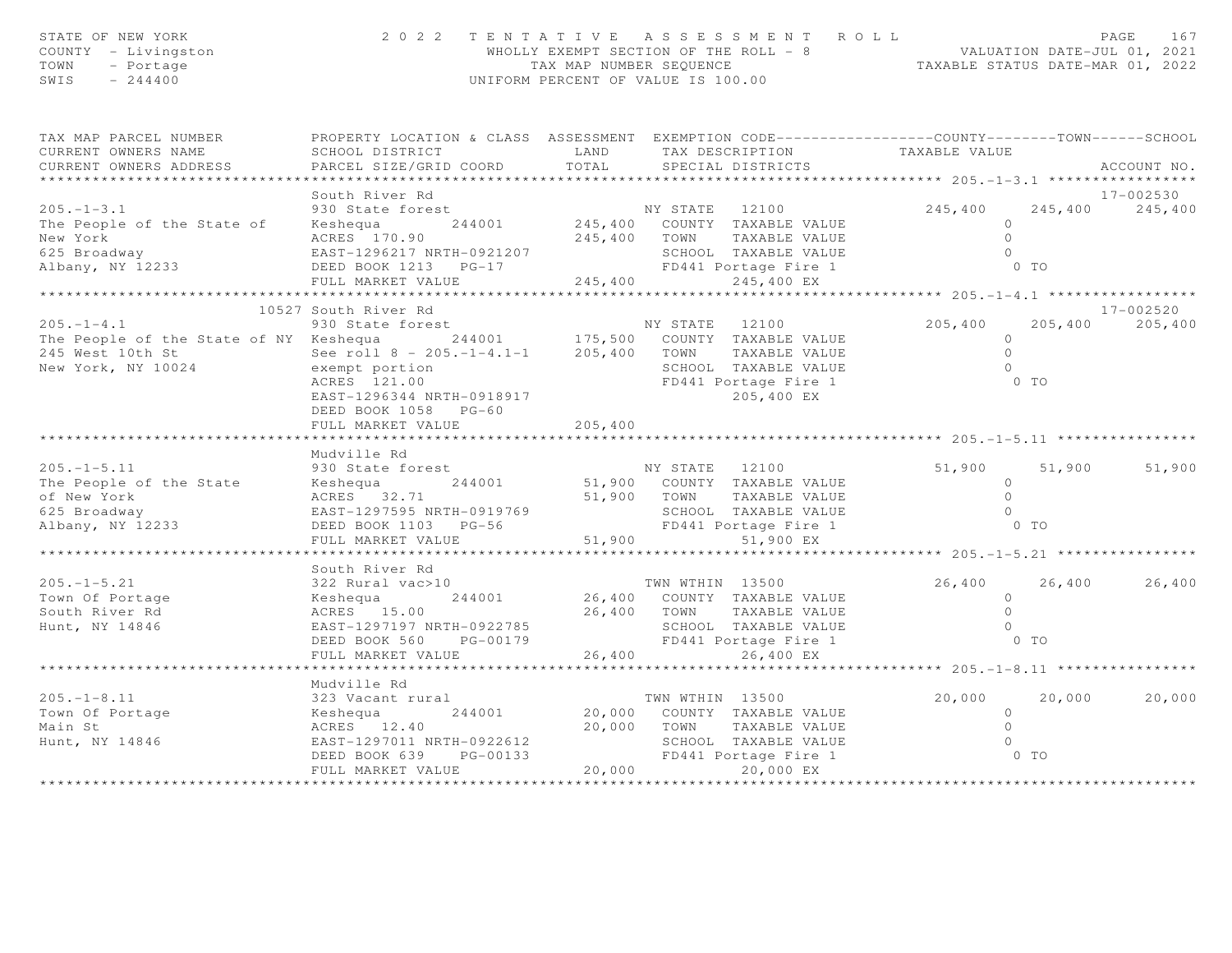|      | STATE OF NEW YORK   | 2022 TENTATIVE ASSESSMENT ROLL        |  |  |                                  |                        | PAGE | 168 |
|------|---------------------|---------------------------------------|--|--|----------------------------------|------------------------|------|-----|
|      | COUNTY - Livingston | WHOLLY EXEMPT SECTION OF THE ROLL - 8 |  |  | VALUATION DATE-JUL 01, 2021      |                        |      |     |
|      | TOWN - Portage      | MAP SECTION - 205                     |  |  | TAXABLE STATUS DATE-MAR 01, 2022 |                        |      |     |
| SWIS | $-244400$           | $SUB - SECTION - 000$                 |  |  |                                  | RPS150/V04/L015        |      |     |
|      |                     | UNIFORM PERCENT OF VALUE IS 100.00    |  |  |                                  | CURRENT DATE 4/19/2022 |      |     |

|                            | TOTAL | EXTENSION | EXTENSION | AD VALOREM | <b>EXEMPT</b> | <b>TAXABLE</b> |
|----------------------------|-------|-----------|-----------|------------|---------------|----------------|
| CODE DISTRICT NAME PARCELS |       | TYPE.     | VALUE     | VALUE.     | AMOUNT        | VALUE          |
|                            |       |           |           |            |               |                |
| FD441 Portage Fire 1       |       | 5 TOTAL   |           | 549,100    | 549,100       |                |

#### \*\*\* S C H O O L D I S T R I C T S U M M A R Y \*\*\*

| CODE | DISTRICT NAME   | TOTAL<br>PARCELS | ASSESSED<br>LAND | ASSESSED<br>TOTAL | EXEMPT<br>AMOUNT | TOTAL<br>TAXABLE | STAR<br>AMOUNT | STAR<br>TAXABLE |
|------|-----------------|------------------|------------------|-------------------|------------------|------------------|----------------|-----------------|
|      | 244001 Keshequa |                  | 519,200          | 549,100           | 549,100          |                  |                |                 |
|      | SUB-TOTAL       |                  | 519,200          | 549,100           | 549,100          |                  |                |                 |
|      | TOTAL           |                  | 519,200          | 549,100           | 549,100          |                  |                |                 |

#### \*\*\* S Y S T E M C O D E S S U M M A R Y \*\*\*

### NO SYSTEM EXEMPTIONS AT THIS LEVEL

### \*\*\* E X E M P T I O N S U M M A R Y \*\*\*

| CODE  | DESCRIPTION | TOTAL<br>PARCELS | COUNTY  | TOWN    | SCHOOL  |
|-------|-------------|------------------|---------|---------|---------|
| 12100 | NY STATE    |                  | 502,700 | 502,700 | 502,700 |
| 13500 | TWN WTHIN   |                  | 46,400  | 46,400  | 46,400  |
|       | TOTAL       |                  | 549,100 | 549,100 | 549,100 |

| ROLL |                       | TOTAL   | <b>ACCECCEP</b><br>ستددت | ASSESSED  | TAXABLE | "AXABLE | TAXABLE | STAR    |
|------|-----------------------|---------|--------------------------|-----------|---------|---------|---------|---------|
| SEC  | DESCRIPTION           | PARCELS | <b>AND</b>               | TOTAL     | COUNTY  | TOWN    | SCHOOL  | TAXABLE |
|      | <b>LALLWD</b><br>ធាម∩ |         | 200                      | 0.49, 100 |         |         |         |         |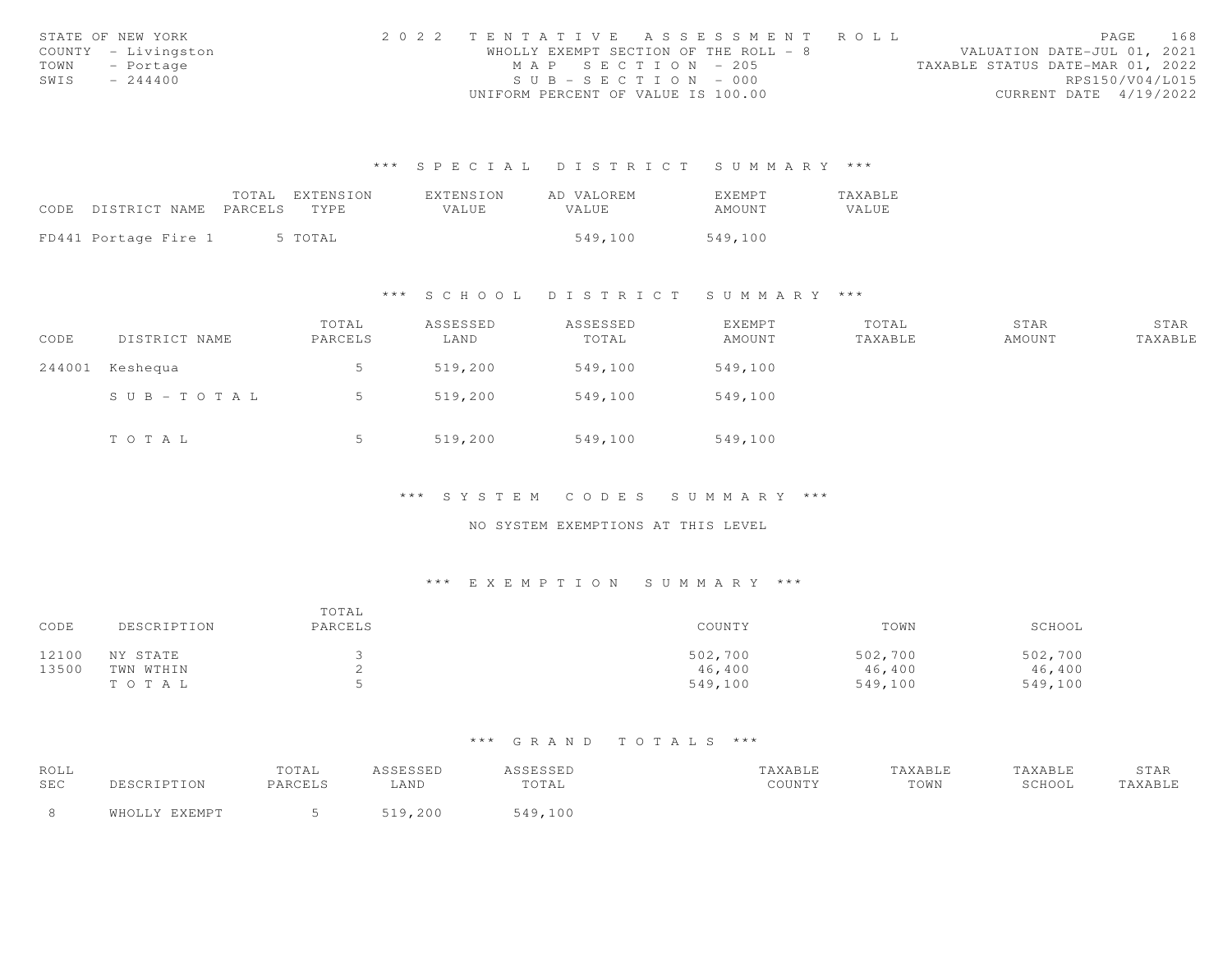| STATE OF NEW YORK<br>COUNTY<br>- Livingston<br>TOWN<br>- Portage<br>$-244400$<br>SWIS | 2 0 2 2                              | TENTATIVE<br>TAX MAP NUMBER SEQUENCE | ASSESSMENT ROLL<br>WHOLLY EXEMPT SECTION OF THE ROLL - 8<br>UNIFORM PERCENT OF VALUE IS 100.00 | TAXABLE STATUS DATE-MAR 01, 2022 | PAGE<br>169<br>VALUATION DATE-JUL 01, 2021 |
|---------------------------------------------------------------------------------------|--------------------------------------|--------------------------------------|------------------------------------------------------------------------------------------------|----------------------------------|--------------------------------------------|
| TAX MAP PARCEL NUMBER                                                                 | PROPERTY LOCATION & CLASS ASSESSMENT |                                      | EXEMPTION CODE-----------------COUNTY-------TOWN------SCHOOL                                   |                                  |                                            |
| CURRENT OWNERS NAME                                                                   | SCHOOL DISTRICT                      | LAND                                 | TAX DESCRIPTION                                                                                | TAXABLE VALUE                    |                                            |
| CURRENT OWNERS ADDRESS                                                                | PARCEL SIZE/GRID COORD TOTAL         |                                      | SPECIAL DISTRICTS                                                                              |                                  | ACCOUNT NO.                                |
|                                                                                       |                                      |                                      |                                                                                                |                                  |                                            |
|                                                                                       | Pennycook Rd                         |                                      |                                                                                                |                                  | 17-002170                                  |
| $206. - 1 - 16.11$                                                                    | 323 Vacant rural                     |                                      | TWN WTHIN 13500                                                                                | 19,700                           | 19,700<br>19,700                           |
| Town Of Portage                                                                       | 244001<br>Keshequa                   | 19,700                               | COUNTY<br>TAXABLE VALUE                                                                        |                                  |                                            |
| North Church St                                                                       | ACRES 10.00                          | 19,700                               | TAXABLE VALUE<br>TOWN                                                                          |                                  |                                            |
| Hunt, NY 14846                                                                        | EAST-1297577 NRTH-0922965            |                                      | SCHOOL<br>TAXABLE VALUE                                                                        |                                  |                                            |
|                                                                                       | DEED BOOK 1017<br>$PG-43$            |                                      | FD441 Portage Fire 1                                                                           | $0$ TO                           |                                            |
|                                                                                       | FULL MARKET VALUE                    | 19,700                               | 19,700 EX                                                                                      |                                  |                                            |
|                                                                                       |                                      |                                      |                                                                                                |                                  |                                            |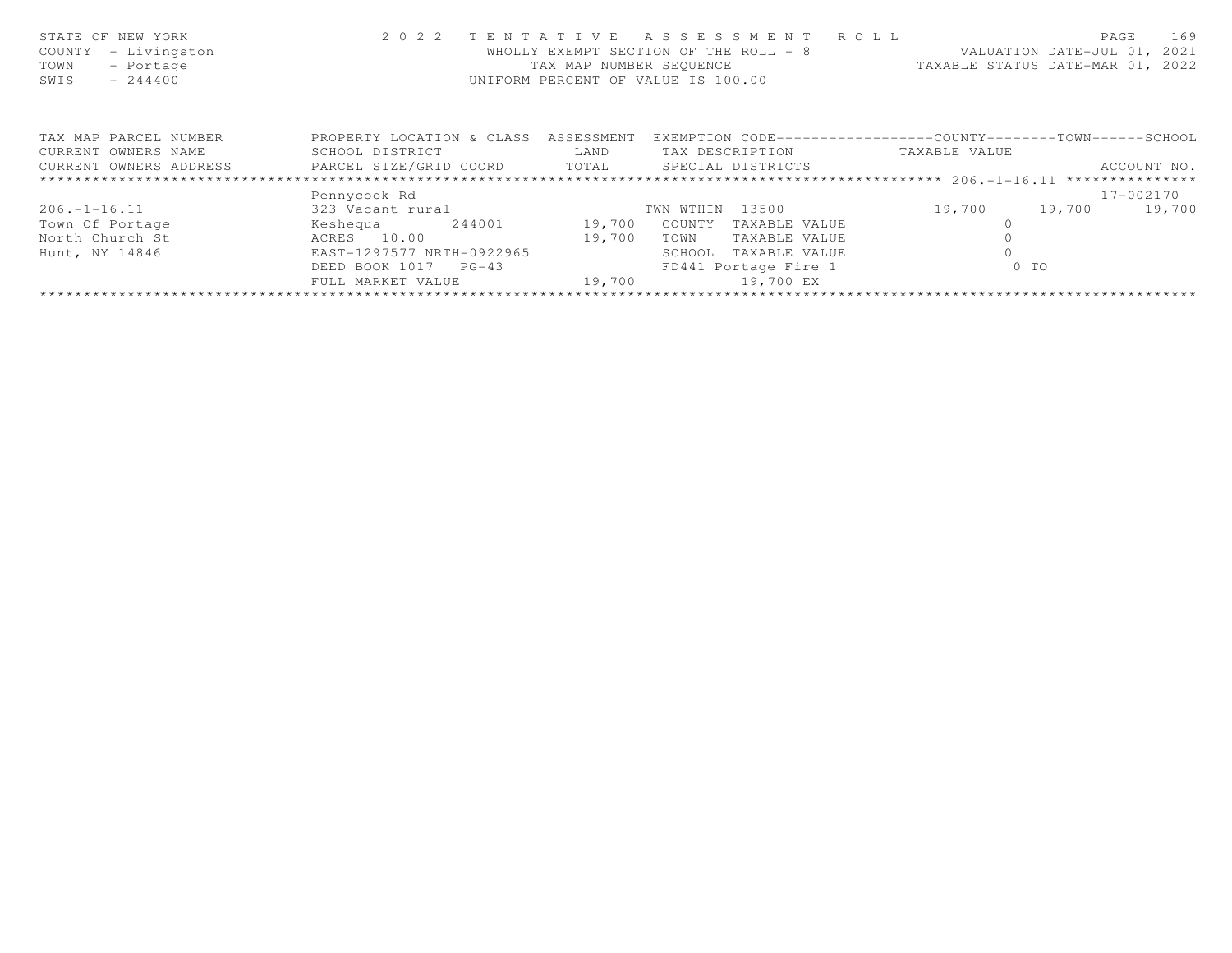|      | STATE OF NEW YORK   | 2022 TENTATIVE ASSESSMENT ROLL        |  |                                  | PAGE            | 170 |
|------|---------------------|---------------------------------------|--|----------------------------------|-----------------|-----|
|      | COUNTY - Livingston | WHOLLY EXEMPT SECTION OF THE ROLL - 8 |  | VALUATION DATE-JUL 01, 2021      |                 |     |
| TOWN | - Portage           | MAP SECTION - 206                     |  | TAXABLE STATUS DATE-MAR 01, 2022 |                 |     |
| SWIS | $-244400$           | $SUB - SECTION - 000$                 |  |                                  | RPS150/V04/L015 |     |
|      |                     | UNIFORM PERCENT OF VALUE IS 100.00    |  | CURRENT DATE 4/19/2022           |                 |     |

|                            | TOTAL EXTENSION | <b>FXTENSION</b> | AD VALOREM   | <b>FXFMPT</b> | TAXABLE |
|----------------------------|-----------------|------------------|--------------|---------------|---------|
| CODE DISTRICT NAME PARCELS | TYPE.           | VALUE            | <b>VALUE</b> | AMOUNT        | VALUE   |
|                            |                 |                  |              |               |         |
| FD441 Portage Fire 1       | 1 TOTAL         |                  | 19.700       | 19,700        |         |

### \*\*\* S C H O O L D I S T R I C T S U M M A R Y \*\*\*

| CODE   | DISTRICT NAME | TOTAL<br>PARCELS | ASSESSED<br>LAND | ASSESSED<br>TOTAL | EXEMPT<br>AMOUNT | TOTAL<br>TAXABLE | STAR<br>AMOUNT | STAR<br>TAXABLE |
|--------|---------------|------------------|------------------|-------------------|------------------|------------------|----------------|-----------------|
| 244001 | Keshequa      |                  | 19,700           | 19,700            | 19,700           |                  |                |                 |
|        | SUB-TOTAL     |                  | 19,700           | 19,700            | 19,700           |                  |                |                 |
|        | TOTAL         |                  | 19,700           | 19,700            | 19,700           |                  |                |                 |

\*\*\* S Y S T E M C O D E S S U M M A R Y \*\*\*

NO SYSTEM EXEMPTIONS AT THIS LEVEL

### \*\*\* E X E M P T I O N S U M M A R Y \*\*\*

| CODE  | DESCRIPTION            | TOTAL<br>PARCELS | COUNTY           | TOWN             | SCHOOL           |
|-------|------------------------|------------------|------------------|------------------|------------------|
| 13500 | TWN WTHIN<br>T O T A L |                  | 19,700<br>19,700 | 19,700<br>19,700 | 19,700<br>19,700 |

| ROLL |               | TOTAL   | ASSESSED | ASSESSED | TAXABLE | TAXABLE | TAXABLE | STAR    |
|------|---------------|---------|----------|----------|---------|---------|---------|---------|
| SEC  | DESCRIPTION   | PARCELS | AND      | TOTAL    | COUNTY  | TOWN    | SCHOOL  | TAXABLE |
|      | WHOLLY EXEMPT |         | 700      | ,700     |         |         |         |         |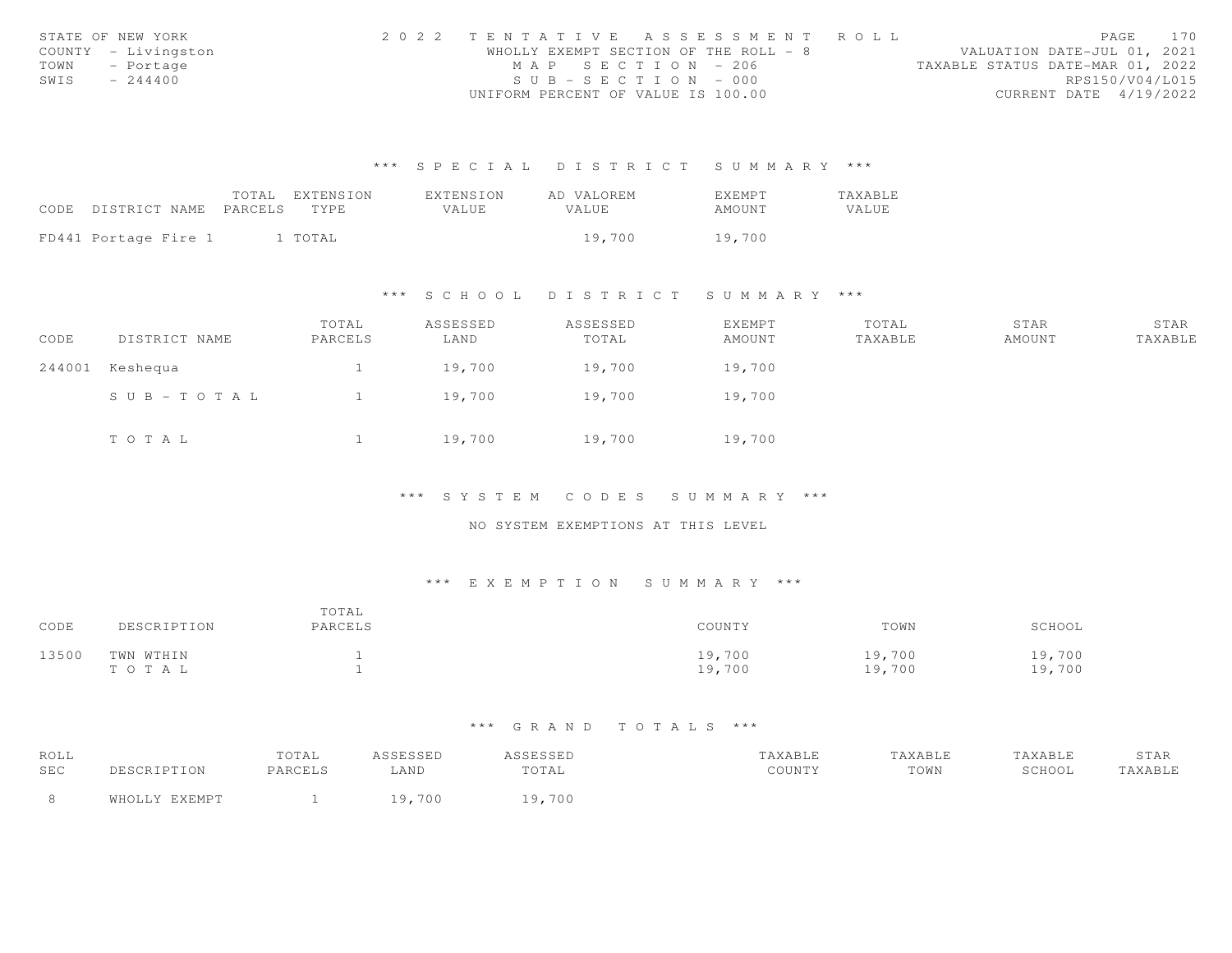| STATE OF NEW YORK<br>COUNTY<br>- Livingston<br>TOWN<br>- Portage<br>$-244400$<br>SWIS | 2 0 2 2                              | TAX MAP NUMBER SEOUENCE | TENTATIVE ASSESSMENT ROLL<br>WHOLLY EXEMPT SECTION OF THE ROLL - 8<br>UNIFORM PERCENT OF VALUE IS 100.00 | VALUATION DATE-JUL 01, 2021<br>TAXABLE STATUS DATE-MAR 01, 2022 | PAGE<br>171 |
|---------------------------------------------------------------------------------------|--------------------------------------|-------------------------|----------------------------------------------------------------------------------------------------------|-----------------------------------------------------------------|-------------|
| TAX MAP PARCEL NUMBER                                                                 | PROPERTY LOCATION & CLASS ASSESSMENT |                         |                                                                                                          | EXEMPTION CODE-----------------COUNTY-------TOWN------SCHOOL    |             |
| CURRENT OWNERS NAME                                                                   | SCHOOL DISTRICT                      | LAND                    | TAX DESCRIPTION                                                                                          | TAXABLE VALUE                                                   |             |
| CURRENT OWNERS ADDRESS <b>THE PARCEL SIZE/GRID COORD</b> TOTAL SPECIAL DISTRICTS      |                                      |                         |                                                                                                          |                                                                 | ACCOUNT NO. |
|                                                                                       |                                      |                         |                                                                                                          |                                                                 |             |
|                                                                                       | Church Street (Nunda)                |                         |                                                                                                          |                                                                 |             |
| $207.11 - 1 - 1$                                                                      | 612 School                           |                         | SCHOOL DIS 13800                                                                                         | 1200,000<br>1200,000                                            | 1200,000    |
| Dalton School                                                                         | Keshequa 244001                      | 67,400                  | COUNTY<br>TAXABLE VALUE                                                                                  |                                                                 |             |
| 1716 Church Street                                                                    | ACRES 12.10                          | 1200,000                | TOWN<br>TAXABLE VALUE                                                                                    |                                                                 |             |
| Dalton, NY 14836                                                                      | EAST-1317404 NRTH-0925366            |                         | SCHOOL<br>TAXABLE VALUE                                                                                  |                                                                 |             |
|                                                                                       | FULL MARKET VALUE                    | 1200,000                | FD441 Portage Fire 1                                                                                     | $0$ TO                                                          |             |
|                                                                                       |                                      |                         | 1200,000 EX                                                                                              |                                                                 |             |
|                                                                                       |                                      |                         |                                                                                                          |                                                                 |             |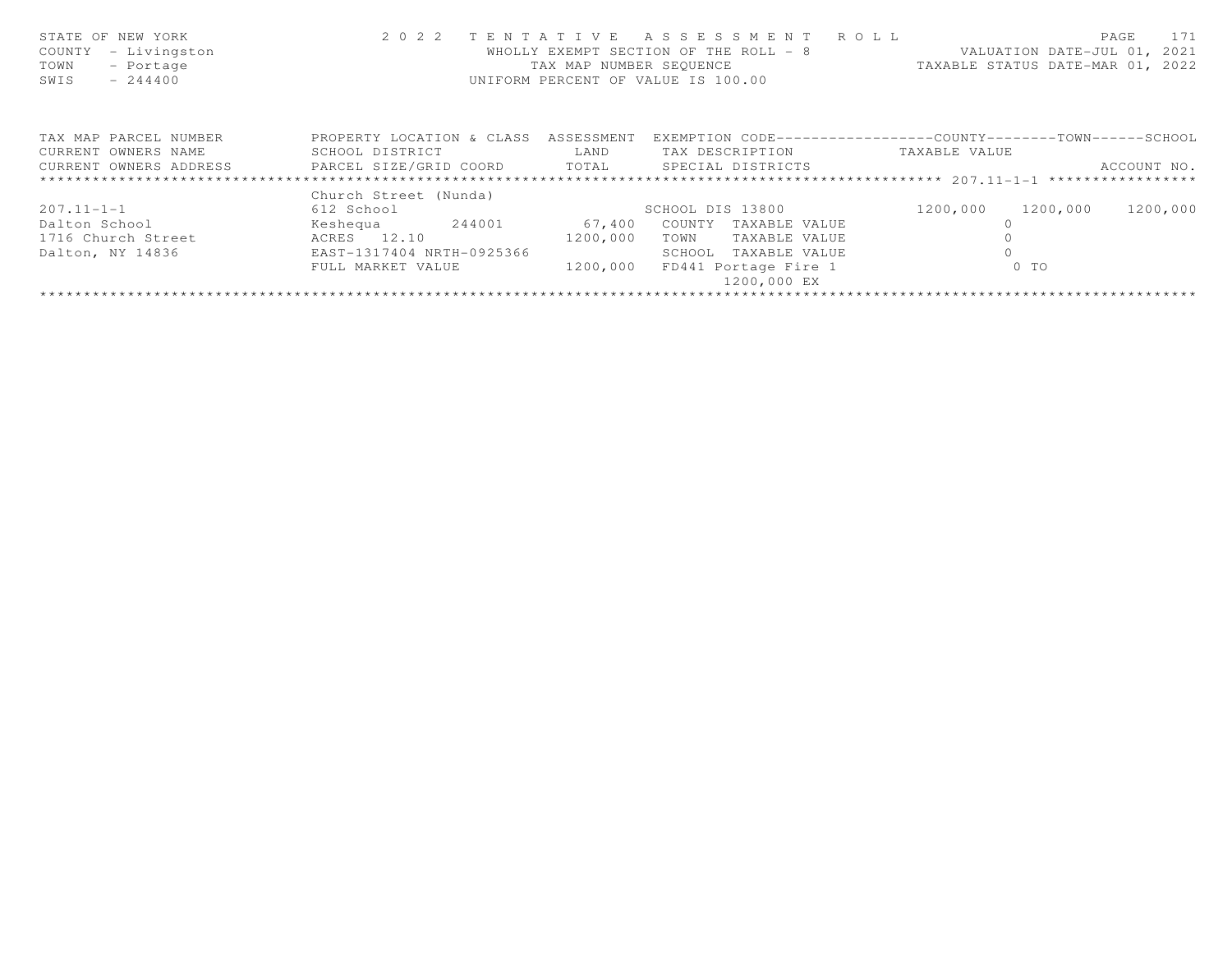|      | STATE OF NEW YORK   | 2022 TENTATIVE ASSESSMENT ROLL        |  |  |                                  |                        | PAGE | 172 |
|------|---------------------|---------------------------------------|--|--|----------------------------------|------------------------|------|-----|
|      | COUNTY - Livingston | WHOLLY EXEMPT SECTION OF THE ROLL - 8 |  |  | VALUATION DATE-JUL 01, 2021      |                        |      |     |
|      | TOWN - Portage      | MAP SECTION - 207                     |  |  | TAXABLE STATUS DATE-MAR 01, 2022 |                        |      |     |
| SWIS | $-244400$           | $SUB - SECTION - 011$                 |  |  |                                  | RPS150/V04/L015        |      |     |
|      |                     | UNIFORM PERCENT OF VALUE IS 100.00    |  |  |                                  | CURRENT DATE 4/19/2022 |      |     |

|                                 | TOTAL EXTENSION | EXTENSION | AD VALOREM | EXEMPT   | TAXABLE      |
|---------------------------------|-----------------|-----------|------------|----------|--------------|
| CODE DISTRICT NAME PARCELS TYPE |                 | VALUE     | VALUE.     | AMOUNT   | <b>VALUE</b> |
|                                 |                 |           |            |          |              |
| FD441 Portage Fire 1            | 1 TOTAL         |           | 1200,000   | 1200,000 |              |

#### \*\*\* S C H O O L D I S T R I C T S U M M A R Y \*\*\*

| CODE | DISTRICT NAME   | TOTAL<br>PARCELS | ASSESSED<br>LAND | ASSESSED<br>TOTAL | EXEMPT<br>AMOUNT | TOTAL<br>TAXABLE | STAR<br>AMOUNT | STAR<br>TAXABLE |
|------|-----------------|------------------|------------------|-------------------|------------------|------------------|----------------|-----------------|
|      | 244001 Keshequa |                  | 67,400           | 1200,000          | 1200,000         |                  |                |                 |
|      | SUB-TOTAL       |                  | 67,400           | 1200,000          | 1200,000         |                  |                |                 |
|      | TOTAL           |                  | 67,400           | 1200,000          | 1200,000         |                  |                |                 |

#### \*\*\* S Y S T E M C O D E S S U M M A R Y \*\*\*

### NO SYSTEM EXEMPTIONS AT THIS LEVEL

### \*\*\* E X E M P T I O N S U M M A R Y \*\*\*

| CODE  | DESCRIPTION             | TOTAL<br>PARCELS | COUNTY               | TOWN                 | SCHOOL               |
|-------|-------------------------|------------------|----------------------|----------------------|----------------------|
| 13800 | SCHOOL DIS<br>T O T A L |                  | 1200,000<br>1200,000 | 1200,000<br>1200,000 | 1200,000<br>1200,000 |

| ROLL |               | TOTAL   | ASSESSED | ASSESSED | TAXABLE | TAXABLE | TAXABLE | STAR    |
|------|---------------|---------|----------|----------|---------|---------|---------|---------|
| SEC  | DESCRIPTION   | PARCELS | LAND     | TOTAL    | COUNTY  | TOWN    | SCHOOL  | TAXABLE |
|      | WHOLLY EXEMPT |         | 67,400   | 1200,000 |         |         |         |         |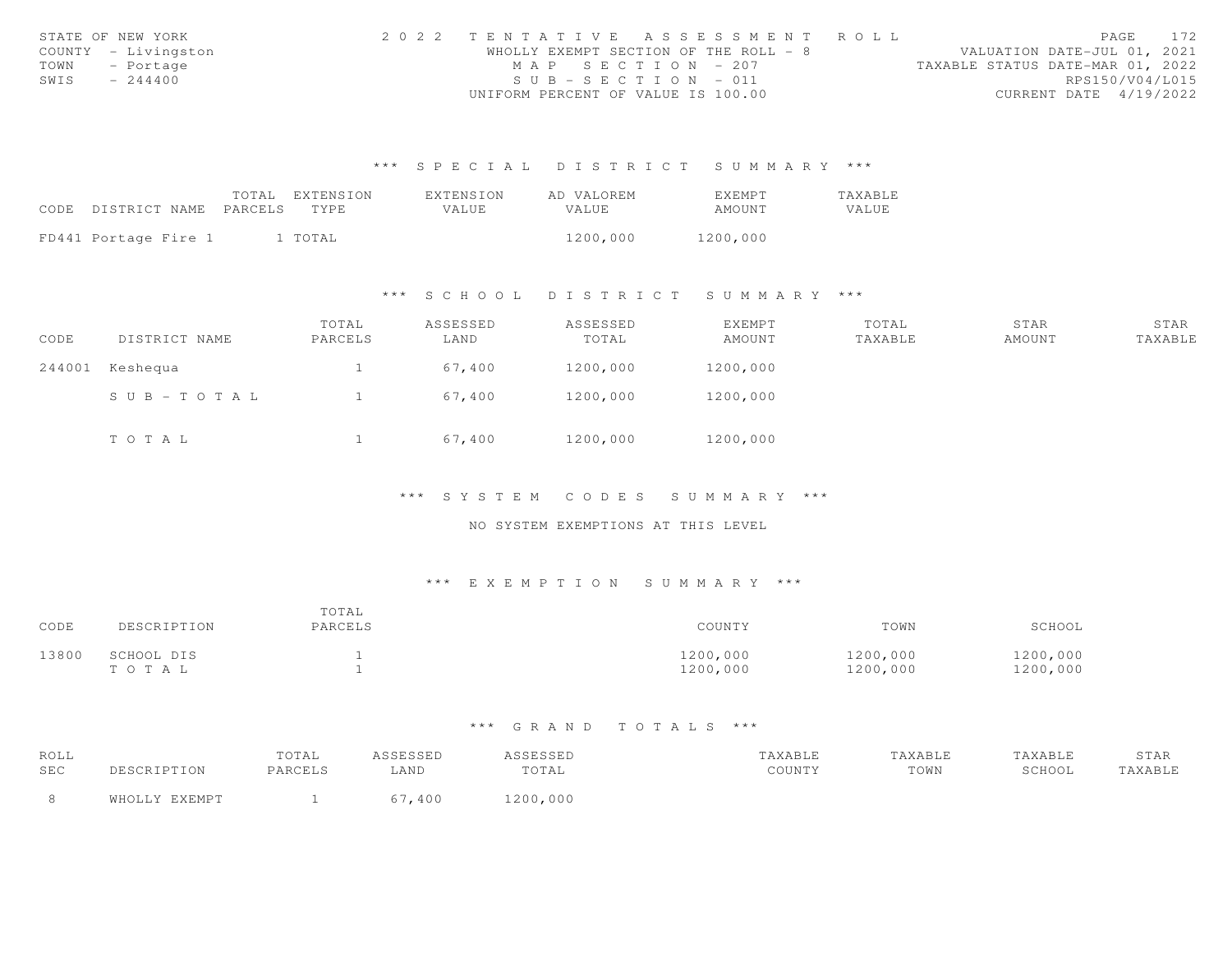|      | STATE OF NEW YORK   | 2022 TENTATIVE ASSESSMENT ROLL        |  |  |                                  |                        | PAGE 173 |
|------|---------------------|---------------------------------------|--|--|----------------------------------|------------------------|----------|
|      | COUNTY - Livingston | WHOLLY EXEMPT SECTION OF THE ROLL - 8 |  |  | VALUATION DATE-JUL 01, 2021      |                        |          |
| TOWN | - Portage           |                                       |  |  | TAXABLE STATUS DATE-MAR 01, 2022 |                        |          |
| SWIS | $-244400$           | UNIFORM PERCENT OF VALUE IS 100.00    |  |  |                                  | RPS150/V04/L015        |          |
|      |                     |                                       |  |  |                                  | CURRENT DATE 4/19/2022 |          |
|      |                     |                                       |  |  |                                  |                        |          |

# R O L L S E C T I O N T O T A L S

#### \*\*\* S P E C I A L D I S T R I C T S U M M A R Y \*\*\*

| CODE | DISTRICT NAME        | TOTAL<br>PARCELS | EXTENSION<br>TYPE. | EXTENSION<br>VALUE | AD VALOREM<br>VALUE | EXEMPT<br>AMOUNT | TAXABLE<br>VALUE |
|------|----------------------|------------------|--------------------|--------------------|---------------------|------------------|------------------|
|      | AG003 Ag District #3 |                  | 1 TOTAL            |                    | 38,100              | 38,100           |                  |
|      | FD441 Portage Fire 1 |                  | 25 TOTAL           |                    | 9581,265            | 6719,200         | 2862,065         |
|      | LD441 Portage Light  |                  | 1 TOTAL            |                    | 280                 | 280              |                  |
|      | LD442 Portage Light  |                  | 5 TOTAL            |                    | 522,620             | 434,620          | 88,000           |

### \*\*\* S C H O O L D I S T R I C T S U M M A R Y \*\*\*

| CODE   | DISTRICT NAME | TOTAL<br>PARCELS | ASSESSED<br>LAND | ASSESSED<br>TOTAL | <b>EXEMPT</b><br>AMOUNT | TOTAL<br>TAXABLE | STAR<br>AMOUNT | STAR<br>TAXABLE |
|--------|---------------|------------------|------------------|-------------------|-------------------------|------------------|----------------|-----------------|
| 244001 | Keshequa      | 25               | 4682,900         | 9581,265          | 9581,265                |                  |                |                 |
|        | SUB-TOTAL     | 25               | 4682,900         | 9581,265          | 9581,265                |                  |                |                 |
|        | TOTAL         | 25               | 4682,900         | 9581,265          | 9581,265                |                  |                |                 |

### \*\*\* S Y S T E M C O D E S S U M M A R Y \*\*\*

#### NO SYSTEM EXEMPTIONS AT THIS LEVEL

| CODE  | DESCRIPTION | TOTAL<br>PARCELS | COUNTY   | TOWN     | SCHOOL   |
|-------|-------------|------------------|----------|----------|----------|
| 12100 | NY STATE    | 6                | 4197,900 | 4197,900 | 4197,900 |
| 13500 | TWN WTHIN   |                  | 292,400  | 292,400  | 292,400  |
| 13800 | SCHOOL DIS  |                  | 1200,000 | 1200,000 | 1200,000 |
| 14100 | USA         |                  | 45,000   | 45,000   | 45,000   |
| 18020 | IND DEVEL   |                  | 2718,965 | 2718,965 | 2718,965 |
| 21600 | PARSONAGE   |                  | 143,100  | 143,100  | 143,100  |
| 25110 | N/P RELIG   | 4                | 852,200  | 852,200  | 852,200  |
| 26100 | VETORG CTS  |                  | 42,000   | 42,000   | 42,000   |
| 27350 | CEMETERIES  |                  | 89,700   | 89,700   | 89,700   |
|       | TO TAL      | 26               | 9581,265 | 9581,265 | 9581,265 |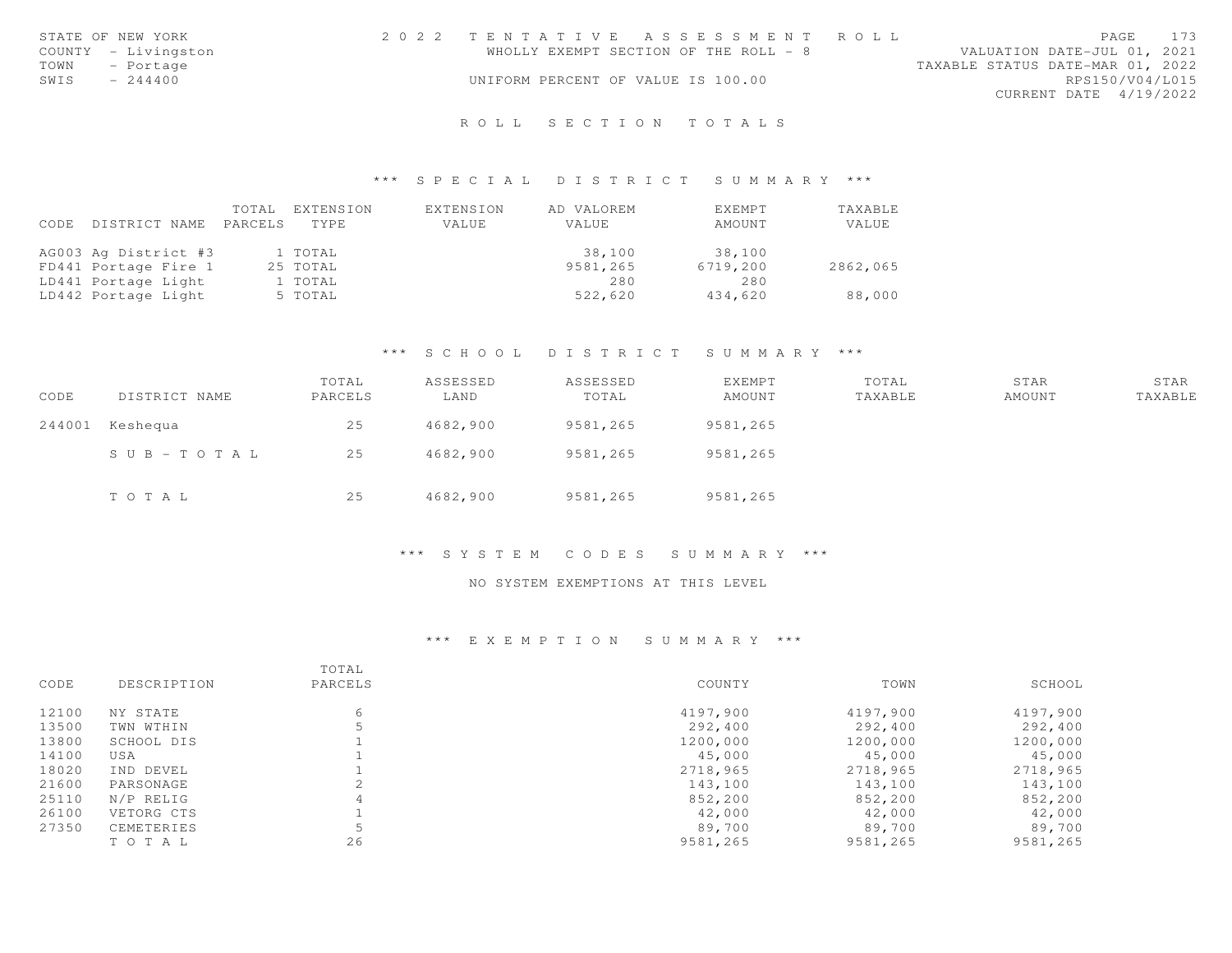| STATE OF NEW YORK   | 2022 TENTATIVE ASSESSMENT ROLL        | PAGE 174                         |
|---------------------|---------------------------------------|----------------------------------|
| COUNTY - Livingston | WHOLLY EXEMPT SECTION OF THE ROLL - 8 | VALUATION DATE-JUL 01, 2021      |
| TOWN - Portage      |                                       | TAXABLE STATUS DATE-MAR 01, 2022 |
| SWIS<br>$-244400$   | UNIFORM PERCENT OF VALUE IS 100.00    | RPS150/V04/L015                  |
|                     |                                       | CURRENT DATE 4/19/2022           |
|                     |                                       |                                  |
|                     | ROLL SECTION TOTALS                   |                                  |

| ROLL | TOTAL   | ----           | ستعاملتك      |                             | 'AXABLE | <b>AXABLE</b> | ----- |
|------|---------|----------------|---------------|-----------------------------|---------|---------------|-------|
| SEC  | PARCELS | LAND           | TOTAL         | $C$ $C$ $T$ $T$ $T$ $T$ $V$ | TOWN    | SCHOOL        |       |
|      |         | 1600<br>. 900. | QEQ1<br>, 265 |                             |         |               |       |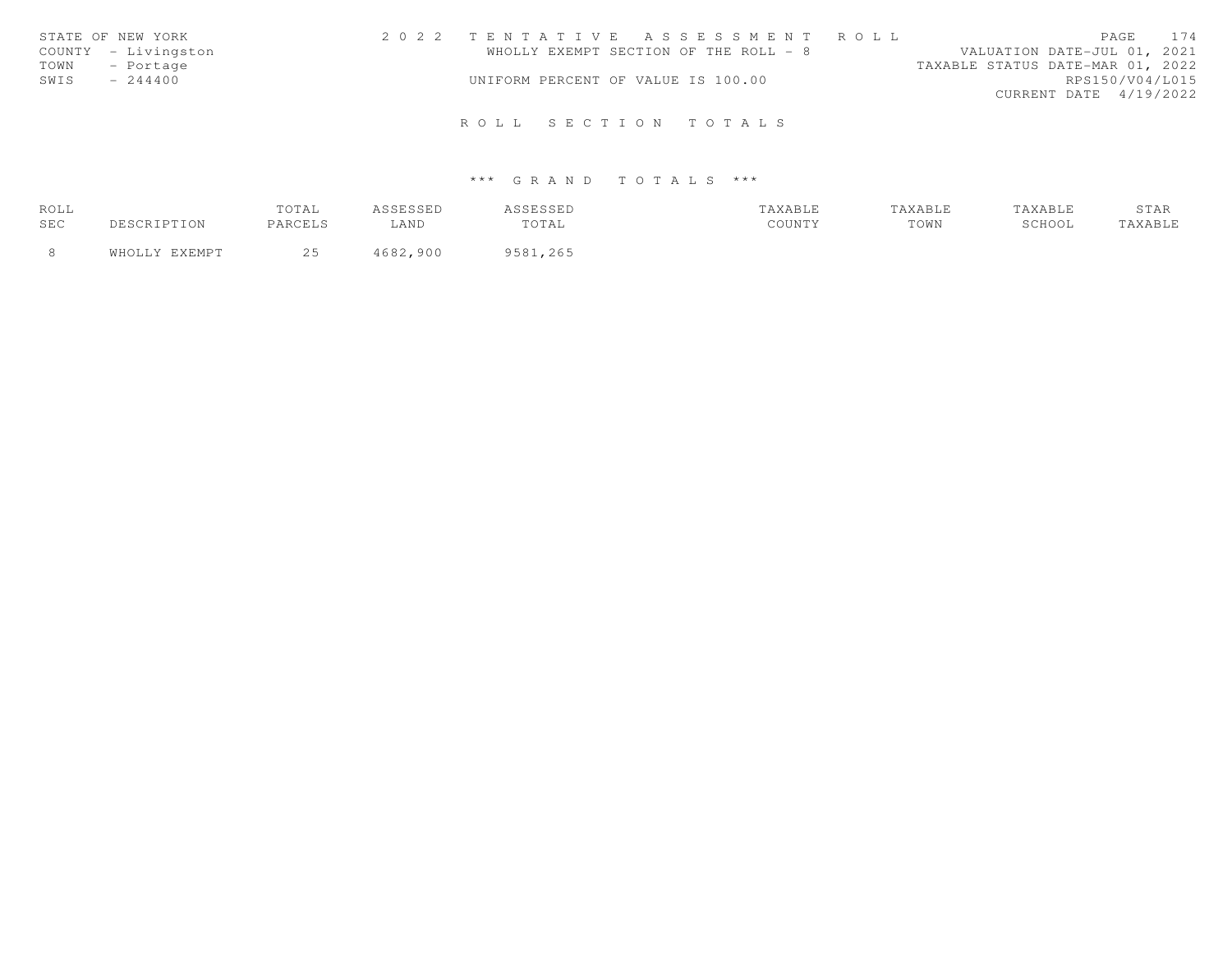| STATE OF NEW YORK   |                                    | 2022 TENTATIVE ASSESSMENT ROLL | PAGE                             | 175 |
|---------------------|------------------------------------|--------------------------------|----------------------------------|-----|
| COUNTY - Livingston |                                    |                                | VALUATION DATE-JUL 01, 2021      |     |
| TOWN - Portage      |                                    | SWIS TOTALS                    | TAXABLE STATUS DATE-MAR 01, 2022 |     |
| SWIS<br>$-244400$   | UNIFORM PERCENT OF VALUE IS 100.00 |                                | RPS150/V04/L015                  |     |
|                     |                                    |                                | CURRENT DATE 4/19/2022           |     |
|                     |                                    |                                |                                  |     |

|      |                      | TOTAL   | EXTENSION | <b>EXTENSION</b> | AD VALOREM | EXEMPT   | TAXABLE   |
|------|----------------------|---------|-----------|------------------|------------|----------|-----------|
| CODE | DISTRICT NAME        | PARCELS | TYPE.     | VALUE            | VALUE      | AMOUNT   | VALUE     |
|      | AG242 Ag Penalty Cou |         | 1 MOVTAX  | 4120.61          |            |          | 4,120.61  |
|      | AG243 Ag Penalty Tow |         | 1 MOVTAX  | 5679.98          |            |          | 5,679.98  |
|      | AG003 Ag District #3 |         | 137 TOTAL |                  | 30338,200  | 38,100   | 30300,100 |
|      | FD441 Portage Fire 1 |         | 590 TOTAL |                  | 81568,120  | 8104,479 | 73463,641 |
|      | LD441 Portage Light  |         | 29 TOTAL  |                  | 1309,611   | 280      | 1309,331  |
|      | LD442 Portage Light  |         | 43 TOTAL  |                  | 3034,052   | 434,620  | 2599,432  |

### \*\*\* S C H O O L D I S T R I C T S U M M A R Y \*\*\*

| CODE   | DISTRICT NAME | TOTAL<br>PARCELS | ASSESSED<br>LAND | ASSESSED<br>TOTAL | EXEMPT<br>AMOUNT | TOTAL<br>TAXABLE | STAR<br>AMOUNT | STAR<br>TAXABLE |
|--------|---------------|------------------|------------------|-------------------|------------------|------------------|----------------|-----------------|
| 244001 | Keshequa      | 590              | 37547,000        | 81568,120         | 28878,359        | 52689,761        | 8166,875       | 44522,886       |
|        | SUB-TOTAL     | 590              | 37547,000        | 81568,120         | 28878,359        | 52689,761        | 8166,875       | 44522,886       |
|        | TOTAL         | 590              | 37547,000        | 81568,120         | 28878,359        | 52689,761        | 8166,875       | 44522,886       |

#### \*\*\* S Y S T E M C O D E S S U M M A R Y \*\*\*

#### NO SYSTEM EXEMPTIONS AT THIS LEVEL

| CODE  | DESCRIPTION | TOTAL<br>PARCELS | COUNTY   | TOWN     | SCHOOL   |
|-------|-------------|------------------|----------|----------|----------|
| 12100 | NY STATE    | 6                | 4197,900 | 4197,900 | 4197,900 |
| 13500 | TWN WTHIN   |                  | 292,400  | 292,400  | 292,400  |
| 13800 | SCHOOL DIS  |                  | 1200,000 | 1200,000 | 1200,000 |
| 14100 | USA         |                  | 45,000   | 45,000   | 45,000   |
| 18020 | IND DEVEL   |                  | 2718,965 | 2718,965 | 2718,965 |
| 21600 | PARSONAGE   |                  | 143,100  | 143,100  | 143,100  |
| 25110 | N/P RELIG   | 4                | 852,200  | 852,200  | 852,200  |
| 26100 | VETORG CTS  |                  | 42,000   | 42,000   | 42,000   |
| 27350 | CEMETERIES  |                  | 89,700   | 89,700   | 89,700   |
|       |             |                  |          |          |          |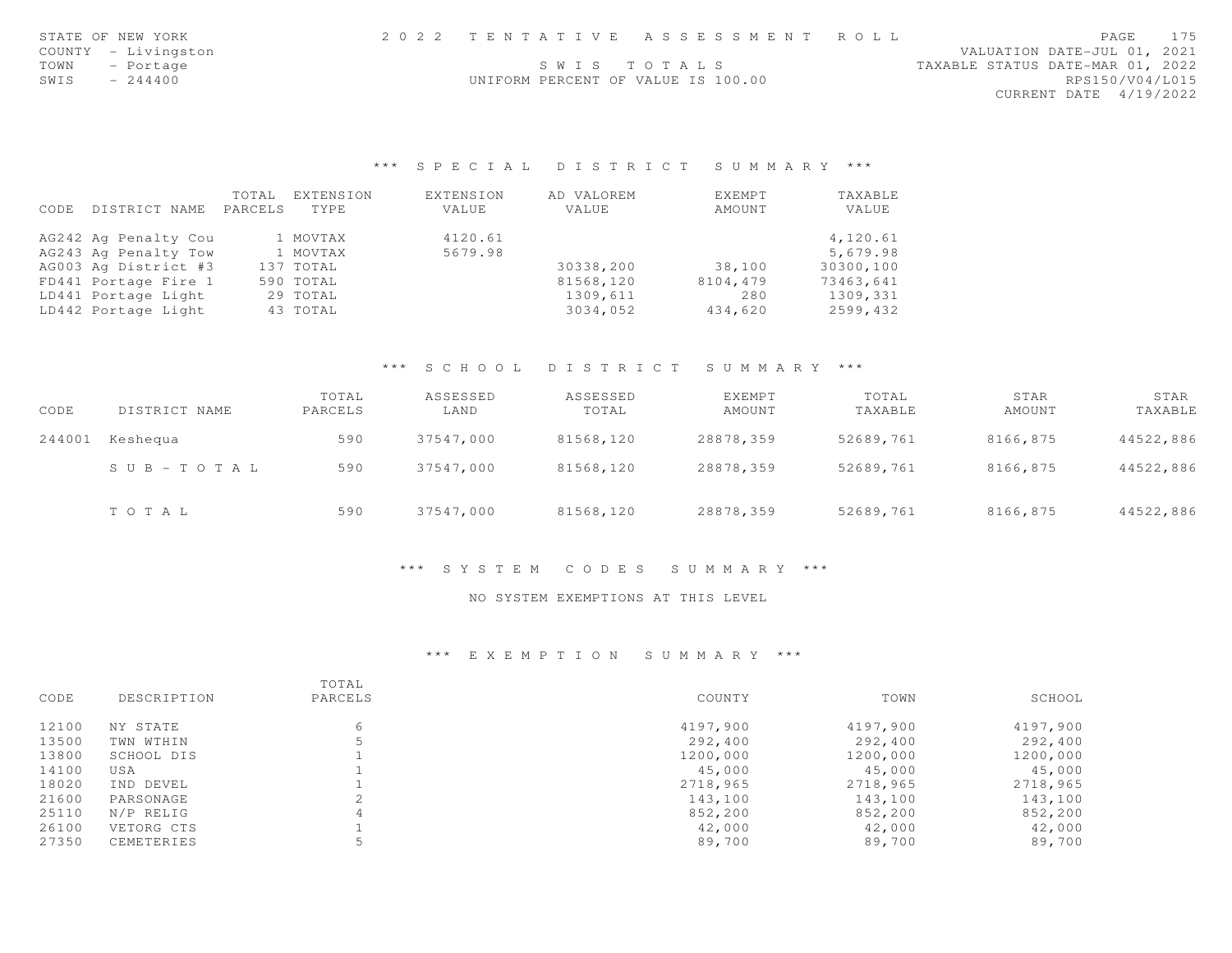|      | STATE OF NEW YORK   |                                    | 2022 TENTATIVE ASSESSMENT ROLL |                                  | PAGE                   | 176 |
|------|---------------------|------------------------------------|--------------------------------|----------------------------------|------------------------|-----|
|      | COUNTY - Livingston |                                    |                                | VALUATION DATE-JUL 01, 2021      |                        |     |
|      | TOWN - Portage      |                                    | SWIS TOTALS                    | TAXABLE STATUS DATE-MAR 01, 2022 |                        |     |
| SWIS | $-244400$           | UNIFORM PERCENT OF VALUE IS 100.00 |                                |                                  | RPS150/V04/L015        |     |
|      |                     |                                    |                                |                                  | CURRENT DATE 4/19/2022 |     |

## \*\*\* E X E M P T I O N S U M M A R Y \*\*\*

|       |              | TOTAL          |           |           |           |
|-------|--------------|----------------|-----------|-----------|-----------|
| CODE  | DESCRIPTION  | PARCELS        | COUNTY    | TOWN      | SCHOOL    |
| 41111 | VETS-PR-CT   | 1              | 29,085    | 29,085    |           |
| 41121 | VET WAR CT   | 16             | 236,038   | 236,038   |           |
| 41131 | VET COM CT   | 17             | 452,448   | 452,448   |           |
| 41141 | VET DIS CT   | 10             | 245,978   | 245,978   |           |
| 41161 | $CW_15_VET/$ | 2              | 24,000    | 24,000    |           |
| 41171 | CW DISBLD    |                | 24,780    | 24,780    |           |
| 41700 | AGR BLD      | 2              | 70,000    | 70,000    | 70,000    |
| 41720 | AG DIST C    | 87             | 15951,760 | 15951,760 | 15951,760 |
| 41730 | AG DIST IN   | 16             | 1263,213  | 1263,213  | 1263,213  |
| 41800 | SR CITIZEN   | 13             | 430,457   | 430,457   | 442,112   |
| 41801 | SR. CIT CT   | $\mathbf{1}$   | 32,800    | 32,800    |           |
| 41834 | ENH STAR     | 70             |           |           | 4806,875  |
| 41854 | BAS STAR     | 112            |           |           | 3360,000  |
| 41930 | DISABILITY   | $\overline{2}$ | 70,250    | 70,250    | 70,250    |
| 47200 | RR CEIL      |                | 1385,279  | 1385,279  | 1385,279  |
| 47460 | CERT FORET   |                | 88,480    | 88,480    | 88,480    |
| 49500 | SOLAR        |                | 26,000    | 26,000    | 26,000    |
|       | TO TAL       | 381            | 29911,833 | 29911,833 | 37045,234 |

| ROLL<br><b>SEC</b> | DESCRIPTION       | TOTAL<br>PARCELS | ASSESSED<br>LAND | ASSESSED<br>TOTAL | TAXABLE<br>COUNTY | TAXABLE<br>TOWN | TAXABLE<br>SCHOOL | STAR<br>TAXABLE |
|--------------------|-------------------|------------------|------------------|-------------------|-------------------|-----------------|-------------------|-----------------|
| $\mathbf{1}$       | TAXABLE           | 549              | 32761,600        | 63844,400         | 44899,111         | 44899,111       | 45932,585         | 37765,710       |
| 5                  | SPECIAL FRANCHISE | 6                |                  | 2520,737          | 2520,737          | 2520,737        | 2520,737          | 2520,737        |
| 6                  | UTILITIES & N.C.  | 9                | 10,500           | 2521,718          | 2521,718          | 2521,718        | 2521,718          | 2521,718        |
| $7\overline{ }$    | CEILING RAILROADS |                  | 92,000           | 3100,000          | 1714,721          | 1714,721        | 1714,721          | 1714,721        |
| 8                  | WHOLLY EXEMPT     | 25               | 4682,900         | 9581,265          |                   |                 |                   |                 |
| $\star$            | TOTAL<br>SUB      | 590              | 37547,000        | 81568,120         | 51656,287         | 51656,287       | 52689,761         | 44522,886       |
| $+ +$              | GRAND TOTAL       | 590              | 37547.000        | 81568,120         | 51656,287         | 51656,287       | 52689,761         | 44522,886       |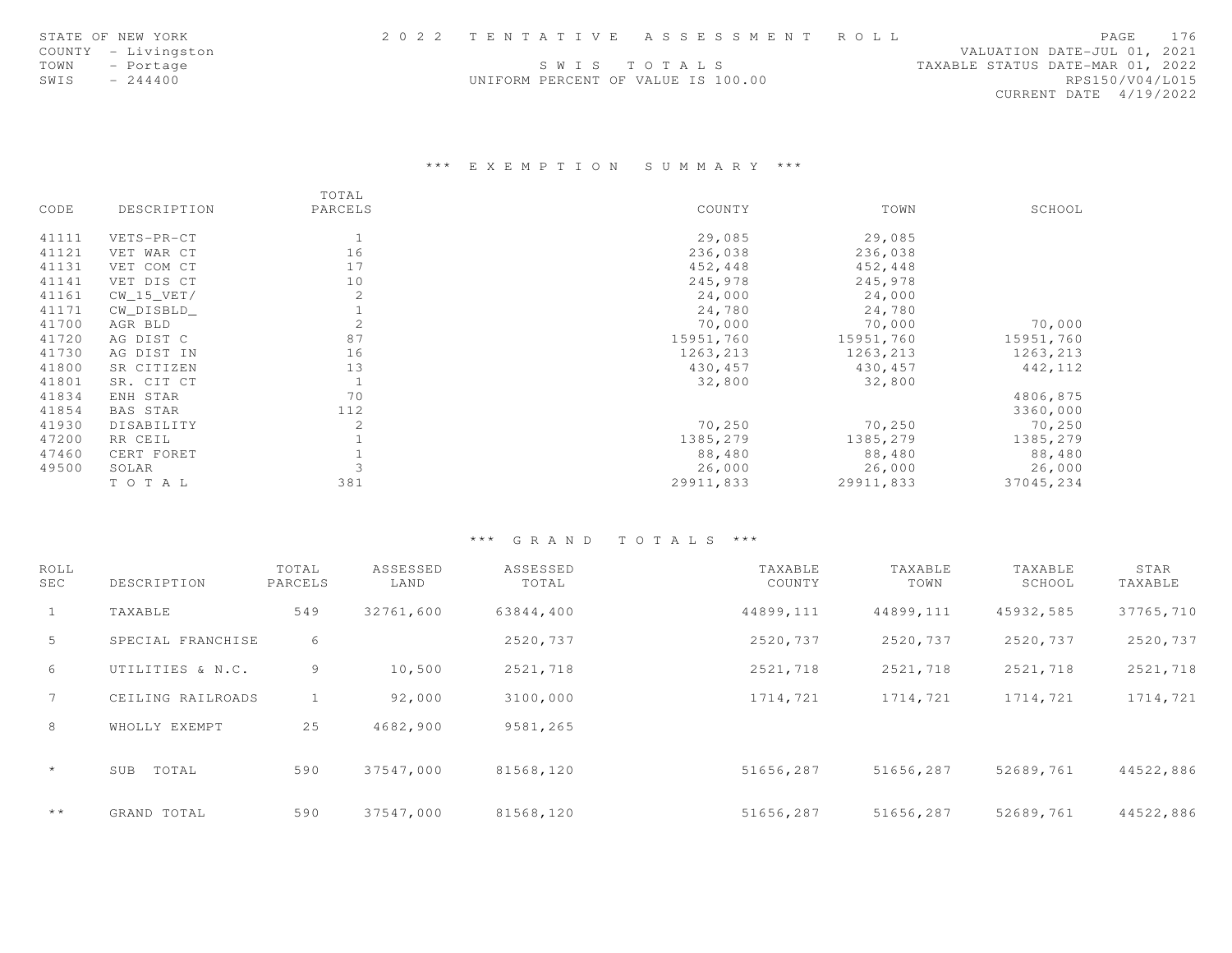| STATE OF NEW YORK   |                                    | 2022 TENTATIVE ASSESSMENT ROLL |                                  | PAGE            | 177 |
|---------------------|------------------------------------|--------------------------------|----------------------------------|-----------------|-----|
| COUNTY - Livingston |                                    | TOWN TOTALS                    | VALUATION DATE-JUL 01, 2021      |                 |     |
| TOWN - Portage      |                                    |                                | TAXABLE STATUS DATE-MAR 01, 2022 |                 |     |
| SWIS<br>$-2444$     | UNIFORM PERCENT OF VALUE IS 100.00 |                                |                                  | RPS150/V04/L015 |     |
|                     |                                    |                                | CURRENT DATE 4/19/2022           |                 |     |
|                     |                                    |                                |                                  |                 |     |
|                     |                                    |                                |                                  |                 |     |

|      |                      | TOTAL   | EXTENSION | EXTENSION | AD VALOREM | EXEMPT   | TAXABLE   |
|------|----------------------|---------|-----------|-----------|------------|----------|-----------|
| CODE | DISTRICT NAME        | PARCELS | TYPE      | VALUE     | VALUE      | AMOUNT   | VALUE     |
|      | AG242 Ag Penalty Cou |         | 1 MOVTAX  | 4120.61   |            |          | 4,120.61  |
|      | AG243 Ag Penalty Tow |         | 1 MOVTAX  | 5679.98   |            |          | 5,679.98  |
|      | AG003 Ag District #3 |         | 137 TOTAL |           | 30338,200  | 38,100   | 30300,100 |
|      | FD441 Portage Fire 1 |         | 590 TOTAL |           | 81568,120  | 8104,479 | 73463,641 |
|      | LD441 Portage Light  |         | 29 TOTAL  |           | 1309,611   | 280      | 1309,331  |
|      | LD442 Portage Light  |         | 43 TOTAL  |           | 3034,052   | 434,620  | 2599,432  |

### \*\*\* S C H O O L D I S T R I C T S U M M A R Y \*\*\*

| CODE   | DISTRICT NAME             | TOTAL<br>PARCELS | ASSESSED<br>LAND | ASSESSED<br>TOTAL | EXEMPT<br>AMOUNT | TOTAL<br>TAXABLE | STAR<br>AMOUNT | STAR<br>TAXABLE |
|--------|---------------------------|------------------|------------------|-------------------|------------------|------------------|----------------|-----------------|
| 244001 | Keshequa                  | 590              | 37547,000        | 81568,120         | 28878,359        | 52689,761        | 8166,875       | 44522,886       |
|        | $S \cup B = T \cup T A L$ | 590              | 37547.000        | 81568,120         | 28878.359        | 52689,761        | 8166,875       | 44522,886       |
|        | TOTAL                     | 590              | 37547,000        | 81568,120         | 28878,359        | 52689,761        | 8166,875       | 44522,886       |

#### \*\*\* S Y S T E M C O D E S S U M M A R Y \*\*\*

#### NO SYSTEM EXEMPTIONS AT THIS LEVEL

| CODE  | DESCRIPTION | TOTAL<br>PARCELS | COUNTY   | TOWN     | SCHOOL   |
|-------|-------------|------------------|----------|----------|----------|
| 12100 | NY STATE    | 6                | 4197,900 | 4197,900 | 4197,900 |
| 13500 | TWN WTHIN   |                  | 292,400  | 292,400  | 292,400  |
| 13800 | SCHOOL DIS  |                  | 1200,000 | 1200,000 | 1200,000 |
| 14100 | USA         |                  | 45,000   | 45,000   | 45,000   |
| 18020 | IND DEVEL   |                  | 2718,965 | 2718,965 | 2718,965 |
| 21600 | PARSONAGE   |                  | 143,100  | 143,100  | 143,100  |
| 25110 | N/P RELIG   | 4                | 852,200  | 852,200  | 852,200  |
| 26100 | VETORG CTS  |                  | 42,000   | 42,000   | 42,000   |
| 27350 | CEMETERIES  |                  | 89,700   | 89,700   | 89,700   |
|       |             |                  |          |          |          |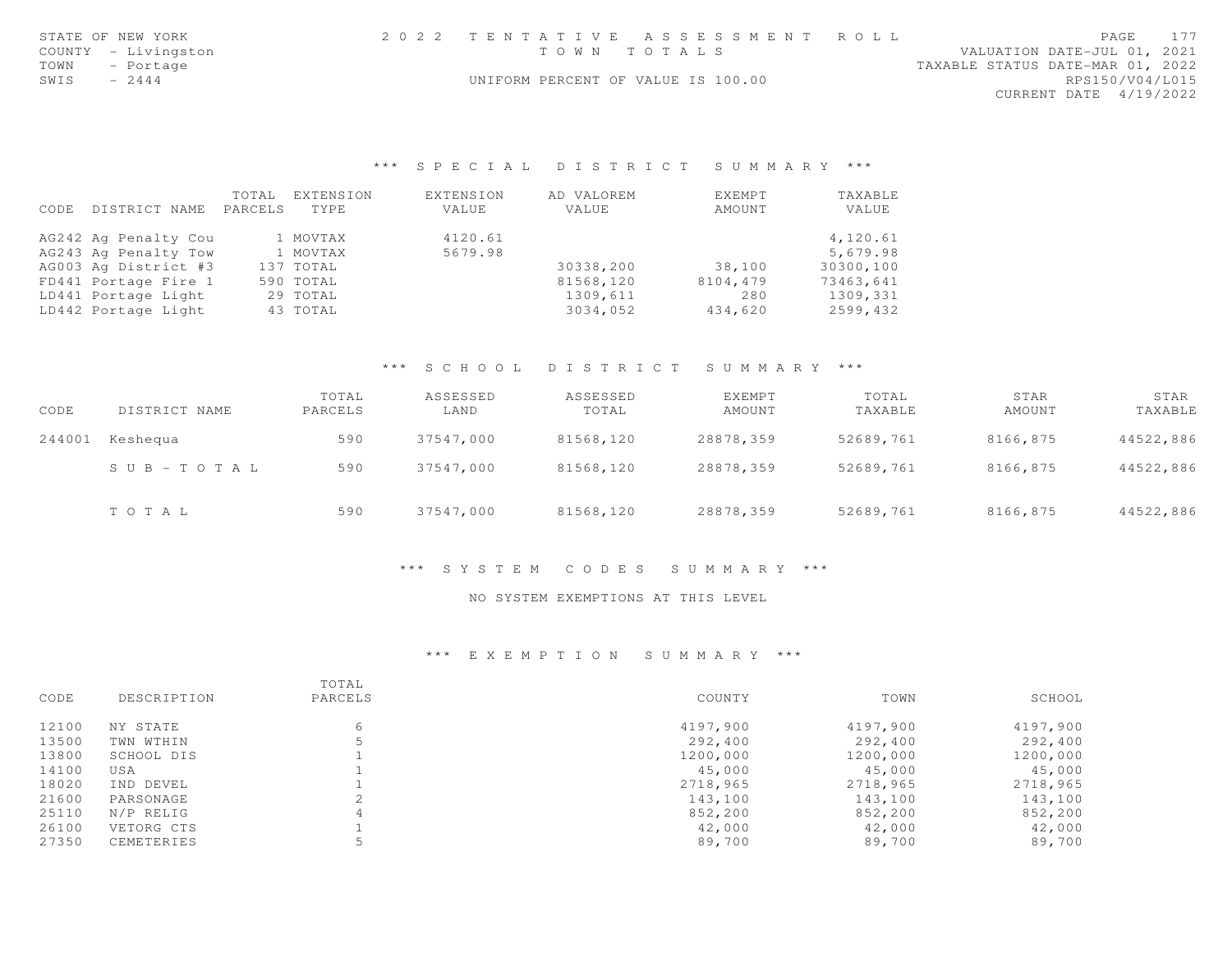|      | STATE OF NEW YORK   | 2022 TENTATIVE ASSESSMENT ROLL     |  |  |                                  |  | PAGE 178        |
|------|---------------------|------------------------------------|--|--|----------------------------------|--|-----------------|
|      | COUNTY - Livingston | TOWN TOTALS                        |  |  | VALUATION DATE-JUL 01, 2021      |  |                 |
|      | TOWN - Portage      |                                    |  |  | TAXABLE STATUS DATE-MAR 01, 2022 |  |                 |
| SWIS | $-2444$             | UNIFORM PERCENT OF VALUE IS 100.00 |  |  |                                  |  | RPS150/V04/L015 |
|      |                     |                                    |  |  | CURRENT DATE 4/19/2022           |  |                 |

#### \*\*\* E X E M P T I O N S U M M A R Y \*\*\*

|       |              | TOTAL   |           |           |           |
|-------|--------------|---------|-----------|-----------|-----------|
| CODE  | DESCRIPTION  | PARCELS | COUNTY    | TOWN      | SCHOOL    |
| 41111 | VETS-PR-CT   | 1       | 29,085    | 29,085    |           |
| 41121 | VET WAR CT   | 16      | 236,038   | 236,038   |           |
| 41131 | VET COM CT   | 17      | 452,448   | 452,448   |           |
| 41141 | VET DIS CT   | 10      | 245,978   | 245,978   |           |
| 41161 | $CW_15_VET/$ | 2       | 24,000    | 24,000    |           |
| 41171 | CW_DISBLD_   |         | 24,780    | 24,780    |           |
| 41700 | AGR BLD      | 2       | 70,000    | 70,000    | 70,000    |
| 41720 | AG DIST C    | 87      | 15951,760 | 15951,760 | 15951,760 |
| 41730 | AG DIST IN   | 16      | 1263,213  | 1263,213  | 1263,213  |
| 41800 | SR CITIZEN   | 13      | 430, 457  | 430,457   | 442, 112  |
| 41801 | SR. CIT CT   |         | 32,800    | 32,800    |           |
| 41834 | ENH STAR     | 70      |           |           | 4806,875  |
| 41854 | BAS STAR     | 112     |           |           | 3360,000  |
| 41930 | DISABILITY   | 2       | 70,250    | 70,250    | 70,250    |
| 47200 | RR CEIL      |         | 1385,279  | 1385,279  | 1385,279  |
| 47460 | CERT FORET   |         | 88,480    | 88,480    | 88,480    |
| 49500 | SOLAR        |         | 26,000    | 26,000    | 26,000    |
|       | TO TAL       | 381     | 29911,833 | 29911,833 | 37045,234 |

#### \*\*\* G R A N D T O T A L S \*\*\*

| ROLL<br><b>SEC</b> | DESCRIPTION       | TOTAL<br>PARCELS | ASSESSED<br>LAND | ASSESSED<br>TOTAL | TAXABLE<br>COUNTY | TAXABLE<br>TOWN | TAXABLE<br>SCHOOL | STAR<br>TAXABLE |
|--------------------|-------------------|------------------|------------------|-------------------|-------------------|-----------------|-------------------|-----------------|
| $\mathbf{1}$       | TAXABLE           | 549              | 32761,600        | 63844,400         | 44899,111         | 44899,111       | 45932,585         | 37765,710       |
| 5                  | SPECIAL FRANCHISE | 6                |                  | 2520,737          | 2520,737          | 2520,737        | 2520,737          | 2520,737        |
| 6                  | UTILITIES & N.C.  | 9                | 10,500           | 2521,718          | 2521,718          | 2521,718        | 2521,718          | 2521,718        |
| $7\overline{ }$    | CEILING RAILROADS |                  | 92,000           | 3100,000          | 1714,721          | 1714,721        | 1714,721          | 1714,721        |
| 8                  | WHOLLY EXEMPT     | 25               | 4682,900         | 9581,265          |                   |                 |                   |                 |
| $\star$            | TOTAL<br>SUB      | 590              | 37547,000        | 81568,120         | 51656,287         | 51656,287       | 52689,761         | 44522,886       |
| $+ +$              | GRAND TOTAL       | 590              | 37547.000        | 81568,120         | 51656,287         | 51656,287       | 52689,761         | 44522,886       |

 $\star$ 

 $\star$ 

\*COPYRIGHT \* \* \* \* \* \* \* \* \* \* \* \*NEW YORK STATE REAL PROPERTY SYSTEM\* \* \* \* \* \* \* \* \* \* \* \* \* \* \* \* \* \*

\* \*